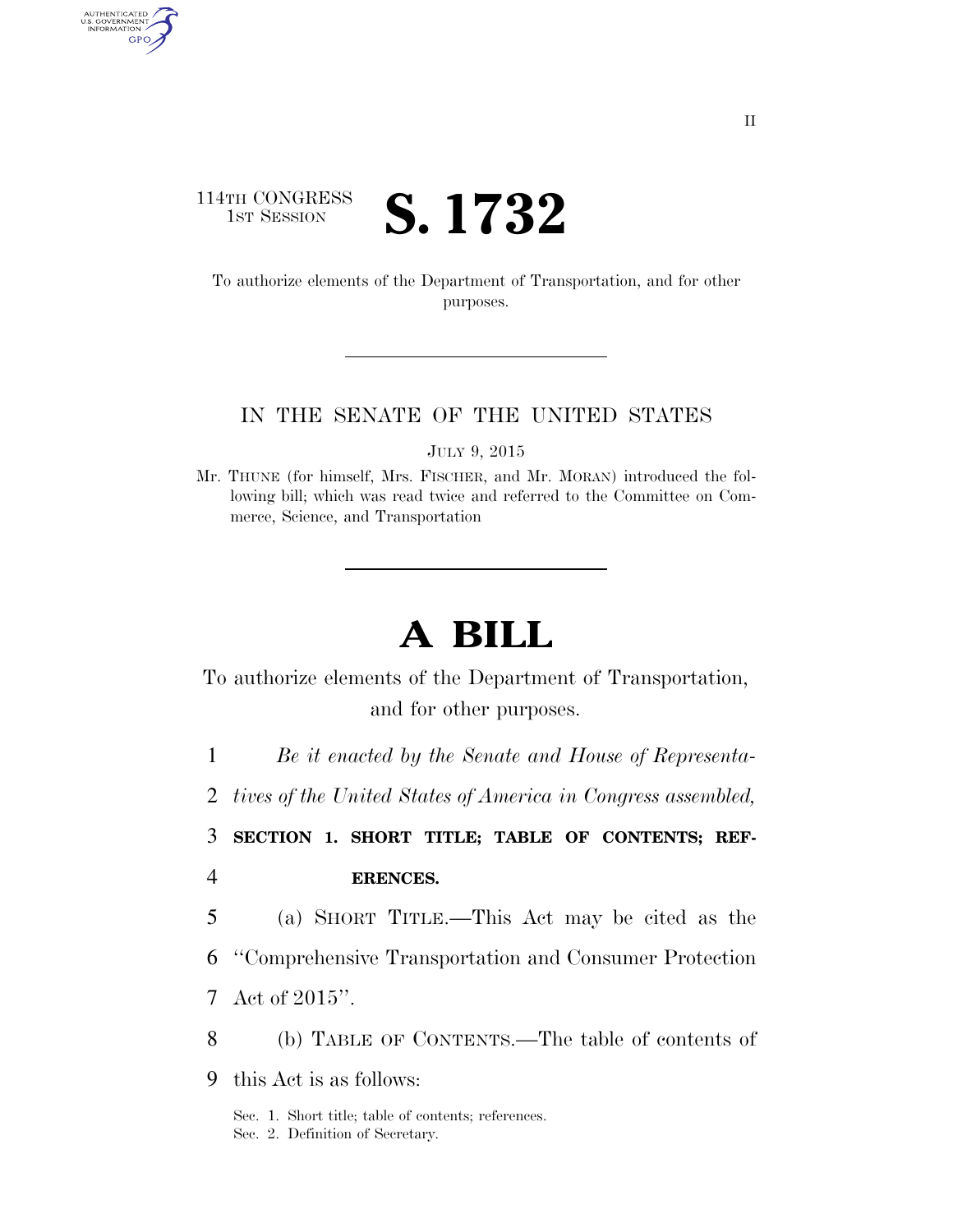# TITLE I—OFFICE OF THE SECRETARY

### Subtitle A—Accelerating Project Delivery

- Sec. 1101. Delegation of authority.
- Sec. 1102. Infrastructure Permitting Improvement Center.
- Sec. 1103. Accelerated decisionmaking in environmental reviews.
- Sec. 1104. Environmental review alignment and reform.
- Sec. 1105. Multimodal categorical exclusions.
- Sec. 1106. Improving transparency in environmental reviews.

## Subtitle B—Freight

- Sec. 1201. Establishment of freight chapter.
- Sec. 1202. National multimodal freight policy.
- Sec. 1203. National multimodal freight network.
- Sec. 1204. National Freight Strategic Plan.
- Sec. 1205. State freight plans.
- Sec. 1206. Freight investment grants.
- Sec. 1207. Reports.
- Sec. 1208. Repeals.
- Sec. 1209. Savings provision.

## Subtitle C—Research

- Sec. 1301. Findings.
- Sec. 1302. Modal research plans.
- Sec. 1303. Consolidated research prospectus and strategic plan.
- Sec. 1304. Research Ombudsman.
- Sec. 1305. Smart cities transportation planning study.
- Sec. 1306. Bureau of Transportation Statistics independence.
- Sec. 1307. Conforming amendments.
- Sec. 1308. Repeal of obsolete office.

# Subtitle D—Port Performance Act

- Sec. 1401. Short title.
- Sec. 1402. Findings.
- Sec. 1403. Port performance freight statistics program.
- Sec. 1404. Monthly reports on performance at United States ports.

# TITLE II—COMMERCIAL MOTOR VEHICLE AND DRIVER PROGRAMS

Subtitle A—Compliance, Safety, and Accountability Reform

## PART I—COMPLIANCE, SAFETY, AND ACCOUNTABILITY

- Sec. 2001. Correlation study.
- Sec. 2002. Safety improvement metrics.
- Sec. 2003. Data certification.
- Sec. 2004. Data improvement.
- Sec. 2005. Accident report information.
- Sec. 2006. Post-accident report review.
- Sec. 2007. Recognizing excellence in safety.
- Sec. 2008. High risk carrier reviews.

## PART II—INTERIM HIRING STANDARD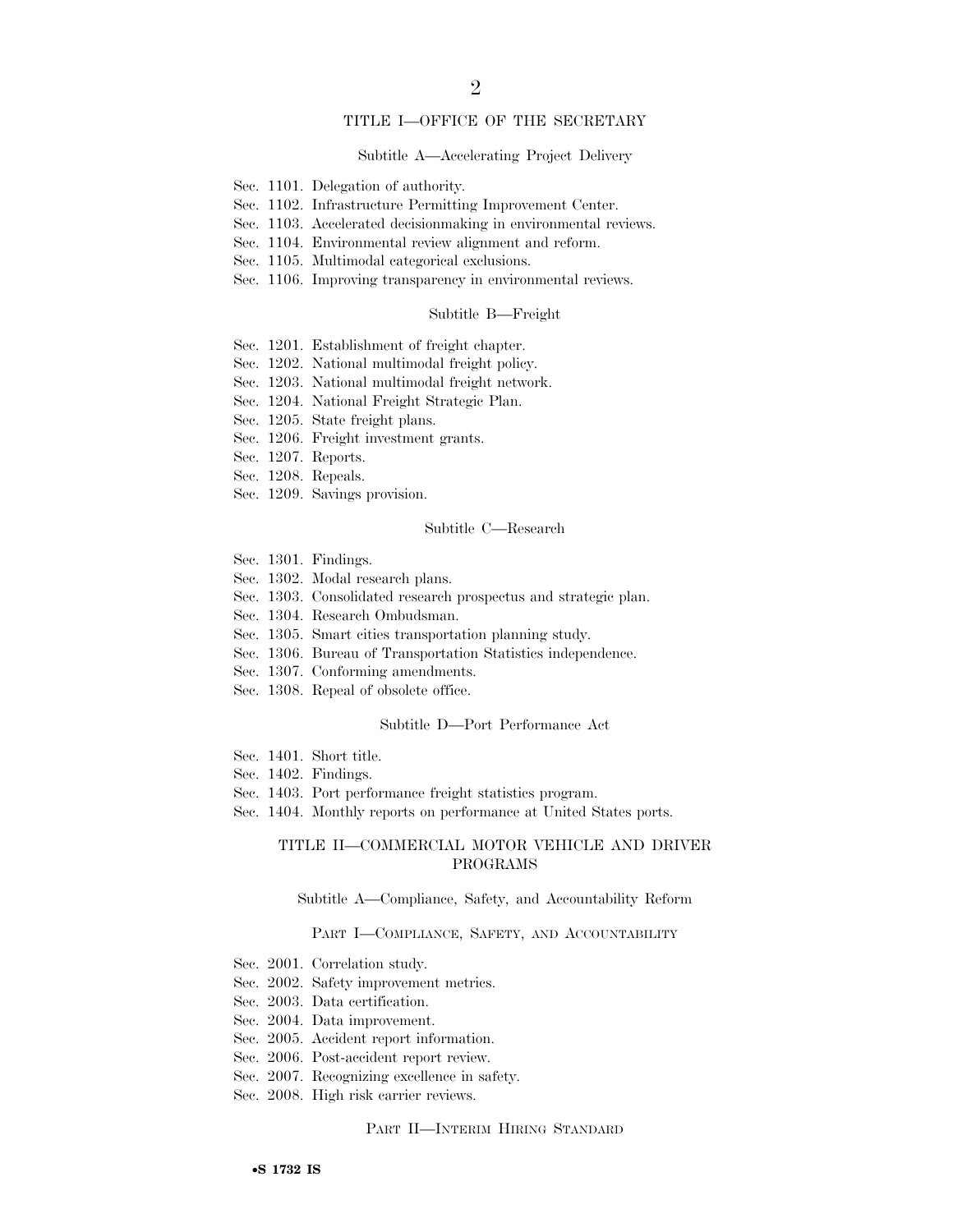- Sec. 2101. Definitions.
- Sec. 2102. National hiring standards for motor carriers.
- Sec. 2103. Applicability.

### Subtitle B—Drug Free Commercial Driver Act of 2015

- Sec. 2201. Short title.
- Sec. 2202. Authorization of hair testing.
- Sec. 2203. Exemption from mandatory urinalysis.
- Sec. 2204. Guidelines for hair testing.
- Sec. 2205. Annual report to Congress.

## Subtitle C—Transparency and Accountability

- Sec. 2301. Rulemaking requirements.
- Sec. 2302. Petitions for regulatory relief.
- Sec. 2303. Inspector standards.
- Sec. 2304. Technology improvements.

# Subtitle D—Trucking Rules Updated by Comprehensive and Key Safety Reform

- Sec. 2401. Update on statutory requirements.
- Sec. 2402. Statutory rulemaking.
- Sec. 2403. Guidance reform.
- Sec. 2404. Petitions.
- Sec. 2405. Regulatory reform.

### Subtitle E—State Authorities

- Sec. 2501. Emergency route working group.
- Sec. 2502. Additional State authority.
- Sec. 2503. Commercial driver access.

#### Subtitle F—Motor Carrier Safety Grant Consolidation

- Sec. 2601. Definitions.
- Sec. 2602. Grants to States.
- Sec. 2603. New entrant safety review program study.
- Sec. 2604. Performance and registration information systems management.
- Sec. 2605. Authorization of appropriations.
- Sec. 2606. Commercial driver's license program implementation.
- Sec. 2607. Extension of Federal motor carrier safety programs for fiscal year 2016.
- Sec. 2608. Motor carrier safety assistance program allocation.
- Sec. 2609. Maintenance of effort calculation.

#### Subtitle G—Miscellaneous Provisions

- Sec. 2701. Windshield technology.
- Sec. 2702. Electronic logging devices requirements.
- Sec. 2703. Lapse of required financial security; suspension of registration.
- Sec. 2704. Access to National Driver Register.
- Sec. 2705. Study on commercial motor vehicle driver commuting.
- Sec. 2706. Household goods consumer protection working group.

# TITLE III—HAZARDOUS MATERIALS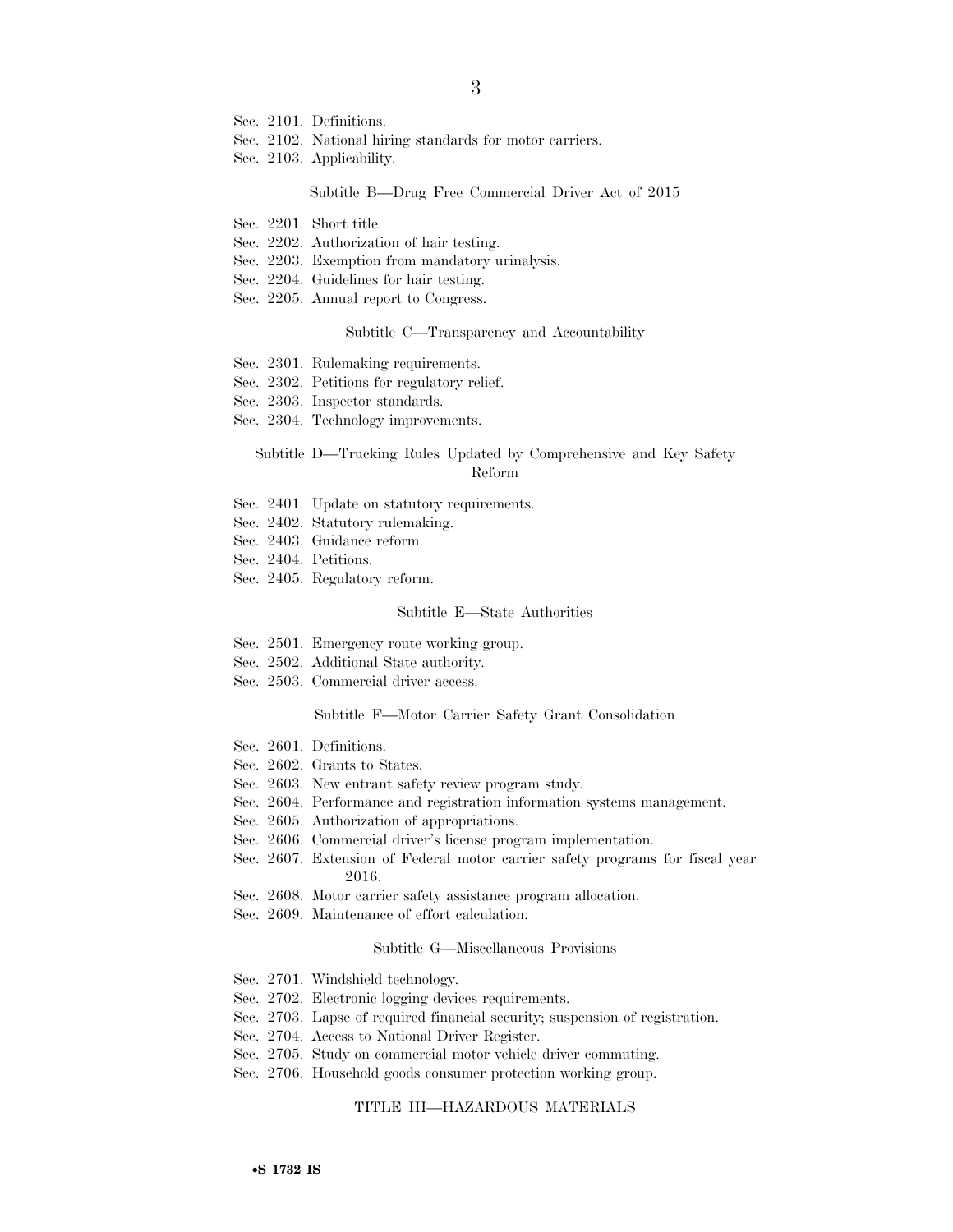- Sec. 3101. Endorsements.
- Sec. 3102. Enhanced reporting.
- Sec. 3103. Hazardous material information.
- Sec. 3104. Hazardous materials training requirements and grants.
- Sec. 3105. National emergency and disaster response.
- Sec. 3106. Authorization of appropriations.

# TITLE IV—HIGHWAY AND MOTOR VEHICLE SAFETY

#### Subtitle A—Highway Traffic Safety

## PART I—HIGHWAY SAFETY

- Sec. 4101. Authorization of appropriations.
- Sec. 4102. Highway safety programs.
- Sec. 4103. Grants for alcohol-ignition interlock laws and 24–7 sobriety programs.
- Sec. 4104. Study on the national roadside survey of alcohol and drug use by drivers.

## PART II—STOP MOTORCYCLE CHECKPOINT FUNDING ACT

- Sec. 4121. Short title.
- Sec. 4122. Grant restriction.

### PART III—IMPROVING DRIVER SAFETY ACT OF 2015

- Sec. 4131. Short title.
- Sec. 4132. Distracted driving incentive grants.
- Sec. 4133. Barriers to data collection report.

## PART IV—TECHNICAL AND CONFORMING AMENDMENTS

Sec. 4141. Technical corrections to the Motor Vehicle and Highway Safety Improvement Act of 2012.

### Subtitle B—Vehicle Safety

- Sec. 4201. Authorization of appropriations.
- Sec. 4202. Inspector General recommendations.
- Sec. 4203. Improvements in availability of recall information.
- Sec. 4204. Recall process.
- Sec. 4205. Pilot grant program for State notification to consumers of motor vehicle recall status.
- Sec. 4206. Recall obligations under bankruptcy.
- Sec. 4207. Dealer requirement to check for open recall.
- Sec. 4208. Extension of time period for remedy of tire defects.
- Sec. 4209. Rental car safety.
- Sec. 4210. Motor vehicle equipment.
- Sec. 4211. Transfer to Highway Trust Fund of certain motor vehicle safety penalties.

### Subtitle C—Research and Development and Vehicle Electronics

- Sec. 4301. Report on operations of the Council for Vehicle Electronics, Vehicle Software, and Emerging Technologies.
- Sec. 4302. Cooperation with foreign governments.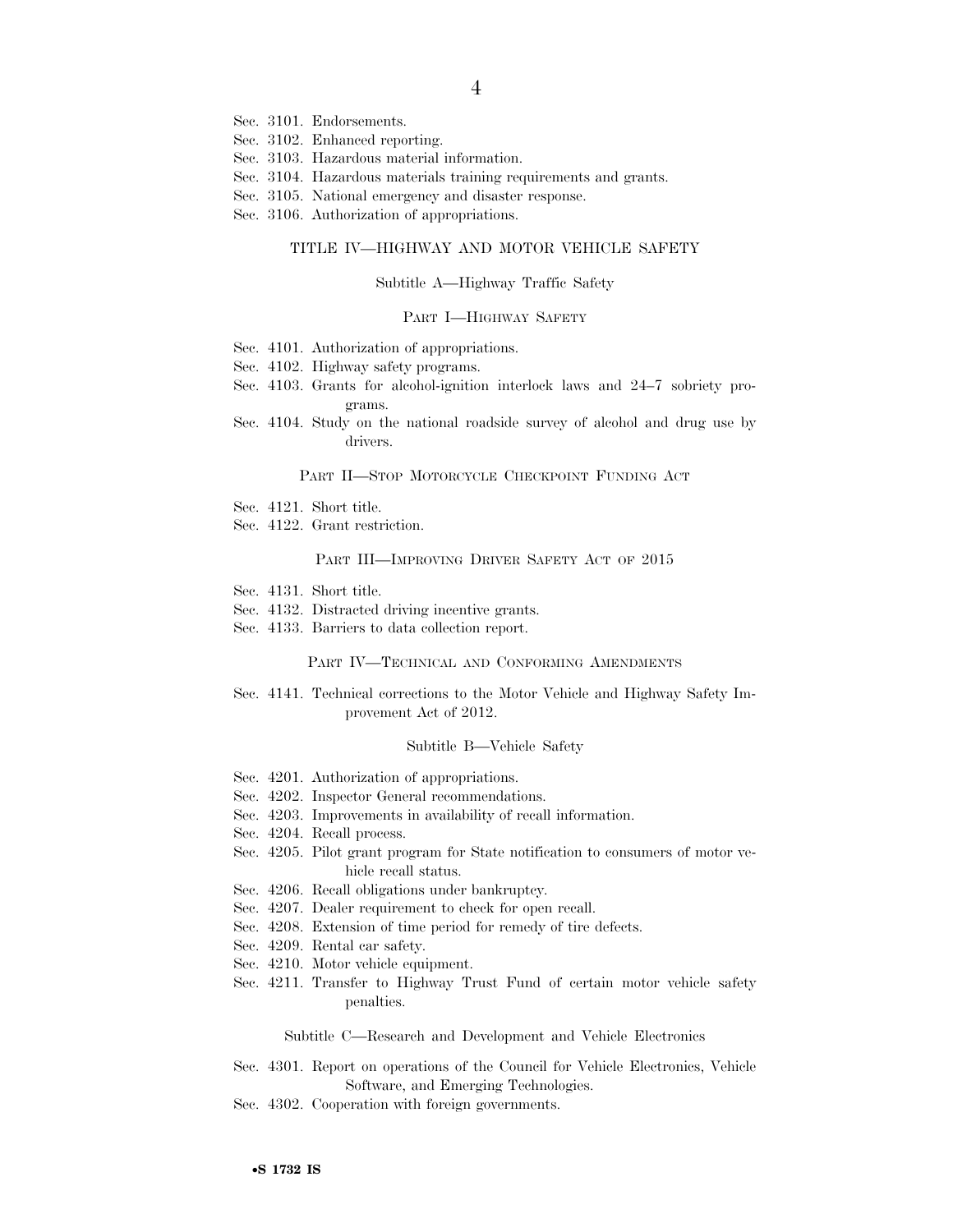## Subtitle D—Miscellaneous Provisions

## PART I—DRIVER PRIVACY ACT OF 2015

- Sec. 4401. Short title.
- Sec. 4402. Limitations on data retrieval from vehicle event data recorders.
- Sec. 4403. Vehicle event data recorder study.

## PART II—SAFETY THROUGH INFORMED CONSUMERS ACT OF 2015

- Sec. 4421. Short title.
- Sec. 4422. Passenger motor vehicle information.

# TITLE V—RAILROAD REFORM, ENHANCEMENT, AND EFFICIENCY

Sec. 5001. Passenger transportation; definitions.

## Subtitle A—Authorization of Appropriations

- Sec. 5101. Authorization of grants to Amtrak.
- Sec. 5102. National infrastructure and safety investments.
- Sec. 5103. Authorization of appropriations for National Transportation Safety Board rail investigations.
- Sec. 5104. Authorization of appropriations for Amtrak Office of Inspector General.
- Sec. 5105. National cooperative rail research program.

## Subtitle B—Amtrak Reform

- Sec. 5201. Amtrak grant process.
- Sec. 5202. 5-year business line and assets plans.
- Sec. 5203. State-supported route committee.
- Sec. 5204. Route and service planning decisions.
- Sec. 5205. Competition.
- Sec. 5206. Rolling stock purchases.
- Sec. 5207. Food and beverage policy.
- Sec. 5208. Local products and promotional events.
- Sec. 5209. Right-of-way leveraging.
- Sec. 5210. Station development.
- Sec. 5211. Amtrak debt.
- Sec. 5212. Amtrak pilot program for passengers transporting domesticated cats and dogs.
- Sec. 5213. Amtrak board of directors.

## Subtitle C—Intercity Passenger Rail Policy

- Sec. 5301. Competitive operating grants.
- Sec. 5302. Federal-State partnership for state-of-good-repair.
- Sec. 5303. Large capital project requirements.
- Sec. 5304. Small business participation study.
- Sec. 5305. Gulf coast rail service working group.
- Sec. 5306. Integrated passenger rail working group.
- Sec. 5307. Shared-use study.
- Sec. 5308. Northeast Corridor Commission.
- Sec. 5309. Northeast Corridor through-ticketing and procurement efficiencies.
- Sec. 5310. Data and analysis.
- Sec. 5311. Disaster relief.
- Sec. 5312. Performance-based proposals.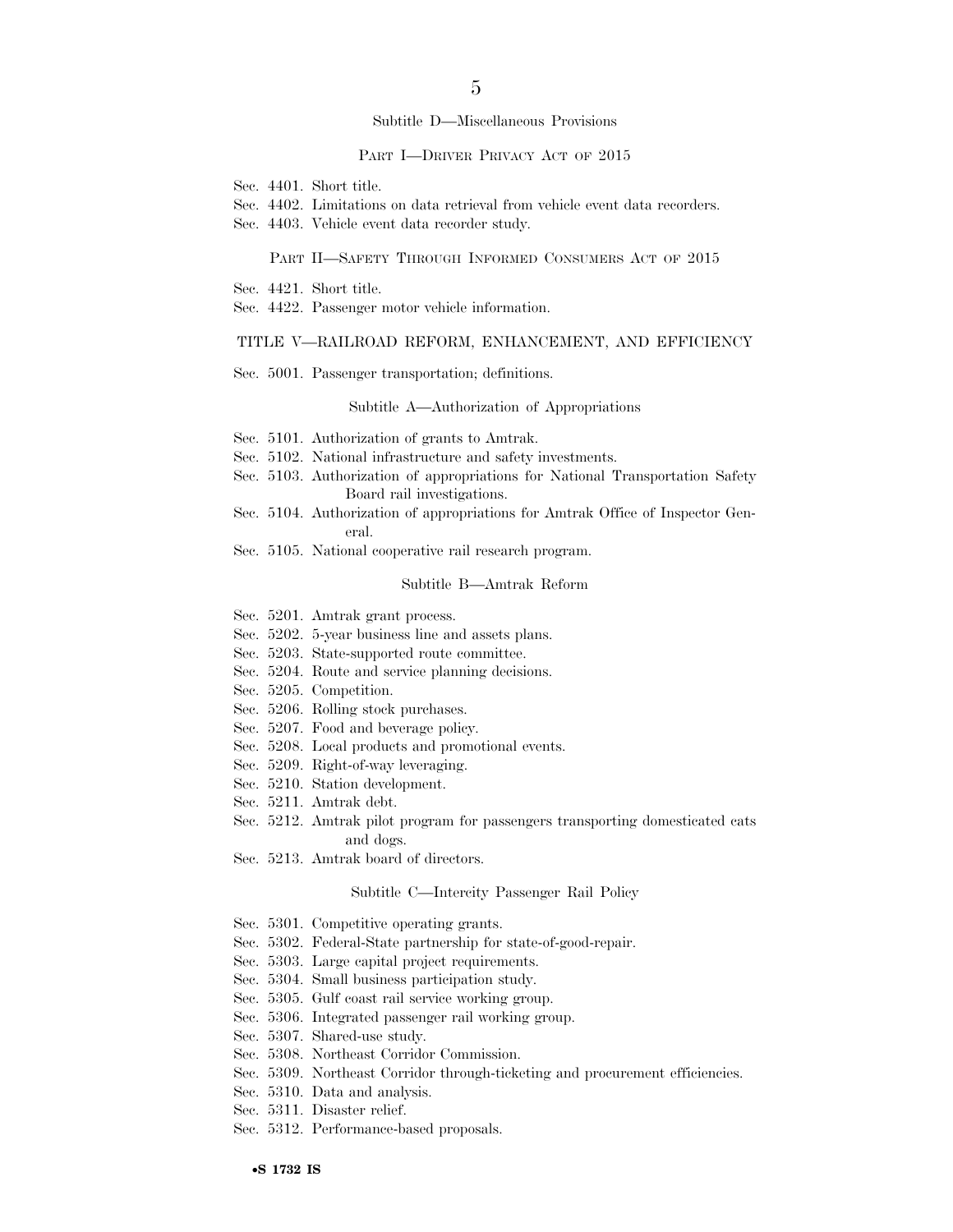Sec. 5313. Amtrak Inspector General.

Sec. 5314. Miscellaneous provisions.

## Subtitle D—Rail Safety

#### PART I—SAFETY IMPROVEMENT

- Sec. 5401. Highway-rail grade crossing safety.
- Sec. 5402. Confidential close call reporting system.
- Sec. 5403. Speed limit action plans.
- Sec. 5404. Signage.
- Sec. 5405. Alerters.
- Sec. 5406. Signal protection.
- Sec. 5407. Technology implementation plans.
- Sec. 5408. Commuter rail track inspections.
- Sec. 5409. Emergency response.
- Sec. 5410. Private highway-rail grade crossings.
- Sec. 5411. Repair and replacement of damaged track inspection equipment.
- Sec. 5412. Rail police officers.
- Sec. 5413. Operation deep dive; report.
- Sec. 5414. Post-accident assessment.
- Sec. 5415. Technical and conforming amendments.

# PART II—CONSOLIDATED RAIL INFRASTRUCTURE AND SAFETY IMPROVEMENTS

Sec. 5421. Consolidated rail infrastructure and safety improvements.

# PART III—HAZARDOUS MATERIALS BY RAIL SAFETY AND OTHER SAFETY **ENHANCEMENTS**

- Sec. 5431. Real-time emergency response information.
- Sec. 5432. Thermal blankets.
- Sec. 5433. Comprehensive oil spill response plans.
- Sec. 5434. Hazardous materials by rail liability study.
- Sec. 5435. Study and testing of electronically controlled pneumatic brakes.
- Sec. 5436. Recording devices.
- Sec. 5437. Rail passenger transportation liability.
- Sec. 5438. Modification reporting.

#### PART IV—POSITIVE TRAIN CONTROL

- Sec. 5441. Coordination of spectrum.
- Sec. 5442. Updated plans.
- Sec. 5443. Early adoption and interoperability.
- Sec. 5444. Positive train control at grade crossings effectiveness study.

#### Subtitle E—Project Delivery

- Sec. 5501. Short title.
- Sec. 5502. Preservation of public lands.
- Sec. 5503. Efficient environmental reviews.
- Sec. 5504. Advance acquisition.
- Sec. 5505. Railroad rights-of-way.
- Sec. 5506. Improving State and Federal agency engagement in environmental reviews.
- Sec. 5507. Savings clause.
- Sec. 5508. Transition.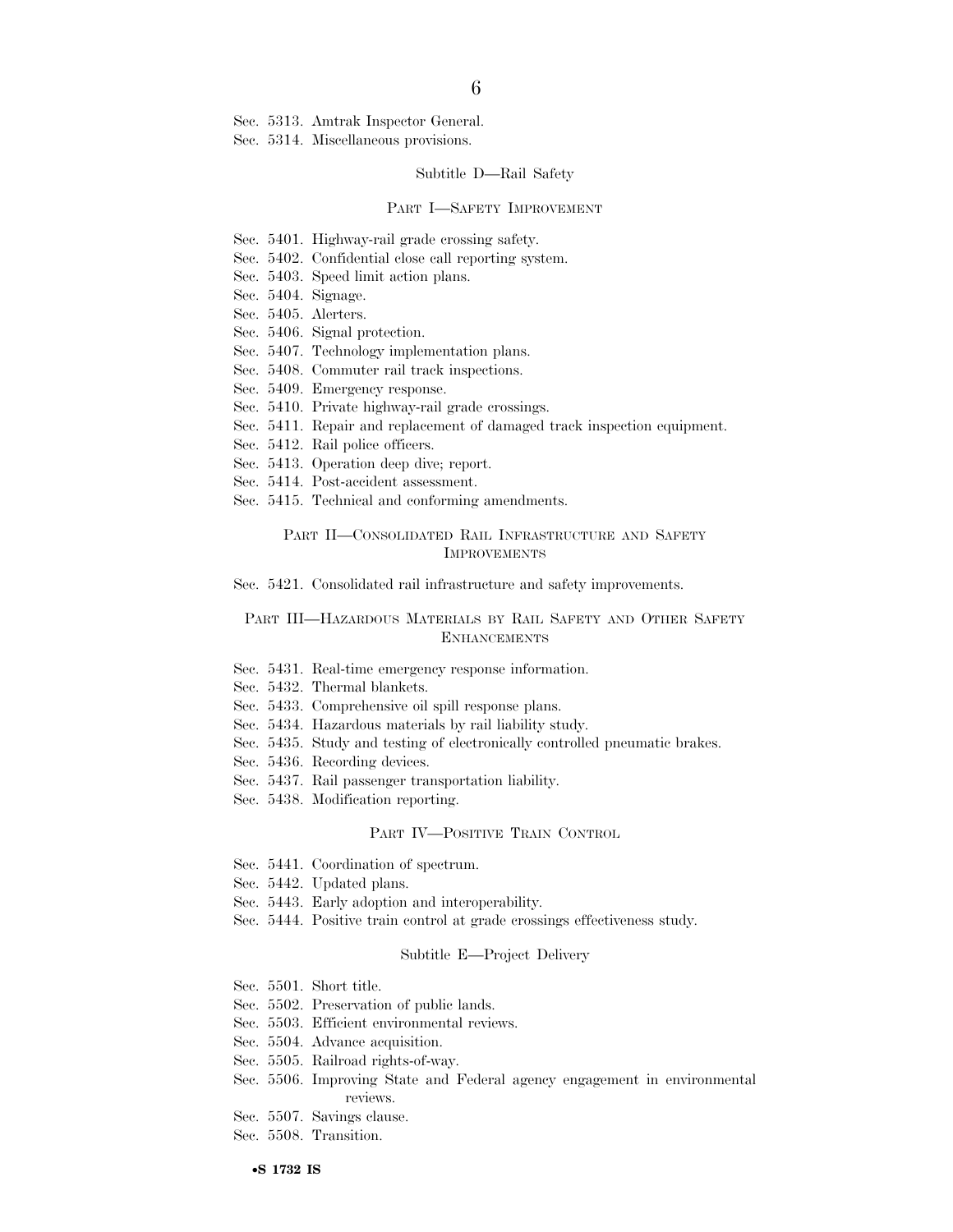# Subtitle F—Financing

Sec. 5601. Short title; references. Sec. 5602. Definitions. Sec. 5603. Eligible applicants. Sec. 5604. Eligible purposes. Sec. 5605. Program administration. Sec. 5606. Loan terms and repayment. Sec. 5607. Credit risk premiums. Sec. 5608. Master credit agreements. Sec. 5609. Priorities and conditions. Sec. 5610. Savings provision.

 (c) REFERENCES TO TITLE 49, UNITED STATES CODE.—Except as otherwise expressly provided, wherever in this Act an amendment or repeal is expressed in terms of an amendment to, or repeal of, a section or other provi- sion, the reference shall be considered to be made to a section or other provision of title 49, United States Code.

# **SEC. 2. DEFINITION OF SECRETARY.**

 In this Act, except as otherwise expressly provided, the term ''Secretary'' means the Secretary of Transpor-tation.

| 11 | <b>TITLE I-OFFICE OF THE</b>           |
|----|----------------------------------------|
| 12 | <b>SECRETARY</b>                       |
| 13 | <b>Subtitle A—Accelerating Project</b> |
| 14 | <b>Delivery</b>                        |

# **SEC. 1101. DELEGATION OF AUTHORITY.**

 (a) IN GENERAL.—Chapter 1 is amended by adding at the end the following:

# **''§ 116. Administrations; acting officers**

 ''(a) IN GENERAL.—Notwithstanding section 20  $3346(a)(2)$  of title 5, a person may serve as an acting offi-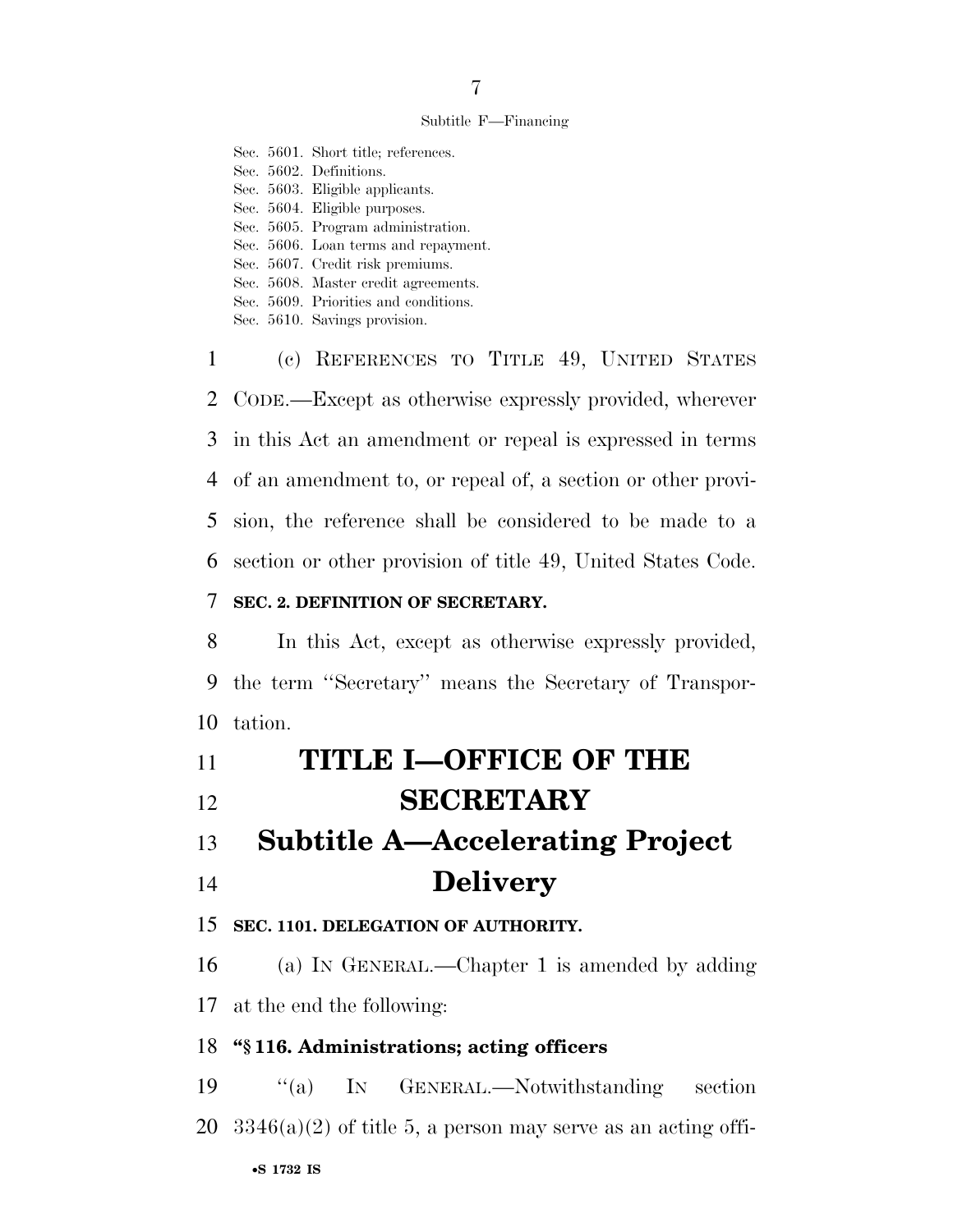cer for an administration in the Department of Transpor- tation under section 3345 of that title for the 210-day pe- riod under section 3346(a)(1) of that title, which period may only be extended if a nomination for the office is re- ceived by the Senate. If the 210-day period under section  $3346(a)(1)$  of title 5 expires before a nomination for the office is received by the Senate, the Secretary of Transpor- tation, notwithstanding section 3345 or subsections (b) and (c) of section 3348 of that title, shall successively des- ignate, until a nomination for the office is received by the Senate, another officer or employee within the administra- tion concerned to perform the functions and duties of the office temporarily in an acting capacity for no longer than 210 days. This section is a statutory provision to which 15 section  $3347(a)(1)$  of title 5 applies.

 ''(b) TERMINATION OF AUTHORITY.—Any authority delegated to a person while serving as an acting officer under subsection (a) shall terminate effective on the date that a nomination for that office is confirmed by the Sen- ate or the date that another acting officer for that office is designated by the Secretary, as required by subsection (a), whichever is sooner.

23 "(c) EXTRA PAY PROHIBITED.—An officer or em- ployee may not receive pay in addition to the pay for his or her regular office or employment for performing the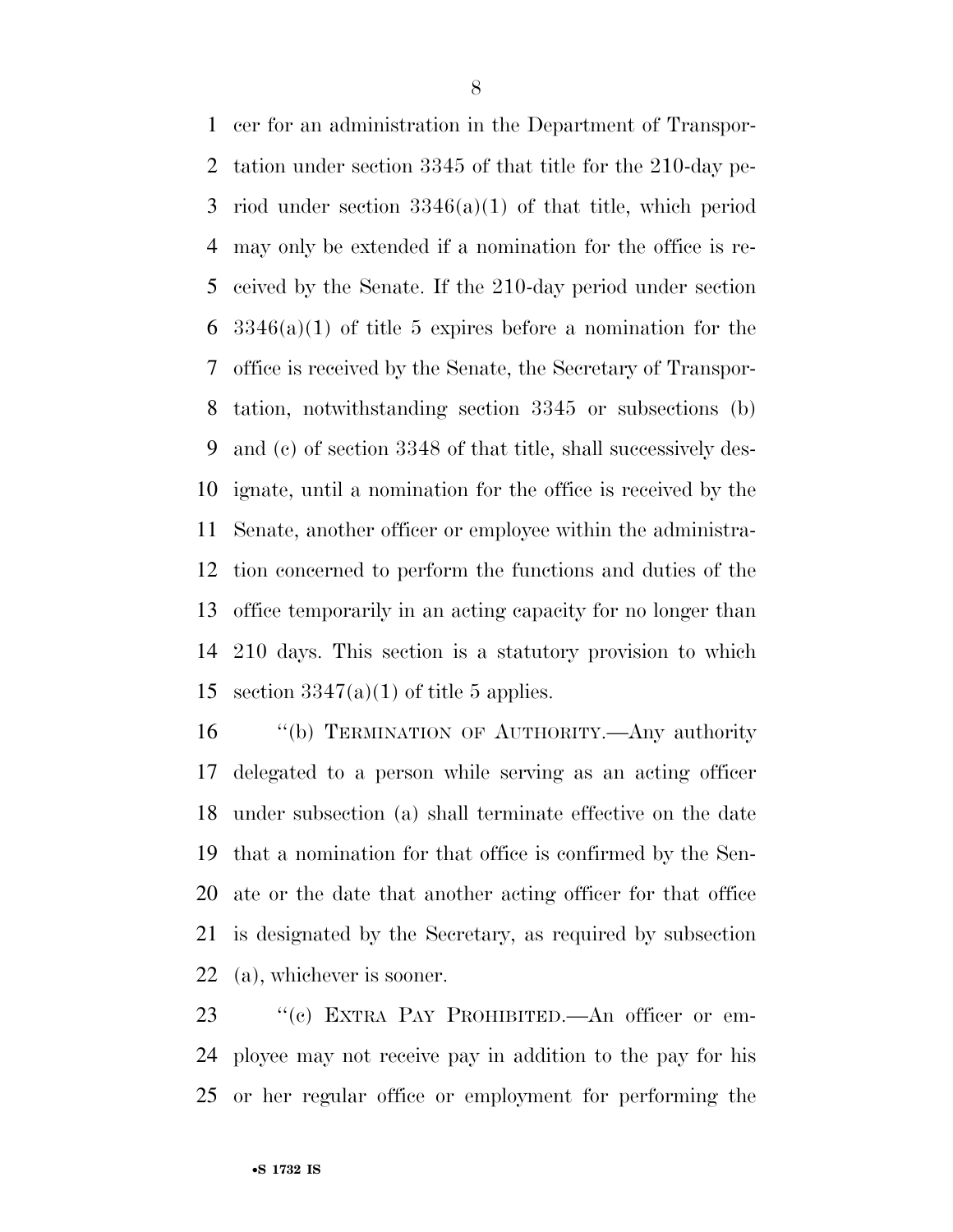functions and duties of an office temporarily under sub-section (a).''.

 (b) CONFORMING AMENDMENT.—The table of con- tents for chapter 1 is amended by inserting after the item relating to section 115 the following:

''116. Administrations; acting officers.''.

 (c) APPLICATION.—The amendment under subsection (a) shall apply to any applicable office with a position des-ignated for a Senate confirmed official.

# **SEC. 1102. INFRASTRUCTURE PERMITTING IMPROVEMENT CENTER.**

 (a) IN GENERAL.—Subchapter I of chapter 3, as amended by sections 1104 and 1106 of this Act, is further amended by inserting after section 311 the following:

# **''§ 312. Interagency Infrastructure Permitting Im-provement Center**

 ''(a) IN GENERAL.—There is established in the Office of the Secretary an Interagency Infrastructure Permitting Improvement Center (referred to in this section as the 'Center').

# 20 "(b) ROLES AND RESPONSIBILITIES.—

21 ''(1) GOVERNANCE.—The Center shall report to the chair of the Steering Committee described in paragraph (2) to ensure that the perspectives of all member agencies are represented.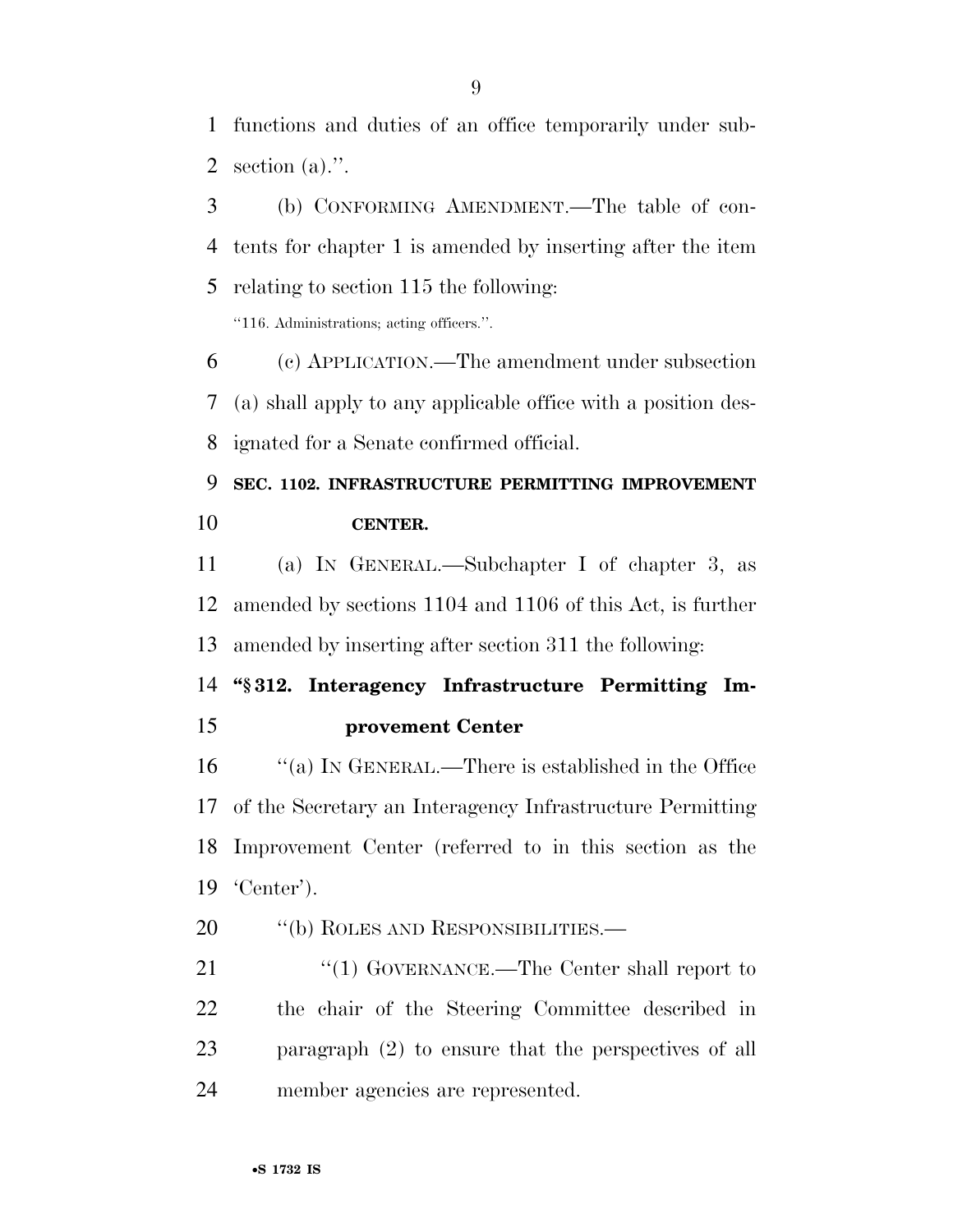| $\mathbf{1}$   | "(2) INFRASTRUCTURE PERMITTING STEERING              |
|----------------|------------------------------------------------------|
| $\overline{c}$ | COMMITTEE.—An Infrastructure Permitting Steer-       |
| 3              | ing Committee (referred to in this section as the    |
| $\overline{4}$ | 'Steering Committee') is established to oversee the  |
| 5              | work of the Center. The Steering Committee shall be  |
| 6              | chaired by the Federal Chief Performance Officer in  |
| 7              | consultation with the Chair of the Council on Envi-  |
| 8              | ronmental Quality and shall be comprised of Dep-     |
| 9              | uty-level representatives from the following depart- |
| 10             | ments and agencies:                                  |
| 11             | $\lq\lq$ The Department of Defense.                  |
| 12             | $\lq\lq$ (B) The Department of the Interior.         |
| 13             | "(C) The Department of Agriculture.                  |
| 14             | $\lq\lq$ (D) The Department of Commerce.             |
| 15             | " $(E)$ The Department of Transportation.            |
| 16             | " $(F)$ The Department of Energy.                    |
| 17             | $\lq\lq (G)$ The Department of Homeland Secu-        |
| 18             | rity.                                                |
| 19             | "(H) The Environmental Protection Agen-              |
| 20             | cy.                                                  |
| 21             | "(I) The Advisory Council on Historic                |
| 22             | Preservation.                                        |
| 23             | "(J) The Department of the Army.                     |
| 24             | "(K) The Department of Housing and                   |
| 25             | Urban Development.                                   |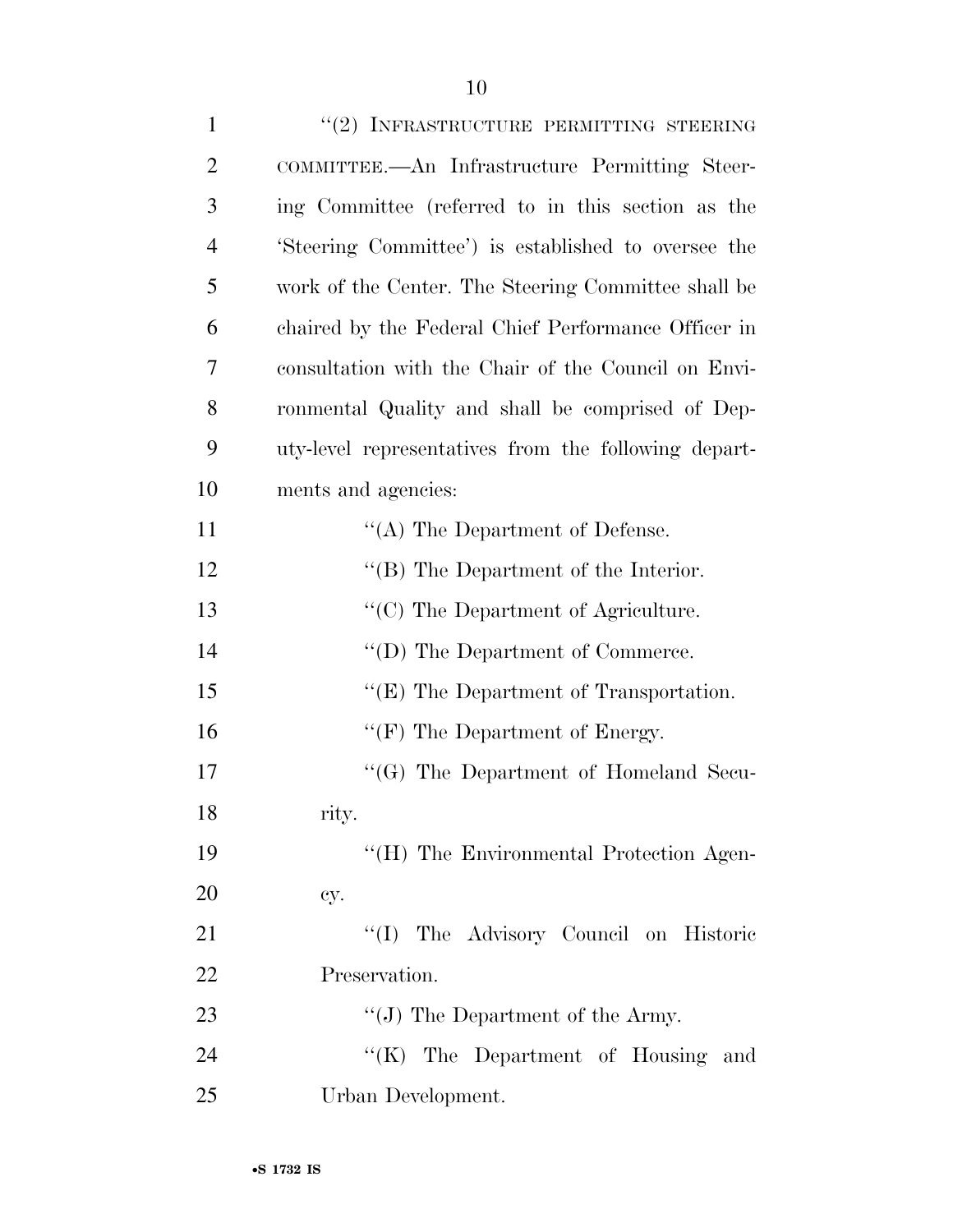| $\mathbf{1}$   | "(L) Other agencies the Chair of the              |
|----------------|---------------------------------------------------|
| $\overline{2}$ | Steering Committee invites to participate.        |
| 3              | "(3) ACTIVITIES.—The Center shall support the     |
| $\overline{4}$ | Chair of the Steering Committee and undertake the |
| 5              | following:                                        |
| 6              | "(A) Coordinate and support implementa-           |
| 7              | tion of priority reform actions for Federal agen- |
| 8              | cy permitting and reviews for areas as defined    |
| 9              | and identified by the Steering Committee.         |
| 10             | "(B) Support modernization efforts at             |
| 11             | Federal agencies and interagency pilots for in-   |
| 12             | novative approaches to the permitting and re-     |
| 13             | view of infrastructure projects.                  |
| 14             | "(C) Provide technical assistance<br>and          |
| 15             | training to field and headquarters staff of Fed-  |
| 16             | eral agencies on policy changes, innovative ap-   |
| 17             | proaches to project delivery, and other topics as |
| 18             | appropriate.                                      |
| 19             | "(D) Identify, develop, and track metrics         |
| 20             | for timeliness of permit reviews, permit deci-    |
| 21             | sions, and project outcomes.                      |
| 22             | " $(E)$ Administer and expand the use of on-      |
| 23             | line transparency tools providing for-            |
| 24             | "(i) tracking and reporting of metrics;           |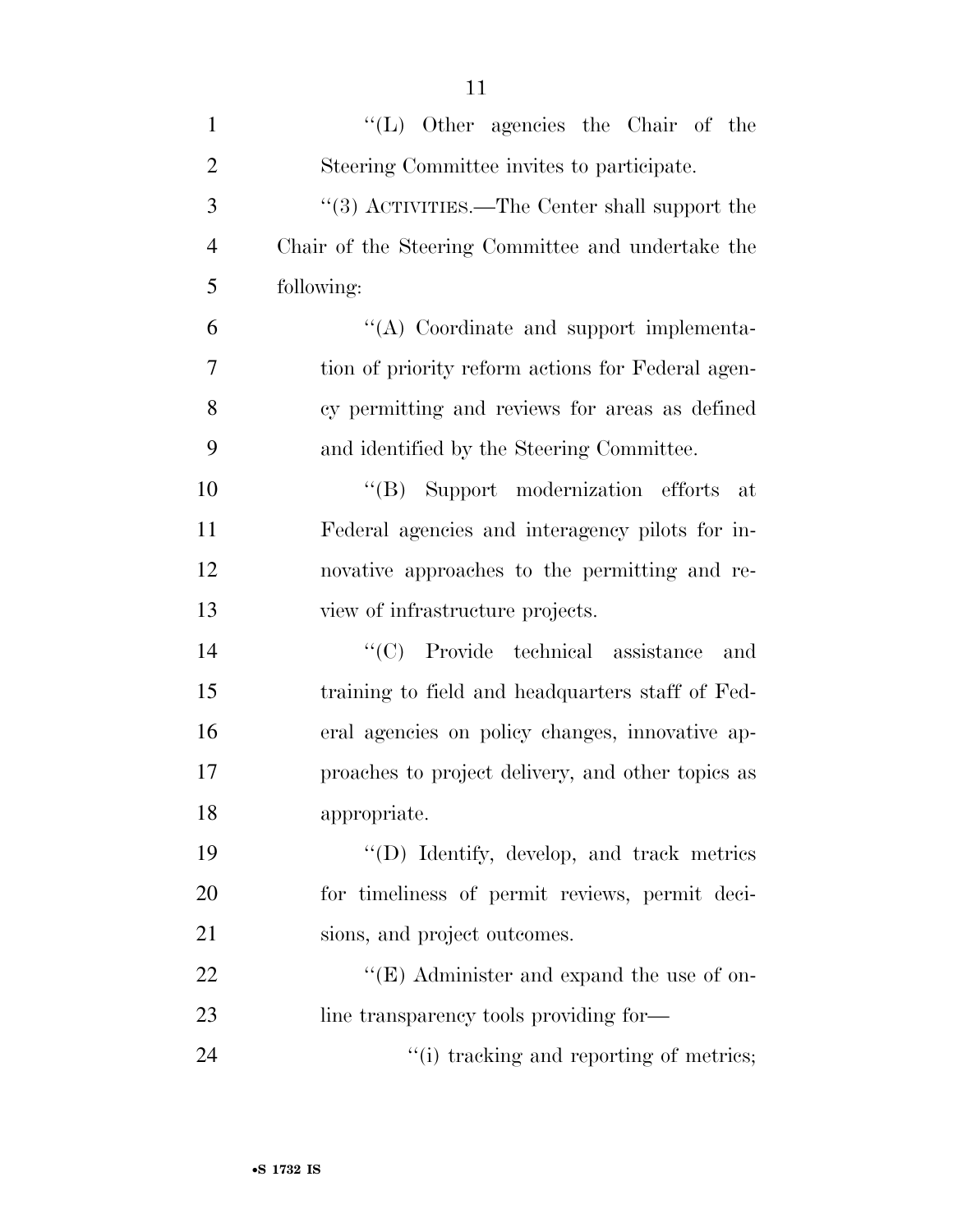| $\mathbf{1}$   | "(ii) development and posting of                  |
|----------------|---------------------------------------------------|
| $\overline{2}$ | schedules for permit reviews and permit           |
| 3              | decisions; and                                    |
| $\overline{4}$ | "(iii) sharing of best practices related          |
| 5              | to efficient project permitting and reviews.      |
| 6              | " $(F)$ Provide reporting to the President on     |
| 7              | progress toward achieving greater efficiency in   |
| 8              | permitting decisions and review of infrastruc-    |
| 9              | ture projects and progress toward achieving       |
| 10             | better outcomes for communities and the envi-     |
| 11             | ronment.                                          |
| 12             | "(4) INFRASTRUCTURE SECTORS COVERED.-             |
| 13             | The Center shall support process improvements in  |
| 14             | the permitting and review of projects in the fol- |
| 15             | lowing sectors:                                   |
| 16             | $\lq\lq$ . Surface transportation.                |
| 17             | $\lq\lq$ (B) Aviation.                            |
| 18             | $\lq\lq$ (C) Ports and waterways.                 |
| 19             | "(D) Water resource projects.                     |
| 20             | $\lq\lq$ (E) Renewable energy generation.         |
| 21             | $\lq\lq(F)$ Electricity transmission.             |
| 22             | $``(G)$ Broadband.                                |
| 23             | "(H) Pipelines.                                   |
| 24             | $\lq\lq$ (I) Other sectors, as determined by the  |
| 25             | Steering Committee.".                             |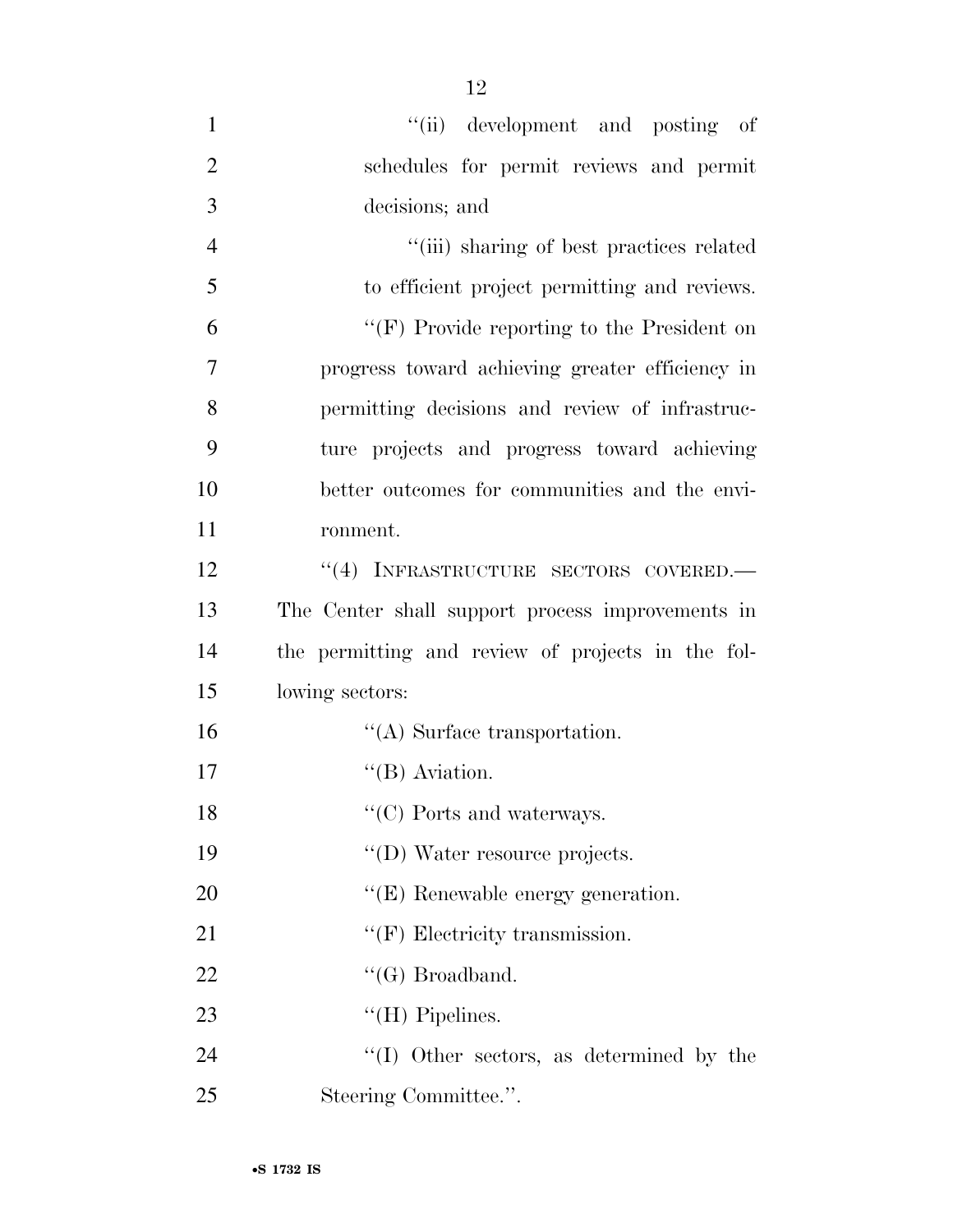(b) CONFORMING AMENDMENT.—The table of con- tents of chapter 3, as amended by sections 1104 and 1106 of this Act, is further amended by inserting after the item relating to section 311 the following:

''312. Interagency Infrastructure Permitting Improvement Center.''.

# **SEC. 1103. ACCELERATED DECISIONMAKING IN ENVIRON-MENTAL REVIEWS.**

 (a) IN GENERAL.—Subchapter I of chapter 3 is amended by inserting after section 304 the following:

# **''§ 304a. Accelerated decisionmaking in environ-mental reviews**

11 "(a) IN GENERAL.—In preparing a final environ- mental impact statement under the National Environ- mental Policy Act of 1969 (42 U.S.C. 4321 et seq.), if the Department of Transportation, when acting as lead agency, modifies the statement in response to comments that are minor and are confined to factual corrections or explanations of why the comments do not warrant addi- tional Departmental response, the Department may write on errata sheets attached to the statement instead of re- writing the draft statement, subject to the condition that the errata sheets—

22  $\frac{1}{2}$  (1) cite the sources, authorities, or reasons that support the position of the Department; and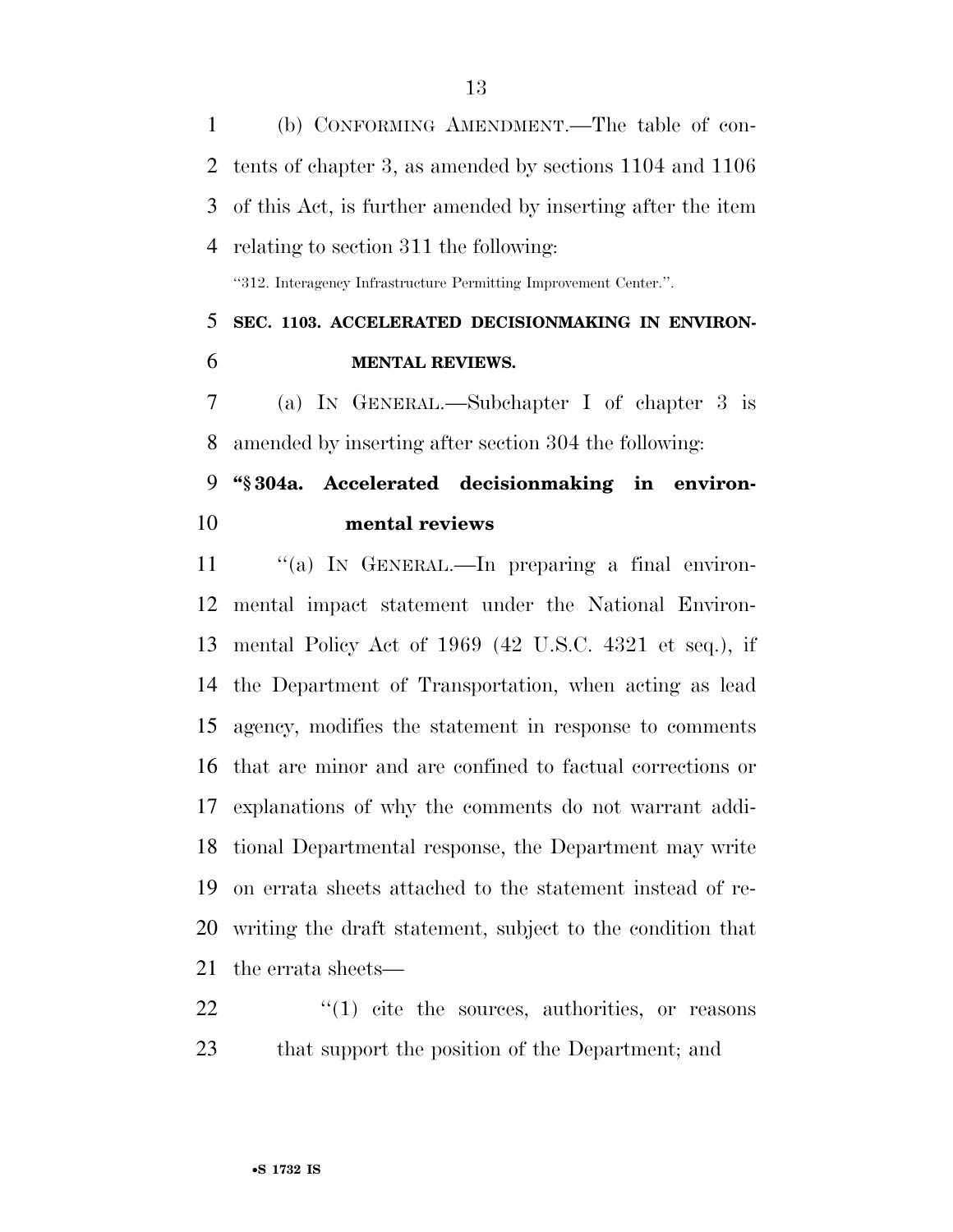1 ''(2) if appropriate, indicate the circumstances that would trigger Departmental reappraisal or fur-ther response.

 ''(b) INCORPORATION.—To the maximum extent practicable, the Department shall expeditiously develop a single document that consists of a final environmental im-pact statement and a record of decision, unless—

8 ''(1) the final environmental impact statement makes substantial changes to the proposed action that are relevant to environmental or safety con-cerns; or

12 ''(2) there are significant new circumstances or information relevant to environmental concerns and that bear on the proposed action or the impacts of the proposed action.''.

 (b) CONFORMING AMENDMENT.—The table of con- tents of chapter 3 is amended by inserting after the item relating to section 304 the following:

''304a. Accelerated decisionmaking in environmental reviews.''.

 **SEC. 1104. ENVIRONMENTAL REVIEW ALIGNMENT AND RE-FORM.** 

 (a) IN GENERAL.—Subchapter I of chapter 3 is amended by inserting after section 309 the following:

# **''§ 310. Aligning Federal environmental reviews**

•**S 1732 IS** ''(a) COORDINATED AND CONCURRENT ENVIRON-MENTAL REVIEWS.—Not later than 1 year after the date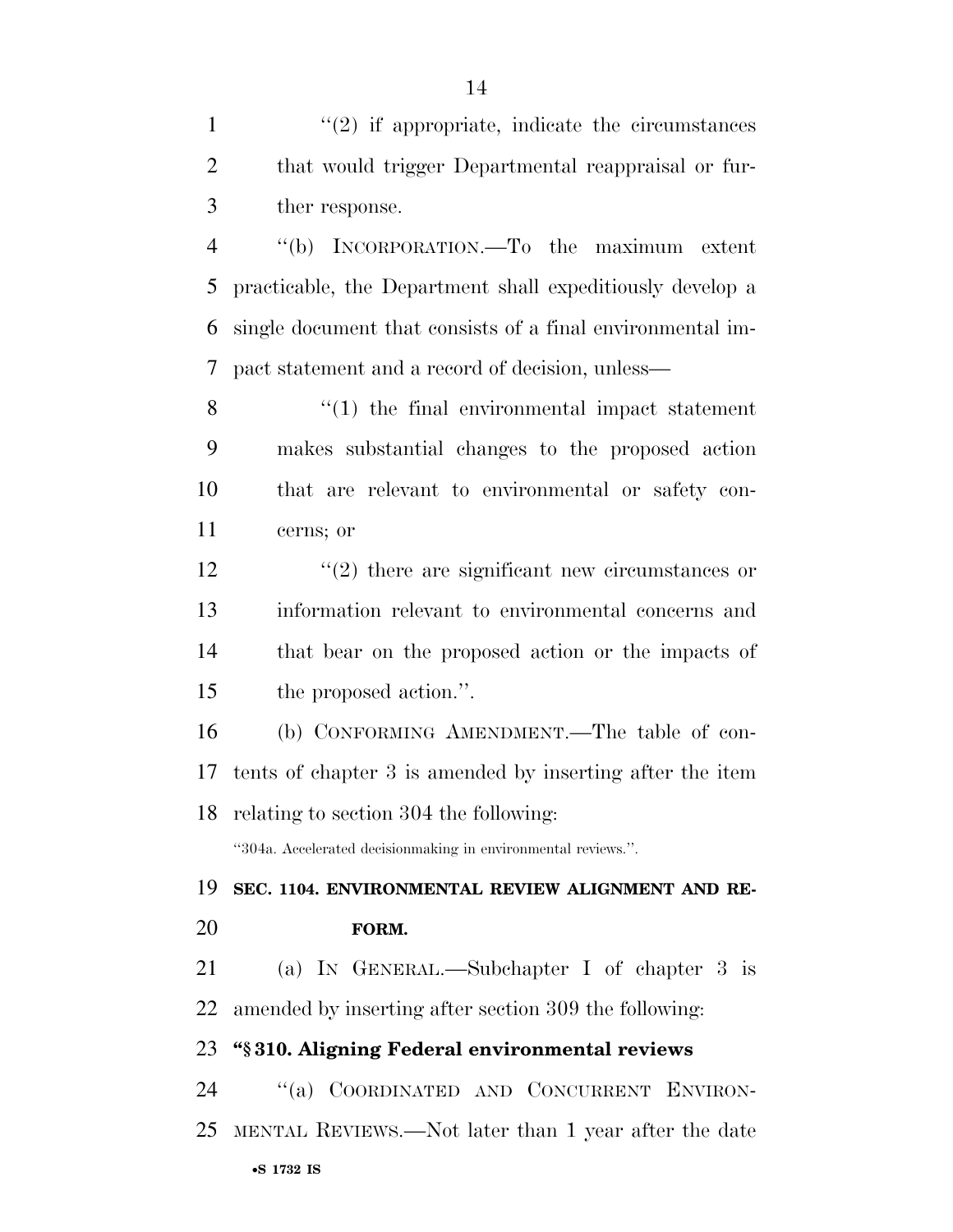of enactment of the Comprehensive Transportation and Consumer Protection Act of 2015, the Department of Transportation, in coordination with the Steering Com- mittee described in section 312 of this title, shall develop a coordinated and concurrent environmental review and permitting process for transportation projects when initi- ating an environmental impact statement under the Na- tional Environmental Policy Act of 1969 (42 U.S.C. 4321 et seq.) (referred to in this section as 'NEPA'). The co- ordinated and concurrent environmental review and per-mitting process shall—

 $\frac{1}{2}$  (1) ensure that the Department of Transpor- tation and Federal agencies of jurisdiction possess sufficient information early in the review process to determine a statement of a transportation project's purpose and need and range of alternatives for anal- ysis that the lead agency and agencies of jurisdiction will rely upon for concurrent environmental reviews and permitting decisions required for the proposed project;

 $\frac{u(2)}{2}$  achieve early concurrence or issue resolu- tion during the NEPA scoping process on the De- partment of Transportation's statement of a project's purpose and need and during development of the environmental impact statement on the range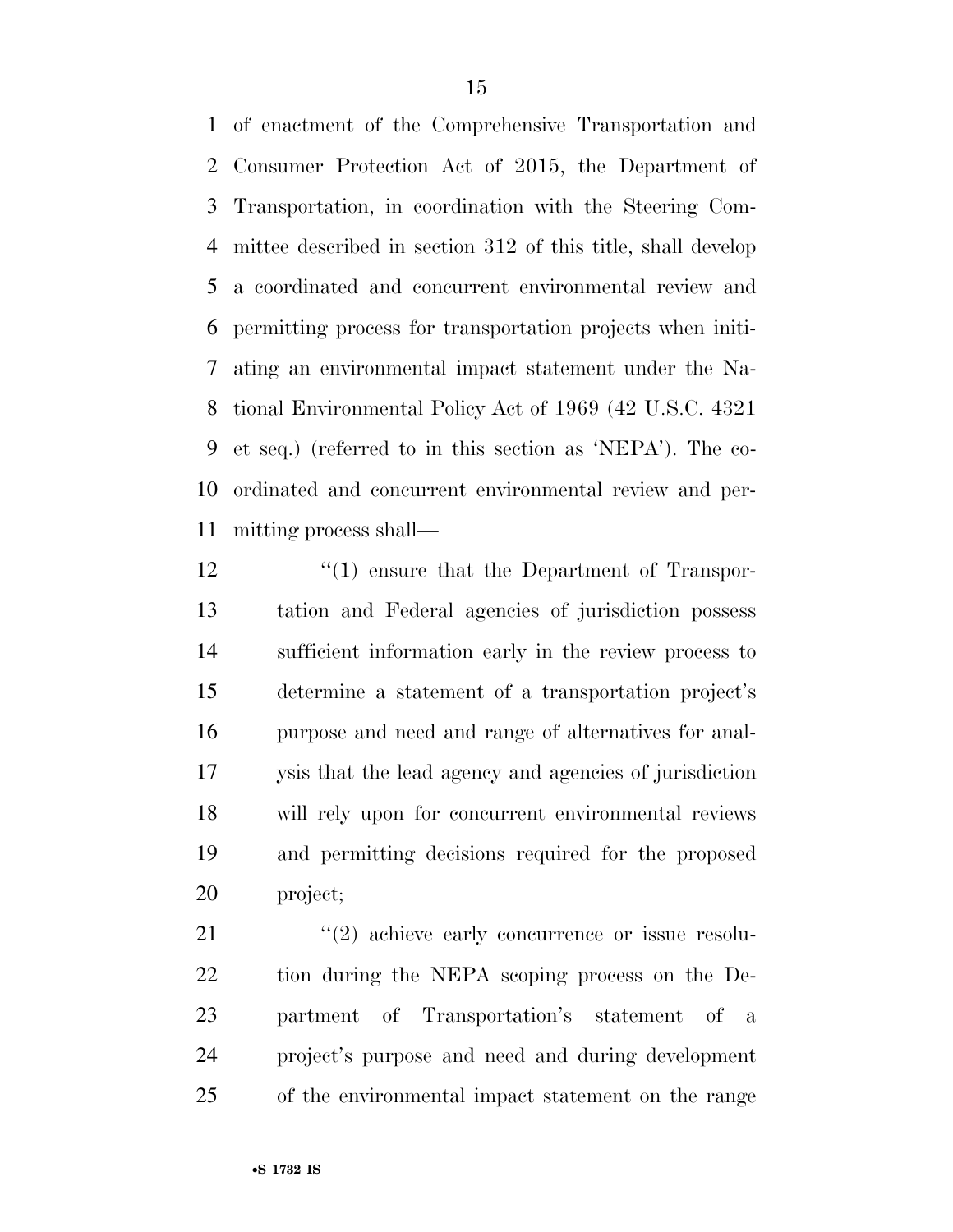| $\mathbf{1}$   | of alternatives for analysis that the lead agency and           |
|----------------|-----------------------------------------------------------------|
| $\overline{2}$ | agencies of jurisdiction will rely upon for concurrent          |
| 3              | environmental reviews and permitting decisions re-              |
| $\overline{4}$ | quired for the proposed project absent circumstances            |
| 5              | that require reconsideration in order to meet an                |
| 6              | agency of jurisdiction's legal obligations; and                 |
| 7              | $\cdot\cdot\cdot(3)$ achieve concurrence or issue resolution in |
| 8              | an expedited manner if circumstances arise that re-             |
| 9              | quire a reconsideration of the purpose and need or              |
| 10             | range of alternatives considered during any Federal             |
| 11             | agency's environmental or permitting review in order            |
| 12             | to meet an agency of jurisdiction's legal obligations.          |
| 13             | "(b) ENVIRONMENTAL CHECKLIST.—The Secretary                     |
| 14             | of Transportation and Federal agencies of jurisdiction          |
| 15             | likely to have substantive review or approval responsibil-      |
|                | 16 ities on transportation projects, not later than 90 days     |
| 17             | after the date of enactment of the Comprehensive Trans-         |
|                | 18 portation and Consumer Protection Act of 2015, shall         |
| 19             | jointly develop a checklist to help project sponsors identify   |
| 20             | potential natural, cultural, and historic resources in the      |
| 21             | area of a proposed project. The purpose of the checklist        |
| 22             | $is-$                                                           |

23 ''(1) to identify agencies of jurisdiction and co-operating agencies;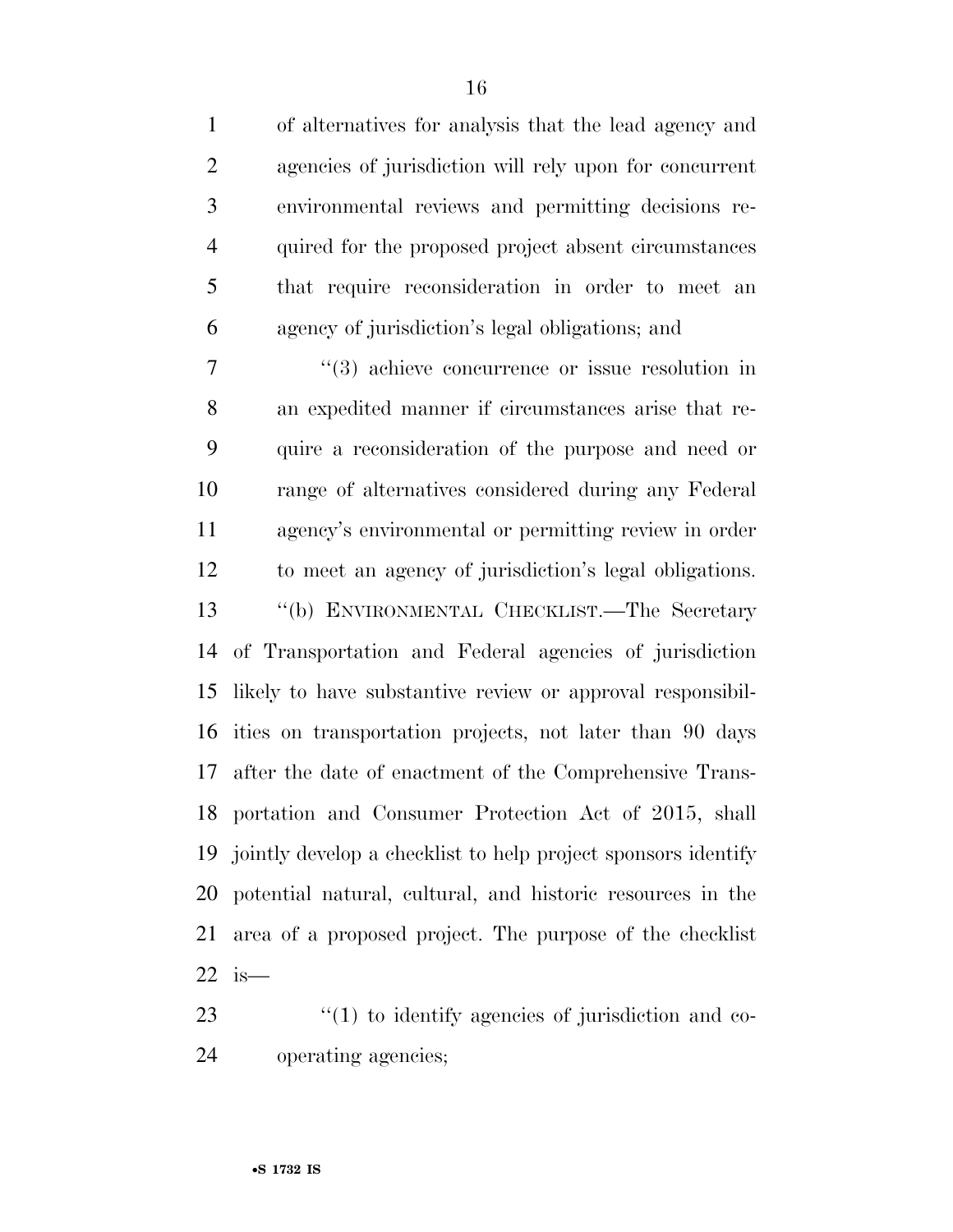$\mathcal{L}(2)$  to develop the information needed for the purpose and need and alternatives for analysis; and ''(3) to improve interagency collaboration to help expedite the permitting process for the lead agency and Federal agencies of jurisdiction.

 ''(c) INTERAGENCY COLLABORATION.—Consistent with Federal environmental statutes and the priority re- form actions for Federal agency permitting and reviews defined and identified by the Steering Committee estab- lished under section 312, the Secretary shall facilitate an- nual interagency collaboration sessions at the appropriate jurisdictional level to coordinate business plans and facili- tate coordination of workload planning and workforce management. This engagement shall ensure agency staff is fully engaged and utilizing the flexibility of existing reg- ulations, policies, and guidance and identifying additional actions to facilitate high quality, efficient, and targeted environmental reviews and permitting decisions. The ses- sions and the interagency collaborations they generate shall focus on how to work with State and local transpor- tation entities to improve project planning, siting, and ap- plication quality and how to consult and coordinate with relevant stakeholders and Federal, tribal, State, and local representatives early in permitting processes.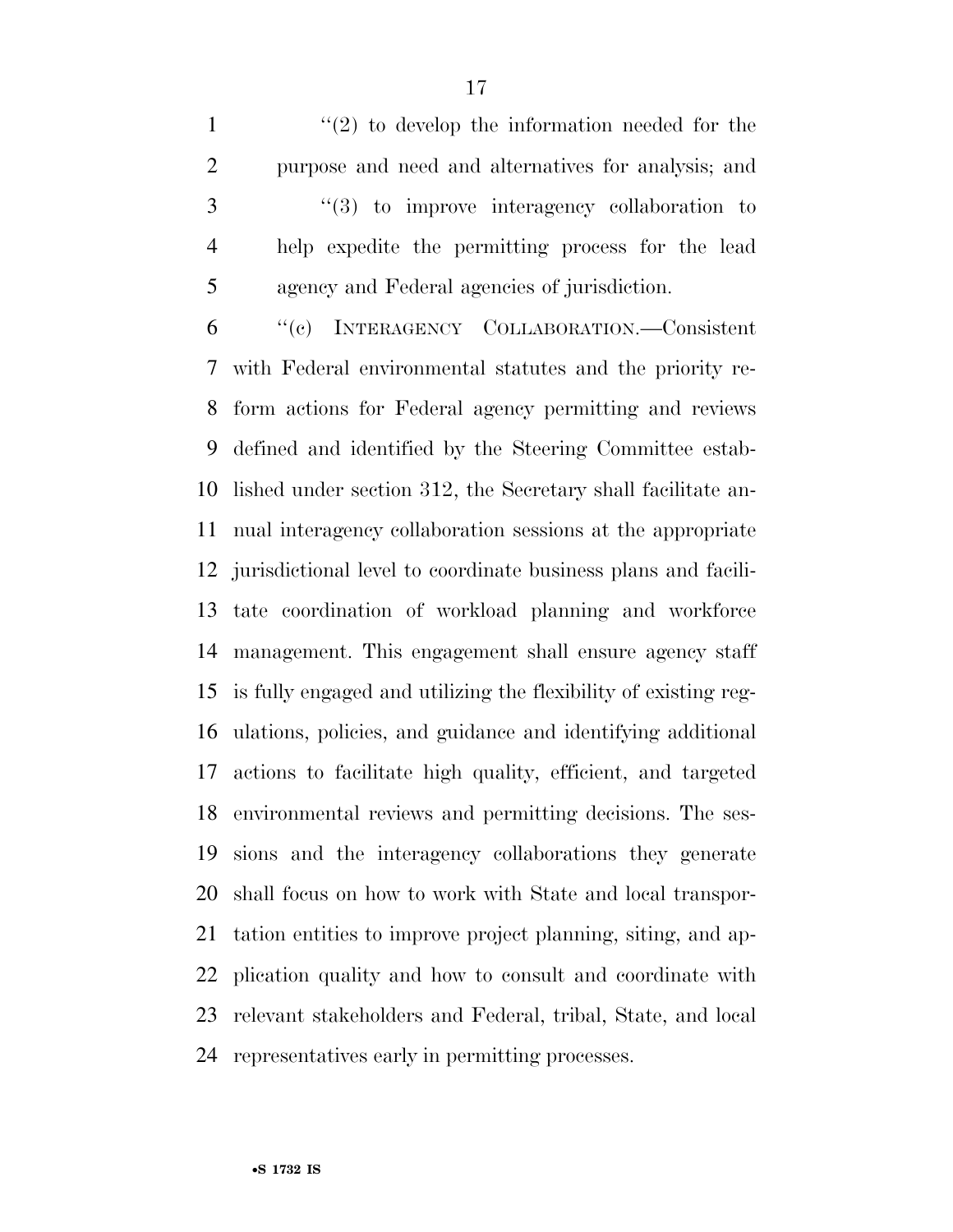''(d) PERFORMANCE MEASUREMENT.—Not later than 1 year after the date of enactment of the Comprehen- sive Transportation and Consumer Protection Act of 2015, the Secretary of Transportation, in coordination with the Steering Committee established under section 312, shall establish a program to measure and report on progress towards aligning Federal reviews as outlined in this section.''.

 (b) CONFORMING AMENDMENT.—The table of con- tents of subchapter I of chapter 3 is amended by inserting after the item relating to section 309 the following:

''310. Aligning Federal environmental reviews.''.

# **SEC. 1105. MULTIMODAL CATEGORICAL EXCLUSIONS.**

| 13 | Section 304 is amended—                      |
|----|----------------------------------------------|
| 14 | $(1)$ in subsection $(a)$ —                  |
| 15 | $(A)$ in paragraph $(1)$ —                   |
| 16 | (i) by striking "operating authority"        |
| 17 | and inserting "operating administration or   |
| 18 | secretarial office";                         |
| 19 | (ii) by inserting "has expertise but"        |
| 20 | before "is not the lead"; and                |
| 21 | (iii) by inserting "proposed                 |
| 22 | multimodal" before "project";                |
| 23 | $(B)$ by amending paragraph $(2)$ to read as |
| 24 | follows:                                     |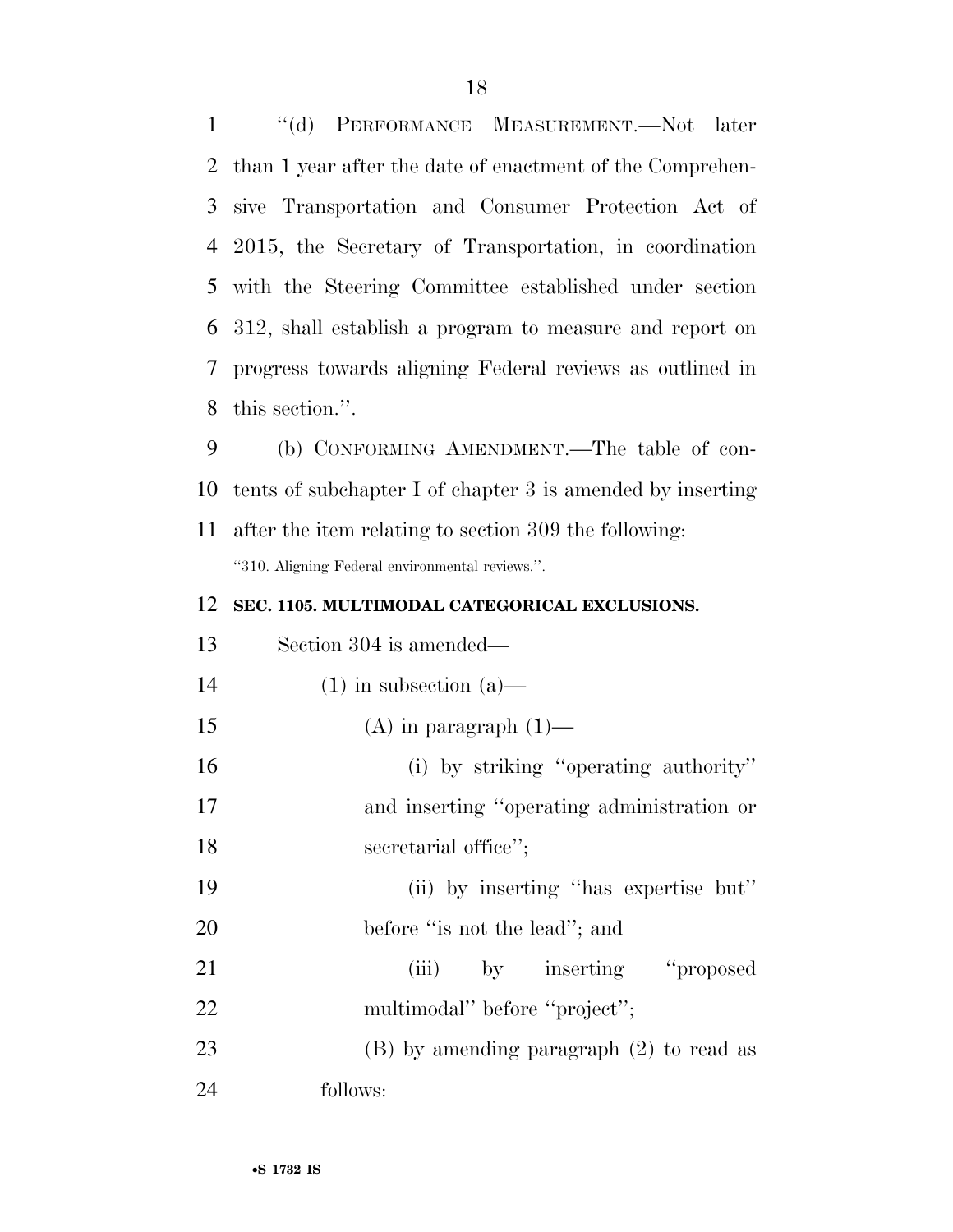| $\mathbf{1}$   | "(2) LEAD AUTHORITY.—The term 'lead au-               |
|----------------|-------------------------------------------------------|
| $\overline{2}$ | thority' means a Department of Transportation op-     |
| 3              | erating administration or secretarial office that has |
| $\overline{4}$ | the lead responsibility for a proposed multimodal     |
| 5              | project."; and                                        |
| 6              | $(C)$ in paragraph $(3)$ , by striking "has the       |
| 7              | meaning given the term in section $139(a)$ of         |
| 8              | title 23" and inserting "means an action by the       |
| 9              | Department of Transportation that involves ex-        |
| 10             | pertise of 1 or more Department of Transpor-          |
| 11             | tation operating administrations or secretarial       |
| 12             | offices";                                             |
| 13             | $(2)$ in subsection (b), by striking "under this      |
| 14             | title" and inserting "by the Secretary of Transpor-   |
| 15             | tation";                                              |
| 16             | $(3)$ in subsection $(e)$ —                           |
| 17             | (A) in the matter preceding paragraph                 |
| 18             | $(1)$ —                                               |
| 19             | (i) by striking "a categorical exclusion              |
| 20             | designated under the implementing regula-             |
| 21             | tions or" and inserting "categorical exclu-           |
| 22             | sions designated under the National Envi-             |
| 23             | ronmental Policy Act of 1969 (42 U.S.C.               |
| 24             | $4321$ et seq.) implementing"; and                    |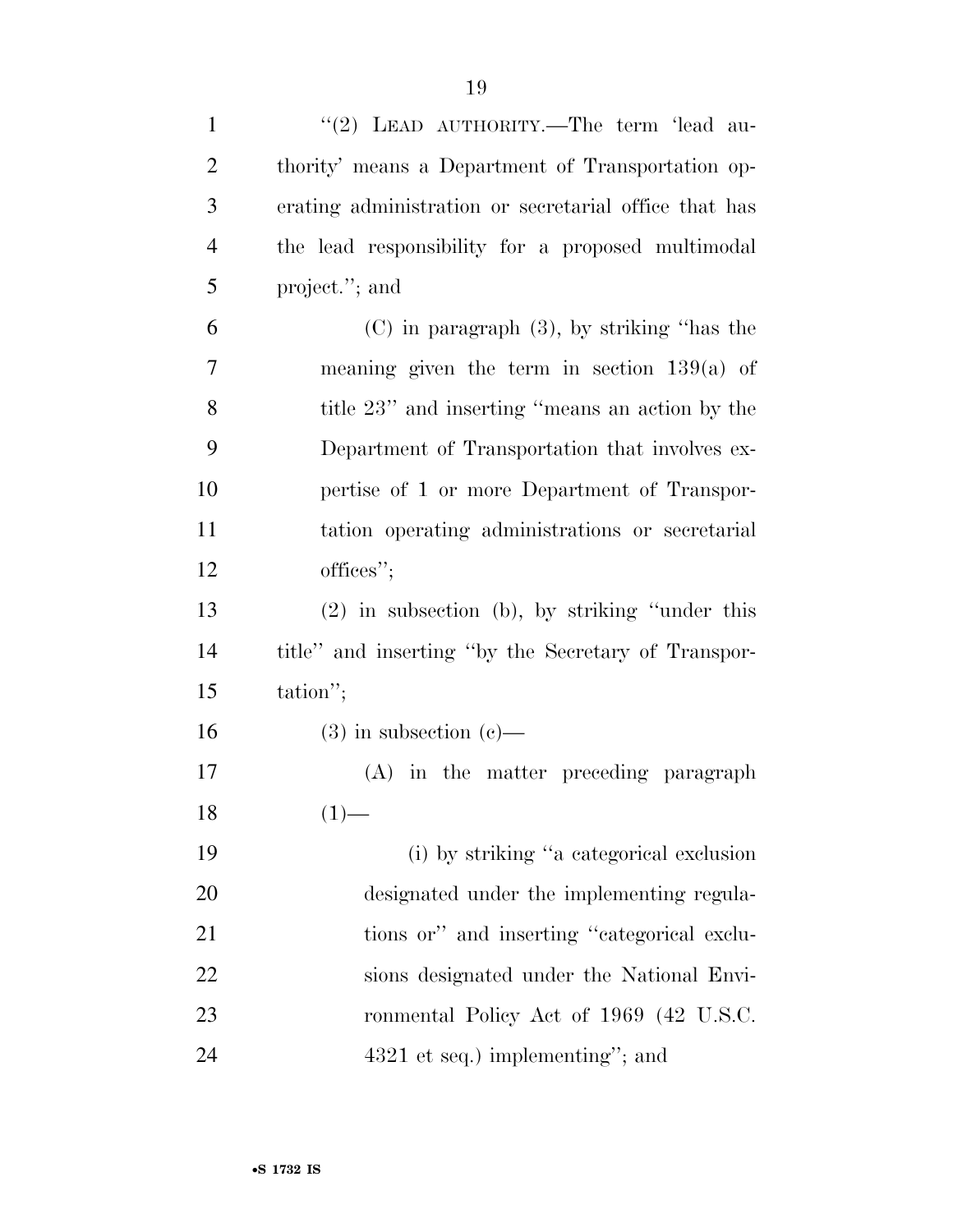| $\mathbf{1}$   | (ii) by striking "other components of                   |
|----------------|---------------------------------------------------------|
| $\overline{2}$ | the" and inserting "a proposed                          |
| 3              | multimodal";                                            |
| $\overline{4}$ | $(B)$ by amending paragraphs $(1)$ and $(2)$            |
| 5              | to read as follows:                                     |
| 6              | $\lq(1)$ the lead authority makes a preliminary de-     |
| 7              | termination on the applicability of a categorical ex-   |
| 8              | clusion to a proposed multimodal project and notifies   |
| 9              | the cooperating authority of its intent to apply the    |
| 10             | cooperating authority categorical exclusion;            |
| 11             | $\lq(2)$ the cooperating authority does not object      |
| 12             | to the lead authority's preliminary determination of    |
| 13             | its applicability;";                                    |
| 14             | $(C)$ in paragraph $(3)$ —                              |
| 15             | (i) by inserting "the lead authority de-                |
| 16             | termines that" before "the component of";               |
| 17             | and                                                     |
| 18             | (ii) by inserting "proposed"                            |
| 19             | multimodal" before "project to be cov-                  |
| 20             | $\text{ered}''$ ; and                                   |
| 21             | (D) by amending paragraph $(4)$ to read as              |
| 22             | follows:                                                |
| 23             | $\cdot$ (4) the lead authority, with the concurrence of |
| 24             | the cooperating authority—                              |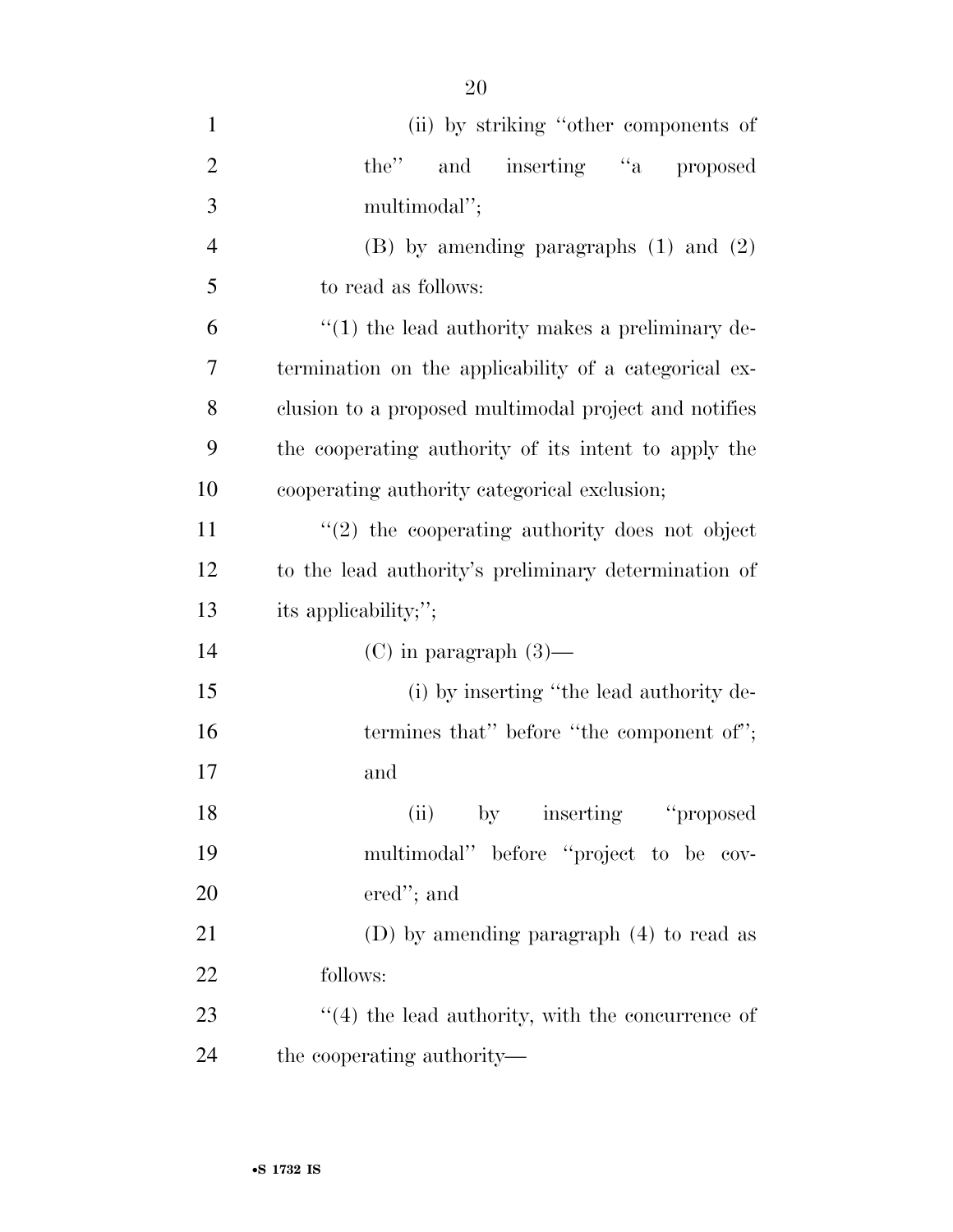$\langle (A)$  follows implementing regulations or procedures under the National Environmental Policy Act of 1969 (42 U.S.C. 4321 et seq.); 4 ''(B) determines that the proposed multimodal project does not individually or cu- mulatively have a significant impact on the en- vironment; and 8 ''(C) determines that extraordinary cir- cumstances do not exist that merit additional analysis and documentation in an environ- mental impact statement or environmental as- sessment required under the National Environ- mental Policy Act of 1969 (42 U.S.C. 4321 et seq.).''; and (4) by amending subsection (d) to read as fol- lows: 17 "(d) COOPERATING AUTHORITY EXPERTISE.—A co-operating authority shall provide expertise to the lead au-

 thority on aspects of the multimodal project in which the cooperating authority has expertise.''.

 **SEC. 1106. IMPROVING TRANSPARENCY IN ENVIRON-MENTAL REVIEWS.** 

 (a) IN GENERAL.—Subchapter I of chapter 3, as amended by section 1104 of this Act, is further amended by inserting after section 310 the following: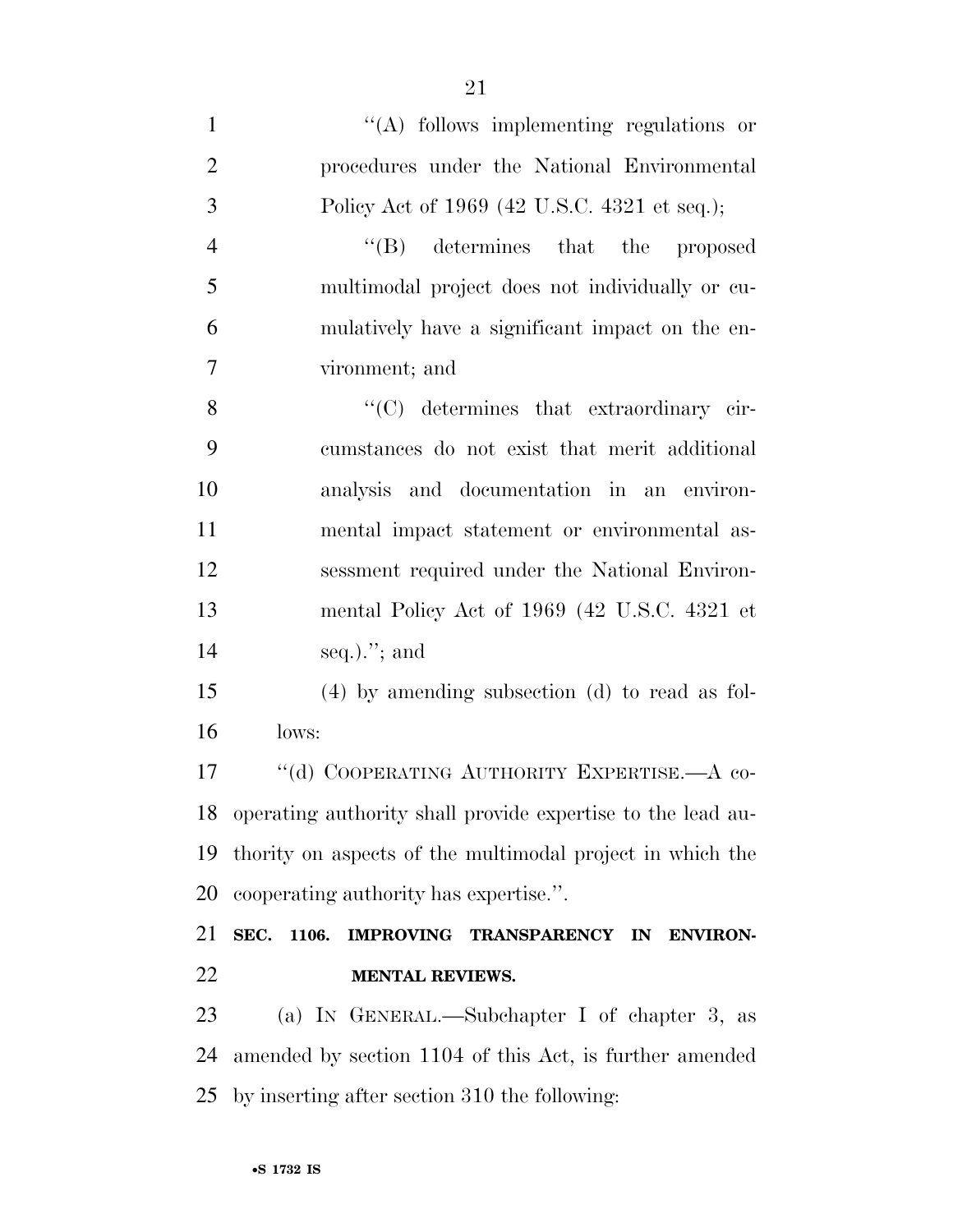**''§ 311. Improving transparency in environmental re-views** 

 ''(a) IN GENERAL.—Not later than 2 years after the date of enactment of the Comprehensive Transportation and Consumer Protection Act of 2015, the Secretary of Transportation shall establish an online platform and, in coordination with Federal agencies described in subsection (b), issue reporting standards to make publicly available the status and progress with respect to compliance with applicable requirements under the National Environ- mental Policy Act of 1969 (42 U.S.C. 4321 et seq.) and any other Federal approval required under applicable laws for projects and activities requiring an environmental as-sessment or an environmental impact statement.

 ''(b) FEDERAL AGENCY PARTICIPATION.—A Federal agency of jurisdiction over an approval required for a project under applicable laws shall provide information re- garding the status and progress of the approval to the on- line platform, consistent with the standards established under subsection (a).

21 "(c) ASSIGNMENT OF RESPONSIBILITIES.—An entity with assigned authority for responsibilities under the Na- tional Environmental Policy Act of 1969 (42 U.S.C. 4321 et seq.), under section 326 or section 327 of title 23 shall be responsible for supplying project development and com-pliance status for all applicable projects.''.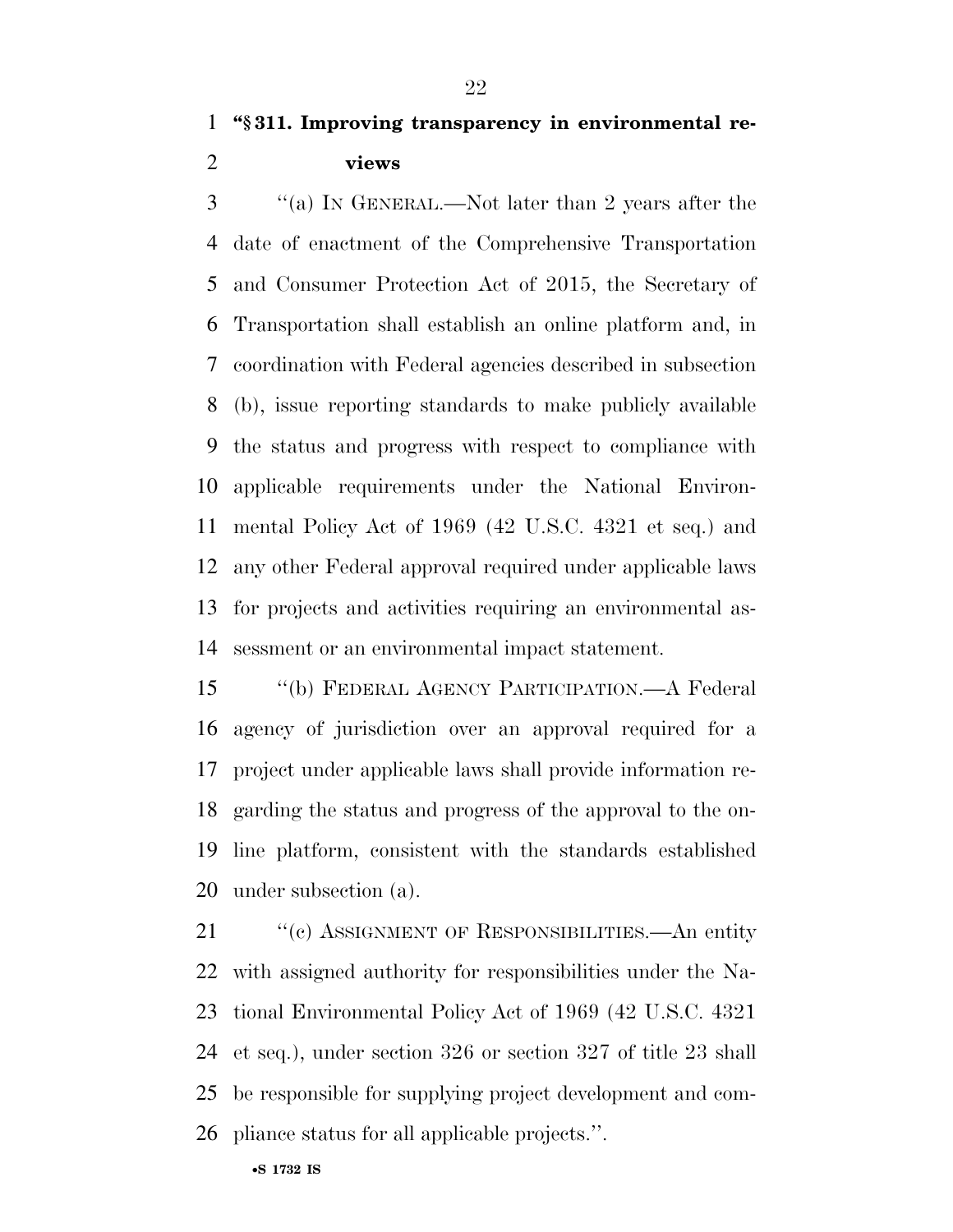(b) CONFORMING AMENDMENT.—The table of con- tents of subchapter I of chapter 3, as amended by section 1104 of this Act, is further amended by inserting after the item relating to section 310, the following:

''311. Improving transparency in environmental reviews.''.

# **Subtitle B—Freight**

# **SEC. 1201. ESTABLISHMENT OF FREIGHT CHAPTER.**

 (a) SENSE OF CONGRESS.—It is the sense of Con-gress that—

 (1) freight policy and planning should incor- porate the many modes of transportation that move goods;

 (2) the Secretary of Transportation should oversee and facilitate multimodal freight planning ef-forts;

 (3) the Under Secretary for Policy of the De- partment of Transportation should serve as the pri-mary coordinator of multimodal planning efforts;

 (4) efficient and reliable freight infrastructure is critical to our Nation's economy and international competitiveness;

 (5) the Nation's limited Federal discretionary infrastructure funding resources should be focused on freight infrastructure; and

•**S 1732 IS** (6) as such, the sole discretionary national in-frastructure investment grant program annually ap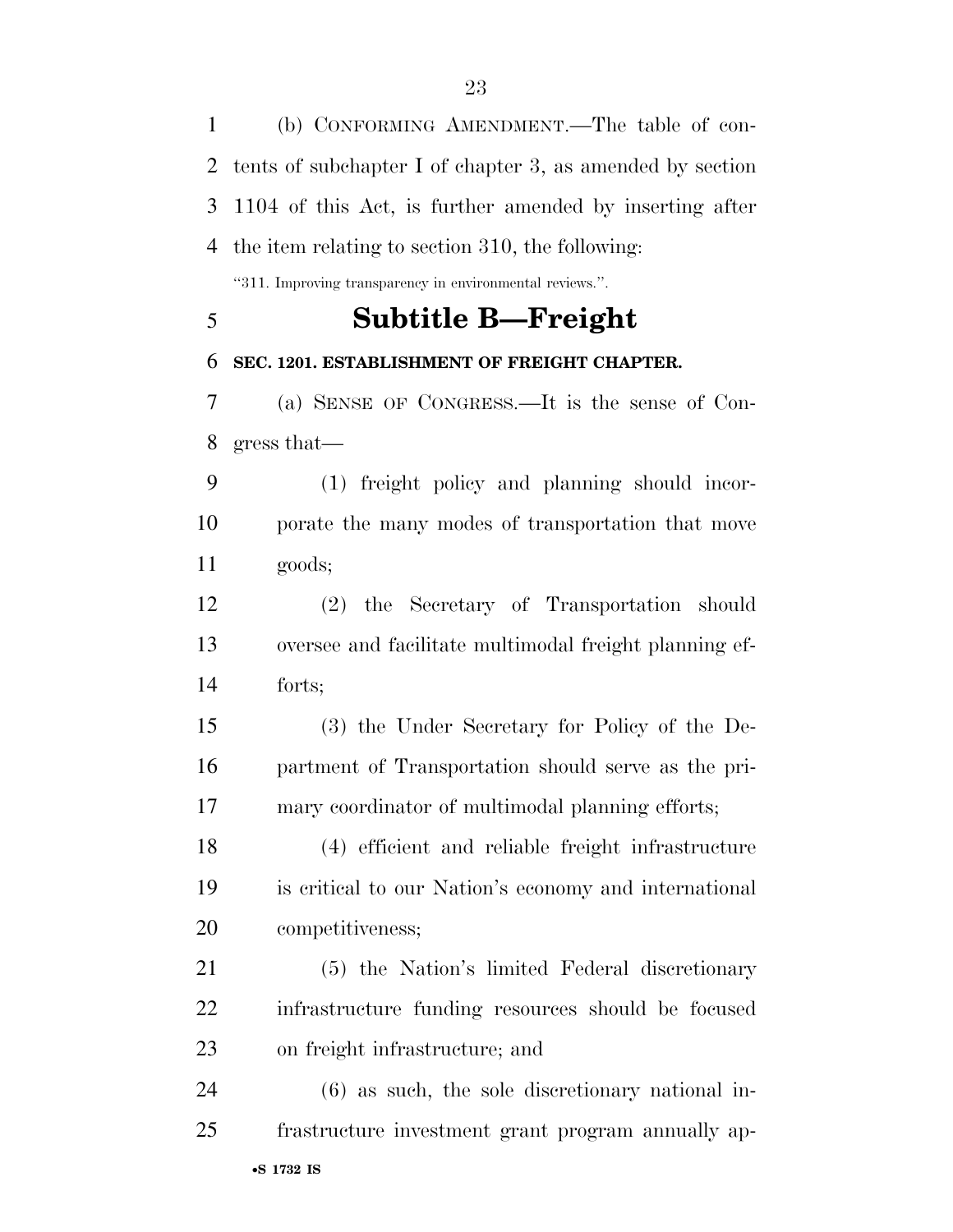propriated without authorization, should be reformed and refocused into the Freight Investment Grant program. (b) FREIGHT.—Subtitle III is amended by inserting

after chapter 53 the following:

# **''CHAPTER 54—FREIGHT**

''Sec.

''5401. Definitions. ''5402. National multimodal freight policy. ''5403. National multimodal freight network. ''5404. National Freight Strategic Plan. ''5405. State freight plans. ''5406. Freight investment grants. ''5407. Reports.

# **''§ 5401. Definitions**

| 8  | "In this chapter:                                   |
|----|-----------------------------------------------------|
| 9  | "(1) ECONOMIC COMPETITIVENESS.—The term             |
| 10 | 'economic competitiveness' means the ability of the |
| 11 | economy to efficiently move freight and people,     |
| 12 | produce goods, and deliver services, including—     |
| 13 | $\lq\lq$ reductions in the travel time of           |
| 14 | freight;                                            |
| 15 | $\lq\lq(B)$ reductions in the congestion caused     |
| 16 | by the movement of freight;                         |
| 17 | $\lq\lq$ improvements to freight travel time        |
| 18 | reliability; and                                    |
| 19 | $\lq\lq$ reductions in freight transportation       |
| 20 | costs due to congestion and insufficient infra-     |
| 21 | structure.                                          |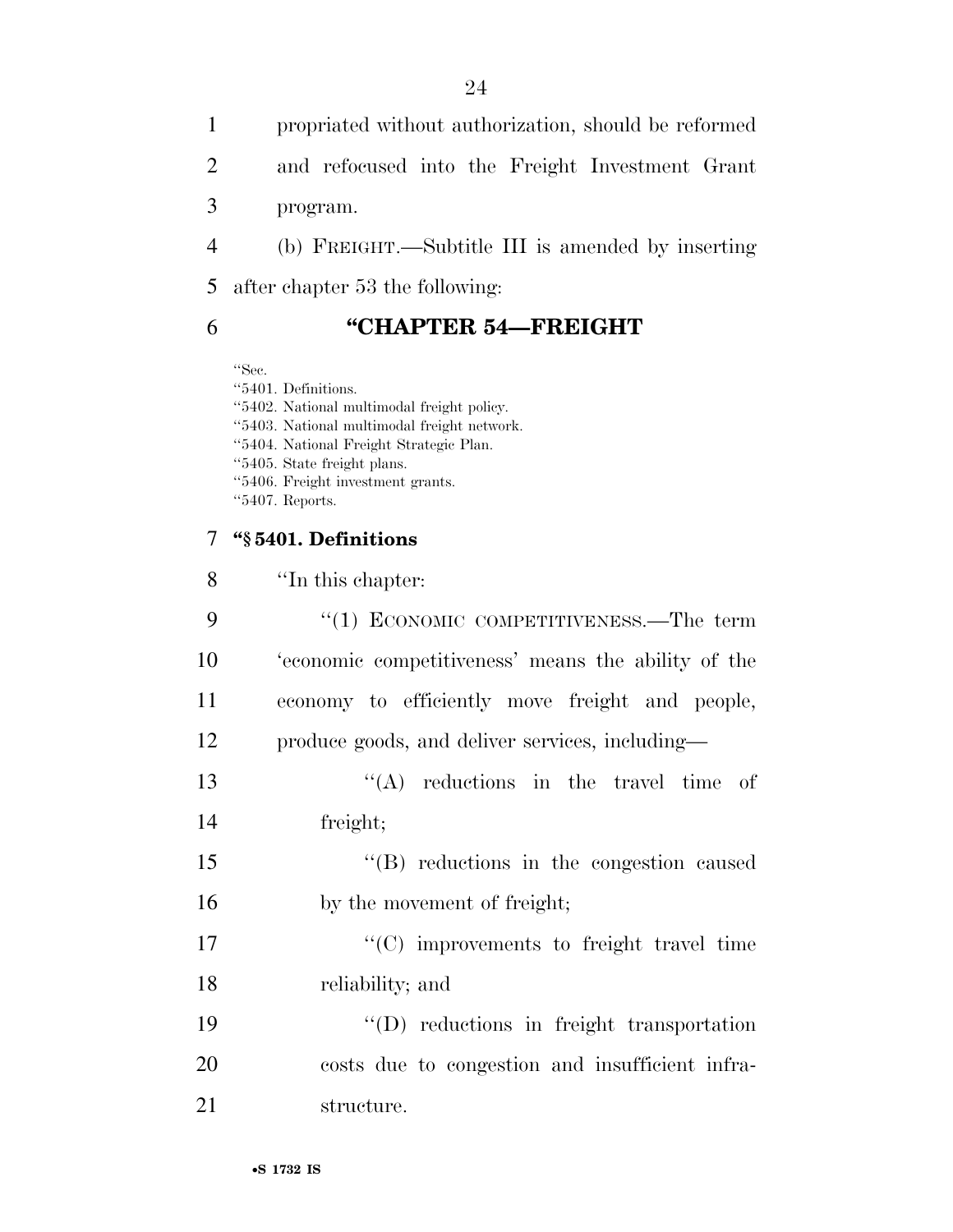| $\mathbf{1}$   | "(2) FREIGHT.—The term 'freight' means the             |
|----------------|--------------------------------------------------------|
| $\overline{2}$ | commercial transportation of cargo, including agri-    |
| 3              | cultural, manufactured, retail, or other goods by ves- |
| $\overline{4}$ | sel, vehicle, pipeline, or rail.                       |
| 5              | "(3) FREIGHT TRANSPORTATION MODES.—The                 |
| 6              | term 'freight transportation modes' means—             |
| $\overline{7}$ | "(A) the infrastructure supporting any                 |
| 8              | mode of transportation that moves freight, in-         |
| 9              | cluding highways, ports, waterways, rail facili-       |
| 10             | ties, and pipelines; and                               |
| 11             | "(B) any vehicles or equipment trans-                  |
| 12             | porting goods on such infrastructure.                  |
| 13             | "(4) INTELLIGENT FREIGHT TRANSPORTATION                |
| 14             | SYSTEM.—The term 'intelligent freight transpor-        |
| 15             | tation system' means—                                  |
| 16             | "(A) an innovative or intelligent techno-              |
| 17             | logical transportation system, infrastructure, or      |
| 18             | facilities, including electronic roads, driverless     |
| 19             | trucks, elevated freight transportation facilities,    |
| 20             | automated port technologies, and other similar         |
| 21             | freight transportation systems; and                    |
| 22             | "(B) communications or information proc-               |
| 23             | essing systems used singly or in combination           |
| 24             | for intelligent freight lanes and conveyances          |
| 25             | that improve the efficiency, security, or safety       |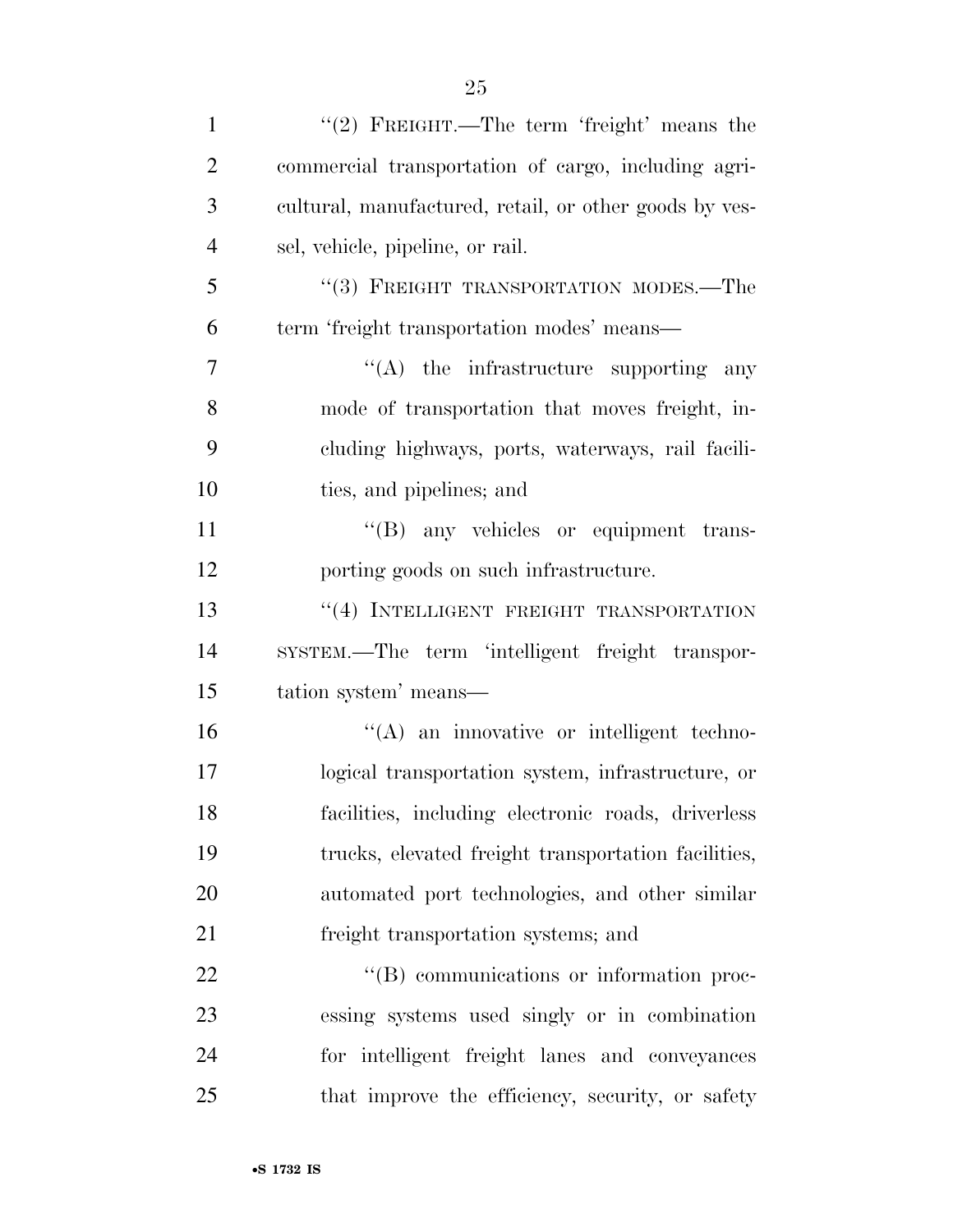| $\mathbf{1}$   | of the freight system or that operate to convey          |
|----------------|----------------------------------------------------------|
| $\overline{2}$ | freight or improve existing freight movements.           |
| 3              | "(5) NATIONAL MULTIMODAL FREIGHT NET-                    |
| 4              | WORK.—The term 'national multimodal freight net-         |
| 5              | work' means the network established under section        |
| 6              | 5403.                                                    |
| 7              | "(6) NATIONAL MULTIMODAL FREIGHT STRA-                   |
| 8              | PLAN.—The term 'national multimodal<br>TEGIC             |
| 9              | freight strategic plan' means the strategic plan de-     |
| 10             | veloped under section 5404.                              |
| 11             | "(7) SECRETARY.—The term 'Secretary' means               |
| 12             | the Secretary of Transportation.                         |
| 13             | "(8) STATE.—The term 'State' means a State               |
| 14             | of the United States, the District of Columbia, the      |
| 15             | Commonwealth of Puerto Rico, the Commonwealth            |
| 16             | of the Northern Mariana Islands, Guam, American          |
| 17             | Samoa, and the United States Virgin Islands.".           |
| 18             | SEC. 1202. NATIONAL MULTIMODAL FREIGHT POLICY.           |
| 19             | Subtitle III, as amended by section 1201 of this Act,    |
| 20             | is further amended by adding after section 5401 the fol- |
| 21             | lowing:                                                  |
| 22             | "§5402. National multimodal freight policy               |
| 23             | "(a) POLICY.—It is the policy of the United States—      |
|                |                                                          |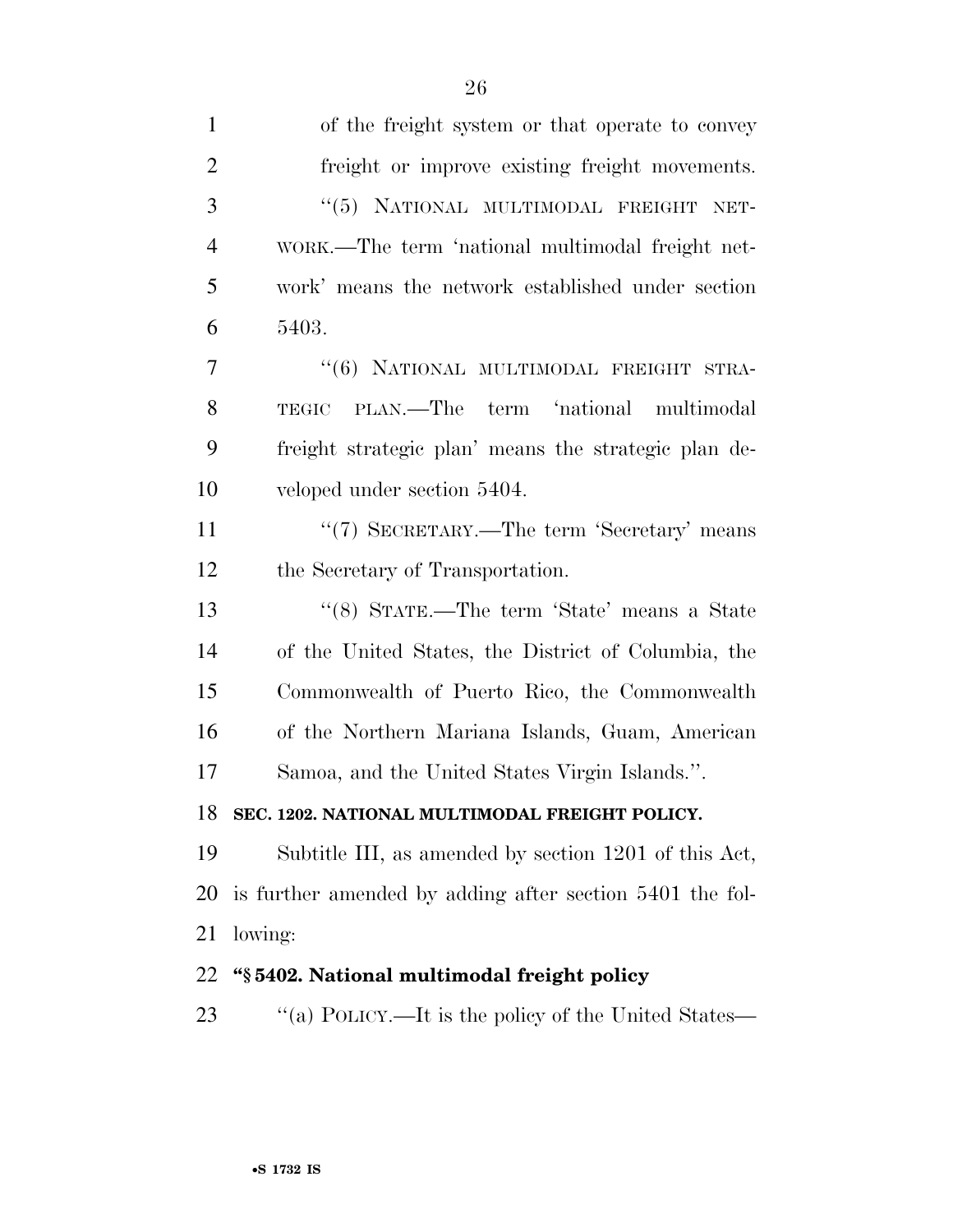| $\mathbf{1}$   | $\cdot$ (1) to support investment to maintain and im-        |
|----------------|--------------------------------------------------------------|
| $\overline{2}$ | prove the condition and performance of the national          |
| 3              | multimodal freight network;                                  |
| $\overline{4}$ | $\cdot\cdot\cdot(2)$ to ensure that the United States maxi-  |
| 5              | mizes its competitiveness in the global economy by           |
| 6              | increasing the overall productivity and connectivity         |
| 7              | of the national freight system; and                          |
| 8              | $\cdot\cdot$ (3) to pursue the goals described in subsection |
| 9              | (b).                                                         |
| 10             | "(b) GOALS.—The national multimodal freight policy           |
| 11             | has the following goals:                                     |
| 12             | $\lq(1)$ To enhance the economic competitiveness             |
| 13             | of the United States by investing in infrastructure          |
| 14             | improvements and implementing operational im-                |
| 15             | provements on the freight network of the United              |
| 16             | States that achieve 1 or more of the following:              |
| 17             | $\lq\lq$ . Strengthen the contribution of the                |
| 18             | national freight network to the economic com-                |
| 19             | petitiveness of the United States.                           |
| 20             | "(B) Reduce congestion and relieve bottle-                   |
| 21             | necks in the freight transportation system.                  |
| 22             | "(C) Reduce the cost of freight transpor-                    |
| 23             | tation.                                                      |
| 24             | "(D) Improve the reliability of freight                      |
| 25             | transportation.                                              |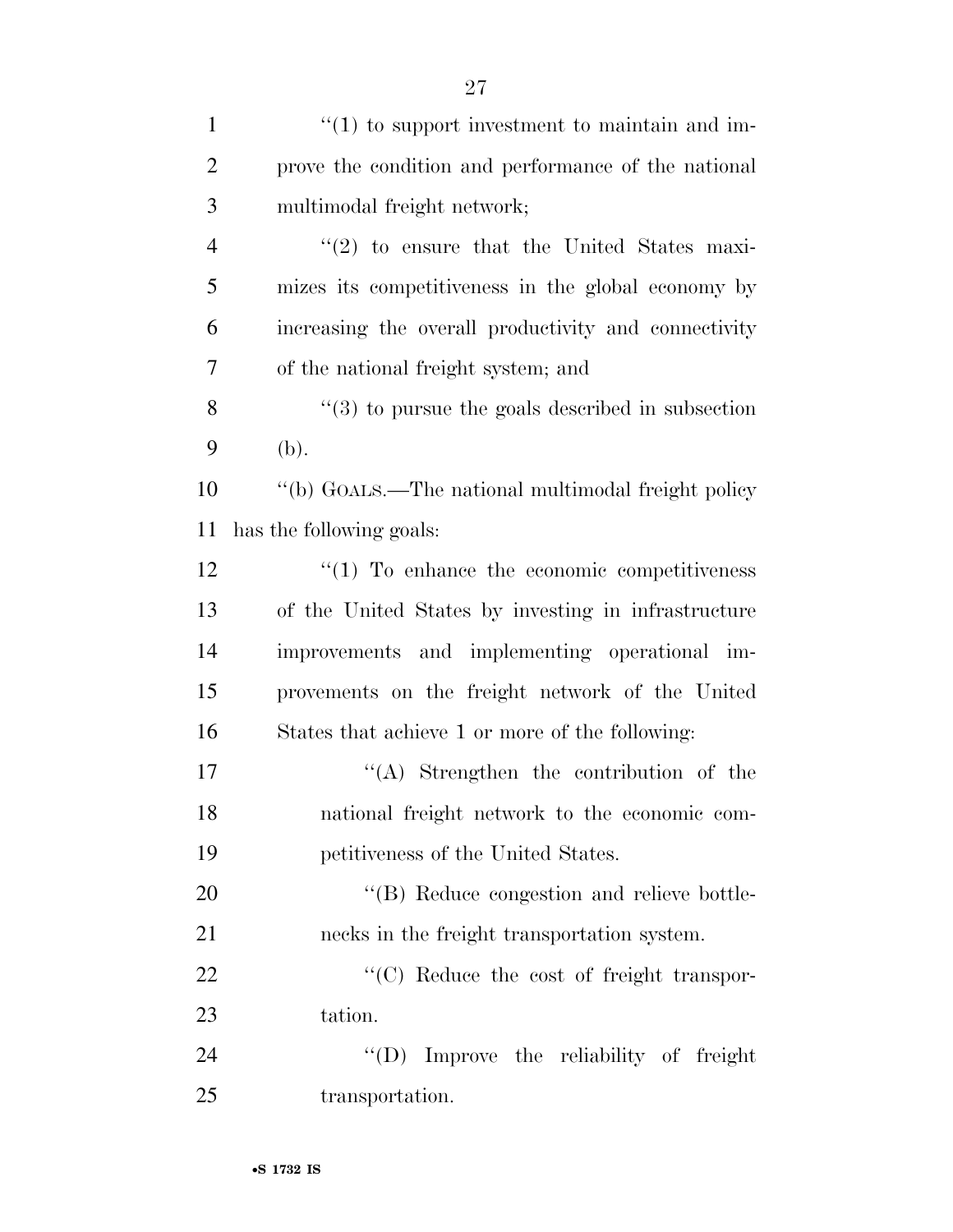| $\mathbf{1}$   | "(E) Increase productivity, particularly for                |
|----------------|-------------------------------------------------------------|
| $\overline{2}$ | domestic industries and businesses that create              |
| 3              | jobs.                                                       |
| $\overline{4}$ | " $(2)$ To improve the safety, security, efficiency,        |
| 5              | and resiliency of freight transportation in rural and       |
| 6              | urban areas.                                                |
| 7              | $(3)$ To improve the condition of the national              |
| 8              | freight network.                                            |
| 9              | $``(4)$ To use advanced technology to improve the           |
| 10             | safety and efficiency of the national freight network.      |
| 11             | "(5) To incorporate concepts of performance,                |
| 12             | innovation, competition, and accountability into the        |
| 13             | operation and maintenance of the national freight           |
| 14             | network.                                                    |
| 15             | $\cdot\cdot$ (6) To improve the efficiency and productivity |
| 16             | of the national freight network.                            |
| 17             | " $(7)$ To pursue these goals in a manner that is           |
| 18             | not burdensome to State and local governments.              |
| 19             | "(c) STRATEGIES.—The United States may achieve              |
| 20             | the goals set forth in subsection (b) by—                   |
| 21             | $"(1)$ providing funding to maintain and improve            |
| 22             | freight infrastructure facilities;                          |
| 23             | $\lq(2)$ implementing appropriate safety, environ-          |
| 24             | mental, energy and other transportation policies;           |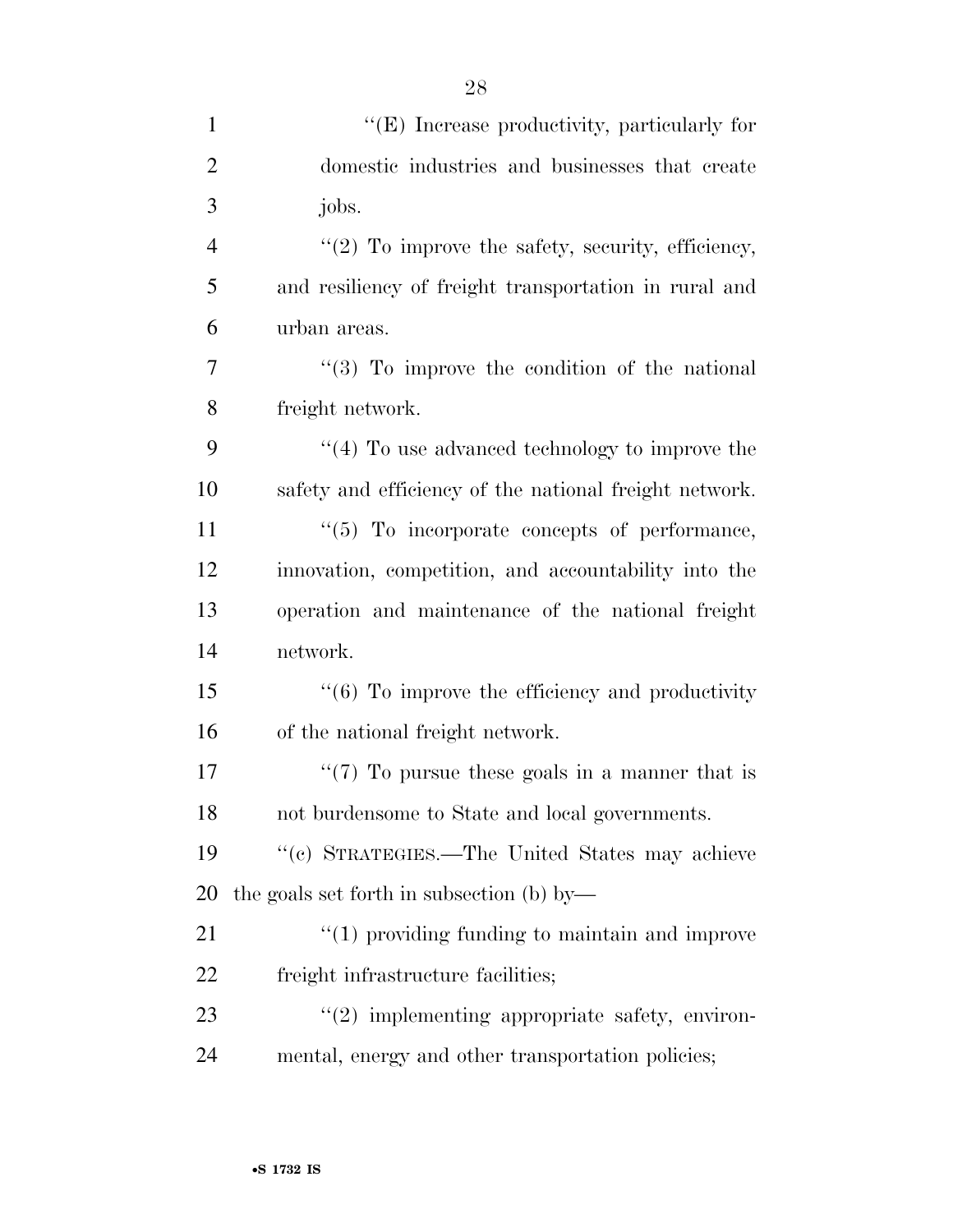| $\mathbf{1}$   | $\lq(3)$ utilizing advanced technology and innova-         |
|----------------|------------------------------------------------------------|
| $\overline{2}$ | tion;                                                      |
| 3              | "(4) promoting workforce development; and                  |
| $\overline{4}$ | $\cdot\cdot$ (5) using performance management activities.  |
| 5              | "(d) IMPLEMENTATION.—The Under Secretary for               |
| 6              | Policy, who shall be responsible for the oversight and im- |
| 7              | plementation of the national multimodal freight policy,    |
| 8              | shall—                                                     |
| 9              | $\lq(1)$ assist with the coordination of modal             |
| 10             | freight planning;                                          |
| 11             | $(2)$ ensure consistent, expedited review of               |
| 12             | multimodal freight projects;                               |
| 13             | $(3)$ review the project planning and approval             |
| 14             | processes at each modal administration to identify         |
| 15             | modeling and metric inconsistencies, approvals, and        |
| 16             | terminology differences that could<br>hamper               |
| 17             | multimodal project approval;                               |
| 18             | "(4) identify interagency data sharing opportu-            |
| 19             | nities to promote freight planning and coordination;       |
| 20             | $\lq(5)$ identify multimodal efforts and connec-           |
| 21             | tions;                                                     |
| 22             | $\cdot\cdot$ (6) designate the lead agency for multimodal  |
| 23             | freight projects;                                          |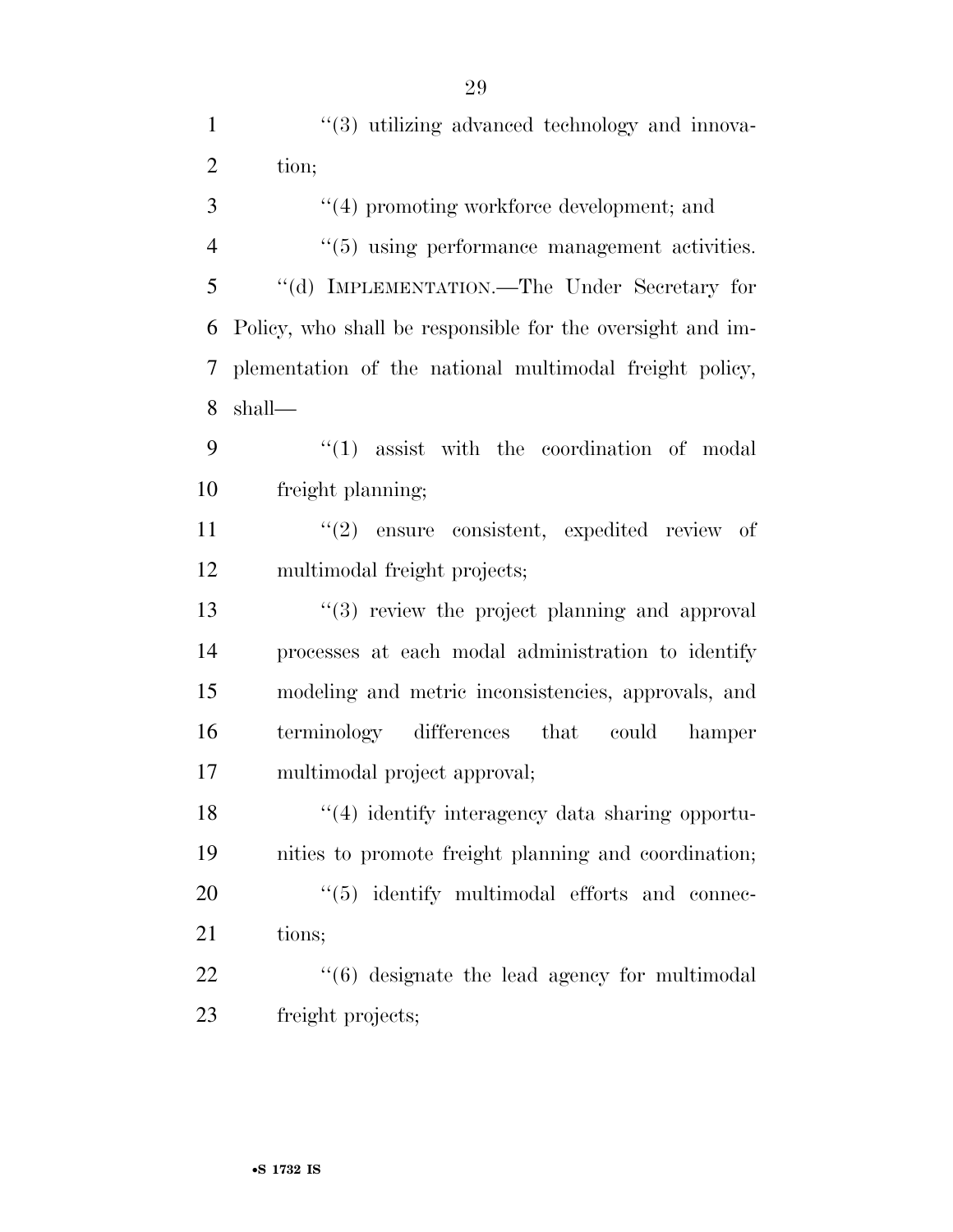| $\mathbf{1}$   | "(7) develop recommendations for State incen-                 |
|----------------|---------------------------------------------------------------|
| $\overline{2}$ | tives for multi-modal planning efforts, which may in-         |
| 3              | clude—                                                        |
| $\overline{4}$ | $\lq\lq$ reducing the State cost share; or                    |
| 5              | $\lq\lq (B)$ expediting the review of agreements              |
| 6              | for multimodal or freight specific projects;                  |
| $\overline{7}$ | "(8) consider opportunities to reduce project                 |
| 8              | delays by issuing categorical exclusions or allowing          |
| 9              | self-certifications of right-of-way acquisitions<br>for       |
| 10             | freight projects; and                                         |
| 11             | $\cdot\cdot\cdot(9)$ submit a report to the Committee on Com- |
| 12             | merce, Science, and Transportation of the Senate              |
| 13             | and the Committee on Transportation and Infra-                |
| 14             | structure of the House of Representatives that iden-          |
| 15             | tifies required reports, statutory requirements, and          |
| 16             | other limitations on efficient freight project delivery       |
| 17             | that could be streamlined or consolidated.".                  |
| 18             | SEC. 1203. NATIONAL MULTIMODAL FREIGHT NETWORK.               |
| 19             | Subtitle III as amended by section 1202 of this Act,          |
| 20             | is further amended by adding after section 5402 the fol-      |
| 21             | lowing:                                                       |
| 22             | "§5403. National multimodal freight network                   |
| 23             | "(a) IN GENERAL.—The Secretary shall establish a              |

national freight network, in accordance with this section—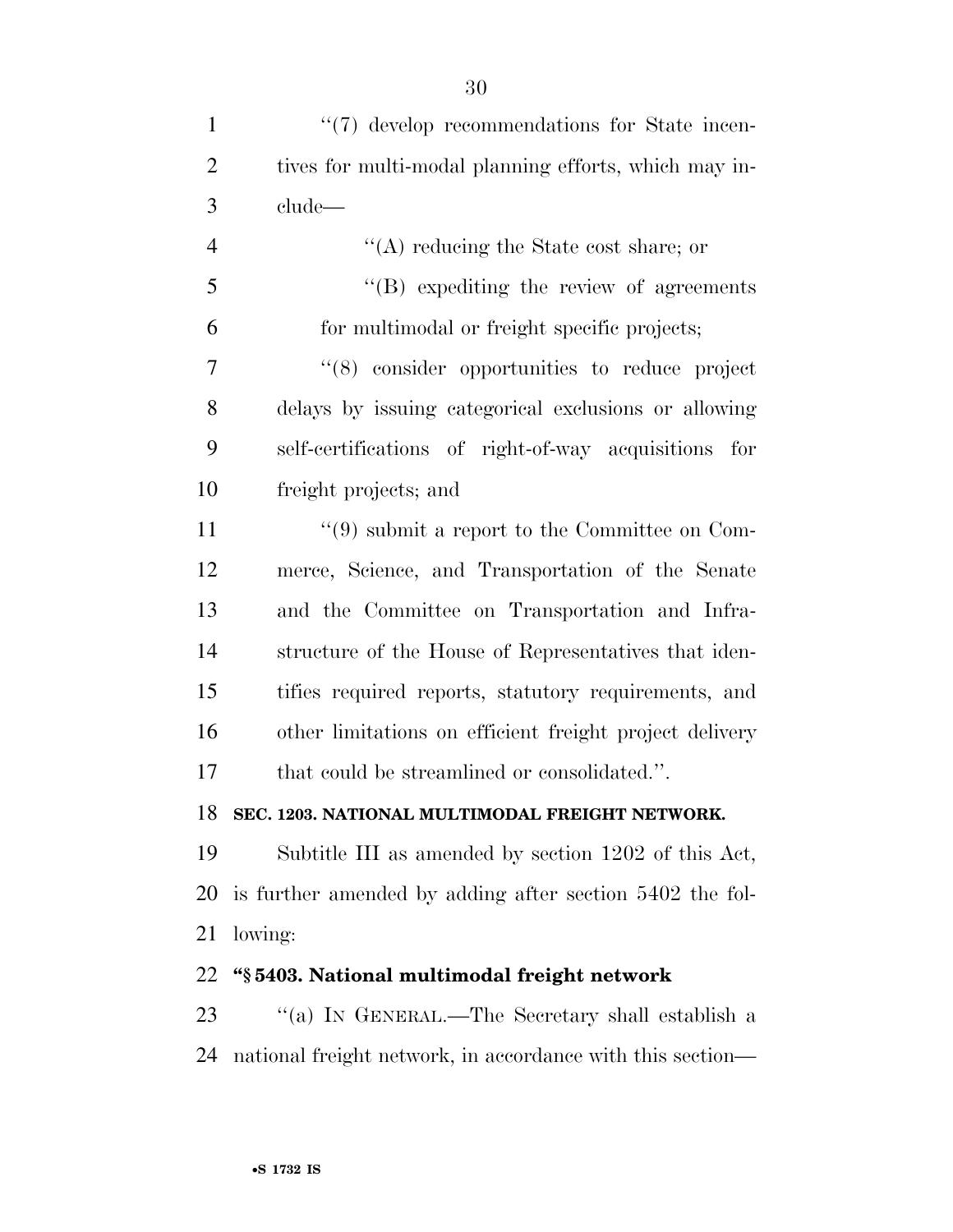1 ''(1) to assist States in strategically directing resources toward improved system performance for the efficient movement of freight on transportation networks;

 ''(2) to inform freight transportation planning;  $(3)$  to assist in the prioritization of Federal in-vestment; and

8 "(4) to assess and support Federal investments to achieve the national multimodal freight policy goals described in section 5402(b).

 ''(b) NETWORK COMPONENTS.—The national multimodal freight network established under this section shall consist of all connectors, corridors, and facilities in all freight transportation modes that are the most critical to the current and future movement of freight to achieve the national multimodal freight policy goals described in section 5402(b).

18 "(c) INITIAL DESIGNATION OF PRIMARY FREIGHT SYSTEM.—

20 "(1) IN GENERAL.—Not later than 1 year after 21 the date of enactment of the Comprehensive Trans- portation and Consumer Protection Act of 2015, the Secretary, after soliciting input from stakeholders, including multimodal freight system users, transport providers, metropolitan planning organizations, local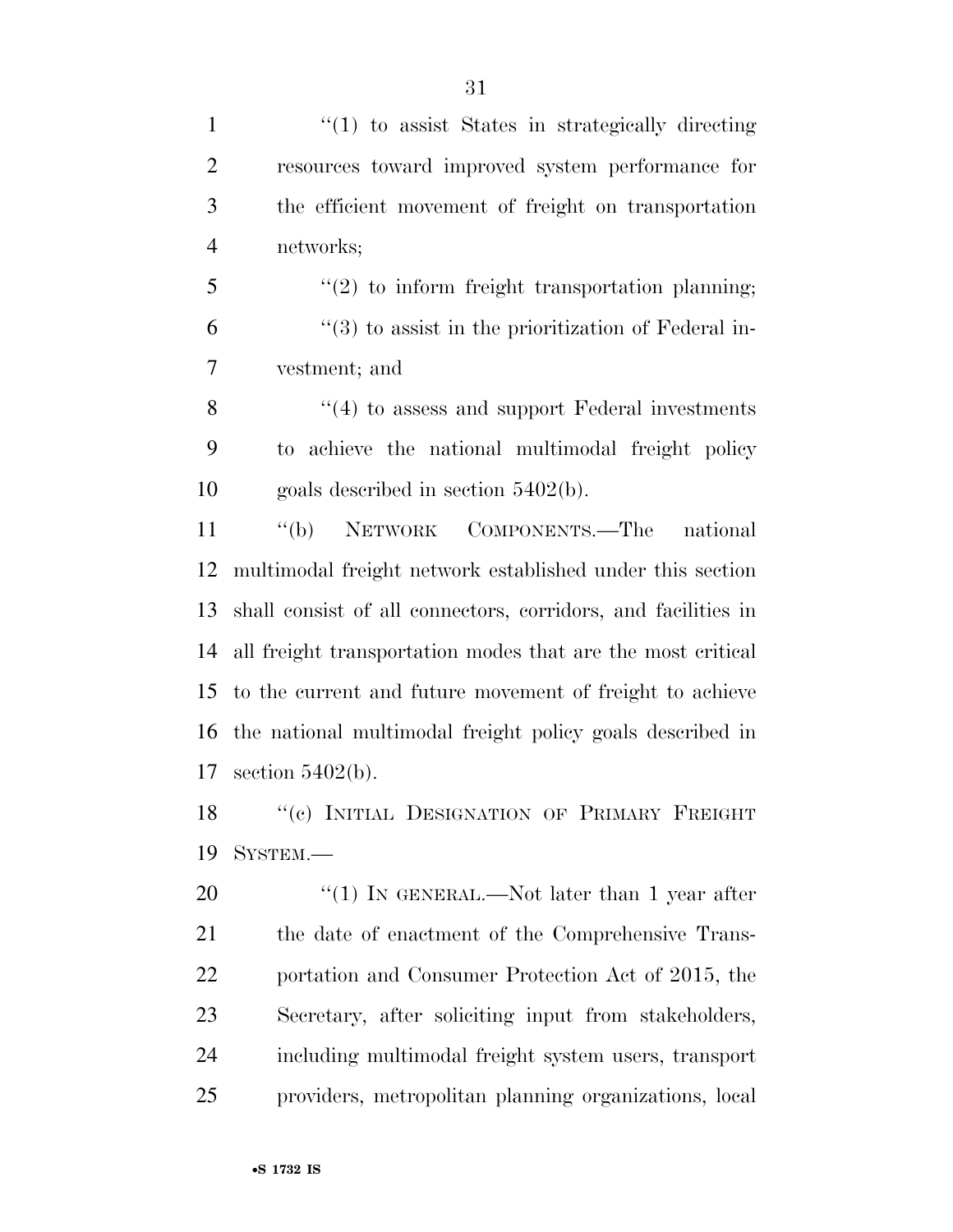| $\mathbf{1}$   | governments, ports, airports, railroads, and States,   |
|----------------|--------------------------------------------------------|
| $\overline{2}$ | through a public process to identify critical freight  |
| 3              | facilities and corridors that are vital to achieve the |
| $\overline{4}$ | national multimodal freight policy goals described in  |
| 5              | section 5402(b), and after providing notice and op-    |
| 6              | portunity for comment on a draft system, shall des-    |
| 7              | ignate a primary freight system with the goal of—      |
| 8              | "(A) improving network and intermodal                  |
| 9              | connectivity; and                                      |
| 10             | "(B) using measurable data as part of the              |
| 11             | assessment of the significance of freight move-        |
| 12             | ment, including the consideration of points of         |
| 13             | origin, destination, and linking components of         |
| 14             | domestic and international supply chains.              |
| 15             | "(2) FACTORS.—In designating or redesig-               |
| 16             | nating a primary freight system, the Secretary shall   |
| 17             | consider-                                              |
| 18             | "(A) origins and destinations of freight               |
| 19             | movement within, to, and from the United               |
| 20             | States;                                                |
| 21             | $\lq\lq$ (B) volume, value, tonnage, and the stra-     |
| 22             | tegic importance of freight;                           |
| 23             | $\lq\lq$ (C) access to border crossings, airports,     |
| 24             | seaports, and pipelines;                               |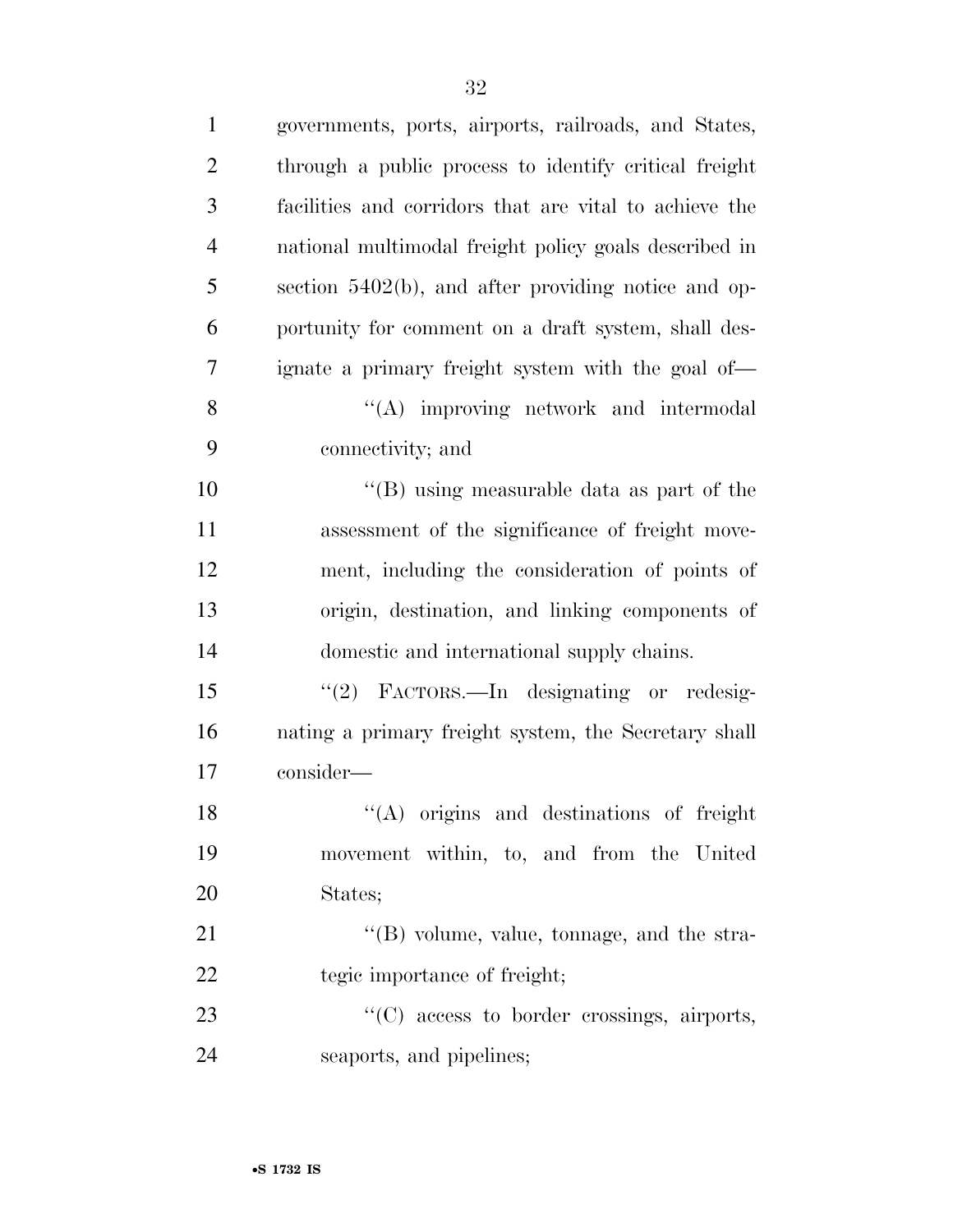| $\mathbf{1}$   | $\lq\lq$ (D) economic factors, including balance of |
|----------------|-----------------------------------------------------|
| $\overline{2}$ | trade;                                              |
| 3              | "(E) access to major areas for manufac-             |
| $\overline{4}$ | turing, agriculture, or natural resources;          |
| 5              | "(F) access to energy exploration, develop-         |
| 6              | ment, installation, and production areas;           |
| 7              | $\lq\lq(G)$ intermodal links and intersections      |
| 8              | that promote connectivity;                          |
| 9              | "(H) freight choke points and other im-             |
| 10             | pediments contributing to significant measur-       |
| 11             | able congestion, delay in freight movement, or      |
| 12             | inefficient modal connections;                      |
| 13             | "(I) impacts on all freight transportation          |
| 14             | modes and modes that share significant freight      |
| 15             | infrastructure;                                     |
| 16             | $\lq\lq(J)$ elements and transportation corridors   |
| 17             | identified by a multi-State coalition, a State, a   |
| 18             | State advisory committee, or a metropolitan         |
| 19             | planning organization, using national or local      |
| 20             | data, as having critical freight importance to      |
| 21             | the region;                                         |
| 22             | "(K) intermodal connectors, major dis-              |
| 23             | tribution centers, inland intermodal facilities,    |
| 24             | and first- and last-mile facilities;                |

33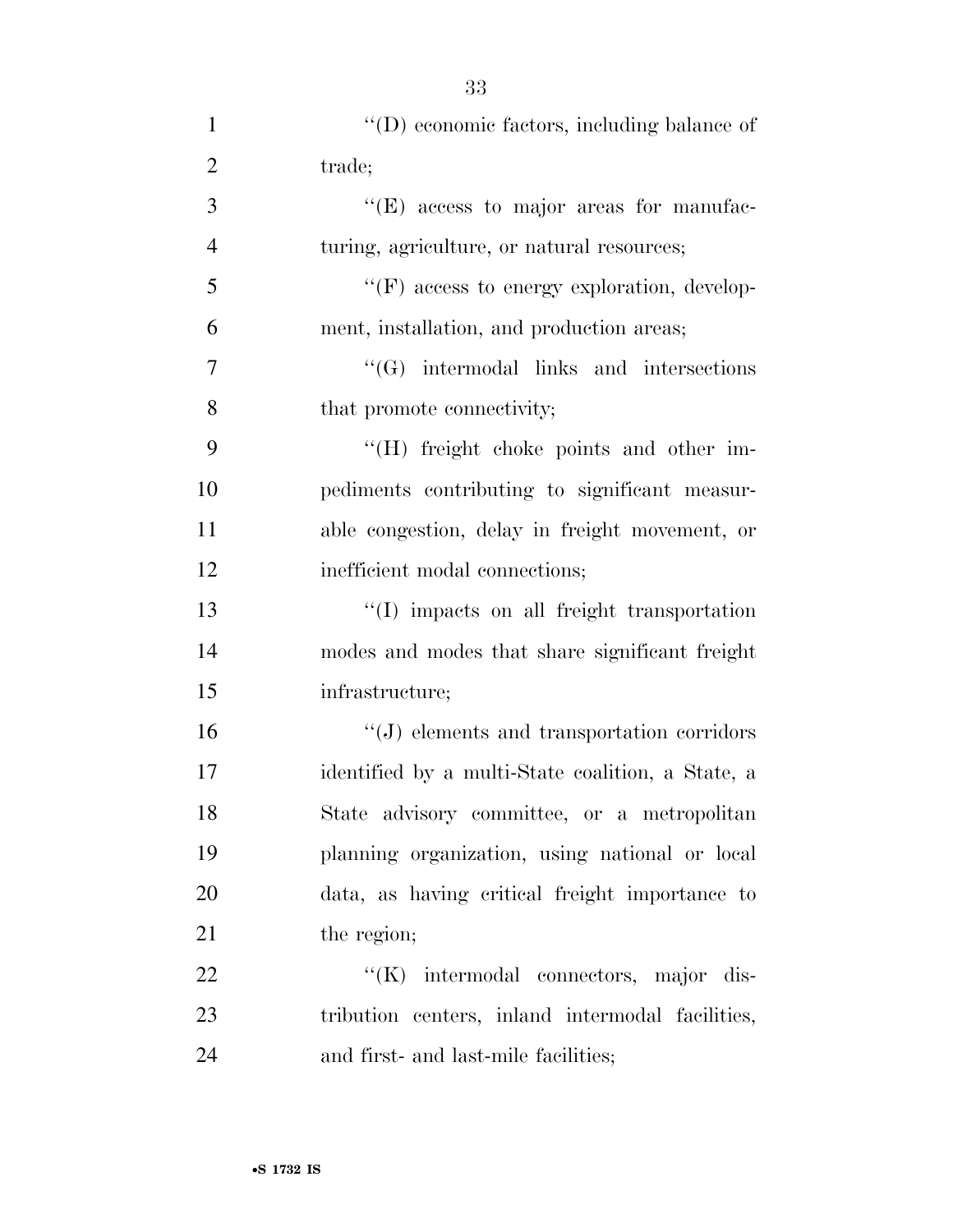| $\mathbf{1}$   | $\lq\lq$ . The annual average daily truck traffic     |
|----------------|-------------------------------------------------------|
| $\overline{2}$ | on principal arterials; and                           |
| 3              | "(M) the significance of goods movement,              |
| $\overline{4}$ | including consideration of global and domestic        |
| 5              | supply chains.                                        |
| 6              | "(3) REQUIREMENTS FOR DESIGNATION.—A                  |
| 7              | designation may be made under this subsection if      |
| 8              | the freight transportation facility or infrastructure |
| 9              | being considered—                                     |
| 10             | $\lq\lq$ is in an urbanized area, regardless of       |
| 11             | population;                                           |
| 12             | "(B) has been designated under subsection             |
| 13             | (e) as a critical rural freight corridor;             |
| 14             | $\lq\lq C$ connects an intermodal facility to<br>—    |
| 15             | "(i) the primary freight network; or                  |
| 16             | "(ii) an intermodal freight facility;                 |
| 17             | $\lq\lq$ (D)(i) is located within a corridor of a     |
| 18             | route on the primary freight network; and             |
| 19             | "(ii) provides an alternative option impor-           |
| 20             | tant to goods movement;                               |
| 21             | "(E) serves a major freight generator, lo-            |
| 22             | gistic center, agricultural region, or manufac-       |
| 23             | turing or warehouse industrial land; or               |
| 24             | $\lq\lq(F)$ is important to the movement of           |
| 25             | freight within a State or metropolitan region, as     |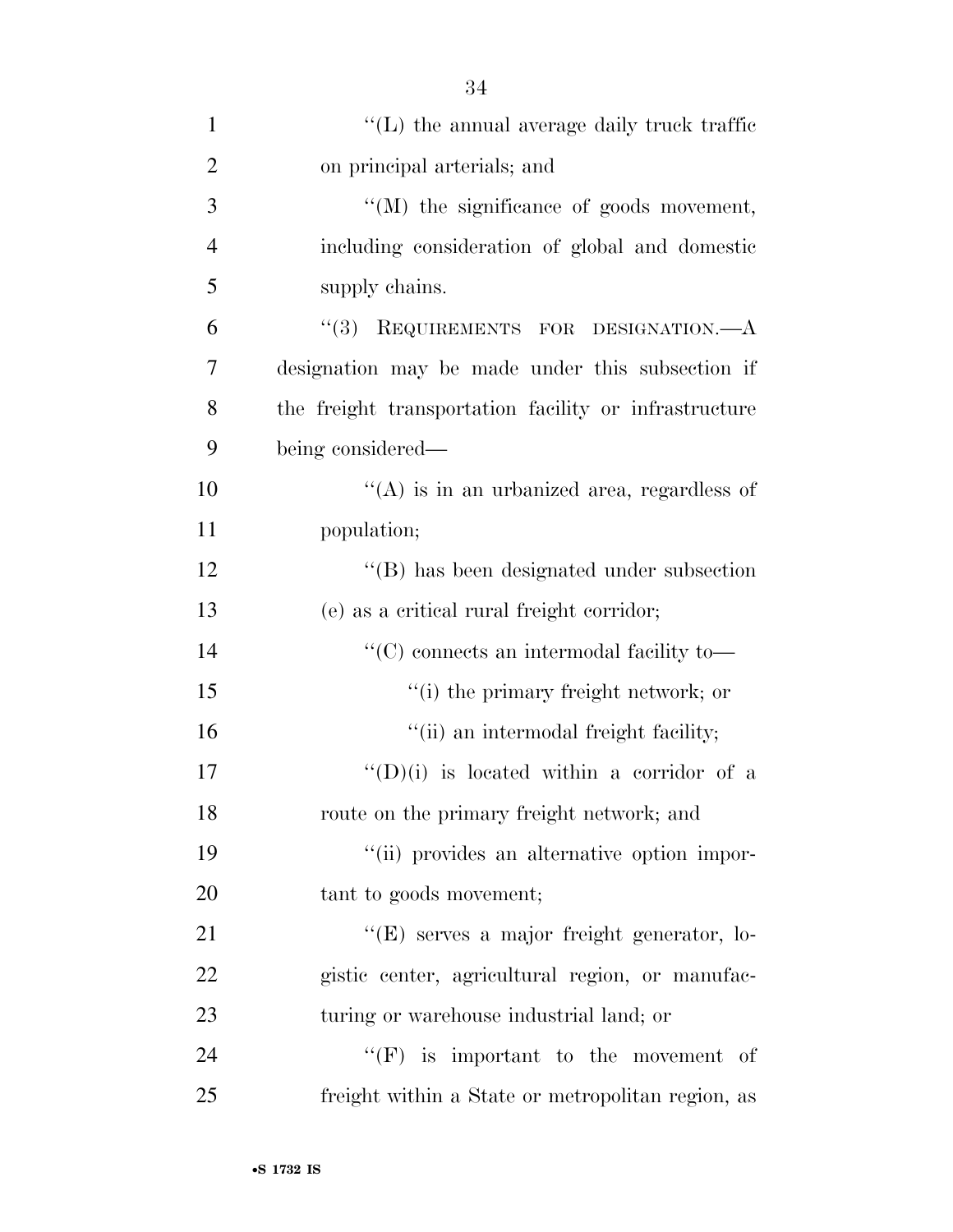determined by the State or the metropolitan planning organization. 3 "(d) REDESIGNATION OF PRIMARY FREIGHT SYS- TEM.— ''(1) IN GENERAL.—Beginning on the date that is 5 years after the initial designation under sub- section (c), and every 5 years thereafter, the Sec- retary, using the designation factors described in subsection (c)(3), shall redesignate the primary freight system. 11 ''(2) CONSIDERATIONS.—In redesignating the primary freight system under paragraph (1), the Secretary shall—  $\langle (A) \rangle$  use, to the extent practicable, meas- urable data to assess the significance of goods movement, including the consideration of points of origin, destination, and linking components of the United States global and domestic supply chains;  $''(B)$  consider—  $\frac{1}{2}$  the factors described in sub-22 section  $(e)(2)$ ; and 23 ''(ii) any changes in the economy or freight transportation network demand; and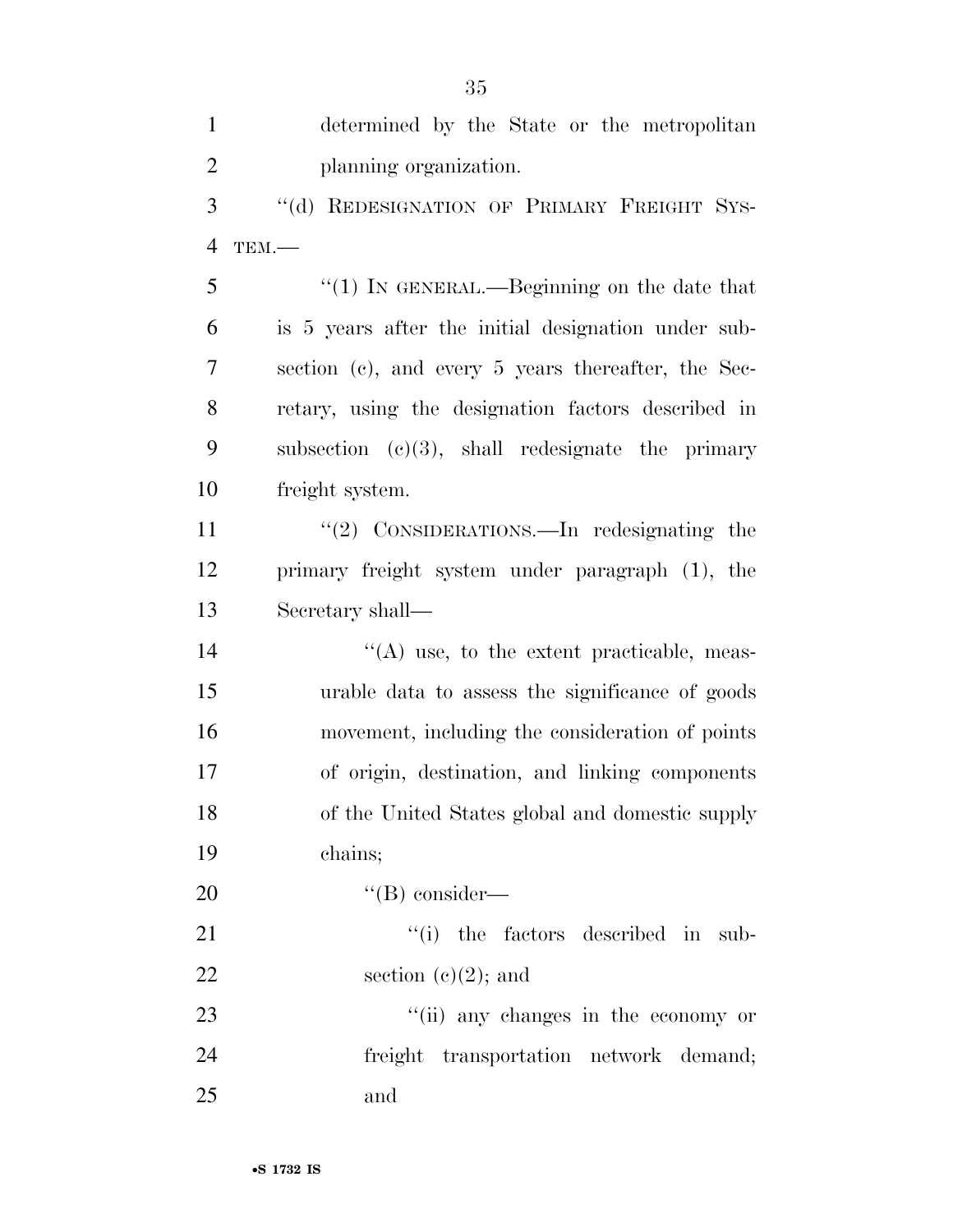| $\mathbf{1}$   | "(C) provide the States with an oppor-            |
|----------------|---------------------------------------------------|
| $\overline{2}$ | tunity to submit proposed designations in ac-     |
| 3              | cordance with paragraph (3).                      |
| $\overline{4}$ | $``(3)$ STATE INPUT.—                             |
| 5              | "(A) IN GENERAL.—Each State that pro-             |
| 6              | poses increased designations on the primary       |
| 7              | freight system shall—                             |
| 8              | "(i) consider nominations for addi-               |
| 9              | tional designations from metropolitan plan-       |
| 10             | ning organizations within the State;              |
| 11             | "(ii) consider nominations for the ad-            |
| 12             | ditional designations from owners and op-         |
| 13             | erators of port, rail, pipeline, and airport      |
| 14             | facilities; and                                   |
| 15             | "(iii) ensure that additional designa-            |
| 16             | tions are consistent with the State Trans-        |
| 17             | portation Improvement Program or freight          |
| 18             | plan.                                             |
| 19             | ``(B)<br>REVISIONS.—States may<br>revise          |
| 20             | routes certified under section 4006 of the Inter- |
| 21             | modal Surface Transportation Efficiency Act of    |
| 22             | 1991 (Public Law 102–240; 105 Stat. 2148) to      |
| 23             | conform with the designated freight system        |
| 24             | under this section.                               |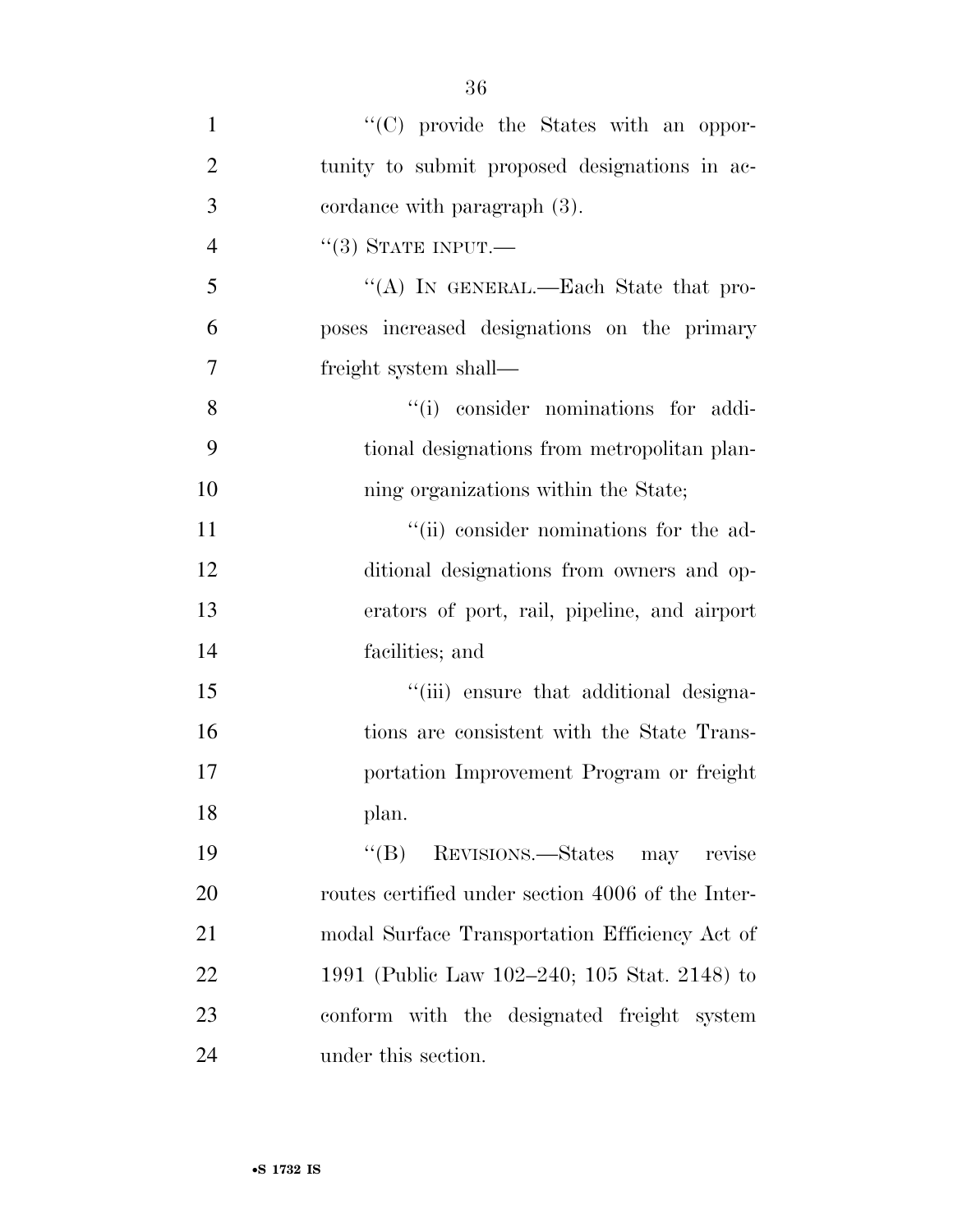| $\mathbf{1}$   | "(C) SUBMISSION AND CERTIFICATION.-                         |
|----------------|-------------------------------------------------------------|
| $\overline{2}$ | Each State shall submit to the Secretary—                   |
| 3              | "(i) a list of the additional designa-                      |
| $\overline{4}$ | tions added under this subsection; and                      |
| 5              | "(ii) certification that—                                   |
| 6              | "(I) the State has satisfied the                            |
| $\overline{7}$ | requirements under subparagraph $(A)$ ;                     |
| 8              | and                                                         |
| 9              | $\lq$ (II) the designations referred to                     |
| 10             | in clause (i) address the factors for                       |
| 11             | redesignation described in subsection                       |
| 12             | (c)(3).                                                     |
| 13             | "(e) CRITICAL RURAL FREIGHT CORRIDORS.—A                    |
| 14             | State may designate freight transportation infrastructure   |
| 15             | or facilities within the borders of the State as a critical |
| 16             | rural freight corridor if the public road or facility—      |
| 17             | $``(1)$ is a rural principal arterial roadway or fa-        |
| 18             | cility;                                                     |
| 19             | $"(2)$ provides access or service to energy explo-          |
| 20             | ration, development, installation, or production            |
| 21             | areas;                                                      |
| 22             | $\lq(3)$ provides access or service to-                     |
| 23             | $\lq\lq$ (A) a grain elevator;                              |
| 24             | $\lq\lq$ (B) an agricultural facility;                      |
| 25             | $\lq\lq$ (C) a mining facility;                             |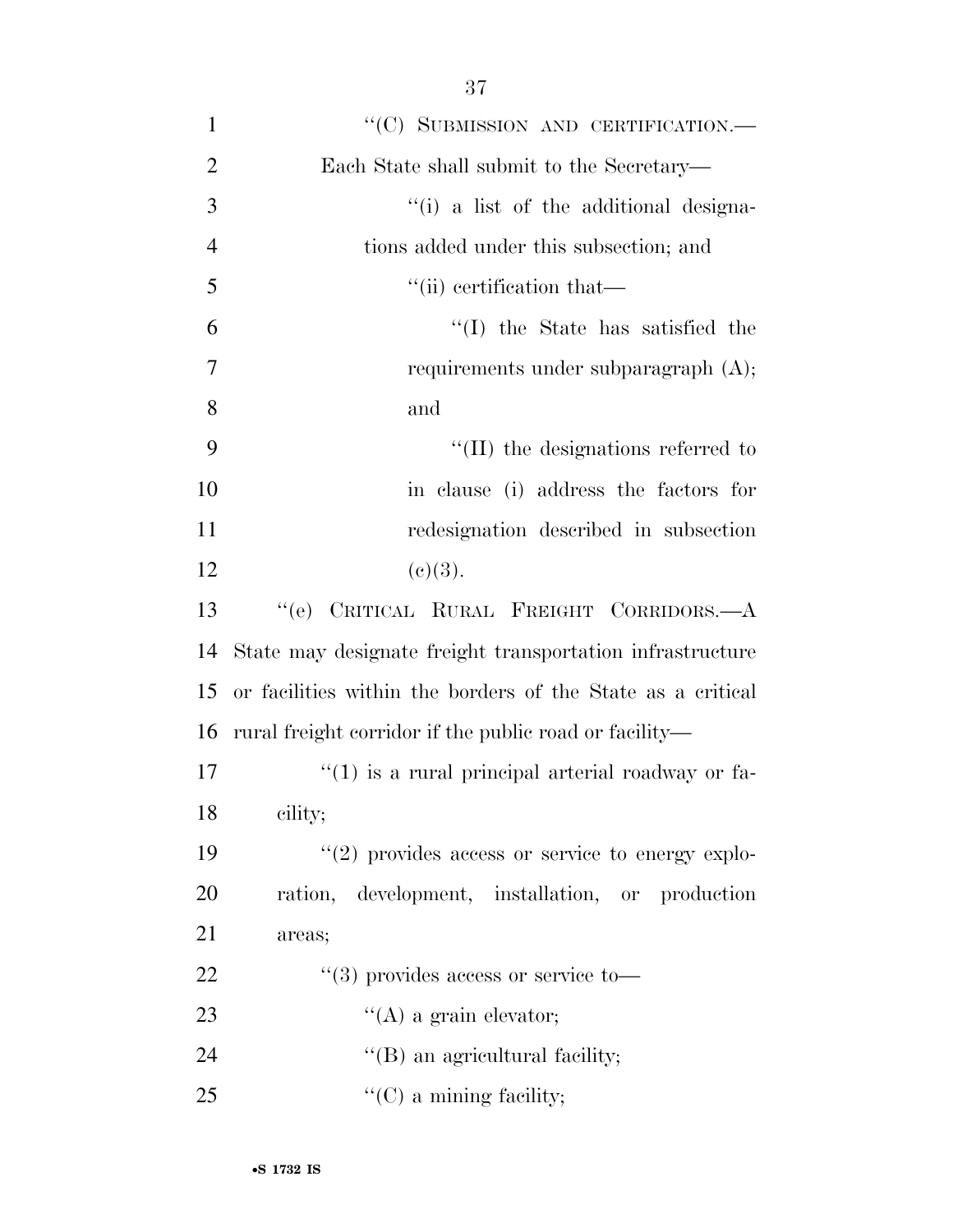| $\mathbf{1}$   | $\lq\lq$ (D) a forestry facility; or                        |
|----------------|-------------------------------------------------------------|
| $\overline{2}$ | $\lq\lq(E)$ an intermodal facility;                         |
| 3              | $\lq(4)$ connects to an international port of entry;        |
| $\overline{4}$ | "(5) provides access to significant air, rail,              |
| 5              | water, or other freight facilities in the State; or         |
| 6              | $\cdot\cdot$ (6) has been determined by the State to be     |
| 7              | vital to improving the efficient movement of freight        |
| 8              | of importance to the economy of the State.".                |
| 9              | SEC. 1204. NATIONAL FREIGHT STRATEGIC PLAN.                 |
| 10             | Subtitle III as amended by section 1203 of this Act,        |
| 11             | is further amended by adding after section 5403 the fol-    |
| 12             | lowing:                                                     |
|                |                                                             |
|                | "§5404. National Freight Strategic Plan                     |
| 13<br>14       | "(a) INITIAL DEVELOPMENT OF NATIONAL FREIGHT                |
| 15             | STRATEGIC PLAN.—Not later than 3 years after the date       |
| 16             | of enactment of the Comprehensive Transportation and        |
| 17             | Consumer Protection Act of 2015, the Secretary, in con-     |
| 18             | sultation with State departments of transportation, metro-  |
| 19             | politan planning organizations, and other appropriate pub-  |
| 20             | lic and private transportation stakeholders, shall develop, |
| 21             | and after providing notice and an opportunity for com-      |
| 22             | ment on a draft national freight strategic plan, post on    |
| 23             | the public website of the Department of Transportation,     |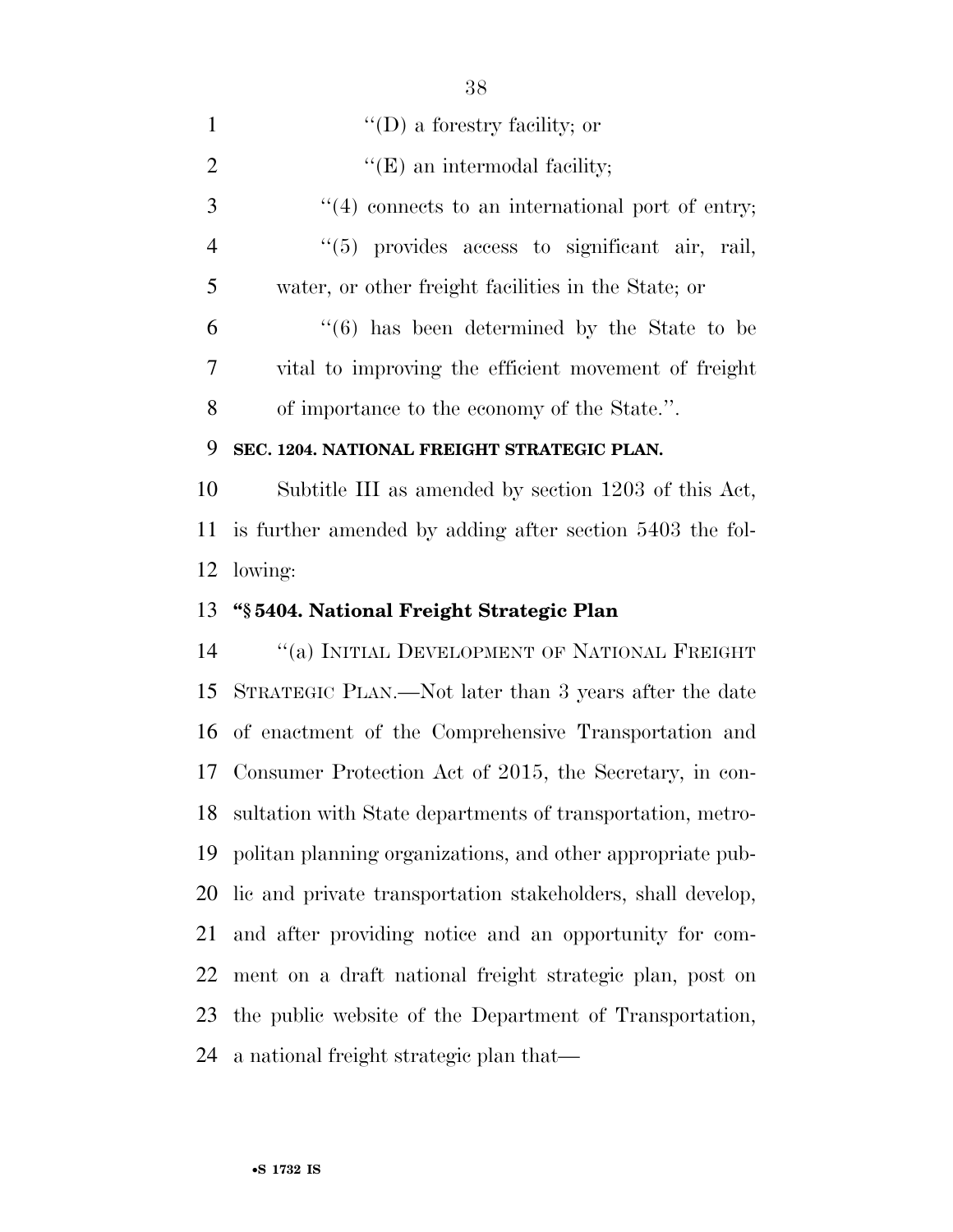| $\mathbf{1}$   | $\lq(1)$ provides an assessment of the condition            |
|----------------|-------------------------------------------------------------|
| $\overline{2}$ | and performance of the national freight network;            |
| 3              | $\cdot\cdot$ (2) identifies any bottlenecks on the national |
| $\overline{4}$ | freight network that create significant freight con-        |
| 5              | gestion based on a quantitative methodology devel-          |
| 6              | oped by the Secretary, which shall include—                 |
| 7              | $\lq\lq$ information from the Freight Anal-                 |
| 8              | ysis Framework of the Federal Highway Ad-                   |
| 9              | ministration; and                                           |
| 10             | $\lq\lq (B)$ to the maximum extent practicable—             |
| 11             | "(i) an estimate of the cost of ad-                         |
| 12             | dressing each bottleneck; and                               |
| 13             | "(ii) any operational improvements                          |
| 14             | that could be implemented to address each                   |
| 15             | bottleneck;                                                 |
| 16             | $\cdot$ (3) includes forecasts of freight volumes, based    |
| 17             | on the most recent data available, for the 5-year pe-       |
| 18             | riod beginning in the year during which the plan is         |
| 19             | issued;                                                     |
| 20             | "(4) identifies major trade gateways and na-                |
| 21             | tional freight corridors that connect major economic        |
| 22             | corridors, population centers, trade gateways, and          |
| 23             | other major freight generators for current and fore-        |
| 24             | casted traffic and freight volumes;                         |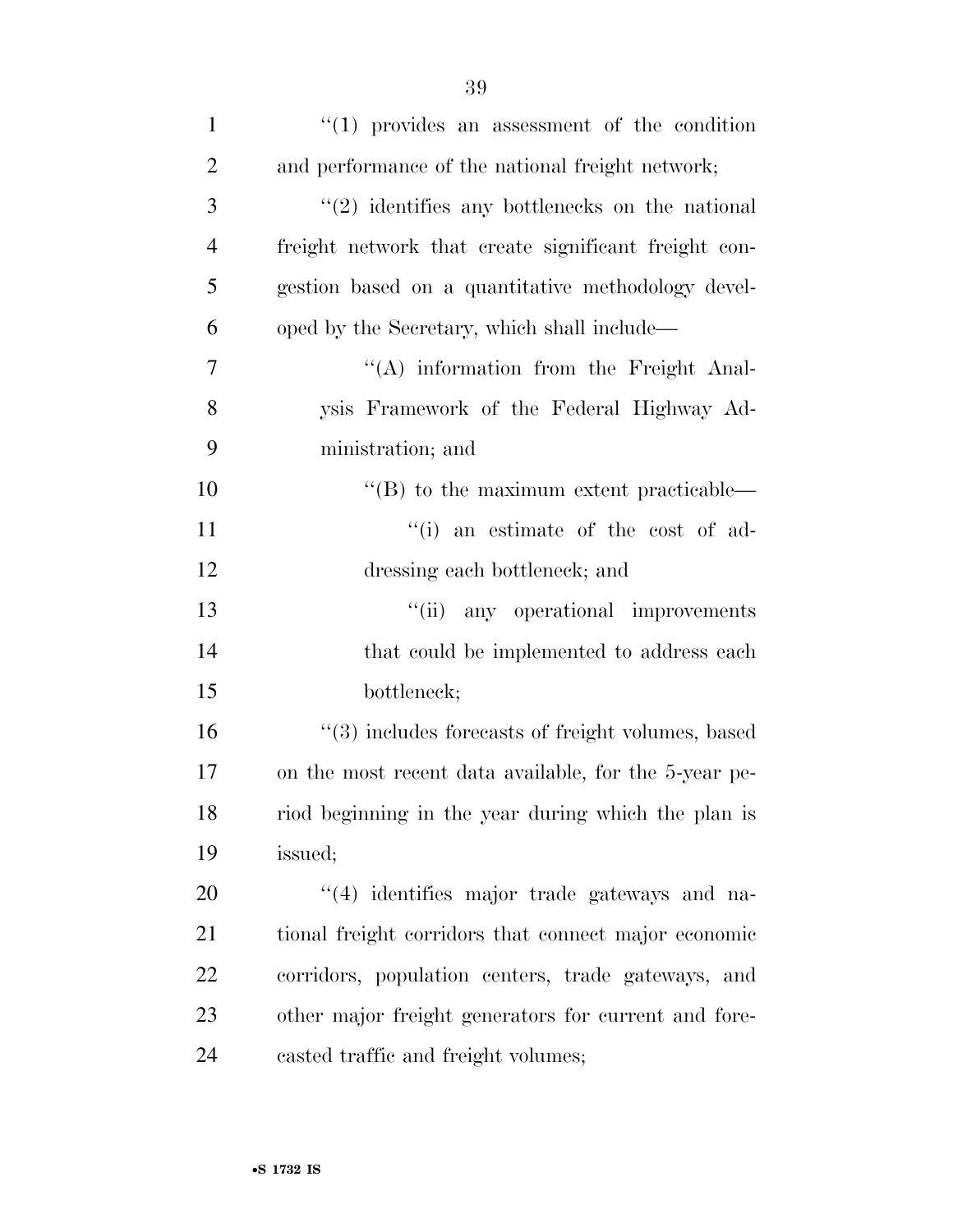| $\mathbf{1}$   | "(5) provides an assessment of statutory, regu-      |
|----------------|------------------------------------------------------|
| $\overline{2}$ | latory, technological, institutional, financial, and |
| 3              | other barriers to improved freight transportation    |
| $\overline{4}$ | performance, including opportunities for overcoming  |
| 5              | such barriers;                                       |
| 6              | $``(6)$ identifies—                                  |
| 7              | $\cdot$ (A) routes for providing access to energy    |
| 8              | exploration, development, installation, or pro-      |
| 9              | duction areas; and                                   |
| 10             | $\lq\lq(B)$ routes for providing access to major     |
| 11             | areas for manufacturing, agriculture, or natural     |
| 12             | resources;                                           |
| 13             | $\lq(7)$ includes best practices for—                |
| 14             | $\lq\lq$ improving the performance of the na-        |
| 15             | tional freight network; and                          |
| 16             | "(B) improving urban and rural access to             |
| 17             | critical freight corridors;                          |
| 18             | $``(8)$ includes a process for—                      |
| 19             | $\lq\lq$ and and addressing multistate projects; and |
| 20             | "(B) encouraging jurisdictions to collabo-           |
| 21             | rate on multistate projects;                         |
| 22             | $``(9)$ identifies—                                  |
| 23             | "(A) locations or areas with high crash              |
| 24             | rates or congestion involving freight traffic; and   |
| 25             | $\cdot$ (B) strategies to address such issues; and   |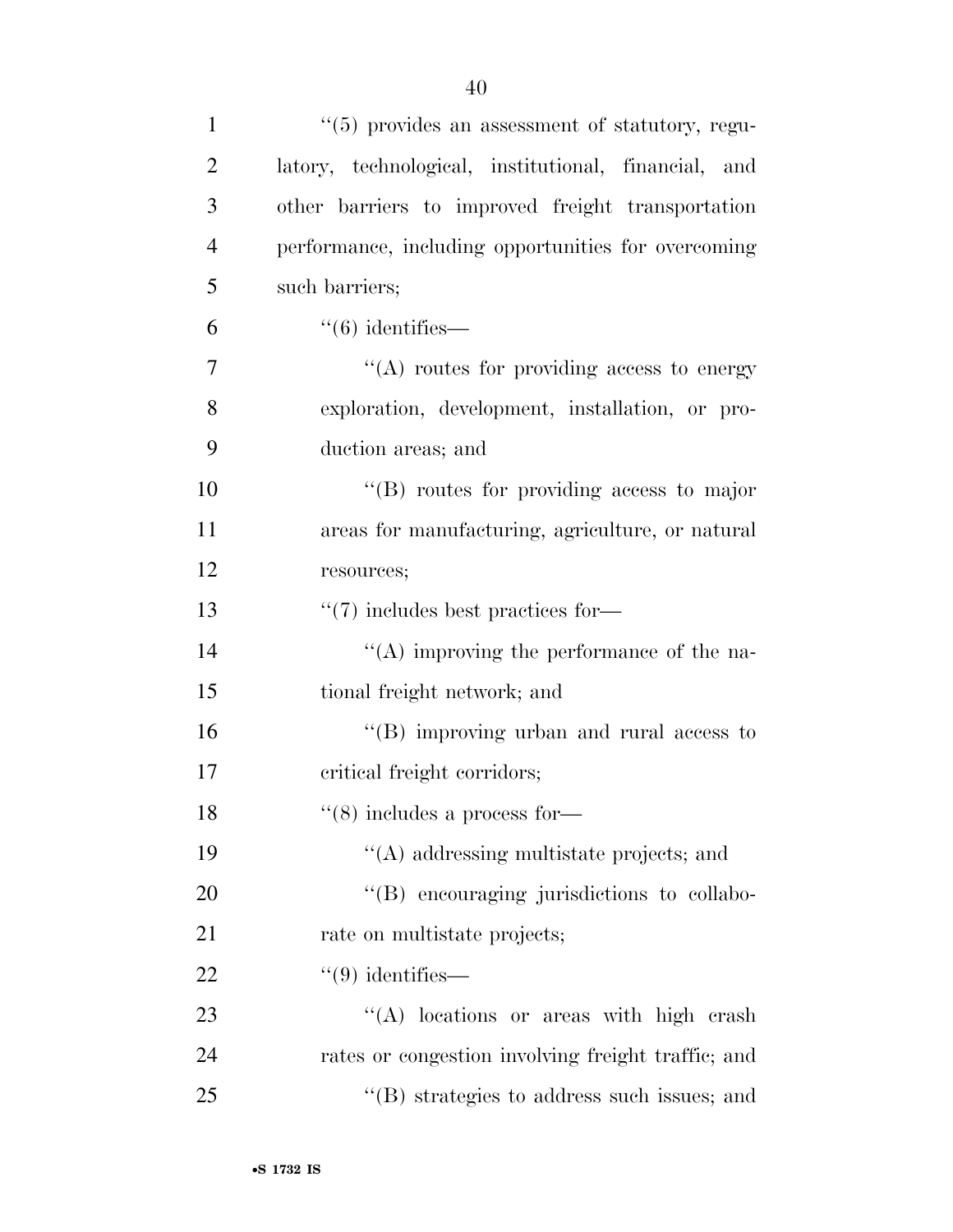1 "(10) includes strategies to improve freight intermodal connectivity.

 ''(b) UPDATES TO NATIONAL FREIGHT STRATEGIC PLAN.—Not later than 5 years after the date of comple- tion of the first national freight strategic plan under para- graph (1) and every 5 years thereafter, the Secretary shall update and repost on the public website of the Department of Transportation a revised national freight strategic plan, which shall include a revision of the major trade gateways and national freight corridors identified under subsection 11  $(a)(4)$ .

 ''(c) TRANSPORTATION INVESTMENT DATA AND PLANNING TOOLS.—

14 ''(1) IN GENERAL.—Not later than 1 year after the date of enactment of the Comprehensive Trans- portation and Consumer Protection Act of 2015, the Secretary shall—

18 ''(A) begin developing new tools and im- proving existing tools to support State-based outcome-oriented, performance-based ap- proaches to evaluate proposed freight-related and other transportation projects, including—

23 ''(i) methodologies for systematic analysis of benefits and costs on a national and regional basis;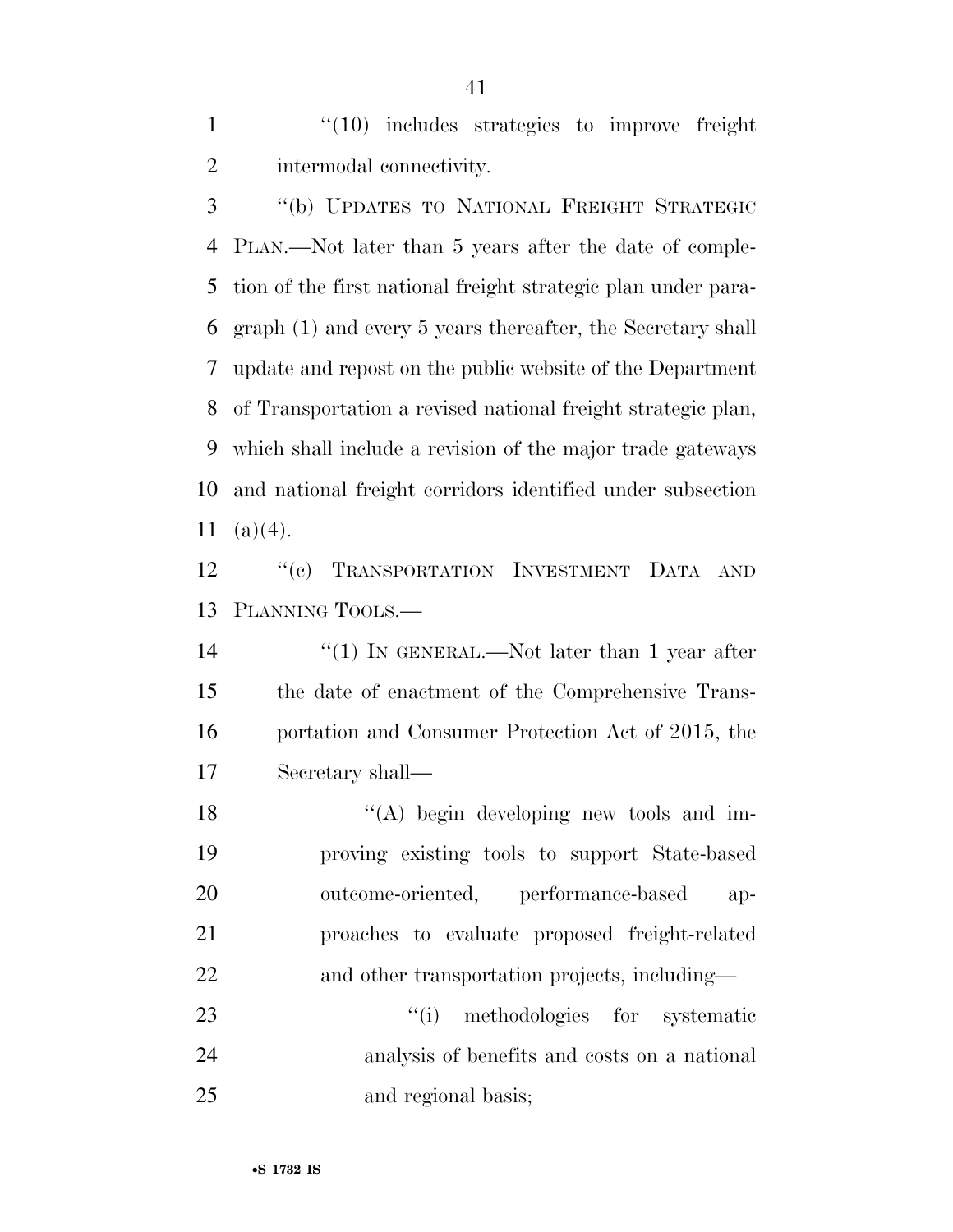| $\mathbf{1}$   | "(ii) tools for ensuring that the eval-            |
|----------------|----------------------------------------------------|
| $\overline{2}$ | uation of freight-related and other trans-         |
| 3              | portation projects could consider safety,          |
| $\overline{4}$ | economic competitiveness, urban and rural          |
| 5              | access, and system condition in the project        |
| 6              | selection process;                                 |
| $\tau$         | "(iii) improved methods for data col-              |
| 8              | lection and trend analysis;                        |
| 9              | "(iv) encouragement of public-private              |
| 10             | partnerships to carry out data sharing ac-         |
| 11             | tivities and maintaining the confidentiality       |
| 12             | of all proprietary data; and                       |
| 13             | $f'(v)$ other tools to assist in effective         |
| 14             | transportation planning;                           |
| 15             | "(B) identify transportation-related model         |
| 16             | data elements to support a broad range of eval-    |
| 17             | uation methods and techniques to assist in         |
| 18             | making transportation investment decisions;        |
| 19             | and                                                |
| 20             | "(C) consider, in consultation with other          |
| 21             | relevant Federal agencies, any improvements to     |
| 22             | existing freight flow data collection efforts that |
| 23             | could—                                             |
| 24             | ``(i)<br>reduce identified freight data            |
| 25             | gaps and deficiencies; and                         |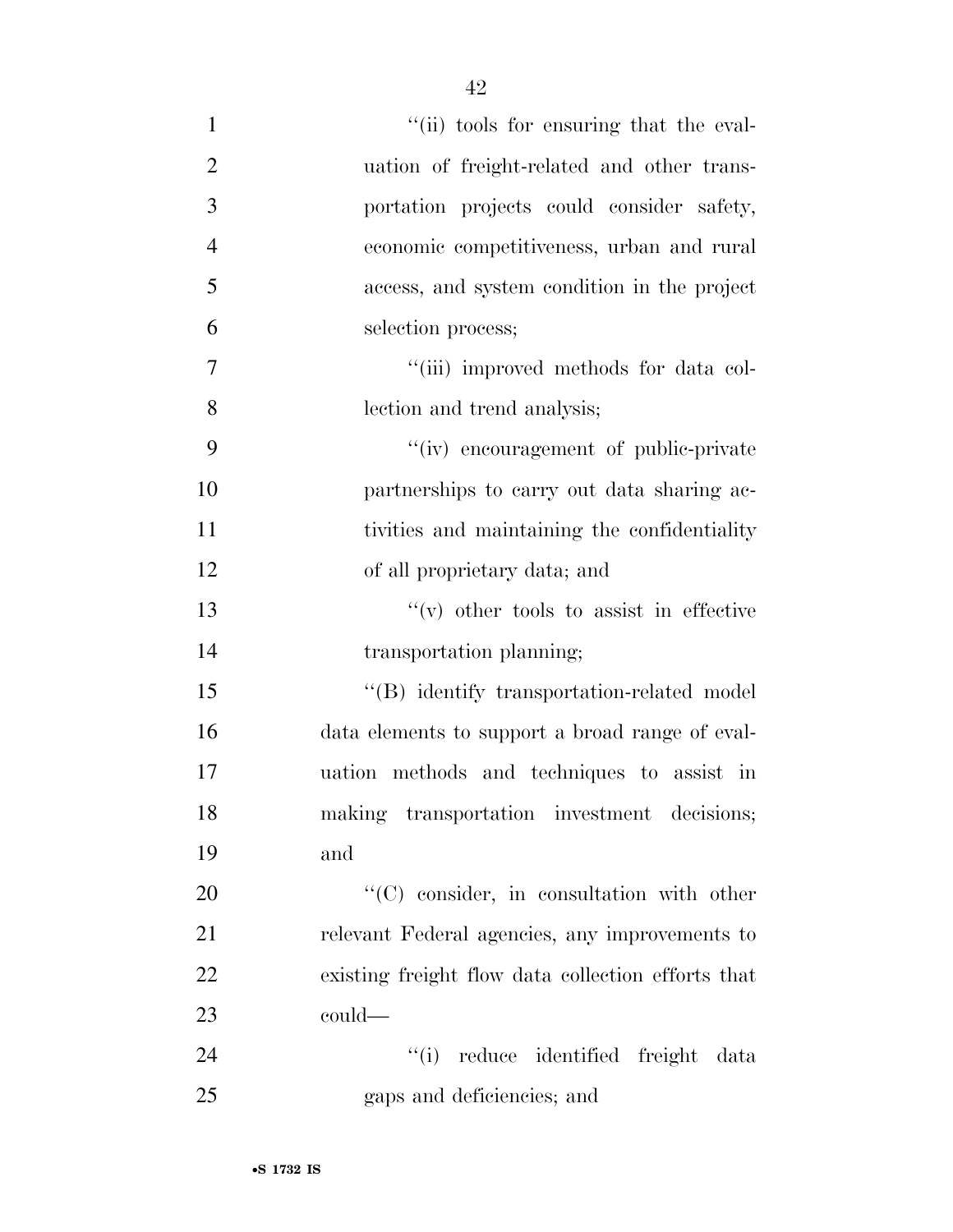|                | "(ii) help to improve forecasts of                   |
|----------------|------------------------------------------------------|
| 2              | freight transportation demand.                       |
| 3              | "(2) CONSULTATION.—The Secretary shall con-          |
| $\overline{4}$ | sult with other Federal agencies, State governments, |
| 5              | and other stakeholders to develop, improve, and im-  |
| 6              | plement the tools and collect the data described in  |
|                | paragraph $(1)$ .".                                  |

## **SEC. 1205. STATE FREIGHT PLANS.**

 Subtitle III as amended by section 1204 of this Act, is further amended by adding after section 5404 the fol-lowing:

## **''§ 5405. State freight plans**

13 "(a) STATE FREIGHT ADVISORY COMMITTEES.—

 ''(1) IN GENERAL.—Each State may establish a freight advisory committee, which should consist of a representative cross-section of public and private sector freight stakeholders, including representatives of ports, shippers, carriers, freight-related associa- tions, the freight industry workforce, the State transportation department, and local governments.

21 "(2) ROLE OF COMMITTEE.—A freight advisory committee described in paragraph (1) may—

23 ''(A) advise the State on freight-related priorities, issues, projects, and funding needs;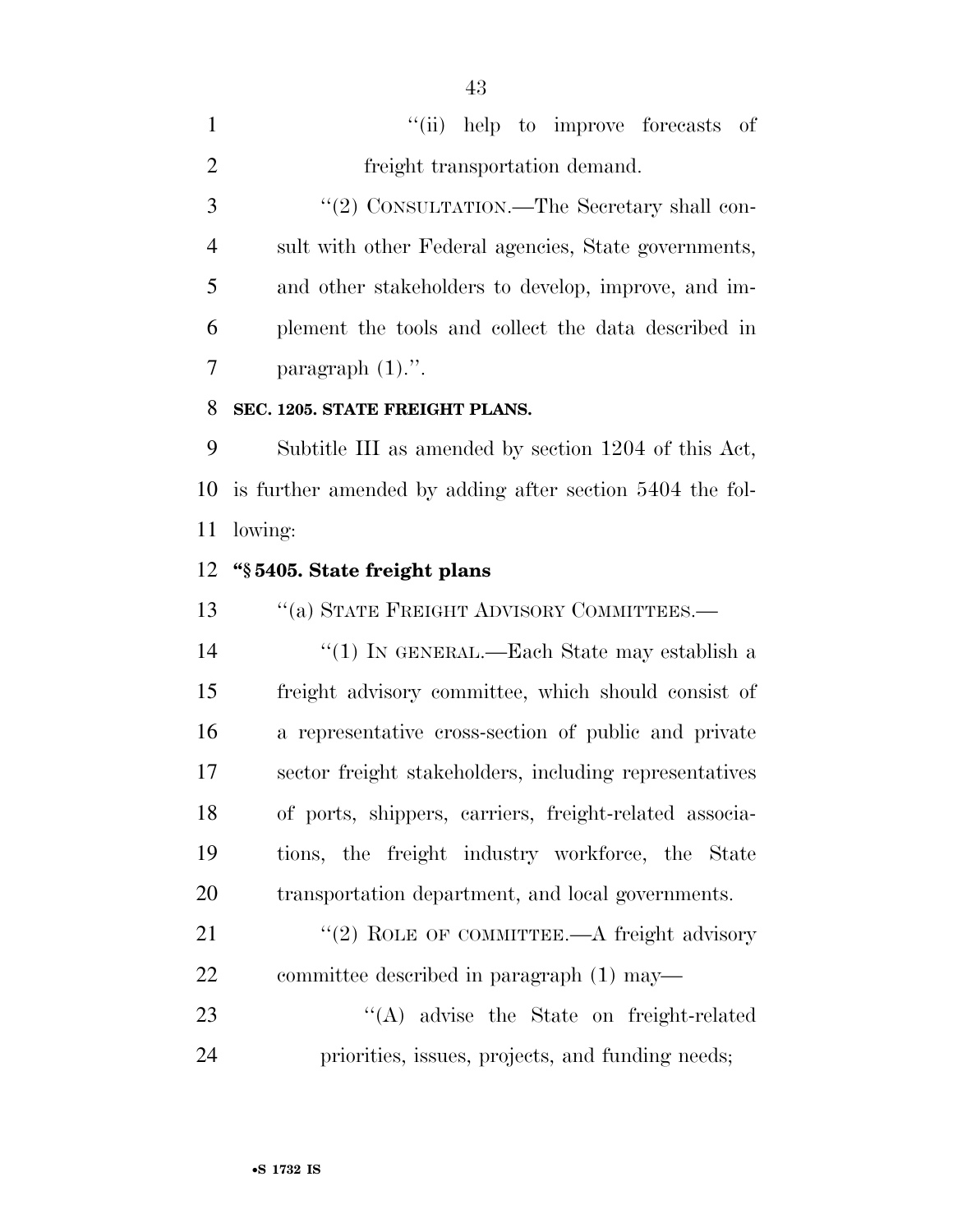| $\mathbf{1}$   | $\lq\lq$ Serve as a forum for discussion for        |
|----------------|-----------------------------------------------------|
| $\overline{2}$ | State transportation decisions affecting freight    |
| 3              | mobility;                                           |
| $\overline{4}$ | $"$ (C) communicate and coordinate with             |
| 5              | other organizations regarding regional prior-       |
| 6              | ities; and                                          |
| $\overline{7}$ | $\lq\lq$ (D) promote the sharing of information     |
| 8              | between the private and public sectors<br>on        |
| 9              | freight issues.                                     |
| 10             | "(b) STATE FREIGHT PLANS.—                          |
| 11             | "(1) IN GENERAL.—Each State may develop a           |
| 12             | freight plan, or integrate such planning into other |
| 13             | transportation planning documents, that provides a  |
| 14             | comprehensive plan for the immediate and long-      |
| 15             | range planning activities and investments of the    |
| 16             | State with respect to freight.                      |
| 17             | "(2) PLAN CONTENTS.—A freight plan de-              |
| 18             | scribed in paragraph (1) should—                    |
| 19             | $\lq\lq$ identify significant freight system        |
| 20             | trends, needs, and issues with respect to the       |
| 21             | State;                                              |
| 22             | "(B) describe the freight policies, strate-         |
| 23             | gies, and performance measures that will guide      |
| 24             | the freight-related transportation investment       |
| 25             | decisions of the State;                             |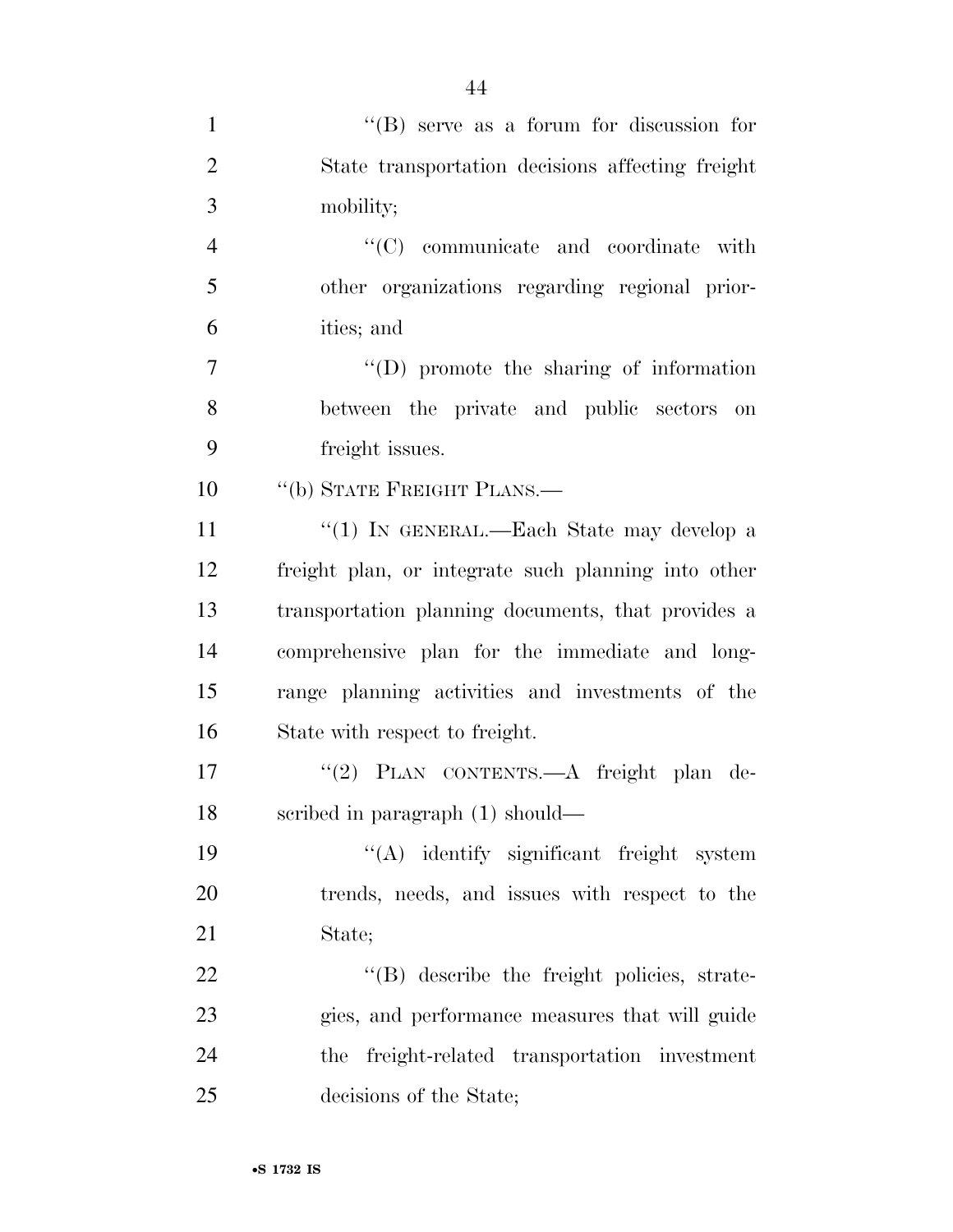| $\mathbf{1}$   | $\lq\lq$ include, if applicable, a listing of crit- |
|----------------|-----------------------------------------------------|
| $\overline{2}$ | ical rural and urban freight corridors des-         |
| 3              | ignated within the State under this chapter;        |
| $\overline{4}$ | $\lq\lq$ . (D) describe how the plan will improve   |
| 5              | the ability of the State to meet the national       |
| 6              | freight goals established under section $5402(b)$ ; |
| 7              | $\lq\lq(E)$ include evidence of consideration of    |
| 8              | innovative technologies and operational strate-     |
| 9              | gies, including intelligent transportation sys-     |
| 10             | tems, that improve the safety and efficiency of     |
| 11             | freight movement;                                   |
| 12             | $\lq\lq(F)$ include—                                |
| 13             | "(i) an inventory of facilities within              |
| 14             | the State with freight mobility issues, such        |
| 15             | as freight bottlenecks; and                         |
| 16             | "(ii) a description of the strategies the           |
| 17             | State is employing to address such freight          |
| 18             | mobility issues;                                    |
| 19             | $\lq\lq(G)$ consider—                               |
| 20             | "(i) any significant congestion<br><b>or</b>        |
| 21             | delay caused by freight movements; and              |
| 22             | "(ii) any strategies to mitigate such               |
| 23             | congestion or delay; and                            |
| 24             | "(H) include, subject to paragraph $(3)$ , a        |
| 25             | freight investment plan that—                       |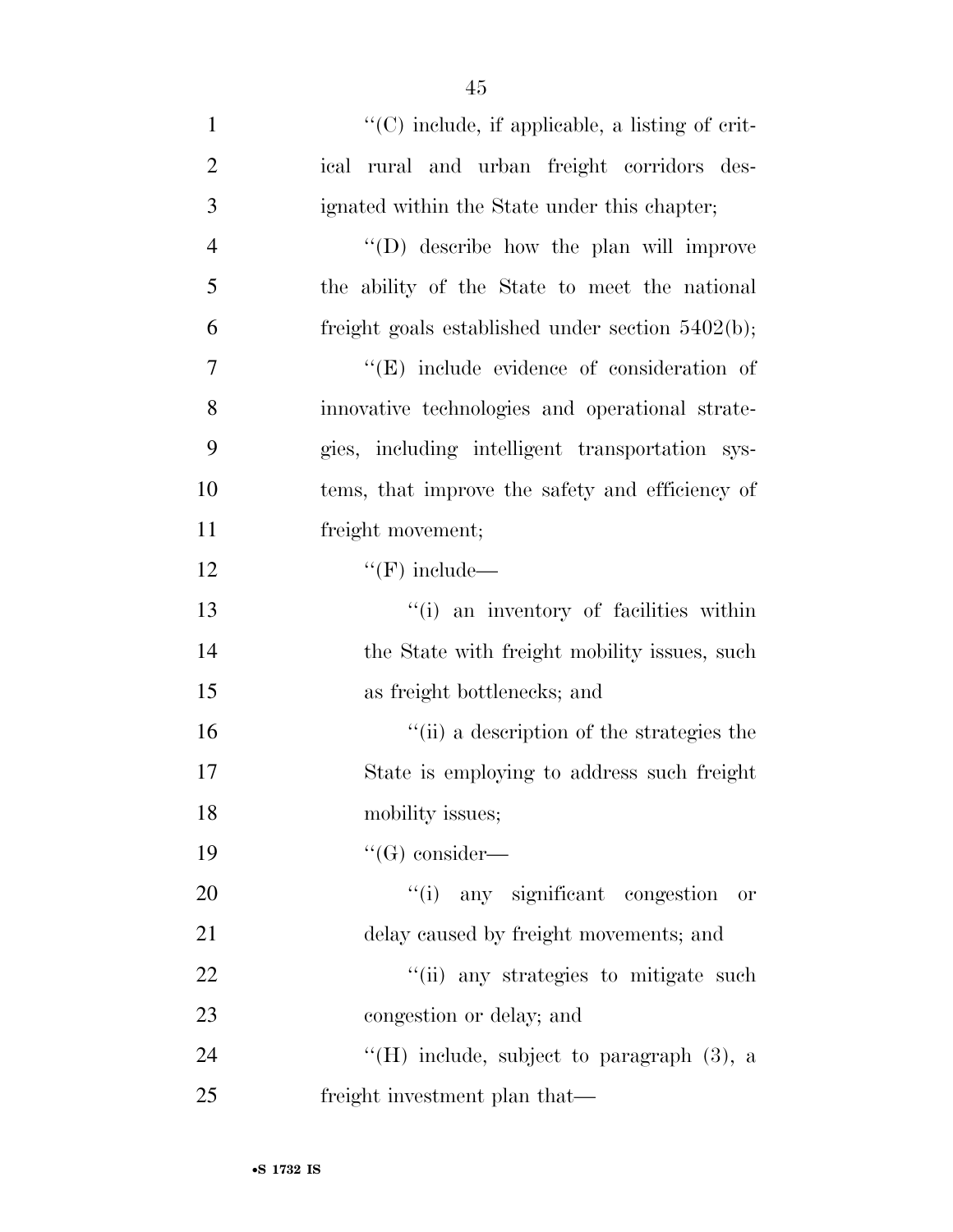| $\mathbf{1}$   | "(i) includes a list of priority projects;              |
|----------------|---------------------------------------------------------|
| $\overline{2}$ | and                                                     |
| 3              | "(ii) describes how funds made avail-                   |
| $\overline{4}$ | able to carry out this chapter would be in-             |
| 5              | vested and matched.                                     |
| 6              | "(3) RELATIONSHIP TO LONG-RANGE PLAN.-                  |
| 7              | The freight investment plan component described in      |
| 8              | paragraph $(2)(H)$ shall include a project, or an iden- |
| 9              | tified phase of a project, only if funding for comple-  |
| 10             | tion of the project can reasonably be anticipated to    |
| 11             | be available for the project within the time period     |
| 12             | identified in the freight investment plan. Unfunded     |
| 13             | project plans should be included in a separate sec-     |
| 14             | tion.                                                   |
| 15             | PLANNING PERIOD.—The freight<br>(4)<br><sub>plan</sub>  |
| 16             | shall address a 5-year forecast period.                 |
| 17             | $``(5)$ UPDATES.—                                       |
| 18             | "(A) IN GENERAL.—A State may update                     |
| 19             | the freight plan under this subsection not less         |
| 20             | frequently than once every 5 years.                     |
| 21             | "(B) FREIGHT INVESTMENT PLAN.— $A$                      |
| 22             | State may update the freight investment plan            |
| 23             | more frequently than is required under sub-             |
| 24             | paragraph $(A)$ .                                       |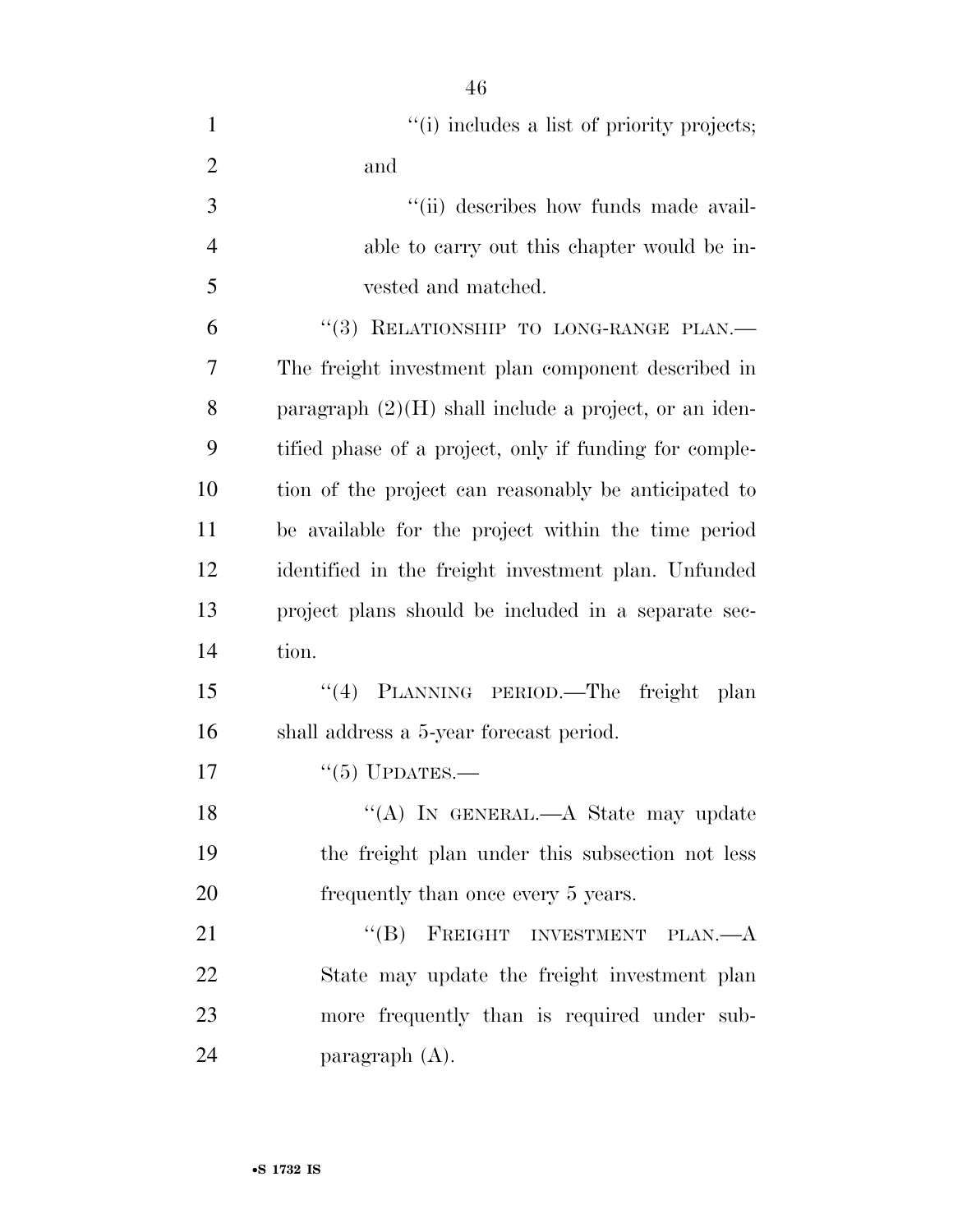| $\mathbf{1}$   | "(c) INTELLIGENT FREIGHT TRANSPORTATION SYS-                |
|----------------|-------------------------------------------------------------|
| $\overline{2}$ | TEM.-                                                       |
| 3              | "(1) LOCATION.—An intelligent freight trans-                |
| $\overline{4}$ | portation system shall be located—                          |
| 5              | $\lq\lq$ (A)(i) along freight corridors; or                 |
| 6              | "(ii) in a manner that connects ports-of-                   |
| $\overline{7}$ | entry to the freight network; and                           |
| 8              | $\lq\lq (B)$ in proximity to, or within, an existing        |
| 9              | right-of-way or existing freight right-of-way.              |
| 10             | "(2) OPERATING STANDARDS.—The Secretary                     |
| 11             | shall determine the need for establishing operating         |
| 12             | standards for intelligent freight transportation sys-       |
| 13             | tems.".                                                     |
| 14             | SEC. 1206. FREIGHT INVESTMENT GRANTS.                       |
| 15             | Subtitle III as amended by section 1205 of this Act,        |
| 16             | is further amended by adding after section 5405 the fol-    |
| 17             | lowing:                                                     |
|                | 18 "§ 5406. Freight investment grants                       |
| 19             | "(a) ESTABLISHMENT.—The Secretary shall estab-              |
| 20             | lish and implement a freight investment grant program       |
| 21             | for capital investments in major freight transportation in- |
| 22             | frastructure projects to improve the movement of goods      |
| 23             | through the transportation network of the United States.    |
| 24             | "(b) APPLICATIONS.—                                         |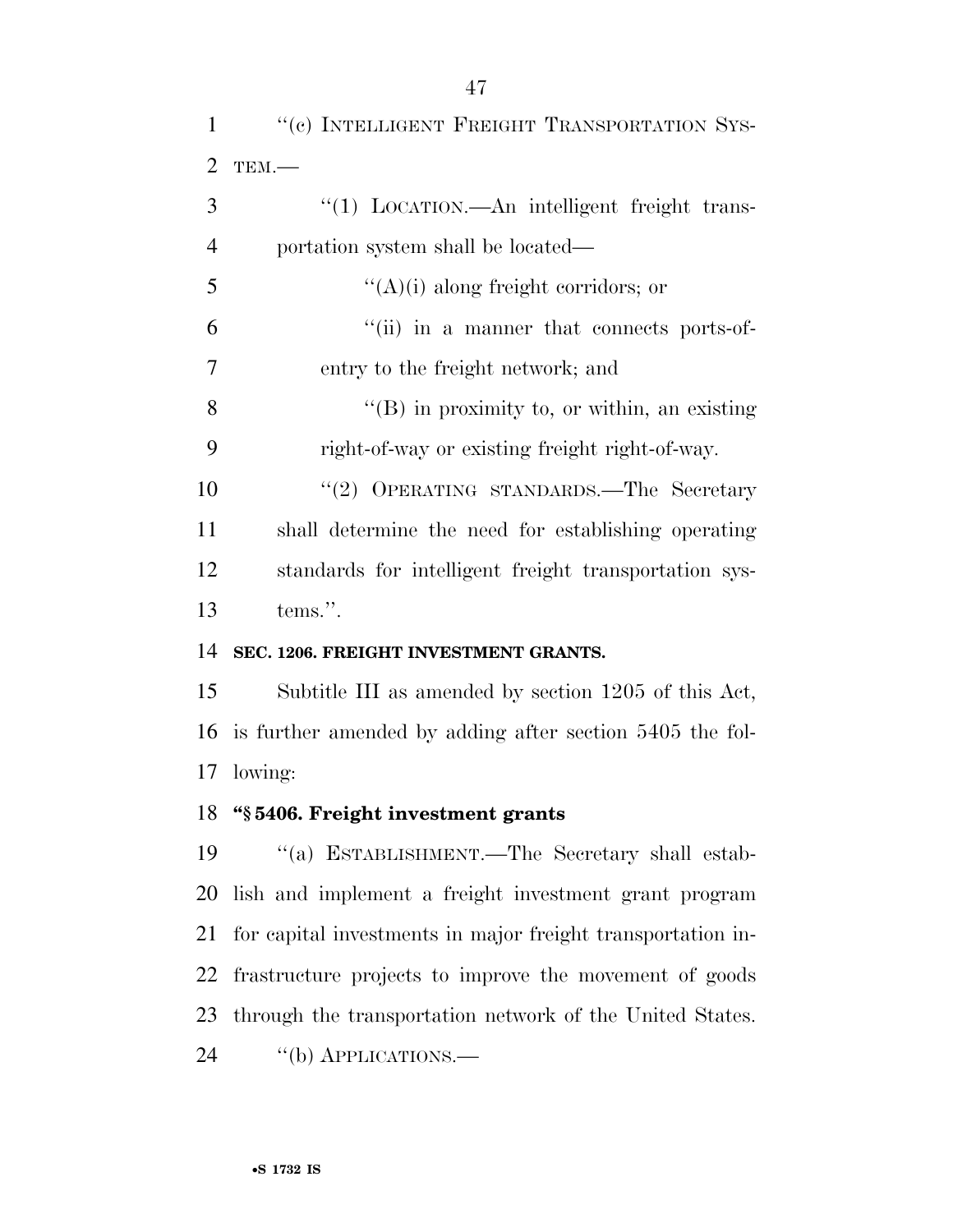| $\mathbf{1}$   | $\lq(1)$ In GENERAL.—An eligible applicant seek-       |
|----------------|--------------------------------------------------------|
| $\overline{2}$ | ing a grant under this section shall submit an appli-  |
| 3              | cation to the Secretary in such form as the Sec-       |
| 4              | retary prescribes and containing the data described    |
| 5              | in paragraph (2) and the total amount of the grant     |
| 6              | requested.                                             |
| 7              | "(2) CONTENTS.—Each application submitted              |
| 8              | under this subsection shall include, to the extent     |
| 9              | practicable, available data on the most recent system  |
| 10             | performance and estimated system improvements          |
| 11             | that will result from completion of the eligible       |
| 12             | project, including projections for improvements 5      |
| 13             | and 10 years after completion of the project.          |
| 14             | "(3) ACCOUNTABILITY MEASURES.—The Sec-                 |
| 15             | retary shall establish accountability measures for the |
| 16             | management of the Freight Investment Grant Pro-        |
| 17             | $gram$ —                                               |
| 18             | $\lq($ A) to establish clear procedures for ad-        |
| 19             | dressing late-arriving applications;                   |
| 20             | $\lq\lq$ to publicly communicate its decisions         |
| 21             | to accept or reject applications described in sub-     |
| 22             | paragraph $(A)$ ; and                                  |
| 23             | "(C) to document and approve major deci-               |
| 24             | sions in the application evaluation and project        |
| 25             | selection process through a decision<br>memo-          |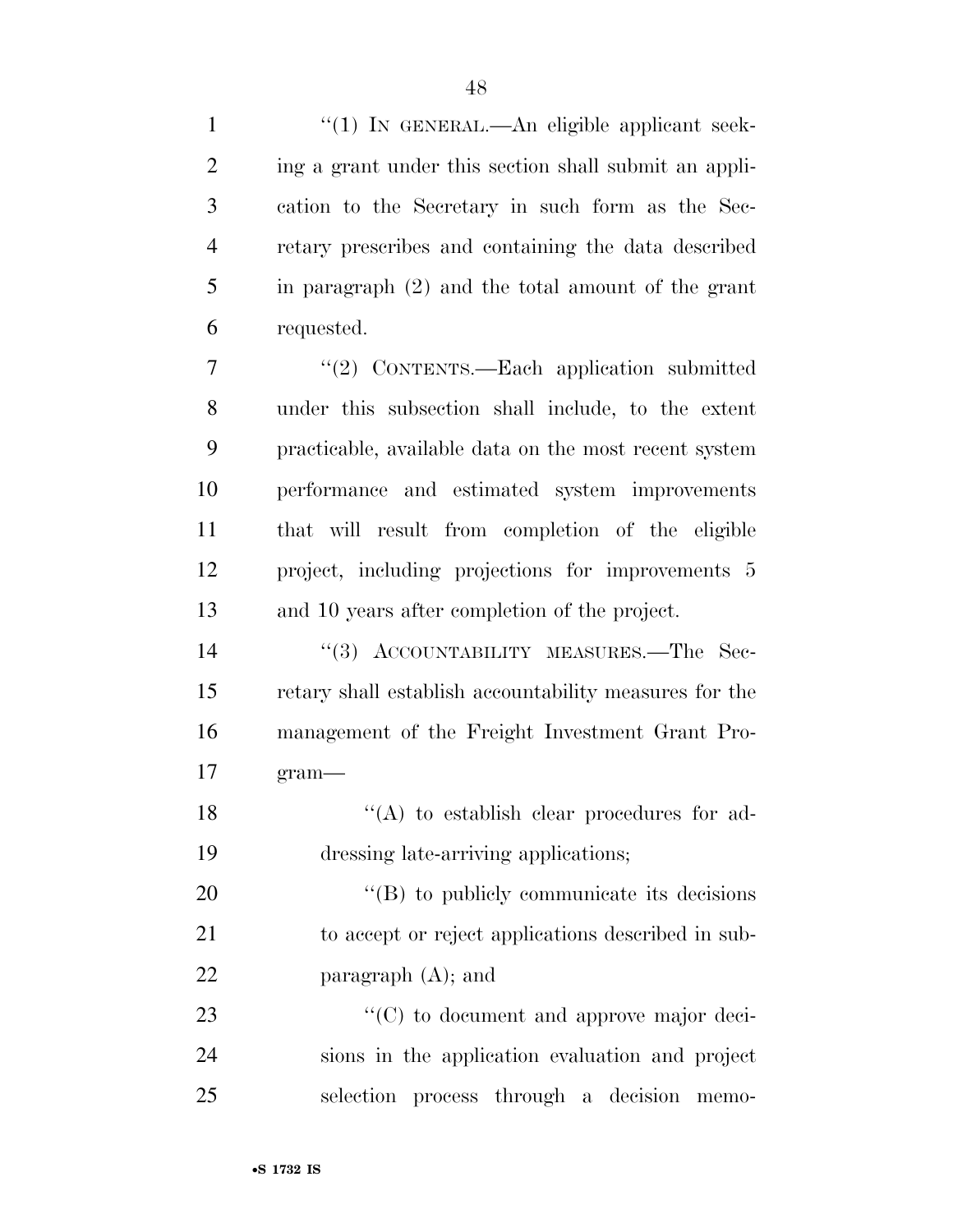| $\mathbf{1}$   | randum or similar mechanism that provides a           |
|----------------|-------------------------------------------------------|
| $\overline{2}$ | clear rationale for decisions—                        |
| 3              | "(i) to advance for senior review ap-                 |
| $\overline{4}$ | plications other than those rated as highly           |
| 5              | recommended;                                          |
| 6              | "(ii) to not advance applications rated               |
| 7              | as highly recommended; and                            |
| 8              | "(iii) to change the technical evalua-                |
| 9              | tion rating of an application.                        |
| 10             | "(4) RESUBMISSION OF APPLICATIONS.—An eli-            |
| 11             | gible applicant whose project is not selected under   |
| 12             | this section may resubmit an application with an ad-  |
| 13             | dendum identifying any project updates in a subse-    |
| 14             | quent solicitation.                                   |
| 15             | "(c) CRITERIA FOR PROJECT EVALUATION AND SE-          |
| 16             | LECTION.                                              |
| 17             | "(1) IN GENERAL.—The Administrator may se-            |
| 18             | lect a project for funding under this section only if |
| 19             | the Administrator determines that the project—        |
| 20             | $\lq\lq$ is consistent with the goals described       |
| 21             | in section $5402(b)$ ;                                |
| 22             | "(B) will significantly improve the national          |
| 23             | or regional performance of the freight transpor-      |
| 24             | tation network;                                       |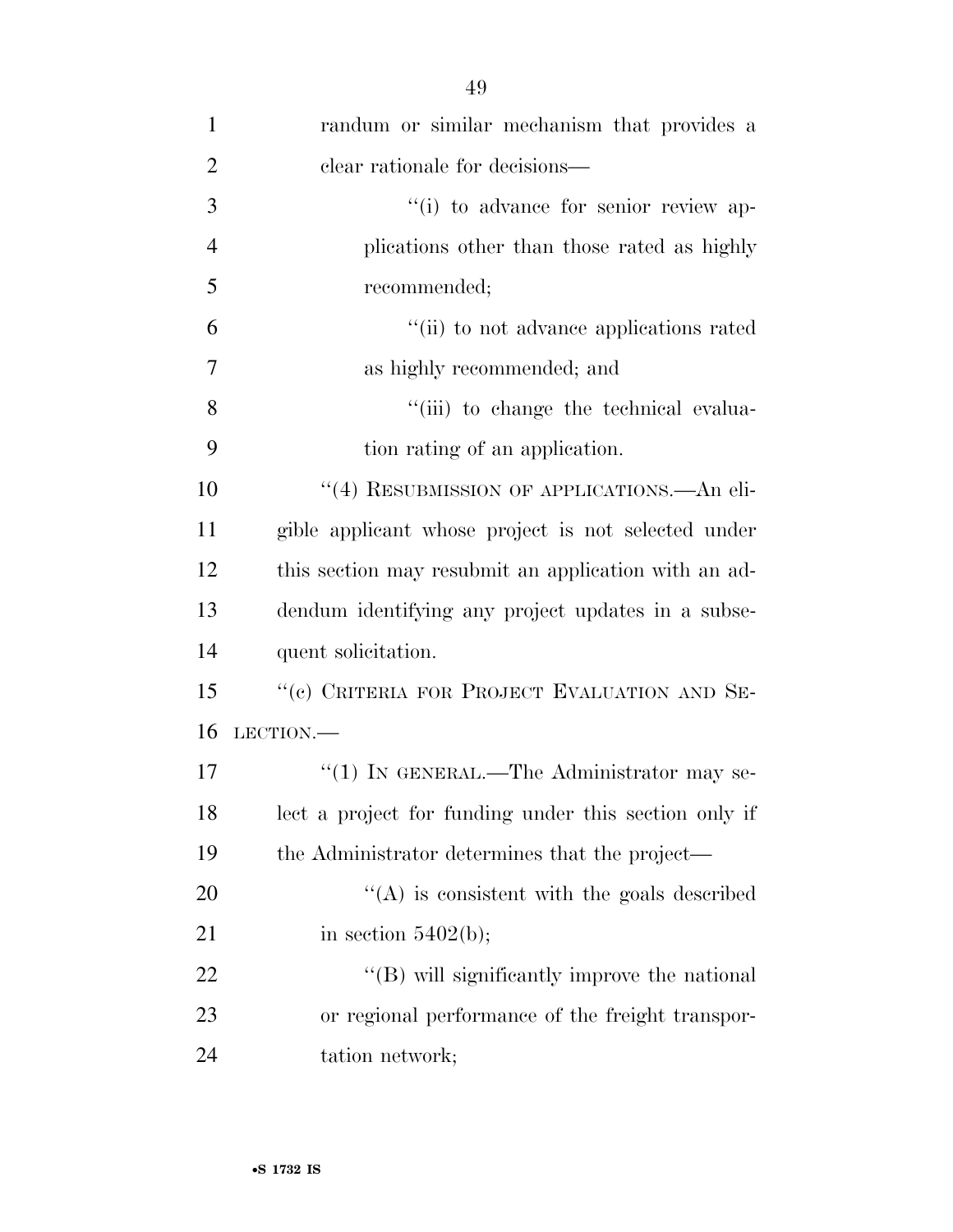| $\mathbf{1}$   | $\lq\lq$ (C) is based on the results of preliminary    |
|----------------|--------------------------------------------------------|
| $\overline{2}$ | engineering;                                           |
| 3              | $\lq\lq$ (D) is consistent with the long-range         |
| $\overline{4}$ | statewide transportation plan;                         |
| 5              | "(E) cannot be readily and efficiently com-            |
| 6              | pleted without Federal financial assistance;           |
| $\overline{7}$ | $\lq\lq(F)$ is justified based on the ability of the   |
| 8              | project—                                               |
| 9              | "(i) to generate national economic                     |
| 10             | benefits that reasonably exceed the costs of           |
| 11             | the project;                                           |
| 12             | "(ii) to reduce long-term congestion,                  |
| 13             | including impacts on a regional and state-             |
| 14             | wide basis; or                                         |
| 15             | "(iii) to increase the speed, reliability,             |
| 16             | and accessibility of the movement of                   |
| 17             | freight; and                                           |
| 18             | $\lq\lq(G)$ is supported by a sufficient amount        |
| 19             | of non-Federal funding, including evidence of          |
| 20             | stable and dependable financing to construct,          |
| 21             | maintain, and operate the infrastructure facil-        |
| 22             | ity.                                                   |
| 23             | "(2) ADDITIONAL CONSIDERATIONS.—In evalu-              |
| 24             | ating a project under this section, in addition to the |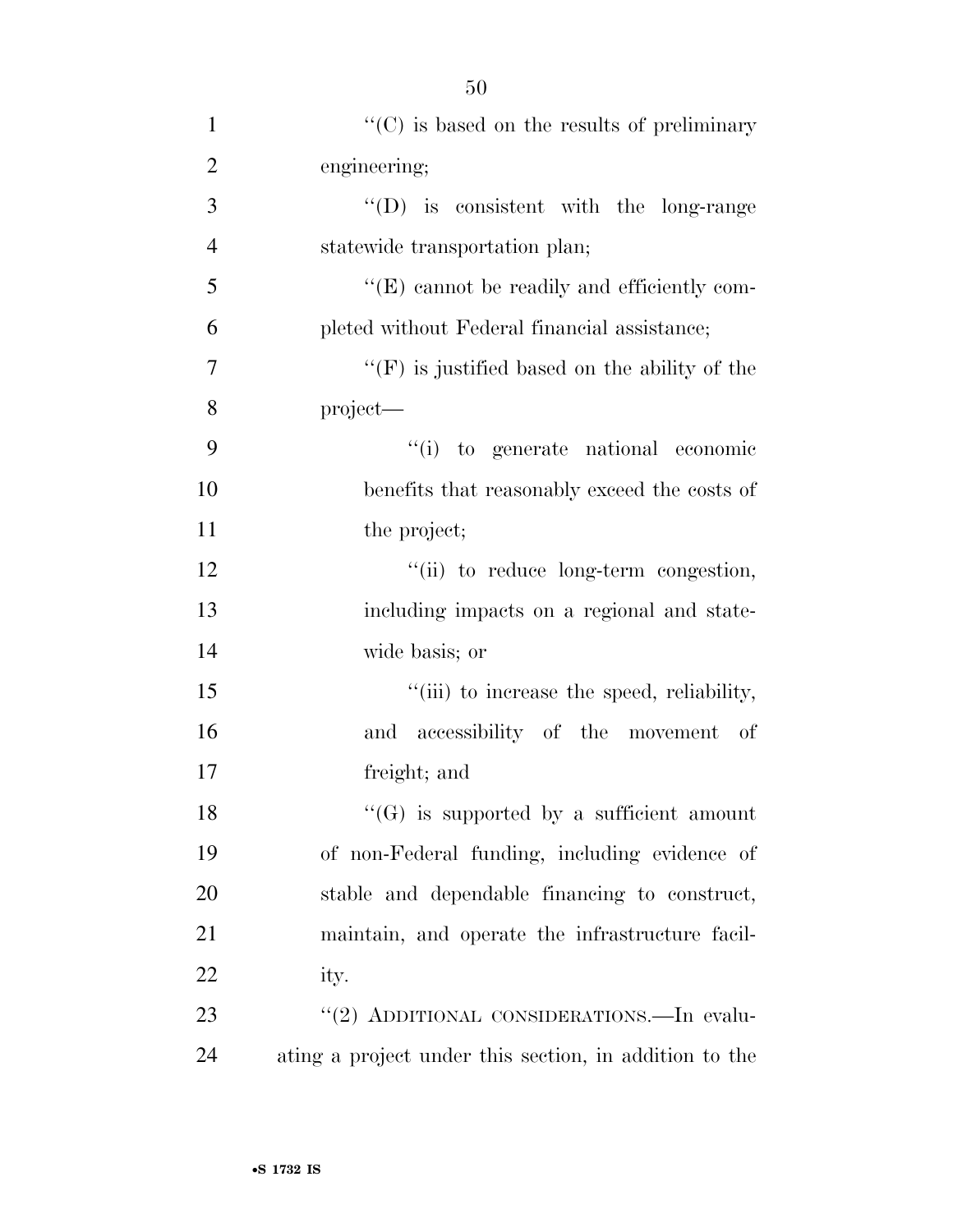| $\mathbf{1}$   | criteria described in paragraph (1), the Secretary |
|----------------|----------------------------------------------------|
| $\overline{2}$ | shall consider the extent to which the project—    |
| 3              | "(A) leverages Federal investment by en-           |
| $\overline{4}$ | couraging non-Federal contributions to the         |
| 5              | project, including contributions from public-pri-  |
| 6              | vate partnerships;                                 |
| 7              | $\lq\lq (B)$ is able to begin construction by the  |
| 8              | date that is not later than 12 months after the    |
| 9              | date on which the project is selected;             |
| 10             | "(C) incorporates innovative project deliv-        |
| 11             | ery and financing to the maximum extent prac-      |
| 12             | ticable;                                           |
| 13             | "(D) improves freight facilities vital to ag-      |
| 14             | ricultural or national energy security;            |
| 15             | $\lq\lq(E)$ improves or upgrades current or des-   |
| 16             | ignated future Interstate System routes;           |
| 17             | "(F) uses innovative technologies, includ-         |
| 18             | ing intelligent transportation systems, that en-   |
| 19             | hance the efficiency of the project;               |
| 20             | $\lq\lq(G)$ helps to improve mobility and accessi- |
| 21             | bility; and                                        |
| 22             | "(H) improves transportation safety, in-           |
| 23             | cluding reducing transportation accident and       |
| 24             | serious injuries and fatalities.                   |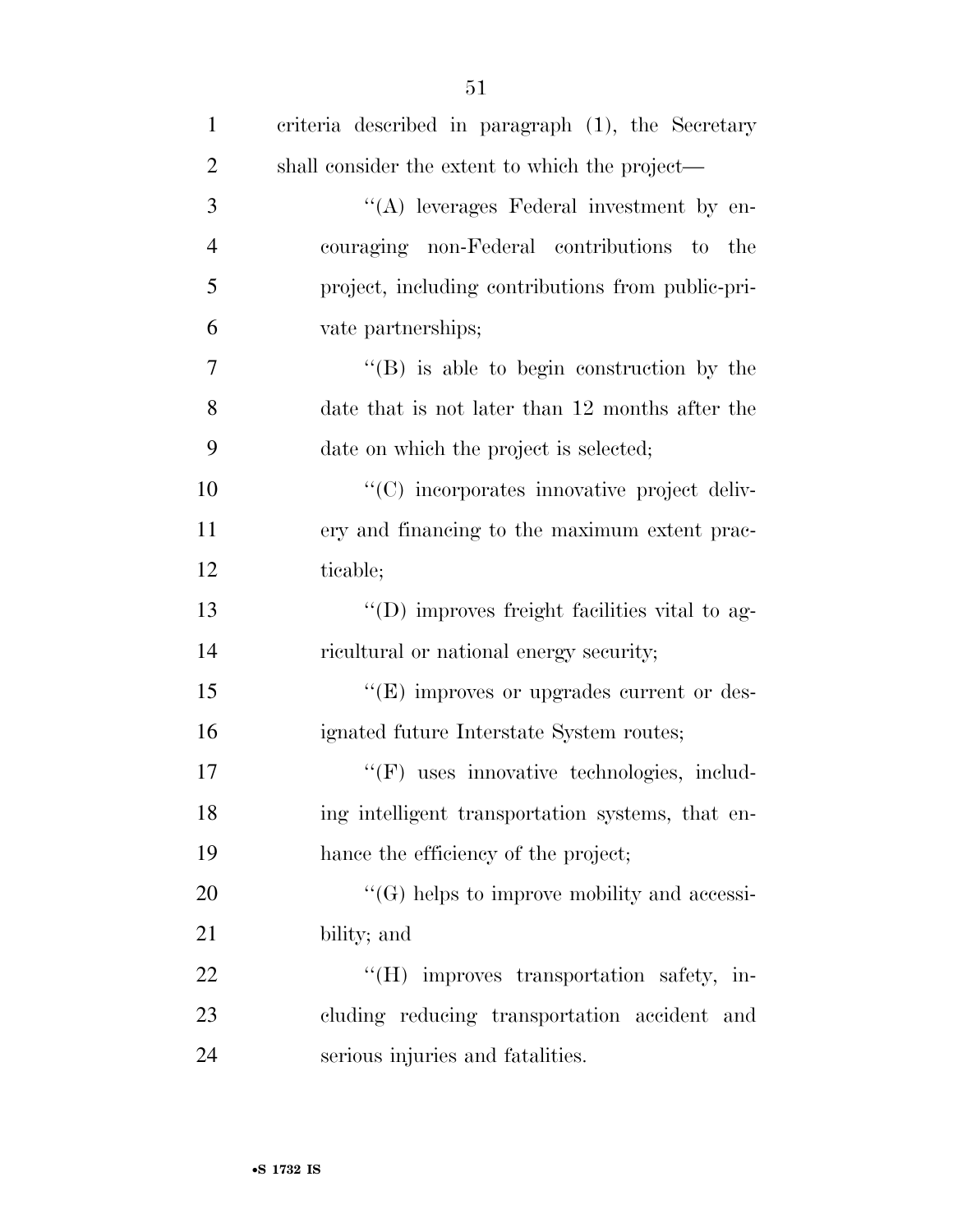| $\mathbf{1}$   | "(d) GEOGRAPHIC DISTRIBUTION.—In awarding                 |
|----------------|-----------------------------------------------------------|
| $\overline{2}$ | grants under this section, the Secretary shall take meas- |
| 3              | ures to ensure, to the maximum extent practicable—        |
| $\overline{4}$ | $\lq(1)$ an equitable geographic distribution of          |
| 5              | amounts; and                                              |
| 6              | $\lq(2)$ an appropriate balance in addressing the         |
| 7              | needs of rural and urban communities.                     |
| 8              | "(e) ELIGIBLE PROJECTS.—                                  |
| 9              | "(1) IN GENERAL.—A project is eligible for a              |
| 10             | grant under this section if the project—                  |
| 11             | $\lq\lq$ is difficult to complete with existing           |
| 12             | Federal, State, local, and private funds;                 |
| 13             | $\lq\lq (B)(i)$ enhances the economic competitive-        |
| 14             | ness of the United States; or                             |
| 15             | "(ii) improves the flow of freight or re-                 |
| 16             | duces bottlenecks in our Nation's freight infra-          |
| 17             | structure; and                                            |
| 18             | $\lq\lq$ (C) will advance 1 or more of the fol-           |
| 19             | lowing objectives:                                        |
| 20             | "(i) Generate regional or national eco-                   |
| 21             | nomic benefits and an increase in the glob-               |
| 22             | al economic competitiveness of the United                 |
| 23             | States.                                                   |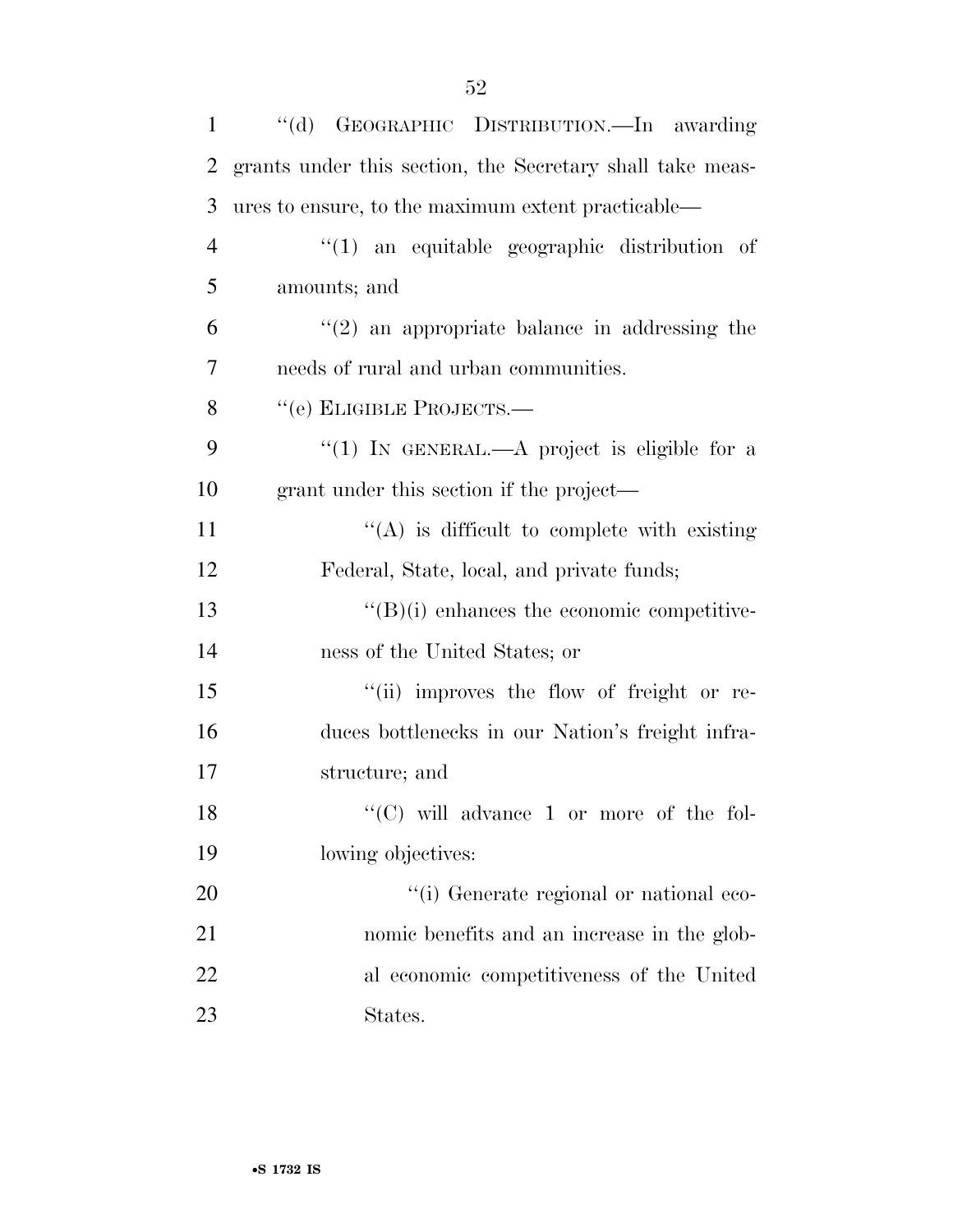''(ii) Improve transportation resources vital to agriculture or national energy secu- rity. ''(iii) Improve the efficiency, reli- ability, and affordability of the movement of freight.  $''(iv)$  Improve existing freight infra- structure projects.  $\frac{4}{x}$  (v) Improve the movement of people by improving rural and metropolitan 11 freight routes. ''(2) EXAMPLES.—Eligible projects for grant funding under this section shall include— ''(A) a freight intermodal facility, includ- ing— ''(i) an intermodal facility serving a seaport; 18 ''(ii) an intermodal or cargo access fa- cility serving an airport; 20 ''(iii) an intermodal facility serving a 21 port on the inland waterways;  $\frac{'}{'}$  (iv) a bulk intermodal/transload fa- cility; or  $''(v)$  a highway/rail intermodal facility;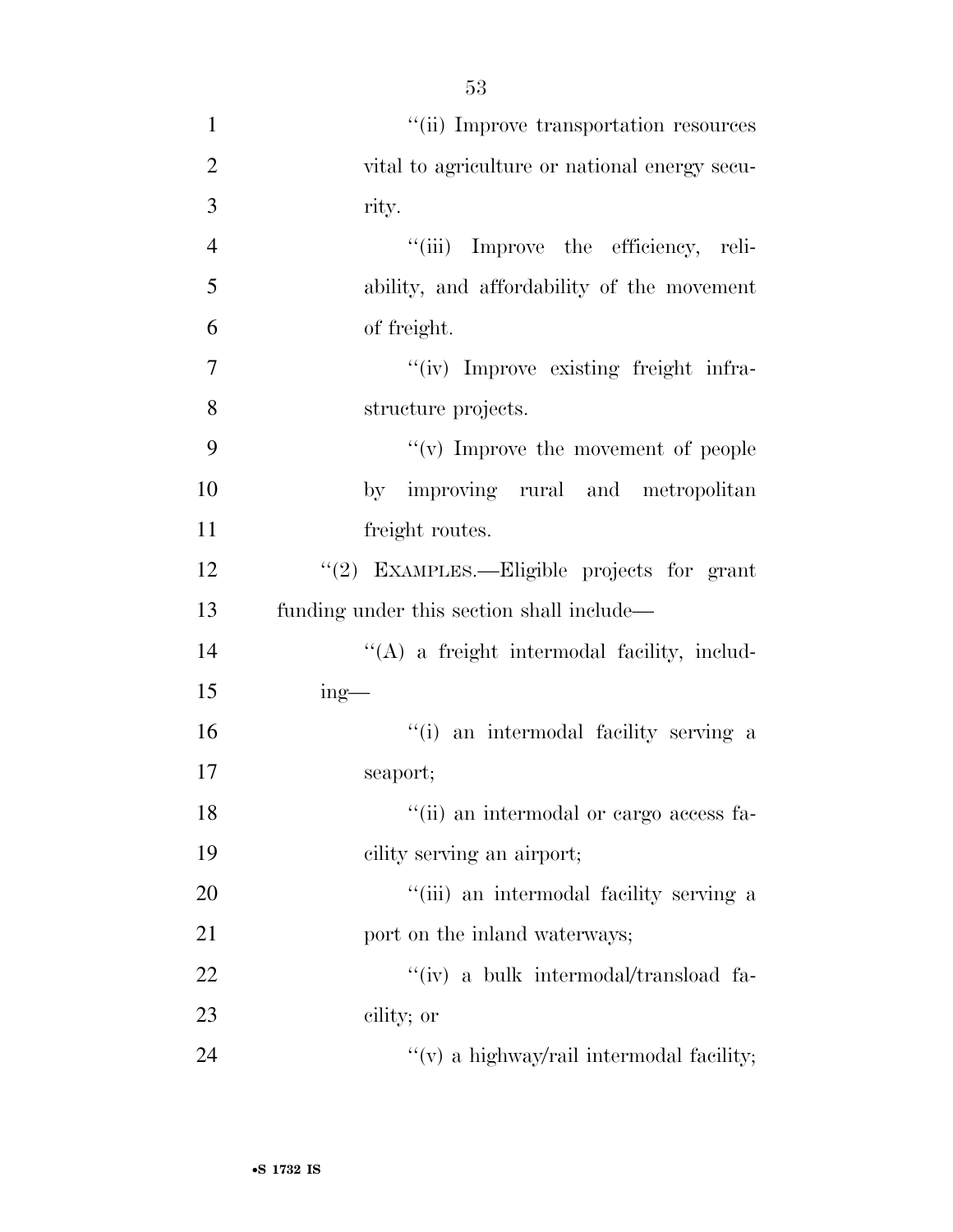| $\mathbf{1}$   | "(B) highway or bridge projects eligible                   |
|----------------|------------------------------------------------------------|
| $\overline{2}$ | under title 23;                                            |
| 3              | "(C) public transportation projects that re-               |
| $\overline{4}$ | duce congestion on freight corridors and are eli-          |
| 5              | gible under chapter 53;                                    |
| 6              | "(D) freight rail transportation projects                  |
| $\overline{7}$ | (including rail-grade separations); and                    |
| 8              | "(E) port infrastructure investments (in-                  |
| 9              | eluding inland port infrastructure).                       |
| 10             | "(f) ELIGIBLE APPLICANTS.—An applicant is eligible         |
| 11             | to receive a grant under this section if the applicant is— |
| 12             | $\lq(1)$ a State or a group of States;                     |
| 13             | "(2) a local government or a group of local gov-           |
| 14             | ernments;                                                  |
| 15             | "(3) a tribal government or a group of tribal              |
| 16             | governments;                                               |
| 17             | $(4)$ a transit agency or a group of transit               |
| 18             | agencies;                                                  |
| 19             | $\lq(5)$ a special purpose district or a public au-        |
| 20             | thority with a transportation function;                    |
| 21             | $\lq\lq (6)$ a port authority;                             |
| 22             | "(7) a political subdivision of a State or local           |
| 23             | government;                                                |
| 24             | "(8) a Federal land management agency, which               |
| 25             | is applying jointly with a State; or                       |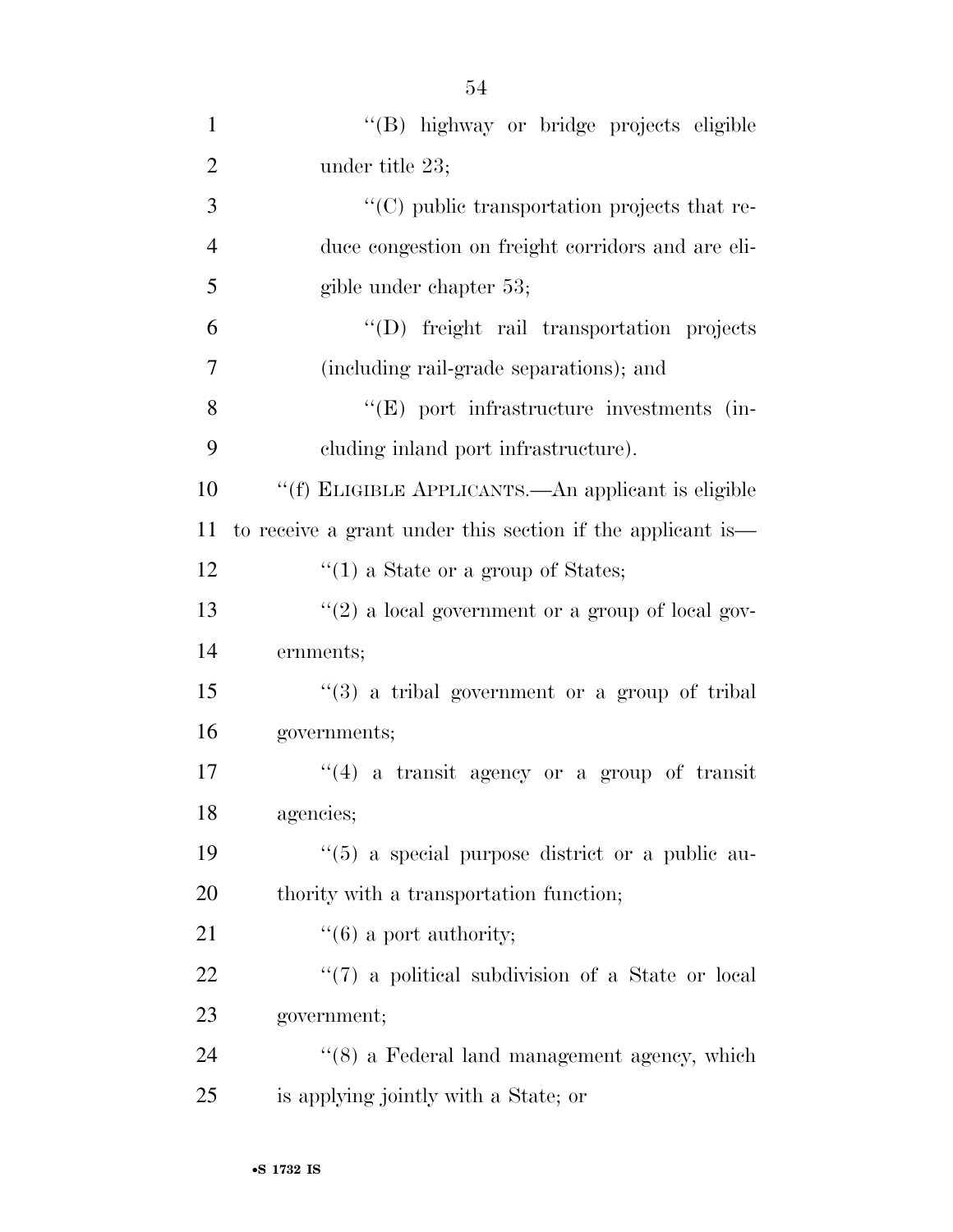| $\mathbf{1}$   | $\cdot\cdot\cdot(9)$ a multistate or multijurisdictional group of |
|----------------|-------------------------------------------------------------------|
| $\overline{2}$ | entities described in any of paragraphs (1) through               |
| 3              | (8).                                                              |
| $\overline{4}$ | $``(g)$ REQUIREMENTS.—                                            |
| 5              | "(1) COMPETITIVE GRANTS.—The Secretary                            |
| 6              | shall distribute amounts appropriated for grants                  |
| 7              | under this section to States, local governments, tran-            |
| 8              | sit agencies, or a collaboration among such entities              |
| 9              | on a competitive basis for projects that will have a              |
| 10             | significant impact on freight movement.                           |
| 11             | "(2) CONSIDERATIONS.—In selecting projects                        |
| 12             | to receive grant funding under this section, the Sec-             |
| 13             | retary shall—                                                     |
| 14             | $\lq\lq$ consider—                                                |
| 15             | "(i) projected freight volumes; and                               |
| 16             | "(ii) how projects will enhance eco-                              |
| 17             | nomic efficiency, productivity, and competi-                      |
| 18             | tiveness; and                                                     |
| 19             | "(B) give priority to projects dedicated                          |
| 20             | $to-$                                                             |
| 21             | "(i) improving freight infrastructure                             |
| 22             | facilities;                                                       |
| 23             | "(ii) reducing travel time for freight                            |
| 24             | projects; and                                                     |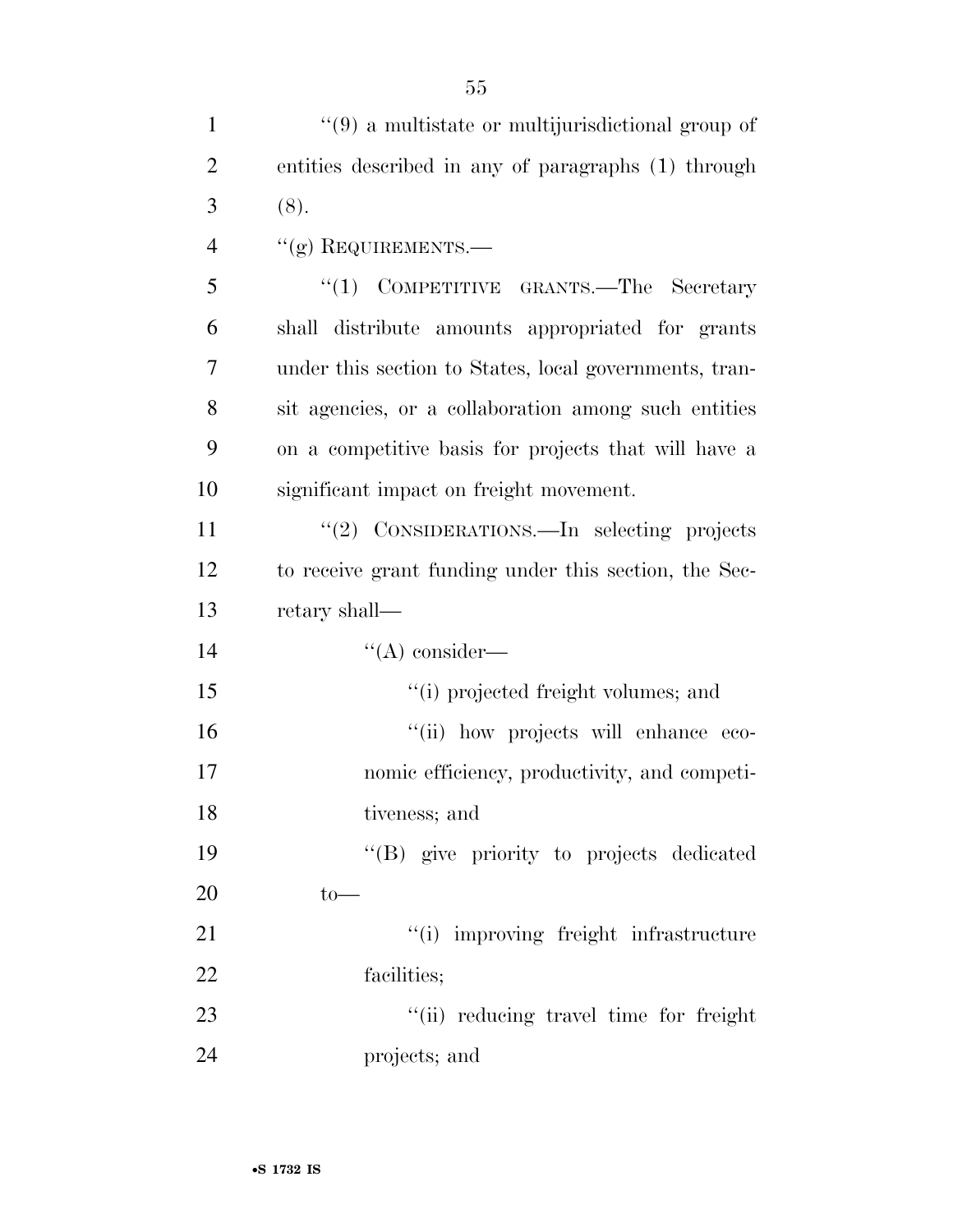| $\mathbf{1}$   | "(iii) reducing freight transportation              |
|----------------|-----------------------------------------------------|
| $\overline{2}$ | costs.                                              |
| 3              | "(3) EQUITABLE DISTRIBUTION OF FUNDS.—In            |
| $\overline{4}$ | distributing funding for grants under this section, |
| 5              | the Secretary shall take such measures to ensure—   |
| 6              | "(A) an equitable geographic distribution           |
| 7              | of funds;                                           |
| 8              | "(B) an appropriate balance in addressing           |
| 9              | the needs of urban and rural areas; and             |
| 10             | $\lq\lq$ (C) the investment in a variety of trans-  |
| 11             | portation modes.                                    |
| 12             | $``(4)$ AMOUNT.                                     |
| 13             | "(A) IN GENERAL.—Except as provided                 |
| 14             | under subparagraph $(B)(i)$ , a grant under this    |
| 15             | heading shall be not less than $$10,000,000$ and    |
| 16             | not greater than $$100,000,000$ .                   |
| 17             | "(B) PROJECTS IN RURAL AREAS.—If a                  |
| 18             | grant awarded under this section is for a           |
| 19             | project located in a rural area—                    |
| 20             | "(i) the amount of the grant shall be               |
| 21             | at least $$1,000,000;$ and                          |
| 22             | "(ii) the Secretary may increase the                |
| 23             | Federal share of costs to greater than 80           |
| 24             | percent.                                            |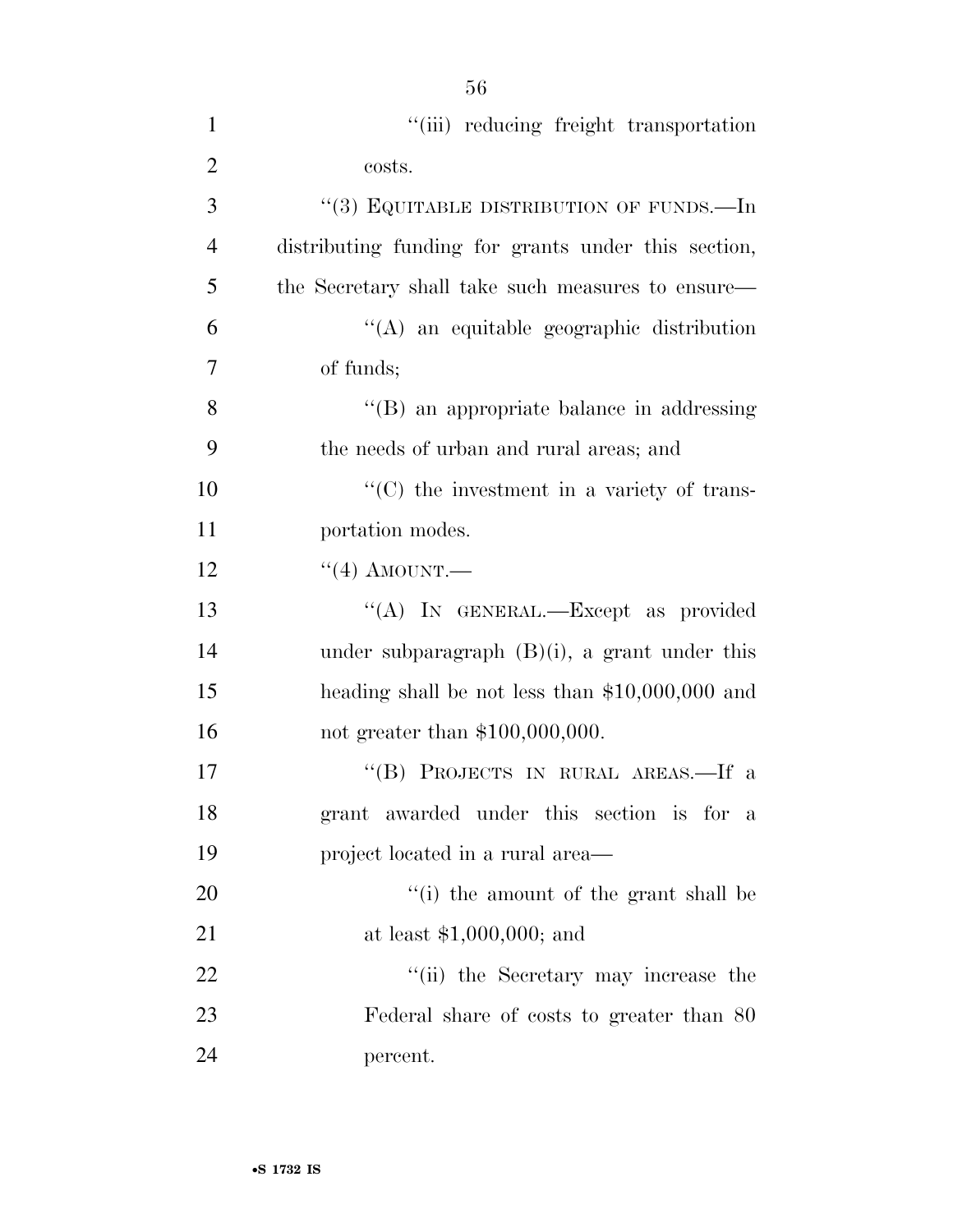| $\mathbf{1}$   | "(5) FEDERAL SHARE.—Except as provided                  |
|----------------|---------------------------------------------------------|
| $\overline{2}$ | under paragraph $(4)(B)(ii)$ , the Federal share of the |
| 3              | costs for a project receiving a grant under this sec-   |
| $\overline{4}$ | tion shall be up to 80 percent.                         |
| 5              | "(6) PRIORITY.—The Secretary shall give pri-            |
| 6              | ority to projects that require a contribution of Fed-   |
| 7              | eral funds in order to complete an overall financing    |
| 8              | package.                                                |
| 9              | " $(7)$ RURAL AREAS.—Not less than 25 percent           |
| 10             | of the funding provided under this section shall be     |
| 11             | for projects located in rural areas.                    |
| 12             | "(8) NEW COMPETITION.—The Secretary shall               |
| 13             | conduct a new competition to select the grants and      |
| 14             | credit assistance awarded under this section.           |
| 15             | (9)<br>CONGRESSIONAL NOTIFICATION.-Not                  |
| 16             | later than 72 hours before public notification of a     |
| 17             | grant awarded under this section, the Secretary shall   |
| 18             | notify the Committee on Commerce, Science, and          |
| 19             | Transportation of the Senate, the Committee on En-      |
| 20             | vironment and Public Works of the Senate, the           |
| 21             | Committee on Banking, Housing, and Urban Affairs        |
| 22             | of the Senate, the Committee on Appropriations of       |
| 23             | the Senate, the Committee on Transportation and         |
| 24             | Infrastructure of the House of Representatives, and     |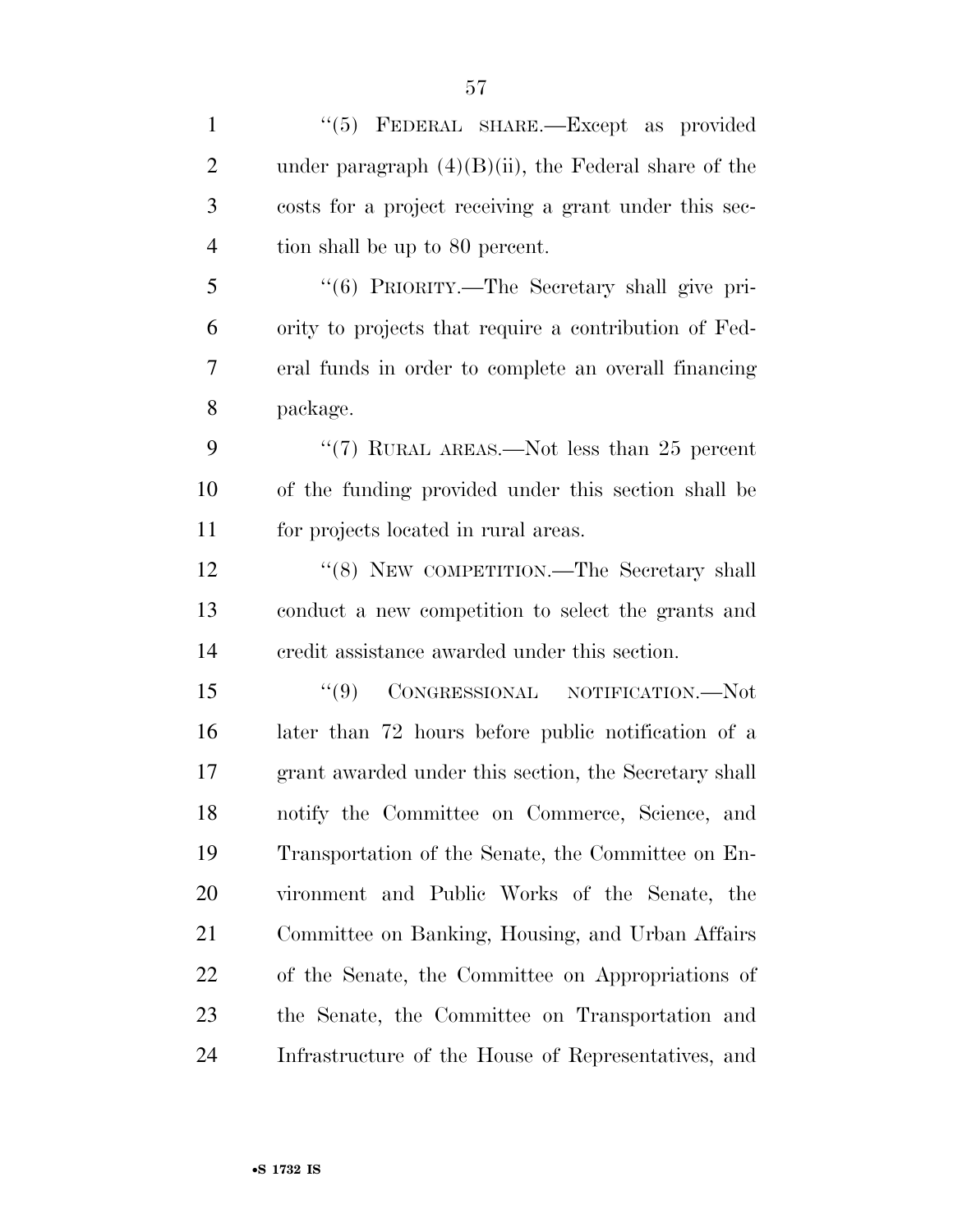| the Committee on Appropriations of the House of |
|-------------------------------------------------|
| Representatives of such award.                  |

 ''(h) TIFIA AND RRIF PROGRAMS.—On the request of an eligible entity under this section, the Secretary may use amounts awarded to the entity to pay subsidy and ad- ministrative costs necessary to provide the entity Federal credit assistance under section 6 of title 23 or section 822 of title 45 with respect to the project for which the grant was awarded.

**''**(i) AUTHORIZATION OF APPROPRIATIONS.

 $\frac{1}{2}$  (1) In GENERAL.—There is authorized to be appropriated from the general fund of the Treasury, \$500,000,000 for each of the fiscal years 2016 14 through 2021 to carry out this section.

15 "(2) ADMINISTRATIVE AND OVERSIGHT COSTS.—The Secretary may retain up to 0.5 percent of the amounts appropriated pursuant to paragraph  $18 \t(1)$ —

19  $"({\rm A})$  to administer the freight investment grant program; and

 ''(B) to oversee eligible projects funded under this section.

23 "(3) ADMINISTRATION OF FUNDS.—Amounts appropriated pursuant to this subsection shall be available for obligation until expended.''.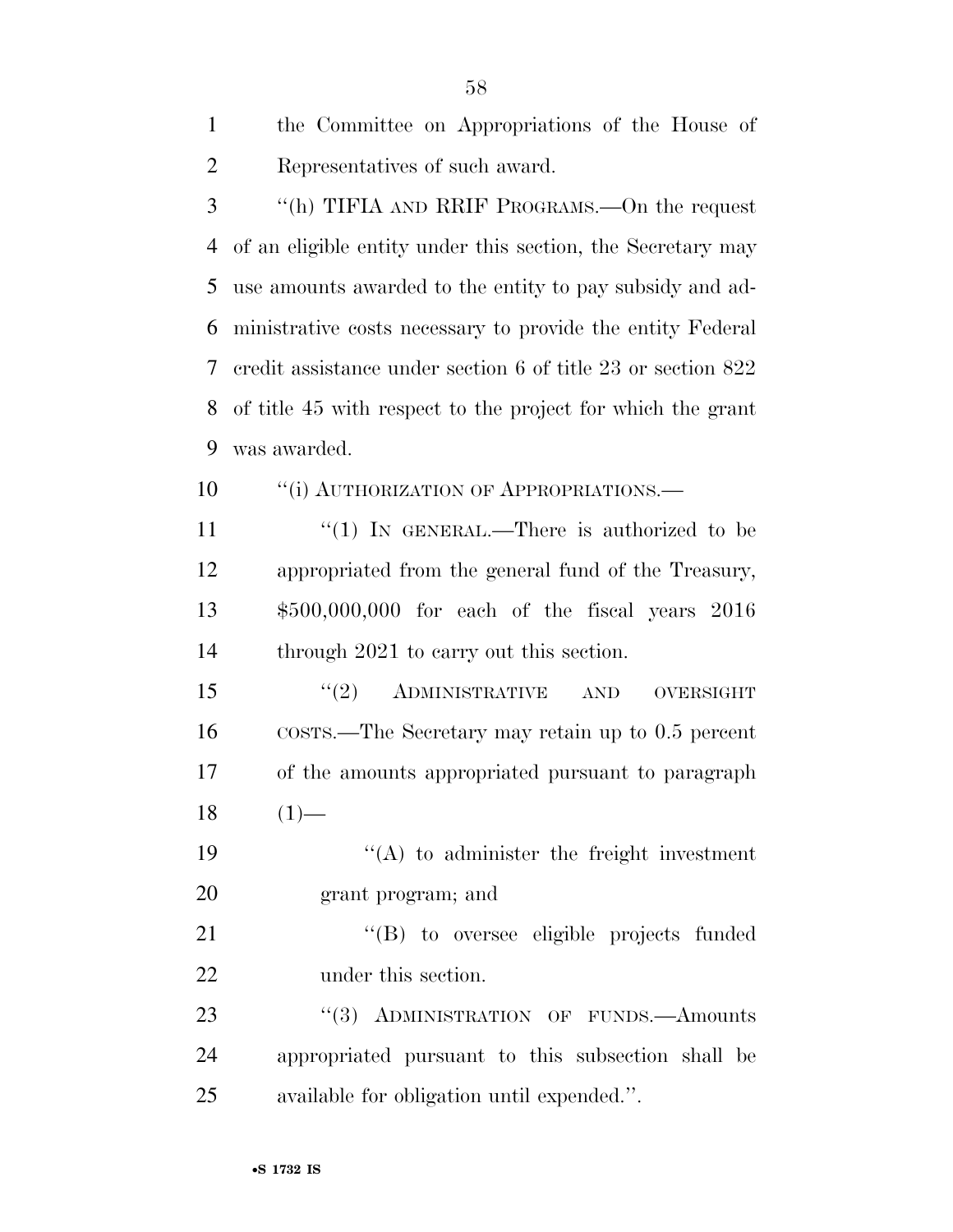## **SEC. 1207. REPORTS.**

 Subtitle III, as amended by section 1206 of this Act, is further amended by adding after section 5406 the fol-lowing:

## **''§ 5407. Reports**

 ''(a) FREIGHT TRANSPORTATION CONDITIONS AND PERFORMANCE REPORTS.—Not later than 3 years after the date of enactment of the Comprehensive Transpor- tation and Consumer Protection Act of 2015, and every 5 years thereafter, the Secretary shall submit a report to Congress that describes the conditions and performance of the national freight network in the United States.

 ''(b) ANNUAL REPORT.—At the end of each fiscal year, the Secretary shall post, on a public website, an an- nual report that lists each project for which assistance has been provided under this chapter during that fiscal year.

17 <sup>"</sup>(c) GAO ASSESSMENT AND REPORT.—

 ''(1) ASSESSMENT.—The Comptroller General of the United States shall conduct an assessment of the administrative establishment, solicitation, selec- tion, and justification process for funding of projects under this chapter.

•**S 1732 IS** 23 "(2) REPORT.—Not later than 1 year after the first funding is awarded under this chapter, and not later than 6 months after each funding solicitation, the Comptroller General of the United States shall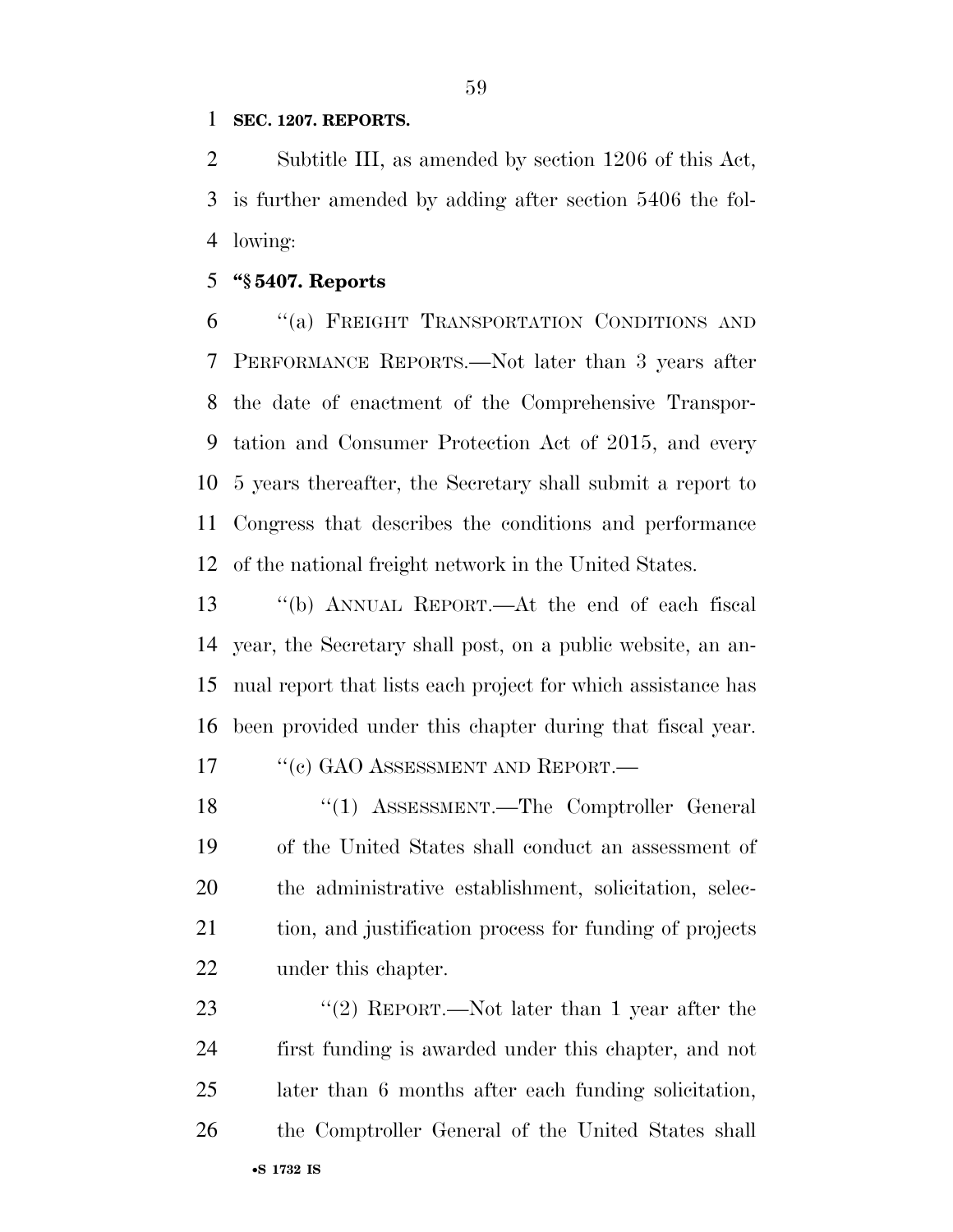| $\mathbf{1}$   | submit a report to the Committee on Commerce,               |
|----------------|-------------------------------------------------------------|
| $\overline{2}$ | Science, and Transportation of the Senate, the Com-         |
| 3              | mittee on Environment and Public Works of the               |
| $\overline{4}$ | Senate, the Committee on Banking, Housing and               |
| 5              | Urban Affairs of the Senate, the Committee on Ap-           |
| 6              | propriations of the Senate, the Committee on Trans-         |
| 7              | portation and Infrastructure of the House of Rep-           |
| 8              | resentatives, and the Committee on Appropriations           |
| 9              | of the House of Representatives that describes—             |
| 10             | "(A) the adequacy and fairness of the                       |
| 11             | process by which each project was selected;                 |
| 12             | "(B) the justification provided by the De-                  |
| 13             | partment for the selection of each project;                 |
| 14             | $\lq\lq$ (C) whether the project met the criteria           |
| 15             | described in subsection (e); and                            |
| 16             | "(D) whether the Secretary provided ade-                    |
| 17             | quate feedback to applicants who were not se-               |
| 18             | lected for an award.".                                      |
| 19             | SEC. 1208. REPEALS.                                         |
| 20             | The Moving Ahead for Progress in the 21st Century           |
| 21             | Act (Public Law $112-141$ ) is amended by striking sections |
| 22             | 1117 and 1118 (23 U.S.C. 167 note).                         |
| 23             | SEC. 1209. SAVINGS PROVISION.                               |
| 24             | No provision in this subtitle may be construed to pro-      |

vide additional authority to regulate or direct private ac-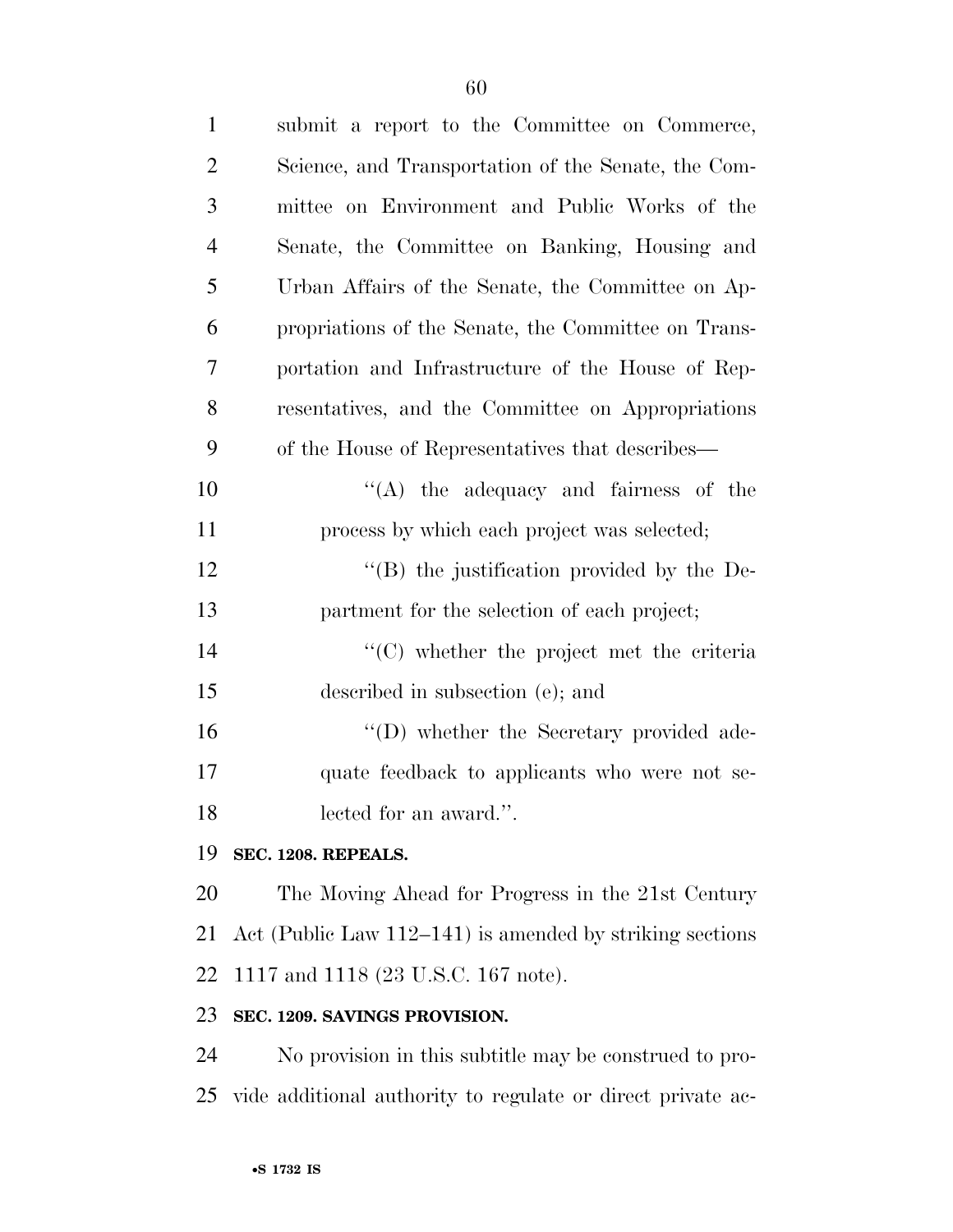| $\mathbf{1}$   | tivity on freight networks designated by the amendments |
|----------------|---------------------------------------------------------|
| $\overline{2}$ | made under this subtitle.                               |
| 3              | <b>Subtitle C—Research</b>                              |
| $\overline{4}$ | SEC. 1301. FINDINGS.                                    |
| 5              | Congress makes the followings findings:                 |
| 6              | (1) Federal transportation research planning            |
| 7              | and coordination—                                       |
| 8              | (A) should occur within the Office of the               |
| 9              | Secretary; and                                          |
| 10             | (B) should be, to the extent practicable,               |
| 11             | multimodal and not occur solely within the sub-         |
| 12             | agencies of the Department of Transportation.           |
| 13             | (2) Managing a multi-modal research portfolio           |
| 14             | within the Office of the Secretary will—                |
| 15             | (A) help identify opportunities where re-               |
| 16             | search could be applied across modes; and               |
| 17             | (B) prevent duplication of efforts<br>and               |
| 18             | waste of limited Federal resources.                     |
| 19             | (3) An ombudsman for research at the Depart-            |
| 20             | ment of Transportation will—                            |
| 21             | (A) give stakeholders a formal opportunity              |
| 22             | to address concerns;                                    |
| 23             | (B) ensure unbiased research; and                       |
| 24             | (C) improve the overall research products               |
| 25             | of the Department.                                      |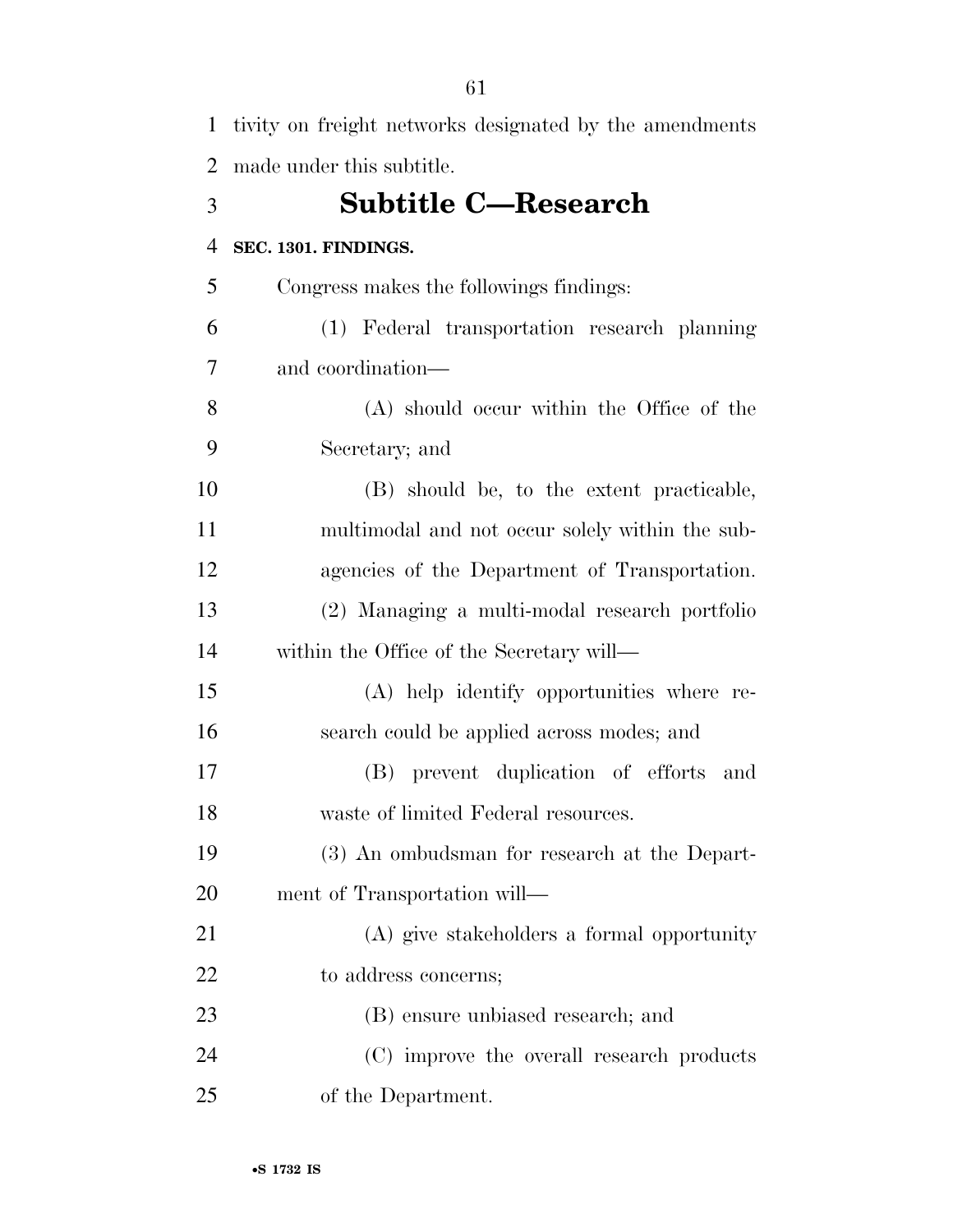| $\mathbf{1}$   | (4) Increasing transparency of transportation               |
|----------------|-------------------------------------------------------------|
| $\overline{2}$ | research efforts will—                                      |
| 3              | (A) build stakeholder confidence in the                     |
| $\overline{4}$ | final product; and                                          |
| 5              | (B) lead to the improved implementation                     |
| 6              | of research findings.                                       |
| 7              | SEC. 1302. MODAL RESEARCH PLANS.                            |
| 8              | (a) IN GENERAL.—Not later than June 15 of the               |
| 9              | year preceding the research fiscal year, the head of each   |
| 10             | modal administration and joint program office of the De-    |
| 11             | partment of Transportation shall submit a comprehensive     |
| 12             | annual research plan to the Assistant Secretary for Re-     |
| 13             | search and Technology of the Department of Transpor-        |
| 14             | tation (referred to in this subtitle as the "Assistant Sec- |
| 15             | $retary$ ").                                                |
| 16             | $(b)$ REVIEW.—                                              |
| 17             | (1) IN GENERAL.—Not later than October 1,                   |
| 18             | the Assistant Secretary, for each plan submitted            |
| 19             | pursuant to subsection (a), shall—                          |
| 20             | $(A)$ review the scope of the research; and                 |
| 21             | $(B)(i)$ approve the plan; or                               |
| 22             | (ii) request that the plan be revised.                      |
| 23             | (2) PUBLICATIONS.—Not later than January                    |
| 24             | 30 of each year, the Secretary shall publish each           |
|                |                                                             |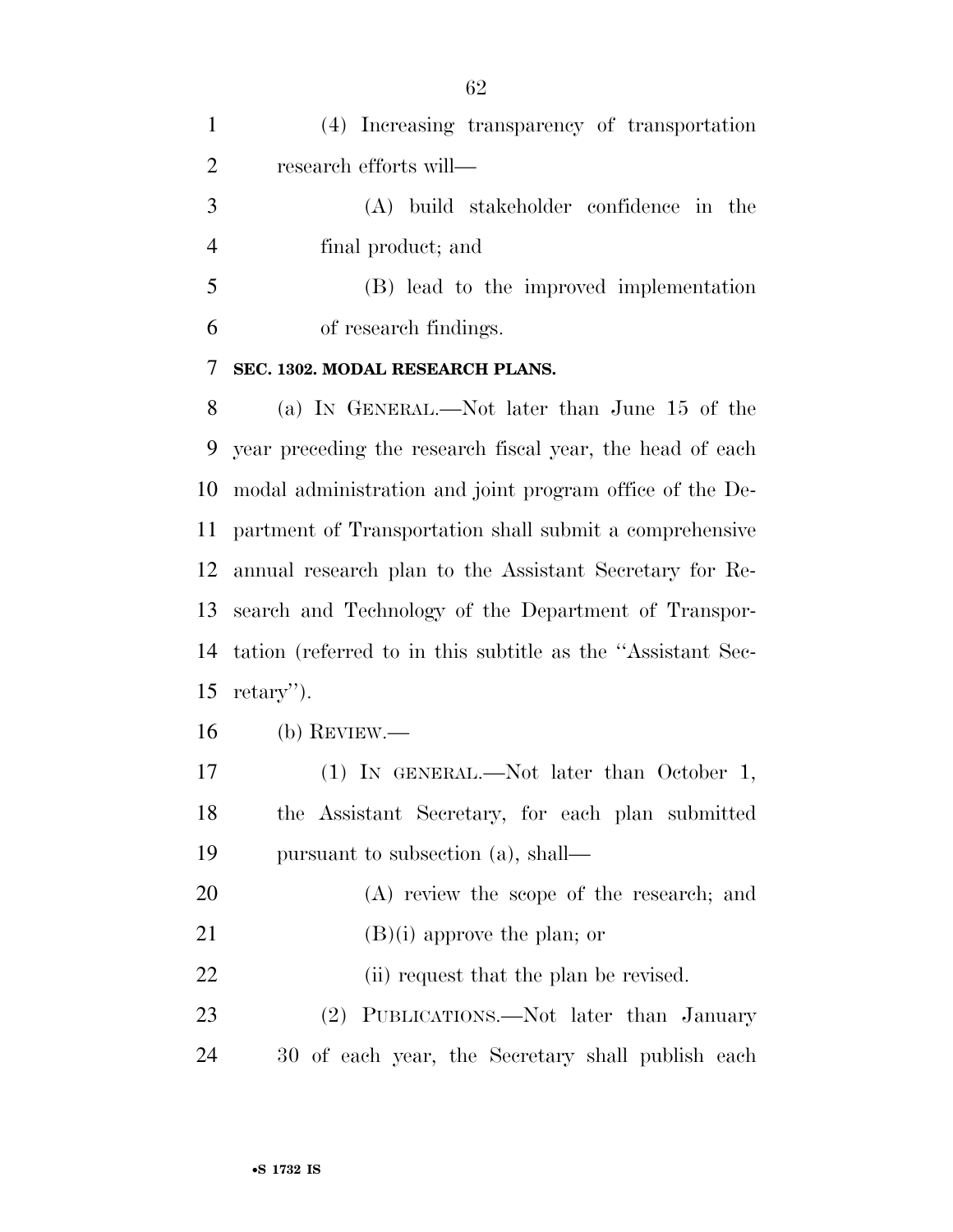plan that has been approved under paragraph 2  $(1)(B)(i)$  on a public website.

 (3) REJECTION OF DUPLICATIVE RESEARCH EF- FORTS.—The Assistant Secretary may not approve any plan submitted by the head of a modal adminis- tration pursuant to subsection (a) if such plan dupli- cates the research efforts of any other modal admin-istration.

 (c) FUNDING LIMITATIONS.—No funds may be ex- pended by the Department of Transportation on research that has not previously been approved as part of a modal research plan approved by the Assistant Secretary un-less—

 (1) such research is required by an Act of Con-gress;

 (2) such research was part of a contract that was funded before the date of enactment of this Act; or

 (3) the Secretary of Transportation certifies to Congress that such research is necessary before the approval of a modal research plan.

22 (d) DUPLICATIVE RESEARCH.—

 (1) IN GENERAL.—Except as provided in para- graph (2), no funds may be expended by the Depart-ment of Transportation on research projects that the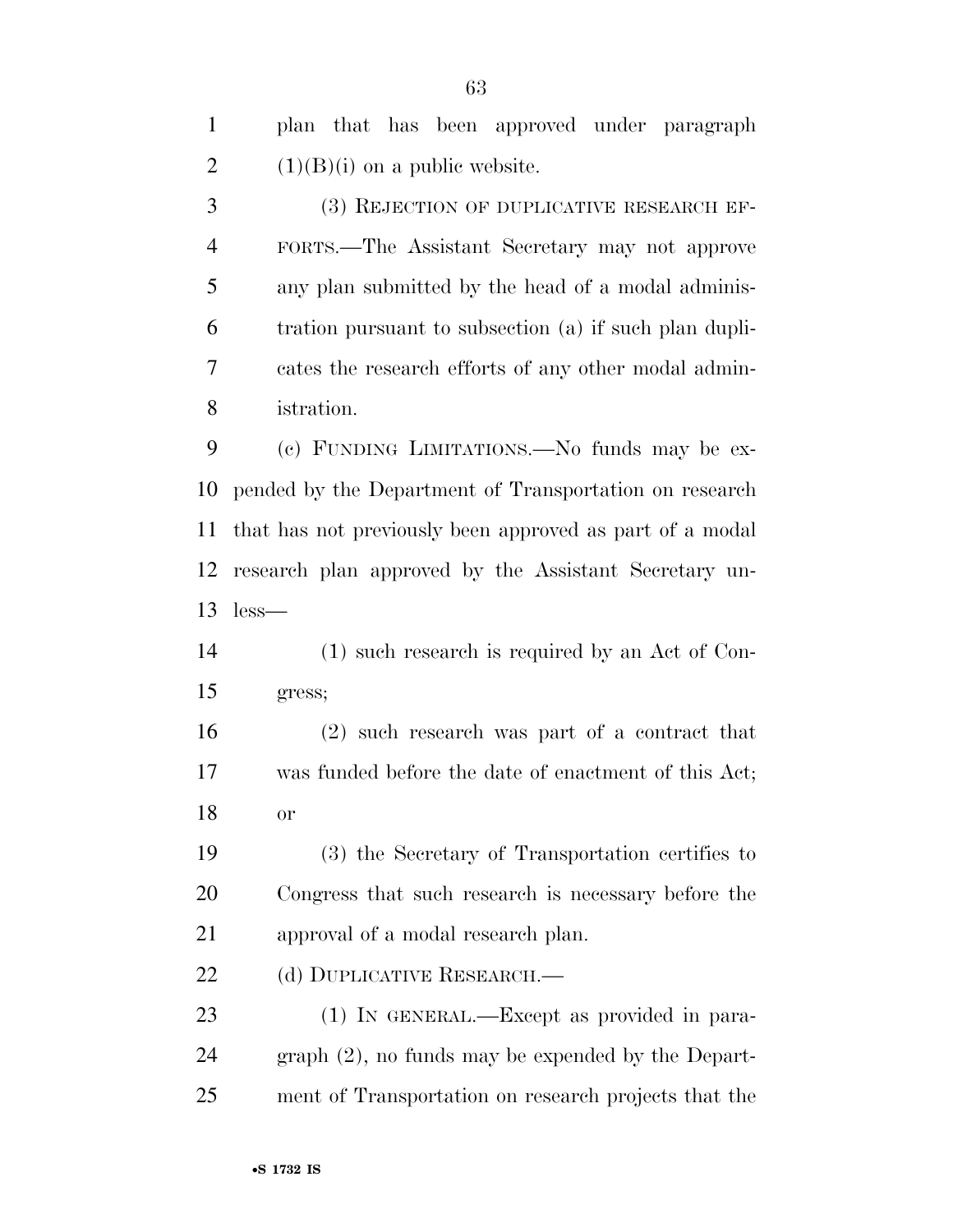| $\mathbf{1}$   | Secretary identifies as duplicative under subsection |
|----------------|------------------------------------------------------|
| $\overline{2}$ | (b)(3).                                              |
| 3              | (2) EXCEPTIONS.—Paragraph (1) shall not              |
| 4              | apply to-                                            |
| 5              | (A) updates to previously commissioned re-           |
| 6              | search;                                              |
| 7              | (B) research commissioned to carry out an            |
| 8              | Act of Congress; or                                  |
| 9              | (C) research commissioned before the date            |
| 10             | of enactment of this Act.                            |
| 11             | (e) CERTIFICATION.                                   |
| 12             | (1) IN GENERAL.—The Secretary shall annually         |
| 13             | certify to Congress that—                            |
| 14             | (A) each modal research plan has been re-            |
| 15             | viewed; and                                          |
| 16             | (B) there is no duplication of study for re-         |
| 17             | search directed, commissioned, or conducted by       |
| 18             | the Department of Transportation.                    |
| 19             | (2) CORRECTIVE ACTION PLAN.—If the Sec-              |
| 20             | retary, after submitting a certification under para- |
| 21             | graph (1), identifies duplication of research within |
| 22             | the Department of Transportation, the Secretary      |
| 23             | shall—                                               |
| 24             | (A) notify Congress of the duplicative re-           |
| 25             | search; and                                          |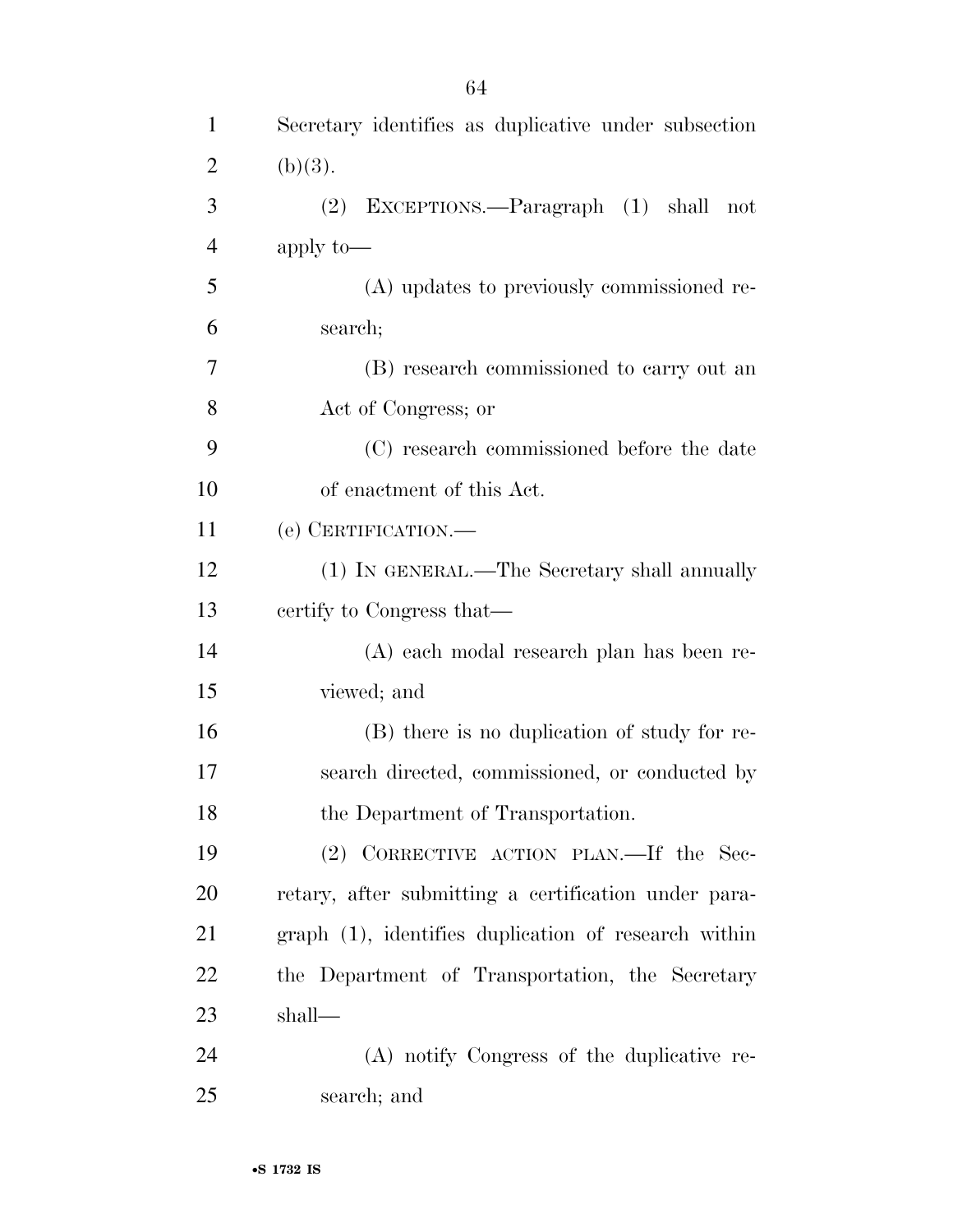| $\mathbf{1}$   | (B) submit a corrective action plan to Con-          |
|----------------|------------------------------------------------------|
| $\overline{2}$ | gress that will eliminate such duplicative re-       |
| 3              | search.                                              |
| $\overline{4}$ | SEC. 1303. CONSOLIDATED RESEARCH PROSPECTUS AND      |
| 5              | STRATEGIC PLAN.                                      |
| 6              | $(a)$ PROSPECTUS.—                                   |
| 7              | (1) IN GENERAL.—The Secretary shall annually         |
| 8              | publish, on a public website, a comprehensive pro-   |
| 9              | spectus on all research projects conducted by the    |
| 10             | Department of Transportation, including, to the ex-  |
| 11             | tent practicable, research funded through University |
| 12             | Transportation Centers.                              |
| 13             | (2) CONTENTS.—The prospectus published               |
| 14             | under paragraph $(1)$ shall—                         |
| 15             | (A) include the consolidated modal re-               |
| 16             | search plans approved under section 1302;            |
| 17             | (B) describe the research objectives,                |
| 18             | progress, and allocated funds for each research      |
| 19             | project;                                             |
| 20             | identify research projects<br>(C)<br>with            |
| 21             | multimodal applications;                             |
| 22             | (D) specify how relevant modal administra-           |
| 23             | tions have assisted, will contribute to, or plan     |
| 24             | to use the findings from the research projects       |
| 25             | identified under paragraph (1);                      |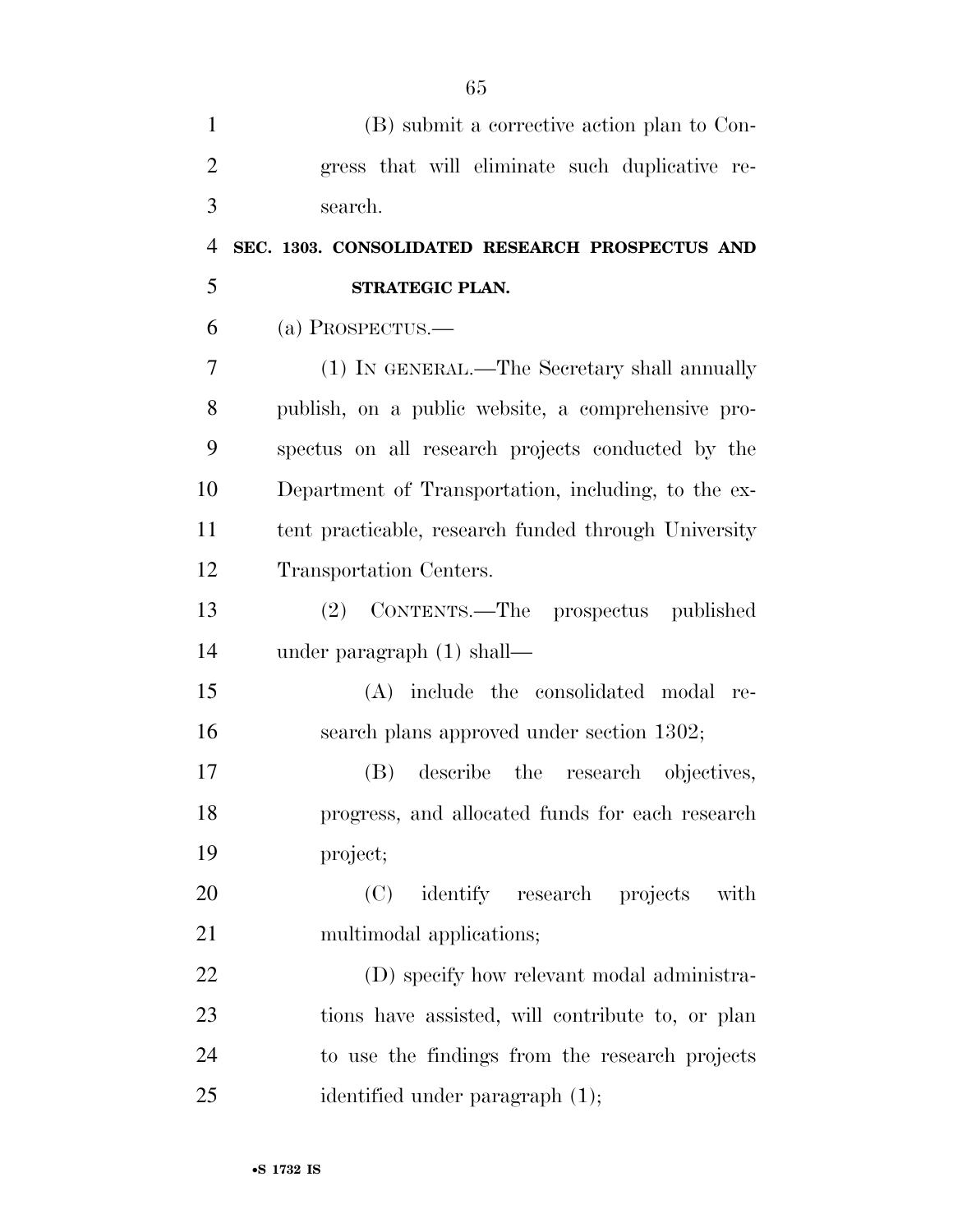| $\mathbf{1}$   | (E) identify areas in which multiple modal                     |
|----------------|----------------------------------------------------------------|
| $\overline{2}$ | administrations<br>conducting research<br>are                  |
| 3              | projects on similar subjects or subjects which                 |
| $\overline{4}$ | have bearing on multiple modes;                                |
| 5              | (F) describe the interagency and cross                         |
| 6              | modal communication and coordination that has                  |
| 7              | occurred to prevent duplication of research ef-                |
| 8              | forts within the Department of Transportation;                 |
| 9              | (G) indicate how research is being dissemi-                    |
| 10             | nated to improve the efficiency and safety of                  |
| 11             | transportation systems;                                        |
| 12             | (H) describe how agencies developed their                      |
| 13             | research plans; and                                            |
| 14             | (I) describe the opportunities for public                      |
| 15             | and stakeholder input.                                         |
| 16             | (b) FUNDING REPORT.—In conjunction with each of                |
| 17             | the President's annual budget requests under section 1105      |
|                | 18 of title 31, United States Code, the Secretary shall submit |
| 19             | a report to appropriate committees of Congress that de-        |
| 20             | scribes—                                                       |
| 21             | (1) the amount spent in the last completed fis-                |
| 22             | cal year on transportation research and develop-               |
| 23             | ment; and                                                      |
| 24             | (2) the amount proposed in the current budget                  |
| 25             | for transportation research and development.                   |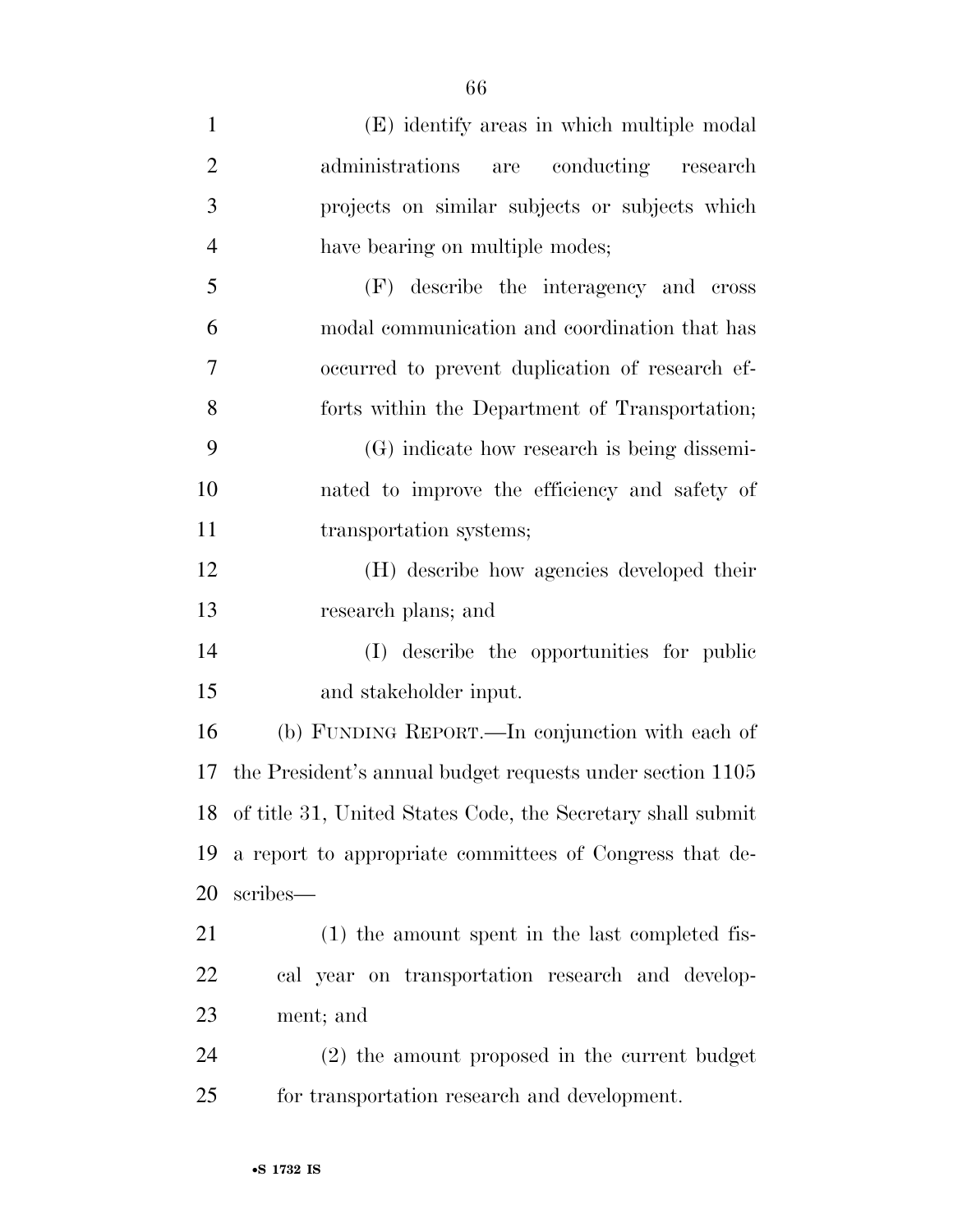(c) PERFORMANCE PLANS AND REPORTS.—In the plans and reports submitted under sections 1115 and 1116 of title 31, United States Code, the Secretary shall include— (1) a summary of the Federal transportation research and development activities for the previous fiscal year in each topic area; (2) the amount spent in each topic area; (3) a description of the extent to which the re- search and development is meeting the expectations 11 set forth in subsection  $(d)(3)(A)$ ; and (4) any amendments to the strategic plan devel- oped under subsection (d). (d) TRANSPORTATION RESEARCH AND DEVELOP- MENT STRATEGIC PLAN.— (1) IN GENERAL.—The Secretary shall develop a 5-year transportation research and development strategic plan to guide future Federal transportation research and development activities. (2) CONSISTENCY.—The strategic plan devel- oped under paragraph (1) shall be consistent with— (A) section 306 of title 5, United States Code; (B) sections 1115 and 1116 of title 31,

United States Code; and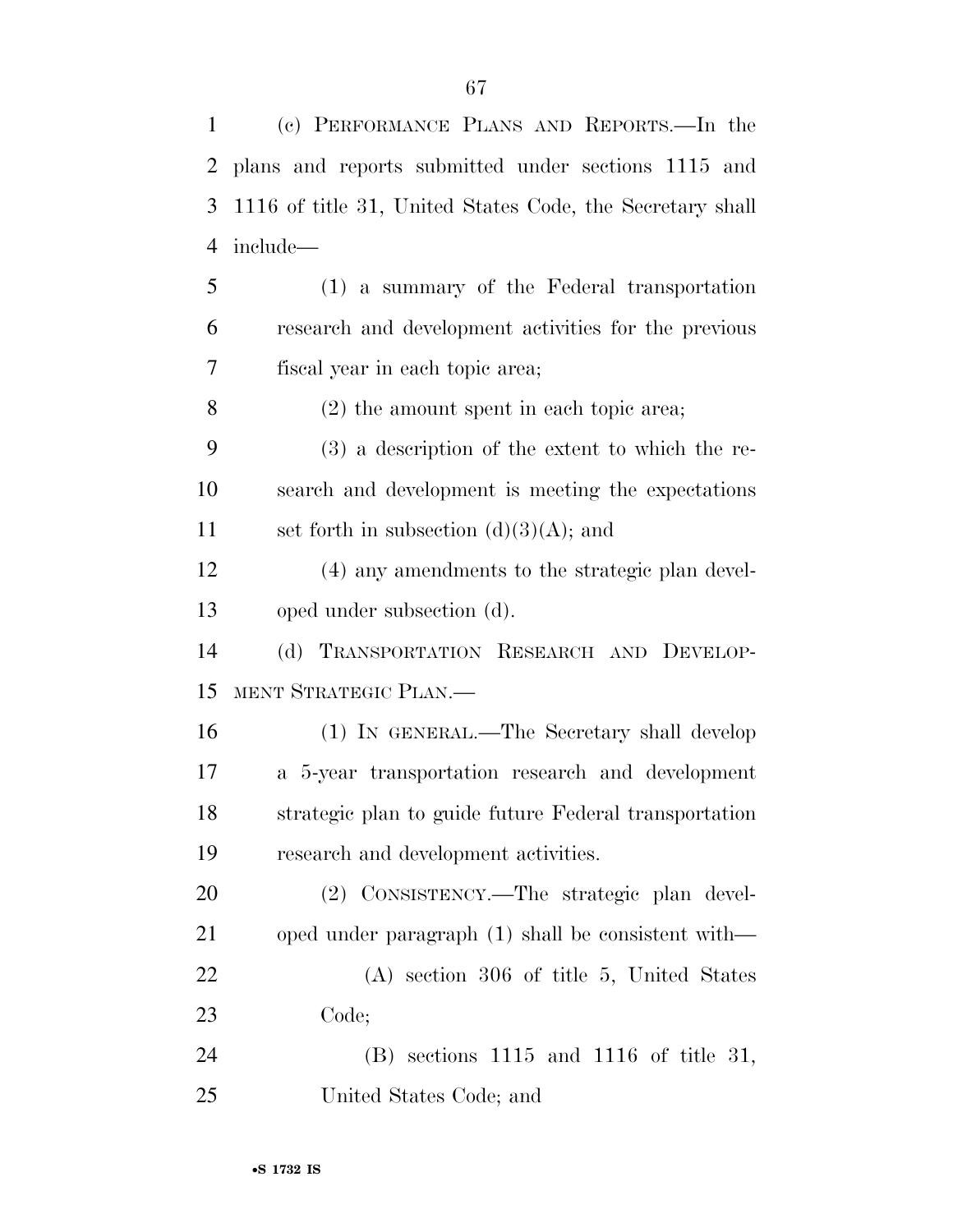| $\mathbf{1}$   | (C) any other research and development             |
|----------------|----------------------------------------------------|
| $\overline{2}$ | plan within the Department of Transportation.      |
| 3              | (3) CONTENTS.—The strategic plan developed         |
| $\overline{4}$ | under paragraph $(1)$ shall—                       |
| 5              | (A) describe the primary purposes of the           |
| 6              | transportation research and development pro-       |
| 7              | gram, which shall include—                         |
| 8              | (i) promoting safety;                              |
| 9              | (ii) reducing congestion;                          |
| 10             | (iii) improving mobility;                          |
| 11             | (iv) preserving the existing transpor-             |
| 12             | tation system;                                     |
| 13             | (v) improving the durability and ex-               |
| 14             | tending the life of transportation infra-          |
| 15             | structure; and                                     |
| 16             | (vi) improving goods movement;                     |
| 17             | (B) for each of the purposes referred to in        |
| 18             | subparagraph $(A)$ , list the primary research and |
| 19             | development topics that the Department of          |
| 20             | Transportation intends to pursue to accomplish     |
| 21             | that purpose, which may include—                   |
| 22             | (i) fundamental research in the phys-              |
| 23             | ical and natural sciences;                         |
| 24             | (ii) applied research;                             |
| 25             | (iii) technology research; and                     |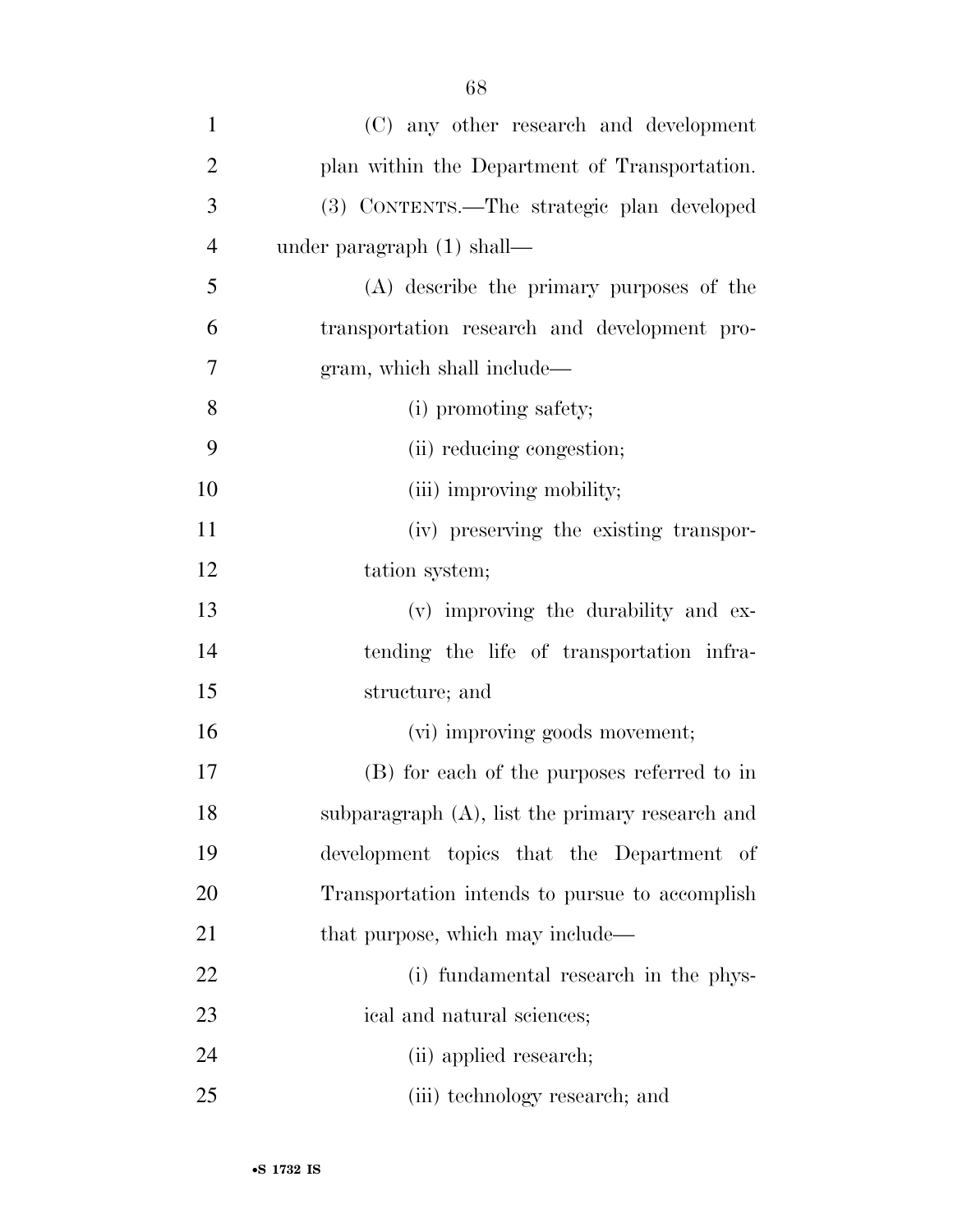| $\mathbf{1}$   | (iv) social science research intended                  |
|----------------|--------------------------------------------------------|
| $\overline{2}$ | for each topic; and                                    |
| 3              | (C) for each research and development                  |
| $\overline{4}$ | topic—                                                 |
| 5              | identify the anticipated annual<br>(i)                 |
| 6              | funding levels for the period covered by the           |
| 7              | strategic plan; and                                    |
| 8              | (ii) include any additional information                |
| 9              | the Department of Transportation expects               |
| 10             | to discover at the end of the period covered           |
| 11             | by the strategic plan as a result of the re-           |
| 12             | search and development in that topic area.             |
| 13             | (4) CONSIDERATIONS.—The Secretary shall en-            |
| 14             | sure that the strategic plan developed under this sec- |
| 15             | $tion$ —                                               |
| 16             | (A) reflects input from a wide range of                |
| 17             | stakeholders;                                          |
| 18             | (B) includes and integrates the research               |
| 19             | and development programs of all the Depart-            |
| 20             | ment of Transportation's modal administra-             |
| 21             | tions, including aviation, transit, rail, and mari-    |
| 22             | time; and                                              |
| 23             | (C) takes into account how research and                |
| 24             | development by other Federal, State, private           |
| 25             | sector, and nonprofit institutions—                    |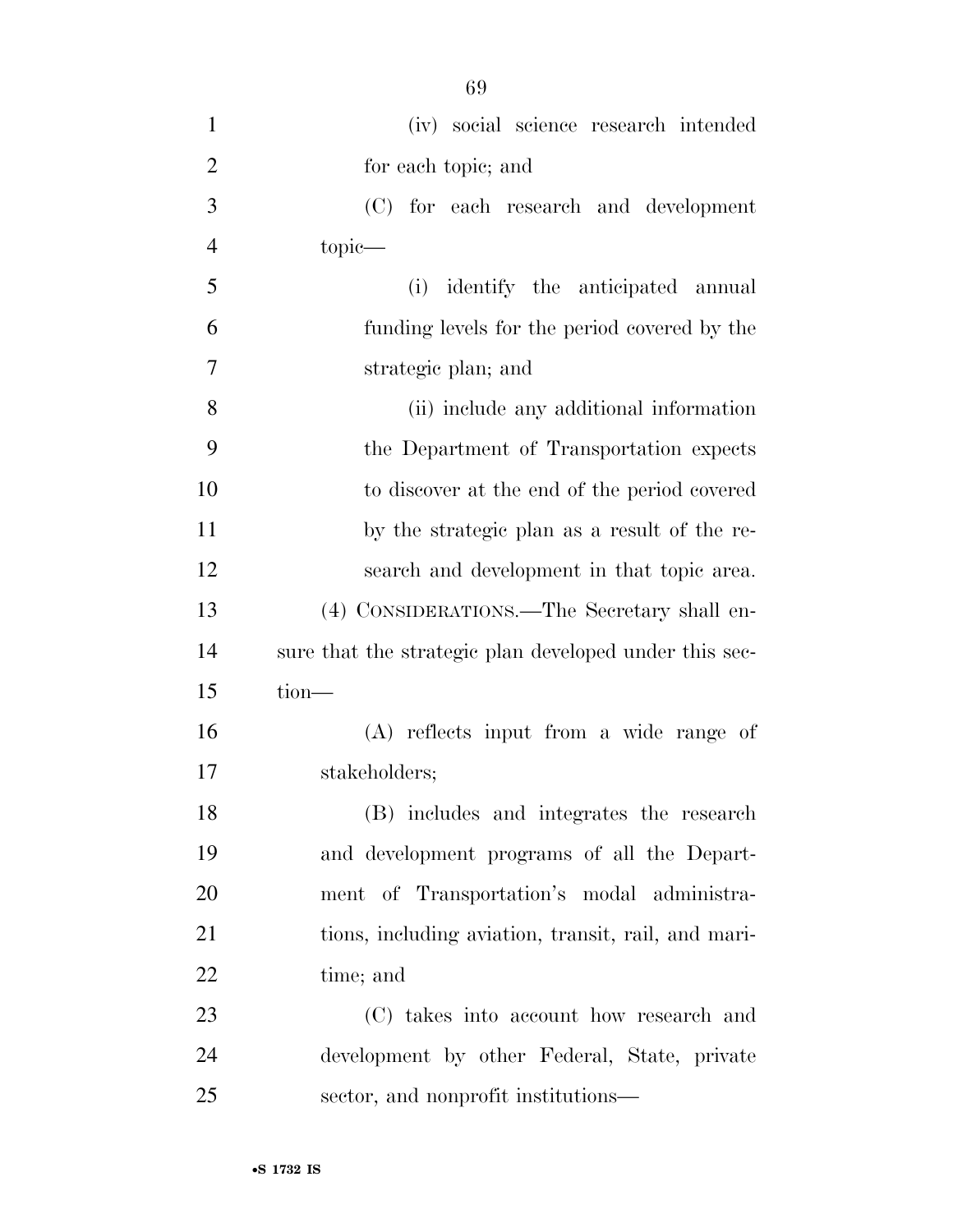| $\mathbf{1}$   | (i) contributes to the achievement of         |
|----------------|-----------------------------------------------|
| $\overline{2}$ | the purposes identified under paragraph       |
| 3              | $(3)(A);$ and                                 |
| $\overline{4}$ | (ii) avoids unnecessary duplication of        |
| 5              | such efforts.                                 |
| 6              | (e) TECHNICAL AND CONFORMING AMENDMENTS.-     |
| $\overline{7}$ | (1) CHAPTER 5 OF TITLE $23$ . - Chapter 5 of  |
| 8              | title 23, United States Code, is amended—     |
| 9              | $(A)$ by striking section 508;                |
| 10             | (B) in the table of contents, by striking the |
| 11             | item relating to section 508;                 |
| 12             | $(C)$ in section 502—                         |
| 13             | (i) in subsection (a)(9), by striking         |
| 14             | "transportation research and technology       |
| 15             | development strategic plan developed under    |
| 16             | section 508" and inserting "transportation"   |
| 17             | research and development strategic plan       |
| 18             | under section 1303 of the Comprehensive       |
| 19             | Transportation and Consumer Protection        |
| 20             | Act of $2015$ "; and                          |
| 21             | (ii) in subsection (b)(4), by striking        |
| 22             | "transportation research and development      |
| 23             | strategic plan of the Secretary developed     |
| 24             | under section 508" and inserting "trans-      |
| 25             | portation research and development stra-      |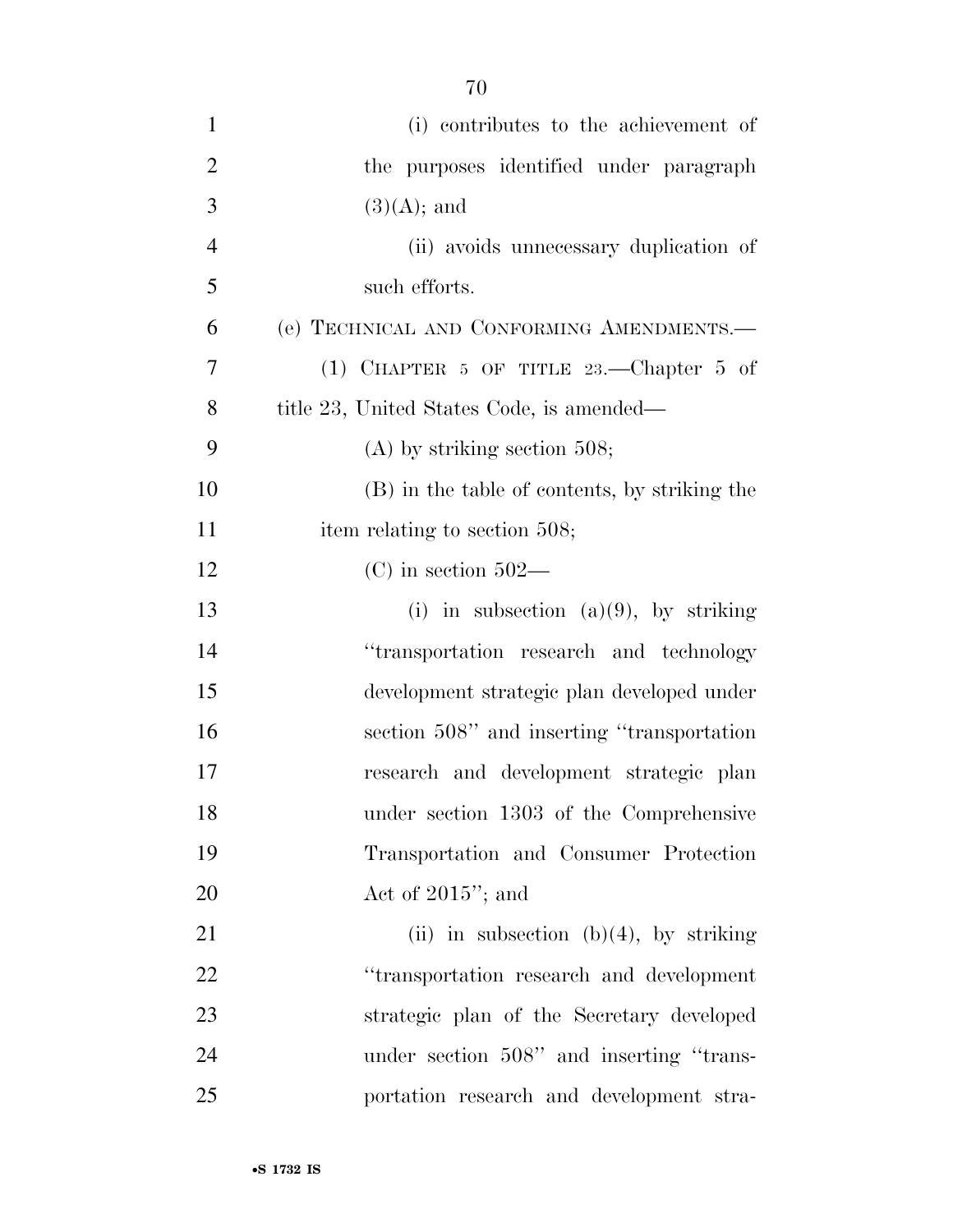| $\mathbf{1}$   | tegic plan under section 1303 of the Com-          |
|----------------|----------------------------------------------------|
| $\overline{2}$ | prehensive Transportation and Consumer             |
| 3              | Protection Act of 2015"; and                       |
| $\overline{4}$ | (D) in section $512(b)$ , by striking "as part     |
| 5              | of the transportation research and development     |
| 6              | strategic plan developed under section 508".       |
| 7              | (2)<br>INTELLIGENT TRANSPORTATION<br>SYS-          |
| 8              | TEMS.—Section 5205 of the Intelligent Transpor-    |
| 9              | tation Systems Act of 1998 (23 U.S.C. 502 note) is |
| 10             | amended—                                           |
| 11             | $(A)$ in subsection (b), by striking "as part      |
| 12             | of the Surface Transportation Research and         |
| 13             | Development Strategic Plan developed under         |
| 14             | section 508 of title 23, United States Code"       |
| 15             | and inserting "as part of the transportation re-   |
| 16             | search and development strategic plan under        |
| 17             | section 1303 of the Comprehensive Transpor-        |
| 18             | tation and Consumer Protection Act of 2015";       |
| 19             | and                                                |
| 20             | (B) in subsection (e)(2)(A), by striking "or       |
| 21             | the Surface Transportation Research and De-        |
| 22             | velopment Strategic Plan developed under sec-      |
| 23             | tion 508 of title 23, United States Code" and      |
| 24             | inserting "or the transportation research and      |
| 25             | development strategic plan under section 1303      |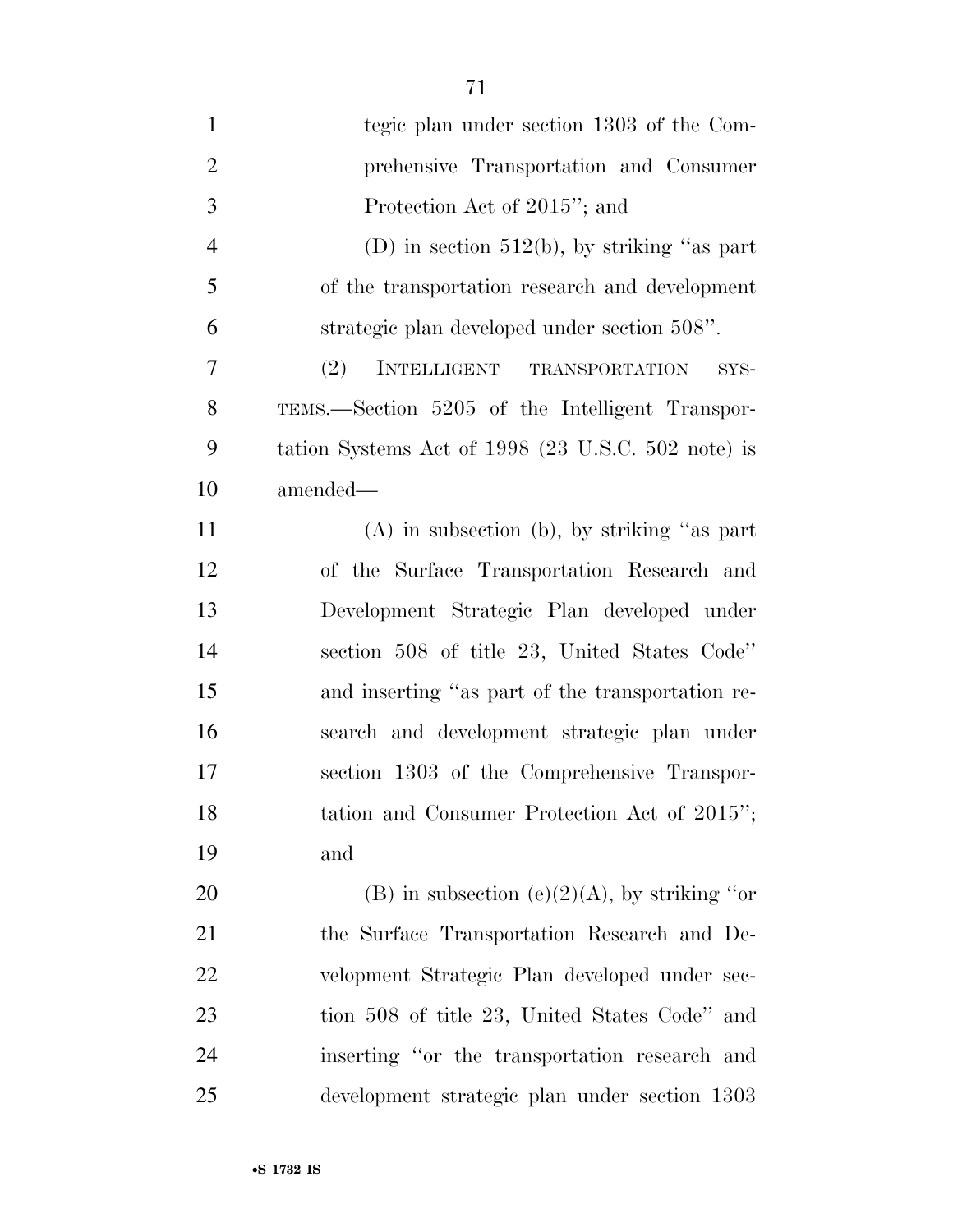| $\mathbf{1}$   | of the Comprehensive Transportation and Con-         |
|----------------|------------------------------------------------------|
| $\overline{2}$ | sumer Protection Act of 2015".                       |
| 3              | (3) INTELLIGENT TRANSPORTATION SYSTEM                |
| $\overline{4}$ | RESEARCH.—Subtitle C of title V of the Safe, Ac-     |
| 5              | countable, Flexible, Efficient Transportation Equity |
| 6              | Act: A Legacy for Users (23 U.S.C. 512 note) is      |
| 7              | amended—                                             |
| 8              | (A) in section $5305(h)(3)(A)$ , by striking         |
| 9              | "the strategic plan under section 508 of title"      |
| 10             | 23, United States Code" and inserting "the 5-        |
| 11             | year transportation research and development         |
| 12             | strategic plan under section 1303 of the Com-        |
| 13             | prehensive Transportation and Consumer Pro-          |
| 14             | tection Act of $2015$ "; and                         |
| 15             | (B) in section $5307(c)(2)(A)$ , by striking         |
| 16             | "or the surface transportation research and de-      |
| 17             | velopment strategic plan developed under sec-        |
| 18             | tion 508 of title 23, United States Code" and        |
| 19             | inserting "or the 5-year transportation research"    |
| 20             | and development strategic plan under section         |
| 21             | 1303 of the Comprehensive Transportation and         |
| 22             | Consumer Protection Act of 2015".                    |
| 23             | SEC. 1304. RESEARCH OMBUDSMAN.                       |
| 24             | (a) IN GENERAL.—Subtitle III is amended by insert-   |

ing after chapter 63 the following: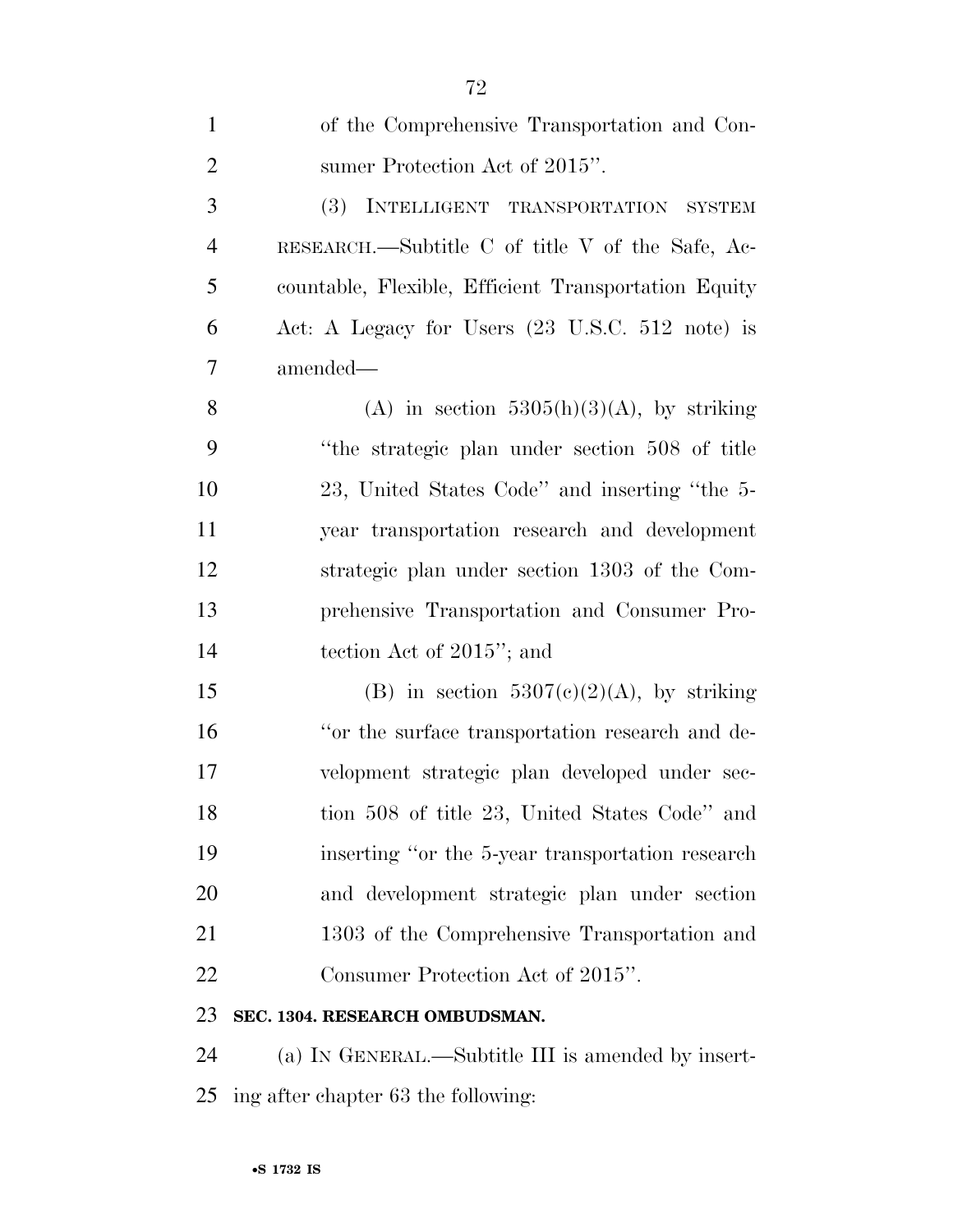## **''CHAPTER 65—RESEARCH OMBUDSMAN**

''Sec. ''6501. Research ombudsman.

#### **''§ 6501. Research ombudsman**

 ''(a) ESTABLISHMENT.—The Assistant Secretary for Research and Technology shall appoint a career Federal employee to serve as Research Ombudsman. This appoint- ment shall not diminish the authority of peer review of research.

 ''(b) QUALIFICATIONS.—The Research Ombudsman appointed under subsection (a), to the extent prac-ticable—

11  $\frac{1}{2}$  (1) shall have a background in academic re- search and a strong understanding of sound study design;

 ''(2) shall develop a working knowledge of the stakeholder communities and research needs of the transportation field; and

17 ''(3) shall not have served as a political ap-pointee of the Department.

19 "(c) RESPONSIBILITIES.—

20 "(1) ADDRESSING COMPLAINTS AND QUES-TIONS.—The Research Ombudsman shall—

22 "'(A) receive complaints and questions about—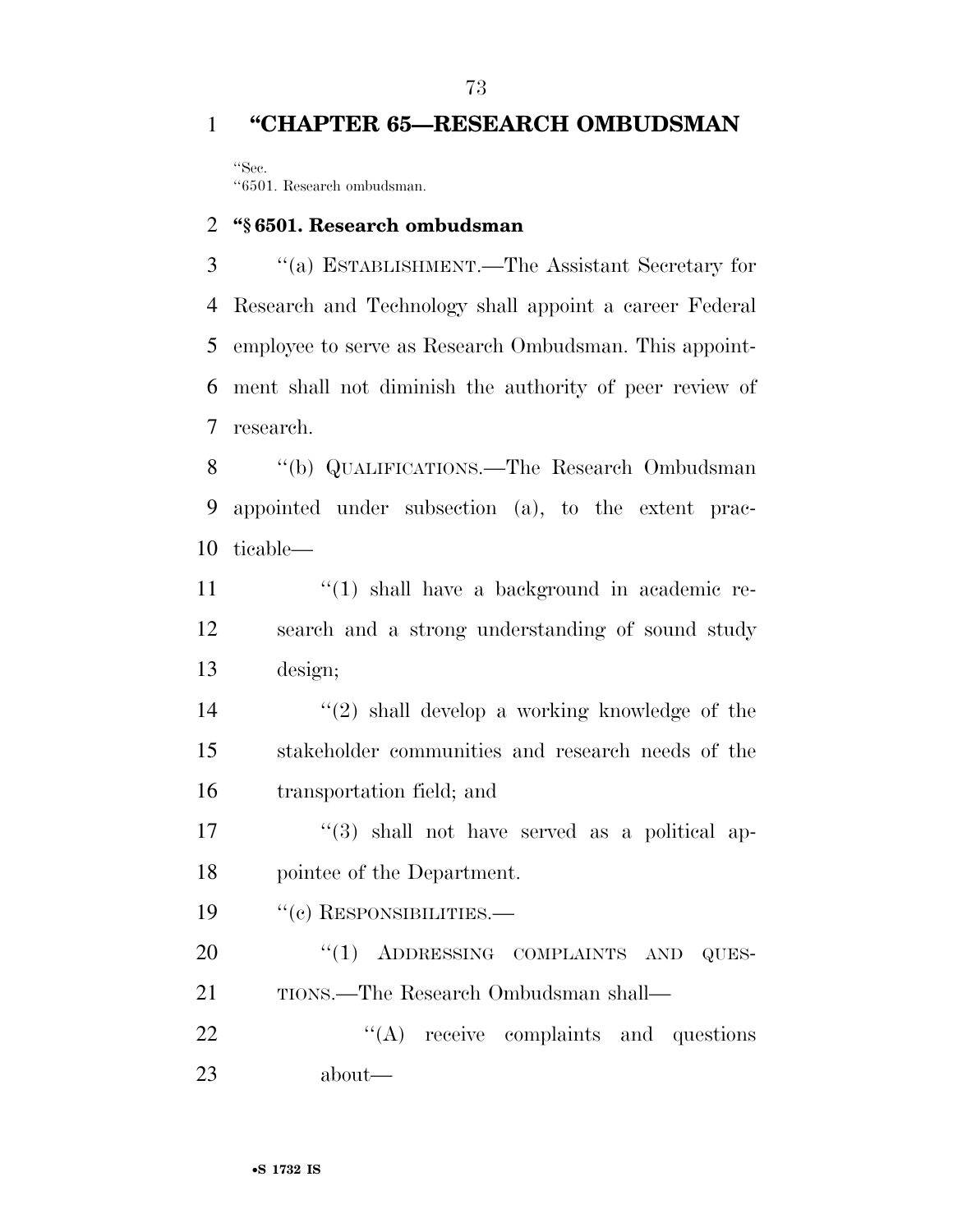| $\mathbf{1}$   | "(i) significant alleged omissions, im-          |
|----------------|--------------------------------------------------|
| $\overline{2}$ | proprieties, and systemic problems; and          |
| 3              | "(ii) excessive delays of, or within, a          |
| $\overline{4}$ | specific research project; and                   |
| 5              | $\lq\lq$ (B) evaluate and address the complaints |
| 6              | and questions described in subparagraph (A).     |
| 7              | $"(2)$ PETITIONS.—                               |
| 8              | "(A) REVIEW.—The Research Ombudsman              |
| 9              | shall review petitions relating to-              |
| 10             | "(i) conflicts of interest;                      |
| 11             | "(ii) the study design and method-               |
| 12             | ology;                                           |
| 13             | "(iii) assumptions and potential bias;           |
| 14             | "(iv) the length of the study; and               |
| 15             | "(v) the composition of any data sam-            |
| 16             | pled.                                            |
| 17             | "(B) RESPONSE TO PETITIONS.—The Re-              |
| 18             | search Ombudsman shall-                          |
| 19             | "(i) respond to relevant petitions               |
| 20             | within a reasonable period;                      |
| 21             | "(ii) identify deficiencies in the peti-         |
| 22             | tion's study design; and                         |
| 23             | "(iii) propose a remedy for such defi-           |
| 24             | ciencies to the administrator of the modal       |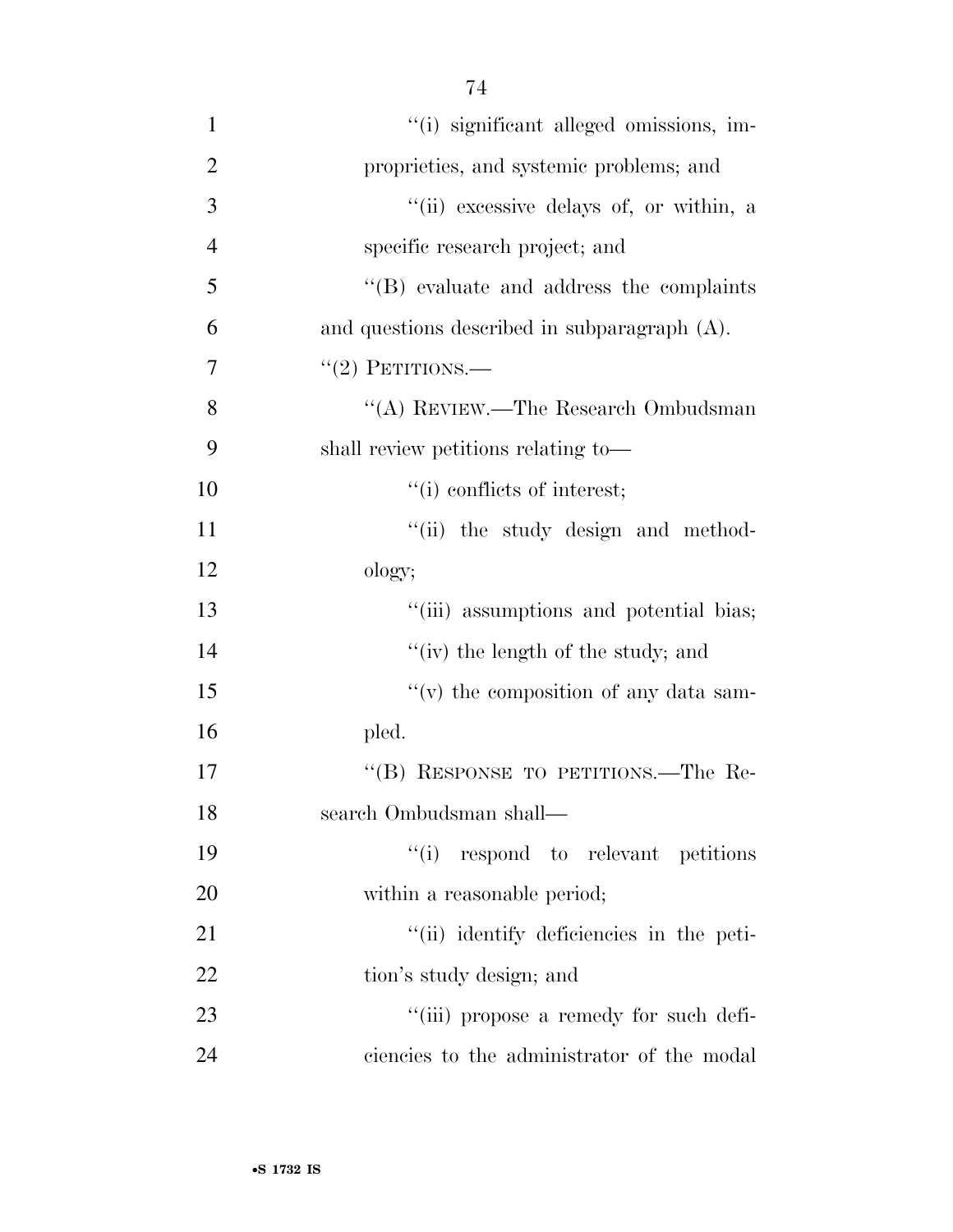| $\mathbf{1}$   | administration responsible for completing            |
|----------------|------------------------------------------------------|
| $\overline{2}$ | the research project.                                |
| 3              | "(C) RESPONSE TO PROPOSED REMEDY.-                   |
| $\overline{4}$ | The administrator of the modal agency charged        |
| 5              | with completing the research project shall re-       |
| 6              | spond to the proposed research remedy.               |
| 7              | "(3) REQUIRED REVIEWS.—The Research Om-              |
| 8              | budsman shall evaluate the study plan for all statu- |
| 9              | torily required studies and reports before the com-  |
| 10             | mencement of such studies to ensure that the re-     |
| 11             | search plan has an appropriate sample size and com-  |
| 12             | position to address the stated purpose of the study. |
| 13             | $``$ (d) REPORTS.—                                   |
| 14             | "(1) IN GENERAL.—Upon the completion of              |
| 15             | each review under subsection (c), the Research Om-   |
| 16             | budsman shall—                                       |
| 17             | "(A) submit a report containing the results          |
| 18             | of such review to-                                   |
| 19             | $"$ (i) the Secretary;                               |
| 20             | "(ii) the head of the relevant modal                 |
| 21             | administration; and                                  |
| 22             | "(iii) the study or research leader;                 |
| 23             | and                                                  |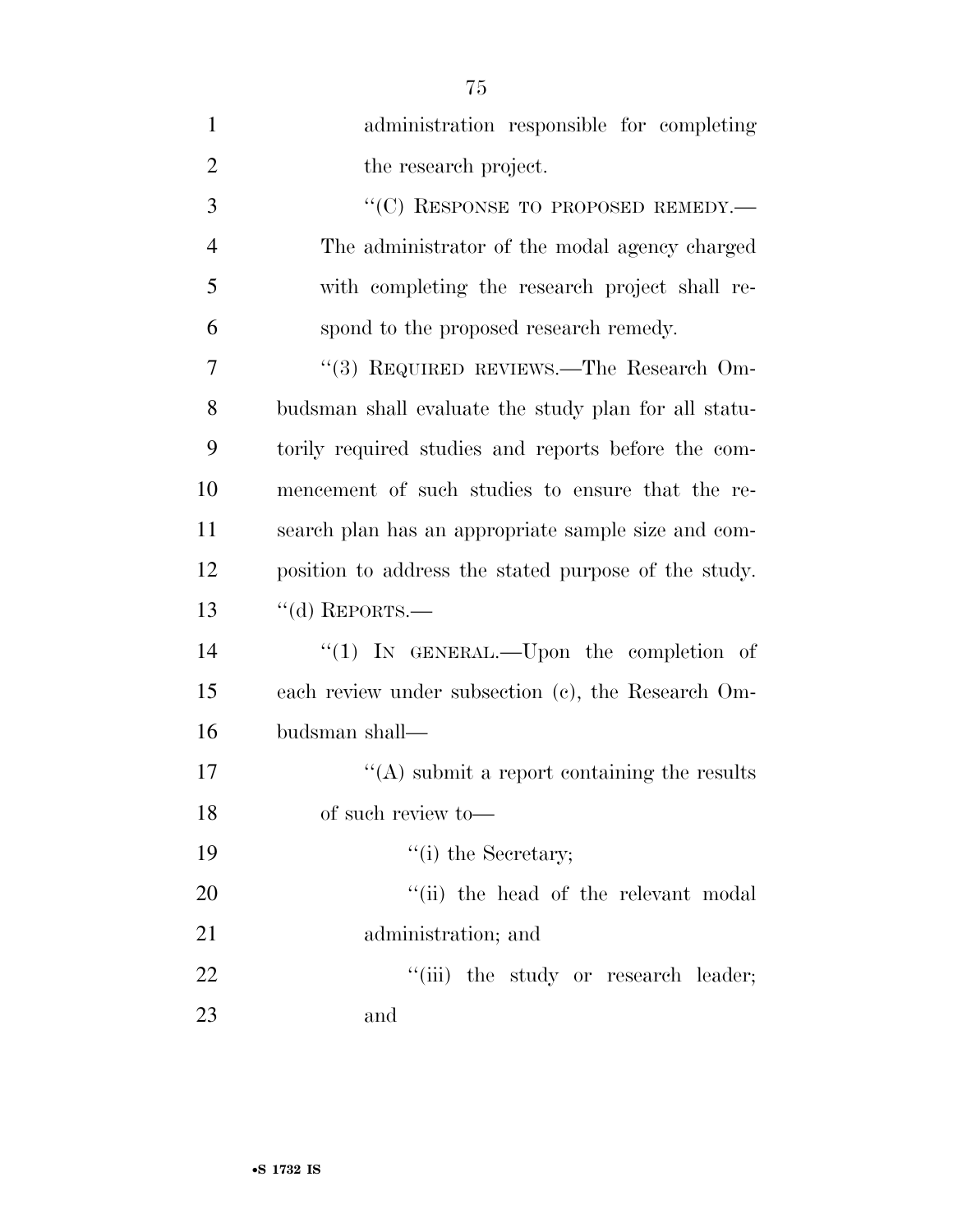''(B) publish such results on a public website, with the modal agency response re-3 quired under subsection  $(e)(2)(C)$ .

4 "(2) INDEPENDENCE.—Each report required under this section shall be provided directly to the individuals described in paragraph (1) without any comment or amendment from the Secretary, the Deputy Secretary of Transportation, the head of any modal administration of the Department, or any other officer or employee of the Department or the Office of Management and Budget.

 ''(e) REPORT TO INSPECTOR GENERAL.—The Re- search Ombudsman shall submit any evidence of misfea- sance, malfeasance, waste, fraud, or abuse uncovered dur- ing a review under this section to the Inspector General for further review.

17 ''(f) REMOVAL.—The Research Ombudsman shall be subject adverse employment action for misconduct or good cause in accordance with the procedures and grounds set forth in chapter 75 of title 5.''.

21 (b) TECHNICAL AND CONFORMING AMENDMENT. The table of chapters for subtitle III is amended by insert- ing after the item relating to chapter 63 the following: ''65. Research ombudsman ...................................................................... 6501''.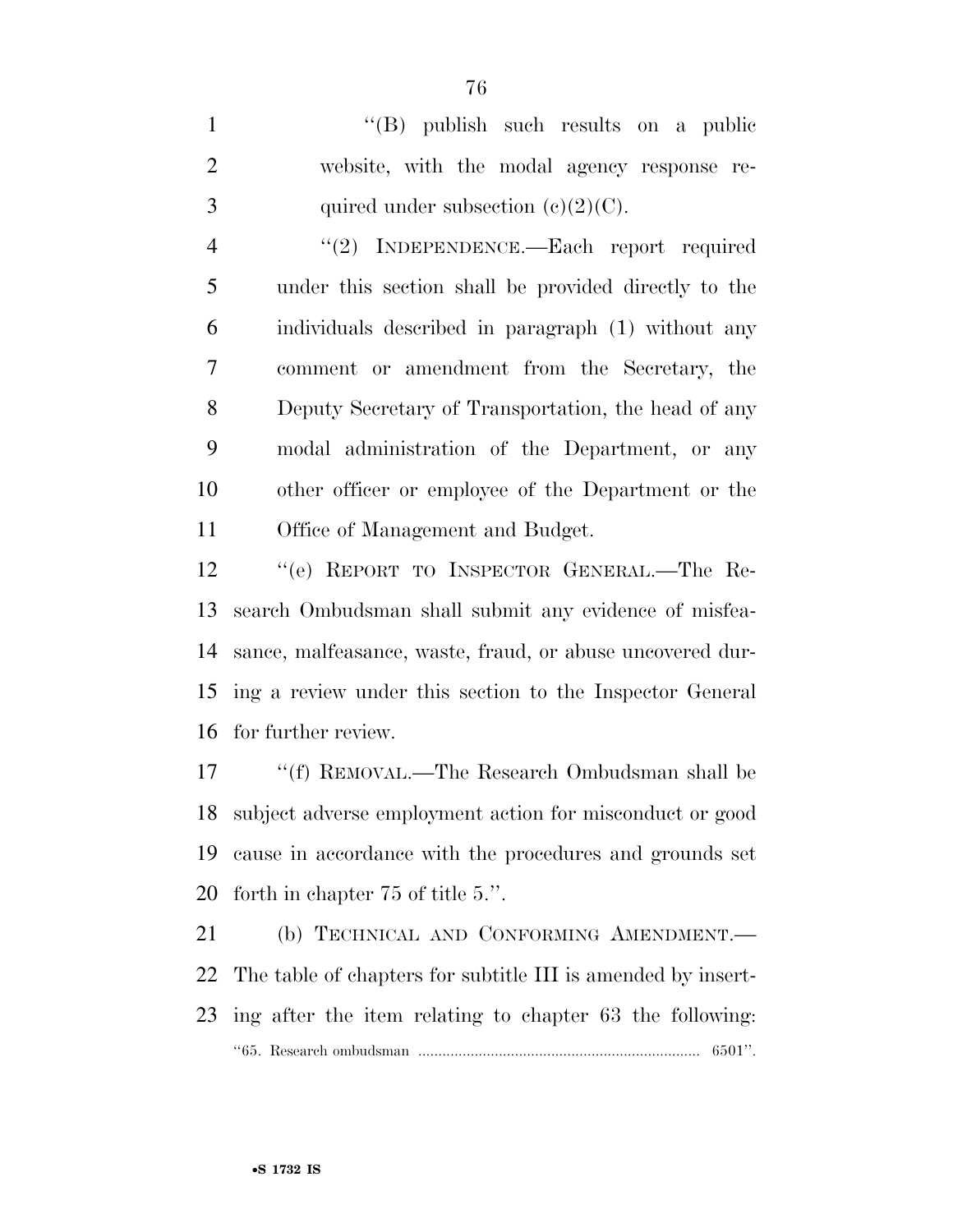(a) IN GENERAL.—The Secretary shall conduct a study of digital technologies and information technologies, including shared mobility, data, transportation network companies, and on-demand transportation services—

 (1) to understand the degree to which cities are adopting these technologies;

 (2) to assess future planning, infrastructure and investment needs; and

 (3) to provide best practices to plan for smart cities in which information and technology are used—

| 14<br>(A) to improve city operations; |  |
|---------------------------------------|--|
|---------------------------------------|--|

(B) to grow the local economy;

 (C) to improve response in times of emer-gencies and natural disasters; and

 (D) to improve the lives of city residents. (b) COMPONENTS.—The study conducted under sub-section (a) shall—

 (1) identify broad issues that influence the abil- ity of the United States to plan for and invest in smart cities, including barriers to collaboration and access to scientific information; and

 (2) review how the expanded use of digital tech-nologies, mobile devices, and information may—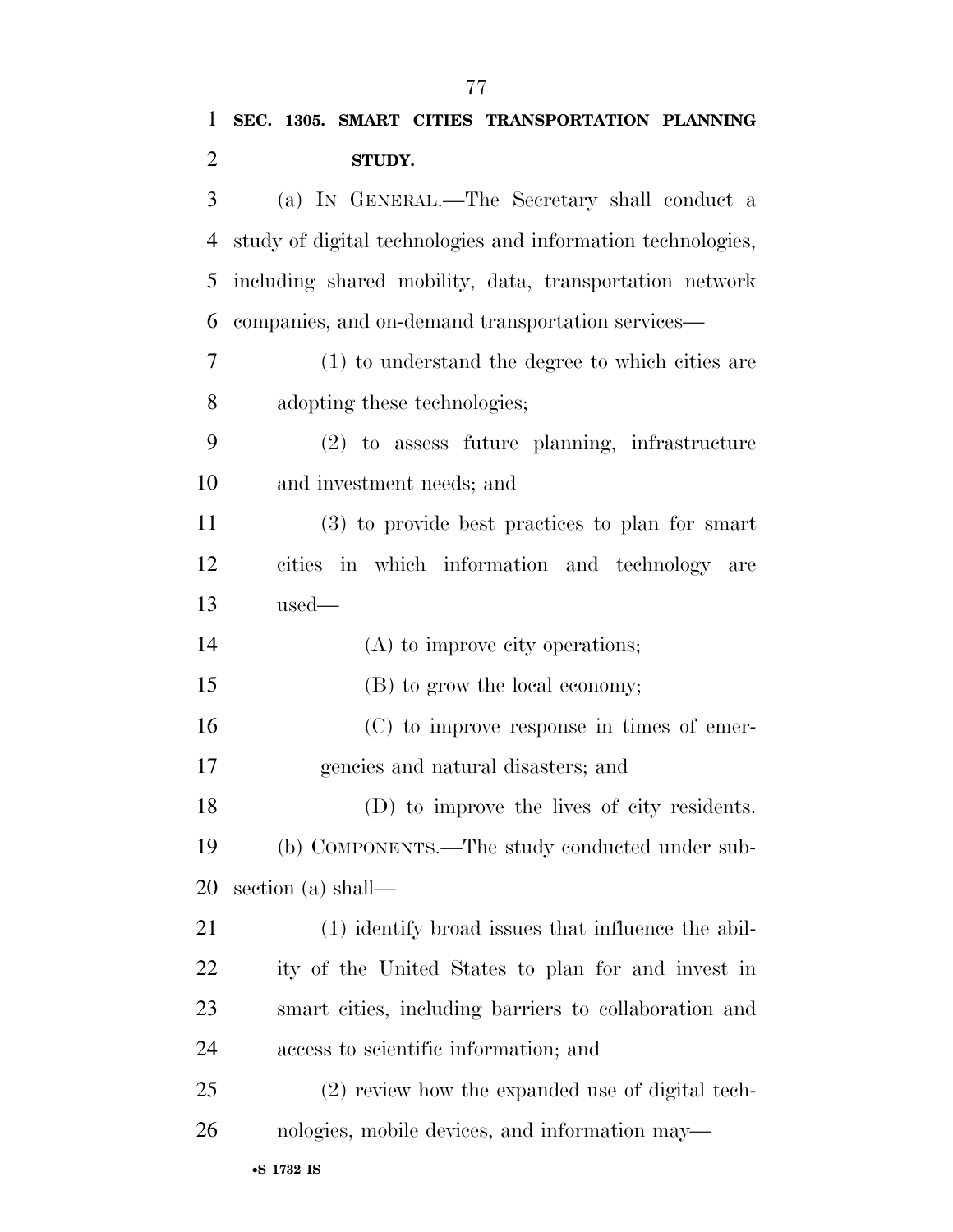| $\mathbf{1}$   | (A) enhance the efficiency and effective-                  |
|----------------|------------------------------------------------------------|
| $\overline{2}$ | ness of existing transportation networks;                  |
| 3              | (B) optimize demand management serv-                       |
| $\overline{4}$ | ices;                                                      |
| 5              | (C) impact low-income and other disadvan-                  |
| 6              | taged communities;                                         |
| 7              | (D) assess opportunities to share, collect,                |
| 8              | and use data;                                              |
| 9              | (E) change current planning and invest-                    |
| 10             | ment strategies; and                                       |
| 11             | (F) provide opportunities for enhanced co-                 |
| 12             | ordination and planning.                                   |
| 13             | (c) REPORTING.—Not later than 18 months after the          |
| 14             | date of enactment of this Act, the Secretary shall publish |
| 15             | the report containing the results of the study required    |
| 16             | under subsection (a) to a public website.                  |
| 17             | SEC. 1306. BUREAU OF TRANSPORTATION STATISTICS             |
| 18             | <b>INDEPENDENCE.</b>                                       |
| 19             |                                                            |
|                | Section 6302 is amended by adding at the end the           |
| 20             | following:                                                 |
| 21             | "(d) INDEPENDENCE OF BUREAU.                               |
| 22             | "(1) IN GENERAL.—The Director shall not be                 |
| 23             | required—                                                  |
| 24             | "(A) to obtain the approval of any other                   |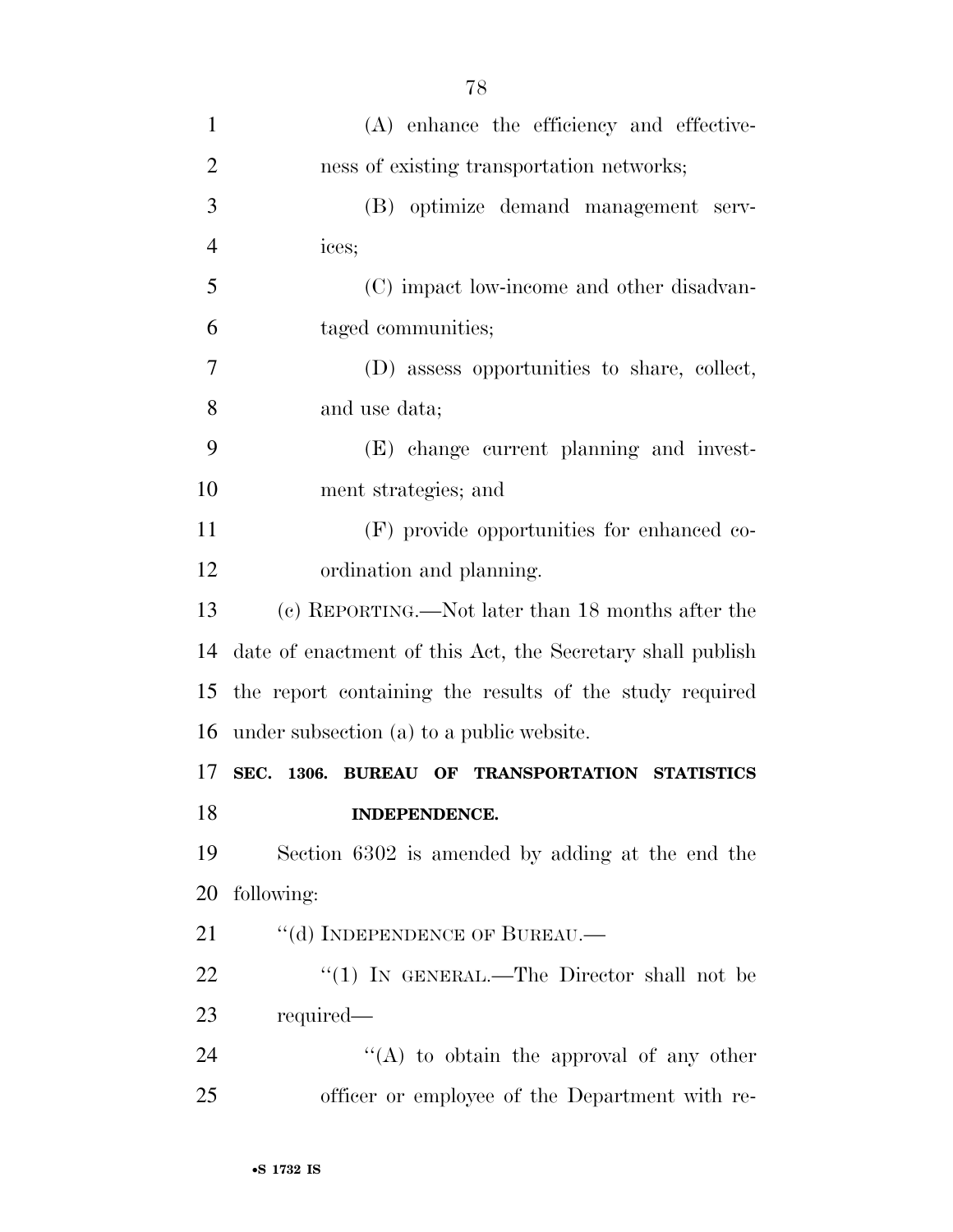| $\mathbf{1}$   | spect to the collection or analysis of any infor-       |
|----------------|---------------------------------------------------------|
| $\overline{2}$ | mation; or                                              |
| 3              | $\lq\lq (B)$ prior to publication, to obtain the ap-    |
| $\overline{4}$ | proval of any other officer or employee of the          |
| 5              | United States with respect to the substance of          |
| 6              | any statistical technical reports or press re-          |
| 7              | leases lawfully prepared by the Director.               |
| 8              | "(2) BUDGET AUTHORITY.—The Director shall               |
| 9              | have final authority for the disposition and alloca-    |
| 10             | tion of the Bureau's authorized budget, including—      |
| 11             | "(A) all hiring, grants, cooperative agree-             |
| 12             | ments, and contracts awarded by the Bureau to           |
| 13             | carry out this section; and                             |
| 14             | $\lq\lq$ (B) the disposition and allocation of          |
| 15             | amounts paid to the Bureau for cost-reimburs-           |
| 16             | able projects.                                          |
| 17             | "(3) EXCEPTIONS.—The Secretary shall direct             |
| 18             | external support functions, such as the coordination    |
| 19             | of activities involving multiple modal administra-      |
| 20             | tions.                                                  |
| 21             | "(4) INFORMATION TECHNOLOGY.—In consulta-               |
| 22             | tion with the Chief Information Officer, the Director   |
| 23             | shall have the final authority in decisions regarding   |
| 24             | information technology in order to protect the con-     |
| 25             | fidentiality of information provided solely for statis- |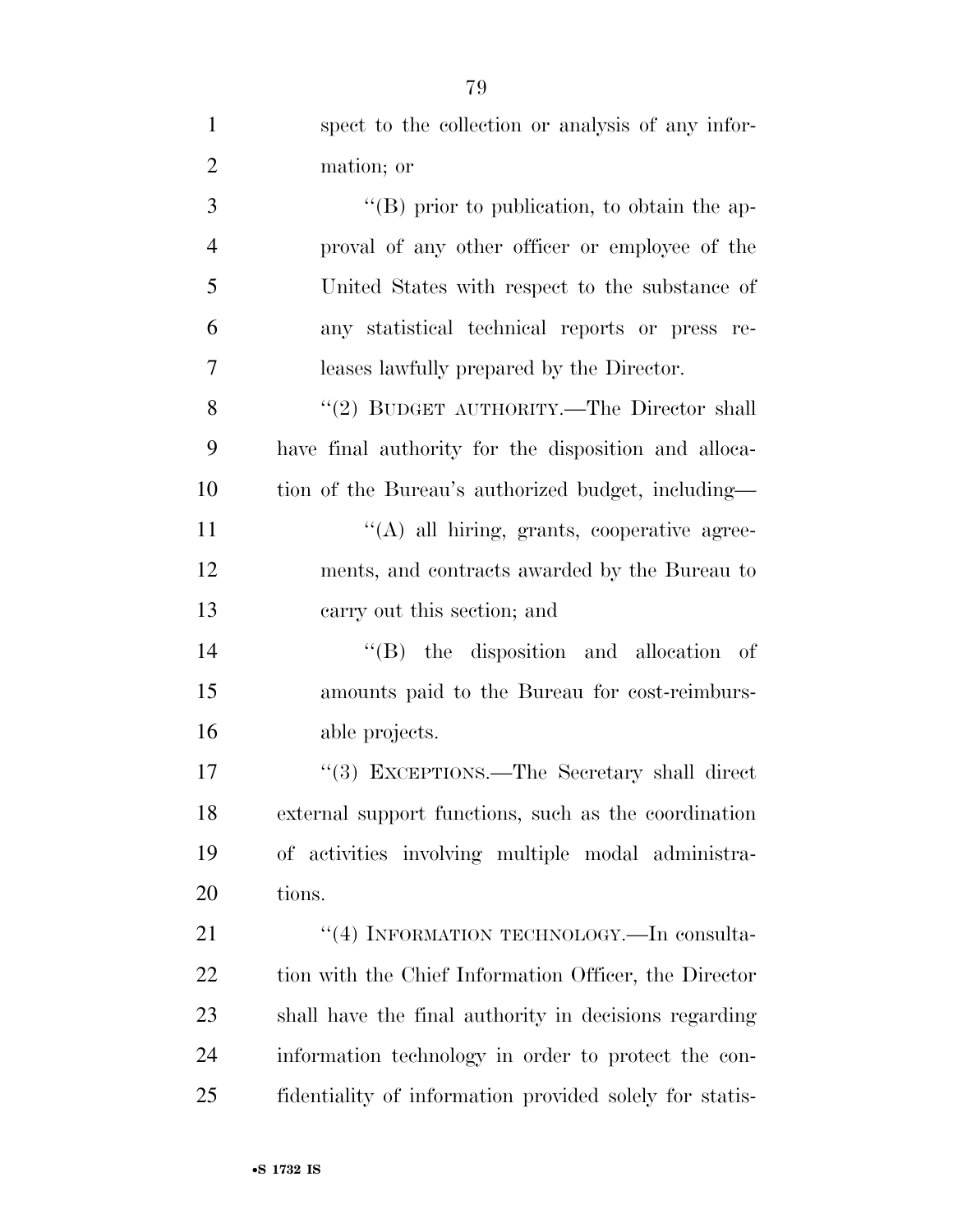| $\mathbf{1}$   | tical purposes, in accordance with the Confidential   |
|----------------|-------------------------------------------------------|
| $\overline{2}$ | Information Protection and Statistical Efficiency Act |
| 3              | of 2002 (44 U.S.C. 3501 note).".                      |
| $\overline{4}$ | SEC. 1307. CONFORMING AMENDMENTS.                     |
| 5              | (a) TITLE 49 AMENDMENTS.—                             |
| 6              | (1) ASSISTANT SECRETARIES; GENERAL COUN-              |
| 7              | $SEL$ . Section 102(e) is amended—                    |
| 8              | (A) in paragraph $(1)$ , by striking "5" and          |
| 9              | inserting $"6"$ ; and                                 |
| 10             | (B) in paragraph $(1)(A)$ , by inserting "an          |
| 11             | Assistant Secretary for Research and Tech-            |
| 12             | nology," before "and an Assistant Secretary".         |
| 13             | (2) OFFICE OF THE ASSISTANT SECRETARY                 |
| 14             | FOR RESEARCH AND TECHNOLOGY OF THE DEPART-            |
| 15             | MENT OF TRANSPORTATION.—Section 112 is re-            |
| 16             | pealed.                                               |
| 17             | (3) TABLE OF CONTENTS.—The table of con-              |
| 18             | tents of chapter 1 is amended by striking the item    |
| 19             | relating to section 112.                              |
| 20             | (4) RESEARCH CONTRACTS.—Section 330 is                |
| 21             | amended—                                              |
| 22             | $(A)$ in the section heading, by striking             |
| 23             | "contracts" and inserting "activities";               |
| 24             | $(B)$ in subsection (a), by inserting "IN             |
| 25             | GENERAL.—" before "The Secretary";                    |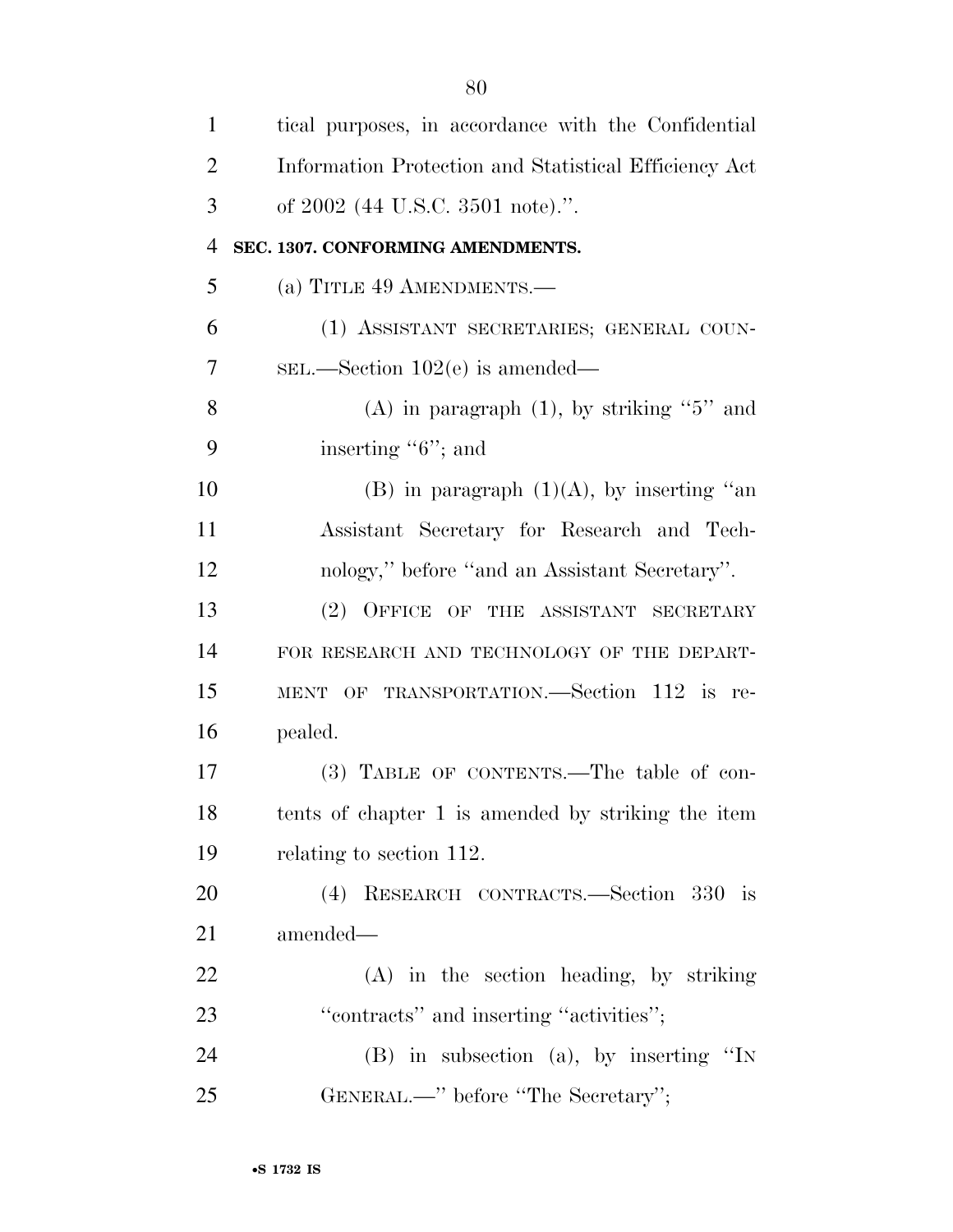| $\mathbf{1}$   | (C) in subsection (b), by inserting "RE-                |
|----------------|---------------------------------------------------------|
| $\overline{2}$ | sponsibilities.—" before "In carrying out";             |
| 3              | $(D)$ in subsection $(c)$ , by inserting "PUBLI-        |
| $\overline{4}$ | CATIONS.—" before "The Secretary"; and                  |
| 5              | (E) by adding at the end the following:                 |
| 6              | "(d) DUTIES.—The Secretary shall provide for the        |
| 7              | following:                                              |
| 8              | $\lq(1)$ Coordination, facilitation, and review of      |
| 9              | the Department's research and development pro-          |
| 10             | grams and activities.                                   |
| 11             | $\lq(2)$ Advancement, and research and develop-         |
| 12             | ment, of innovative technologies, including intelligent |
| 13             | transportation systems.                                 |
| 14             | $\lq(3)$ Comprehensive transportation statistics re-    |
| 15             | search, analysis, and reporting.                        |
| 16             | $\lq(4)$ Education and training in transportation       |
| 17             | and transportation-related fields.                      |
| 18             | "(5) Activities of the Volpe National Transpor-         |
| 19             | tation Systems Center.                                  |
| 20             | "(e) ADDITIONAL AUTHORITIES.—The Secretary              |
| 21             | $may-$                                                  |
| 22             | $\lq(1)$ enter into grants and cooperative agree-       |
| 23             | ments with Federal agencies, State and local govern-    |
| 24             | ment agencies, other public entities, private organi-   |
| 25             | zations, and other persons—                             |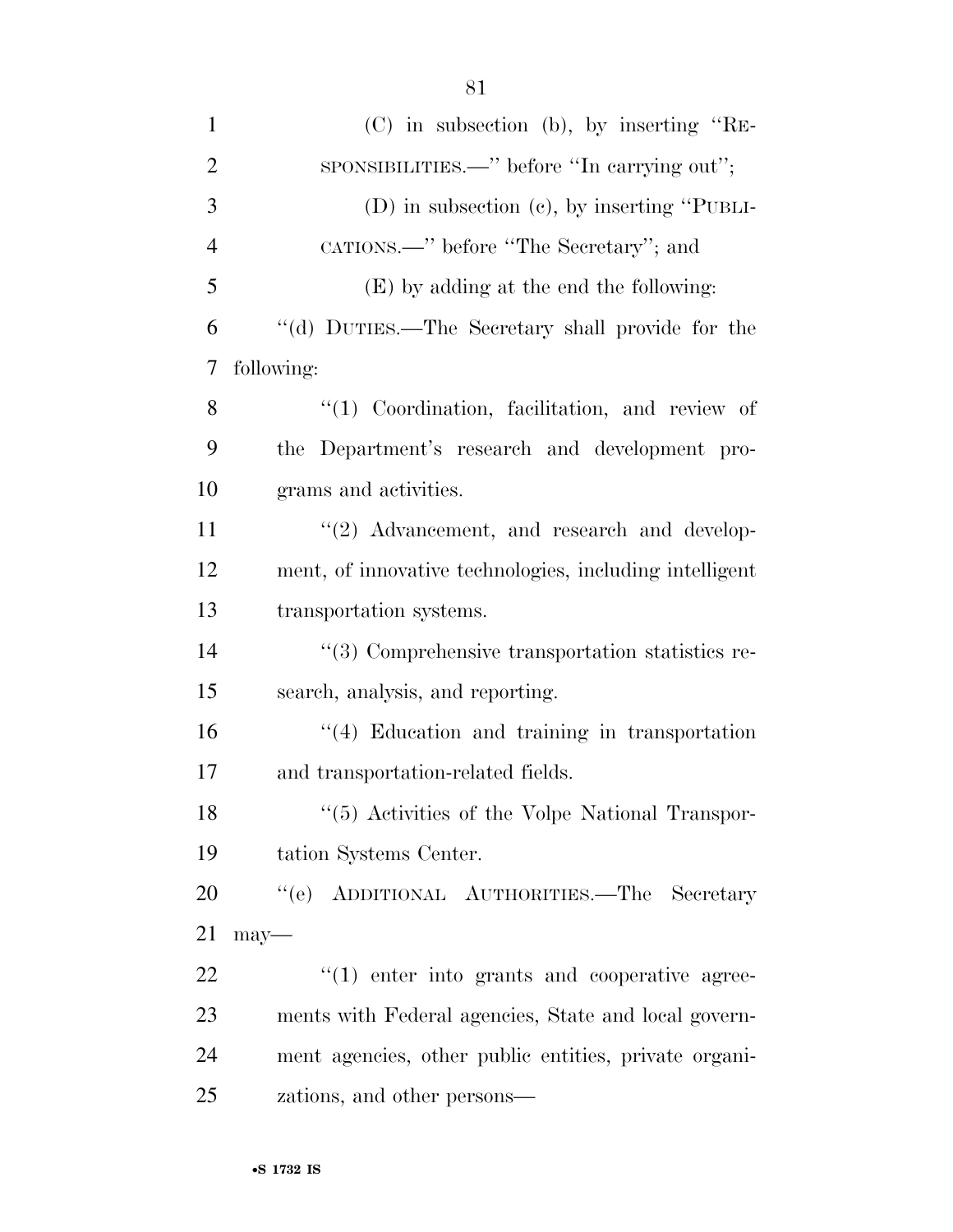| $\mathbf{1}$   | $\lq\lq$ to conduct research into transpor-            |
|----------------|--------------------------------------------------------|
| $\overline{2}$ | tation service and infrastructure assurance; and       |
| 3              | "(B) to carry out other research activities            |
| $\overline{4}$ | of the Department;                                     |
| 5              | $\lq(2)$ carry out, on a cost-shared basis, collabo-   |
| 6              | rative research and development to encourage inno-     |
| 7              | vative solutions to multimodal transportation prob-    |
| 8              | lems and stimulate the deployment of new tech-         |
| 9              | nology with—                                           |
| 10             | "(A) non-Federal entities, including State             |
| 11             | and local governments, foreign governments, in-        |
| 12             | stitutions of higher education, corporations, in-      |
| 13             | stitutions, partnerships, sole proprietorships,        |
| 14             | and trade associations that are incorporated or        |
| 15             | established under the laws of any State;               |
| 16             | "(B) Federal laboratories; and                         |
| 17             | $\lq\lq$ (C) other Federal agencies; and               |
| 18             | "(3) directly initiate contracts, grants, coopera-     |
| 19             | tive research and development agreements (as de-       |
| 20             | fined in section 12 of the Stevenson-Wydler Tech-      |
| 21             | nology Innovation Act of $1980$ (15 U.S.C. 3710a)),    |
| 22             | and other agreements to fund, and accept funds         |
| 23             | from, the Transportation Research Board of the Na-     |
| 24             | tional Research Council of the National Academy of     |
| 25             | Sciences, State departments of transportation, cities, |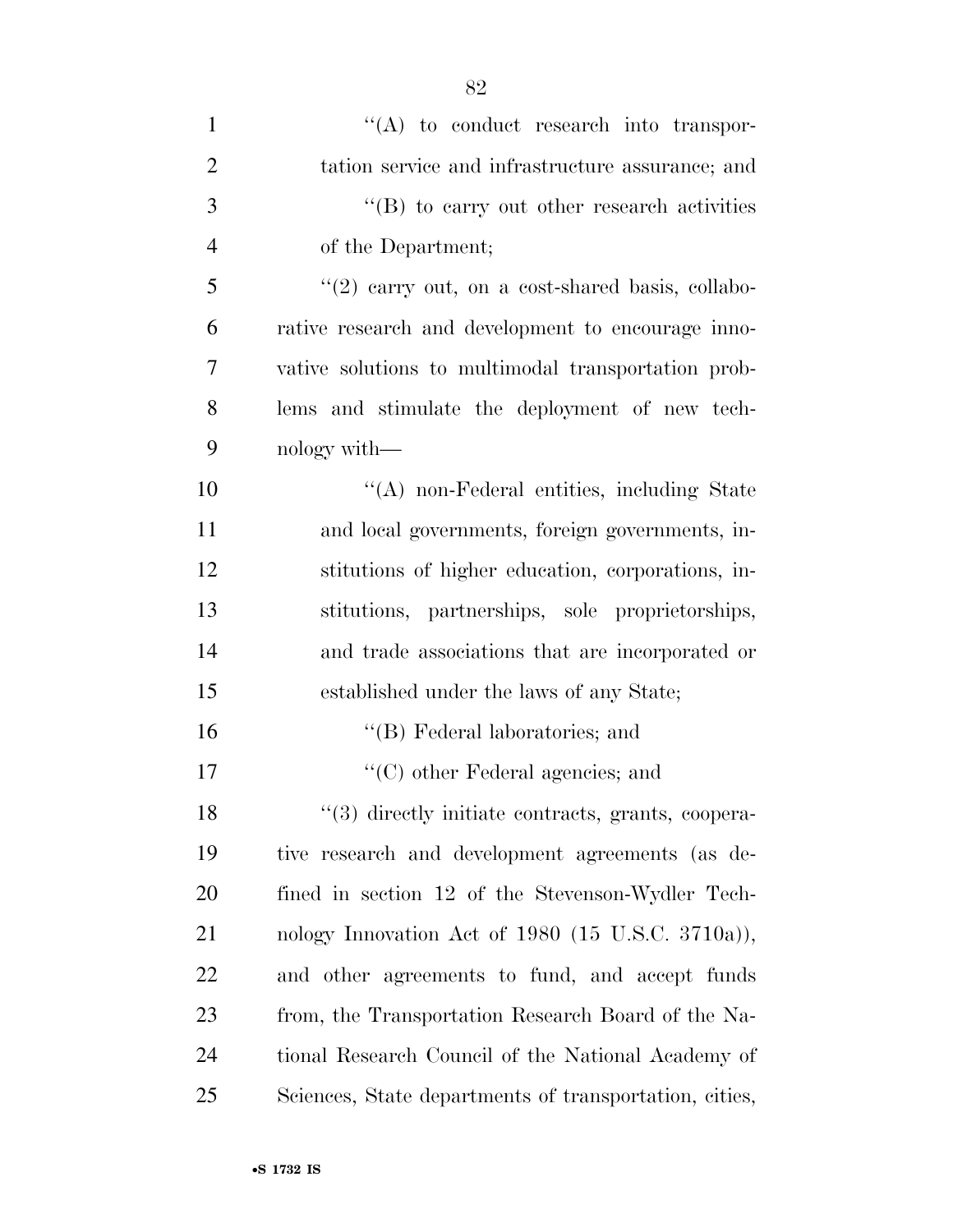counties, institutions of higher education, associa- tions, and the agents of those entities to carry out joint transportation research and technology efforts. ''(f) FEDERAL SHARE.— "(1) In GENERAL.—Subject to paragraph  $(2)$ , the Federal share of the cost of an activity carried out under subsection (e)(3) shall not exceed 50 per-cent.

9 "(2) EXCEPTION.—If the Secretary determines that the activity is of substantial public interest or benefit, the Secretary may approve a greater Federal share.

13 "(3) NON-FEDERAL SHARE.—All costs directly incurred by the non-Federal partners, including per- sonnel, travel, facility, and hardware development costs, shall be credited toward the non-Federal share of the cost of an activity described in paragraph (1). 18 "(g) PROGRAM EVALUATION AND OVERSIGHT.—For fiscal years 2016 through 2021, the Secretary is author-20 ized to expend not more than  $1\frac{1}{2}$  percent of the amounts authorized to be appropriated for necessary expenses for administration and operations of the Office of the Assist- ant Secretary for Research and Technology for the coordi- nation, evaluation, and oversight of the programs adminis-tered under this section.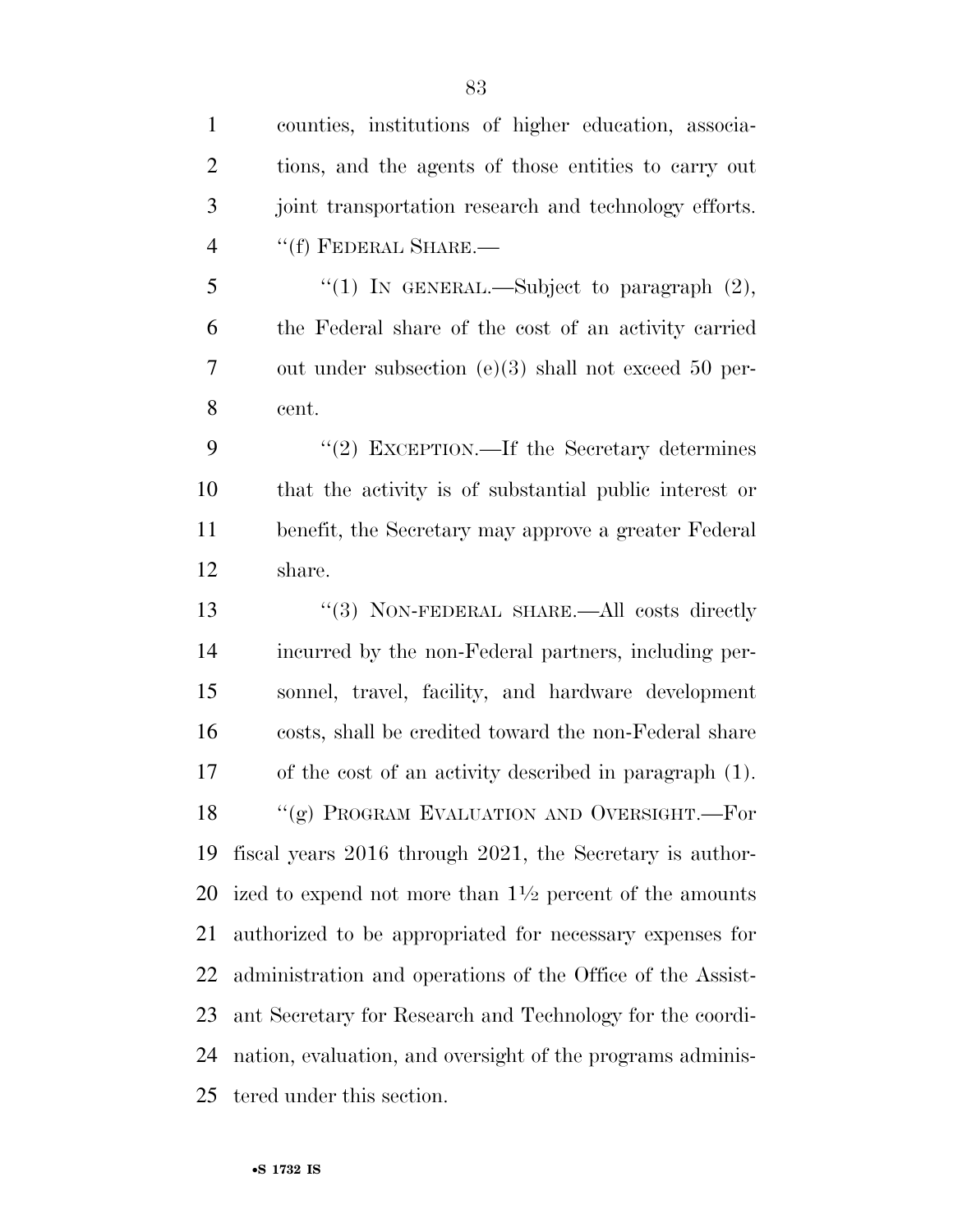1 "(h) USE OF TECHNOLOGY.—The research, develop- ment, or use of a technology under a contract, grant, coop- erative research and development agreement, or other agreement entered into under this section, including the terms under which the technology may be licensed and the resulting royalties may be distributed, shall be subject to the Stevenson-Wydler Technology Innovation Act of 1980 (15 U.S.C. 3701 et seq.).

9 "(i) WAIVER OF ADVERTISING REQUIREMENTS.— Section 6101 of title 41 shall not apply to a contract, grant, or other agreement entered into under this sec-tion.''.

 (5) TABLE OF CONTENTS.—The item relating to section 330 in the table of contents of chapter 3 is amended by striking ''Contracts'' and inserting ''Activities''.

 (6) BUREAU OF TRANSPORTATION STATIS- TICS.—Section 6302(a) is amended to read as fol-lows:

20 "(a) IN GENERAL.—There shall be within the De-partment the Bureau of Transportation Statistics.''.

22 (b) TITLE 5 AMENDMENTS.—

 (1) POSITIONS AT LEVEL II.—Section 5313 of title 5, United States Code, is amended by striking ''Under Secretary of Transportation for Security.''.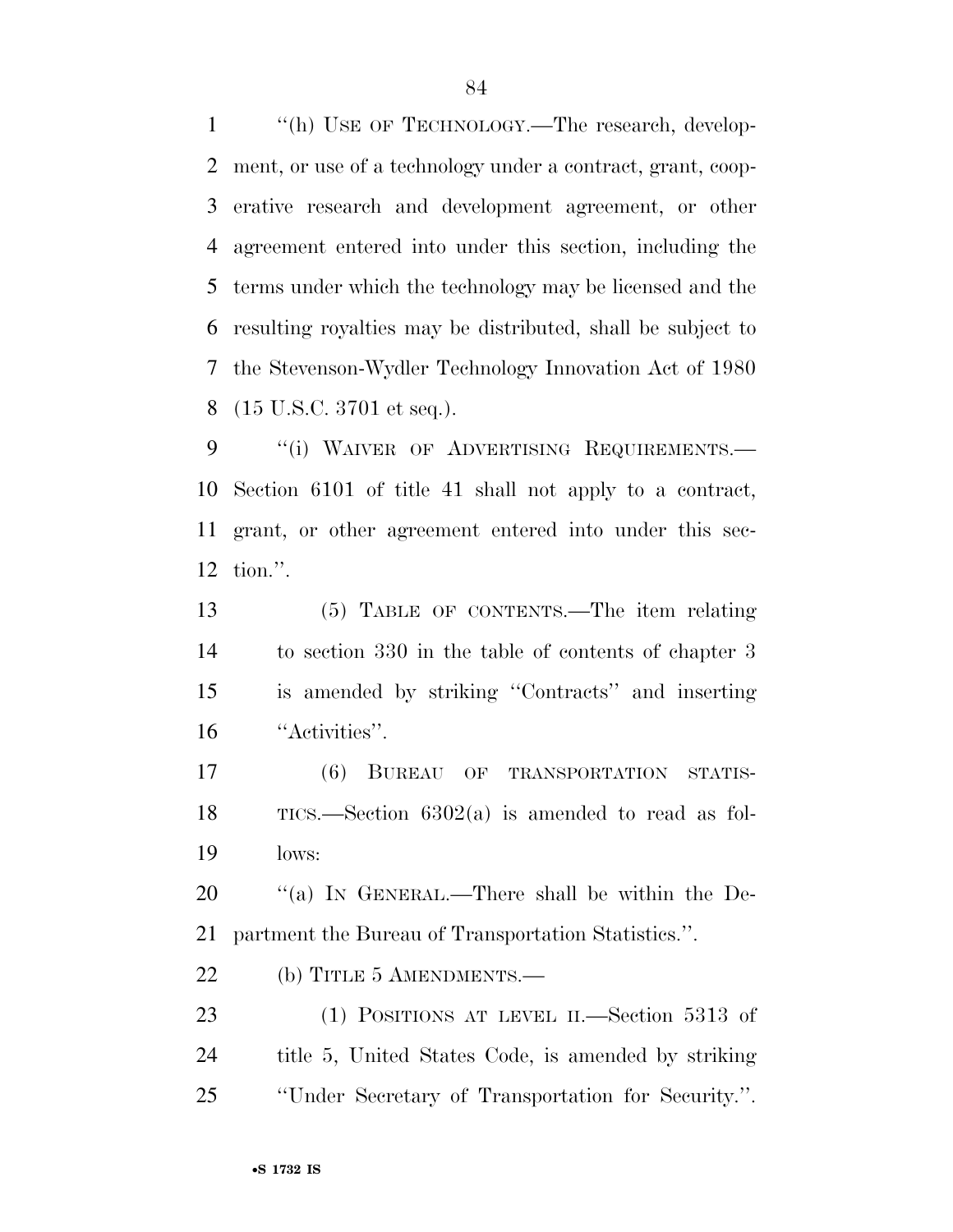| $\mathbf{1}$   | (2) POSITIONS AT LEVEL III.—Section 5314 of                    |
|----------------|----------------------------------------------------------------|
| $\overline{2}$ | title 5, United States Code, is amended by striking            |
| 3              | "Administrator, Research and Innovative Tech-                  |
| $\overline{4}$ | nology Administration.".                                       |
| 5              | (3) POSITIONS AT LEVEL IV.—Section 5315 of                     |
| 6              | title 5, United States Code, is amended by striking            |
| 7              | $\lq(4)$ " in the undesignated item relating to Assistant      |
| 8              | Secretaries of Transportation and inserting $\cdot\cdot(5)$ ". |
| 9              | (4) POSITIONS AT LEVEL V.—Section $5316$ is                    |
| 10             | amended by striking "Associate Deputy Secretary,               |
| 11             | Department of Transportation.".                                |
| 12             | SEC. 1308. REPEAL OF OBSOLETE OFFICE.                          |
| 13             | (a) IN GENERAL.—Section 5503 is repealed.                      |
| 14             | (b) TABLE OF CONTENTS.—The table of contents of                |
| 15             | chapter 55 is amended by striking the item relating to         |
| 16             | section 5503.                                                  |
| 17             | <b>Subtitle D-Port Performance Act</b>                         |
| 18             | SEC. 1401. SHORT TITLE.                                        |
| 19             | This subtitle may be cited as the "Port Performance"           |
| 20             | $\text{Act}$ ".                                                |
| 21             | SEC. 1402. FINDINGS.                                           |
| 22             | Congress finds the following:                                  |
| 23             | (1) America's ports play a critical role in the                |

Nation's transportation supply chain network.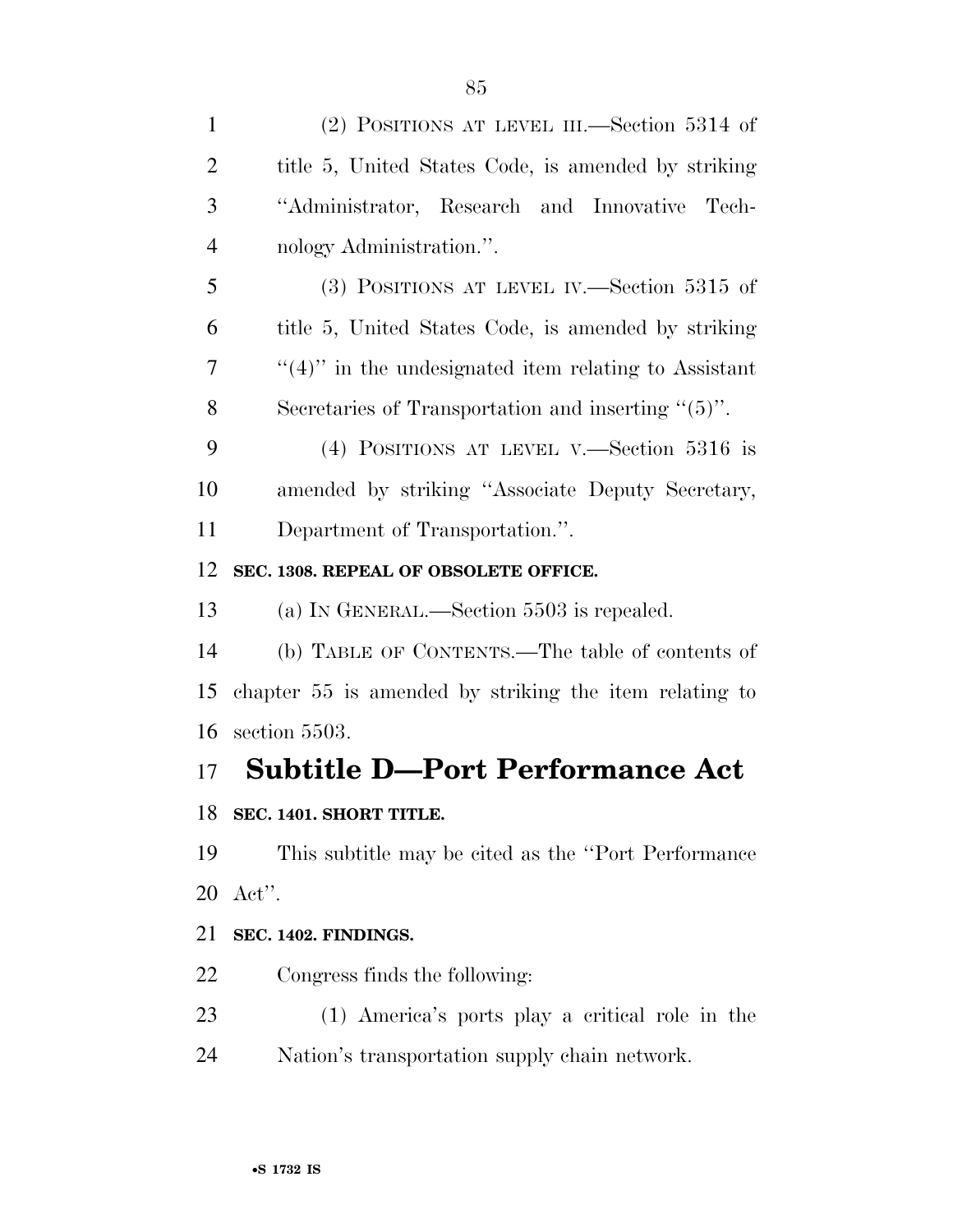| $\mathbf{1}$   | (2) Reliable and efficient movement of goods                |
|----------------|-------------------------------------------------------------|
| $\overline{2}$ | through the Nation's ports ensures that American            |
| 3              | goods are available to customers throughout the             |
| $\overline{4}$ | world.                                                      |
| 5              | (3) Breakdowns in the transportation supply                 |
| 6              | chain network, particularly at the Nation's ports,          |
| 7              | can result in tremendous economic losses for agri-          |
| 8              | culture, businesses, and retailers that rely on timely      |
| 9              | shipments.                                                  |
| 10             | $(4)$ A clear understanding of port productivity            |
| 11             | and throughput would help—                                  |
| 12             | (A) to identify freight bottlenecks;                        |
| 13             | (B) to indicate performance and trends                      |
| 14             | over time; and                                              |
| 15             | (C) to inform investment decisions.                         |
| 16             | SEC. 1403. PORT PERFORMANCE FREIGHT STATISTICS PRO-         |
| 17             | GRAM.                                                       |
| 18             | (a) IN GENERAL.—Chapter 63 is amended by adding             |
| 19             | at the end the following:                                   |
| 20             | "§6314. Port performance freight statistics program         |
| 21             | "(a) IN GENERAL.—The Director shall establish, on           |
| 22             | behalf of the Secretary, a port performance statistics pro- |
| 23             | gram to provide nationally consistent measures of per-      |
| 24             | formance of-                                                |
| 25             | "(1) the Nation's top 25 ports by tonnage;                  |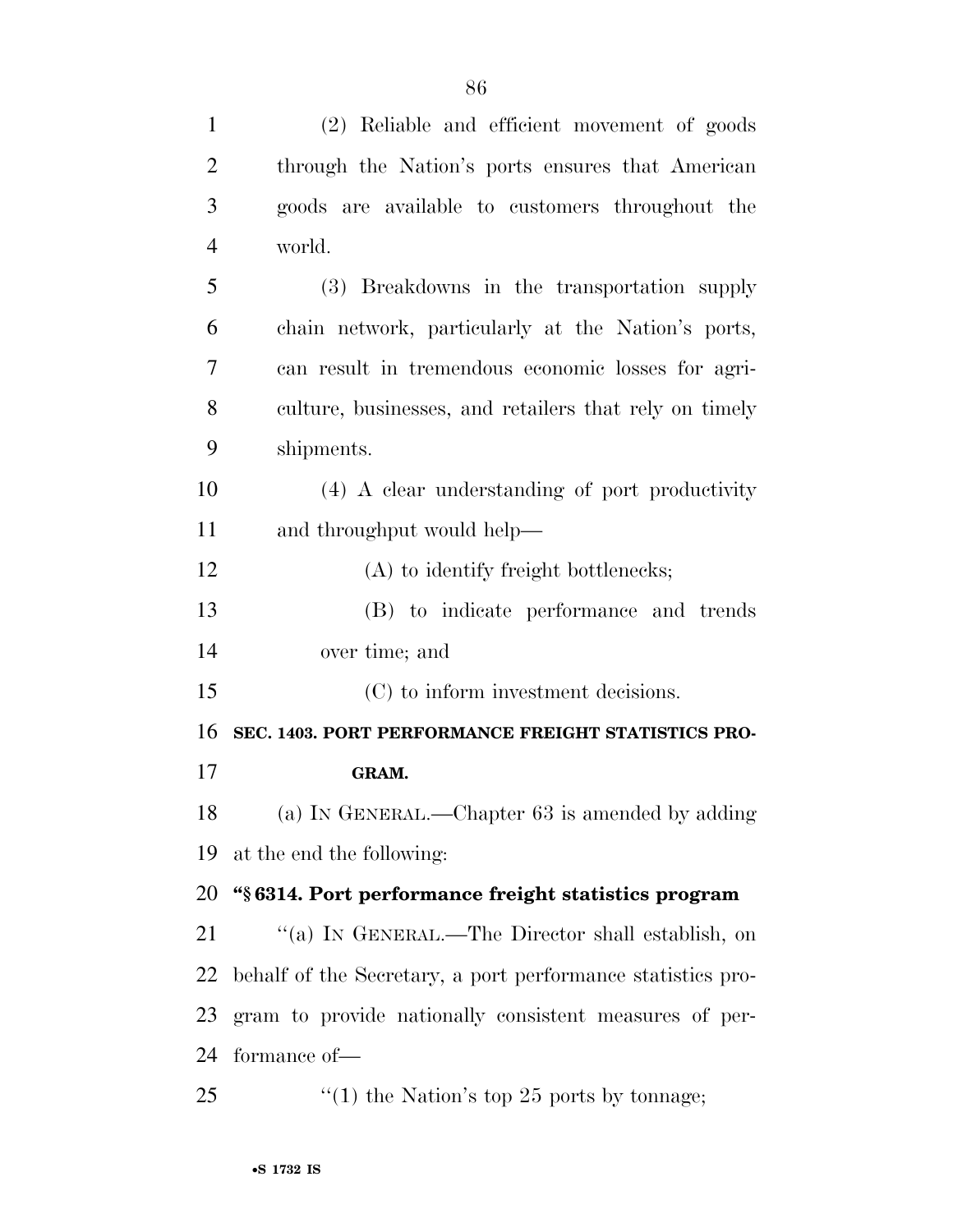| $\mathbf{1}$   | "(2) the Nation's top 25 ports by 20-foot equiv-       |
|----------------|--------------------------------------------------------|
| $\overline{2}$ | alent unit; and                                        |
| 3              | "(3) the Nation's top 25 ports by dry bulk.            |
| $\overline{4}$ | "(b) ANNUAL REPORTS.—                                  |
| 5              | "(1) PORT CAPACITY AND THROUGHPUT.—Not                 |
| 6              | later than January 15 of each year, the Director       |
| 7              | shall submit an annual report to Congress that in-     |
| 8              | cludes statistics on capacity and throughput at the    |
| 9              | ports described in subsection (a).                     |
| 10             | "(2) PORT PERFORMANCE MEASURES.—The                    |
| 11             | Director shall collect monthly port performance        |
| 12             | measures for each of the United States ports re-       |
| 13             | ferred to in subsection (a) that receives Federal as-  |
| 14             | sistance or is subject to Federal regulation to submit |
| 15             | an annual report to the Bureau of Transportation       |
| 16             | Statistics that includes monthly statistics on capac-  |
| 17             | ity and throughput as applicable to the specific con-  |
| 18             | figuration of the port, including—                     |
| 19             | "(A) the total capacity of inbound and out-            |
| 20             | bound cargo, including containers, break bulk,         |
| 21             | vehicles, and dry and liquid bulk;                     |
| 22             | $\lq\lq$ the total volume of inbound and out-          |
| 23             | bound cargo, including containers, break bulk,         |
| 24             | vehicles, and dry and liquid bulk;                     |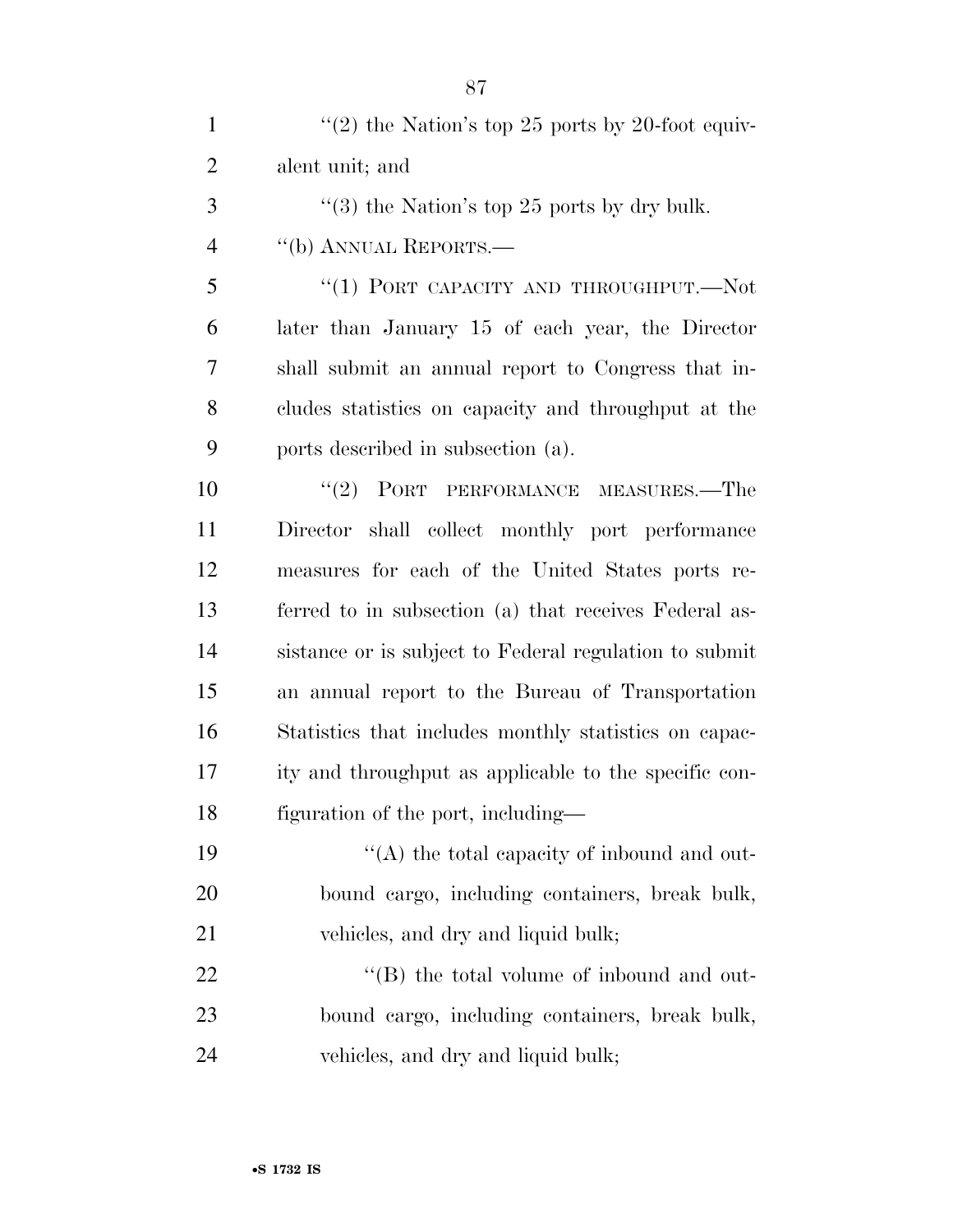| $\mathbf{1}$   | $\lq\lq$ (C) the average number of lifts per hour  |
|----------------|----------------------------------------------------|
| $\overline{2}$ | of containers by crane;                            |
| 3              | $\lq\lq$ the average vessel turn time by vessel    |
| $\overline{4}$ | type;                                              |
| 5              | "(E) the average cargo or container dwell          |
| 6              | time;                                              |
| 7              | $\lq\lq(F)$ port storage capacity and utilization; |
| 8              | $\lq\lq(G)$ the average truck time at ports;       |
| 9              | $H(H)$ the average rail time at ports; and         |
| 10             | "(I) any additional metrics, as determined         |
| 11             | by the Director after receiving recommenda-        |
| 12             | tions from the working group established under     |
| 13             | subsection $(c)$ .                                 |
| 14             | "(c) RECOMMENDATIONS.-                             |
| 15             | "(1) IN GENERAL.—The Director shall obtain         |
| 16             | recommendations for-                               |
| 17             | $\lq\lq$ specifications and data measurements      |
| 18             | for the port performance measures listed in        |
| 19             | subsection $(b)(2)$ ;                              |
| 20             | "(B) additionally needed data elements for         |
| 21             | measuring port performance; and                    |
| 22             | $\lq\lq$ (C) a process for the Department of       |
| 23             | Transportation to collect timely and consistent    |
| 24             | data, including identifying safeguards to protect  |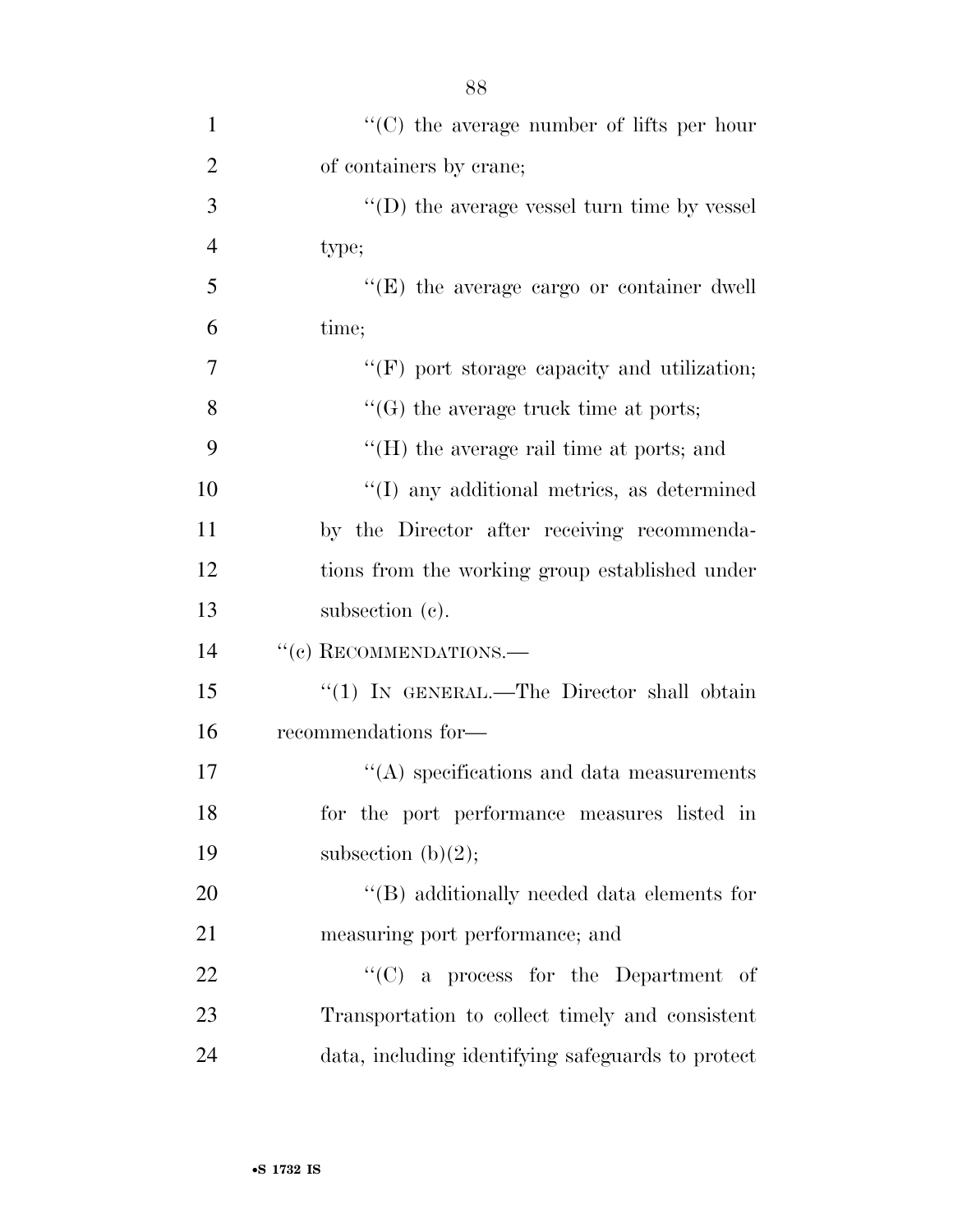| $\mathbf{1}$   | proprietary information described in subsection            |
|----------------|------------------------------------------------------------|
| $\overline{2}$ | (b)(2).                                                    |
| 3              | "(2) WORKING GROUP.—Not later than 60 days                 |
| $\overline{4}$ | after the date of the enactment of this Act, the Di-       |
| 5              | rector shall commission a working group composed           |
| 6              | $of$ —                                                     |
| 7              | "(A) operating administrations of the De-                  |
| 8              | partment of Transportation;                                |
| 9              | $\lq\lq$ (B) the Coast Guard;                              |
| 10             | $\lq\lq$ <sup>c</sup> (C) the Federal Maritime Commission; |
| 11             | "(D) U.S. Customs and Border Protection;                   |
| 12             | "(E) the Marine Transportation System                      |
| 13             | National Advisory Council;                                 |
| 14             | " $(F)$ the Army Corps of Engineers;                       |
| 15             | "(G) the Saint Lawrence Seaway Develop-                    |
| 16             | ment Corporation;                                          |
| 17             | "(H) the Advisory Committee on Supply                      |
| 18             | Chain Competitiveness;                                     |
| 19             | $\lq\lq$ (I) 1 representative from the rail indus-         |
| 20             | try;                                                       |
| 21             | " $(J)$ 1 representative from the trucking in-             |
| 22             | dustry;                                                    |
| 23             | " $(K)$ 1 representative from the port man-                |
| 24             | agement industry;                                          |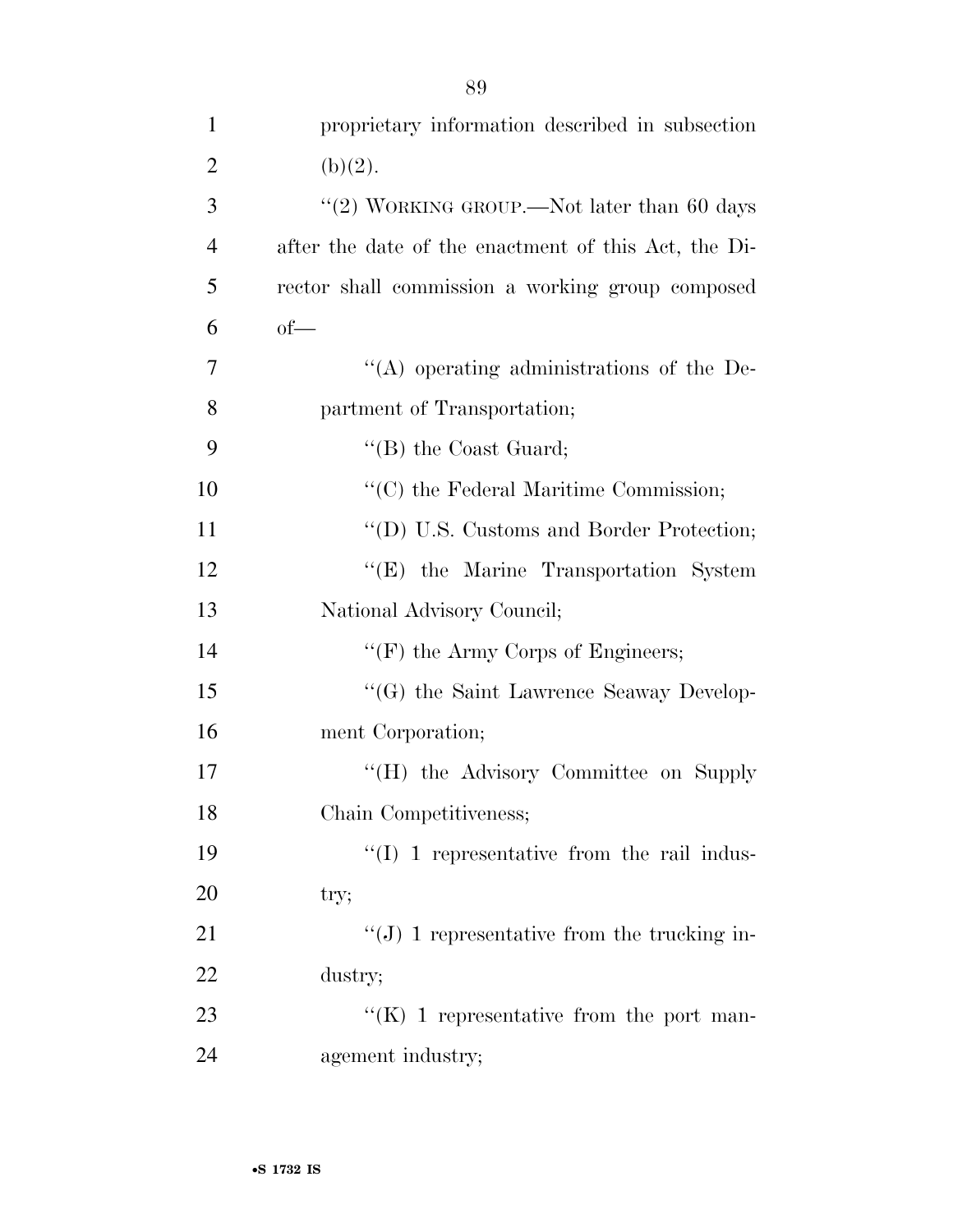| $\mathbf{1}$   | $\lq\lq$ (L) 1 representative from the maritime               |
|----------------|---------------------------------------------------------------|
| $\overline{2}$ | shipping industry;                                            |
| 3              | $\lq\lq (M)$ 1 representative from the maritime               |
| $\overline{4}$ | labor industry;                                               |
| 5              | "(N) representatives of the National                          |
| 6              | Freight Advisory Committee of the Depart-                     |
| $\overline{7}$ | ment; and                                                     |
| 8              | $\cdot$ (O) representatives of the Transportation             |
| 9              | Research Board of the National Academies.                     |
| 10             | "(3) RECOMMENDATIONS.—Not later than 1                        |
| 11             | year after the date of the enactment of the Port              |
| 12             | Performance Act, the working group commissioned               |
| 13             | under this subsection shall submit its recommenda-            |
| 14             | tions to the Director.                                        |
| 15             | "(d) ACCESS TO DATA.—The Director shall ensure                |
| 16             | that the statistics compiled under this section are readily   |
| 17             | accessible to the public, consistent with applicable security |
| 18             | constraints and confidentiality interests.".                  |
| 19             | (b) PROHIBITION ON CERTAIN DISCLOSURES.-Sec-                  |
| 20             | tion $6307(b)(1)$ is amended by inserting "or section"        |
| 21             | 6314(b)" after "section 6302(b)(3)(B)" each place it ap-      |
| 22             | pears.                                                        |
| 23             | (c) COPIES OF REPORTS.—Section $6307(b)(2)(A)$ is             |
| 24             | amended by inserting "or section 6314(b)" after "section      |
| 25             | $6302(b)(3)(B)$ ".                                            |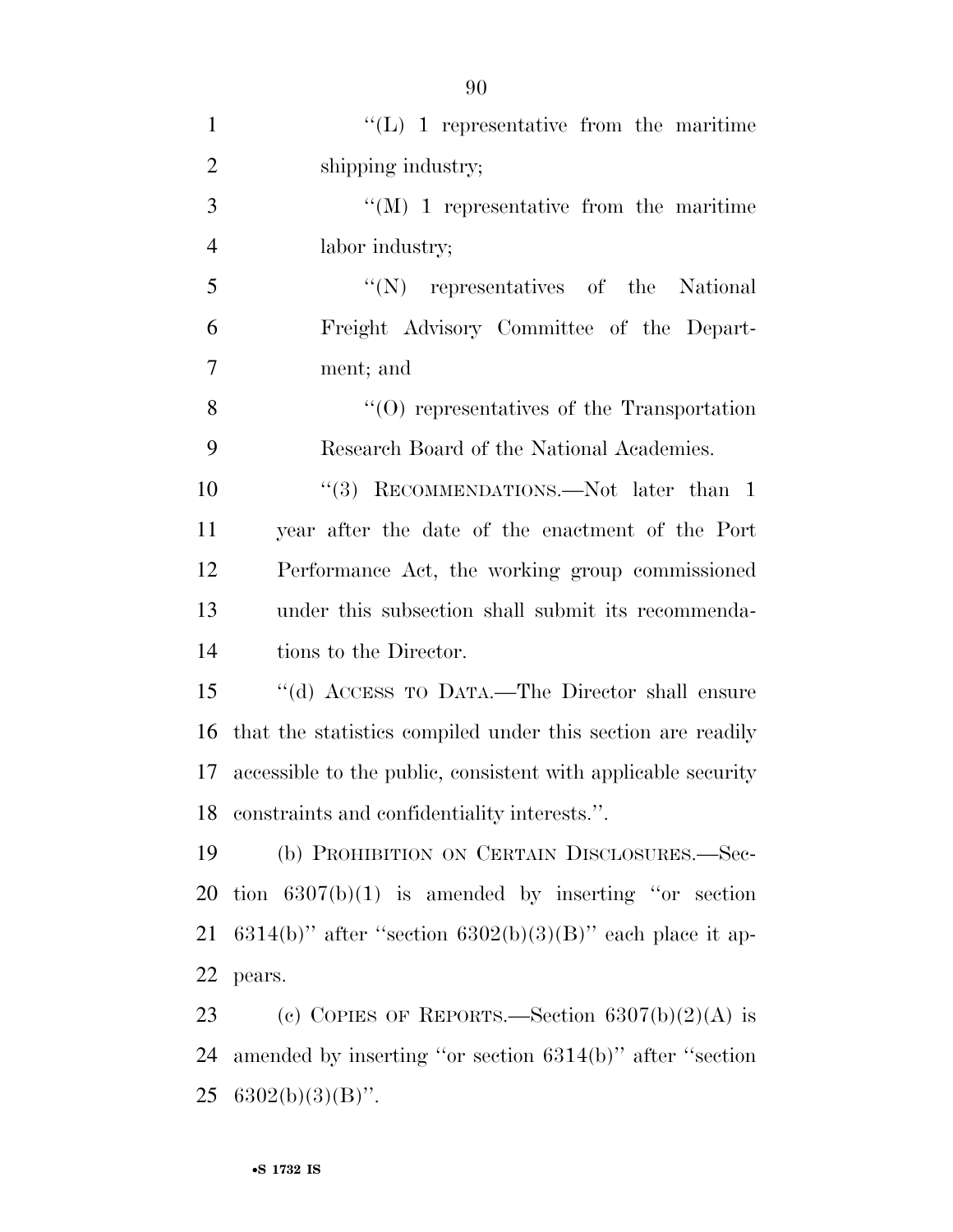(d) TECHNICAL AND CONFORMING AMENDMENT.— The table of contents for chapter 63 is amended by adding at the end the following:

''6314. Port performance freight statistics program.''.

# **SEC. 1404. MONTHLY REPORTS ON PERFORMANCE AT UNITED STATES PORTS.**

 (a) IN GENERAL.—Not later than 1 year before the expiration date of a maritime labor agreement that applies to facilities of a United States port, 3 months before the expiration date of the maritime labor agreement, and monthly thereafter until a new agreement is agreed to, the Secretary of Transportation, in consultation with the Sec- retary of Commerce and the Secretary of Labor, shall sub- mit a report to the Committee on Commerce, Science, and Transportation of the Senate and the Committee on Transportation and Infrastructure of the House of Rep- resentatives that includes port performance indicators at the affected port. If multiple ports are affected by the ex- piration of the maritime labor agreement, the Secretary of Transportation shall submit a report for each affected port.

 (b) CONTENTS.—Each report required under sub- section (a) shall include, for the affected port during the previous month—

 (1) the performance indicators listed under sec-tion 6314(b)(2) of title 49, United States Code;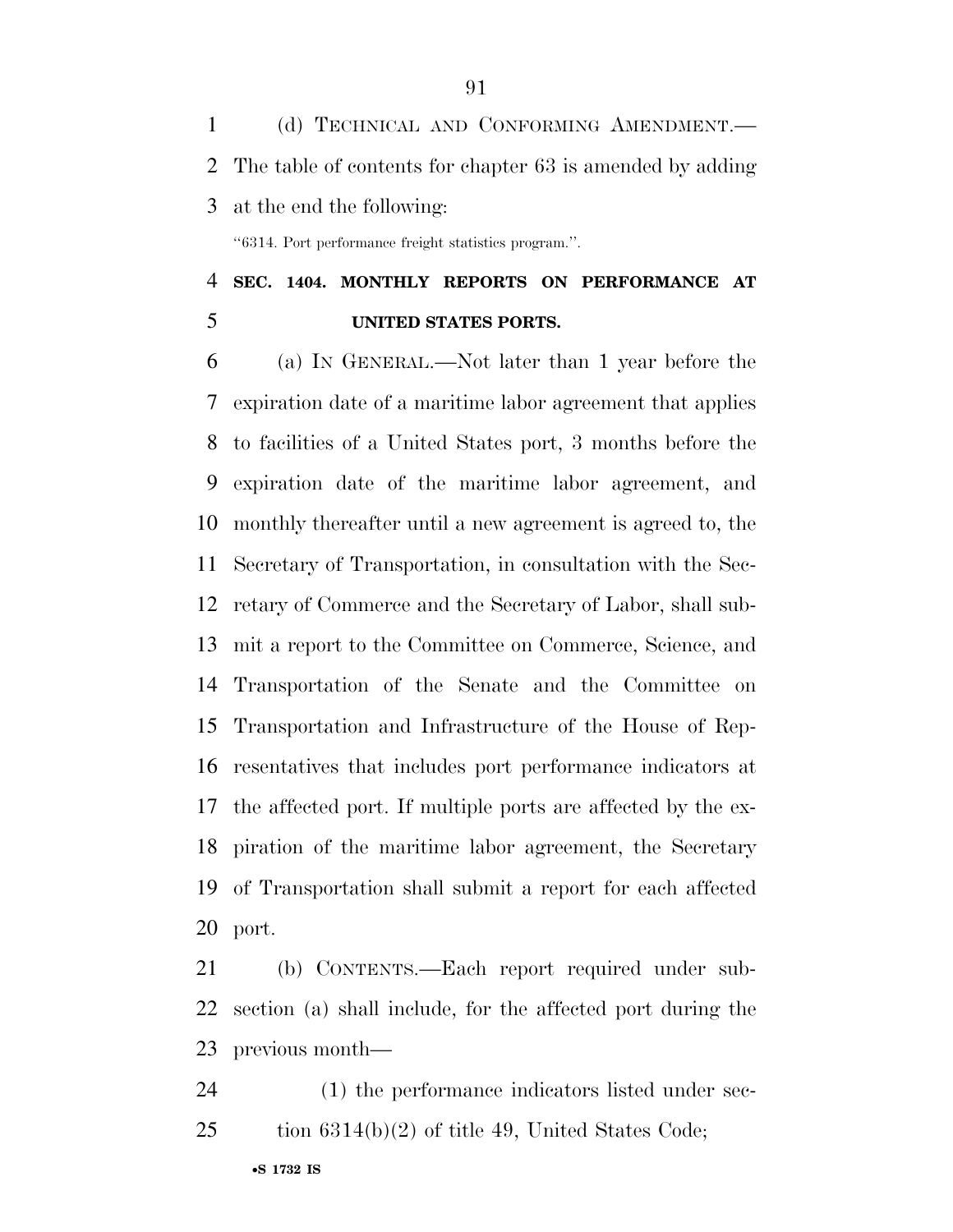| $\mathbf{1}$   | (2) the number and type of vessels awaiting                   |
|----------------|---------------------------------------------------------------|
| 2              | berthing, including average wait time;                        |
| 3              | (3) the number of cancelled vessel calls;                     |
| $\overline{4}$ | (4) an estimate of the economic impact associ-                |
| 5              | ated with any delays both at the port and across the          |
| 6              | national economy;                                             |
| 7              | (5) an estimate of the amount of time required                |
| 8              | to clear any congestion;                                      |
| 9              | (6) the average number of labor positions or-                 |
| 10             | dered and filled; and                                         |
| 11             | (7) any other factors that might have created                 |
| 12             | delays, including weather, equipment maintenance or           |
| 13             | failures, or infrastructure development or repair.            |
| 14             | (c) EFFECTIVE PERIOD.—The Secretary of Trans-                 |
| 15             | portation, in consultation with the Secretary of Commerce     |
| 16             | and the Secretary of Labor, shall submit a report required    |
| 17             | under subsection (a) for an affected port until the date      |
| 18             | on which a new maritime labor agreement that applies to       |
| 19             | the facilities of the port is agreed to by all of the parties |
| 20             | to that maritime labor agreement.                             |
| 21             | (d) DEFINITION OF MARITIME LABOR AGREE-                       |
| 22             | MENT.—In this section, the term "maritime labor agree-        |
| 23             | ment" has the meaning given such term in section 40102        |
| 24             | of title 46, United States Code.                              |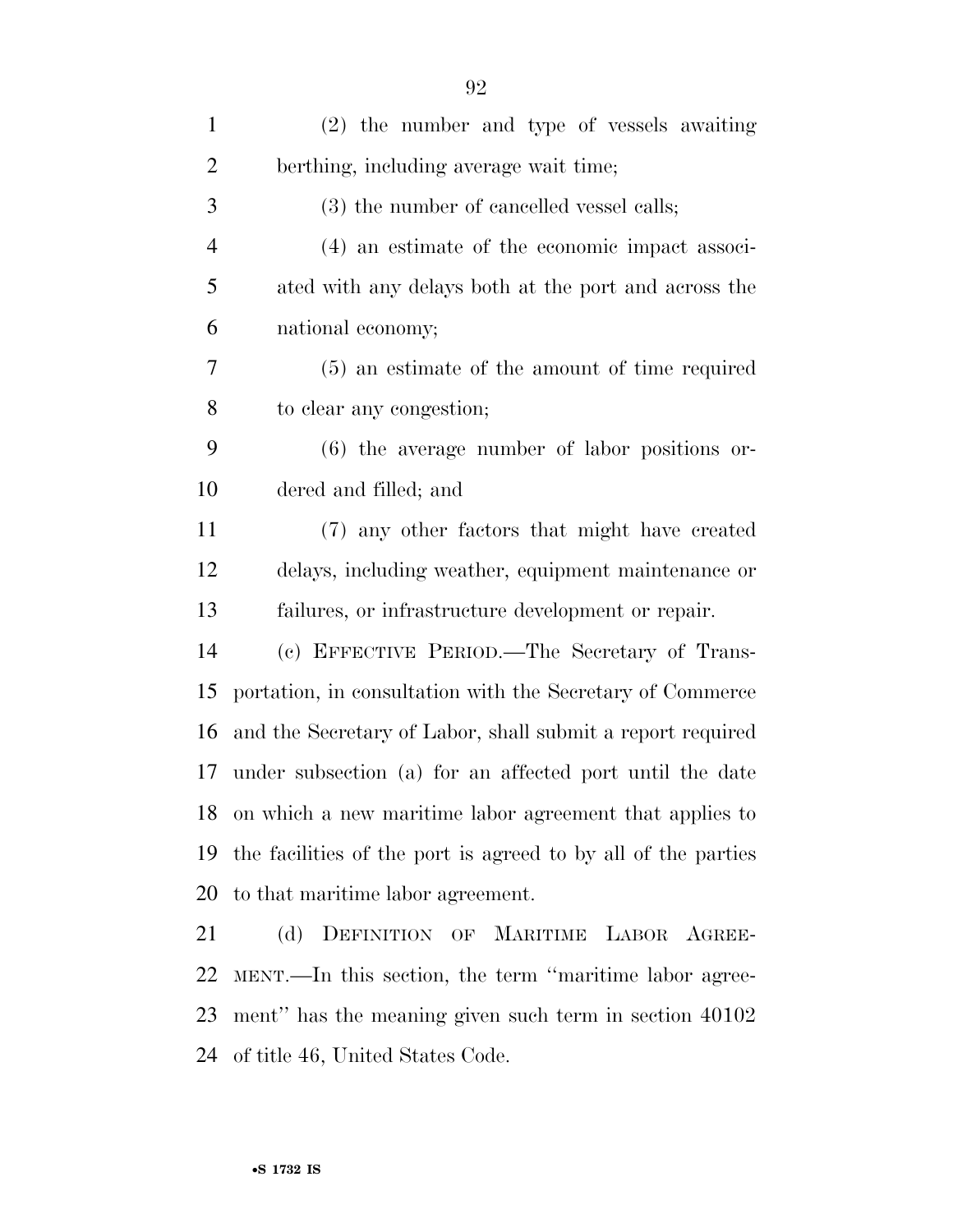| $\mathbf{1}$   | TITLE II-COMMERCIAL MOTOR                                 |
|----------------|-----------------------------------------------------------|
| $\overline{2}$ | <b>VEHICLE AND DRIVER PRO-</b>                            |
| 3              | <b>GRAMS</b>                                              |
| $\overline{4}$ | Subtitle A—Compliance, Safety,                            |
| 5              | and Accountability Reform                                 |
| 6              | PART I-COMPLIANCE, SAFETY, AND                            |
| 7              | <b>ACCOUNTABILITY</b>                                     |
| 8              | SEC. 2001. CORRELATION STUDY.                             |
| 9              | (a) IN GENERAL.—The Administrator of the Federal          |
| 10             | Motor Carrier Safety Administration (referred to in this  |
| 11             | part as the "Administrator") shall commission the Na-     |
| 12             | tional Research Council of the National Academies to con- |
| 13             | duct a study of—                                          |
| 14             | (1) the Safety Measurement System (referred               |
| 15             | to in this part as "SMS"); and                            |
| 16             | (2) the Compliance, Safety, Accountability pro-           |
| 17             | gram (referred to in this part as the "CSA pro-           |
| 18             | $gram$ ").                                                |
| 19             | (b) SCOPE OF STUDY.—In carrying out the study             |
| 20             | commissioned pursuant to subsection (a), the National Re- |
| 21             | search Council—                                           |
| 22             | $(1)$ shall analyze—                                      |
| 23             | (A) the accuracy with which the Behavior                  |
| 24             | Analysis and Safety Improvement Categories                |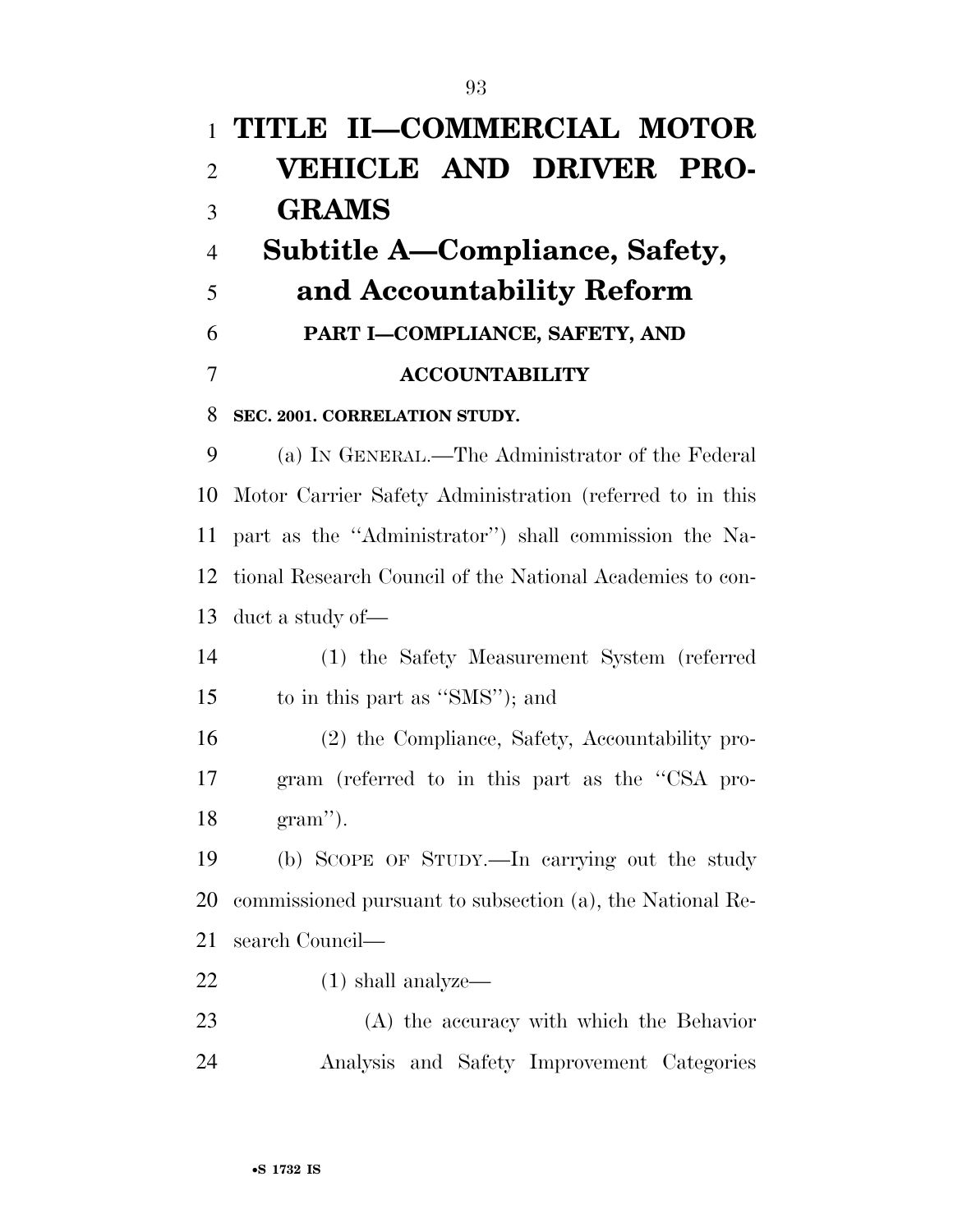| $\mathbf{1}$   | (referred to in this part as "BASIC") safety      |
|----------------|---------------------------------------------------|
| $\overline{2}$ | measures used by SMS—                             |
| 3              | (i) identify high risk drivers and car-           |
| $\overline{4}$ | riers; and                                        |
| 5              | (ii) predict or be correlated with fu-            |
| 6              | ture crash risk, crash severity, or other         |
| $\tau$         | safety indicators for individual drivers,         |
| 8              | motor carriers, and the highest risk car-         |
| 9              | riers;                                            |
| 10             | (B) the methodology used to calculate             |
| 11             | BASIC percentiles and identify carriers for en-   |
| 12             | forcement, including the weights assigned to      |
| 13             | particular violations, and the tie between crash  |
| 14             | risk and specific regulatory violations, in order |
| 15             | to accurately identify and predict future crash   |
| 16             | risk for motor carriers;                          |
| 17             | (C) the relative value of inspection infor-       |
| 18             | mation and roadside enforcement data;             |
| 19             | (D) any data collection gaps or data suffi-       |
| 20             | ciency problems that may exist and the impact     |
| 21             | of those data gaps and insufficiencies on the ef- |
| 22             | ficacy of the CSA program; and                    |
| 23             | (E) the accuracy of data processing; and          |
| 24             | $(2)$ should consider—                            |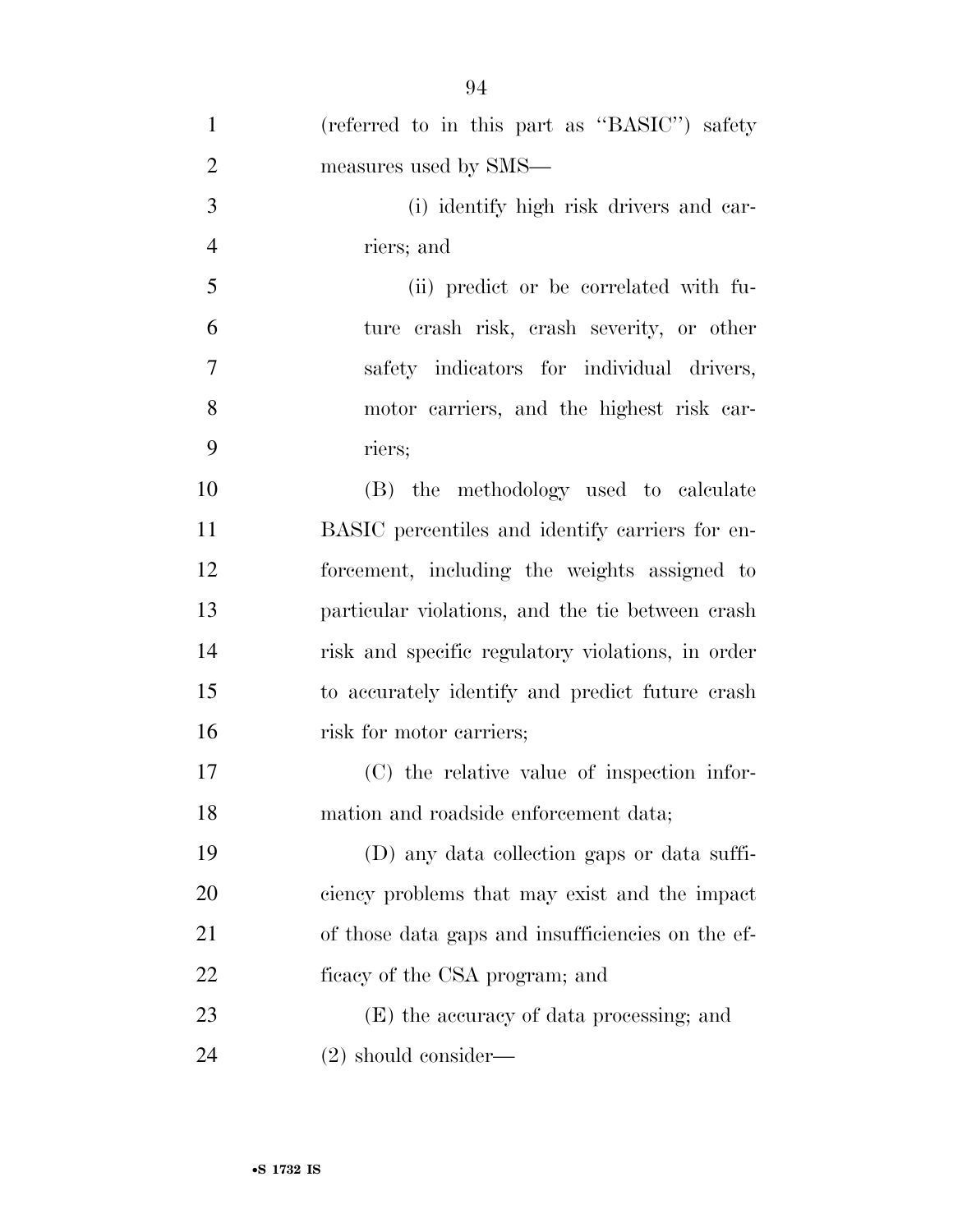(A) whether the current SMS provides comparable precision and confidence for SMS alerts and percentiles for the relative crash risk of individual large and small motor carriers; (B) whether alternative systems would identify high risk carriers or identify high risk drivers and motor carriers more accurately; and (C) the recommendations and findings of the Comptroller General of the United States and the Inspector General, and independent re- view team reports issued before the date of the enactment of this Act. (c) REPORT.—Not later than 18 months after the date of enactment of this Act, the Administrator shall sub- mit a report containing the results of the completed study to— (1) the Committee on Commerce, Science, and Transportation of the Senate; (2) the Committee on Transportation and In- frastructure of the House of Representatives; (3) the Inspector General of the Department of Transportation; and (4) the Comptroller General of the United States. 25 (d) CORRECTIVE ACTION PLAN.—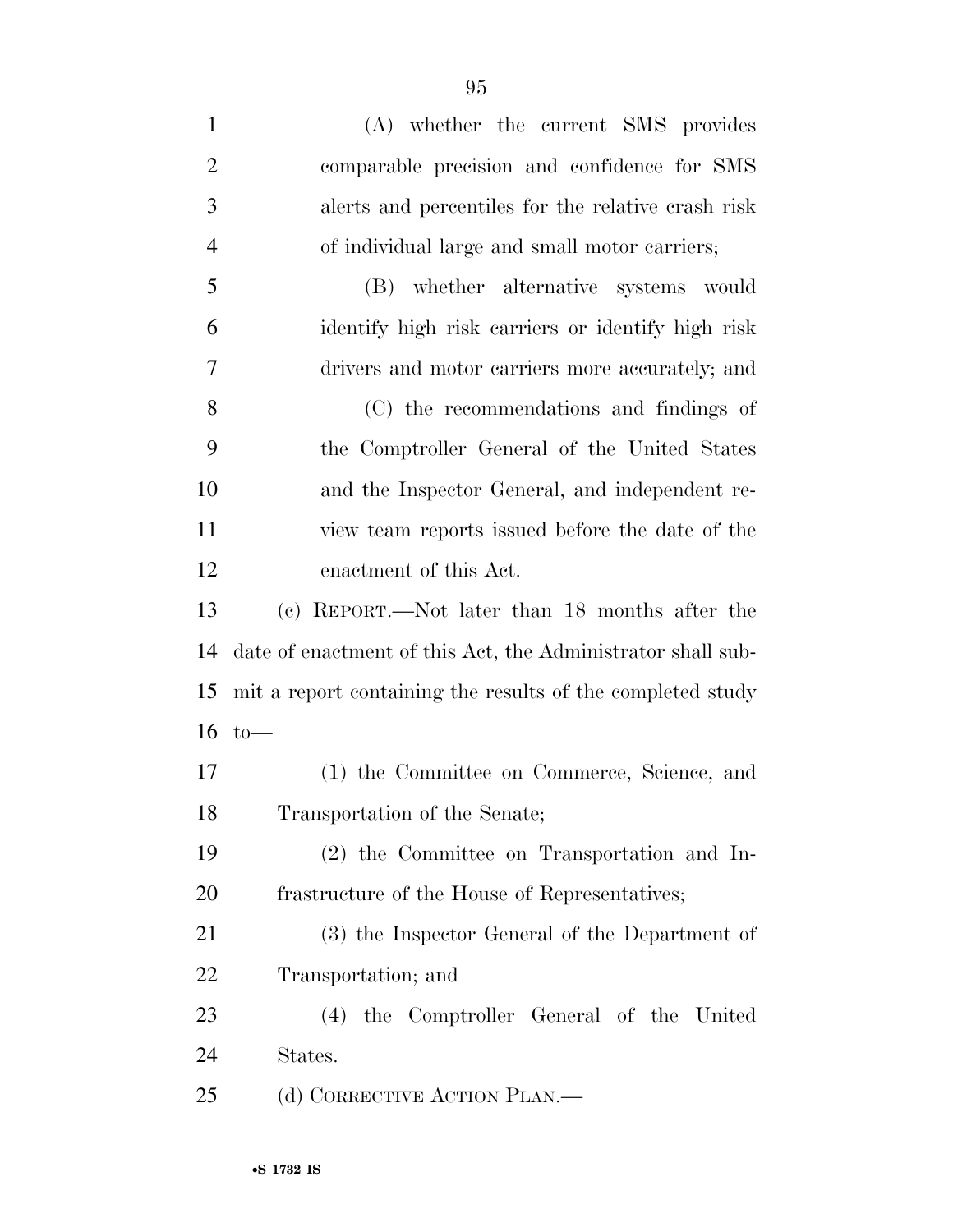| $\mathbf{1}$   | (1) IN GENERAL.—Not later than 120 days                 |
|----------------|---------------------------------------------------------|
| $\overline{2}$ | after the Administrator submits a report under sub-     |
| 3              | section (c) that identifies a deficiency or opportunity |
| $\overline{4}$ | for improvement in the CSA program or in any ele-       |
| 5              | ment of SMS, the Administrator shall submit a cor-      |
| 6              | rective action plan to the Committee on Commerce,       |
| 7              | Science, and Transportation of the Senate and the       |
| 8              | Committee on Transportation and Infrastructure of       |
| 9              | the House of Representatives that—                      |
| 10             | (A) responds to the concerns highlighted                |
| 11             | by the report;                                          |
| 12             | (B) identifies how the Federal Motor Car-               |
| 13             | rier Safety Administration will address such            |
| 14             | concerns; and                                           |
| 15             | (C) provides an estimate of the cost, in-               |
| 16             | cluding changes in staffing, enforcement, and           |
| 17             | data collection necessary to implement the rec-         |
| 18             | ommendations.                                           |
| 19             | (2) PROGRAM REFORMS.—The corrective action              |
| <b>20</b>      | plan submitted under paragraph (1) shall include an     |
| 21             | implementation plan that—                               |
| 22             | (A) includes benchmarks;                                |
| 23             | (B) includes programmatic reforms, revi-                |
| 24             | sions to regulations, or proposals for legislation;     |
| 25             | and                                                     |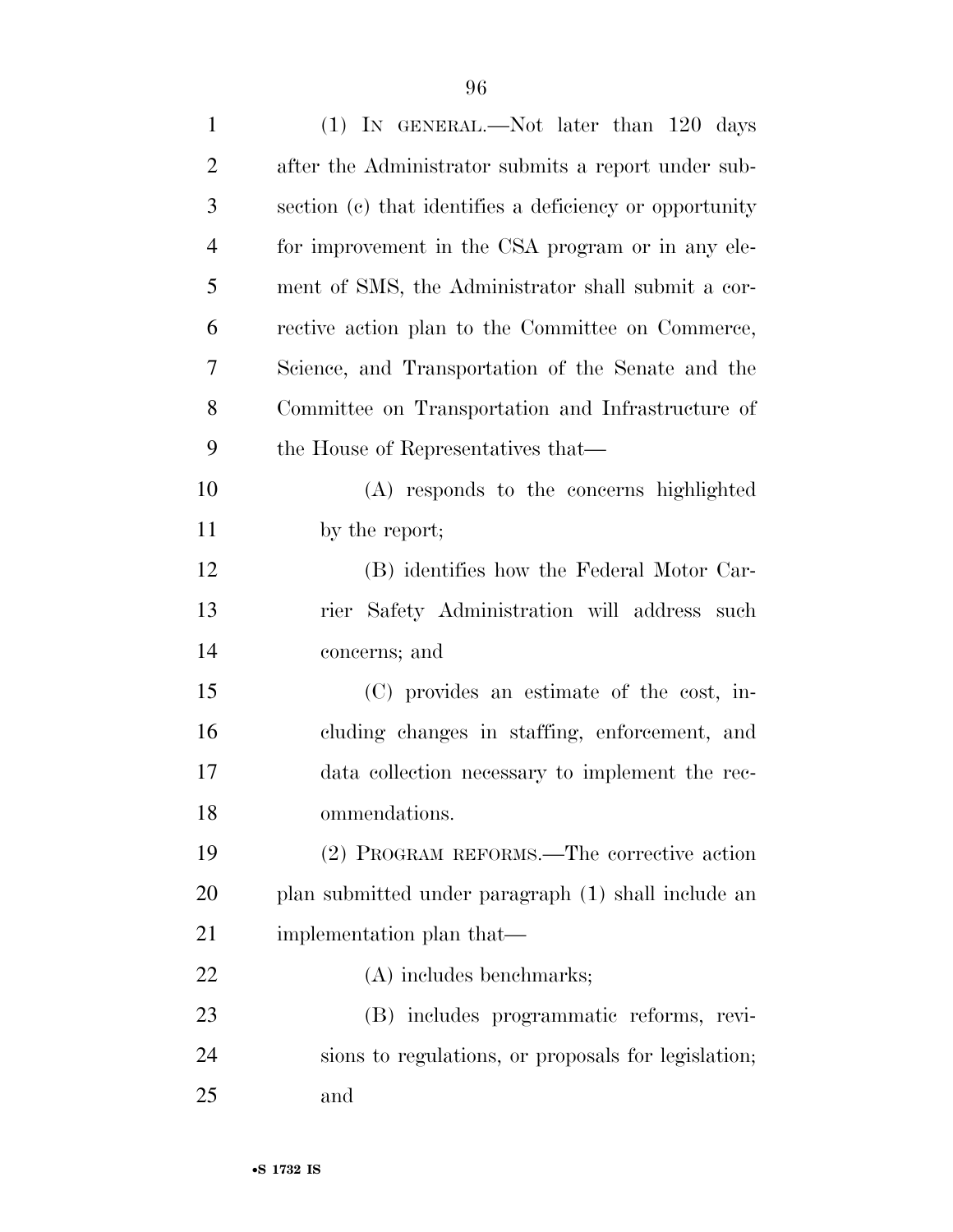| $\mathbf{1}$   | (C) shall be considered in any rulemaking                   |
|----------------|-------------------------------------------------------------|
| $\overline{2}$ | by the Department of Transportation that re-                |
| 3              | lates to the CSA program, including the SMS                 |
| $\overline{4}$ | data sets or analysis.                                      |
| 5              | (e) INSPECTOR GENERAL REVIEW.—Not later than                |
| 6              | 120 days after the Administrator issues a corrective action |
| 7              | plan under subsection (d), the Inspector General of the     |
| 8              | Department of Transportation shall—                         |
| 9              | (1) review the extent to which such plan imple-             |
| 10             | ments-                                                      |
| 11             | (A) recommendations contained in the re-                    |
| 12             | port submitted under subsection (c); and                    |
| 13             | (B) recommendations issued by the Comp-                     |
| 14             | troller General or the Inspector General before             |
| 15             | the date of enactment of this Act; and                      |
| 16             | $(2)$ submit a report to the Committee on Com-              |
| 17             | merce, Science, and Transportation of the Senate            |
| 1 Q            | and the Committee on Transportation and Infra-              |

 and the Committee on Transportation and Infra- structure of the House of Representatives on the re- sponsiveness of the corrective action plan to the rec-ommendations described in paragraph (1).

 (f) FISCAL LIMITATION.—The Administrator shall carry out the study required under this section using amounts appropriated to the Federal Motor Carrier Safety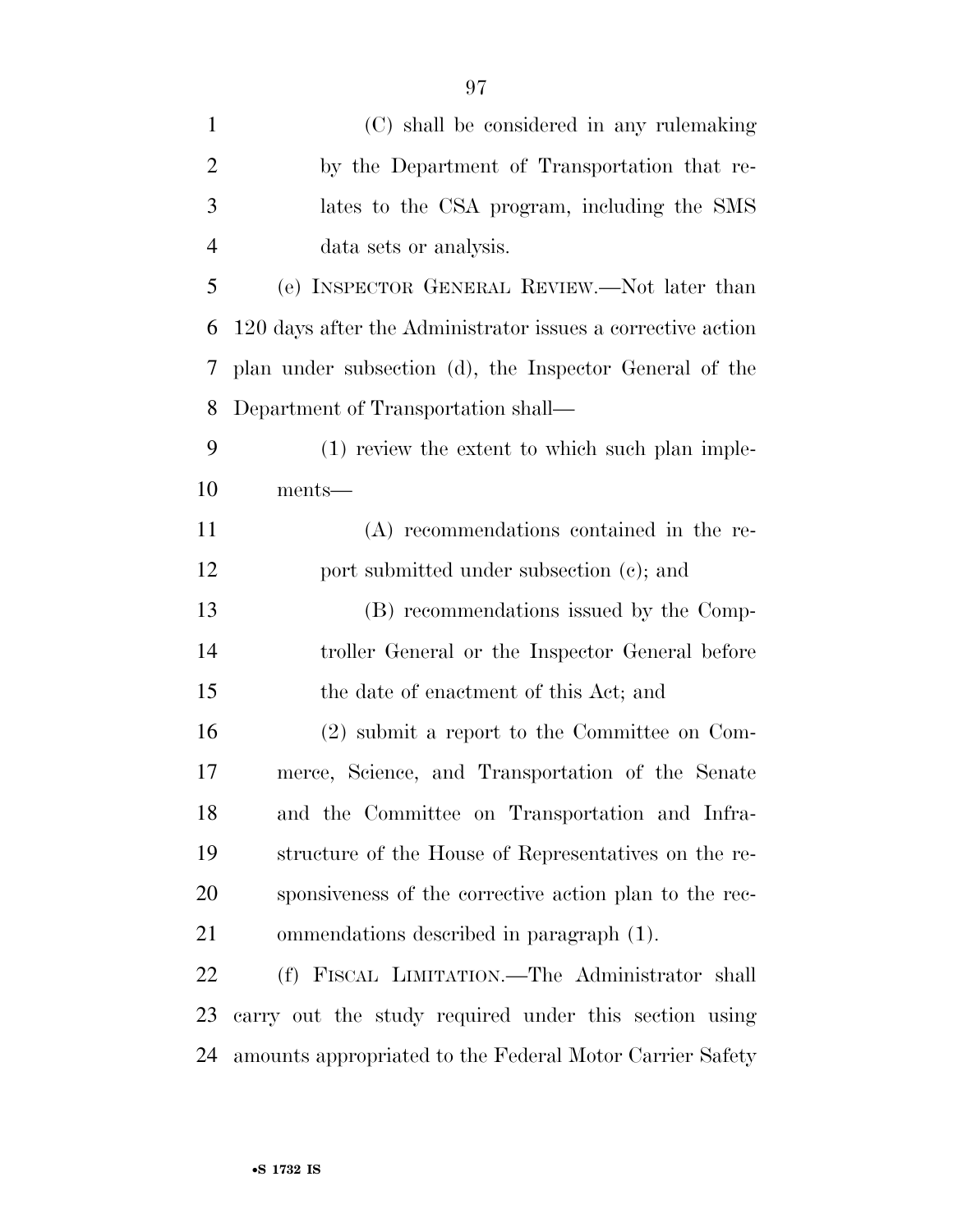Administration and available for obligation and expendi-ture as of the date of the enactment of this Act.

#### **SEC. 2002. SAFETY IMPROVEMENT METRICS.**

 (a) IN GENERAL.—The Administrator shall incor- porate a methodology into the CSA program or establish a third-party process to allow recognition, including credit, improved score, or by establishing a safety BASIC in SMS for safety technology, tools, programs, and systems ap- proved by the Administrator through the qualification process developed under subsection (b) that exceed regu- latory requirements or are used to enhance safety per-formance, including—

- (1) the installation of qualifying advanced safe-ty equipment, such as—
- (A) collision mitigation systems;
- (B) lane departure warnings;
- (C) speed limiters;
- 18 (D) electronic logging devices;
- (E) electronic stability control;
- (F) critical event recorders; and
- (G) strengthening rear guards and 22 sideguards for underride protection;

 (2) the use of enhanced driver fitness measures that exceed current regulatory requirements, such as—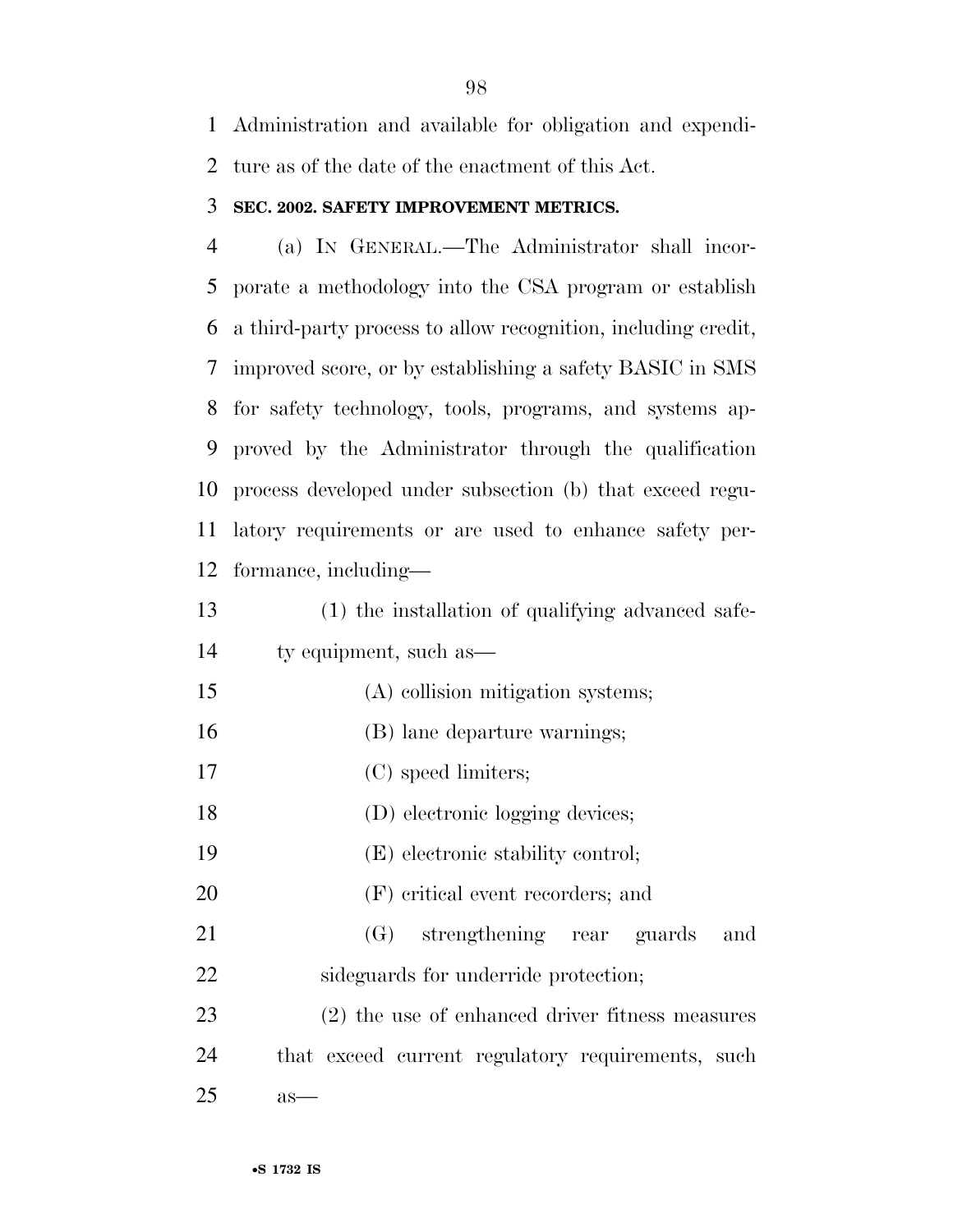| $\mathbf{1}$   | (A) additional new driver training;                         |
|----------------|-------------------------------------------------------------|
| $\overline{2}$ | (B) enhanced and ongoing driver training;                   |
| 3              | and                                                         |
| $\overline{4}$ | (C) remedial driver training to address                     |
| 5              | specific deficiencies as identified in roadside in-         |
| 6              | spection or enforcement reports;                            |
| 7              | (3) the adoption of qualifying administrative               |
| 8              | fleet safety management tools technologies, driver          |
| 9              | performance and behavior management technologies,           |
| 10             | and programs; and                                           |
| 11             | (4) technologies and measures identified                    |
| 12             | through the process described in subsection (c).            |
| 13             | (b) QUALIFICATION.—The Administrator, through               |
| 14             | notice and comment rulemaking, shall develop technical or   |
| 15             | other performance standards for technology, advanced        |
| 16             | safety equipment, enhanced driver fitness measures, tools,  |
|                | 17 programs, or systems used by motor carriers that will    |
| 18             | qualify for credit under this section.                      |
| 19             | (c) ADDITIONAL REQUIREMENTS.—In modifying the               |
| 20             | CSA program under subsection (a), the Administrator,        |
| 21             | through notice and comment rulemaking, shall develop a      |
| 22             | process for identifying and reviewing other technology, ad- |
|                | 23 vanced safety equipment, enhanced driver fitness meas-   |
| 24             | ures, tools, programs, or systems used by motor carriers    |
|                | 25 to improve safety performance that—                      |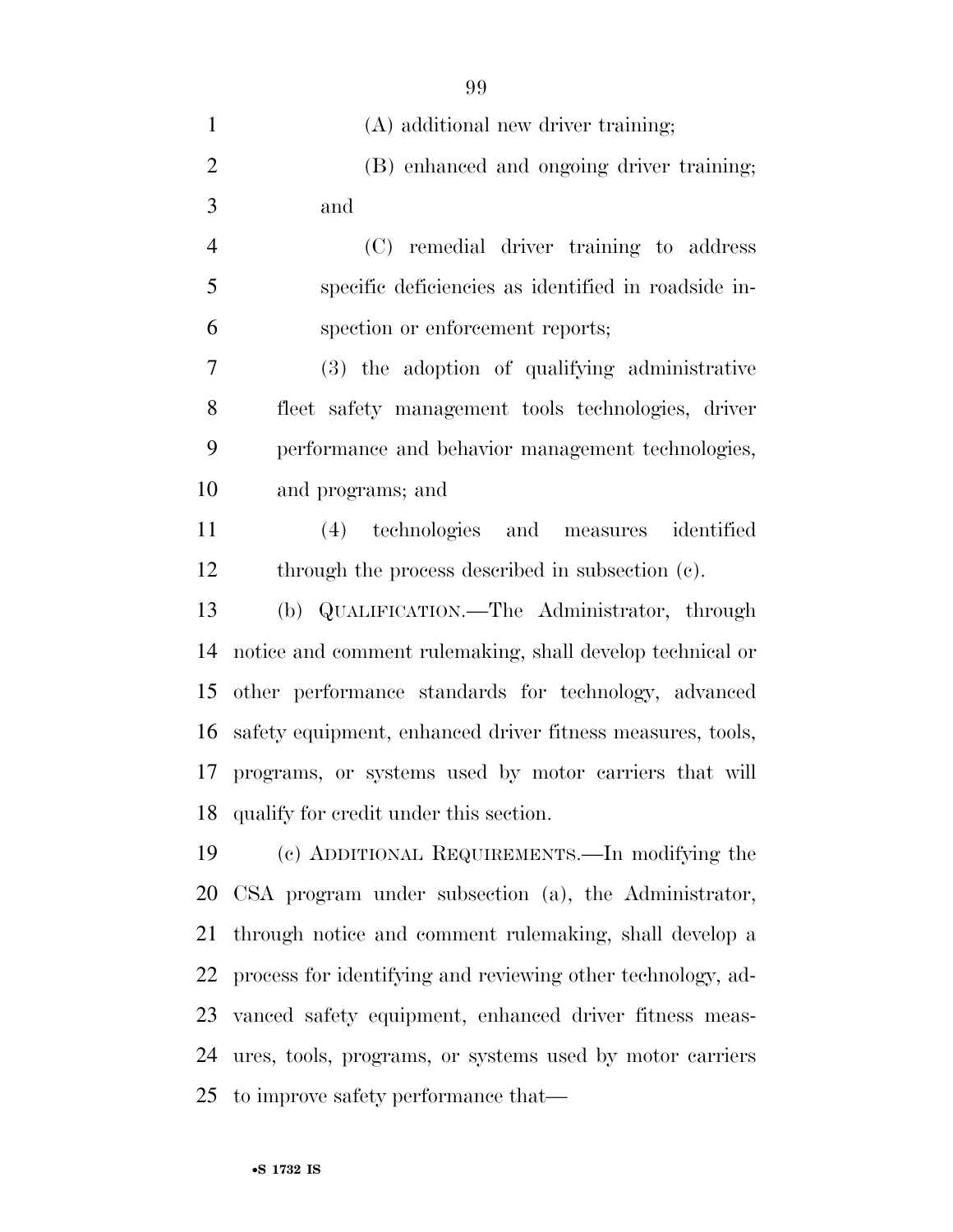(1) provides for a petition for reviewing tech- nology, advanced safety equipment, enhanced driver fitness measures, tools, programs, or systems; (2) seeks input and participation from industry stakeholders, including drivers, technology manufac- turers, vehicle manufacturers, motor carriers, en- forcement communities, and safety advocates, and the Motor Carrier Safety Advisory Committee; and (3) includes technology, advanced safety equip- ment, enhanced driver fitness measures, tools, pro- grams, or systems with a date certain for future statutory or regulatory implementation. (d) SAFETY IMPROVEMENT METRICS USE AND VERIFICATION.—The Administrator, through notice and comment rulemaking, shall develop a process for— (1) providing recognition or credit within a motor carrier's SMS score for the installation and use of measures in paragraphs (1) through (4) of subsection (a); (2) ensuring that the safety improvement metrics developed under this section are presented 22 with other SMS data; (3) verifying the installation or use of such technology, advanced safety equipment, enhanced

driver fitness measures, tools, programs, or systems;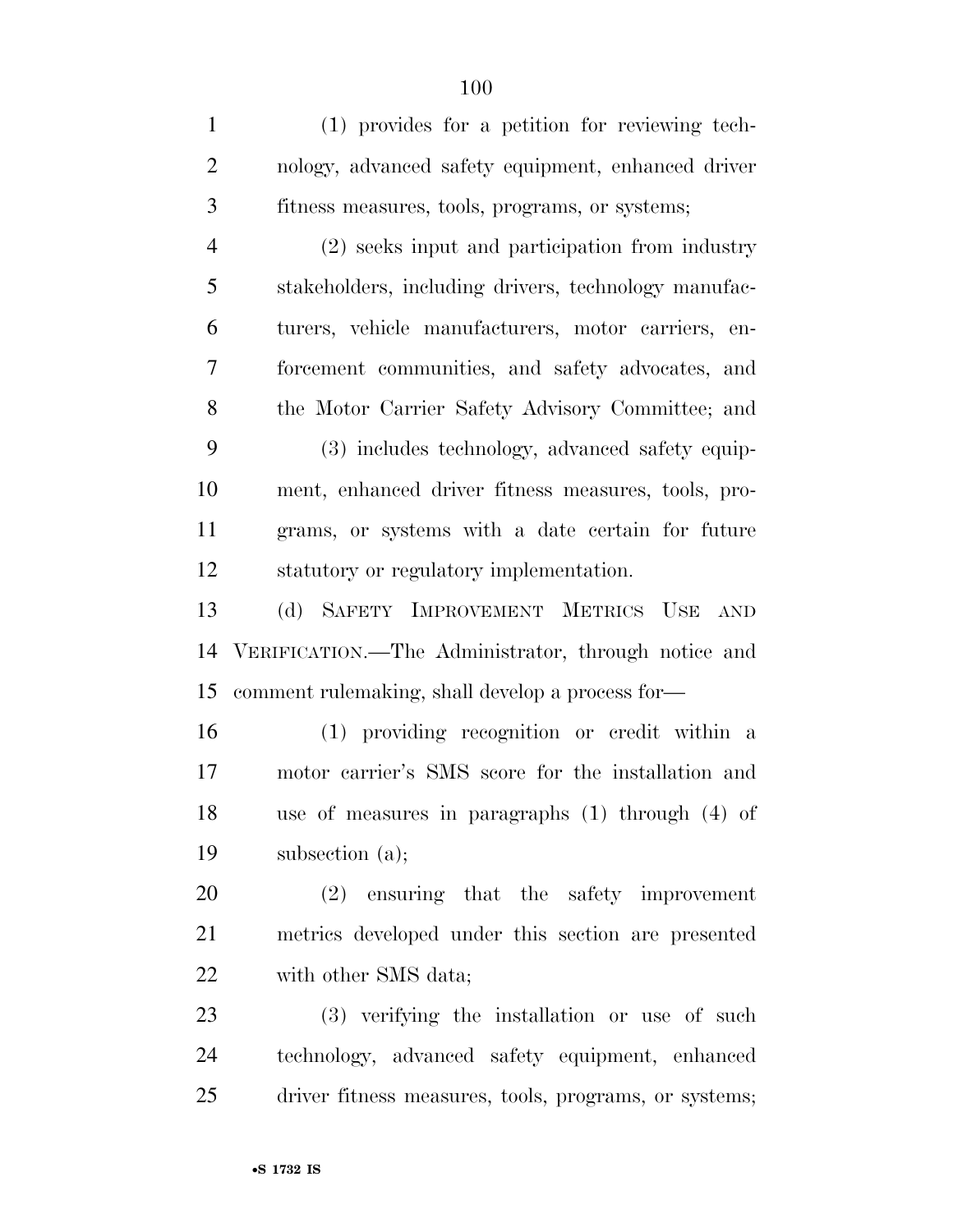(4) modifying or removing recognition or credit upon verification of noncompliance with this section; (5) ensuring that the credits or recognition re- ferred to in paragraph (1) reflect the safety improve- ment anticipated as a result of the installation or use of the specific technology, advanced safety equip- ment, enhanced driver fitness measure, tool, pro- gram, or system; (6) verifying the deployment and use of quali- fying equipment or management systems by a motor carrier through a certification from the vehicle man- ufacturer, the system or service provider, the insur- ance carrier, or through documents submitted by the motor carrier to the Department of Transportation;

 (7) annually reviewing the list of qualifying safety technology, advanced safety equipment, en- hanced driver fitness measures, tools, programs, or systems; and

 (8) removing systems mandated by law or regu- lation, or if such systems demonstrate a lack of effi- cacy, from the list of qualifying technologies, ad- vanced safety equipment, enhanced driver fitness measures, tools, programs, or systems eligible for credit under the CSA program.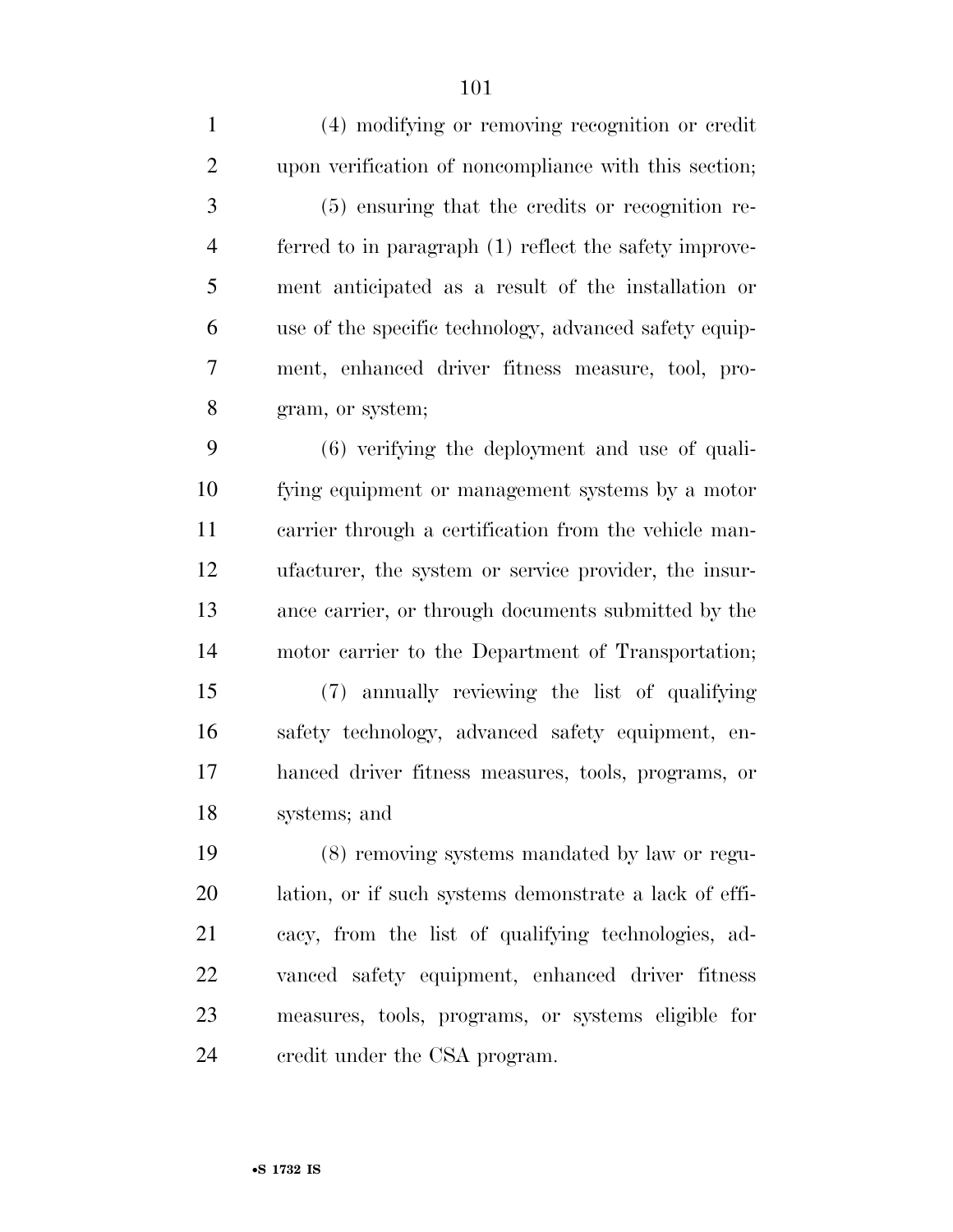(e) DISSEMINATION OF INFORMATION.—The Admin- istrator shall maintain a public website that contains in- formation regarding— (1) the technology, advanced safety equipment, enhanced driver fitness measures, tools, programs, or systems eligible for credit and improved scores; (2) any petitions for study of the technology, advanced safety equipment, enhanced driver fitness measures, tools, programs, or systems; and (3) statistics and information relating to the use of such technology, advanced safety equipment, enhanced driver fitness measures, tools, programs, or systems. (f) PUBLIC REPORT.—Not later than 1 year after the establishment of the Safety Improvement Metrics System (referred to in this section as ''SIMS'') under this section, and annually thereafter, the Administrator shall publish, on a public website, a report that identifies— (1) the types of technology, advanced safety equipment, enhanced driver fitness measures, tools, programs, or systems that are eligible for credit; (2) the number of instances in which each tech-nology, advanced safety equipment, enhanced driver

fitness measure, tool, program, or system is used;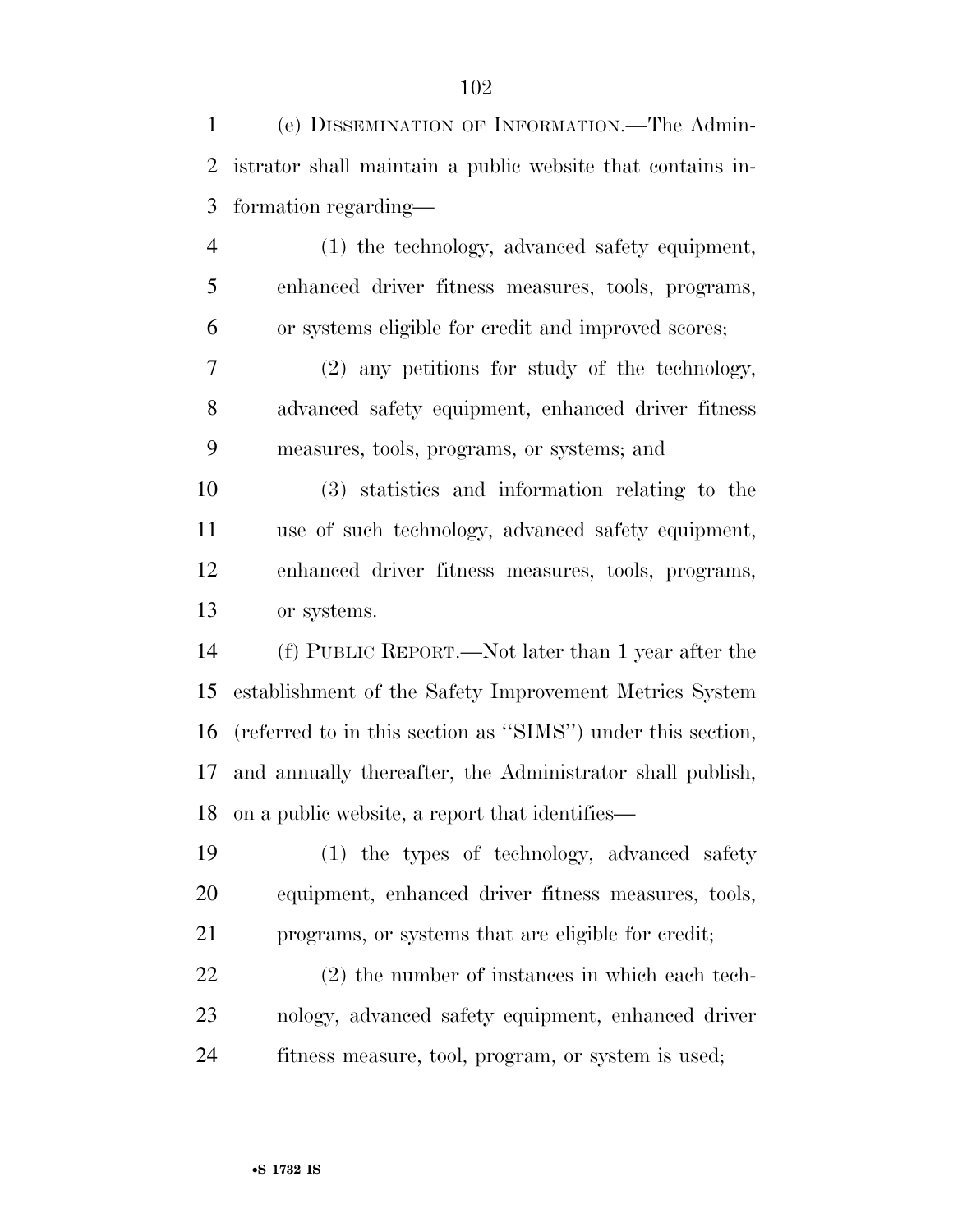| $\mathbf{1}$   | $(3)$ the number of motor carriers, and a de-             |
|----------------|-----------------------------------------------------------|
| $\overline{2}$ | scription of the carrier's fleet size, that received rec- |
| 3              | ognition or credit under the modified CSA program;        |
| $\overline{4}$ | and                                                       |
| 5              | (4) the pre- and post-adoption safety perform-            |
| 6              | ance of the motor carriers described in paragraph         |
| 7              | (3).                                                      |
| 8              | $(g)$ EVALUATION.—                                        |
| 9              | $(1)$ IN GENERAL.—Not later than 2 years after            |
| 10             | the implementation of SIMS under this section, the        |
| 11             | Administrator shall conduct an evaluation of the ef-      |
| 12             | fectiveness of SIMS by reviewing the impacts of           |
| 13             | $SIMS$ on—                                                |
| 14             | (A) law enforcement, commercial drivers                   |
| 15             | and motor carriers, and motor carrier safety;             |
| 16             | and                                                       |
| 17             | (B) safety and adoption of new tech-                      |
| 18             | nologies.                                                 |
| 19             | $(2)$ REPORT.—Not later than 30 months after              |
| 20             | the implementation of the program, the Adminis-           |
| 21             | trator shall submit a report to the Committee on          |
| 22             | Commerce, Science, and Transportation of the Sen-         |
| 23             | ate and the Committee on Transportation and Infra-        |
| 24             | structure of the House of Representatives that de-        |
| 25             | scribes—                                                  |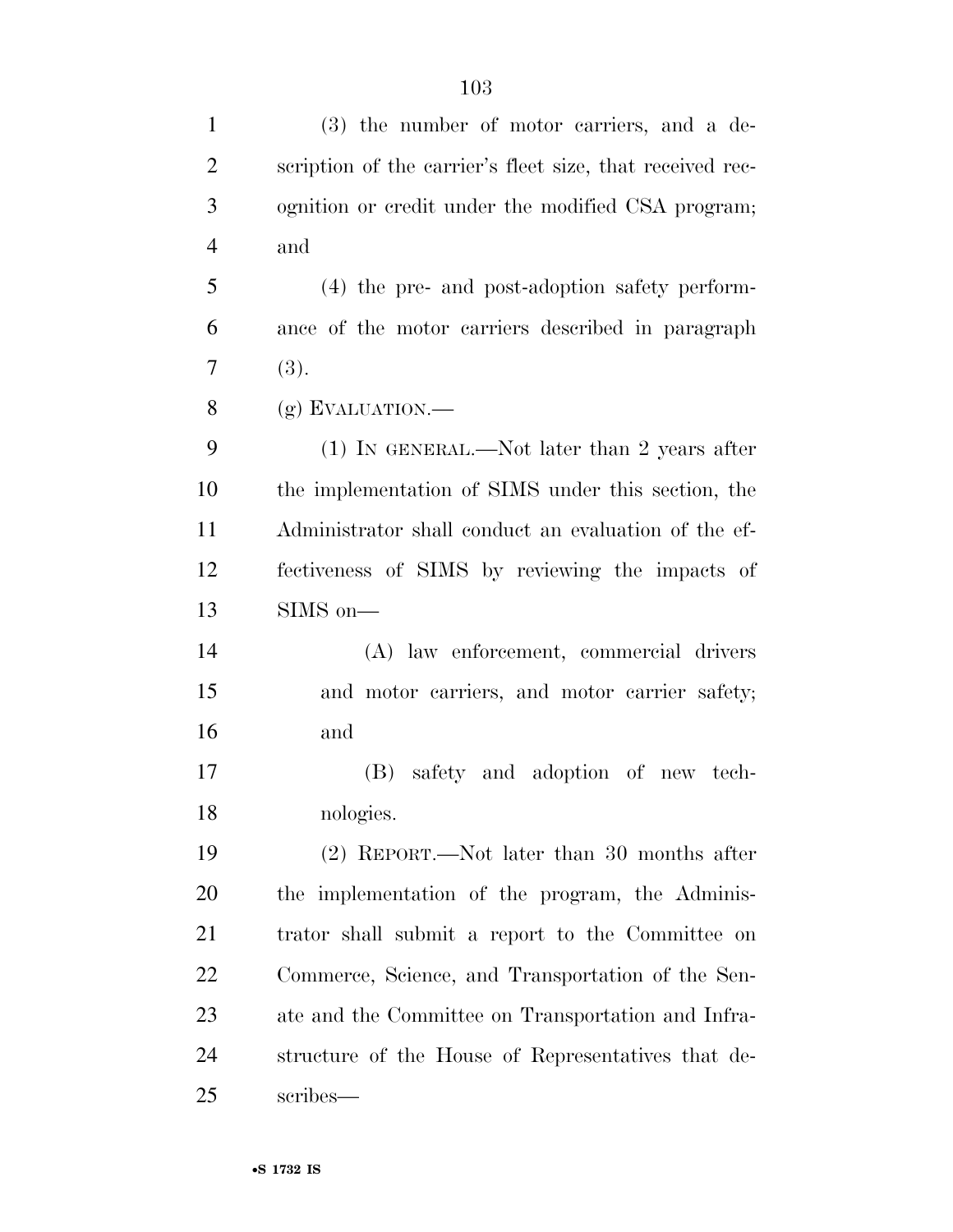|                | (A) the results of the evaluation conducted   |
|----------------|-----------------------------------------------|
| 2              | under paragraph $(1)$ ; and                   |
| 3              | (B) the actions the Federal Motor Carrier     |
| $\overline{4}$ | Safety Administration plans to take to modify |
| 5              | the demonstration program based on such re-   |
| 6              | sults.                                        |

 (h) USE OF ESTIMATES OF SAFETY EFFECTS.—In conducting regulatory impact analyses for rulemakings re- lating to the technology, advanced safety equipment, en- hanced driver fitness measures, tools, programs, or sys- tems selected for credit under the CSA program, the Ad- ministrator, to the extent practicable, shall use the data gathered under this section and appropriate statistical methodology, including sufficient sample sizes, composi- tion, and appropriate comparison groups, including rep- resentative motor carriers of all sizes, to estimate the ef- fects on safety performance and reduction in the number and severity of accidents with qualifying technology, ad-vanced safety equipment, tools, programs, and systems.

 (i) SAVINGS PROVISION.—Nothing in this section may be construed to provide the Administrator with addi- tional authority to change the requirements for the oper-ation of a commercial motor vehicle.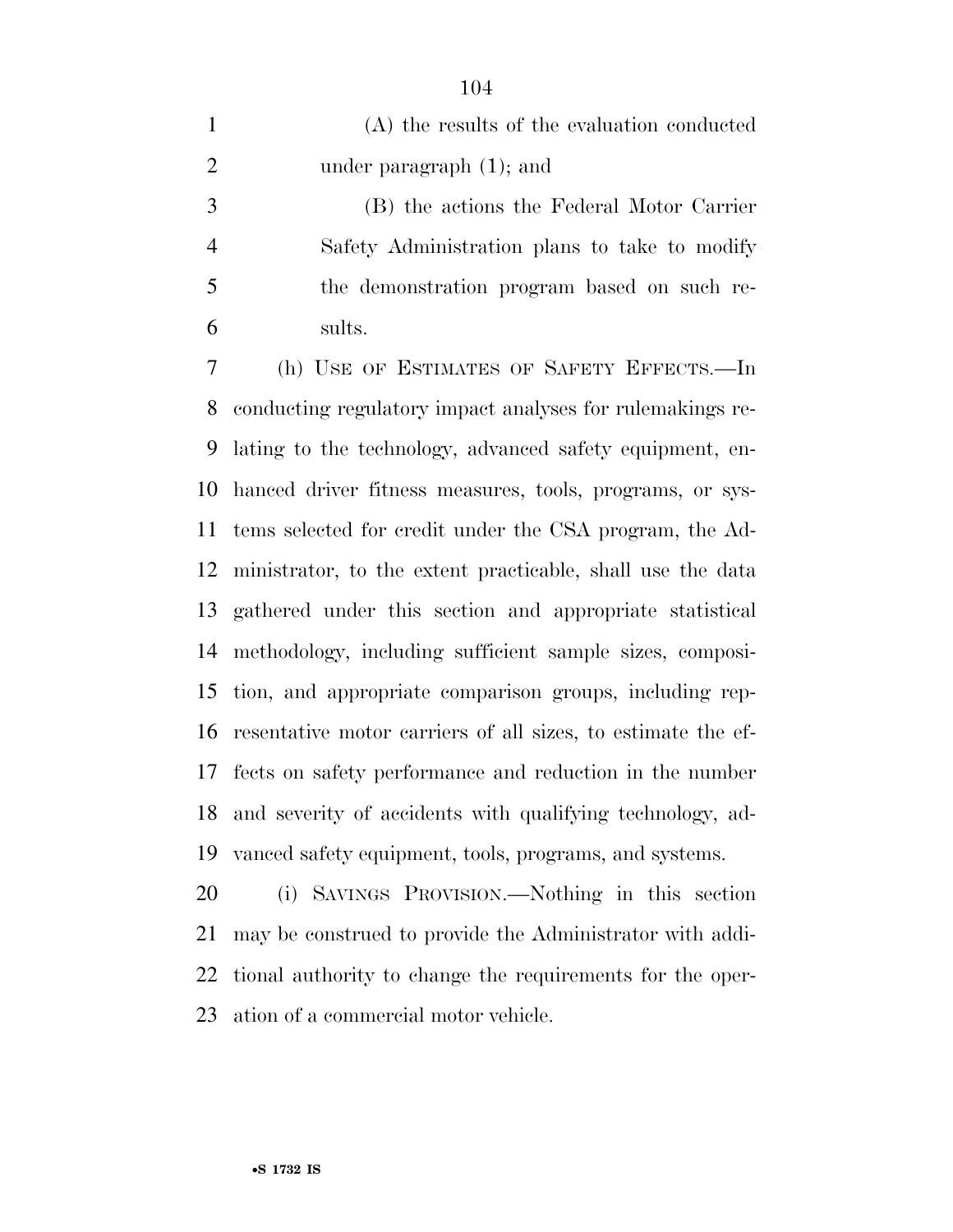**SEC. 2003. DATA CERTIFICATION.** 

 (a) LIMITATION.—Beginning not later than 1 day after the date of enactment of this Act, none of the anal- ysis of violation information, enforcement prioritization, not-at-fault crashes, alerts, or the relative percentile for each Behavioral Analysis and Safety Improvement Cat- egory developed through the CSA program may be made available to the general public (including through requests under section 552 of title 5, United States Code) until the Inspector General of the Department of Transpor-tation certifies that—

- (1) any deficiencies identified in the correlation study required under section 2001 have been ad-dressed;
- (2) the corrective action plan has been imple- mented and the concerns raised by the correlation study under section 2001 have been addressed;

 (3) the Administrator has fully implemented or satisfactorily addressed the issues raised in the Feb- ruary 2014 GAO report entitled ''Modifying the Compliance, Safety, Accountability Program Would Improve the Ability to Identify High Risk Carriers'' (GAO–14–114), which called into question the accu- racy and completeness of safety performance calcula-tions;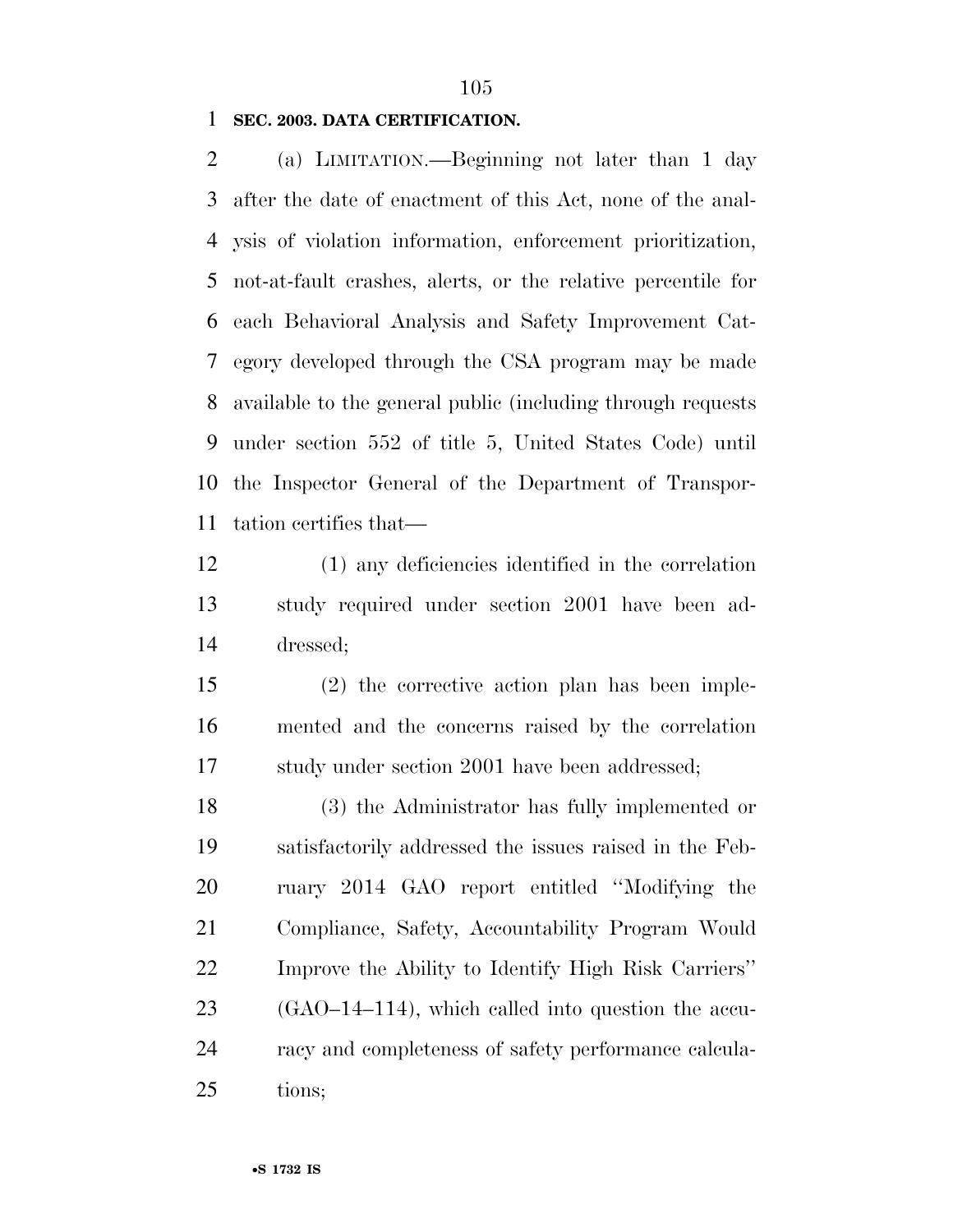| $\mathbf{1}$   | $(4)$ the study required under section 2001 has              |
|----------------|--------------------------------------------------------------|
| $\overline{2}$ | been published on a public website; and                      |
| 3              | (5) the CSA program has been modified in ac-                 |
| $\overline{4}$ | cordance with section 2002.                                  |
| 5              | (b) LIMITATION ON USE OF SMS DATA.—The anal-                 |
| 6              | ysis of violation information enforcement prioritization,    |
| 7              | alerts, or the relative percentile for each Behavioral Anal- |
| 8              | ysis and Safety Improvement Category developed through       |
| 9              | the CSA program within the SMS system may not be used        |
| 10             | for safety fitness determinations until the requirements     |
| 11             | under subsection (a) have been satisfied.                    |
| 12             | (c) EXCEPTIONS.—                                             |
| 13             | (1) In GENERAL.—Notwithstanding the limita-                  |
| 14             | tions set forth in subsections (a) and (b)—                  |
| 15             | (A) the Federal Motor Carrier Safety Ad-                     |
| 16             | ministration and State and local commercial                  |
| 17             | motor vehicle enforcement agencies may only                  |
| 18             | use the information referred to in subsection                |
| 19             | (a) for purposes of investigation and enforce-               |
| 20             | ment prioritization; and                                     |
| 21             | (B) motor carriers and commercial motor                      |
| 22             | vehicle drivers may access information referred              |
| 23             | to in subsection (a) that relates directly to the            |
| 24             | motor carrier or driver, respectively.                       |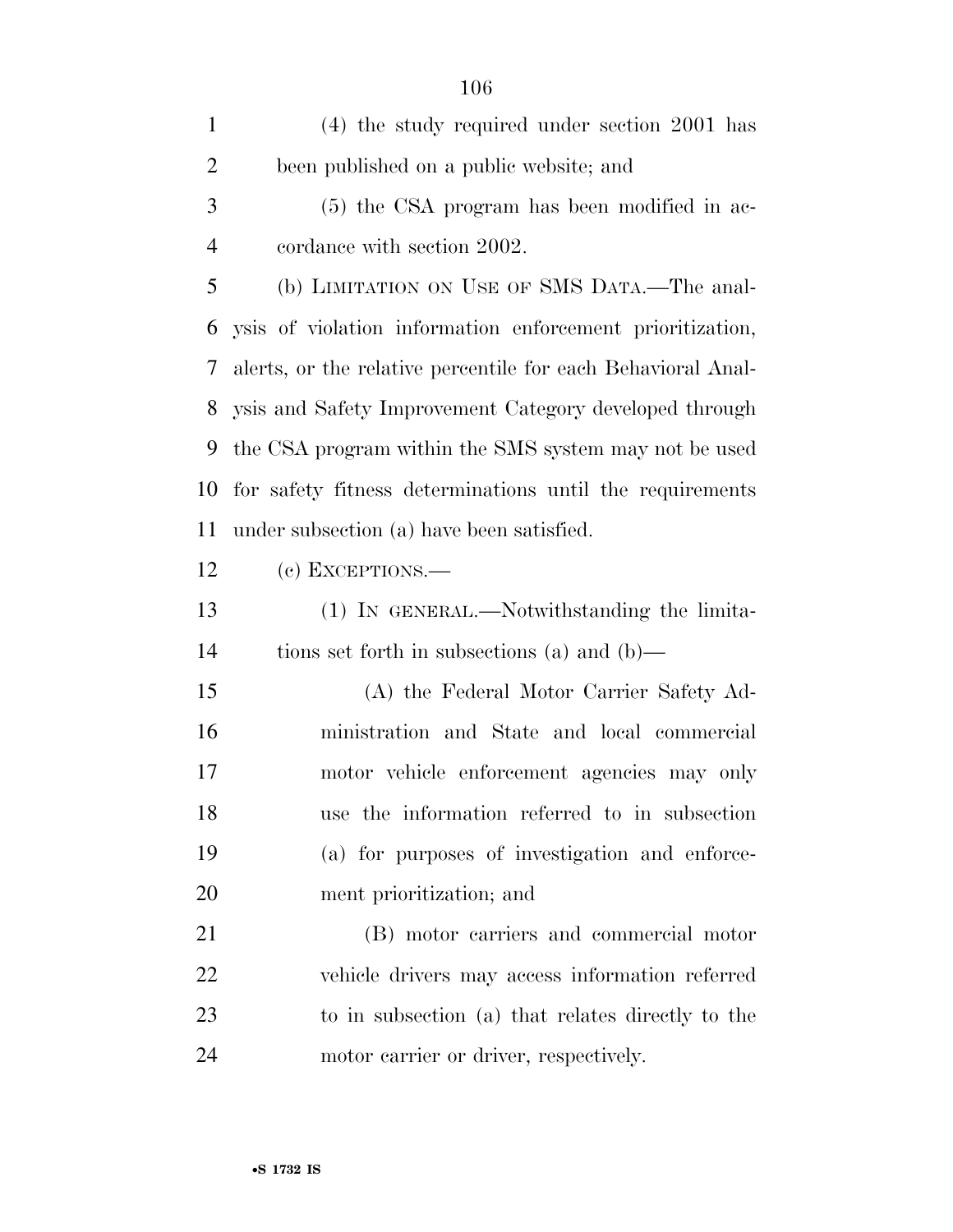(2) LIMITATION.—Nothing in subparagraphs (A) and (B) of paragraph (1) may be construed to restrict the official use by State enforcement agen- cies of the data collected by State enforcement per-sonnel.

 (d) CERTIFICATION.—The certification process de- scribed in subsection (a) shall occur concurrently with the implementation of SIMS under section 2002.

## **SEC. 2004. DATA IMPROVEMENT.**

 (a) FUNCTIONAL SPECIFICATIONS.—Not later than 180 days after the date of enactment of this Act, the Ad- ministrator shall develop functional specifications to en- sure the consistent and accurate input of data into sys-tems and databases relating to the CSA program.

 (b) FUNCTIONALITY.—The specifications developed pursuant to subsection (a)—

 (1) shall provide for the hardcoding and smart logic functionality for roadside inspection data col-lection systems and databases; and

 (2) shall be made available to public and private sector developers.

 (c) EFFECTIVE DATA MANAGEMENT.—The Adminis- trator shall ensure that internal systems and databases accept and effectively manage data using uniform stand-ards.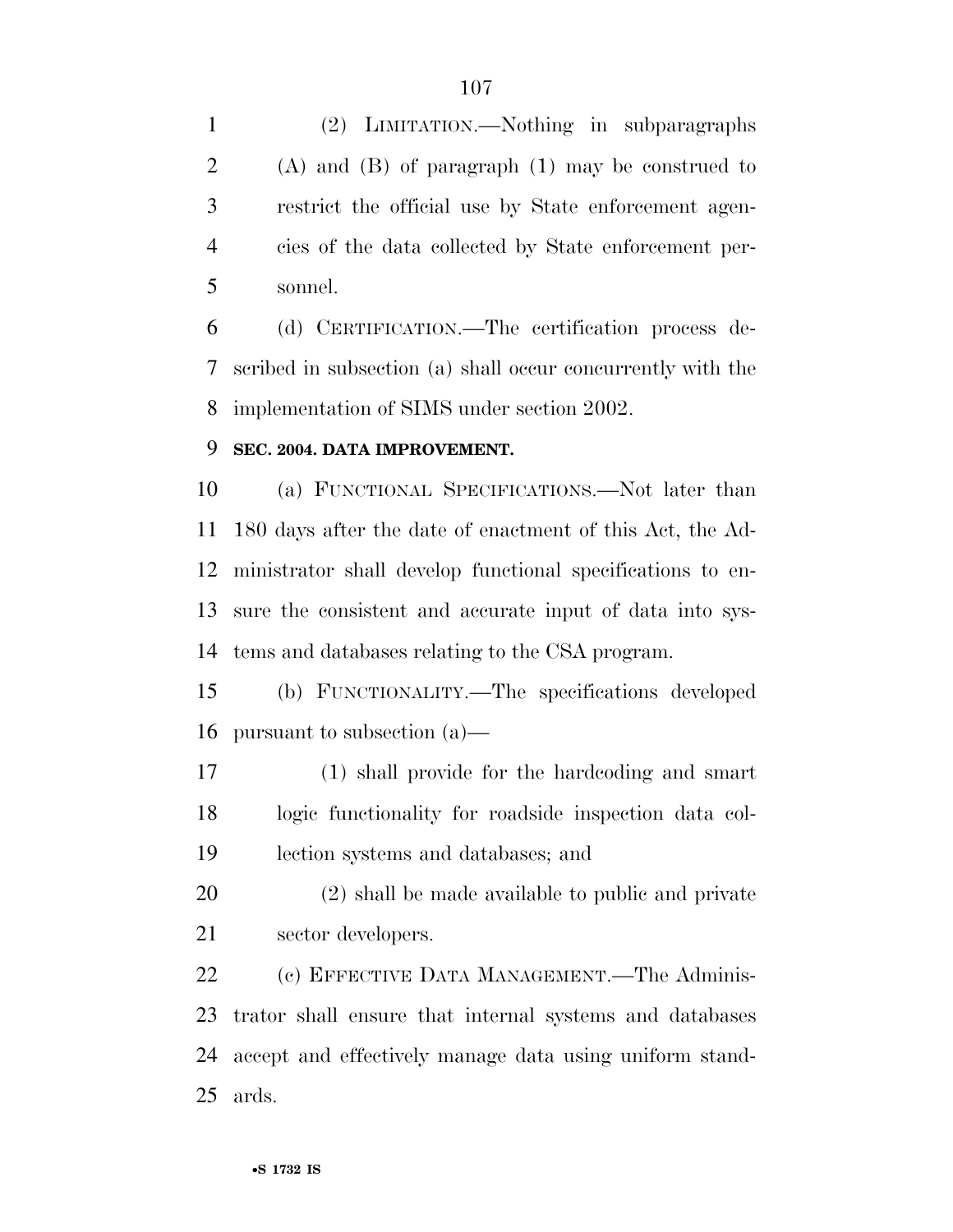(d) CONSULTATION WITH THE STATES.—Before im- plementing the functional specifications described in sub- section (a) or the standards described in subsection (c), the Administrator shall seek input from the State agencies responsible for enforcing section 31102 of title 49, United States Code.

#### **SEC. 2005. ACCIDENT REPORT INFORMATION.**

 (a) REVIEW.—The Administrator shall initiate a demonstration program that allows motor carriers and drivers to request a review of crashes, and the removal of crash data by the Federal Motor Carrier Safety Admin- istration of crashes, and removal from any weighting, or carrier safety analysis, if the commercial motor vehicle was operated legally and another motorist in connection with the crash is found—

(1) to have been driving under the influence;

- (2) to have been driving the wrong direction on a roadway;
- (3) to have struck the commercial motor vehicle in the rear;

 (4) to have struck the commercial motor vehicle which was legally stopped;

 (5) by the investigating officer or agency to have been responsible for the crash; or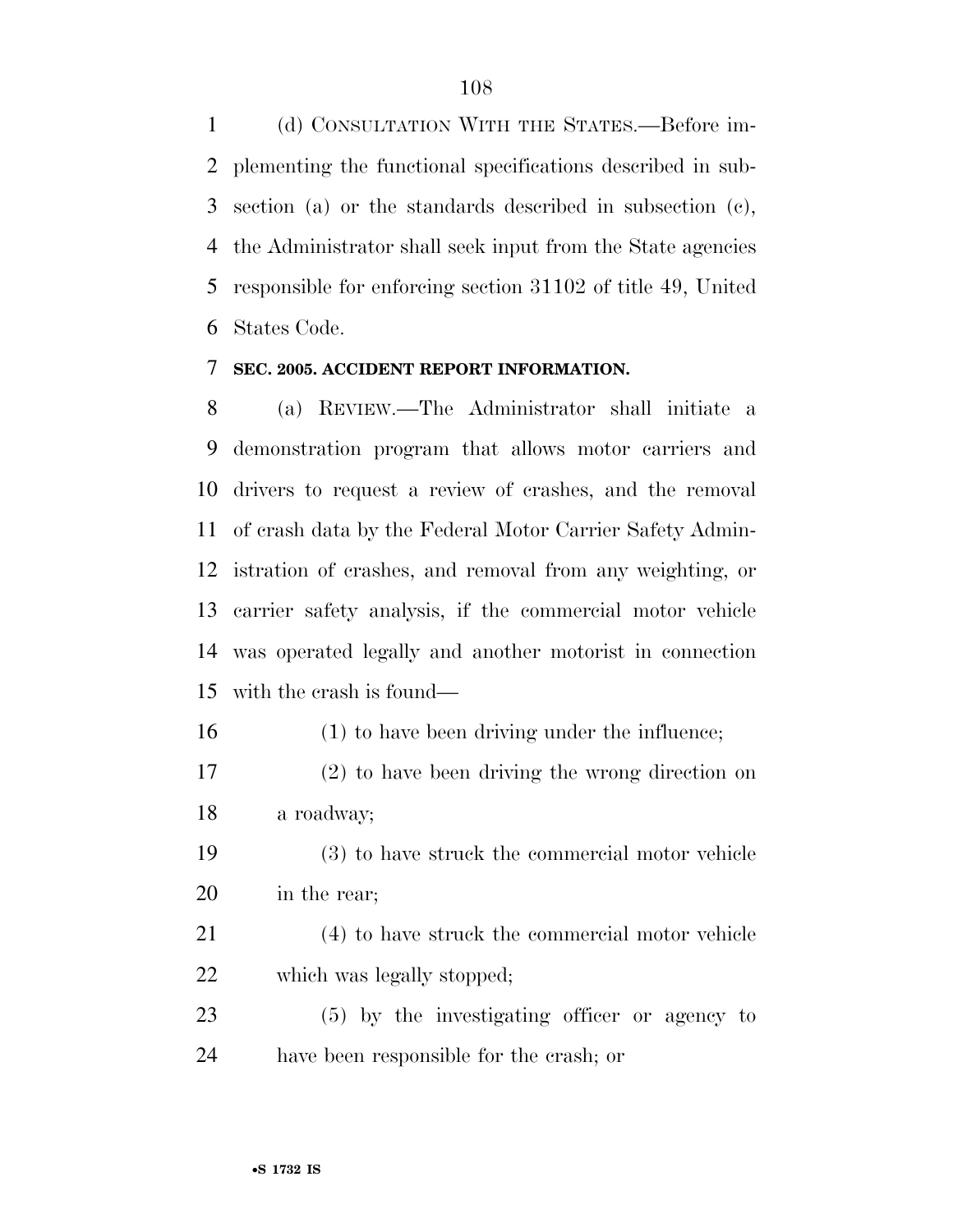(6) to have committed other violations deter-mined by the Administrator.

 (b) DOCUMENTS.—As part of a request for review under subsection (a), the motor carrier or driver shall sub- mit a copy of available police reports, crash investigations, judicial actions, insurance claim information, and any re- lated court actions submitted by each party involved in the accident.

 (c) SOLICITATION OF OTHER INFORMATION.—Fol- lowing a notice and comment period, the Administrator may solicit other types of information to be collected under subsection (b) to facilitate appropriate reviews under this section.

 (d) EVALUATION.—The Federal Motor Carrier Safe- ty Administration shall review the information submitted under subsections (b) and (c).

 (e) RESULTS.—The results of the review under sub-section (a)—

 (1) shall be used to recalculate the motor car-rier's crash BASIC percentile;

 (2) if the carrier is determined to not be re- sponsible for the crash incident, such information, shall be reflected on the website of the Federal Motor Carrier Safety Administration; and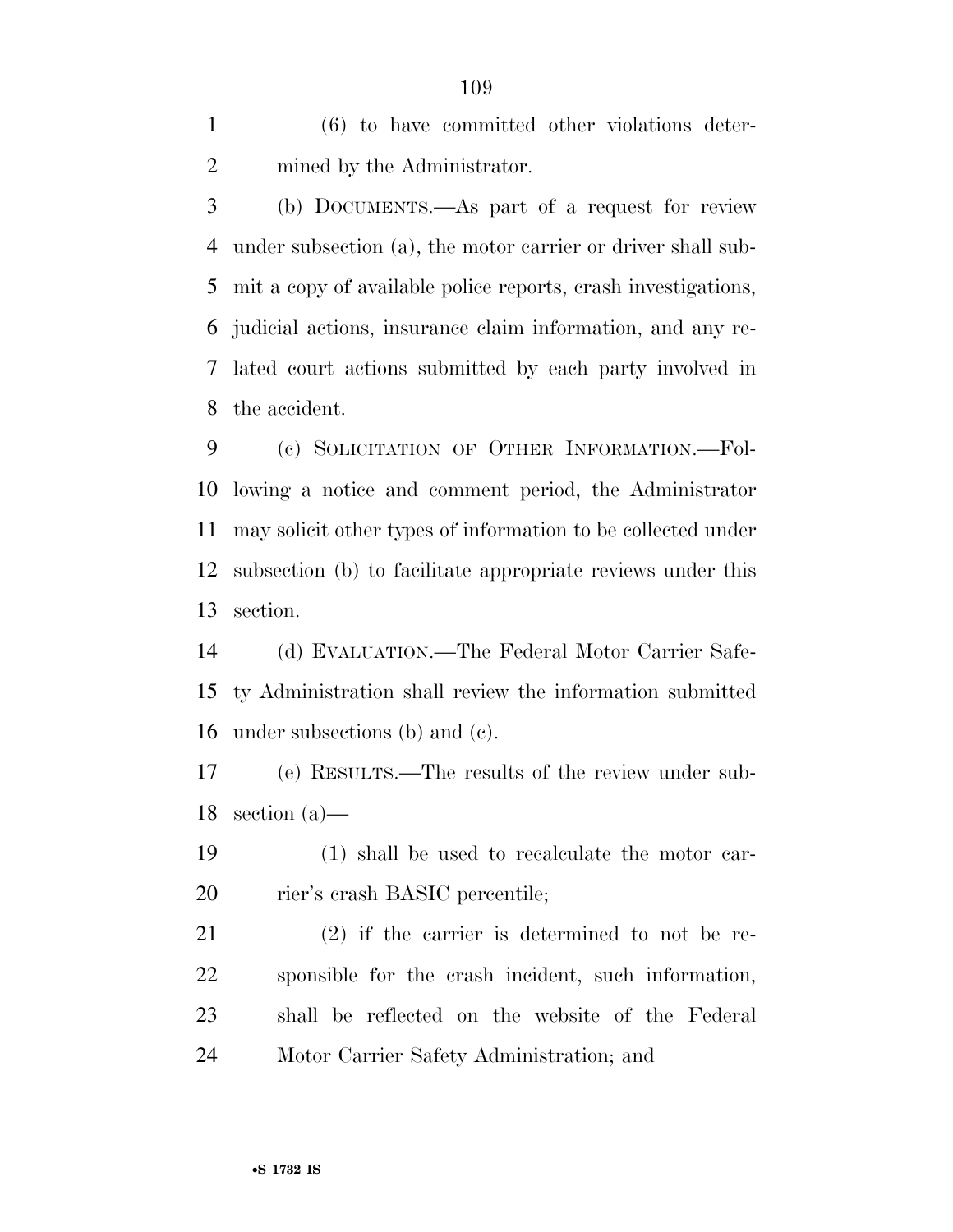|                | 110                                                  |
|----------------|------------------------------------------------------|
| $\mathbf{1}$   | (3) shall not be admitted as evidence or other-      |
| $\overline{2}$ | wise used in a civil action.                         |
| 3              | (f) FEE SYSTEM.-                                     |
| $\overline{4}$ | (1) ESTABLISHMENT.—The Administrator may             |
| 5              | establish a fee system, in accordance with section   |
| 6              | 9701 of title 31, United States Code, in which a     |
| 7              | motor carrier is charged a fee for each review of a  |
| 8              | crash requested by such motor carrier under this     |
| 9              | section.                                             |
| 10             | (2)<br>DISPOSITION OF FEES.—Fees collected           |
| 11             | under this section—                                  |
| 12             | (A) may be credited to the Department of             |
| 13             | Transportation appropriations account for pur-       |
| 14             | pose of carrying out this section; and               |
| 15             | (B) shall be used to fully fund the oper-            |
| 16             | ation of the review program authorized under         |
| 17             | this section.                                        |
| 18             | (g) REVIEW AND REPORT.—Not earlier than 2 years      |
| 19             | after the establishment of the demonstration program |
| 20             | under this section, the Administrator shall—         |
| 21             | (1) conduct a review of the internal crash re-       |
| 22             | view program to determine if other crash types       |
| 23             | should be included; and                              |
| 24             | $(2)$ submit a report to Congress that de-           |
| 25             | scribes—                                             |

•**S 1732 IS**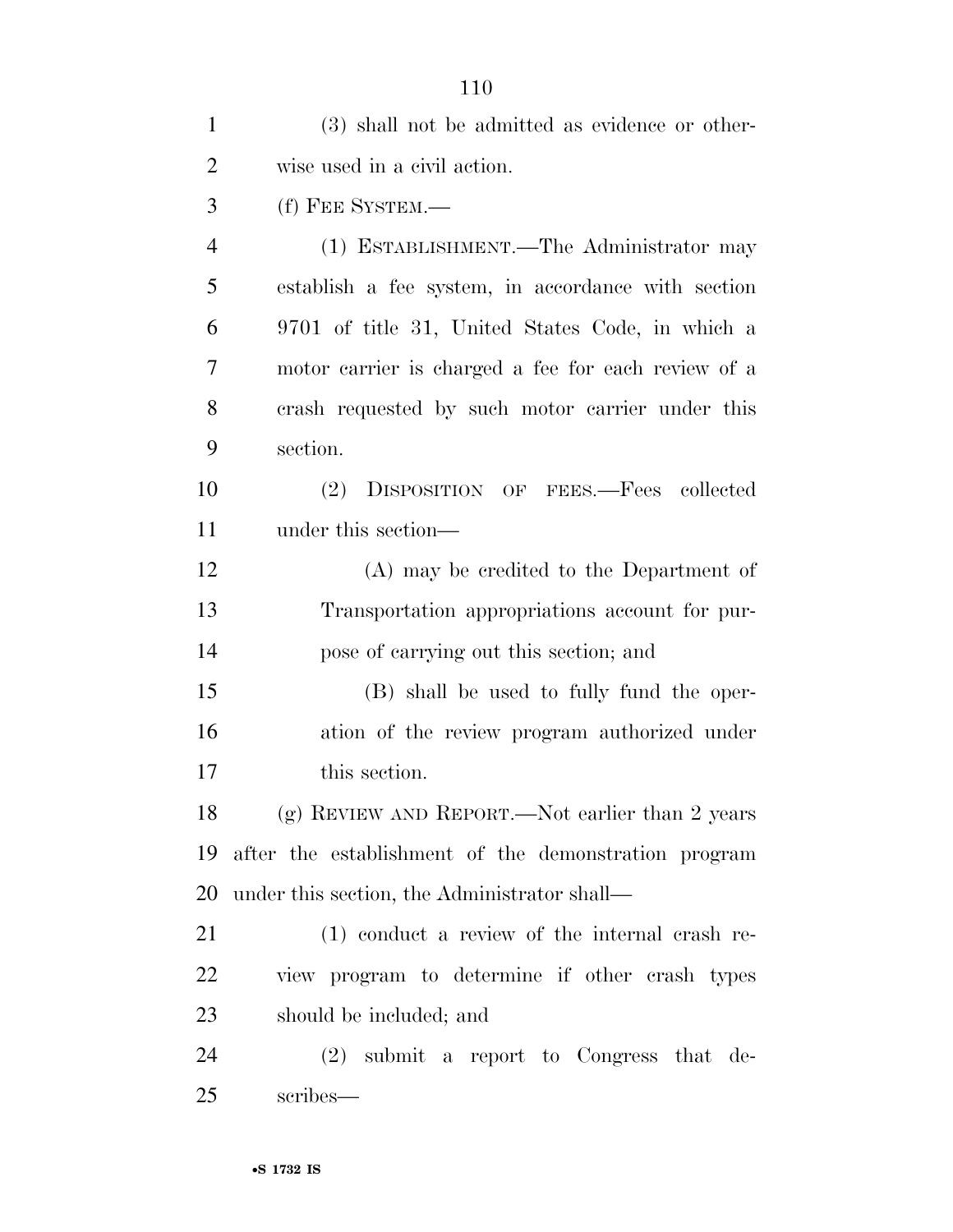| $\mathbf{1}$   | (A) the number of crashes reviewed;                        |
|----------------|------------------------------------------------------------|
| $\overline{2}$ | (B) the number of crashes for which the                    |
| 3              | commercial motor vehicle operator was deter-               |
| $\overline{4}$ | mined not to be at fault; and                              |
| 5              | (C) relevant information relating to the                   |
| 6              | program, including the cost to operate the pro-            |
| 7              | gram and the fee structure established.                    |
| 8              | SEC. 2006. POST-ACCIDENT REPORT REVIEW.                    |
| 9              | (a) IN GENERAL.—Not later than 120 days after the          |
| 10             | date of enactment of this Act, the Secretary shall convene |
| 11             | a working group—                                           |
| 12             | (1) to review the data elements of post-accident           |
| 13             | reports, for tow-away accidents involving commercial       |
| 14             | motor vehicles, that are reported to the Federal Gov-      |
| 15             | ernment; and                                               |
| 16             | $(2)$ to report to the Secretary its findings and          |
| 17             | any recommendations, including best practices for          |
| 18             | State post-accident reports to achieve the data ele-       |
| 19             | ments described in subsection (c).                         |
| 20             | (b) COMPOSITION.—Not less than 51 percent of the           |
| 21             | working group should be composed of individuals rep-       |
| 22             | resenting the States or State law enforcement officials.   |
| 23             | The remaining members of the working group shall rep-      |
| 24             | resent industry, labor, safety advocates, and other inter- |
| 25             | ested parties.                                             |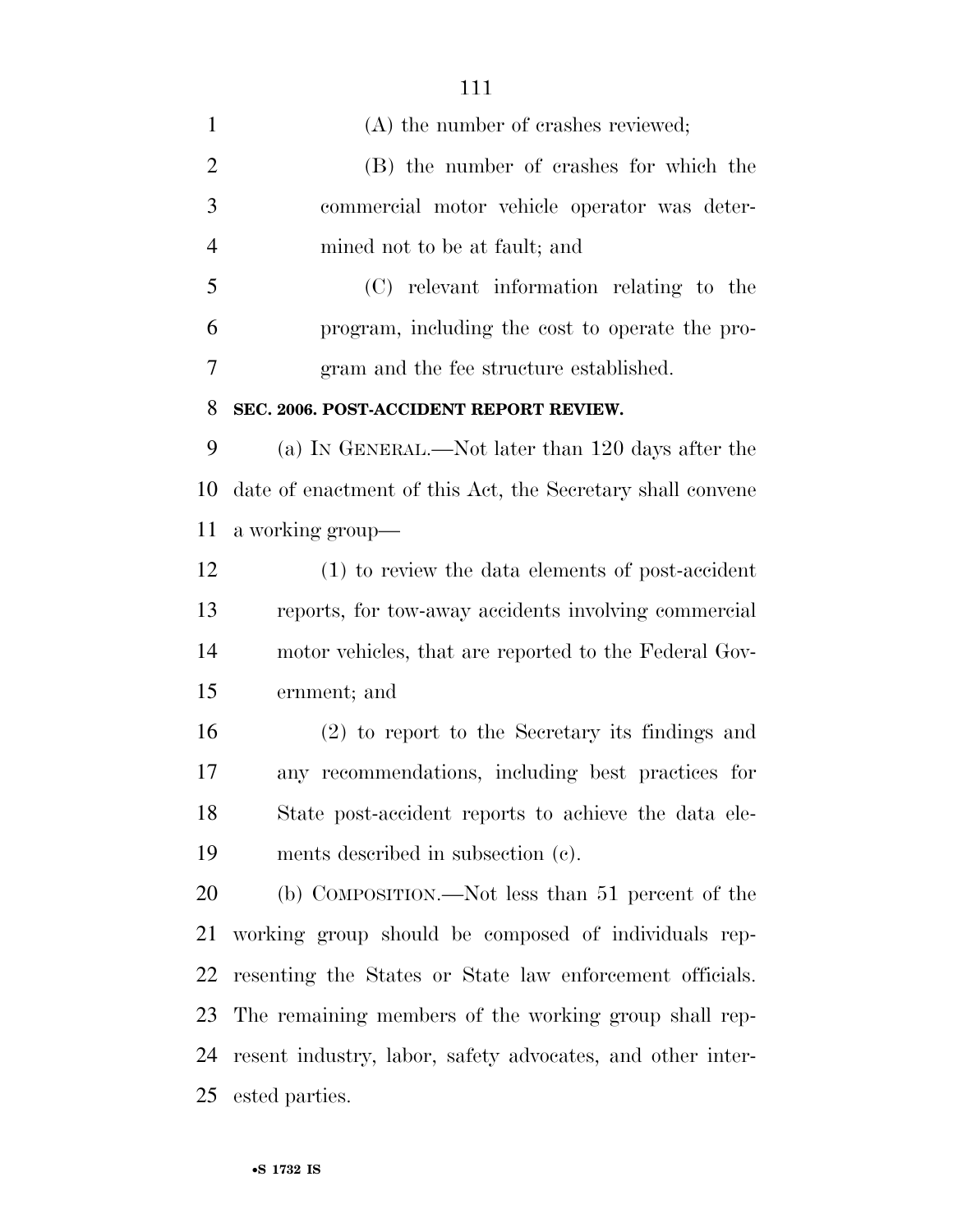| $\mathbf{1}$   | (c) CONSIDERATIONS.—The working group shall con-     |
|----------------|------------------------------------------------------|
| 2              | sider requiring additional data elements, including— |
| 3              | (1) the primary cause of the accident, if the pri-   |
| $\overline{4}$ | mary cause can be determined;                        |
| 5              | $(2)$ the physical characteristics of the commer-    |
| 6              | cial motor vehicle and any other vehicle involved in |
| 7              | the accident, including—                             |
| 8              | (A) the vehicle configuration;                       |
| 9              | (B) the gross vehicle weight if the weight           |
| 10             | can be readily determined;                           |
| 11             | (C) the number of axles; and                         |
| 12             | (D) the distance between axles, if the dis-          |
| 13             | tance can be readily determined; and                 |
| 14             | (3) any data elements that could contribute to       |
| 15             | the appropriate consideration of requests under sec- |
| 16             | tion 2005.                                           |
| 17             | (d) REPORT.—Not later than 1 year after the date     |
| 18             | of enactment of this Act, the Secretary shall-       |
| 19             | (1) review the findings of the working group;        |
| 20             | (2) identify the best practices for State post-ac-   |
| 21             | cident reports that are reported to the Federal Gov- |
| 22             | ernment, including identifying the data elements     |
| 23             | that should be collected following a tow-away com-   |
| 24             | mercial motor vehicle accident; and                  |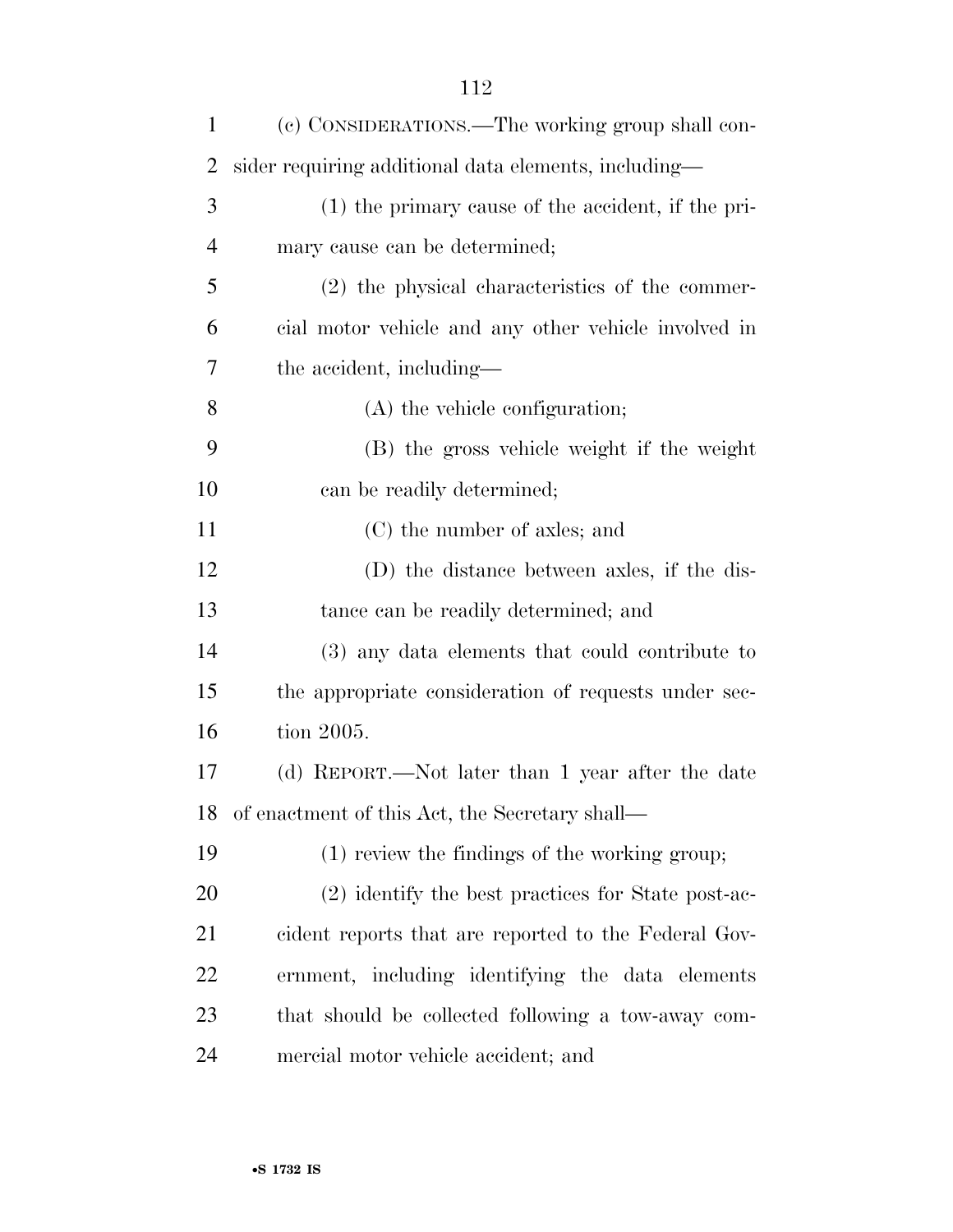(3) recommend to the States the adoption of new data elements to be collected following report-able commercial motor vehicle accidents.

#### **SEC. 2007. RECOGNIZING EXCELLENCE IN SAFETY.**

 (a) IN GENERAL.—The Administrator shall establish a program to publicly recognize motor carriers and drivers whose safety records and programs exceed compliance with the Federal Motor Carrier Safety Administration's safety regulations and demonstrate clear and outstanding safety practices.

 (b) RESTRICTION.—The program established under subsection (a) may not be deemed to be an endorsement of, or a preference for, motor carriers or drivers recognized under the program.

### **SEC. 2008. HIGH RISK CARRIER REVIEWS.**

 (a) IN GENERAL.—After the completion of the certifi- cation under section 2003 of this Act, and the establish- ment of the Safety Fitness Determination program, the Secretary shall ensure that a review is completed on each motor carrier that demonstrates through performance data that it poses the highest safety risk. At a minimum, a review shall be conducted whenever a motor carrier is among the highest risk carriers for 4 consecutive months. (b) REPORT.—Not later than 180 days after the com-

pletion of the certification under section 2003 of this Act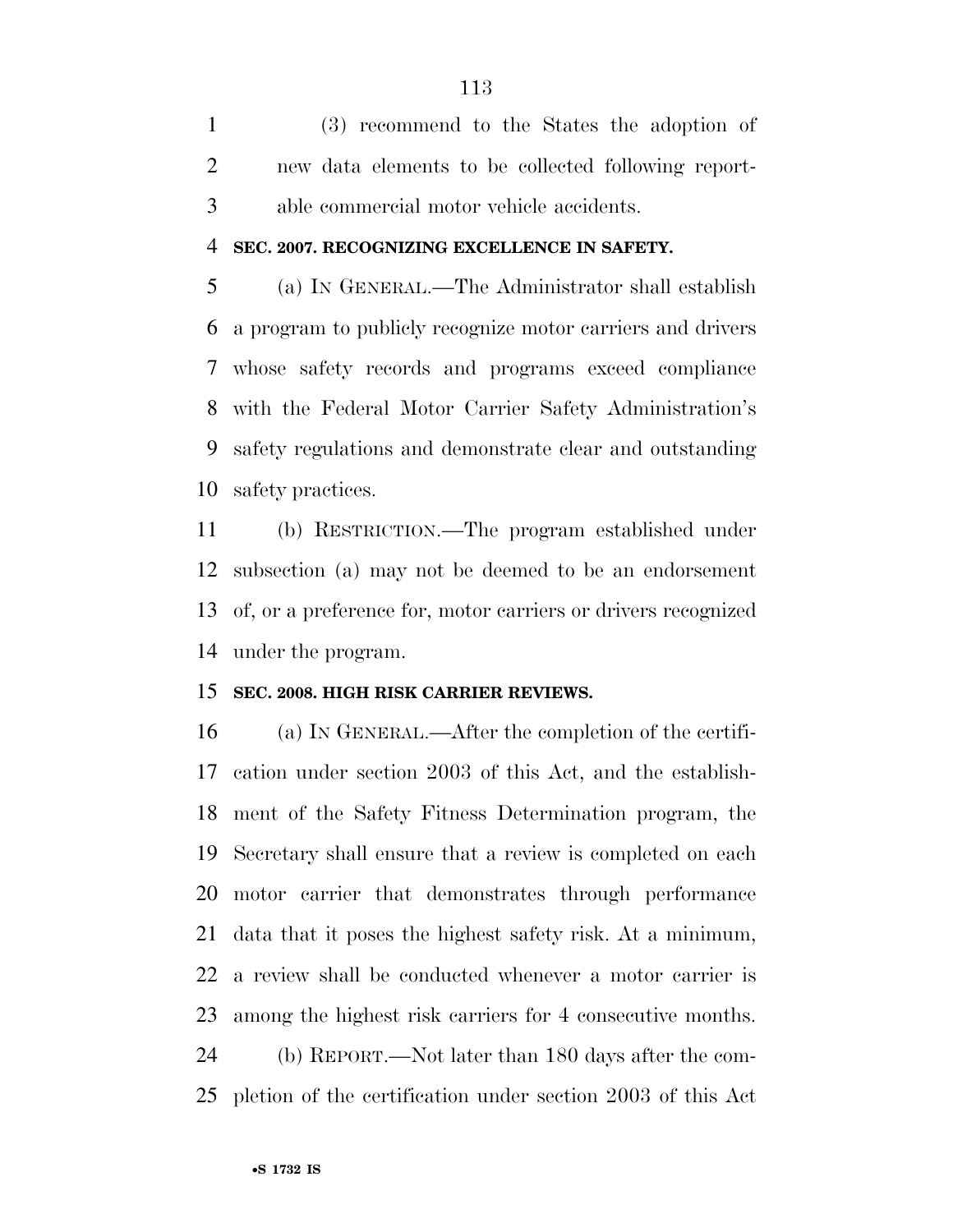and the establishment of the Safety Fitness Determination program, the Secretary shall post on a public website a report on the actions the Secretary has taken to comply with this section, including the number of high risk car-riers identified and the high risk carriers reviewed.

 (c) CONFORMING AMENDMENT.—Section 4138 of the Safe, Accountable, Flexible, Efficient Transportation Eq- uity Act: A Legacy for Users (49 U.S.C. 31144 note) is repealed.

### **PART II—INTERIM HIRING STANDARD**

### **SEC. 2101. DEFINITIONS.**

 (1) ENTITY.—The term ''entity'' means a per-son acting as—

(A) a shipper or a consignee;

 (B) a broker, a freight forwarder, or a household goods freight forwarder (as such 18 terms are defined in section 13102 of title 49, United States Code);

 (C) a non-vessel-operating common carrier, an ocean freight forwarder, or an ocean trans- portation intermediary (as such terms are de- fined in section 40102 of title 46, United States Code);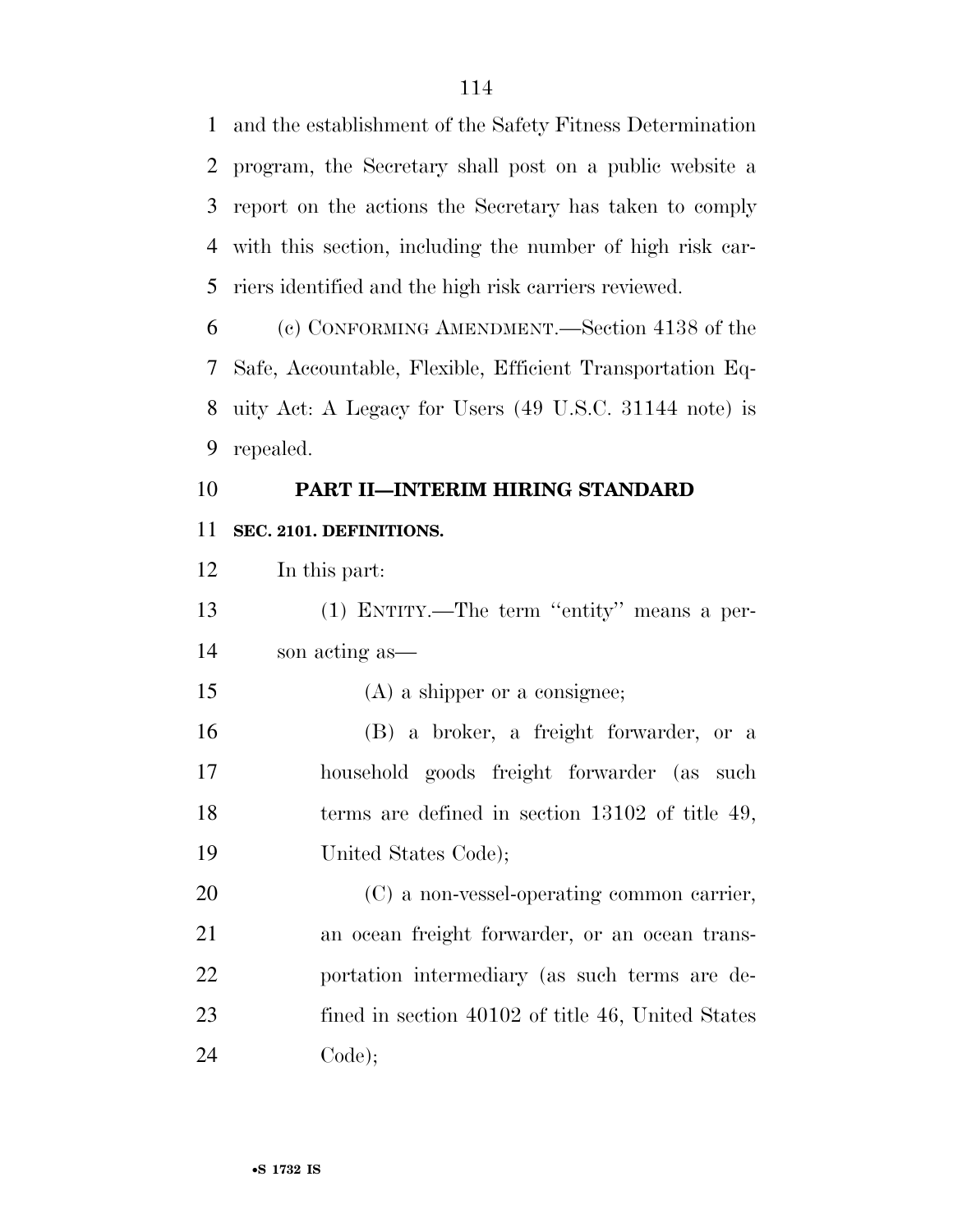| $\mathbf{1}$   | (D) an indirect air carrier authorized to              |
|----------------|--------------------------------------------------------|
| $\overline{2}$ | operate under a Standard Security Program ap-          |
| 3              | proved by the Transportation Security Adminis-         |
| $\overline{4}$ | tration;                                               |
| 5              | (E) a customs broker licensed in accord-               |
| 6              | ance with section 111.2 of title 19, Code of           |
| 7              | Federal Regulations;                                   |
| 8              | (F) an interchange motor carrier subject               |
| 9              | to paragraphs $(1)(B)$ and $(2)$ of section            |
| 10             | $13902(i)$ ; or                                        |
| 11             | $(G)$ a warehouse (as defined in Article 7–            |
| 12             | $102(13)$ of the Uniform Commercial Code).             |
| 13             | (2) MOTOR CARRIER.—The term "motor car-                |
| 14             | rier" means a motor carrier or a household goods       |
| 15             | motor carrier (as such terms are defined in section    |
| 16             | 13102 of title 49, United States Code) that is sub-    |
| 17             | ject to Federal motor carrier financial responsibility |
| 18             | and safety regulations.                                |
| 19             | (3) STATE.—The term "State" means each of              |
| 20             | the 50 States, a political subdivision of any such     |
| 21             | State, any intrastate agency, any other political      |
| 22             | agency of 2 or more States, the District of Colum-     |
| 23             | bia, American Samoa, the Commonwealth of the           |
| 24             | Northern Mariana Islands, the Commonwealth of          |
| 25             | Puerto Rico, Guam, and the Virgin Islands.             |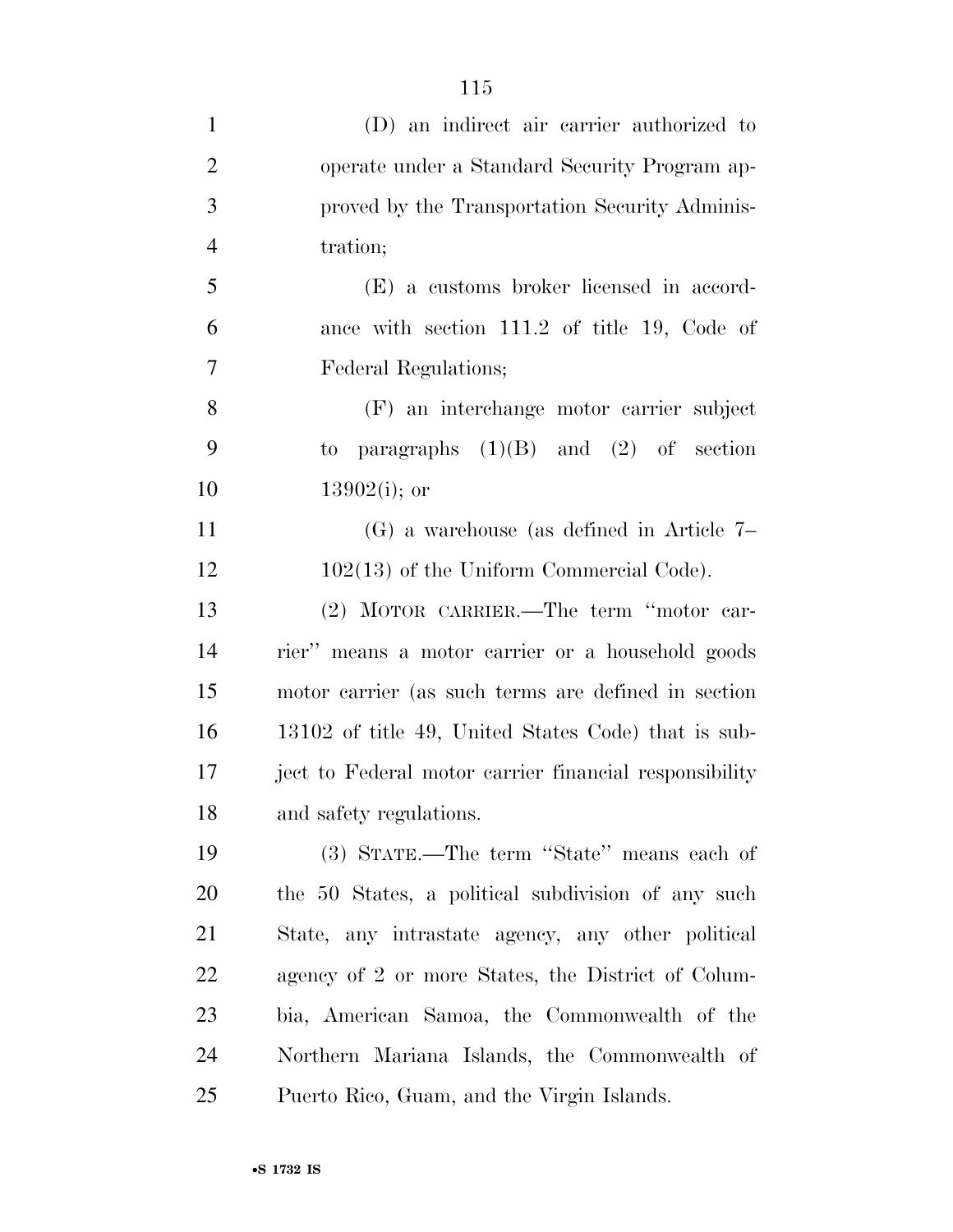## **CARRIERS.**

 (a) NATIONAL STANDARD.—Before tendering a ship- ment, but not more than 35 days before the pickup of a shipment by the hired motor carrier, an entity shall verify that the motor carrier, at the time of such verification—

 (1) is registered with and authorized by the Federal Motor Carrier Safety Administration to op- erate as a motor carrier or household goods motor carrier, if applicable;

 (2) has the minimum insurance coverage re-quired by Federal law; and

 (3)(A) before the safety fitness determination regulations are issued, does not have an unsatisfac- tory safety fitness determination issued by the Fed- eral Motor Carrier Safety Administration in force at 18 the time of such verification; or

 (B) beginning on the date that safety fitness determination regulations are implemented, does not have a safety fitness rating issued by the Federal Motor Carrier Safety Administration under such regulations that is the equivalent of the unsatisfac- tory fitness rating referred to in subparagraph (A). (b) INTERIM USE OF DATA.—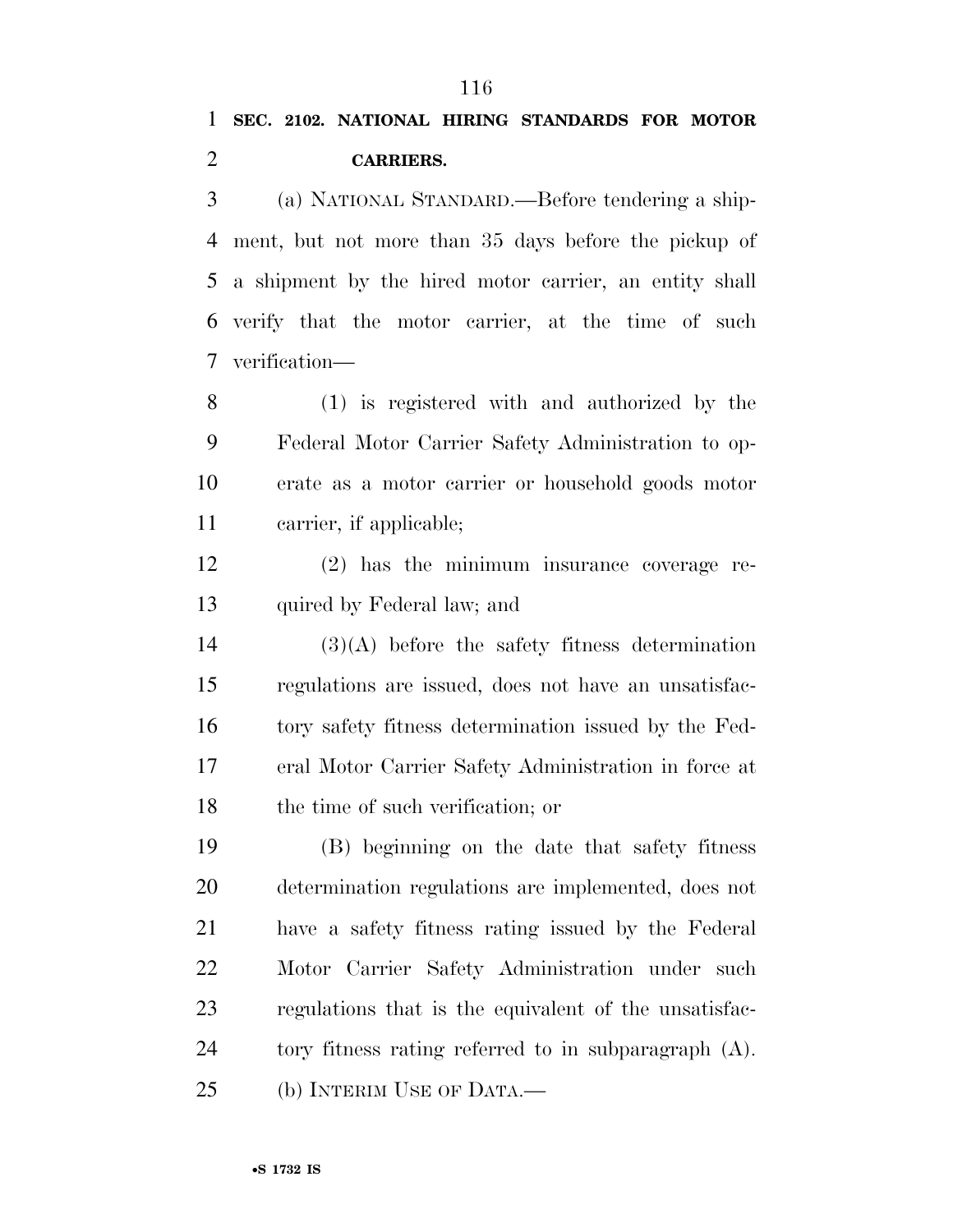(1) IN GENERAL.—Only evidence of an entity's compliance with subsection (a), crash data, and vio- lations may be admitted as evidence or otherwise used in a civil action for damages resulting from a claim of negligent selection or retention of such motor carrier against the entity.

 (2) EXCLUDED EVIDENCE.—All other motor carrier data created or maintained by the Federal Motor Carrier Safety Administration, including safe- ty measurement system data or analysis of such data, may not be admitted into evidence in a case or proceeding in which it is asserted or alleged that an entity's selection or retention of a motor carrier was negligent.

 (3) CESSATION OF EFFECTIVENESS.—Para- graphs (1) and (2) of this subsection cease to be ef- fective on the date of completion of the certification under section 2003 of this Act.

### **SEC. 2103. APPLICABILITY.**

 Notwithstanding any other provision of law, this part shall not apply to any motor carrier transportation con-tract entered into before the date of enactment of this Act.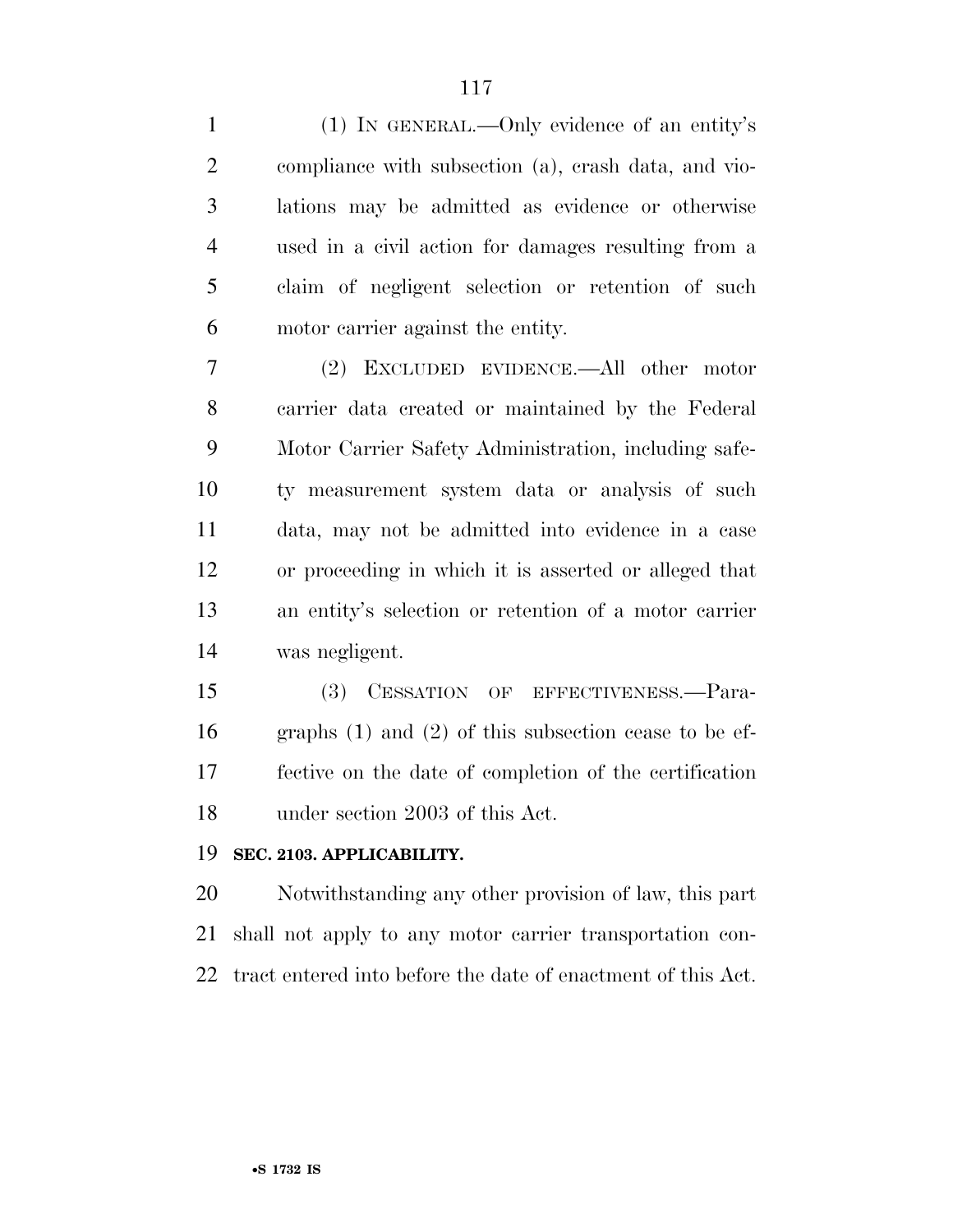### **Subtitle B—Drug Free Commercial Driver Act of 2015**

### **SEC. 2201. SHORT TITLE.**

 This subtitle may be cited as the ''Drug Free Com-mercial Driver Act of 2015''.

### **SEC. 2202. AUTHORIZATION OF HAIR TESTING.**

Section 31306 is amended—

- 8 (1) in subsection  $(b)(1)$ —
- (A) by redesignating subparagraph (B) as subparagraph (C); and

 (B) in subparagraph (A), by striking ''The regulations shall permit such motor carriers to conduct preemployment testing of such employ- ees for the use of alcohol.'' and inserting the following:

16 "(B) The regulations prescribed under subparagraph (A) shall permit motor carriers—

18  $\frac{1}{2}$  (i) to conduct preemployment testing of com- mercial motor vehicle operators for the use of alco-hol; and

21  $\frac{1}{2}$  (ii) to use hair testing as an acceptable alter-native to urinalysis—

23  $\cdot$  (I) in conducting preemployment screen-ing for the use of a controlled substance; and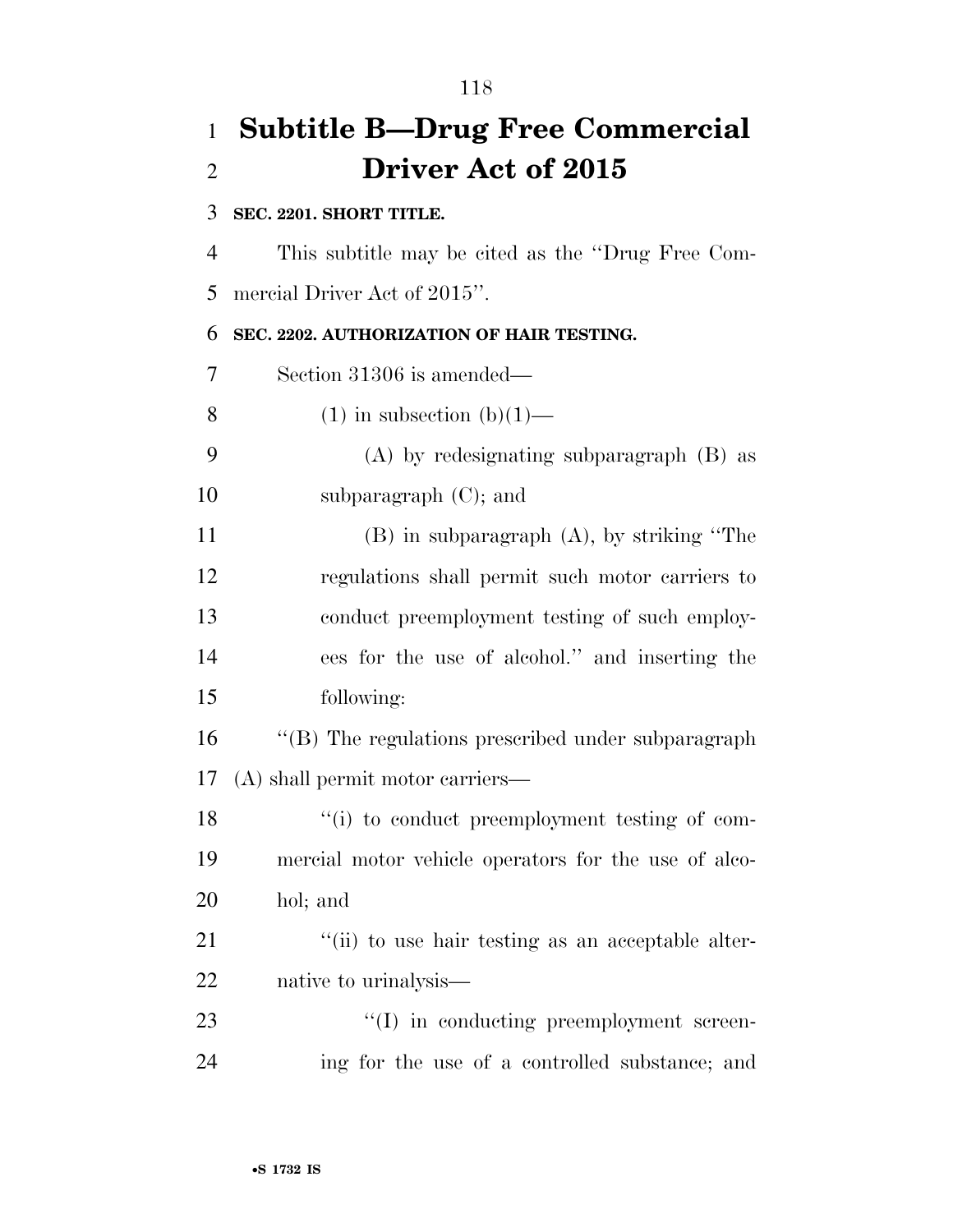| $\mathbf{1}$   | "(II) in conducting random screening for                    |
|----------------|-------------------------------------------------------------|
| $\overline{2}$ | the use of a controlled substance by individuals            |
| 3              | who were subject to preemployment screening.";              |
| $\overline{4}$ | and                                                         |
| 5              | $(2)$ in subsection $(e)(2)$ —                              |
| 6              | $(A)$ in subparagraph $(B)$ , by striking                   |
| $\overline{7}$ | "and" at the end;                                           |
| 8              | $(B)$ in subparagraph $(C)$ , by inserting                  |
| 9              | "and" after the semicolon; and                              |
| 10             | (C) by adding at the end the following:                     |
| 11             | "(D) laboratory protocols and cut-off levels                |
| 12             | for hair testing to detect the use of a controlled          |
|                |                                                             |
| 13             | substance;".                                                |
| 14             | SEC. 2203. EXEMPTION FROM MANDATORY URINALYSIS.             |
| 15             | (a) IN GENERAL.—Any motor carrier that dem-                 |
| 16             | onstrates, to the satisfaction of the Administrator of the  |
| 17             | Federal Motor Carrier Safety Administration, that it can    |
|                | 18 carry out an applicable hair testing program, consistent |
| 19             | with generally accepted industry standards, to detect the   |
| 20             | use of a controlled substance by commercial motor vehicle   |
| 21             | operators, may apply to the Administrator for an exemp-     |
| 22             | tion from the mandatory urinalysis testing requirements     |
| 23             | set forth in subpart C of part 382 of title 49, Code of     |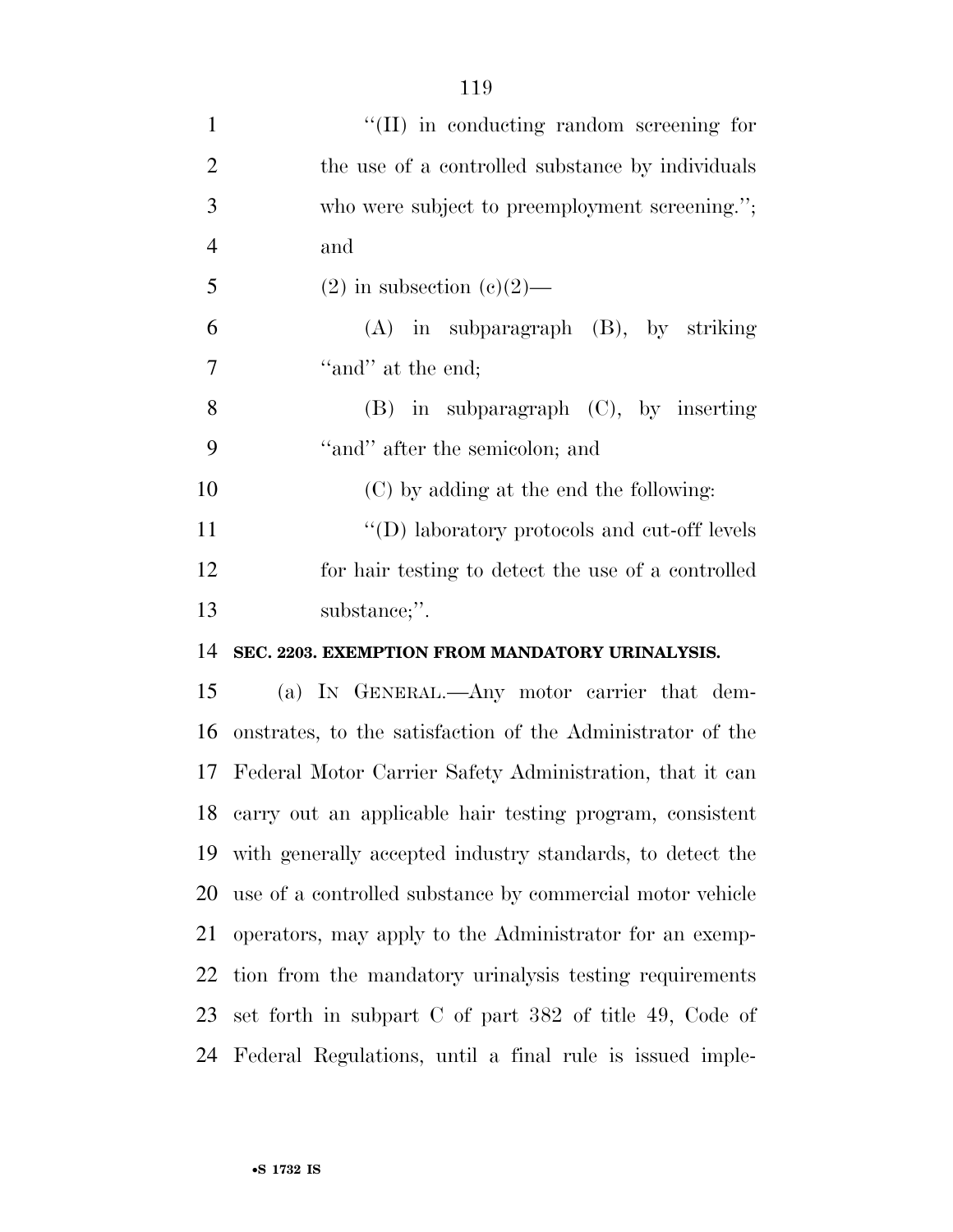menting the amendments made by section 2202 of this Act.

(b) EVALUATION OF APPLICATIONS.—

 (1) IN GENERAL.—In evaluating an application for an exemption under subsection (a), the Adminis- trator shall determine if the applicant's testing pro- gram employs procedures and protections similar to fleets that have carried out hair testing programs for at least 1 year.

 (2) REQUIREMENTS.—A testing program may not receive an exemption under subsection (a) unless the applicable testing laboratories—

 (A) have obtained laboratory accreditation specific to hair testing from an accrediting body, compliant with international or other Federal standards as appropriate, such as the College of American Pathologists; and

 (B) utilize hair testing assays that have been cleared by the Food and Drug Administra-20 tion under section  $510(k)$  of the Federal Food, 21 Drug, and Cosmetic Act (21 U.S.C. 360(k)).

 (c) REPORTING REQUIREMENT.—Any motor carrier that is granted an exemption under subsection (a) shall submit records to the national clearinghouse established under section 31306a of title 49, United States Code, re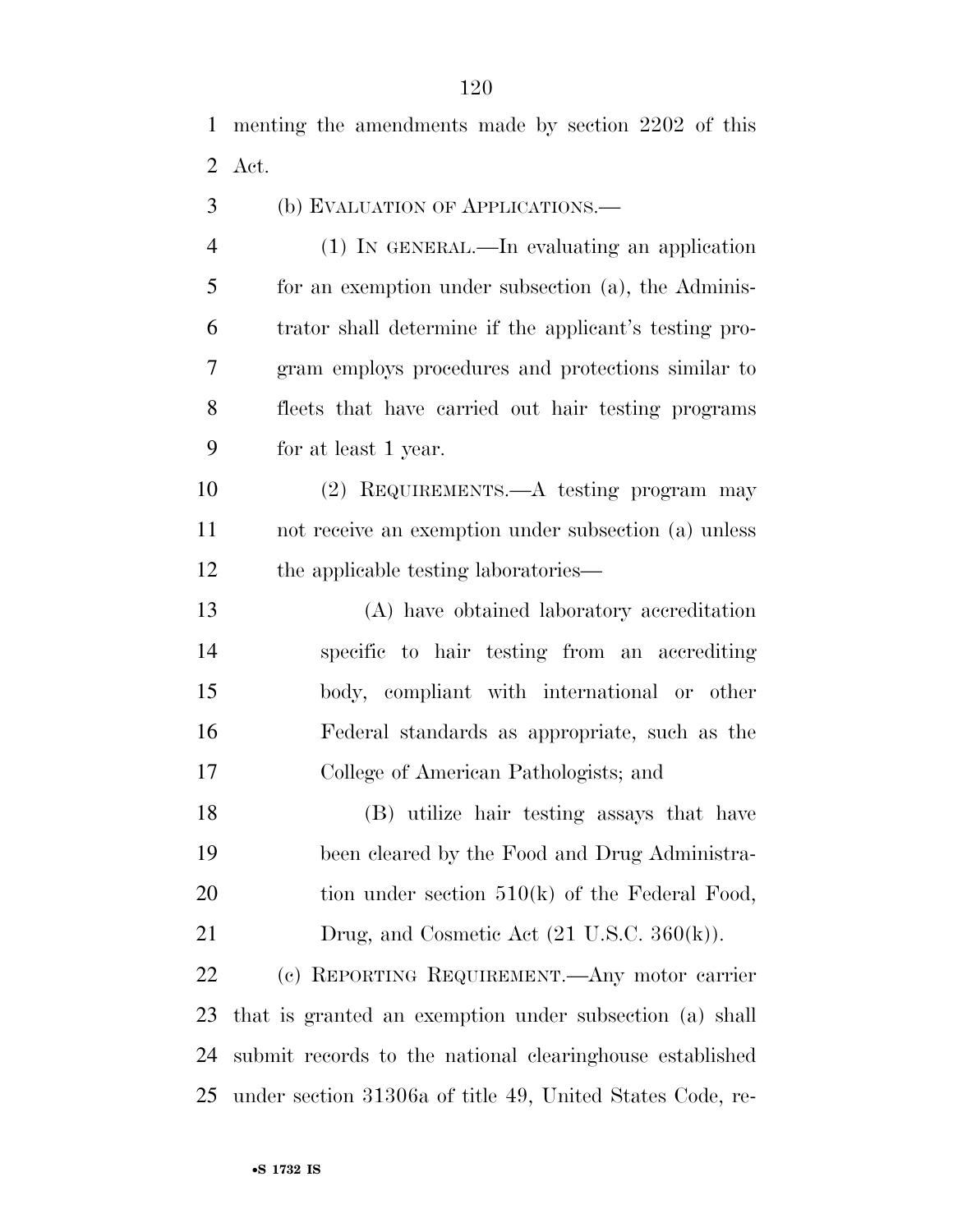lating to all positive test results and test refusals from the hair testing program described in that subsection.

### **SEC. 2204. GUIDELINES FOR HAIR TESTING.**

 Not later than 1 year after the date of enactment of this Act, the Secretary of Health and Human Services shall issue scientific and technical guidelines for hair test- ing as a method of detecting the use of a controlled sub- stance for purposes of section 31306 of title 49, United States Code, as amended by section 2202 of this Act. When issuing the scientific and technical guidelines, the Secretary of Health and Human Services may consider differentiating between exposure to and usage of various controlled substances.

### **SEC. 2205. ANNUAL REPORT TO CONGRESS.**

 Not later than 1 year after the date of enactment of this Act, and annually thereafter for 5 years, the Sec- retary of Transportation shall submit a report to Congress that—

 (1) summarizes the results of preemployment and random drug testing using both hair testing and urinalysis;

 (2) evaluates the efficacy of each method; and (3) determines which method provides the most accurate means of detecting the use of controlled substances over time.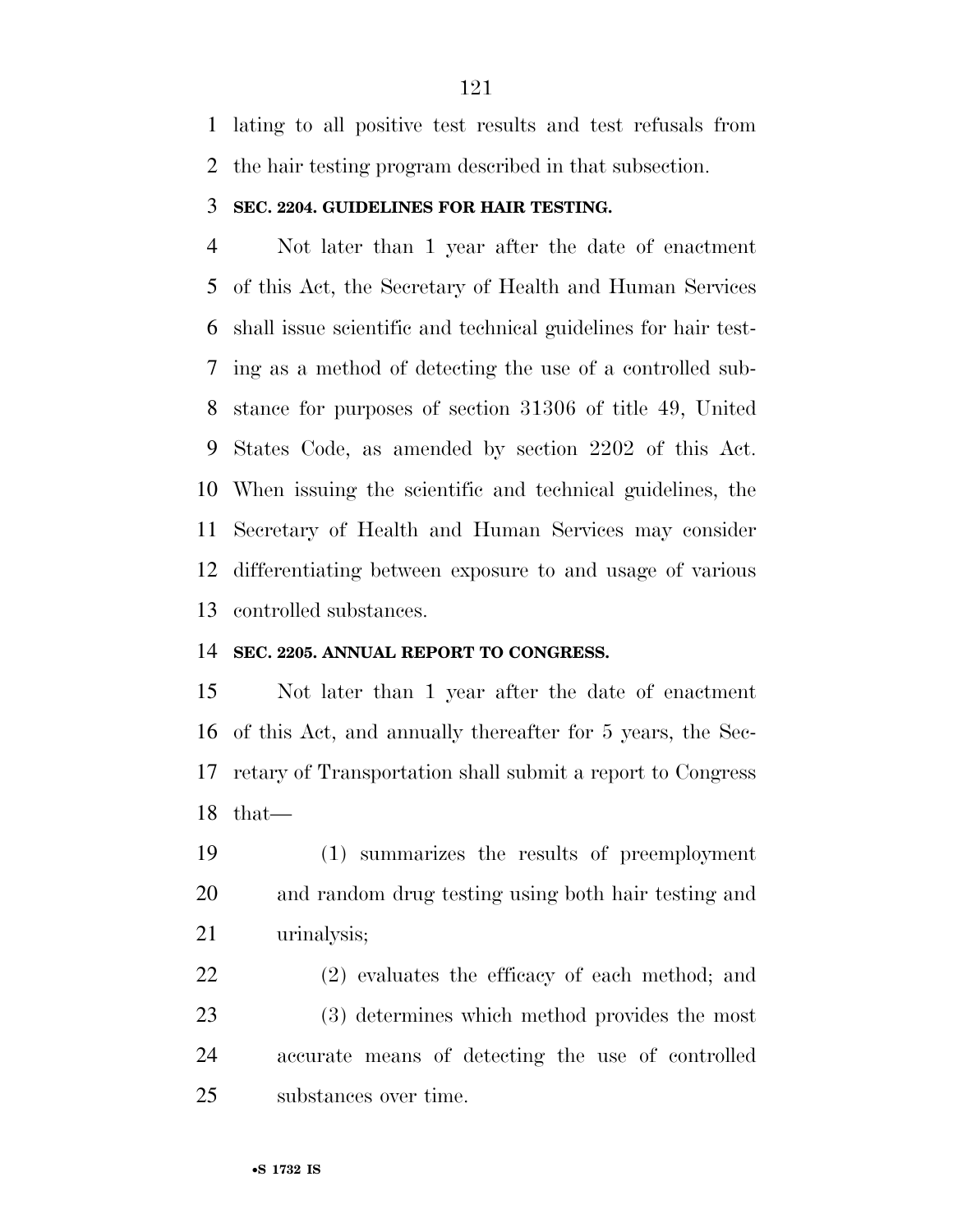# **Subtitle C—Transparency and Accountability**

**SEC. 2301. RULEMAKING REQUIREMENTS.** 

 (a) IN GENERAL.—Not later than 2 years after the date of enactment of this Act, if the Secretary determines that a significant number of crashes are not covered by the current minimum insurance requirements, the Sec- retary shall commence a rulemaking to determine whether to increase the minimum levels of financial responsibility required under section 31139 of title 49, United States Code, for a motor carrier to transport property.

 (b) CONSIDERATIONS.—In considering a notice of proposed rulemaking or final rule to increase the min- imum levels of financial responsibility under subsection (a), the Secretary shall identify and consider—

(1) current State insurance requirements;

 (2) the differences between the State insurance requirements identified under paragraph (1) and Federal requirements;

 (3) the amount of an insurance claim at the current minimum levels of financial responsibility 22 that is applied toward—

- (A) medical care;
- (B) compensation;
- (C) attorney fees; or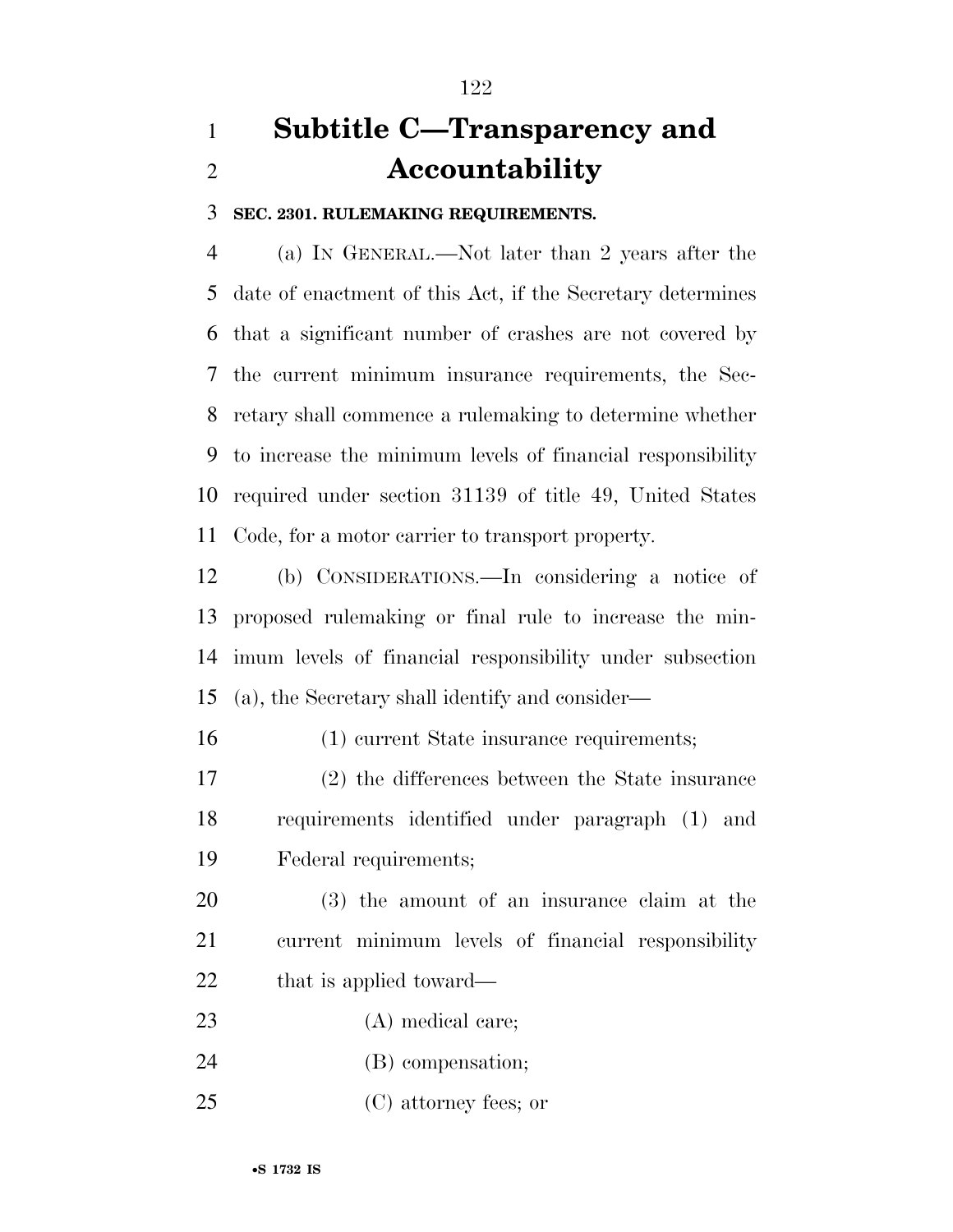| $\mathbf{1}$   | (D) other identifiable costs of a claim; and             |
|----------------|----------------------------------------------------------|
| $\overline{2}$ | (4) the frequency in which an insurance claim            |
| 3              | exceeds the current minimum levels of financial re-      |
| $\overline{4}$ | sponsibility, including, to the extent practicable, un-  |
| 5              | sealed verdicts and settlements.                         |
| 6              | (c) RULEMAKING.—If the Secretary commences a             |
| 7              | rulemaking under subsection (a), the Secretary shall in- |
| 8              | clude in the rulemaking—                                 |
| 9              | $(1)$ an estimate of the regulations impact on—          |
| 10             | (A) the safety of motor vehicle transpor-                |
| 11             | tation;                                                  |
| 12             | (B) the economic condition of the motor                  |
| 13             | carrier industry, including small and minority           |
| 14             | motor carriers and independent owner-opera-              |
| 15             | tors;                                                    |
| 16             | (C) the ability of the insurance industry to             |
| 17             | provide the required amount of insurance; and            |
| 18             | (D) the ability of the minimum insurance                 |
| 19             | level to cover the full cost of injuries, compen-        |
| 20             | satory damages, and fatalities; and                      |
| 21             | $(2)$ an estimate of the effects an increase in the      |
| 22             | minimum levels of financial responsibility would have    |
| 23             | $on$ —                                                   |
| 24             | (A) small motor carriers;                                |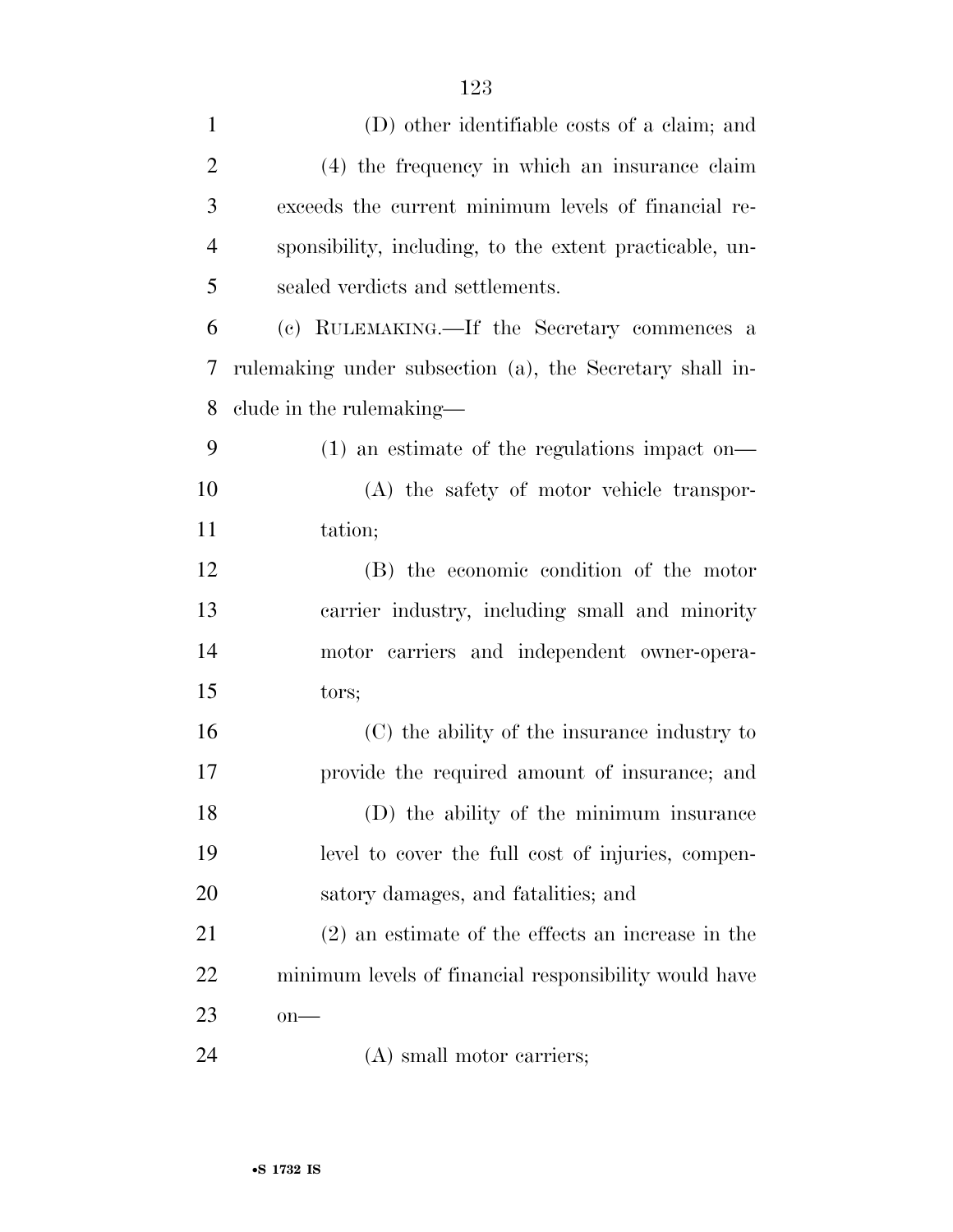| $\mathbf{1}$   | (B) insurance premiums for motor car-                     |
|----------------|-----------------------------------------------------------|
| $\overline{2}$ | riers, including small and minority motor car-            |
| 3              | riers and independent owner-operators; and                |
| $\overline{4}$ | (C) the availability of insurance to meet                 |
| 5              | the minimum levels of financial responsibility.           |
| 6              | SEC. 2302. PETITIONS FOR REGULATORY RELIEF.               |
| 7              | (a) APPLICATIONS FOR REGULATORY RELIEF. - Not-            |
| 8              | withstanding subpart $C$ of part 381 of title 49, Code of |
| 9              | Federal Regulations, the Secretary shall allow an appli-  |
| 10             | cant representing a class or group of motor carriers to   |
| 11             | apply for a specific exemption from any provision of the  |
| 12             | regulations under part 395 of title 49, Code of Federal   |
| 13             | Regulations, for commercial motor vehicle drivers.        |
| 14             | (b) REVIEW PROCESS.—                                      |
| 15             | (1) IN GENERAL.—The Secretary shall establish             |
| 16             | the procedures for the application for and the review     |
| 17             | of an exemption under subsection (a).                     |
| 18             | (2) PUBLICATION.—Not later than 30 days                   |
| 19             | after the date of receipt of an application for an ex-    |
| 20             | emption, the Secretary shall publish the application      |
| 21             | in the Federal Register and provide the public with       |
| 22             | an opportunity to comment.                                |
| 23             | (3) PUBLIC COMMENT.—                                      |
| 24             | (A) IN GENERAL.—Each application shall                    |
| 25             | be available for public comment for a 30-day              |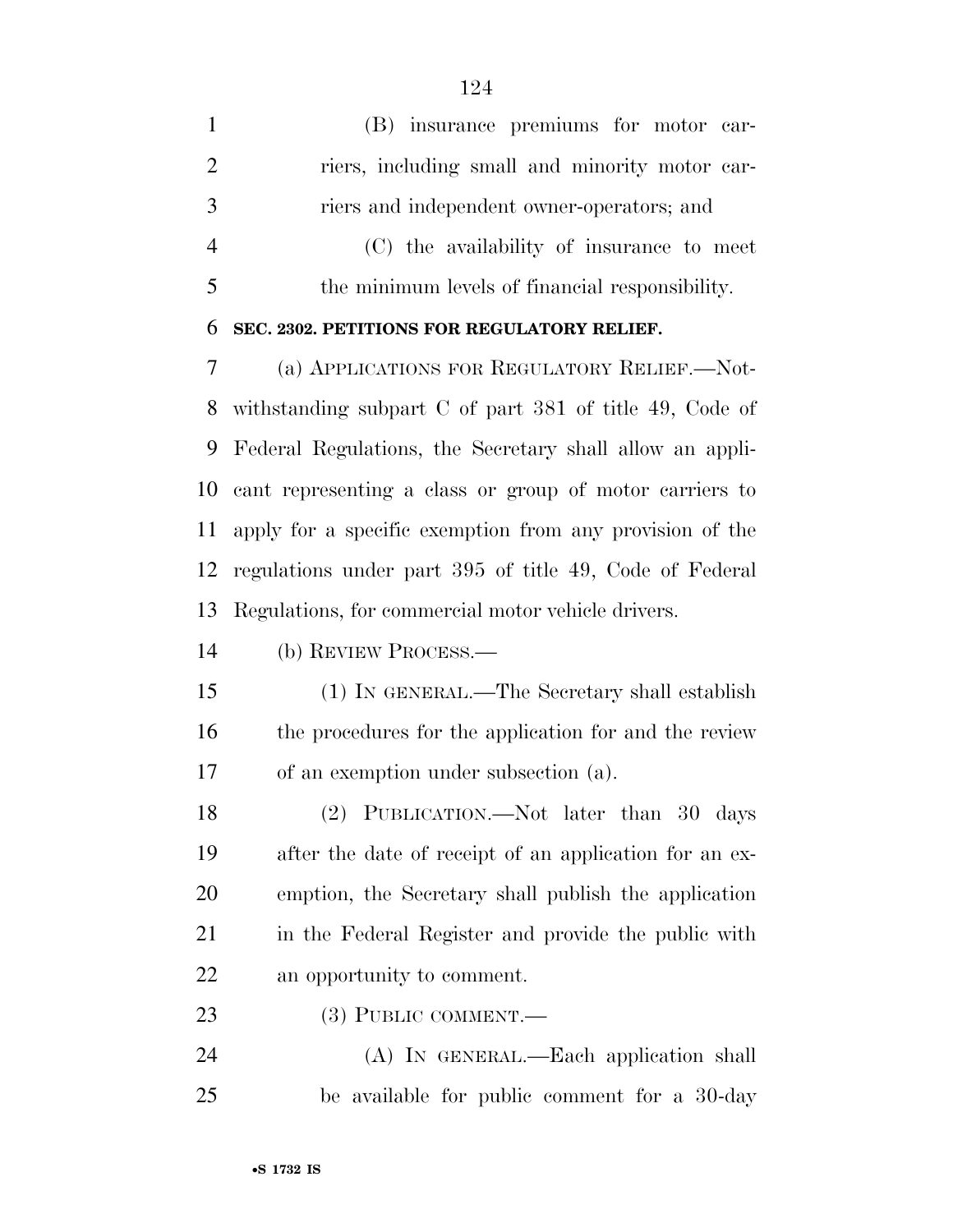| $\mathbf{1}$   | period, but the Secretary may extend the oppor-     |
|----------------|-----------------------------------------------------|
| $\overline{2}$ | tunity for public comment to 60 days if it is a     |
| 3              | significant or complex request.                     |
| $\overline{4}$ | (B) REVIEW.—Beginning on the date that              |
| 5              | the public comment period under subparagraph        |
| 6              | (A) ends, the Secretary shall have 60 days to       |
| 7              | review all of the comments received.                |
| 8              | $(4)$ DETERMINATION.—At the end of the 60-          |
| 9              | day period under paragraph $(3)(B)$ , the Secretary |
| 10             | shall publish a determination in the Federal Reg-   |
| 11             | ister, including—                                   |
| 12             | (A) the reason for granting or denying the          |
| 13             | application; and                                    |
| 14             | (B) if the application is granted—                  |
| 15             | (i) the specific class of persons eligible          |
| 16             | for the exemption;                                  |
| 17             | (ii) each provision of the regulations              |
| 18             | to which the exemption applies; and                 |
| 19             | (iii) any conditions or limitations ap-             |
| 20             | plied to the exemption.                             |
| 21             | (5) CONSIDERATIONS.—In making a determina-          |
| 22             | tion whether to grant or deny an application for an |
| 23             | exemption, the Secretary shall consider the safety  |
| 24             | impacts of the request and may provide appropriate  |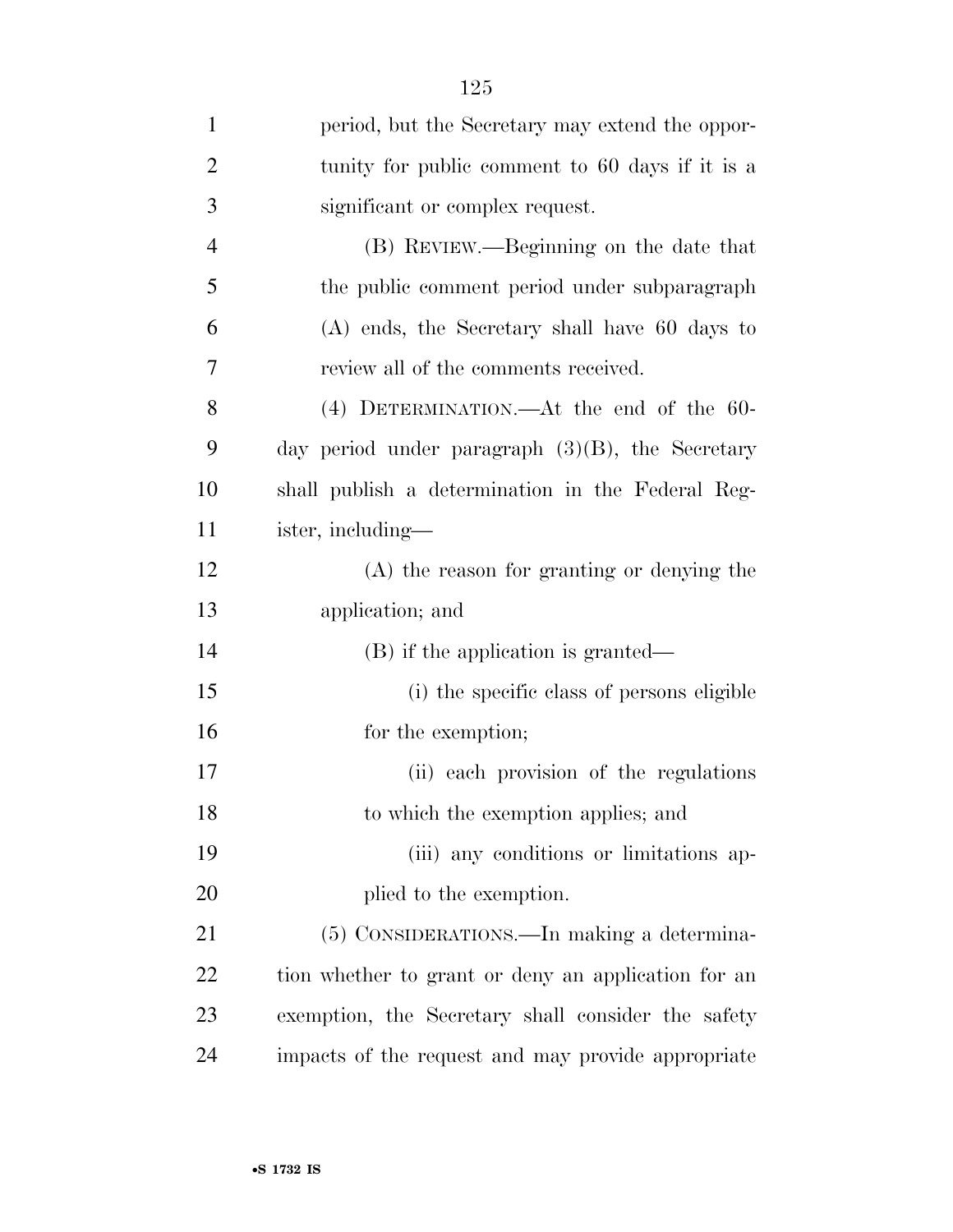conditions or limitations on the use of the exemp-tion.

 (c) OPPORTUNITY FOR RESUBMISSION.—If an appli- cation is denied and the applicant can reasonably address the reason for the denial, the Secretary may allow the motor carrier to resubmit the application.

(d) PERIOD OF APPLICABILITY.—

 (1) IN GENERAL.—Except as provided in para- graph (2) of this subsection and subsection (f), each exemption granted under this section shall be valid for a period of 5 years unless the Secretary identi- fies a compelling reason for a shorter exemption pe-riod.

 (2) RENEWAL.—At the end of the 5-year period under paragraph (1)—

 (A) the Secretary, at the Secretary's dis- cretion, may renew the exemption for an addi-tional 5-year period; or

 (B) an applicant may apply under sub- section (a) for a permanent exemption from each applicable provision of the regulations.

 (e) LIMITATION.—No exemption under this section may be granted to or used by any motor carrier that has an unsatisfactory safety fitness determination.

(f) PERMANENT EXEMPTIONS.—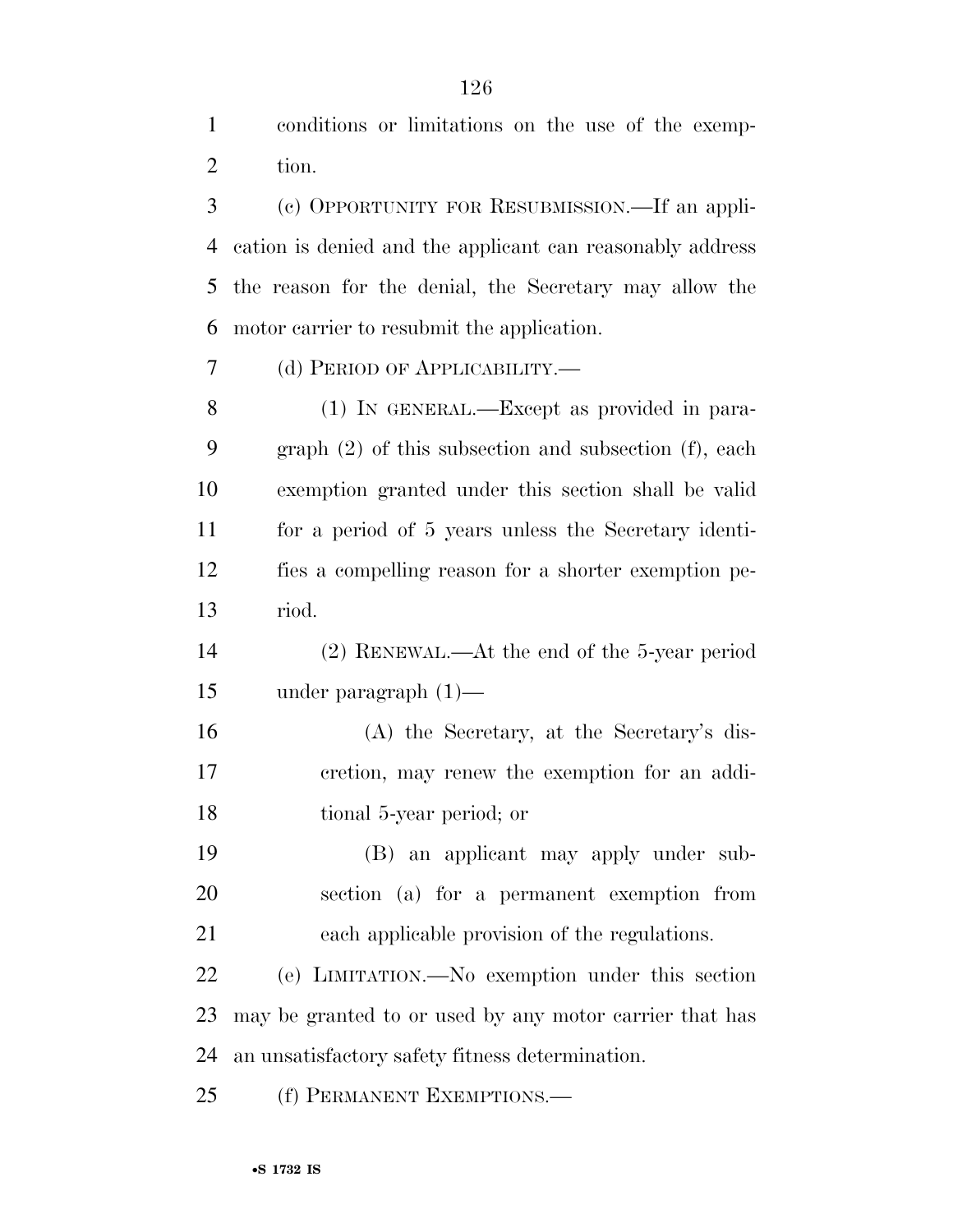| $\mathbf{1}$   | (1) IN GENERAL.—The Secretary shall make       |
|----------------|------------------------------------------------|
| $\overline{2}$ | permanent the following limited exceptions:    |
| 3              | (A) Department of Defense Military Sur-        |
| $\overline{4}$ | face Deployment and Distribution Command       |
| 5              | transport of weapons, munitions, and sensitive |
| 6              | classified cargo as published in the Federal   |
| 7              | Register Volume 80 on April 16, 2015 (80 Fed.  |
| 8              | Reg. $20556$ ).                                |
| 9              | (B) Department of Energy transport of se-      |
| 10             | curity-sensitive radioactive materials as pub- |
| 11             | lished in the Federal Register Volume 80 on    |
| 12             | June 22, 2015 (80 Fed. Reg. 35703).            |
| 13             | (C) All motor carriers that transport haz-     |
| 14             | ardous materials shipments requiring security  |
| 15             | plans under regulations of the Pipeline and    |
| 16             | Hazardous Materials Safety Administration as   |
| 17             | published in the Federal Register Volume 80 on |
| 18             | May 1, 2015 (80 Fed. Reg. 25004).              |
| 19             | (D) Perishable construction products<br>as     |
| 20             | published in the Federal Register, Volume 80   |
| 21             | on April 2, 2015 (80 Fed. Reg. 17819).         |
| 22             | (E) Passenger vehicle record of duty status    |
| 23             | change as published in the Federal Register    |
| 24             | Volume 80 on June 4, 2015 (80 Fed. Reg.        |
| 25             | 31961).                                        |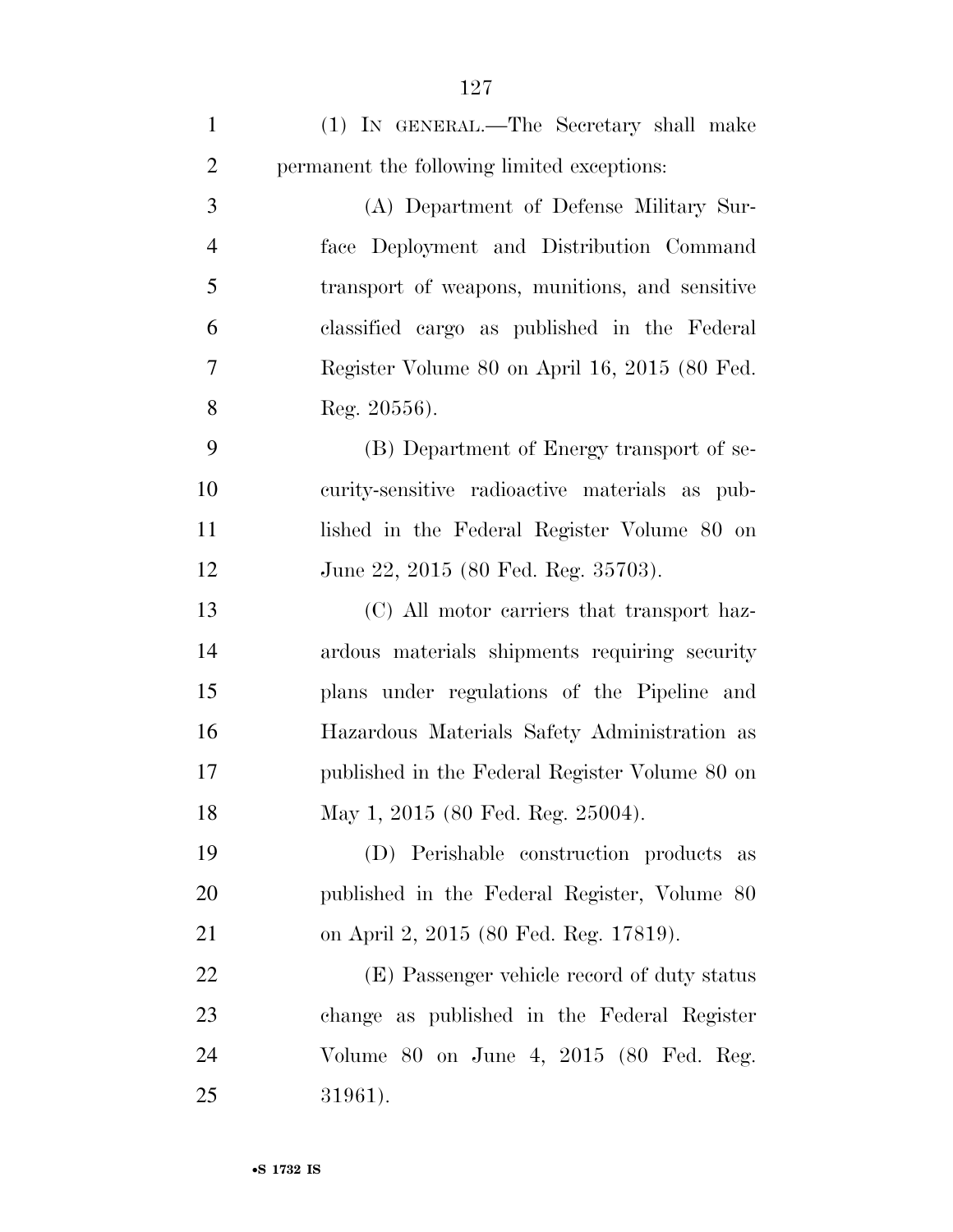| (F) Transport of commercial bee hives as                |
|---------------------------------------------------------|
| published in the Federal Register Volume 80 on          |
| June 19, 2018 (80 Fed. Reg. 35425).                     |
| (G) All specialized carriers and drivers re-            |
| sponsible for transporting loads requiring spe-         |
| cial permits as published in the Federal Reg-           |
| ister Volume 80 on June 18, 2015 (80 Fed.               |
| Reg. 34957).                                            |
| (H) Safe transport of livestock as pub-                 |
| lished in the Federal Register Volume 80 on             |
| June 12, 2015 (80 Fed. Reg. 33584).                     |
| (2) ADDITIONAL EXEMPTIONS.—The Secretary                |
| may make any temporary exemption from any provi-        |
| sion of the regulations under part 395 of title 49,     |
| Code of Federal Regulations, for commercial motor       |
| vehicle drivers that is in effect on the date of enact- |
| ment of this Act permanent if the Secretary deter-      |
| mines that the permanent exemption will not de-         |
| grade safety. The Secretary shall provide public no-    |
| tice and comment on a list of the additional provi-     |
| sions to be made permanent under this paragraph.        |
| SEC. 2303. INSPECTOR STANDARDS.                         |
|                                                         |

 Not later than 90 days after the date of enactment of this Act, the Administrator of the Federal Motor Car-rier Safety Administration shall revise the regulations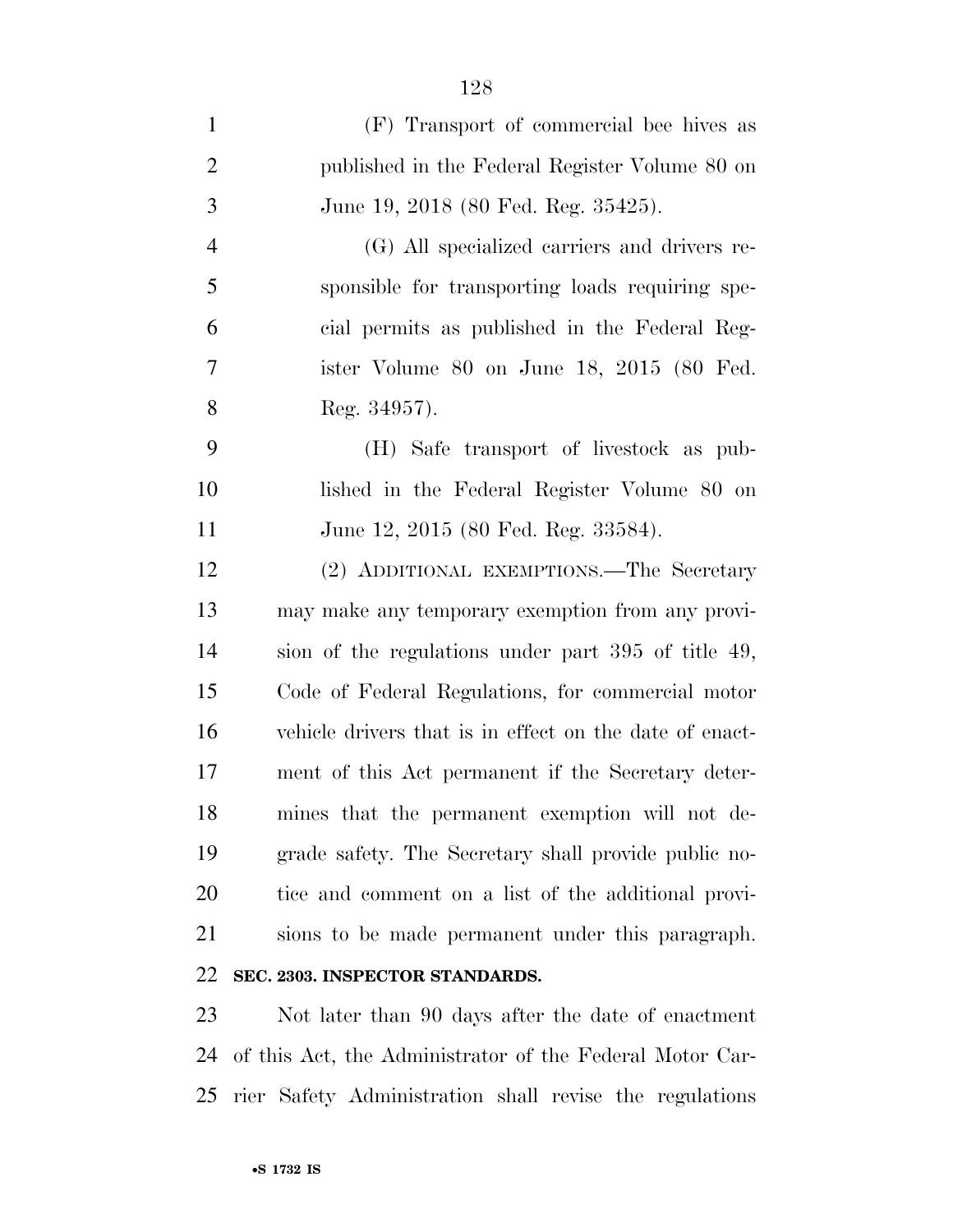under part 385 of title 49, Code of Federal Regulations, as necessary, to incorporate by reference the certification standards for roadside inspectors issued by the Commer-cial Vehicle Safety Alliance.

### **SEC. 2304. TECHNOLOGY IMPROVEMENTS.**

 (a) IN GENERAL.—Not later than 1 year after the date of enactment of this Act, the Government Account- ability Office shall conduct a comprehensive analysis on the Federal Motor Carrier Safety Administration's infor- mation technology and data collection and management systems.

 (b) REQUIREMENTS.—The study conducted under subsection (a) shall—

 (1) evaluate the efficacy of the existing infor- mation technology, data collection, processing sys- tems, and data management systems and programs, including their interaction with each other and their efficacy in meeting user needs;

 (2) identify any redundancies among the sys-tems and programs described in paragraph (1);

 (3) explore the feasibility of consolidating data 22 collection and processing systems;

 (4) evaluate the ability of the systems and pro- grams described in paragraph (1) to meet the needs of—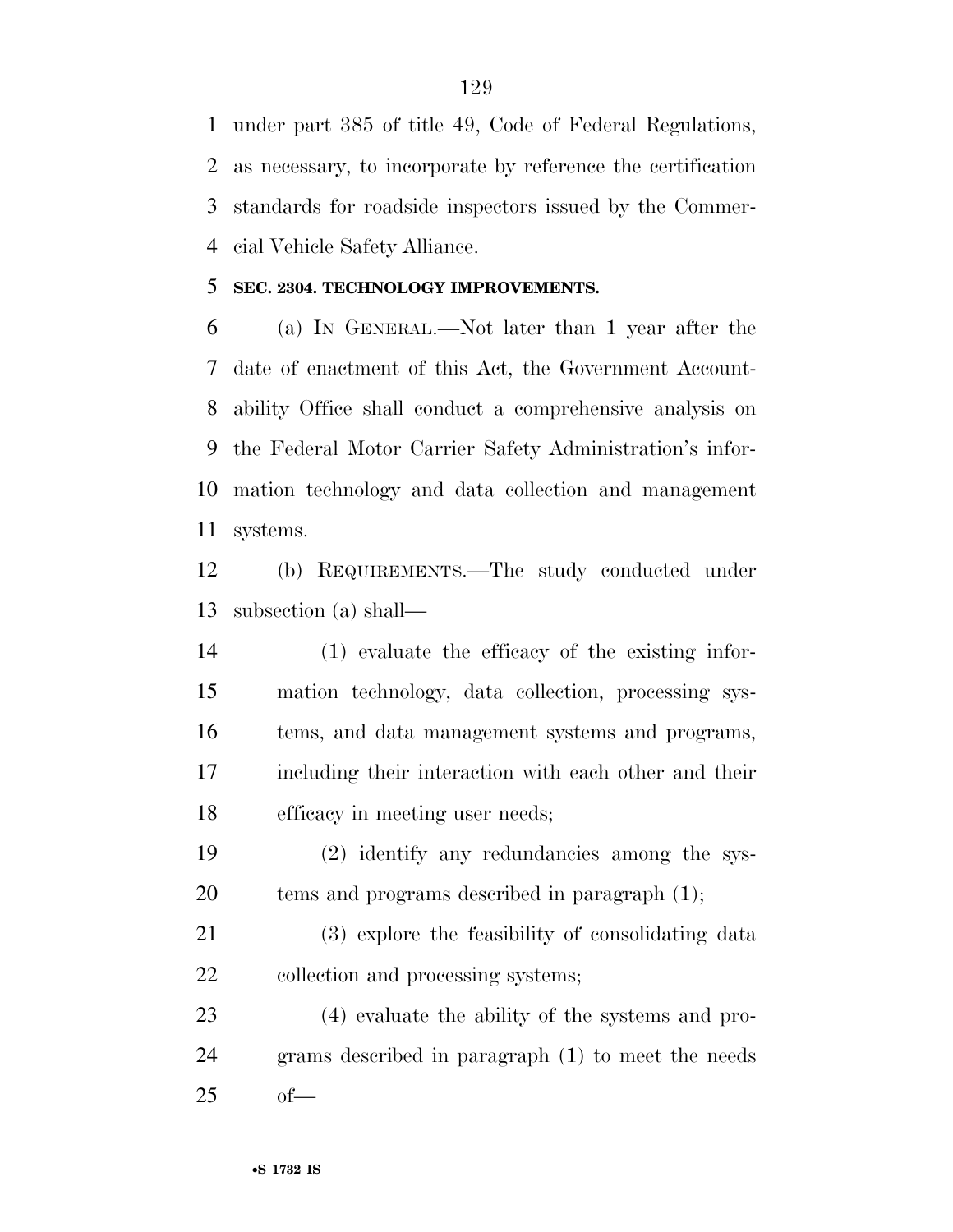| $\mathbf{1}$   | (A) the Federal Motor Carrier Safety Ad-              |
|----------------|-------------------------------------------------------|
| $\overline{2}$ | ministration, at both the headquarters and            |
| 3              | State level;                                          |
| $\overline{4}$ | (B) the State agencies that implement the             |
| 5              | Motor Carrier Safety Assistance Program under         |
| 6              | section 31102 of title 49, United States Code;        |
| 7              | and                                                   |
| 8              | $(C)$ other users;                                    |
| 9              | (5) evaluate the adaptability of the systems and      |
| 10             | programs described in paragraph (1), in order to      |
| 11             | make necessary future changes to ensure user needs    |
| 12             | are met in an easier, timely, and more cost efficient |
| 13             | manner;                                               |
| 14             | (6) investigate and make recommendations re-          |
| 15             | garding—                                              |
| 16             | (A) deficiencies in existing data sets im-            |
| 17             | pacting program effectiveness; and                    |
| 18             | (B) methods to improve any and all user               |
| 19             | interfaces; and                                       |
| 20             | (7) evaluate the appropriate role the Federal         |
| 21             | Motor Carrier Safety Administration should take       |
| 22             | with respect to software and information systems de-  |
| 23             | sign, development, and maintenance for the purpose    |
| 24             | of improving the efficacy of the systems and pro-     |
| 25             | grams described in paragraph $(1)$ .                  |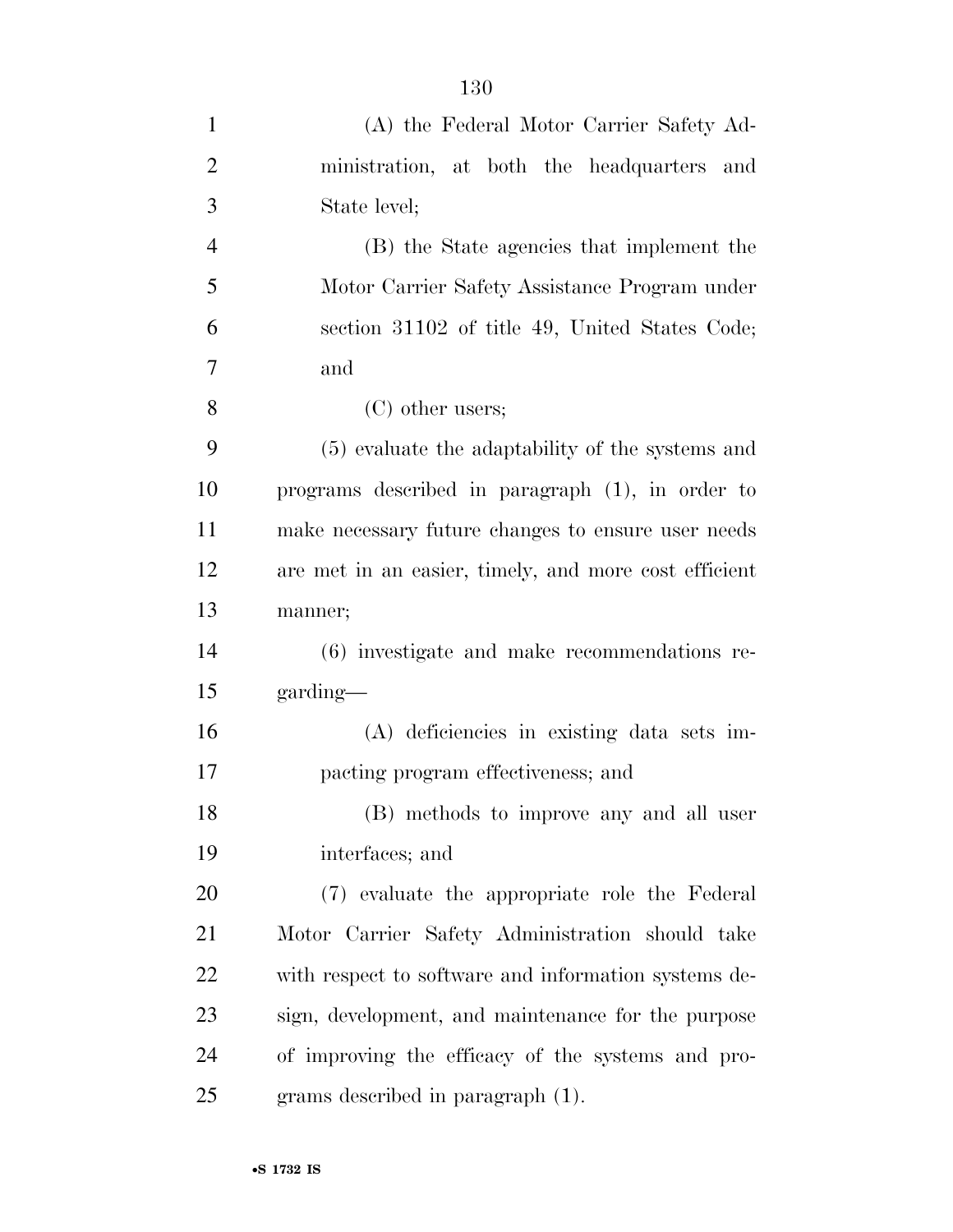# **Subtitle D—Trucking Rules Up- dated by Comprehensive and Key Safety Reform**

**SEC. 2401. UPDATE ON STATUTORY REQUIREMENTS.** 

 (a) IN GENERAL.—Not later than 90 days after the date of enactment of this Act, and every 90 days there- after until a final rule has been issued for each of the requirements described under paragraphs (1) through (5), the Administrator of the Federal Motor Carrier Safety Ad- ministration shall submit to the Committee on Commerce, Science, and Transportation of the Senate and the Com- mittee on Transportation and Infrastructure of the House of Representatives a report on the status of a final rule for—

 (1) the minimum entry-level training require- ments for an individual operating a commercial motor vehicle under section 31305(c) of title 49, United States Code;

 (2) motor carrier safety fitness determinations; (3) visibility of agricultural equipment under section 31601 of division C of the Moving Ahead for Progress in the 21st Century Act (49 U.S.C. 30111 note);

 (4) regulations to require commercial motor ve-hicles in interstate commerce and operated by a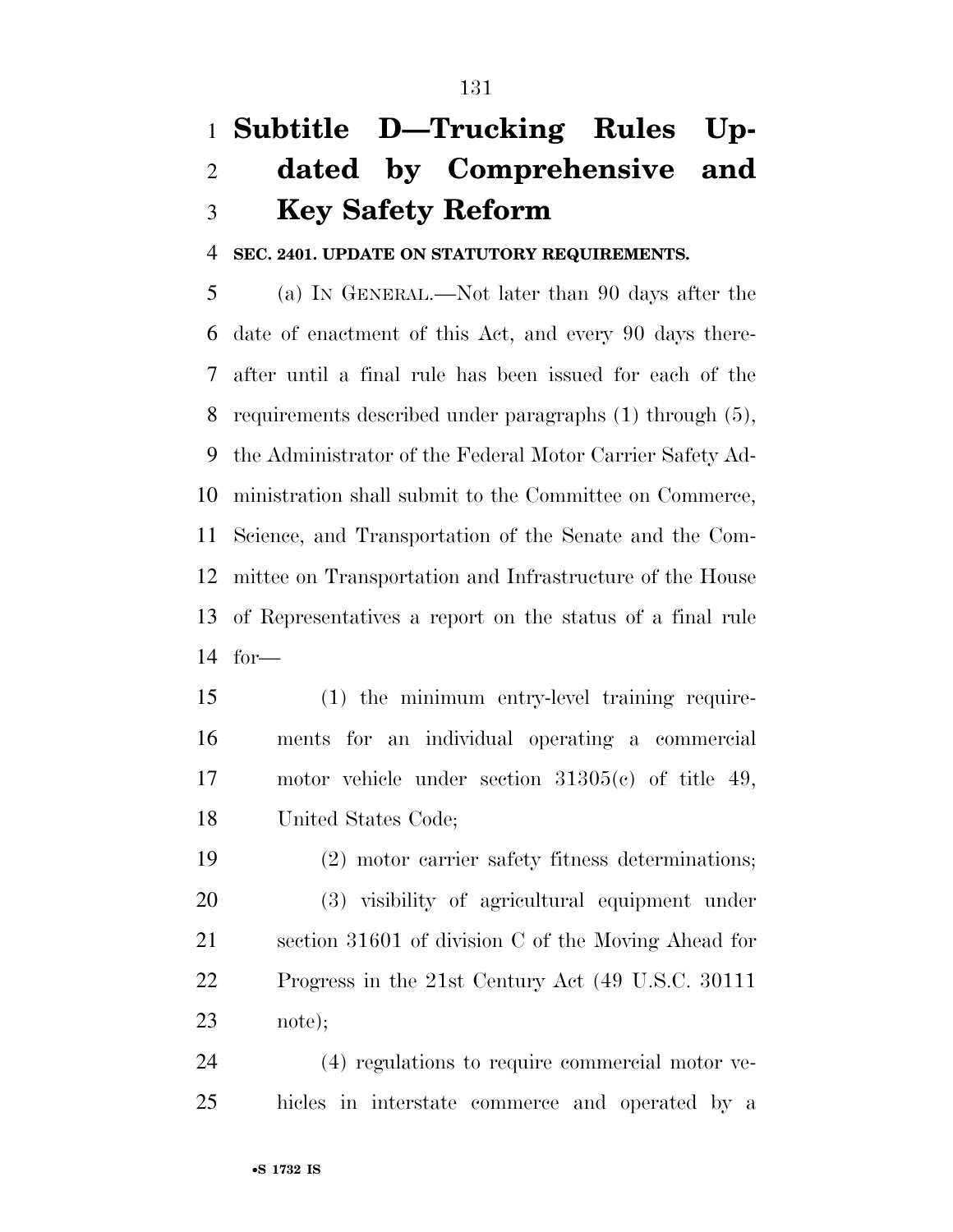driver subject to the hours of service and record of duty status requirements under part 395 of title 49, Code of Federal Regulations, be equipped with an electronic control module capable of limiting the maximum speed of the vehicle; and

 (5) any outstanding commercial motor vehicle safety regulation required by law and incomplete for more than 2 years.

 (b) CONTENTS.—Each report under subsection (a) shall include a description of the work plan, an updated rulemaking timeline, current staff allocations, any re- source constraints, and any other details associated with the development of the rulemaking.

### **SEC. 2402. STATUTORY RULEMAKING.**

 The Administrator of the Federal Motor Carrier Safety Administration shall prioritize the use of Federal Motor Carrier Safety Administration resources for the completion of each outstanding statutory requirement for a rulemaking before beginning any new rulemaking unless the Secretary certifies to Congress that there is an immi- nent and significant safety need to move forward with a new rulemaking.

### **SEC. 2403. GUIDANCE REFORM.**

(a) GUIDANCE.—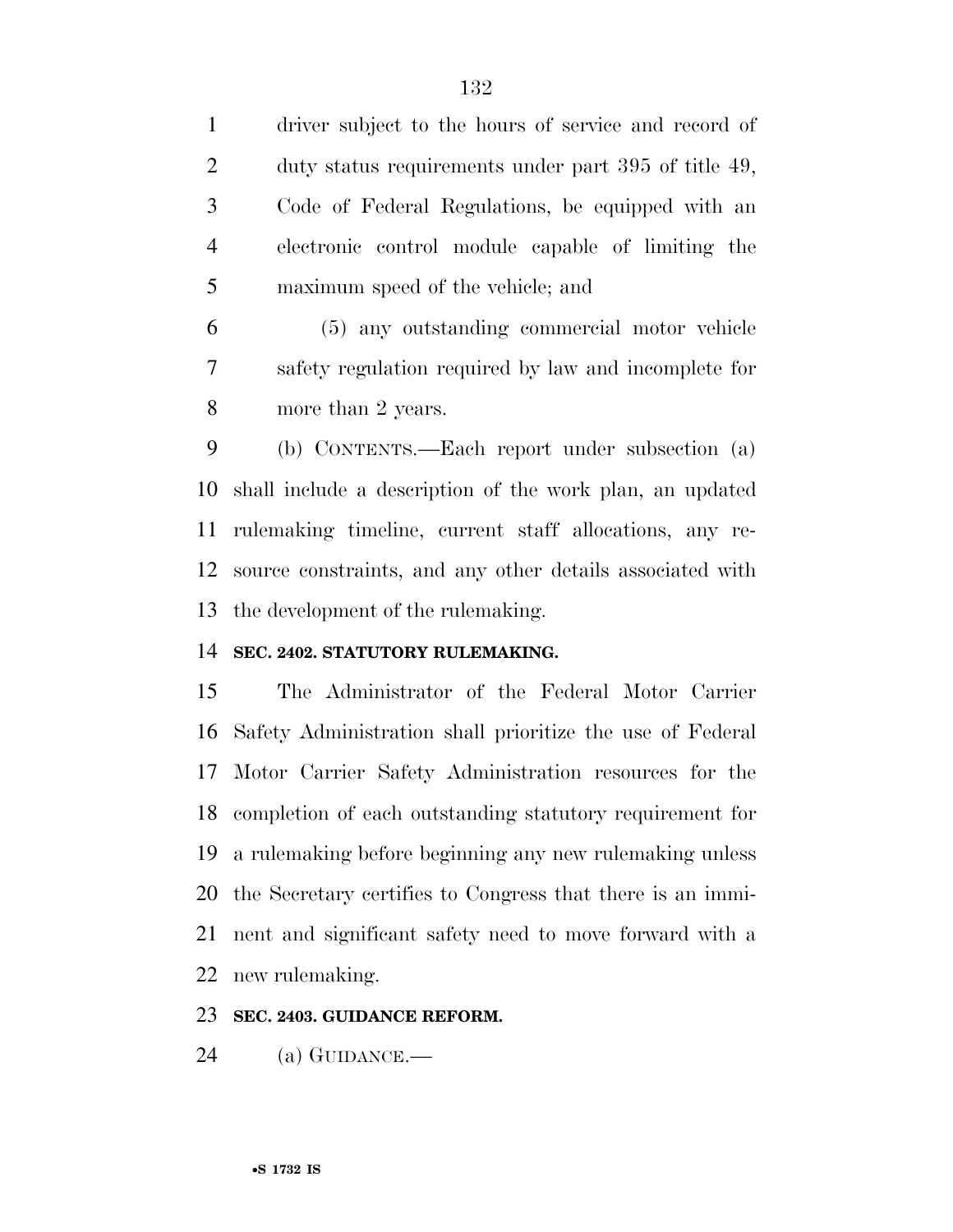| $\mathbf{1}$   | (1) POINT OF CONTACT.—Each guidance docu-            |
|----------------|------------------------------------------------------|
| $\overline{2}$ | ment, other than a regulatory action, issued by the  |
| 3              | Federal Motor Carrier Safety Administration shall    |
| $\overline{4}$ | have a date of publication or a date of revision, as |
| 5              | applicable, and the name and contact information of  |
| 6              | a point of contact at the Federal Motor Carrier      |
| 7              | Safety Administration who can respond to questions   |
| 8              | regarding the general applicability of the guidance. |
| 9              | $(2)$ PUBLIC ACCESSIBILITY.—                         |
| 10             | (A) IN GENERAL.—Each guidance docu-                  |
| 11             | ment and interpretation issued by the Federal        |
| 12             | Motor Carrier Safety Administration shall be         |
| 13             | published on the Department of Transpor-             |
| 14             | tation's public website on the date of issuance.     |
| 15             | REDACTION.—The Administrator of<br>(B)               |
| 16             | the Federal Motor Carrier Safety Administra-         |
| $17\,$         | tion may redact from a guidance document or          |
| 18             | interpretation under subparagraph (A) any in-        |
| 19             | formation that would reveal investigative tech-      |
| 20             | niques that would compromise Federal Motor           |
| 21             | Carrier Safety Administration enforcement ef-        |
| 22             | forts.                                               |
| 23             | $(3)$ RULEMAKING.—Not later than 5 years after       |
| 24             | the date that a guidance document is published       |
| 25             | under paragraph $(2)$ or during the comprehensive    |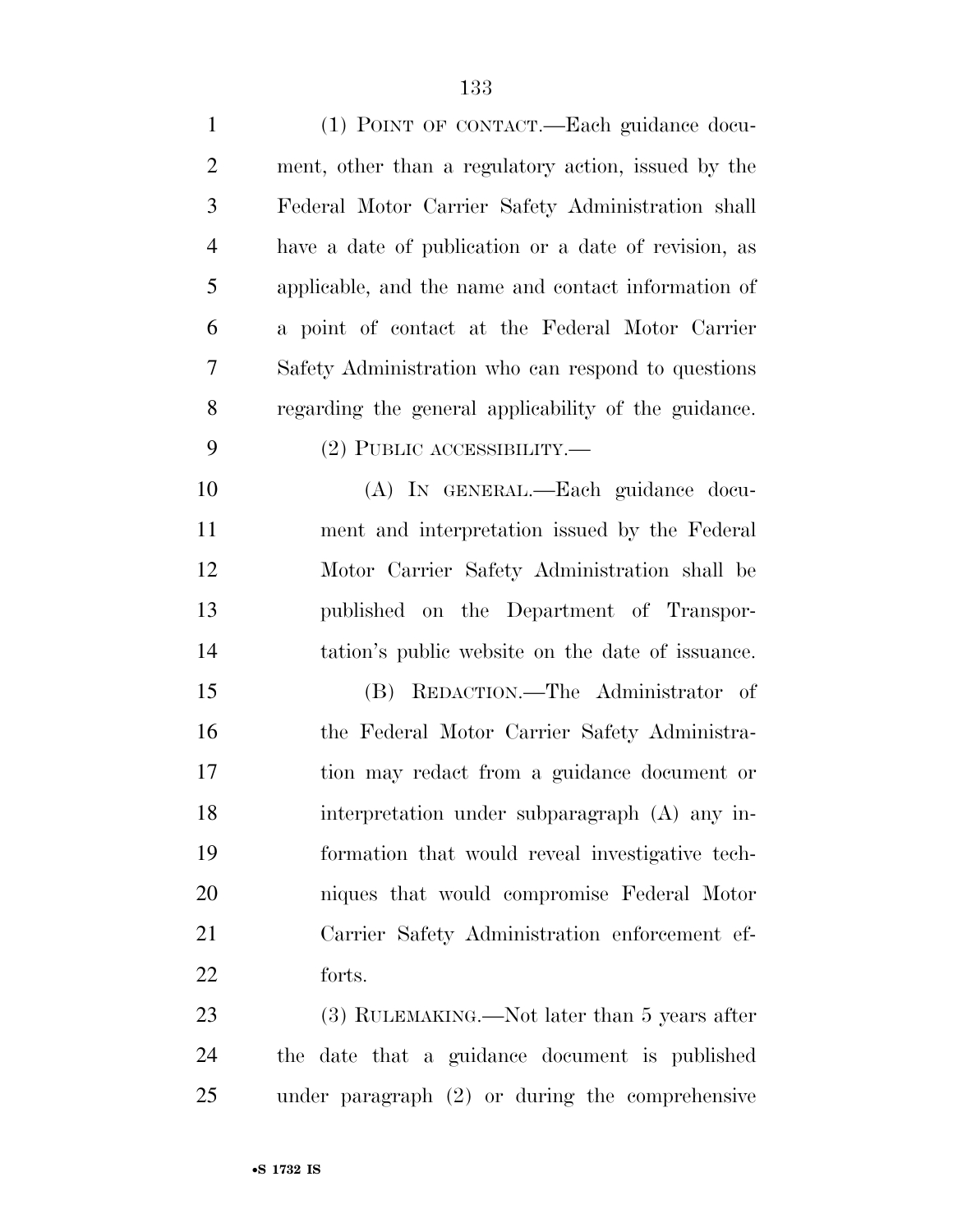| $\mathbf{1}$   | review under subsection (c), whichever is earlier, the        |
|----------------|---------------------------------------------------------------|
| $\mathfrak{2}$ | Secretary, in consultation with the Administrator,            |
| 3              | shall revise the applicable regulations to incorporate        |
| $\overline{4}$ | the guidance document to the extent practicable.              |
| 5              | (4) REISSUANCE.—If a guidance document is                     |
| 6              | incorporated into the applicable regulations<br>not           |
| 7              | under paragraph (3), the Secretary shall—                     |
| $8\,$          | (A) reissue an updated guidance document;                     |
| 9              | and                                                           |
| 10             | (B) review and reissue an updated guid-                       |
| 11             | ance document every 5 years during the com-                   |
| 12             | prehensive review process under subsection (c)                |
| 13             | until the date that the guidance document is re-              |
| 14             | moved or incorporated into the applicable regu-               |
| 15             | lations under paragraph $(3)$ of this subsection.             |
| 16             | (b) UPDATE.—Not later than 1 year after the date              |
| 17             | of enactment of this Act, the Secretary shall review regula-  |
|                | 18 tions, guidance, and enforcement policies published on the |
| 19             | Department of Transportation's public website to ensure       |
| 20             | the regulations, guidance, and enforcement policies are       |
| 21             | current, readily accessible to the public, and meet the       |
| 22             | standards under subsection $(e)(1)$ .                         |
| 23             | $(c)$ REVIEW.—                                                |
|                |                                                               |

 (1) IN GENERAL.—Subject to paragraph (2), not less than once every 5 years, the Administrator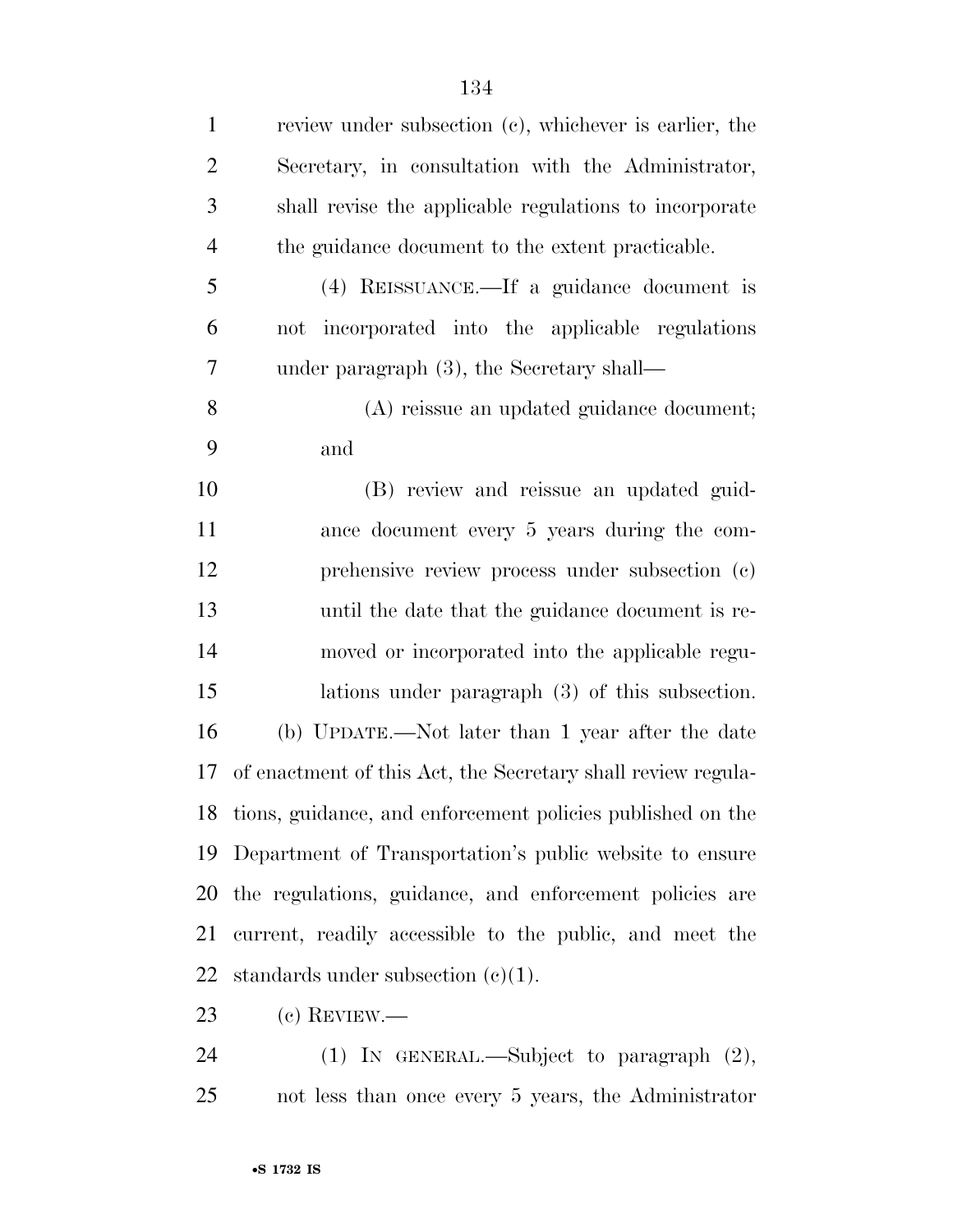| $\mathbf{1}$   | of the Federal Motor Carrier Safety Administration    |
|----------------|-------------------------------------------------------|
| $\overline{2}$ | shall conduct a comprehensive review of its guidance  |
| 3              | and enforcement policies to determine whether—        |
| $\overline{4}$ | (A) the guidance and enforcement policies             |
| 5              | are consistent and clear;                             |
| 6              | (B) uniformly and consistently enforceable;           |
| 7              | and                                                   |
| 8              | (C) guidance is still necessary.                      |
| 9              | (2) NOTICE AND COMMENT.—Prior to begin-               |
| 10             | ning the review, the Administrator shall publish in   |
| 11             | the Federal Register a notice and request for com-    |
| 12             | ment soliciting input from stakeholders on which      |
| 13             | regulations should be updated or eliminated.          |
| 14             | (3) REPORT.—Not later than 60 days after the          |
| 15             | date that a review under paragraph (1) is complete,   |
| 16             | the Administrator shall publish on the Department     |
| 17             | of Transportation's public website a report detailing |
| 18             | the review and a full inventory of guidance and en-   |
| 19             | forcement policies.                                   |
| 20             | SEC. 2404. PETITIONS.                                 |
| 21             | (a) IN GENERAL.—The Administrator of the Federal      |
| 22             | Motor Carrier Safety Administration shall—            |
| 23             | (1) publish in the Federal Register or on the         |
| 24             | Department of Transportation's public website all     |
| 25             | petitions for regulatory action submitted;            |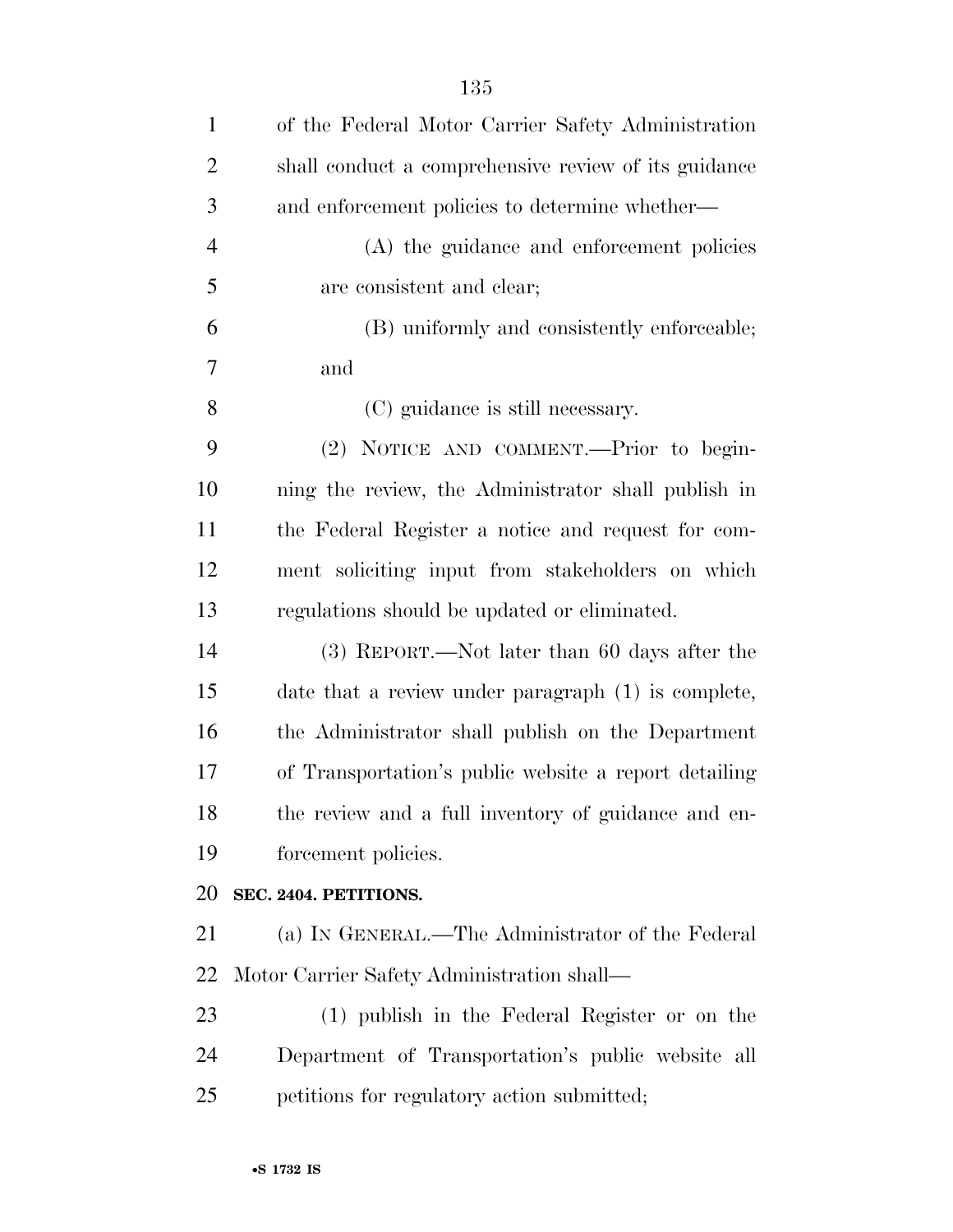| $\mathbf{1}$   | (2) prioritize stakeholder petitions based on the            |
|----------------|--------------------------------------------------------------|
| $\overline{2}$ | likelihood of providing safety improvements;                 |
| 3              | (3) formally respond to each petition by indi-               |
| $\overline{4}$ | cating whether the Administrator will accept, deny,          |
| 5              | or further review, the petition not later than 180           |
| 6              | days after the date the petition is petition is pub-         |
| 7              | lished under paragraph $(1)$ ;                               |
| 8              | (4) prioritize resulting actions consistent with             |
| 9              | an action's potential to reduce crashes, improve en-         |
| 10             | forcement, and reduce unnecessary burdens; and               |
| 11             | (5) publish, and update as necessary, on the                 |
| 12             | Department of Transportation's public website an             |
| 13             | inventory of each petition described in paragraph            |
| 14             | (1), including any applicable disposition information        |
| 15             | for that petition.                                           |
| 16             | (b) DEFINITION OF PETITION.—In this section, the             |
| 17             | term "petition" means a request for new regulations, reg-    |
| 18             | ulatory interpretations or clarifications, or retrospective  |
| 19             | review of regulations to eliminate or modify obsolete, inef- |
| 20             | fective, or overly burdensome rules.                         |
| 21             | SEC. 2405. REGULATORY REFORM.                                |
| 22             | (a) REGULATORY IMPACT ANALYSIS.—                             |

 (1) IN GENERAL.—Within each regulatory im-pact analysis of a proposed or final rule issued by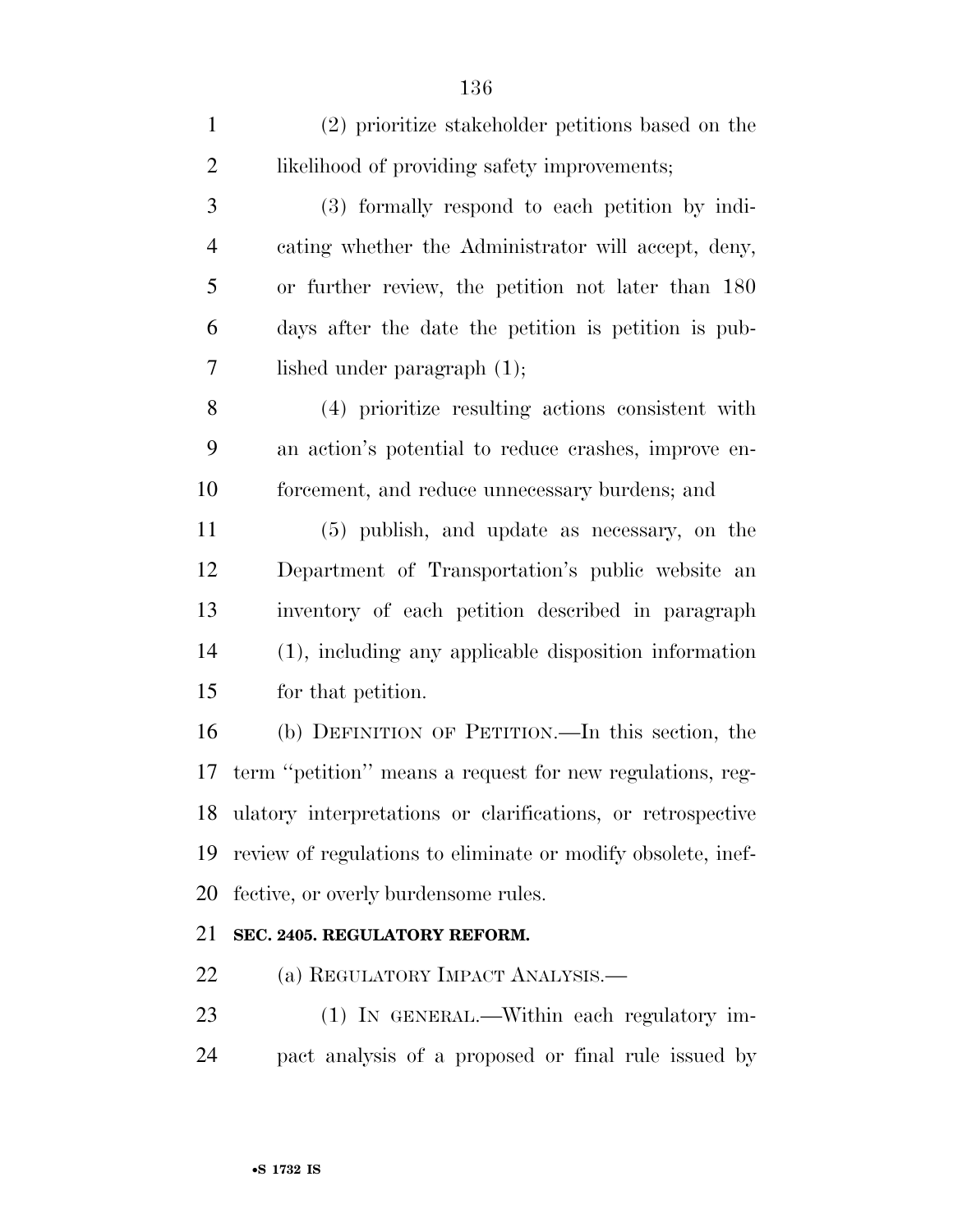| $\mathbf{1}$   | the Federal Motor Carrier Safety Administration,       |
|----------------|--------------------------------------------------------|
| $\overline{2}$ | the Secretary shall—                                   |
| 3              | $(A)$ consider effects of the proposed or              |
| $\overline{4}$ | final rule on a carrier with differing character-      |
| 5              | istics; and                                            |
| 6              | (B) formulate estimates and findings on                |
| 7              | the best available science.                            |
| 8              | $(2)$ SCOPE.—To the extent feasible and appro-         |
| 9              | priate, and consistent with law, the analysis de-      |
| 10             | scribed in paragraph (1) shall—                        |
| 11             | (A) use data generated from a representa-              |
| 12             | tive sample of commercial vehicle operators,           |
| 13             | motor carriers, or both, that will be covered          |
| 14             | under the proposed or final rule; and                  |
| 15             | (B) consider effects on commercial truck               |
| 16             | and bus carriers of various sizes and types.           |
| 17             | (b) PUBLIC PARTICIPATION.                              |
| 18             | (1) IN GENERAL.—Before promulgating a pro-             |
| 19             | posed rule under subtitle VI of title 49, United       |
| 20             | States Code, if the proposed rule is likely to lead to |
| 21             | the promulgation of a major rule the Secretary         |
| 22             | shall—                                                 |
| 23             | (A) issue an advance notice of proposed                |
| 24             | rulemaking; or                                         |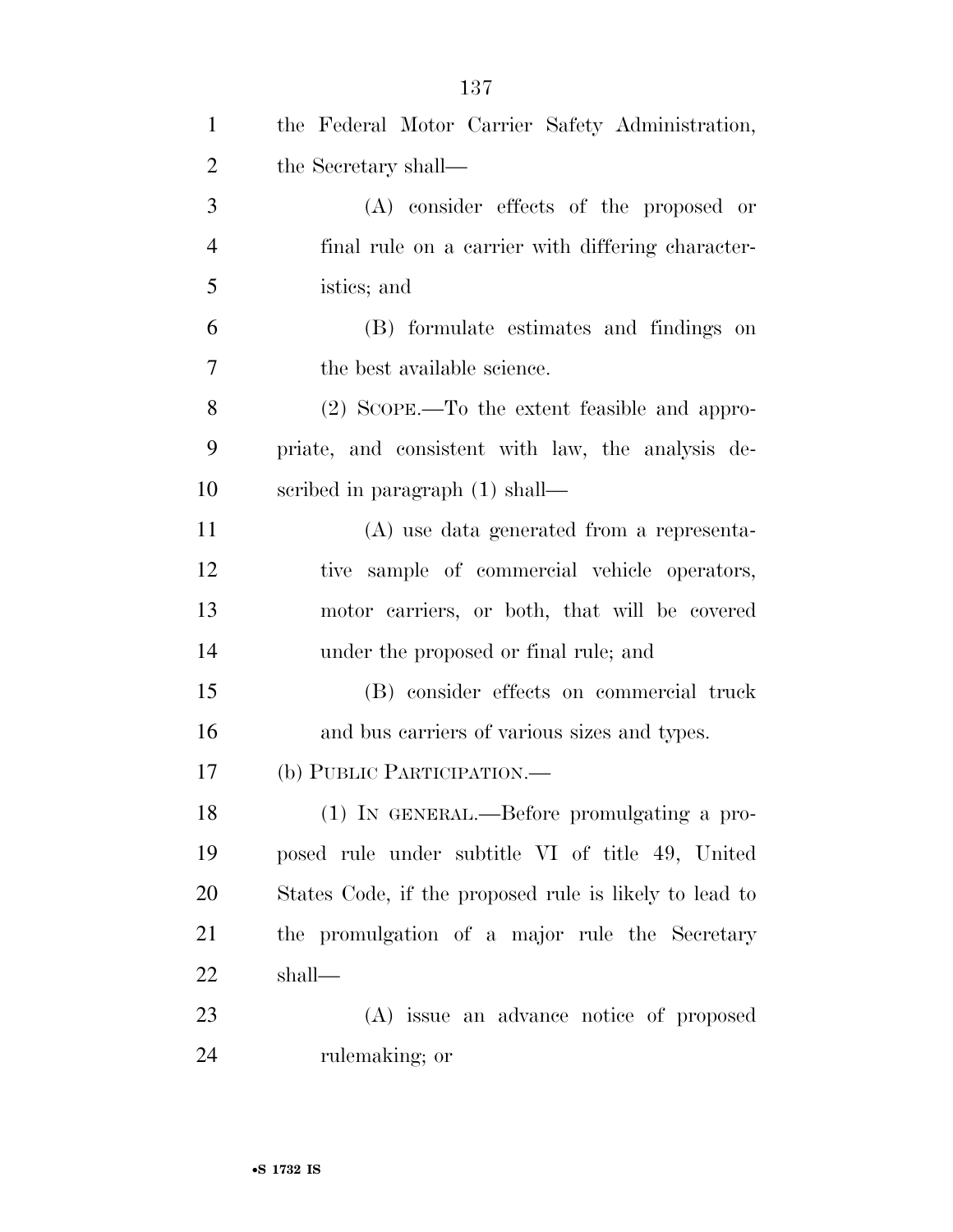| $\mathbf{1}$   | (B) determine to proceed with a negotiated            |
|----------------|-------------------------------------------------------|
| $\overline{2}$ | rulemaking.                                           |
| 3              | (2) REQUIREMENTS.—Each advance notice of              |
| $\overline{4}$ | proposed rulemaking issued under paragraph (1)        |
| 5              | shall—                                                |
| 6              | (A) identify the compelling public concern            |
| 7              | for a potential regulatory action, such as fail-      |
| 8              | ures of private markets to protect or improve         |
| 9              | the safety of the public, the environment, or the     |
| 10             | well-being of the American people;                    |
| 11             | (B) identify and request public comment               |
| 12             | on the best available science or technical infor-     |
| 13             | mation on the need for regulatory action and on       |
| 14             | the potential regulatory alternatives;                |
| 15             | (C) request public comment on the benefits            |
| 16             | and costs of potential regulatory alternatives        |
| 17             | reasonably likely to be included or analyzed as       |
| 18             | part of the notice of proposed rulemaking; and        |
| 19             | (D) request public comment on the avail-              |
| 20             | able alternatives to direct regulation, including     |
| 21             | providing economic incentives to encourage the        |
| <u>22</u>      | desired behavior.                                     |
| 23             | (3) WAIVER.—This subsection shall not apply           |
| 24             | when the Secretary, for good cause, finds (and incor- |
| 25             | porates the finding and a brief statement of reasons  |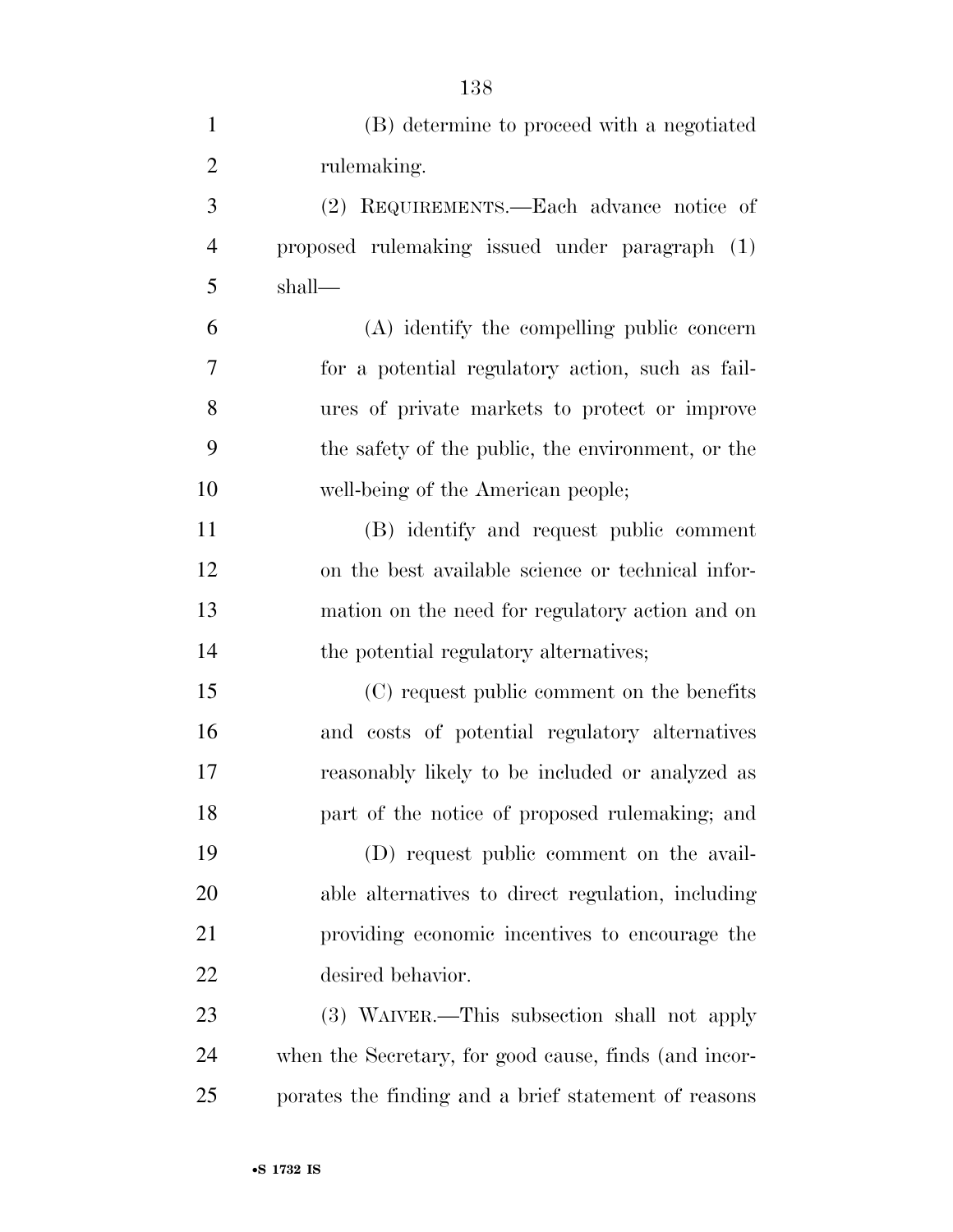for such finding in the proposed or final rule) an ad- vance notice of proposed rulemaking impracticable, unnecessary, or contrary to the public interest.

 (c) SAVINGS CLAUSE.—Nothing in this section may be construed to limit the contents of any Advance Notice of Proposed Rulemaking.

### **Subtitle E—State Authorities SEC. 2501. EMERGENCY ROUTE WORKING GROUP.**

(a) IN GENERAL.—

 (1) ESTABLISHMENT.—Not later than 1 year after the date of enactment of this Act, the Sec- retary shall establish a working group to determine best practices for expedient State approval of special permits for vehicles involved in emergency response and recovery.

 (2) MEMBERS.—The working group shall in-clude representatives from—

 (A) State highway transportation depart-ments or agencies;

 (B) relevant modal agencies within the De-partment of Transportation;

 (C) emergency response or recovery ex-perts;

(D) relevant safety groups; and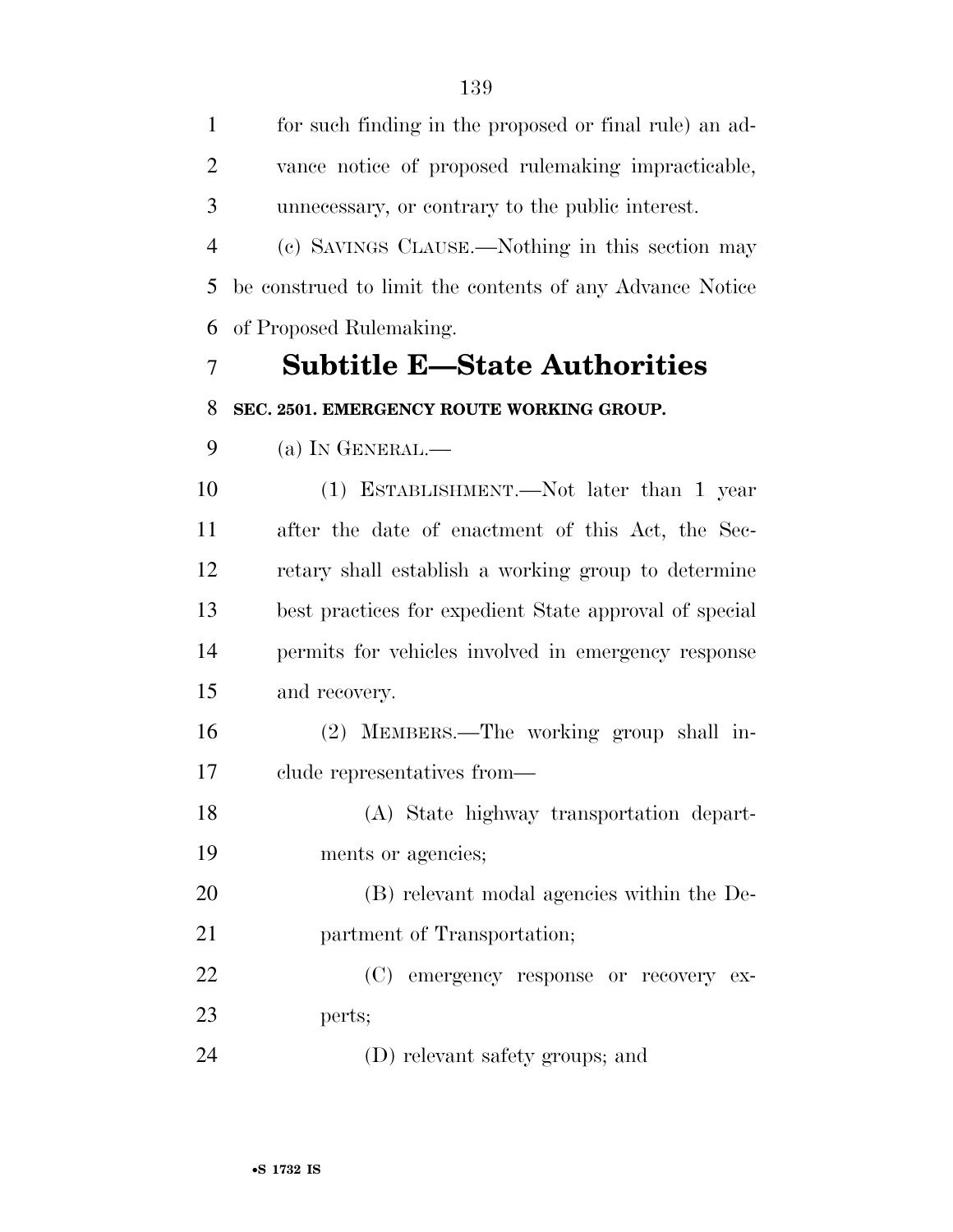| $\mathbf{1}$   | (E) persons affected by special permit re-             |
|----------------|--------------------------------------------------------|
| $\mathbf{2}$   | strictions during emergency response and recov-        |
| 3              | ery efforts.                                           |
| $\overline{4}$ | (b) CONSIDERATIONS.—In determining best practices      |
| 5              | under subsection (a), the working group shall consider |
| 6              | whether-                                               |
| 7              | (1) hurdles currently exist that prevent the ex-       |
| 8              | pedient State approval for special permits for vehi-   |
| 9              | cles involved in emergency response and recovery;      |
| 10             | $(2)$ it is possible to pre-identify and establish     |
| 11             | emergency routes between States through which in-      |
| 12             | frastructure repair materials could be delivered fol-  |
| 13             | lowing a natural disaster or an emergency;             |
| 14             | (3) a State could pre-designate an emergency           |
| 15             | route identified under paragraph (1) as a certified    |
| 16             | emergency route if a motor vehicle that exceeds the    |
| 17             | otherwise applicable Federal and State truck length    |
| 18             | or width limits may safely operate along such route    |
| 19             | during period of emergency recovery; and               |
| 20             | (4) an online map could be created to identify         |
| 21             | each pre-designated emergency route under para-        |
| 22             | graph (2), including information on specific limita-   |
| 23             | tions, obligations, and notification requirements      |
| 24             | along that route.                                      |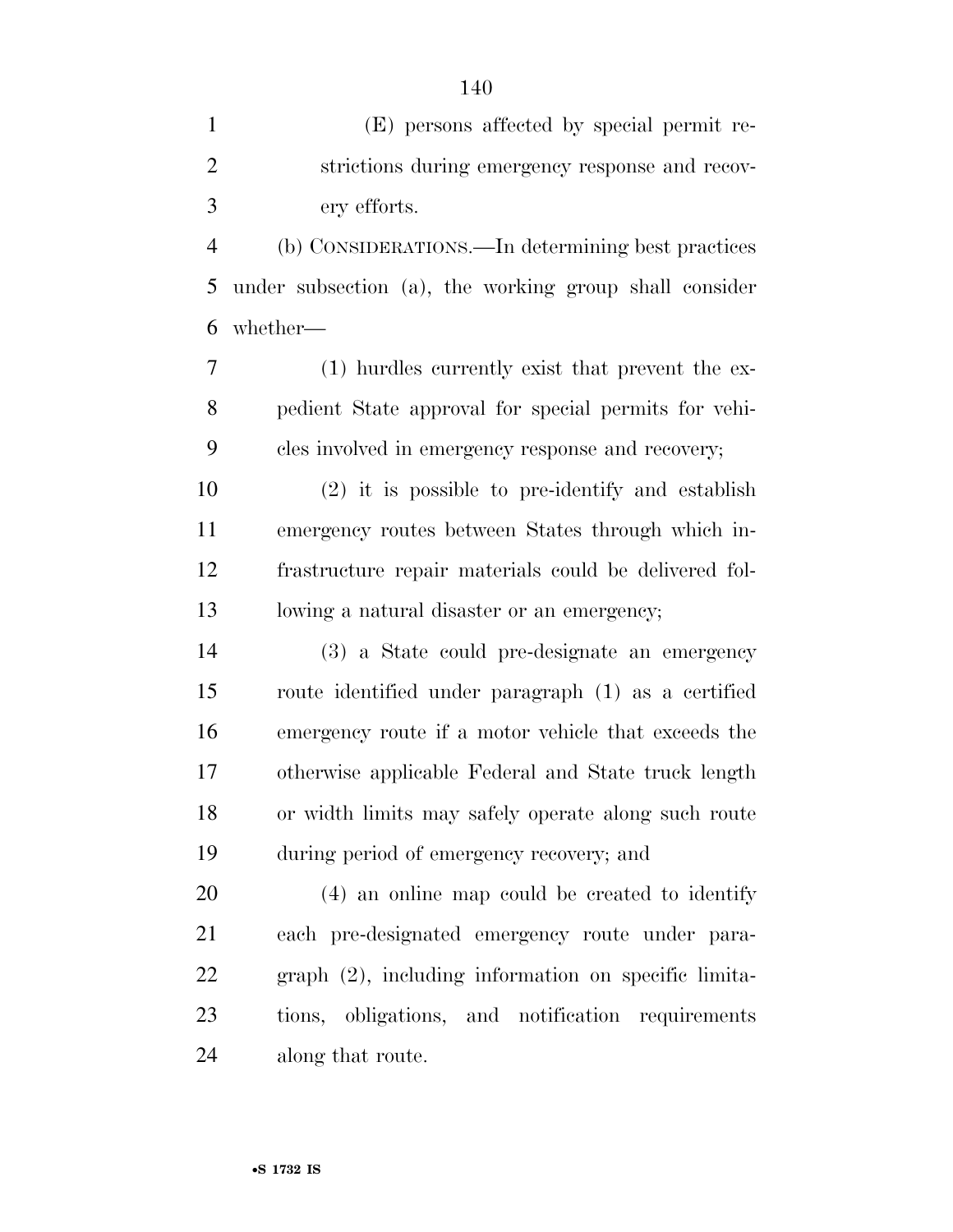(c) REPORT.—Not later than 1 year after the date of enactment of this Act, the working group shall submit to the Secretary a report of its findings under this section and any recommendations for the implementation of the best practices for expedient State approval of special per- mits for vehicles involved in emergency recovery. Upon re- ceipt, the Secretary shall publish the report on a public website.

 (d) FEDERAL ADVISORY COMMITTEE ACT EXEMP- TION.—The Federal Advisory Committee Act (5 U.S.C. App.) shall not apply to the working group established under this section.

### **SEC. 2502. ADDITIONAL STATE AUTHORITY.**

 Notwithstanding any other provision of law, not later than 180 days after the date of enactment of this Act, any State impacted by section 4006 of the Intermodal Surface Transportation Efficiency Act of 1991 (Public Law 102–240; 105 Stat. 2148) shall be provided the op- tion to update the routes listed in the final list as long as the update shifts routes to divided highways or does not increase centerline miles by more than 5 percent and the change is expected to increase safety performance.

### **SEC. 2503. COMMERCIAL DRIVER ACCESS.**

(a) INTERSTATE COMPACT PILOT PROGRAM.—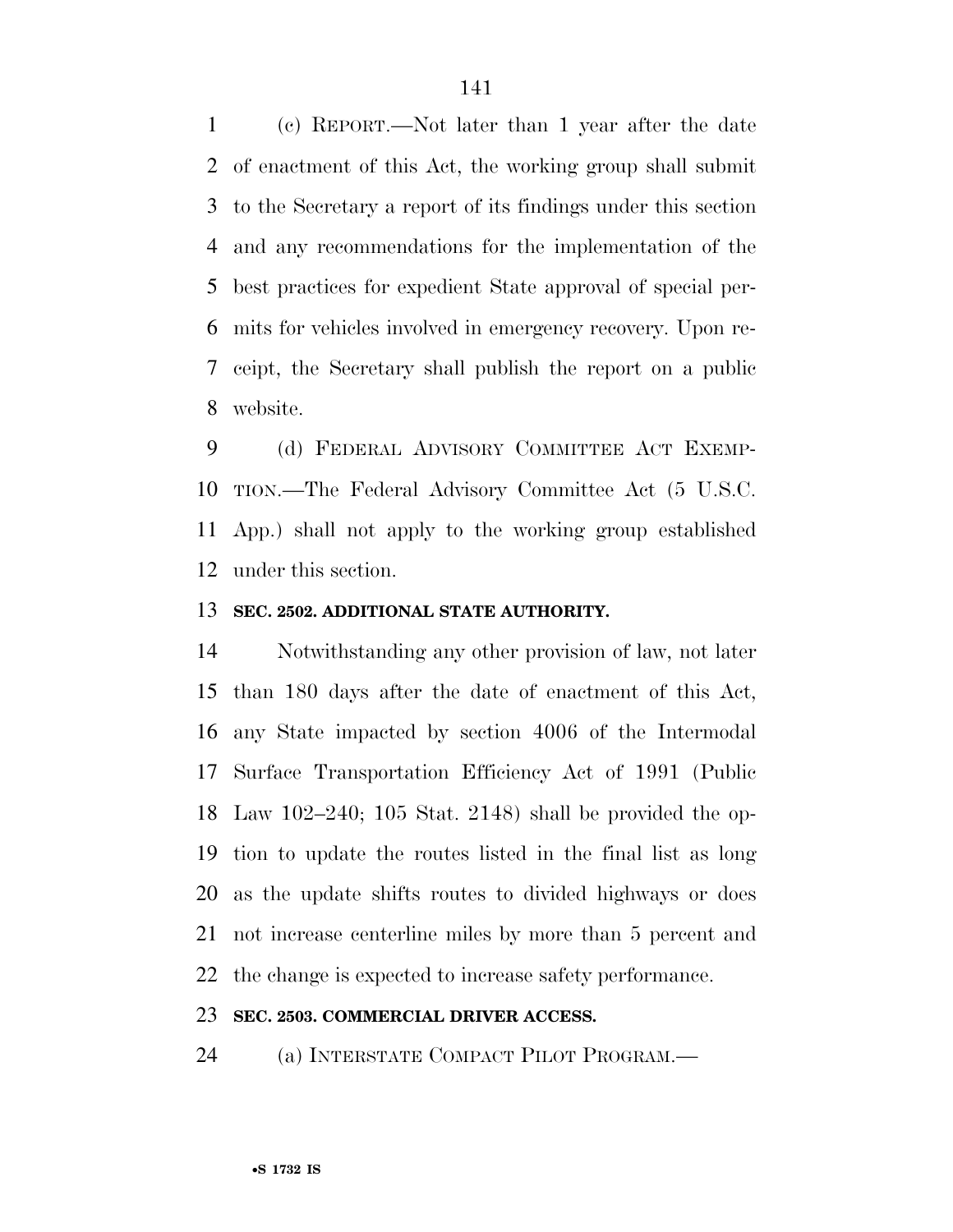(1) IN GENERAL.—The Administrator of the Federal Motor Carrier Safety Administration shall establish a 6-year pilot program to study the feasi- bility, benefits, and safety impacts of allowing a li- censed driver between the ages of 18 and 21 to oper- ate a commercial motor vehicle in interstate com-merce.

 (2) INTERSTATE COMPACTS.—The Secretary shall allow States, including the District of Colum- bia, to enter into an interstate compact with contig- uous States to allow a licensed driver between the ages of 18 and 21 to operate a motor vehicle across the applicable State lines. The Secretary shall ap- prove as many as 6 interstate compacts, with no limit on the number of States participating in each interstate compact.

 (3) MUTUAL RECOGNITION OF LICENSES.—A valid intrastate commercial driver's licenses issued by a State participating in an interstate compact under paragraph (2) shall be recognized as valid in each State that is participating in that interstate compact.

 (4) STANDARDS.—In developing an interstate compact under this subsection, participating States shall provide for minimum licensure standards ac-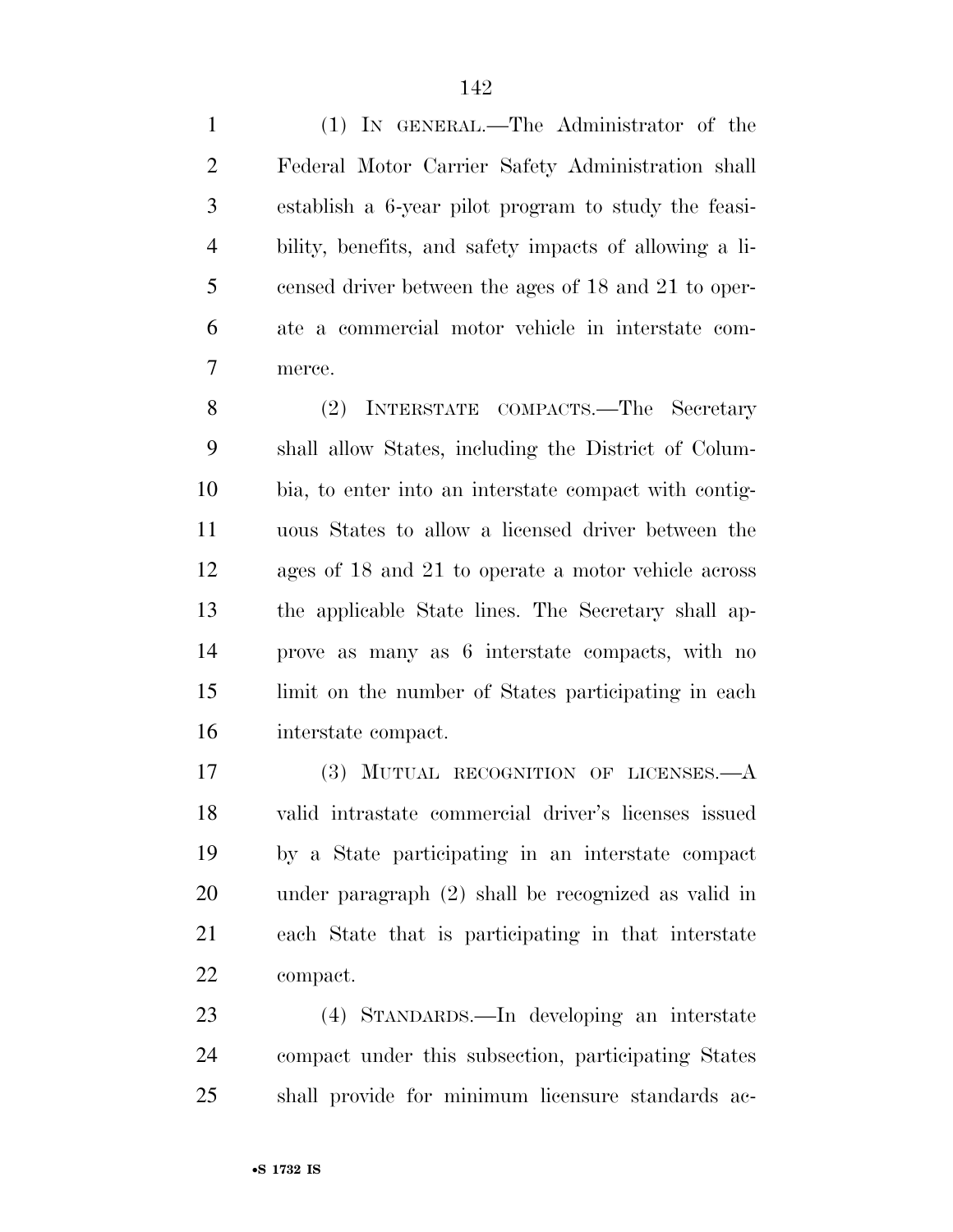| $\mathbf{1}$   | ceptable for interstate travel under this section,            |
|----------------|---------------------------------------------------------------|
| 2              | which may include, for a licensed driver between the          |
| 3              | ages of 18 and 21 participating in the pilot pro-             |
| $\overline{4}$ | $gram$ —                                                      |
| 5              | (A) age restrictions;                                         |
| 6              | (B) distance from origin (measured in air                     |
| 7              | miles);                                                       |
| 8              | (C) reporting requirements; or                                |
| 9              | (D) additional hours of service restrictions.                 |
| 10             | (5)<br>LIMITATIONS.—An interstate compact                     |
| 11             | under paragraph (2) may not permit special configu-           |
| 12             | ration or hazardous cargo operations to be trans-             |
| 13             | ported by a licensed driver under the age of 21.              |
| 14             | (6) ADDITIONAL REQUIREMENTS.—The Sec-                         |
| 15             | retary may—                                                   |
| 16             | (A) prescribe such additional requirements,                   |
| 17             | including training, for a licensed driver between             |
| 18             | the ages of 18 and 21 participating in the pilot              |
| 19             | program as the Secretary considers necessary;                 |
| 20             | and                                                           |
| 21             | (B) provide risk mitigation restrictions and                  |
| 22             | limitations.                                                  |
| 23             | (b) APPROVAL.—An interstate compact under sub-                |
| 24             | section $(a)(2)$ may not go into effect until it has been ap- |
| 25             | proved by the governor of each State (or the Mayor of         |
|                |                                                               |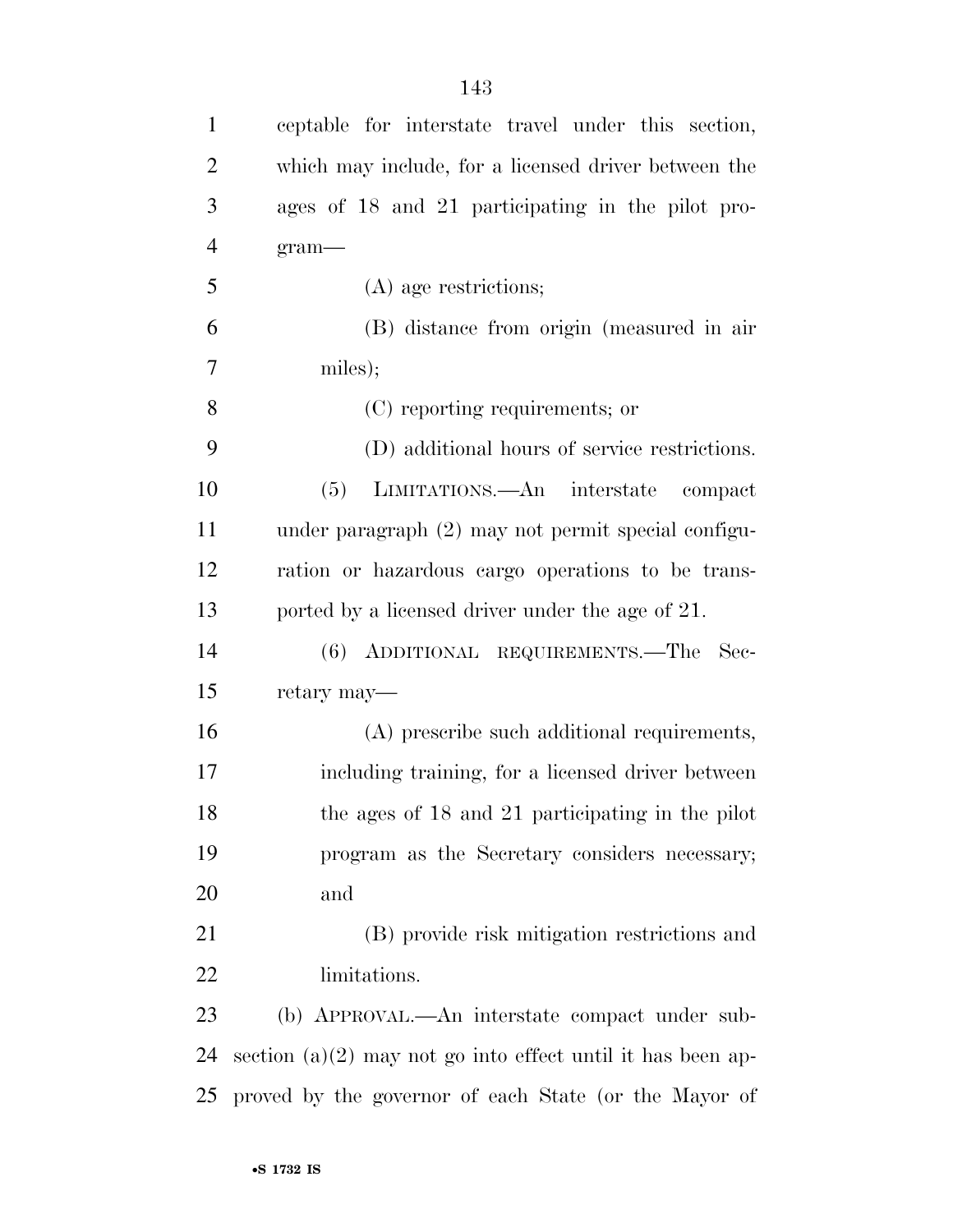the District of Columbia, if applicable) that is a party to the interstate compact, after consultation with the Sec- retary of Transportation and the Administrator of the Federal Motor Carrier Safety Administration.

 (c) REPORT.—Not earlier than 4 years after the date the test program is established, the Secretary shall submit to Congress a report containing the findings of the pilot program, a determination of whether a licensed driver be- tween the ages of 18 and 21 can operate a commercial motor vehicle in interstate commerce with an equivalent level of safety, and the reasons for that determination.

### **Subtitle F—Motor Carrier Safety Grant Consolidation**

### **SEC. 2601. DEFINITIONS.**

(a) IN GENERAL.—Section 31101 is amended—

 (1) by redesignating paragraph (4) as para-17 graph  $(5)$ ; and

 (2) by inserting after paragraph (3) the fol-lowing:

20 "(4) 'Secretary' means the Secretary of Trans-portation.''.

22 (b) TECHNICAL AND CONFORMING AMENDMENTS.— Section 31101, as amended by subsection (a), is amend-ed—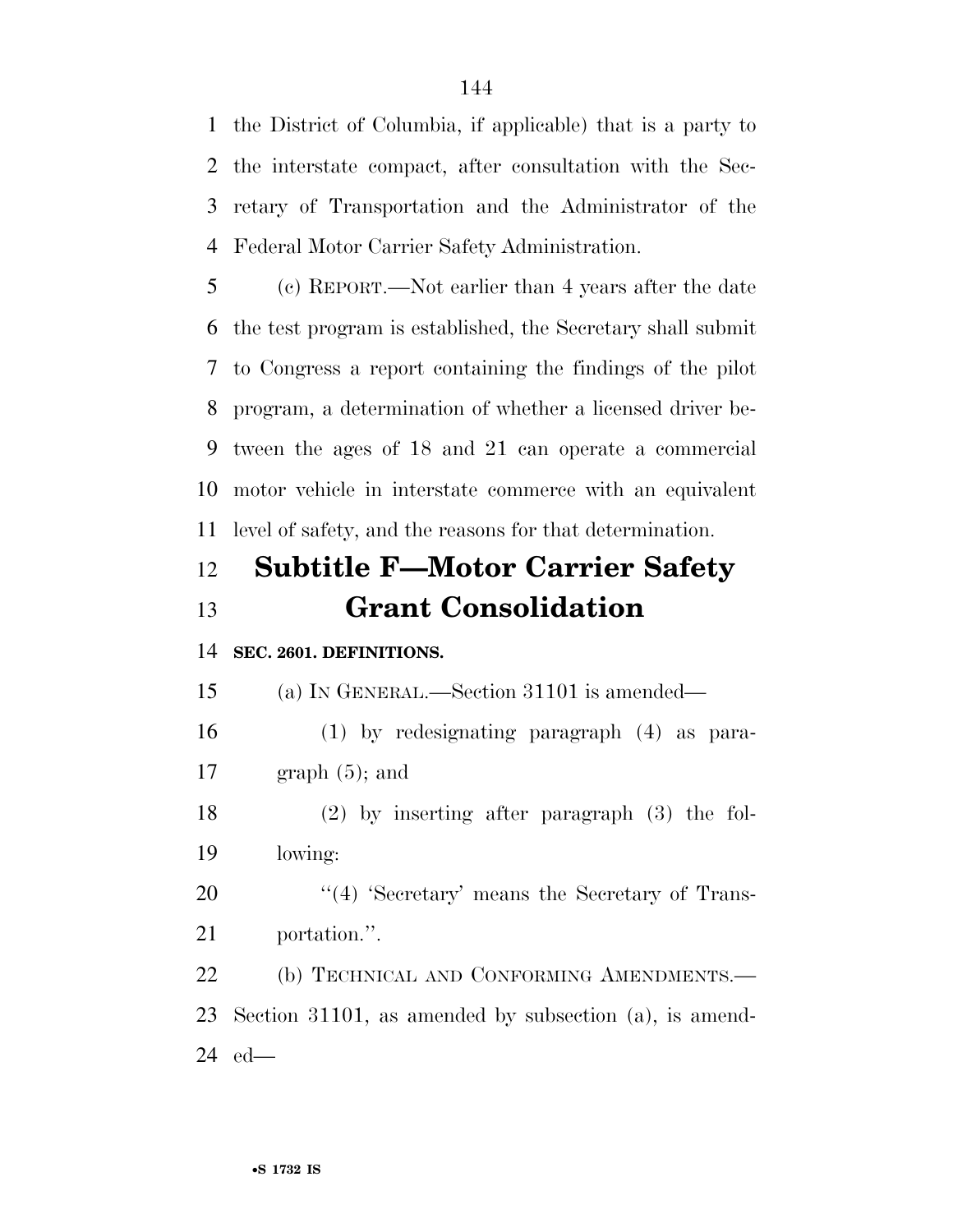1 (1) in paragraph  $(1)(B)$ , by inserting a comma after ''passengers''; and 3 (2) in paragraph  $(1)(C)$ , by striking "of Trans-

portation''.

## **SEC. 2602. GRANTS TO STATES.**

 (a) MOTOR CARRIER SAFETY ASSISTANCE PRO-GRAM.—Section 31102 is amended to read as follows:

# **''§ 31102. Motor Carrier Safety Assistance Program**

 ''(a) IN GENERAL.—The Secretary shall administer a motor carrier safety assistance program funded under section 31104.

 ''(b) GOAL.—The goal of the program is to ensure that the Secretary, States, local governments, other polit- ical jurisdictions, federally recognized Indian tribes, and other persons work in partnership to establish programs to improve motor carrier, commercial motor vehicle, and driver safety to support a safe and efficient surface trans-portation system—

 $\frac{1}{2}$  (1) by making targeted investments to pro- mote safe commercial motor vehicle transportation, including the transportation of passengers and haz-ardous materials;

23 ''(2) by investing in activities likely to generate maximum reductions in the number and severity of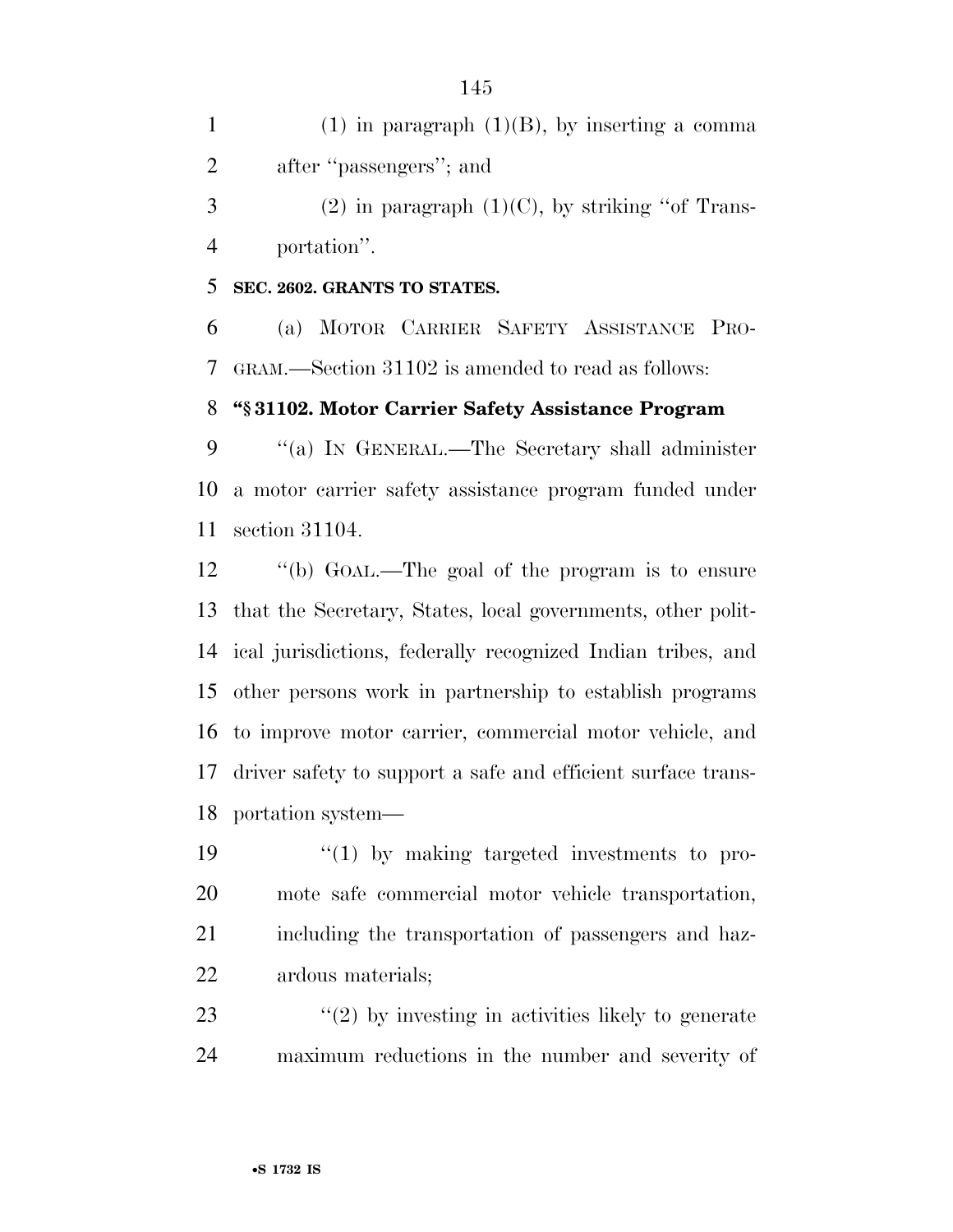| $\mathbf{1}$   | commercial motor vehicle crashes and fatalities re-   |
|----------------|-------------------------------------------------------|
| $\overline{2}$ | sulting from such crashes;                            |
| 3              | $\lq(3)$ by adopting and enforcing effective motor    |
| $\overline{4}$ | carrier, commercial motor vehicle, and driver safety  |
| 5              | regulations and practices consistent with Federal re- |
| 6              | quirements; and                                       |
| 7              | $\cdot$ (4) by assessing and improving statewide per- |
| 8              | formance by setting program goals and meeting per-    |
| 9              | formance standards, measures, and benchmarks.         |
| 10             | $``(e)$ STATE PLANS.—                                 |
| 11             | "(1) IN GENERAL.—The Secretary shall pre-             |
| 12             | scribe procedures for a State to submit a multiple-   |
| 13             | year plan, and annual updates thereto, under which    |
| 14             | the State agrees to assume responsibility for improv- |
| 15             | ing motor carrier safety, adopting and enforcing      |
| 16             | compatible regulations, standards, and orders of the  |
| 17             | Federal Government on commercial motor vehicle        |
| 18             | safety and hazardous materials transportation safe-   |
| 19             | ty.                                                   |
| 20             | "(2) CONTENTS.—The Secretary shall approve            |
| 21             | a plan if the Secretary determines that the plan is   |
| 22             | adequate to comply with the requirements of this      |
| 23             | section, and the plan—                                |
| 24             | "(A) implements performance-based activi-             |
| 25             | ties, including deployment and maintenance of         |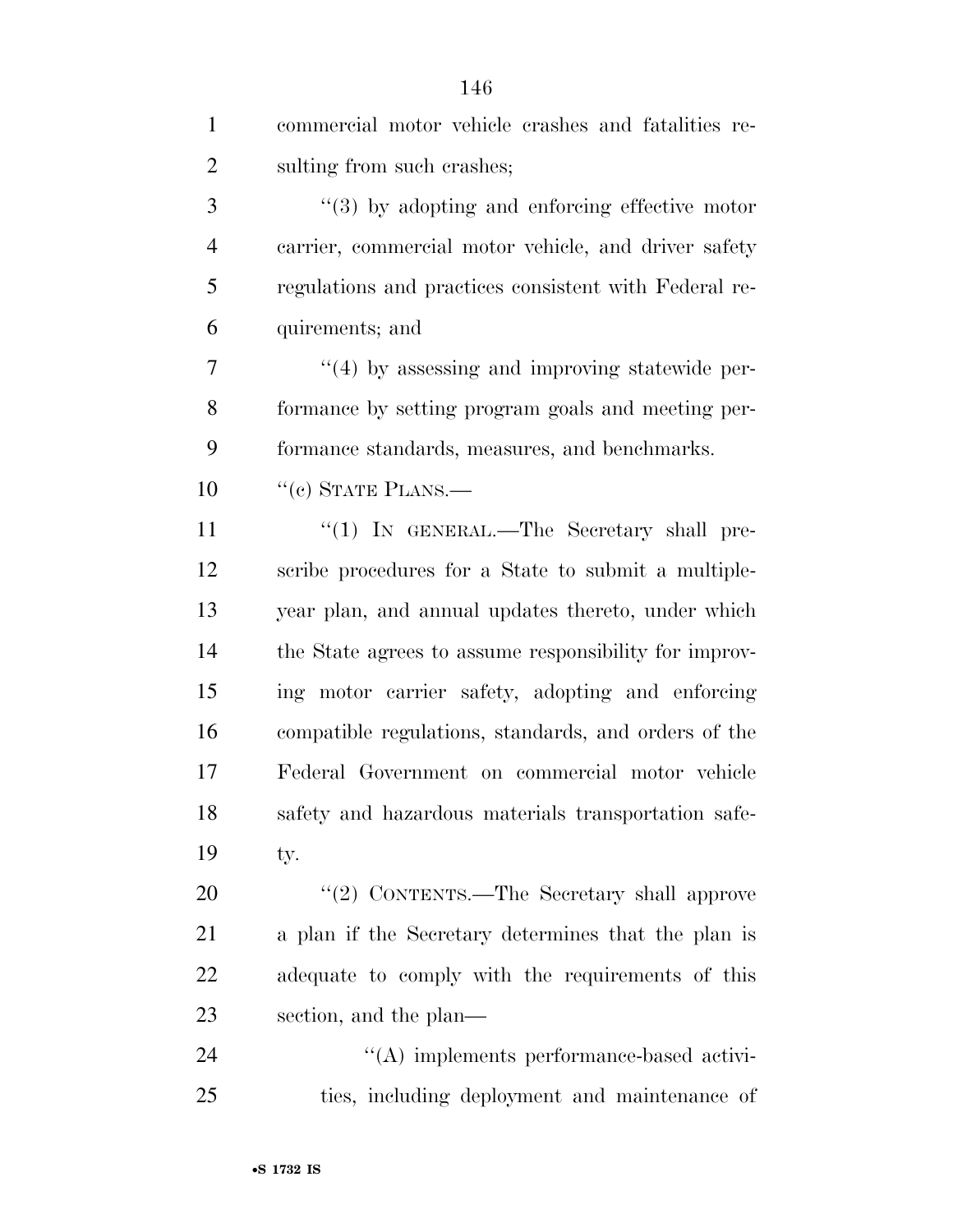| $\mathbf{1}$   | technology to enhance the efficiency and effec-  |
|----------------|--------------------------------------------------|
| $\overline{2}$ | tiveness of commercial motor vehicle safety pro- |
| 3              | grams;                                           |
| $\overline{4}$ | "(B) designates a lead State commercial          |
| 5              | motor vehicle safety agency responsible for ad-  |
| 6              | ministering the plan throughout the State;       |
| 7              | "(C) contains satisfactory assurances that       |
| 8              | the lead State commercial motor vehicle safety   |
| 9              | agency has or will have the legal authority, re- |
| 10             | sources, and qualified personnel necessary to    |
| 11             | enforce the regulations, standards, and orders;  |
| 12             | $\lq\lq$ contains satisfactory assurances that   |
| 13             | the State will devote adequate resources to the  |
| 14             | administration of the plan and enforcement of    |
| 15             | the regulations, standards, and orders;          |
| 16             | "(E) provides a right of entry and inspec-       |
| 17             | tion to carry out the plan;                      |
| 18             | "(F) provides that all reports required          |
| 19             | under this section be available to the Secretary |
| 20             | on request;                                      |
| 21             | $\lq\lq(G)$ provides that the lead State commer- |
| 22             | cial motor vehicle safety agency will adopt the  |
| 23             | reporting requirements and use the forms for     |
| 24             | record keeping, inspections, and investigations  |
| 25             | that the Secretary prescribes;                   |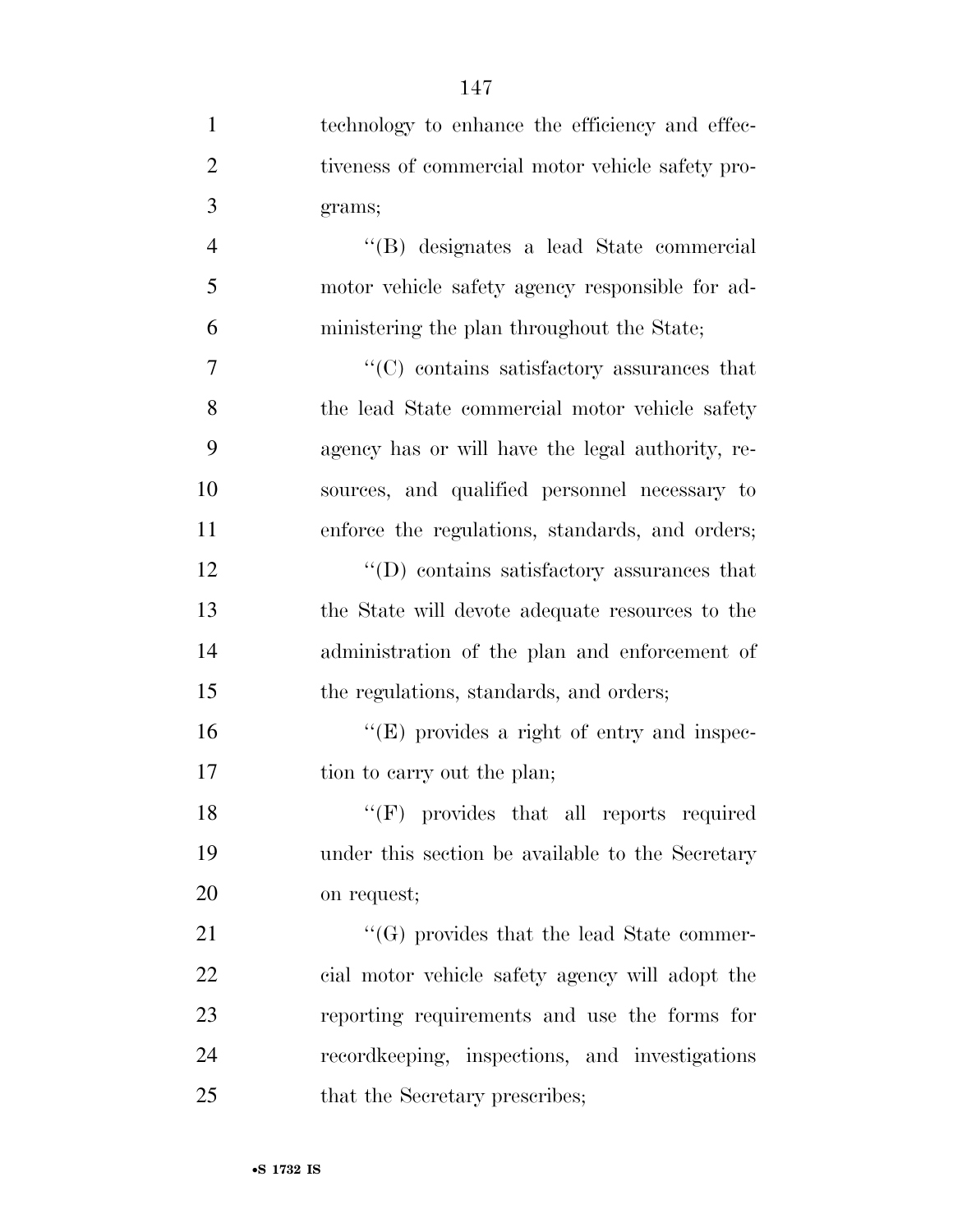$\langle$  (H) requires all registrants of commercial motor vehicles to demonstrate knowledge of ap- plicable safety regulations, standards, and or- ders of the Federal Government and the State; ''(I) provides that the State will grant maximum reciprocity for inspections conducted under the North American Inspection Stand- ards through the use of a nationally accepted system that allows ready identification of pre- viously inspected commercial motor vehicles; 11 ''(J) ensures that activities described in

 subsection (h), if financed through grants to the State made under this section, will not di- minish the effectiveness of the development and implementation of the programs to improve motor carrier, commercial motor vehicle, and driver safety as described in subsection (b);

18 ''(K) ensures that the lead State commer- cial motor vehicle safety agency will coordinate the plan, data collection, and information sys- tems with the State highway safety improve- ment program required under section 148(c) of title 23;

 ''(L) ensures participation in appropriate Federal Motor Carrier Safety Administration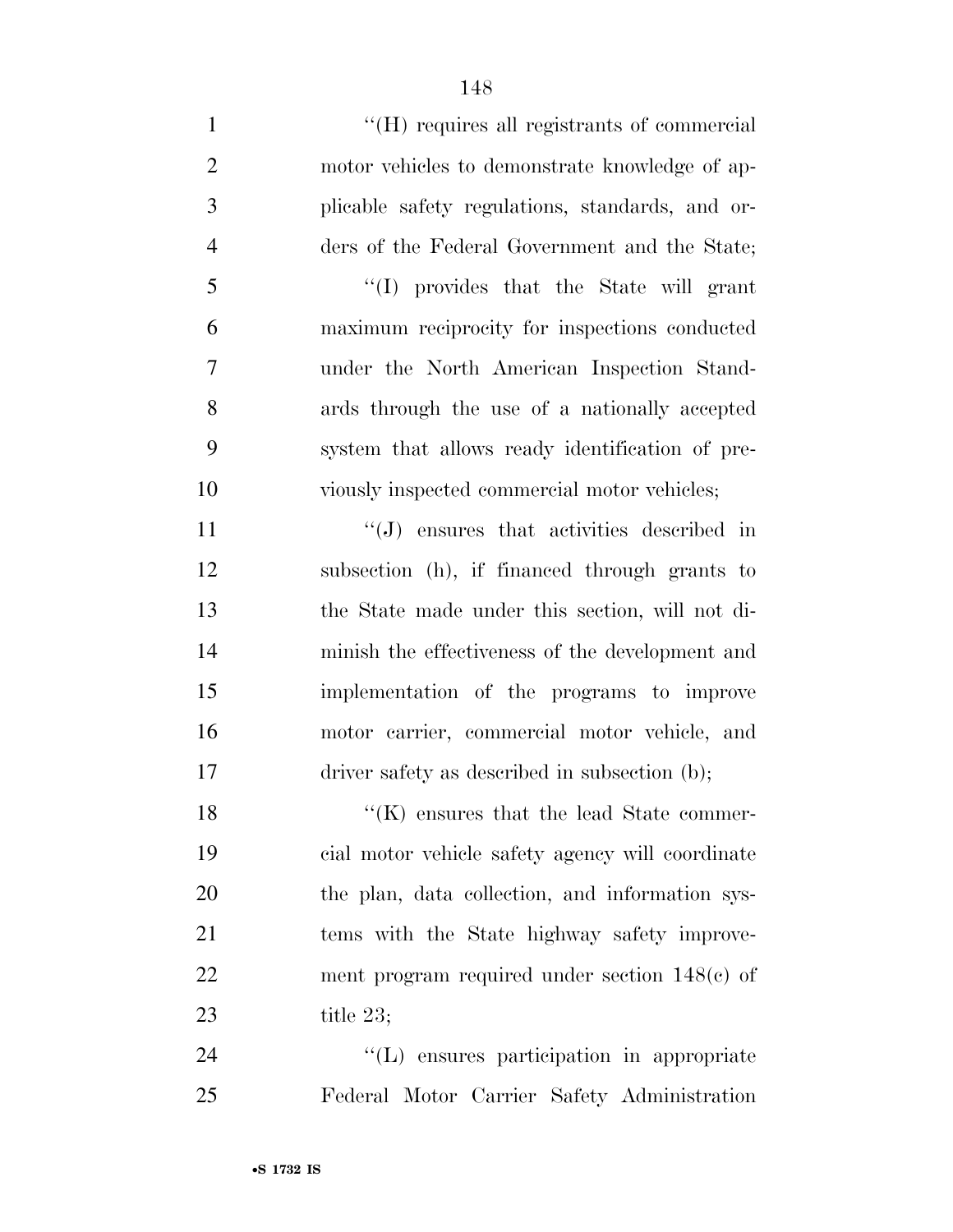| $\mathbf{1}$   | information technology and data systems and       |
|----------------|---------------------------------------------------|
| $\overline{2}$ | other information systems by all appropriate ju-  |
| 3              | risdictions receiving Motor Carrier Safety As-    |
| $\overline{4}$ | sistance Program funding;                         |
| 5              | $\lq\lq (M)$ ensures that information is ex-      |
| 6              | changed among the States in a timely manner;      |
| 7              | $\lq\lq(N)$ provides satisfactory assurances that |
| 8              | the State will undertake efforts that will em-    |
| 9              | phasize and improve enforcement of State and      |
| 10             | local traffic safety laws and regulations related |
| 11             | to commercial motor vehicle safety;               |
| 12             | $\cdot$ (O) provides satisfactory assurances in   |
| 13             | the plan that the State will address national     |
| 14             | priorities and performance goals, including—      |
| 15             | "(i) activities aimed at removing im-             |
| 16             | paired commercial motor vehicle drivers           |
| 17             | from the highways of the United States            |
| 18             | through adequate enforcement of regula-           |
| 19             | tions on the use of alcohol and controlled        |
| 20             | substances and by ensuring ready roadside         |
| 21             | access to alcohol detection and measuring         |
| 22             | equipment;                                        |
| 23             | "(ii) activities aimed at providing an            |
| 24             | appropriate level of training to State motor      |
| 25             | carrier safety assistance program officers        |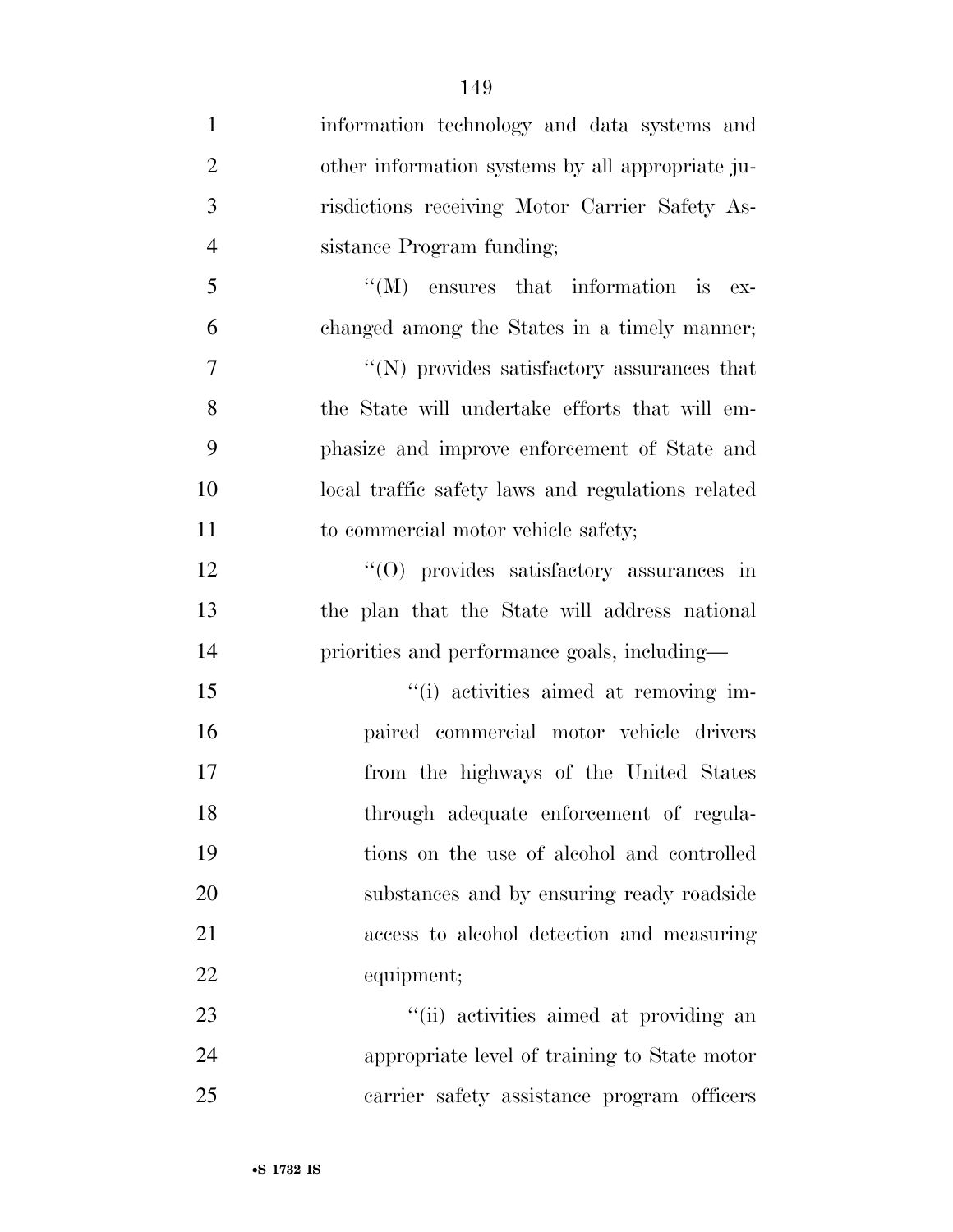and employees on recognizing drivers im-**paired by alcohol or controlled substances;** and

 $''(iii)$  when conducted with an appro- priate commercial motor vehicle inspection, criminal interdiction activities, and appro- priate strategies for carrying out those interdiction activities, including interdic- tion activities that affect the transpor- tation of controlled substances (as defined under section 102 of the Comprehensive Drug Abuse Prevention and Control Act of 1970 (21 U.S.C. 802) and listed in part 1308 of title 21, Code of Federal Regula- tions, as updated and republished from 16 time to time) by any occupant of a com- mercial motor vehicle; 18 ''(P) provides that the State has estab-

 lished and dedicated sufficient resources to a program to ensure that—

21 ''(i) the State collects and reports to the Secretary accurate, complete, and 23 timely motor carrier safety data; and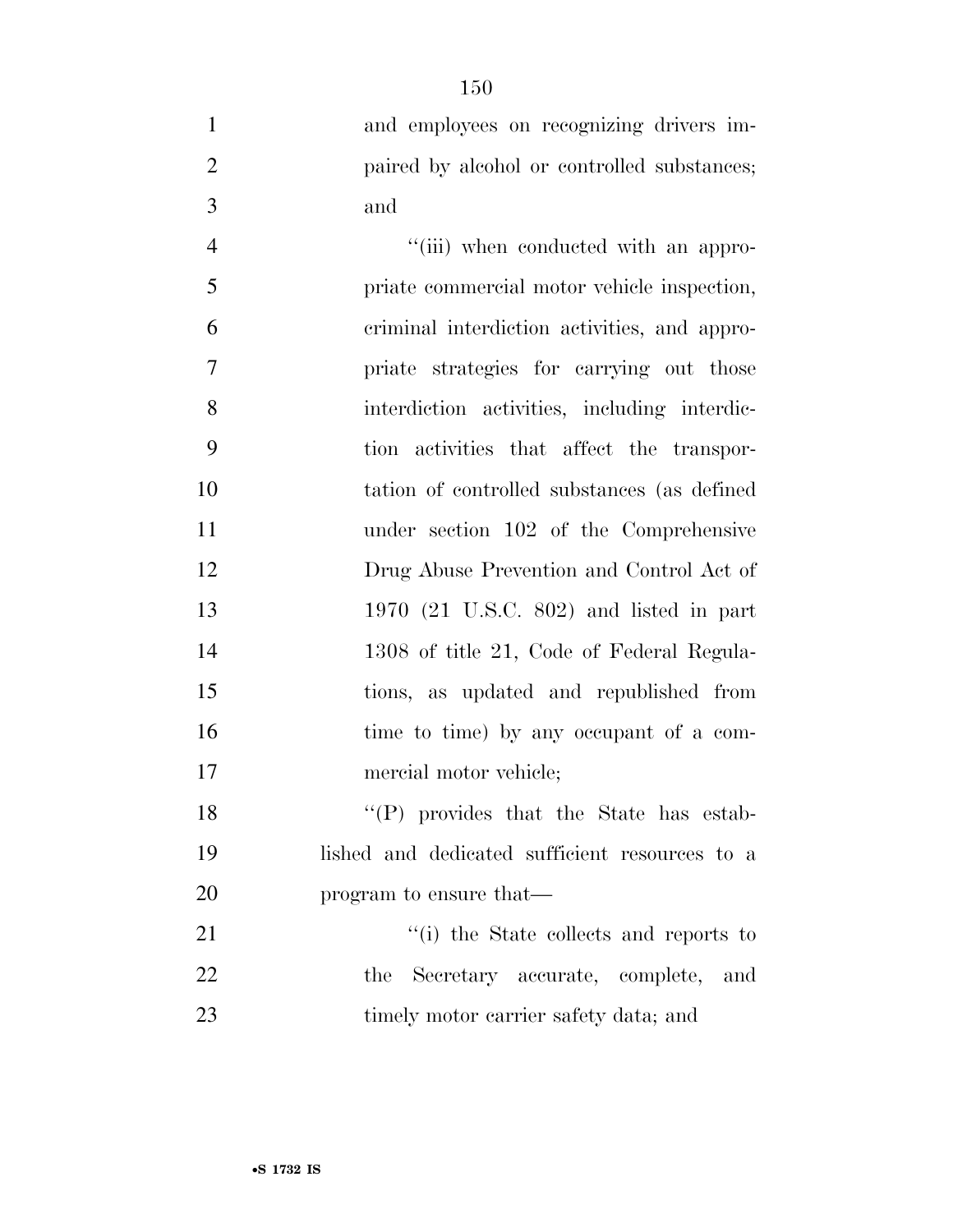| $\mathbf{1}$   | "(ii) the State participates in a na-              |
|----------------|----------------------------------------------------|
| $\overline{2}$ | tional motor carrier safety data correction        |
| 3              | system prescribed by the Secretary;                |
| $\overline{4}$ | $\lq\lq Q$ ensures that the State will cooperate   |
| 5              | in the enforcement of financial responsibility re- |
| 6              | quirements under sections 13906, 31138, and        |
| 7              | 31139 of this title, and regulations issued        |
| 8              | under these sections;                              |
| 9              | $\lq$ (R) ensures consistent, effective, and rea-  |
| 10             | sonable sanctions;                                 |
| 11             | $\cdot$ (S) ensures that roadside inspections will |
| 12             | be conducted at locations that are adequate to     |
| 13             | protect the safety of drivers and enforcement      |
| 14             | personnel;                                         |
| 15             | $\lq$ (T) provides that the State will include in  |
| 16             | the training manuals for the licensing examina-    |
| 17             | tion to drive both noncommercial motor vehicles    |
| 18             | and commercial motor vehicles information on       |
| 19             | best practices for driving safely in the vicinity  |
| 20             | of noncommercial and commercial motor vehi-        |
| 21             | cles;                                              |
| 22             | "(U) provides that the State will enforce          |
| 23             | the registration requirements of sections 13902    |
| 24             | and 31134 of this title by prohibiting the oper-   |

ation of any vehicle discovered to be operated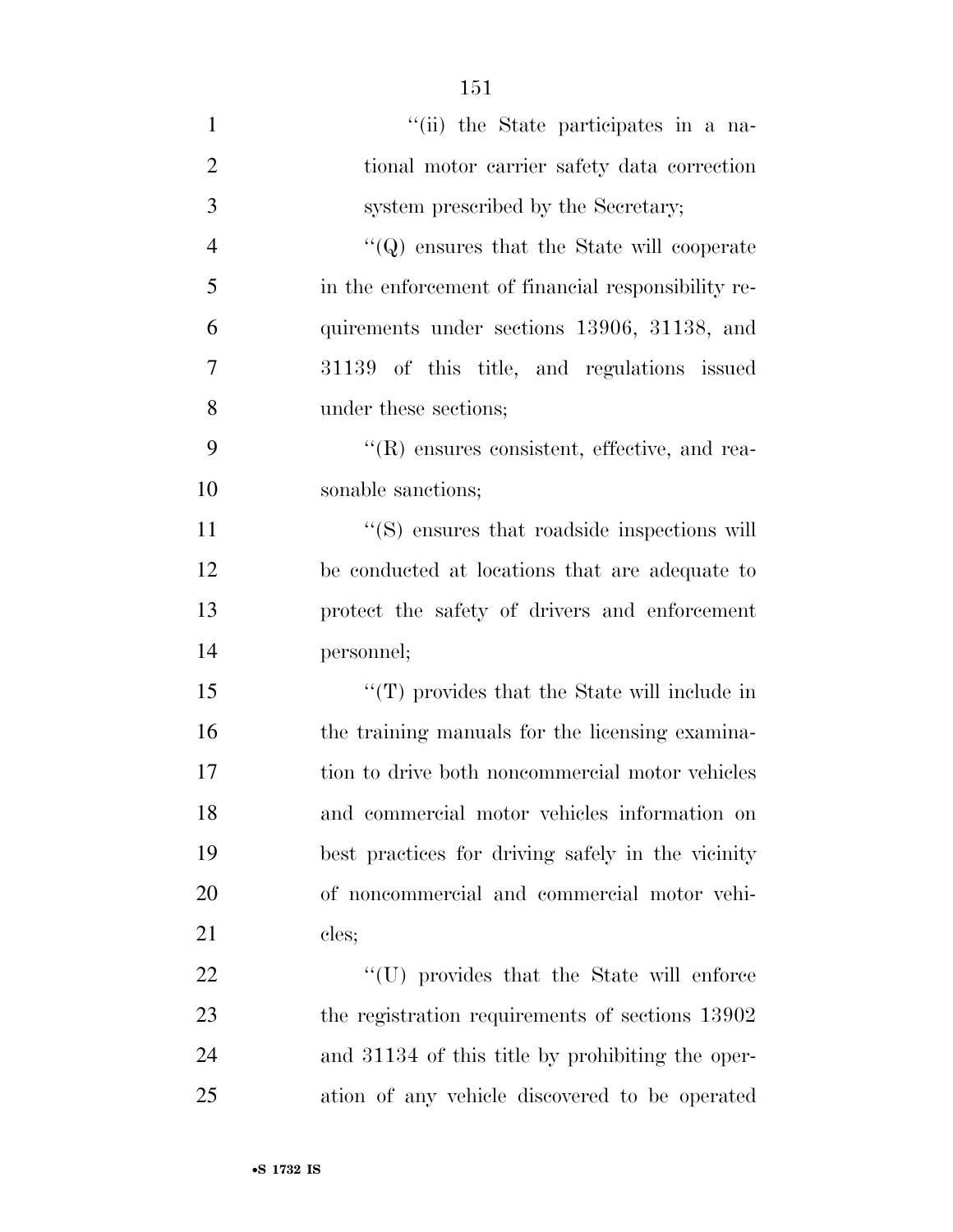by a motor carrier without a registration issued under those sections or to be operated beyond the scope of the motor carrier's registration; 4 ''(V) provides that the State will conduct comprehensive and highly visible traffic enforce- ment and commercial motor vehicle safety in- spection programs in high-risk locations and corridors; ''(W) except in the case of an imminent hazard or obvious safety hazard, ensures that an inspection of a vehicle transporting pas- sengers for a motor carrier of passengers is conducted at a station, including a weight sta- tion, terminal, border crossing, maintenance fa- cility, destination, or other location where ade- quate food, shelter, and sanitation facilities are available for passengers, and reasonable accom- modations are available for passengers with dis-abilities;

 $\langle (X)$  ensures that the State will transmit to its roadside inspectors the notice of each Federal exemption granted under section 31315(b) of this title and sections 390.23 and 390.25 of title 49 of the Code of Federal Regu-lations and provided to the State by the Sec-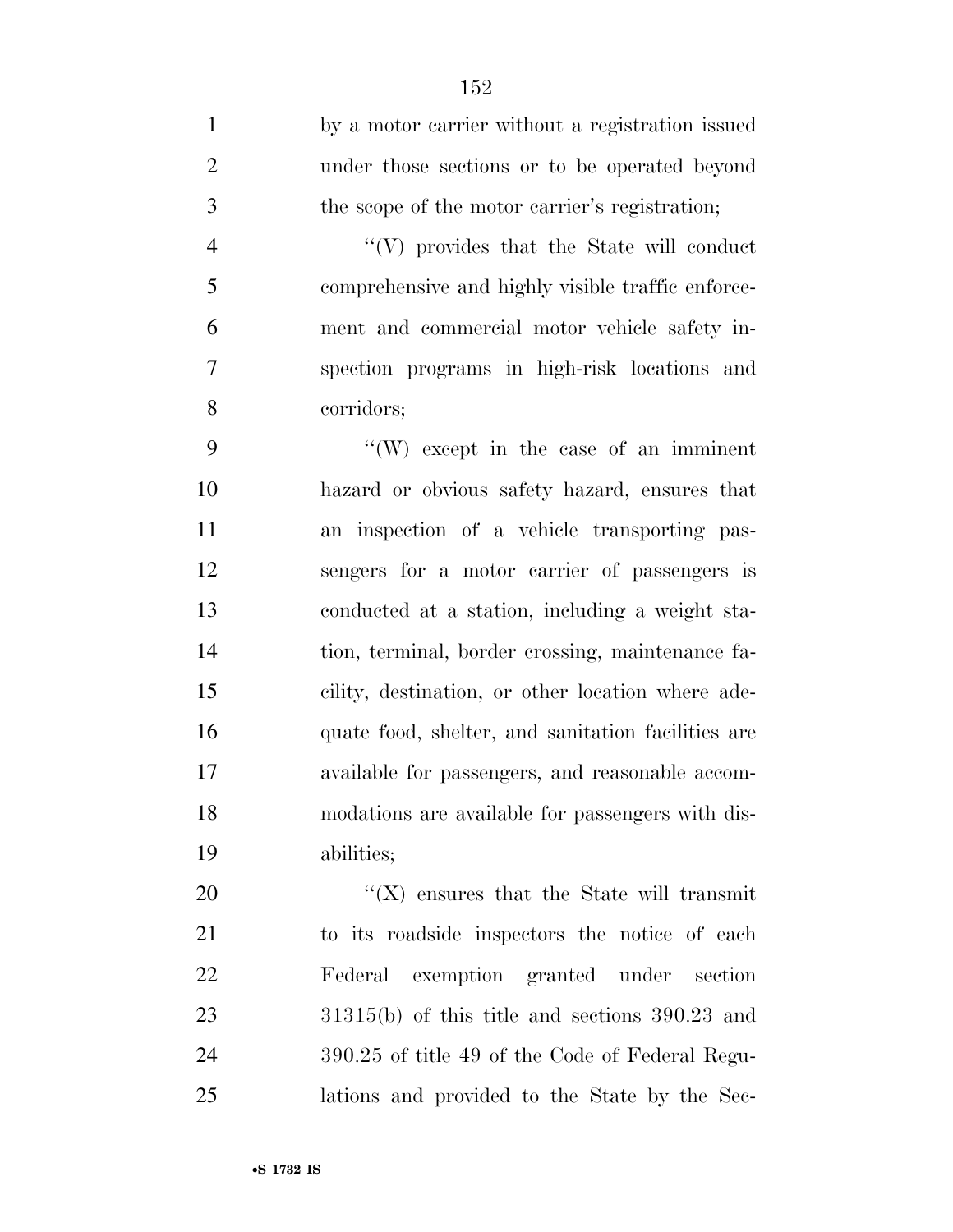| $\mathbf{1}$   | retary, including the name of the person grant- |
|----------------|-------------------------------------------------|
| $\overline{2}$ | ed the exemption and any terms and conditions   |
| 3              | that apply to the exemption;                    |
| $\overline{4}$ | "(Y) except as provided in subsection (d),      |
| 5              | provides that the State—                        |
| 6              | "(i) will conduct safety audits of              |
| 7              | interstate and, at the State's discretion,      |
| 8              | intrastate<br>new entrant motor carriers        |
| 9              | under section $31144(g)$ of this title; and     |
| 10             | "(ii) if the State authorizes a third           |
| 11             | party to conduct safety audits under sec-       |
| 12             | tion $31144(g)$ on its behalf, the State        |
| 13             | verifies the quality of the work conducted      |
| 14             | and remains solely responsible for the          |
| 15             | management and oversight of the activi-         |
| 16             | ties;                                           |
| 17             | " $(Z)$ provides that the State agrees to fully |
| 18             | participate in the performance and registration |
| 19             | information system management under section     |
| 20             | $31106(b)$ not later than October 1, 2020, by   |
| 21             | complying with the conditions for participation |
| 22             | under paragraph $(3)$ of that section;          |
| 23             | "(AA) provides that a State that shares a       |
| 24             | land border with another country—               |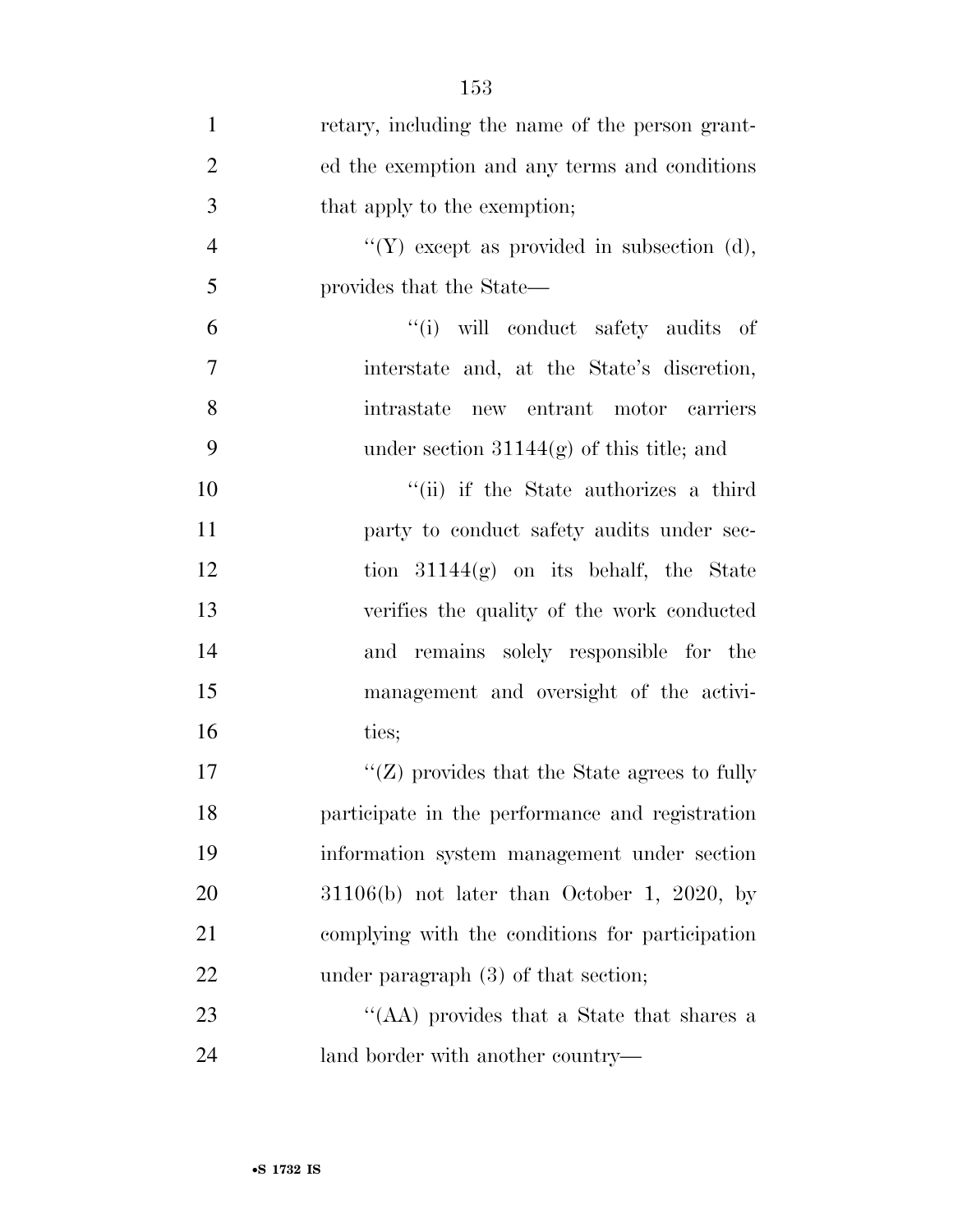| $\mathbf{1}$   | "(i) will conduct a border commercial              |
|----------------|----------------------------------------------------|
| $\overline{2}$ | motor vehicle safety program focusing on           |
| 3              | international commerce that includes en-           |
| $\overline{4}$ | forcement and related projects; or                 |
| 5              | "(ii) will forfeit all funds calculated by         |
| 6              | the Secretary based on border-related ac-          |
| 7              | tivities if the State declines to conduct the      |
| 8              | program described in clause (i) in its plan;       |
| 9              | and                                                |
| 10             | "(BB) provides that a State that meets the         |
| 11             | other requirements of this section and agrees to   |
| 12             | comply with the requirements established in        |
| 13             | subsection $(l)(3)$ may fund deployment, oper-     |
| 14             | ation, and maintenance costs associated with in-   |
| 15             | novative technology deployment under sub-          |
| 16             | section $(l)(3)$ with Motor Carrier Safety Assist- |
| 17             | ance Program funds authorized under section        |
| 18             | $31104(a)(1)$ .                                    |
| 19             | $``(3)$ PUBLICATION.—                              |
| 20             | "(A) IN GENERAL.—Subject to subpara-               |
| 21             | graph (B), the Secretary shall publish each ap-    |
| 22             | proved State multiple-year plan, and each an-      |
| 23             | nual update thereto, on the Department of          |
| 24             | Transportation's public website not later than     |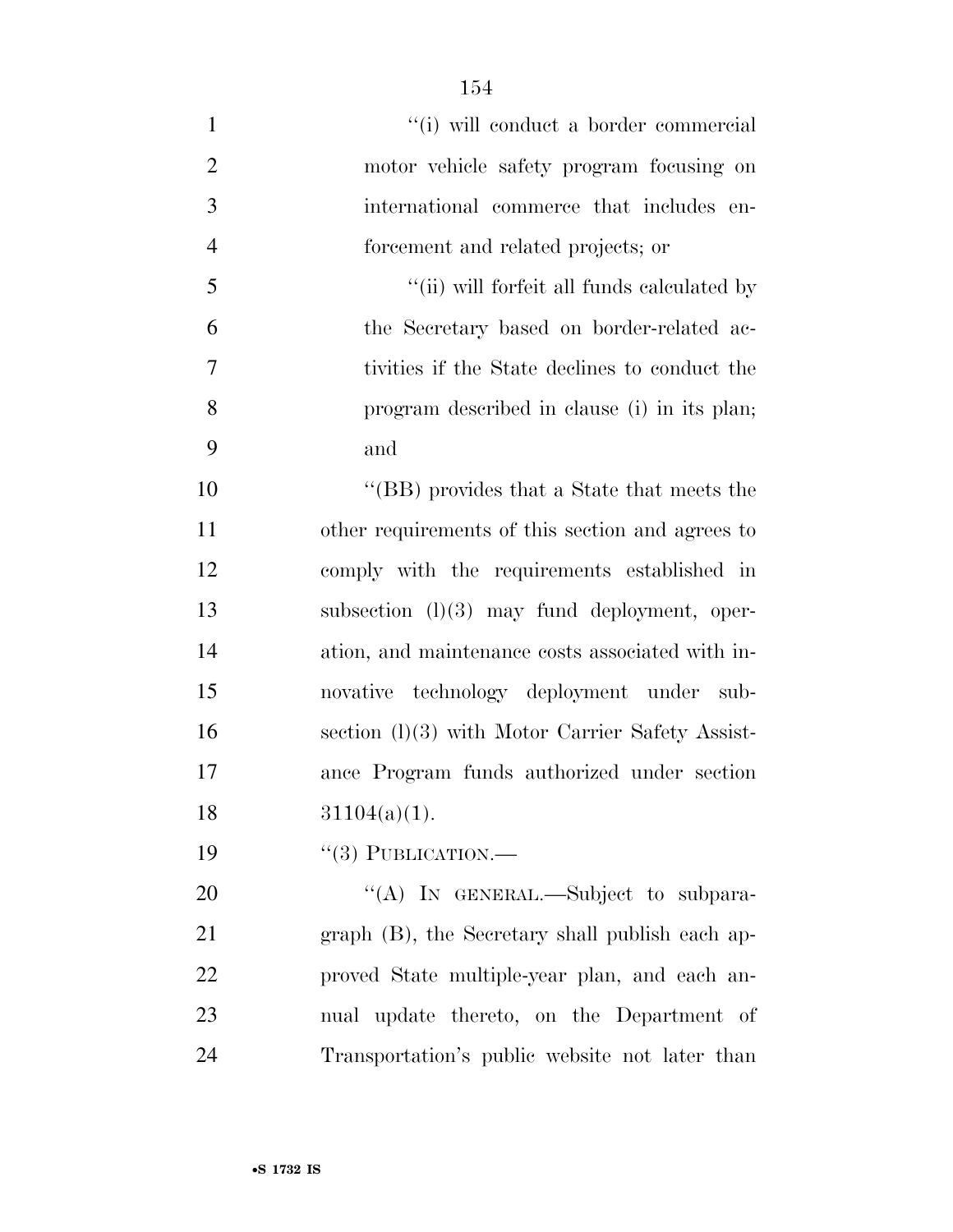| $\mathbf{1}$   | 30 days after the date the Secretary approves               |
|----------------|-------------------------------------------------------------|
| $\overline{2}$ | the plan or update.                                         |
| 3              | "(B) LIMITATION.—Before posting an ap-                      |
| $\overline{4}$ | proved State multiple-year plan or annual up-               |
| 5              | date under subparagraph $(A)$ , the Secretary               |
| 6              | shall redact any information identified by the              |
| 7              | State that, if disclosed—                                   |
| 8              | "(i) would reasonably be expected to                        |
| 9              | interfere with enforcement proceedings; or                  |
| 10             | "(ii) would reveal enforcement tech-                        |
| 11             | niques or procedures that would reasonable                  |
| 12             | by expected to risk circumvention of the                    |
| 13             | law.                                                        |
| 14             | "(d) EXCLUSION OF U.S. TERRITORIES.-The re-                 |
| 15             | quirement that a State conduct safety audits of new en-     |
| 16             | trant motor carriers under subsection $(c)(2)(Y)$ does not  |
| 17             | apply to a territory of the United States unless required   |
| 18             | by the Secretary.                                           |
| 19             | "(e) INTRASTATE COMPATIBILITY.—The Secretary                |
| 20             | shall prescribe regulations specifying tolerance guidelines |
| 21             | and standards for ensuring compatibility of intrastate      |
| 22             | commercial motor vehicle safety laws, including regula-     |
| 23             | tions, with Federal motor carrier safety regulations to be  |
| 24             | enforced under subsections (b) and (c). To the extent       |

practicable, the guidelines and standards shall allow for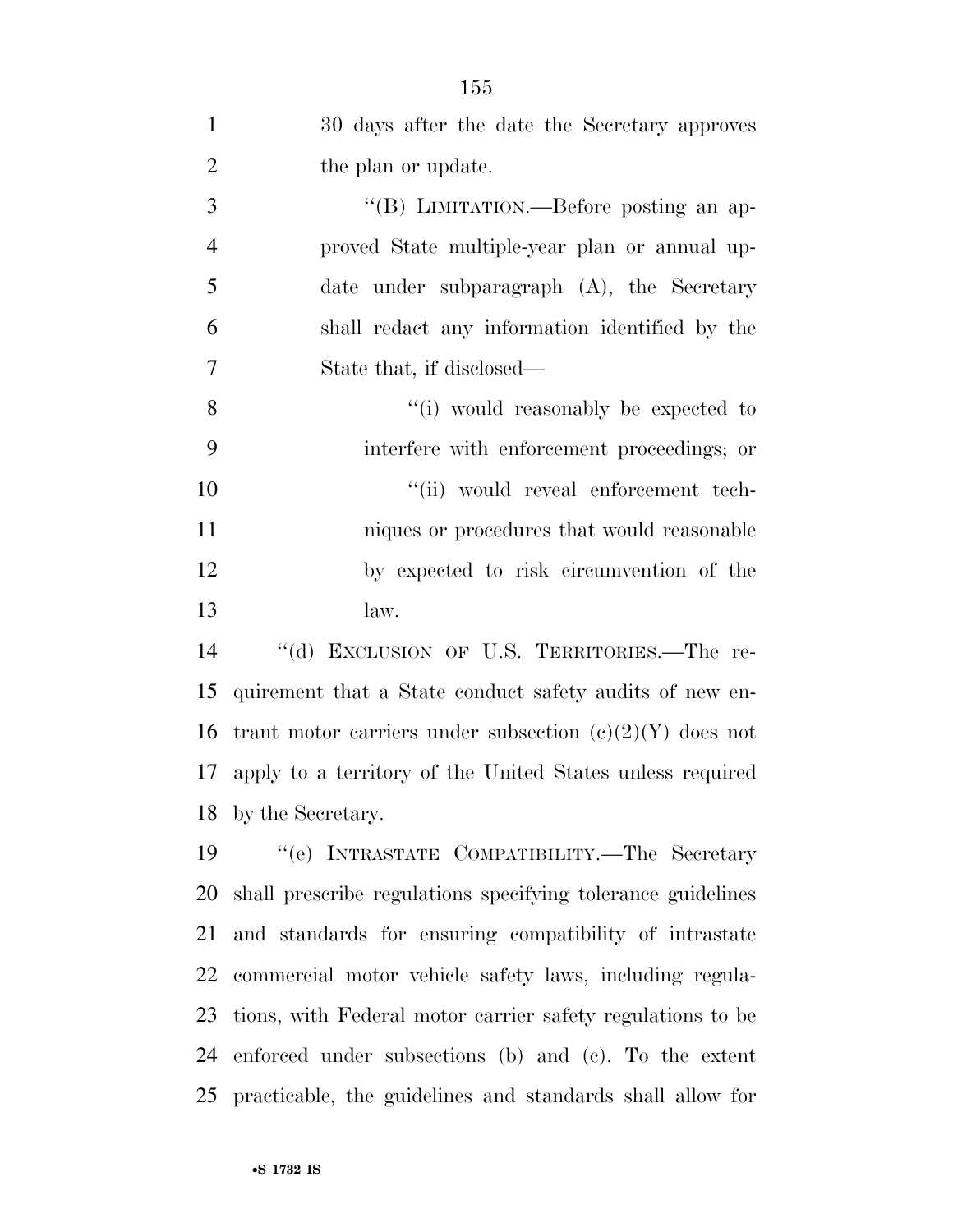maximum flexibility while ensuring a degree of uniformity that will not diminish motor vehicle safety.

''(f) MAINTENANCE OF EFFORT.—

4 "(1) BASELINE.—Except as provided under paragraphs (2) and (3) and in accordance with sec- tion 2608 of the Comprehensive Transportation and Consumer Protection Act of 2015, a State plan under subsection (c) shall provide that the total ex- penditure of amounts of the lead State commercial motor vehicle safety agency responsible for admin- istering the plan will be maintained at a level each fiscal year at least equal to—

13 ''(A) the average level of that expenditure for fiscal years 2004 and 2005; or

15 "(B) the level of that expenditure for the year in which the Secretary implements a new allocation formula under section 2608 of the Comprehensive Transportation and Consumer Protection Act of 2015.

20 "(2) ADJUSTED BASELINE AFTER FISCAL YEAR 2017.—At the request of a State, the Secretary may evaluate additional documentation related to the maintenance of effort and may make reasonable ad- justments to the maintenance of effort baseline after fiscal year 2017, and this adjusted baseline will re-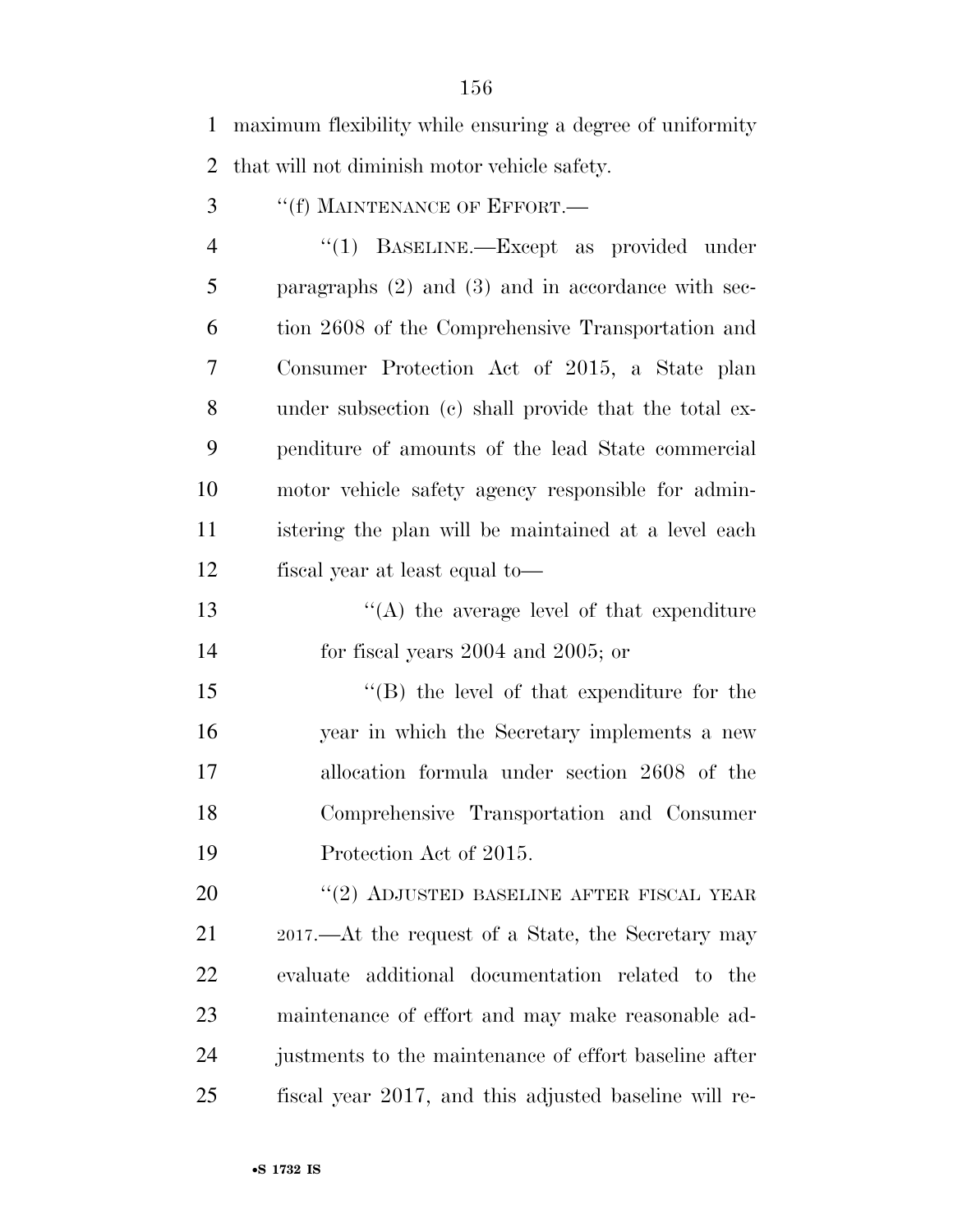place the maintenance of effort requirement under paragraph (1). ''(3) WAIVERS.—At the request of a State, the Secretary may waive or modify the requirements of this subsection for 1 fiscal year if the Secretary de- termines that a waiver or modification is reasonable, based on circumstances described by the State, to ensure the continuation of commercial motor vehicle enforcement activities in the State. 10 <sup>''(4)</sup> LEVEL OF STATE EXPENDITURES.—In es- timating the average level of State expenditure under paragraph (1), the Secretary— 13 ''(A) may allow the State to exclude State expenditures for federally sponsored demonstra- tion and pilot programs and strike forces; ''(B) may allow the State to exclude ex- penditures for activities related to border en- forcement and new entrant safety audits; and  $\cdot$  (C) shall require the State to exclude State matching amounts used to receive Federal 21 financing under section 31104. 22 "(g) USE OF UNIFIED CARRIER REGISTRATION FEES AGREEMENT.—Amounts generated under section 14504a of this title and received by a State and used for motor carrier safety purposes may be included as part of the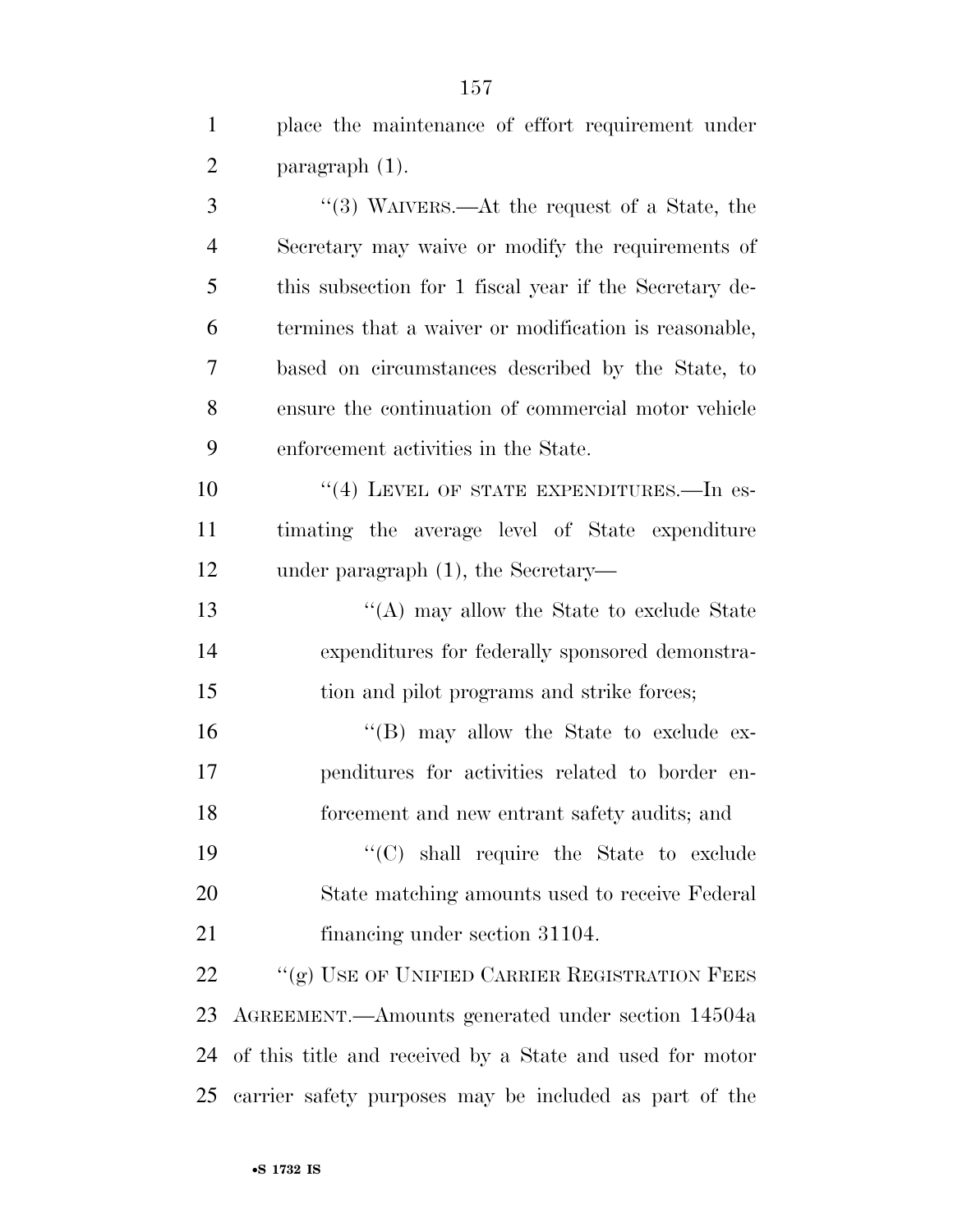State's match required under section 31104 of this title or maintenance of effort required by subsection (f). ''(h) USE OF GRANTS TO ENFORCE OTHER LAWS.— When approved in the States' plan under subsection (c), a State may use Motor Carrier Safety Assistance Program funds received under this section—  $7 \t\t\t\t\t''(1)$  if the activities are carried out in conjunc- tion with an appropriate inspection of a commercial motor vehicle to enforce Federal or State commercial motor vehicle safety regulations, for—  $\langle (A)$  enforcement of commercial motor ve- hicle size and weight limitations at locations, excluding fixed weight facilities, such as near steep grades or mountainous terrains, where the weight of a commercial motor vehicle can significantly affect the safe operation of the ve- hicle, or at ports where intermodal shipping containers enter and leave the United States; and  $\text{``(B)}$  detection of and enforcement actions taken as a result of criminal activity, including 22 the trafficking of human beings, in a commer-cial motor vehicle or by any occupant, including

the operator, of the commercial motor vehicle;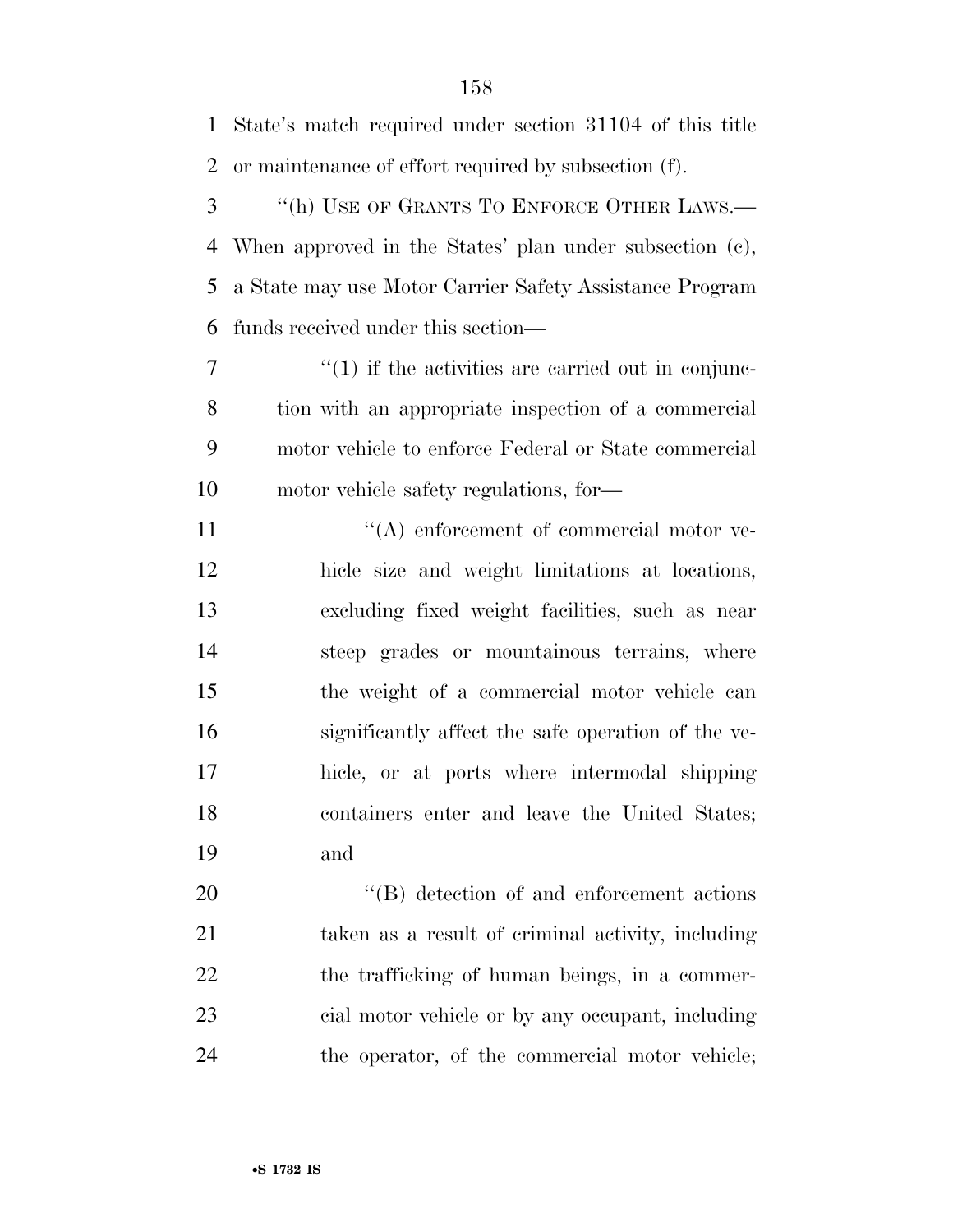| $\mathbf{1}$   | $\lq(2)$ for documented enforcement of State traf-      |
|----------------|---------------------------------------------------------|
| $\overline{2}$ | fic laws and regulations designed to promote the        |
| 3              | safe operation of commercial motor vehicles, includ-    |
| $\overline{4}$ | ing documented enforcement of such laws and regu-       |
| 5              | lations relating to noncommercial motor vehicles        |
| 6              | when necessary to promote the safe operation of         |
| 7              | commercial motor vehicles, if—                          |
| 8              | "(A) the number of motor carrier safety                 |
| 9              | activities, including roadside safety inspections,      |
| 10             | conducted in the State is maintained at a level         |
| 11             | at least equal to the average level of such activi-     |
| 12             | ties conducted in the State in fiscal years 2004        |
| 13             | and 2005; and                                           |
| 14             | "(B) the State does not use more than $10$              |
| 15             | percent of the basic amount the State receives          |
| 16             | grant awarded under<br>under<br>section<br>$\mathbf{a}$ |
| 17             | $31104(a)(1)$ for enforcement activities relating       |
| 18             | to noncommercial motor vehicles necessary to            |
| 19             | promote the safe operation of commercial motor          |
| 20             | vehicles unless the Secretary determines that a         |
| 21             | higher percentage will result in significant in-        |
| 22             | creases in commercial motor vehicle safety; and         |
| 23             | $\lq(3)$ for the enforcement of household goods         |
| 24             | regulations on intrastate and interstate carriers if    |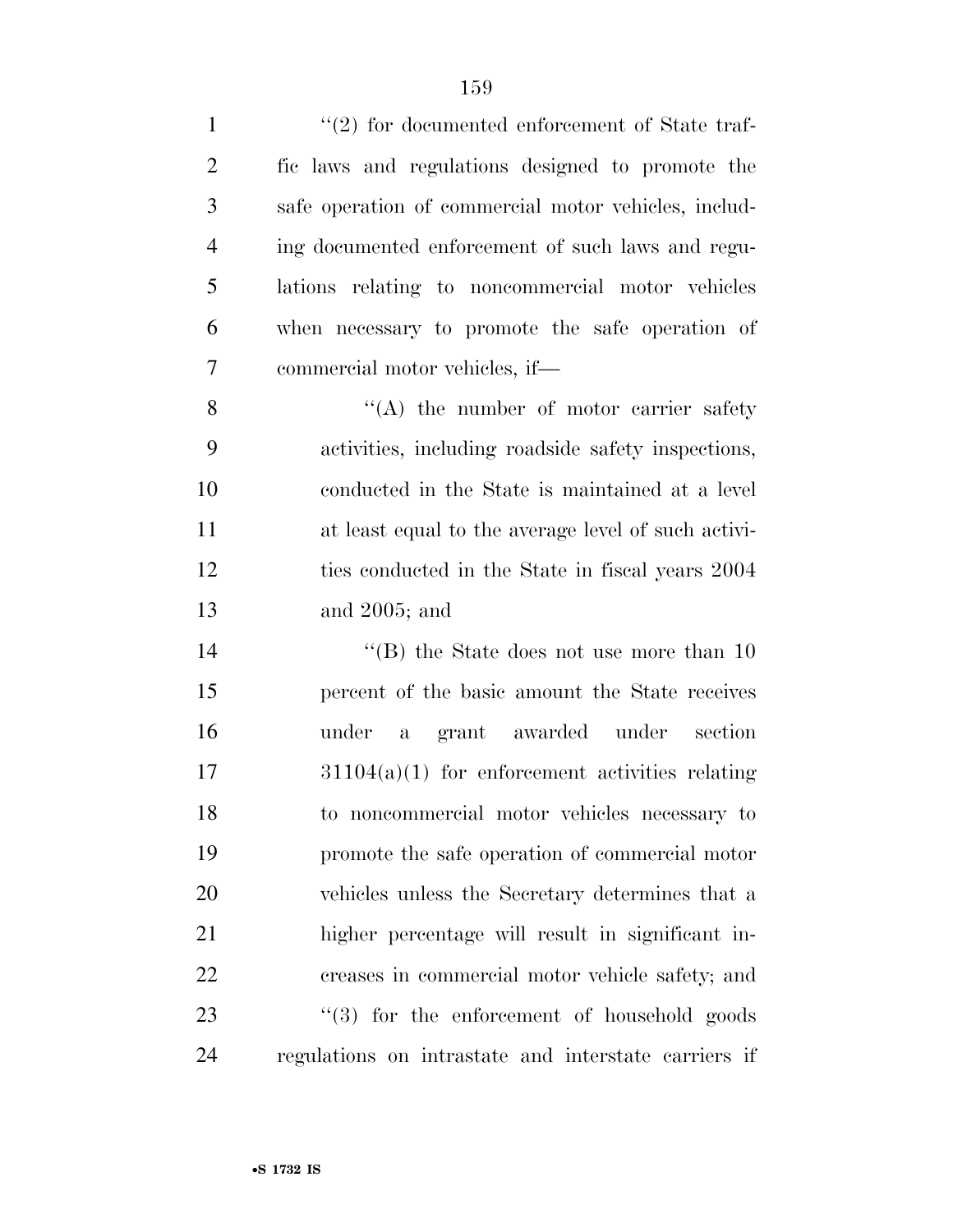the State has adopted laws or regulations compatible with the Federal household goods regulations.

 ''(i) EVALUATION OF PLANS AND AWARD OF GRANTS.—

 ''(1) AWARDS.—The Secretary shall establish criteria for the application, evaluation, and approval of State plans under this section. Subject to sub- section (j), the Secretary may allocate the amounts made available under section 31104(a)(1) among the States.

11 ''(2) OPPORTUNITY TO CURE.—If the Secretary disapproves a plan under this section, the Secretary shall give the State a written explanation of the rea- sons for disapproval and allow the State to modify and resubmit the plan for approval.

16 "(j) ALLOCATION OF FUNDS.—

17 "(1) IN GENERAL.—The Secretary, by regula- tion, shall prescribe allocation criteria for funds made available under section 31104(a)(1).

20 "(2) ANNUAL ALLOCATIONS.—On October 1 of each fiscal year, or as soon as practicable thereafter, and after making a deduction under section 31104(c), the Secretary shall allocate amounts made 24 available in section  $31104(a)(1)$  to carry out this section for the fiscal year among the States with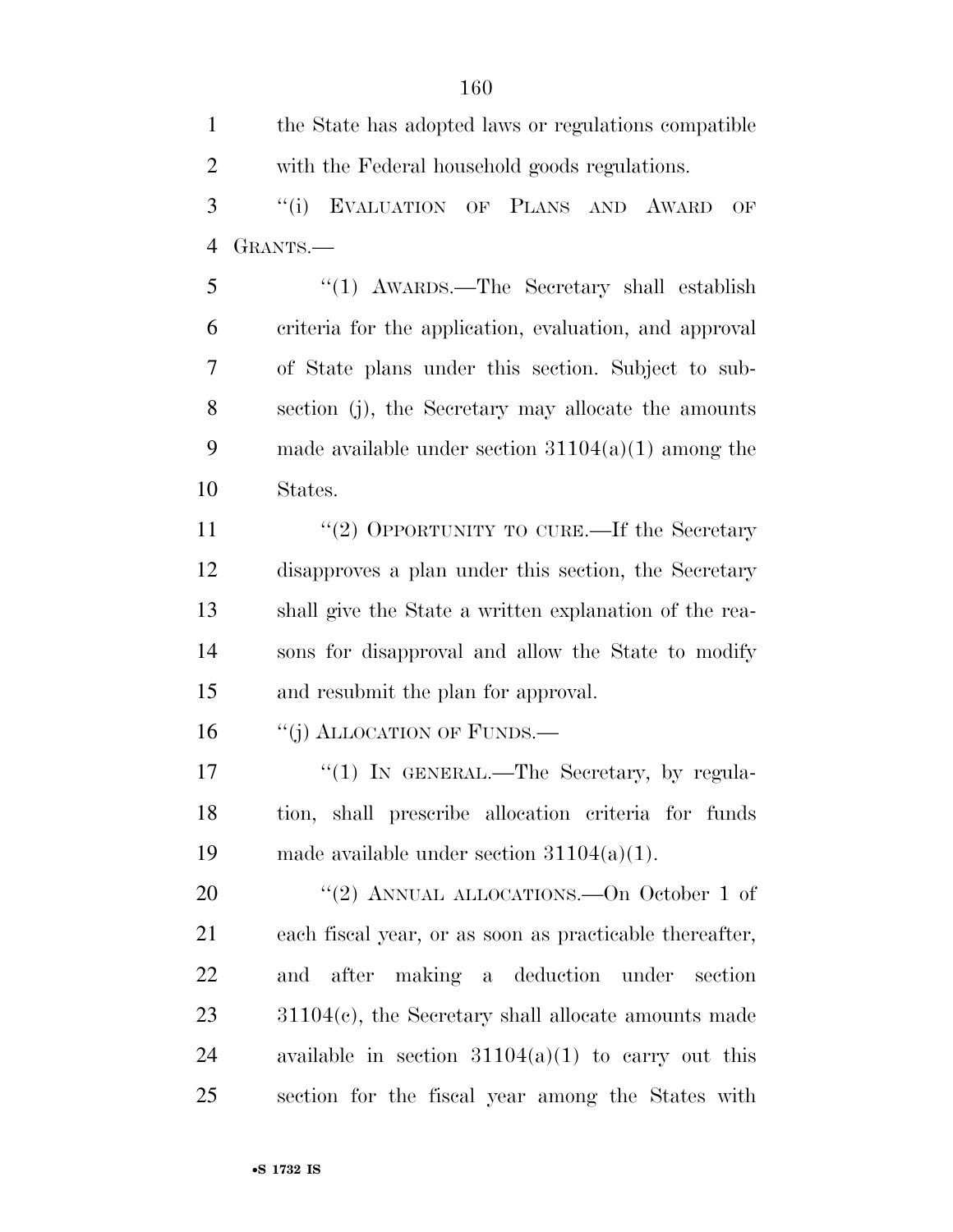plans approved under this section in accordance with 2 the criteria under paragraph (1).

 ''(3) ELECTIVE ADJUSTMENTS.—Subject to the availability of funding and notwithstanding fluctua- tions in the data elements used by the Secretary to calculate the annual allocation amounts, after the creation of a new allocation formula under section 2608 of the Comprehensive Transportation and Con- sumer Protection Act of 2015 the Secretary may not make elective adjustments to the allocation formula that decrease a State's Federal funding levels by more than 3 percent in a fiscal year. The 3-percent limit shall not apply to the withholding provisions of subsection (k).

15 "(k) PLAN MONITORING.—

16 "(1) In GENERAL.—On the basis of reports submitted by the lead State agency responsible for administering an approved State plan and an inves- tigation by the Secretary, the Secretary shall peri- odically evaluate State implementation of and com-21 pliance with the State plan.

22  $"(2)$  WITHHOLDING OF FUNDS.—

23 "(A) DISAPPROVAL.—If, after notice and an opportunity to be heard, the Secretary finds that the State plan previously approved is not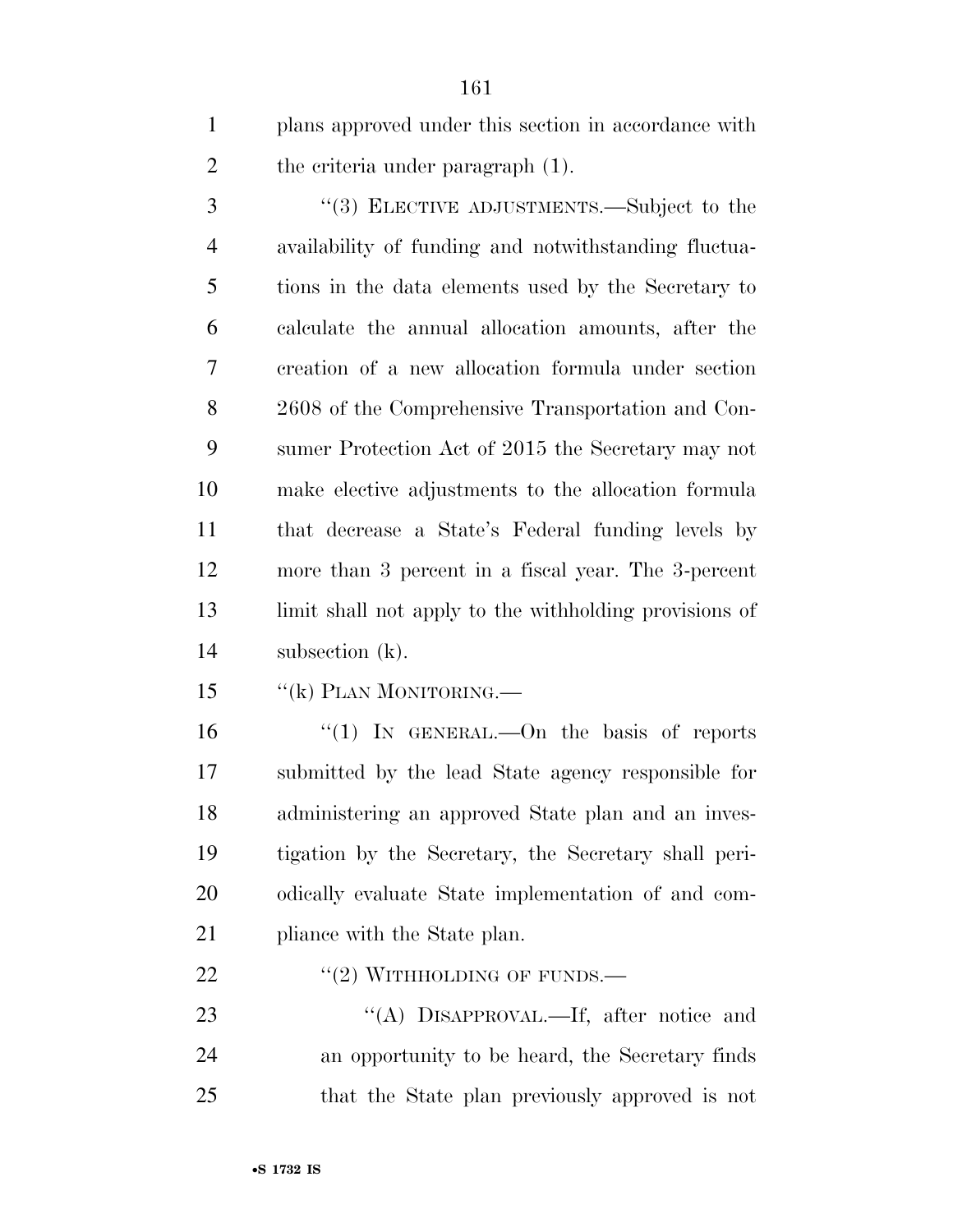being followed or has become inadequate to en- sure enforcement of the regulations, standards, or orders, or the State is otherwise not in com- pliance with the requirements of this section, the Secretary may withdraw approval of the plan and notify the State. The plan is no longer in effect once the State receives notice, and the Secretary shall withhold all funding under this section.

10 "(B) NONCOMPLIANCE WITHHOLDING.—In lieu of withdrawing approval of the plan, the Secretary may, after providing notice and an opportunity to be heard, withhold funding from the State to which the State would otherwise be entitled under this section for the period of the State's noncompliance. In exercising this op-17 tion, the Secretary may withhold—

18 ''(i) up to 5 percent of funds during the fiscal year that the Secretary notifies 20 the State of its noncompliance;

21  $\frac{1}{10}$  up to 10 percent of funds for the 22 first full fiscal year of noncompliance;

23 ''(iii) up to 25 percent of funds for the second full fiscal year of noncompli-ance; and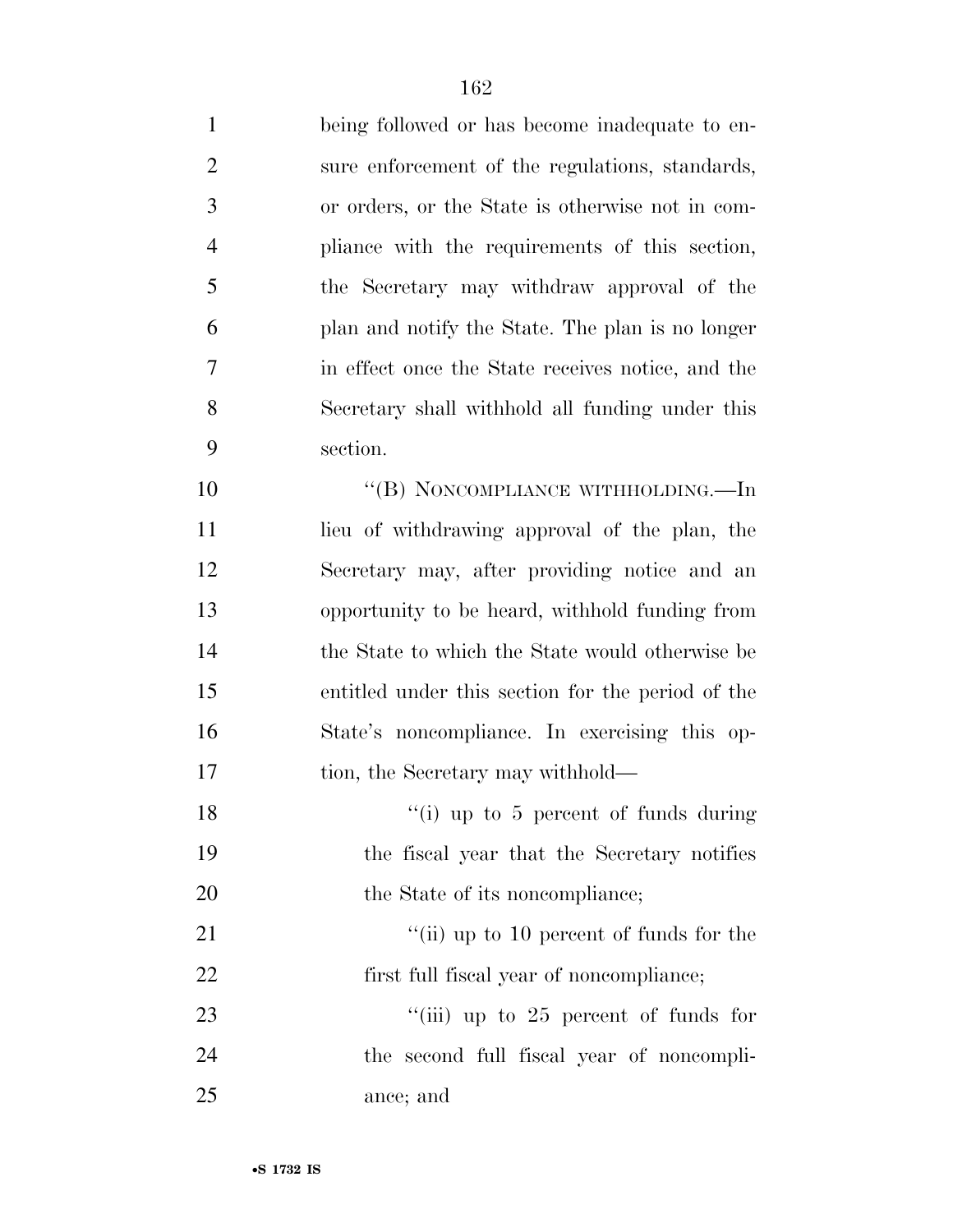| $\mathbf{1}$   | "(iv) not more than $50$ percent of                      |
|----------------|----------------------------------------------------------|
| $\overline{2}$ | funds for the third and any subsequent full              |
| 3              | fiscal year of noncompliance.                            |
| $\overline{4}$ | "(3) JUDICIAL REVIEW.—A State adversely af-              |
| 5              | fected by a determination under paragraph (2) may        |
| 6              | seek judicial review under chapter 7 of title 5. Not-    |
| $\overline{7}$ | withstanding the disapproval of a State plan under       |
| 8              | paragraph $(2)(A)$ or the withholding under para-        |
| 9              | graph $(2)(B)$ , the State may retain jurisdiction in an |
| 10             | administrative or a judicial proceeding that com-        |
| 11             | menced before the notice of disapproval or with-         |
| 12             | holding if the issues involved are not related directly  |
| 13             | to the reasons for the disapproval or withholding.       |
| 14             | "(1) HIGH PRIORITY FINANCIAL ASSISTANCE PRO-             |
| 15             | GRAM.-                                                   |
| 16             | "(1) IN GENERAL.—The Secretary shall admin-              |
| 17             | ister a high priority financial assistance program       |
| 18             | funded under section 31104 for the purposes de-          |
| 19             | scribed in paragraphs $(2)$ and $(3)$ .                  |
| 20             | "(2) ACTIVITIES RELATED TO MOTOR CARRIER                 |
| 21             | SAFETY.—The purpose of this paragraph is to make         |
| 22             | discretionary grants to and cooperative agreements       |
| 23             | with States, local governments, federally recognized     |
| 24             | Indian tribes, other political jurisdictions as nec-     |
| 25             | essary, and any person to carry out high priority ac-    |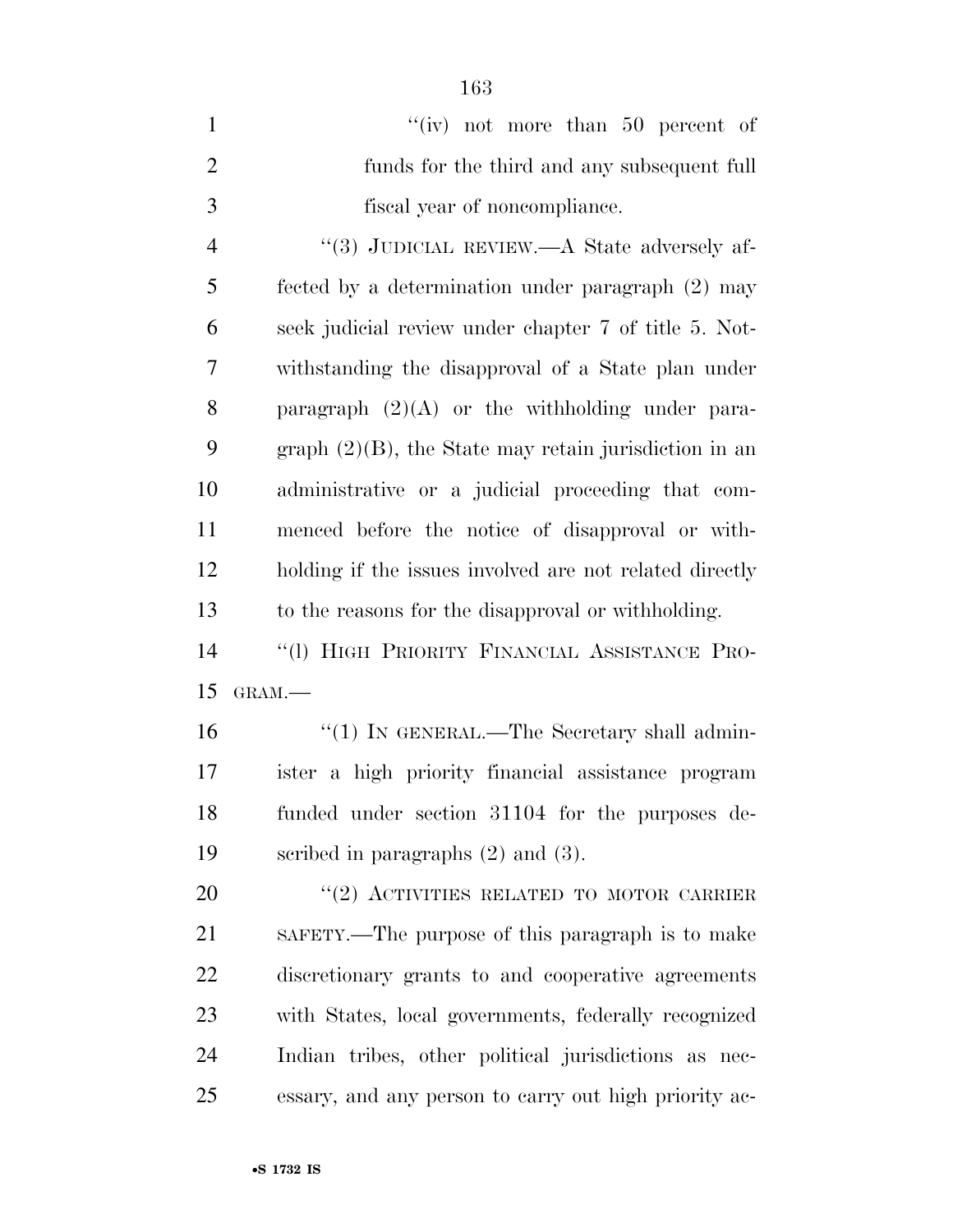| $\mathbf{1}$   | tivities and projects that augment motor carrier       |
|----------------|--------------------------------------------------------|
| $\overline{2}$ | safety activities and projects planned in accordance   |
| 3              | with subsections (b) and (c), including activities and |
| $\overline{4}$ | projects that—                                         |
| 5              | "(A) increase public awareness and edu-                |
| 6              | cation on commercial motor vehicle safety;             |
| 7              | "(B) target unsafe driving of commercial               |
| 8              | motor vehicles and non-commercial motor vehi-          |
| 9              | cles in areas identified as high risk crash cor-       |
| 10             | ridors;                                                |
| 11             | "(C) support the enforcement of State                  |
| 12             | household goods regulations on intrastate and          |
| 13             | interstate carriers if the State has adopted laws      |
| 14             | or regulations compatible with the Federal             |
| 15             | household good laws;                                   |
| 16             | $\lq\lq$ (D) improve the safe and secure move-         |
| 17             | ment of hazardous materials;                           |
| 18             | $"$ (E) improve safe transportation of goods           |
| 19             | and persons in foreign commerce;                       |
| 20             | $\lq\lq(F)$ demonstrate new technologies to im-        |
| 21             | prove commercial motor vehicle safety;                 |
| 22             | "(G) support participation in performance              |
| 23             | and registration information systems manage-           |
| 24             | ment under section $31106(b)$ —                        |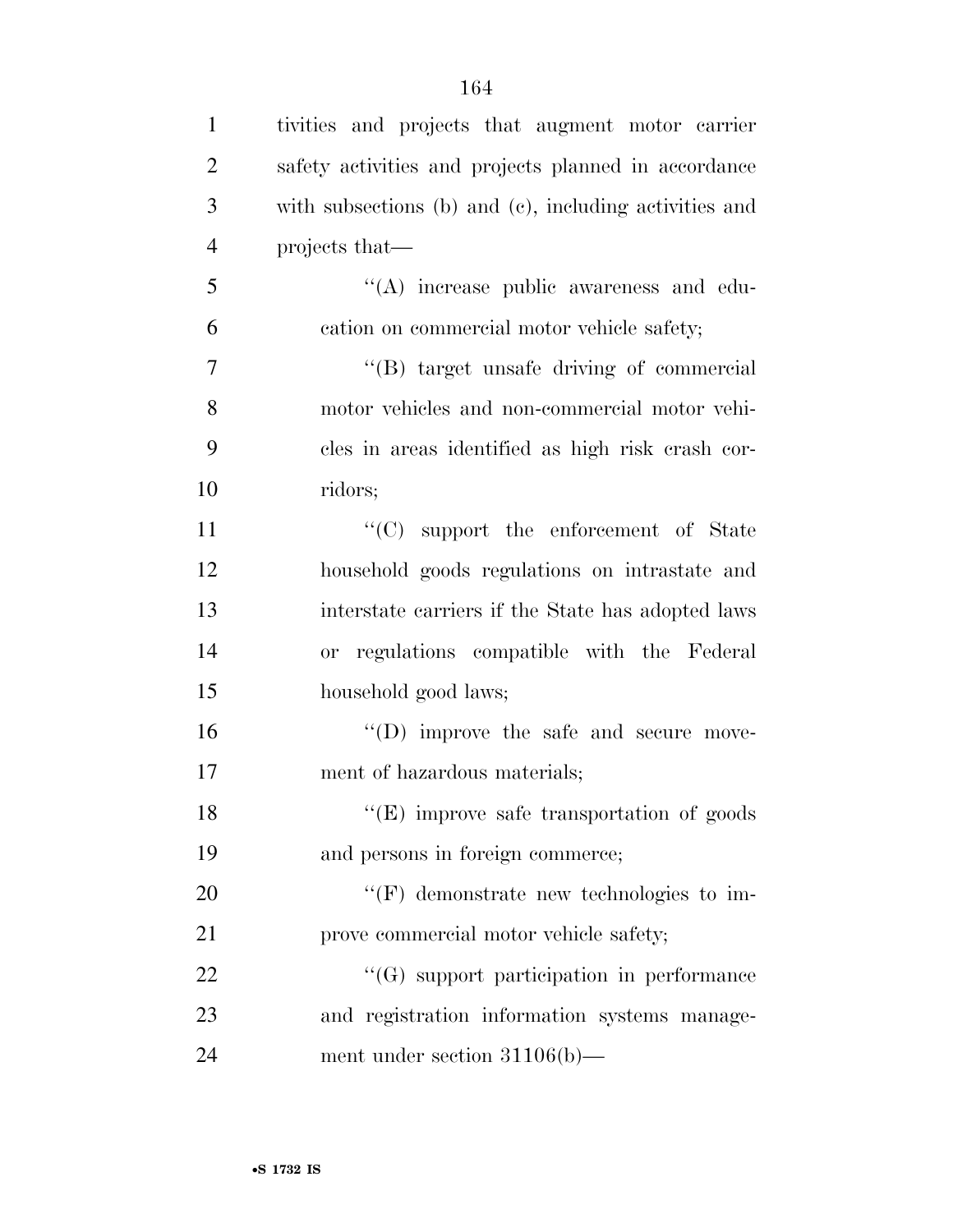- 165 1 ''(i) for entities not responsible for
- 2 submitting the plan under subsection (c); 3 or 4  $"$ (ii) for entities responsible for sub-5 mitting the plan under subsection (c)—  $^{\prime\prime}$ (I) before October 1, 2020, to 7 achieve compliance with the require-8 ments of participation; and 9 ''(II) beginning on October 1, 10 2020, or once compliance is achieved, 11 whichever is sooner, for special initia-12 tives or projects that exceed routine 13 operations required for participation; 14 ''(H) conduct safety data improvement 15 projects— 16  $"$ (i) that complete or exceed the re-17 quirements under subsection  $(e)(2)(P)$  for 18 entities not responsible for submitting the 19 plan under subsection (c); or 20  $\frac{1}{1}$  that exceed the requirements 21 under subsection  $(e)(2)(P)$  for entities re-22 sponsible for submitting the plan under 23 subsection (c); and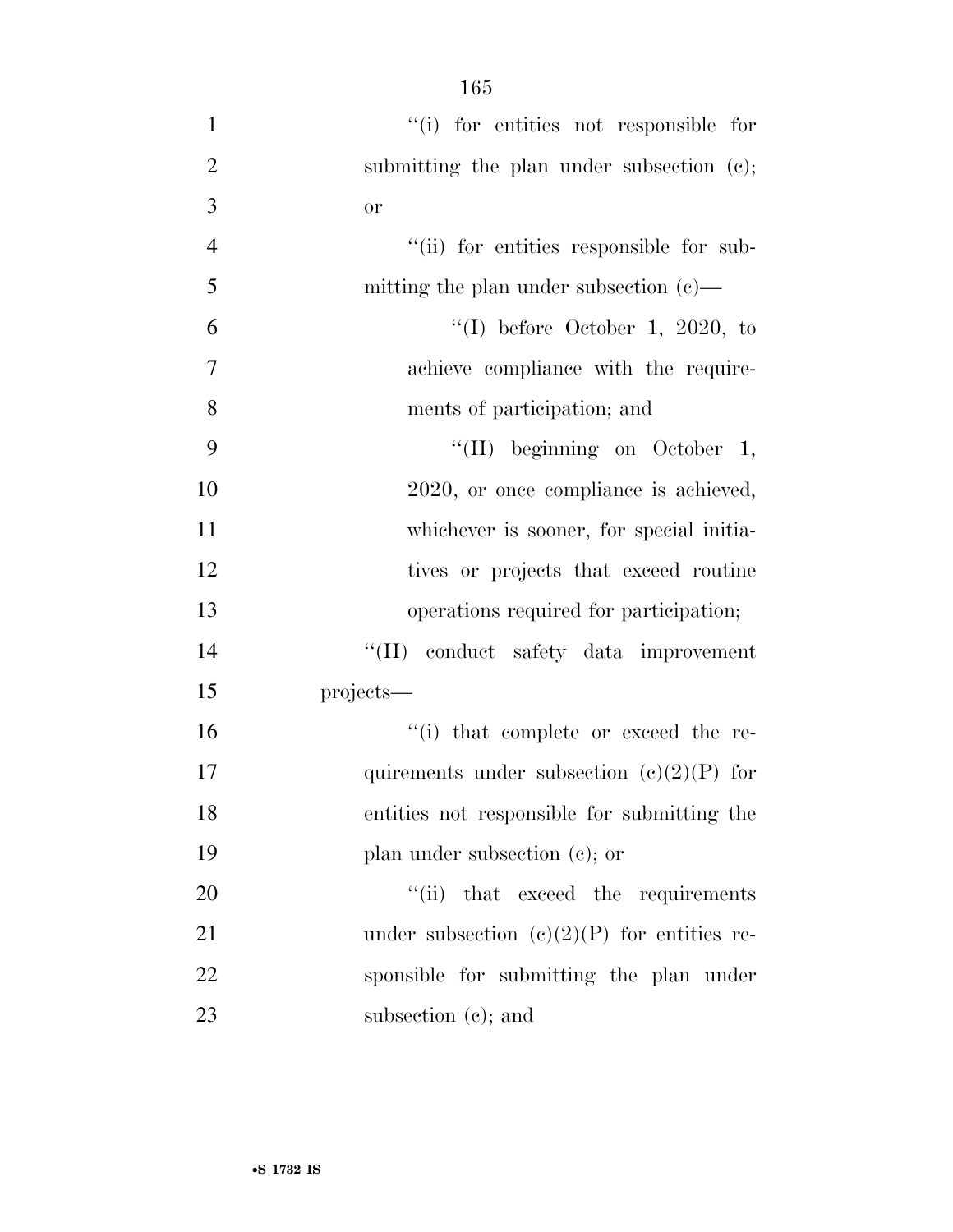| $\mathbf{1}$   | "(I) otherwise improve commercial motor         |
|----------------|-------------------------------------------------|
| $\overline{2}$ | vehicle safety and compliance with commercial   |
| 3              | motor vehicle safety regulations.               |
| $\overline{4}$ | "(3) INNOVATIVE TECHNOLOGY DEPLOYMENT           |
| 5              | GRANT PROGRAM.-                                 |
| 6              | "(A) IN GENERAL.—The Secretary shall            |
| 7              | establish an innovative technology deployment   |
| 8              | grant program to make discretionary grants      |
| 9              | funded under section $31104(a)(2)$ to eligible  |
| 10             | States for the innovative technology deployment |
| 11             | of commercial motor vehicle information sys-    |
| 12             | tems and networks.                              |
| 13             | "(B) PURPOSES.—The purposes of the              |
| 14             | program shall be—                               |
| 15             | "(i) to advance the technological capa-         |
| 16             | bility and promote the deployment of intel-     |
| 17             | ligent transportation system applications       |
| 18             | for commercial motor vehicle operations,        |
| 19             | including commercial motor vehicle, com-        |
| 20             | mercial driver, and carrier-specific infor-     |
| 21             | mation systems and networks; and                |
| 22             | "(ii) to support and maintain com-              |
|                |                                                 |
| 23             | mercial motor vehicle information systems       |
| 24             | and networks—                                   |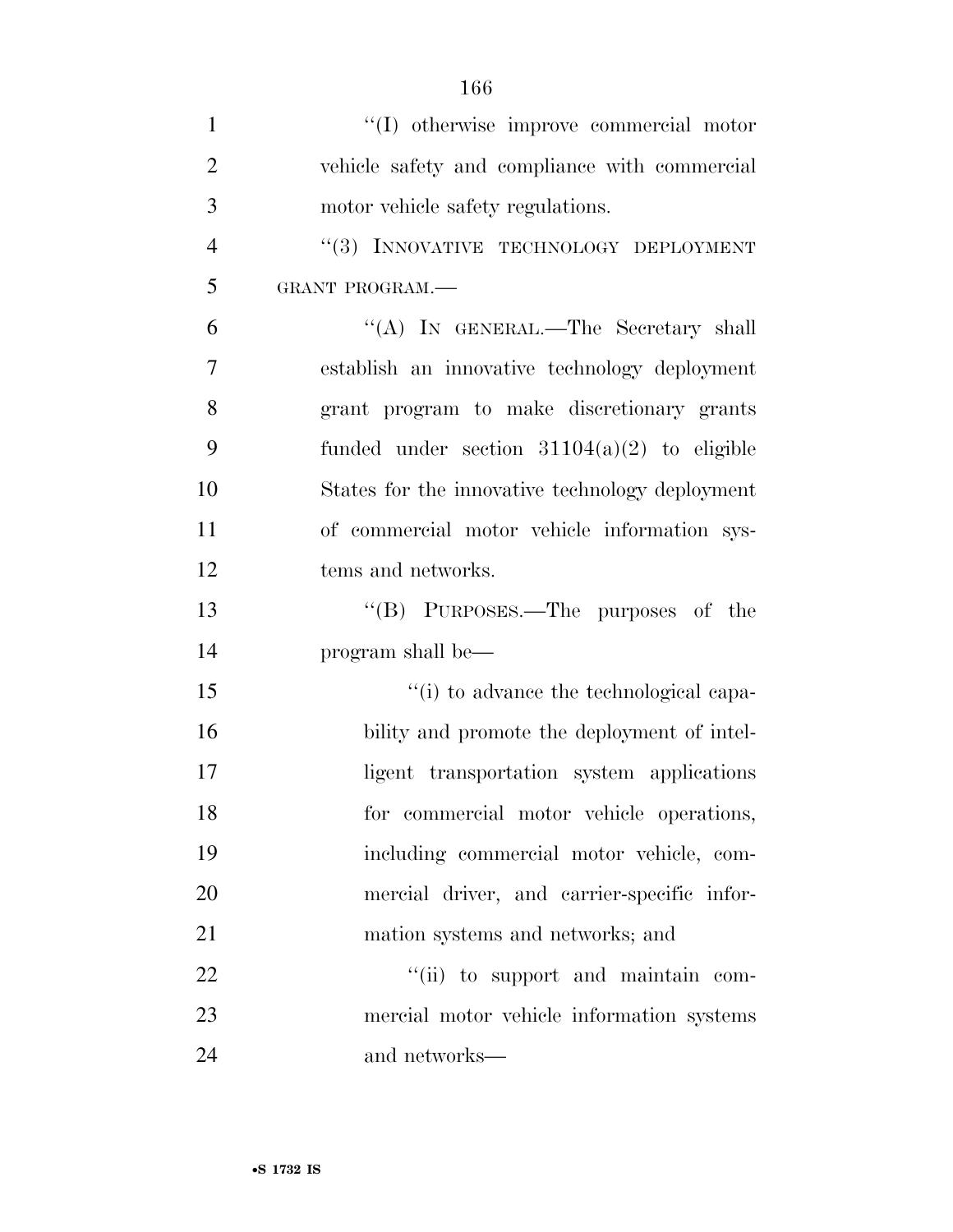| $\mathbf{1}$   | $\lq\lq$ to link Federal motor carrier      |
|----------------|---------------------------------------------|
| $\overline{2}$ | safety information systems with State       |
| 3              | commercial motor vehicle systems;           |
| $\overline{4}$ | "(II) to improve the safety and             |
| 5              | productivity of commercial motor vehi-      |
| 6              | cles and drivers; and                       |
| 7              | "(III) to reduce costs associated           |
| 8              | with commercial motor vehicle oper-         |
| 9              | ations and Federal and State commer-        |
| 10             | cial vehicle regulatory requirements.       |
| 11             | "(C) ELIGIBILITY.-To be eligible for a      |
| 12             | grant under this paragraph, a State shall—  |
| 13             | "(i) have a commercial motor vehicle        |
| 14             | information systems and networks program    |
| 15             | plan approved by the Secretary that de-     |
| 16             | scribes the various systems and networks    |
| 17             | at the State level that need to be refined, |
| 18             | revised, upgraded, or built to accomplish   |
| 19             | deployment of commercial motor vehicle in-  |
| 20             | formation systems and networks capabili-    |
| 21             | ties;                                       |
| 22             | "(ii) certify to the Secretary that its     |
| 23             | commercial motor vehicle information sys-   |
| 24             | tems and networks deployment activities,    |
| 25             | including hardware procurement, software    |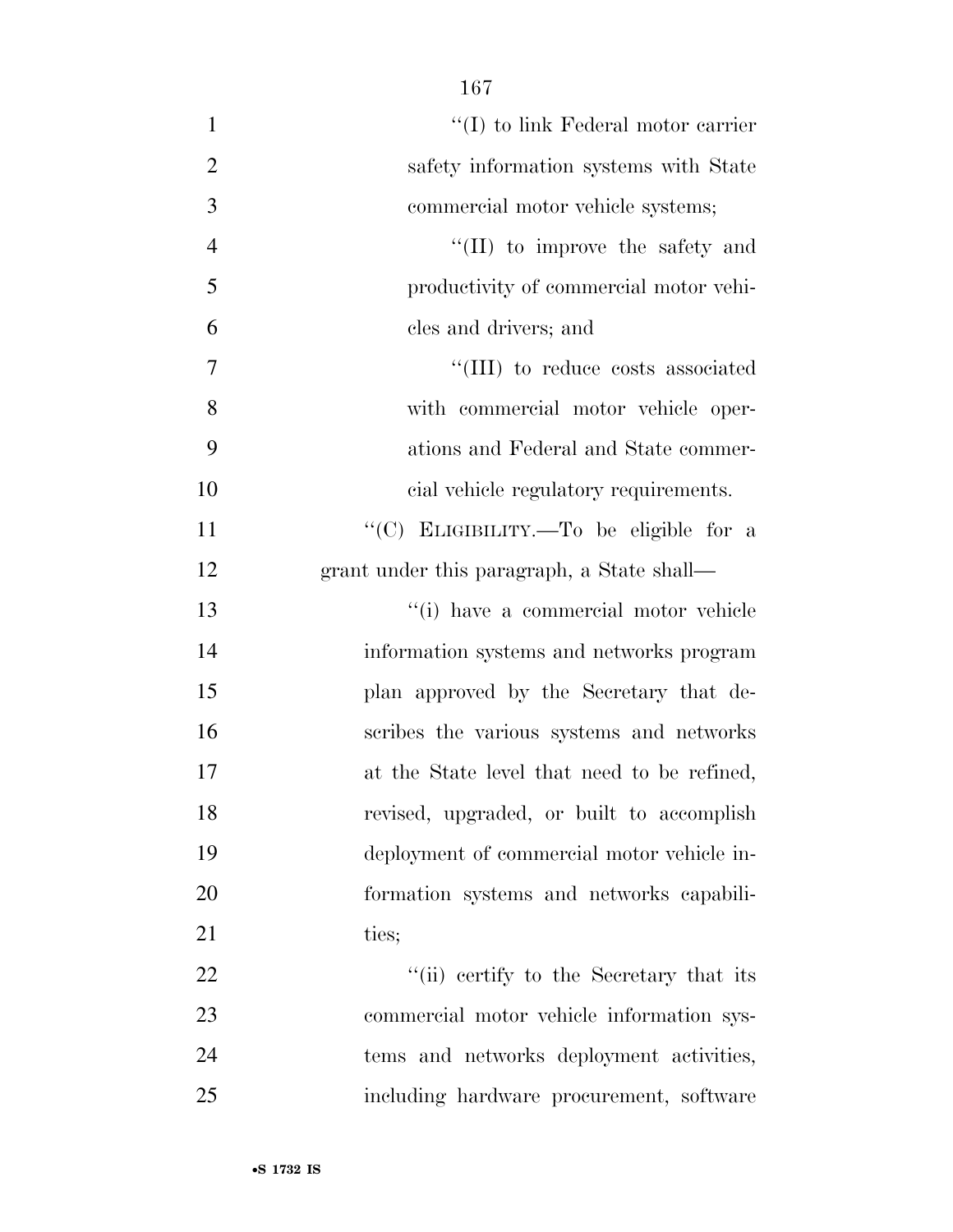| $\mathbf{1}$   | and system development, and infrastruc-      |
|----------------|----------------------------------------------|
| $\overline{2}$ | ture modifications—                          |
| 3              | $\lq(1)$ are consistent with the na-         |
| $\overline{4}$ | tional intelligent transportation sys-       |
| 5              | tems and commercial motor vehicle in-        |
| 6              | formation systems and networks ar-           |
| $\tau$         | chitectures and available standards;         |
| 8              | and                                          |
| 9              | "(II) promote interoperability               |
| 10             | and efficiency to the extent prac-           |
| 11             | ticable; and                                 |
| 12             | "(iii) agree to execute interoperability     |
| 13             | tests developed by the Federal Motor Car-    |
| 14             | rier Safety Administration to verify that    |
| 15             | its systems conform with the national intel- |
| 16             | ligent transportation systems architecture,  |
| 17             | applicable standards, and protocols for      |
| 18             | commercial motor vehicle information sys-    |
| 19             | tems and networks.                           |
| 20             | "(D) USE OF FUNDS.—Grant funds may           |
| 21             | be used—                                     |
| 22             | "(i) for deployment activities and ac-       |
| 23             | tivities to develop new and innovative ad-   |
| 24             | vanced technology solutions that support     |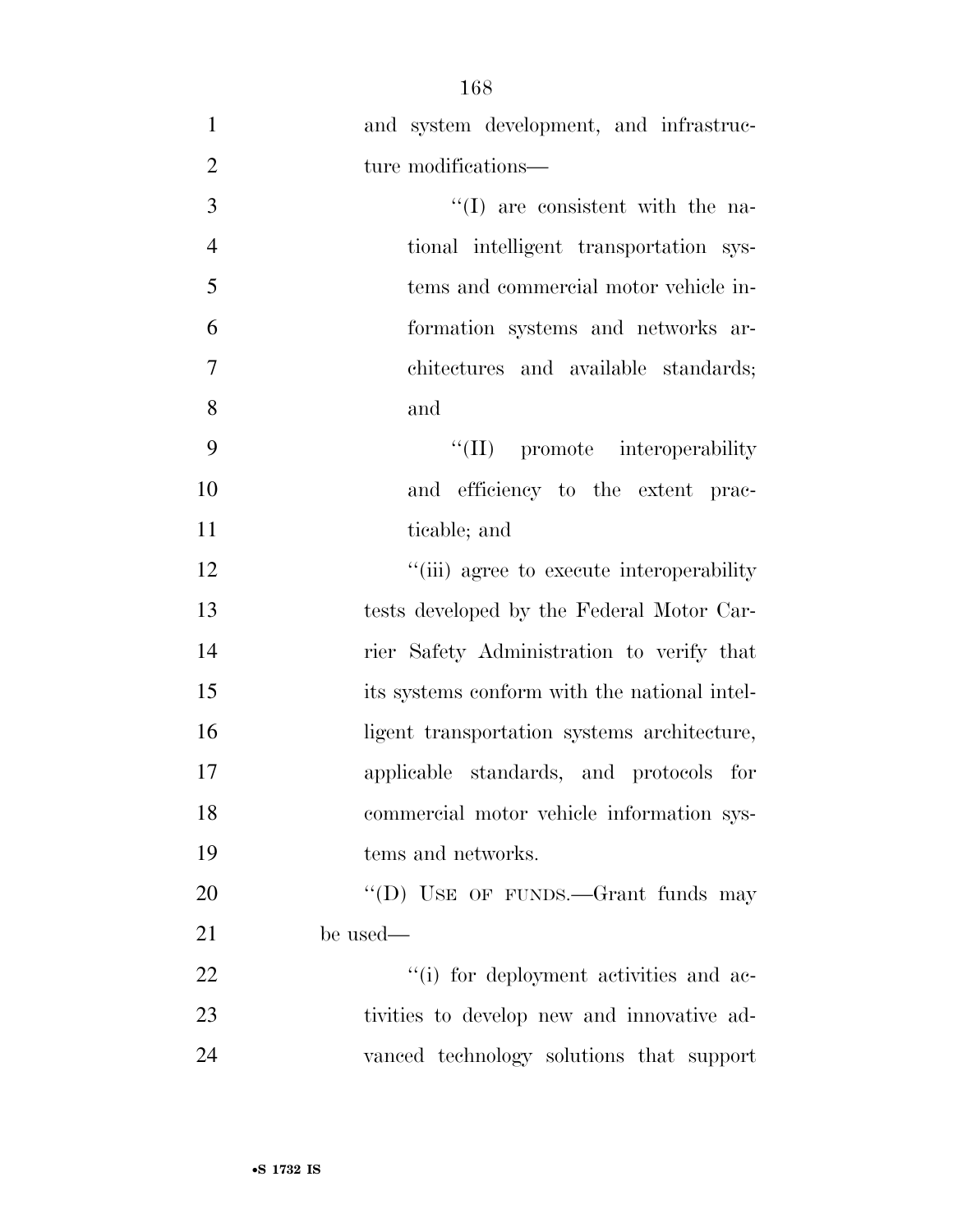| $\mathbf{1}$   | commercial motor vehicle information sys-                |
|----------------|----------------------------------------------------------|
| $\overline{2}$ | tems and networks;                                       |
| 3              | "(ii) for planning activities, including                 |
| $\overline{4}$ | the development or updating of program or                |
| 5              | top level design plans in order to become                |
| 6              | eligible or maintain eligibility under sub-              |
| $\tau$         | paragraph $(C)$ ; and                                    |
| 8              | "(iii) for the deployment, operation,                    |
| 9              | and maintenance costs associated with in-                |
| 10             | novative technology.                                     |
| 11             | "(E) SECRETARY AUTHORIZATION.—The                        |
| 12             | Secretary is authorized to award a State fund-           |
| 13             | ing for the deployment, operation, and mainte-           |
| 14             | nance costs associated with innovative tech-             |
| 15             | nology deployment with funds made available              |
| 16             | under both sections $31104(a)(1)$<br>and                 |
| 17             | $31104(a)(2)$ of this title.".                           |
| 18             | (b) COMMERCIAL MOTOR VEHICLE OPERATORS                   |
| 19             | GRANT PROGRAM.—Section 31103 is amended to read as       |
| 20             | follows:                                                 |
| 21             | "§31103. Commercial Motor Vehicle Operators Grant        |
| 22             | Program                                                  |
| 23             | "(a) IN GENERAL.—The Secretary shall administer          |
| 24             | a commercial motor vehicle operators grant program fund- |
| 25             | ed under section 31104.                                  |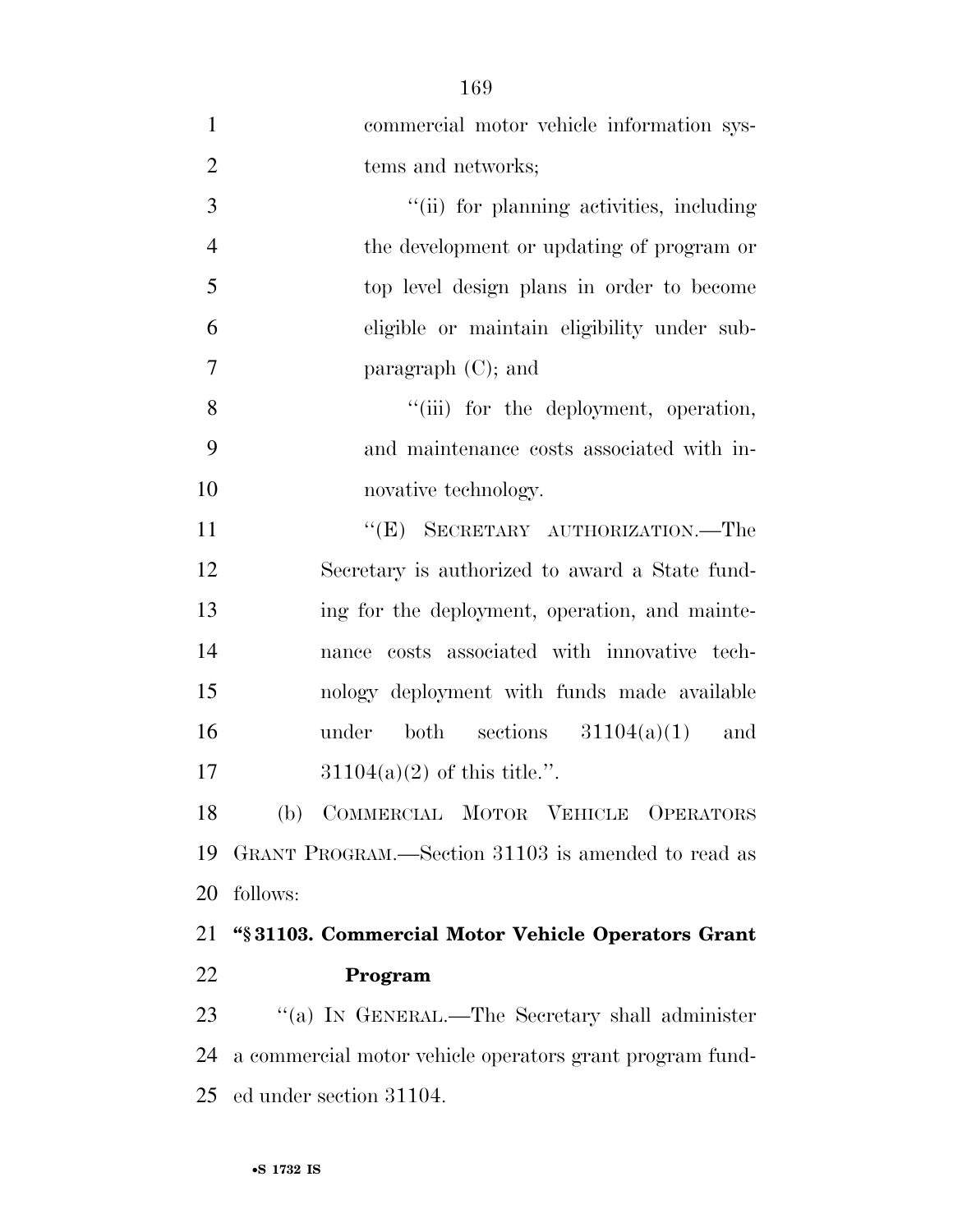''(b) PURPOSE.—The purpose of the grant program is to train individuals in the safe operation of commercial motor vehicles (as defined in section 31301).''.

 (c) AUTHORIZATION OF APPROPRIATIONS.—Section 31104 is amended to read as follows:

# **''§ 31104. Authorization of appropriations**

 ''(a) FINANCIAL ASSISTANCE PROGRAMS.—The fol- lowing sums are authorized to be appropriated from the Highway Trust Fund for the following Federal Motor Car- rier Safety Administration Financial Assistance Pro-grams:

**''(1) MOTOR CARRIER SAFETY ASSISTANCE PRO-** GRAM.—Subject to paragraph (2) of this subsection and subsection (c) of this section, to carry out sec-tion 31102—

| 16 | "(A) $$250,389,000$ for fiscal year 2017; |
|----|-------------------------------------------|
| 17 | "(B) $$255,648,000$ for fiscal year 2018; |
| 18 | "(C) $$261,016,000$ for fiscal year 2019; |
| 19 | "(D) $$266,497,000$ for fiscal year 2020; |

and

21 "(E) \$272,094,000 for fiscal year 2021. 22 "(2) HIGH PRIORITY ACTIVITIES FINANCIAL AS- SISTANCE PROGRAM.—Subject to subsection (c), to make grants and cooperative agreements under sec-tion 31102(l) of this title, the Secretary may set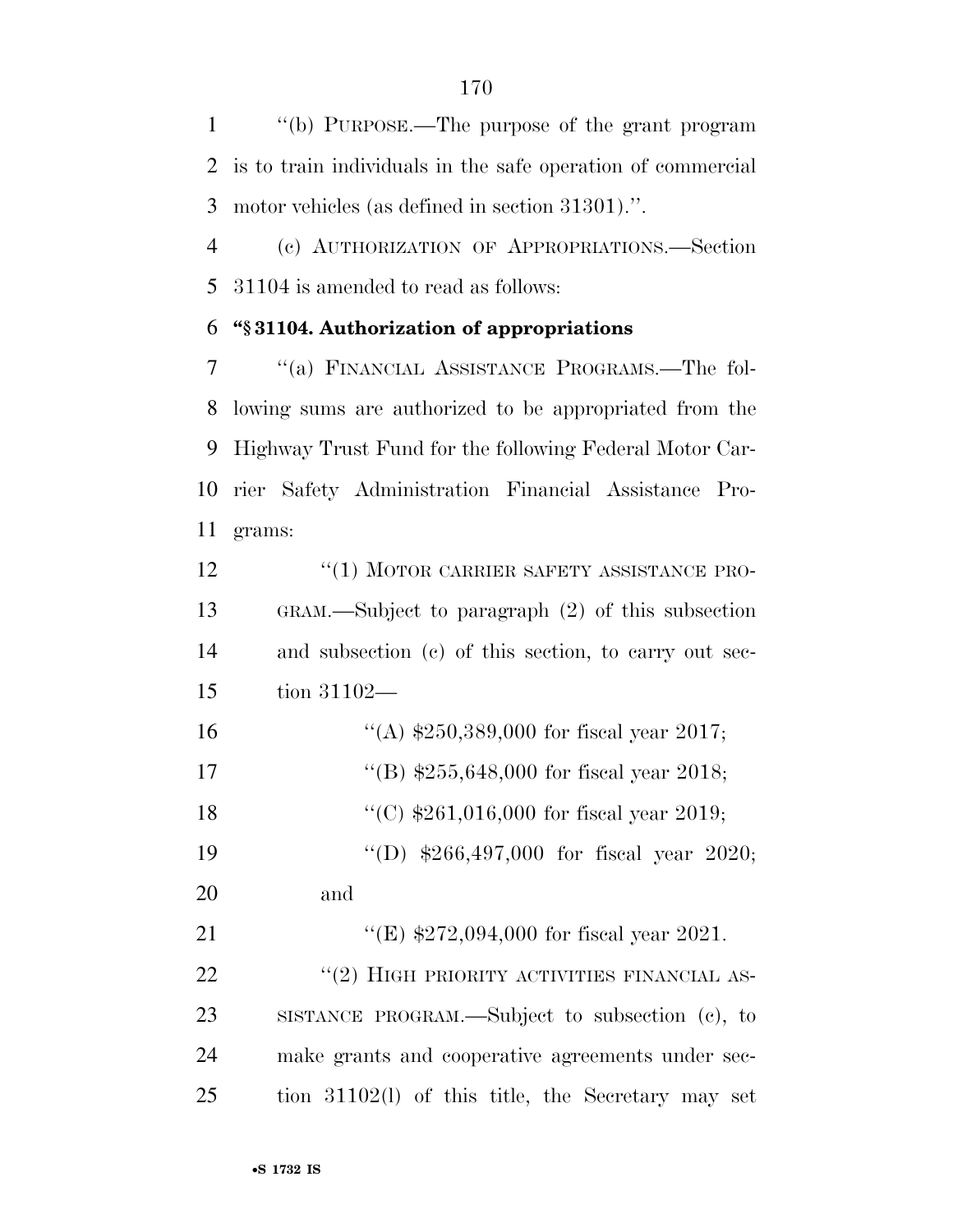| $\mathbf{1}$   | aside from amounts made available under paragraph     |
|----------------|-------------------------------------------------------|
| $\overline{2}$ | $(1)$ of this subsection up to —                      |
| 3              | "(A) $$42,323,000$ for fiscal year 2017;              |
| $\overline{4}$ | "(B) $$43,212,000$ for fiscal year 2018;              |
| 5              | "(C) $$44,119,000$ for fiscal year 2019;              |
| 6              | "(D) $$45,046,000$ for fiscal year 2020;              |
| $\tau$         | and                                                   |
| 8              | "(E) $$45,992,000$ for fiscal year 2021.              |
| 9              | "(3) COMMERCIAL MOTOR VEHICLE OPERATORS               |
| 10             | GRANT PROGRAM.—To carry out section 31103—            |
| 11             | "(A) $$1,000,000$ for fiscal year 2017;               |
| 12             | "(B) $$1,000,000$ for fiscal year 2018;               |
| 13             | "(C) $$1,000,000$ for fiscal year 2019;               |
| 14             | "(D) $$1,000,000$ for fiscal year 2020; and           |
| 15             | "(E) $$1,000,000$ for fiscal year 2021.               |
| 16             | "(4) COMMERCIAL DRIVER'S LICENSE PROGRAM              |
| 17             | <b>IMPLEMENTATION</b><br>FINANCIAL ASSISTANCE<br>PRO- |
| 18             | GRAM.—Subject to subsection (c), to carry out sec-    |
| 19             | tion $31313-$                                         |
| 20             | "(A) $$31,273,000$ for fiscal year 2017;              |
| 21             | "(B) $$31,930,000$ for fiscal year 2018;              |
| 22             | "(C) $$32,600,000$ for fiscal year 2019;              |
| 23             | "(D) $$33,285,000$ for fiscal year 2020;              |
| 24             | and                                                   |
| 25             | "(E) $$33,984,000$ for fiscal year 2021.              |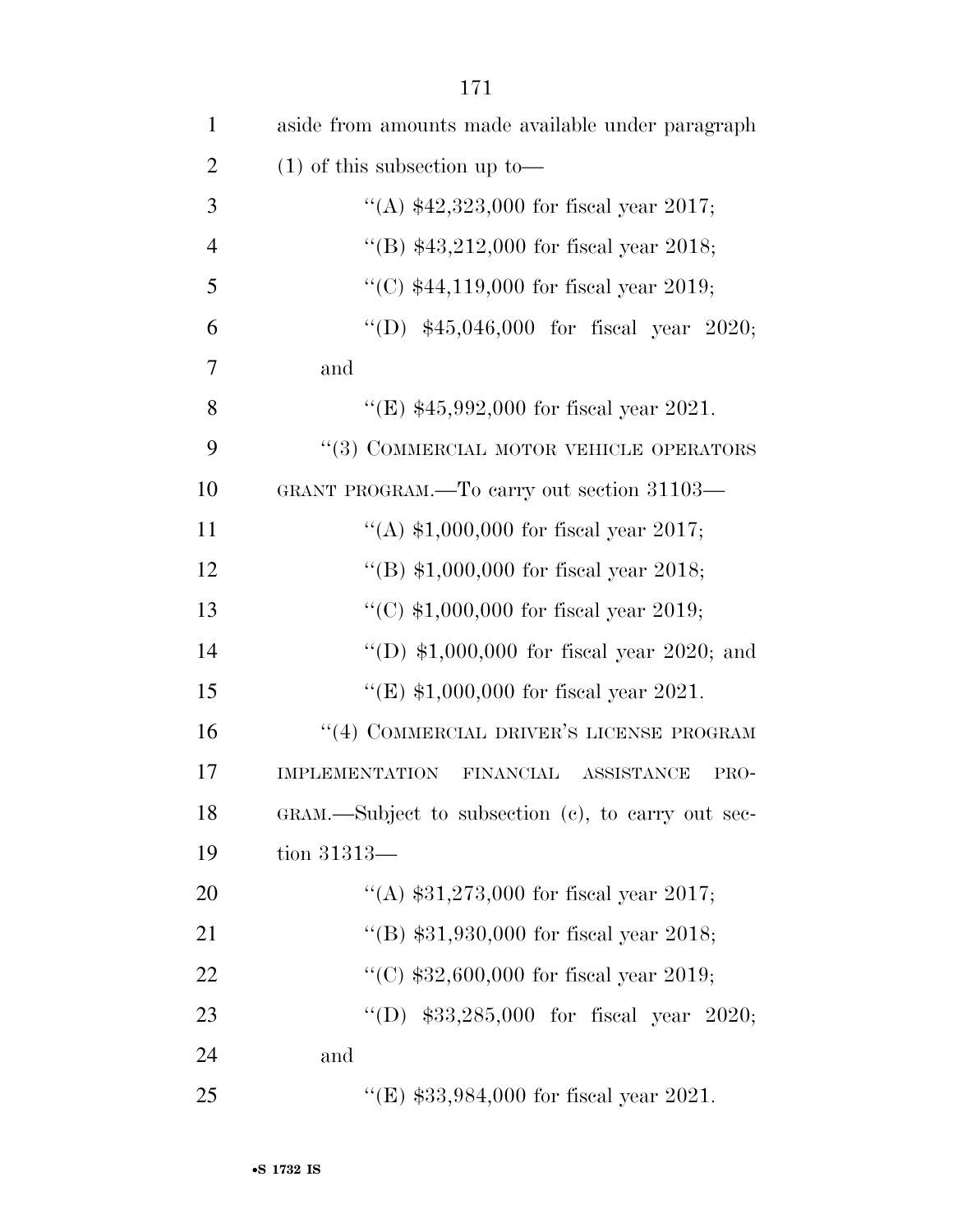''(b) REIMBURSEMENT AND PAYMENT TO RECIPI-ENTS FOR GOVERNMENT SHARE OF COSTS.—

3 "(1) In GENERAL.—Amounts made available under subsection (a) shall be used to reimburse fi- nancial assistance recipients proportionally for the Federal Government's share of the costs incurred.

7 "(2) REIMBURSEMENT AMOUNTS.—The Sec- retary shall reimburse a recipient, in accordance with a financial assistance agreement made under section 31102, 31103, or 31313, an amount that is at least 85 percent of the costs incurred by the re- cipient in a fiscal year in developing and imple- menting programs under these sections. The Sec- retary shall pay the recipient an amount not more than the Federal Government share of the total costs approved by the Federal Government in the fi- nancial assistance agreement. The Secretary shall include a recipient's in-kind contributions in deter-mining the reimbursement.

20 "(3) VOUCHERS.—Each recipient shall submit vouchers at least quarterly for costs the recipient in- curs in developing and implementing programs under section 31102, 31103, or 31313.

24 "(c) DEDUCTIONS FOR PARTNER TRAINING AND PROGRAM SUPPORT.—On October 1 of each fiscal year,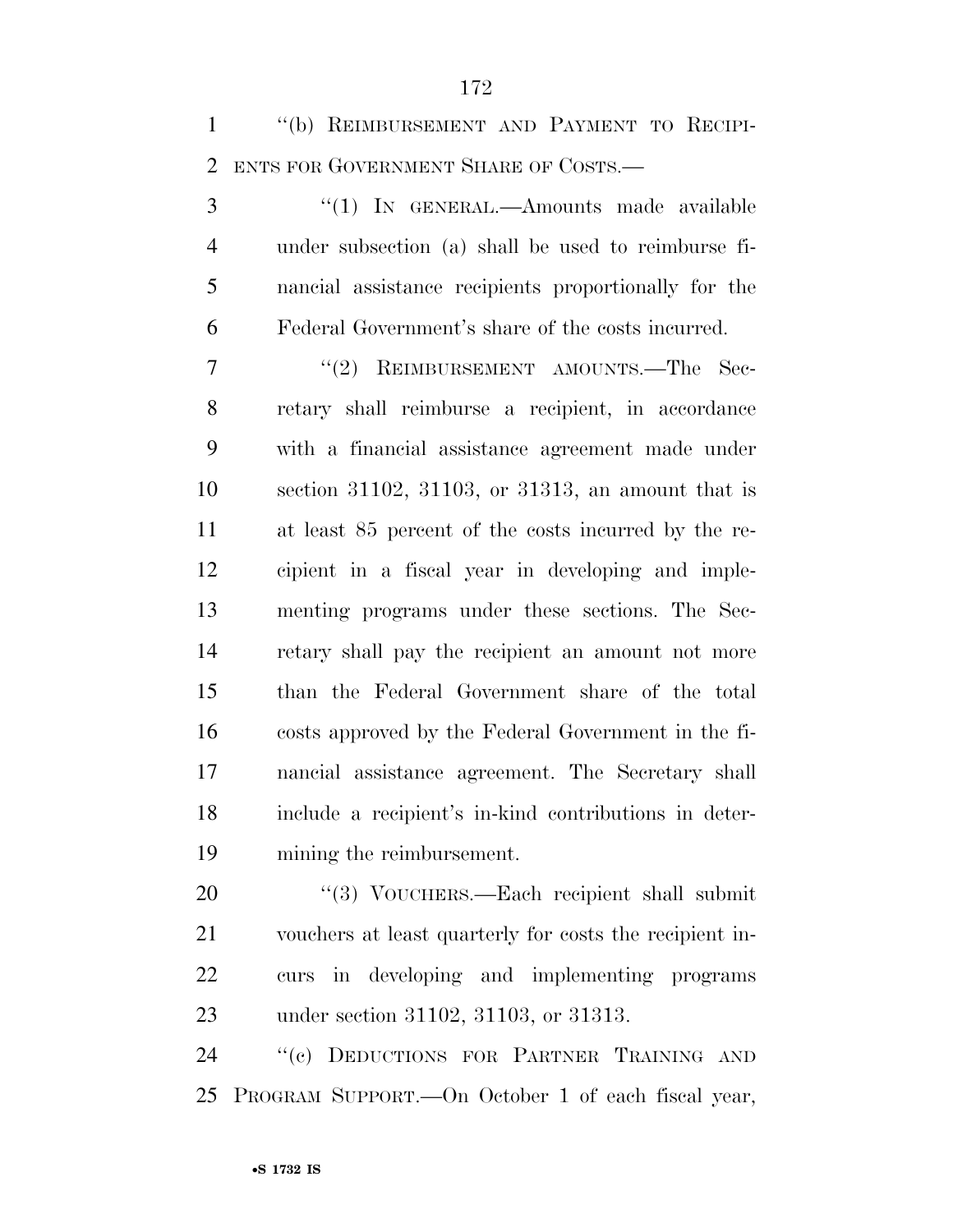or as soon after that date as practicable, the Secretary may deduct from amounts made available under para- graphs (1), (2), and (4) of subsection (a) for that fiscal year not more than 1.50 percent of those amounts for partner training and program support in that fiscal year. The Secretary shall use at least 75 percent of those de- ducted amounts to train non-Federal Government employ- ees and to develop related training materials in carrying out these programs.

 ''(d) GRANTS AND COOPERATIVE AGREEMENTS AS CONTRACTUAL OBLIGATIONS.—The approval of a finan- cial assistance agreement by the Secretary under section 31102, 31103, or 31313 is a contractual obligation of the Federal Government for payment of the Federal Govern- ment's share of costs in carrying out the provisions of the grant or cooperative agreement.

 ''(e) ELIGIBLE ACTIVITIES.—The Secretary shall es- tablish criteria for eligible activities to be funded with fi- nancial assistance agreements under this section and pub- lish those criteria in a notice of funding availability before the financial assistance program application period.

22 "(f) PERIOD OF AVAILABILITY OF FINANCIAL AS- SISTANCE AGREEMENT FUNDS FOR RECIPIENT EXPENDI-TURES.—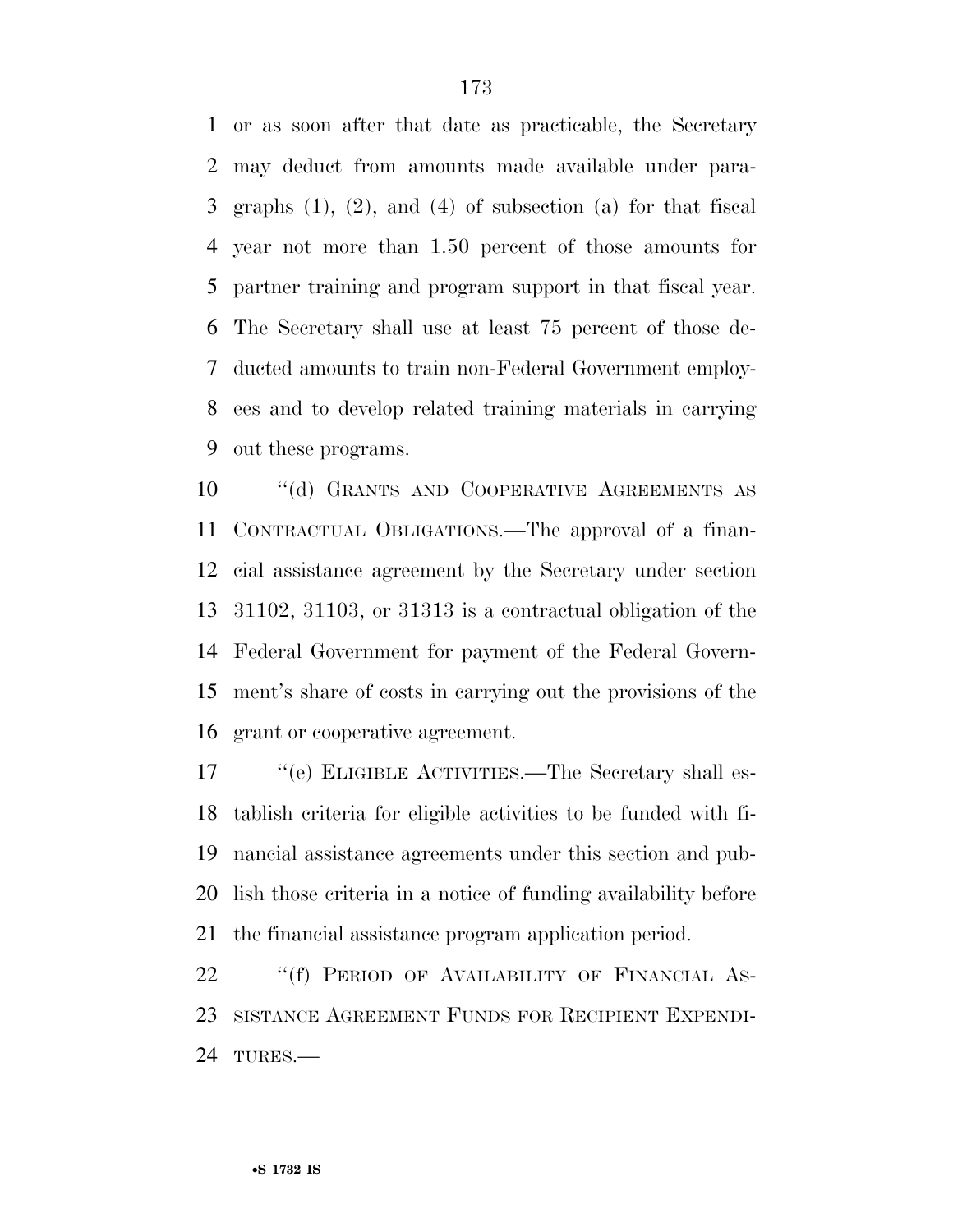| $\mathbf{1}$   | "(1) IN GENERAL.—The period of availability            |
|----------------|--------------------------------------------------------|
| $\overline{2}$ | for a recipient to expend a grant or cooperative       |
| 3              | agreement authorized under subsection (a) is as fol-   |
| $\overline{4}$ | lows:                                                  |
| 5              | $\lq\lq$ For grants made for carrying out sec-         |
| 6              | tion 31102, other than section 31102(l), for the       |
| 7              | fiscal year in which it is obligated and for the       |
| 8              | next fiscal year.                                      |
| 9              | $\lq\lq (B)$ For grants or cooperative agreements      |
| 10             | made for carrying out section $31102(1)(2)$ , for      |
| 11             | the fiscal year in which it is obligated and for       |
| 12             | the next 2 fiscal years.                               |
| 13             | $\lq\lq$ (C) For grants made for carrying out sec-     |
| 14             | tion $31102(1)(3)$ , for the fiscal year in which it   |
| 15             | is obligated and for the next 4 fiscal years.          |
| 16             | "(D) For grants made for carrying out                  |
| 17             | section 31103, for the fiscal year in which it is      |
| 18             | obligated and for the next fiscal year.                |
| 19             | $\lq\lq(E)$ For grants or cooperative agreements       |
| 20             | made for carrying out 31313, for the fiscal year       |
| 21             | in which it is obligated and for the next 4 fiscal     |
| 22             | years.                                                 |
| 23             | REOBLIGATION.—Amounts not expended<br>(2)              |
| 24             | by a recipient during the period of availability shall |
| 25             | be released back to the Secretary for reobligation for |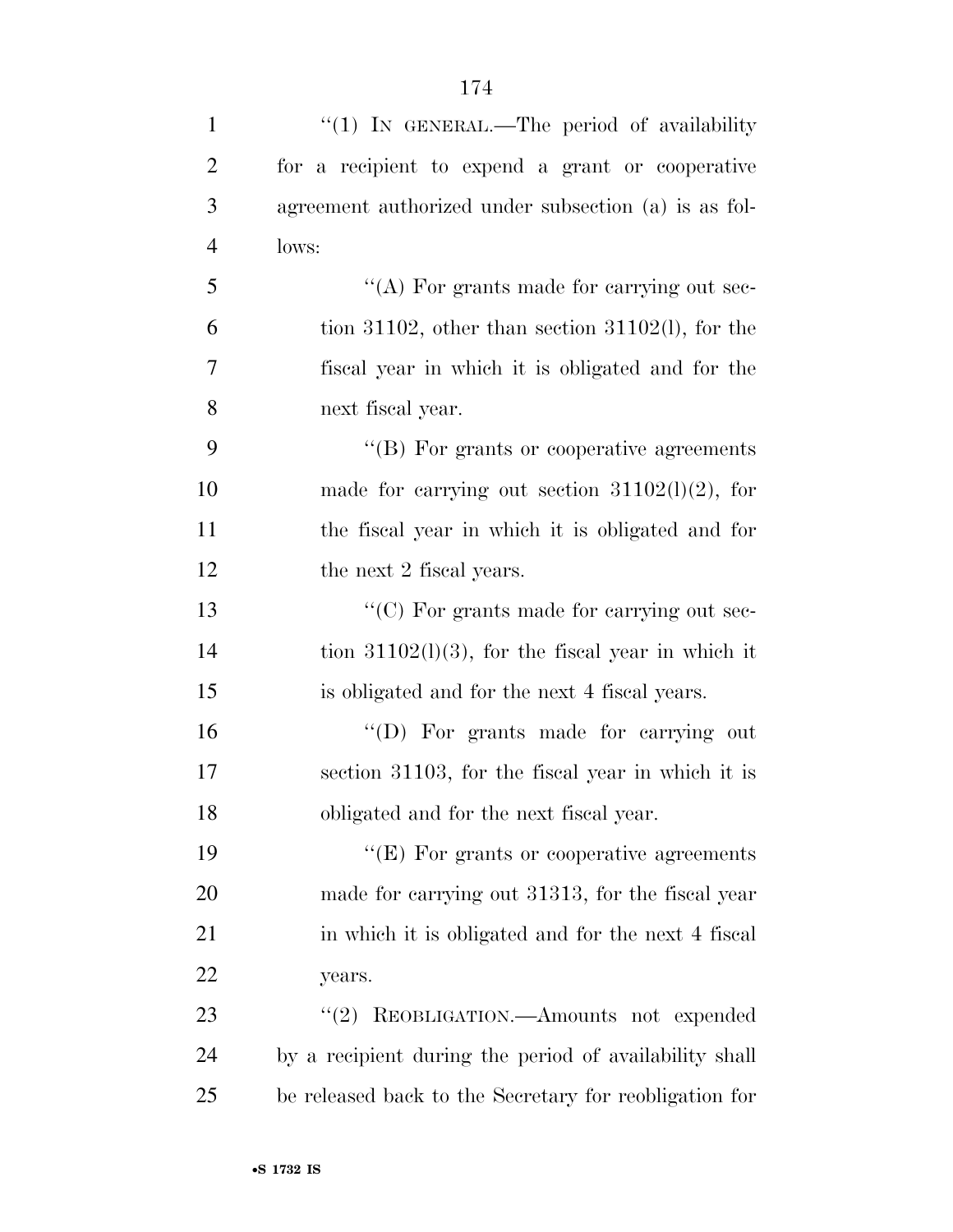any purpose under sections 31102, 31103, 31104, and 31313 in accordance with subsection (i) of this section.

 ''(g) CONTRACT AUTHORITY; INITIAL DATE OF AVAILABILITY.—Amounts authorized from the Highway Trust Fund by this section shall be available for obligation on the date of their apportionment or allocation or on Oc- tober 1 of the fiscal year for which they are authorized, whichever occurs first.

 ''(h) AVAILABILITY OF FUNDING.—Amounts made available under this section shall remain available until ex-pended.

13 "(i) TRANSFER OF OBLIGATION AUTHORITY.—

 $\frac{1}{2}$  In GENERAL. - Of the contract authority authorized in this section, the Secretary shall have authority to transfer available unobligated contract authority and associated liquidating cash within or between Federal financial assistance programs au- thorized under this section and make new Federal fi-nancial assistance awards under this section.

21 "(2) COST ESTIMATES. - Of the funds trans- ferred, the contract authority and associated liqui- dating cash or obligations and expenditures stem- ming from Federal financial assistance awards made with this contract authority shall not be scored as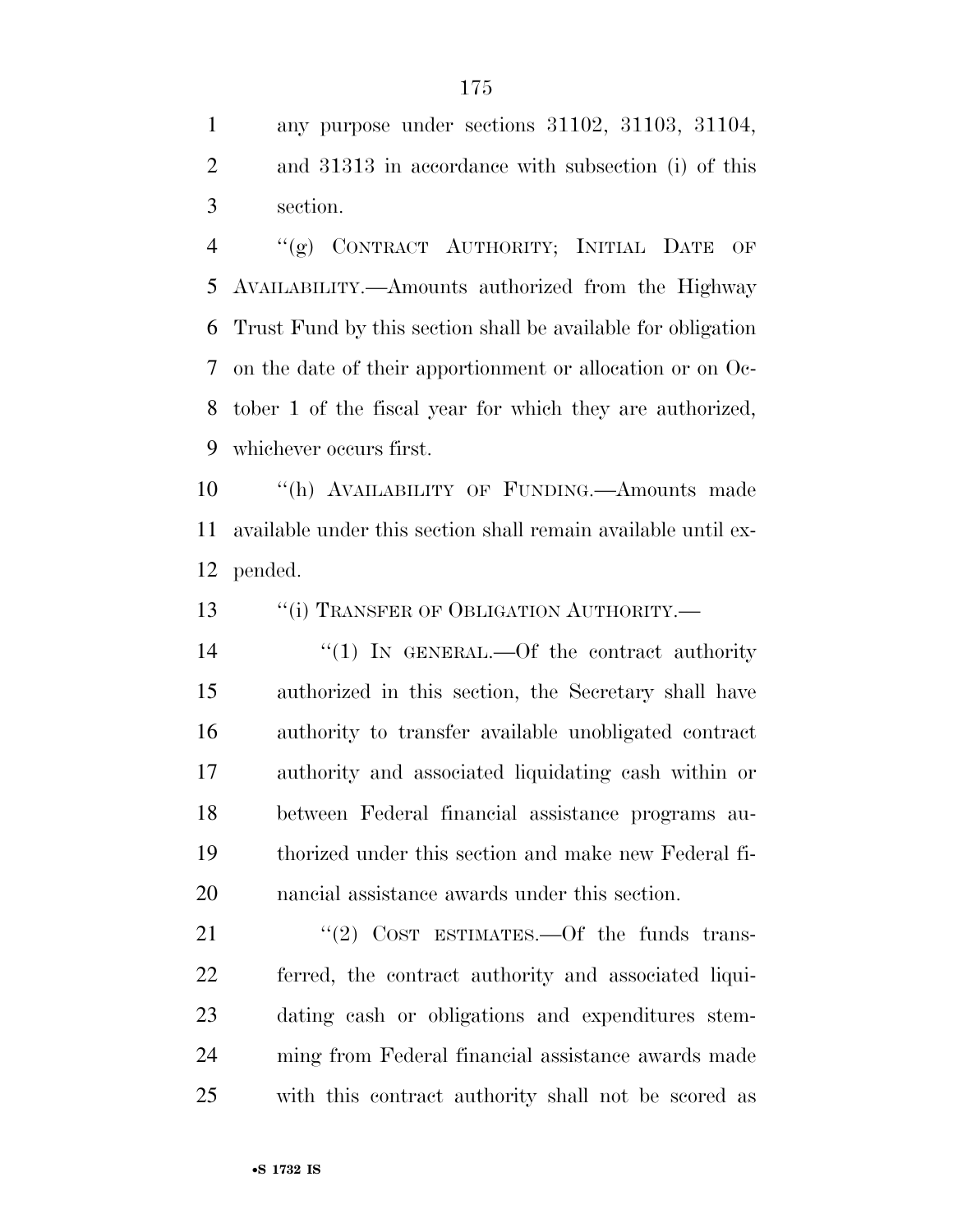| $\mathbf{1}$   | new obligations by the Congressional Budget Office       |
|----------------|----------------------------------------------------------|
| $\overline{2}$ | or by the Secretary.                                     |
| 3              | "(3) NO LIMITATION ON TOTAL OF OBLIGA-                   |
| $\overline{4}$ | TIONS.—Notwithstanding any other provision of law,       |
| 5              | no limitation on the total of obligations for Federal    |
| 6              | financial assistance programs carried out by the         |
| 7              | Federal Motor Carrier Safety Administration under        |
| 8              | this section shall apply to unobligated funds trans-     |
| 9              | ferred under this subsection.".                          |
| 10             | (d) TECHNICAL AND CONFORMING AMENDMENTS.-                |
| 11             | (1) SAFETY FITNESS OF OWNERS AND OPER-                   |
| 12             | ATOR; SAFETY REVIEWS OF NEW OPERATORS.-Sec-              |
| 13             | tion $31144(g)$ is amended by striking paragraph $(5)$ . |
| 14             | INFORMATION SYSTEMS; PERFORMANCE<br>(2)                  |
| 15             | AND REGISTRATION INFORMATION PROGRAM.-Sec-               |
| 16             | tion $31106(b)$ is amended by striking paragraph $(4)$ . |
| 17             | (3) BORDER ENFORCEMENT GRANTS.-Section                   |
| 18             | $31107$ is repealed.                                     |
| 19             | (4) PERFORMANCE AND REGISTRATION INFOR-                  |
| 20             | MATION SYSTEM MANAGEMENT.—Section 31109 is               |
| 21             | repealed.                                                |
| 22             | (5) TABLE OF CONTENTS.—The table of con-                 |
| 23             | tents of chapter 311 is amended—                         |
| 24             | $(A)$ by striking the items relating to 31107            |
| 25             | and $31109$ ; and                                        |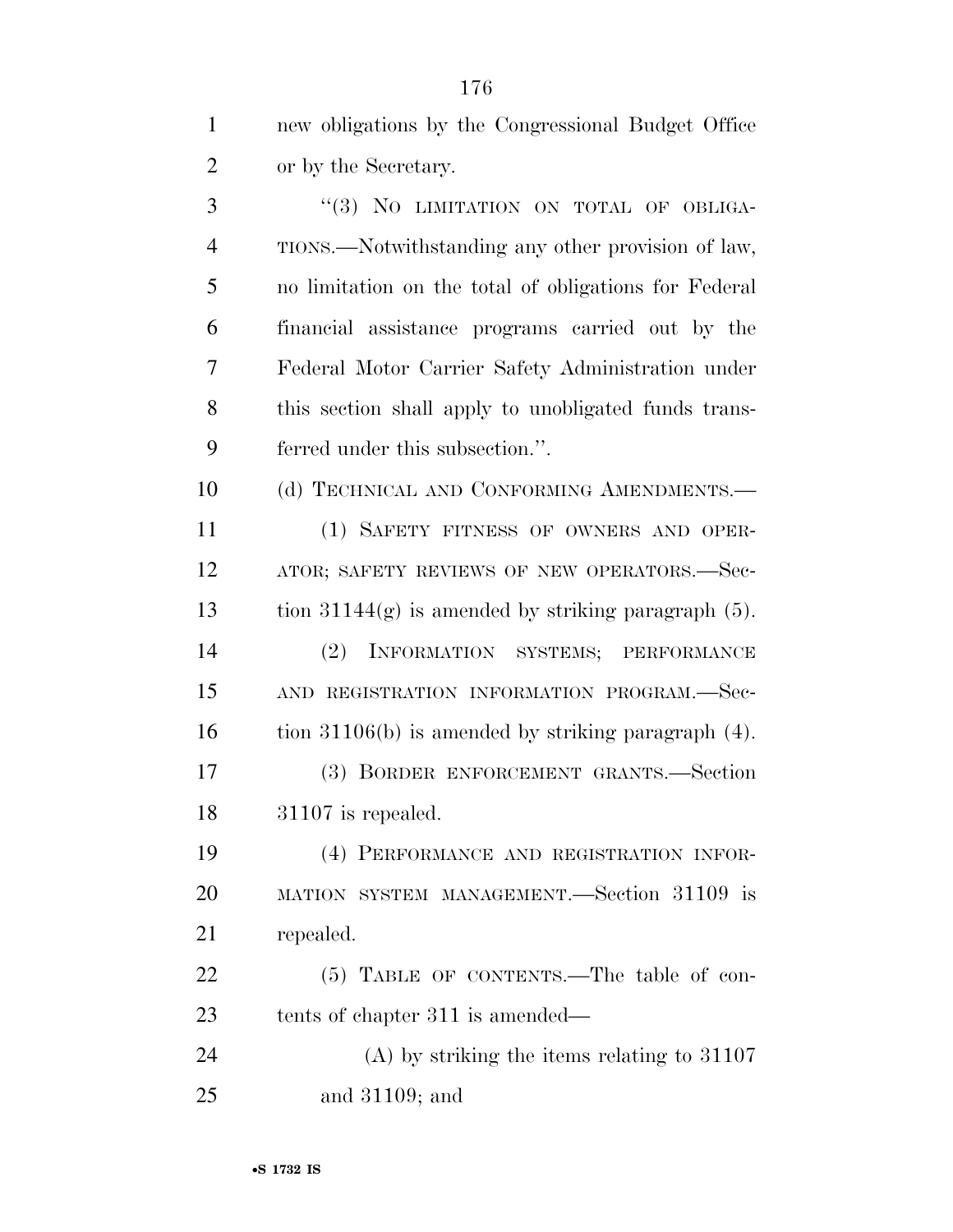| 1              | (B) by striking the items relating to sec-                                                                                                                  |
|----------------|-------------------------------------------------------------------------------------------------------------------------------------------------------------|
| $\overline{2}$ | tions $31102$ , $31103$ , and $31104$ and inserting                                                                                                         |
| 3              | the following:                                                                                                                                              |
|                | "31102. Motor Carrier Safety Assistance Program.<br>"31103. Commercial Motor Vehicle Operators Grant Program.<br>"31104. Authorization of appropriations.". |
| 4              | (6) GRANTS FOR COMMERCIAL DRIVER'S LI-                                                                                                                      |
| 5              | CENSE PROGRAM IMPLEMENTATION.—Section                                                                                                                       |
| 6              | $31313(a)$ , as amended by section 2606 of this Act,                                                                                                        |
| 7              | is further amended by striking "The Secretary of                                                                                                            |
| 8              | Transportation shall administer a financial assist-                                                                                                         |
| 9              | ance program for commercial driver's license pro-                                                                                                           |
| 10             | gram implementation for the purposes described in                                                                                                           |
| 11             | paragraphs $(1)$ and $(2)$ " and inserting "The Sec-                                                                                                        |
| 12             | retary of Transportation shall administer a financial                                                                                                       |
| 13             | assistance program for commercial driver's license                                                                                                          |
| 14             | program implementation funded under section                                                                                                                 |
| 15             | 31104 of this title for the purposes described in                                                                                                           |
| 16             | paragraphs $(1)$ and $(2)$ ".                                                                                                                               |
| 17             | (7) COMMERCIAL VEHICLE INFORMATION SYS-                                                                                                                     |
| 18             | TEMS AND NETWORKS DEPLOYMENT.—Section 4126                                                                                                                  |
| 19             | of SAFETEA-LU (49 U.S.C. 31106 note) is re-                                                                                                                 |
| 20             | pealed.                                                                                                                                                     |
| 21             | (8) SAFETY DATA IMPROVEMENT PROGRAM.-                                                                                                                       |
| 22             | Section 4128 of SAFETEA–LU (49 U.S.C. 31100                                                                                                                 |
|                |                                                                                                                                                             |

note) is repealed.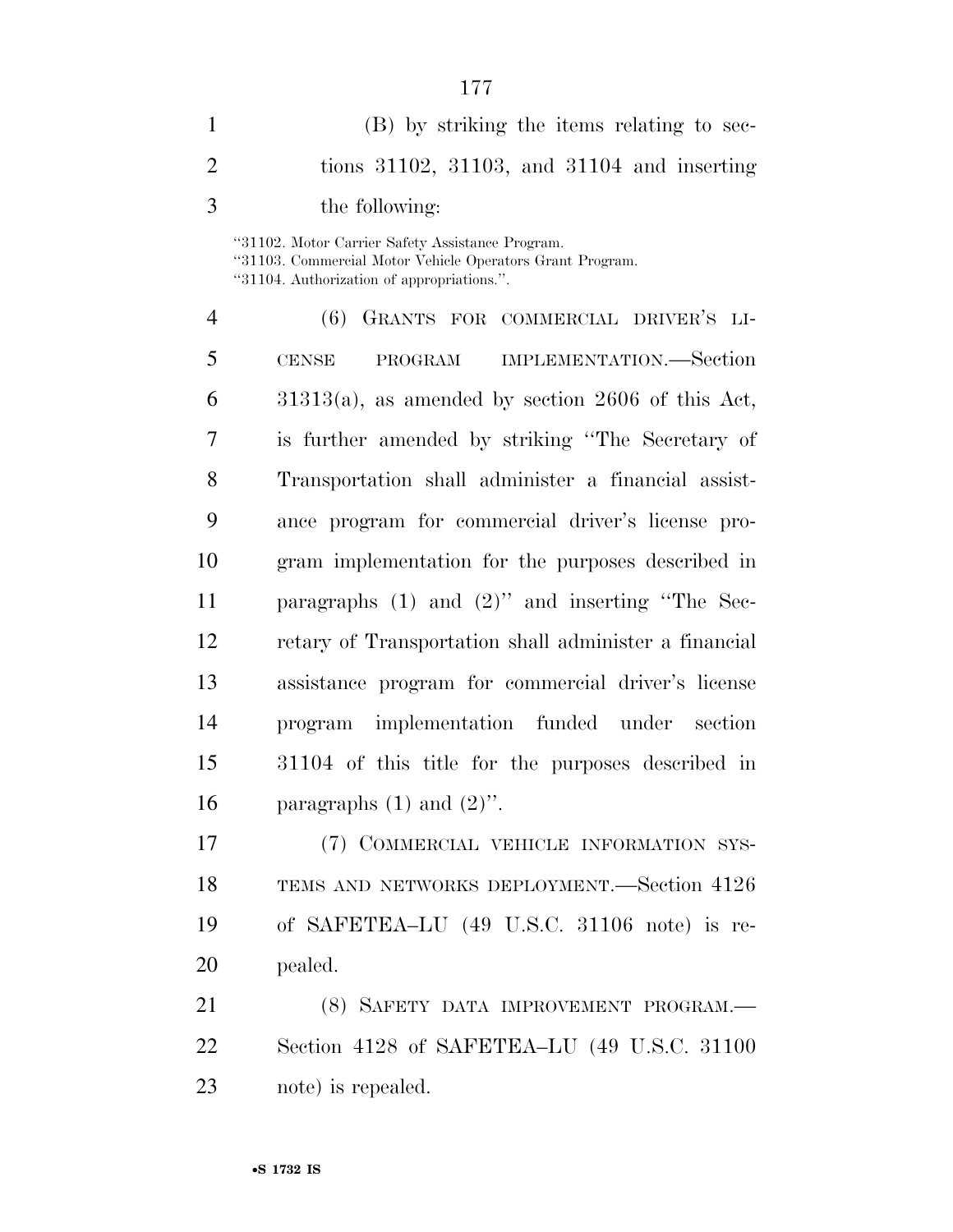| $\mathbf{1}$   | (9) GRANT PROGRAM FOR COMMERCIAL MOTOR             |
|----------------|----------------------------------------------------|
| $\overline{2}$ | VEHICLE OPERATORS.—Section 4134 of SAFETEA-        |
| 3              | LU (49 U.S.C. 31301 note) is repealed.             |
| $\overline{4}$ | (10) WINTER HOME HEATING OIL DELIVERY              |
| 5              | STATE FLEXIBILITY PROGRAM.—Section 346 of Na-      |
| 6              | tional Highway System Designation Act of 1995 (49) |
| 7              | U.S.C. 31166 note) is repealed.                    |
| 8              | (11) MAINTENANCE OF EFFORT AS CONDITION            |
| 9              | ON GRANTS TO STATES.—Section $103(c)$ of the       |
| 10             | Motor Carrier Safety Improvement Act of 1999 (49)  |
| 11             | U.S.C. 31102 note) is repealed.                    |
| 12             | (12) STATE COMPLIANCE WITH CDL REQUIRE-            |
| 13             | MENTS.—Section 103(e) of the Motor Carrier Safety  |
| 14             | Improvement Act of 1999 (49 U.S.C. 31102 note) is  |
| 15             | repealed.                                          |
| 16             | (13) BORDER STAFFING STANDARDS.-Section            |
| 17             | 218(d) of the Motor Carrier Safety Improvement     |
| 18             | Act of 1999 (49 U.S.C. 31133 note) is amended—     |
| 19             | $(A)$ in paragraph $(1)$ , by striking "under"     |
| 20             | section $31104(f)(2)(B)$ of title 49, United       |
| 21             | Code" and inserting "section"<br>States            |
| 22             | $31104(a)(1)$ of title 49, United States Code'';   |
| 23             | and                                                |
| 24             | $(B)$ by striking paragraph $(3)$ .                |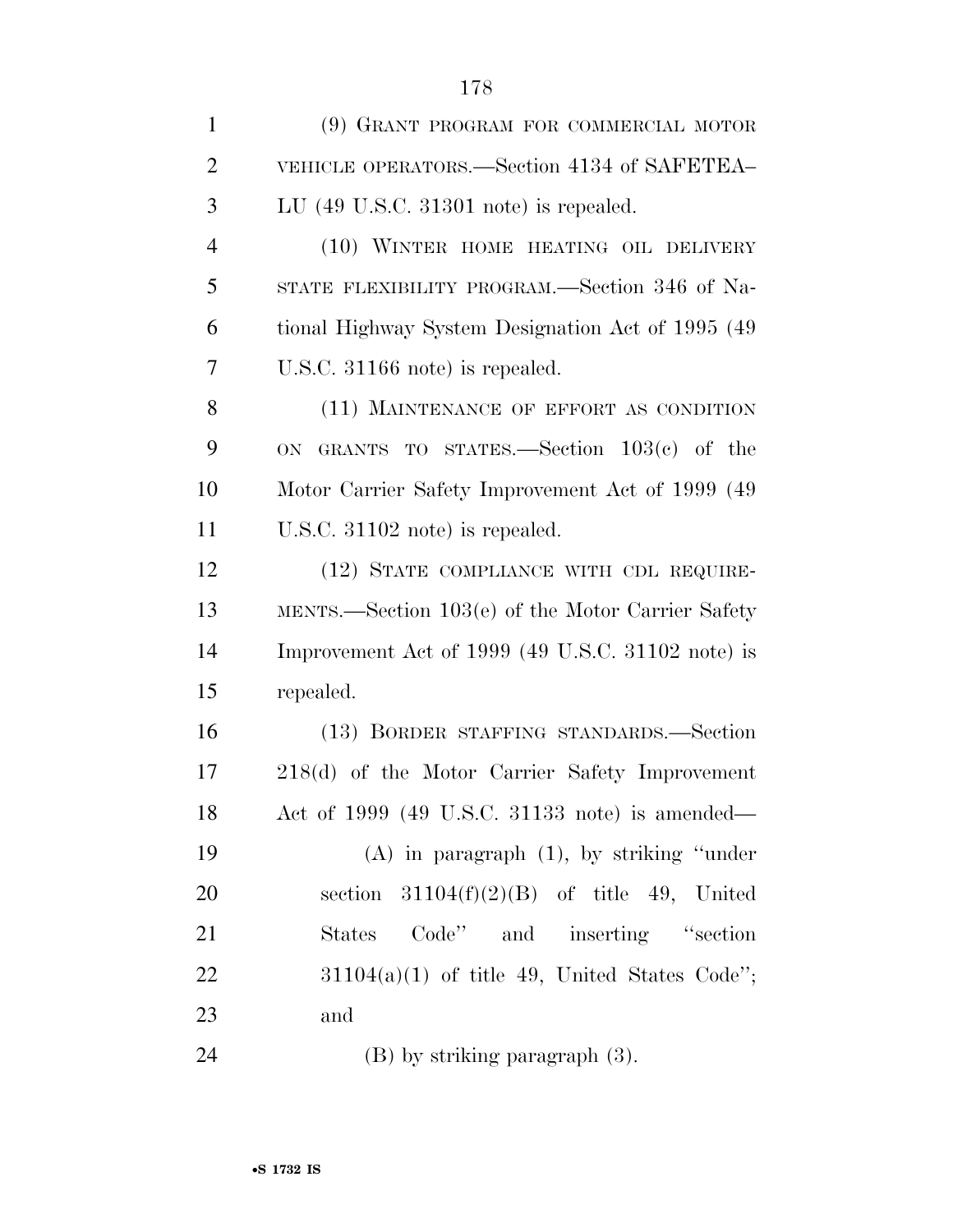(e) EFFECTIVE DATE.—The amendments made by this section shall take effect on October 1, 2016.

 (f) TRANSITION.—Notwithstanding the amendments made by this section, the Secretary shall carry out sections 31102, 31103, 31104, and any sections repealed under subsection (d) of this section, as necessary, as those sec- tions were in effect on the day before October 1, 2016, with respect to applications for grants, cooperative agree- ments, or contracts under those sections submitted before October 1, 2016.

# **SEC. 2603. NEW ENTRANT SAFETY REVIEW PROGRAM STUDY.**

 (a) IN GENERAL.—Not later than 1 year after the date of enactment of this Act, the Office of Inspector Gen- eral of the Department of Transportation shall report to the Committee on Commerce, Science, and Transportation of the Senate and the Committee on Transportation and Infrastructure in the House of Representatives on its as- sessment of the new operator safety review program, re-20 quired under section  $31144(g)$  of title 49, United States Code, including the program's effectiveness in reducing commercial motor vehicles involved in crashes, fatalities, and injuries, and in improving commercial motor vehicle safety.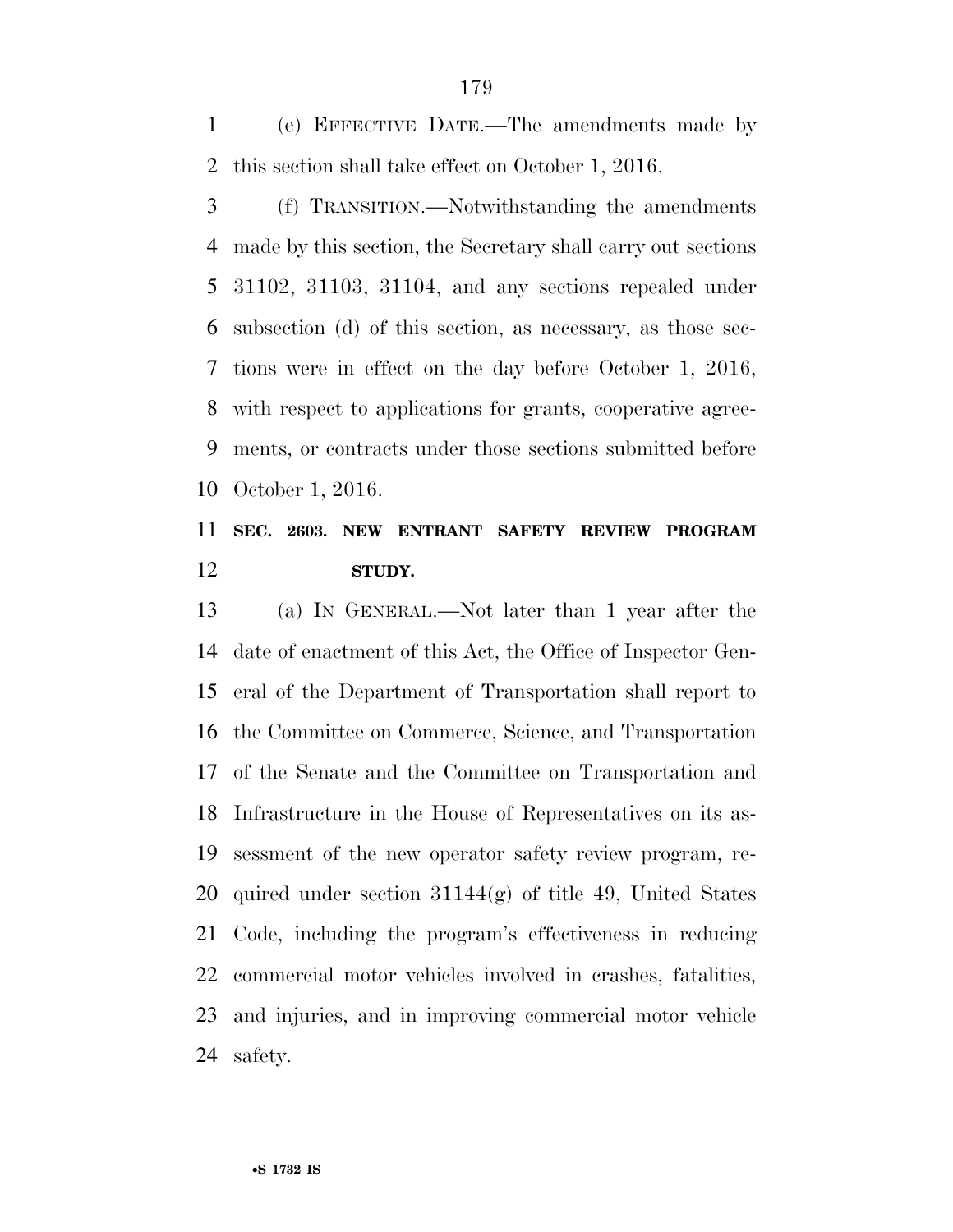(b) REPORT.—Not later than 90 days after comple- tion of the report under subsection (a), the Secretary shall submit to the Committee on Commerce, Science, and Transportation of the Senate and the Committee on Transportation and Infrastructure in the House of Rep- resentatives a report on the actions the Secretary will take to address any recommendations included in the study under subsection (a).

 (c) PAPERWORK REDUCTION ACT OF 1995; EXCEP- TION.—The study and the Office of the Inspector General assessment shall not be subject to section 3506 or section 3507 of title 44, United States Code.

#### **SEC. 2604. PERFORMANCE AND REGISTRATION INFORMA-**

# **TION SYSTEMS MANAGEMENT.**

 Section 31106(b) is amended in the heading by strik-ing ''PROGRAM'' and inserting ''SYSTEMS MANAGEMENT''.

# **SEC. 2605. AUTHORIZATION OF APPROPRIATIONS.**

 (a) IN GENERAL.—Subchapter I of chapter 311 is amended by adding at the end the following:

## **''§ 31110. Authorization of appropriations**

21 "(a) ADMINISTRATIVE EXPENSES.—There are au- thorized to be appropriated from the Highway Trust Fund (other than the Mass Transit Account) for the Secretary of Transportation to pay administrative expenses of the Federal Motor Carrier Safety Administration—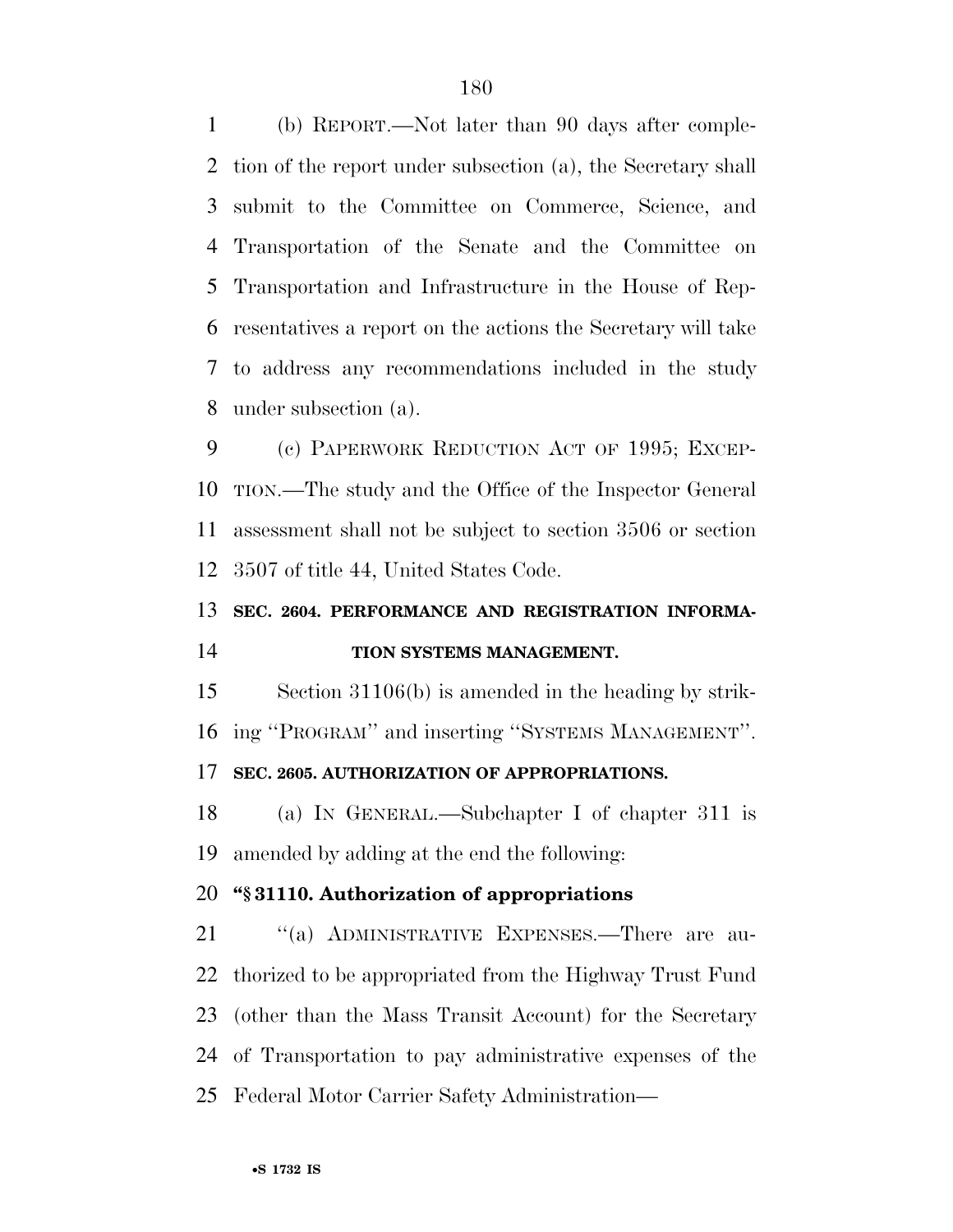| $\mathbf{1}$   | "(1) $$264,439,000$ for fiscal year 2016;                        |
|----------------|------------------------------------------------------------------|
| $\overline{2}$ | "(2) $$269,992,000$ for fiscal year 2017;                        |
| 3              | "(3) $$275,662,000$ for fiscal year 2018;                        |
| $\overline{4}$ | "(4) $$281,451,000$ for fiscal year 2019;                        |
| 5              | "(5) $$287,361,000$ for fiscal year 2020; and                    |
| 6              | $(6)$ \$293,396,000 for fiscal year 2021.                        |
| 7              | "(b) USE OF FUNDS.—The funds authorized by this                  |
| 8              | section shall be used—                                           |
| 9              | $\lq(1)$ for personnel costs;                                    |
| 10             | $\lq(2)$ for administrative infrastructure;                      |
| 11             | $\lq(3)$ for rent;                                               |
| 12             | $"(4)$ for information technology;                               |
| 13             | $``(5)$ for programs for research and technology,                |
| 14             | information management, regulatory development,                  |
| 15             | the administration of the performance and registra-              |
| 16             | tion information systems management;                             |
| 17             | $\cdot\cdot\cdot$ (6) for programs for outreach and education    |
| 18             | under subsection (d);                                            |
| 19             | $\lq(7)$ to fund the motor carrier safety facility               |
| 20             | working capital fund established under subsection                |
| 21             | (e);                                                             |
| 22             | $\cdot$ (8) for other operating expenses;                        |
| 23             | $\cdot\cdot\cdot(9)$ to conduct safety reviews of new operators; |
| 24             | and                                                              |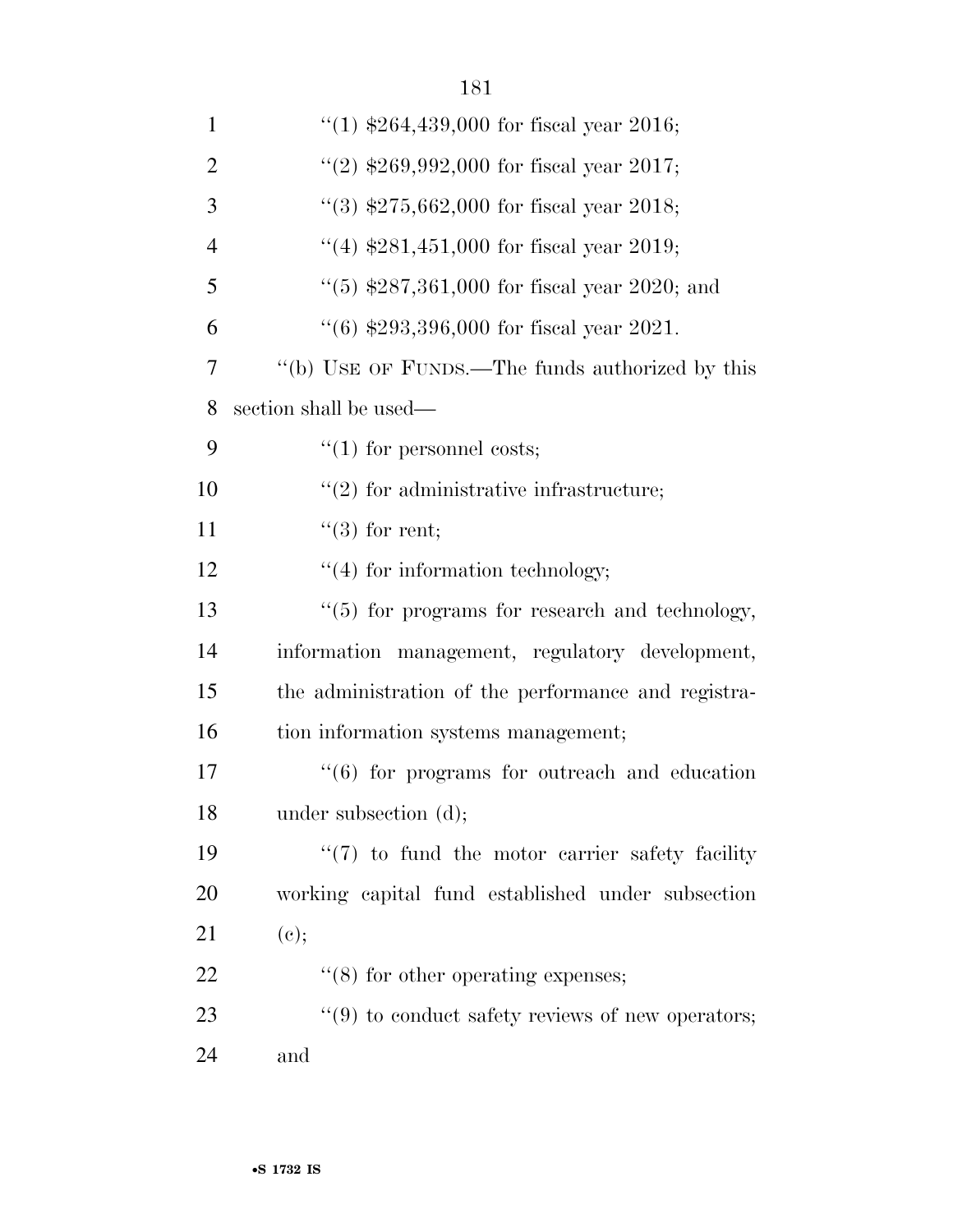| $\mathbf{1}$   | $\cdot$ (10) for such other expenses as may from time  |
|----------------|--------------------------------------------------------|
| $\overline{2}$ | to time become necessary to implement statutory        |
| 3              | mandates of the Federal Motor Carrier Safety Ad-       |
| $\overline{4}$ | ministration not funded from other sources.            |
| 5              | "(c) MOTOR CARRIER SAFETY FACILITY WORKING             |
| 6              | CAPITAL FUND.—                                         |
| 7              | "(1) IN GENERAL.—The Secretary may estab-              |
| 8              | lish a motor carrier safety facility working capital   |
| 9              | fund.                                                  |
| 10             | "(2) PURPOSE.—Amounts in the fund shall be             |
| 11             | available for modernization, construction, leases, and |
| 12             | expenses related to vacating, occupying, maintaining,  |
| 13             | and expanding motor carrier safety facilities, and as- |
| 14             | sociated activities.                                   |
| 15             | "(3) AVAILABILITY.—Amounts in the fund shall           |
| 16             | be available without regard to fiscal year limitation. |
| 17             | "(4) FUNDING.—Amounts may be appropriated              |
| 18             | to the fund from the amounts made available in sub-    |
| 19             | section (a).                                           |
| 20             | "(5) FUND TRANSFERS.—The Secretary may                 |
| 21             | transfer funds to the working capital fund from the    |
| 22             | amounts made available in subsection (a) or from       |
| 23             | other funds as identified by the Secretary.            |
| 24             | "(d) OUTREACH AND EDUCATION PROGRAM.—                  |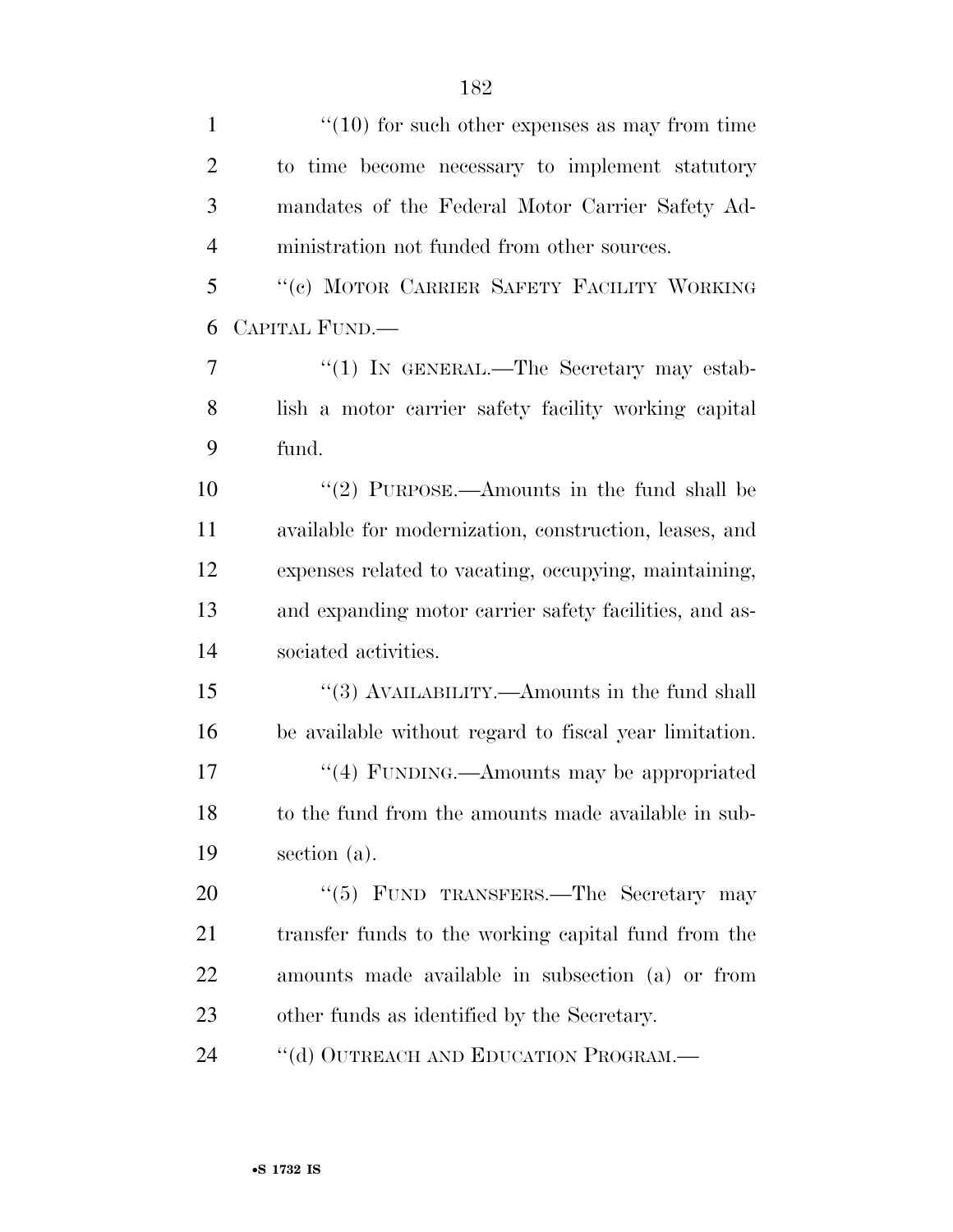| $\bf{l}$       | $(1)$ IN GENERAL.—The Secretary may con-                     |
|----------------|--------------------------------------------------------------|
| $\overline{2}$ | duct, through any combination of grants, contracts,          |
| 3              | cooperative agreements, or other activities, an inter-       |
| $\overline{4}$ | nal and external outreach and education program to           |
| 5              | be administered by the Administrator of the Federal          |
| 6              | Motor Carrier Safety Administration.                         |
| 7              | "(2) FEDERAL SHARE.—The Federal share of                     |
| 8              | an outreach and education program for which a                |
| 9              | grant, contract, or cooperative agreement is made            |
| 10             | under this subsection may be up to 100 percent of            |
| 11             | the cost of the grant, contract, or cooperative agree-       |
| 12             | ment.                                                        |
| 13             | "(3) FUNDING.—From amounts made available                    |
| 14             | in subsection (a), the Secretary shall make available        |
| 15             | such sums as are necessary to carry out this sub-            |
| 16             | section each fiscal year.                                    |
| 17             | "(e) CONTRACT AUTHORITY; INITIAL DATE<br>OF                  |
| 18             | AVAILABILITY.—Amounts authorized from the Highway            |
| 19             | Trust Fund by this section shall be available for obligation |
| 20             | on the date of their apportionment or allocation or on Oc-   |
| 21             | tober 1 of the fiscal year for which they are authorized,    |
| 22             | whichever occurs first.                                      |
| 23             | "(f) FUNDING AVAILABILITY.—Amounts made avail-               |
|                |                                                              |

 able under this section shall remain available until ex-pended.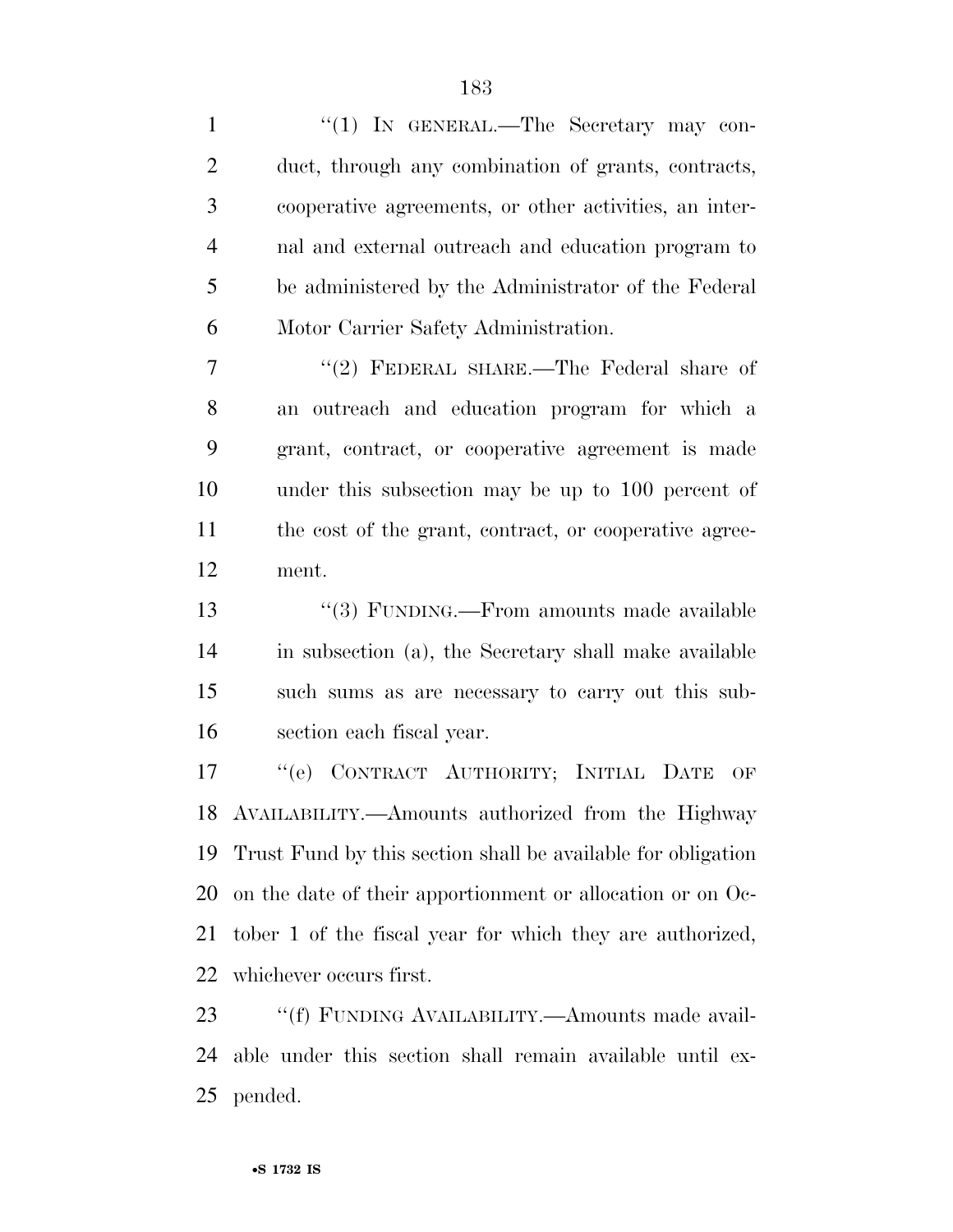| $\mathbf{1}$   | "(g) CONTRACTUAL OBLIGATION.—The approval of               |
|----------------|------------------------------------------------------------|
| $\overline{2}$ | funds by the Secretary under this section is a contractual |
| 3              | obligation of the Federal Government for payment of the    |
| $\overline{4}$ | Federal Government's share of costs.".                     |
| 5              | (b) TECHNICAL AND CONFORMING AMENDMENTS.-                  |
| 6              | (1) ADMINISTRATIVE EXPENSES; AUTHORIZA-                    |
| 7              | OF APPROPRIATIONS.—Section 31104<br>is<br><b>TION</b>      |
| 8              | amended—                                                   |
| 9              | $(A)$ by striking subsection (i); and                      |
| 10             | (B) by redesignating subsections (j) and                   |
| 11             | $(k)$ and subsections (i) and (j), respectively.           |
| 12             | (2) USE OF AMOUNTS MADE AVAILABLE UNDER                    |
| 13             | SUBSECTION $(i)$ . Section 4116(d) of SAFETEA              |
| 14             | LU (49 U.S.C. 31104 note) is amended by striking           |
| 15             | "section $31104(i)$ " and inserting "section $31110"$ .    |
| 16             | (3) INTERNAL COOPERATION.—Section 31161                    |
| 17             | is amended by striking " $31104(i)$ " and inserting        |
| 18             | "31110".                                                   |
| 19             | (4) SAFETEA-LU; OUTREACH AND<br>EDU-                       |
| 20             | CATION.—Section 4127 of SAFETEA-LU (119                    |
| 21             | Stat. 1741; Public Law $109-59$ is repealed.               |
| 22             | (5) TABLE OF CONTENTS.—The table of con-                   |
| 23             | tents of subchapter I of chapter 311 is amended by         |
| 24             | adding at the end the following:                           |
|                |                                                            |

''31110. Authorization of appropriations.''.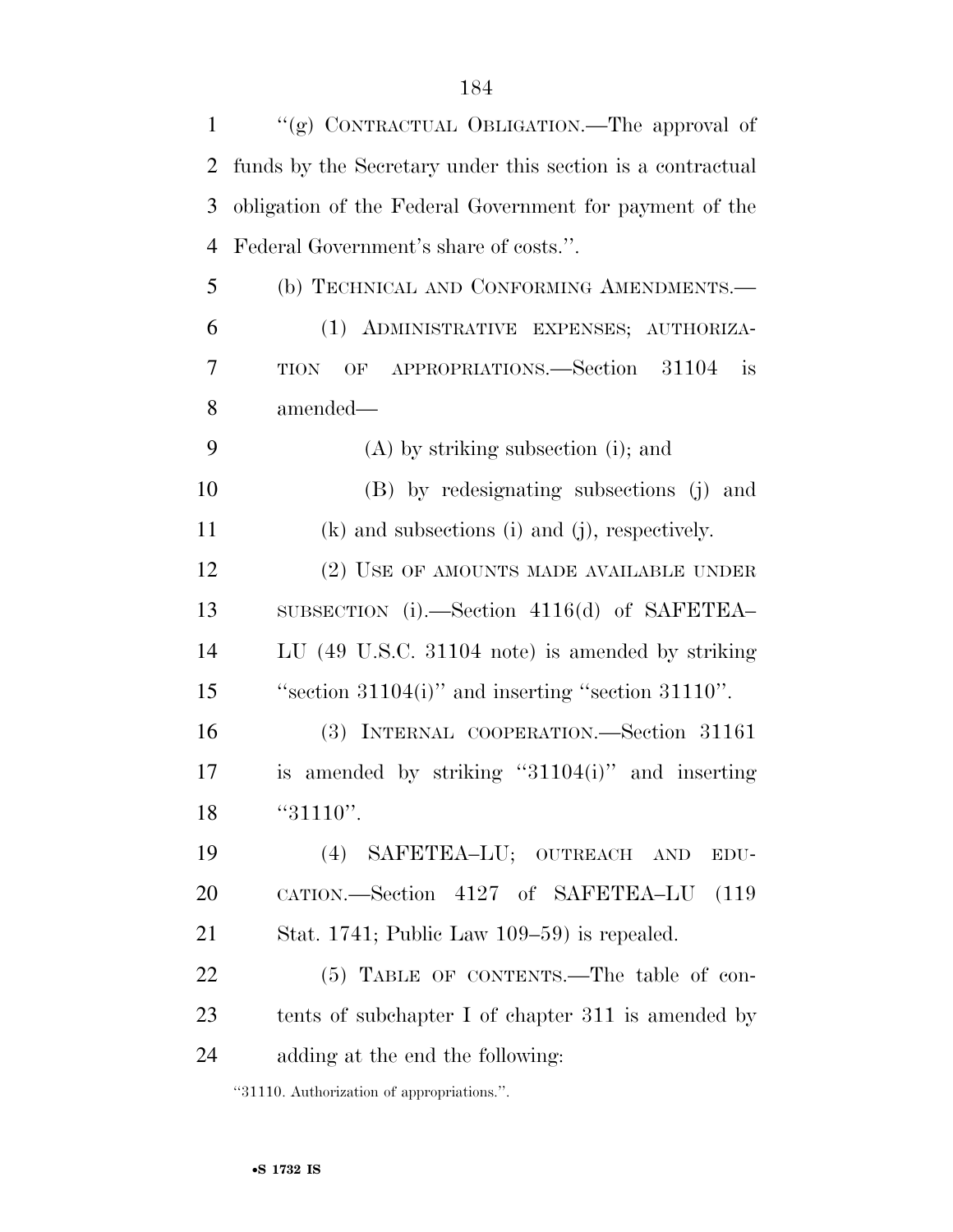|                | 185                                                      |
|----------------|----------------------------------------------------------|
| 1              | SEC. 2606. COMMERCIAL DRIVER'S LICENSE PROGRAM IM-       |
| $\overline{2}$ | PLEMENTATION.                                            |
| 3              | (a) IN GENERAL.—Section 31313 is amended to read         |
| 4              | as follows:                                              |
| 5              | "§31313. Commercial driver's license program imple-      |
| 6              | mentation financial assistance program                   |
| 7              | "(a) IN GENERAL.—The Secretary of Transportation         |
| 8              | shall administer a financial assistance program for com- |
| 9              | mercial driver's license program implementation for the  |
| 10             | purposes described in paragraphs $(1)$ and $(2)$ .       |
| 11             | "(1) STATE COMMERCIAL DRIVER'S LICENSE                   |
| 12             | PROGRAM IMPROVEMENT GRANTS.—The Secretary                |
| 13             | of Transportation may make a grant to a State            |
| 14             | agency in a fiscal year—                                 |
| 15             | $\lq\lq$ to comply with the requirements of              |
| 16             | section 31311; and                                       |
| 17             | "(B) in the case of a State that is making               |
| 18             | a good faith effort toward substantial compli-           |
| 19             | ance with the requirements of section 31311, to          |
| 20             | improve its implementation of its commercial             |
| 21             | driver's license program, including expenses-            |
| 22             | "(i) for computer hardware and soft-                     |
| 23             | ware;                                                    |
| 24             | "(ii) for publications, testing, per-                    |
| 25             | sonnel, training, and quality control;                   |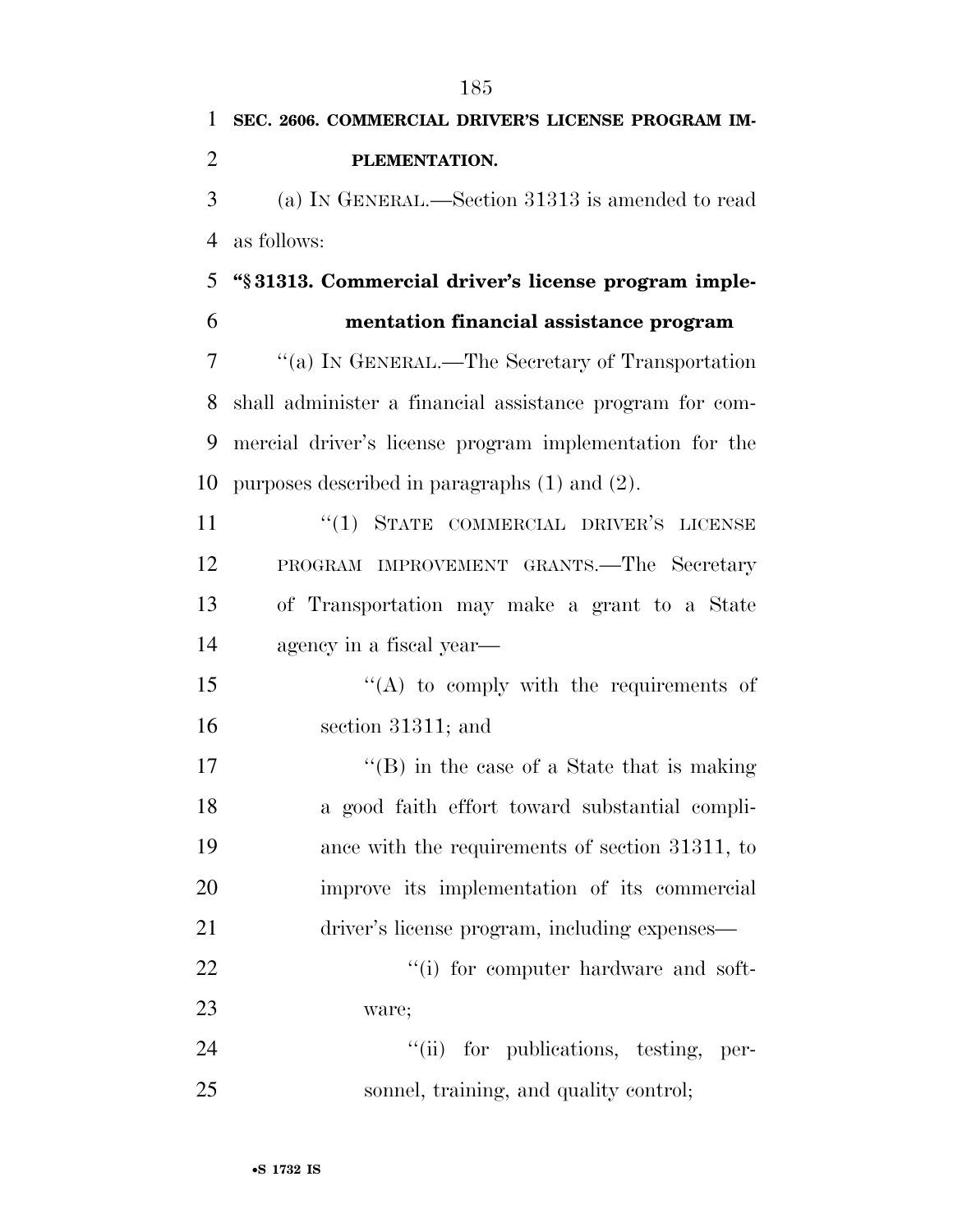| $\mathbf{1}$   | "(iii) for commercial driver's license                  |
|----------------|---------------------------------------------------------|
| $\overline{2}$ | program coordinators; and                               |
| 3              | " $(iv)$ to implement or maintain a sys-                |
| $\overline{4}$ | tem to notify an employer of an operator                |
| 5              | of a commercial motor vehicle of the sus-               |
| 6              | pension or revocation of the operator's                 |
| $\overline{7}$ | commercial driver's license consistent with             |
| 8              | the standards developed under section                   |
| 9              | 32303(b) of the Commercial Motor Vehicle                |
| 10             | Safety Enhancement Act of 2012 (49                      |
| 11             | U.S.C. 31304 note).                                     |
| 12             | "(2) PRIORITY ACTIVITIES.—The Secretary                 |
| 13             | may make a grant or cooperative agreement in a fis-     |
| 14             | cal year to a State agency, local government, or any    |
| 15             | person for research, development or testing, dem-       |
| 16             | onstration projects, public education, or other special |
| 17             | activities and projects relating to commercial driver's |
| 18             | licensing and motor vehicle safety that—                |
| 19             | $\lq\lq$ benefit all jurisdictions of the United        |
| 20             | States;                                                 |
| 21             | "(B) address national safety concerns and               |
| 22             | circumstances;                                          |
| 23             | $\lq\lq$ (C) address emerging issues relating to        |
| 24             | commercial driver's license improvements;               |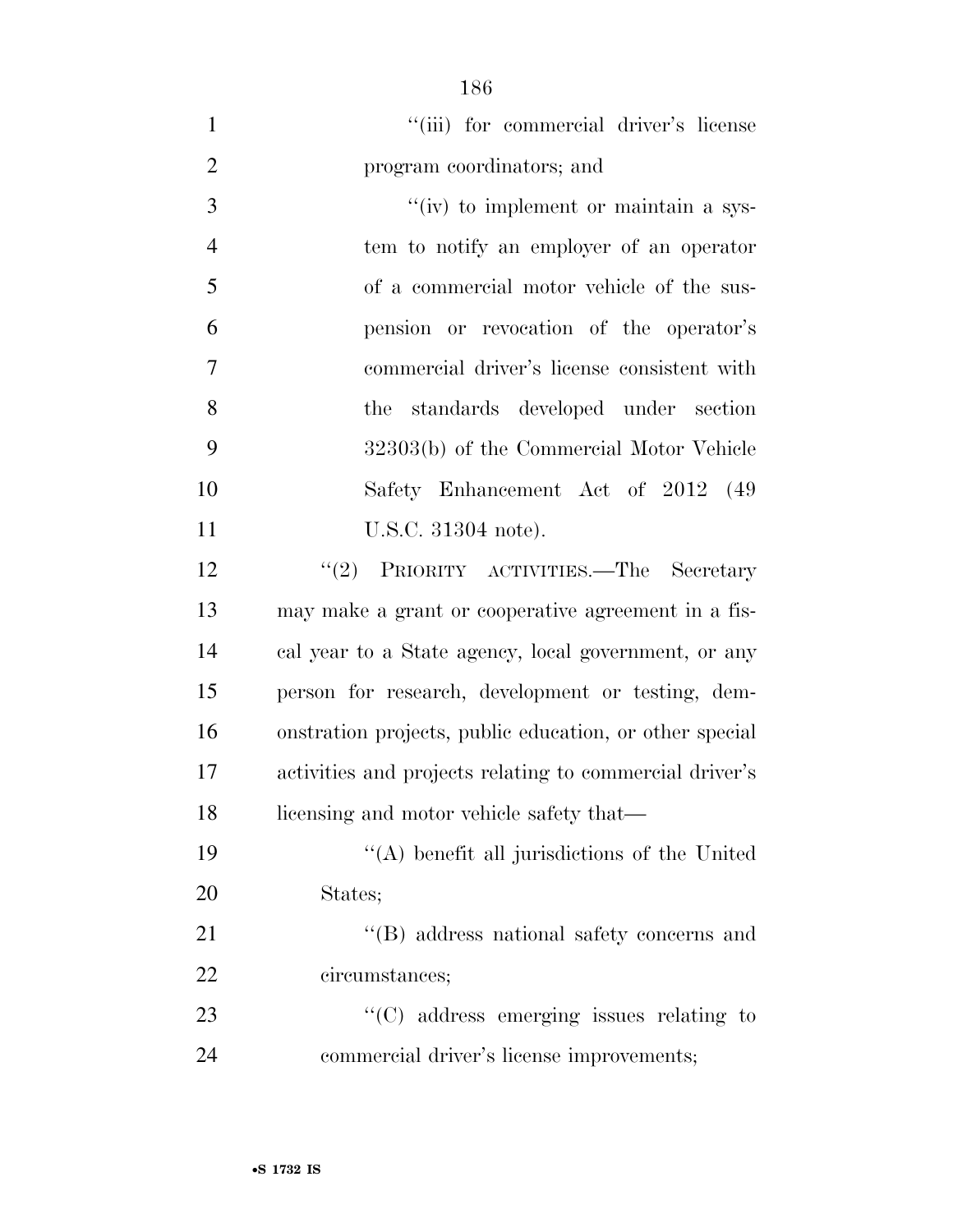| $\mathbf{1}$   | "(D) support innovative ideas and solu-                                                         |
|----------------|-------------------------------------------------------------------------------------------------|
| $\overline{2}$ |                                                                                                 |
|                | tions to commercial driver's license program                                                    |
| 3              | issues; or                                                                                      |
| $\overline{4}$ | "(E) address other commercial driver's li-                                                      |
| 5              | cense issues, as determined by the Secretary.                                                   |
| 6              | "(b) PROHIBITIONS.—A recipient may not use finan-                                               |
| 7              | cial assistance funds awarded under this section to rent,                                       |
| 8              | lease, or buy land or buildings.                                                                |
| 9              | "(c) REPORT.—The Secretary shall issue an annual                                                |
| 10             | report on the activities carried out under this section.                                        |
| 11             | "(d) APPORTIONMENT.—All amounts made available                                                  |
| 12             | to carry out this section for a fiscal year shall be appor-                                     |
| 13             | tioned to a State or recipient described in subsection                                          |
| 14             | $(a)(2)$ according to criteria prescribed by the Secretary.".                                   |
| 15             | (b) TECHNICAL AND CONFORMING AMENDMENTS.-                                                       |
| 16             | The table of contents of chapter 313 is amended by strik-                                       |
| 17             | ing the item relating to section 31313 and inserting the                                        |
| 18             | following:                                                                                      |
|                | "31313. Commercial driver's license program implementation financial assist-<br>ance program.". |
| 19             | SEC. 2607. EXTENSION OF FEDERAL MOTOR CARRIER SAFE-                                             |
| 20             | TY PROGRAMS FOR FISCAL YEAR 2016.                                                               |
| 21             | (a) MOTOR CARRIER SAFETY ASSISTANCE PROGRAM                                                     |
| 22             | GRANT EXTENSION.—Section $31104(a)$ is amended—                                                 |
| 23             | $(1)$ in paragraph $(9)$ , by striking "and" at the                                             |
| 24             | end; and                                                                                        |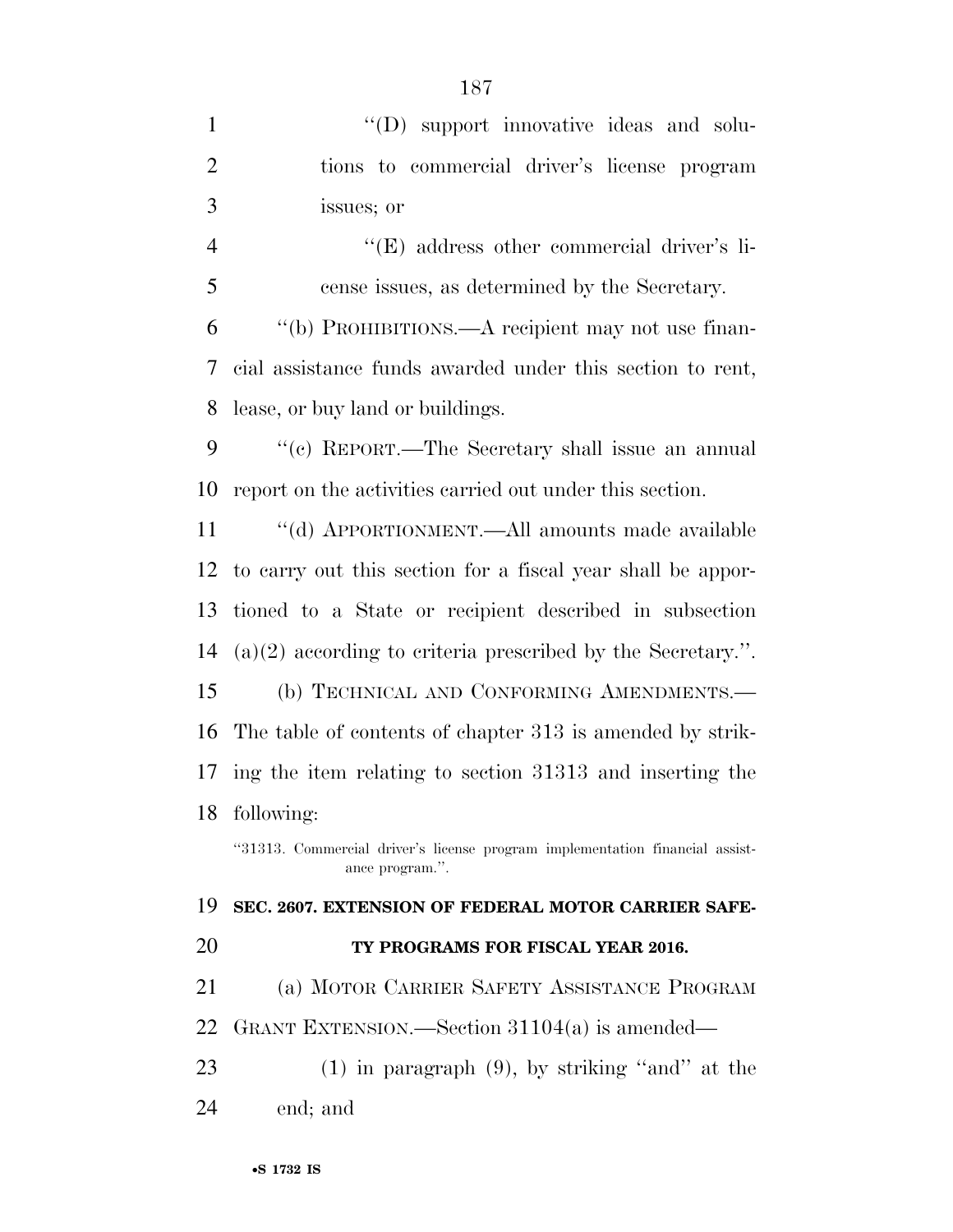(2) by striking paragraph (10) and inserting the following:

 ''(10) \$218,000,000 for fiscal year 2015; and 4  $\frac{4}{11}$  \$218,000,000 for fiscal year 2016.".

 (b) EXTENSION OF GRANT PROGRAMS.—Section 4101(c) SAFETEA–LU (119 Stat. 1715; Public Law 109–59), is amended to read as follows:

8 "(c) GRANT PROGRAMS FUNDING.—There are au- thorized to be appropriated from the Highway Trust Fund the following sums for the following Federal Motor Carrier Safety Administration programs:

**''(1) COMMERCIAL DRIVER'S LICENSE PROGRAM**  IMPROVEMENT GRANTS.—For carrying out the com- mercial driver's license program improvement grants program under section 31313 of title 49, United States Code, \$30,000,000 for fiscal year 2016.

17 <sup>''</sup>(2) BORDER ENFORCEMENT GRANTS.—From amounts made available under section 31104(a) of title 49, United States Code, for border enforcement grants under section 31107 of that title, \$32,000,000 for fiscal year 2016.

22 "(3) PERFORMANCE AND REGISTRATION INFOR- MATION SYSTEMS MANAGEMENT GRANT PRO- GRAMS.—From amounts made available under sec-tion 31104(a) of title 49, United States Code, for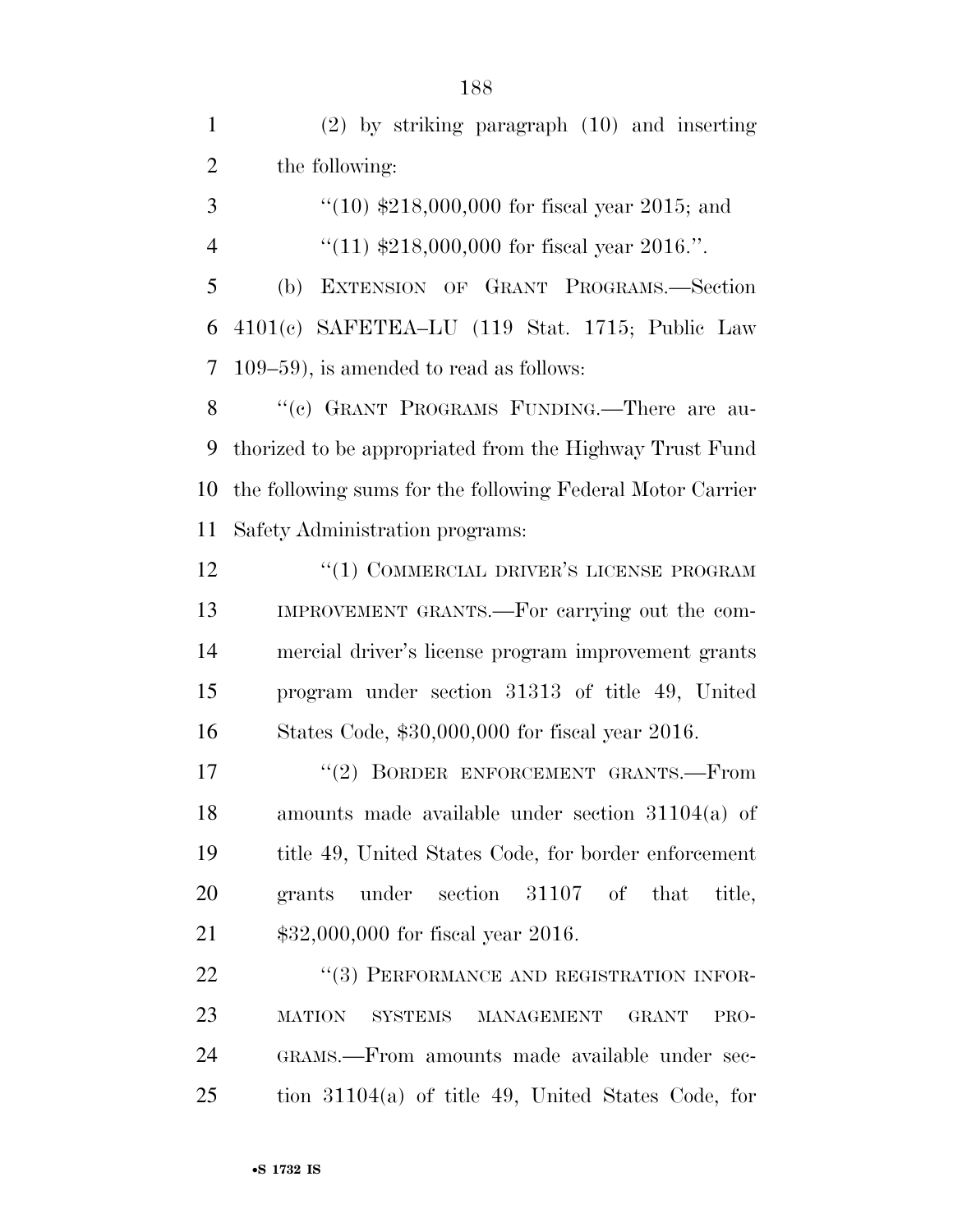| $\mathbf{1}$   | the performance and registration information sys-               |
|----------------|-----------------------------------------------------------------|
| $\overline{2}$ | tems management grant program under section                     |
| 3              | 31109 of that title, \$5,000,000 for fiscal year 2016.          |
| $\overline{4}$ | "(4) COMMERCIAL VEHICLE INFORMATION SYS-                        |
| 5              | TEMS AND NETWORKS DEPLOYMENT. For carrying                      |
| 6              | out the commercial vehicle information systems and              |
| $\tau$         | networks deployment program under section 4126 of               |
| 8              | this Act (the information technology deployment pro-            |
| 9              | gram), \$25,000,000, for fiscal year 2016.                      |
| 10             | "(5) SAFETY DATA IMPROVEMENT GRANTS.-                           |
| 11             | amounts made available under section<br>From                    |
| 12             | $31104(a)$ of title 49, United States Code, for safety          |
| 13             | data improvement grants under section 4128 of this              |
| 14             | Act, \$3,000,000 for fiscal year 2016.".                        |
| 15             | HIGH-PRIORITY ACTIVITIES.-Section<br>$\left( \mathrm{e}\right)$ |
| 16             | $31104(j)(2)$ , as redesignated by section 2605 of this Act     |
| 17             | is amended by striking "2014 and up to $$12,493,151$ for        |
|                | 18 the period beginning on October 1, 2014, and ending on       |
| 19             | July 31, 2015,," and inserting "2016".                          |
| 20             | (d)<br><b>NEW</b><br>ENTRANT AUDITS.-Section                    |
| 21             | $31144(g)(5)(B)$ is amended to read as follows:                 |
| 22             | "(B) SET ASIDE.—The Secretary shall set                         |
| 23             | aside from amounts made available by section                    |
| 24             | $31104(a)$ up to $$32,000,000$ for fiscal year                  |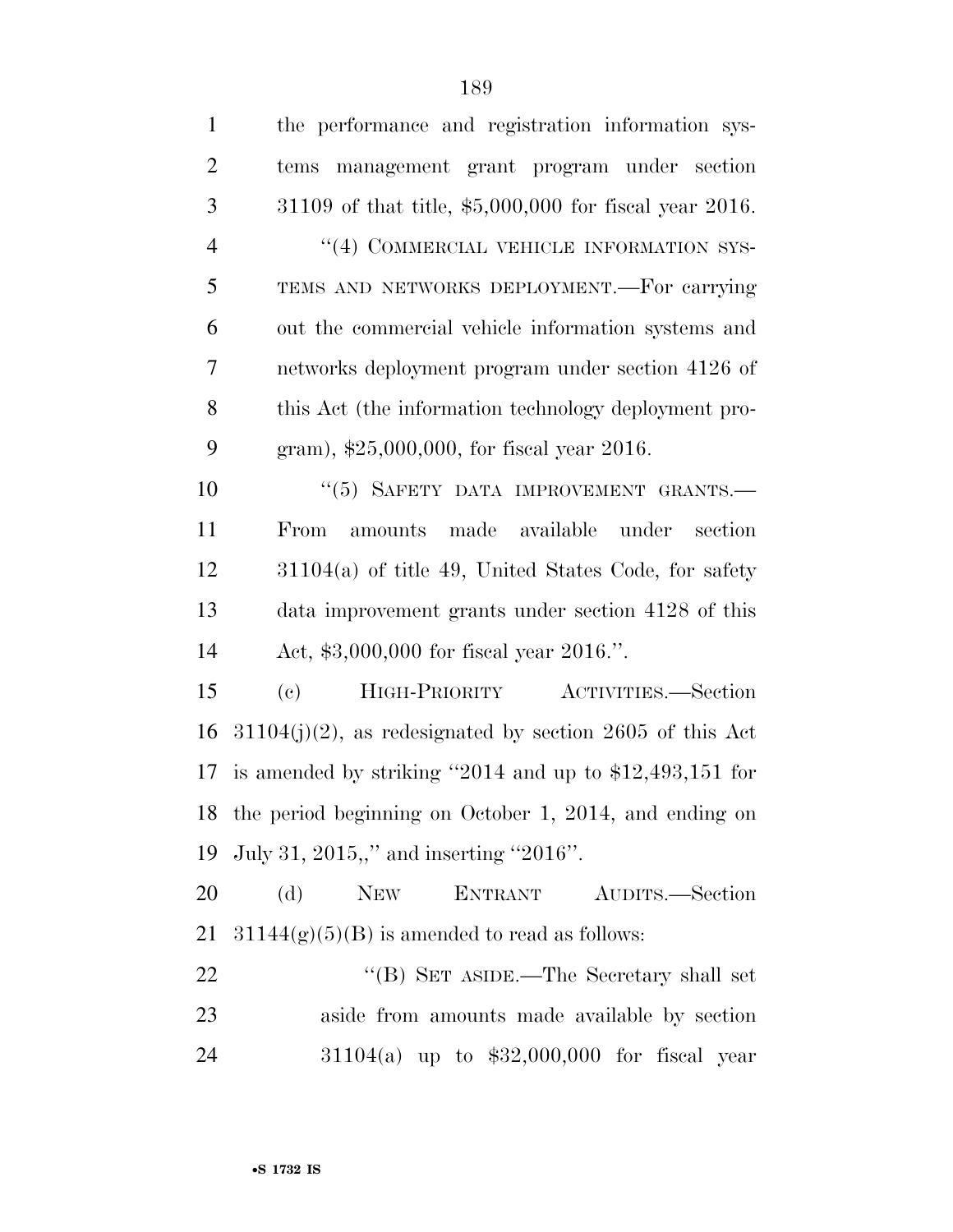| $\mathbf{1}$   | 2016 for audits of new entrant motor carriers               |
|----------------|-------------------------------------------------------------|
| $\overline{2}$ | conducted under this paragraph.".                           |
| 3              | (e) GRANT PROGRAM FOR COMMERCIAL MOTOR VE-                  |
| $\overline{4}$ | HICLE OPERATORS.—Section $4134(c)$ of SAFETEA-LU            |
| 5              | (49 U.S.C. 31301 note) is amended to read as follows:       |
| 6              | "(c) FUNDING.—From amounts made available                   |
| 7              | under section 31110 of title 49, United States Code, the    |
| 8              | Secretary shall make available, \$1,000,000 for fiscal year |
| 9              | 2016 to carry out the commercial motor vehicle operators    |
| 10             | grant program.".                                            |
| 11             | (f) COMMERCIAL VEHICLE INFORMATION SYSTEMS                  |
| 12             | AND NETWORKS DEPLOYMENT.                                    |
| 13             | (1) IN GENERAL.—Section 4126 of SAFETEA-                    |
| 14             | LU (49 U.S.C. 31106 note; 119 Stat. 1738; Public            |
| 15             | Law $109-59$ is amended—                                    |
| 16             | (A) in subsection (c)—                                      |
| 17             | (i) in paragraph $(2)$ , by adding at the                   |
| 18             | end the following: "Funds deobligated by                    |
| 19             | the Secretary from previous year grants                     |
| 20             | shall<br>be<br>counted towards<br>the<br>not                |
| 21             | \$2,500,000 maximum aggregate amount                        |
| 22             | for core deployment."; and                                  |
| 23             | $(ii)$ in paragraph $(3)$ , by adding at the                |
| 24             | end the following: "Funds may also be                       |
| 25             | used for planning activities, including the                 |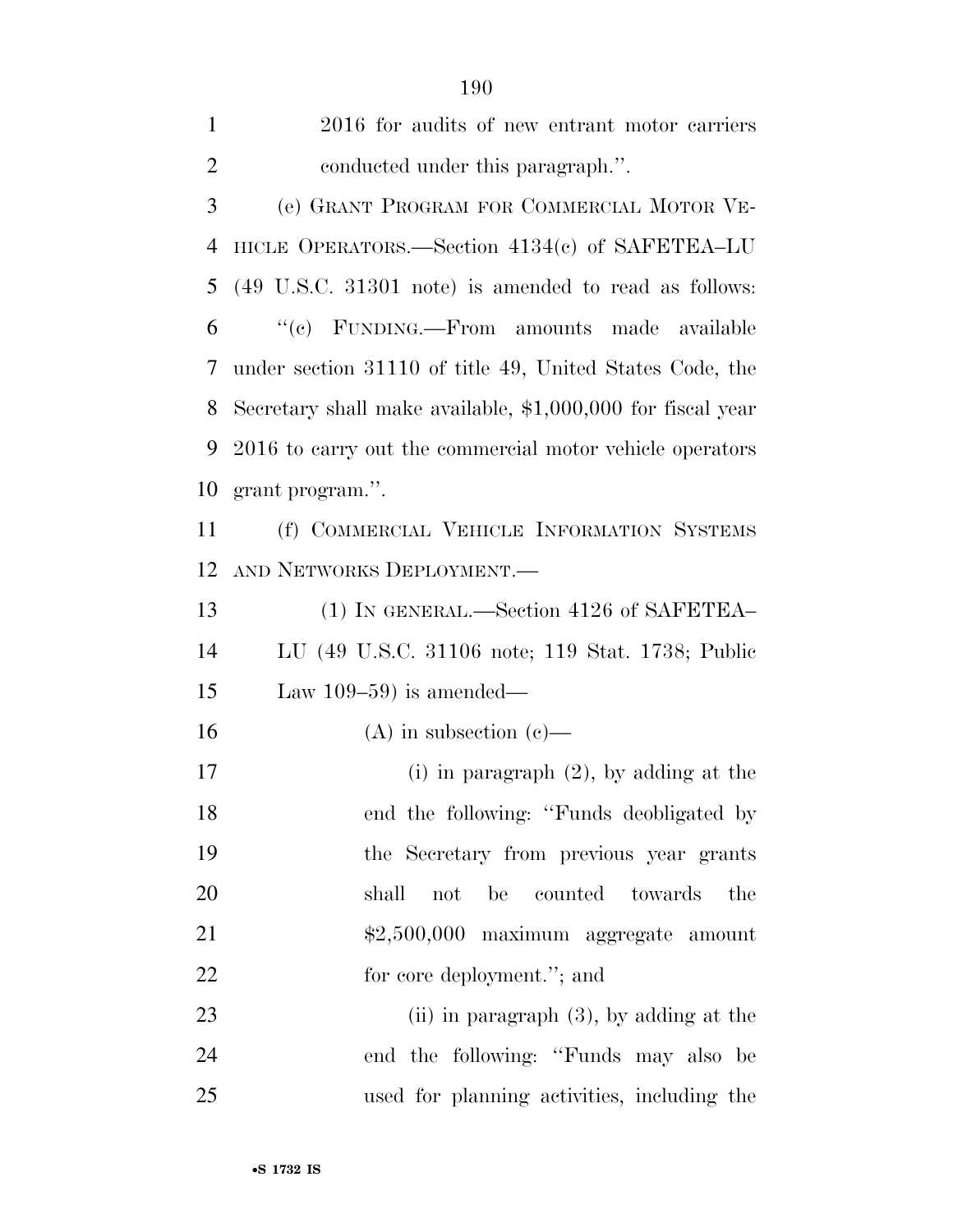| $\mathbf{1}$   | development or updating of program or top             |
|----------------|-------------------------------------------------------|
| $\overline{2}$ | level design plans."; and                             |
| 3              | $(B)$ in subsection $(d)(4)$ , by adding at the       |
| $\overline{4}$ | end the following: "Funds may also be used for        |
| 5              | planning activities, including the development        |
| 6              | or updating of program or top level design            |
| 7              | plans.".                                              |
| 8              | (2) INFORMATION TECHNOLOGY DEPLOYMENT                 |
| 9              | PROGRAM.—For fiscal year 2016, the commercial ve-     |
| 10             | hicle information systems and networks deployment     |
| 11             | program under section 4126 of SAFETEA–LU (119)        |
| 12             | Stat. 1738; Public Law 109–59) may also be re-        |
| 13             | ferred to as the information technology deployment    |
| 14             | program.                                              |
| 15             | SEC. 2608. MOTOR CARRIER SAFETY ASSISTANCE PRO-       |
| 16             | <b>GRAM ALLOCATION.</b>                               |
| 17             | (a) WORKING GROUP.—                                   |
| 18             | (1) ESTABLISHMENT.—Not later than 180 days            |
| 19             | after the date of enactment of this Act, the Sec-     |
| 20             | retary shall establish a motor carrier safety assist- |
| 21             | ance program formula working group (referred to in    |
| 22             | this section as the "working group").                 |
| 23             | $(2)$ MEMBERSHIP.—                                    |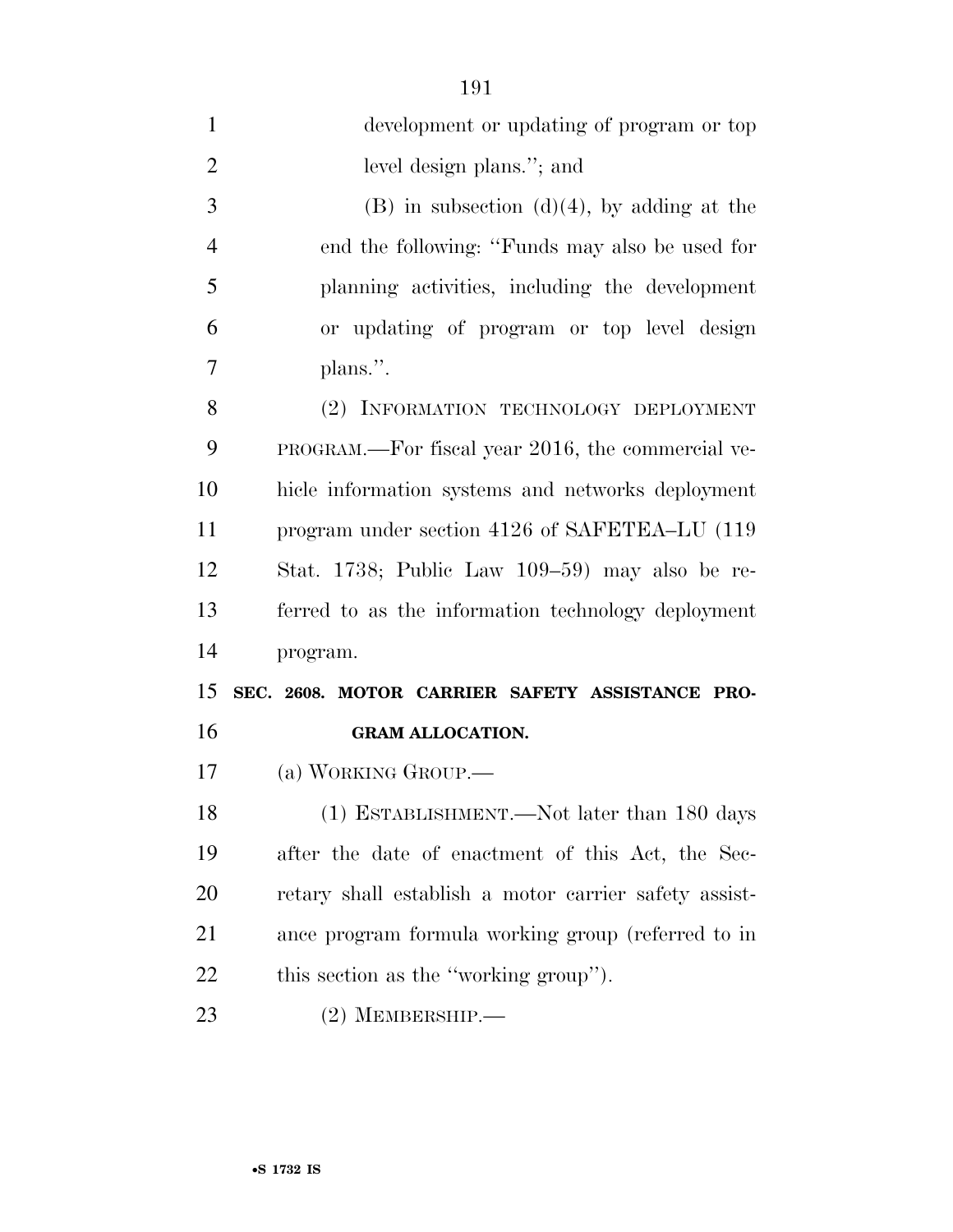| $\mathbf{1}$   | (A) IN GENERAL.—Subject to subpara-                 |
|----------------|-----------------------------------------------------|
| $\overline{2}$ | graph (B), the working group shall consist of       |
| 3              | representatives of the following:                   |
| $\overline{4}$ | (i) The Federal Motor Carrier Safety                |
| 5              | Administration.                                     |
| 6              | (ii) The lead State commercial motor                |
| 7              | vehicle safety agencies responsible for ad-         |
| 8              | ministering the plan required by section            |
| 9              | 31102 of title 49, United States Code.              |
| 10             | (iii) An organization representing                  |
| 11             | State agencies responsible for enforcing a          |
| 12             | program for inspection of commercial                |
| 13             | motor vehicles.                                     |
| 14             | (iv) Such other persons as the Sec-                 |
| 15             | retary considers necessary.                         |
| 16             | COMPOSITION.—Representatives<br>(B)<br>- of         |
| 17             | State commercial motor vehicle safety agencies      |
| 18             | shall comprise at least 51 percent of the mem-      |
| 19             | bership.                                            |
| 20             | (3) NEW ALLOCATION FORMULA.—The working             |
| 21             | group shall analyze requirements and factors for a  |
| 22             | new motor carrier safety assistance program alloca- |
| 23             | tion formula.                                       |
| 24             | (4) RECOMMENDATION.—Not later than 1 year           |
| 25             | after the date the working group is established     |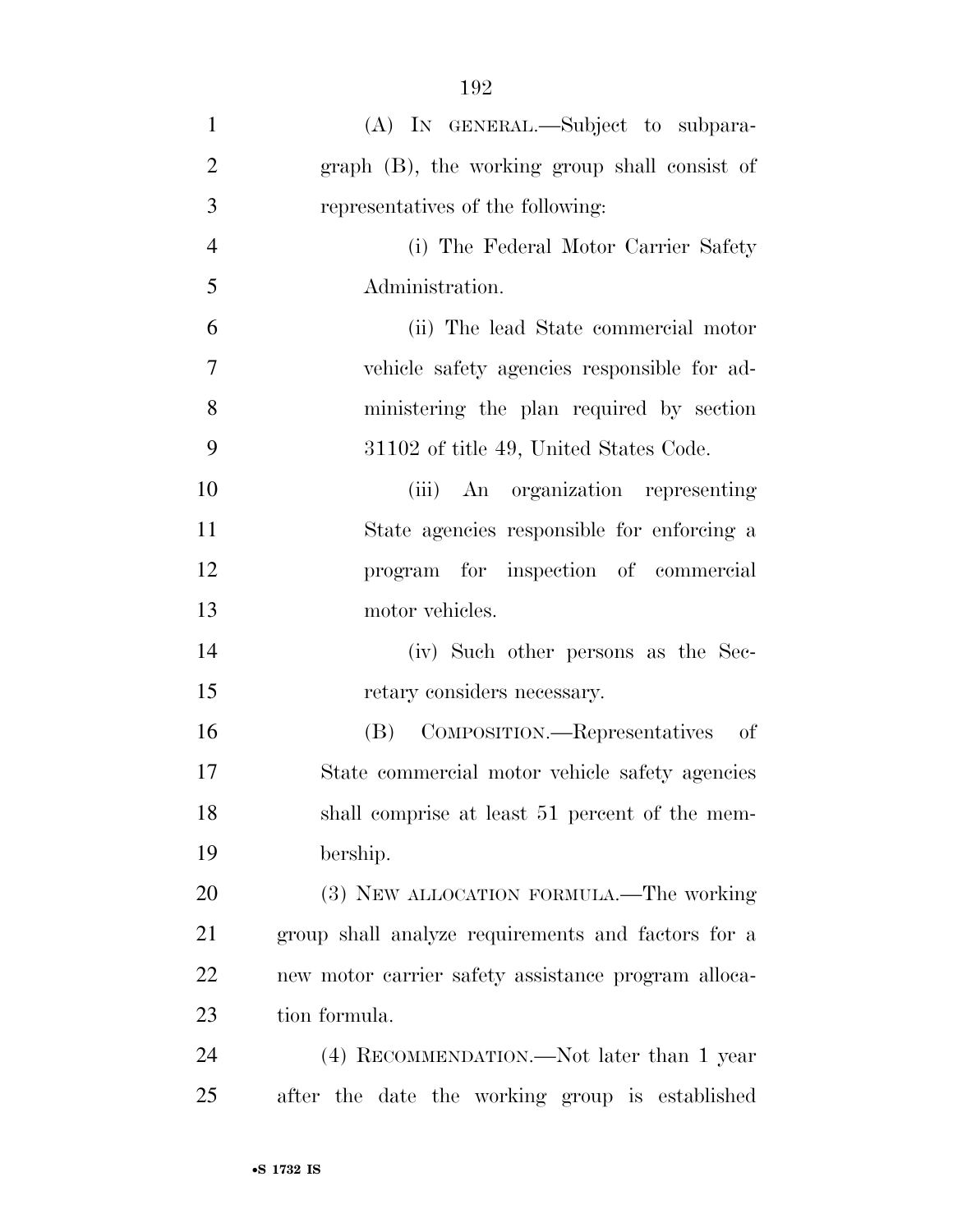under paragraph (1), the working group shall make a recommendation to the Secretary regarding a new Motor Carrier Safety Assistance Program allocation formula.

 (5) FACA EXEMPTION.—The Federal Advisory Committee Act (5 U.S.C. App.) shall not apply to the working group established under this subsection. (6) PUBLICATION.—The Administrator of the Federal Motor Carrier Safety Administration shall publish on a public website summaries of its meet- ings, and the final recommendation provided to the Secretary.

 (b) NOTICE OF PROPOSED RULEMAKING.—After re- ceiving the recommendation under subsection (a)(4), the Secretary shall publish in the Federal Register a notice seeking public comment on a new allocation formula for the motor carrier safety assistance program under section 31102 of title 49, United States Code.

 (c) BASIS FOR FORMULA.—The Secretary shall en- sure that the new allocation formula is based on factors that reflect, at a minimum—

 (1) the relative needs of the States to comply with section 31102 of title 49, United States Code;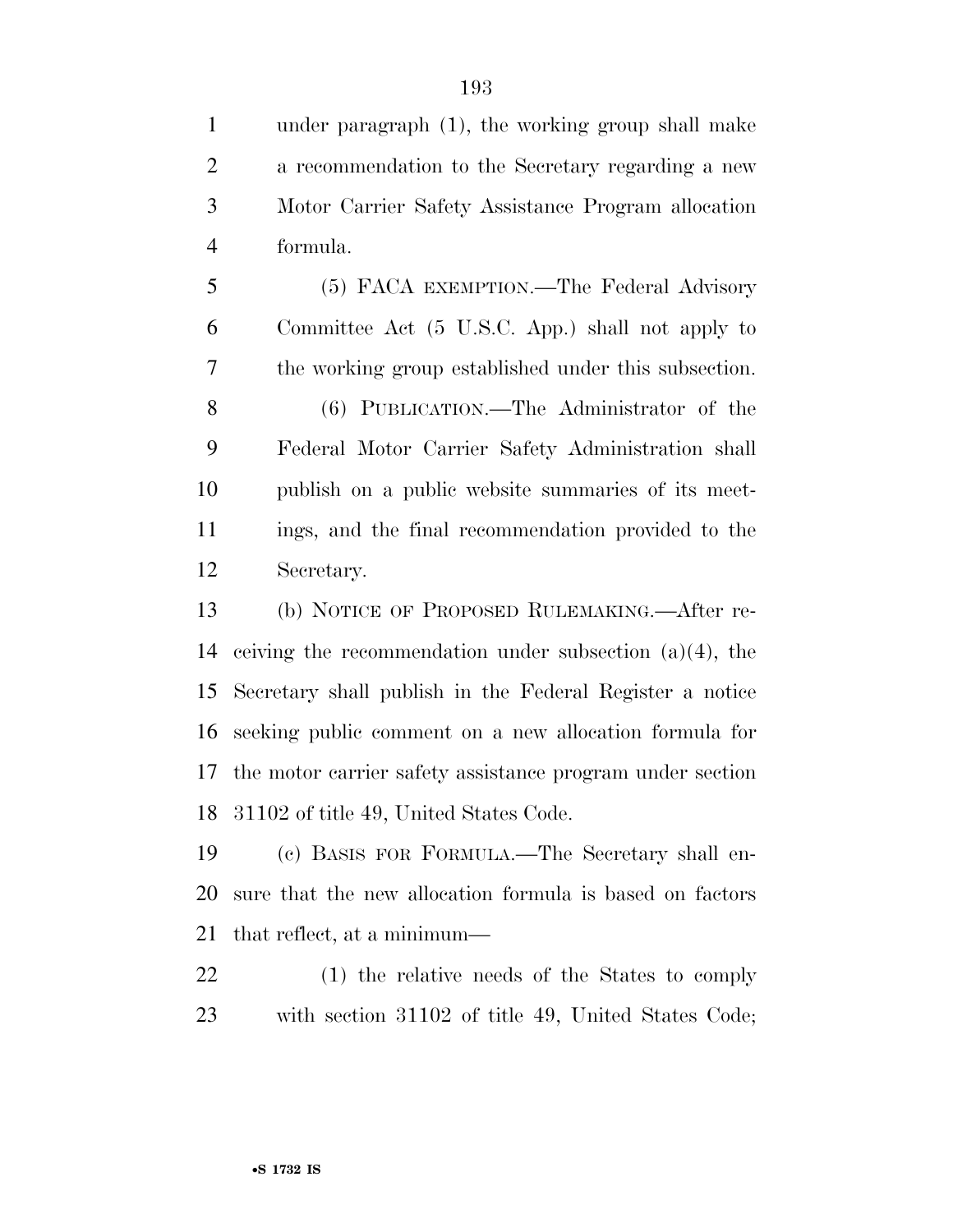| $\mathbf{1}$   | (2) the relative administrative capacities of and      |
|----------------|--------------------------------------------------------|
| $\overline{2}$ | challenges faced by States in complying with section   |
| 3              | 31102 of title 49, United States Code;                 |
| $\overline{4}$ | (3) the average of each State's new entrant            |
| 5              | motor carrier inventory for the 3-year period prior    |
| 6              | to the date of enactment of this Act;                  |
| 7              | (4) the number of international border inspec-         |
| 8              | tion facilities and border crossings by commercial ve- |
| 9              | hicles in each State; and                              |
| 10             | (5) any other factors the Secretary considers          |
| 11             | appropriate.                                           |
| 12             | (d) FUNDING AMOUNTS PRIOR TO DEVELOPMENT OF            |
|                |                                                        |
| 13             | A NEW ALLOCATION FORMULA.                              |
| 14             | (1) INTERIM FORMULA.—Prior to the develop-             |
| 15             | ment of the new allocation formula, the Secretary      |
| 16             | may calculate the interim funding amounts for the      |
| 17             | motor carrier safety assistance program in fiscal      |
| 18             | year 2017 (and later fiscal years, as necessary)       |
| 19             | under section $31104(a)(1)$ of title 49, United States |
| 20             | Code, as amended by section 2602 of this Act, by       |
| 21             | the following methodology:                             |
| 22             | (A) The Secretary shall calculate the fund-            |
| 23             | ing amount using the allocation formula the            |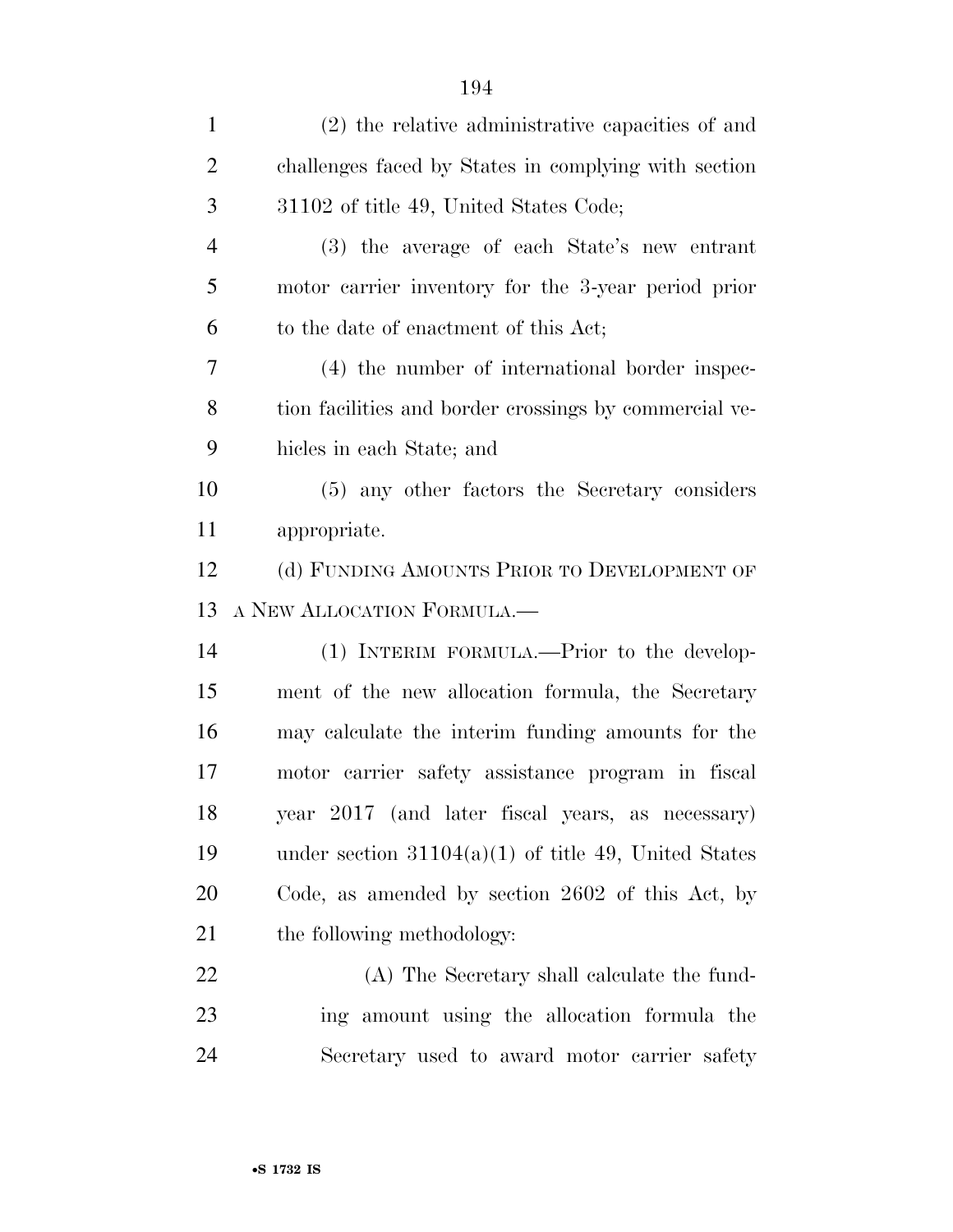| $\mathbf{1}$   | assistance program funding in fiscal year 2016         |
|----------------|--------------------------------------------------------|
| $\overline{2}$ | under section 2607 of this Act.                        |
| 3              | (B) The Secretary shall average the fund-              |
| $\overline{4}$ | ing awarded or other equitable amounts to a            |
| 5              | State in fiscal years $2013$ , $2014$ , and $2015$ for |
| 6              | border enforcement grants awarded under sec-           |
| 7              | tion $32603(c)$ of MAP-21 (126 Stat. 807; Pub-         |
| 8              | lic Law $112-141$ ) and new entrant audit grants       |
| 9              | awarded under that section, or other equitable         |
| 10             | amounts.                                               |
| 11             | (C) The Secretary shall add the amounts                |
| 12             | calculated in subparagraphs $(A)$ and $(B)$ .          |
| 13             | (2) ADJUSTMENTS.—Subject to the availability           |
| 14             | of funding and notwithstanding fluctuations in the     |
| 15             | data elements used by the Secretary, the initial       |
| 16             | amounts resulting from the calculation described in    |
| 17             | paragraph (1) shall be adjusted to ensure that, for    |
| 18             | each State, the amount shall not be less than 97       |
| 19             | percent of the average amount of funding received or   |
| 20             | other equitable amounts in fiscal years 2013, 2014,    |
| 21             | and $2015$ for —                                       |
| 22             | (A) motor carrier safety assistance pro-               |
| 23             | gram funds awarded under section $32603(a)$ of         |
| 24             | MAP-21 (126 Stat. 807; Public Law 112-141);            |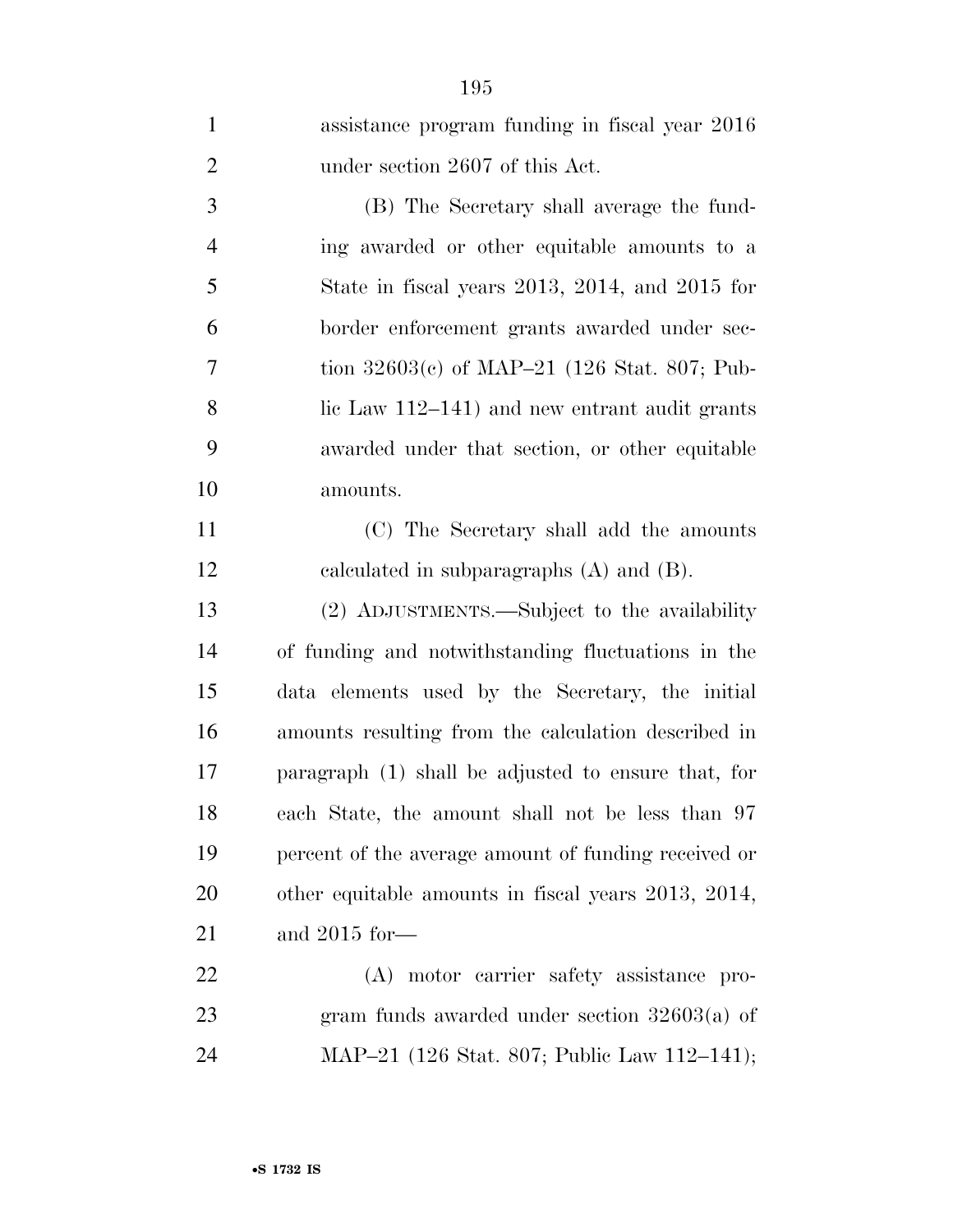| $\mathbf{1}$   | (B) border enforcement grants awarded                  |
|----------------|--------------------------------------------------------|
| $\overline{2}$ | under section $32603(a)$ of MAP-21 (126 Stat.          |
| 3              | 807; Public Law 112–141); and                          |
| $\overline{4}$ | (C) new entrant audit grants awarded                   |
| 5              | under section $32603(a)$ of MAP-21 (126 Stat.          |
| 6              | 807; Public Law 112–141).                              |
| $\overline{7}$ | (3) IMMEDIATE RELIEF.—In developing the                |
| 8              | new allocation formula, the Secretary shall provide    |
| 9              | immediate relief for at least 3 fiscal years to all    |
| 10             | States currently subject to the withholding provi-     |
| 11             | sions of Motor Carrier Safety Assistance Program       |
| 12             | funds for matters of noncompliance.                    |
| 13             | (4) FUTURE WITHHOLDINGS.—Beginning<br>on               |
| 14             | the date that the new allocation formula is imple-     |
| 15             | mented, the Secretary shall impose all future          |
| 16             | withholdings in accordance with section $31102(k)$ of  |
| 17             | title 49, United States Code, as amended by section    |
| 18             | 2602 of this Act.                                      |
| 19             | (e) TERMINATION OF EFFECTIVENESS.—This section         |
| 20             | expires upon the implementation of a new Motor Carrier |
| 21             | Safety Assistance Program Allocation Formula.          |
| 22             | SEC. 2609. MAINTENANCE OF EFFORT CALCULATION.          |
| 23             | (a) BEFORE NEW ALLOCATION FORMULA.—                    |
| 24             | (1) FISCAL YEAR 2017.—If a new allocation for-         |
| 25             | mula has not been established for fiscal year 2017,    |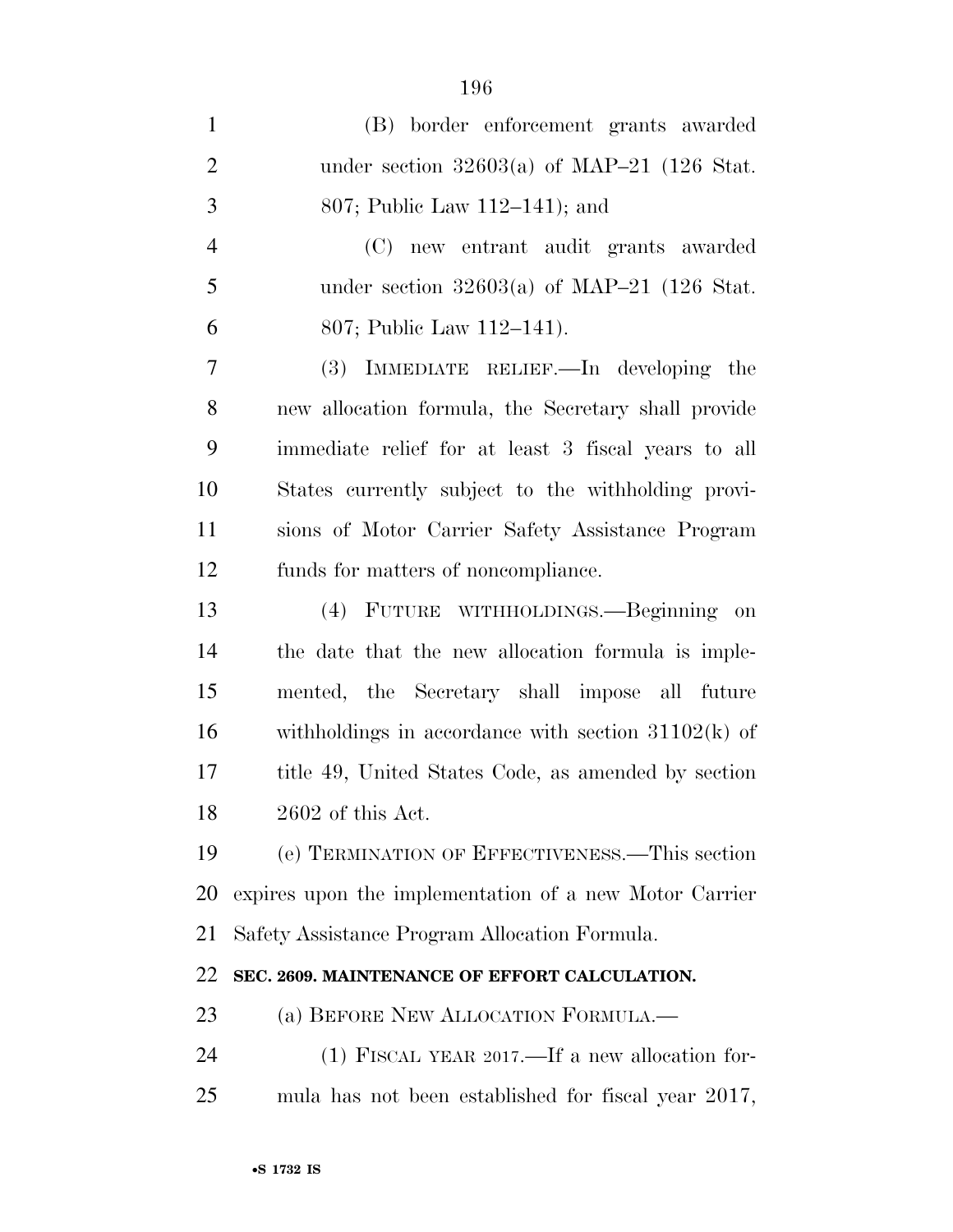| $\mathbf{1}$   | then, for fiscal year 2017, the Secretary of Trans-    |
|----------------|--------------------------------------------------------|
| $\overline{2}$ | portation shall calculate the maintenance of effort    |
| 3              | required under section $31102(f)$ of title 49, United  |
| $\overline{4}$ | States Code, as amended by section 2602 of this        |
| 5              | Act, by averaging the expenditures for fiscal years    |
| 6              | $2004$ and $2005$ required by section $32601(a)(5)$ of |
| 7              | MAP-21 (Public Law 112-141), as that section was       |
| 8              | in effect on the day before the date of enactment of   |
| 9              | this Act.                                              |

 (2) SUBSEQUENT FISCAL YEARS.—The Sec- retary may use the methodology for calculating the maintenance of effort for fiscal year 2017 and each fiscal year thereafter if a new allocation formula has not been established.

 (b) BEGINNING WITH NEW ALLOCATION FORMA-TION.—

 (1) IN GENERAL.—Subject to paragraphs (2) and (3)(B), beginning on the date that a new alloca- tion formula is established under section 2608, upon 20 the request of a State, the Secretary may modify the baseline maintenance of effort required by section 31102(e) of title 49, United States Code, as amend- ed by section 2602 of this Act, for the purpose of establishing a new baseline maintenance of effort if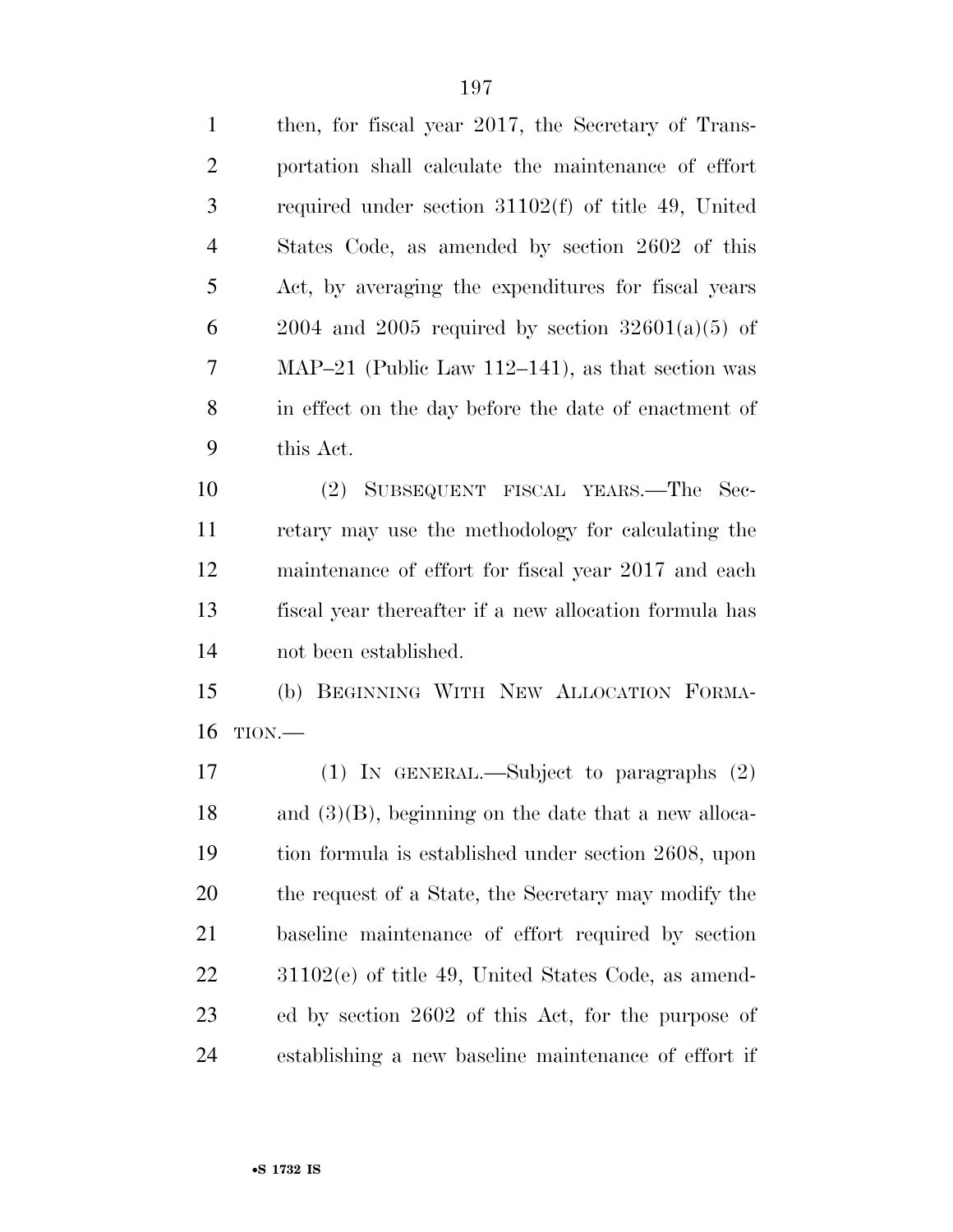| $\mathbf{1}$   | the Secretary determines that a waiver or modifica-  |
|----------------|------------------------------------------------------|
| $\overline{2}$ | tion-                                                |
| 3              | $(A)$ is equitable due to reasonable cir-            |
| $\overline{4}$ | cumstances;                                          |
| 5              | (B) will ensure the continuation of com-             |
| 6              | mercial motor vehicle enforcement activities in      |
| 7              | the State; and                                       |
| 8              | (C) is necessary to ensure that the total            |
| 9              | amount of State maintenance of effort and            |
| 10             | matching expenditures required under sections        |
| 11             | 31102 and 31104 of title 49, United States           |
| 12             | Code, as amended by section 2602 of this Act,        |
| 13             | does not exceed a sum greater than the total         |
| 14             | amount of State maintenance of effort and            |
| 15             | matching expenditures for the 3 fiscal years         |
| 16             | prior to the date of enactment of this Act.          |
| 17             | (2)<br>ADJUSTMENT METHODOLOGY.-If<br>re-             |
| 18             | quested by a State, the Secretary may modify the     |
| 19             | maintenance of effort baseline according to the fol- |
| 20             | lowing methodology:                                  |
| 21             | (A) The Secretary shall establish the main-          |
| 22             | tenance of effort using the average of fiscal        |
| 23             | years 2004 and 2005, as required by section          |
| 24             | $32601(a)(5)$ of MAP-21 (Public Law 112-             |
| 25             | 141).                                                |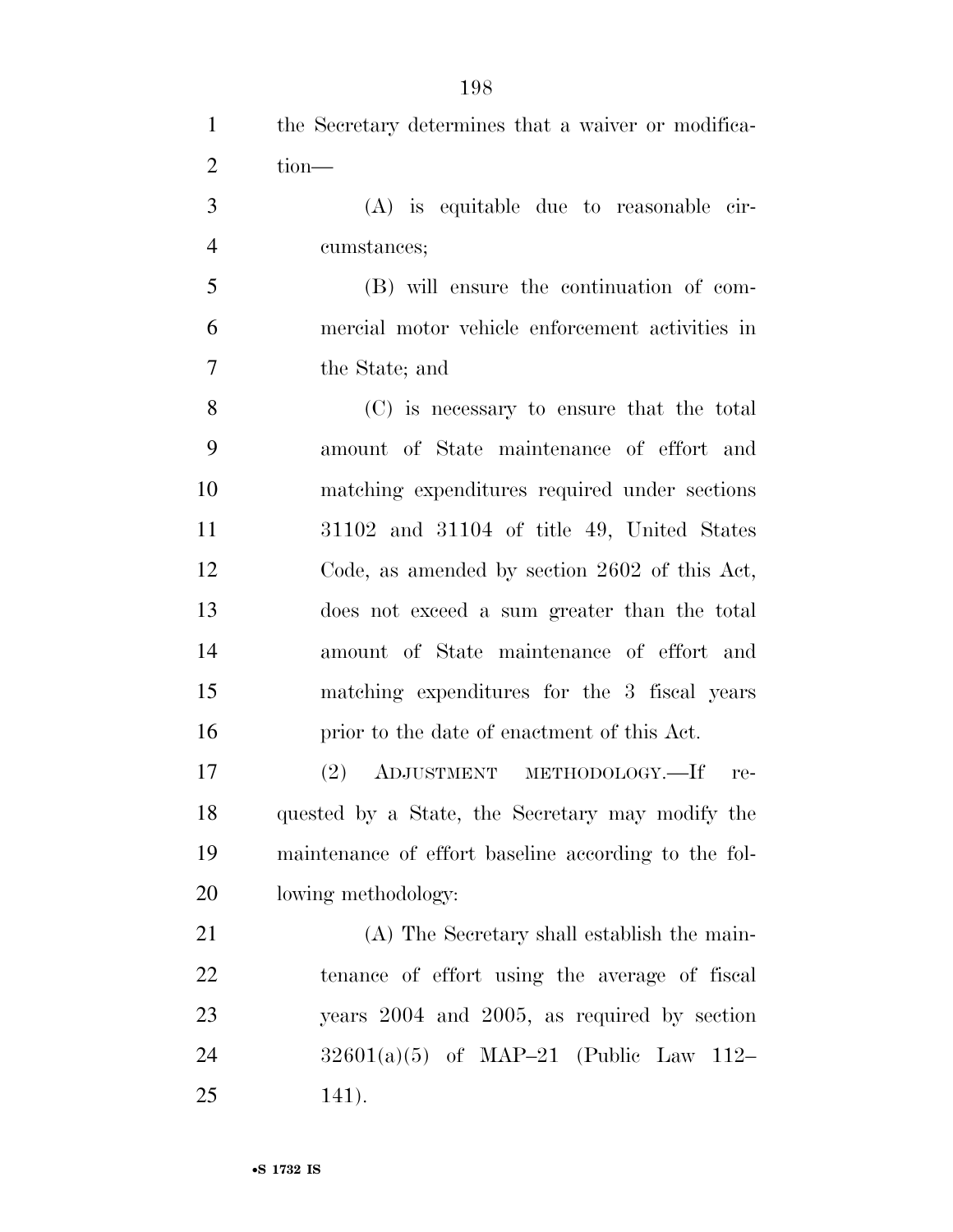| $\mathbf{1}$   | (B) The Secretary shall calculate the aver-       |
|----------------|---------------------------------------------------|
| $\overline{2}$ | age required match by a lead State commercial     |
| 3              | motor vehicle safety agency for fiscal years      |
| $\overline{4}$ | $2013, 2014,$ and $2015$ for motor carrier safety |
| 5              | assistance grants established at 20 percent by    |
| 6              | section 31103 of title 49, United States Code,    |
| 7              | as that section was in effect on the day before   |
| 8              | the date of enactment of this Act.                |
| 9              | (C) The Secretary shall calculate the esti-       |
| 10             | mated match required under section $31104(b)$     |
| 11             | of title 49, United States Code, as amended by    |
| 12             | section 2602 of this Act.                         |
| 13             | (D) The Secretary will subtract<br>the            |
| 14             | amount in subparagraph (B) from the amount        |
| 15             | in subparagraph (C) and—                          |
| 16             | (i) if the number is greater than $0$ ,           |
| 17             | then the Secretary shall subtract the num-        |
| 18             | ber from the amount in subparagraph (A);          |
| 19             | <b>or</b>                                         |
| 20             | (ii) if the number is not greater than            |
| 21             | 0, then the Secretary shall calculate the         |
| 22             | maintenance of effort using the method-           |
| 23             | ology in subparagraph $(A)$ .                     |
| 24             | (3) MAINTENANCE OF EFFORT AMOUNT.-                |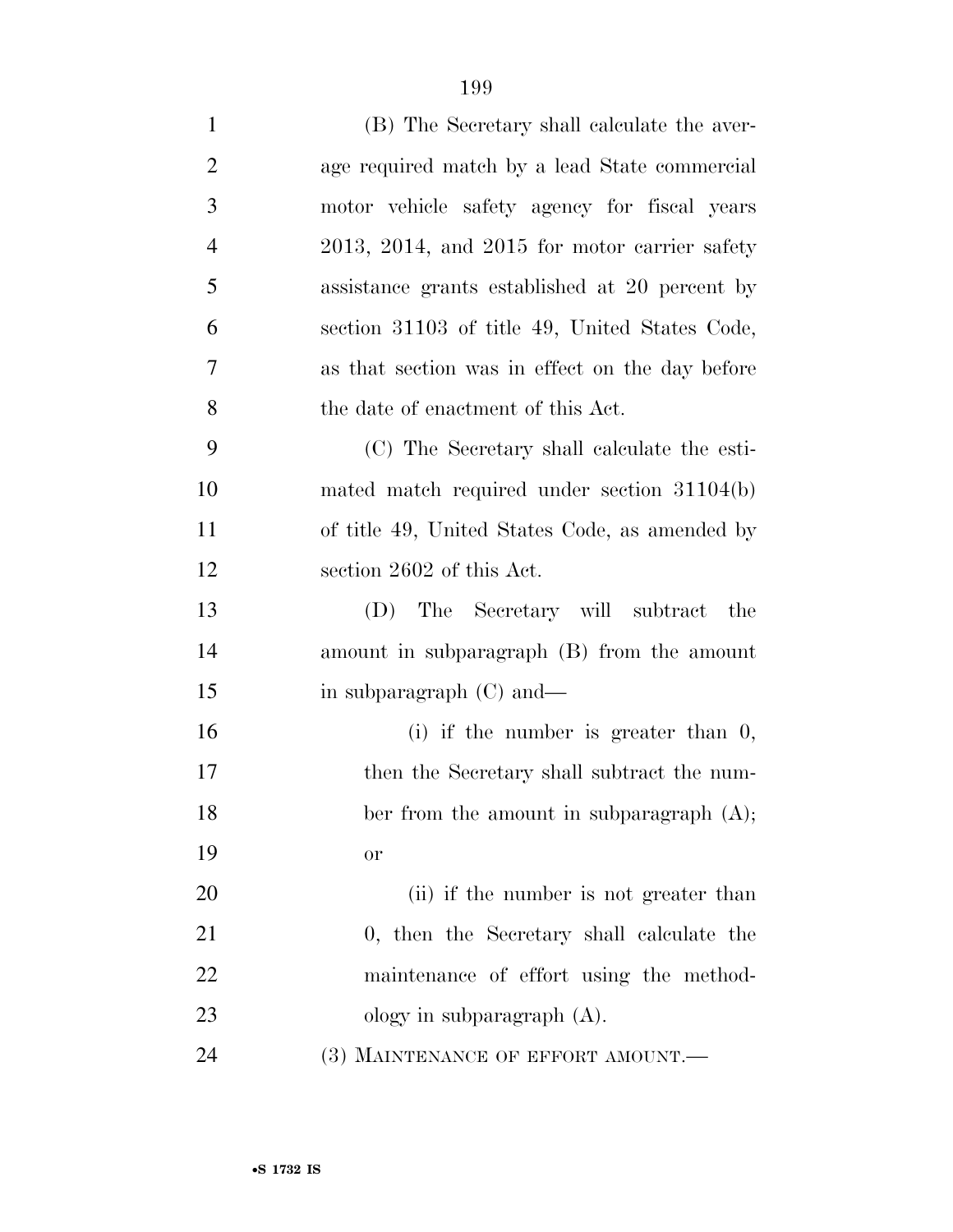(A) IN GENERAL.—The Secretary shall use the amount calculated in paragraph (2) as the baseline maintenance of effort required in sec- tion 31102(f) of title 49, United States Code, as amended by section 2602 of this Act. (B) DEADLINE.—If a State does not re- quest a waiver or modification under this sub- section before September 30 during the first fiscal year that the Secretary implements the new allocation formula under section 2608, the Secretary shall calculate the maintenance of ef-12 fort using the methodology in paragraph  $(2)(A)$  of this subsection. (4) MAINTENANCE OF EFFORT DESCRIBED.— The maintenance of effort calculated under this sec- tion is the amount required under section  $31102(f)$  of title 49, United States Code, as amended by sec-18 tion 2602 of this Act. (c) TERMINATION OF EFFECTIVENESS.—The author-ity under this section terminates effective on the date that

new allocation formula implemented under section 2608.

the new maintenance of effort is calculated based on the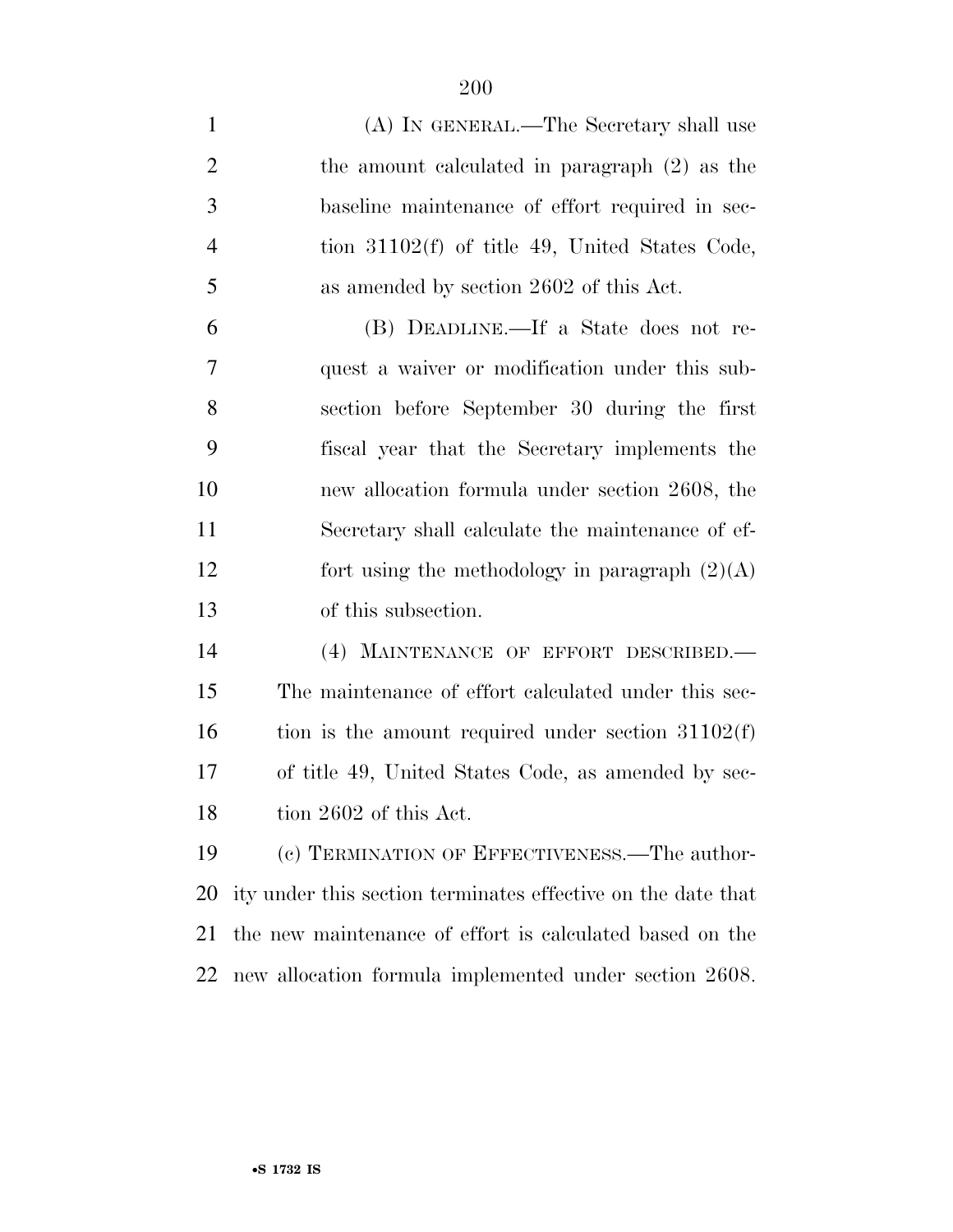# **Subtitle G—Miscellaneous Provisions**

**SEC. 2701. WINDSHIELD TECHNOLOGY.** 

 (a) IN GENERAL.—Not later than 180 days after the date of enactment of this Act, the Secretary shall revise the regulations in section 393.60(e) of title 49, Code of Federal Regulations (relating to the prohibition on ob- structions to the driver's field of view), to exempt from that section the voluntary mounting on a windshield of vehicle safety technology likely to achieve a level of safety that is equivalent to or greater than the level of safety that would be achieved absent the exemption.

 (b) DEFINITION OF VEHICLE SAFETY TECH- NOLOGY.—In this section, ''vehicle safety technology'' in- cludes fleet-related incident management system, perform- ance or behavior management system, speed management system, lane departure warning system, forward collision warning or mitigation system, active cruise control system, and any other technology that the Secretary considers ap-plicable.

 (c) RULE OF CONSTRUCTION.—For purposes of this section, any windshield mounted technology with a short term exemption under part 381 of title 49, Code of Fed- eral Regulations, on the day before the date of enactment of this Act, shall be considered likely to achieve a level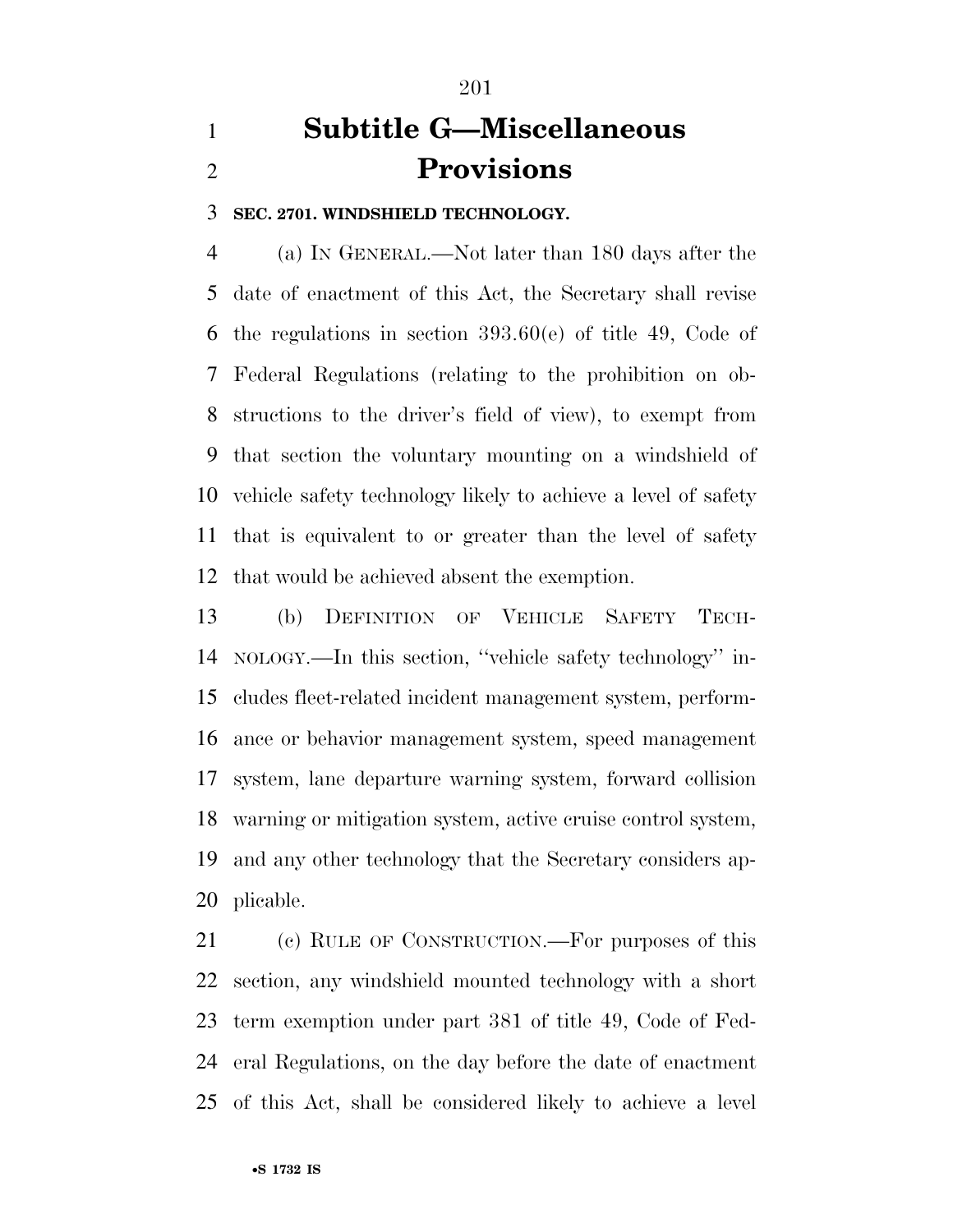| 1  | of safety that is equivalent to or greater than the level |
|----|-----------------------------------------------------------|
| 2  | of safety that would be achieved absent an exemption      |
| 3  | under subsection (a).                                     |
| 4  | SEC. 2702. ELECTRONIC LOGGING DEVICES REQUIRE-            |
| 5  | MENTS.                                                    |
| 6  | Section $31137(b)$ is amended—                            |
| 7  | (1) in paragraph $(1)(C)$ , by striking "apply to"        |
| 8  | and inserting "except as provided in paragraph (3),       |
| 9  | apply to"; and                                            |
| 10 | $(2)$ by adding at the end the following:                 |
| 11 | EXCEPTION.—A motor carrier, when<br>(3)                   |
| 12 | transporting a motor home or recreation vehicle           |
| 13 | trailer within the definition of 'driveaway-towaway       |
| 14 | operation' (as defined in section $390.5$ of title 49,    |
| 15 | Code of Federal Regulations) may comply with the          |
| 16 | hours of service requirements by requiring each driv-     |
| 17 | er to use—                                                |
| 18 | $\lq\lq$ (A) a paper record of duty status form;          |
| 19 | <b>or</b>                                                 |
| 20 | $\lq\lq$ (B) an electronic logging device.".              |
| 21 | SEC. 2703. LAPSE OF REQUIRED FINANCIAL SECURITY; SUS-     |
| 22 | PENSION OF REGISTRATION.                                  |
| 23 | Section $13906(e)$ is amended by inserting "or sus-       |
|    | 24 pend" after "revoke".                                  |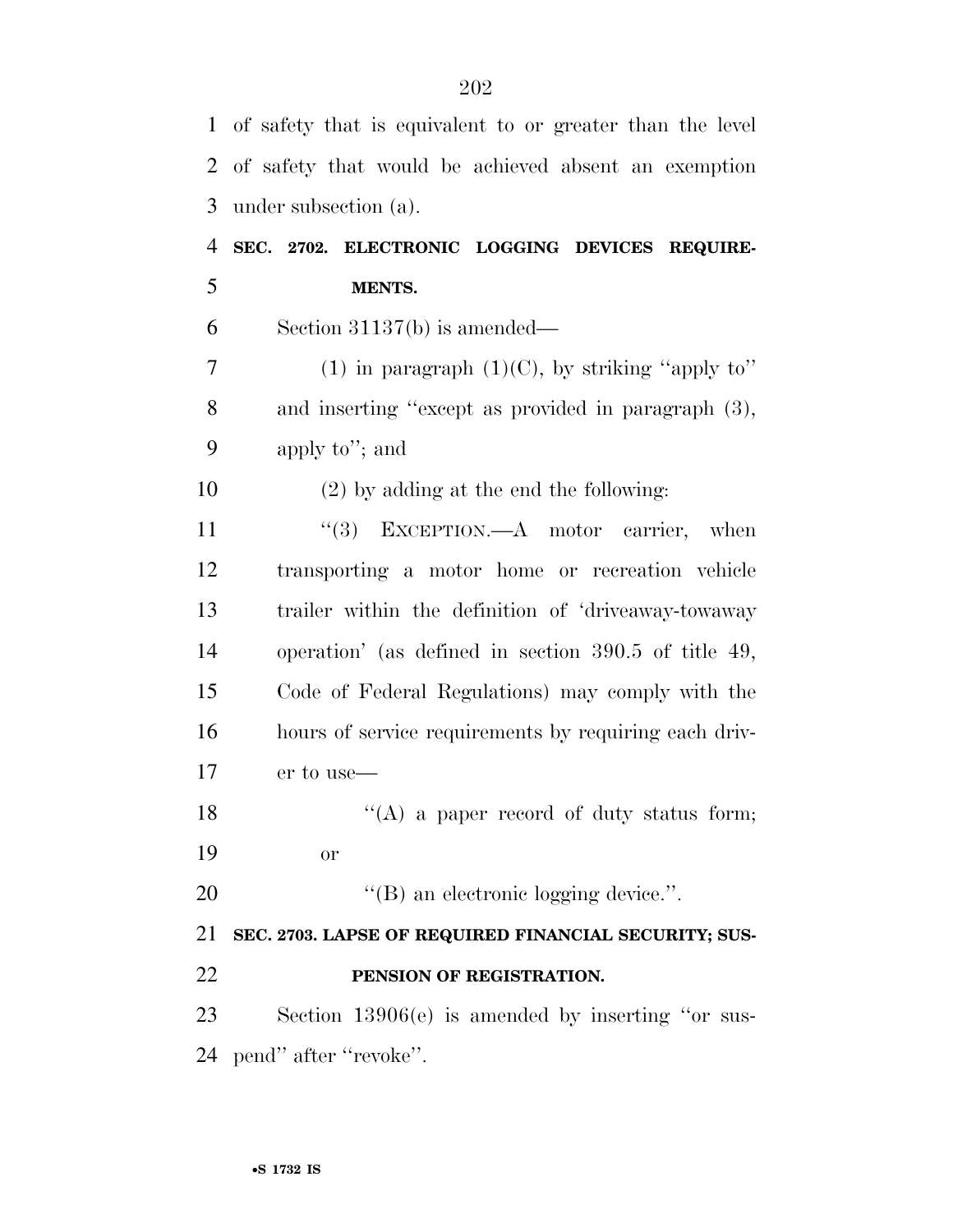#### **SEC. 2704. ACCESS TO NATIONAL DRIVER REGISTER.**

 Section 30305(b) is amended by adding at the end the following:

 ''(13) The Administrator of the Federal Motor Carrier Safety Administration may request the chief driver licensing official of a State to provide infor- mation under subsection (a) of this section about an individual in connection with a safety investigation under the Administrator's jurisdiction.''.

### **SEC. 2705. STUDY ON COMMERCIAL MOTOR VEHICLE DRIV-ER COMMUTING.**

 (a) EFFECTS OF COMMUTING.—The Administrator of the Federal Motor Carrier Safety Administration shall conduct a study of the effects of motor carrier operator commutes exceeding 150 minutes commuting time on safe-ty and commercial motor vehicle driver fatigue.

 (b) STUDY.—In conducting the study, the Adminis-trator shall consider—

 (1) the prevalence of driver commuting in the commercial motor vehicle industry, including the number and percentage of drivers who commute;

 (2) the distances traveled, time zones crossed, time spent commuting, and methods of transpor-tation used;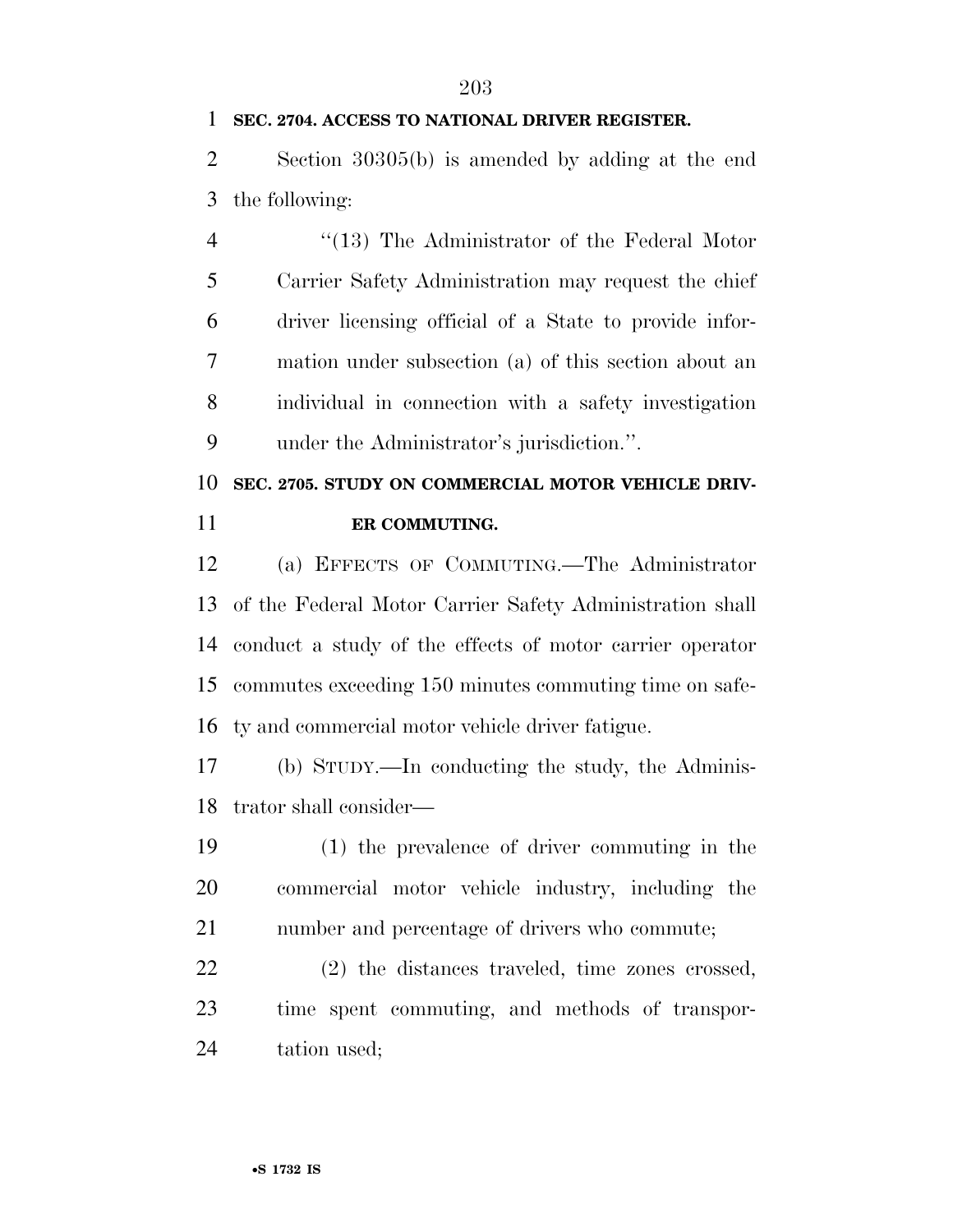(3) research on the impact of excessive com- muting on safety and commercial motor vehicle driv- er fatigue; (4) the commuting practices of commercial motor vehicle drivers and policies of motor carriers; (5) the Federal Motor Carrier Safety Adminis- tration regulations, policies, and guidance regarding driver commuting; and (6) any other matters the Administrator con- siders appropriate. (c) REPORT.—Not later than 18 months after the date of enactment of this Act, the Administrator shall sub- mit to Congress a report containing the findings under the study and any recommendations for legislative action concerning driver commuting. **SEC. 2706. HOUSEHOLD GOODS CONSUMER PROTECTION WORKING GROUP.**  (a) WORKING GROUP.—The Secretary shall establish a working group for the purpose of developing rec- ommendations on how to best convey to inexperienced con- sumers the information such consumers need to know with respect to the Federal laws concerning the interstate transportation of household goods by motor carrier. (b) MEMBERSHIP.—The Secretary shall ensure that the working group is comprised of individuals with exper-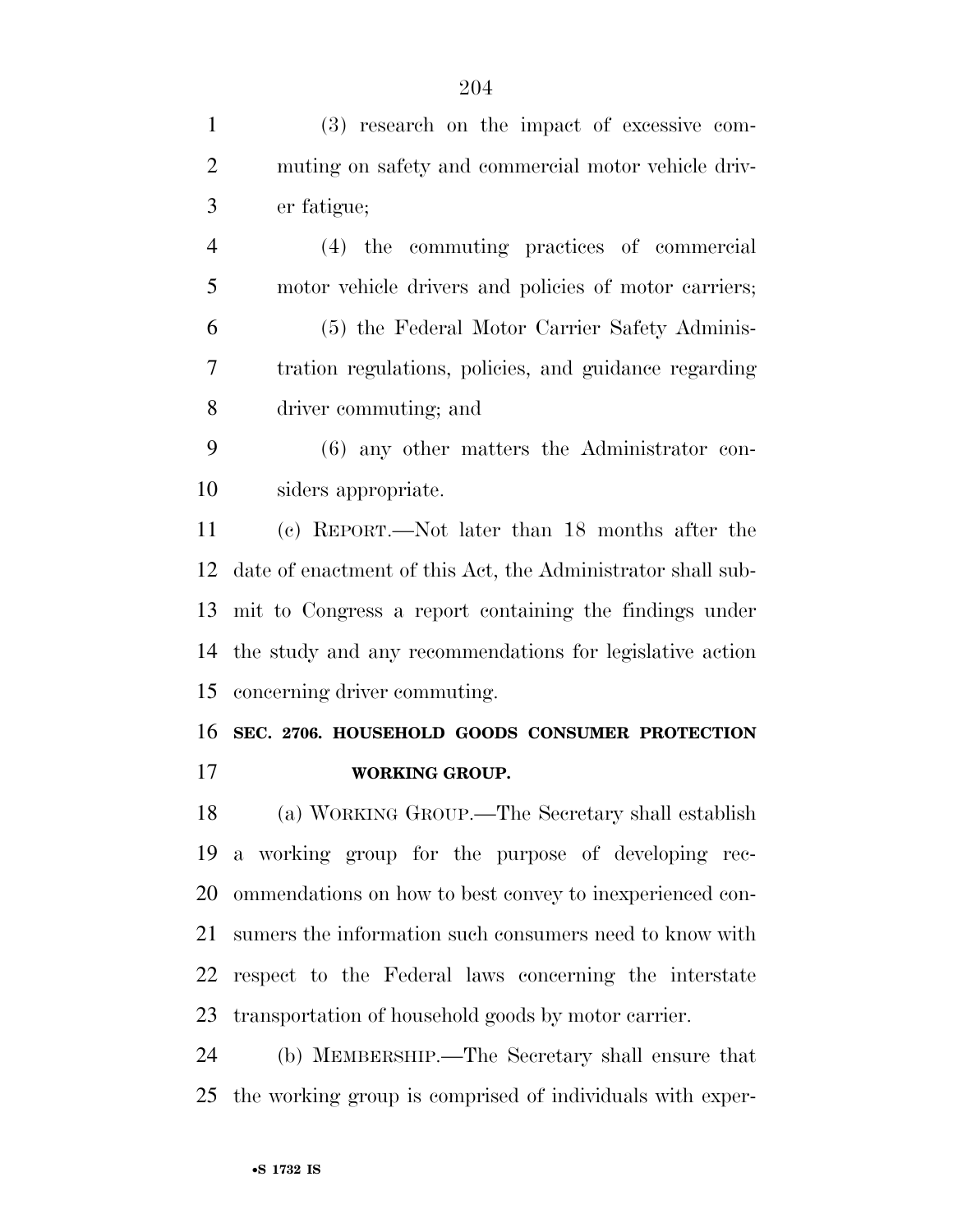| $\mathbf{1}$   | tise in consumer affairs, educators with expertise in how |
|----------------|-----------------------------------------------------------|
| 2              | people learn most effectively, and representatives of the |
| 3              | household goods moving industry.                          |
| $\overline{4}$ | (c) RECOMMENDATIONS.-                                     |
| 5              | (1) CONTENTS.—The recommendations devel-                  |
| 6              | oped by the working group shall include, at a min-        |
| 7              | imum, recommendations on—                                 |
| 8              | $(A)$ condensing publication ESA 03005 of                 |
| 9              | the Federal Motor Carrier Safety Administra-              |
| 10             | tion into a format that is more easily used by            |
| 11             | consumers;                                                |
| 12             | (B) using state-of-the-art education tech-                |
| 13             | niques and technologies, including optimizing             |
| 14             | the use of the Internet as an educational tool;           |
| 15             | and                                                       |
| 16             | (C) reducing and simplifying the paper-                   |
| 17             | work required of motor carriers and shippers in           |
| 18             | interstate transportation.                                |
| 19             | (2) DEADLINE.—Not later than one year after               |
| 20             | the date of enactment of this Act, the working group      |
| 21             | shall make the recommendations described in para-         |
| 22             | graph (1) which the Secretary shall publish on a          |
| 23             | public website.                                           |
| 24             | (d) REPORT.—Not later than 1 year after the date          |

on which the working group makes its recommendations,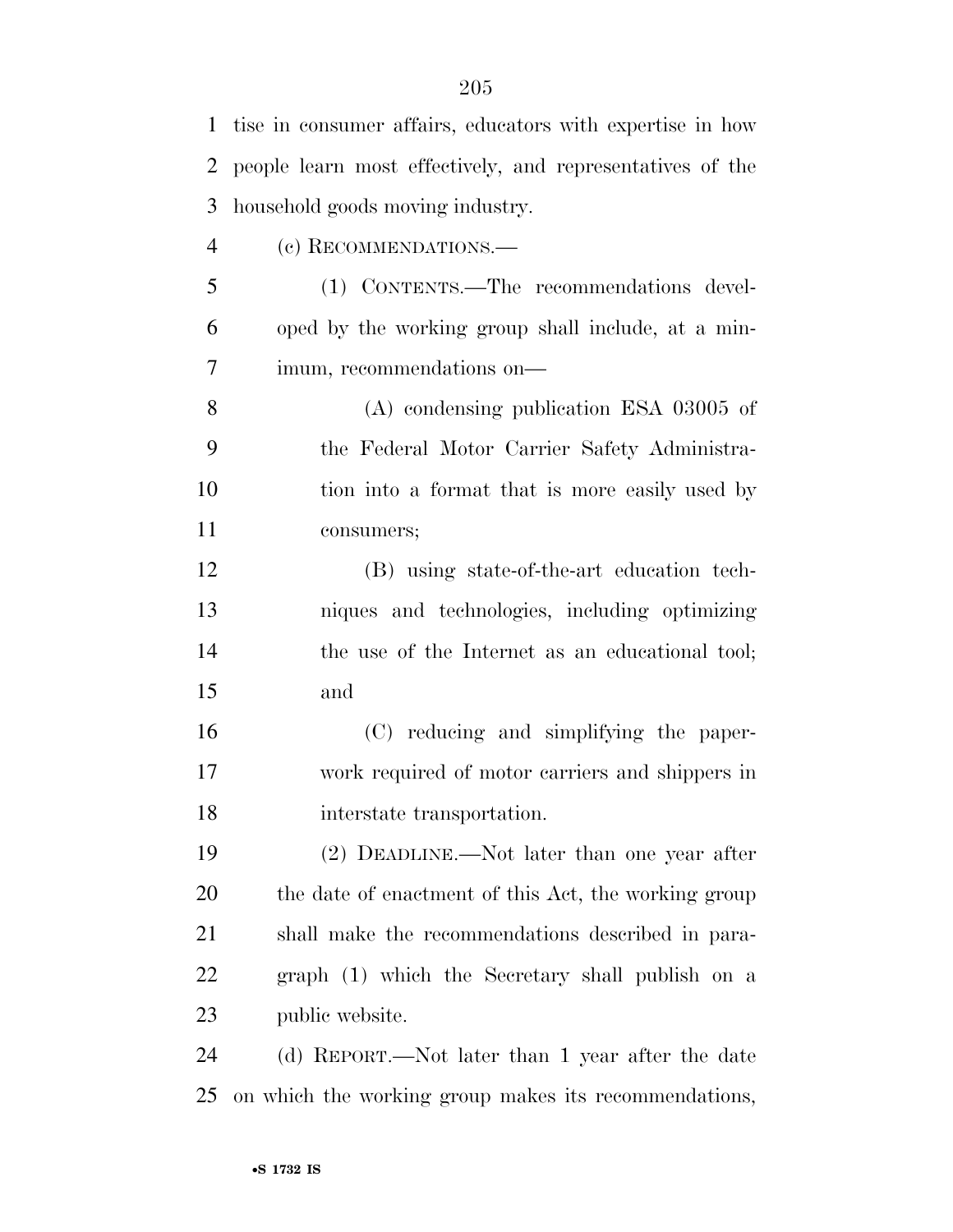the Secretary shall issue a report to Congress on the im-plementation of such recommendations.

 (e) FEDERAL ADVISORY COMMITTEE ACT EXEMP- TION.—The Federal Advisory Committee Act (5 U.S.C. App.) shall not apply to the working group established under this section.

 (f) TERMINATION.—The working group shall termi-nate 2 years after the date of enactment of this Act.

## **TITLE III—HAZARDOUS MATERIALS**

#### **SEC. 3101. ENDORSEMENTS.**

12 (a) EXCLUSIONS.—Section  $5117(d)(1)$  is amended— (1) in subparagraph (B), by striking ''and'' at the end; (2) in subparagraph (C), by striking the period 16 at the end and inserting "; and"; and (3) by adding at the end the following: ''(D) a service vehicle carrying diesel fuel in quantities of 3,785 liters (1,000 gallons) or less that is— 21 ''(i) driven by a class A commercial driver's license holder who is a custom har-

 vester, an agricultural retailer, an agricul-tural business employee, an agricultural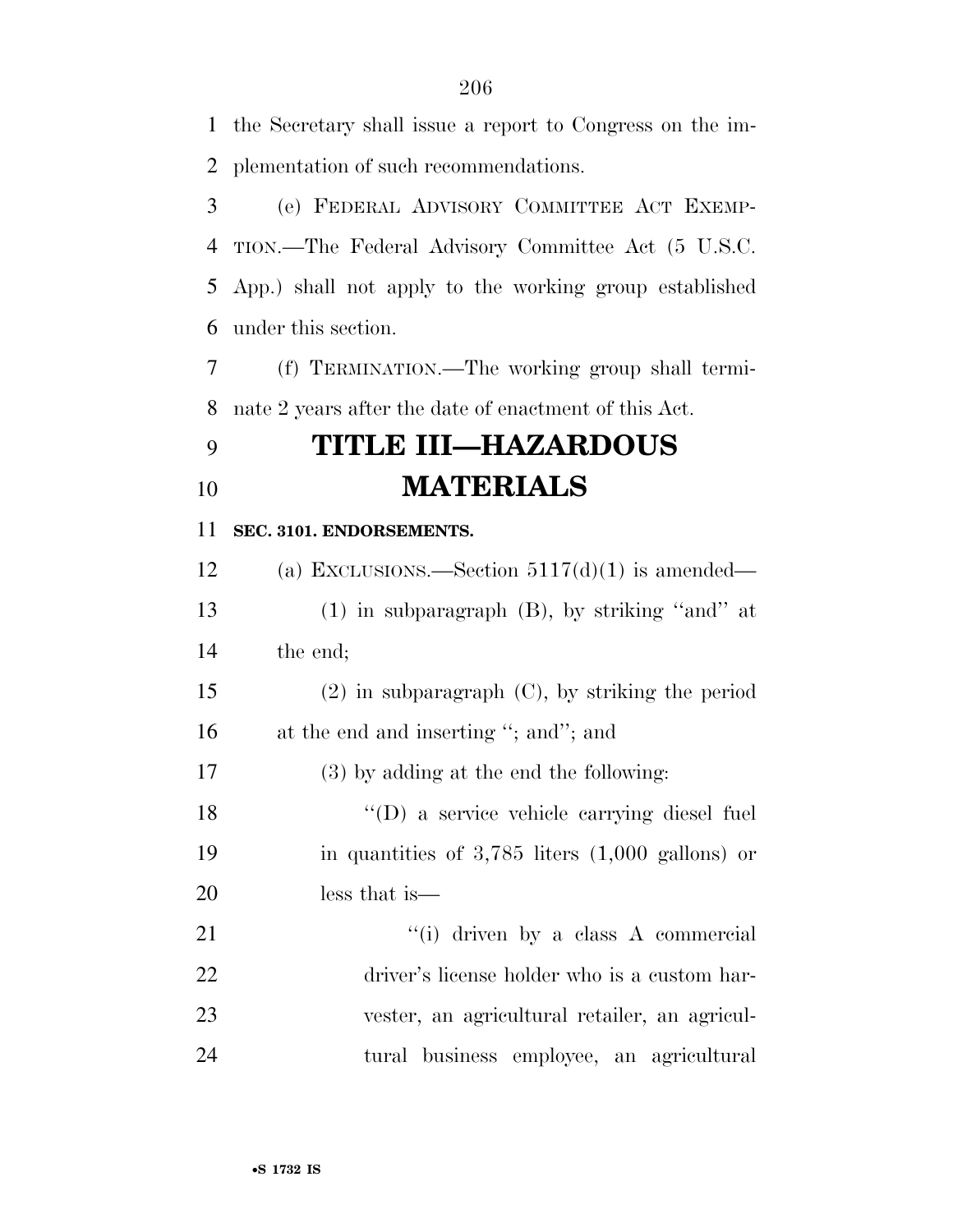| $\mathbf{1}$   | cooperative employee, or an agricultural                                   |
|----------------|----------------------------------------------------------------------------|
| $\overline{2}$ | producer; and                                                              |
| 3              | "(ii) clearly marked with a placard                                        |
| $\overline{4}$ | reading 'Diesel Fuel'.".                                                   |
| 5              | (b) HAZARDOUS MATERIALS ENDORSEMENT EXEMP-                                 |
| 6              | TION.—The Secretary shall exempt all class A commercial                    |
| 7              | driver's license holders who are custom harvesters, agricul-               |
| 8              | tural retailers, agricultural business employees, agricul-                 |
| 9              | tural cooperative employees, or agricultural producers                     |
| 10             | from the requirement to obtain a hazardous materials en-                   |
| 11             | dorsement under part 383 of title 49, Code of Federal                      |
|                | 12 Regulations, while operating a service vehicle carrying die-            |
| 13             | sel fuel in quantities of $3,785$ liters $(1,000 \text{ gallons})$ or less |
|                | 14 if the tank containing such fuel is clearly marked with a               |
|                | 15 placard reading "Diesel Fuel".                                          |

#### **SEC. 3102. ENHANCED REPORTING.**

 Section 5121(h) is amended by striking ''transmit to the Committee on Transportation and Infrastructure of the House of Representatives and the Committee on Com- merce, Science, and Transportation of the Senate'' and inserting ''post on the Department of Transportation pub-lic website''.

#### **SEC. 3103. HAZARDOUS MATERIAL INFORMATION.**

(a) DERAILMENT DATA.—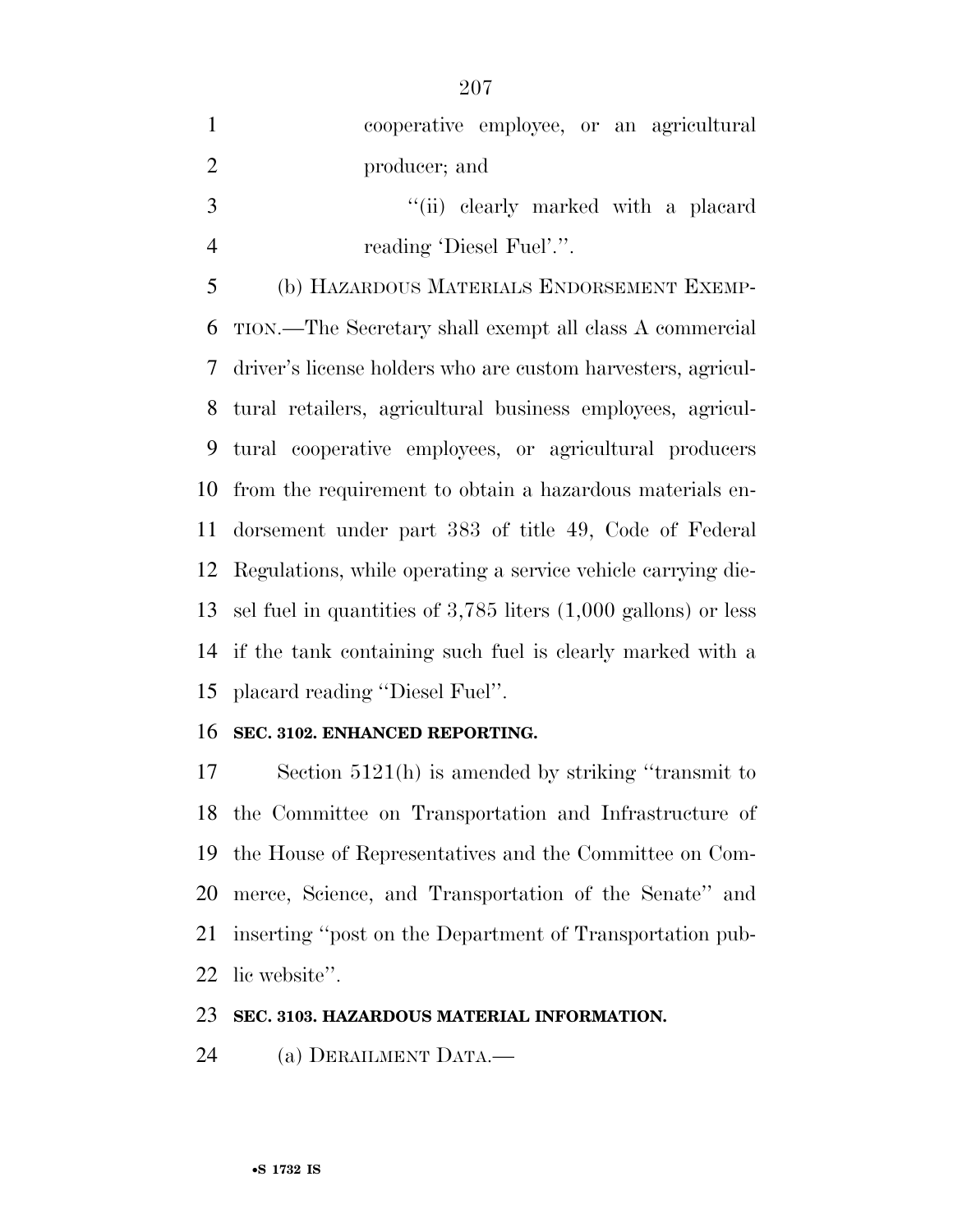| $\mathbf{1}$   | (1) IN GENERAL.—Not later than 180 days                |
|----------------|--------------------------------------------------------|
| $\overline{2}$ | after the date of enactment of this Act, the Sec-      |
| 3              | retary shall revise the form for reporting a rail      |
| $\overline{4}$ | equipment accident or incident under section 225.21    |
| 5              | of title 49, Code of Federal Regulations (Form FRA     |
| 6              | F 6180.54, Rail Equipment Accident/Incident Re-        |
| 7              | port), including to its instructions, to require addi- |
| 8              | tional data concerning rail cars carrying crude oil or |
| 9              | ethanol that are involved in a reportable rail equip-  |
| 10             | ment accident or incident under part 225 of that       |
| 11             | title.                                                 |
| 12             | $(2)$ CONTENTS.—The data under subsection $(a)$        |
| 13             | shall include—                                         |
| 14             | (A) the number of rail cars carrying crude             |
| 15             | oil or ethanol;                                        |
| 16             | (B) the number of rail cars carrying crude             |
| 17             | oil or ethanol damaged or derailed; and                |
| 18             | (C) the number of rail cars releasing crude            |
| 19             | oil or ethanol.                                        |
| 20             | (3) DIFFERENTIATION.—The data described in             |
| 21             | paragraph (2) shall be reported separately for crude   |
| 22             | oil and for ethanol.                                   |
| 23             | (b) DATABASE CONNECTIVITY.-                            |
| 24             | (1) IN GENERAL.—Not later than 180 days                |
| 25             | after the date of enactment of this Act, the Sec-      |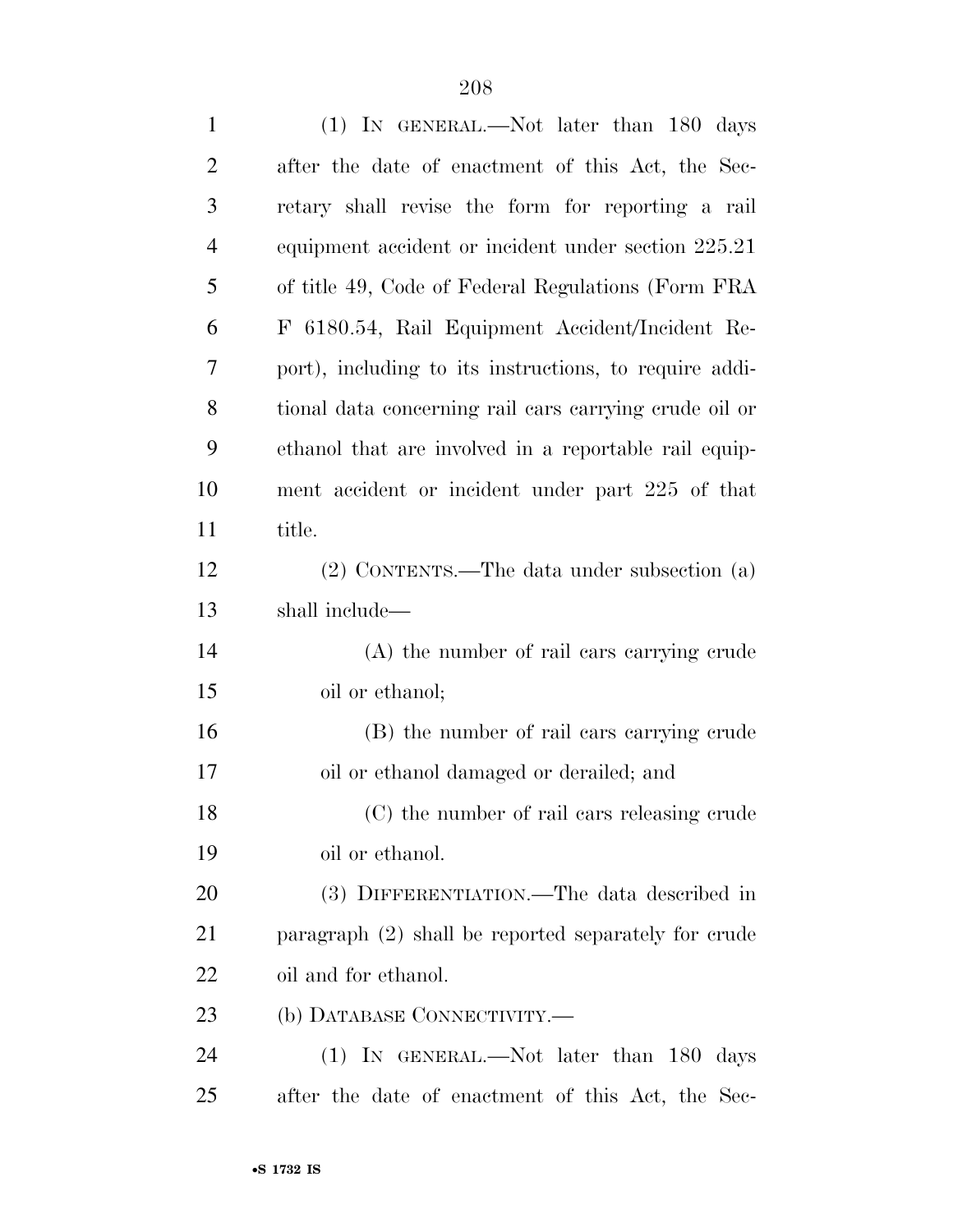retary shall implement information management practices to ensure that the Pipeline and Hazardous Materials Safety Administration Hazardous Mate- rials Incident Reports Database (referred to in this section as ''Incident Reports Database'') and the Federal Railroad Administration Railroad Safety In- formation System contain accurate and consistent data on a reportable rail equipment accident or inci- dent under part 225 of title 49, Code of Federal Regulations, involving the release of hazardous ma-terials.

 (2) IDENTIFIERS.—The Secretary shall ensure that the Incident Reports Database uses a search- able Federal Railroad Administration report num- ber, or other applicable unique identifier that is linked to the Federal Railroad Safety Information System, for each reportable rail equipment accident or incident under part 225 of title 49, Code of Fed- eral Regulations, involving the release of hazardous materials.

(c) EVALUATION.—

22 (1) IN GENERAL.—The Department of Trans-portation Inspector General shall—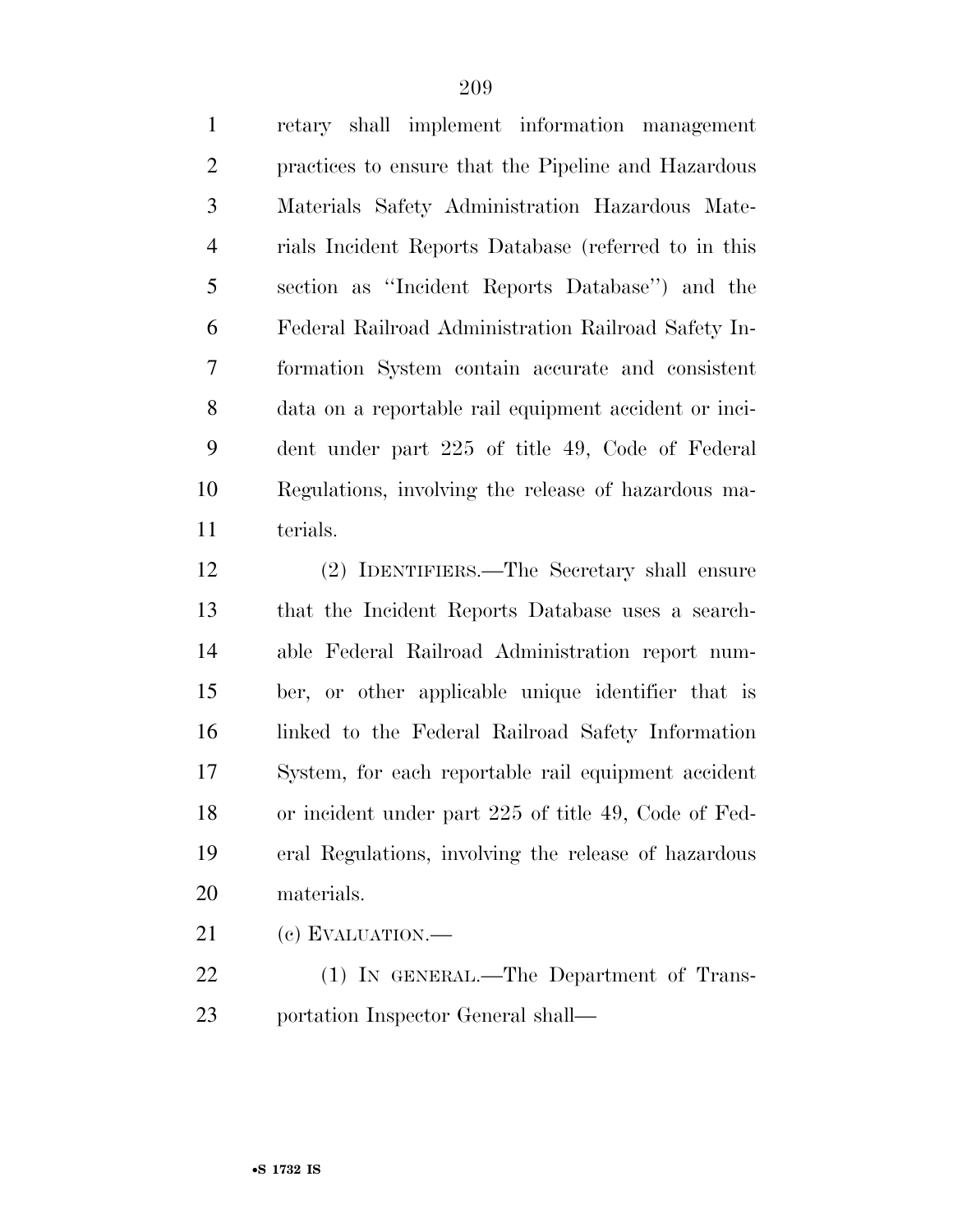| $\mathbf{1}$   | $(A)$ evaluate the accuracy of information in      |
|----------------|----------------------------------------------------|
| $\overline{2}$ | the Incident Reports Database, including deter-    |
| 3              | mining whether any inaccuracies exist in-          |
| $\overline{4}$ | (i) the type of hazardous materials re-            |
| 5              | leased;                                            |
| 6              | (ii) the quantity of hazardous mate-               |
| $\overline{7}$ | rials released;                                    |
| 8              | (iii) the location of hazardous mate-              |
| 9              | rials released;                                    |
| 10             | (iv) the damages or effects of haz-                |
| 11             | ardous materials released; and                     |
| 12             | (v) any other data contained in the                |
| 13             | database; and                                      |
| 14             | (B) considering the requirements in sub-           |
| 15             | section (b), evaluate the consistency and accu-    |
| 16             | racy of data involving accidents or incidents re-  |
| 17             | portable to both the Pipeline and Hazardous        |
| 18             | Materials Safety Administration and the Fed-       |
| 19             | eral Railroad Administration, including whether    |
| 20             | the Incident Reports Database uses a search-       |
| 21             | able identifier described in subsection $(b)(2)$ . |
| 22             | $(2)$ REPORT.—Not later than 18 months after       |
| 23             | the date of enactment of this Act, the Inspector   |
| 24             | General of the Department of Transportation shall  |
| 25             | submit to the Committee on Commerce, Science, and  |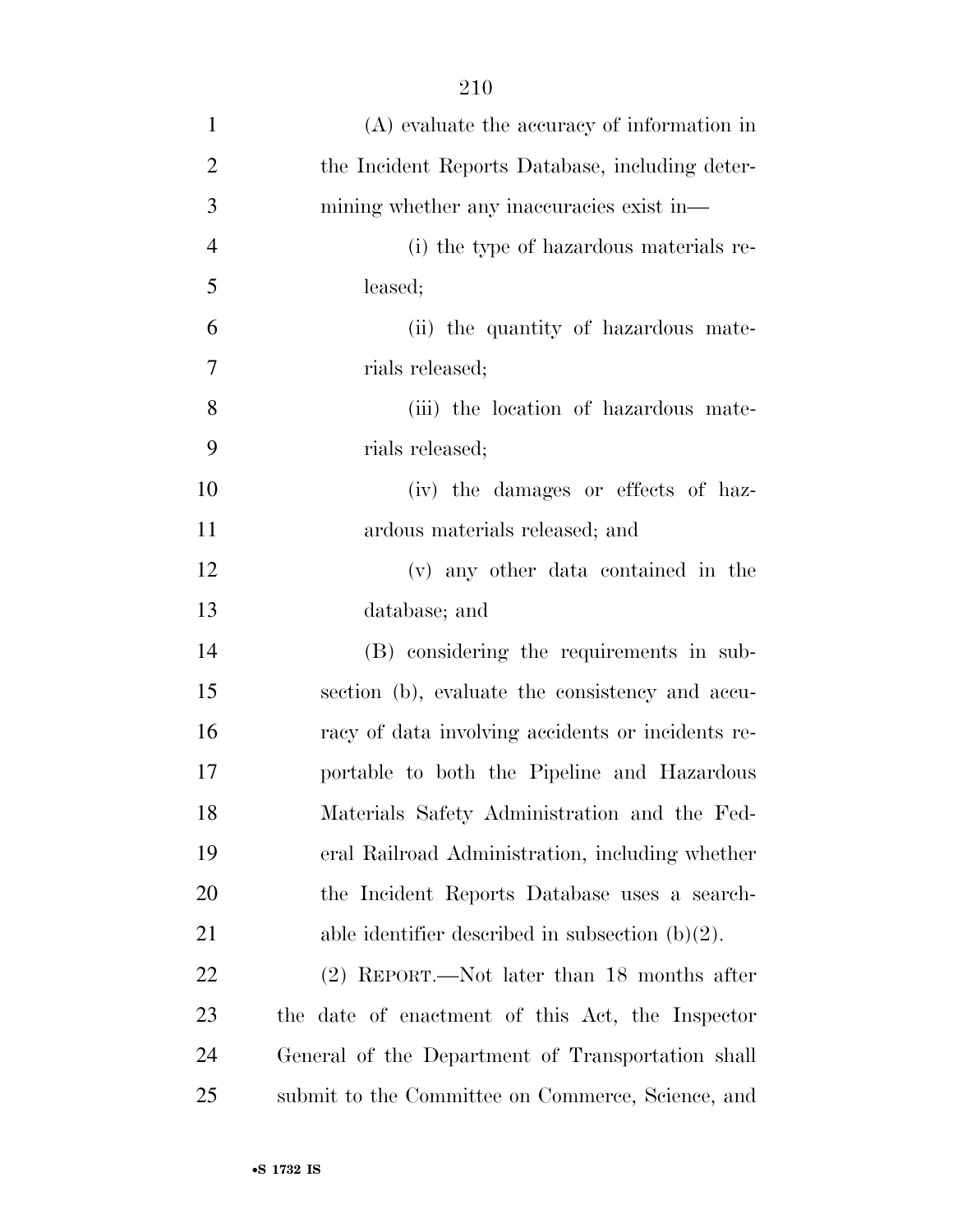Transportation of the Senate and the Committee on Transportation and Infrastructure of the House of Representatives a report of the findings under sub- paragraphs (A) and (B) of paragraph (1) and rec- ommendations for resolving any inconsistencies or inaccuracies.

 (d) SAVINGS CLAUSE.—Nothing in this section may be construed to prohibit the Secretary from requiring other commodity-specific information for any reportable rail equipment accident or incident under part 225 of title 49, Code of Federal Regulations.

### **SEC. 3104. HAZARDOUS MATERIALS TRAINING REQUIRE-MENTS AND GRANTS.**

Section 5107(e) is amended to read as follows:

15 "(e) TRAINING GRANTS.—

16 "(1) In GENERAL.—Subject to the availability of funds under section 5128(c), the Secretary shall make grants under this subsection—

| 19 | $\lq\lq$ for training instructors to train— |
|----|---------------------------------------------|
| 20 | $\lq\lq$ (i) hazmat employees;              |
| 21 | "(ii) employees who enforce the haz-        |
| 22 | ardous materials regulations;               |

23  $\frac{1}{1}$   $\frac{1}{2}$  employees who respond to haz-ardous materials incidents; or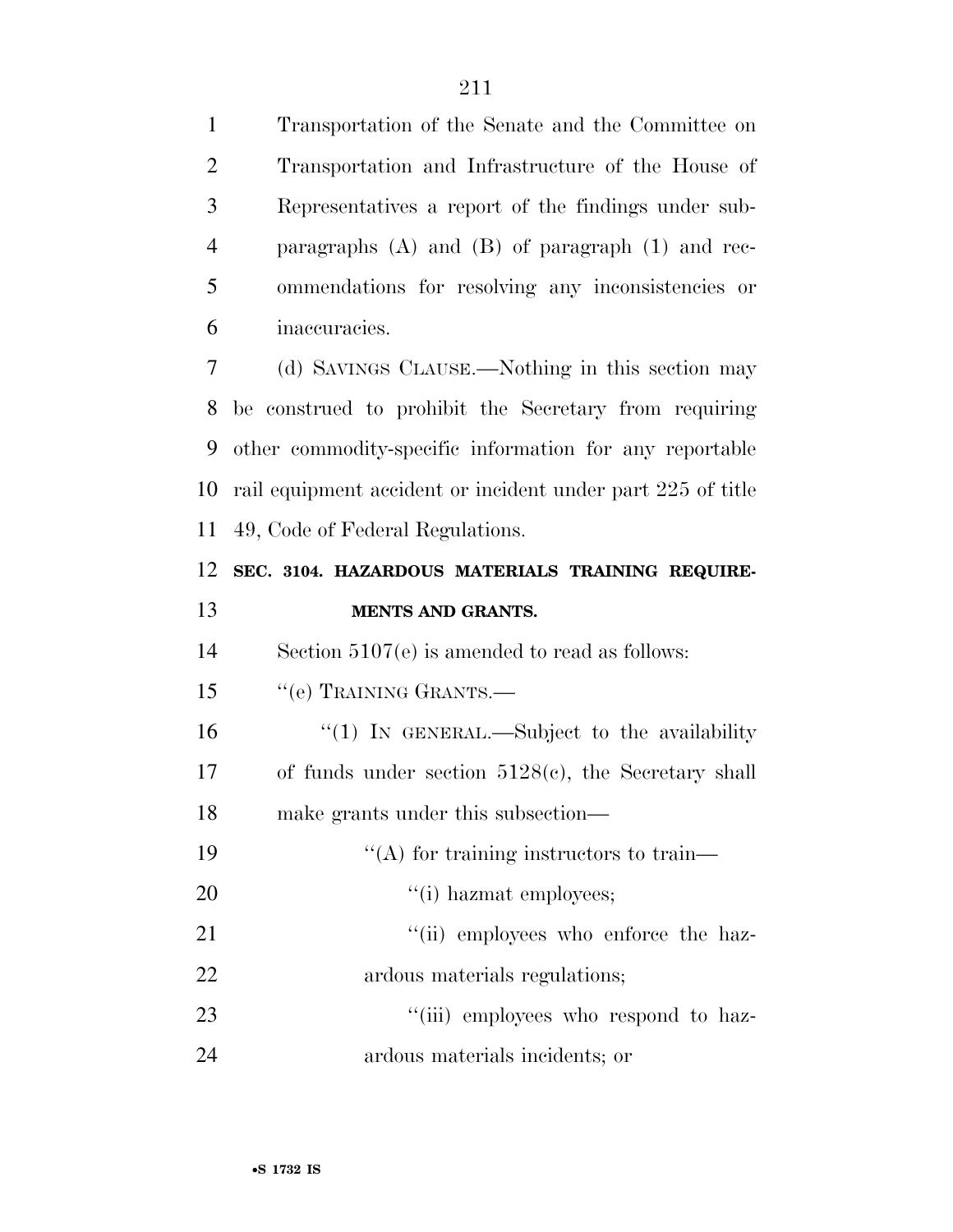| $\mathbf{1}$   | "(iv) a combination of the employees                  |
|----------------|-------------------------------------------------------|
| $\overline{2}$ | described in clauses (i) through (iii); and           |
| 3              | "(B) to the extent the Secretary considers            |
| $\overline{4}$ | appropriate, for such instructors to train—           |
| 5              | "(i) hazmat employees;                                |
| 6              | "(ii) employees who enforce the haz-                  |
| 7              | ardous materials regulations;                         |
| 8              | "(iii) employees who respond to haz-                  |
| 9              | ardous materials incidents; or                        |
| 10             | "(iv) a combination of the employees                  |
| 11             | described in clauses (i) through (iii).               |
| 12             | "(2) ELIGIBILITY.—Grants under this<br>sub-           |
| 13             | section shall be made on a competitive basis to orga- |
| 14             | nizations that—                                       |
| 15             | $\lq\lq$ train on a not-for-profit basis—             |
| 16             | "(i) hazmat employees;                                |
| 17             | "(ii) employees who enforce the haz-                  |
| 18             | ardous materials regulations;                         |
| 19             | "(iii) employees who respond to haz-                  |
| 20             | ardous materials incidents; or                        |
| 21             | "(iv) a combination of the employees                  |
| 22             | described in clauses (i) through (iii); and           |
| 23             | $\lq\lq (B)$ demonstrate—                             |
| 24             | "(i) expertise in conducting a training               |
| 25             | program for 1 or more of the groups of                |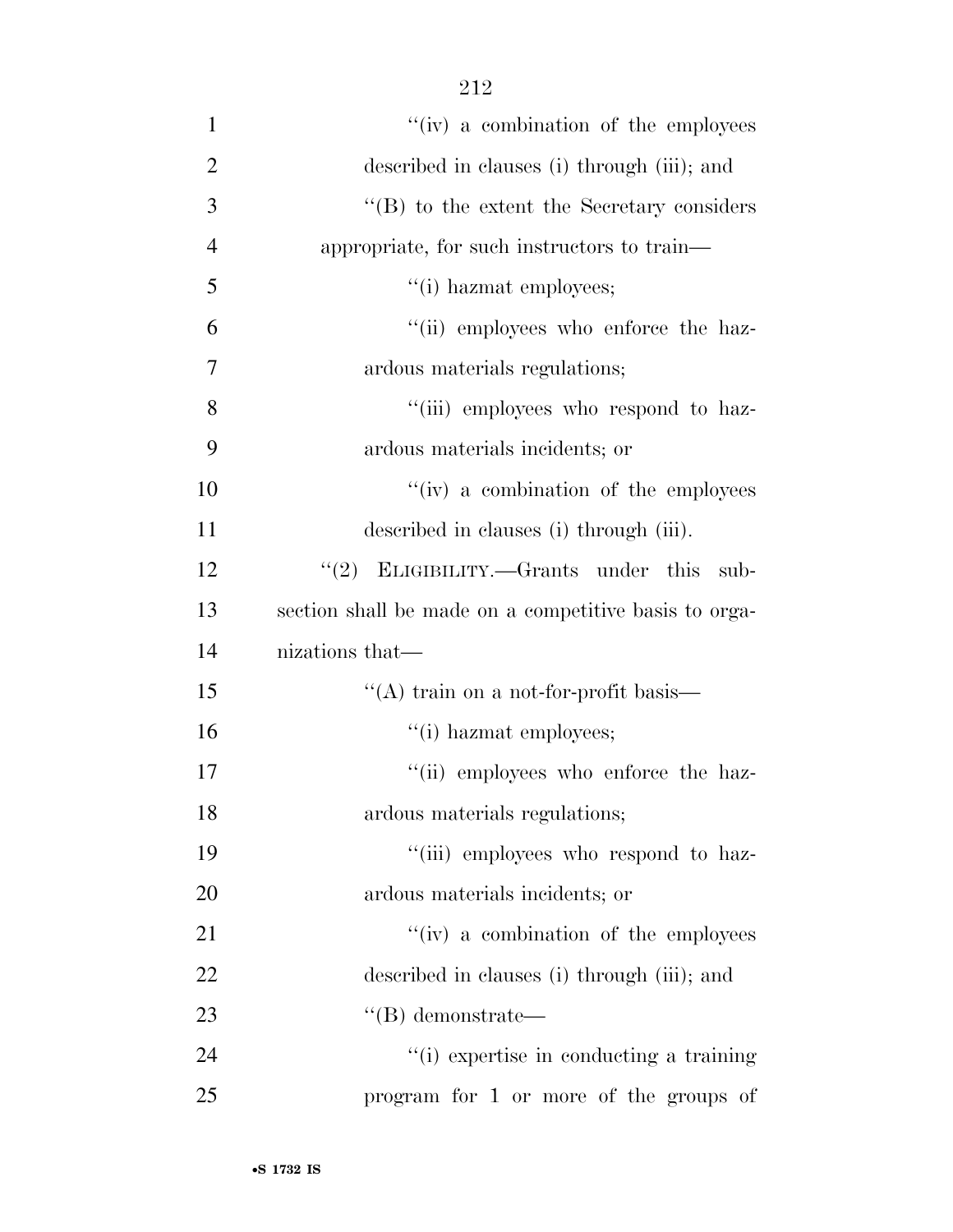| $\mathbf{1}$   | employees described in clauses (i) through                |
|----------------|-----------------------------------------------------------|
| $\overline{2}$ | (iii) of subparagraph $(A)$ ; and                         |
| 3              | "(ii) the ability to reach and involve in                 |
| $\overline{4}$ | a training program a target population of                 |
| 5              | 1 or more of the groups of employees de-                  |
| 6              | scribed in clauses (i) through (iii) of sub-              |
| $\overline{7}$ | paragraph $(A)$ .".                                       |
| 8              | SEC. 3105. NATIONAL EMERGENCY AND DISASTER RE-            |
| 9              | SPONSE.                                                   |
| 10             | (a) PURPOSE.—Section 5101 is amended by inserting         |
| 11             | and "and to facilitate the safe movement of hazardous ma- |
| 12             | terials during national emergencies" after "commerce".    |
| 13             | (b) GENERAL REGULATORY AUTHORITY.-Section                 |
| 14             | $5103$ is amended—                                        |
| 15             | $(1)$ by redesignating subsections $(e)$ and $(d)$ as     |
| 16             | subsections (d) and (e), respectively; and                |
| 17             | $(2)$ by inserting after subsection (b) the fol-          |
| 18             | lowing:                                                   |
| 19             | "(c) FEDERALLY DECLARED DISASTER AND EMER-                |
| 20             | GENCY AREAS.—The Secretary, in consultation with the      |
| 21             | Secretary of Homeland Security, may prescribe standards   |
| 22             | to facilitate the safe movement of hazardous materials    |
| 23             | into, from, and within a federally declared disaster area |
| 24             | or a national emergency area.".                           |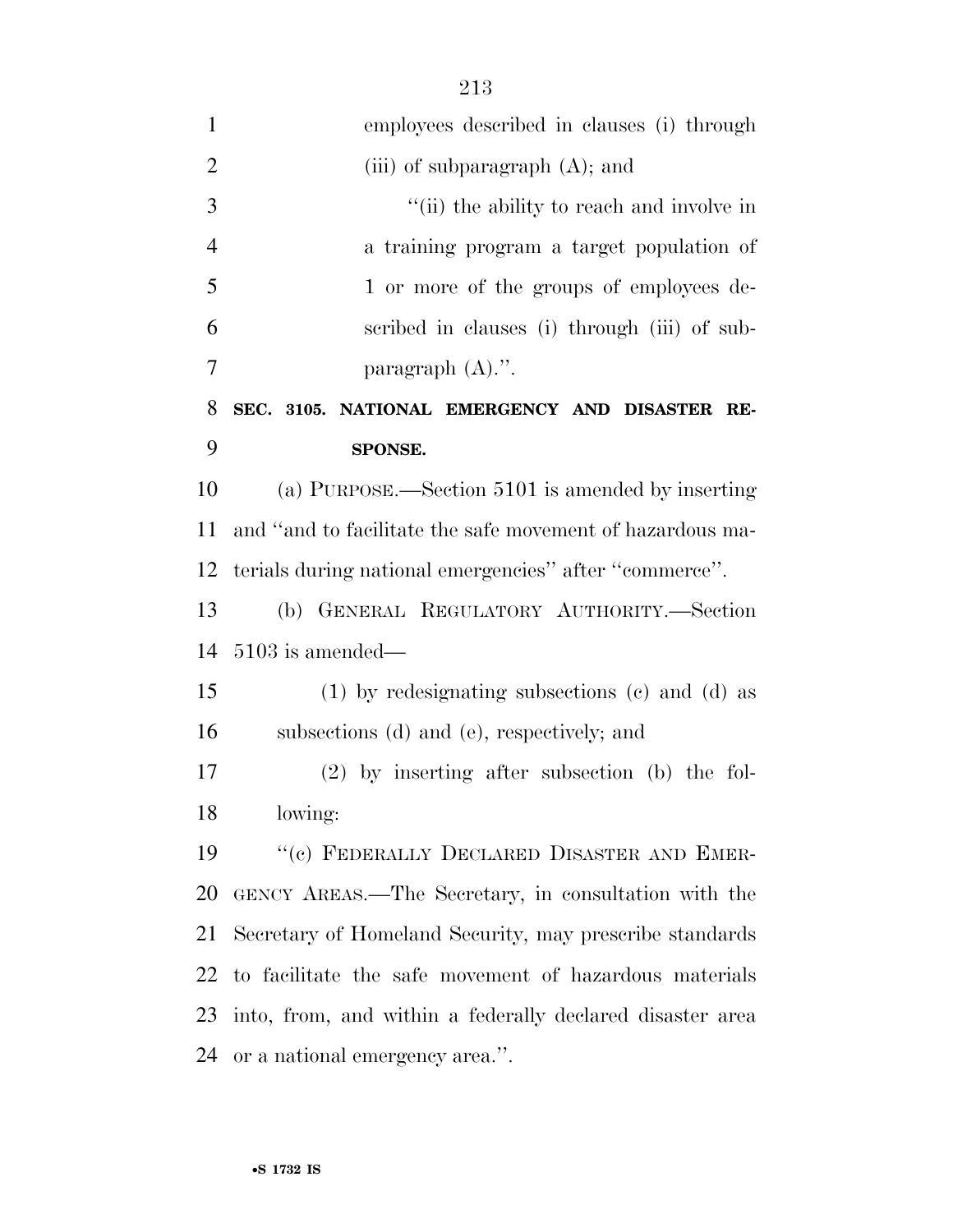#### **SEC. 3106. AUTHORIZATION OF APPROPRIATIONS.**

Section 5128 is amended to read as follows:

#### **''§ 5128. Authorization of appropriations**

 ''(a) IN GENERAL.—There are authorized to be ap- propriated to the Secretary to carry out this chapter (ex-6 cept sections  $5107(e)$ ,  $5108(g)(2)$ ,  $5113$ ,  $5115$ ,  $5116$ , and 5119)—

| "(1) $$42,762,000$ for fiscal year 2016;<br>8 |  |
|-----------------------------------------------|--|
|-----------------------------------------------|--|

9  $\frac{42}{343,660,000}$  for fiscal year 2017;

''(3) \$44,577,000 for fiscal year 2018;

11 ''(4) \$46,469,000 for fiscal year 2019;

12 ''(5) \$47,445,000 for fiscal year 2020; and

''(6) \$48,441,000 for fiscal year 2021.

 ''(b) HAZARDOUS MATERIALS EMERGENCY PRE- PAREDNESS FUND.—From the Hazardous Materials Emergency Preparedness Fund established under section 5116(i), the Secretary may expend, during each of fiscal years 2016 through 2021—

''(1) \$188,000 to carry out section 5115;

 $\frac{1}{2}$   $\frac{1}{2}$   $\frac{1}{2}$ ,  $\frac{21}{500}$ ,  $\frac{1}{2}$  to carry out subsections (a) and (b) of section 5116, of which not less than \$13,650,000 shall be available to carry out section 5116(b);

24 ''(3) \$150,000 to carry out section 5116(f);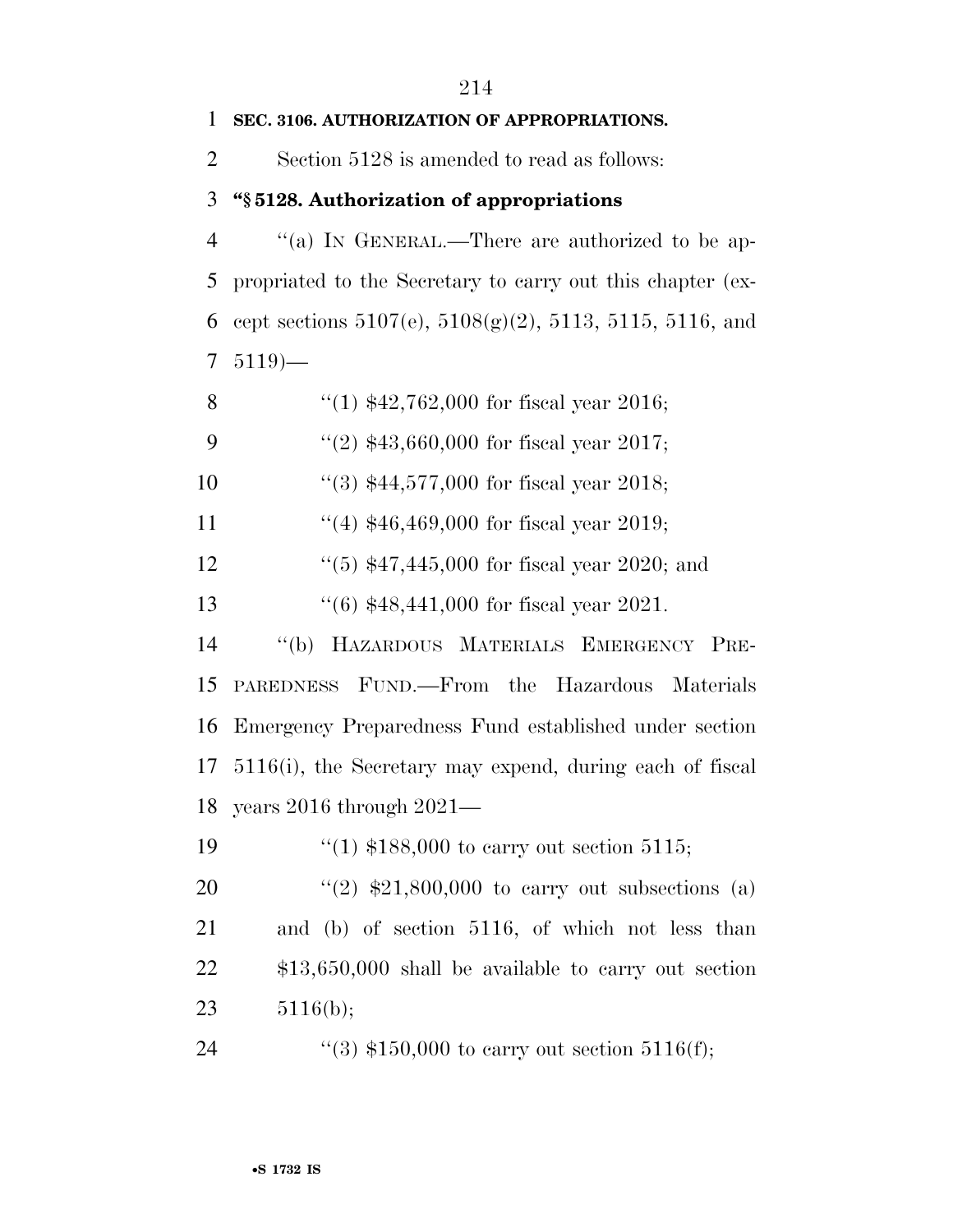|   |                                            | $(4)$ \$625,000 to publish and distribute the |  |  |  |
|---|--------------------------------------------|-----------------------------------------------|--|--|--|
| 2 | Emergency Response Guidebook under section |                                               |  |  |  |
|   | $3 \t 5116(i)(3)$ ; and                    |                                               |  |  |  |

 $(5)$  \$1,000,000 to carry out section 5116(j). ''(c) HAZARDOUS MATERIALS TRAINING GRANTS.— From the Hazardous Materials Emergency Preparedness Fund established pursuant to section 5116(i), the Sec- retary may expend \$4,000,000 for each of the fiscal years 9 2016 through 2021 to carry out section  $5107(e)$ .

10 "(d) CREDITS TO APPROPRIATIONS.—

11 "(1) EXPENSES.—In addition to amounts oth- erwise made available to carry out this chapter, the Secretary may credit amounts received from a State, Indian tribe, or other public authority or private en- tity for expenses the Secretary incurs in providing training to the State, authority, or entity.

17  $\text{``(2)}$  AVAILABILITY OF AMOUNTS.—Amounts made available under this section shall remain avail-able until expended.''.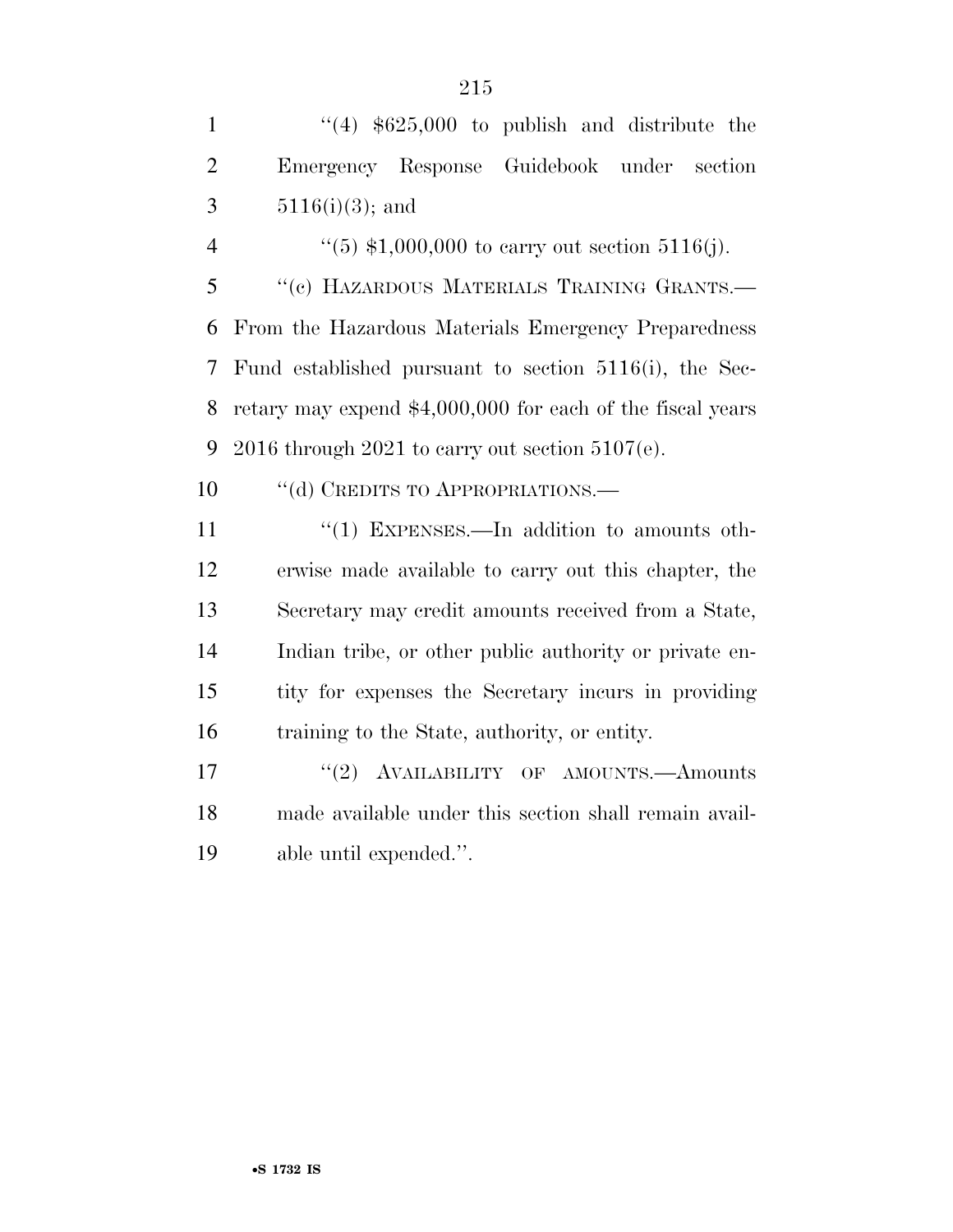| $\mathbf{1}$   | TITLE IV-HIGHWAY AND MOTOR                            |
|----------------|-------------------------------------------------------|
| $\overline{2}$ | <b>VEHICLE SAFETY</b>                                 |
| 3              | <b>Subtitle A—Highway Traffic Safety</b>              |
| $\overline{4}$ | PART I-HIGHWAY SAFETY                                 |
| 5              | SEC. 4101. AUTHORIZATION OF APPROPRIATIONS.           |
| 6              | (a) IN GENERAL.—The following sums are author-        |
| 7              | ized to be appropriated out of the Highway Trust Fund |
| 8              | (other than the Mass Transit Account):                |
| 9              | HIGHWAY SAFETY PROGRAMS.-For<br>(1)<br>car-           |
| 10             | rying out section 402 of title 23, United States      |
| 11             | $Code-$                                               |
| 12             | (A) $$243,526,500$ for fiscal year 2016;              |
| 13             | (B) $$252,267,972$ for fiscal year 2017;              |
| 14             | (C) $$261,229,288$ for fiscal year 2018;              |
| 15             | (D) $$270,415,429$ for fiscal year 2019;              |
| 16             | $(E)$ \$279,831,482 for fiscal year 2020; and         |
| 17             | (F) $$289,482,646$ for fiscal year 2021.              |
| 18             | (2) HIGHWAY SAFETY RESEARCH AND DEVEL-                |
| 19             | OPMENT.—For carrying out section 403 of title 23,     |
| 20             | United States Code—                                   |
| 21             | (A) $$137,835,000$ for fiscal year 2016;              |
| 22             | (B) $$140,729,535$ for fiscal year 2017;              |
| 23             | (C) $$143,684,855$ for fiscal year 2018;              |
| 24             | (D) $$146,702,237$ for fiscal year 2019;              |
| 25             | $(E)$ \$149,782,984 for fiscal year 2020; and         |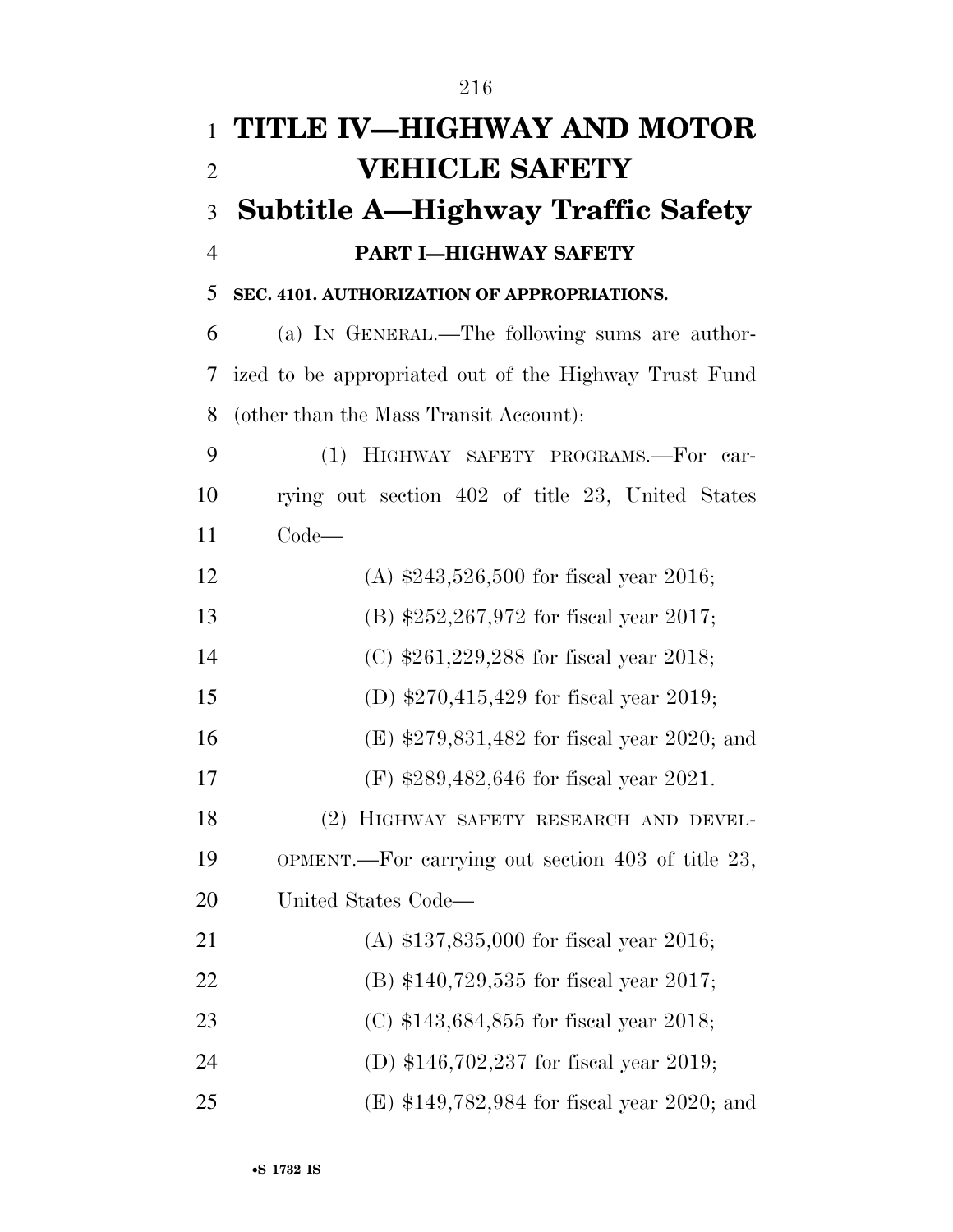| $\mathbf{1}$   | (F) $$152,928,427$ for fiscal year 2021.             |
|----------------|------------------------------------------------------|
| $\overline{2}$ | (3) NATIONAL PRIORITY SAFETY PROGRAMS.-              |
| 3              | For carrying out section 405 of title 23, United     |
| $\overline{4}$ | States Code—                                         |
| 5              | (A) $$274,720,000$ for fiscal year 2016;             |
| 6              | (B) $$277,467,200$ for fiscal year 2017;             |
| 7              | (C) $$280,241,872$ for fiscal year 2018;             |
| 8              | (D) $$283,044,291$ for fiscal year 2019;             |
| 9              | (E) $$285,874,734$ for fiscal year 2020; and         |
| 10             | (F) $$288,733,481$ for fiscal year 2021.             |
| 11             | (4) NATIONAL DRIVER REGISTER.—For the Na-            |
| 12             | tional Highway Traffic Safety Administration to      |
| 13             | carry out chapter 303 of title 49, United States     |
| 14             | $Code-$                                              |
| 15             | (A) $$3,573,500$ for fiscal year 2016;               |
| 16             | $(B)$ \$3,648,544 for fiscal year 2017;              |
| 17             | (C) $$3,725,163$ for fiscal year 2018;               |
| 18             | (D) $$3,803,391$ for fiscal year 2019;               |
| 19             | (E) $$3,883,263$ for fiscal year 2020; and           |
| 20             | $(F)$ \$3,964,811 for fiscal year 2021.              |
| 21             | (5)<br><b>HIGH</b><br>VISIBILITY ENFORCEMENT<br>PRO- |
| 22             | GRAM.—For carrying out<br>2009<br>section<br>of      |
| 23             | SAFETEA-LU (23 U.S.C. 402 note)—                     |
| 24             | (A) $$29,290,000$ for fiscal year 2016;              |
| 25             | $(B)$ \$29,582,900 for fiscal year 2017;             |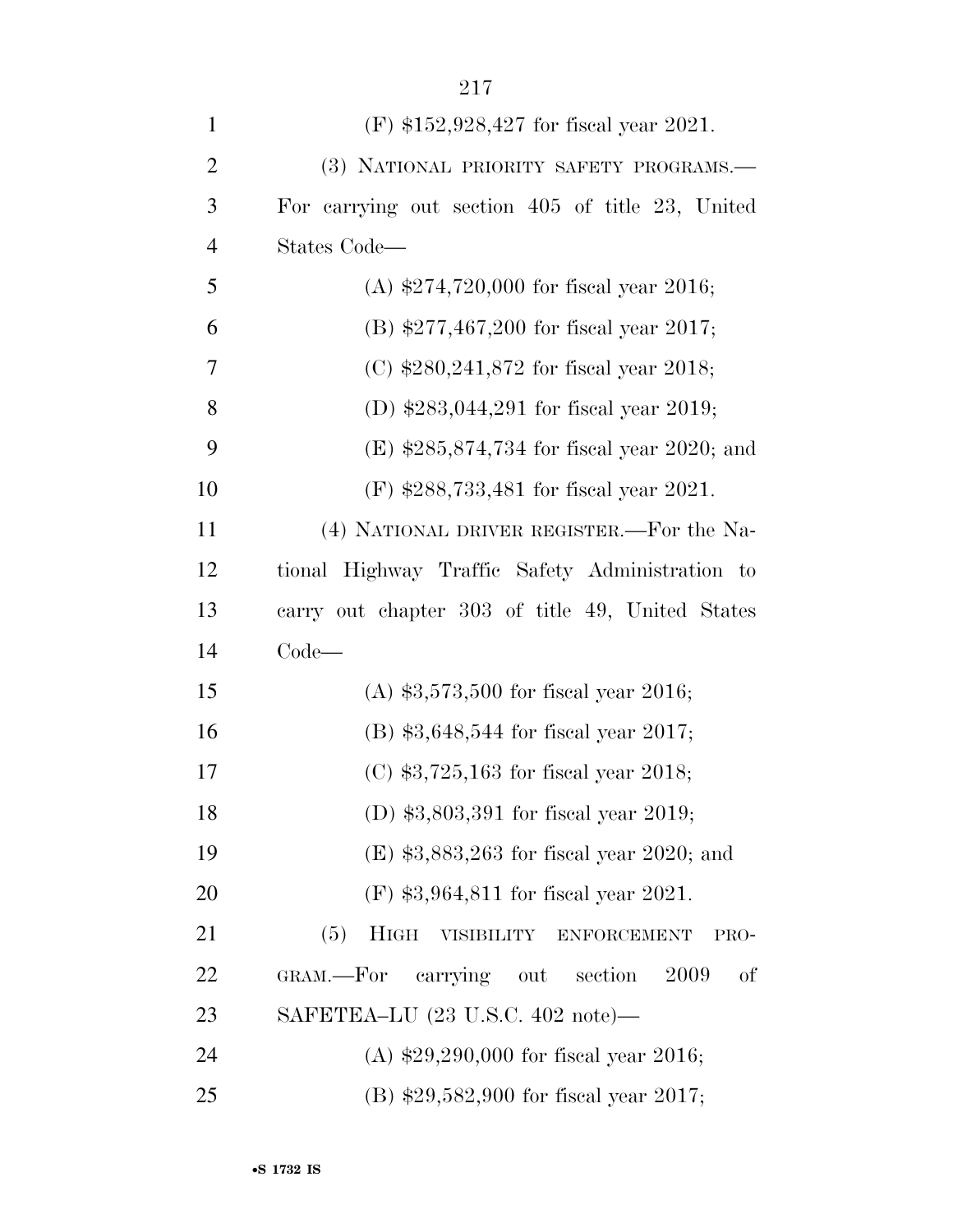| $\mathbf{1}$   | (C) $$29,878,729$ for fiscal year 2018;                  |
|----------------|----------------------------------------------------------|
| $\overline{2}$ | (D) $$30,177,516$ for fiscal year 2019;                  |
| 3              | (E) $$30,479,291$ for fiscal year 2020; and              |
| $\overline{4}$ | $(F)$ \$30,784,084 for fiscal year 2021.                 |
| 5              | $(6)$ ADMINISTRATIVE EXPENSES.—For adminis-              |
| 6              | trative and related operating expenses of the Na-        |
| 7              | tional Highway Traffic Safety Administration in car-     |
| 8              | rying out chapter 4 of title 23, United States Code,     |
| 9              | and this subtitle—                                       |
| 10             | (A) $$25,755,000$ for fiscal year 2016;                  |
| 11             | (B) $$26,012,550$ for fiscal year 2017;                  |
| 12             | (C) $$26,272,676$ for fiscal year 2018;                  |
| 13             | (D) $$26,535,402$ for fiscal year 2019;                  |
| 14             | (E) $$26,800,756$ for fiscal year 2020; and              |
| 15             | (F) $$27,068,764$ for fiscal year 2021.                  |
| 16             | (b) PROHIBITION ON OTHER USES.—Except as oth-            |
| 17             | erwise provided in chapter 4 of title 23, United States  |
|                | 18 Code, in this subtitle, and in the amendments made by |
| 19             | this subtitle, the amounts made available from the High- |
| 20             | way Trust Fund (other than the Mass Transit Account)     |
| 21             | for a program under such chapter—                        |
| 22             | (1) shall only be used to carry out such pro-            |
| 23             | gram; and                                                |
| 24             | (2) may not be used by States or local govern-           |
| 25             | ments for construction purposes.                         |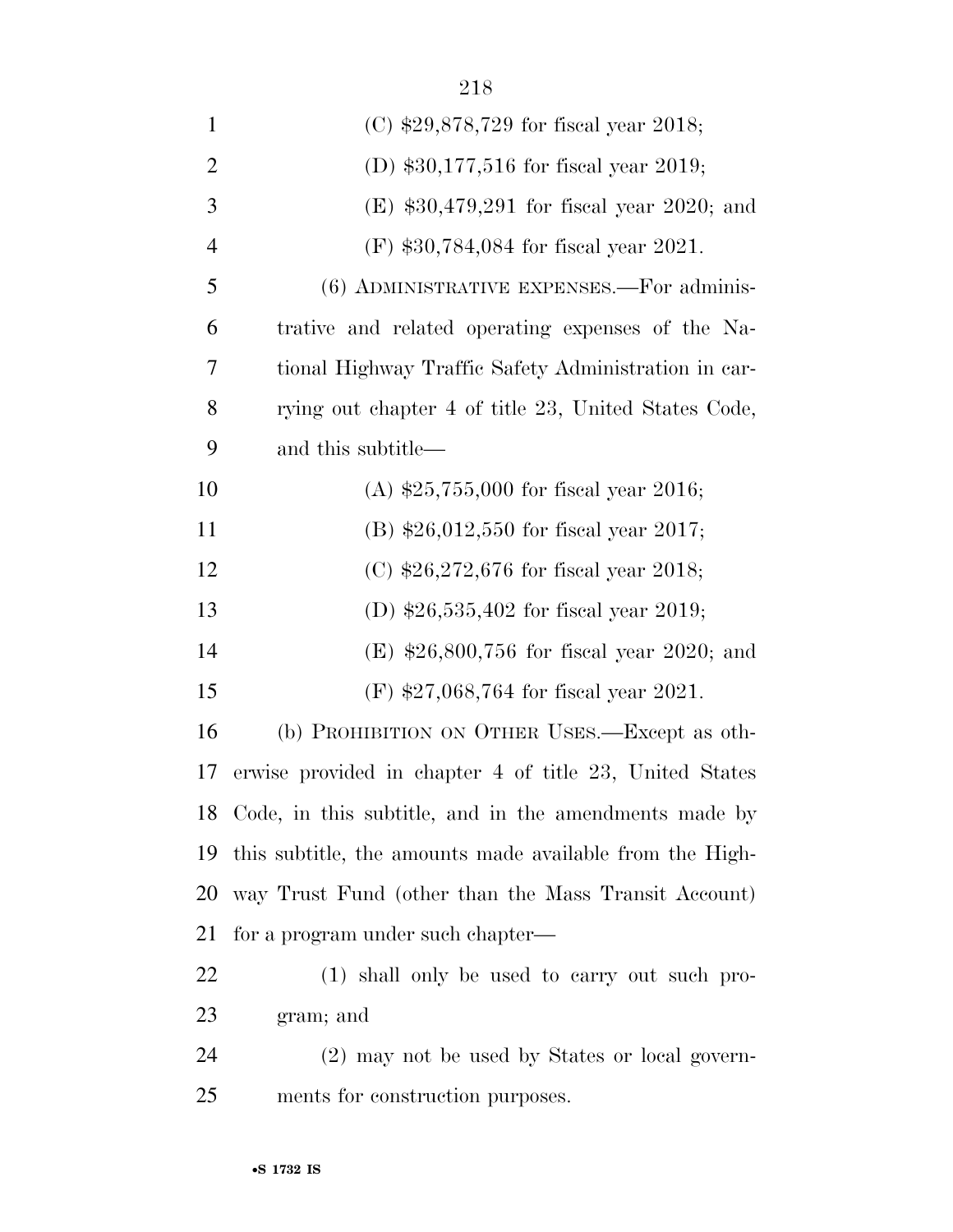(c) APPLICABILITY OF TITLE 23.—Except as other- wise provided in chapter 4 of title 23, United States Code, and in this subtitle, amounts made available under sub- section (a) for fiscal years 2016 through 2021 shall be available for obligation in the same manner as if such funds were apportioned under chapter 1 of title 23, United States Code.

 (d) REGULATORY AUTHORITY.—Grants awarded under this subtitle shall be in accordance with regulations issued by the Secretary.

 (e) STATE MATCHING REQUIREMENTS.—If a grant awarded under this subtitle requires a State to share in the cost, the aggregate of all expenditures for highway safety activities made during any fiscal year by the State and its political subdivisions (exclusive of Federal funds) for carrying out the grant (other than planning and ad- ministration) shall be available for the purpose of crediting the State during such fiscal year for the non-Federal share of the cost of any project under this subtitle (other than planning or administration) without regard to whether such expenditures were actually made in connection with such project.

 (f) GRANT APPLICATION AND DEADLINE.—To re- ceive a grant under this subtitle, a State shall submit an application, and the Secretary shall establish a single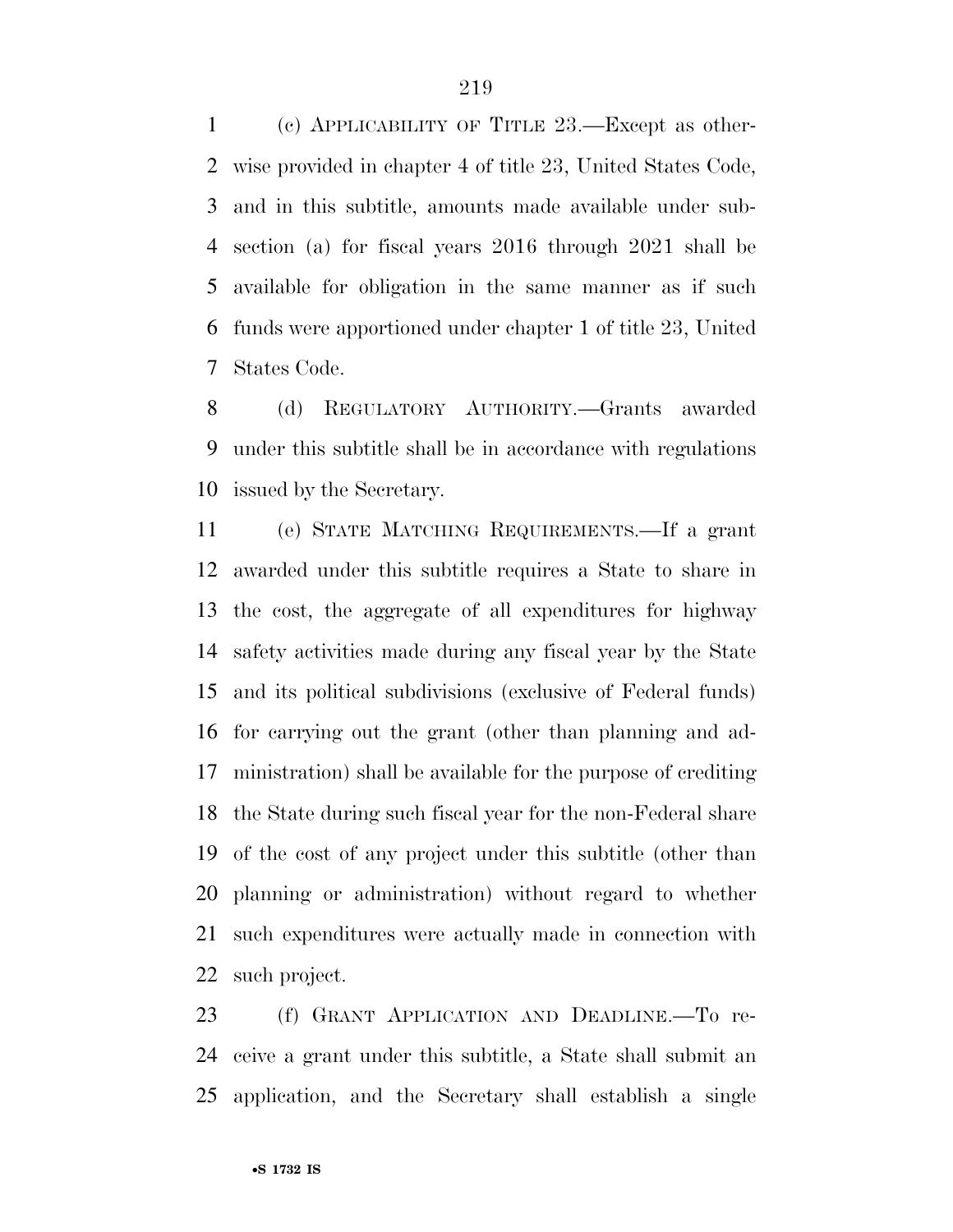deadline for such applications to enable the award of grants early in the next fiscal year.

3 (g) TRANSFERS.—Section  $405(a)(1)(G)$  of title 23, United States Code, is amended to read as follows:

5 "(G) TRANSFERS.—Notwithstanding sub- paragraphs (A) through (F), the Secretary shall reallocate, before the last day of any fiscal year, any amounts remaining available of the amounts allocated to carry out any of the ac- tivities described in subsections (b) through (g) to increase the amount made available to carry out section 402, in order to ensure, to the max- imum extent possible, that all such amounts are obligated during such fiscal year.''.

### **SEC. 4102. HIGHWAY SAFETY PROGRAMS.**

 (a) RESTRICTION.—Section 402(g) of title 23, United States Code, is amended to read as follows:

 ''(g) RESTRICTION.—Nothing in this section may be construed to authorize the appropriation or expenditure of funds for highway construction, maintenance, or design (other than design of safety features of highways to be incorporated into guidelines).''.

(b) USE OF FUNDS.—

 (1) HIGHWAY SAFETY PROGRAMS.—Section 402(c) of title 23, United States Code, is amended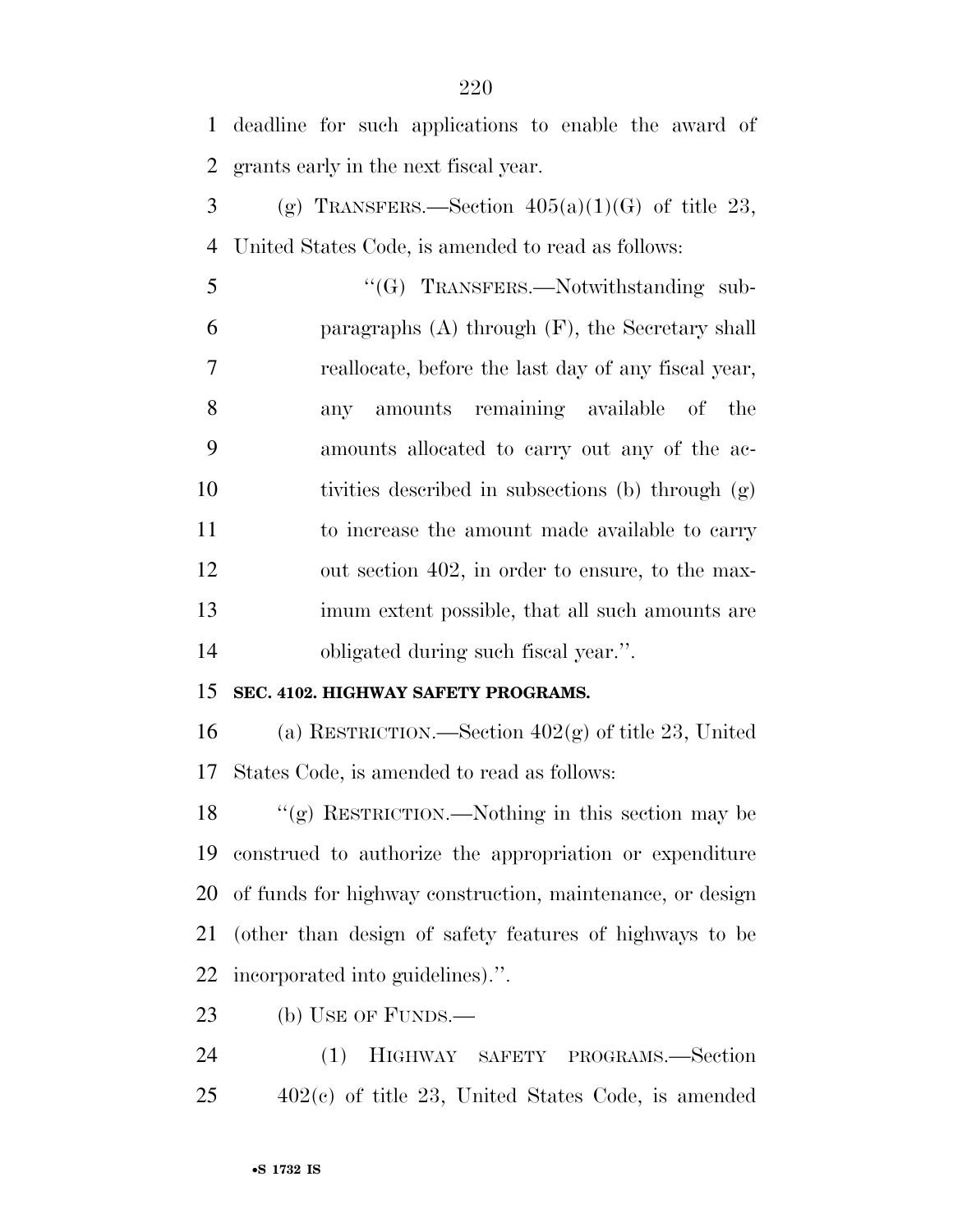| $\mathbf{1}$   | by inserting "A State may transfer the funds appor-          |
|----------------|--------------------------------------------------------------|
| $\overline{2}$ | tioned under this section to a political subdivision of      |
| 3              | a State, including Indian tribal governments." after         |
| $\overline{4}$ | "neighboring States.".                                       |
| 5              | (2) NATIONAL PRIORITY SAFETY PROGRAMS.-                      |
| 6              | Section $405(a)(1)$ is amended by adding at the end          |
| 7              | the following:                                               |
| 8              | "(I) POLITICAL SUBDIVISIONS.—A State                         |
| 9              | may transfer the funds apportioned under this                |
| 10             | section to a political subdivision of a State, in-           |
| 11             | cluding Indian tribal governments.".                         |
| 12             | (c) TRACKING PROCESS.—Section 412 of title 23,               |
| 13             | United States Code, is amended by adding at the end the      |
| 14             | following:                                                   |
| 15             | "(f) TRACKING PROCESS.—The Secretary shall de-               |
| 16             | velop a process to identify and mitigate possible systemic   |
| 17             | issues across States and regional offices by reviewing over- |
| 18             | sight findings and recommended actions identified in tri-    |
| 19             | ennial State management reviews.".                           |
| 20             | <b>HIGHWAY</b><br>SAFETY PLANS.—Section<br>(d)               |
| 21             | $402(k)(5)(A)$ of title 23, United States Code, is amended   |
| 22             | by striking " $60$ " and inserting " $30$ ".                 |
| 23             | <b>MAINTENANCE</b><br>(e)<br>EFFORT.—Section<br>OF           |
| 24             | $405(a)(1)(H)$ of title 23, United States Code, is amended   |
|                | 25 to read as follows:                                       |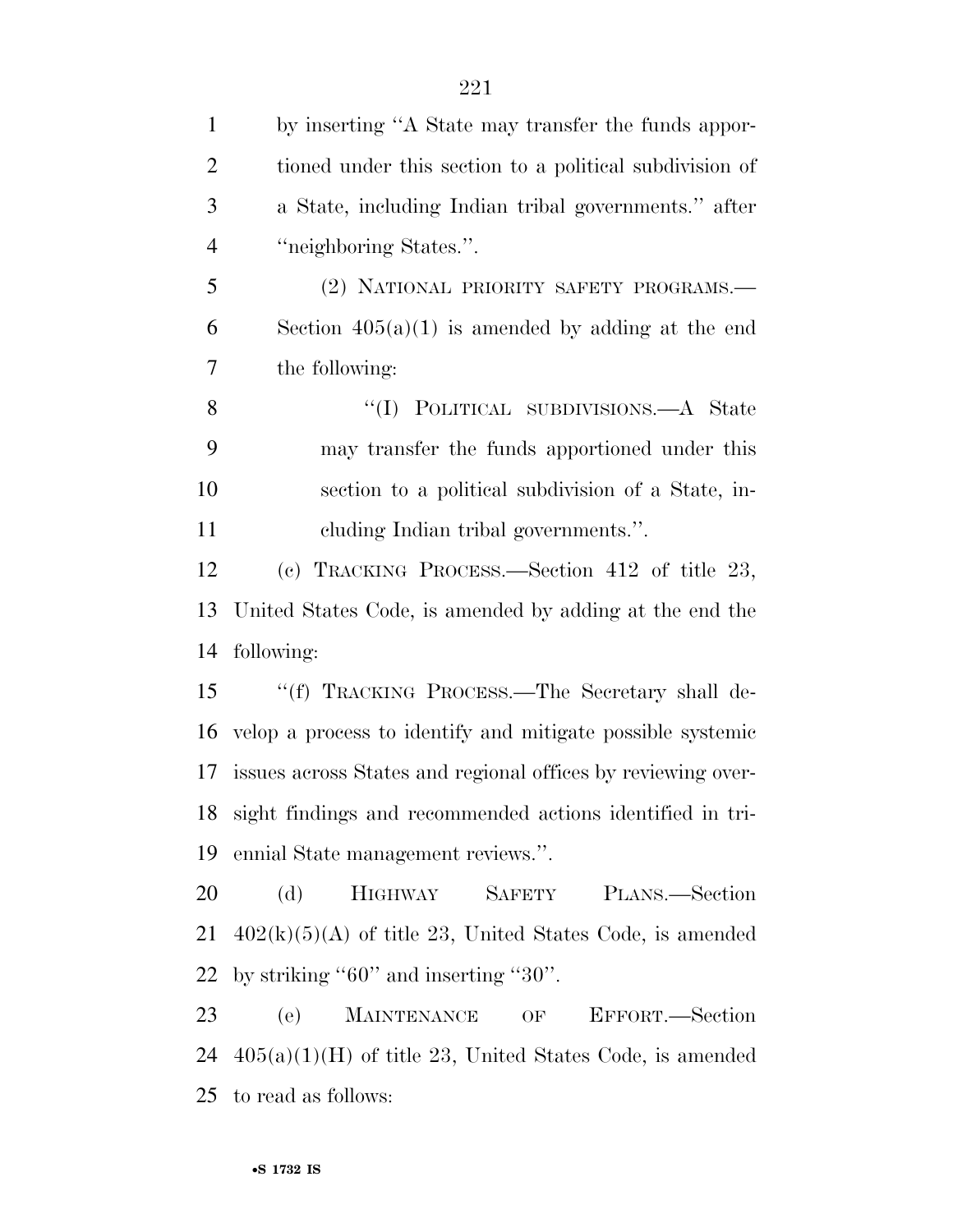| $\mathbf{1}$   | "(H) MAINTENANCE OF EFFORT CERTIFI-                         |
|----------------|-------------------------------------------------------------|
| $\overline{2}$ | CATION.—As part of the grant application re-                |
| 3              | quired in section $402(k)(3)(F)$ , a State receiv-          |
| $\overline{4}$ | ing a grant in any fiscal year under subsection             |
| 5              | $(b)$ , subsection $(c)$ , or subsection $(d)$ of this sec- |
| 6              | tion shall provide certification that the lead              |
| 7              | State agency responsible for programs described             |
| 8              | in any of those sections is maintaining expendi-            |
| 9              | tures at or above the average level of such ex-             |
| 10             | penditures in the 2 fiscal years prior to the date          |
| 11             | of enactment of the Comprehensive Transpor-                 |
| 12             | tation and Consumer Protection Act of 2015.".               |
|                |                                                             |
| 13             | SEC. 4103. GRANTS FOR ALCOHOL-IGNITION INTERLOCK            |
| 14             | LAWS AND 24-7 SOBRIETY PROGRAMS.                            |
| 15             | Section $405(d)$ of title 23, United States Code, is        |
| 16             | amended—                                                    |
| 17             | $(1)$ in paragraph $(6)$ —                                  |
| 18             | (A) by amending the heading to read as                      |
| 19             | follows: "GRANTS TO STATES FOR ALCOHOL-IG-                  |
| 20             | NITION INTERLOCK LAWS AND 24-7 SOBRIETY                     |
| 21             | PROGRAMS.—"; and                                            |
| 22             | $(B)$ by amending subparagraph $(A)$ to read                |
| 23             | as follows:                                                 |
| 24             | "(A) ALCOHOL-IGNITION INTERLOCK LAWS                        |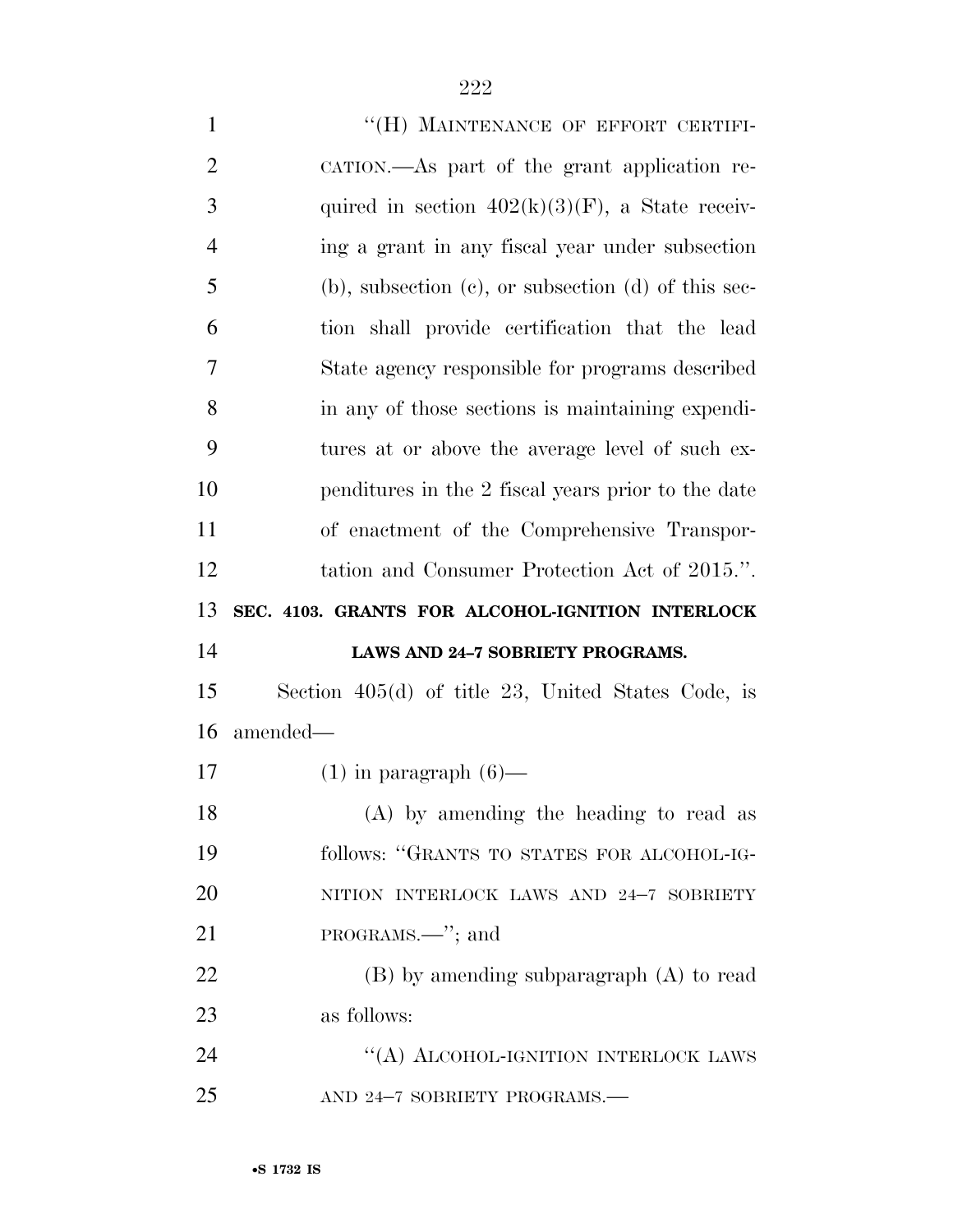| $\mathbf{1}$   | "(i) IN GENERAL.—The Secretary                  |
|----------------|-------------------------------------------------|
| $\overline{2}$ | shall make a separate grant under this          |
| 3              | subsection to each State that—                  |
| $\overline{4}$ | "(I) adopts and is enforcing a                  |
| 5              | law that requires all individuals con-          |
| 6              | victed of driving under the influence           |
| $\overline{7}$ | of alcohol or of driving while intoxi-          |
| 8              | cated to receive a restriction on driv-         |
| 9              | ing privileges; and                             |
| 10             | $\lq\lq$ (II) either—                           |
| 11             | "(aa) except as provided                        |
| 12             | under clause (ii), adopts and is                |
| 13             | enforcing a mandatory alcohol-ig-               |
| 14             | nition interlock law for all indi-              |
| 15             | viduals convicted of driving under              |
| 16             | the influence of alcohol or of                  |
| 17             | driving while intoxicated; or                   |
| 18             | "(bb) provides a $24-7$ sobri-                  |
| 19             | ety program.                                    |
| 20             | "(ii) EXCEPTIONS.—A State alcohol-              |
| 21             | ignition<br>interlock<br>law<br>under<br>clause |
| 22             | $(i)(II)(aa)$ may include exceptions for the    |
| 23             | following circumstances:                        |
| 24             | $\lq (I)$ The individual is required to         |
| 25             | operate an employer's motor vehicle in          |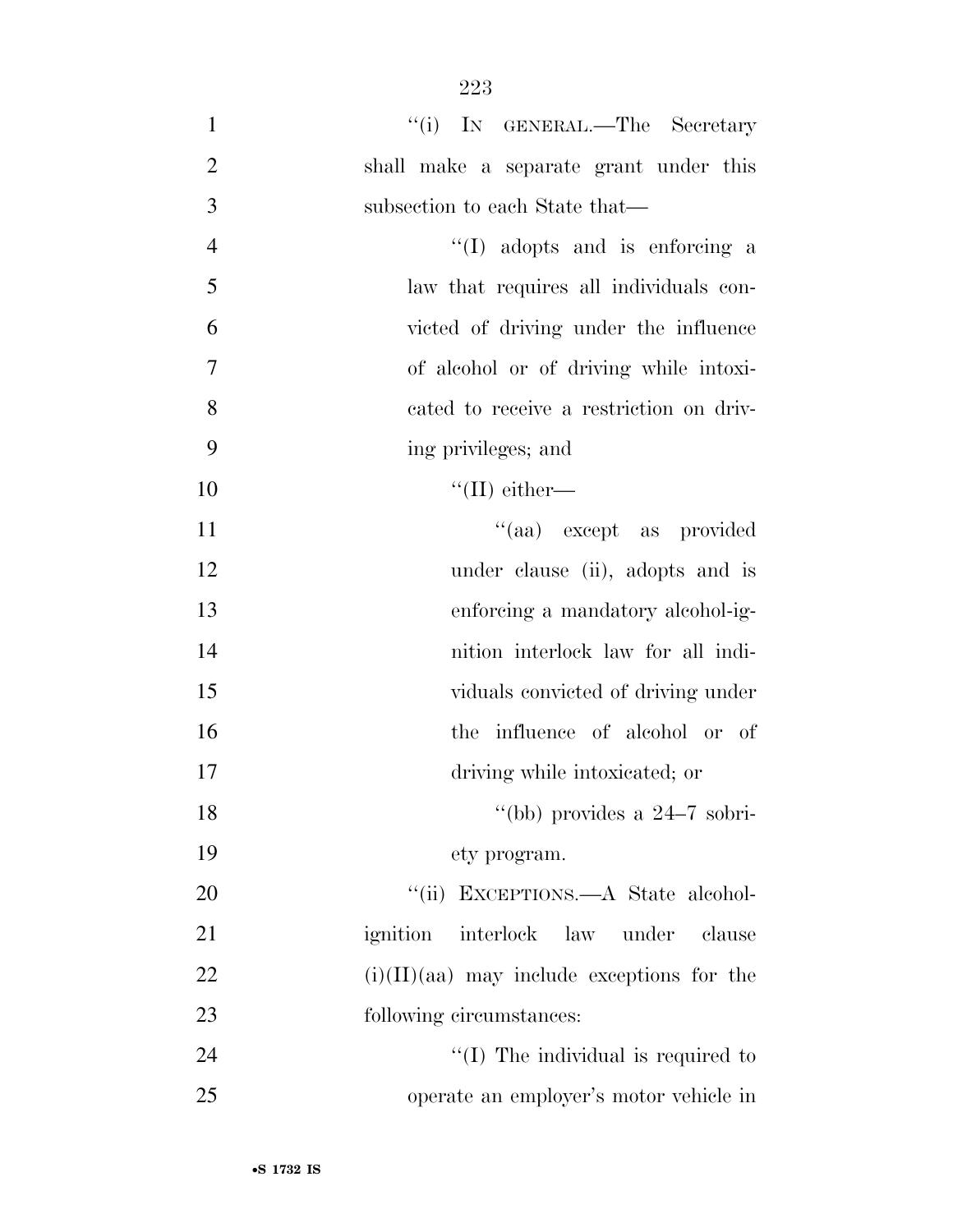| $\mathbf{1}$   | the course and scope of employment                 |
|----------------|----------------------------------------------------|
| $\overline{2}$ | and the business entity that owns the              |
| 3              | vehicle is not owned or controlled by              |
| $\overline{4}$ | the individual.                                    |
| 5              | "(II) The individual is certified                  |
| 6              | by a medical doctor as being unable to             |
| 7              | provide a deep lung breath sample for              |
| 8              | analysis by an ignition interlock de-              |
| 9              | vice.";                                            |
| 10             | $(2)$ in paragraph $(7)(A)$ —                      |
| 11             | $(A)$ in the matter preceding clause (i)—          |
| 12             | (i) by striking "or a State agency"                |
| 13             | and inserting "or an agency with jurisdic-         |
| 14             | tion"; and                                         |
| 15             | (ii) by inserting "bond," before "sen-             |
| 16             | tence";                                            |
| $17\,$         | (B) in clause (i), by striking "who plead          |
| 18             | guilty or" and inserting "who was arrested,        |
| 19             | plead guilty, or"; and                             |
| 20             | $(C)$ in clause (ii), by inserting "at an in-      |
| 21             | person testing location" after "per day"; and      |
| 22             | (3) in paragraph $(1)(A)$ , by adding ", including |
| 23             | 24–7 sobriety programs" after "and drugs".         |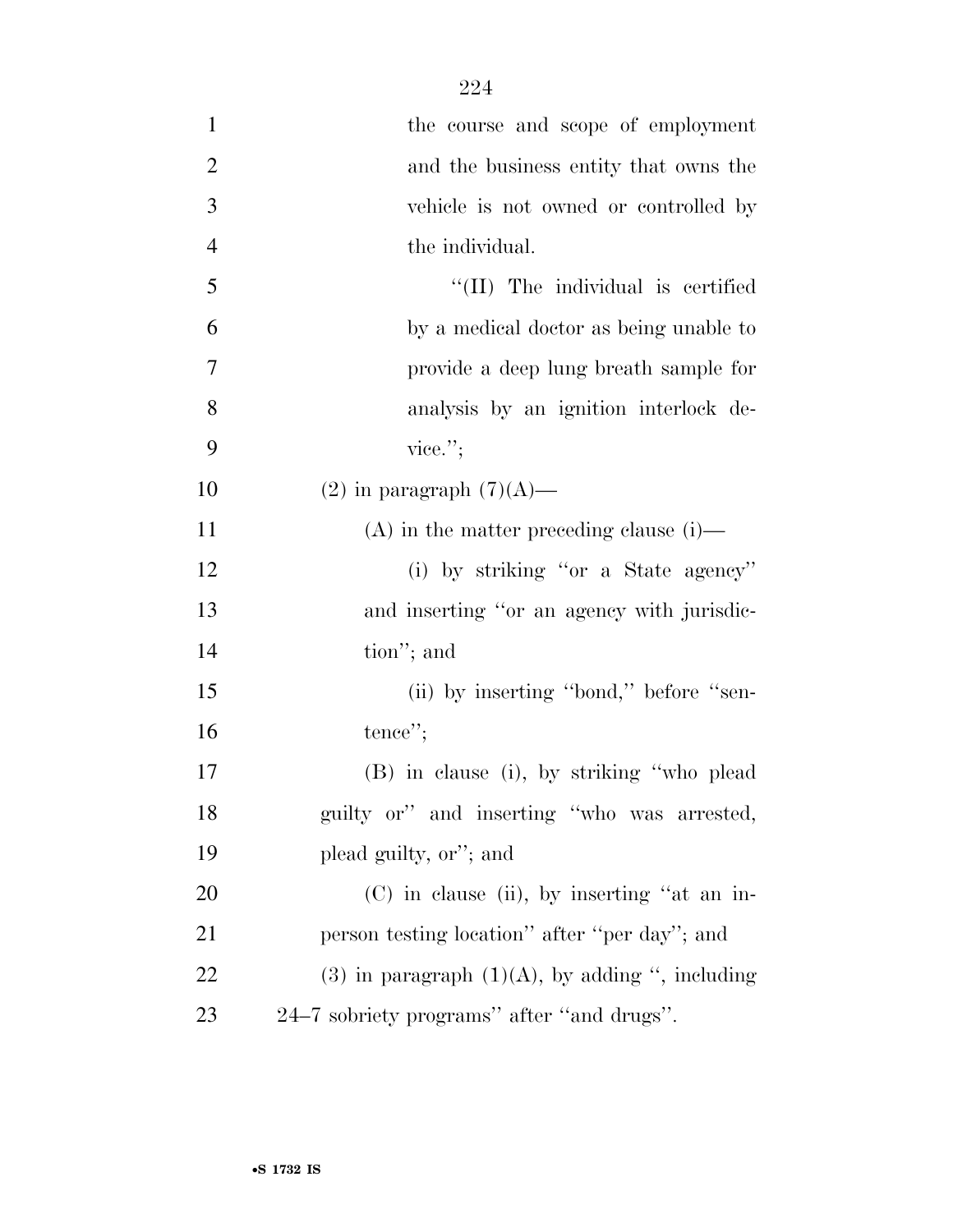### **SEC. 4104. STUDY ON THE NATIONAL ROADSIDE SURVEY OF**

### **ALCOHOL AND DRUG USE BY DRIVERS.**

 Not later than 180 days after the date that the Comptroller General reviews and reports on the overall value of the National Roadside Survey to researchers and other public safety stakeholders, the differences between a National Roadside Survey site and typical law enforce- ment checkpoints, and the effectiveness of the National Roadside Survey methodology at protecting the privacy of the driving public, as requested by the Committee on Ap- propriations of the Senate on June 5, 2014 (Senate Re- port 113–182), the Secretary shall report to Congress on the National Highway Traffic Safety Administration's progress toward reviewing that report and implementing any recommendations made in that report.

### **PART II—STOP MOTORCYCLE CHECKPOINT**

### **FUNDING ACT**

#### **SEC. 4121. SHORT TITLE.**

 This part may be cited as the ''Stop Motorcycle Checkpoint Funding Act''.

### **SEC. 4122. GRANT RESTRICTION.**

 Notwithstanding section 153 of title 23, United States Code, the Secretary may not provide a grant or any funds to a State, county, town, township, Indian tribe, municipality, or other local government that may be used for any program—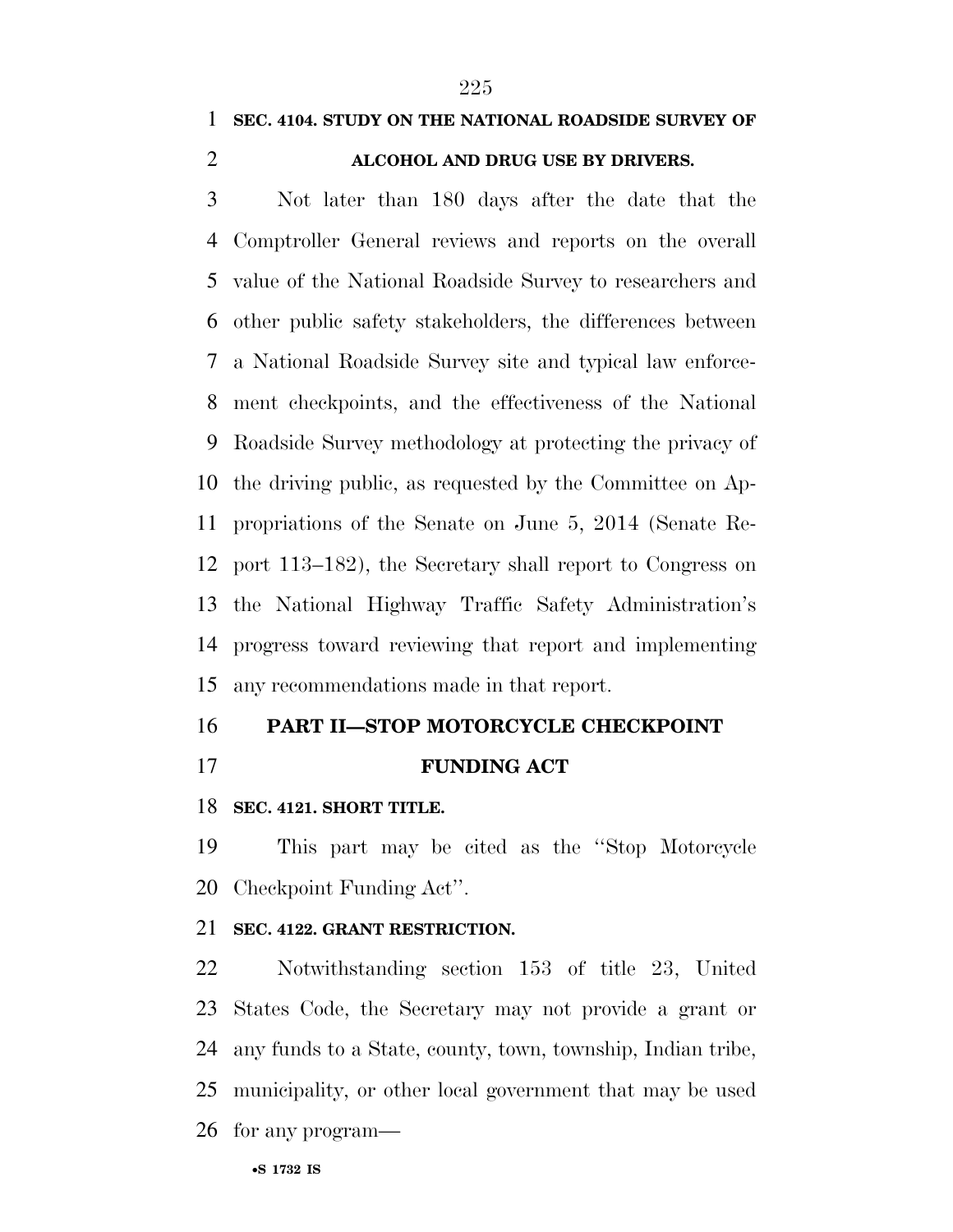| $\mathbf{1}$   | $(1)$ to check helmet usage; or                        |
|----------------|--------------------------------------------------------|
| $\overline{2}$ | (2) to create checkpoints that specifically target     |
| 3              | motorcycle operators or motorcycle passengers.         |
| $\overline{4}$ | PART III-IMPROVING DRIVER SAFETY ACT OF                |
| 5              | 2015                                                   |
| 6              | SEC. 4131. SHORT TITLE.                                |
| 7              | This part may be cited as the "Improving Driver"       |
| 8              | Safety Act of 2015".                                   |
| 9              | SEC. 4132. DISTRACTED DRIVING INCENTIVE GRANTS.        |
| 10             | Section $405(e)$ of title 23, United States Code, is   |
| 11             | amended-                                               |
| 12             | $(1)$ in paragraph $(1)$ , by inserting "includes dis- |
| 13             | tracted driving issues as part of the State's driver's |
| 14             | license examination and" after "any State that";       |
| 15             | $(2)$ in paragraph $(2)$ —                             |
| 16             | $(A)$ in subparagraph $(B)$ , by striking              |
| 17             | "and" at the end;                                      |
| 18             | $(B)$ in subparagraph $(C)(ii)$ , by striking          |
| 19             | the period at the end and inserting "; and";           |
| 20             | and                                                    |
| 21             | (C) by adding at the end the following:                |
| 22             | "(D) does not provide for an exception                 |
| 23             | that specifically allows a driver to text through      |
| 24             | a personal wireless communication device while         |
| 25             | stopped in traffic.";                                  |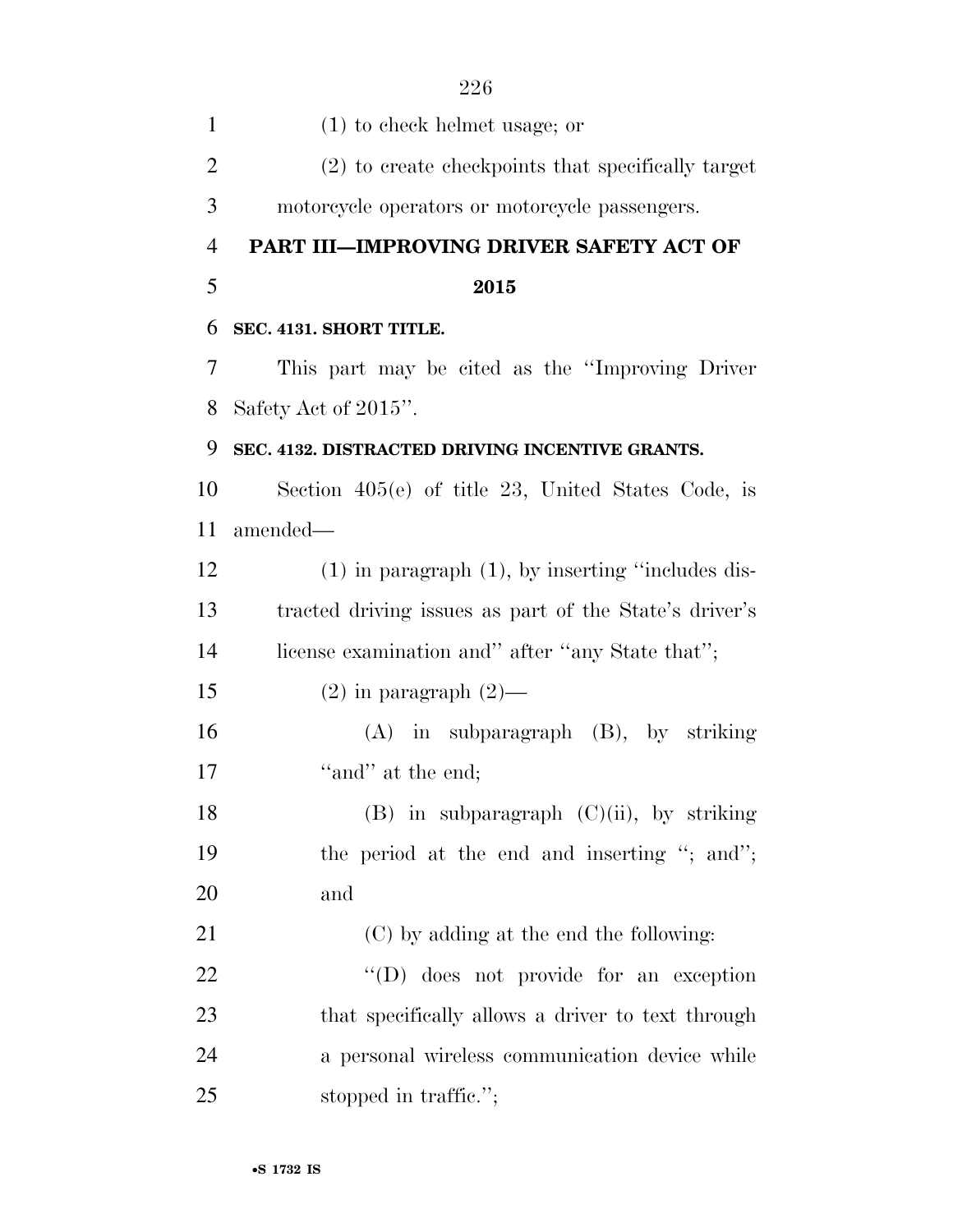| $\mathbf{1}$   | $(3)$ in paragraph $(3)$ —                                 |
|----------------|------------------------------------------------------------|
| $\overline{2}$ | $(A)$ by striking subparagraph $(C)$ ;                     |
| 3              | (B) by redesignating subparagraph (D) as                   |
| $\overline{4}$ | subparagraph $(C)$ ;                                       |
| 5              | $(C)$ in subparagraph $(C)(ii)$ , as redesig-              |
| 6              | nated, by striking the period at the end and in-           |
| 7              | serting "; and"; and                                       |
| 8              | (D) by adding at the end the following:                    |
| 9              | $\lq\lq$ (D) does not provide for an exception             |
| 10             | that specifically allows a driver younger than 18          |
| 11             | years of age to use a personal wireless commu-             |
| 12             | nication device while stopped in traffic.";                |
| 13             | (4) in paragraph $(4)(C)$ , by striking "section           |
| 14             | $31152"$ and inserting "section $31136"$ ;                 |
| 15             | $(5)$ by amending paragraph $(6)$ to read as fol-          |
| 16             | lows:                                                      |
| 17             | ``(6)<br><b>ADDITIONAL</b><br>DISTRACTED<br><b>DRIVING</b> |
| 18             | GRANTS.                                                    |
| 19             | "(A) IN GENERAL.—Notwithstanding para-                     |
| 20             | graph $(1)$ , the Secretary shall use up to 50 per-        |
| 21             | cent of the amounts available for grants under             |
| 22             | this subsection to award grants to any State               |
| 23             | that—                                                      |
| 24             | "(i) in fiscal years $2017$ and $2018$ —                   |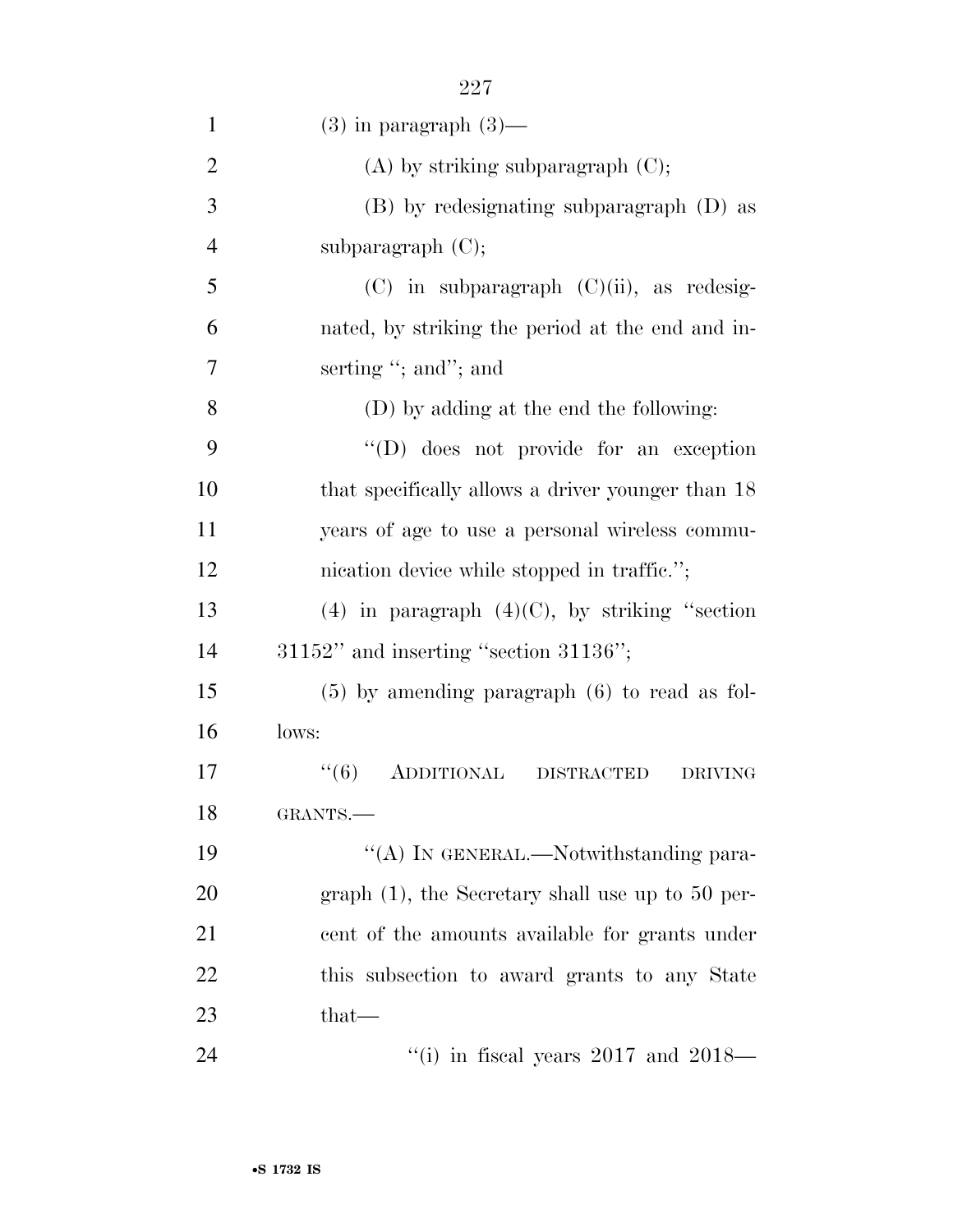| $\mathbf{1}$   | $\lq\lq$ certifies that it has enacted      |
|----------------|---------------------------------------------|
| $\overline{2}$ | a basic text messaging statute that—        |
| 3              | "(aa) is applicable to drivers              |
| $\overline{4}$ | of all ages; and                            |
| 5              | "(bb) makes violation of the                |
| 6              | basic text messaging statute a              |
| 7              | primary offense or secondary en-            |
| 8              | forcement action as allowed by              |
| 9              | State statute; and                          |
| 10             | $\lq\lq$ (II) is otherwise ineligible for a |
| 11             | grant under this subsection; and            |
| 12             | "(ii) in fiscal years 2019 through          |
| 13             | $2021-$                                     |
| 14             | $\lq\lq$ (I) meets the requirements         |
| 15             | under clause (i);                           |
| 16             | "(II) imposes increased fines for           |
| 17             | repeat violations; and                      |
| 18             | "(III) has a statute that pro-              |
| 19             | hibits drivers who are younger than         |
| 20             | 18 years of age from using a personal       |
| 21             | wireless communications device while        |
| 22             | driving.                                    |
| 23             | $\lq\lq$ (B) USE OF GRANT FUNDS.—           |
| 24             | "(i) IN GENERAL.—Notwithstanding            |
| 25             | paragraph (5) and subject to clauses (ii)   |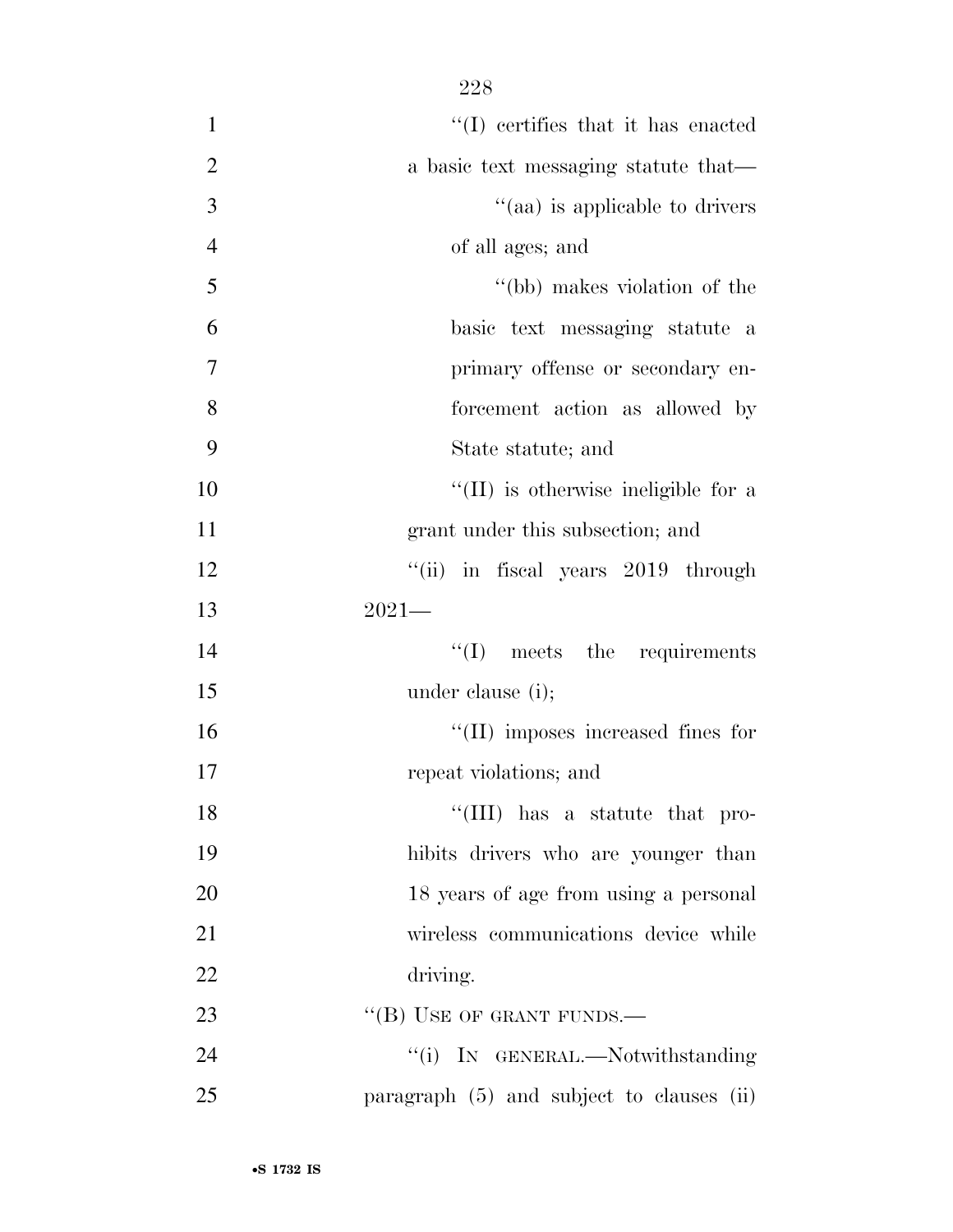| $\mathbf{1}$   | and (iii) of this subparagraph, amounts re-               |
|----------------|-----------------------------------------------------------|
| $\overline{2}$ | ceived by a State under subparagraph (A)                  |
| 3              | may be used for activities related to the                 |
| $\overline{4}$ | enforcement of distracted driving laws, in-               |
| 5              | cluding for public information and aware-                 |
| 6              | ness purposes.                                            |
| $\tau$         | "(ii) FISCAL YEARS 2017 AND 2018.-                        |
| 8              | In fiscal years $2017$ and $2018$ , up to 15              |
| 9              | percent of the amounts received by a State                |
| 10             | under subparagraph $(A)$ may be used for                  |
| 11             | any eligible project or activity under sec-               |
| 12             | tion 402.                                                 |
| 13             | ``(iii)<br>FISCAL YEAR 2019 THROUGH                       |
| 14             | $2021$ . - In fiscal year $2019$ through $2021$ ,         |
| 15             | up to 25 percent of the amounts received                  |
| 16             | by a State under subparagraph (A) may be                  |
| 17             | used for any eligible project or activity                 |
| 18             | under section $402$ ."; and                               |
| 19             | $(6)$ in paragraph $(9)(A)(i)$ , by striking ", in-       |
| 20             | cluding operation while temporarily stationary be-        |
| 21             | cause of traffic, a traffic light or stop sign, or other- |
| 22             | wise".                                                    |
| 23             | SEC. 4133. BARRIERS TO DATA COLLECTION REPORT.            |
| 24             | Not later than 180 days after the date of the enact-      |

ment of this Act, the National Highway Traffic Safety Ad-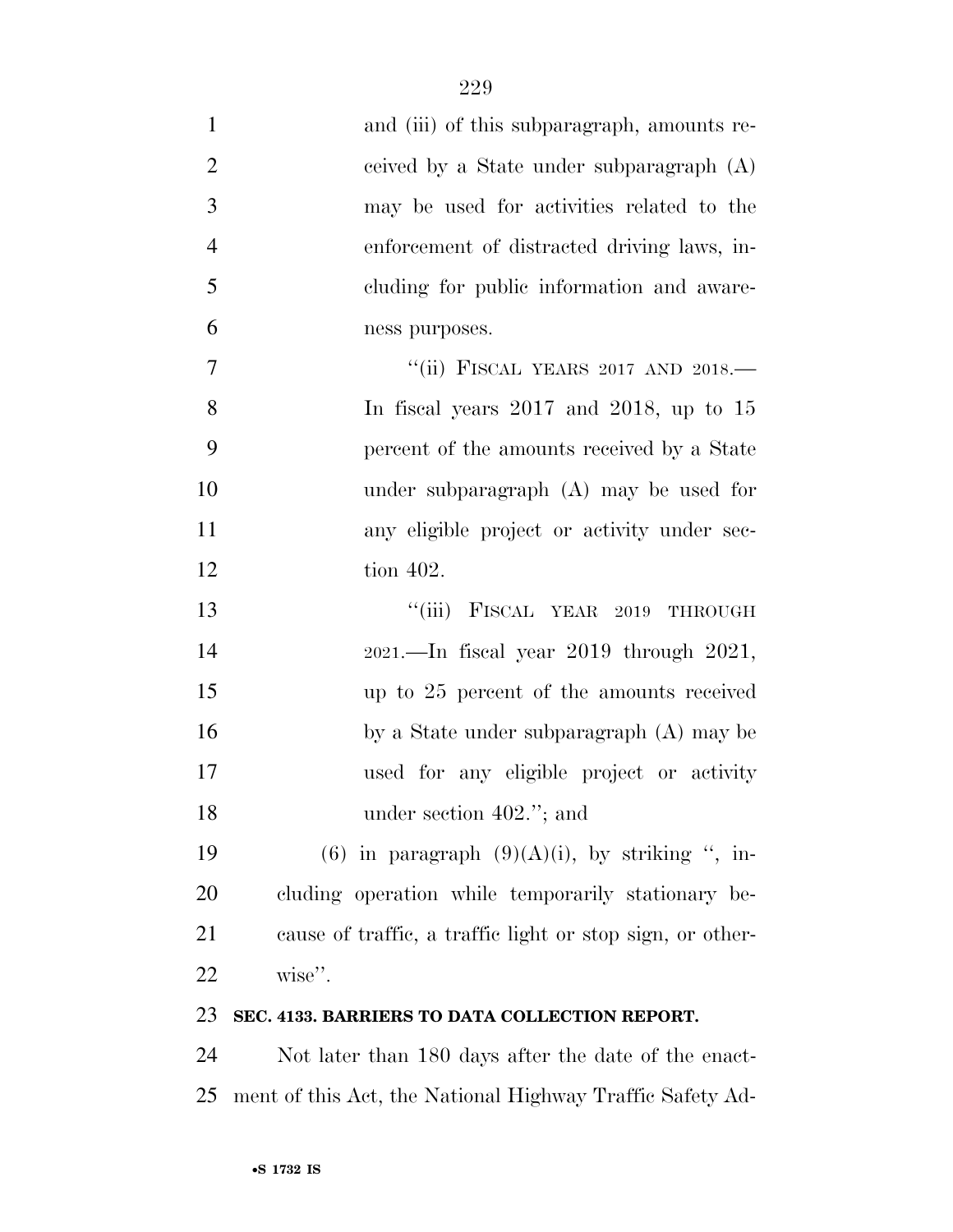| $\mathbf{1}$   | ministration shall submit a report to the Committee on   |
|----------------|----------------------------------------------------------|
| $\overline{2}$ | Commerce, Science, and Transportation of the Senate, the |
| 3              | Committee on Energy and Commerce of the House of         |
| 4              | Representatives, and the Committee on Transportation     |
| 5              | and Infrastructure of the House of Representatives that— |
| 6              | (1) identifies any legal and technical barriers to       |
| 7              | capturing adequate data on the prevalence of the use     |
| 8              | of wireless communications devices while driving;        |
| 9              | and                                                      |
| 10             | (2) provides recommendations on how to ad-               |
| 11             | dress such barriers.                                     |
| 12             | PART IV-TECHNICAL AND CONFORMING                         |
|                |                                                          |
| 13             | <b>AMENDMENTS</b>                                        |
| 14             | SEC. 4141. TECHNICAL CORRECTIONS TO THE MOTOR VEHI-      |
| 15             | CLE AND HIGHWAY SAFETY IMPROVEMENT                       |
| 16             | <b>ACT OF 2012.</b>                                      |
| 17             | (a) HIGHWAY SAFETY PROGRAMS.—Section 402 of              |
|                | 18 title 23, United States Code, is amended—             |
| 19             | (1) in subsection (b)(1)(C), by striking "except         |
| 20             | as provided in paragraph $(3)$ ,";                       |
| 21             | (2) in subsection (b)(1)(E)—                             |
| 22             | $(A)$ by striking "in which a State" and in-             |
| 23             | serting "for which a State"; and                         |
| 24             | $(B)$ by striking "subsection $(f)$ " and insert-        |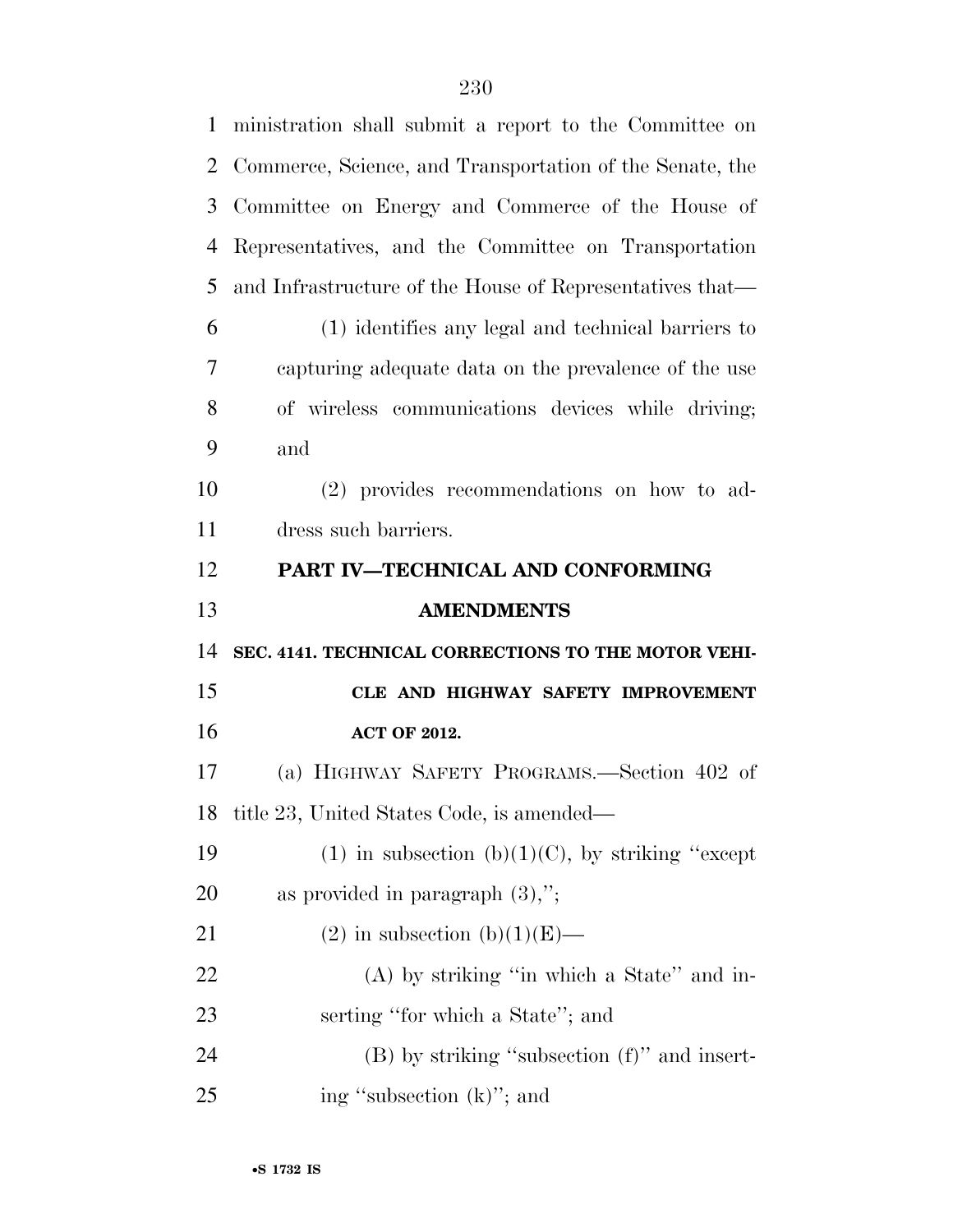| $\overline{2}$ | $(2)(A)$ " and inserting "paragraph $(3)(A)$ ".            |
|----------------|------------------------------------------------------------|
| 3              | (b) HIGHWAY SAFETY RESEARCH AND DEVELOP-                   |
| $\overline{4}$ | MENT.—Section 403(e) of title 23, United States Code,      |
| 5              | is amended by inserting "of title 49" after "chapter 301". |
| 6              | (c) NATIONAL PRIORITY SAFETY PROGRAMS.-Sec-                |
| 7              | tion 405 of title 23, United States Code, is amended—      |
| 8              | $(1)$ in subsection $(d)(5)$ , by striking "section        |
| 9              | $402(e)$ " and inserting "section $402$ "; and             |
| 10             | (2) in subsection $(f)(4)(A)(iv)$ , by striking "de-       |
| 11             | veloped under subsection $(g)$ ".                          |
| 12             | <b>Subtitle B-Vehicle Safety</b>                           |
| 13             | SEC. 4201. AUTHORIZATION OF APPROPRIATIONS.                |
| 14             | There are authorized to be appropriated to the Sec-        |
| 15             | retary to carry out chapter 301 of title 49, and part C    |
| 16             | of subtitle VI of title 49, United States Code—            |
| 17             | $(1)$ \$132,730,000 for fiscal year 2016;                  |
| 18             | $(2)$ \$135,517,330 for fiscal year 2017;                  |
| 19             | $(3)$ \$138,363,194 for fiscal year 2018;                  |
| 20             | $(4)$ \$141,268,821 for fiscal year 2019;                  |
| 21             | $(5)$ \$144,235,466 for fiscal year 2020; and              |
| 22             | $(6)$ \$147,264,411 for fiscal year 2021.                  |
| 23             | SEC. 4202. INSPECTOR GENERAL RECOMMENDATIONS.              |
| 24             | (a) IN GENERAL.—Not later than 90 days after the           |
|                |                                                            |

date of enactment of this Act, and periodically thereafter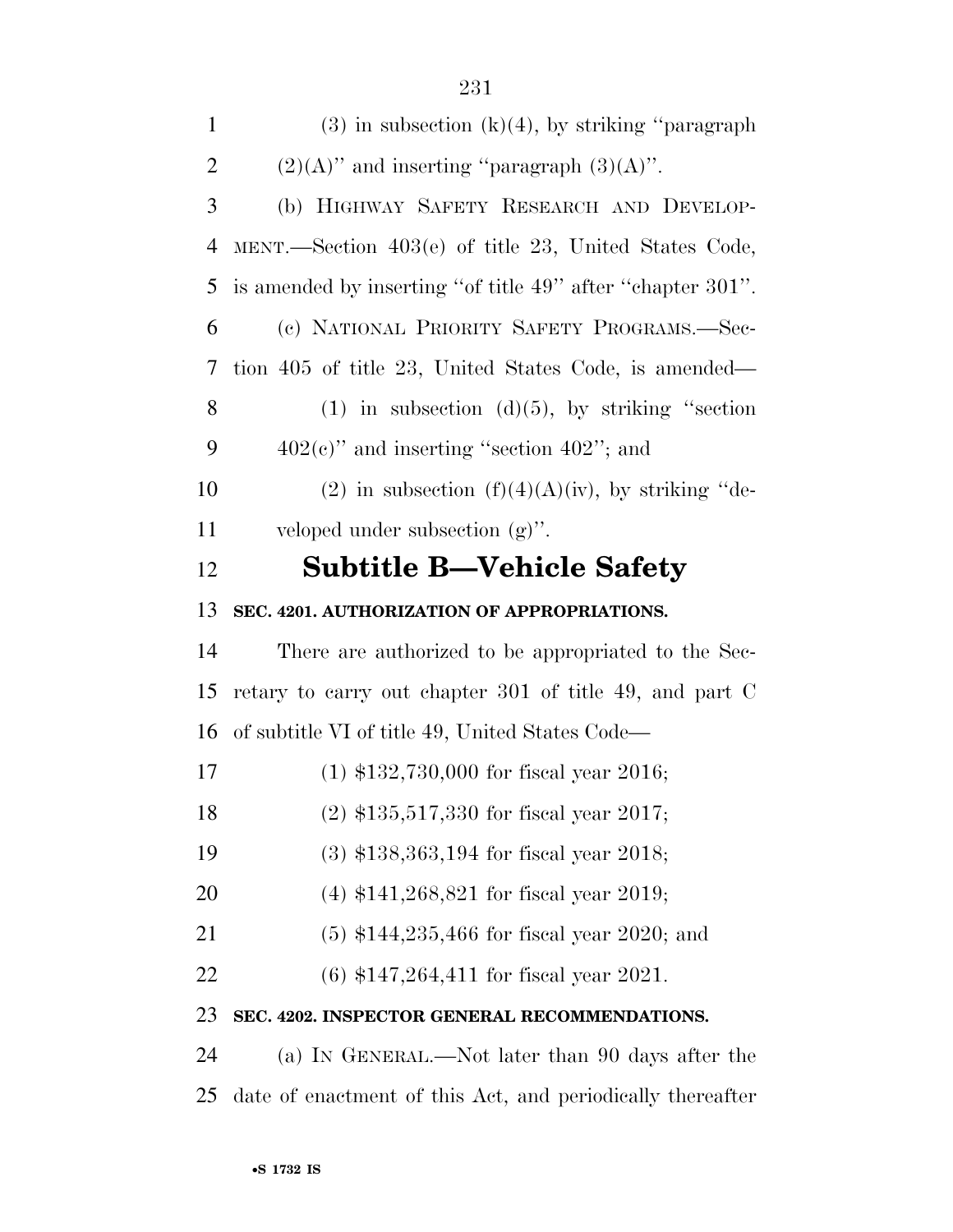until the completion date, the Department of Transpor- tation Inspector General shall report to the appropriate committees of Congress on whether and what progress has been made to implement the recommendations in the Of- fice of Inspector General Audit Report issued June 18, 6 2015 (ST-2015-063).

 (b) IMPLEMENTATION PROGRESS.—The Adminis- trator of the National Highway Traffic Safety Administra-tion shall—

 (1) not later than 90 days after the date of en- actment of this Act, and periodically thereafter until the completion date, provide a briefing to the appro- priate committees of Congress on the actions the Administrator has taken to implement the rec- ommendations in the audit report described in sub- section (a), including a plan for implementing any remaining recommendations; and

 (2) not later than 1 year after the date of en- actment of this Act, issue a final report to the ap- propriate committees of Congress on the implemen- tation of all of the recommendations in the audit re-22 port described in subsection (a).

(c) DEFINITIONS.—In this section:

24 (1) APPROPRIATE COMMITTEES OF CON-GRESS.—The term ''appropriate committees of Con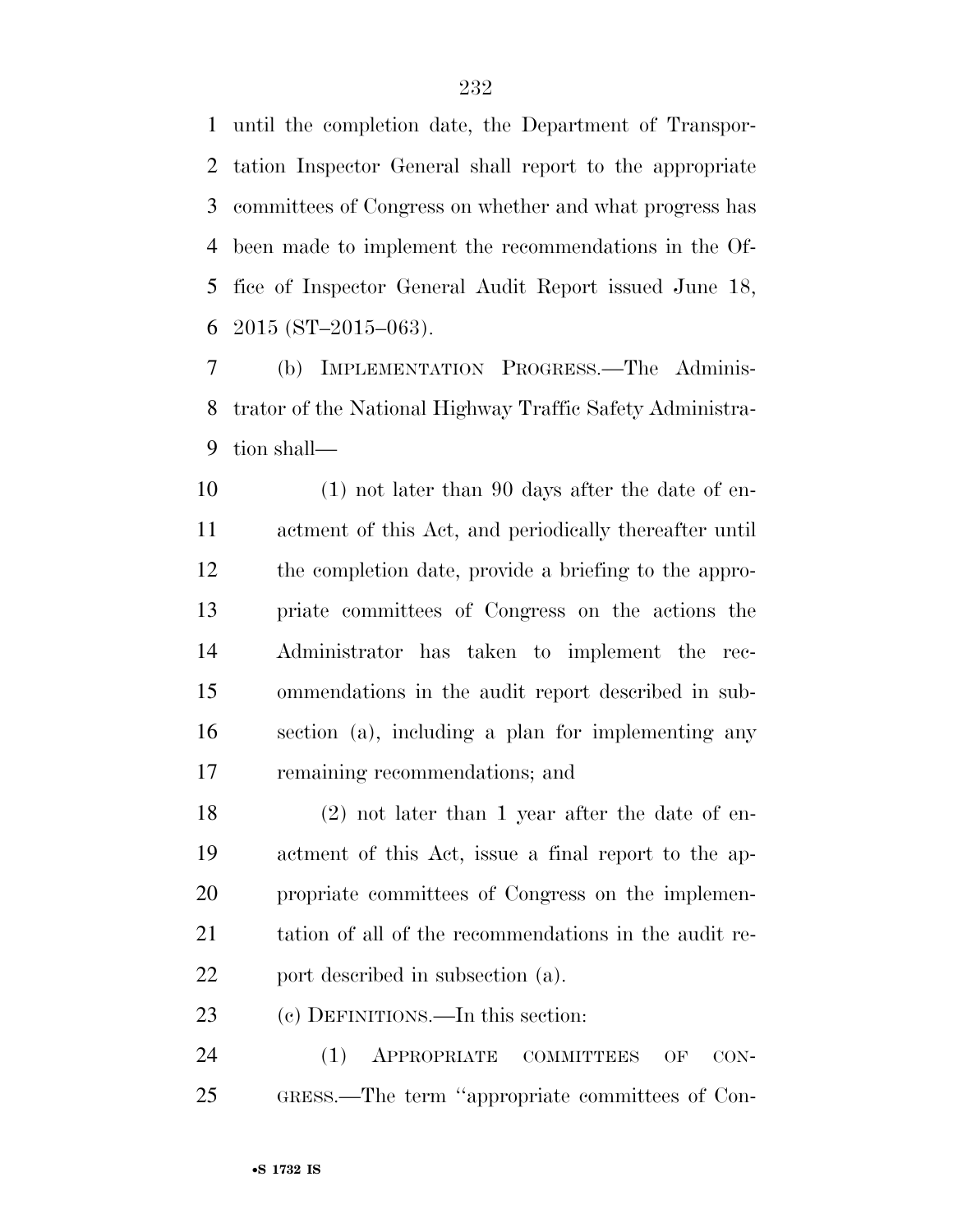gress'' means the Committee on Commerce, Science, and Transportation of the Senate and the Com- mittee on Energy and Commerce of the House of Representatives.

 (2) COMPLETION DATE.—The term ''completion date'' means the date that the National Highway Traffic Safety Administration has implemented all of the recommendations in the Office of Inspector Gen- eral Audit Report issued June 18, 2015 (ST–2015– 063).

## **SEC. 4203. IMPROVEMENTS IN AVAILABILITY OF RECALL INFORMATION.**

 (a) VEHICLE RECALL INFORMATION.—Not later than 2 years after the date of enactment of this Act, the Secretary shall implement current information technology, web design trends, and best practices that will help ensure that motor vehicle safety recall information available to the public on the Federal website is readily accessible and easy to use, including—

- (1) by improving the organization, availability, readability, and functionality of the website;
- (2) by accommodating high-traffic volume; and (3) by establishing best practices for scheduling routine website maintenance.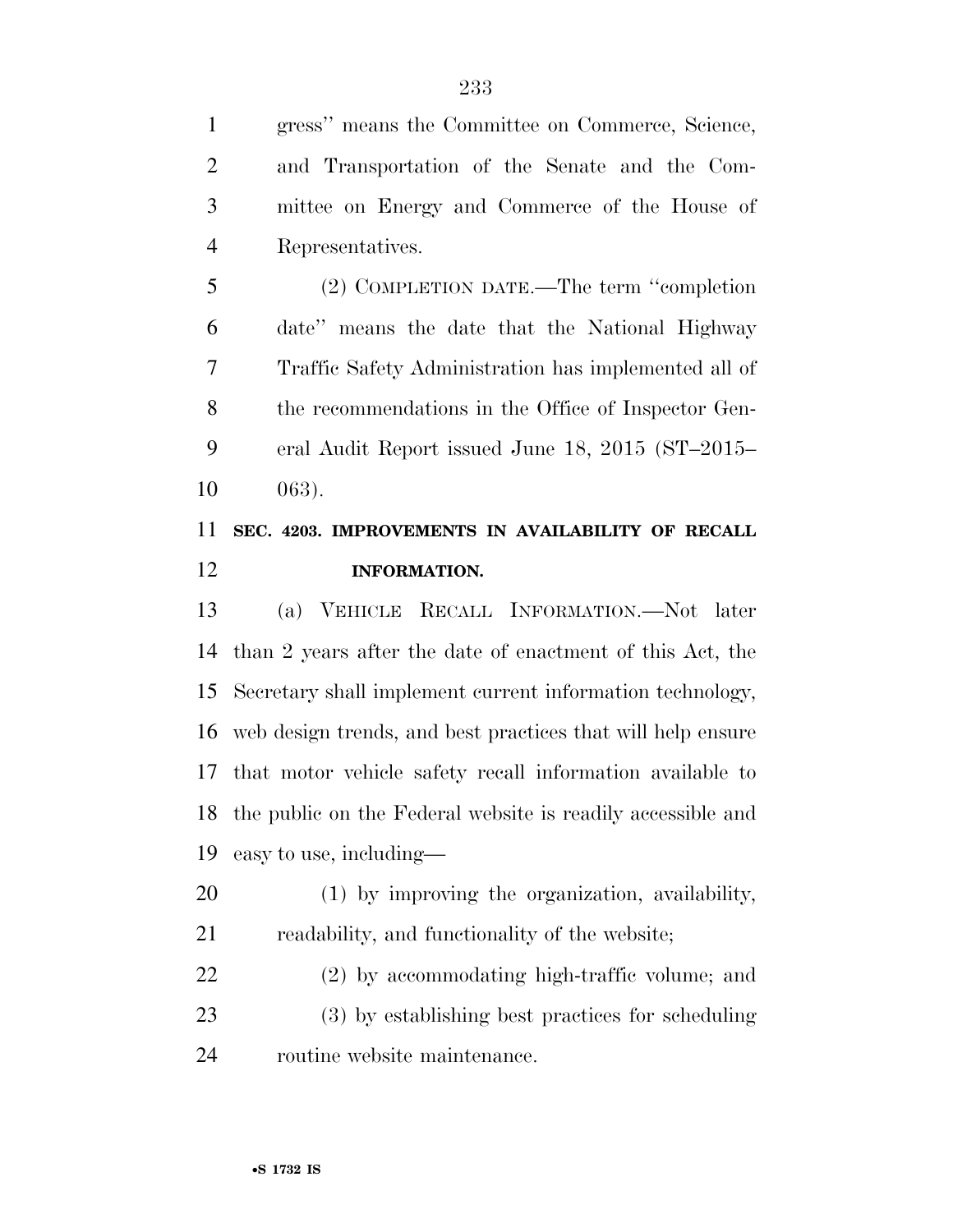(b) GOVERNMENT ACCOUNTABILITY OFFICE PUBLIC AWARENESS REPORT.—

 (1) IN GENERAL.—The Comptroller General shall study the current use by consumers, dealers, and manufacturers of the safety recall information made available to the public, including the usability and content of the Federal and manufacturers' websites and the National Highway Traffic Safety Administration's efforts to publicize and educate consumers about safety recall information.

 (2) REPORT.—Not later than 2 years after the date of enactment of this Act, the Comptroller Gen- eral shall issue a report with the findings of the study under paragraph (1), including recommending any actions the Secretary can take to improve public awareness and use of the websites for safety recall information.

 (c) PROMOTION OF PUBLIC AWARENESS.—Section 31301(c) of the Moving Ahead for Progress in the 21st Century Act (49 U.S.C. 30166 note) is amended to read as follows:

22 "(c) PROMOTION OF PUBLIC AWARENESS.—The Sec- retary shall improve public awareness of safety recall in- formation made publicly available by periodically updating the method of conveying that information to consumers,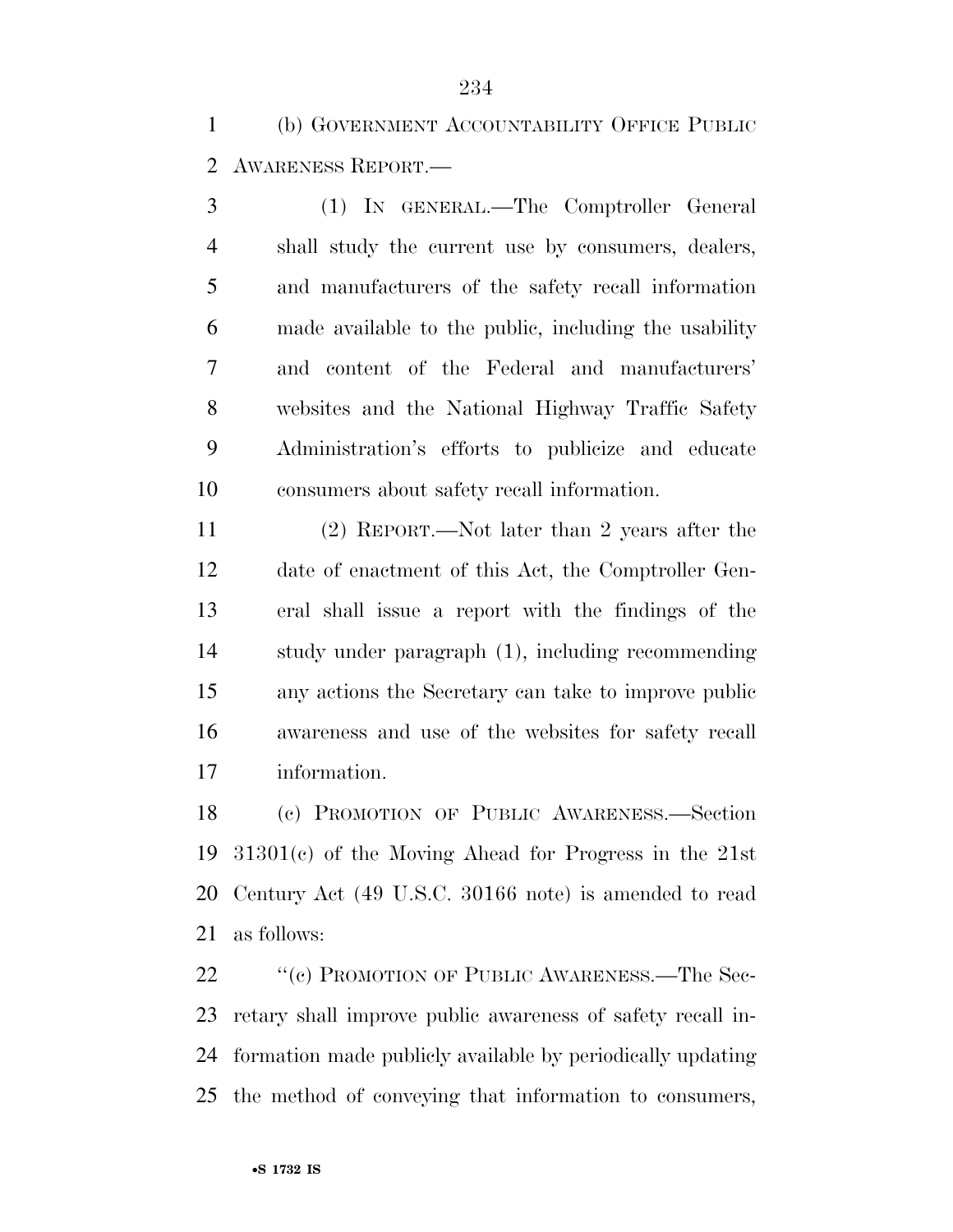dealers, and manufacturers, such as through public service announcements.''.

 (d) CONSUMER GUIDANCE.—Not later than 1 year after the date of enactment of this Act, the Secretary shall make available to the public on the Internet detailed guid- ance for consumers submitting safety complaints, includ-ing-

 (1) a detailed explanation of what information a consumer should include in a complaint; and

 (2) a detailed explanation of the possible ac- tions the National Highway Traffic Safety Adminis- tration can take to address a complaint and respond to the consumer, including information on—

 (A) the consumer records, such as photo- graphs and police reports, that could assist with an investigation; and

 (B) the length of time a consumer should retain the records described in subparagraph (A).

(e) VIN SEARCH.—

 (1) IN GENERAL.—The Secretary, in coordina- tion with industry, including manufacturers and dealers, shall study—

 (A) the feasibility of searching multiple ve-hicle identification numbers at a time to re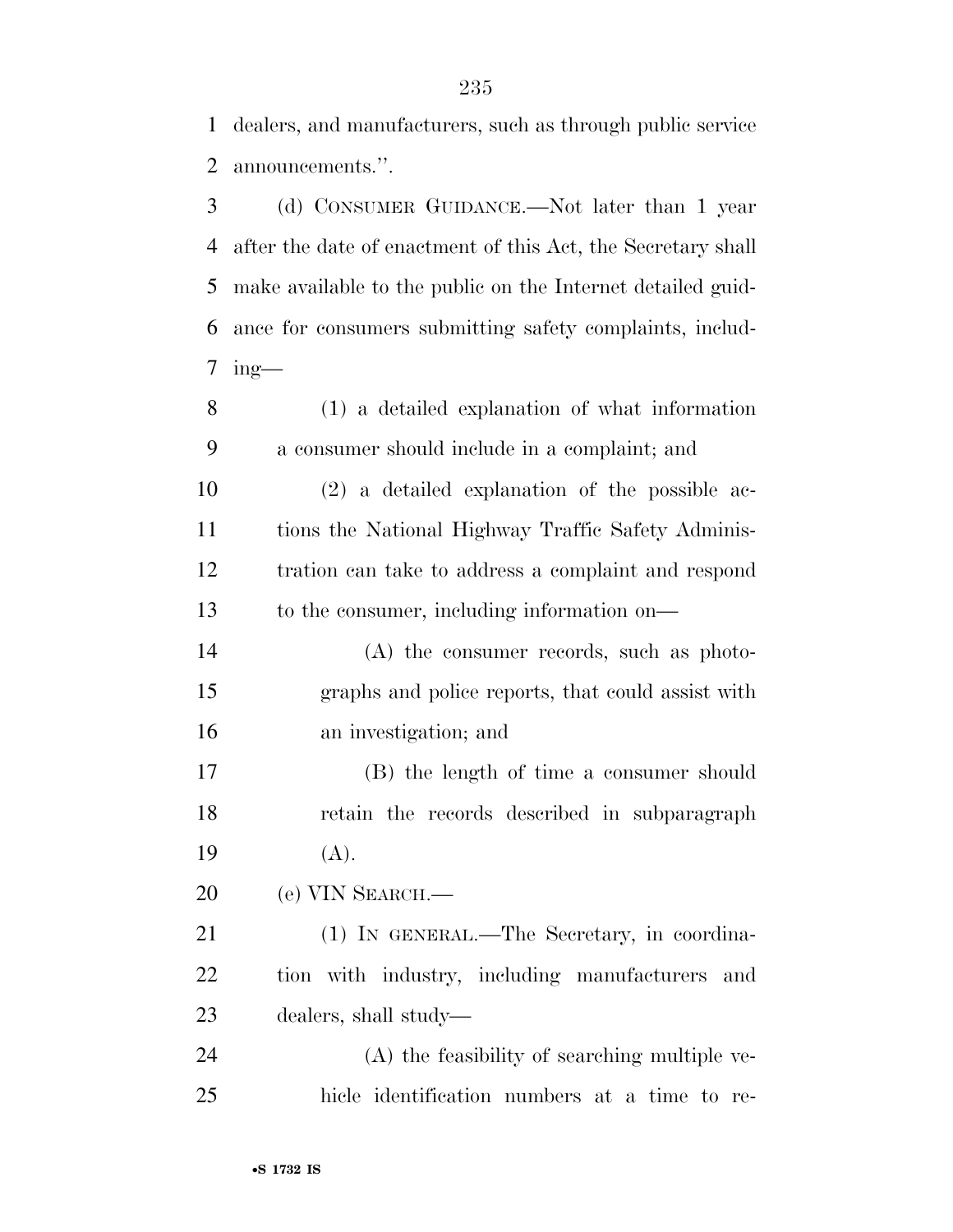trieve motor vehicle safety recall information;

| $\overline{2}$ | and                                                     |
|----------------|---------------------------------------------------------|
| 3              | (B) the feasibility of making the search                |
| $\overline{4}$ | mechanism described under subparagraph (A)              |
| 5              | publicly available.                                     |
| 6              | (2) CONSIDERATIONS.—In conducting the study             |
| 7              | under paragraph (1), the Secretary shall consider       |
| 8              | the potential costs, and potential risks to privacy     |
| 9              | and security in implementing such a search mecha-       |
| 10             | nism.                                                   |
| 11             | SEC. 4204. RECALL PROCESS.                              |
| 12             | (a) NOTIFICATION BY MANUFACTURER.—Section               |
| 13             | $30118(c)$ is amended by inserting "or electronic mail" |
| 14             | after "certified mail".                                 |
| 15             | (b) RECALL COMPLETION RATES REPORT.—                    |
| 16             | $(1)$ IN GENERAL.—Not later than 1 year after           |
| 17             | the date of enactment of this Act, and biennially       |
| 18             | thereafter for 4 years, the Secretary shall—            |
| 19             | (A) conduct an analysis of vehicle safety               |
| 20             | recall completion rates to assess potential ac-         |
| 21             | tions by the National Highway Traffic Safety            |
| 22             | Administration to improve vehicle safety recall         |
| 23             | completion rates; and                                   |
| 24             | (B) submit to the Committee on Com-                     |
| 25             | merce, Science, and Transportation of the Sen-          |
|                |                                                         |
|                | •S 1732 IS                                              |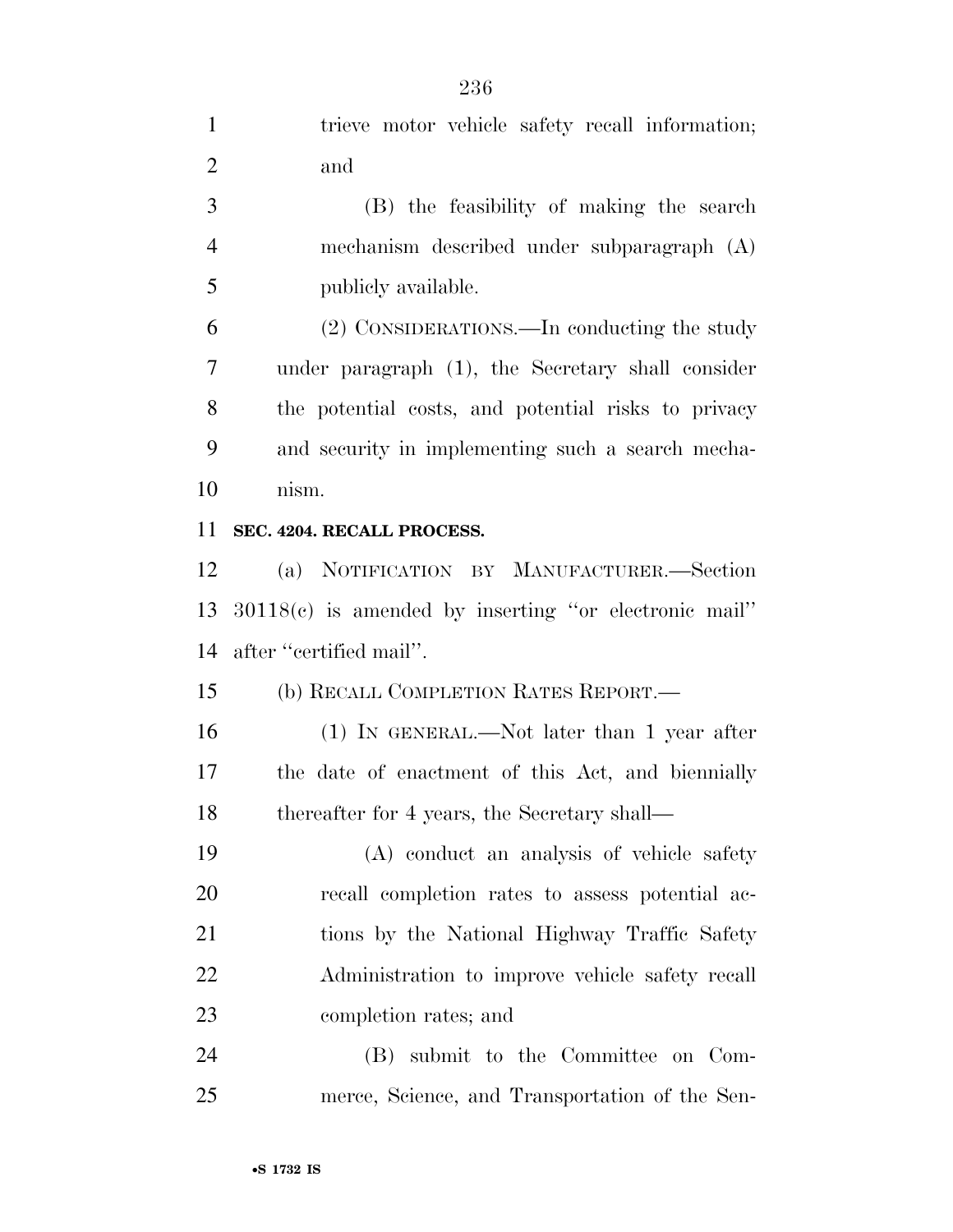| $\mathbf{1}$   | ate and the Committee on Energy and Com-          |
|----------------|---------------------------------------------------|
| $\overline{2}$ | merce of the House of Representatives a report    |
| $\mathfrak{Z}$ | on the results of the analysis.                   |
| $\overline{4}$ | (2) CONTENTS.—Each report shall include—          |
| 5              | (A) the annual recall completion rate by          |
| 6              | manufacturer, component (such as brakes, fuel     |
| 7              | systems, and air bags), and vehicle type (pas-    |
| 8              | senger car, sport utility vehicle, passenger van, |
| 9              | and pick-up truck) for each of the 5 years be-    |
| 10             | fore the year the report is submitted;            |
| 11             | (B) the methods by which the Secretary            |
| 12             | has conducted analyses of these recall comple-    |
| 13             | tion rates to determine trends and identify risk  |
| 14             | factors associated with lower recall rates; and   |
| 15             | (C) the actions the Secretary has planned         |
| 16             | to improve recall completion rates based on the   |
| 17             | results of this data analysis.                    |
| 18             | (3) INSPECTOR GENERAL AUDIT OF VEHICLE            |
| 19             | RECALLS.                                          |
| 20             | (A) IN GENERAL.—The Department of                 |
| 21             | Transportation Inspector General shall conduct    |
| 22             | an audit of the National Highway Traffic Safe-    |
| 23             | ty Administration's management of vehicle safe-   |
| 24             | ty recalls.                                       |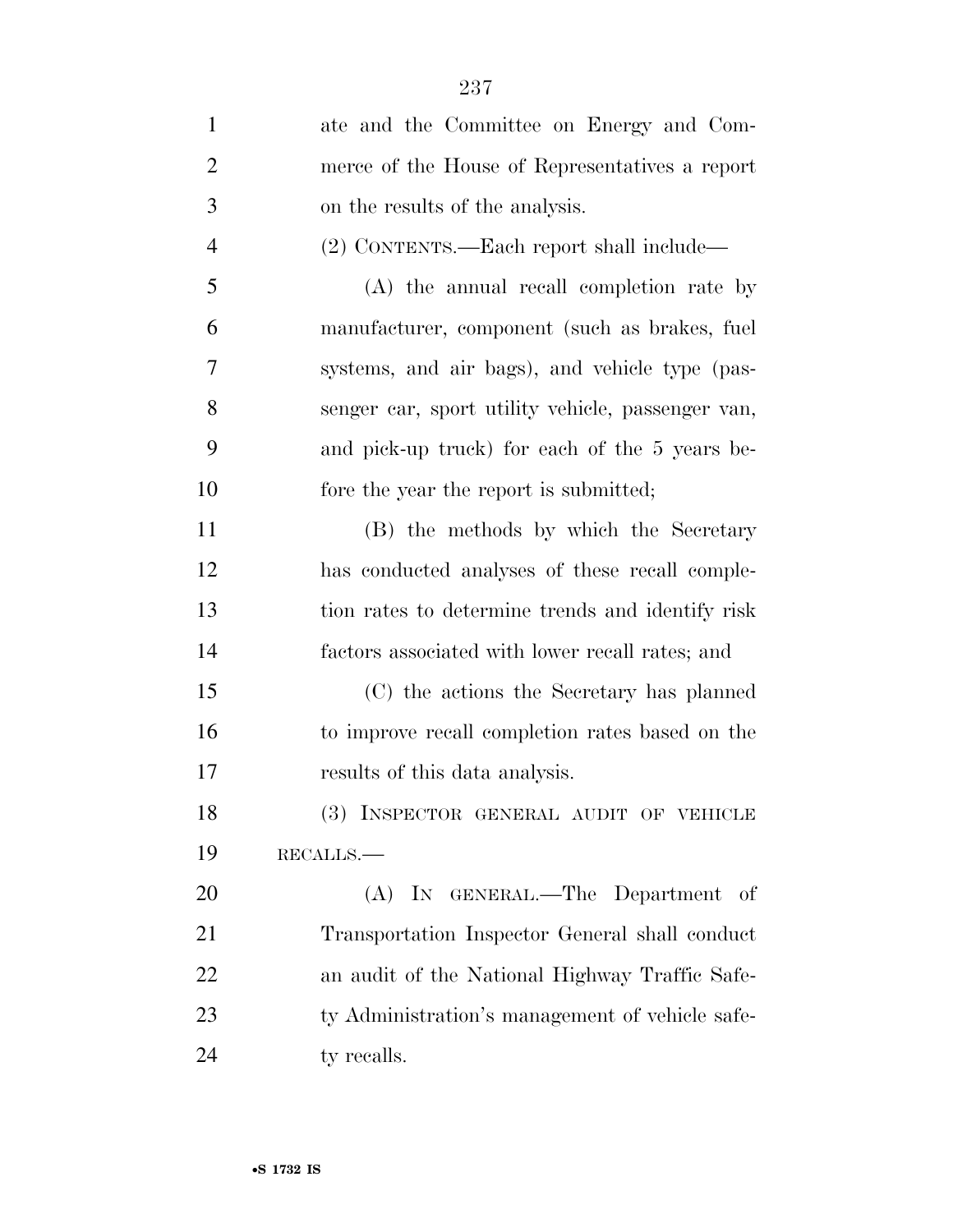| $\mathbf{1}$   | (B) CONTENTS.—The audit shall include a                       |
|----------------|---------------------------------------------------------------|
| $\overline{2}$ | determination of whether the National Highway                 |
| 3              | Traffic Safety Administration—                                |
| $\overline{4}$ | (i) appropriately monitors recalls to                         |
| 5              | ensure the appropriateness of scope and                       |
| 6              | adequacy of recall completion rates and                       |
| $\overline{7}$ | remedies;                                                     |
| 8              | (ii)<br>ensures manufacturers provide                         |
| 9              | safe remedies, at no cost to consumers;                       |
| 10             | (iii) is capable of coordinating recall                       |
| 11             | remedies and processes; and                                   |
| 12             | (iv) can improve its policy on con-                           |
| 13             | sumer notice to combat effects of recall fa-                  |
| 14             | tigue.                                                        |
| 15             | SEC. 4205. PILOT GRANT PROGRAM FOR STATE NOTIFICA-            |
| 16             | TION TO CONSUMERS OF MOTOR VEHICLE                            |
| 17             | RECALL STATUS.                                                |
| 18             | (a) IN GENERAL.—Not later than October 1, 2016,               |
| 19             | the Secretary shall implement a 2-year pilot program to       |
| 20             | evaluate the feasibility and effectiveness of a State process |
| 21             | for informing consumers of open motor vehicle recalls at      |
| 22             | the time of motor vehicle registration in the State.          |
| 23             | (b) GRANTS.—To carry out this program, the Sec-               |
| 24             | retary may make a grant to each eligible State, but not       |
| 25             | more than 6 eligible States in total, that agrees to comply   |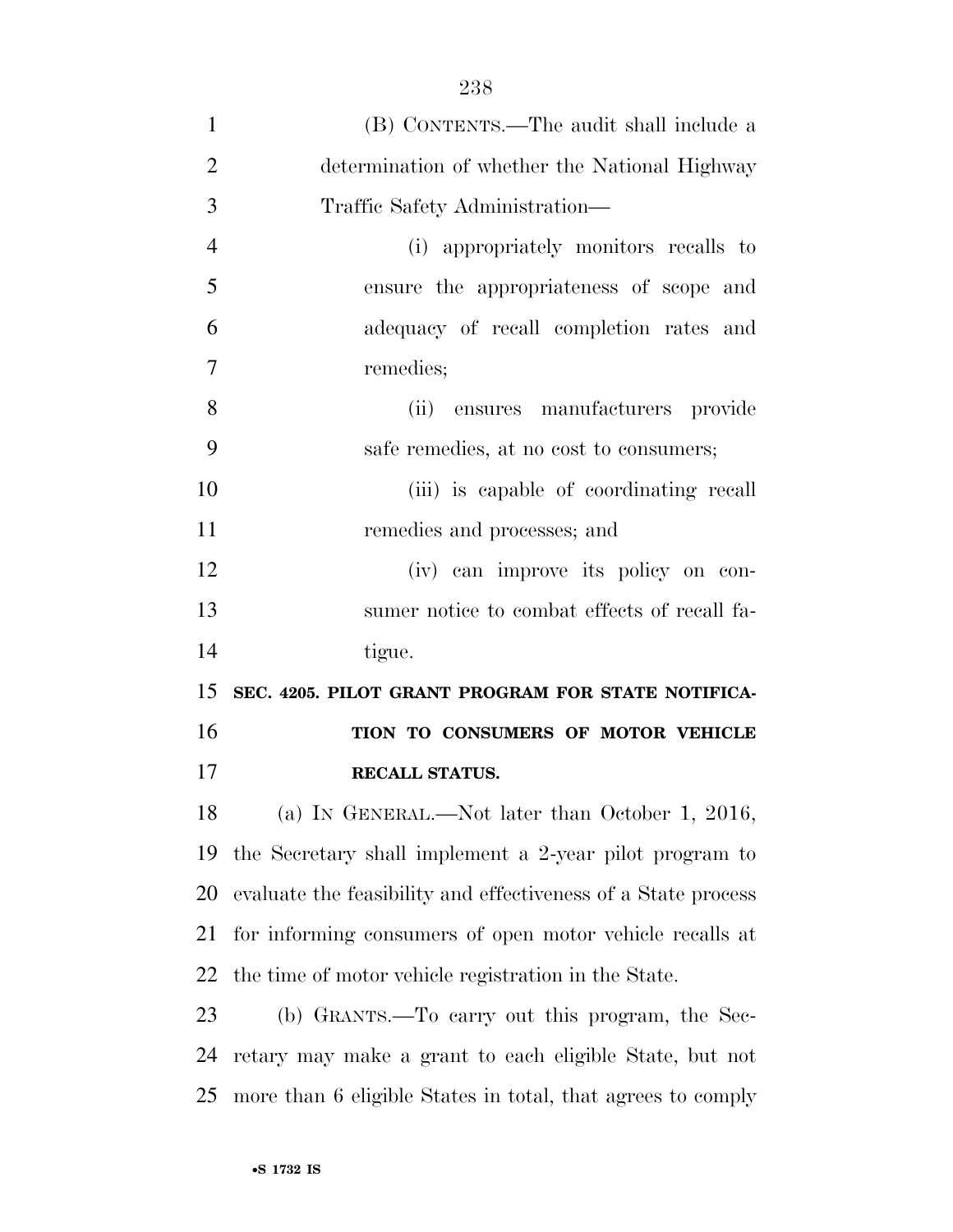with the requirements under subsection (c). Funds made available to a State under this section shall be used by the State for the pilot program described in subsection (a).

 (c) ELIGIBILITY.—To be eligible for a grant, a State shall—

 (1) submit an application in such form and manner as the Secretary prescribes;

 (2) agree to notify, at the time of registration, each owner or lessee of a motor vehicle presented for registration in the State of any open recall on that vehicle;

 (3) provide the open motor vehicle recall infor- mation at no cost to each owner or lessee of a motor vehicle presented for registration in the State; and (4) provide such other information as the Sec-retary may require.

 (d) AWARDS.—In selecting an applicant for an award under this section, the Secretary shall consider the State's methodology for determining open recalls on a motor vehi- cle, for informing consumers of the open recalls, and for determining performance.

 (e) PERFORMANCE PERIOD.—Each grant awarded under this section shall require a 2-year performance pe-riod.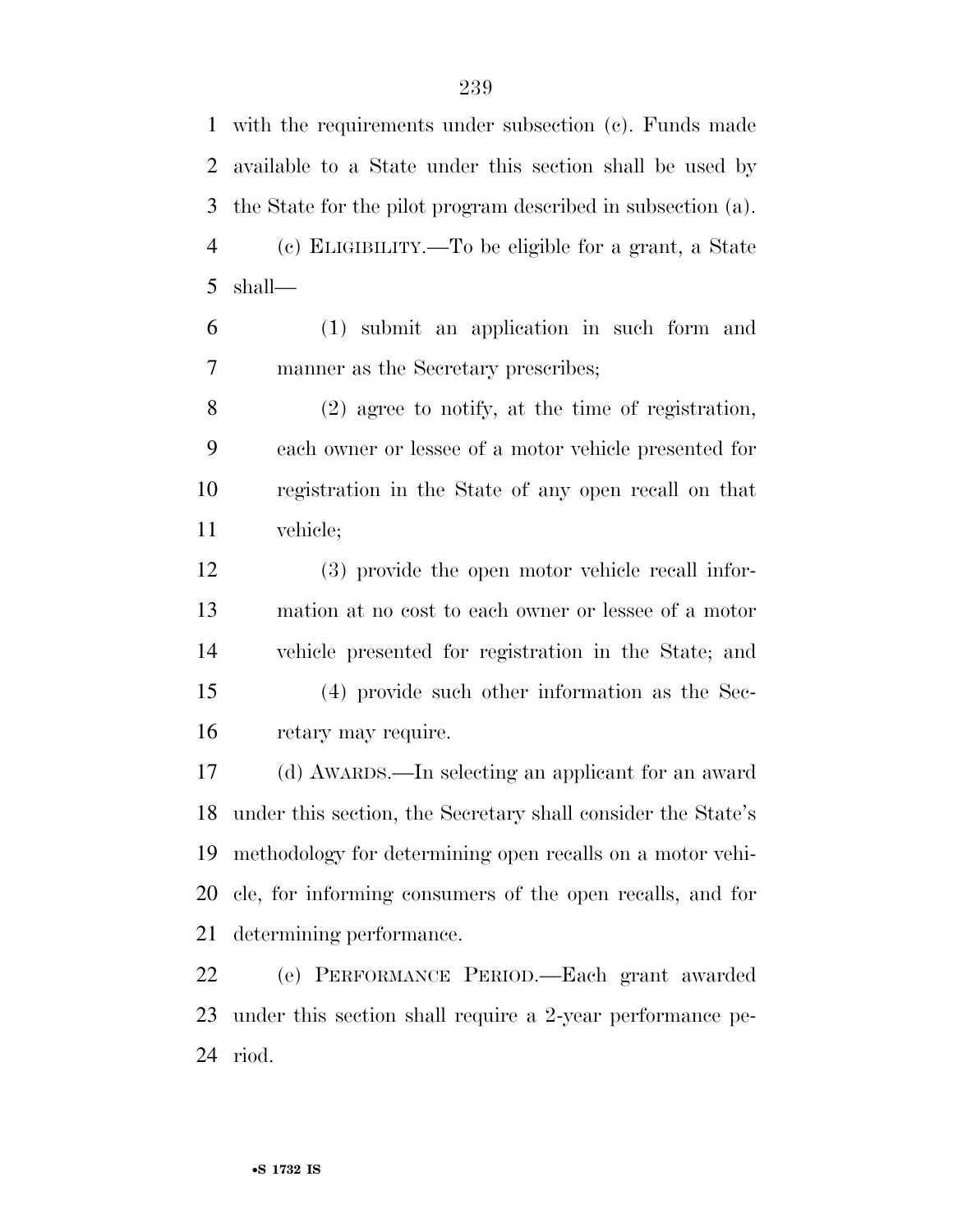(f) REPORT.—Not later than 90 days after the com- pletion of the performance period under subsection (e), a grantee shall provide to the Secretary a report of perform- ance containing such information as the Secretary con- siders necessary to evaluate the extent to which open re-calls have been remedied.

 (g) EVALUATION.—Not later than 180 days after the completion of the pilot program, the Secretary shall evalu- ate the extent to which open recalls identified have been remedied.

(h) DEFINITIONS.—In this section:

12 (1) CONSUMER.—The term "consumer" in-cludes owner and lessee.

 (2) MOTOR VEHICLE.—The term ''motor vehi- cle'' has the meaning given the term under section 30102(a) of title 49, United States Code.

 (3) OPEN RECALL.—The term ''open recall'' means a recall for which a notification by a manu- facturer has been provided under section 30119 of 20 title 49, United States Code, and that has not been remedied under section 30120 of that title.

 (4) REGISTRATION.—The term ''registration'' means the process for registering motor vehicles in the State.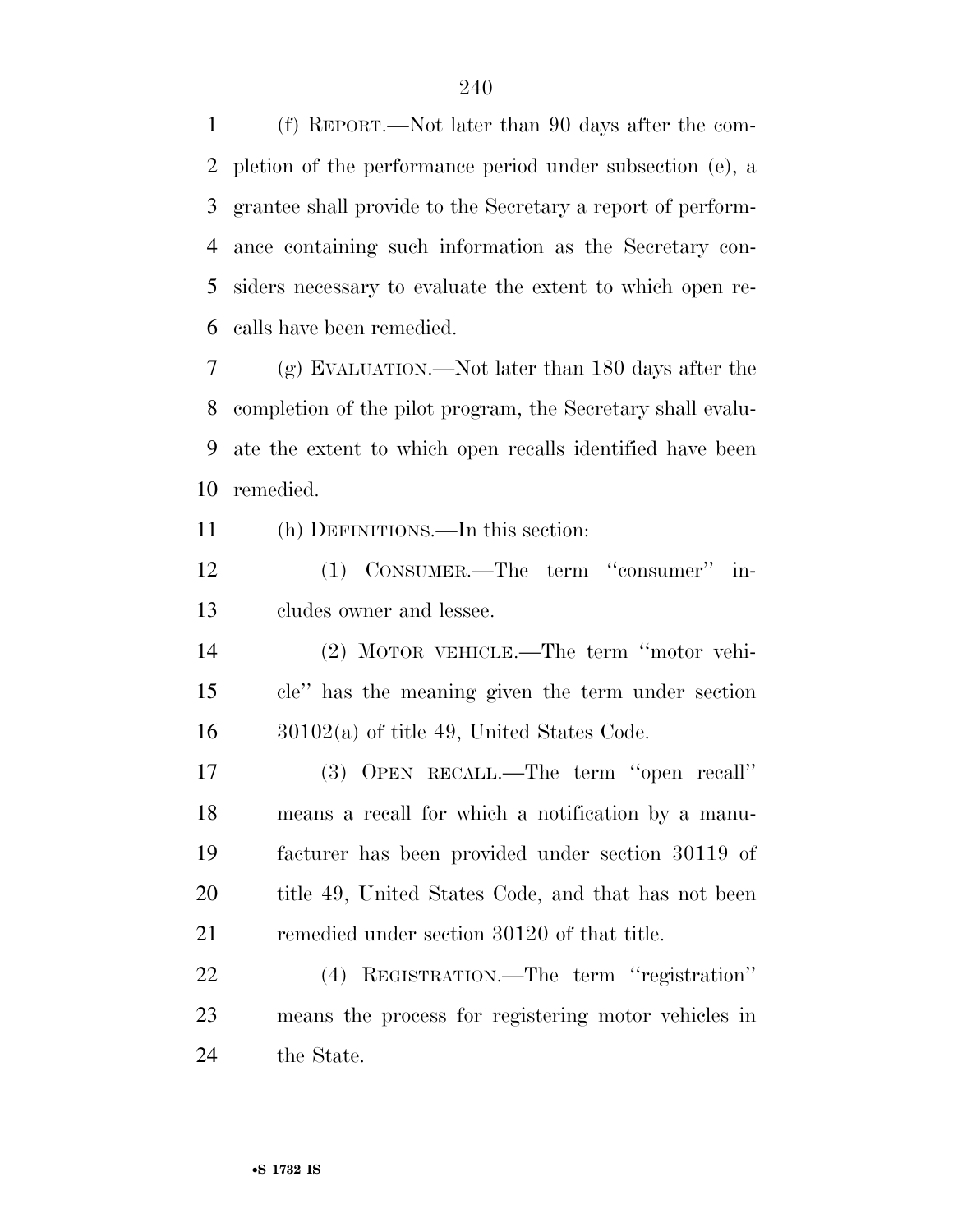| $\mathbf{1}$   | (5) STATE.—The term "State" has the mean-               |
|----------------|---------------------------------------------------------|
| $\overline{2}$ | ing given the term under section $101(a)$ of title 23,  |
| 3              | United States Code.                                     |
| 4              | SEC. 4206. RECALL OBLIGATIONS UNDER BANKRUPTCY.         |
| 5              | Section 30120A is amended by striking "chapter 11"      |
| 6              | of title 11," and inserting "chapter 7 or chapter 11 of |
| 7              | title $11$ ".                                           |
| 8              | SEC. 4207. DEALER REQUIREMENT TO CHECK FOR OPEN         |
| 9              | RECALL.                                                 |
| 10             | Section $30120(f)$ is amended—                          |
| 11             | (1) by inserting $"(1)$ IN GENERAL.—" before            |
| 12             | "A manufacturer" and indenting appropriately;           |
| 13             | $(2)$ in paragraph $(1)$ , as redesignated, by strik-   |
| 14             | ing the period at the end and inserting the following:  |
| 15             | $``if$ —                                                |
| 16             | $\lq\lq$ the dealer notifies the owner of each          |
| 17             | of the manufacturer's motor vehicles it services        |
| 18             | at the time of the service of any open recall;          |
| 19             | and                                                     |
| 20             | $\lq\lq$ the notification requirement under             |
| 21             | subparagraph (A) is specified in a franchise,           |
| 22             | operating, or other agreement between the deal-         |
| 23             | er and the manufacturer."; and                          |
| 24             | (3) by adding at the end the following:                 |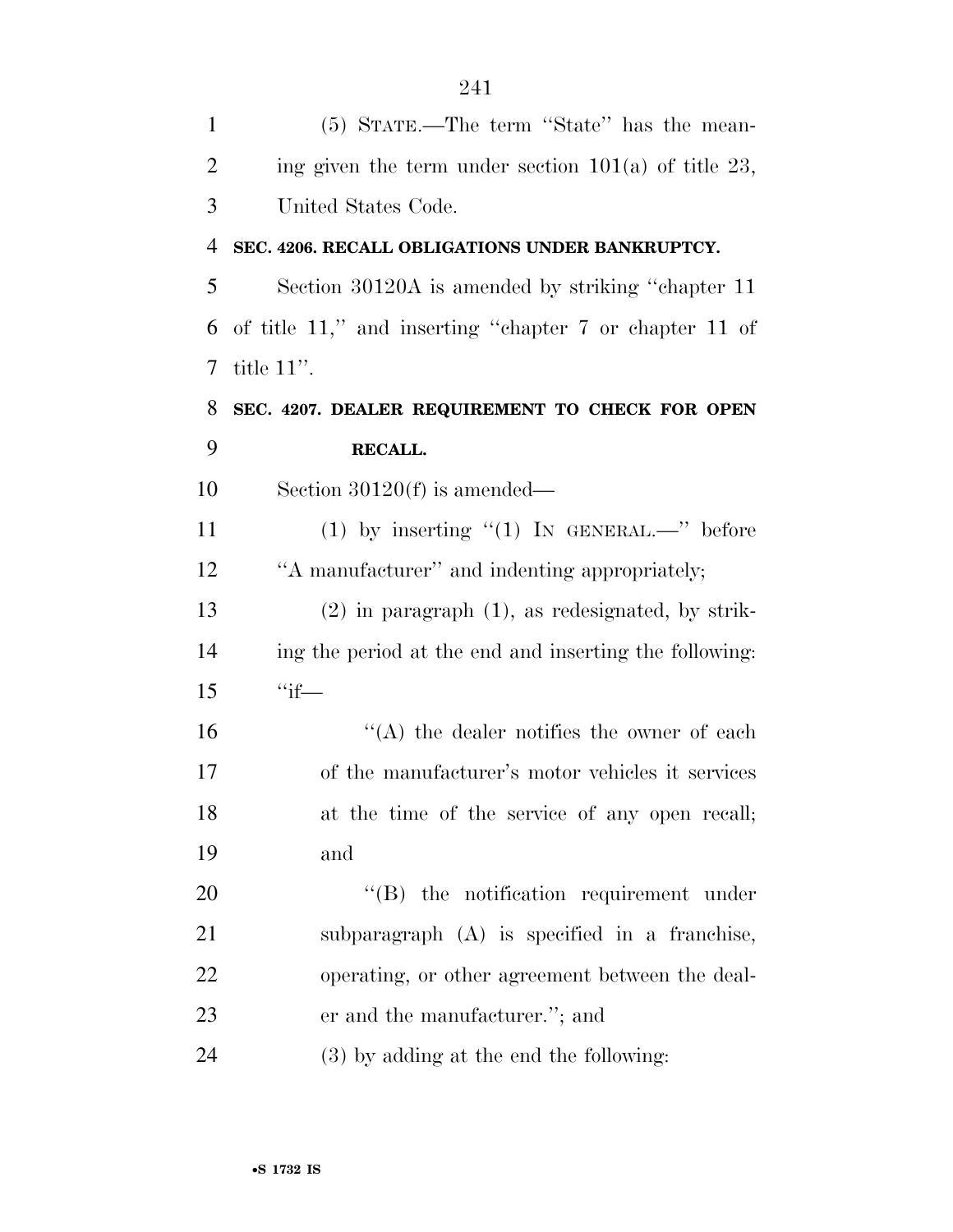| $\mathbf{1}$   | " $(2)$ DEFINITION OF OPEN RECALL.—In this            |
|----------------|-------------------------------------------------------|
| $\overline{2}$ | subsection, the term 'open recall' means a recall for |
| 3              | which a notification by a manufacturer has been       |
| $\overline{4}$ | provided under section 30119 and that has not been    |
| 5              | remedied under this section.".                        |
| 6              | SEC. 4208. EXTENSION OF TIME PERIOD FOR REMEDY OF     |
| 7              | TIRE DEFECTS.                                         |
| 8              | Section 30120(b) of title 49, United States Code, is  |
| 9              | amended—                                              |
| 10             | $(1)$ in paragraph $(1)$ , by striking "60 days" and  |
| 11             | inserting "180 days"; and                             |
| 12             | $(2)$ in paragraph $(2)$ , by striking "60-day" each  |
| 13             | place it appears and inserting "180-day".             |
| 14             | SEC. 4209. RENTAL CAR SAFETY.                         |
| 15             | (a) IN GENERAL.—Section 30120 of title 49, United     |
| 16             | States Code, is amended by adding at the end the fol- |
| 17             | lowing:                                               |
| 18             | "(k) LIMITATION ON RENTAL OF DEFECTIVE OR             |
| 19             | NONCOMPLYING MOTOR VEHICLES.-                         |
| 20             | "(1) IN GENERAL.—After receiving notification         |
| 21             | under section 30119 of a defective or noncomplying    |
| 22             | motor vehicle or replacement equipment in the rental  |
| 23             | company's possession at the time of notification, a   |
| 24             | rental company may rent that motor vehicle only       |
| 25             | $if$ —                                                |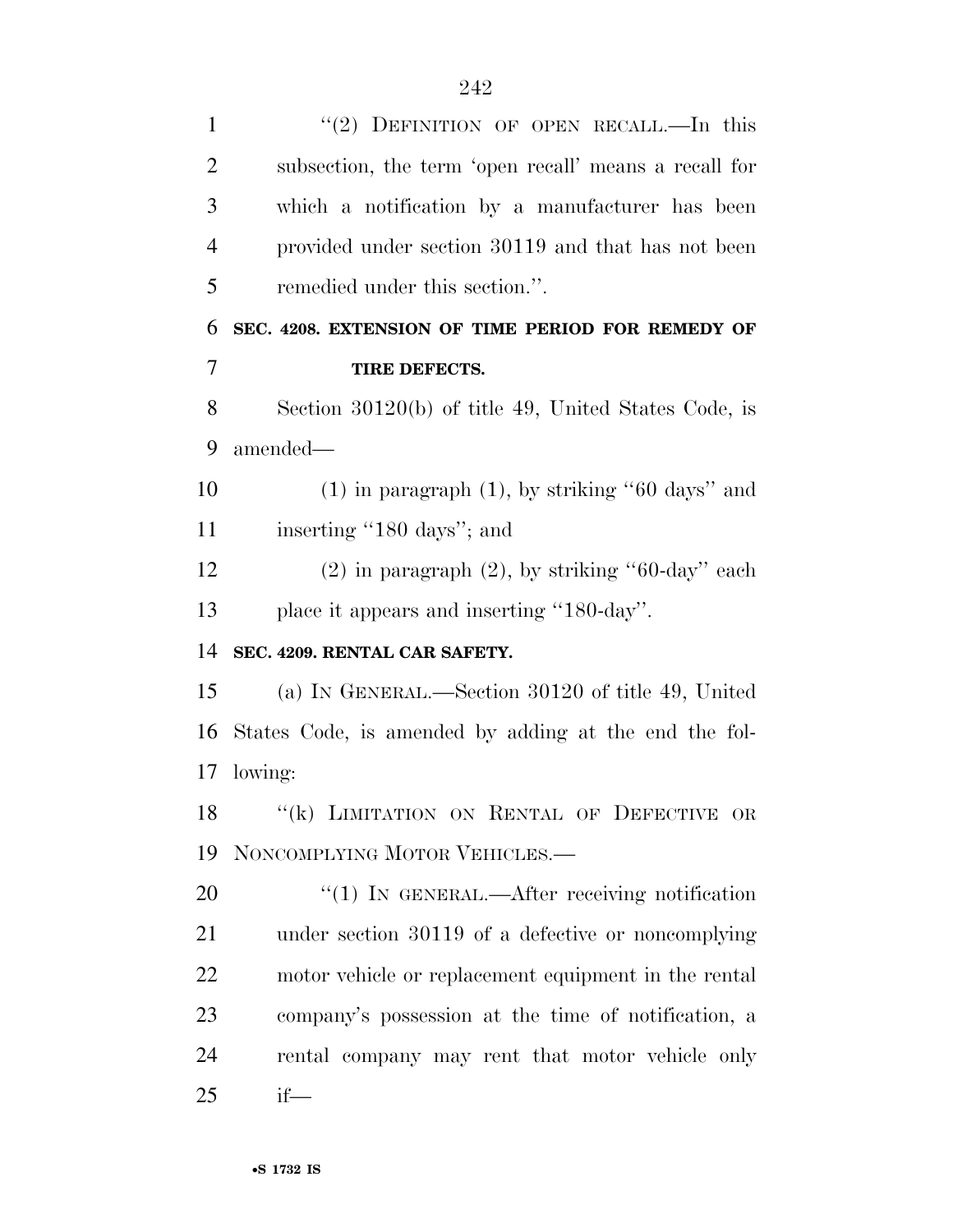| $\mathbf{1}$   | $\lq\lq$ the defect or noncompliance is rem-         |
|----------------|------------------------------------------------------|
| $\overline{2}$ | edied, as required by this section, before deliv-    |
| 3              | ery under the rental agreement;                      |
| $\overline{4}$ | "(B) except as provided in paragraph $(2)$ ,         |
| 5              | the rental company notifies each renter in writ-     |
| 6              | ing prior to acceptance of the rental agree-         |
| 7              | $ment$ —                                             |
| 8              | "(i) of the defect or noncompliance;                 |
| 9              | and                                                  |
| 10             | "(ii) if the notification provided under             |
| 11             | section 30119 indicates that the remedy              |
| 12             | for the defect or noncompliance is not im-           |
| 13             | mediately available and specifies an action          |
| 14             | to temporarily alter the vehicle that would          |
| 15             | eliminate the safety risk posed by the de-           |
| 16             | fect or noncompliance, whether that action           |
| 17             | was performed; or                                    |
| 18             | $\lq\lq$ (C) if the notification is required by an   |
| 19             | order under section 30118(b), enforcement of         |
| 20             | the order is restrained or the order is set aside    |
| 21             | in a civil action to which section $30121(d)$ of     |
| 22             | this title applies.                                  |
| 23             | "(2) PROCEDURES FOR NOTIFICATION DURING              |
| 24             | DURATION OF RENTAL AGREEMENTS. If a rental           |
| 25             | company receives notification of a defective or non- |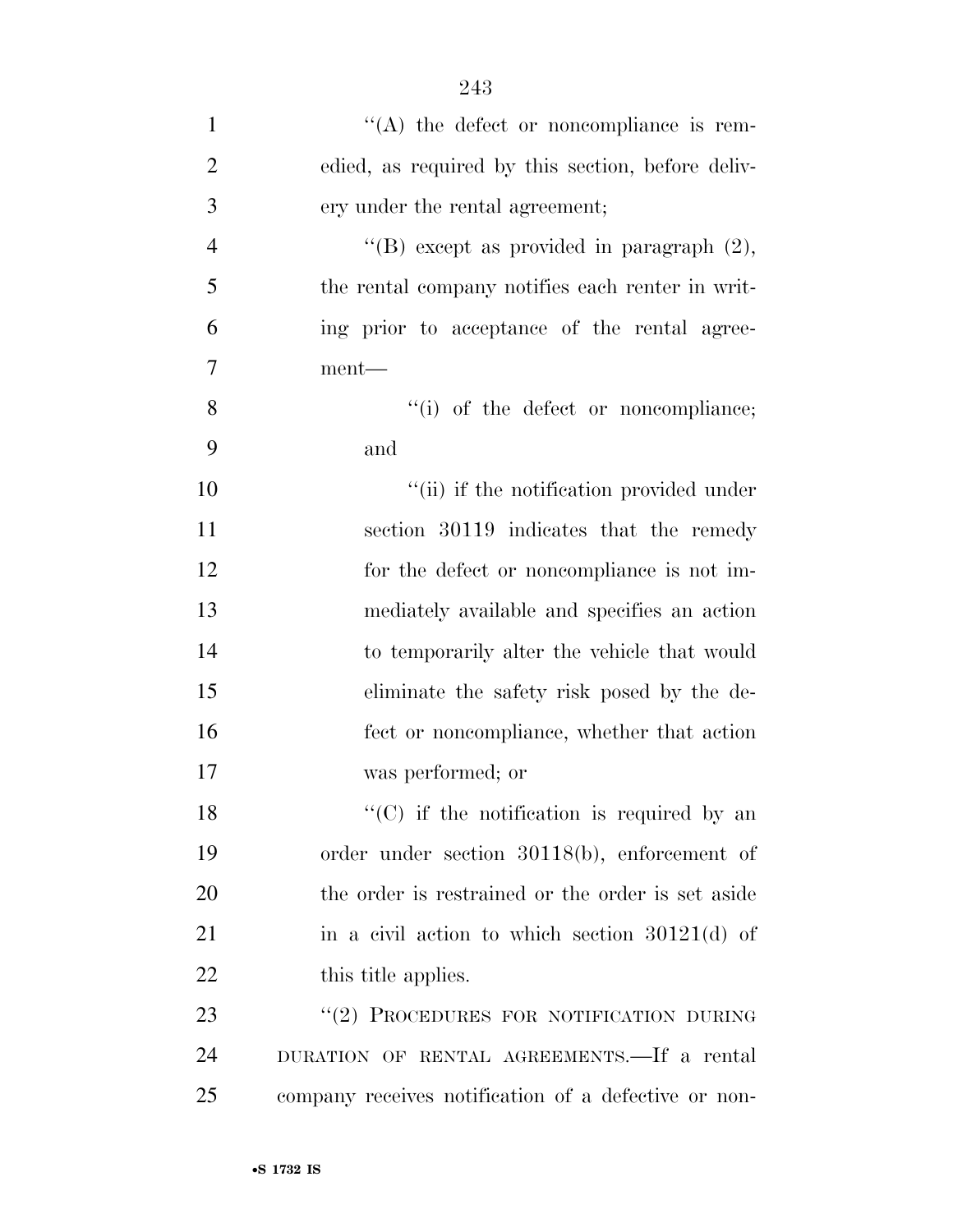| $\mathbf{1}$   | complying motor vehicle or replacement equipment          |
|----------------|-----------------------------------------------------------|
| $\overline{2}$ | under section 30119 during the duration of a rental       |
| 3              | agreement, the rental company shall notify each           |
| $\overline{4}$ | renter, as soon as practicable, but not later than 24     |
| 5              | hours after the date the rental company received the      |
| 6              | notification under section 30119.                         |
| 7              | "(3) CONSTRUCTION.—Nothing in this sub-                   |
| 8              | section may be construed to prohibit a rental com-        |
| 9              | pany from offering a motor vehicle for rent.              |
| 10             | "(4) DEFINITION OF RENTAL COMPANY.-In                     |
| 11             | this subsection, the term 'rental company' means a        |
| 12             | person who is engaged in the business of renting a        |
| 13             | motor vehicle that—                                       |
| 14             | "(A) has a gross vehicle weight rating of                 |
| 15             | $10,000$ pounds or less;                                  |
| 16             | $\lq\lq (B)$ is rented without a driver for an ini-       |
| 17             | tial term of less than 4 months; and                      |
| 18             | $\lq\lq$ (C) is part of a motor vehicle fleet of 5        |
| 19             | or more motor vehicles that are used for rental           |
| 20             | purposes.".                                               |
| 21             | (b) EFFECTIVE DATE.—The amendment made by                 |
| 22             | subsection (a) shall take effect 1 year after the date of |
| 23             | enactment of this Act.                                    |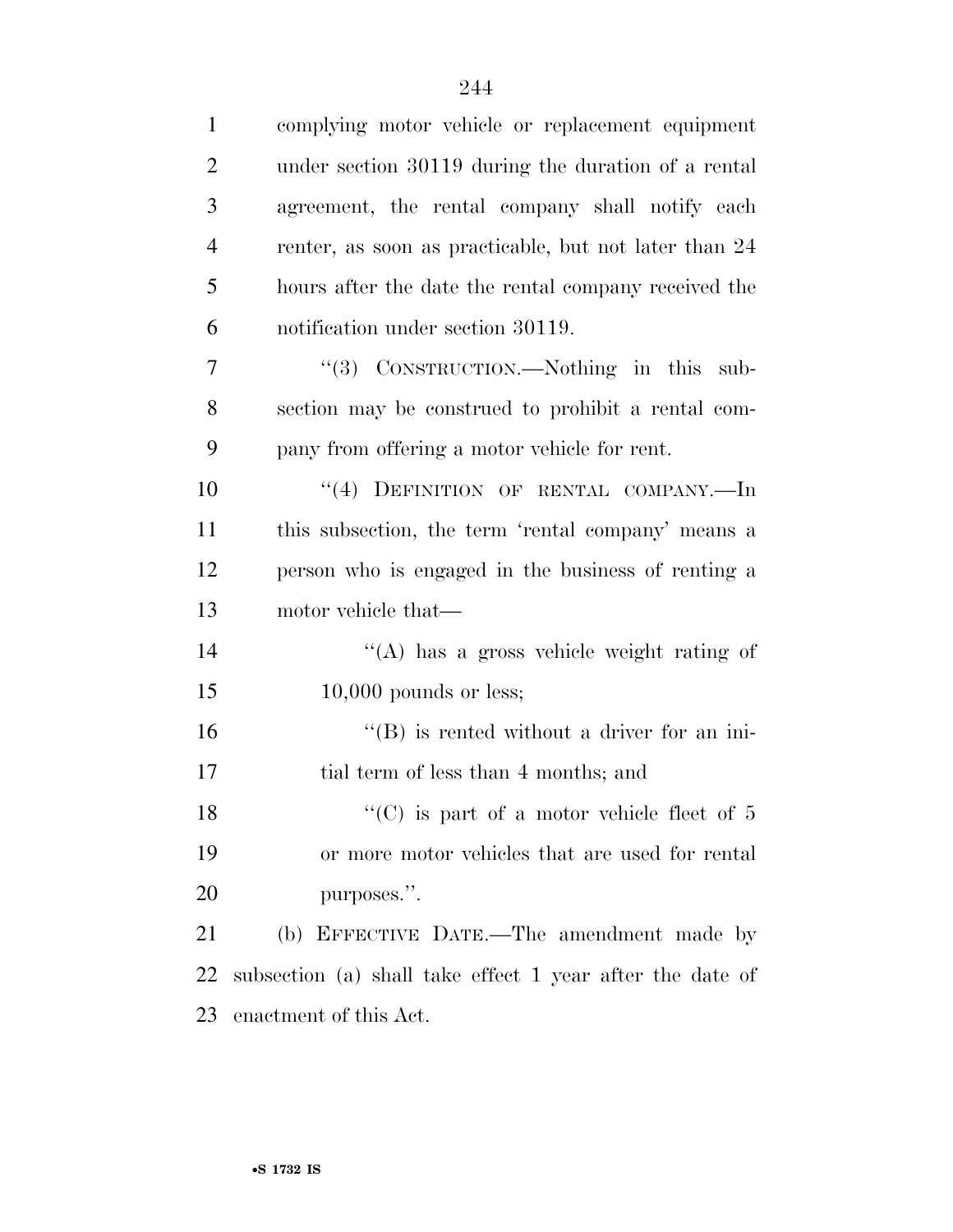### **SEC. 4210. MOTOR VEHICLE EQUIPMENT.**

| $\overline{2}$ | Section $30102(7)(C)$ of title 49, United States Code,   |
|----------------|----------------------------------------------------------|
| 3              | is amended by inserting ", excluding portable wireless   |
| 4              | communications devices and associated applications and   |
| 5              | software used with such devices, which do not operate or |
| 6              | control a critical or primary system, part, or component |
| 7              | of a motor vehicle," after "device".                     |
| 8              | SEC. 4211. TRANSFER TO HIGHWAY TRUST FUND OF CER-        |
| 9              | TAIN MOTOR VEHICLE SAFETY PENALTIES.                     |
| 10             | (a) IN GENERAL.—Paragraph $(5)$ of section $9503(b)$     |
| 11             | of the Internal Revenue Code of 1986 is amended—         |
| 12             | (1) by striking "There are hereby" and insert-           |
| 13             | ing the following:                                       |
| 14             | "(A) IN GENERAL.—There are hereby",                      |
| 15             | and                                                      |
| 16             | $(2)$ by adding at the end the following:                |
| 17             | "(B) PENALTIES RELATED TO MOTOR VE-                      |
| 18             | HICLE SAFETY.-                                           |
| 19             | "(i) IN GENERAL.—There are hereby                        |
| 20             | appropriated to the Highway Trust Fund                   |
| 21             | amounts equivalent to covered motor vehi-                |
| 22             | cle safety penalty collections.                          |
| 23             | "(ii) COVERED MOTOR VEHICLE SAFE-                        |
| 24             | TY PENALTY COLLECTIONS.—For purposes                     |
| 25             | of this subparagraph, the term 'covered                  |
| 26             | motor vehicle safety penalty collections'                |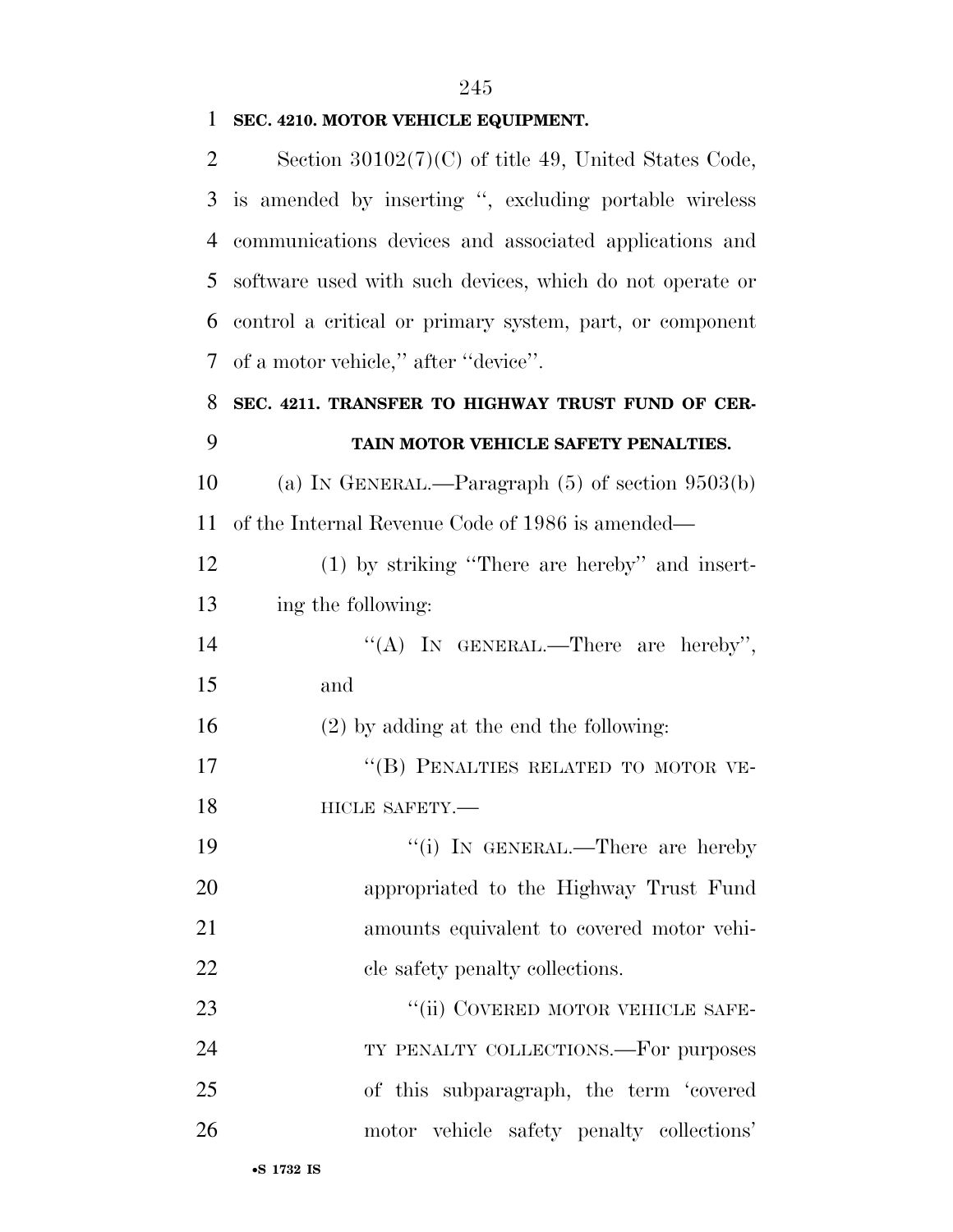| $\mathbf{1}$   | means any amount collected in connection                     |
|----------------|--------------------------------------------------------------|
| $\overline{2}$ | with a civil penalty under section 30165 of                  |
| 3              | title 49, United States Code, reduced by                     |
| 4              | any award authorized by the Secretary of                     |
| 5              | Transportation to be paid to any person in                   |
| 6              | connection with information provided by                      |
| 7              | such person related to a violation of chap-                  |
| 8              | ter 301 of such title which is a predicate                   |
| 9              | to such civil penalty.".                                     |
| 10             | (b) EFFECTIVE DATE.—The amendments made by                   |
| 11             | this section shall apply to amounts collected after the date |
| 12             | of enactment of this Act.                                    |
| 13             | <b>Subtitle C-Research and Develop-</b>                      |
| 14             | ment and Vehicle Electronics                                 |
| 15             | SEC. 4301. REPORT ON OPERATIONS OF THE COUNCIL FOR           |
| 16             | ELECTRONICS, VEHICLE<br><b>VEHICLE</b><br>SOFT-              |
| 17             | WARE, AND EMERGING TECHNOLOGIES.                             |
| 18             | Not later than 1 year after the date of enactment            |
| 19             | of this Act, the Secretary shall submit to the Committee     |
| 20             | on Commerce, Science, and Transportation of the Senate       |
| 21             | and the Committee on Energy and Commerce of the              |
| 22             | House of Representatives a report regarding the oper-        |
| 23             | ations of the Council for Vehicle Electronics, Vehicle Soft- |
| 24             | ware, and Emerging Technologies established under sec-       |
|                |                                                              |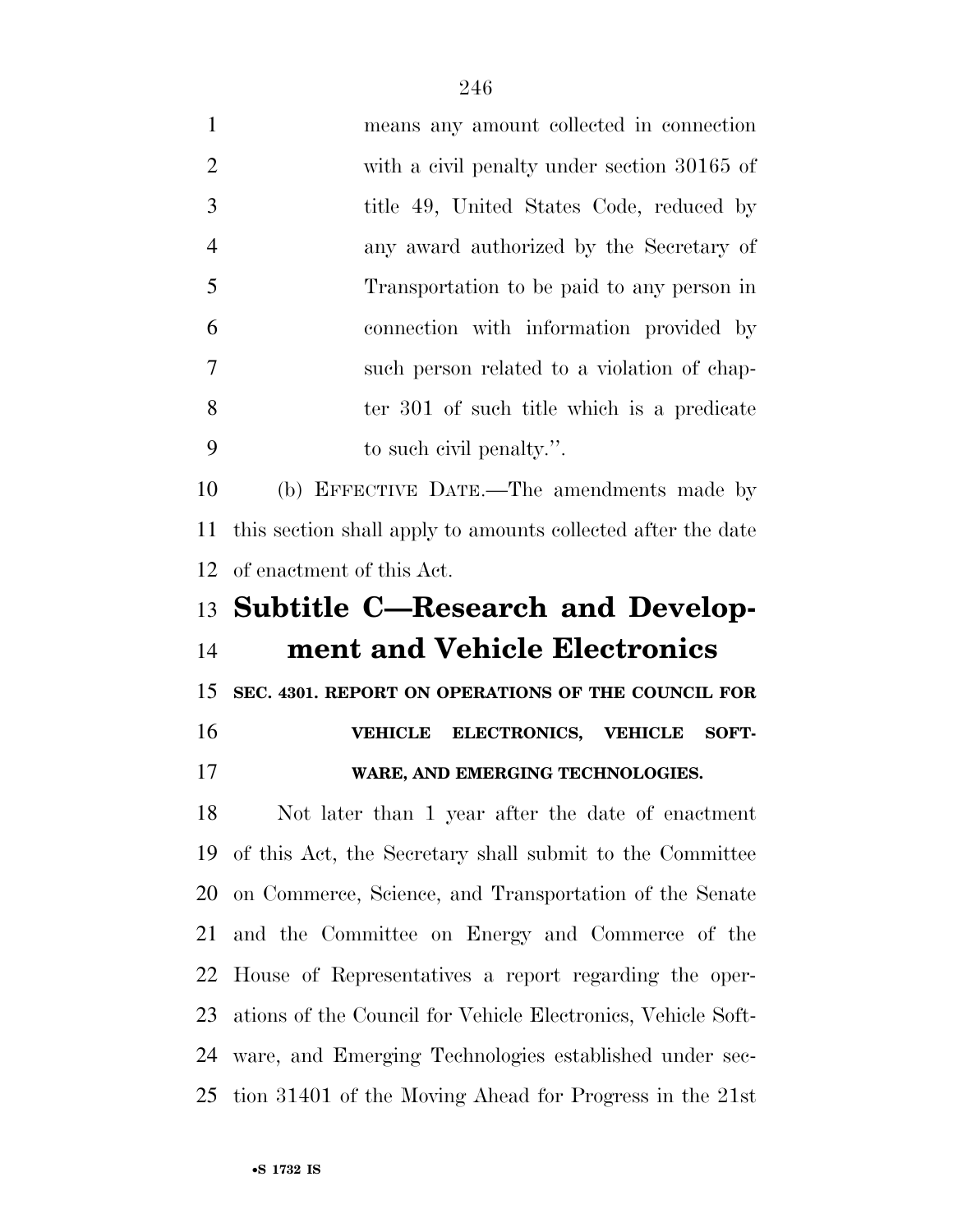Century Act (49 U.S.C. 105 note). The report shall in- clude information about the accomplishments of the Coun- cil, the role of the Council in integrating and aggregating electronic and emerging technologies expertise across the National Highway Traffic Safety Administration, the role of the Council in coordinating with other Federal agencies, and the priorities of the Council over the next 5 years. **SEC. 4302. COOPERATION WITH FOREIGN GOVERNMENTS.**  (a) TITLE 49 AMENDMENT.—Section 30182(b) is amended— (1) in paragraph (4), by striking ''; and'' and inserting a semicolon; (2) in paragraph (5), by striking the period at 14 the end and inserting "; and"; and (3) by inserting after paragraph (5) the fol- lowing:  $\frac{17}{6}$  in coordination with Department of State, enter into cooperative agreements and collaborative research and development agreements with foreign governments.''. (b) TITLE 23 AMENDMENT.—Section 403 of title 23, United States Code, is amended— 23 (1) in subsection  $(b)(2)(C)$ , by inserting "for- eign government, in coordination with the Depart-ment of State,'' after ''institution,''; and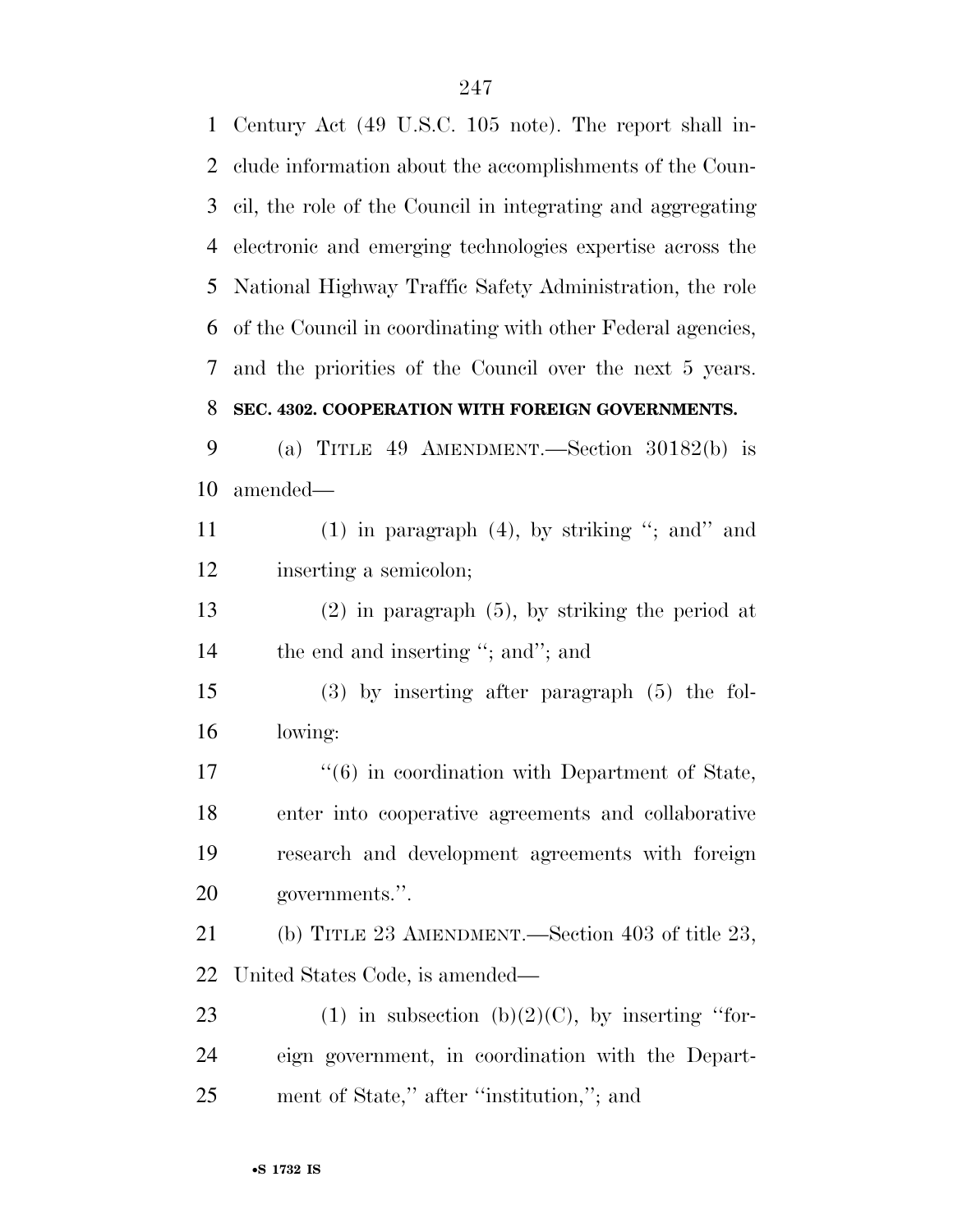1 (2) in subsection  $(c)(1)(A)$ , by inserting "for- eign governments,'' after ''local governments,''. (c) AUDIT.—The Department of Transportation In- spector General shall conduct an audit of the Secretary of Transportation's management and oversight of coopera- tive agreements and collaborative research and develop- ment agreements, including any cooperative agreements between the Secretary of Transportation and foreign gov- ernments under section 30182(b)(6) of title 49, United 10 States Code, and subsections  $(b)(2)(C)$  and  $(c)(1)(A)$  of title 23, United States Code.

# **Subtitle D—Miscellaneous Provisions**

**PART I—DRIVER PRIVACY ACT OF 2015** 

### **SEC. 4401. SHORT TITLE.**

 This part may be cited as the ''Driver Privacy Act of 2015''.

**SEC. 4402. LIMITATIONS ON DATA RETRIEVAL FROM VEHI-**

### **CLE EVENT DATA RECORDERS.**

 (a) OWNERSHIP OF DATA.—Any data retained by an event data recorder (as defined in section 563.5 of title 49, Code of Federal Regulations), regardless of when the motor vehicle in which it is installed was manufactured, is the property of the owner, or, in the case of a leased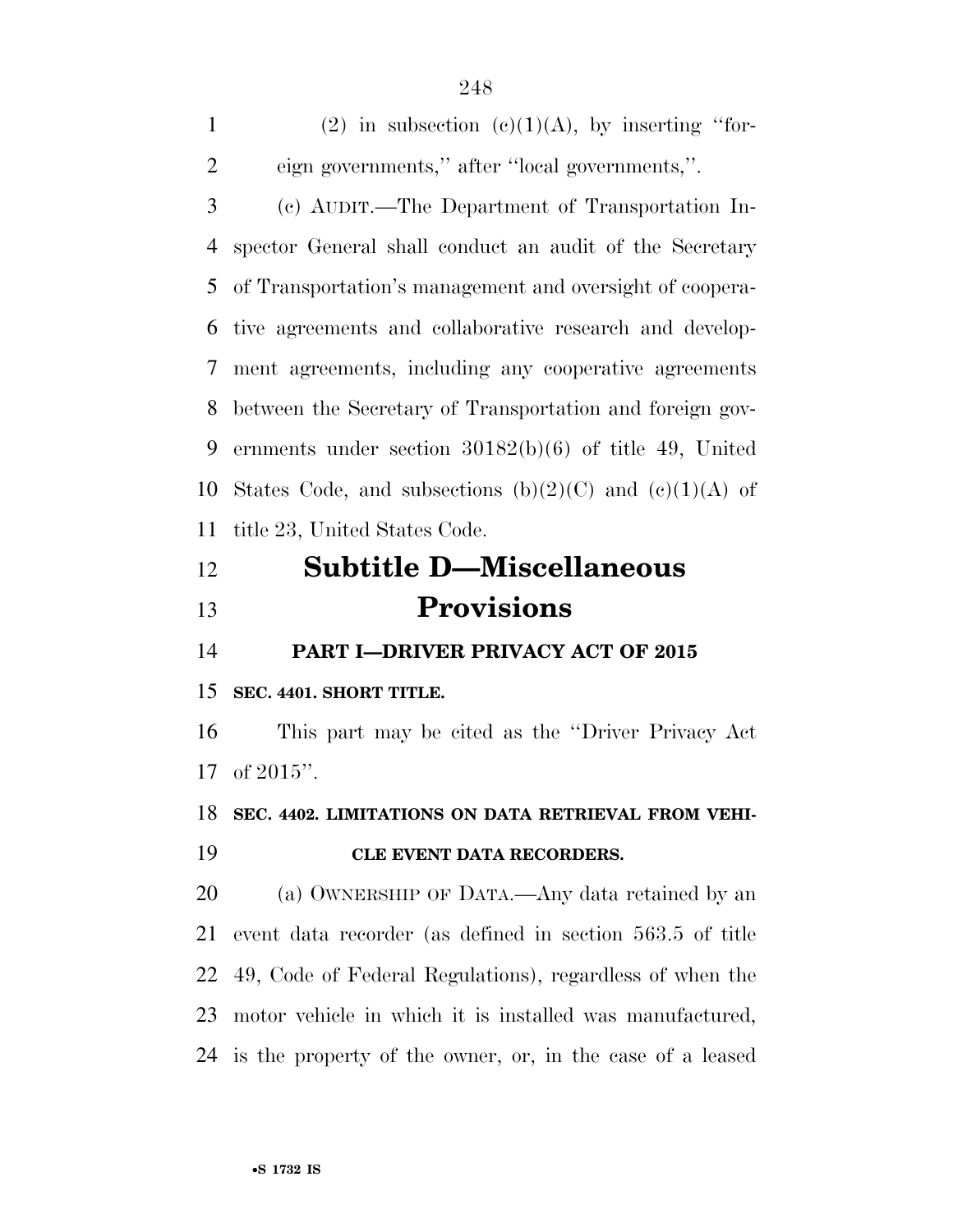vehicle, the lessee of the motor vehicle in which the event data recorder is installed.

 (b) PRIVACY.—Data recorded or transmitted by an event data recorder described in subsection (a) may not be accessed by a person other than an owner or a lessee of the motor vehicle in which the event data recorder is installed unless—

 (1) a court or other judicial or administrative authority having jurisdiction—

 (A) authorizes the retrieval of the data; and

 (B) to the extent that there is retrieved data, the data is subject to the standards for admission into evidence required by that court 15 or other administrative authority;

 (2) an owner or a lessee of the motor vehicle provides written, electronic, or recorded audio con- sent to the retrieval of the data for any purpose, in- cluding the purpose of diagnosing, servicing, or re- pairing the motor vehicle, or by agreeing to a sub- scription that describes how data will be retrieved and used;

 (3) the data is retrieved pursuant to an inves- tigation or inspection authorized under section 1131(a) or 30166 of title 49, United States Code,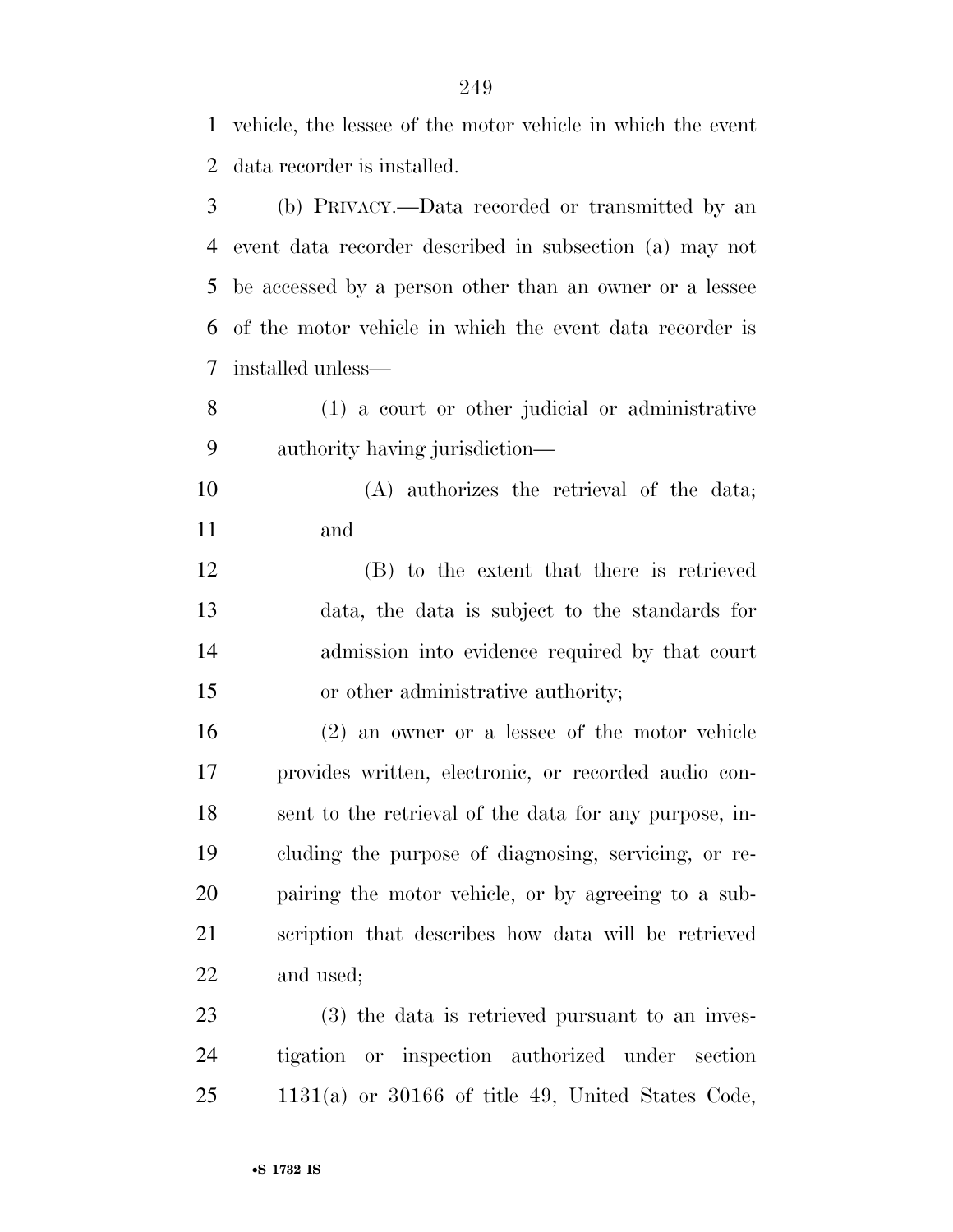and the personally identifiable information of an owner or a lessee of the vehicle and the vehicle iden- tification number is not disclosed in connection with the retrieved data, except that the vehicle identifica- tion number may be disclosed to the certifying man-ufacturer;

 (4) the data is retrieved for the purpose of de- termining the need for, or facilitating, emergency medical response in response to a motor vehicle crash; or

 (5) the data is retrieved for traffic safety re- search, and the personally identifiable information of an owner or a lessee of the vehicle and the vehicle identification number is not disclosed in connection with the retrieved data.

#### **SEC. 4403. VEHICLE EVENT DATA RECORDER STUDY.**

 (a) IN GENERAL.—Not later than 1 year after the date of enactment of this Act, the Administrator of the National Highway Traffic Safety Administration shall submit to Congress a report that contains the results of a study conducted by the Administrator to determine the amount of time event data recorders installed in passenger motor vehicles should capture and record for retrieval ve-hicle-related data in conjunction with an event in order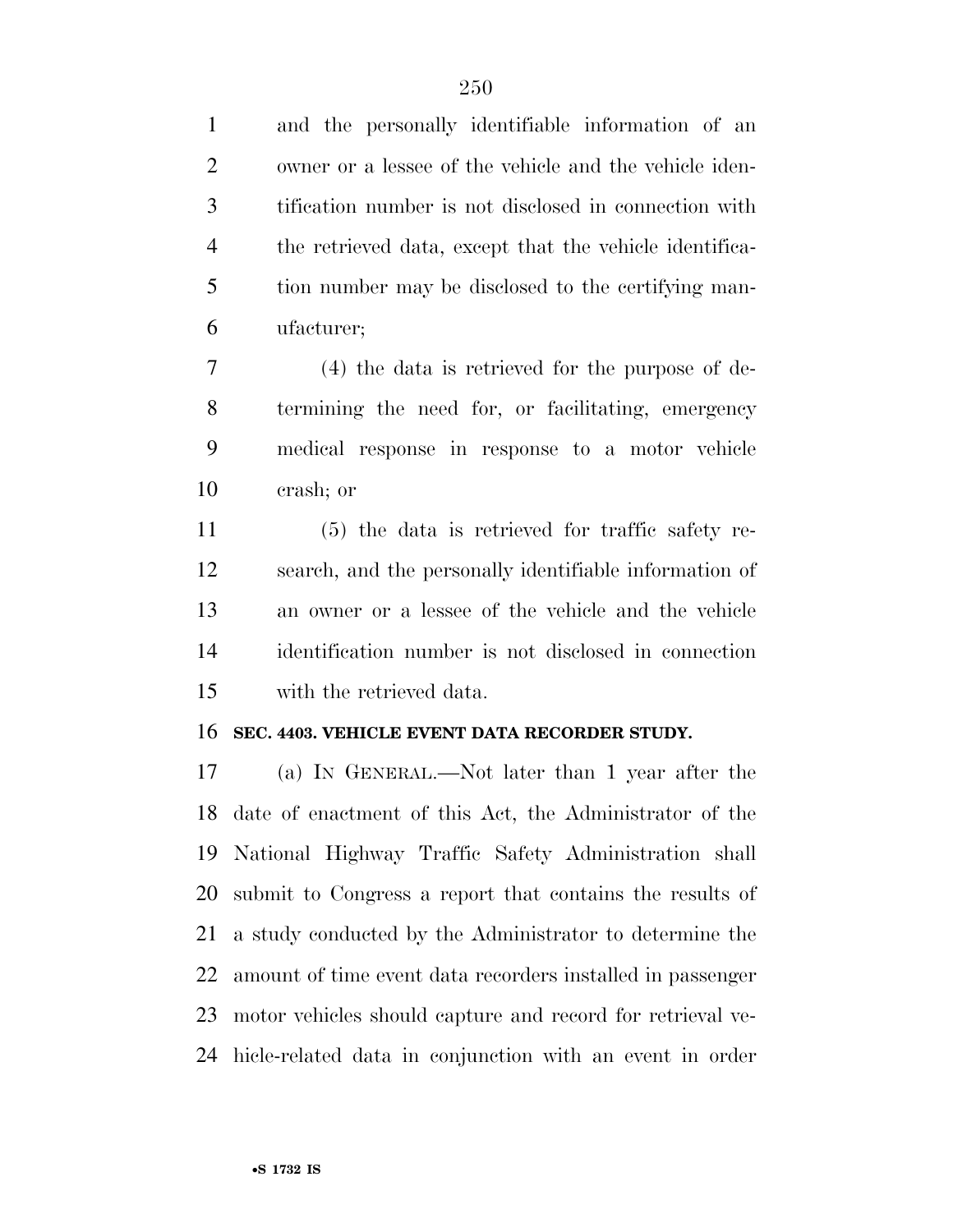to provide sufficient information to investigate the cause of motor vehicle crashes.

 (b) RULEMAKING.—Not later than 2 years after sub- mitting the report required under subsection (a), the Ad- ministrator of the National Highway Traffic Safety Ad- ministration shall promulgate regulations to establish the appropriate period during which event data recorders in- stalled in passenger motor vehicles may capture and record for retrieval vehicle-related data to the time nec- essary to provide accident investigators with vehicle-re- lated information pertinent to crashes involving such motor vehicles.

### **PART II—SAFETY THROUGH INFORMED**

**CONSUMERS ACT OF 2015** 

### **SEC. 4421. SHORT TITLE.**

 This part may be cited as the ''Safety Through In-formed Consumers Act of 2015''.

#### **SEC. 4422. PASSENGER MOTOR VEHICLE INFORMATION.**

 Section 32302 is amended by inserting after sub-section (b) the following:

21 ''(c) CRASH AVOIDANCE.—Not later than 1 year after the date of enactment of the Safety Through Informed Consumers Act of 2015, the Secretary shall promulgate a rule to ensure that crash avoidance information is indi-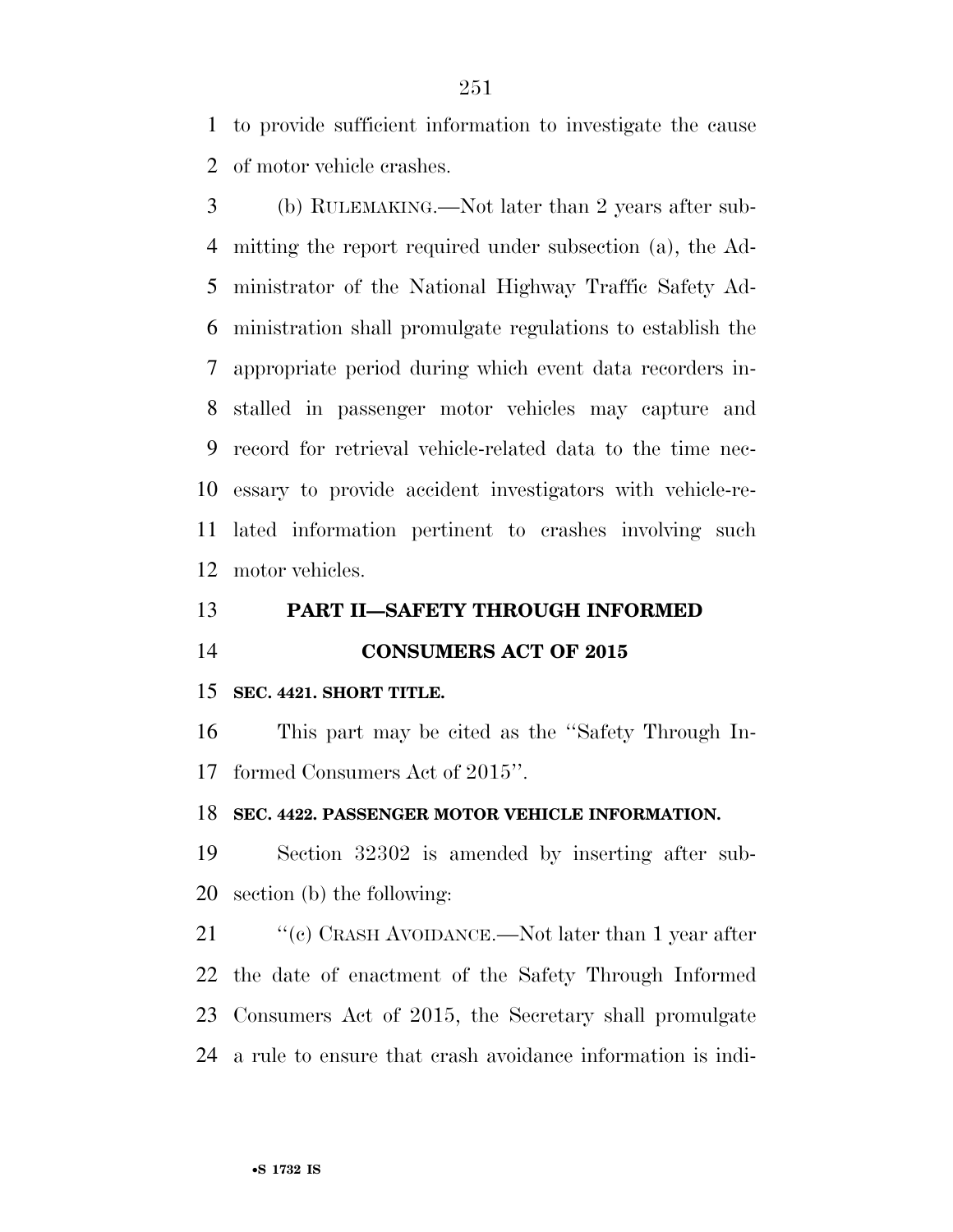| $\mathbf{1}$   | cated next to crashworthiness information on stickers    |
|----------------|----------------------------------------------------------|
| $\overline{2}$ | placed on motor vehicles by their manufacturers.".       |
| 3              | TITLE V-RAILROAD REFORM,                                 |
| $\overline{4}$ | ENHANCEMENT, AND EFFI-                                   |
| 5              | <b>CIENCY</b>                                            |
| 6              | SEC. 5001. PASSENGER TRANSPORTATION; DEFINITIONS.        |
| $\tau$         | Section 24102 is amended—                                |
| 8              | $(1)$ by redesignating paragraphs $(5)$ through          |
| 9              | $(9)$ as paragraphs $(6)$ through $(10)$ , respectively; |
| 10             | $(2)$ by inserting after paragraph $(4)$ , the fol-      |
| 11             | lowing:                                                  |
| 12             | $\cdot\cdot$ (5) 'long-distance route' means a route de- |
| 13             | scribed in paragraph $(6)(C)$ .";                        |
| 14             | (3) by amending paragraph $(6)(A)$ , as redesig-         |
| 15             | nated, to read as follows:                               |
| 16             | "(A) the Northeast Corridor main line be-                |
| 17             | tween Boston, Massachusetts and the Virginia             |
| 18             | Avenue interlocking in the District of Columbia,         |
| 19             | and the facilities and services used to operate          |
| 20             | and maintain that line;";                                |
| 21             | $(4)$ in paragraph $(7)$ , as redesignated, by strik-    |
| 22             | ing the period at the end and inserting ", except        |
| 23             | that the term 'Northeast Corridor' for the purposes      |
| 24             | of chapter 243 means the main line between Boston,       |
| 25             | Massachusetts and the Virginia Avenue interlocking       |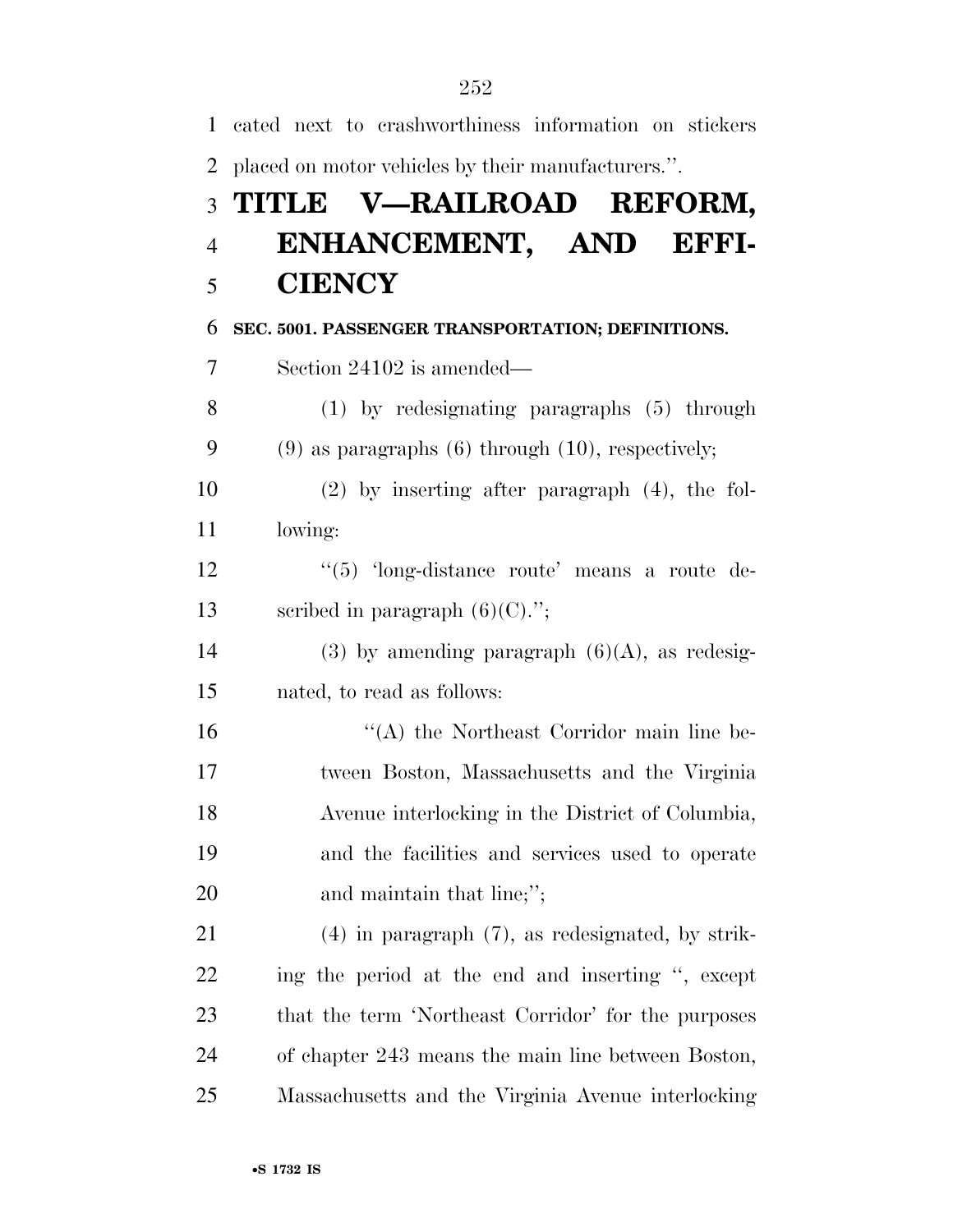| $\mathbf{1}$   | in the District of Columbia, and the facilities and        |
|----------------|------------------------------------------------------------|
| $\overline{2}$ | services used to operate and maintain that line.";         |
| 3              | and                                                        |
| $\overline{4}$ | $(5)$ by adding at the end the following:                  |
| 5              | " $(11)$ 'state-of-good-repair' means a condition          |
| 6              | in which physical assets, both individually and as a       |
| 7              | system, are—                                               |
| 8              | "(A) performing at a level at least equal to               |
| 9              | that called for in their as-built or as-modified           |
| 10             | design specification during any period when the            |
| 11             | life cycle cost of maintaining the assets is lower         |
| 12             | than the cost of replacing them; and                       |
| 13             | "(B) sustained through regular mainte-                     |
| 14             | nance and replacement programs.                            |
| 15             | " $(12)$ 'State-supported route' means a route de-         |
| 16             | scribed in paragraph $(6)(B)$ or paragraph $(6)(D)$ , or   |
| 17             | in section $24702(a)$ .".                                  |
| 18             | Subtitle A—Authorization of                                |
| 19             | Appropriations                                             |
| 20             | SEC. 5101. AUTHORIZATION OF GRANTS TO AMTRAK.              |
| 21             | (a) IN GENERAL.—There are authorized to be appro-          |
| 22             | priated to the Secretary for the use of Amtrak for deposit |
| 23             | into the accounts established under section $24319(a)$ of  |
| 24             | title 49, United States Code, the following amounts:       |
| 25             | $(1)$ For fiscal year 2016, \$1,450,000,000.               |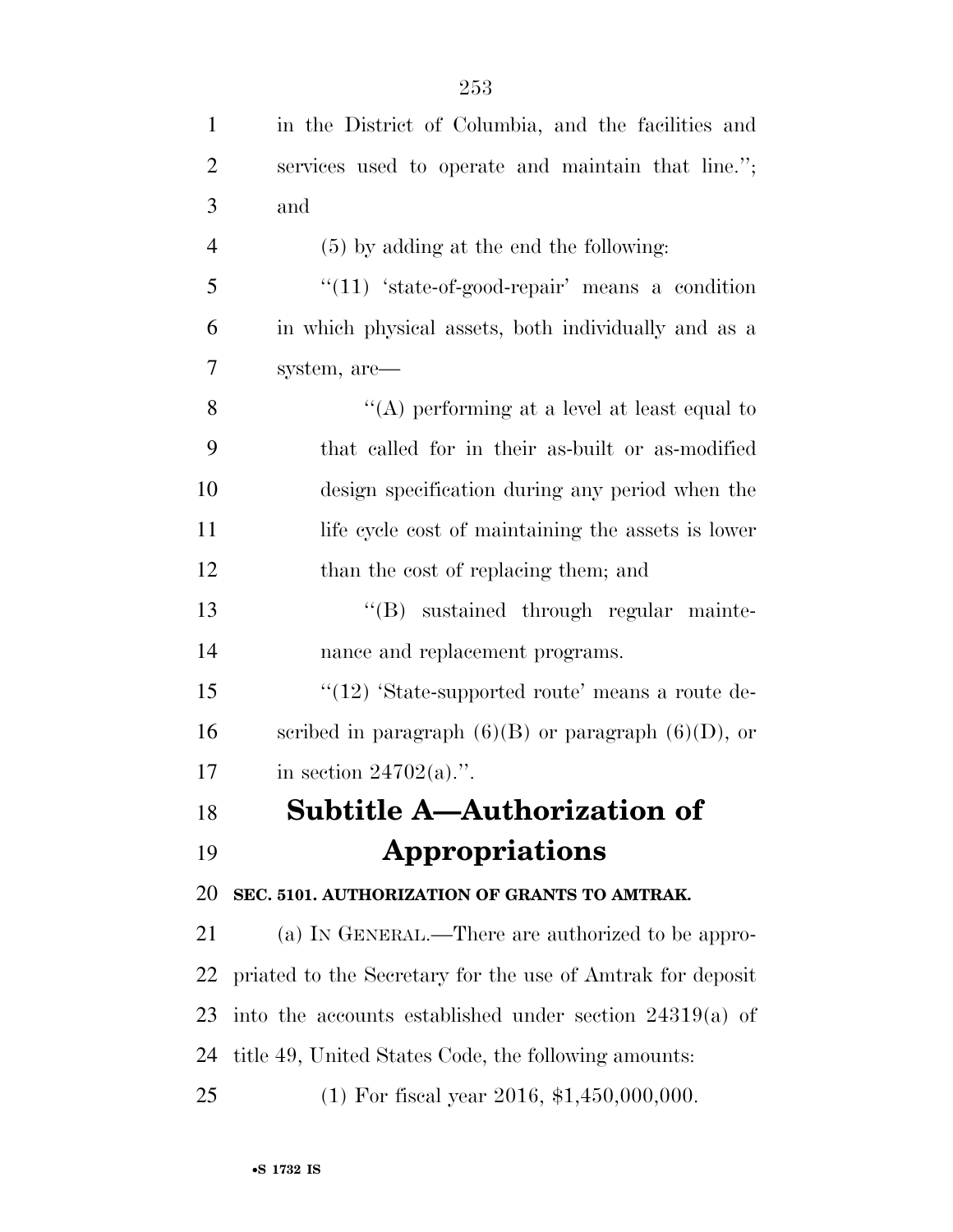| $\mathbf{1}$   | $(2)$ For fiscal year 2017, \$1,550,000,000.             |
|----------------|----------------------------------------------------------|
| 2              | $(3)$ For fiscal year 2018, \$1,700,000,000.             |
| 3              | $(4)$ For fiscal year 2019, \$1,900,000,000.             |
| $\overline{4}$ | (b) PROJECT MANAGEMENT OVERSIGHT.—The Sec-               |
|                | 5 retary may withhold up to one half of 1 percent of the |
|                | 6 amount appropriated under subsection (a) for the costs |
|                | 7 of management oversight of Amtrak.                     |
|                |                                                          |

 (c) COMPETITION.—In administering grants to Am- trak under section 24318 of title 49, United States Code, the Secretary may withhold, from amounts that would oth- erwise be made available to Amtrak, such sums as are nec- essary from the amount appropriated under subsection (a) of this section to cover the operating subsidy described in section 24711(b)(1)(E)(ii) of title 49, United States Code. (d) STATE-SUPPORTED ROUTE COMMITTEE.—The Secretary may withhold up to \$2,000,000 from the amount appropriated in each fiscal year under subsection (a) of this section for the use of the State-Supported Route Committee established under section 24712 of title 49, United States Code.

 (e) NORTHEAST CORRIDOR COMMISSION.—The Sec- retary may withhold up to \$5,000,000 from the amount appropriated in each fiscal year under subsection (a) of this section for the use of the Northeast Corridor Commis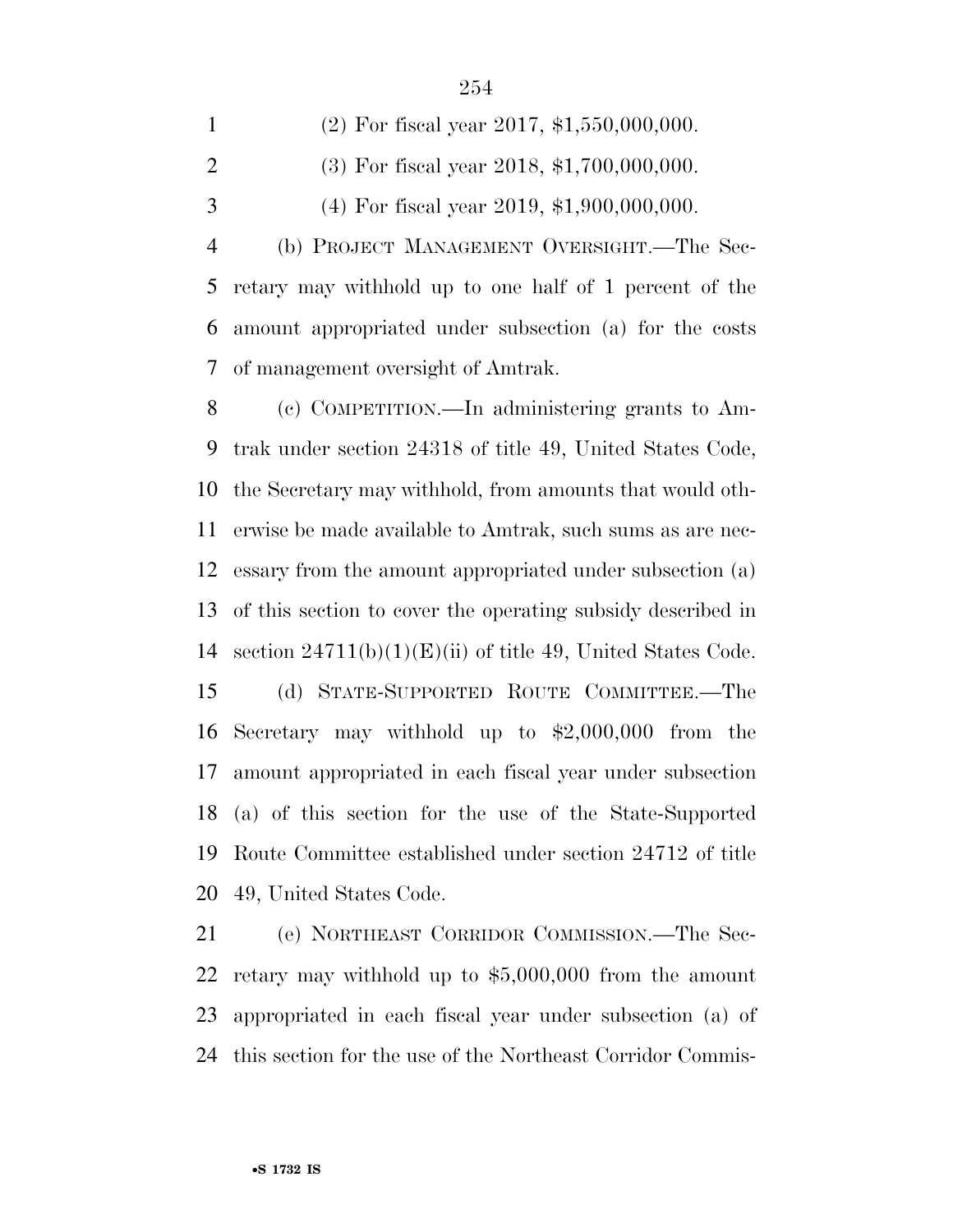sion established under section 24905 of title 49, United States Code.

## **SEC. 5102. NATIONAL INFRASTRUCTURE AND SAFETY IN-VESTMENTS.**

 (a) IN GENERAL.—There are authorized to be appro- priated to the Secretary for grants under chapter 244 of title 49, United States Code, the following amounts:

(1) For fiscal year 2016, \$350,000,000.

(2) For fiscal year 2017, \$430,000,000.

- (3) For fiscal year 2018, \$600,000,000.
- (4) For fiscal year 2019, \$900,000,000.

 (b) PROJECT MANAGEMENT OVERSIGHT.—The Sec- retary may withhold up to 1 percent from the amount ap- propriated under subsection (a) of this section for the costs of project management oversight of grants carried out under chapter 244 of title 49, United States Code. **SEC. 5103. AUTHORIZATION OF APPROPRIATIONS FOR NA- TIONAL TRANSPORTATION SAFETY BOARD RAIL INVESTIGATIONS.** 

 (a) IN GENERAL.—Notwithstanding any other provi- sion of law, there are authorized to be appropriated to the National Transportation Safety Board to carry out rail-23 road accident investigations under section  $1131(a)(1)(C)$  of title 49, United States Code, the following amounts: (1) For fiscal year 2016, \$6,300,000.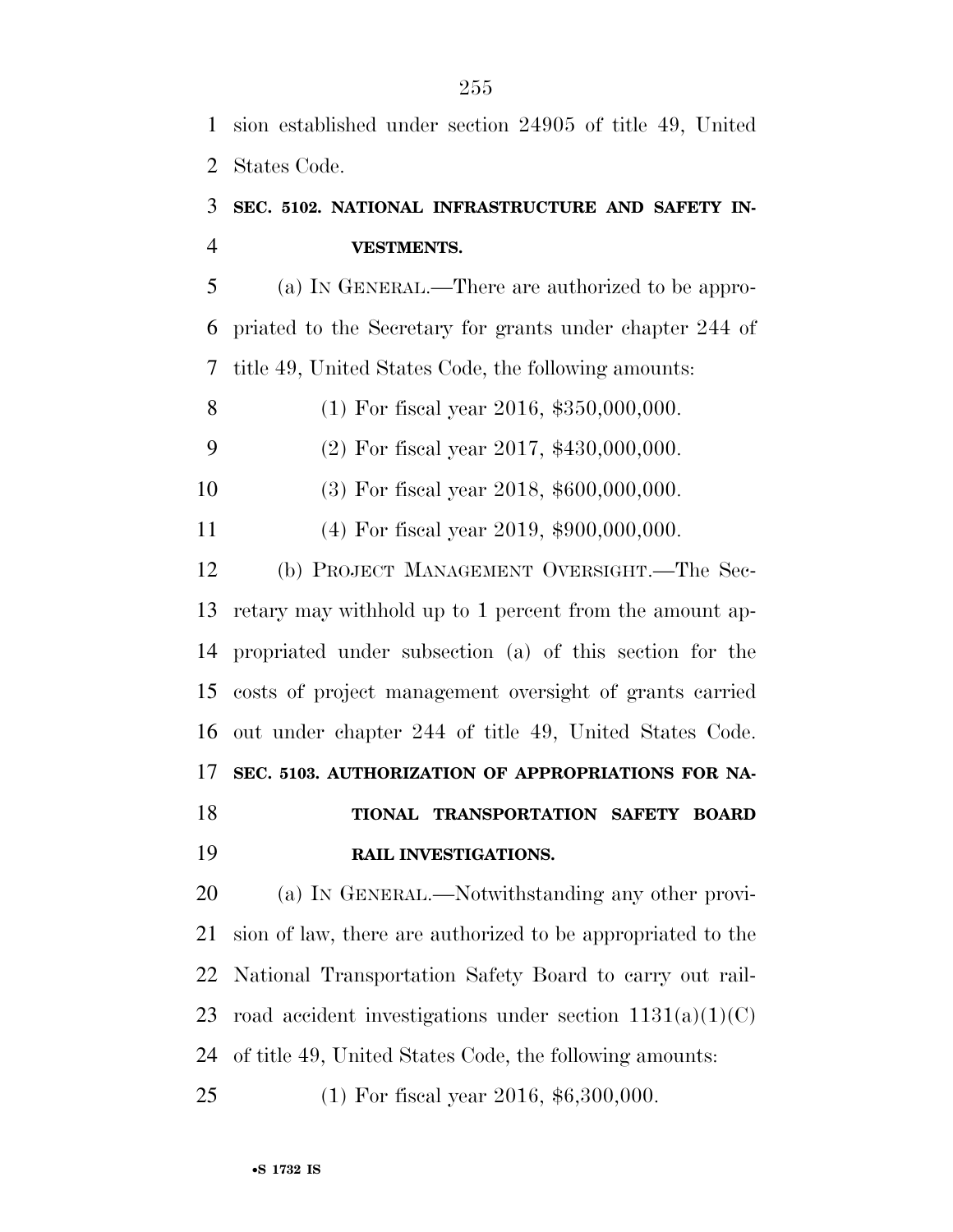| $\mathbf{1}$   | $(2)$ For fiscal year 2017, \$6,400,000.                     |
|----------------|--------------------------------------------------------------|
| 2              | $(3)$ For fiscal year 2018, \$6,500,000.                     |
| 3              | $(4)$ For fiscal year 2019, \$6,600,000.                     |
| $\overline{4}$ | (b) INVESTIGATION PERSONNEL.—Amounts appro-                  |
| 5              | priated under subsection (a) of this section shall be avail- |
| 6              | able to the National Transportation Safety Board for per-    |
| 7              | sonnel, in regional offices and in Washington, DC, whose     |
| 8              | duties involve railroad accident investigations.             |
| 9              | SEC. 5104. AUTHORIZATION OF APPROPRIATIONS FOR AM-           |
| 10             | TRAK OFFICE OF INSPECTOR GENERAL.                            |
| 11             | There are authorized to be appropriated to the Office        |
| 12             | of Inspector General of Amtrak the following amounts:        |
| 13             | $(1)$ For fiscal year 2016, \$20,000,000.                    |
| 14             | $(2)$ For fiscal year 2017, \$20,500,000.                    |
| 15             | $(3)$ For fiscal year 2018, \$21,000,000.                    |
| 16             | $(4)$ For fiscal year 2019, \$21,500,000.                    |
| 17             | SEC. 5105. NATIONAL COOPERATIVE RAIL RESEARCH PRO-           |
| 18             | GRAM.                                                        |
| 19             | (a) IN GENERAL.—Section 24910 is amended—                    |
| 20             | $(1)$ in subsection $(b)$ —                                  |
| 21             | (A) in paragraph $(12)$ , by striking "and";                 |
| 22             | $(B)$ in paragraph $(13)$ , by striking the pe-              |
| 23             | riod at the end and inserting "; and"; and                   |
| 24             | (C) by adding at the end the following:                      |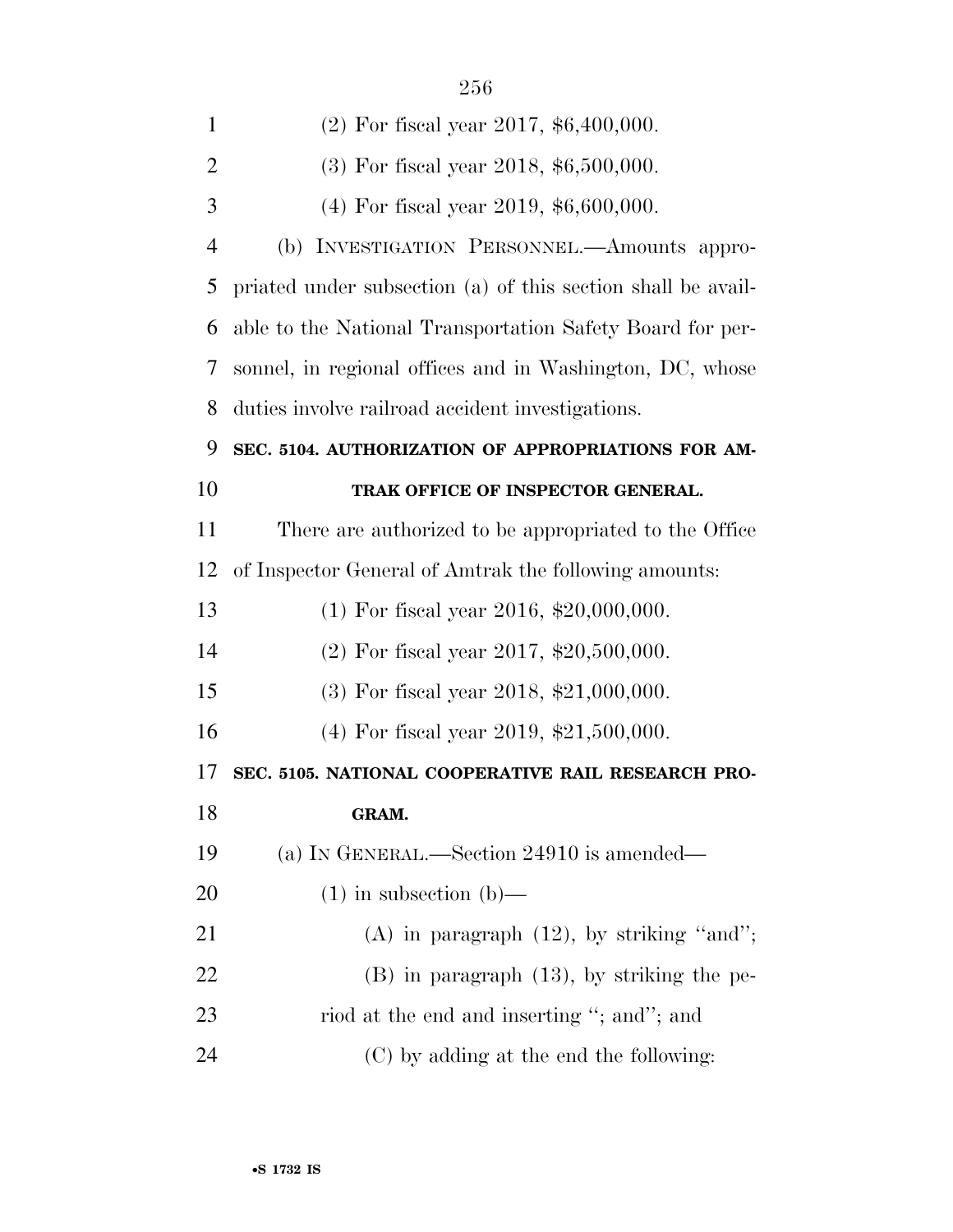1 ''(14) to improve the overall safety of intercity passenger and freight rail operations.''; and (2) by amending subsection (e) to read as fol-

lows:

 ''(e) ALLOCATION.—At least \$5,000,000 of the amounts appropriated to the Secretary for a fiscal year to carry out railroad research and development programs shall be available to carry out this section.''.

# **Subtitle B—Amtrak Reform**

#### **SEC. 5201. AMTRAK GRANT PROCESS.**

 (a) REQUIREMENTS AND PROCEDURES.—Chapter 243 is amended by adding at the end the following:

#### **''§ 24317. Costs and revenues**

 ''(a) ALLOCATION.—Not later than 180 days after the date of enactment of the Comprehensive Transpor- tation and Consumer Protection Act of 2015, Amtrak shall establish and maintain internal controls to ensure Amtrak's costs, revenues, and other compensation are ap- propriately and proportionally allocated to its Northeast Corridor train services or infrastructure, its State-sup- ported routes, its long-distance routes, and its other na-tional network activities.

23 "(b) RULE OF CONSTRUCTION.—Nothing in this sec- tion shall be construed to limit the ability of Amtrak to enter into an agreement with 1 or more States to allocate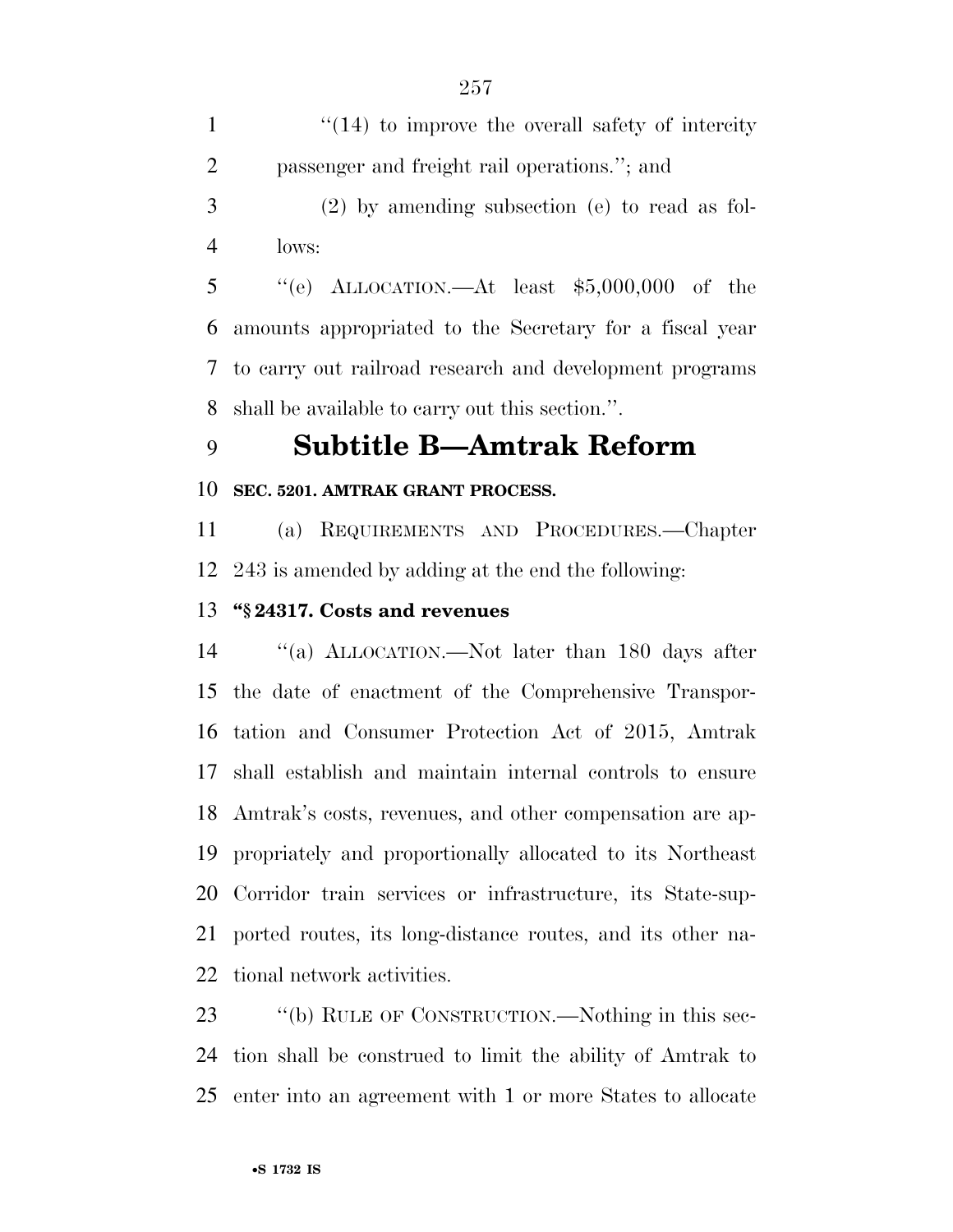operating and capital costs under section 209 of the Pas- senger Rail Investment and Improvement Act of 2008 (49 U.S.C. 24101 note).

#### **''§ 24318. Grant process**

 ''(a) PROCEDURES FOR GRANT REQUESTS.—Not later than 90 days after the date of enactment of the Com- prehensive Transportation and Consumer Protection Act of 2015, the Secretary of Transportation shall establish and transmit to the Committee on Commerce, Science, and Transportation and the Committee on Appropriations of the Senate and the Committee on Transportation and Infrastructure and the Committee on Appropriations of the House of Representatives substantive and procedural requirements, including schedules, for grant requests under this section.

 ''(b) GRANT REQUESTS.—Amtrak shall transmit grant requests for Federal funds appropriated to the Sec-retary of Transportation for the use of Amtrak to—

19  $\frac{1}{2}$  the Secretary; and

 $\frac{u(2)}{2}$  the Committee on Commerce, Science, and Transportation, the Committee on Appropriations, and the Committee on the Budget of the Senate and the Committee on Transportation and Infrastruc-ture, the Committee on Appropriations, and the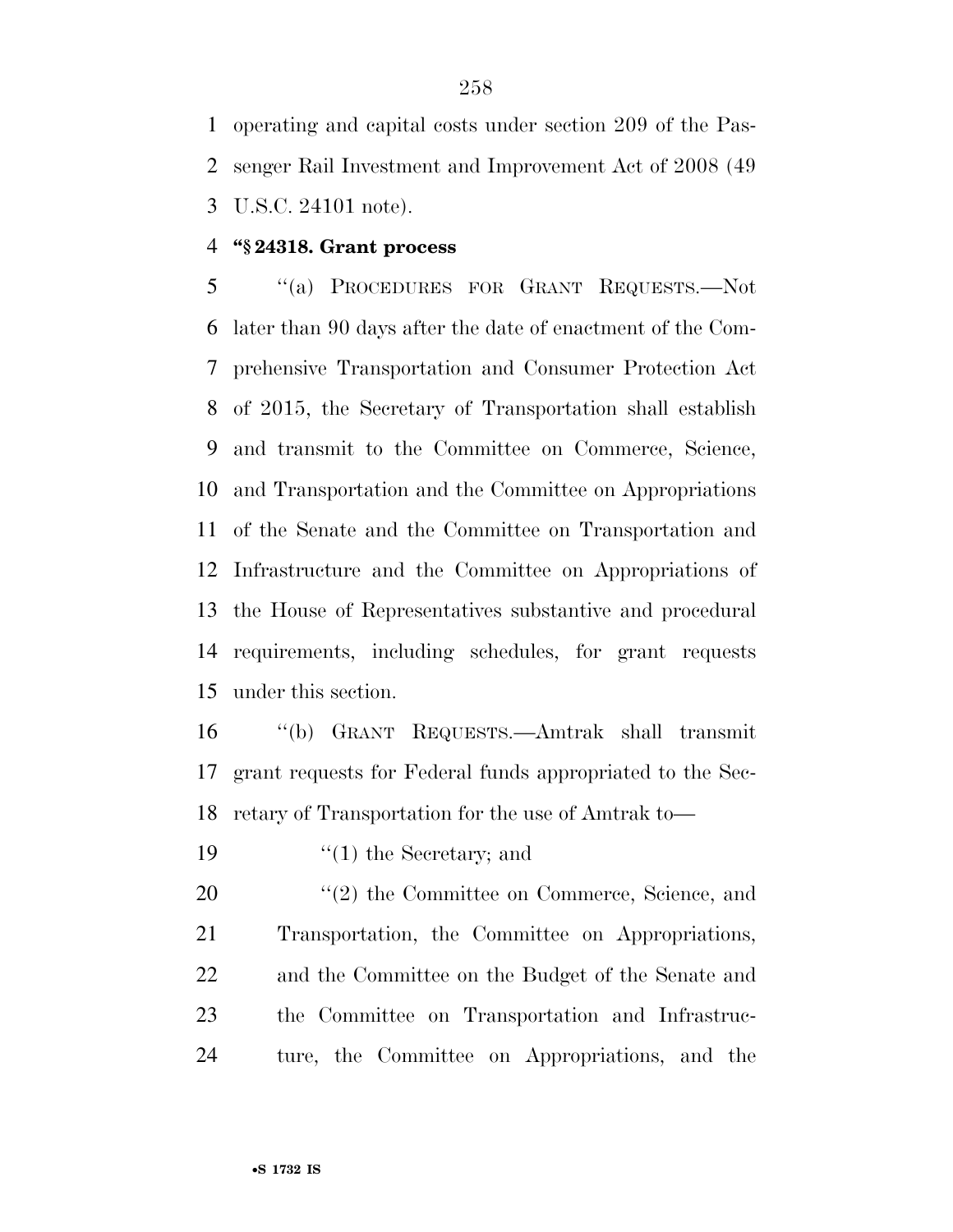Committee on the Budget of the House of Rep-resentatives.

 ''(c) CONTENTS.—A grant request under subsection (b) shall—

 ''(1) describe projected operating and capital costs for the upcoming fiscal year for Northeast Cor- ridor train services and infrastructure, Amtrak's State-supported routes, and Amtrak's long-distance routes, and Amtrak's other national network activi- ties, as applicable, in comparison to prior fiscal year actual financial performance;

 $\frac{12}{2}$  ''(2) describe the capital projects to be funded, with cost estimates and an estimated timetable for completion of the projects covered by the request;

''(3) assess Amtrak's financial condition;

 ''(4) be displayed on Amtrak's Web site within a reasonable timeframe following its transmission under subsection (b); and

 $\frac{1}{2}$  (5) describe how the funding requested in a grant will be allocated to the accounts established under section 24319(a), considering the projected operating losses or capital costs for services and ac- tivities associated with such accounts over the time period intended to be covered by the grants.

25 "(d) REVIEW AND APPROVAL.—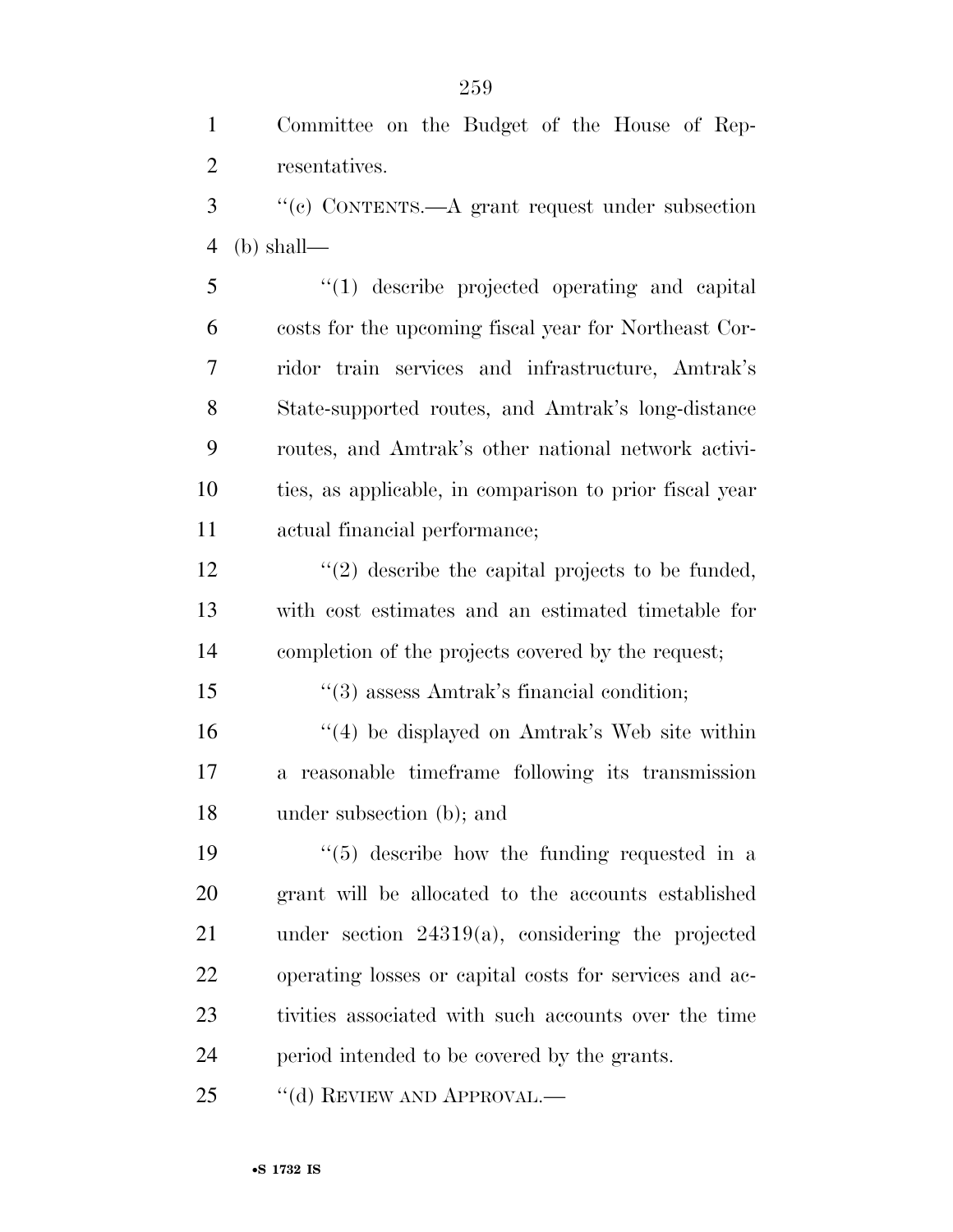| $\mathbf{1}$   | $``(1)$ THIRTY-DAY APPROVAL PROCESS.—                |
|----------------|------------------------------------------------------|
| $\overline{2}$ | "(A) IN GENERAL.—Not later than $30$                 |
| 3              | days after the date that Amtrak submits a            |
| $\overline{4}$ | grant request under this section, the Secretary      |
| 5              | of Transportation shall complete a review of the     |
| 6              | request and provide notice to Amtrak that—           |
| 7              | "(i) the request is approved; or                     |
| 8              | "(ii) the request is disapproved, in-                |
| 9              | cluding the reason for the disapproval and           |
| 10             | an explanation of any incomplete or defi-            |
| 11             | cient items.                                         |
| 12             | "(B) GRANT AGREEMENT.—If a grant re-                 |
| 13             | quest is approved, the Secretary shall enter into    |
| 14             | a grant agreement with Amtrak that allocates         |
| 15             | the grant funding to 1 of the 4 accounts estab-      |
| 16             | lished under section $24319(a)$ .                    |
| 17             | "(2) FIFTEEN-DAY MODIFICATION PERIOD.-               |
| 18             | Not later than 15 days after the date of the notice  |
| 19             | under paragraph $(1)(A)(ii)$ , Amtrak shall submit a |
| 20             | modified request for the Secretary's review.         |
| 21             | "(3) MODIFIED REQUESTS.—Not later than $15$          |
| 22             | days after the date that Amtrak submits a modified   |
| 23             | request under paragraph (2), the Secretary shall ei- |
| 24             | ther approve the modified request, or, if the Sec-   |
| 25             | retary finds that the request is still incomplete or |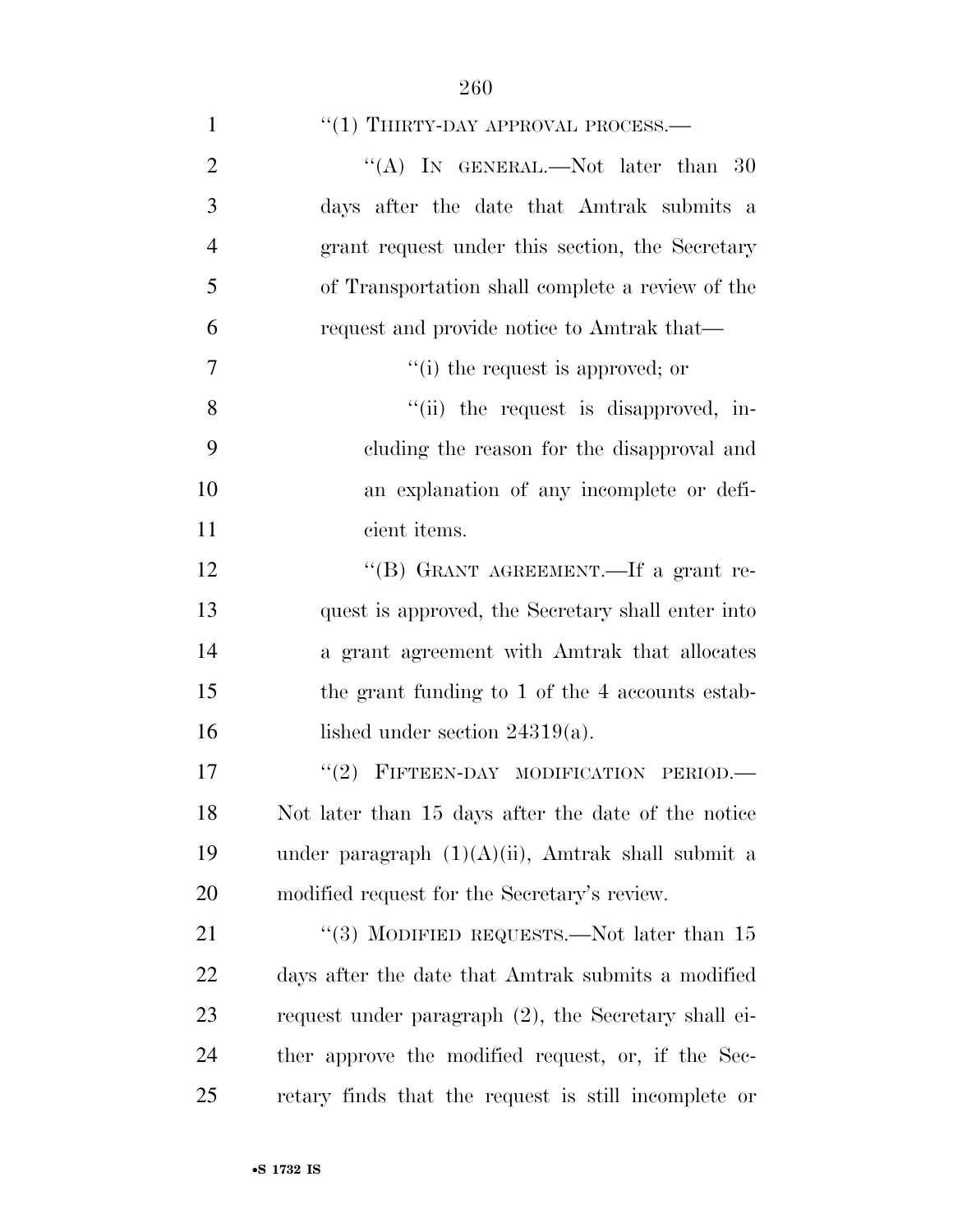deficient, the Secretary shall identify in writing to the Committee on Commerce, Science, and Trans- portation, the Committee on Appropriations, and the Committee on the Budget of the Senate and the Committee on Transportation and Infrastructure, the Committee on Appropriations, and the Com- mittee on the Budget of the House of Representa- tives the remaining deficiencies and recommend a process for resolving the outstanding portions of the request.

11 " (e) PAYMENTS TO AMTRAK.—

12 "(1) IN GENERAL.—A grant agreement entered into under subsection (d) shall specify the oper- ations, services, and other activities to be funded by the grant. The grant agreement shall include provi- sions, consistent with the requirements of this chap- ter, to measure Amtrak's performance and ensure accountability in delivering the operations, services, or activities to be funded by the grant.

20 "(2) SCHEDULE.—Except as provided in para- graph (3), in each fiscal year for which amounts are appropriated to the Secretary for the use of Amtrak, and for which the Secretary and Amtrak have en-tered into a grant agreement under subsection (d),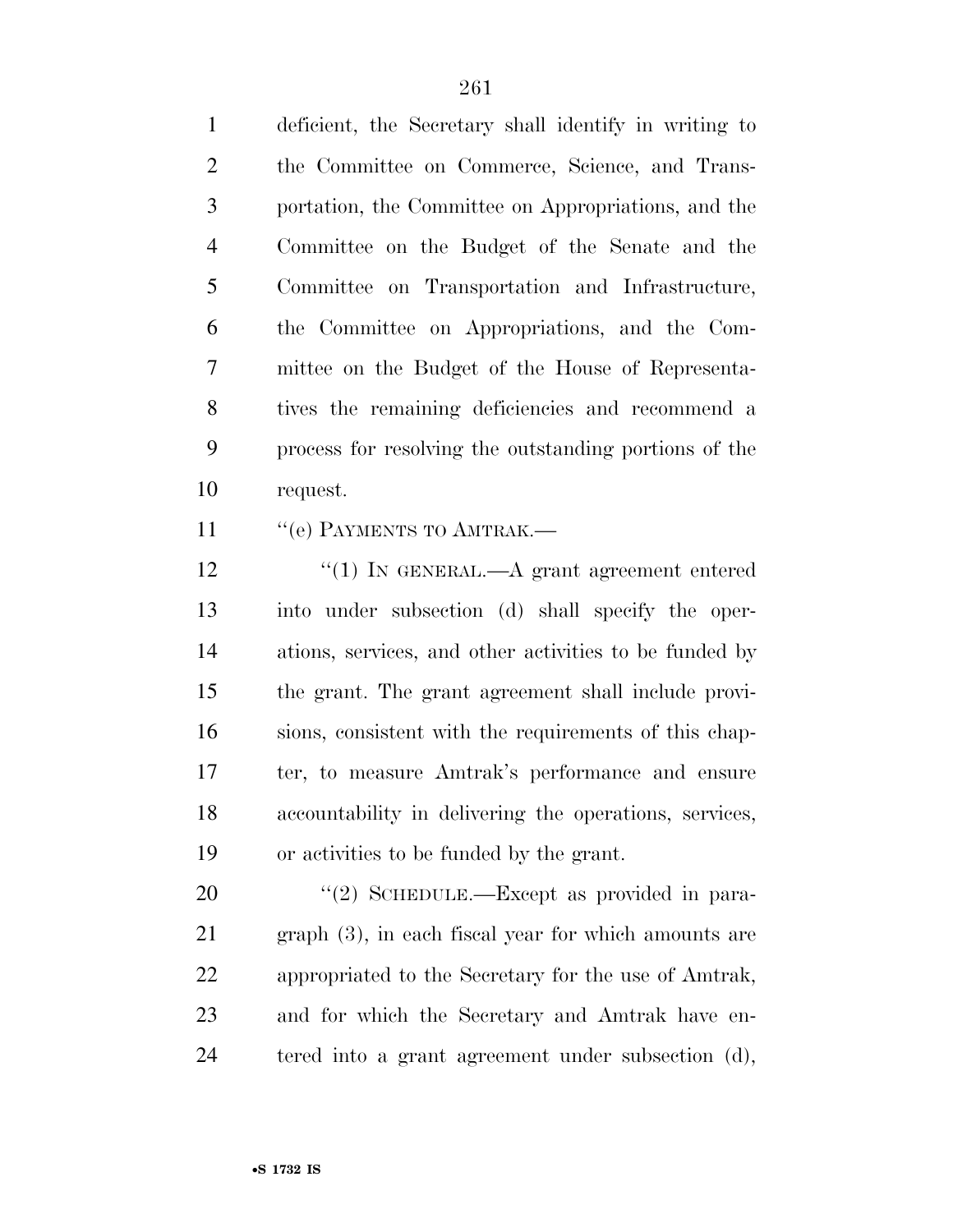| $\mathbf{1}$   | the Secretary shall disburse grant funds to Amtrak          |
|----------------|-------------------------------------------------------------|
| $\overline{2}$ | on the following schedule:                                  |
| 3              | "(A) 50 percent on October 1.                               |
| $\overline{4}$ | "(B) 25 percent on January 1.                               |
| 5              | "(C) 25 percent on April 1.                                 |
| 6              | "(3) EXCEPTIONS.—The Secretary may make a                   |
| 7              | payment to Amtrak of appropriated funds—                    |
| 8              | $\lq\lq$ more frequently than the schedule                  |
| 9              | under paragraph $(2)$ if Amtrak, for good cause,            |
| 10             | requests more frequent payment before the end               |
| 11             | of a payment period; or                                     |
| 12             | $\lq\lq (B)$ with a different frequency or in dif-          |
| 13             | ferent percentage allocations in the event of a             |
| 14             | continuing resolution or in the absence of an               |
| 15             | appropriations Act for the duration of a fiscal             |
| 16             | year.                                                       |
| 17             | "(f) AVAILABILITY OF AMOUNTS AND EARLY APPRO-               |
| 18             | PRIATIONS.—Amounts appropriated to the Secretary for        |
| 19             | the use of Amtrak shall remain available until expended.    |
| 20             | Amounts for capital acquisitions and improvements may       |
| 21             | be appropriated for a fiscal year before the fiscal year in |
| 22             | which the amounts will be obligated.                        |
| 23             | "(g) LIMITATIONS ON USE.—Amounts appropriated               |
| 24             | to the Secretary for the use of Amtrak may not be used      |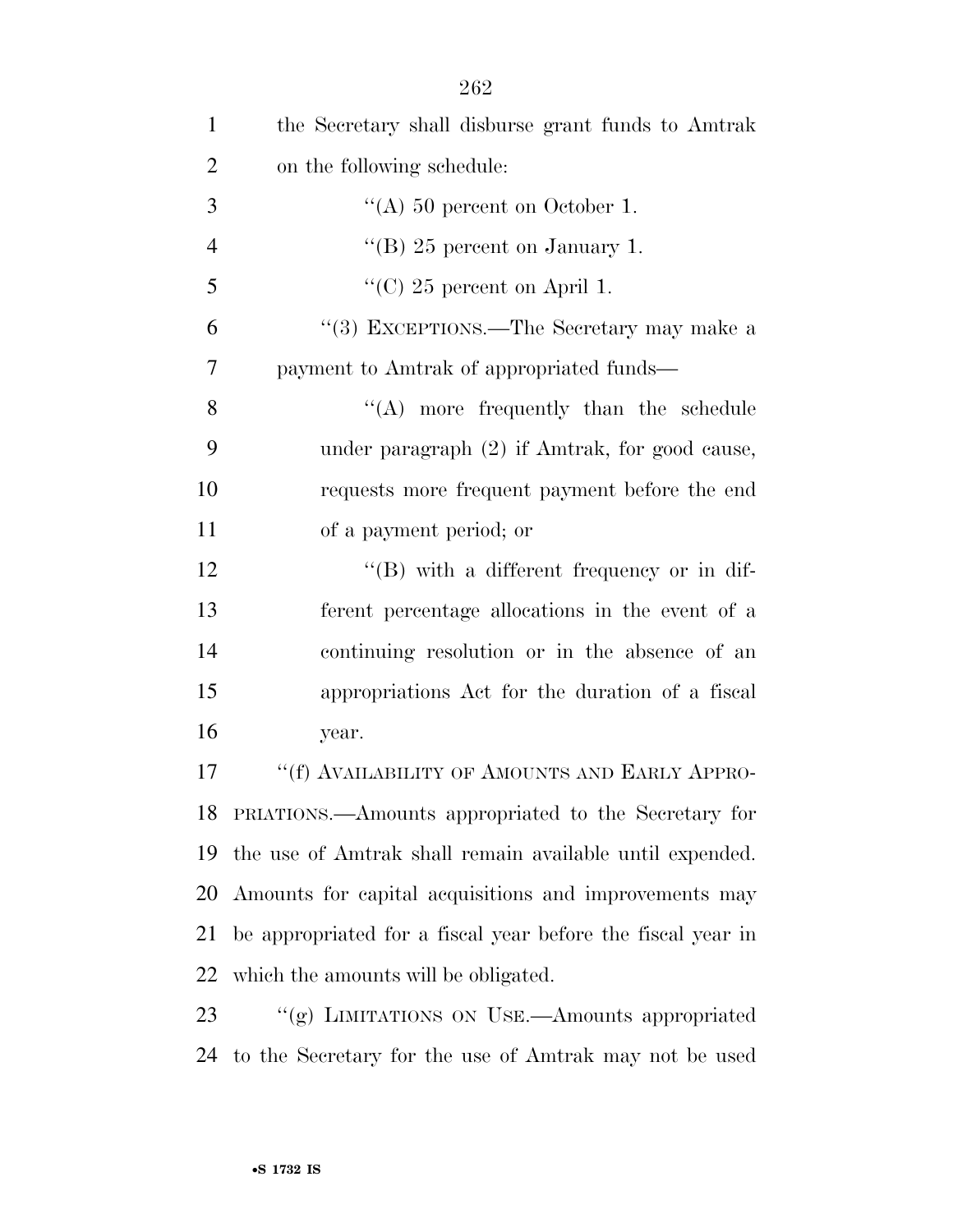to cross-subsidize operating losses or capital costs of com-muter rail passenger or freight rail transportation.

### **''§ 24319. Accounts**

 ''(a) ESTABLISHMENT OF ACCOUNTS.—Beginning not later than October 1, 2016, Amtrak, in consultation with the Secretary of Transportation, shall define and es-tablish—

8 ''(1) a Northeast Corridor investment account, including subaccounts for Amtrak train services and infrastructure;

11  $\frac{1}{2}$  a State-supported account;

12 ''(3) a long-distance account; and

13 ''(4) an other national network activities ac-count.

 ''(b) NORTHEAST CORRIDOR INVESTMENT AC-COUNT.—

 ''(1) DEPOSITS.—Amtrak shall deposit in the Northeast Corridor investment account established under subsection (a)(1)—

20 "(A) a portion of the grant funds appro- priated under the authorization in section 5101(a) of the Comprehensive Transportation and Consumer Protection Act of 2015, or any subsequent Act appropriating funds for the use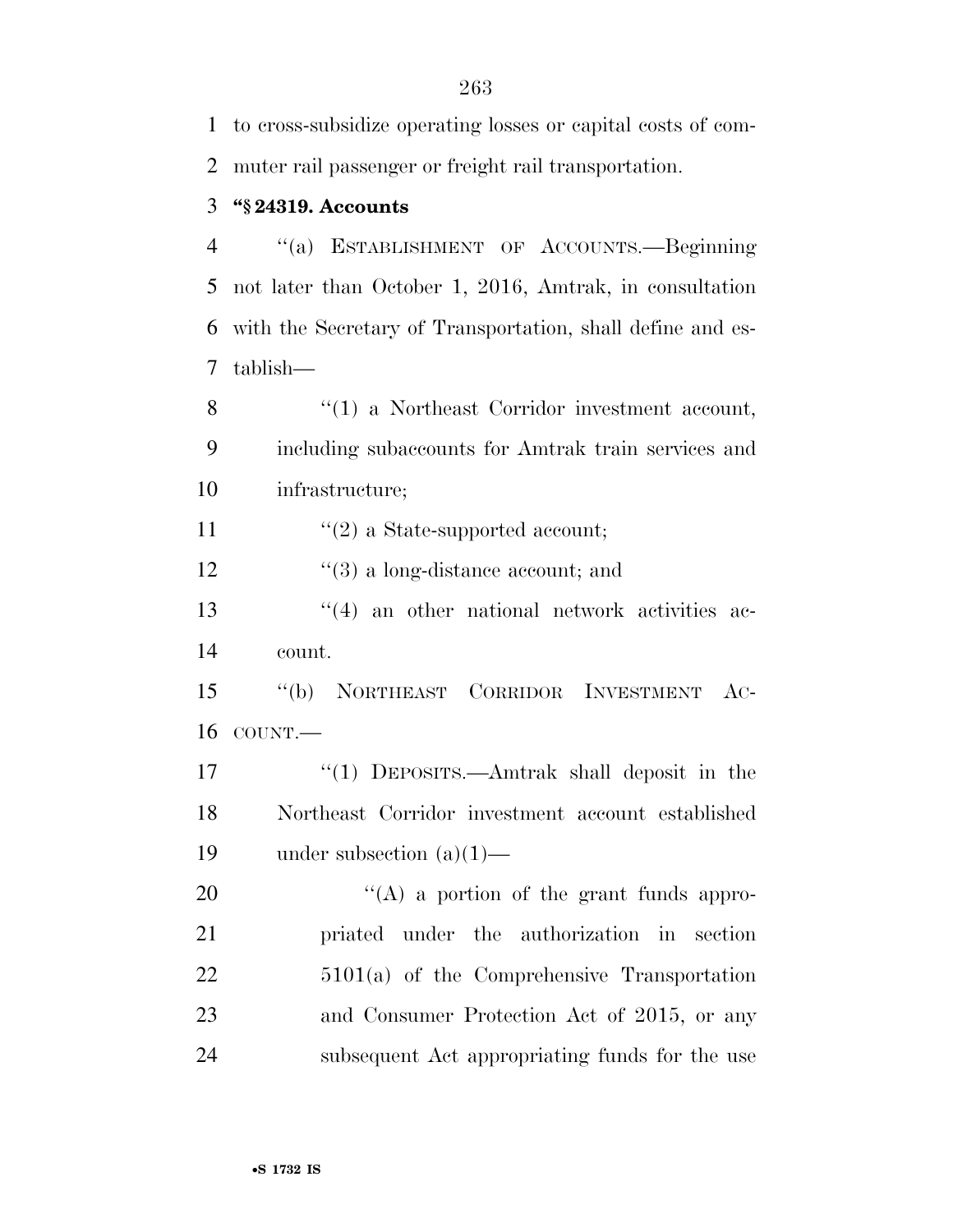| $\mathbf{1}$   | of Amtrak, as specified in a grant agreement         |
|----------------|------------------------------------------------------|
| $\overline{2}$ | entered into under section 24318;                    |
| 3              | $\lq\lq (B)$ any compensation received from com-     |
| $\overline{4}$ | muter rail passenger transportation providers        |
| 5              | for such providers' share of capital costs on the    |
| 6              | Northeast Corridor provided to Amtrak under          |
| 7              | section $24905(c)$ ;                                 |
| 8              | $\cdot$ (C) any operating surplus of the North-      |
| 9              | east Corridor train services or infrastructure, as   |
| 10             | allocated under section 24317; and                   |
| 11             | $\lq\lq$ (D) any other net revenue received in as-   |
| 12             | sociation with the Northeast Corridor, including     |
| 13             | freight access fees, electric propulsion, and com-   |
| 14             | mercial development.                                 |
| 15             | "(2) USE OF NORTHEAST CORRIDOR INVEST-               |
| 16             | MENT ACCOUNT.—Except as provided in subsection       |
| 17             | (f), amounts deposited in the Northeast Corridor in- |
| 18             | vestment account shall be made available for the use |
| 19             | of Amtrak for its share of—                          |
| 20             | $\lq\lq$ capital projects described in section       |
| 21             | $24904(a)(2)(E)(i)$ , and developed under the        |
| 22             | planning process established under that section,     |
| 23             | to bring Northeast Corridor infrastructure to a      |
| 24             | state-of-good-repair;                                |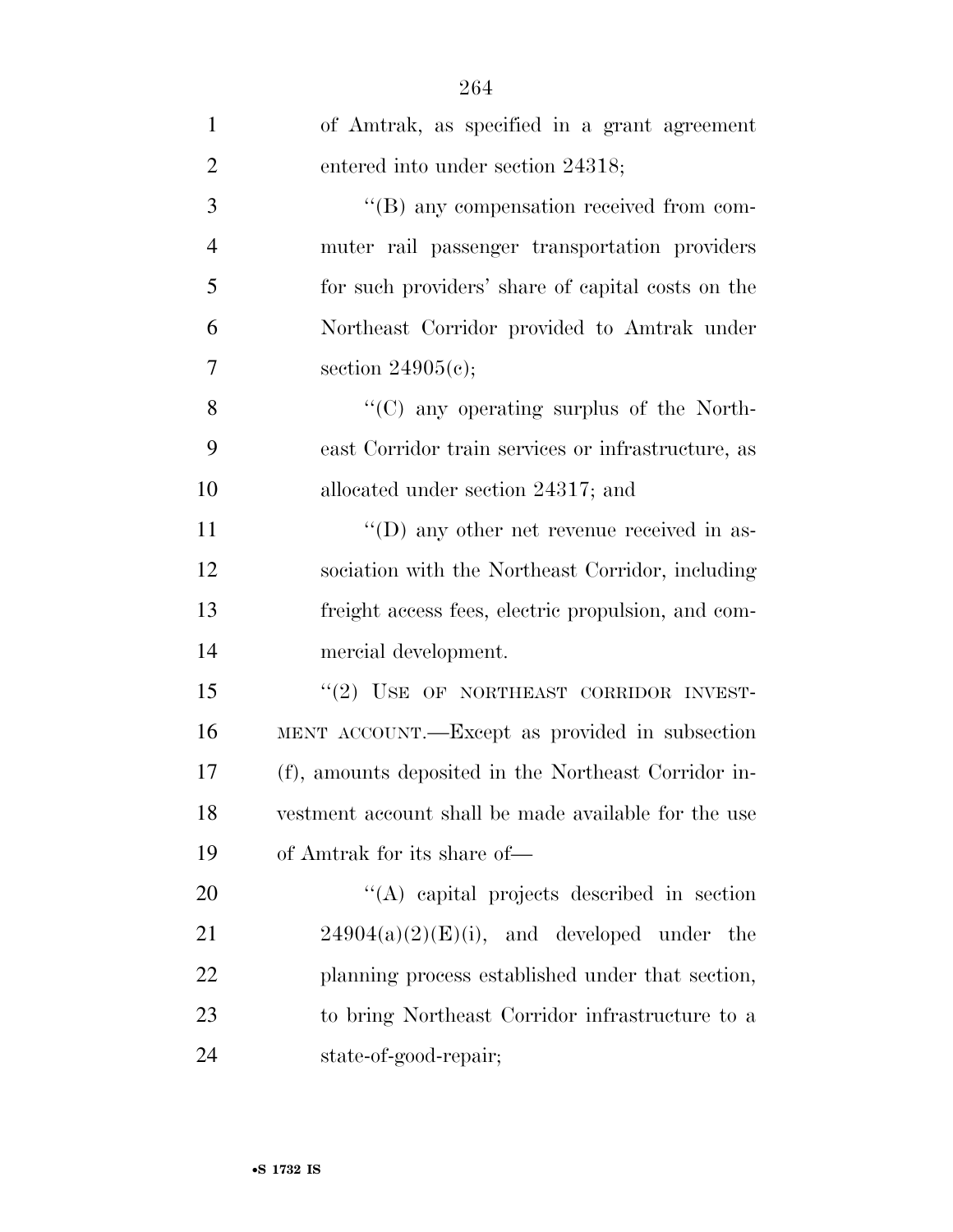| $\mathbf{1}$   | "(B) capital projects described in clauses         |
|----------------|----------------------------------------------------|
| $\overline{2}$ | (ii) and (iv) of section $24904(a)(2)(E)$ that are |
| 3              | developed under the planning process estab-        |
| $\overline{4}$ | lished under that section intended to increase     |
| 5              | corridor capacity, improve service reliability,    |
| 6              | and reduce travel time on the Northeast Cor-       |
| 7              | ridor;                                             |
| 8              | "(C) capital projects to improve safety and        |
| 9              | security;                                          |
| 10             | $\lq\lq$ (D) capital projects to improve customer  |
| 11             | service and amenities;                             |
| 12             | "(E) acquiring, rehabilitating, manufac-           |
| 13             | turing, remanufacturing, overhauling, or im-       |
| 14             | proving equipment and associated facilities used   |
| 15             | for intercity rail passenger transportation by     |
| 16             | Northeast Corridor train services;                 |
| 17             | $\lq\lq(F)$ retirement of principal and payment    |
| 18             | of interest on loans for capital projects de-      |
| 19             | scribed in this paragraph or for capital leases    |
| 20             | for equipment and related to the Northeast         |
| 21             | Corridor;                                          |
| 22             | $\lq\lq(G)$ participation in public-private part-  |
| 23             | nerships, joint ventures, and other mechanisms     |
| 24             | or arrangements that result in the completion      |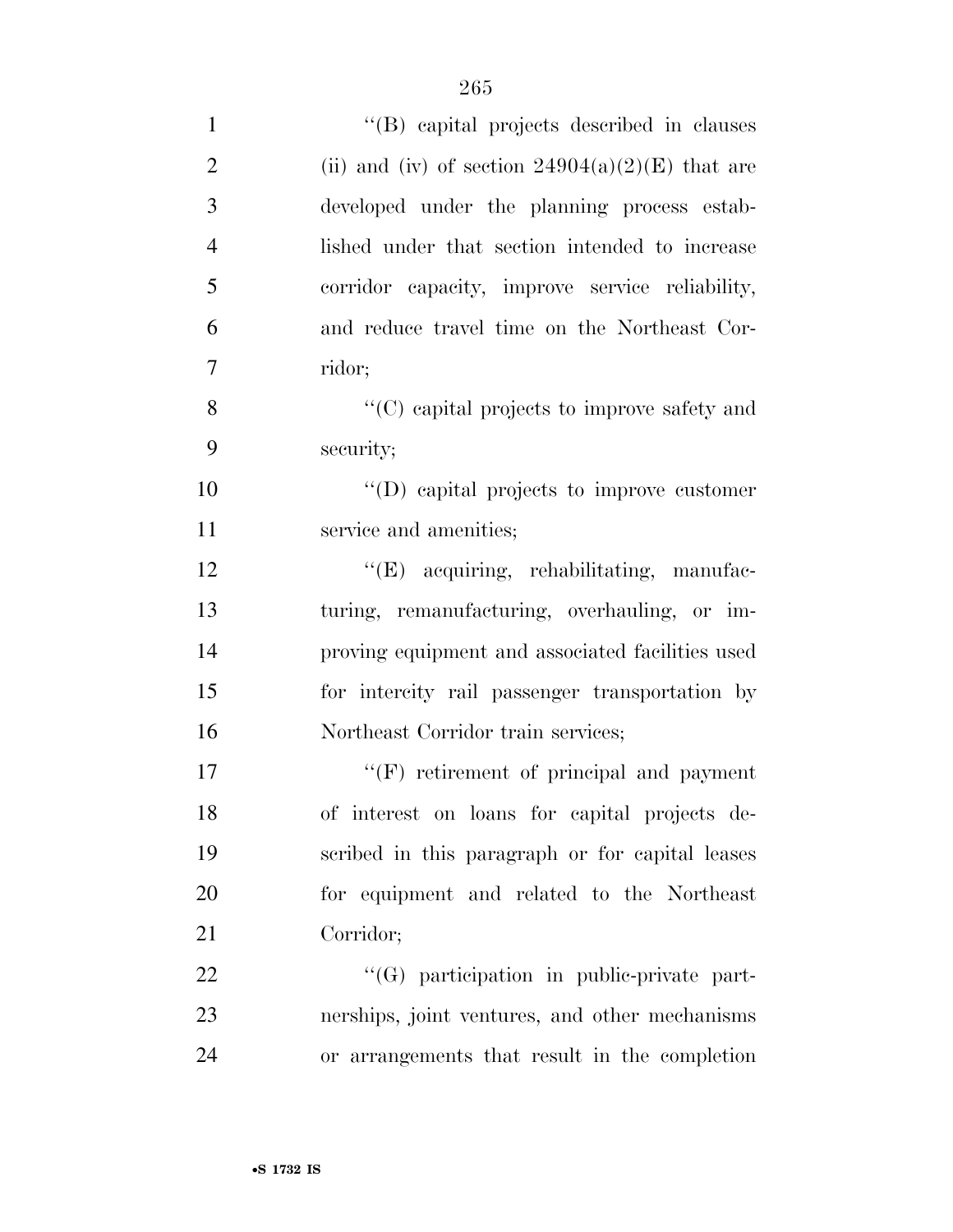| $\overline{2}$ | and                                                    |
|----------------|--------------------------------------------------------|
| 3              | $\lq\lq(H)$ indirect, common, corporate, or other      |
| $\overline{4}$ | costs directly incurred by or allocated to the         |
| 5              | Northeast Corridor.                                    |
| 6              | "(c) STATE-SUPPORTED ACCOUNT.—                         |
| 7              | "(1) DEPOSITS.—Amtrak shall deposit in the             |
| 8              | State-supported account established under<br>sub-      |
| 9              | section $(a)(2)$ —                                     |
| 10             | $\lq\lq$ (A) a portion of the grant funds appro-       |
| 11             | priated under the authorization in section             |
| 12             | $5101(a)$ of the Comprehensive Transportation          |
| 13             | and Consumer Protection Act of 2015, or any            |
| 14             | subsequent Act appropriating funds for the use         |
| 15             | of Amtrak, as specified in a grant agreement           |
| 16             | entered into under section 24318;                      |
| 17             | $\lq\lq(B)$ any compensation received from             |
| 18             | States provided to Amtrak under section 209 of         |
| 19             | the Passenger Rail Investment and Improve-             |
| 20             | ment Act of $2008$ (42 U.S.C. 24101 note); and         |
| 21             | $\cdot\cdot$ (C) any operating surplus from its State- |
| 22             | supported routes, as allocated under section           |
| 23             | 24317.                                                 |
| 24             | "(2) USE OF STATE-SUPPORTED ACCOUNT.—                  |

Except as provided in subsection (f), amounts depos-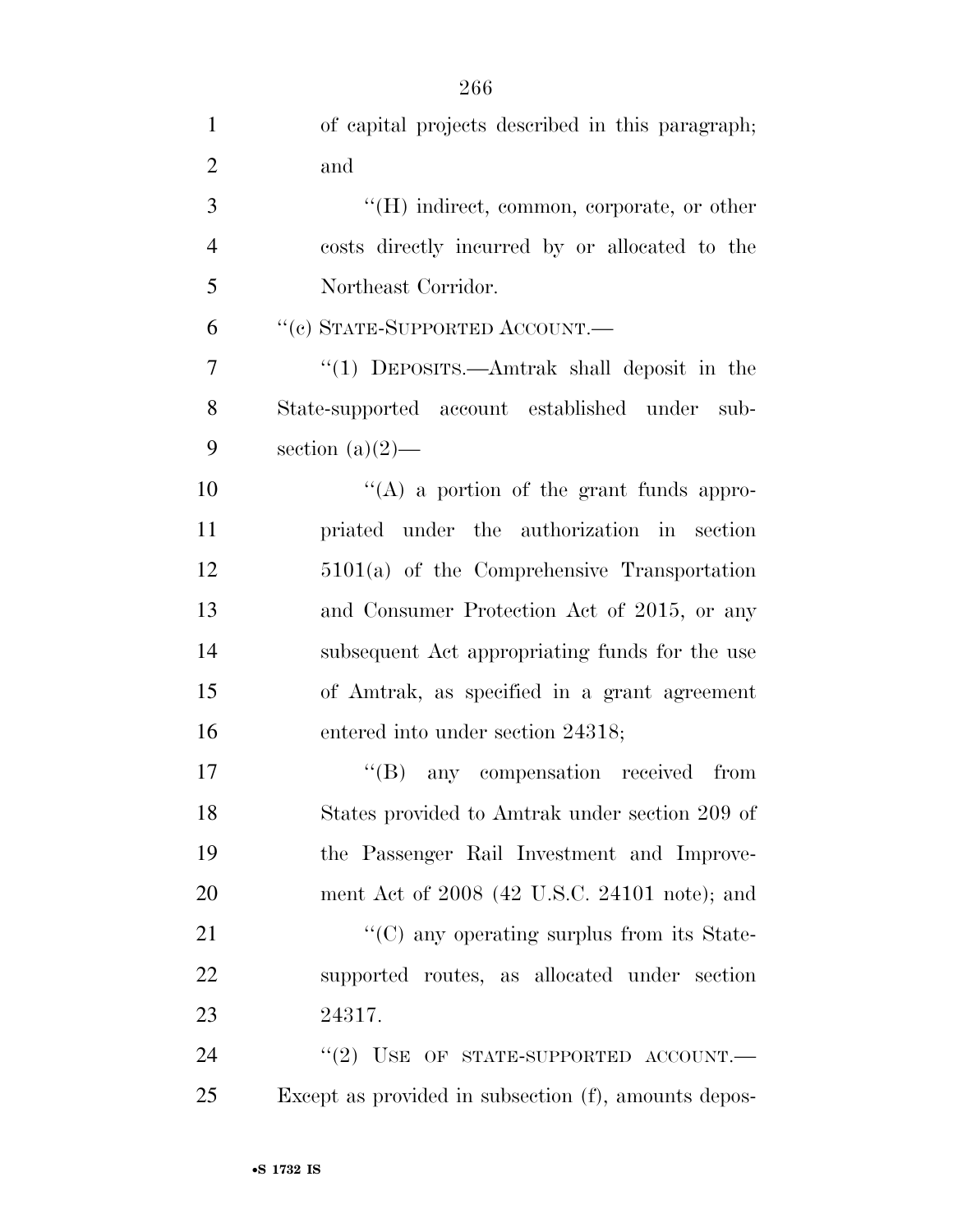| $\mathbf{1}$   | ited in the State-supported account shall be made     |
|----------------|-------------------------------------------------------|
| $\overline{2}$ | available for the use of Amtrak for capital expenses  |
| 3              | and operating costs, including indirect, common, cor- |
| $\overline{4}$ | porate, or other costs directly incurred by or allo-  |
| 5              | cated to State-supported routes, of its State-sup-    |
| 6              | ported routes and retirement of principal and pay-    |
| 7              | ment of interest on loans or capital leases attrib-   |
| 8              | utable to its State-supported routes.                 |
| 9              | "(d) LONG-DISTANCE ACCOUNT.—                          |
| 10             | "(1) DEPOSITS.—Amtrak shall deposit in the            |
| 11             | long-distance account established under subsection    |
| 12             | $(a)(3)$ —                                            |
| 13             | $\lq\lq$ a portion of the grant funds appro-          |
| 14             | priated under the authorization in<br>section         |
| 15             | $5101(a)$ of the Comprehensive Transportation         |
| 16             | and Consumer Protection Act of 2015, or any           |
| 17             | subsequent Act appropriating funds for the use        |
| 18             | of Amtrak, as specified in a grant agreement          |
| 19             | entered into under section 24318;                     |
| 20             | $\lq\lq (B)$<br>any compensation received from        |
| 21             | States provided to Amtrak for costs associated        |
| 22             | with its long-distance routes; and                    |
| 23             | "(C) any operating surplus from its long-             |
| 24             | distance routes, as allocated under section           |
| 25             | 24317.                                                |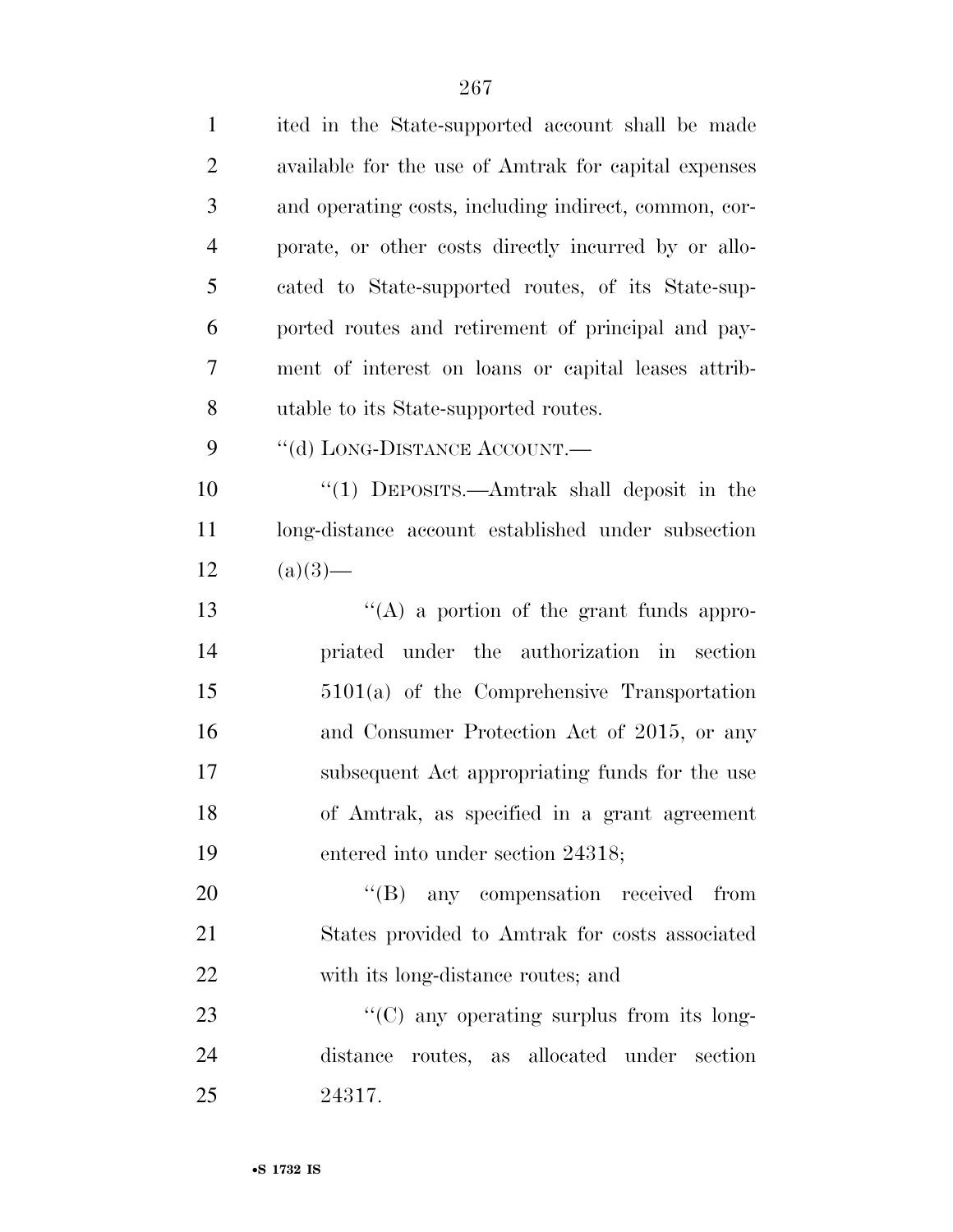1 "(2) USE OF LONG-DISTANCE ACCOUNT.—Ex- cept as provided in subsection (f), amounts deposited in the long-distance account shall be made available for the use of Amtrak for capital expenses and oper- ating costs, including indirect, common, corporate, or other costs directly incurred by or allocated to long-distance routes, of its long-distance routes and retirement of principal and payment of interest on loans or capital leases attributable to the long-dis- tance routes. ''(e) OTHER NATIONAL NETWORK ACTIVITIES AC- COUNT.— ''(1) DEPOSITS.—Amtrak shall deposit in the other national network activities account established under subsection (a)(4)—  $'$ (A) a portion of the grant funds appro- priated under the authorization in section 101(a) of the Railroad Reform, Enhancement, and Efficiency Act, or any subsequent Act ap- propriating funds for the use of Amtrak, as specified in a grant agreement entered into 22 under section 24318; 23 "'(B) any compensation received from States provided to Amtrak for costs associated

with its other national network activities; and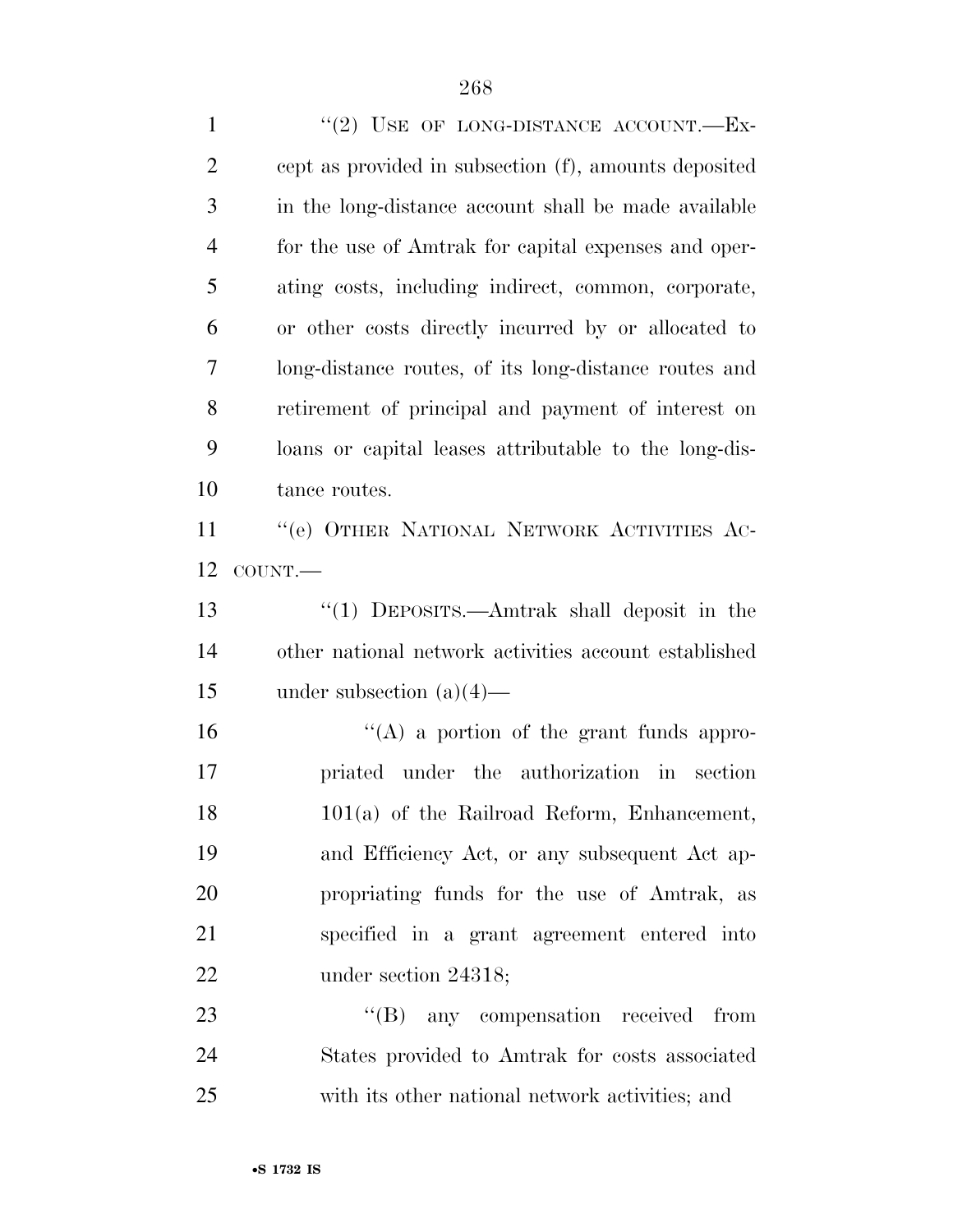1  $\lq(0)$  any operating surplus from its other national network activities.

3 "(2) USE OF OTHER NATIONAL NETWORK AC- TIVITIES ACCOUNT.—Except as provided in sub- section (f), amounts deposited into the other na- tional network activities account shall be made avail- able for the use of Amtrak for capital and operating costs not allocated to the Northeast Corridor invest- ment account, State-supported account, or long-dis- tance account, and retirement of principal and pay- ment of interest on loans or capital leases attrib-utable to other national network activities.

13 <sup>"</sup>(f) TRANSFER AUTHORITY.—

 ''(1) AUTHORITY.—Amtrak may transfer any funds appropriated under the authorization in sec- tion 5101(a) of the Comprehensive Transportation and Consumer Protection Act of 2015, or any subse- quent Act appropriating funds for the use of Amtrak for deposit into the accounts described in that sec- tion, or any surplus generated by operations, be-21 tween the Northeast Corridor, State-supported, long- distance, and other national network activities ac-counts—

24 ''(A) upon the expiration of 10 days after the date that Amtrak notifies the Amtrak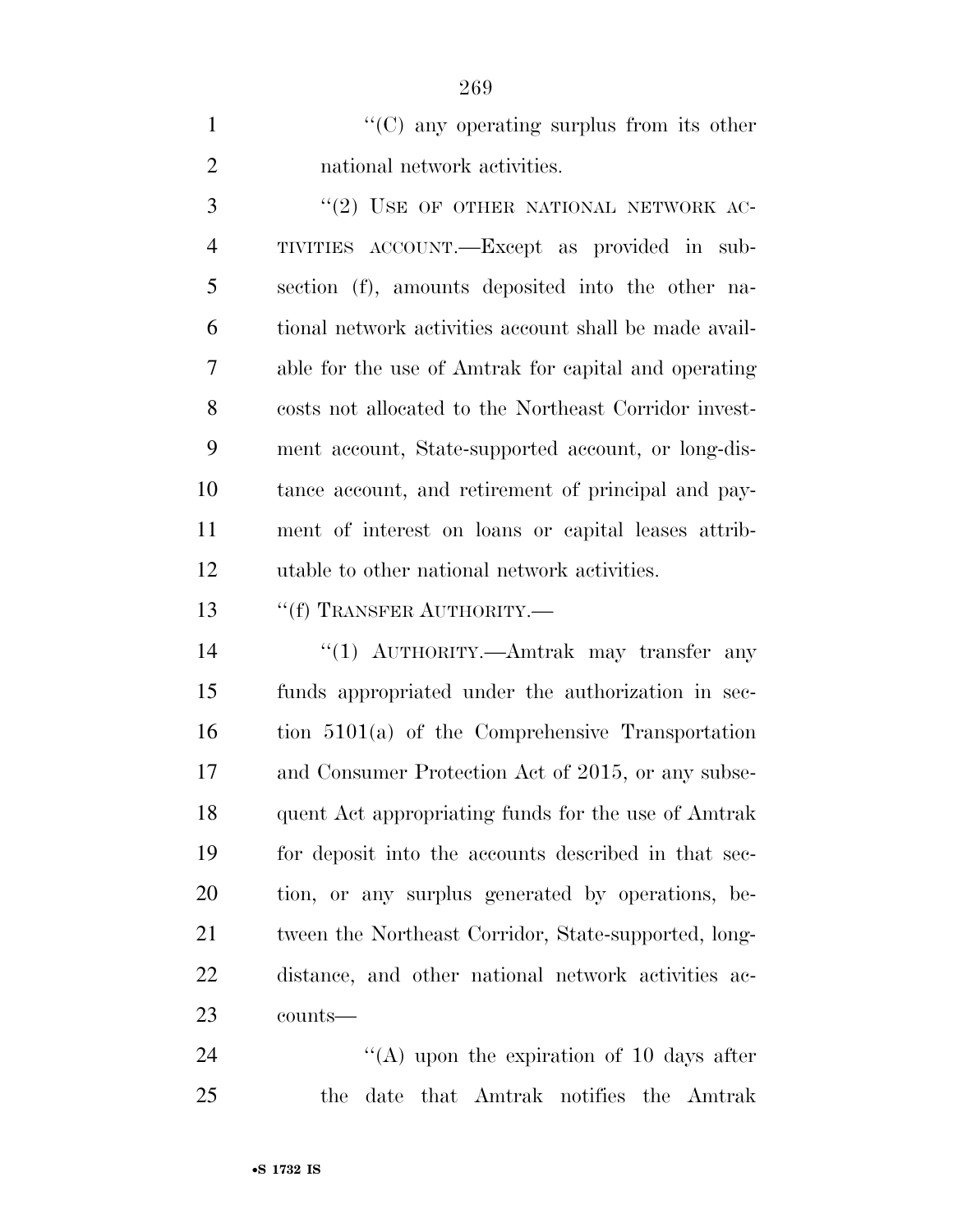| $\mathbf{1}$   | Board of Directors, including the Secretary, of    |
|----------------|----------------------------------------------------|
| $\overline{2}$ | the planned transfer; and                          |
| 3              | $\lq\lq (B)$ with the approval of the Secretary.   |
| $\overline{4}$ | "(2) REPORT.—Not later than 5 days after the       |
| 5              | date that Amtrak notifies the Amtrak Board of Di-  |
| 6              | rectors of a planned transfer under paragraph (1), |
| 7              | Amtrak shall transmit to the Committee on Com-     |
| 8              | merce, Science, and Transportation and the Com-    |
| 9              | mittee on Appropriations of the Senate and the     |
| 10             | Committee on Transportation and Infrastructure     |
| 11             | and the Committee on Appropriations of the House   |
| 12             | of Representatives a report that includes—         |
| 13             | $\lq\lq$ the amount of the transfer; and           |
| 14             | $\lq\lq (B)$ a detailed explanation of the reason  |
| 15             | for the transfer, including—                       |
| 16             | "(i) the effects on Amtrak services                |
| 17             | funded by the account from which the               |
| 18             | transfer is drawn, in comparison to a sce-         |
| 19             | nario in which no transfer was made; and           |
| 20             | "(ii) the effects on Amtrak services               |
| 21             | funded by the account receiving the trans-         |
| 22             | fer, in comparison to a scenario in which          |
| 23             | no transfer was made.                              |
| 24             | $\lq(3)$ NOTIFICATIONS.—                           |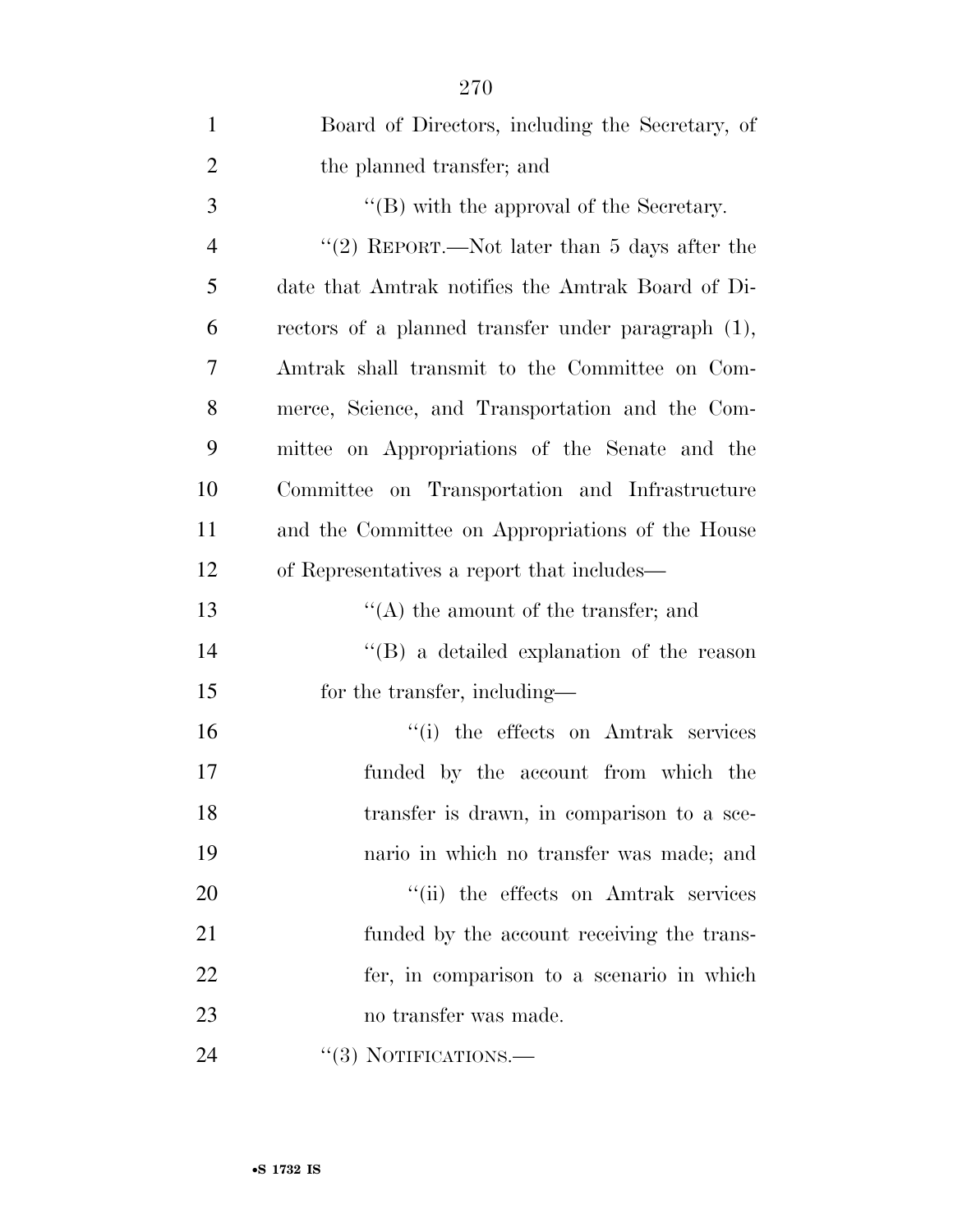| $\mathbf{1}$   | "(A) STATE-SUPPORTED ACCOUNT.—Not                        |
|----------------|----------------------------------------------------------|
| $\overline{2}$ | later than 5 days after the date that Amtrak             |
| 3              | notifies the Amtrak Board of Directors of a              |
| $\overline{4}$ | planned transfer under paragraph (1) of funds            |
| 5              | to or from the State-supported account, Amtrak           |
| 6              | shall transmit to each State that sponsors a             |
| 7              | State-supported route a letter that includes the         |
| 8              | information described under subparagraphs (A)            |
| 9              | and $(B)$ of paragraph $(2)$ .                           |
| 10             | "(B) NORTHEAST CORRIDOR ACCOUNT.-                        |
| 11             | Not later than 5 days after the date that Am-            |
| 12             | trak notifies the Amtrak Board of Directors of           |
| 13             | a planned transfer under paragraph (1) of                |
| 14             | funds to or from the Northeast Corridor ac-              |
| 15             | count, Amtrak shall transmit to the Northeast            |
| 16             | Corridor Commission a letter that includes the           |
| 17             | information described under subparagraphs (A)            |
| 18             | and $(B)$ of paragraph $(2)$ .                           |
| 19             | "(g) ENFORCEMENT.—The Secretary shall enforce            |
| 20             | the provisions of each grant agreement under section     |
| 21             | $24318(d)$ , including any deposit into an account under |
| 22             | this section.                                            |

23 "(h) LETTERS OF INTENT.

24 ''(1) REQUIREMENT.—The Secretary may issue a letter of intent to Amtrak announcing an intention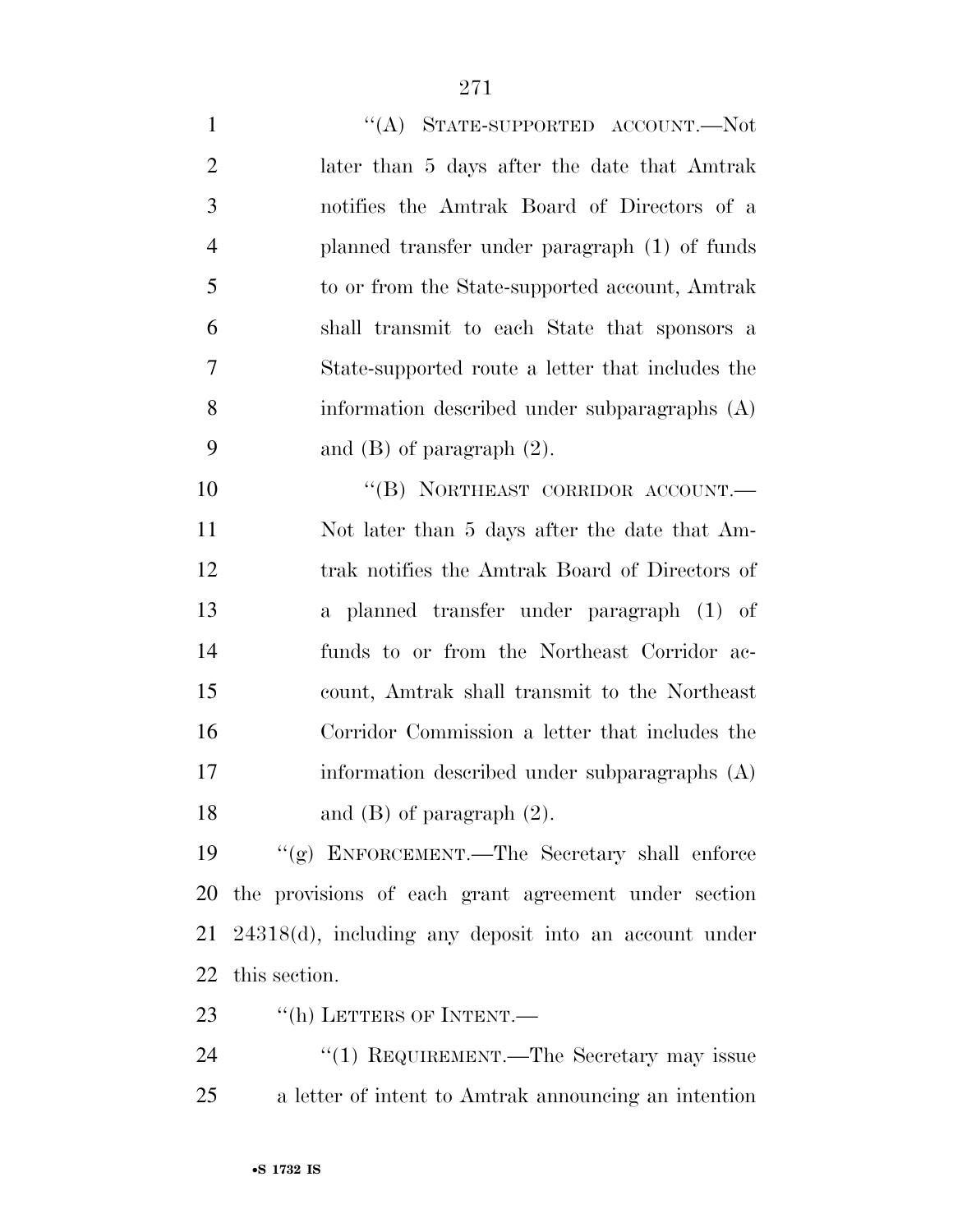to obligate, for a major capital project described in 2 clauses (ii) and (iv) of section  $24904(a)(2)(E)$ , an amount from future available budget authority speci- fied in law that is not more than the amount stipu- lated as the financial participation of the Secretary in the project.

7 "(2) NOTICE TO CONGRESS.—At least 30 days before issuing a letter under paragraph (1), the Sec- retary shall notify in writing the Committee on Com- merce, Science, and Transportation and the Com- mittee on Appropriations of the Senate and the Committee on Transportation and Infrastructure and the Committee on Appropriations of the House of Representatives of the proposed letter. The Sec- retary shall include with the notice a copy of the proposed letter, the criteria used for selecting the project for a grant award, and a description of how 18 the project meets the criteria under this section.

19 "(3) CONTINGENT NATURE OF OBLIGATION OR COMMITMENT.—An obligation or administrative commitment may be made only when amounts are appropriated. The letter of intent shall state that the contingent commitment is not an obligation of the Federal Government, and is subject to the avail-ability of appropriations under Federal law and to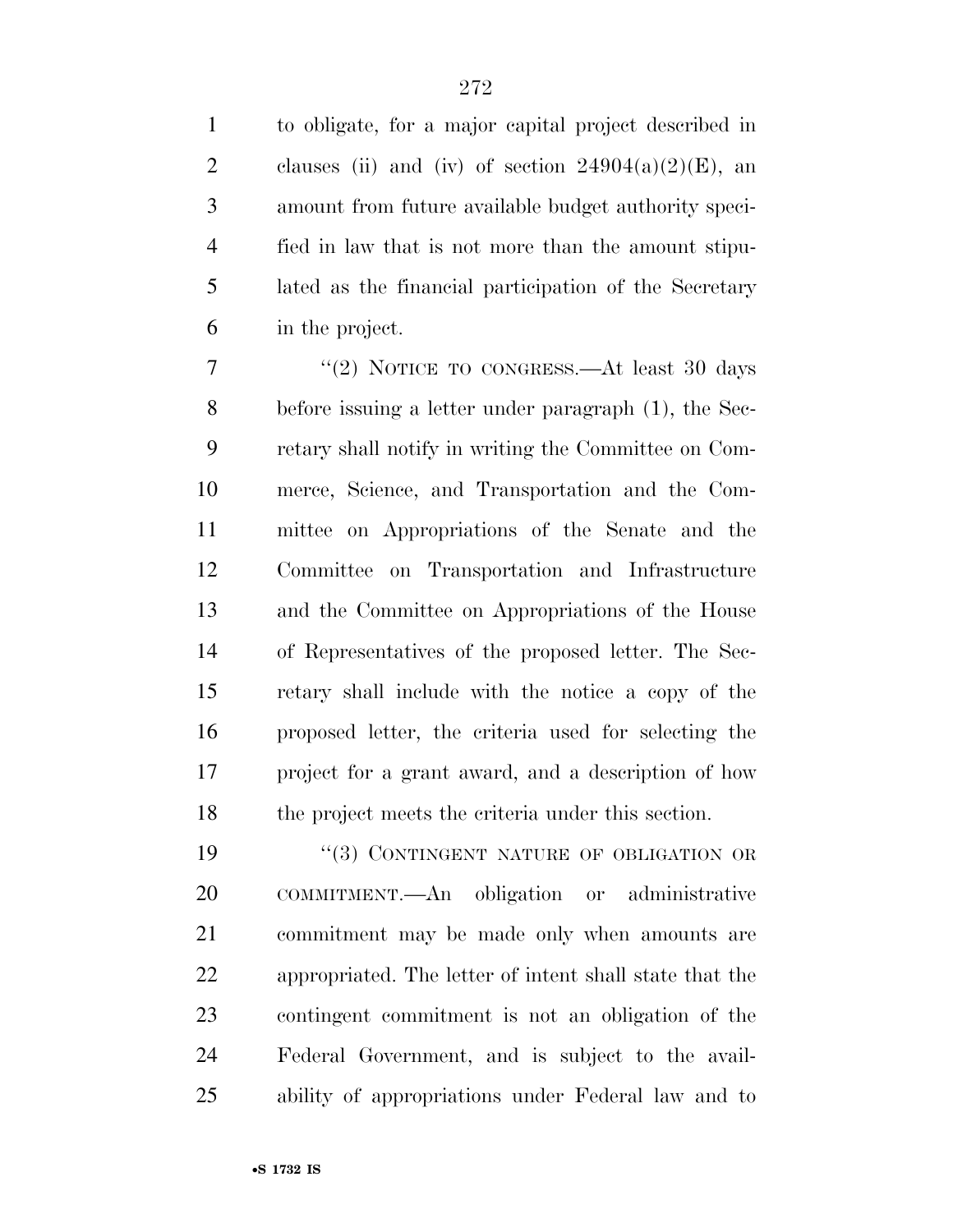Federal laws in force or enacted after the date of the contingent commitment.''. (b) CONFORMING AMENDMENTS.—The table of con- tents for chapter 243 is amended by adding at the end the following: ''24317. Costs and revenues. ''24318. Grant process. ''24319. Accounts.''. (c) REPEALS.— (1) ESTABLISHMENT OF GRANT PROCESS.— Section 206 of the Passenger Rail Investment and Improvement Act of 2008 (49 U.S.C. 24101 note) and the item relating to that section in the table of contents of that Act are repealed. (2) AUTHORIZATION OF APPROPRIATIONS.— Section 24104 and the item relating to that section in the table of contents of chapter 241 are repealed. **SEC. 5202. 5-YEAR BUSINESS LINE AND ASSETS PLANS.**  (a) AMTRAK 5-YEAR BUSINESS LINE AND ASSET PLANS.—Chapter 243, as amended by section 5201 of this Act, is further amended by inserting after section 24319 the following: **''§ 24320. Amtrak 5-year business line and asset plans**  "(a) In GENERAL.— 22 "(1) FINAL PLANS.—Not later than February 15 of each year, Amtrak shall submit to Congress and the Secretary final 5-year business line plans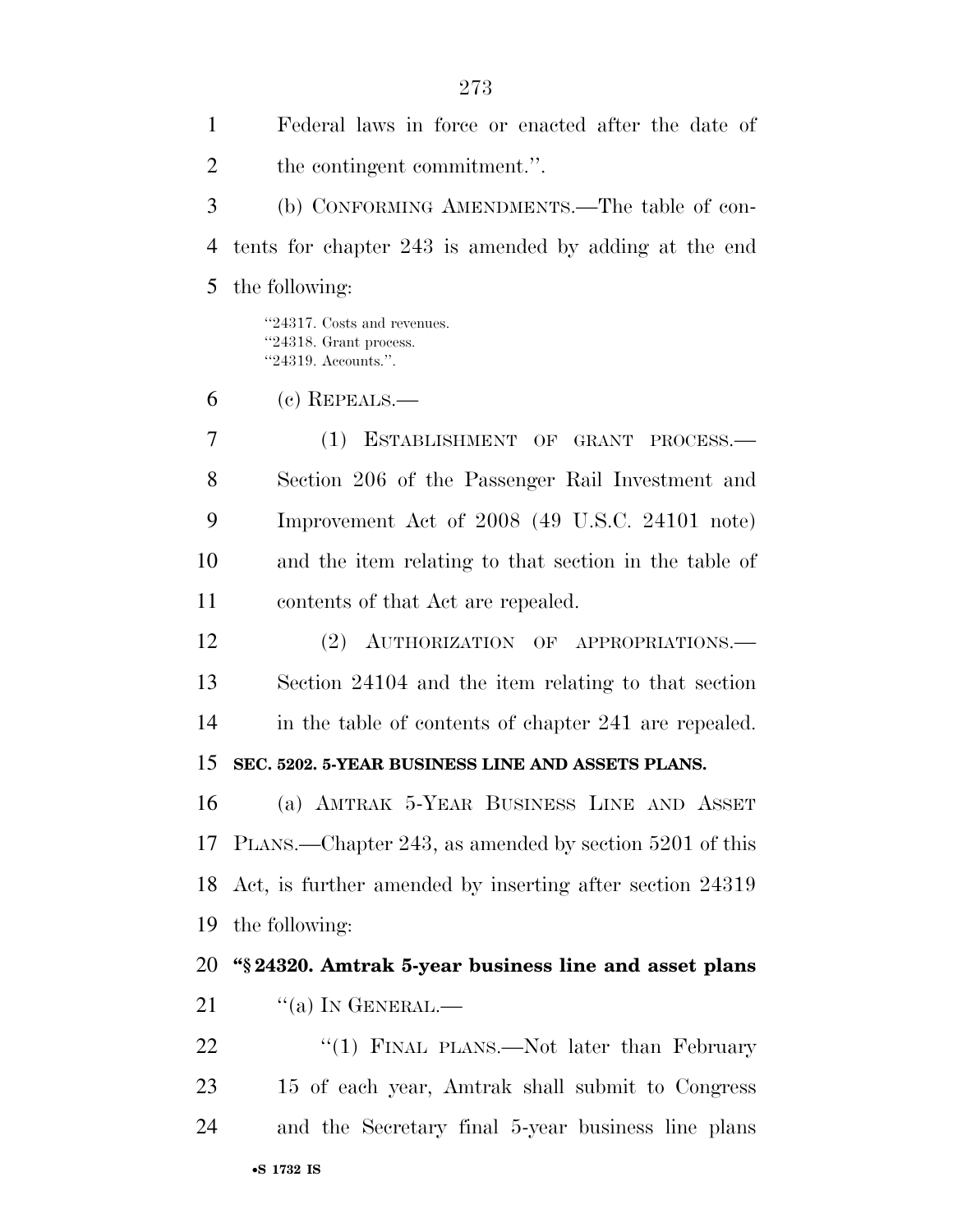and 5-year asset plans prepared in accordance with this section. These final plans shall form the basis for Amtrak's general and legislative annual report to the President and Congress required by section  $24315(b)$ .

 ''(2) FISCAL CONSTRAINT.—Each plan prepared under this section shall be based on funding levels authorized or otherwise available to Amtrak in a fis- cal year. In the absence of an authorization or ap- propriation of funds for a fiscal year, the plans shall be based on the amount of funding available in the previous fiscal year, plus inflation. Amtrak may in- clude an appendix to the asset plan required in sub- section (c) that describes any capital funding re- quirements in excess of amounts authorized or oth- erwise available to Amtrak in a fiscal year for cap-ital investment.

18 "(b) AMTRAK 5-YEAR BUSINESS LINE PLANS.—

 ''(1) AMTRAK BUSINESS LINES.—Amtrak shall prepare a 5-year business line plan for each of the following business lines and services:

22 ''(A) Northeast Corridor train services. 23 ''(B) State-supported routes operated by

Amtrak.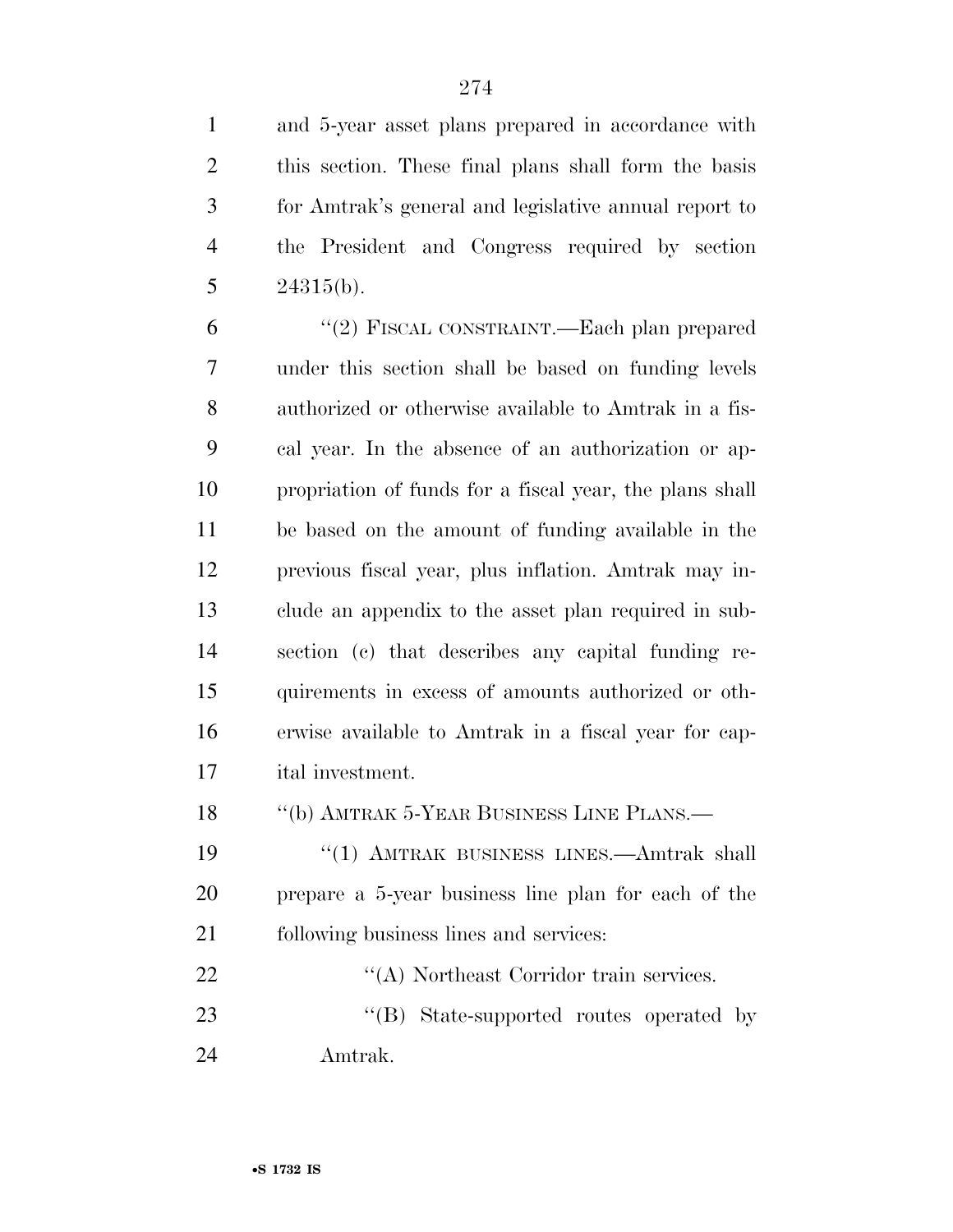| $\mathbf{1}$   | "(C) Long-distance routes operated by               |
|----------------|-----------------------------------------------------|
| $\overline{2}$ | Amtrak.                                             |
| 3              | "(D) Ancillary services operated by Am-             |
| $\overline{4}$ | trak, including commuter operations and other       |
| 5              | revenue generating activities as determined by      |
| 6              | the Secretary in consultation with Amtrak.          |
| 7              | "(2) CONTENTS OF 5-YEAR BUSINESS LINE               |
| 8              | PLANS.—The 5-year business line plan for each busi- |
| 9              | ness line shall include, at a minimum—              |
| 10             | "(A) a statement of Amtrak's vision, goals,         |
| 11             | and service plan for the business line, coordi-     |
| 12             | nated with any entities that are contributing       |
| 13             | capital or operating funding to support pas-        |
| 14             | senger rail services within those business lines,   |
| 15             | and aligned with Amtrak's Strategic Plan and        |
| 16             | 5-year asset plans under subsection (c);            |
| 17             | "(B) all projected revenues and expendi-            |
| 18             | tures for the business line, including identifica-  |
| 19             | tion of revenues and expenditures incurred by—      |
| 20             | "(i) passenger operations;                          |
| 21             | "(ii) non-passenger operations<br>that              |
| 22             | are directly related to the business line;          |
| 23             | and                                                 |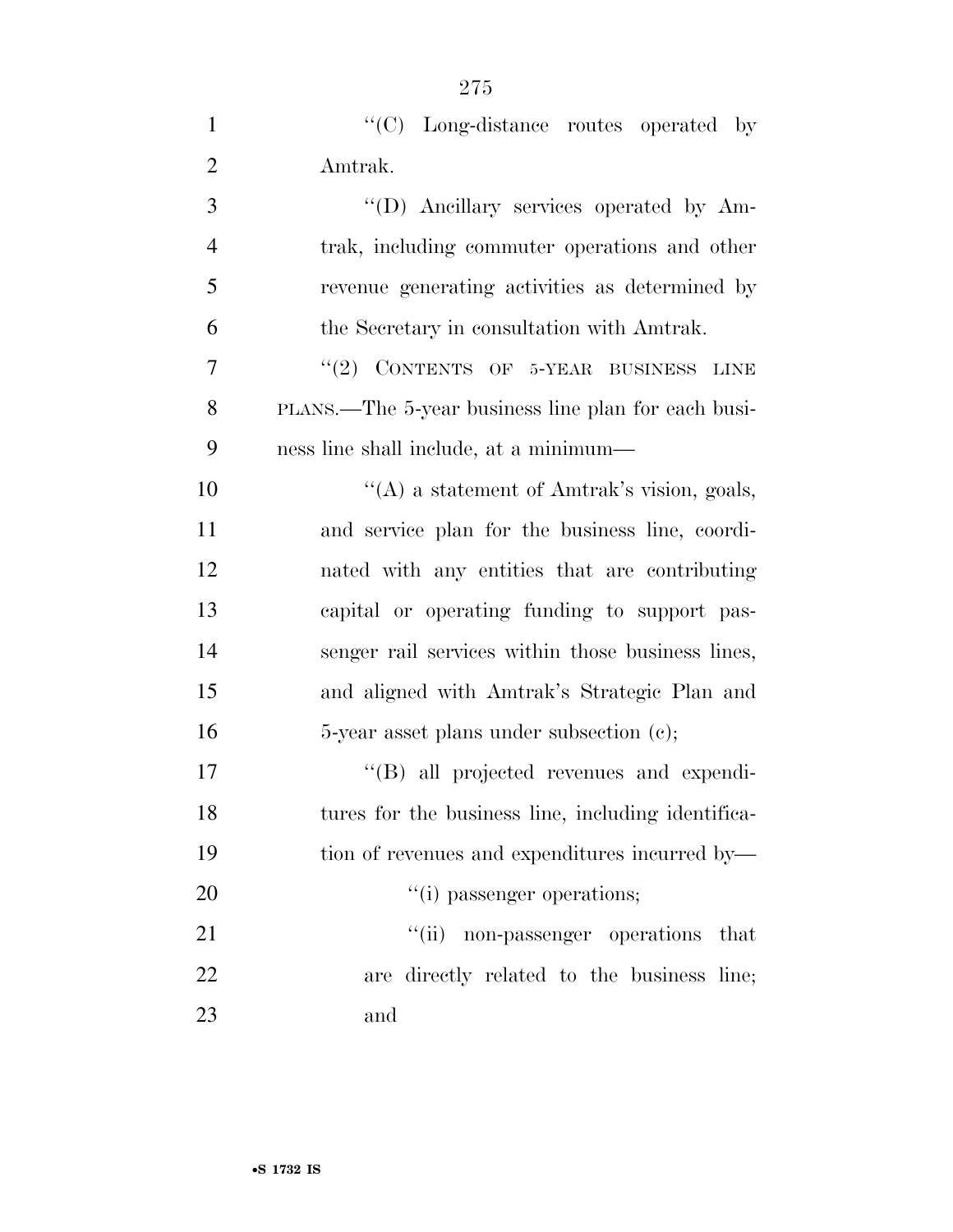| $\mathbf{1}$   | "(iii) governmental funding sources,                |
|----------------|-----------------------------------------------------|
| $\overline{2}$ | including revenues and other funding re-            |
| 3              | ceived from States;                                 |
| $\overline{4}$ | "(C) projected ridership levels for all pas-        |
| 5              | senger operations;                                  |
| 6              | "(D) estimates of long-term and short-              |
| 7              | term debt and associated principal and interest     |
| 8              | payments (both current and forecasts);              |
| 9              | $\lq\lq(E)$ annual profit and loss statements and   |
| 10             | forecasts and balance sheets;                       |
| 11             | $\lq\lq(F)$ annual eash flow forecasts;             |
| 12             | $\lq\lq(G)$ a statement describing the meth-        |
| 13             | odologies and significant assumptions under-        |
| 14             | lying estimates and forecasts;                      |
| 15             | "(H) specific performance measures that             |
| 16             | demonstrate year over year changes in the re-       |
| 17             | sults of Amtrak's operations;                       |
| 18             | "(I) financial performance for each route           |
| 19             | within each business line, including descriptions   |
| 20             | of the cash operating loss or contribution and      |
| 21             | labor productivity for each route;                  |
| 22             | "(J) specific costs and savings estimates           |
| 23             | resulting from reform initiatives;                  |
| 24             | $\lq\lq$ (K) prior fiscal year and projected equip- |
| 25             | ment reliability statistics; and                    |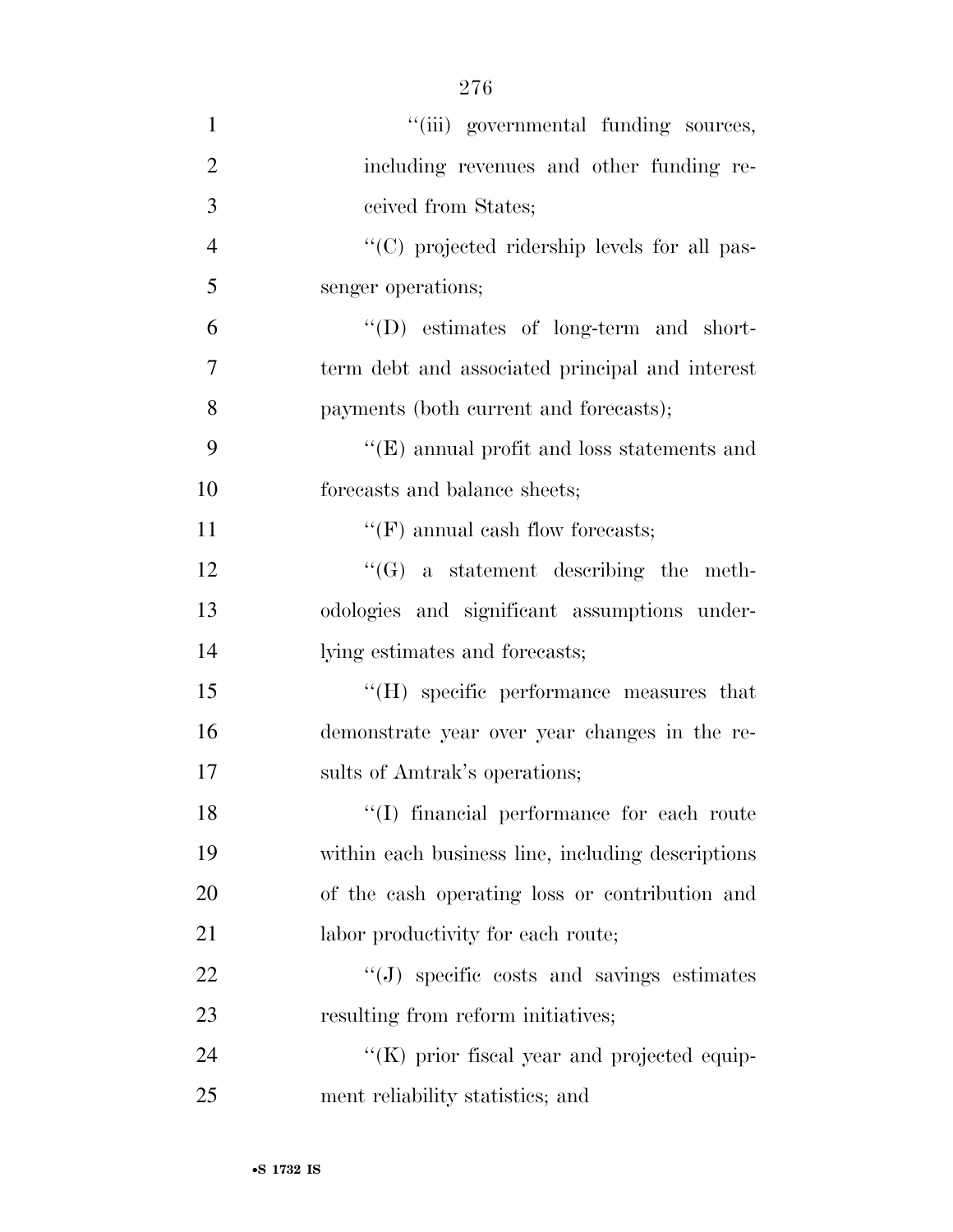| $\mathbf{1}$   | $\lq\lq$ . The identification and explanation of    |
|----------------|-----------------------------------------------------|
| $\overline{2}$ | any major adjustments made from previously          |
| 3              | approved plans.                                     |
| $\overline{4}$ | $\lq(3)$ 5-YEAR BUSINESS LINE PLANS PROCESS.—       |
| 5              | In meeting the requirements of this section, Amtrak |
| 6              | shall—                                              |
| $\overline{7}$ | $\lq\lq$ coordinate the development of the          |
| 8              | business line plans with the Secretary;             |
| 9              | "(B) for the Northeast Corridor business            |
| 10             | line plan, coordinate with the Northeast Cor-       |
| 11             | ridor Commission and transmit to the Commis-        |
| 12             | sion the final plan under subsection $(a)(1)$ , and |
| 13             | consult with other entities, as appropriate;        |
| 14             | "(C) for the State-supported route busi-            |
| 15             | ness line plan, coordinate with the State-Sup-      |
| 16             | ported Route Committee established under sec-       |
| 17             | tion 24712;                                         |
| 18             | $\lq\lq$ for the long-distance route business       |
| 19             | line plan, coordinate with any States or Inter-     |
| 20             | state Compacts that provide funding for such        |
| 21             | routes, as appropriate;                             |
| 22             | " $(E)$ ensure that Amtrak's annual budget          |
| 23             | request to Congress is consistent with the infor-   |
| 24             | mation in the 5-year business line plans; and       |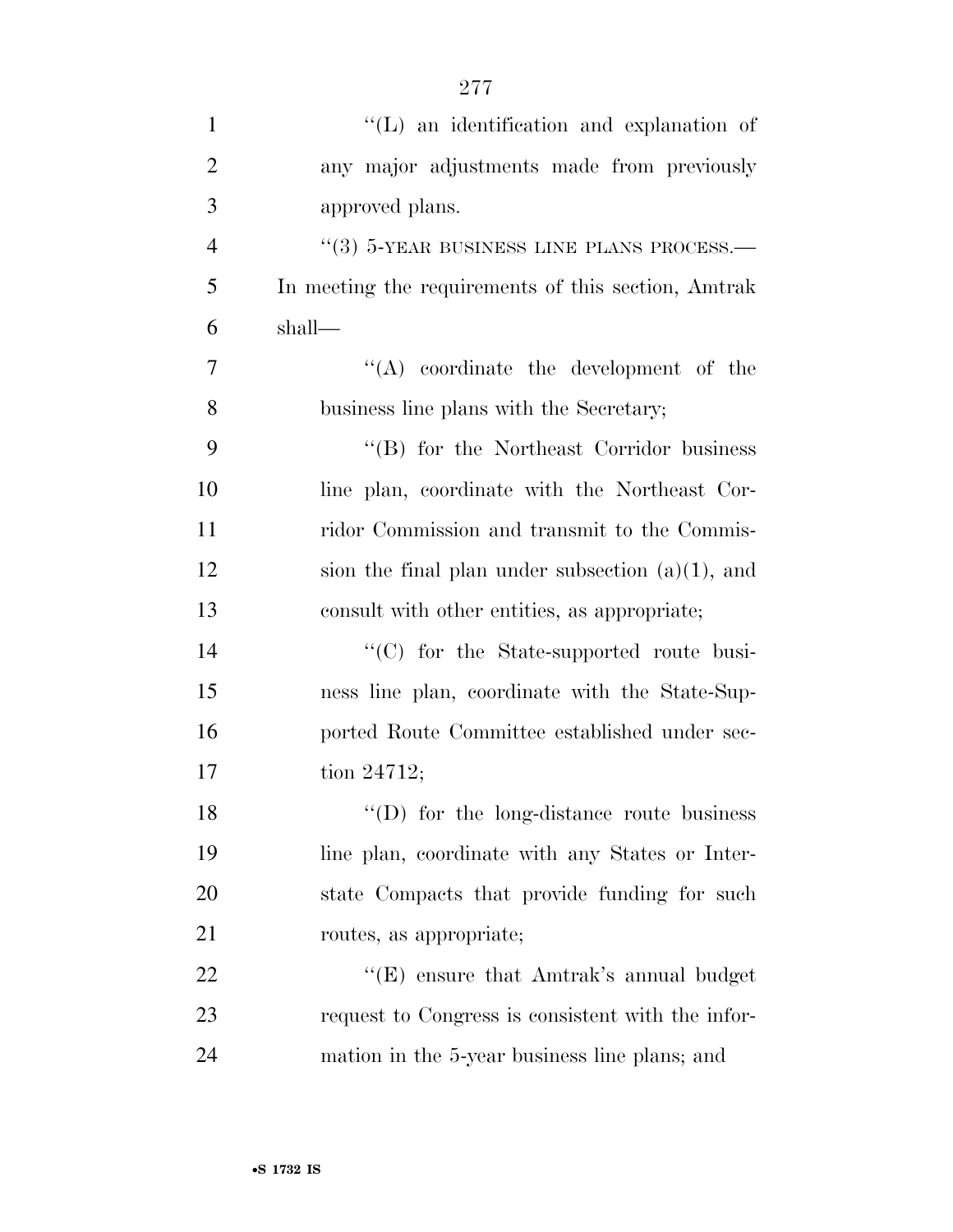| $\mathbf{1}$   | $\lq\lq(F)$ identify the appropriate Amtrak offi-     |
|----------------|-------------------------------------------------------|
| $\overline{2}$ | cials that are responsible for each business line.    |
| 3              | "(4) STANDARDS TO PROMOTE FINANCIAL STA-              |
| $\overline{4}$ | BILITY.—In meeting the requirements under this        |
| 5              | subsection, Amtrak shall use the categories specified |
| 6              | in the financial accounting and reporting system de-  |
| 7              | veloped under section 203 of the Passenger Rail In-   |
| 8              | vestment and Improvement Act of 2008 (49 U.S.C.       |
| 9              | 24101 note) when preparing its 5-year business line   |
| 10             | plans.                                                |
| 11             | "(c) AMTRAK 5-YEAR ASSET PLANS.—                      |
| 12             | "(1) ASSET CATEGORIES.—Amtrak shall pre-              |
| 13             | pare a 5-year asset plan for each of the following    |
| 14             | asset categories:                                     |
| 15             | "(A) Infrastructure, including all Amtrak-            |
| 16             | controlled Northeast Corridor assets and other        |
| 17             | Amtrak-owned infrastructure, and the associ-          |
| 18             | ated facilities that support the operation, main-     |
| 19             | tenance, and improvement of those assets.             |
| 20             | "(B) Passenger rail equipment, including              |
| 21             | all Amtrak-controlled rolling stock, locomotives,     |
| 22             | and mechanical shop facilities that are used to       |
| 23             | overhaul equipment.                                   |
| 24             | "(C) Stations, including all Amtrak-con-              |
| 25             | trolled passenger rail stations and elements of       |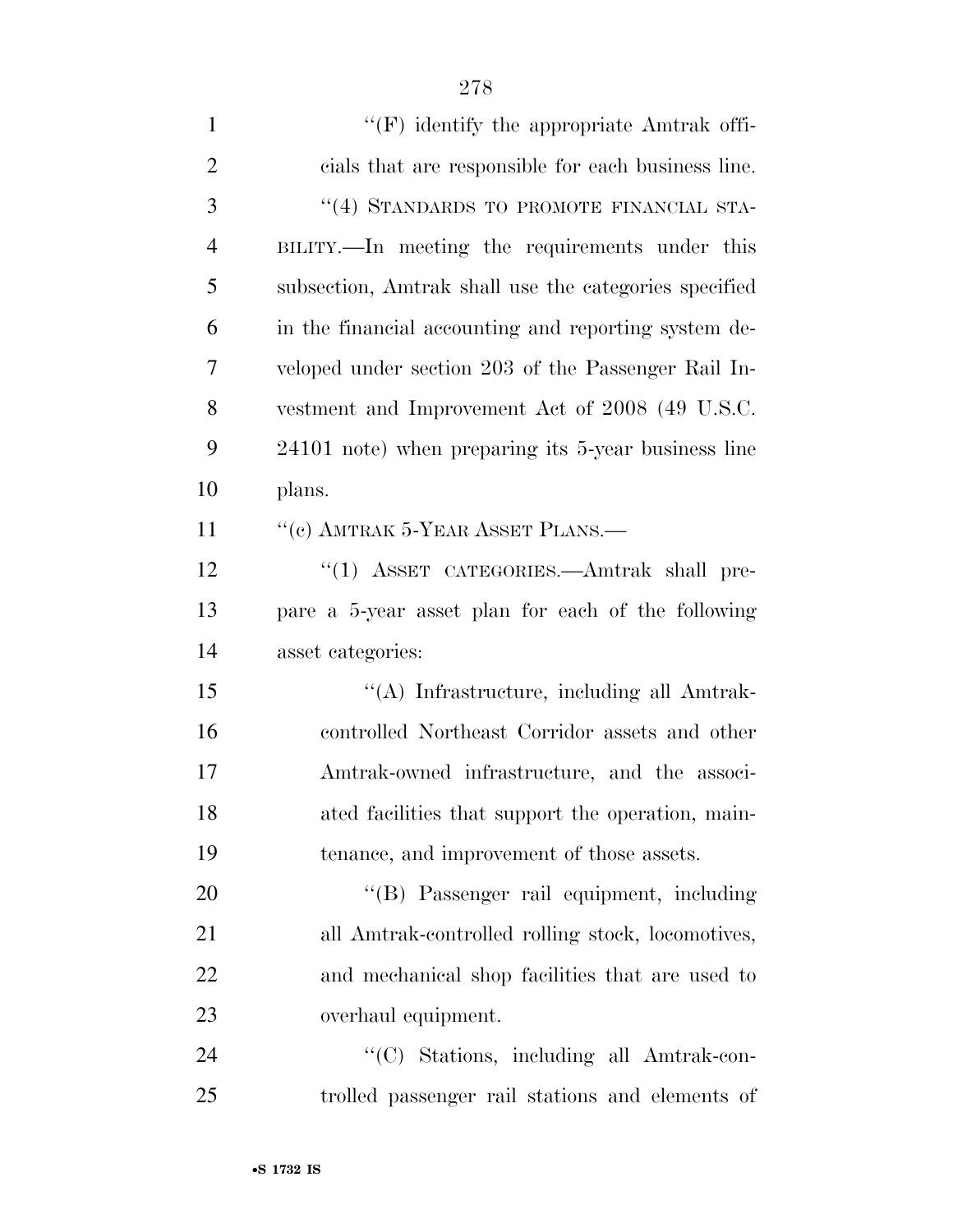| $\mathbf{1}$   | other stations for which Amtrak has legal re-     |
|----------------|---------------------------------------------------|
| $\overline{2}$ | sponsibility or intends to make capital invest-   |
| 3              | ments.                                            |
| $\overline{4}$ | "(D) National assets, including national          |
| $\mathfrak{S}$ | reservations, security, training and training     |
| 6              | centers, and other assets associated with Am-     |
| $\tau$         | trak's national passenger rail transportation     |
| 8              | system.                                           |
| 9              | $``(2)$ CONTENTS OF 5-YEAR ASSET PLANS.           |
| 10             | Each asset plan shall include, at a minimum—      |
| 11             | "(A) a summary of Amtrak's $5$ -year stra-        |
| 12             | tegic plan for each asset category, including     |
| 13             | goals, objectives, any relevant performance       |
| 14             | metrics, and statutory or regulatory actions af-  |
| 15             | fecting the assets;                               |
| 16             | "(B) an inventory of existing Amtrak cap-         |
| 17             | ital assets, to the extent practicable, including |
| 18             | information regarding shared use or ownership,    |
| 19             | if applicable;                                    |
| 20             | "(C) a prioritized list of proposed capital       |
| 21             | investments that—                                 |
| 22             | "(i) categorizes each capital project as          |
| 23             | being primarily associated with—                  |
| 24             | "(I) normalized capital replace-                  |
| 25             | ment;                                             |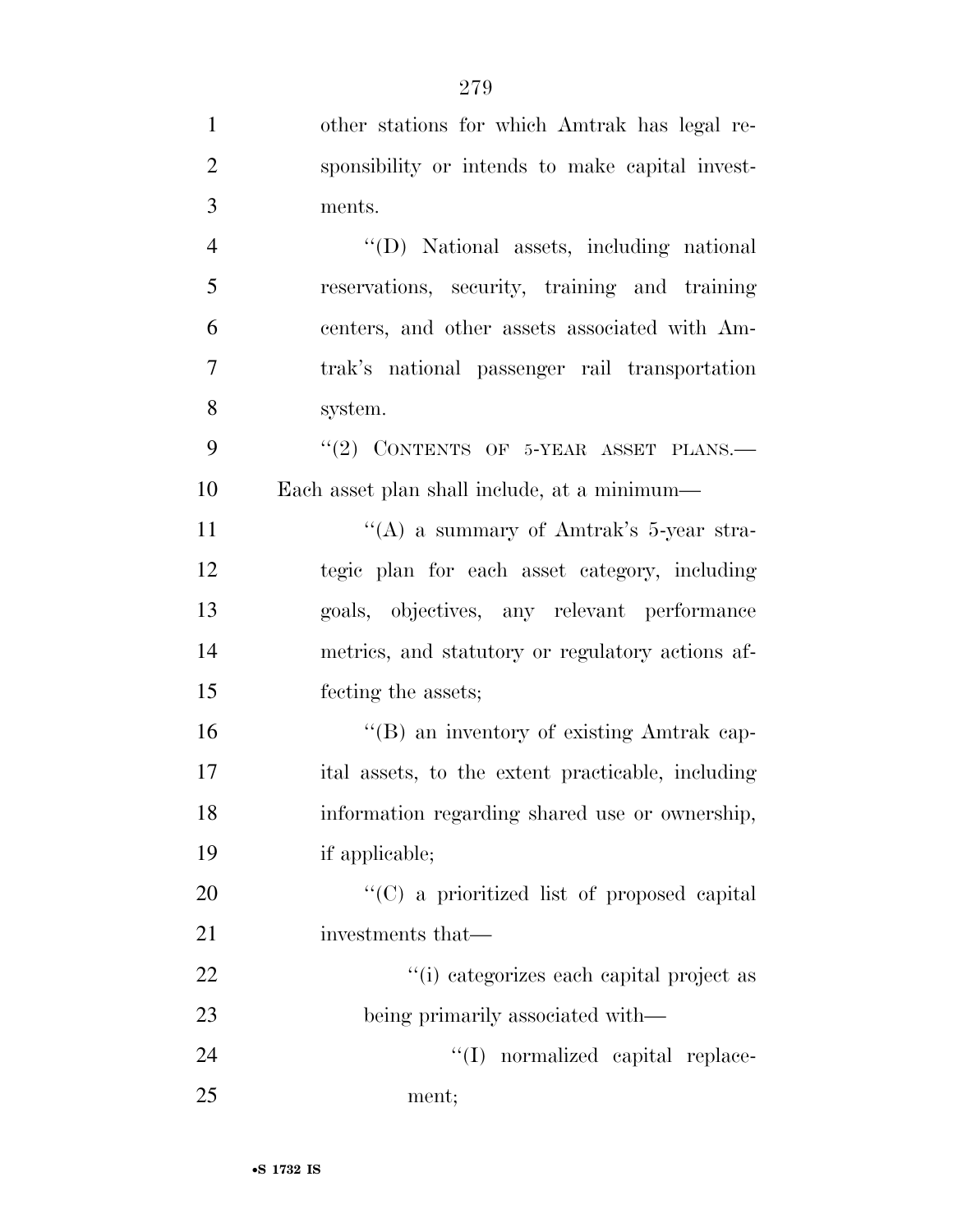| $\mathbf{1}$   | "(II) backlog capital replace-              |
|----------------|---------------------------------------------|
| $\overline{2}$ | ment;                                       |
| 3              | "(III) improvements to support              |
| $\overline{4}$ | service enhancements or growth;             |
| 5              | $\lq\lq$ (IV) strategic initiatives that    |
| 6              | will improve overall operational per-       |
| $\overline{7}$ | formance, lower costs, or otherwise         |
| 8              | improve Amtrak's corporate efficiency;      |
| 9              | or                                          |
| 10             | "(V) statutory, regulatory, or              |
| 11             | other legal mandates;                       |
| 12             | "(ii) identifies each project or pro-       |
| 13             | gram that is associated with more than 1    |
| 14             | category described in clause (i); and       |
| 15             | "(iii) describes the anticipated busi-      |
| 16             | ness outcome of each project or program     |
| 17             | identified under this subparagraph, includ- |
| 18             | ing an assessment of—                       |
| 19             | $\lq\lq$ (I) the potential effect on pas-   |
| 20             | senger operations, safety, reliability,     |
| 21             | and resilience;                             |
| 22             | $\lq\lq$ (II) the potential effect on Am-   |
| 23             | trak's ability to meet regulatory re-       |
| 24             | quirements if the project or program        |
| 25             | is not funded; and                          |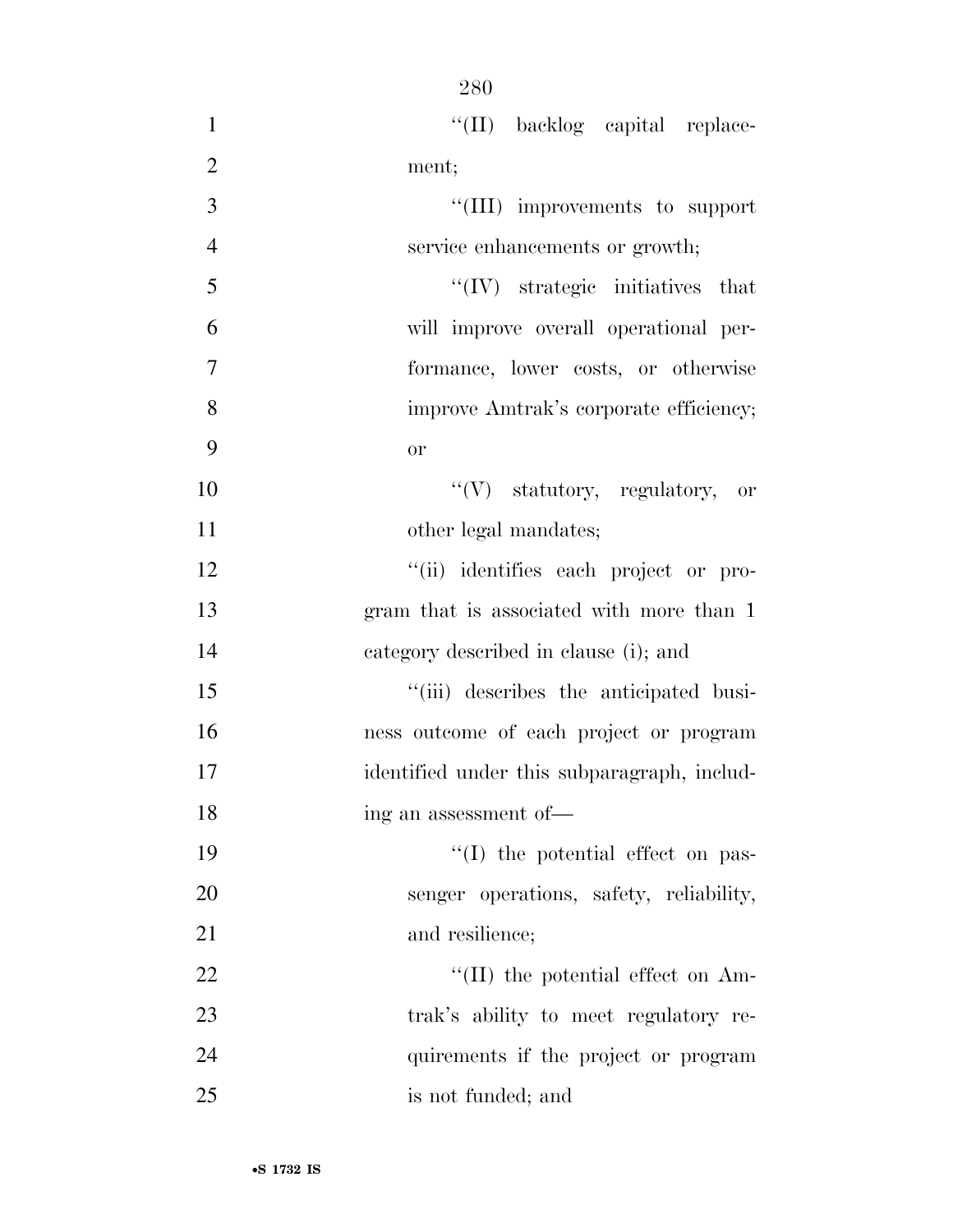| $\mathbf{1}$   | $\lq\lq$ (III) the benefits and costs; and        |
|----------------|---------------------------------------------------|
| $\overline{2}$ | $\lq\lq$ (D) annual profit and loss statements    |
| 3              | and forecasts and balance sheets for each asset   |
| $\overline{4}$ | category.                                         |
| 5              | "(3) $5$ -YEAR ASSET PLAN PROCESS.—In meet-       |
| 6              | ing the requirements of this subsection, Amtrak   |
| $\tau$         | shall—                                            |
| 8              | $\lq\lq$ coordinate with each business line de-   |
| 9              | scribed in subsection $(b)(1)$ in the preparation |
| 10             | of each 5-year asset plan and ensure integration  |
| 11             | of each 5-year asset plan with the 5-year busi-   |
| 12             | ness line plans;                                  |
| 13             | $\lq\lq$ (B) as applicable, coordinate with the   |
| 14             | Northeast Corridor Commission, the State-Sup-     |
| 15             | ported Route Committee, and owners of assets      |
| 16             | affected by 5-year asset plans; and               |
| 17             | "(C) identify the appropriate Amtrak offi-        |
| 18             | cials that are responsible for each asset cat-    |
| 19             | egory.                                            |
| 20             | EVALUATION OF NATIONAL<br>(4)<br><b>ASSETS</b>    |
| 21             | COSTS.—The Secretary shall—                       |
| 22             | "(A) evaluate the costs and scope of all na-      |
| 23             | tional assets; and                                |
| 24             | $\lq\lq$ $(B)$ determine the activities and costs |
| 25             | that are—                                         |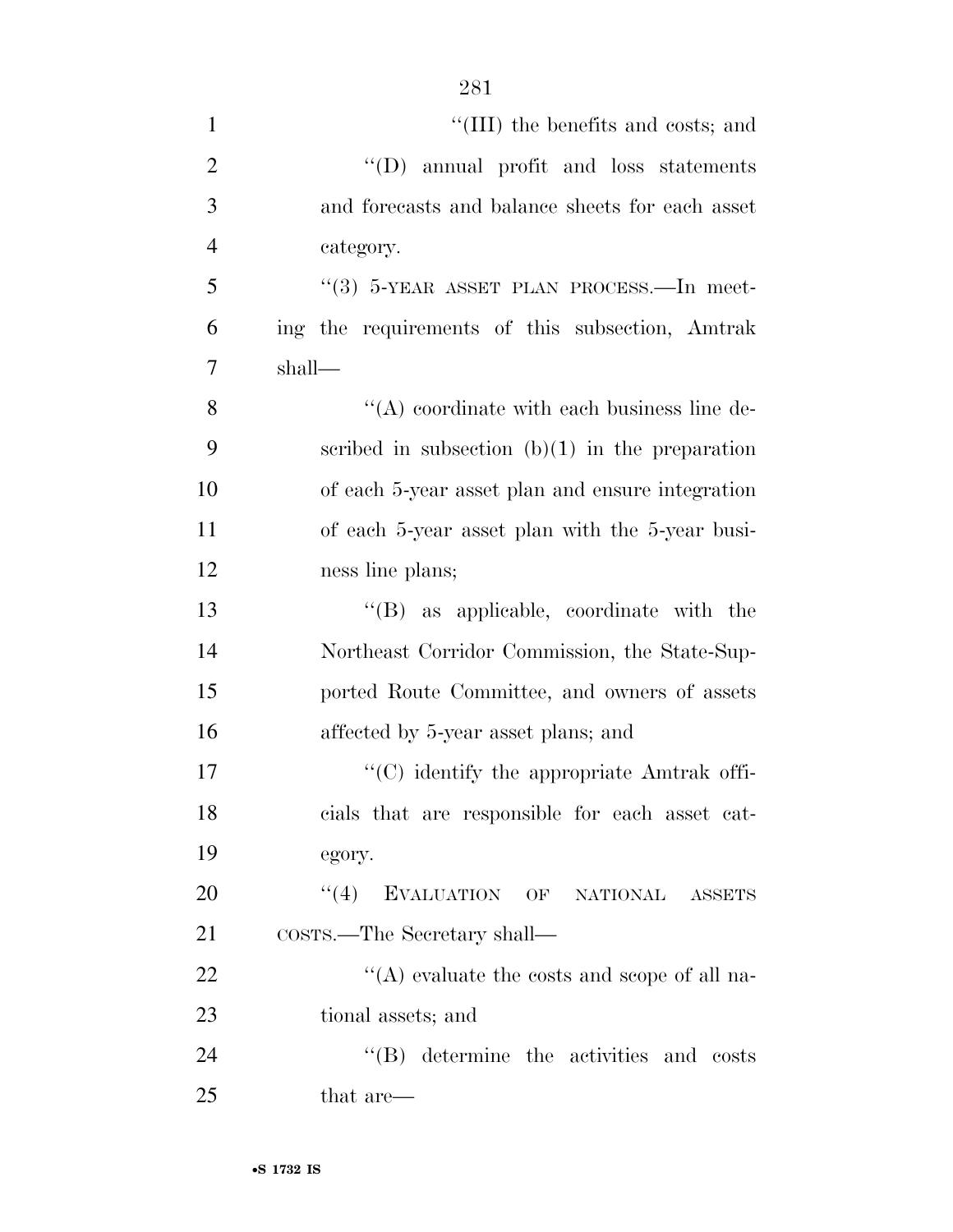| $\mathbf{1}$   | "(i) required in order to ensure the ef-                |
|----------------|---------------------------------------------------------|
| $\overline{2}$ | ficient operations of a national passenger              |
| 3              | rail system;                                            |
| $\overline{4}$ | "(ii) appropriate for allocation to 1 of                |
| 5              | the other Amtrak business lines; and                    |
| 6              | "(iii) extraneous to providing an effi-                 |
| 7              | cient national passenger rail system or are             |
| 8              | too costly relative to the benefits or per-             |
| 9              | formance outcomes they provide.                         |
| 10             | "(5) DEFINITION OF NATIONAL ASSETS.—In                  |
| 11             | this section, the term 'national assets' means the      |
| 12             | Nation's core rail assets shared among Amtrak serv-     |
| 13             | ices, including national reservations, security, train- |
| 14             | ing and training centers, and other assets associated   |
| 15             | with Amtrak's national passenger rail transportation    |
| 16             | system.                                                 |
| 17             | $``(6)$ RESTRUCTURING OF NATIONAL ASSETS.—              |
| 18             | Not later than 1 year after the date of completion      |
| 19             | of the evaluation under section $24320(c)(4)$ , the Ad- |
| 20             | ministrator of the Federal Railroad Administration,     |
| 21             | in consultation with the Amtrak Board of Directors,     |
| 22             | the governors of each relevant State, and the Mayor     |
| 23             | of the District of Columbia, or their designees, shall  |
| 24             | restructure or reallocate, or both, the national assets |
| 25             | costs in accordance with the determination under        |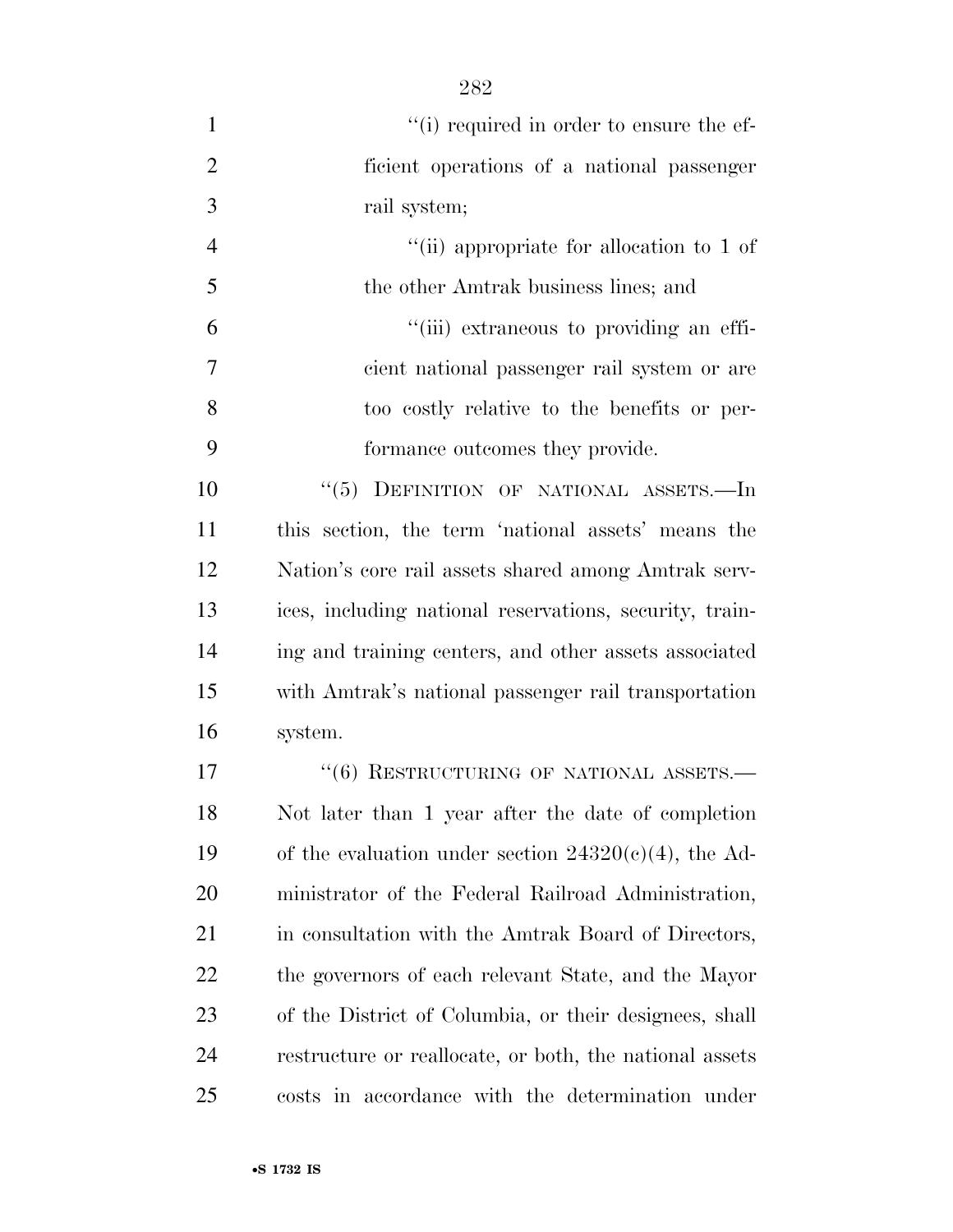that section, including making appropriate updates to Amtrak's cost accounting methodology and sys-tem.''.

 (b) EFFECTIVE DATE.—The requirements for Am- trak to submit final 5-year business line plans and 5-year asset plans under section 24320 of title 49, United States Code, shall take effect 1 year after the date of enactment of this Act.

 (c) CONFORMING AMENDMENTS.—The table of con- tents for chapter 243, as amended by section 5201 of this Act, is further amended by adding at the end the fol-lowing:

''24320. Amtrak 5-year business line and asset plans.''.

 (d) REPEAL OF 5-YEAR FINANCIAL PLAN.—Section 204 of the Passenger Rail Investment and Improvement Act of 2008 (49 U.S.C. 24101 note), and the item relating to that section in the table of contents of that Act, are repealed.

 (e) IDENTIFICATION OF DUPLICATIVE REPORTING REQUIREMENTS.—Not later than 1 year after the date of enactment of this Act, the Secretary shall—

 (1) review existing Amtrak reporting require- ments and identify where the existing requirements are duplicative with the business line and capital plans required by section 24320 of title 49, United States Code;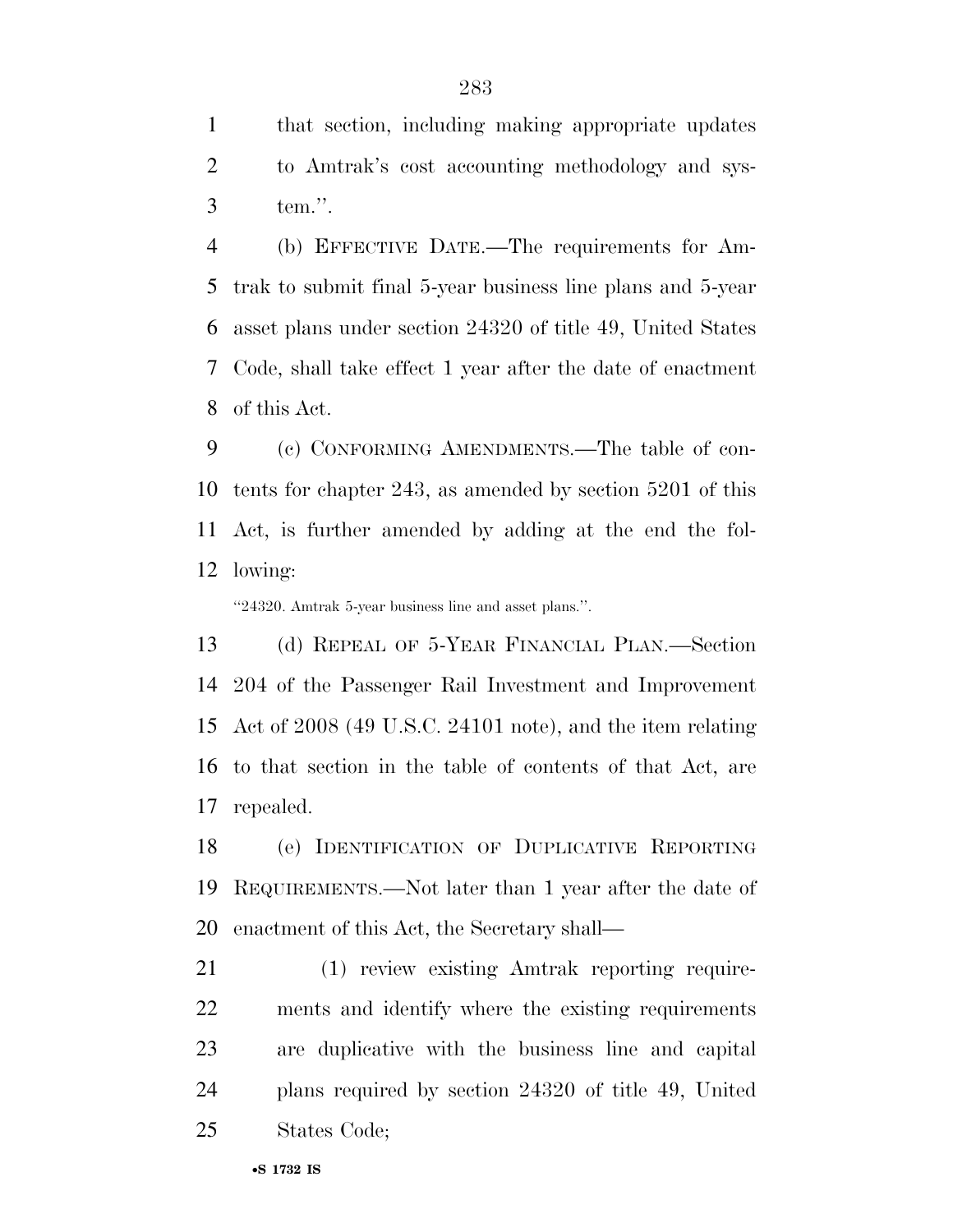| $\mathbf{1}$   | (2) if the duplicative reporting requirements are     |
|----------------|-------------------------------------------------------|
| $\overline{2}$ | administrative, the Secretary shall eliminate the du- |
| 3              | plicative requirements; and                           |
| $\overline{4}$ | (3) submit to Congress a report with any rec-         |
| 5              | ommendations for repealing any other duplicative      |
| 6              | Amtrak reporting requirements.                        |
| 7              | SEC. 5203. STATE-SUPPORTED ROUTE COMMITTEE.           |
| 8              | (a) AMENDMENT.—Chapter 247 is amended by add-         |
| 9              | ing at the end the following:                         |
| 10             | "\\$24712. State-supported routes operated by Amtrak  |
| 11             | "(a) STATE-SUPPORTED ROUTE COMMITTEE.-                |
| 12             | "(1) ESTABLISHMENT.—Not later than<br>180             |
| 13             | days after the date of enactment of the Comprehen-    |
| 14             | sive Transportation and Consumer Protection Act of    |
| 15             | 2015, the Secretary of Transportation shall establish |
| 16             | the State-Supported Route Committee (referred to      |
| 17             | in this section as the 'Committee') to promote mu-    |
| 18             | tual cooperation and planning pertaining to the rail  |
| 19             | operations of Amtrak and related activities of trains |
| 20             | operated by Amtrak on State-supported routes and      |
| 21             | to further implement section 209 of the Passenger     |
| 22             | Rail Investment and Improvement Act of 2008 (49)      |
| 23             | U.S.C. 24101 note).                                   |

''(2) MEMBERSHIP.—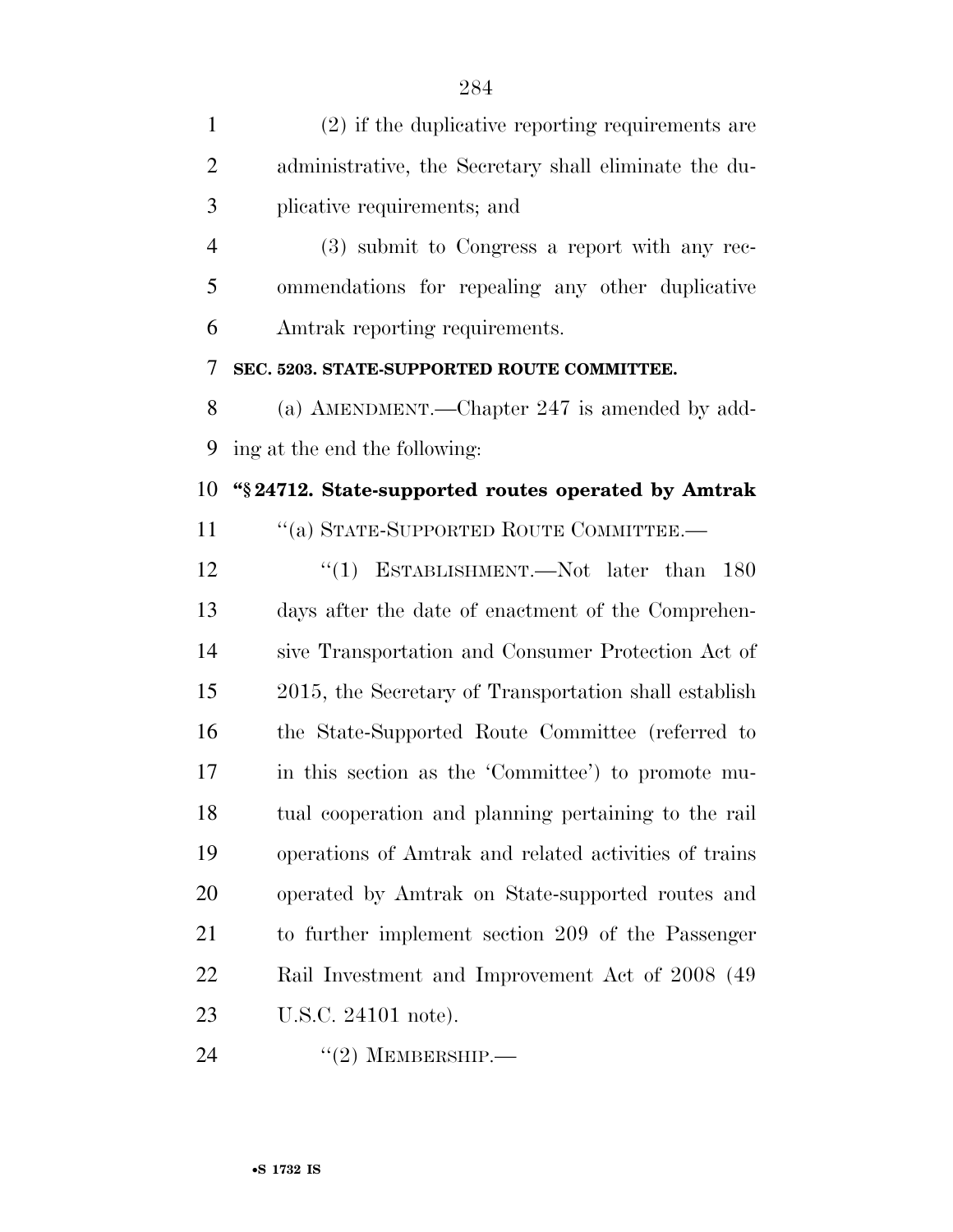| $\mathbf{1}$   | "(A) IN GENERAL.—The Committee shall             |
|----------------|--------------------------------------------------|
| $\overline{2}$ | consist of-                                      |
| $\mathfrak{Z}$ | "(i) members representing Amtrak;                |
| $\overline{4}$ | "(ii) members representing the De-               |
| 5              | partment of Transportation, including the        |
| 6              | Federal Railroad Administration; and             |
| 7              | "(iii) members representing States,              |
| 8              | including other public entities that sponsor     |
| 9              | the operation of trains by Amtrak on a           |
| 10             | State-supported route, designated by, and        |
| 11             | serving at the pleasure of, the chief execu-     |
| 12             | tive officer thereof.                            |
| 13             | "(B) NON-VOTING MEMBERS.—The Com-                |
| 14             | mittee may invite and accept other non-voting    |
| 15             | members to participate in Committee activities,  |
| 16             | as appropriate.                                  |
| 17             | "(3) DECISIONMAKING.—The Committee shall         |
| 18             | establish a bloc voting system under which, at a |
| 19             | $minimum-$                                       |
| 20             | "(A) there are $3$ separate voting blocs to      |
| 21             | represent the Committee's voting members, in-    |
| 22             | cluding—                                         |
| 23             | $\lq\lq(i)$ 1 voting bloc to represent the       |
| 24             | members described in paragraph $(2)(A)(i)$ ;     |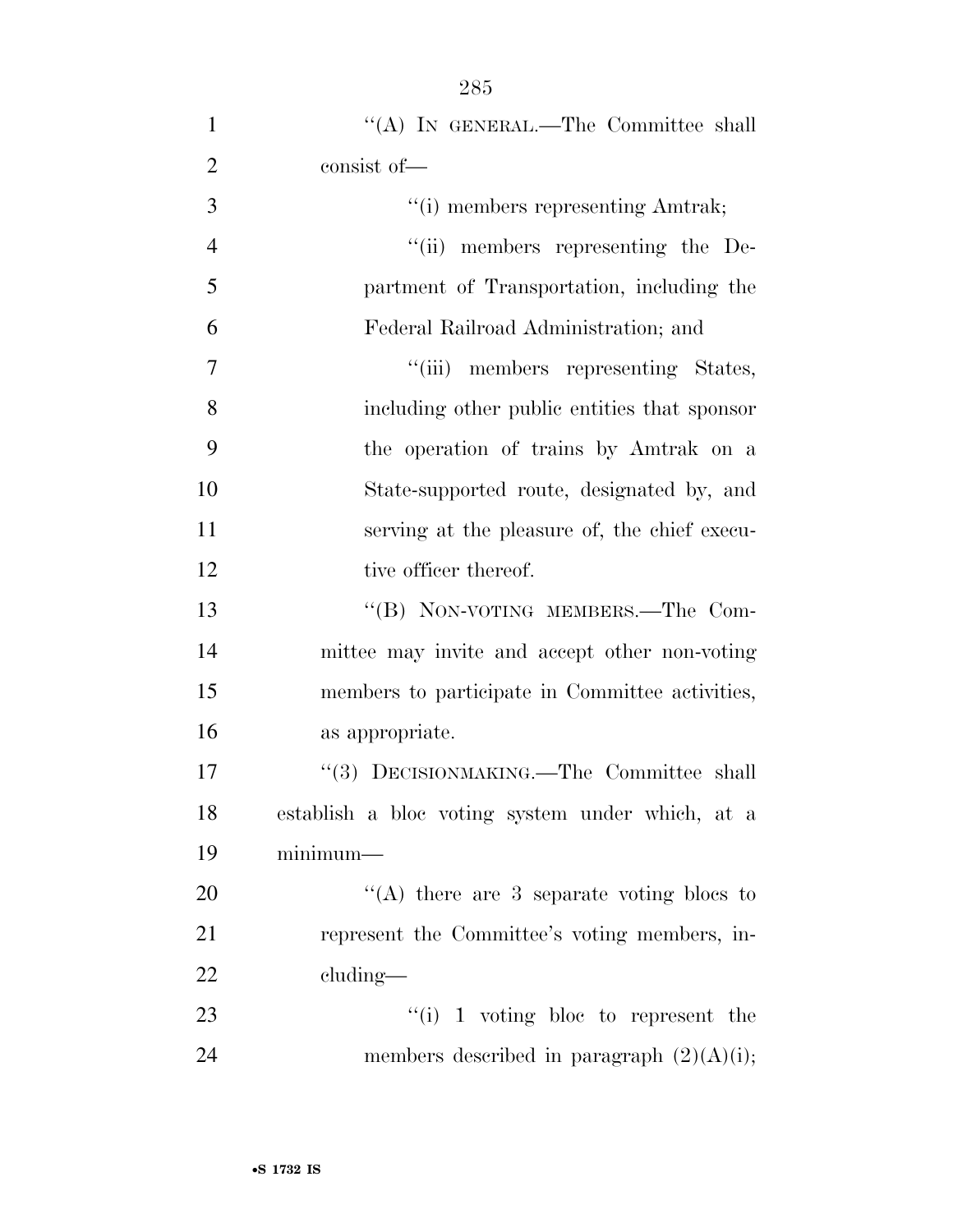| $\mathbf{1}$   | $``$ (ii) 1 voting bloc to represent the             |
|----------------|------------------------------------------------------|
| $\overline{2}$ | members described in paragraph $(2)(A)(ii)$ ;        |
| 3              | and                                                  |
| $\overline{4}$ | "(iii) 1 voting bloc to represent the                |
| 5              | members described in paragraph                       |
| 6              | (2)(A)(iii);                                         |
| 7              | "(B) each voting bloc has $1$ vote;                  |
| 8              | "(C) the vote of the voting bloc rep-                |
| 9              | resenting the members described in paragraph         |
| 10             | $(2)(A)(iii)$ requires the support of at least two-  |
| 11             | thirds of that voting bloc's members; and            |
| 12             | $\lq\lq$ the Committee makes decisions by            |
| 13             | unanimous consent of the 3 voting blocs.             |
| 14             | "(4) MEETINGS; RULES AND PROCEDURES.-                |
| 15             | The Committee shall convene a meeting and shall      |
| 16             | define and implement the rules and procedures gov-   |
| 17             | erning the Committee's proceedings not later than    |
| 18             | 180 days after the date of establishment of the Com- |
| 19             | mittee by the Secretary. The rules and procedures    |
| 20             | shall—                                               |
| 21             | "(A) incorporate and further describe the            |
| 22             | decision making procedures to be used in accord-     |
| 23             | ance with paragraph $(3)$ ; and                      |
| 24             | $\lq\lq$ be adopted in accordance with such          |
| 25             | decision making procedures.                          |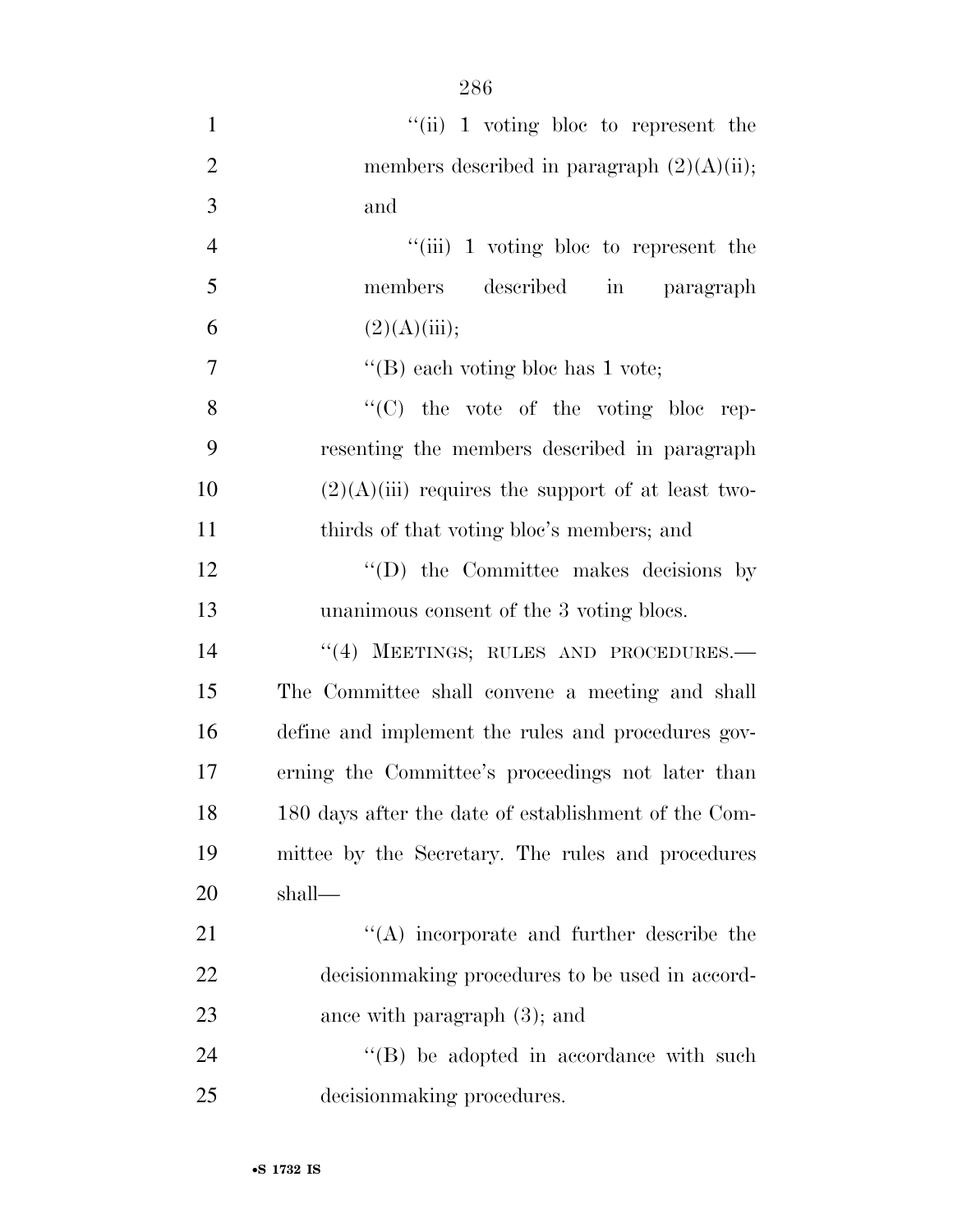| $\mathbf{1}$   | "(5) COMMITTEE DECISIONS.—Decisions made          |
|----------------|---------------------------------------------------|
| $\overline{2}$ | by the Committee in accordance with the Commit-   |
| 3              | tee's rules and procedures, once established, are |
| $\overline{4}$ | binding on all Committee members.                 |
| 5              | $``(6)$ COST ALLOCATION METHODOLOGY.—             |
| 6              | "(A) IN GENERAL.—Subject to subpara-              |
| $\overline{7}$ | graph (B), the Committee may amend the cost       |
| 8              | allocation methodology required and previously    |
| 9              | approved under section 209 of the Passenger       |
| 10             | Rail Investment and Improvement Act of 2008       |
| 11             | $(49 \text{ U.S.C. } 24101 \text{ note}).$        |
| 12             | "(B) PROCEDURES FOR CHANGING METH-                |
| 13             | ODOLOGY.—The rules and procedures imple-          |
| 14             | mented under paragraph (4) shall include pro-     |
| 15             | cedures for changing the cost allocation meth-    |
| 16             | odology.                                          |
| 17             | "(C) REQUIREMENTS.—The cost allocation            |
| 18             | methodology shall-                                |
| 19             | "(i) ensure equal treatment in the                |
| 20             | provision of like services of all States and      |
| 21             | groups of States; and                             |
| 22             | "(ii) allocate to each route the costs            |
| 23             | incurred only for the benefit of that route       |
| 24             | and a proportionate share, based upon fac-        |
| 25             | tors that reasonably reflect relative use, of     |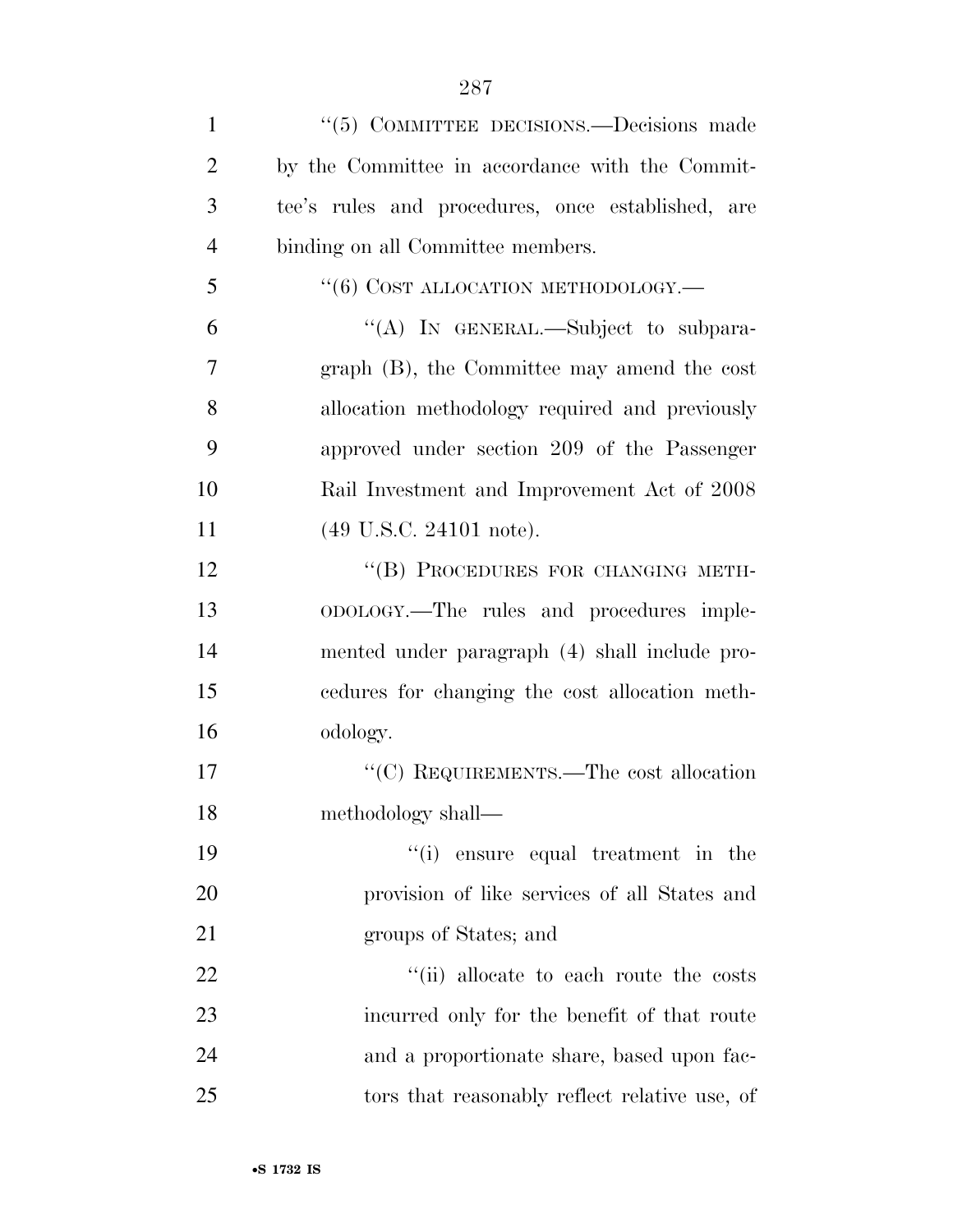costs incurred for the common benefit of more than 1 route.

 ''(b) INVOICES AND REPORTS.—Not later than Feb- ruary 15, 2016, and monthly thereafter, Amtrak shall pro- vide to each State that sponsors a State-supported route a monthly invoice of the cost of operating such route, in- cluding fixed costs and third-party costs. The Committee shall determine the frequency and contents of the financial and performance reports that Amtrak shall provide to the States, as well as the planning and demand reports that the States shall provide to Amtrak.

- 12 "(c) DISPUTE RESOLUTION.—
- 13 "(1) REQUEST FOR DISPUTE RESOLUTION.—If a dispute arises with respect to the rules and proce- dures implemented under subsection (a)(4), an in- voice or a report provided under subsection (b), im- plementation or compliance with the cost allocation methodology developed under section 209 of the Pas- senger Rail Investment and Improvement Act of 2008 (49 U.S.C. 24101 note) or amended under subsection (a)(6) of this section, either Amtrak or the State may request that the Surface Transpor- tation Board conduct dispute resolution under this subsection.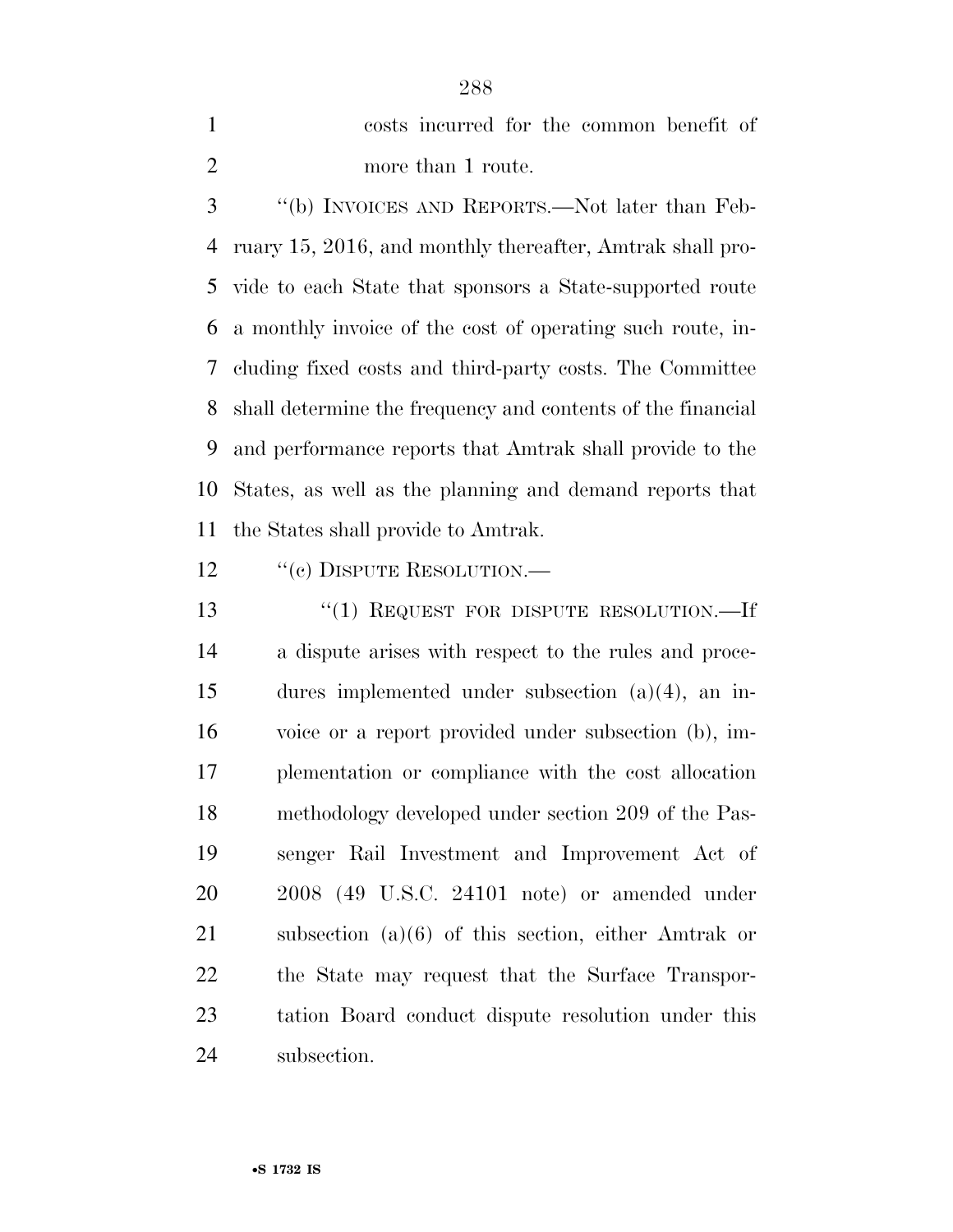| $\mathbf{1}$   | "(2) PROCEDURES.—The Surface Transpor-               |
|----------------|------------------------------------------------------|
| $\overline{2}$ | tation Board shall establish procedures for resolu-  |
| 3              | tion of disputes brought before it under this sub-   |
| $\overline{4}$ | section, which may include provision of professional |
| 5              | mediation services.                                  |
| 6              | "(3) BINDING EFFECT.—A decision of the Sur-          |
| 7              | face Transportation Board under this subsection      |
| 8              | shall be binding on the parties to the dispute.      |
| 9              | "(4) OBLIGATION.—Nothing in this subsection          |
| 10             | shall affect the obligation of a State to pay an     |
| 11             | amount not in dispute.                               |
| 12             | $``$ (d) ASSISTANCE.—                                |
| 13             | "(1) IN GENERAL.—The Secretary may provide           |
| 14             | assistance to the parties in the course of negotia-  |
| 15             | tions for a contract for operation of a State-sup-   |
| 16             | ported route.                                        |
| 17             | "(2) FINANCIAL ASSISTANCE.---From among              |
| 18             | available funds, the Secretary shall—                |
| 19             | "(A) provide financial assistance to Am-             |
| 20             | trak or 1 or more States to perform requested        |
| 21             | independent technical analysis of issues before      |
| 22             | the Committee; and                                   |
| 23             | "(B) reimburse Members for travel ex-                |
| 24             | penses, including per diem in lieu of subsist-       |
| 25             | ence, in accordance with section 5703 of title 5.    |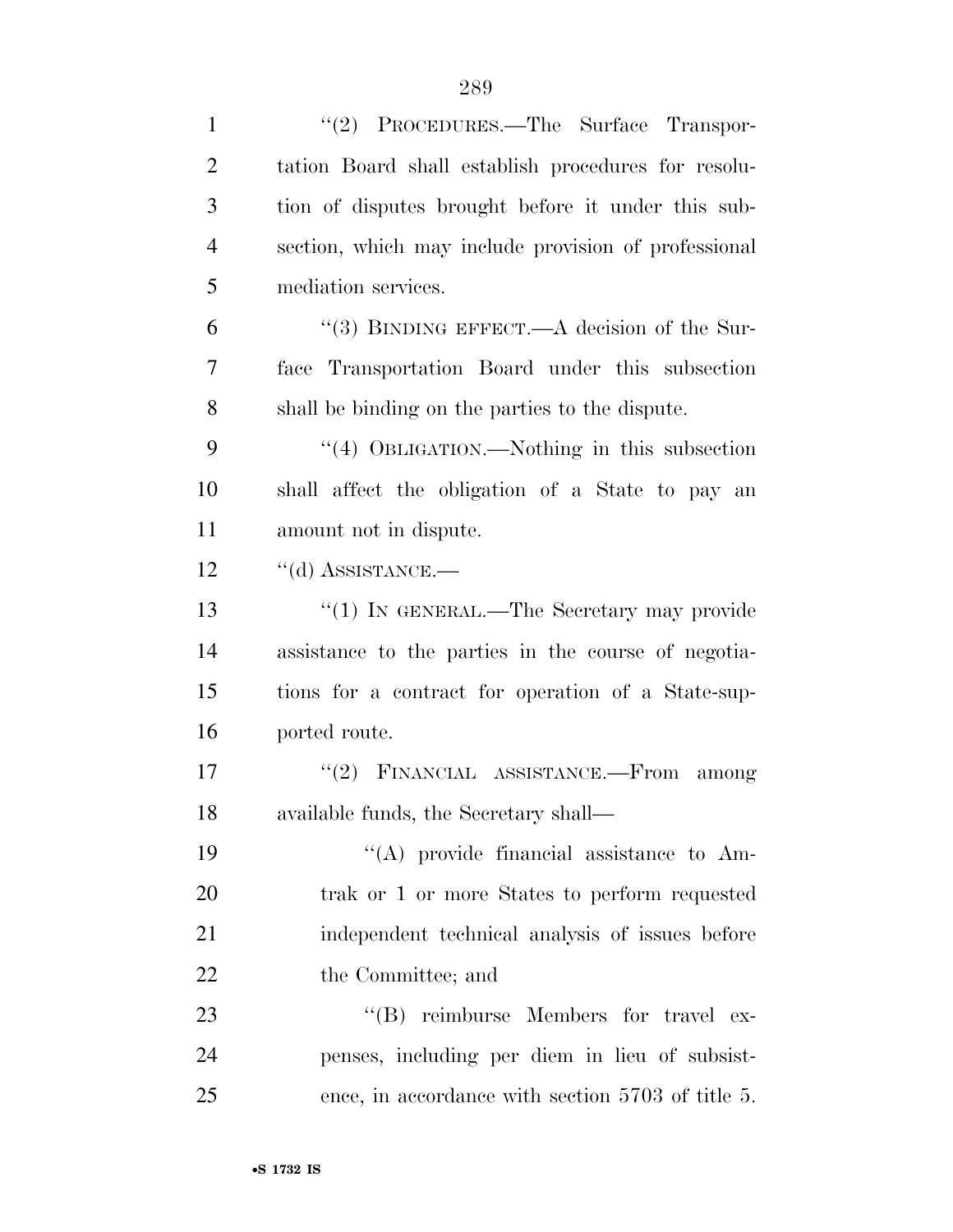''(e) PERFORMANCE METRICS.—In negotiating a con- tract for operation of a State-supported route, Amtrak and the State or States that sponsor the route shall con- sider including provisions that provide penalties and incen-tives for performance.

### ''(f) STATEMENT OF GOALS AND OBJECTIVES.—

7 "(1) IN GENERAL.—The Committee shall de- velop a statement of goals, objectives, and associated recommendations concerning the future of State- supported routes operated by Amtrak. The state- ment shall identify the roles and responsibilities of Committee members and any other relevant entities, such as host railroads, in meeting the identified goals and objectives, or carrying out the rec- ommendations. The Committee may consult with such relevant entities, as the Committee considers appropriate, when developing the statement.

18 "(2) TRANSMISSION OF STATEMENT OF GOALS AND OBJECTIVES.—Not later than 2 years after the date of enactment of the Comprehensive Transpor- tation and Consumer Protection Act of 2015 the Committee shall transmit the statement developed under paragraph (1) to the Committee on Com-merce, Science, and Transportation of the Senate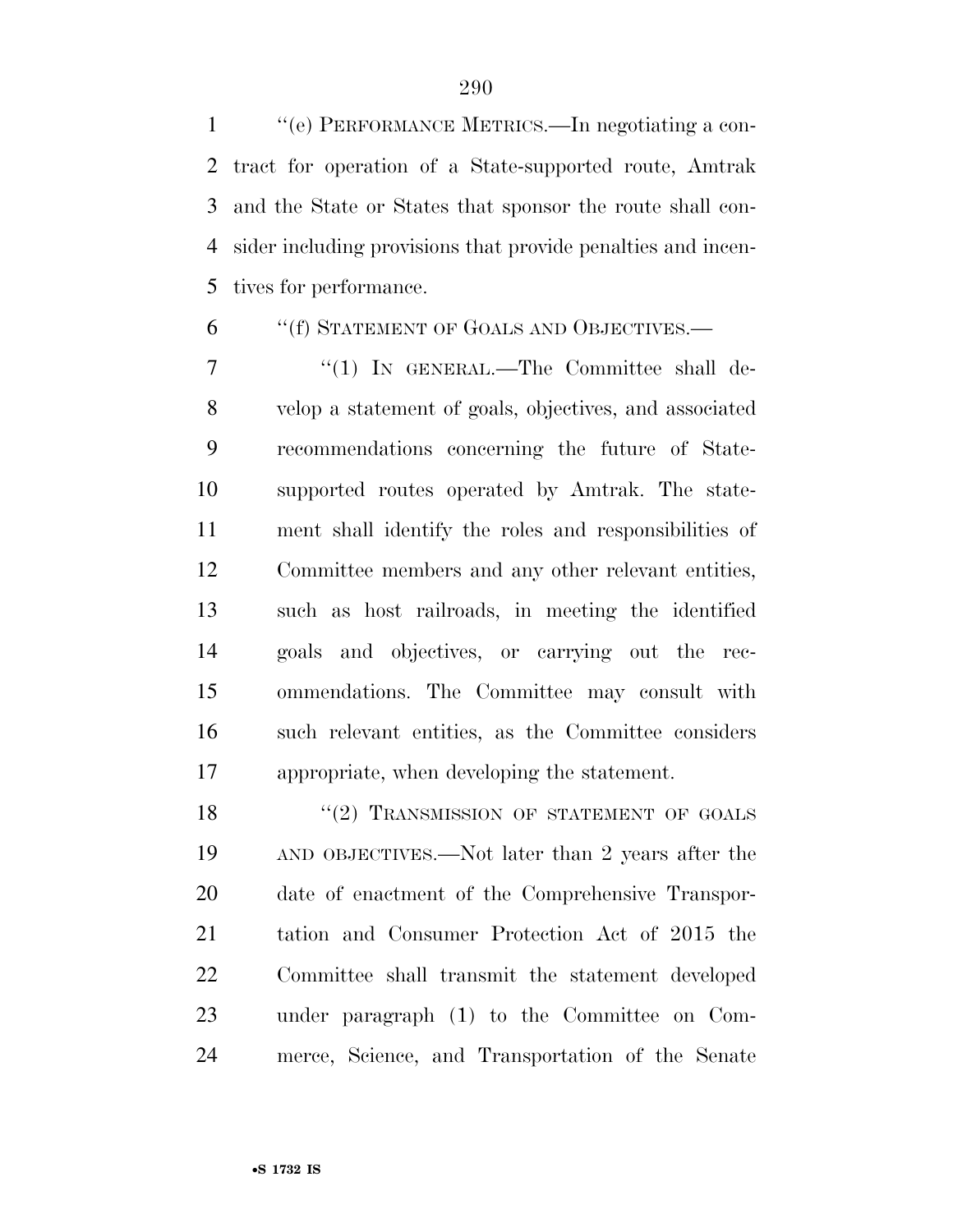and the Committee on Transportation and Infra- structure of the House of Representatives. ''(g) RULE OF CONSTRUCTION.—The decisions of the Committee— 5 "(1) shall pertain to the rail operations of Am- trak and related activities of trains operated by Am- trak on State-sponsored routes; and 8 ''(2) shall not pertain to the rail operations or related activities of services operated by other rail passenger carriers on State-supported routes. ''(h) FEDERAL ADVISORY COMMITTEE ACT.—The Federal Advisory Committee Act (5 U.S.C. App.) shall not apply to the Committee. ''(i) DEFINITION OF STATE.—In this section, the term 'State' means each of the 50 States, the District of Columbia, and a public entity that sponsors the operation of trains by Amtrak on a State-supported route.''. (b) TECHNICAL AND CONFORMING AMENDMENTS.— The table of contents for chapter 247 is amended by add- ing at the end the following: ''24712. State-supported routes operated by Amtrak.''. **SEC. 5204. ROUTE AND SERVICE PLANNING DECISIONS.**  Section 208 of the Passenger Rail Investment and Improvement Act of 2008 (49 U.S.C. 24101 note) is amended to read as follows: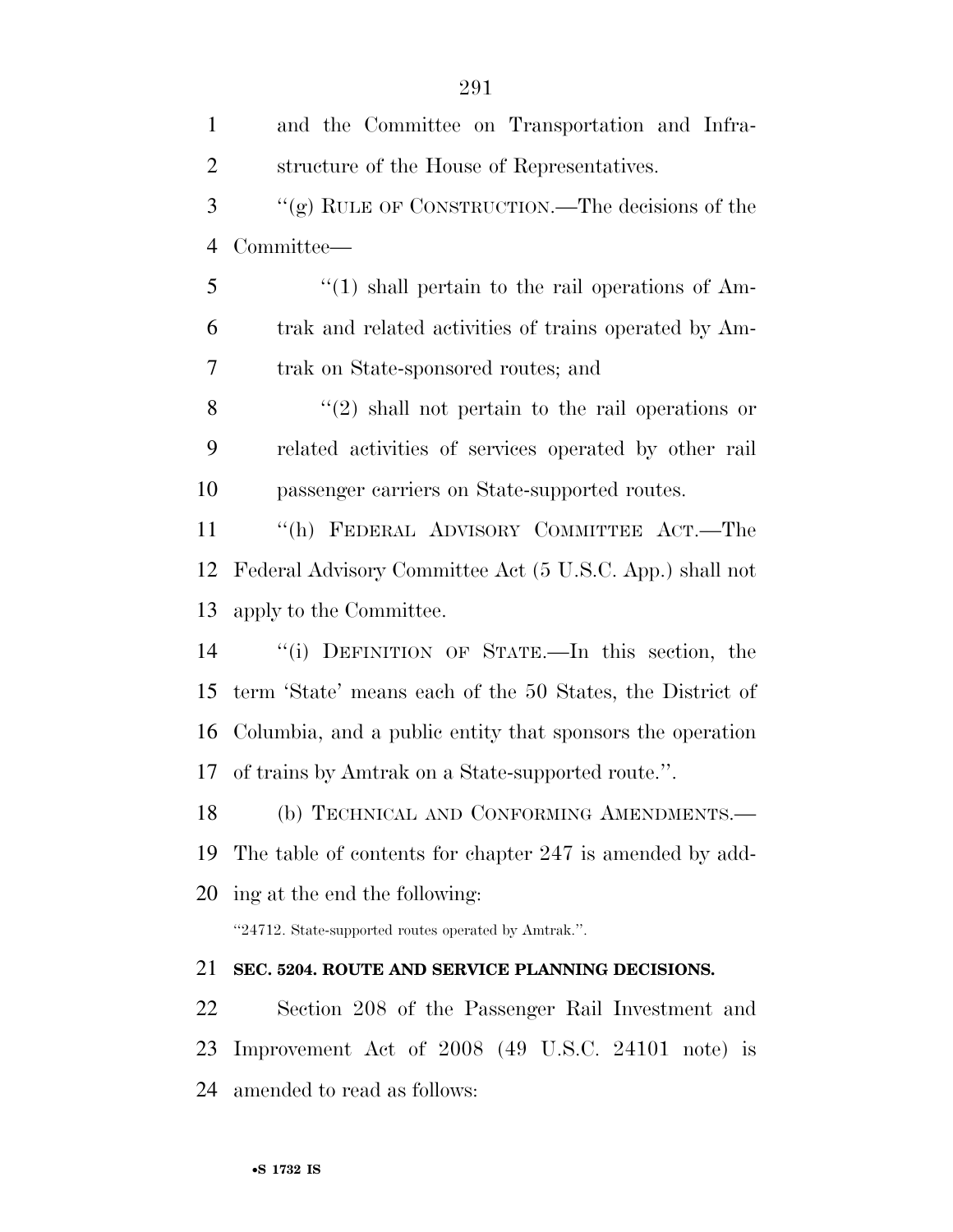## **''SEC. 208. METHODOLOGIES FOR AMTRAK ROUTE AND SERVICE PLANNING DECISIONS.**

 ''(a) METHODOLOGY DEVELOPMENT.—Not later than 180 days after the date of enactment of the Com- prehensive Transportation and Consumer Protection Act of 2015, as a condition of receiving a grant under section 101 of that Act, Amtrak shall obtain the services of an independent entity to develop and recommend objective methodologies for Amtrak to use in determining what intercity rail passenger transportation routes and services it should provide, including the establishment of new routes, the elimination of existing routes, and the contrac- tion or expansion of services or frequencies over such routes.

 ''(b) CONSIDERATIONS.—Amtrak shall require the independent entity, in developing the methodologies de-scribed in subsection (a), to consider—

18 ''(1) the current and expected performance and service quality of intercity rail passenger transpor- tation operations, including cost recovery, on-time performance, ridership, on-board services, stations, facilities, equipment, and other services;

23  $(2)$  the connectivity of a route with other routes;

•**S 1732 IS** 25 "(3) the transportation needs of communities and populations that are not well served by intercity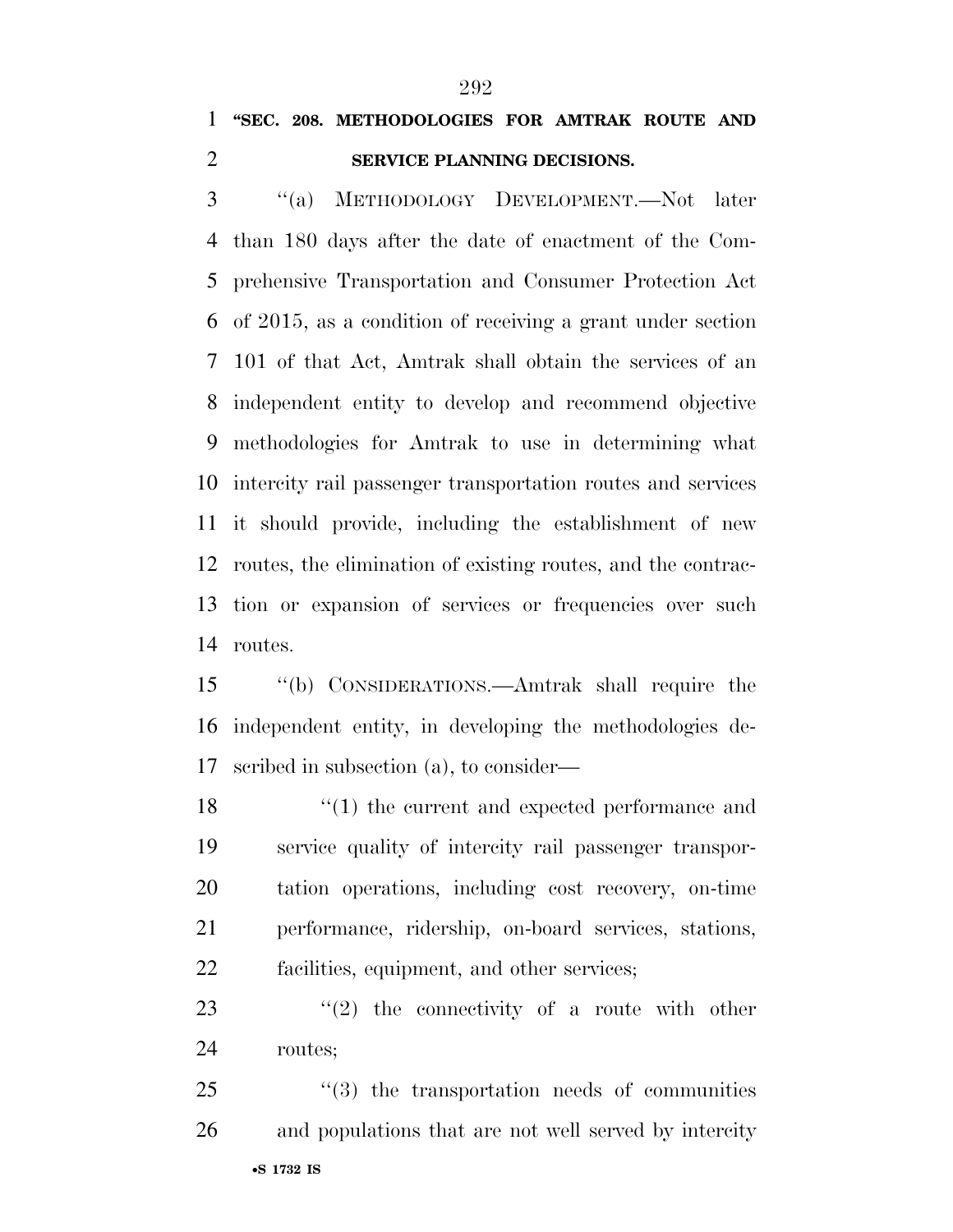| $\mathbf{1}$   | rail passenger transportation service or by other        |
|----------------|----------------------------------------------------------|
| $\overline{2}$ | forms of intercity transportation;                       |
| 3              | $\lq(4)$ the methodologies of Amtrak and major           |
| $\overline{4}$ | intercity rail passenger transportation service pro-     |
| 5              | viders in other countries for determining intercity      |
| 6              | passenger rail routes and services;                      |
| 7              | $\lq\lq(5)$ the financial and operational effects on the |
| 8              | overall network, including the effects on indirect       |
| 9              | costs;                                                   |
| 10             | $\cdot\cdot$ (6) the views of States and the recommenda- |
| 11             | tions described in State rail plans, rail carriers that  |
| 12             | own infrastructure over which Amtrak operates,           |
| 13             | Interstate Compacts established by Congress and          |
| 14             | States, Amtrak employee representatives, stake-          |
| 15             | holder organizations, and other interested parties;      |
| 16             | and                                                      |
| 17             | $\lq(7)$ the funding levels that will be available       |
| 18             | under authorization levels that have been enacted        |
| 19             | into law.                                                |
| 20             | "(c) RECOMMENDATIONS.—Not later than 1 year              |
| 21             | after the date of enactment of the Comprehensive Trans-  |
| 22             | portation and Consumer Protection Act of 2015, Amtrak    |
| 23             | shall transmit to the Committee on Commerce, Science,    |
| 24             | and Transportation of the Senate and the Committee on    |
| 25             | Transportation and Infrastructure of the House of Rep-   |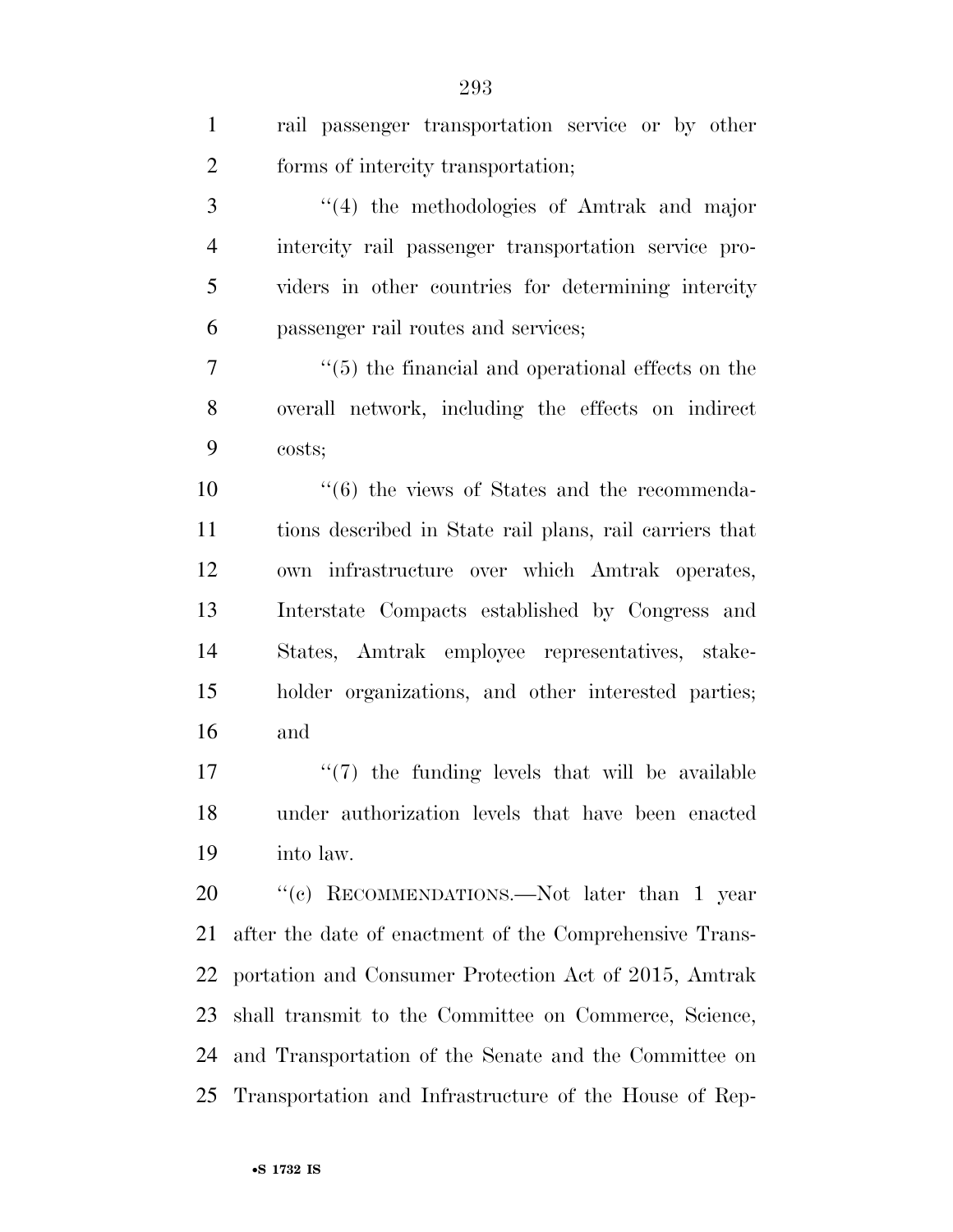resentatives recommendations developed by the inde-pendent entity under subsection (a).

 ''(d) CONSIDERATION OF RECOMMENDATIONS.—Not later than 90 days after the date the recommendations are transmitted under subsection (c), Amtrak shall consider the adoption of each recommendation and transmit to the Committee on Commerce, Science, and Transportation of the Senate and the Committee on Transportation and In- frastructure of the House of Representatives a report ex- plaining the reasons for adopting or not adopting each rec-ommendation.''.

#### **SEC. 5205. COMPETITION.**

 (a) ALTERNATE PASSENGER RAIL SERVICE PILOT PROGRAM.—Section 24711 is amended to read as follows: **''§ 24711. Alternate passenger rail service pilot pro-gram** 

17 ''(a) In GENERAL.—Not later than 18 months after the date of enactment of the Comprehensive Transpor- tation and Consumer Protection Act of 2015, the Sec- retary of Transportation shall promulgate a rule to imple- ment a pilot program for competitive selection of rail car- riers for long-distance routes (as defined in section 24102).

24 "(b) PILOT PROGRAM REQUIREMENTS.—

25 "(1) IN GENERAL.—The pilot program shall—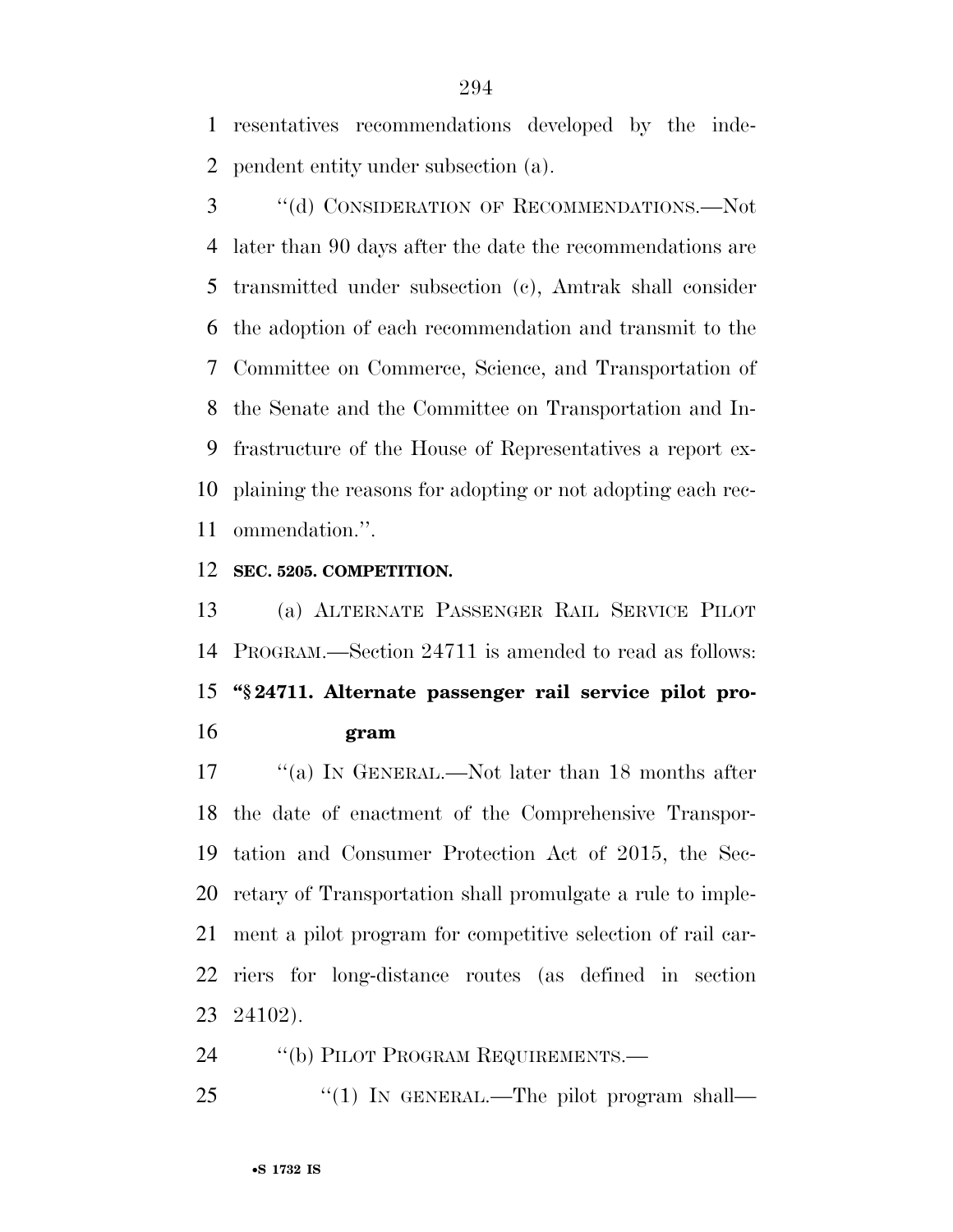| $\mathbf{1}$   | "(A) allow a party described in paragraph          |
|----------------|----------------------------------------------------|
| $\overline{2}$ | (2) to petition the Secretary to provide intercity |
| 3              | rail passenger transportation over a long-dis-     |
| $\overline{4}$ | tance route in lieu of Amtrak for an operations    |
| 5              | period of 4 years from the date of commence-       |
| 6              | ment of service by the winning bidder and, at      |
| 7              | the option of the Secretary, consistent with the   |
| 8              | rule promulgated under subsection (a), allow       |
| 9              | the contract to be renewed for an additional op-   |
| 10             | erations period of 4 years, but not to exceed a    |
| 11             | total of 3 operations periods;                     |
| 12             | $\lq\lq$ require the Secretary to-                 |
| 13             | "(i) notify the petitioner and Amtrak              |
| 14             | of receipt of the petition under subpara-          |
| 15             | graph (A) and to publish in the Federal            |
| 16             | Register a notice of receipt not later than        |
| 17             | 30 days after the date of receipt; and             |
| 18             | "(ii) establish a deadline, of not more            |
| 19             | than 120 days after the notice of receipt is       |
| 20             | published in the Federal Register under            |
| 21             | clause (i), by which both the petitioner and       |
| 22             | Amtrak, if Amtrak chooses to do so, would          |
| 23             | be required to submit a complete bid to            |
| 24             | provide intercity rail passenger transpor-         |
| 25             | tation over the applicable route;                  |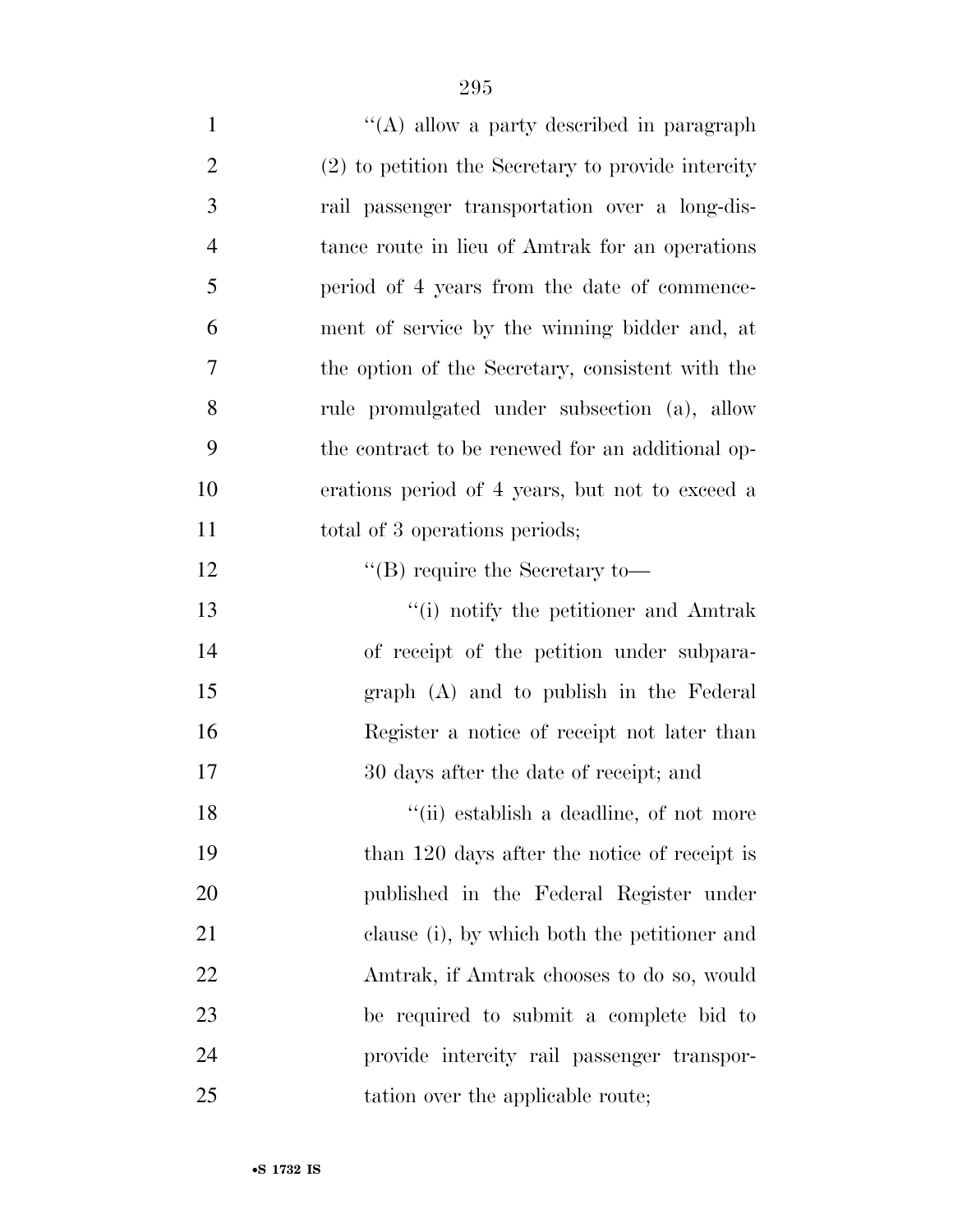| $\mathbf{1}$   | $\lq\lq$ (C) require that each bid—              |
|----------------|--------------------------------------------------|
| $\overline{2}$ | "(i) describe the capital needs, finan-          |
| 3              | cial projections, and operational plans, in-     |
| $\overline{4}$ | cluding staffing plans, for the service, and     |
| 5              | such other factors as the Secretary con-         |
| 6              | siders appropriate; and                          |
| $\overline{7}$ | "(ii) be made available by the winning           |
| 8              | bidder to the public after the bid award;        |
| 9              | $\lq\lq$ for a route that receives funding       |
| 10             | from a State or States, require that for each    |
| 11             | bid received from a party described in para-     |
| 12             | graph $(2)$ , other than a State, the Secretary  |
| 13             | have the concurrence of the State or States that |
| 14             | provide funding for that route;                  |
| 15             | "(E) for a winning bidder that is not or         |
| 16             | does not include Amtrak, require the Secretary   |
| 17             | to execute a contract not later than 270 days    |
| 18             | after the deadline established under subpara-    |
| 19             | $graph$ $(B)(ii)$ and award to the winning bid-  |
| 20             | $der-$                                           |
| 21             | "(i) subject to paragraphs $(3)$ and             |
| 22             | $(4)$ , the right and obligation to provide      |
| 23             | intercity rail passenger transportation over     |
| 24             | that route subject to such performance           |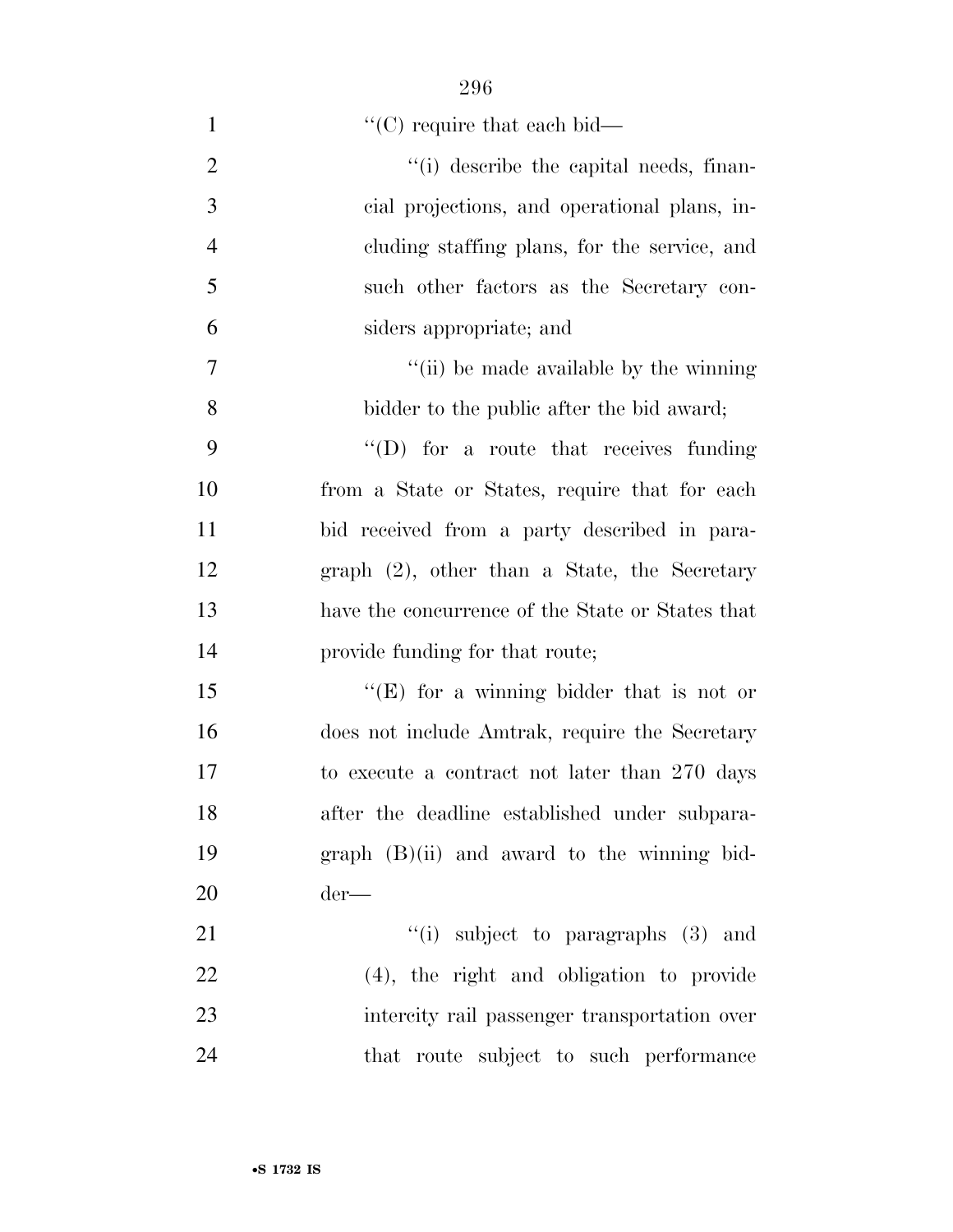| $\mathbf{1}$   | standards as the Secretary may require;              |
|----------------|------------------------------------------------------|
| $\overline{2}$ | and                                                  |
| 3              | "(ii) an operating subsidy, as deter-                |
| $\overline{4}$ | mined by the Secretary, for-                         |
| 5              | $\lq (I)$ the first year at a level that             |
| 6              | does not exceed 90 percent of the level              |
| 7              | in effect for that specific route during             |
| 8              | the fiscal year preceding the fiscal                 |
| 9              | year in which the petition was re-                   |
| 10             | ceived, adjusted for inflation; and                  |
| 11             | $\lq\lq$ (II) any subsequent years at the            |
| 12             | level calculated under subclause (I),                |
| 13             | adjusted for inflation; and                          |
| 14             | "(F) for a winning bidder that is or in-             |
| 15             | cludes Amtrak, award to that bidder an oper-         |
| 16             | ating subsidy, as determined by the Secretary,       |
| 17             | over the applicable route that will not change       |
| 18             | during the fiscal year in which the bid was sub-     |
| 19             | mitted solely as a result of the winning bid.        |
| 20             | "(2) ELIGIBLE PETITIONERS.—The following             |
| 21             | parties are eligible to submit petitions under para- |
| 22             | $graph(1)$ :                                         |
| 23             | "(A) A rail carrier or rail carriers that own        |
| 24             | the infrastructure over which Amtrak operates        |
| 25             | a long-distance route.                               |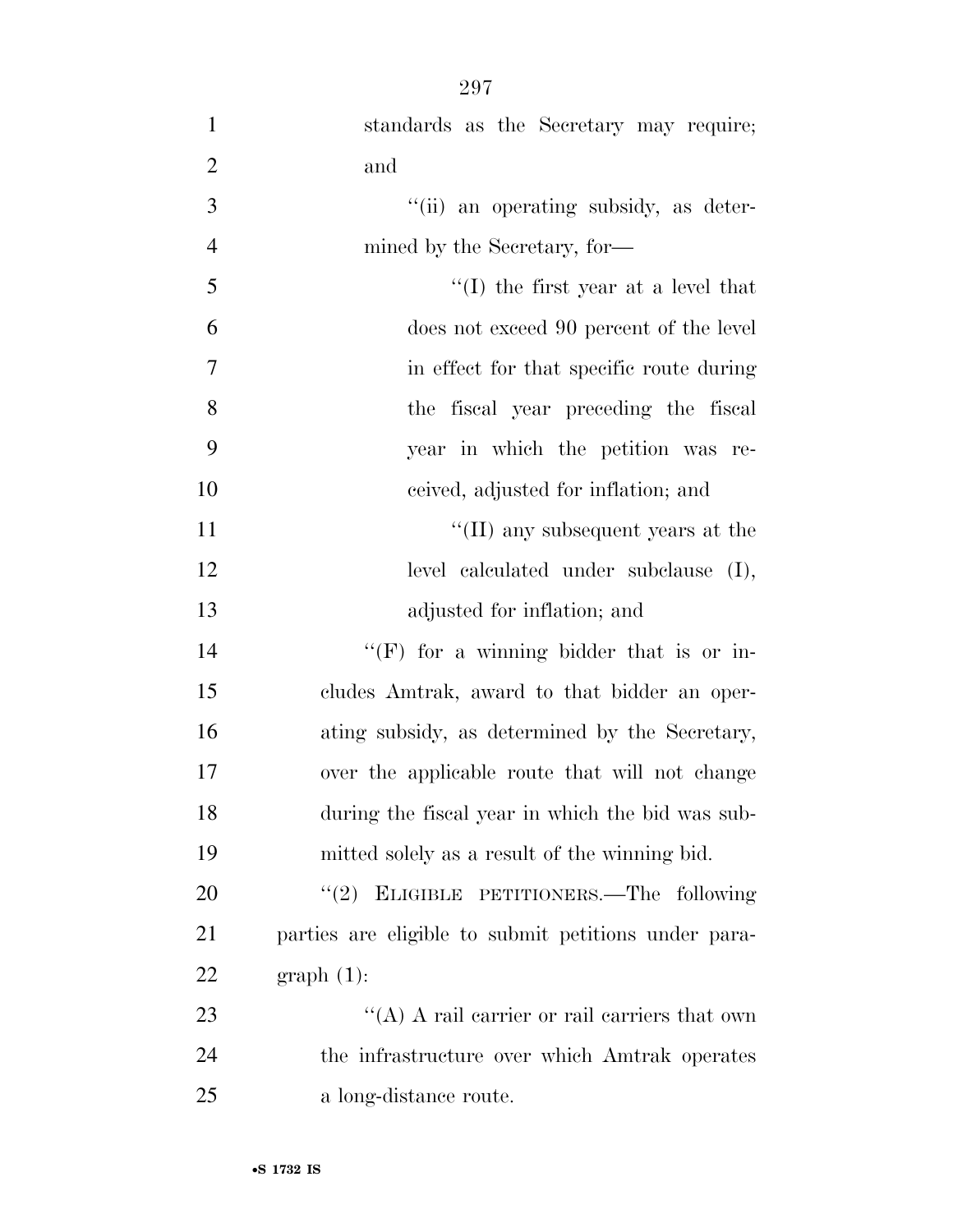$'$ (B) A rail passenger carrier with a writ- ten agreement with the rail carrier or rail car- riers that own the infrastructure over which Amtrak operates a long-distance route and that host or would host the intercity rail passenger transportation.

 ''(C) A State, group of States, or State- supported joint powers authority or other sub- State governance entity responsible for provi- sion of intercity rail passenger transportation with a written agreement with the rail carrier or rail carriers that own the infrastructure over which Amtrak operates a long-distance route and that host or would host the intercity rail passenger transportation.

 ''(D) A State, group of States, or State- supported joint powers authority or other sub- State governance entity responsible for provi- sion of intercity rail passenger transportation and a rail passenger carrier with a written agreement with the rail carrier or rail carriers 22 that own the infrastructure over which Amtrak operates a long-distance route and that host or would host the intercity rail passenger transpor-tation.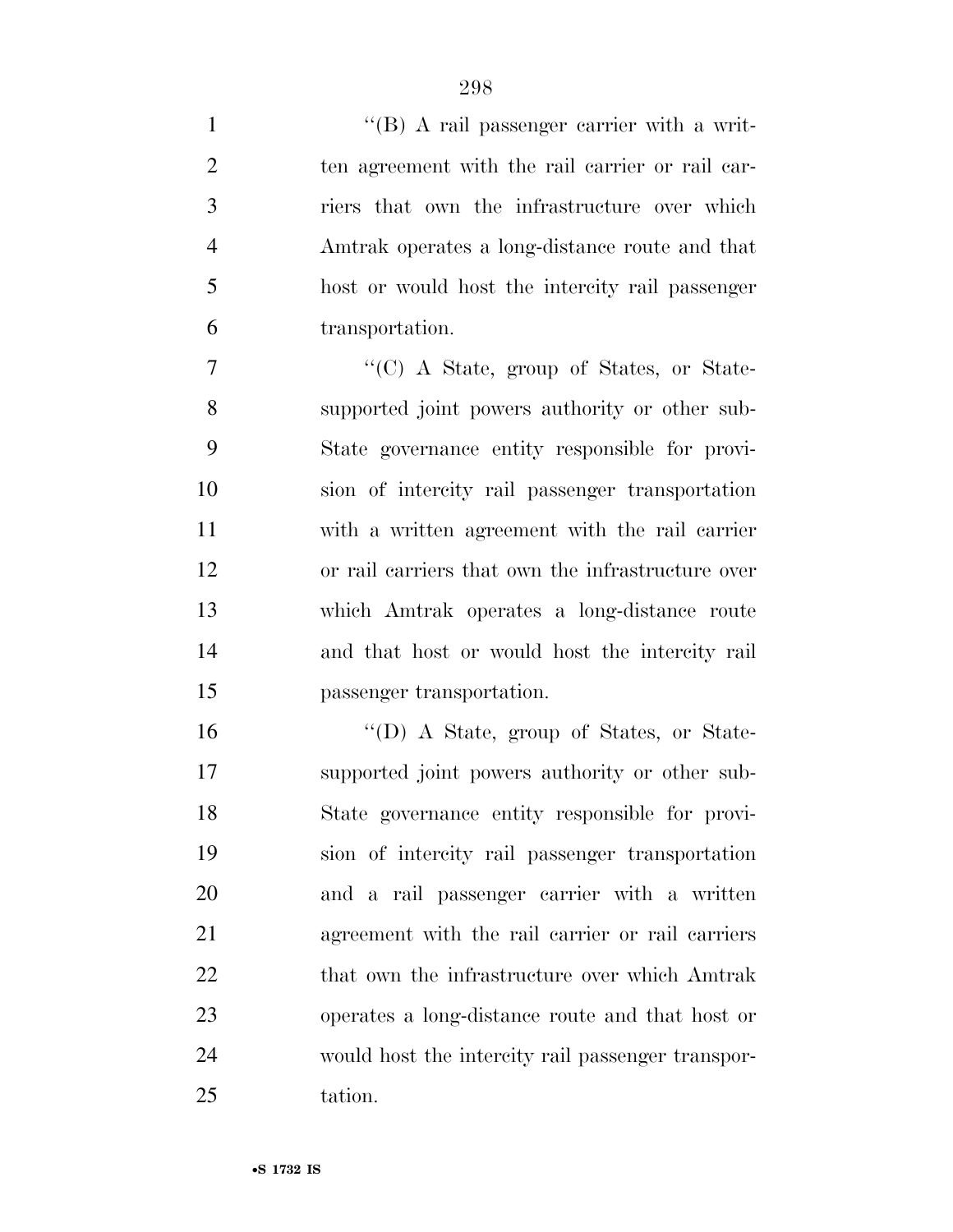1 "(3) PERFORMANCE STANDARDS.—If the win-2 ning bidder under paragraph  $(1)(E)(i)$  is not or does not include Amtrak, the performance standards shall be consistent with the performance required of or achieved by Amtrak on the applicable route during the last fiscal year.

7 "(4) AGREEMENT GOVERNING ACCESS ISSUES.—Unless the winning bidder already has ap- plicable access agreements in place or includes a rail carrier that owns the infrastructure used in the op- eration of the route, the winning bidder under para-12 graph  $(1)(E)(i)$  shall enter into a written agreement governing access issues between the winning bidder and the rail carrier or rail carriers that own the in- frastructure over which the winning bidder would operate and that host or would host the intercity rail passenger transportation.

 ''(c) ACCESS TO FACILITIES; EMPLOYEES.—If the Secretary awards the right and obligation to provide rail passenger transportation over a route under this section to an entity in lieu of Amtrak—

 $\frac{1}{2}$  (1) the Secretary shall require Amtrak to pro- vide access to the Amtrak-owned reservation system, stations, and facilities directly related to operations of the awarded routes to the rail passenger carrier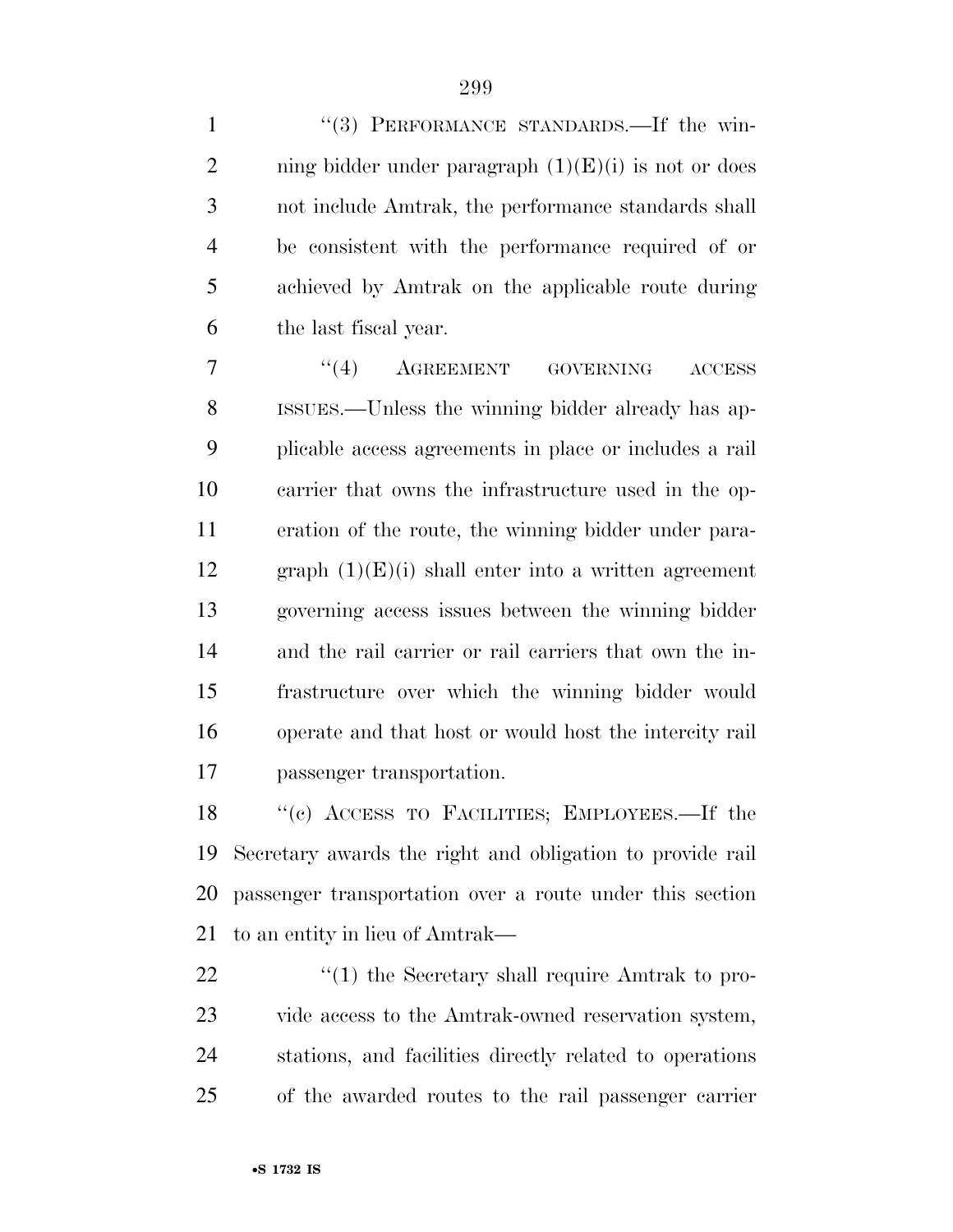awarded a contract under this section, in accordance with subsection (g), as necessary to carry out the purposes of this section;

 $\frac{4}{2}$  ''(2) an employee of any person, except for a freight railroad or a person employed or contracted by a freight railroad, used by such rail passenger carrier in the operation of a route under this section shall be considered an employee of that rail pas- senger carrier and subject to the applicable Federal laws and regulations governing similar crafts or classes of employees of Amtrak; and

12 ''(3) the winning bidder shall provide hiring preference to qualified Amtrak employees displaced by the award of the bid, consistent with the staffing plan submitted by the bidder, and shall be subject 16 to the grant conditions under section 24405.

 ''(d) CESSATION OF SERVICE.—If a rail passenger carrier awarded a route under this section ceases to oper- ate the service or fails to fulfill an obligation under the 20 contract required under subsection  $(b)(1)(E)$ , the Sec- retary shall take any necessary action consistent with this title to enforce the contract and ensure the continued pro-vision of service, including—

  $\qquad$   $\qquad$   $\qquad$   $\qquad$   $\qquad$   $\qquad$   $\qquad$   $\qquad$   $\qquad$   $\qquad$   $\qquad$   $\qquad$   $\qquad$   $\qquad$   $\qquad$   $\qquad$   $\qquad$   $\qquad$   $\qquad$   $\qquad$   $\qquad$   $\qquad$   $\qquad$   $\qquad$   $\qquad$   $\qquad$   $\qquad$   $\qquad$   $\qquad$   $\qquad$   $\qquad$   $\qquad$   $\qquad$   $\qquad$   $\qquad$   $\qquad$  senger carrier;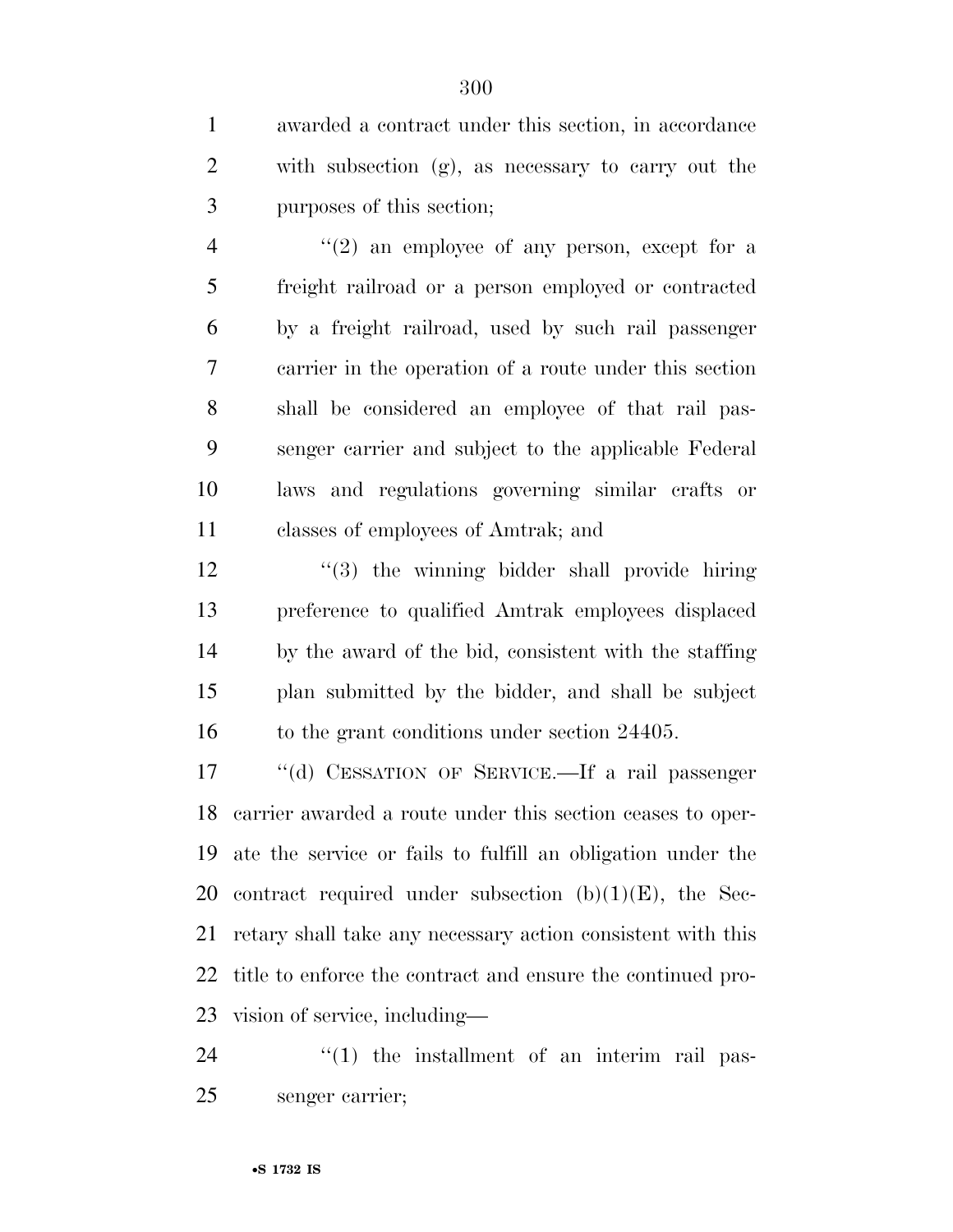| $\mathbf{1}$   | $\lq(2)$ providing to the interim rail passenger car-     |
|----------------|-----------------------------------------------------------|
| $\overline{2}$ | rier under paragraph (1) an operating subsidy nec-        |
| 3              | essary to provide service; and                            |
| $\overline{4}$ | $(3)$ rebidding the contract to operate the rail          |
| 5              | passenger transportation.                                 |
| 6              | "(e) BUDGET AUTHORITY.—                                   |
| 7              | " $(1)$ IN GENERAL.—The Secretary shall provide           |
| 8              | to a winning bidder that is not or does not include       |
| 9              | Amtrak and that is selected under this section any        |
| 10             | appropriations withheld under section $5101(c)$ of the    |
| 11             | Comprehensive Transportation and Consumer Pro-            |
| 12             | tection Act of 2015, or any subsequent appropria-         |
| 13             | tion for the same purpose, necessary to cover the op-     |
| 14             | erating subsidy described in subsection $(b)(1)(E)(ii)$ . |
| 15             | "(2) $\Lambda$ MTRAK.—If the Secretary selects a win-     |
| 16             | ning bidder that is not or does not include Amtrak,       |
| 17             | the Secretary may provide to Amtrak an appropriate        |
| 18             | portion of the appropriations under section $5101(a)$     |
| 19             | of the Comprehensive Transportation and Consumer          |
| 20             | Protection Act of 2015, or any subsequent appro-          |
| 21             | priation for the same purpose, to cover any cost di-      |
| <u>22</u>      | rectly attributable to the termination of Amtrak          |
| 23             | service on the route and any indirect costs to Am-        |
| 24             | trak imposed on other Amtrak routes as a result of        |
| 25             | losing service on the route operated by the winning       |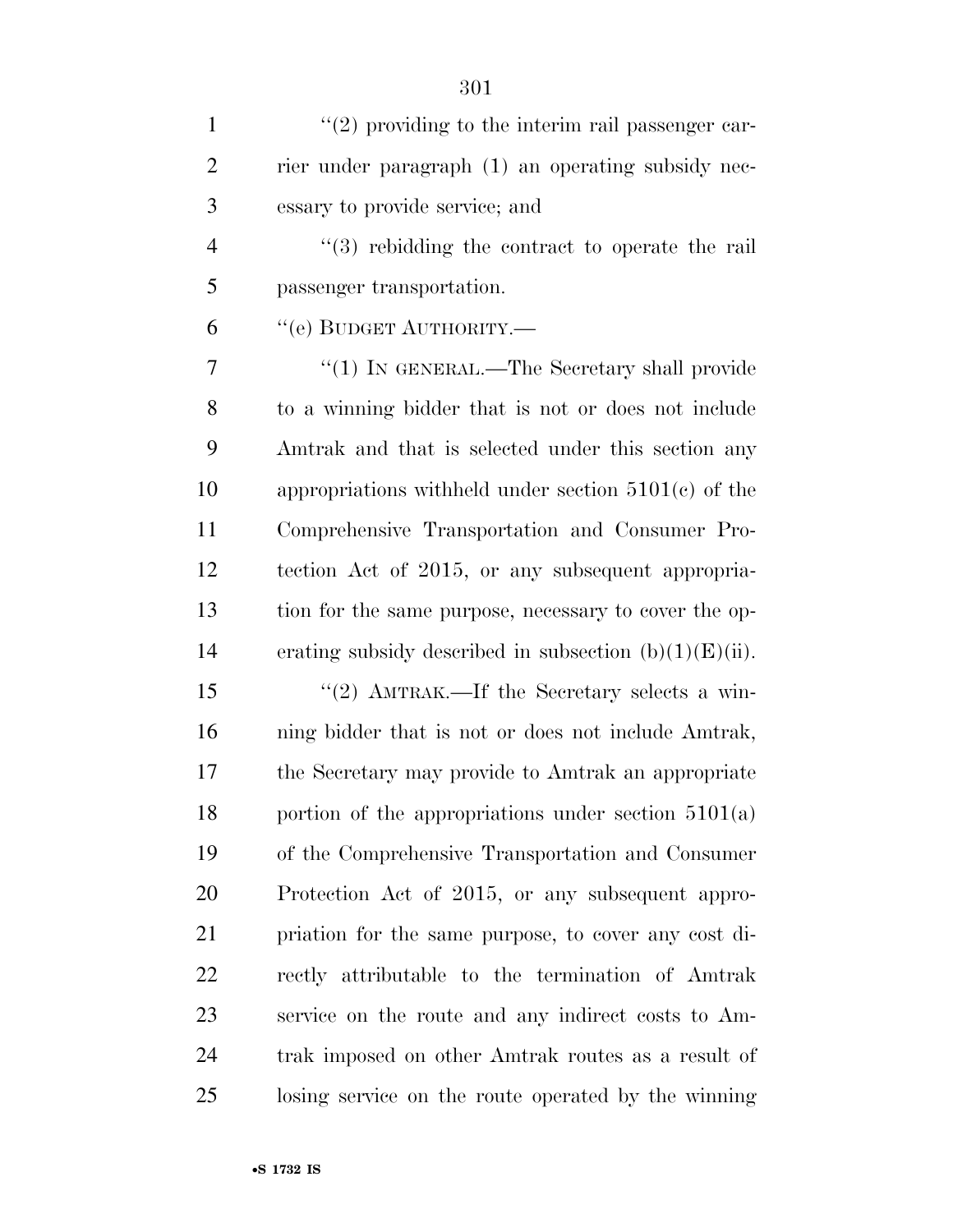bidder. Any amount provided by the Secretary to Amtrak under this paragraph shall not be deducted from or have any effect on the operating subsidy de-4 scribed in subsection  $(b)(1)(E)(ii)$ .

 ''(f) DEADLINE.—If the Secretary does not promul- gate the final rule and implement the program before the deadline under subsection (a), the Secretary shall submit to the Committee on Commerce, Science, and Transpor- tation of the Senate and the Committee on Transportation and Infrastructure of the House of Representatives a let- ter, signed by the Secretary and Administrator of the Fed- eral Railroad Administration, each month until the rule is complete, including—

 $\frac{14}{11}$  <sup>''</sup>(1) the reasons why the rule has not been issued;

16  $\frac{16}{2}$  an updated staffing plan for completing the rule as soon as feasible;

18 ''(3) the contact information of the official that will be overseeing the execution of the staffing plan; and

21 ''(4) the estimated date of completion of the rule.

 ''(g) DISPUTES.—If Amtrak and the rail passenger carrier awarded a route under this section cannot agree 25 upon terms to carry out subsection  $(c)(1)$ , and the Surface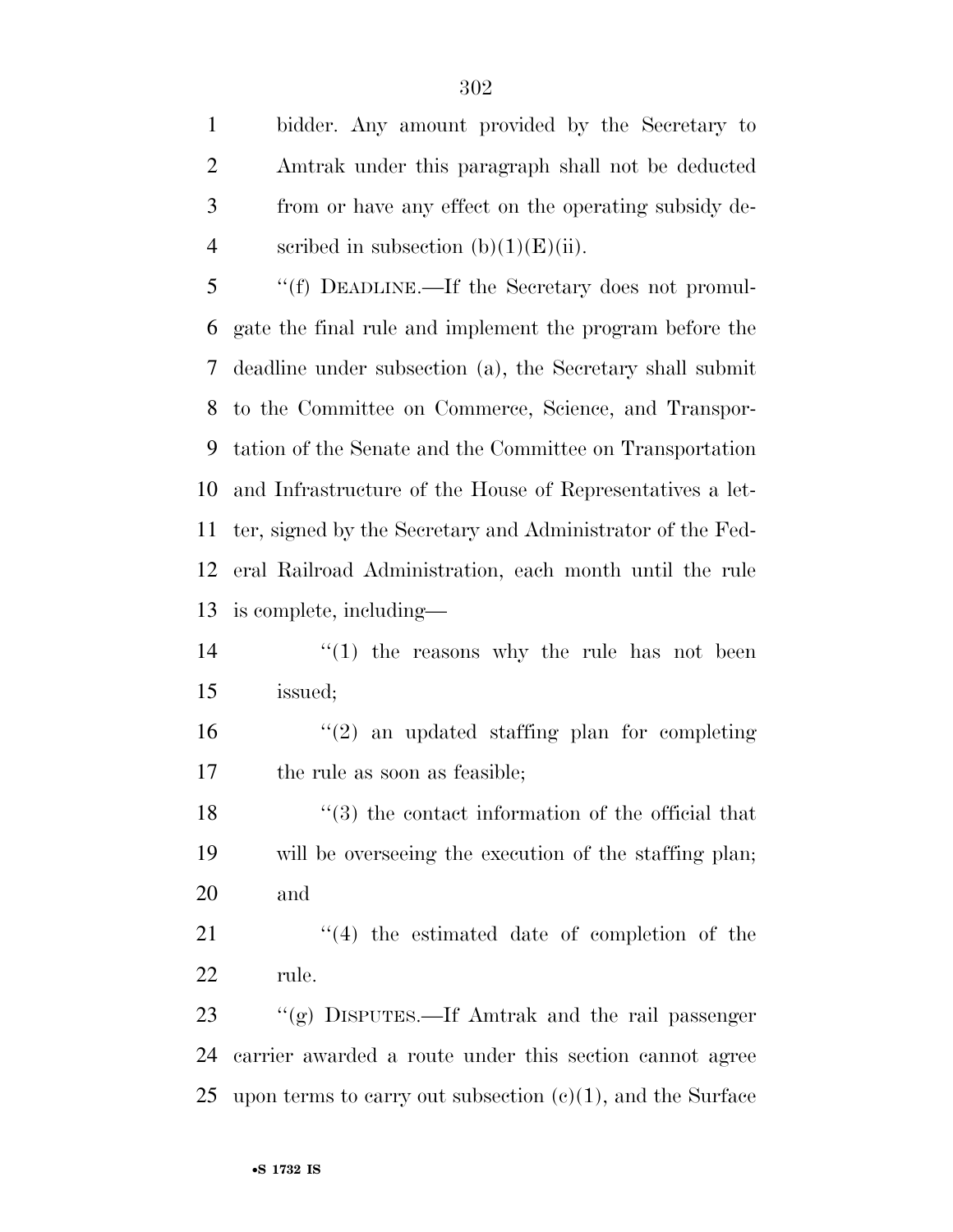Transportation Board finds that access to Amtrak's facili- ties or equipment, or the provision of services by Amtrak, is necessary under subsection (c)(1) and that the oper- ation of Amtrak's other services will not be impaired thereby, the Surface Transportation Board shall issue an order that the facilities and equipment be made available, and that services be provided, by Amtrak, and shall deter- mine reasonable compensation, liability, and other terms for use of the facilities and equipment and provision of the services.

 ''(h) LIMITATION.—Not more than 3 long-distance routes may be selected under this section for operation by a winning bidder that is not or does not include Amtrak. 14 "(i) PRESERVATION OF RIGHT TO COMPETITION ON STATE-SUPPORTED ROUTES.—Nothing in this section shall be construed as prohibiting a State from introducing competition for intercity rail passenger transportation or services on its State-supported route or routes.''.

 (b) REPORT.—Not later than 4 years after the date of implementation of the pilot program under section 24711 of title 49, United States Code, and quadrennially thereafter until the pilot program is discontinued, the Sec- retary shall submit to the Committee on Commerce, Science, and Transportation of the Senate and the Com-mittee on Transportation and Infrastructure of the House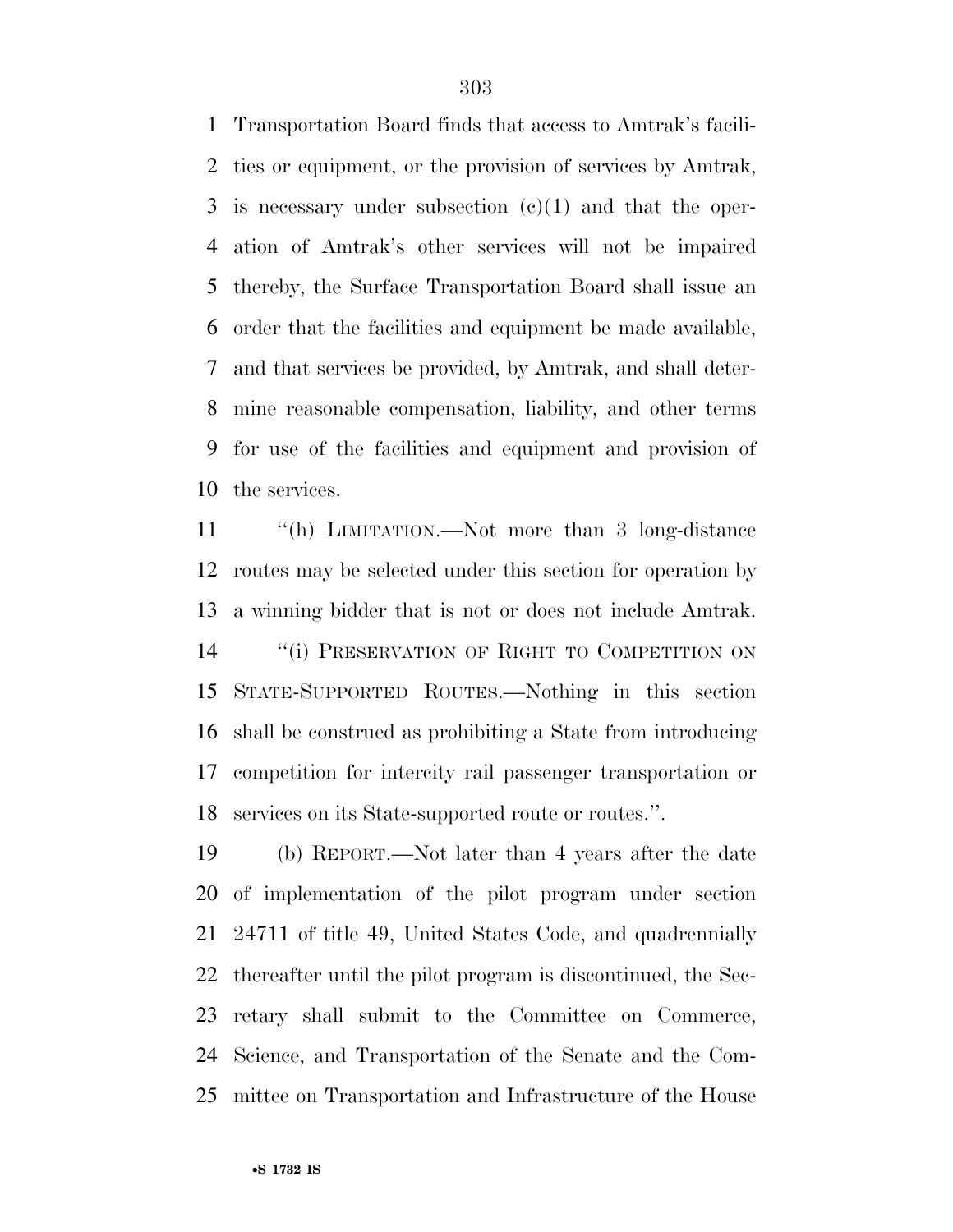of Representatives a report on the results on the pilot pro-gram to date and any recommendations for further action.

#### **SEC. 5206. ROLLING STOCK PURCHASES.**

 (a) IN GENERAL.—Prior to entering into any con- tract in excess of \$100,000,000 for rolling stock and loco- motive procurements Amtrak shall submit a business case analysis to the Secretary, the Committee on Commerce, Science, and Transportation and the Committee on Appro- priations of the Senate and the Committee on Transpor- tation and Infrastructure and the Committee on Appro- priations of the House of Representatives, on the utility of such procurements.

 (b) CONTENTS.—The business case analysis shall— (1) include a cost and benefit comparison that describes the total lifecycle costs and the anticipated benefits related to revenue, operational efficiency, re-liability, and other factors;

 (2) set forth the total payments by fiscal year; (3) identify the specific source and amounts of funding for each payment, including Federal funds, State funds, Amtrak profits, Federal, State, or pri-vate loans or loan guarantees, and other funding;

 (4) include an explanation of whether any pay- ment under the contract will increase Amtrak's grant request, as required under section 24318 of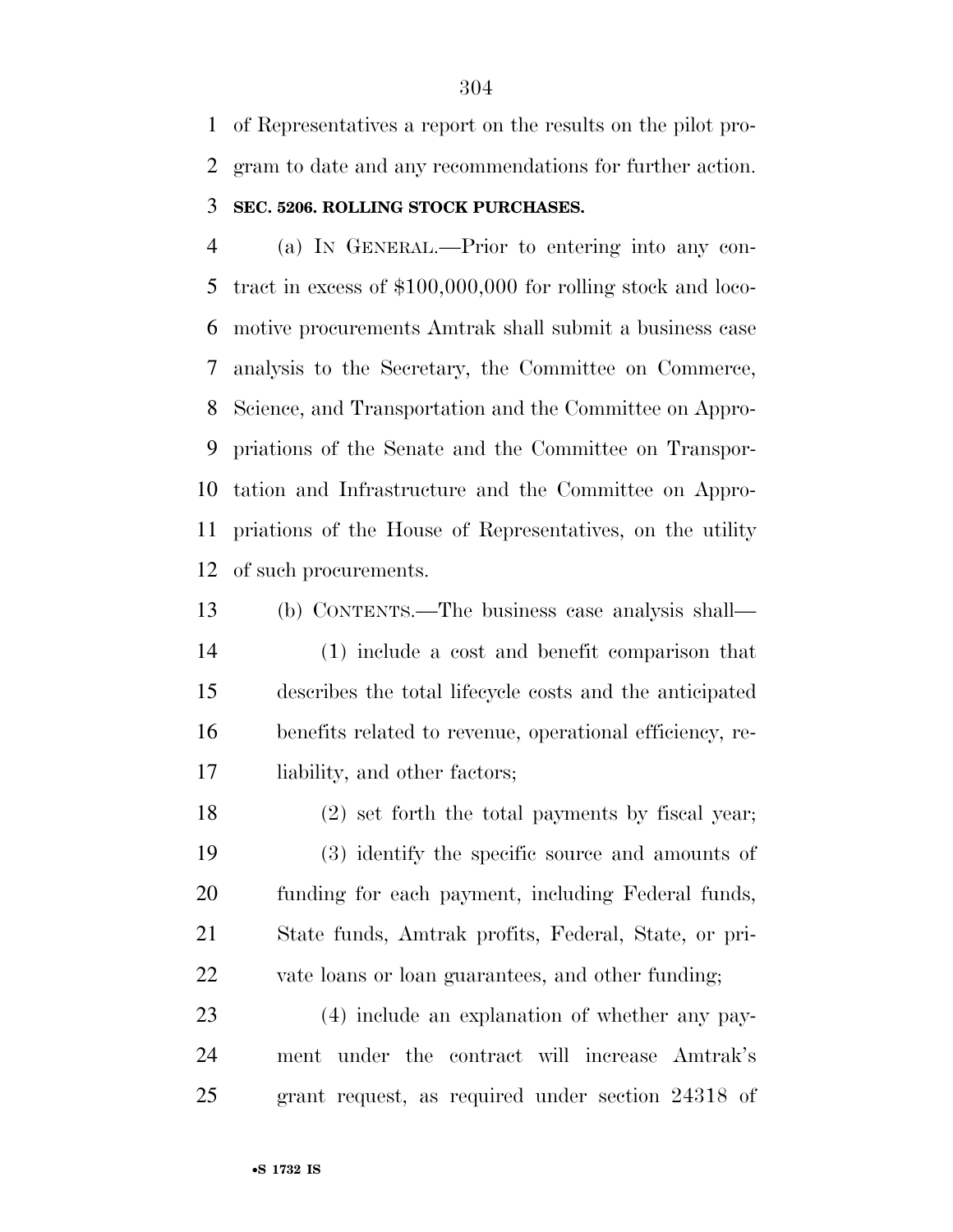title 49, United States Code, in that particular fiscal year; and

 (5) describe how Amtrak will adjust the pro-curement if future funding is not available.

 (c) RULE OF CONSTRUCTION.—Nothing in this sec- tion shall be construed as requiring Amtrak to disclose confidential information regarding a potential vendor's proposed pricing or other sensitive business information prior to contract execution.

#### **SEC. 5207. FOOD AND BEVERAGE POLICY.**

 (a) IN GENERAL.—Chapter 243, as amended in sec- tion 5202 of this Act, is further amended by adding after section 24320 the following:

#### **''§ 24321. Food and beverage reform**

 ''(a) PLAN.—Not later than 90 days after the date of enactment of the Comprehensive Transportation and Consumer Protection Act of 2015, Amtrak shall develop and begin implementing a plan to eliminate, not later than 4 years after the date of enactment of that Act, the oper- ating loss associated with providing food and beverage service on board Amtrak trains.

22 "(b) CONSIDERATIONS.—In developing and imple- menting the plan under subsection (a), Amtrak shall con- sider a combination of cost management and revenue gen-eration initiatives, including—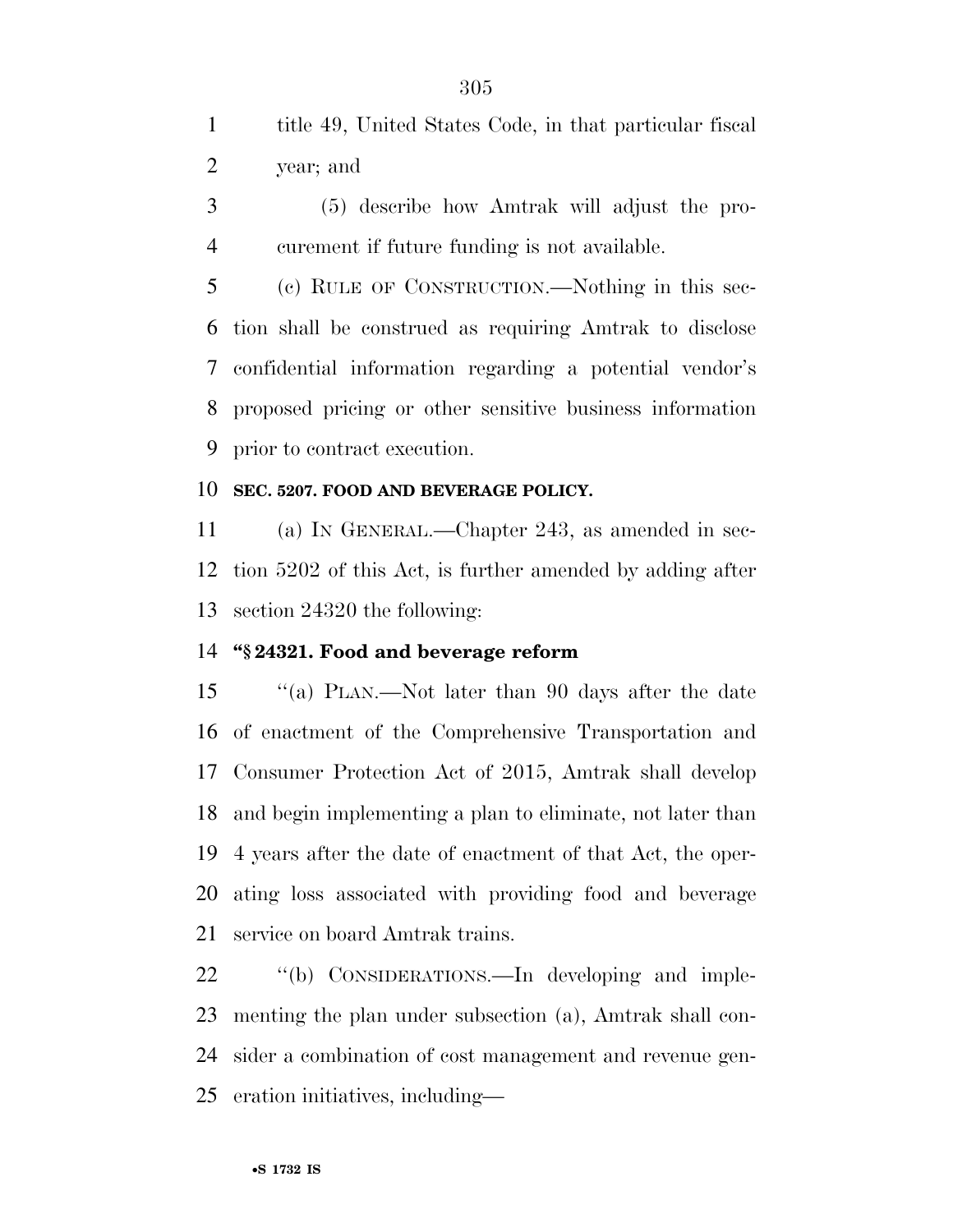| $\mathbf{1}$   | $f'(1)$ scheduling optimization;                               |
|----------------|----------------------------------------------------------------|
| $\overline{2}$ | $\lq(2)$ onboard logistics;                                    |
| 3              | "(3) product development and supply chain effi-                |
| $\overline{4}$ | ciency;                                                        |
| 5              | $\lq(4)$ training, awards, and accountability;                 |
| 6              | "(5) technology enhancements and process im-                   |
| 7              | provements; and                                                |
| 8              | $\lq(6)$ ticket revenue allocation.                            |
| 9              | $\lq\lq (c)$ SAVINGS CLAUSE.—Amtrak shall ensure that no       |
| 10             | Amtrak employee holding a position as of the date of en-       |
| 11             | actment of the Comprehensive Transportation and Con-           |
| 12             | sumer Protection Act of 2015 is involuntarily separated        |
| 13             | because of—                                                    |
| 14             | $\lq(1)$ the development and implementation of the             |
| 15             | plan required under subsection (a); or                         |
| 16             | $\lq(2)$ any other action taken by Amtrak to im-               |
| 17             | plement this section.                                          |
| 18             | "(d) NO FEDERAL FUNDING FOR OPERATING                          |
| 19             | LOSSES.—Beginning on the date that is 4 years after the        |
| 20             | date of enactment of the Comprehensive Transportation          |
| 21             | and Consumer Protection Act of 2015, no Federal funds          |
| 22             | may be used to cover any operating loss associated with        |
| 23             | providing food and beverage service on a route operated        |
|                | 24 by Amtrak or an alternative passenger rail service provider |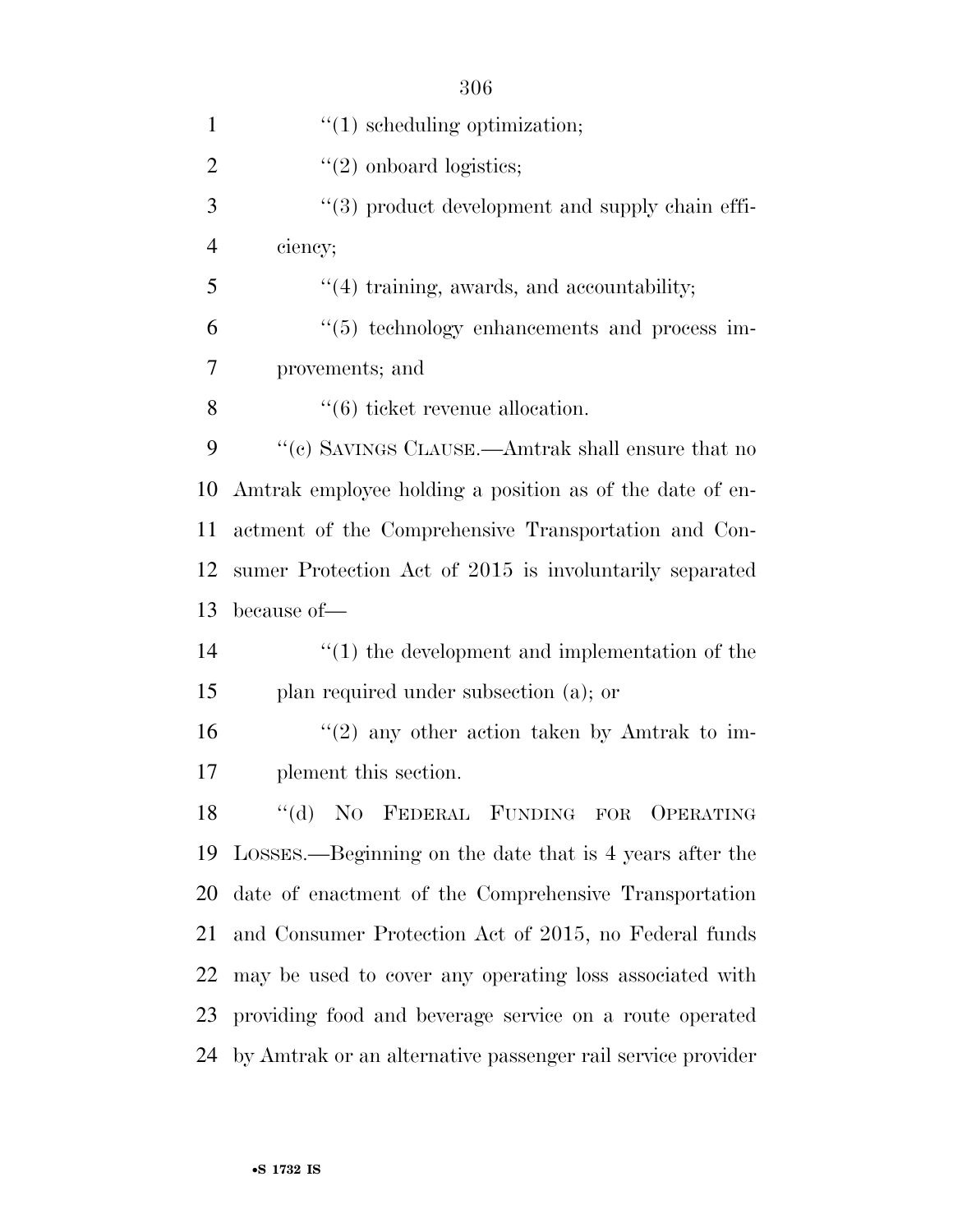that operates a route in lieu of Amtrak under section 24711.

 ''(e) REPORT.—Not later than 120 days after the date of enactment of the Comprehensive Transportation and Consumer Protection Act of 2015, and annually thereafter for a period of 4 years, Amtrak shall transmit to the Committee on Commerce, Science, and Transpor- tation of the Senate and the Committee on Transportation and Infrastructure of the House of Representatives a re- port on the plan developed under subsection (a) and a de- scription of progress in the implementation of the plan.''. (b) CONFORMING AMENDMENT.—The table of con-

 tents for chapter 243, as amended in section 5202 of this Act, is amended by adding at the end the following:

''24321. Food and beverage reform.''.

#### **SEC. 5208. LOCAL PRODUCTS AND PROMOTIONAL EVENTS.**

 (a) IN GENERAL.—Not later than 6 months after the date of enactment of this Act, Amtrak shall establish a pilot program for a State or States that sponsor a State-supported route operated by Amtrak to facilitate—

- (1) onboard purchase and sale of local food and beverage products; and
- (2) partnerships with local entities to hold pro-motional events on trains or in stations.
- (b) PROGRAM DESIGN.—The pilot program under paragraph (1) shall allow a State or States—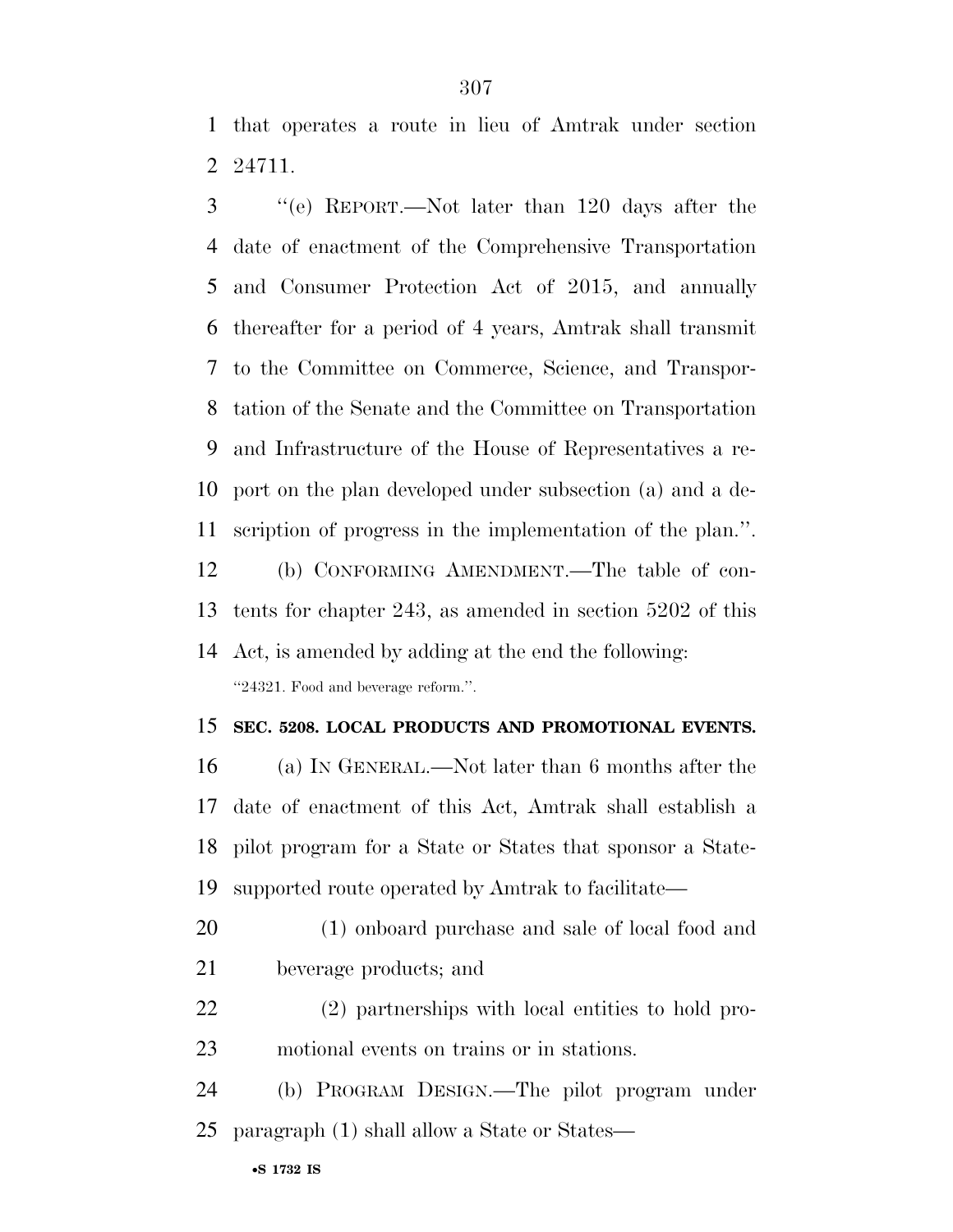(1) to nominate and select a local food and bev-

erage products supplier or suppliers or local pro-

| 3              | motional event partner;                                 |
|----------------|---------------------------------------------------------|
| $\overline{4}$ | (2) to charge a reasonable price or fee for local       |
| 5              | food and beverage products or promotional events        |
| 6              | and related activities to help defray the costs of pro- |
| 7              | gram administration and State-supported routes;         |
| 8              | and                                                     |
| 9              | (3) a mechanism to ensure that State products           |
| 10             | can effectively be handled and integrated into exist-   |
| 11             | ing food and beverage services, including compliance    |
| 12             | with all applicable regulations and standards gov-      |
| 13             | erning such services.                                   |
| 14             | (c) PROGRAM ADMINISTRATION.—The pilot program           |
| 15             | shall-                                                  |
| 16             | (1) for local food and beverage products, ensure        |
| 17             | the products are integrated into existing food and      |
| 18             | beverage services, including compliance with all ap-    |
| 19             | plicable regulations and standards;                     |
| 20             | (2) for promotional events, ensure the events           |
| 21             | are held in compliance with all applicable regulations  |
| 22             | and standards, including terms to address insurance     |
| 23             | requirements; and                                       |
| 24             | (3) require an annual report that documents             |
| 25             | revenues and costs and indicates whether the prod-      |
|                | •S 1732 IS                                              |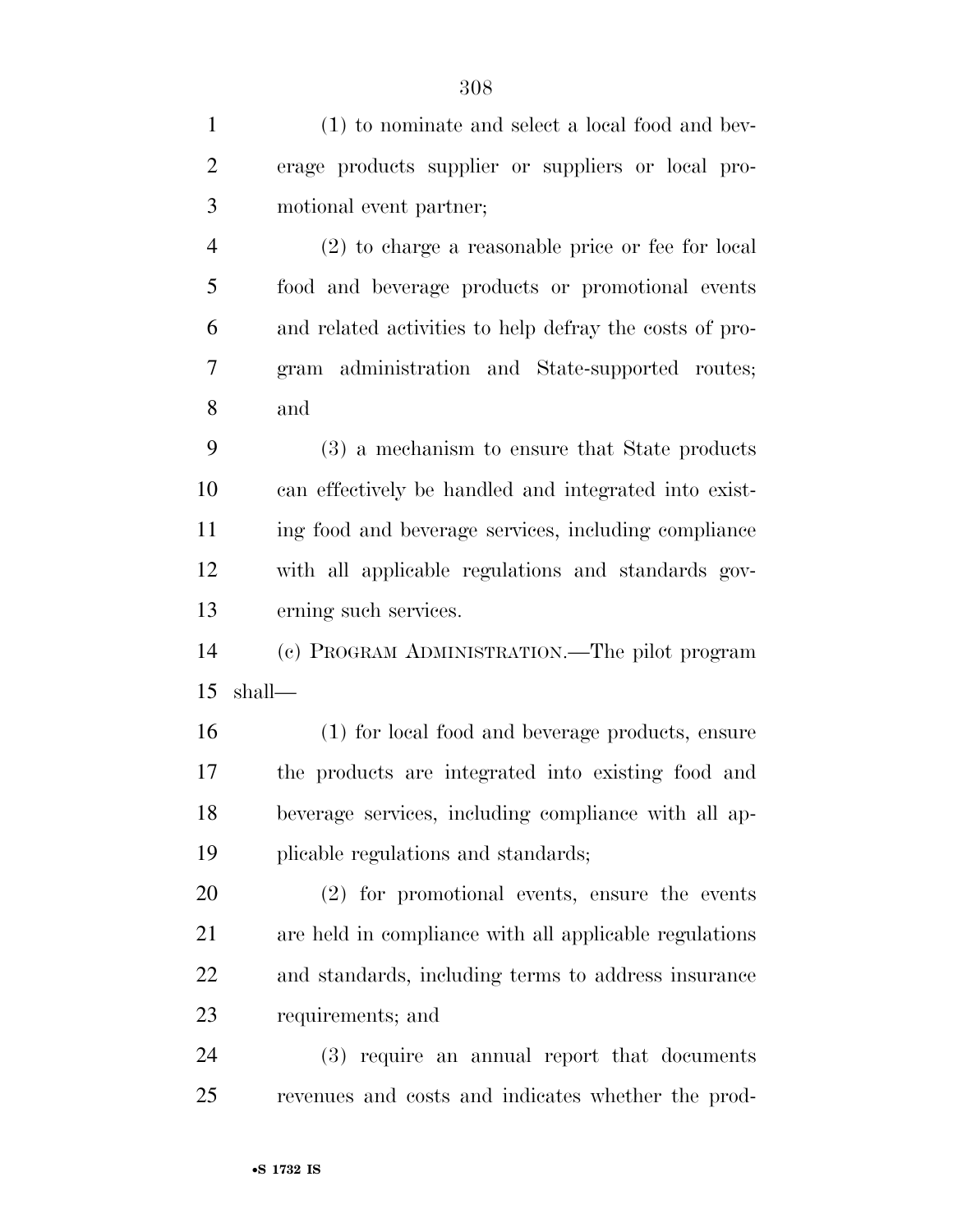ucts or events resulted in a reduction in the financial contribution of a State or States to the applicable State-supported route.

 (d) REPORT.—Not later than 4 years after the date of establishment of the pilot programs under this section, Amtrak shall report to the Committee on Commerce, Science, and Transportation of the Senate and the Com- mittee on Transportation and Infrastructure of the House of Representatives on which States have participated in the pilot programs under this section. The report shall summarize the financial and operational outcomes of the pilot programs.

 (e) RULE OF CONSTRUCTION.—Nothing in this sub- section shall be construed as limiting Amtrak's ability to operate special trains in accordance with section 216 of the Passenger Rail Investment and Improvement Act of 2008 (49 U.S.C. 24308 note).

#### **SEC. 5209. RIGHT-OF-WAY LEVERAGING.**

(a) REQUEST FOR PROPOSALS.—

20 (1) IN GENERAL.—Not later than 1 year after the date of enactment of this Act, Amtrak shall issue a Request for Proposals seeking qualified per- sons or entities to utilize right-of-way and real estate owned, controlled, or managed by Amtrak for tele-communications systems, energy distribution sys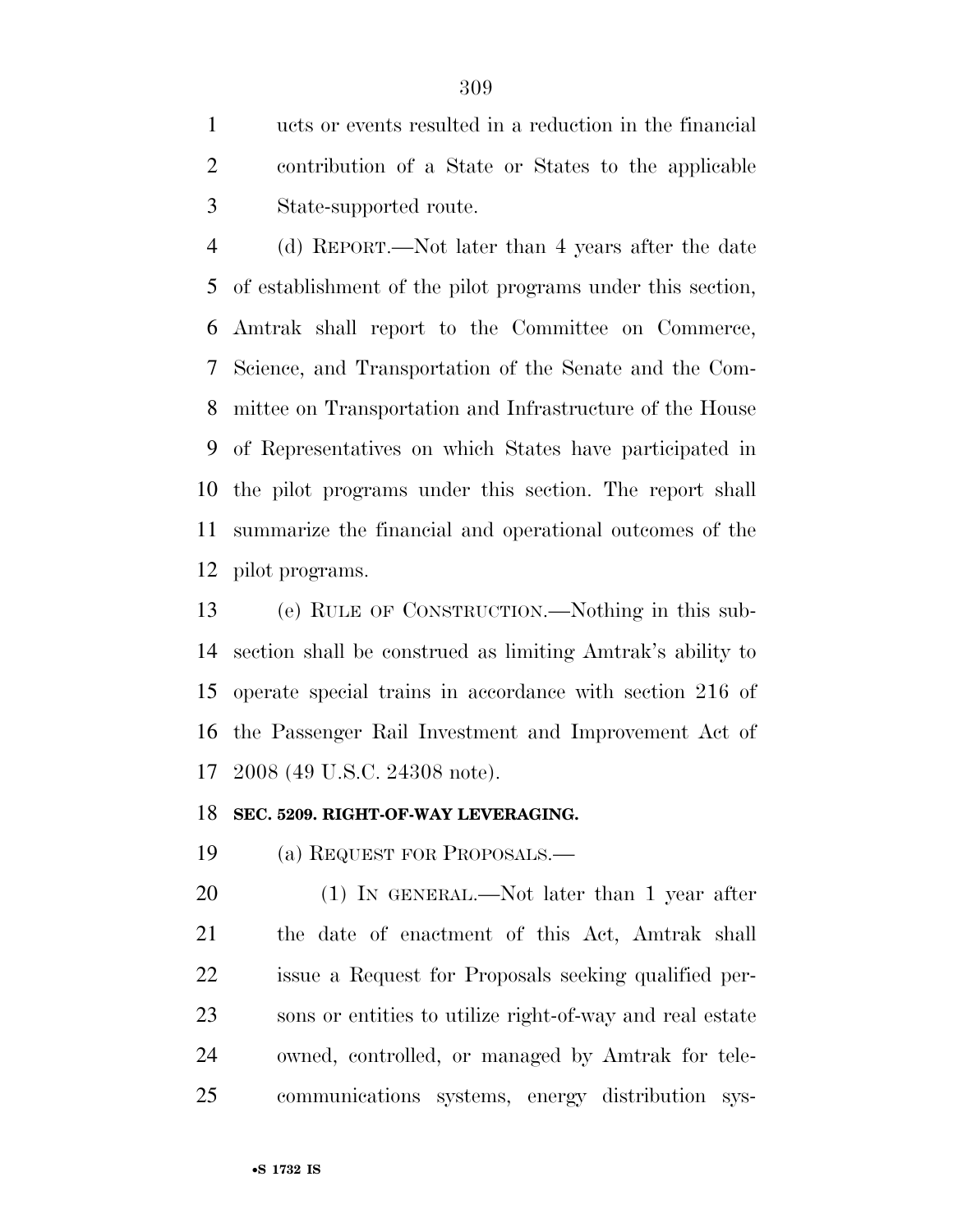tems, and other activities considered appropriate by Amtrak.

 (2) CONTENTS.—The Request for Proposals shall provide sufficient information on the right-of- way and real estate assets to enable respondents to propose an arrangement that will monetize or gen- erate additional revenue from such assets through revenue sharing or leasing agreements with Amtrak, to the extent possible.

 (b) CONSIDERATION OF PROPOSALS.—Not later than 180 days following the deadline for the receipt of pro- posals under subsection (a), Amtrak shall review and con- sider each qualified proposal. Amtrak may enter into such agreements as are necessary to implement any qualified proposal.

 (c) REPORT.—Not later than 270 days following the deadline for the receipt of proposals under subsection (a), Amtrak shall transmit to the Committee on Commerce, Science, and Transportation of the Senate and the Com- mittee on Transportation and Infrastructure of the House of Representatives a report on the Request for Proposals required by this section, including summary information of any proposals submitted to Amtrak and any proposals accepted by Amtrak.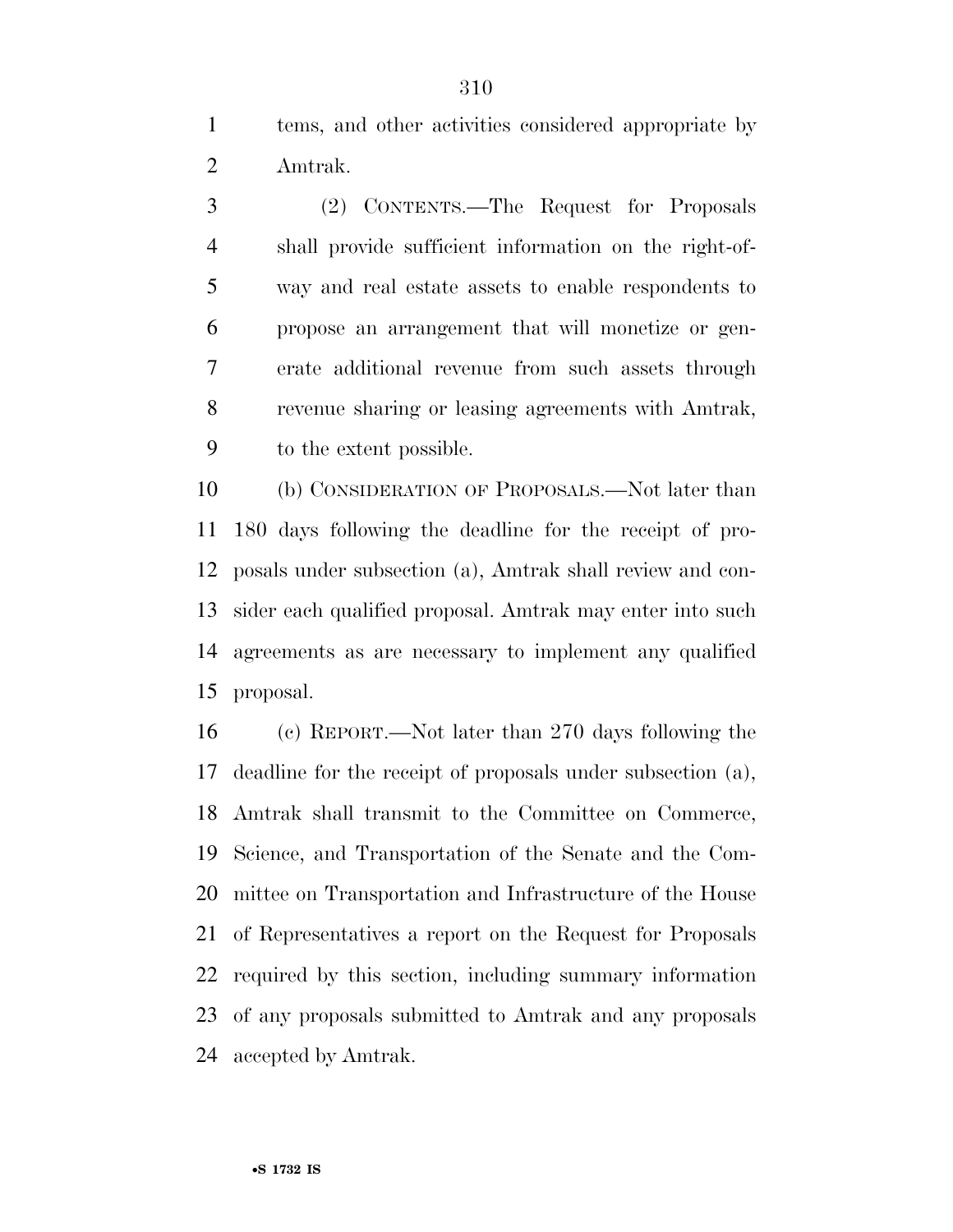(d) SAVINGS CLAUSE.—Nothing in this section shall be construed to limit Amtrak's ability to utilize right-of- way or real estate assets that it currently owns, controls, or manages or constrain Amtrak's ability to enter into agreements with other parties to utilize such assets.

#### **SEC. 5210. STATION DEVELOPMENT.**

 (a) REPORT ON DEVELOPMENT OPTIONS.—Not later than 1 year after the date of the enactment of this Act, Amtrak shall submit a report to the Committee on Com- merce, Science, and Transportation of the Senate and the Committee on Transportation and Infrastructure of the House of Representatives that describes—

 (1) options to enhance economic development and accessibility of and around Amtrak stations and terminals, for the purposes of—

- (A) improving station condition, functionality, capacity, and customer amenities; (B) generating additional investment cap- ital and development-related revenue streams; (C) increasing ridership and revenue; (D) complying with the applicable sections of the Americans with Disabilities Act of 1990 (42 U.S.C. 12101 et seq.) and the Rehabilita-
- tion Act of 1973 (29 U.S.C. 701 et seq.); and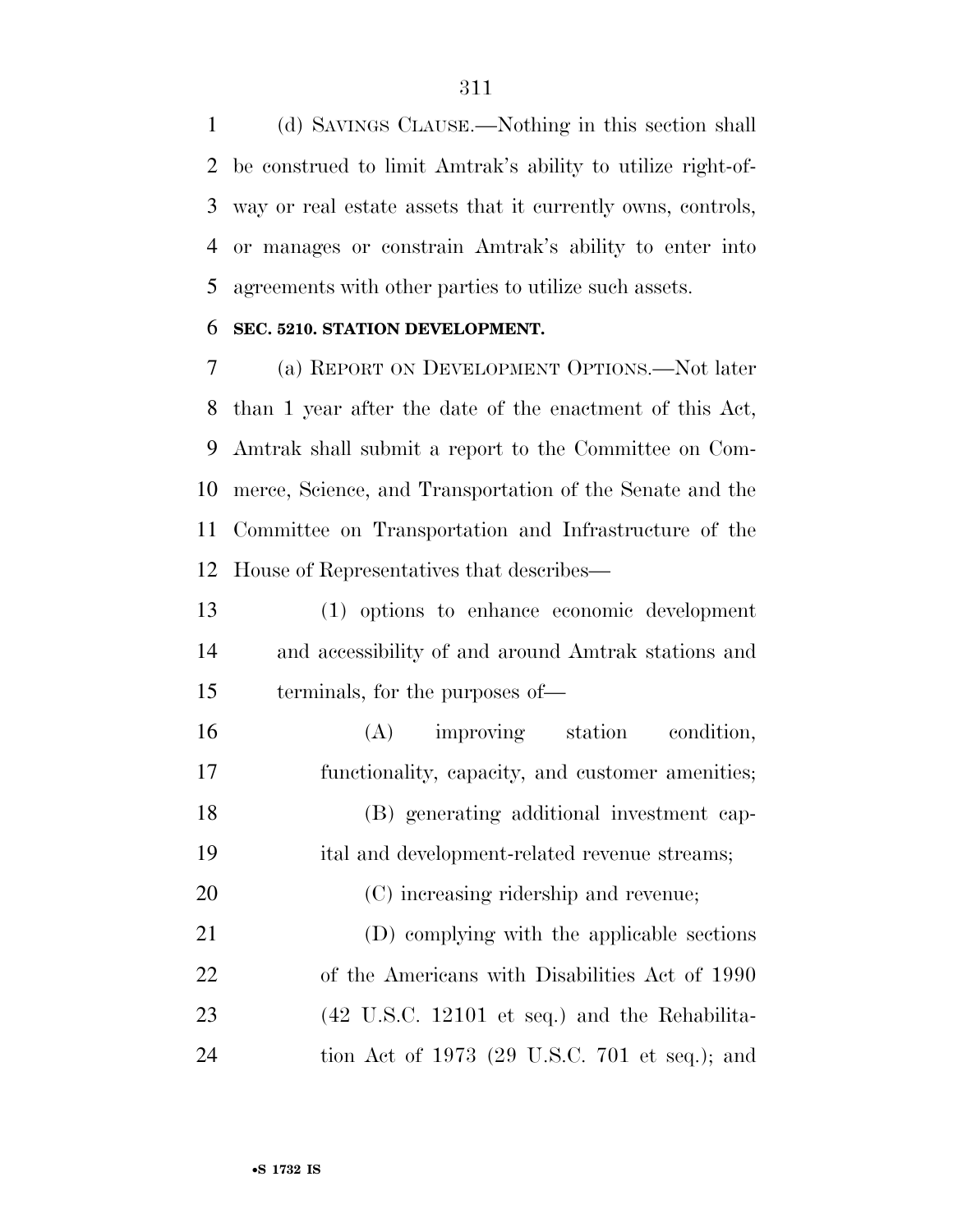(E) strengthening multimodal connections, including transit, intercity buses, roll-on and roll-off bicycles, and airports, as appropriate; and

 (2) options for additional Amtrak stops that would have a positive incremental financial impact to Amtrak, based on Amtrak feasibility studies that demonstrate a financial benefit to Amtrak by gener- ating additional revenue that exceeds any incre-mental costs.

 (b) REQUEST FOR INFORMATION.—Not later than 90 days after the date the report is transmitted under sub- section (a), Amtrak shall issue a Request of Information for 1 or more owners of stations served by Amtrak to for- mally express an interest in completing the requirements of this section.

(c) PROPOSALS.—

 (1) REQUEST FOR PROPOSALS.—Not later than 180 days after the date the Request for Information is issued under subsection (a), Amtrak shall issue a Request for Proposals from qualified persons, in- cluding small business concerns owned and con- trolled by socially and economically disadvantaged individuals and veteran-owned small businesses, to lead, participate, or partner with Amtrak, a station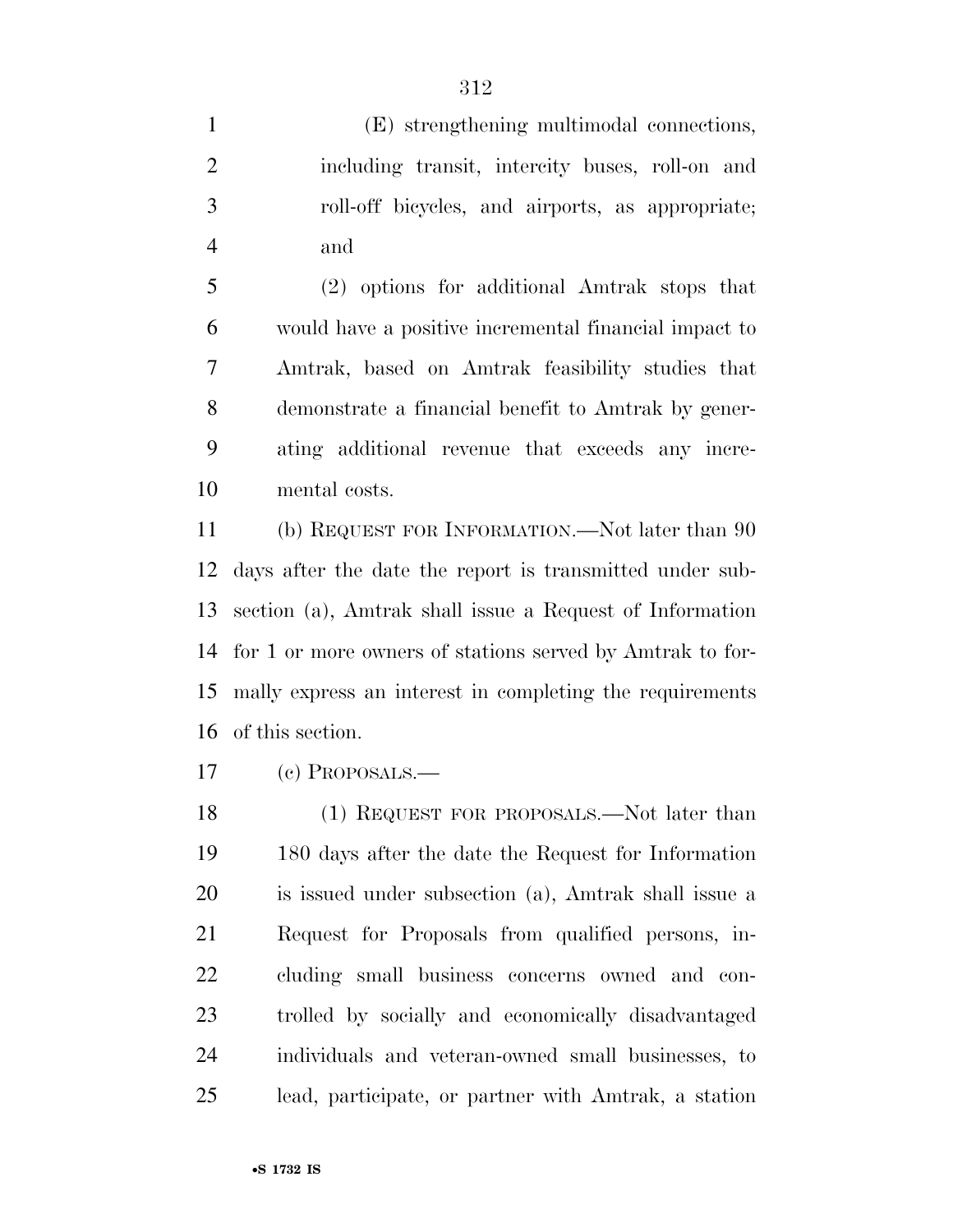owner that responded under subsection (b), and other entities in enhancing development in and around such stations and terminals using applicable options identified under subsection (a) at facilities selected by Amtrak.

 (2) CONSIDERATION OF PROPOSALS.—Not later than 1 year after the date the Request for Proposals are issued under paragraph (1), Amtrak shall review and consider qualified proposals submitted under paragraph (1). Amtrak or a station owner that re- sponded under subsection (b) may enter into such agreements as are necessary to implement any quali-fied proposal.

 (d) REPORT.—Not later than 3 years after the date of enactment of this Act, Amtrak shall transmit to the Committee on Commerce, Science, and Transportation of the Senate and the Committee on Transportation and In- frastructure of the House of Representatives a report on the Request for Proposals process required under this sec- tion, including summary information of any qualified pro- posals submitted to Amtrak and any proposals acted upon by Amtrak or a station owner that responded under sub-section (b).

 (e) DEFINITIONS.—In this section, the terms ''small business concern'', ''socially and economically disadvan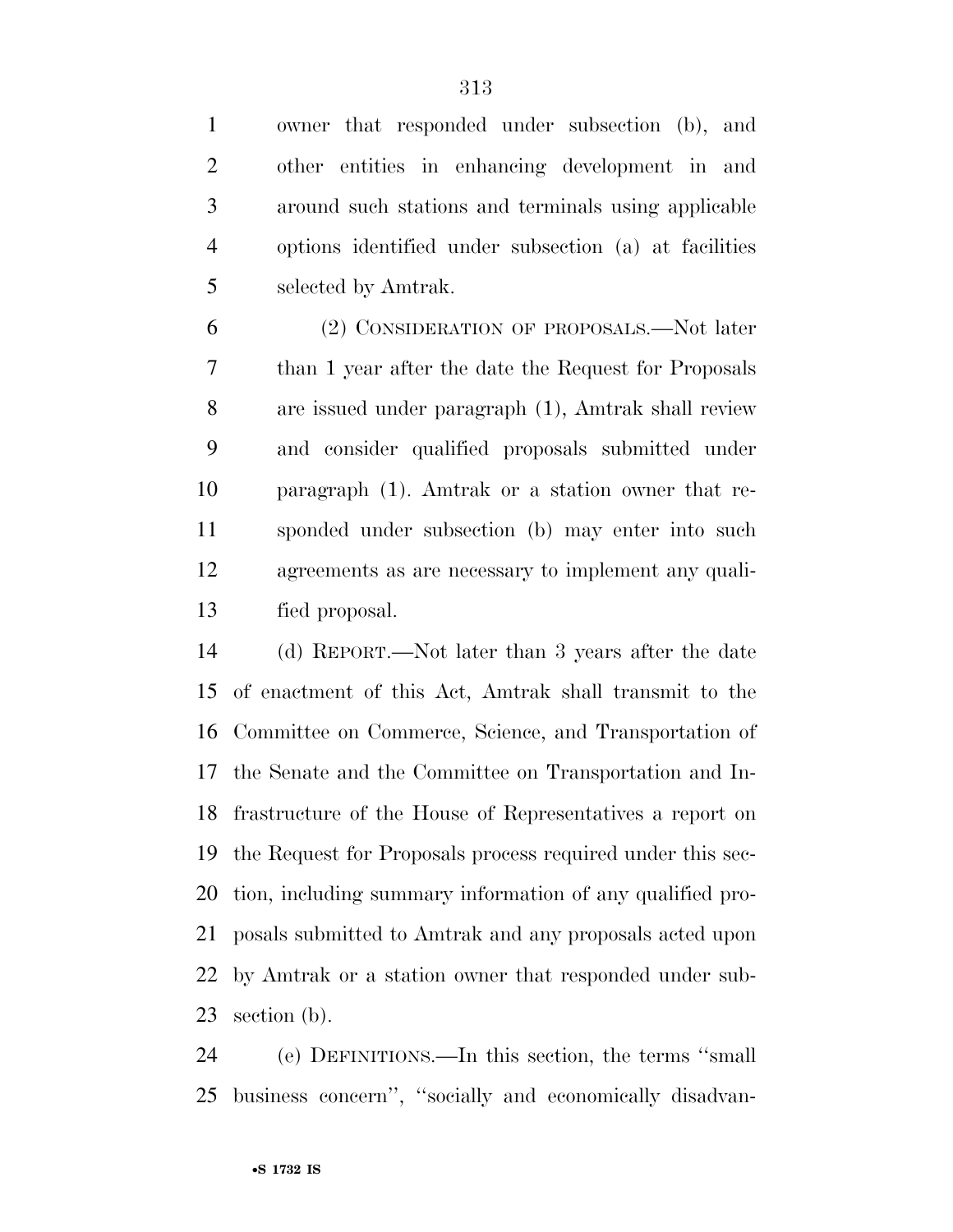taged individual'', and ''veteran-owned small business'' have the meanings given the terms in section 304(c) of this Act.

 (f) SAVINGS CLAUSE.—Nothing in this section shall be construed to limit Amtrak's ability to develop its sta- tions, terminals, or other assets, to constrain Amtrak's ability to enter into and carry out agreements with other parties to enhance development at or around Amtrak sta- tions or terminals, or to affect any station development initiatives ongoing as of the date of enactment of this Act.

#### **SEC. 5211. AMTRAK DEBT.**

 Section 205 of the Passenger Rail Investment and Improvement Act of 2008 (49 U.S.C. 24101 note) is amended—

 (1) by striking ''as of the date of enactment of 16 this Act'' each place it appears;

17 (2) in subsection (a)—

 (A) by inserting '', to the extent provided in advance in appropriations Acts'' after ''Am-trak's indebtedness''; and

 (B) by striking the second sentence; (3) in subsection (b), by striking ''The Sec- retary of the Treasury, in consultation'' and insert-ing ''To the extent amounts are provided in advance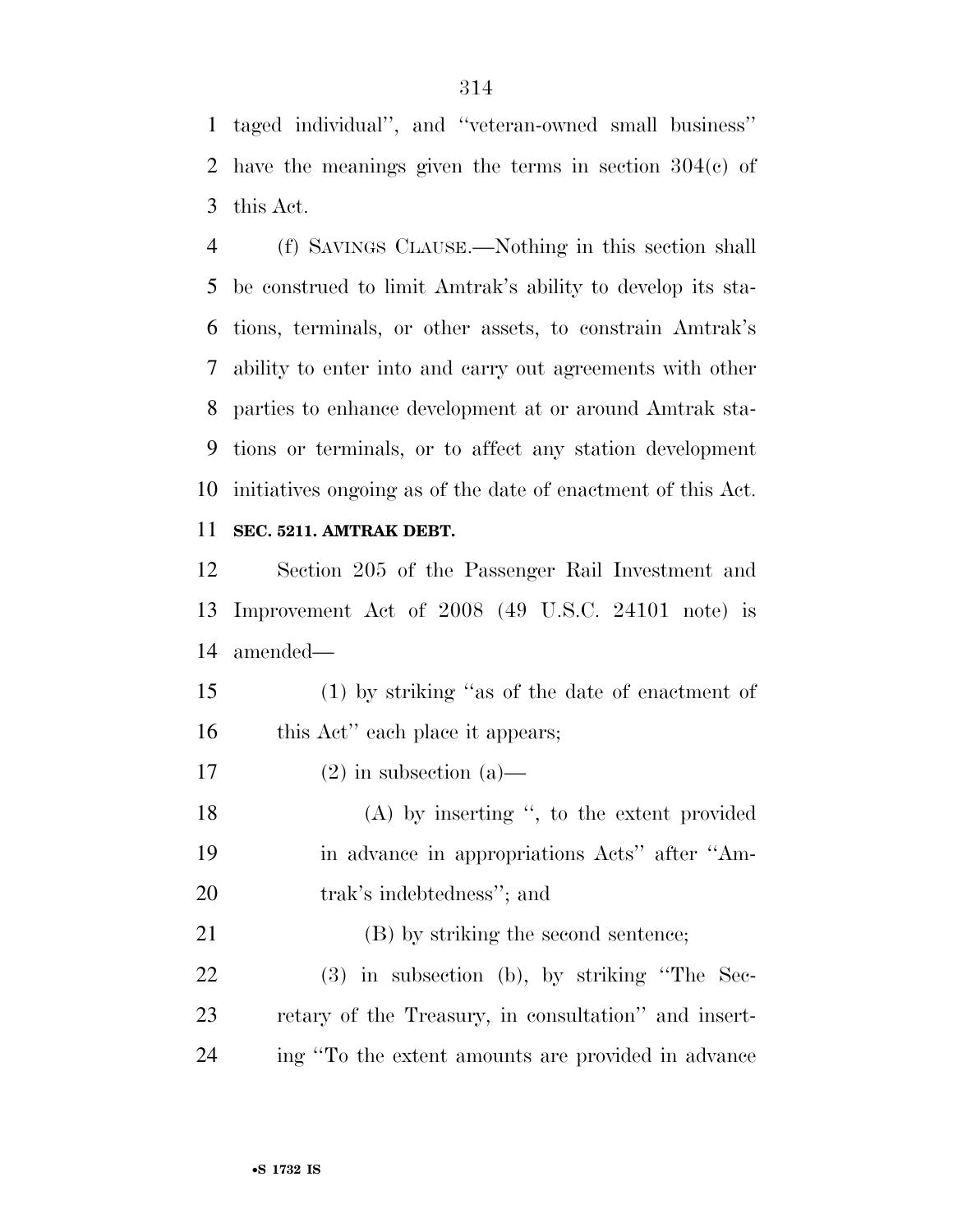| $\mathbf{1}$   | in appropriations Acts, the Secretary of the Treas-         |
|----------------|-------------------------------------------------------------|
| $\overline{2}$ | ury, in consultation";                                      |
| 3              | $(4)$ in subsection (d), by inserting ", to the ex-         |
| $\overline{4}$ | tent provided in advance in appropriations Acts"            |
| 5              | after "as appropriate";                                     |
| 6              | $(5)$ in subsection (e)—                                    |
| 7              | $(A)$ in paragraph $(1)$ , by striking "by sec-             |
| 8              | tion 102 of this division"; and                             |
| 9              | $(B)$ in paragraph $(2)$ , by striking "by sec-             |
| 10             | tion 102" and inserting "for Amtrak";                       |
| 11             | $(6)$ in subsection $(g)$ , by inserting ", unless that     |
| 12             | debt receives credit assistance, including direct loans     |
| 13             | and loan guarantees, under chapter 6 of title 23,           |
| 14             | United States Code, or title V of the Railroad Revi-        |
| 15             | talization and Regulatory Act of 1976 (45 U.S.C.            |
| 16             | 821 et seq.)" after "Secretary"; and                        |
| 17             | $(7)$ by striking subsection $(h)$ .                        |
|                | 18 SEC. 5212. AMTRAK PILOT PROGRAM FOR PASSENGERS           |
| 19             | TRANSPORTING DOMESTICATED CATS AND                          |
| 20             | DOGS.                                                       |
| 21             | (a) IN GENERAL.—Not later than 1 year after the             |
| 22             | date of enactment of this Act, Amtrak shall develop a pilot |
| 23             | program that allows passengers to transport domesticated    |
| 24             | cats or dogs on certain trains operated by Amtrak.          |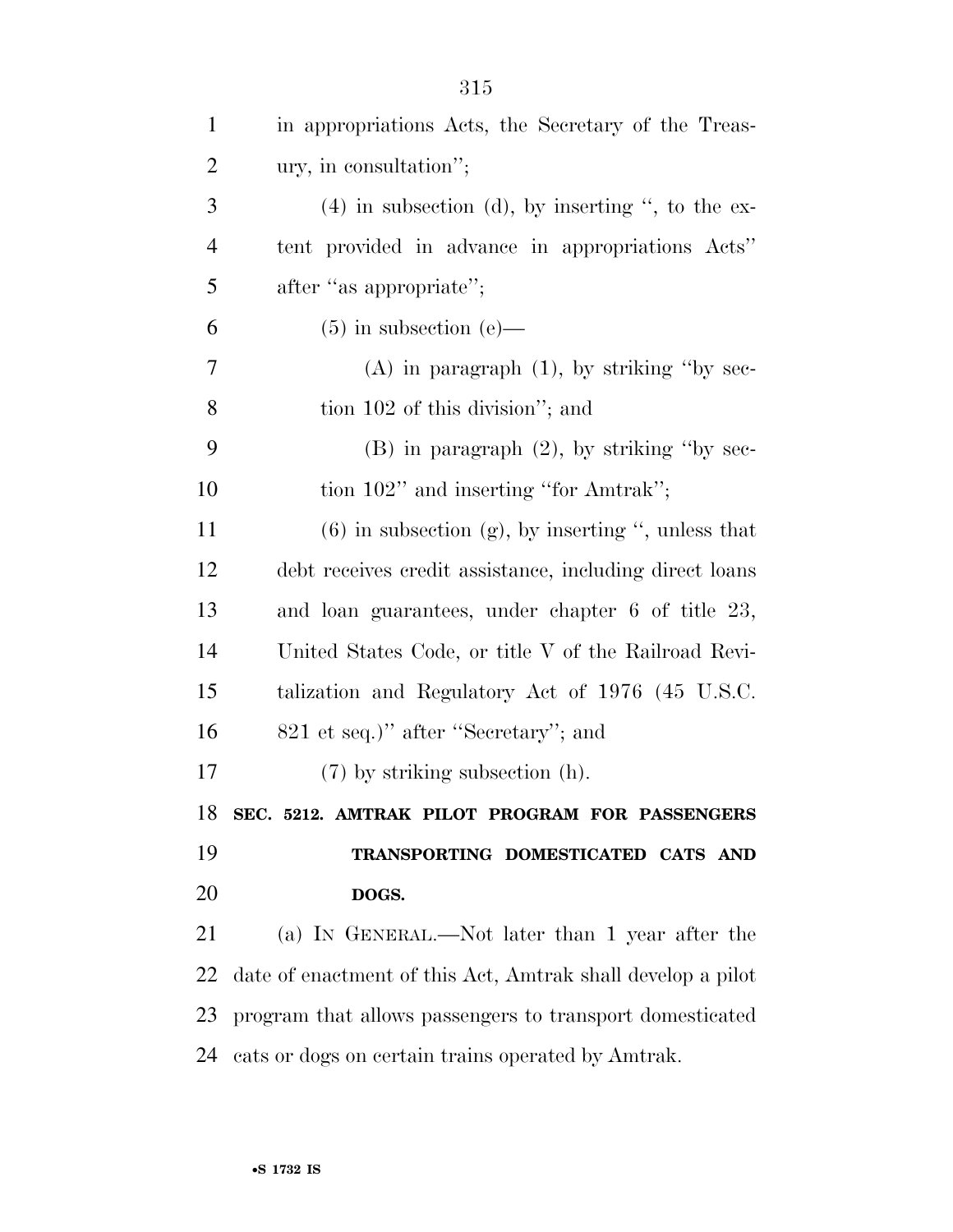| $\mathbf{1}$   | (b) PET POLICY.—In developing the pilot program              |
|----------------|--------------------------------------------------------------|
| $\overline{2}$ | required under subsection (a), Amtrak shall—                 |
| 3              | $(1)$ in the case of a passenger train that is com-          |
| $\overline{4}$ | prised of more than 1 car, designate, where feasible,        |
| 5              | at least 1 car in which a ticketed passenger may             |
| 6              | transport a domesticated cat or dog in the same              |
| 7              | manner as carry-on baggage if—                               |
| 8              | $(A)$ the cat or dog is contained in a pet                   |
| 9              | kennel;                                                      |
| 10             | (B) the pet kennel complies with Amtrak                      |
| 11             | size requirements for carriage of carry-on bag-              |
| 12             | gage;                                                        |
| 13             | (C) the passenger is traveling on a train                    |
| 14             | operating on a route described in subparagraph               |
| 15             | $(A)$ , $(B)$ , or $(D)$ of section 24102 $(6)$ of title 49, |
| 16             | United States Code; and                                      |
| 17             | (D) the passenger pays a fee described in                    |
| 18             | paragraph (3);                                               |
| 19             | $(2)$ allow a ticketed passenger to transport a              |
| 20             | domesticated cat or dog on a train in the same man-          |
| 21             | ner as cargo if—                                             |
| 22             | $(A)$ the cat or dog is contained in a pet                   |
| 23             | kennel;                                                      |
| 24             | (B) the pet kennel is stowed in accordance                   |
| 25             | with Amtrak requirements for cargo stowage;                  |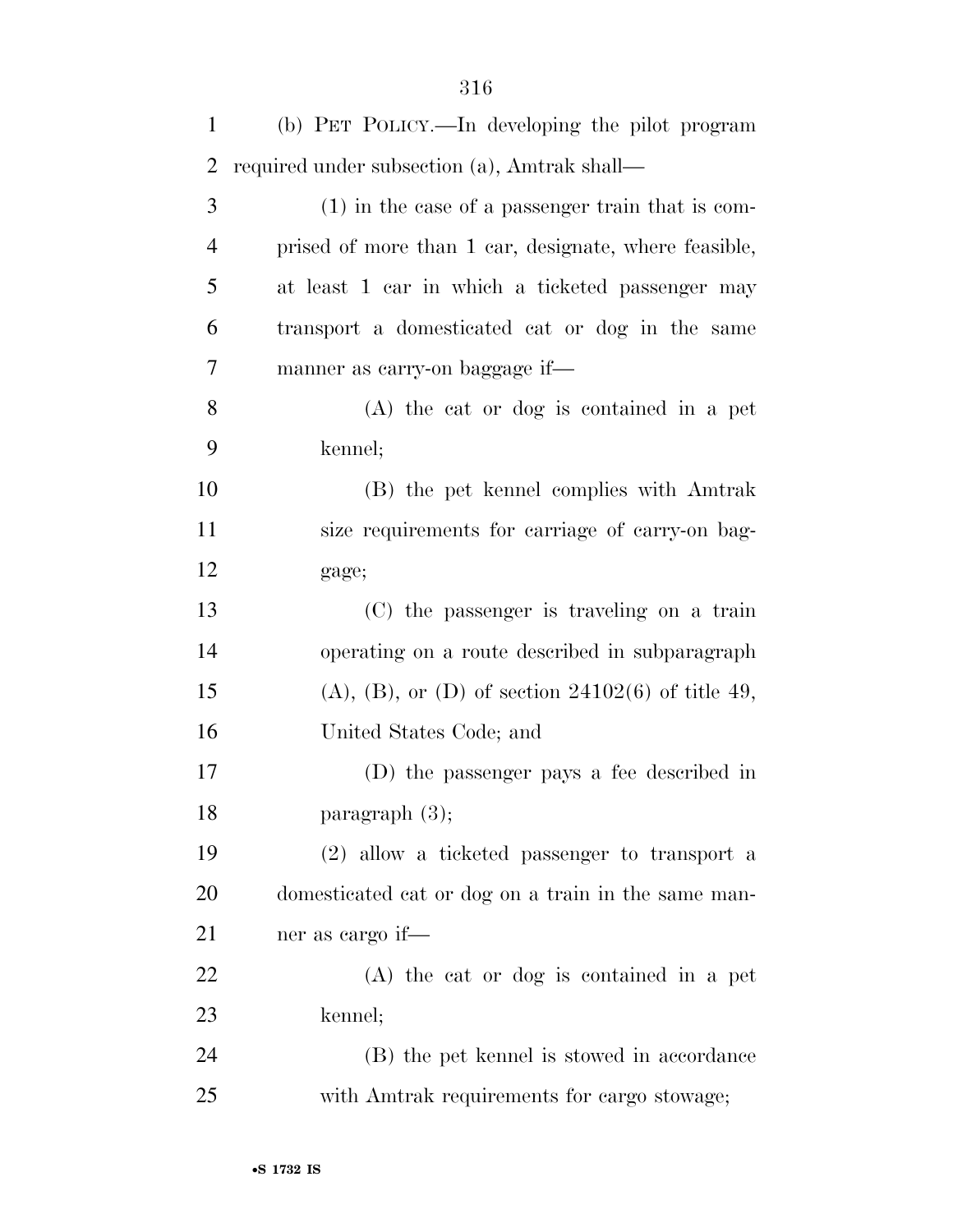| $\mathbf{1}$   | (C) the passenger is traveling on a train                    |
|----------------|--------------------------------------------------------------|
| $\overline{2}$ | operating on a route described in subparagraph               |
| 3              | $(A)$ , $(B)$ , or $(D)$ of section 24102 $(6)$ of title 49, |
| $\overline{4}$ | United States Code;                                          |
| 5              | $(D)$ the cargo area is temperature con-                     |
| 6              | trolled in a manner protective of cat and dog                |
| 7              | safety and health; and                                       |
| 8              | (E) the passenger pays a fee described in                    |
| 9              | paragraph $(3)$ ; and                                        |
| 10             | (3) collect fees for each cat or dog transported             |
| 11             | by a ticketed passenger in an amount that, in the            |
| 12             | aggregate and at a minimum, covers the full costs            |
| 13             | of the pilot program.                                        |
| 14             | (c) REPORT.—Not later than 1 year after the pilot            |
| 15             | program required under subsection (a) is first imple-        |
| 16             | mented, Amtrak shall transmit to the Committee on Com-       |
| 17             | merce, Science, and Transportation of the Senate and the     |
|                | 18 Committee on Transportation and Infrastructure of the     |
| 19             | House of Representatives a report containing an evalua-      |
| 20             | tion of the pilot program.                                   |
| 21             | (d) LIMITATION ON STATUTORY CONSTRUCTION.—                   |
| 22             | (1) SERVICE ANIMALS.—The pilot program                       |
| 23             | under subsection (a) shall be separate from and in           |
| 24             | addition to the policy governing Amtrak passengers           |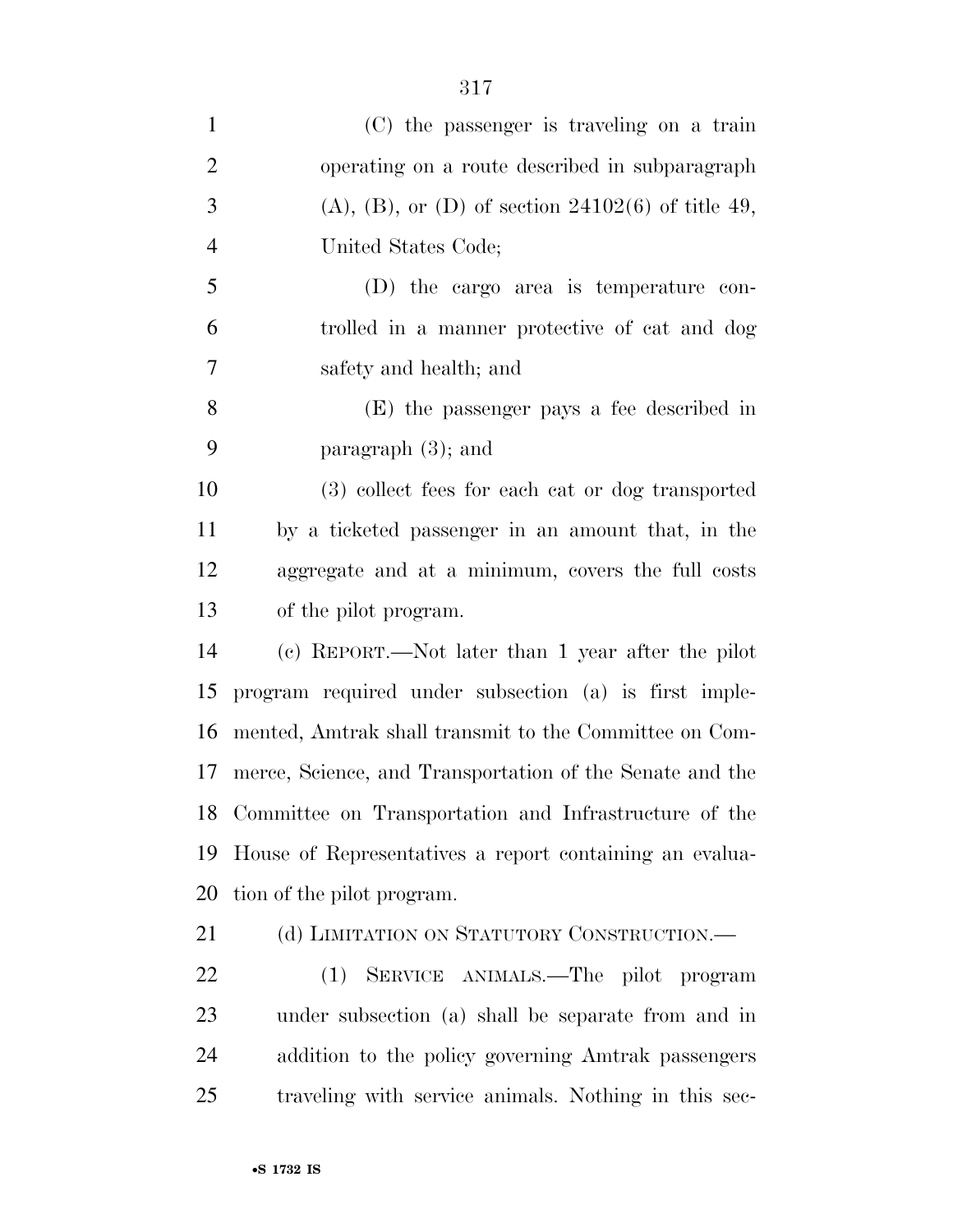| $\mathbf{1}$   | tion may be interpreted to limit or waive the rights    |
|----------------|---------------------------------------------------------|
| $\overline{2}$ | of passengers to transport service animals.             |
| 3              | (2) ADDITIONAL TRAIN CARS.—Nothing in this              |
| $\overline{4}$ | section may be interpreted to require Amtrak to add     |
| 5              | additional train cars or modify existing train cars.    |
| 6              | (3) FEDERAL FUNDS.—No Federal funds may                 |
| 7              | be used to implement the pilot program required         |
| 8              | under this section.                                     |
| 9              | SEC. 5213. AMTRAK BOARD OF DIRECTORS.                   |
| 10             | (a) IN GENERAL.—Section $24302(a)$ is amended to        |
| 11             | read as follows:                                        |
| 12             | "(a) COMPOSITION AND TERMS.—                            |
| 13             | "(1) IN GENERAL.—The Amtrak Board of Di-                |
| 14             | rectors (referred to in this section as the 'Board') is |
| 15             | composed of the following 9 directors, each of whom     |
| 16             | must be a citizen of the United States:                 |
| 17             | "(A) The Secretary of Transportation.                   |
| 18             | "(B) The President of Amtrak.                           |
| 19             | " $(C)$ 7 individuals appointed by the Presi-           |
| 20             | dent of the United States, by and with the ad-          |
| 21             | vice and consent of the Senate, with general            |
| 22             | business and financial experience, experience or        |
| 23             | qualifications in transportation, freight and           |
| 24             | passenger rail transportation, travel, hospi-           |
| 25             | tality, or passenger air transportation busi-           |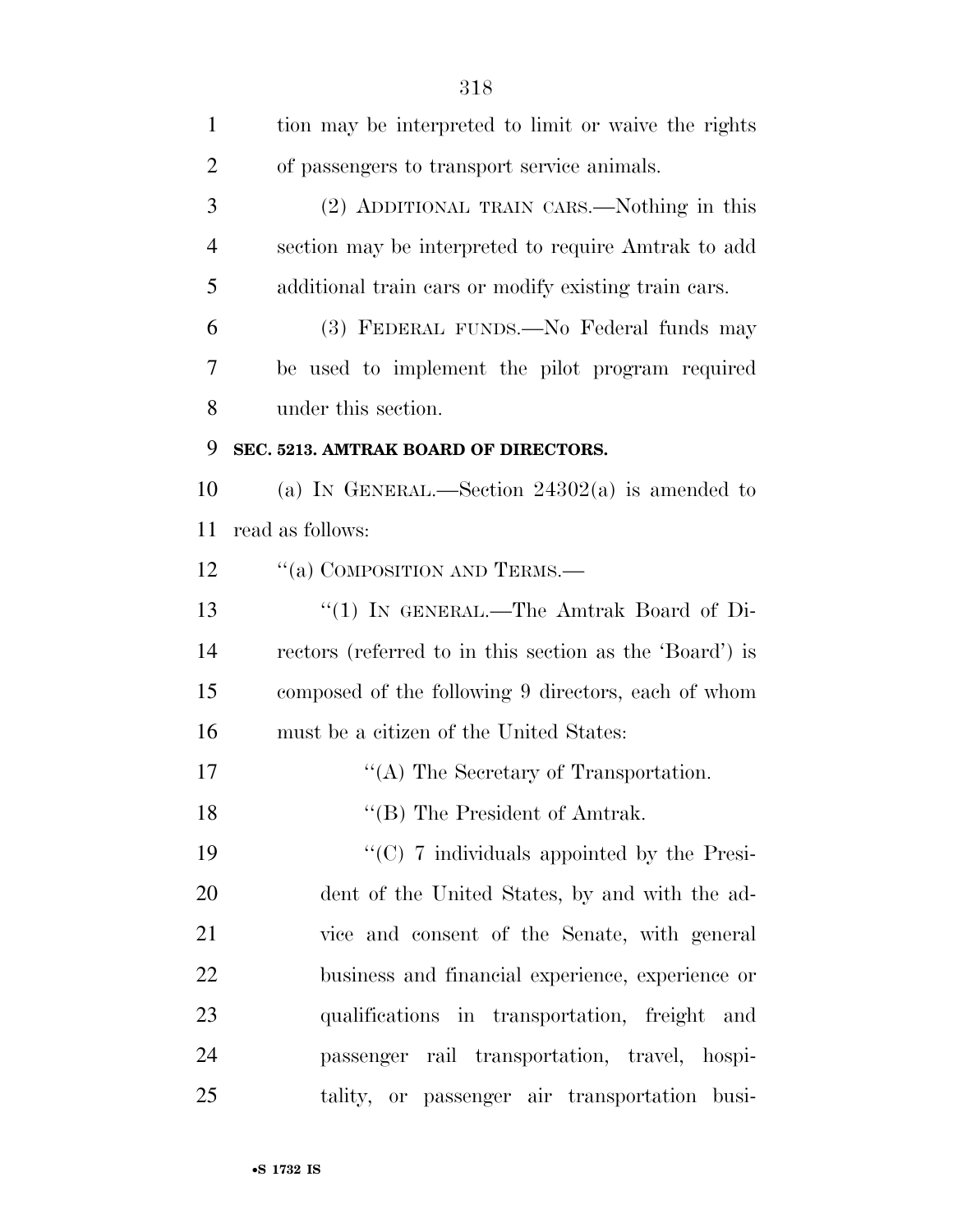| $\mathbf{1}$   | nesses, or representatives of employees or users      |
|----------------|-------------------------------------------------------|
| $\overline{2}$ | of passenger rail transportation or a State gov-      |
| 3              | ernment.                                              |
| $\overline{4}$ | "(2) SELECTION.—In selecting individuals de-          |
| 5              | scribed in paragraph $(1)(C)$ for nominations for ap- |
| 6              | pointments to the Board, the President shall consult  |
| 7              | with the Speaker of the House of Representatives,     |
| 8              | the minority leader of the House of Representatives,  |
| 9              | the majority leader of the Senate, and the minority   |
| 10             | leader of the Senate. The individuals appointed to    |
| 11             | the Board under paragraph $(1)(C)$ shall be com-      |
| 12             | posed of the following:                               |
| 13             | "(A) 2 individuals from the Northeast Cor-            |
| 14             | ridor.                                                |
| 15             | $\lq\lq (B)$ 4 individuals from regions of the        |
| 16             | country outside of the Northeast Corridor and         |
| 17             | geographically distributed with—                      |
| 18             | $``(i)$ 2 individuals from States with                |
| 19             | long-distance routes operated by Amtrak;              |
| 20             | and                                                   |
| 21             | "(ii) 2 individuals from States with                  |
| 22             | State-supported routes operated by Am-                |
| 23             | trak.                                                 |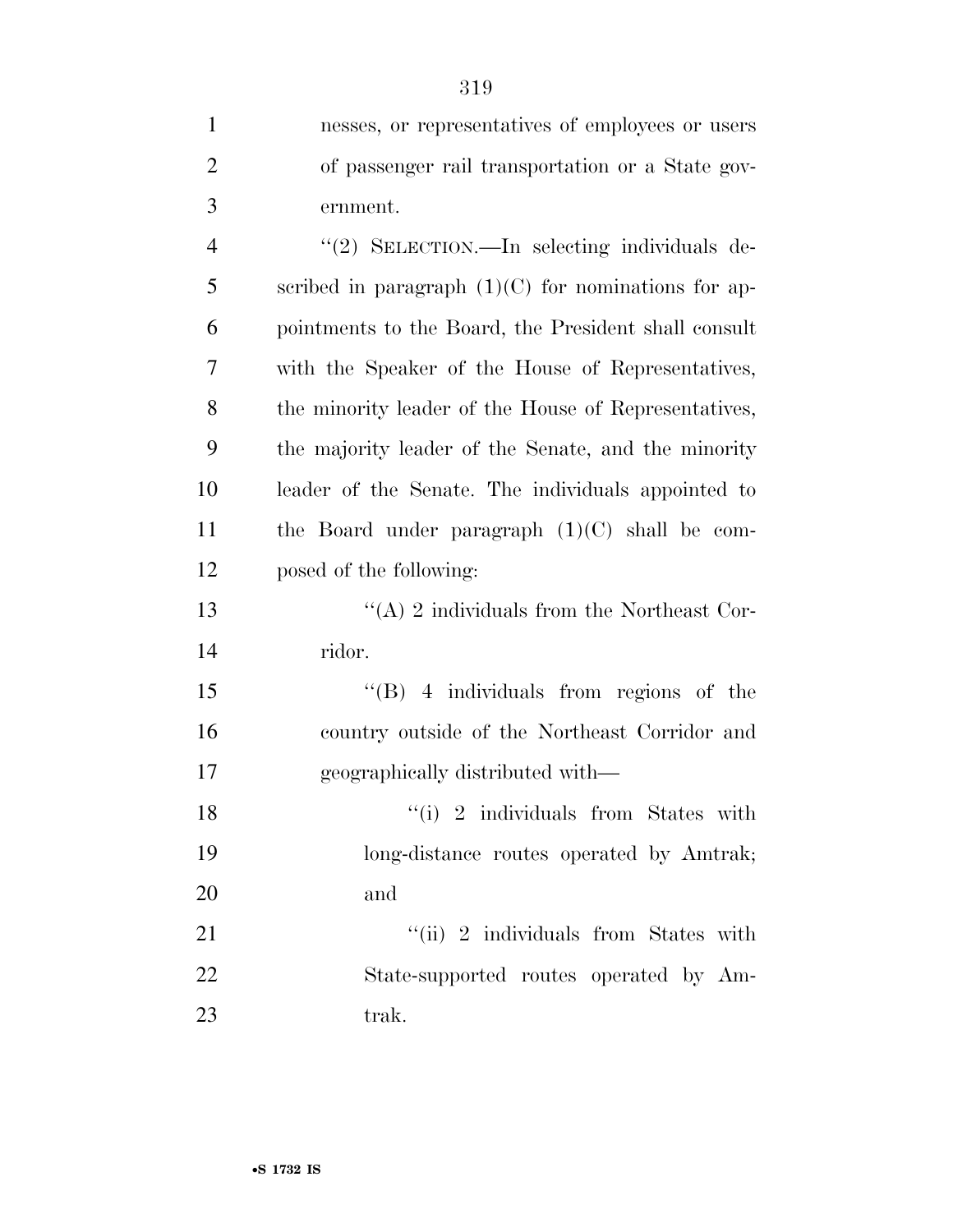|               | $\lq\lq$ (C) 1 individual from the Northeast Cor-     |
|---------------|-------------------------------------------------------|
| $\mathcal{L}$ | ridor or a State with long-distance or State-         |
| 3             | supported routes.                                     |
|               | $\cdot$ (3) TERM.—An individual appointed under       |
| 5             | paragraph $(1)(C)$ shall be appointed for a term of 5 |

 years. The term may be extended until the individ- ual's successor is appointed and qualified. Not more 8 than 4 individuals appointed under paragraph  $(1)(C)$ may be members of the same political party.

10 "(4) CHAIRPERSON AND VICE CHAIRPERSON.— The Board shall elect a chairperson and vice chair- person, other than the President of Amtrak, from among its membership. The vice chairperson shall serve as chairperson in the absence of the chair-person.

 ''(5) SECRETARY'S DESIGNEE.—The Secretary may be represented at Board meetings by the Sec-retary's designee.''.

 (b) RULE OF CONSTRUCTION.—Nothing in this sec- tion shall be construed as affecting the term of any direc- tor serving on the Amtrak Board of Directors under sec-22 tion  $24302(a)(1)(C)$  of title 49, United States Code, on the day preceding the date of enactment of this Act.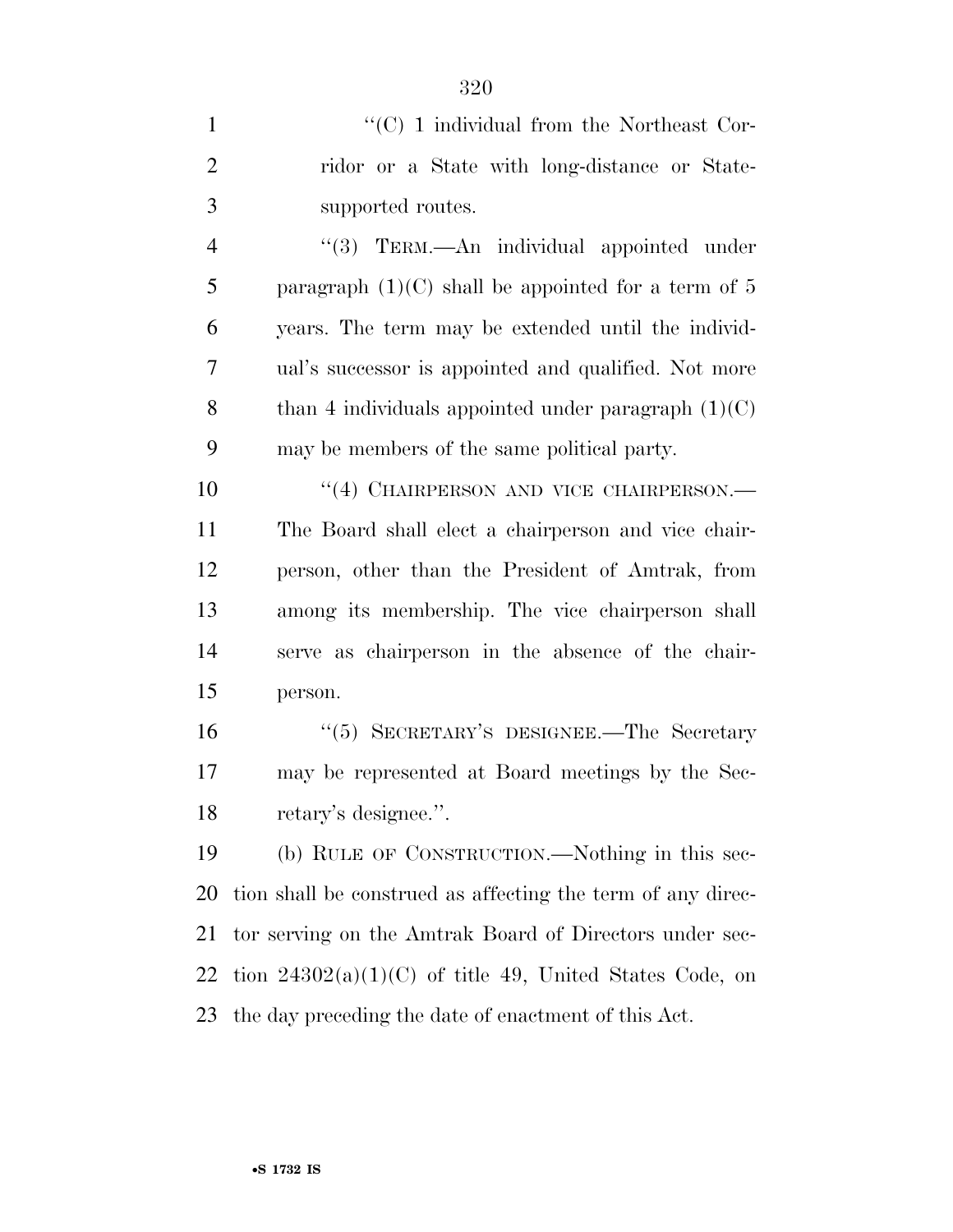# **Subtitle C—Intercity Passenger Rail Policy SEC. 5301. COMPETITIVE OPERATING GRANTS.**  (a) IN GENERAL.—Chapter 244 is amended— (1) by striking section 24406; and (2) by inserting after section 24405 the fol- lowing: **''§ 24406. Competitive operating grants**  ''(a) APPLICANT DEFINED.—In this section, the term 'applicant' means— 11  $\frac{((1) \text{ a State})}{(1)}$ 12  $\frac{12}{2}$  a group of States; 13 ''(3) an Interstate Compact; 14  $\frac{1}{4}$  a public agency or publicly chartered au- thority established by 1 or more States and having responsibility for providing intercity rail passenger transportation or commuter rail passenger transpor- tation; 19  $(5)$  a political subdivision of a State; 20  $\frac{4}{6}$  Amtrak or another rail passenger carrier 21 that provides intercity rail passenger transportation;  $\frac{1}{22}$  (7) any rail carrier in partnership with at least 23 1 of the entities described in paragraphs (1) through (5); and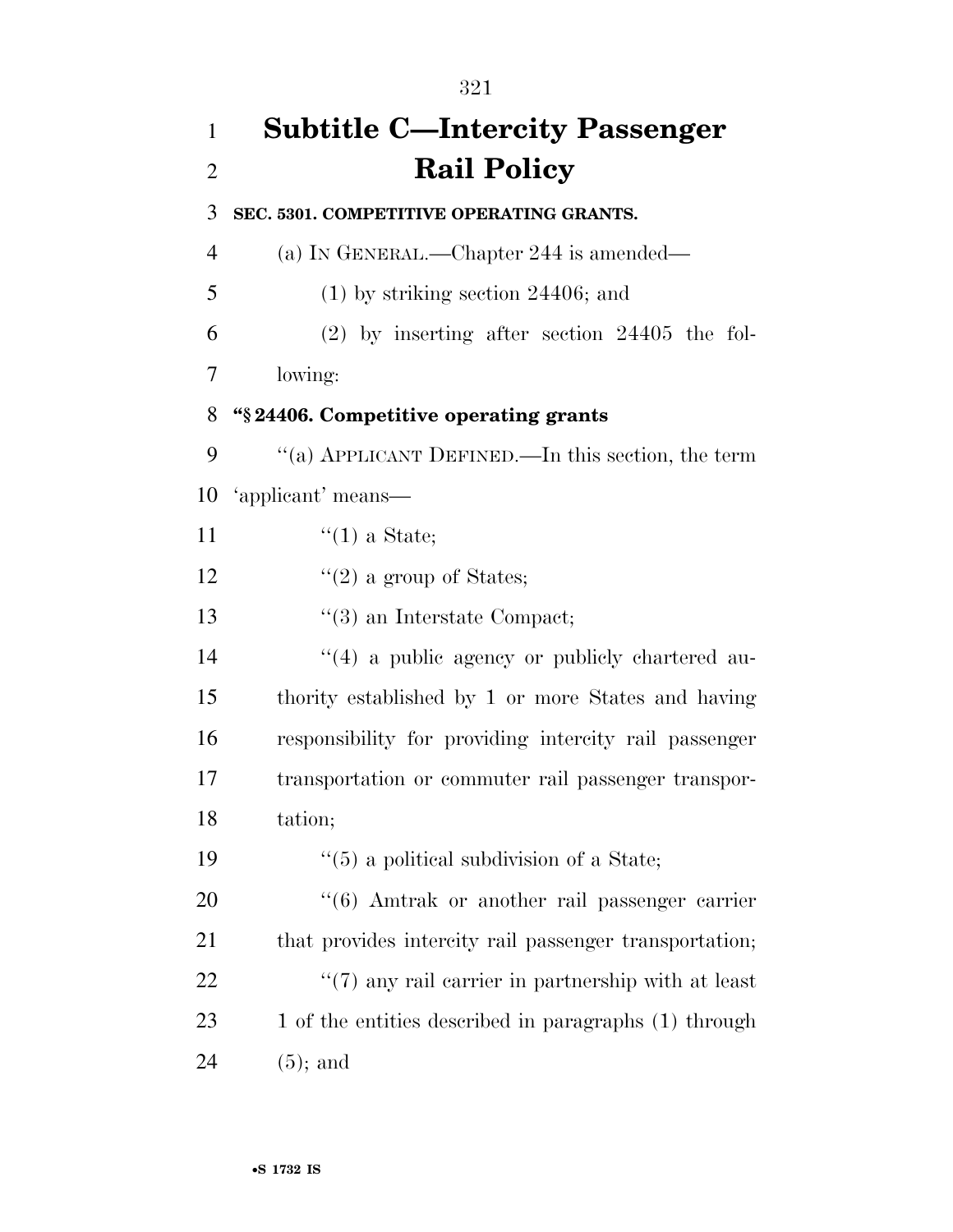| $\mathbf{1}$   | $(8)$ any combination of the entities described            |
|----------------|------------------------------------------------------------|
| $\overline{2}$ | in paragraphs $(1)$ through $(7)$ .                        |
| 3              | GRANTS AUTHORIZED. The Secretary of<br>$\lq (b)$           |
| $\overline{4}$ | Transportation shall develop and implement a program for   |
| 5              | issuing 3-year operating assistance grants to applicants,  |
| 6              | on a competitive basis, for the purpose of initiating, re- |
| 7              | storing, or enhancing intercity rail passenger service.    |
| 8              | "(c) APPLICATION.—An applicant for a grant under           |
| 9              | this section shall submit to the Secretary—                |
| 10             | $\cdot$ (1) a capital and mobilization plan that—          |
| 11             | "(A) describes any capital investments,                    |
| 12             | service planning actions (such as environmental            |
| 13             | reviews), and mobilization actions (such as                |
| 14             | qualification of train crews) required for initi-          |
| 15             | ation of service; and                                      |
| 16             | $\lq\lq$ ) includes the timeline for undertaking           |
| 17             | and completing each of the investments and ac-             |
| 18             | tions referred to in subparagraph $(A)$ ;                  |
| 19             | (2)<br>an operating plan that describes<br>the             |
| 20             | planned operation of the service, including—               |
| 21             | "(A) the identity and qualifications of the                |
| 22             | train operator;                                            |
| 23             | "(B) the identity and qualifications of any                |
| 24             | other service providers;                                   |
| 25             | $\lq\lq$ (C) service frequency;                            |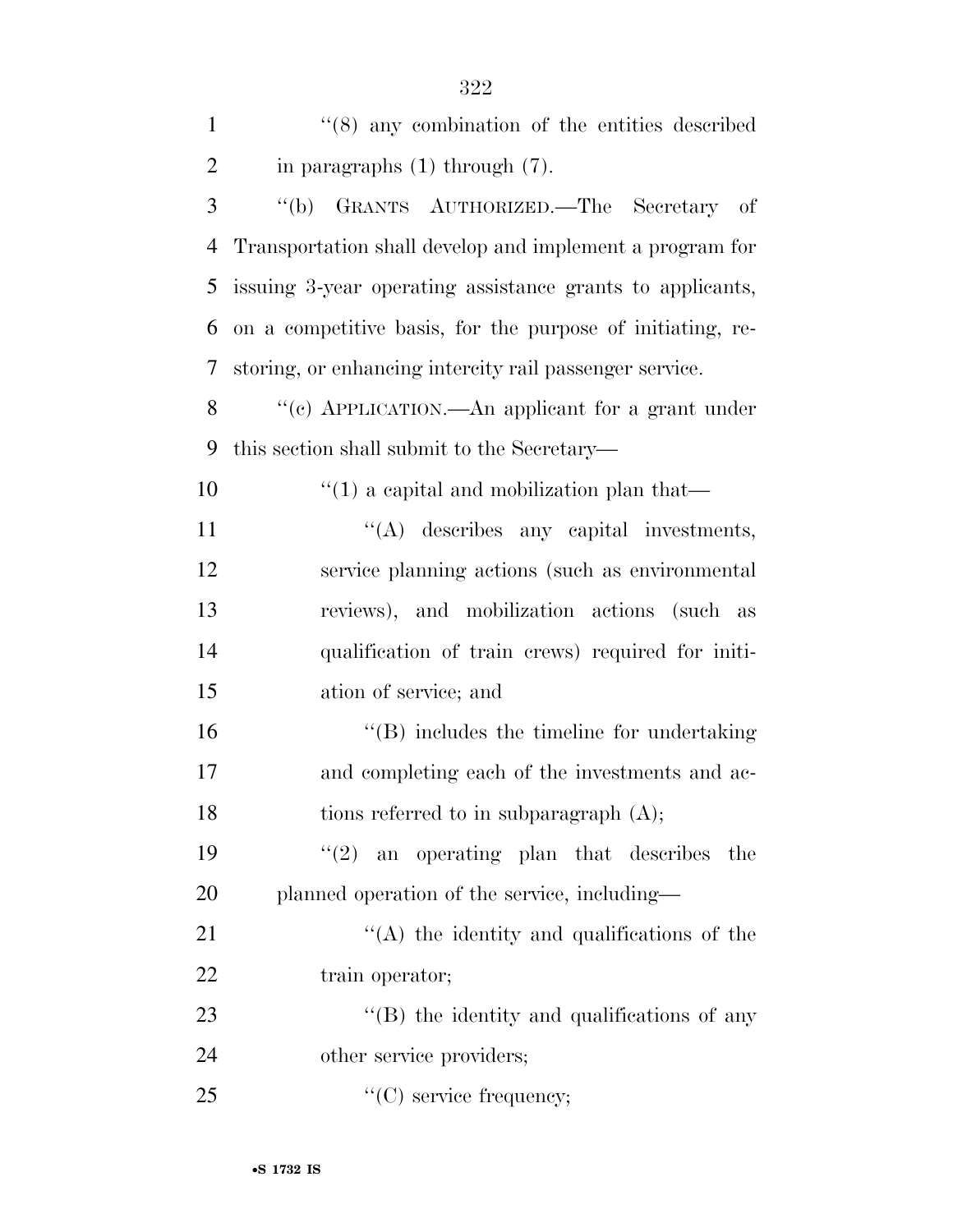| $\mathbf{1}$   | $\lq\lq\lq$ the planned routes and schedules;         |
|----------------|-------------------------------------------------------|
| $\overline{2}$ | $\lq\lq$ (E) the station facilities that will be uti- |
| 3              | lized;                                                |
| $\overline{4}$ | "(F) projected ridership, revenues, and               |
| 5              | costs;                                                |
| 6              | $\lq\lq (G)$ descriptions of how the projections      |
| 7              | under subparagraph (F) were developed;                |
| 8              | "(H) the equipment that will be utilized,             |
| 9              | how such equipment will be acquired or refur-         |
| 10             | bished, and where such equipment will be main-        |
| 11             | tained; and                                           |
| 12             | "(I) a plan for ensuring safe operations              |
| 13             | and compliance with applicable safety regula-         |
| 14             | tions;                                                |
| 15             | $\lq(3)$ a funding plan that—                         |
| 16             | "(A) describes the funding of initial capital         |
| 17             | costs and operating costs for the first 3 years       |
| 18             | of operation;                                         |
| 19             | $\lq\lq$ (B) includes a commitment by the appli-      |
| 20             | cant to provide the funds described in subpara-       |
| 21             | $graph(A)$ to the extent not covered by Federal       |
| 22             | grants and revenues; and                              |
| 23             | "(C) describes the funding of operating               |
| 24             | costs and capital costs, to the extent necessary,     |
| 25             | after the first 3 years of operation; and             |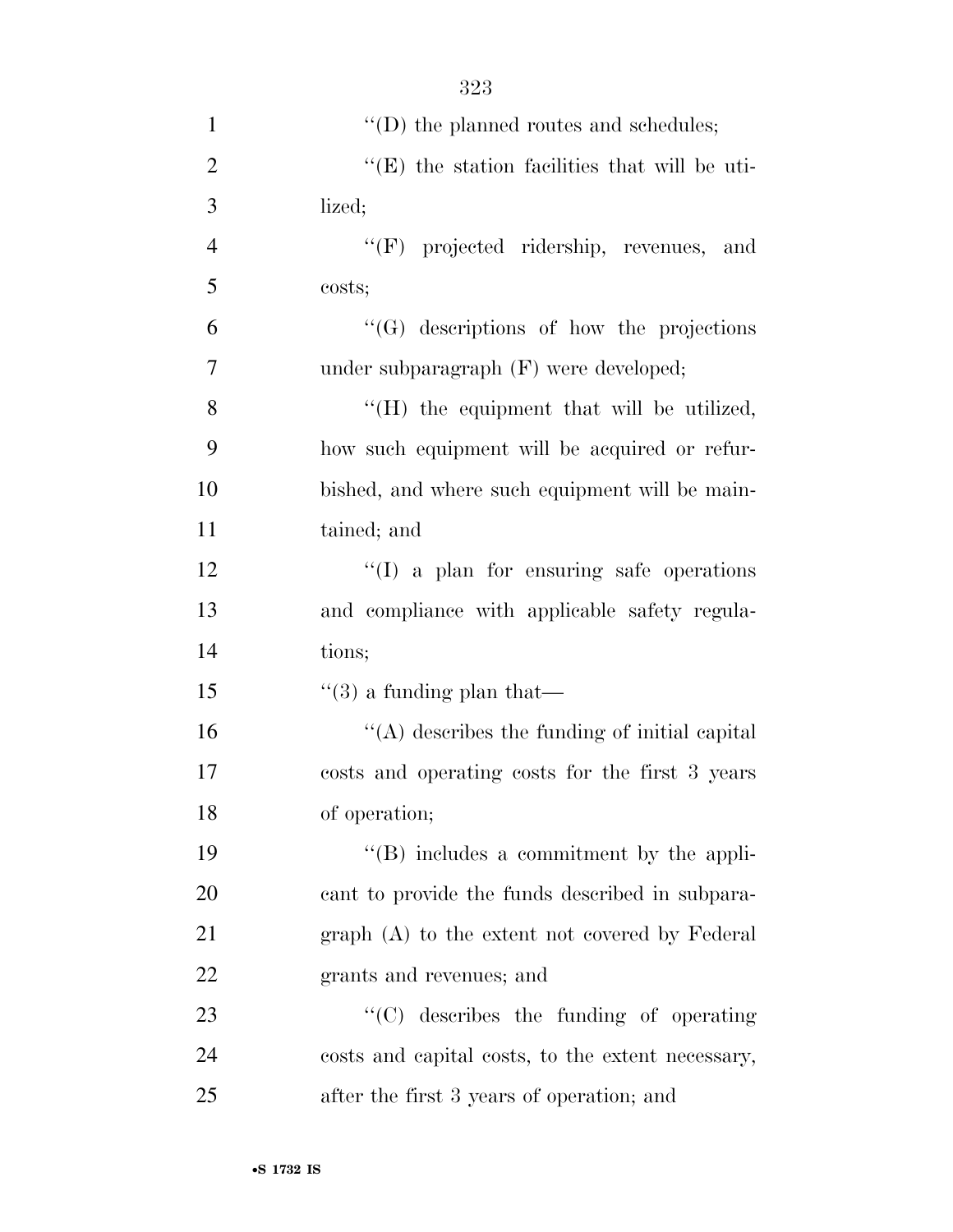| $\mathbf{1}$   | $\lq(4)$ a description of the status of negotiations             |
|----------------|------------------------------------------------------------------|
| $\overline{2}$ | and agreements with—                                             |
| 3              | $\lq\lq$ each of the railroads or regional                       |
| $\overline{4}$ | transportation authorities whose tracks or fa-                   |
| 5              | cilities would be utilized by the service;                       |
| 6              | $\lq\lq$ the anticipated rail passenger carrier,                 |
| 7              | if such entity is not part of the applicant group;               |
| 8              | and                                                              |
| 9              | $\lq\lq$ (C) any other service providers or entities             |
| 10             | expected to provide services or facilities that                  |
| 11             | will be used by the service, including any re-                   |
| 12             | quired access to Amtrak systems, stations, and                   |
| 13             | facilities if Amtrak is not part of the applicant                |
| 14             | group.                                                           |
| 15             | "(d) PRIORITIES.—In awarding grants under this                   |
| 16             | section, the Secretary shall give priority to applications—      |
| 17             | "(1) for which planning, design, any environ-                    |
| 18             | mental reviews, negotiation of agreements, acquisi-              |
| 19             | tion of equipment, construction, and other actions               |
| 20             | necessary for initiation of service have been com-               |
| 21             | pleted or nearly completed;                                      |
| 22             | $\cdot\cdot\cdot(2)$ that would restore service over routes for- |
| 23             | merly operated by Amtrak, including routes with                  |
| 24             | international connections;                                       |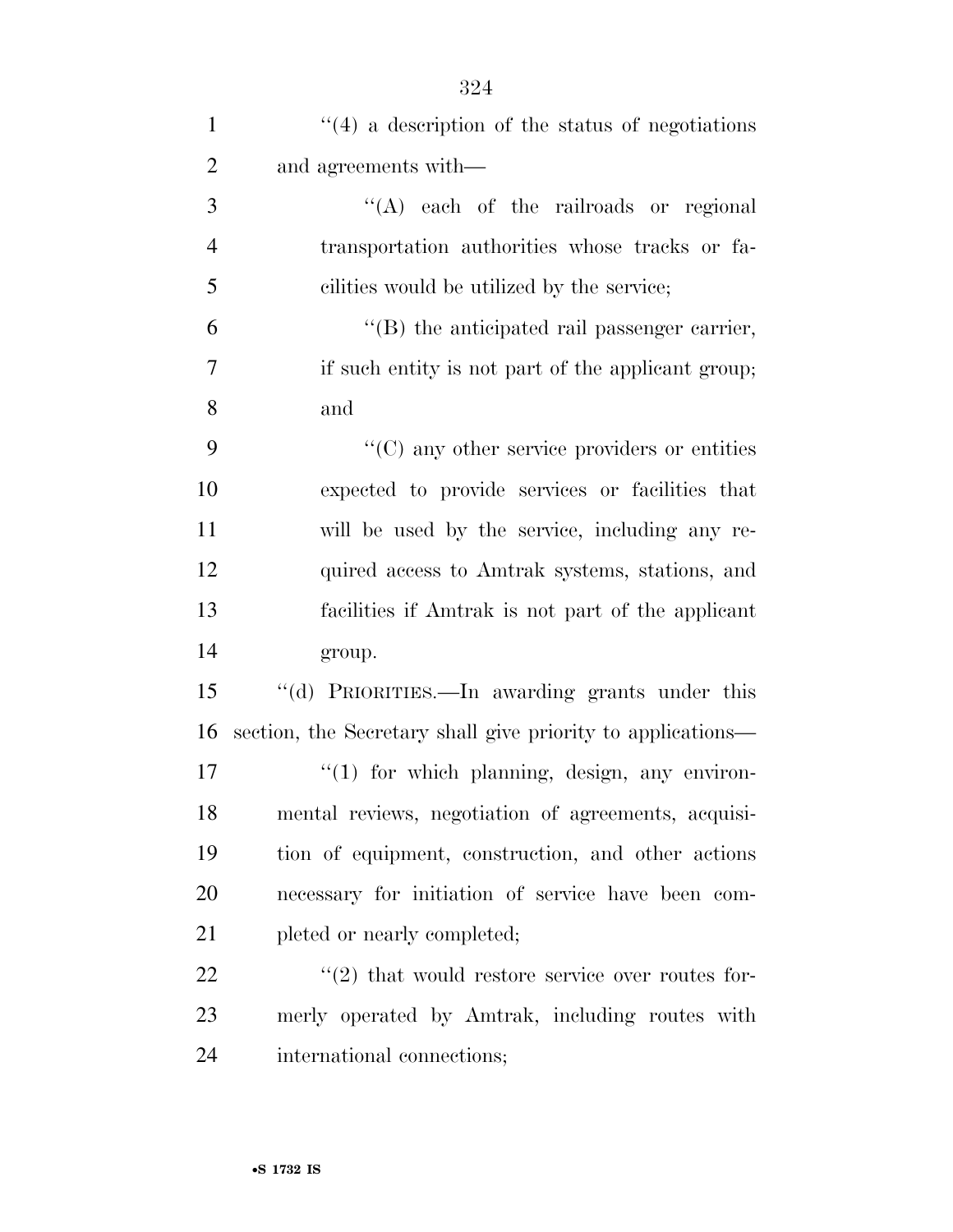| $\mathbf{1}$   | $\cdot\cdot$ (3) that would provide daily or daytime service   |
|----------------|----------------------------------------------------------------|
| $\overline{2}$ | over routes where such service did not previously              |
| 3              | exist;                                                         |
| $\overline{4}$ | $"(4)$ that include private funding (including)                |
| 5              | funding from railroads), and funding or other sig-             |
| 6              | nificant participation by State, local, and regional           |
| 7              | governmental and private entities;                             |
| 8              | $\lq(5)$ that include a funding plan that dem-                 |
| 9              | onstrates the intercity rail passenger service will be         |
| 10             | financially sustainable beyond the 3-year grant pe-            |
| 11             | riod;                                                          |
| 12             | $\cdot\cdot\cdot(6)$ that would provide service to regions and |
| 13             | communities that are underserved or not served by              |
| 14             | other intercity public transportation;                         |
| 15             | $\lq(7)$ that would foster economic development,               |
| 16             | particularly in rural communities and for disadvan-            |
| 17             | taged populations;                                             |
| 18             | $\cdot$ (8) that would provide other non-transpor-             |
| 19             | tation benefits; and                                           |
| 20             | $\cdot\cdot\cdot(9)$ that would enhance connectivity and geo-  |
| 21             | graphic coverage of the existing national network of           |
| 22             | intercity passenger rail service.                              |
| 23             | "(e) LIMITATIONS.—                                             |
| 24             | " $(1)$ DURATION.—Federal operating assistance                 |
| 25             | grants authorized under this section for any indi-             |
|                |                                                                |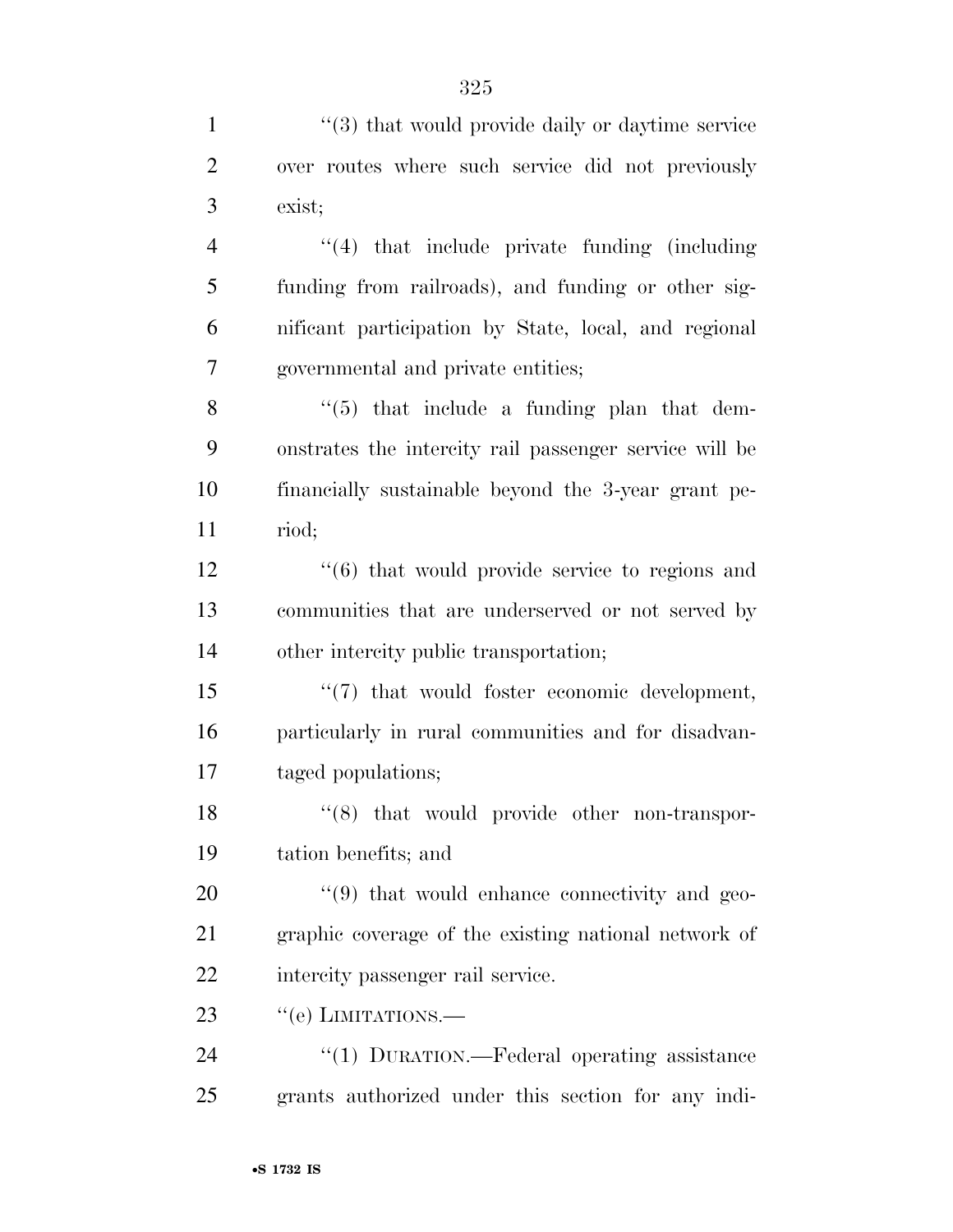| $\mathbf{1}$   | vidual intercity rail passenger transportation route        |
|----------------|-------------------------------------------------------------|
| $\overline{2}$ | may not provide funding for more than 3 years and           |
| 3              | may not be renewed.                                         |
| $\overline{4}$ | "(2) LIMITATION.—Not more than 6 of the op-                 |
| 5              | erating assistance grants awarded pursuant to sub-          |
| 6              | section (b) may be simultaneously active.                   |
| 7              | "(3) MAXIMUM FUNDING.—Grants described in                   |
| 8              | $\frac{1}{2}$ paragraph (1) may not exceed—                 |
| 9              | $\lq\lq$ (A) 80 percent of the projected net oper-          |
| 10             | ating costs for the first year of service;                  |
| 11             | $\lq\lq (B)$ 60 percent of the projected net oper-          |
| 12             | ating costs for the second year of service; and             |
| 13             | $\cdot$ (C) 40 percent of the projected net oper-           |
| 14             | ating costs for the third year of service.                  |
| 15             | "(f) USE WITH CAPITAL GRANTS AND OTHER FED-                 |
| 16             | ERAL FUNDING.—A recipient of an operating assistance        |
| 17             | grant under subsection (b) may use that grant in combina-   |
|                | 18 tion with other grants awarded under this chapter or any |
| 19             | other Federal funding that would benefit the applicable     |
| 20             | service.                                                    |
| 21             | "(g) AVAILABILITY.—Amounts appropriated for car-            |
| 22             | rying out this section shall remain available until ex-     |
| 23             | pended.                                                     |
| 24             | "(h) COORDINATION WITH AMTRAK.—If the Sec-                  |
| 25             | retary awards a grant under this section to a rail pas-     |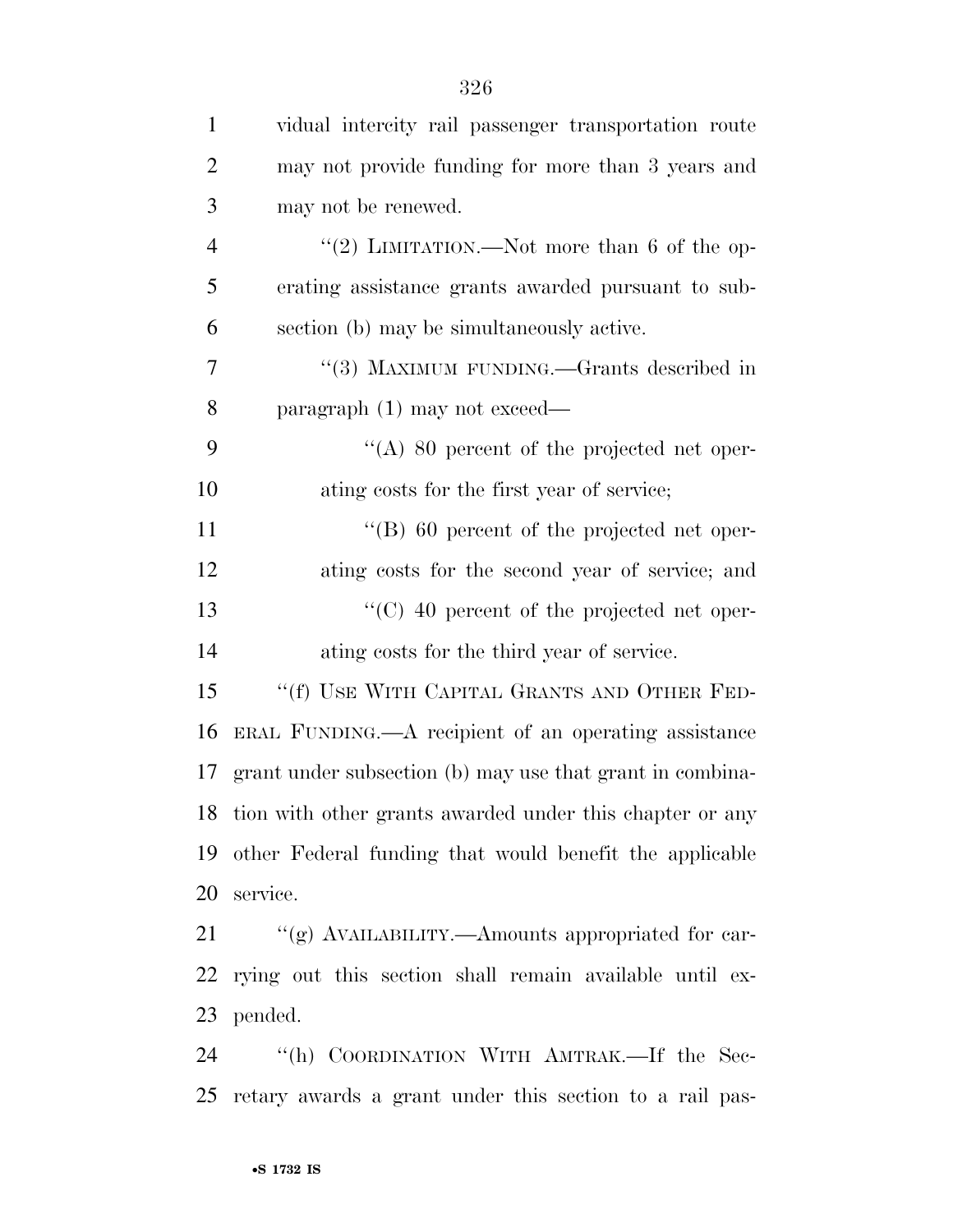senger carrier other than Amtrak, Amtrak may be re-2 quired under section  $24711(c)(1)$  of this title to provide access to its reservation system, stations, and facilities that are directly related to operations to such carrier, to the extent necessary to carry out the purposes of this sec- tion. The Secretary may award an appropriate portion of the grant to Amtrak as compensation for this access.

8 "(i) CONDITIONS.—

9 "(1) GRANT AGREEMENT.—The Secretary shall require grant recipients under this section to enter into a grant agreement that requires them to pro- vide similar information regarding the route per- formance, financial, and ridership projections, and capital and business plans that Amtrak is required to provide, and such other data and information as 16 the Secretary deems necessary.

17 "(2) INSTALLMENTS; TERMINATION.—The Sec-retary may—

19  $"({\rm A})$  award grants under this section in in- stallments, as the Secretary considers appro-priate; and

22 ''(B) terminate any grant agreement upon—

24  $\frac{1}{2}$  (i) the cessation of service; or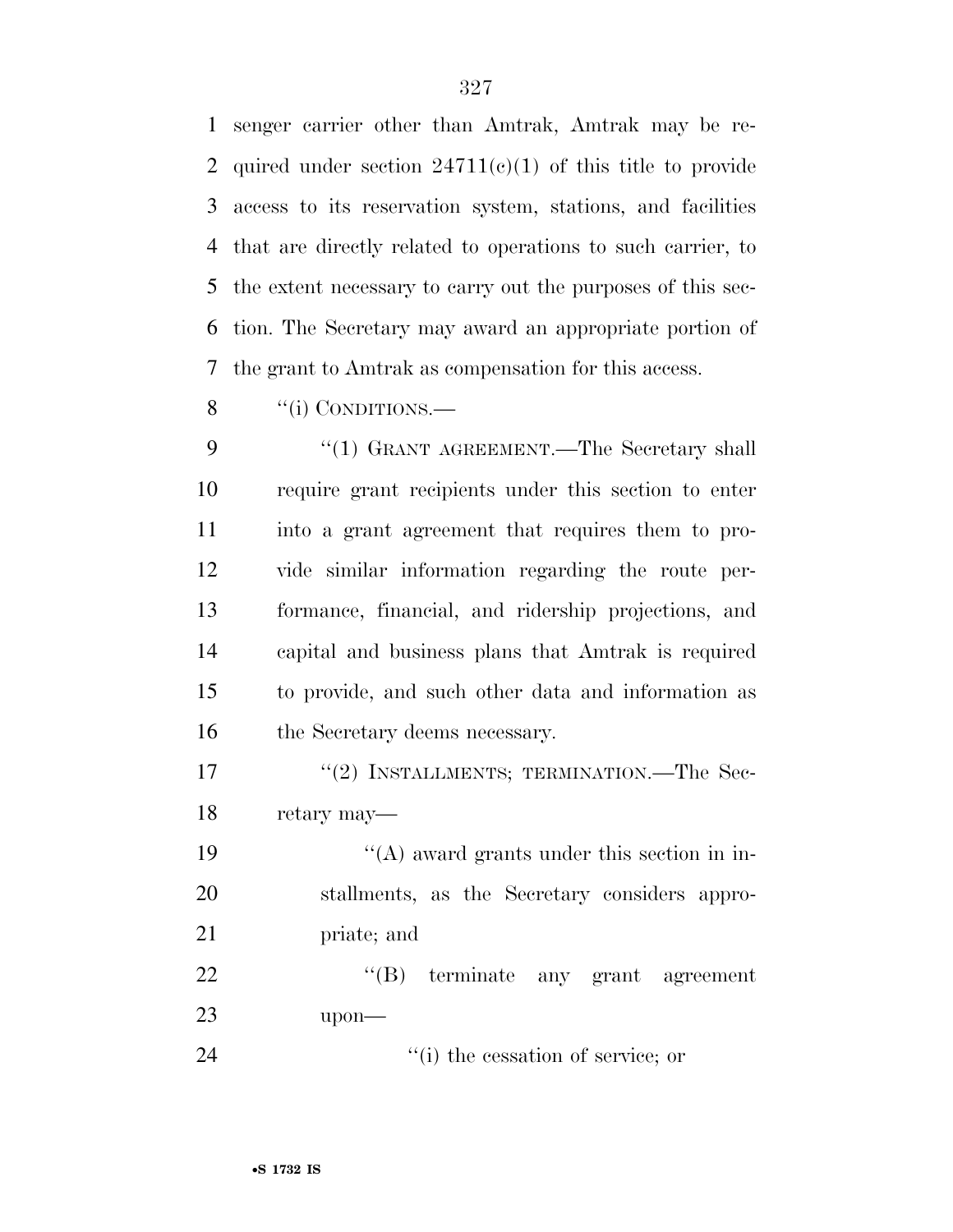| $\mathbf{1}$   | "(ii) the violation of any other term of                     |
|----------------|--------------------------------------------------------------|
| $\overline{2}$ | the grant agreement.                                         |
| 3              | "(3) GRANT CONDITIONS.—Except as specifi-                    |
| $\overline{4}$ | cally provided in this section, the use of any               |
| 5              | amounts appropriated for grants under this section           |
| 6              | shall be subject to the requirements under this chap-        |
| 7              | ter.                                                         |
| 8              | "(j) REPORT.—Not later than 4 years after the date           |
| 9              | of enactment of the Comprehensive Transportation and         |
| 10             | Consumer Protection Act of 2015, the Secretary, after        |
| 11             | consultation with grant recipients under this section, shall |
| 12             | submit a report to Congress that describes—                  |
| 13             | $\lq(1)$ the implementation of this section;                 |
| 14             | $\lq(2)$ the status of the investments and oper-             |
| 15             | ations funded by such grants;                                |
| 16             | $(3)$ the performance of the routes funded by                |
| 17             | such grants;                                                 |
| 18             | $f'(4)$ the plans of grant recipients for continued          |
| 19             | operation and funding of such routes; and                    |
| 20             | $\cdot\cdot$ (5) any legislative recommendations.".          |
| 21             | (b) CONFORMING AMENDMENTS.—Chapter 244 is                    |
| 22             | amended—                                                     |
| 23             | $(1)$ in the table of contents, by inserting after           |
| 24             | the item relating to section 24405 the following:            |
|                | "24406. Competitive operating grants.";                      |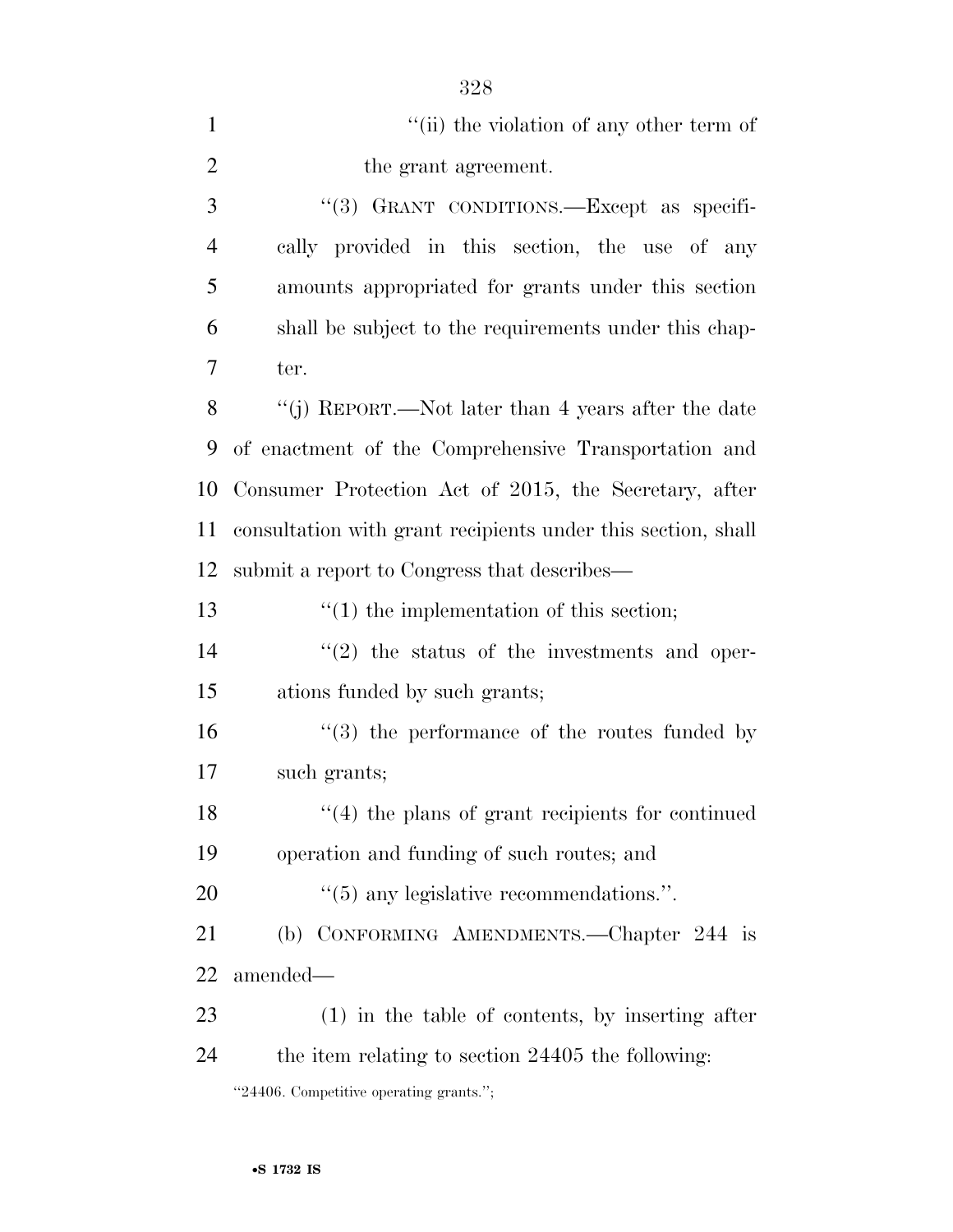| $\mathbf{1}$   | $(2)$ in the chapter title, by striking "INTER-              |
|----------------|--------------------------------------------------------------|
| $\overline{2}$ | CITY PASSENGER RAIL SERVICE COR-                             |
| 3              | <b>RIDOR CAPITAL"</b> and inserting " <b>RAIL CAP-</b>       |
| $\overline{4}$ | <b>ITAL AND OPERATING";</b>                                  |
| 5              | $(3)$ in section 24401, by striking paragraph $(1)$ ;        |
| 6              | $(4)$ in section 24402, by striking subsection $(j)$         |
| 7              | and inserting the following:                                 |
| 8              | "(j) APPLICANT DEFINED.—In this section, the term            |
| 9              | 'applicant' means a State (including the District of Co-     |
| 10             | lumbia), a group of States, an Interstate Compact, a pub-    |
| 11             | lic agency or publicly chartered authority established by    |
| 12             | 1 or more States and having responsibility for providing     |
| 13             | intercity rail passenger transportation, or a political sub- |
| 14             | division of a State."; and                                   |
| 15             | $(5)$ in section 24405—                                      |
| 16             | $(A)$ in subsection $(b)$ —                                  |
| 17             | $(i)$ by inserting ", or for which an op-                    |
| 18             | erating grant is issued under section                        |
| 19             | $24406$ ," after "chapter"; and                              |
| 20             | (ii) in paragraph $(2)$ , by striking                        |
| 21             | "(43" and inserting "(45";                                   |
| 22             | $(B)$ in subsection $(d)(1)$ , in the matter pre-            |
| 23             | eeding subparagraph $(A)$ , by inserting "or un-             |
| 24             | less Amtrak ceased providing intercity pas-                  |
| 25             | senger railroad transportation over the affected             |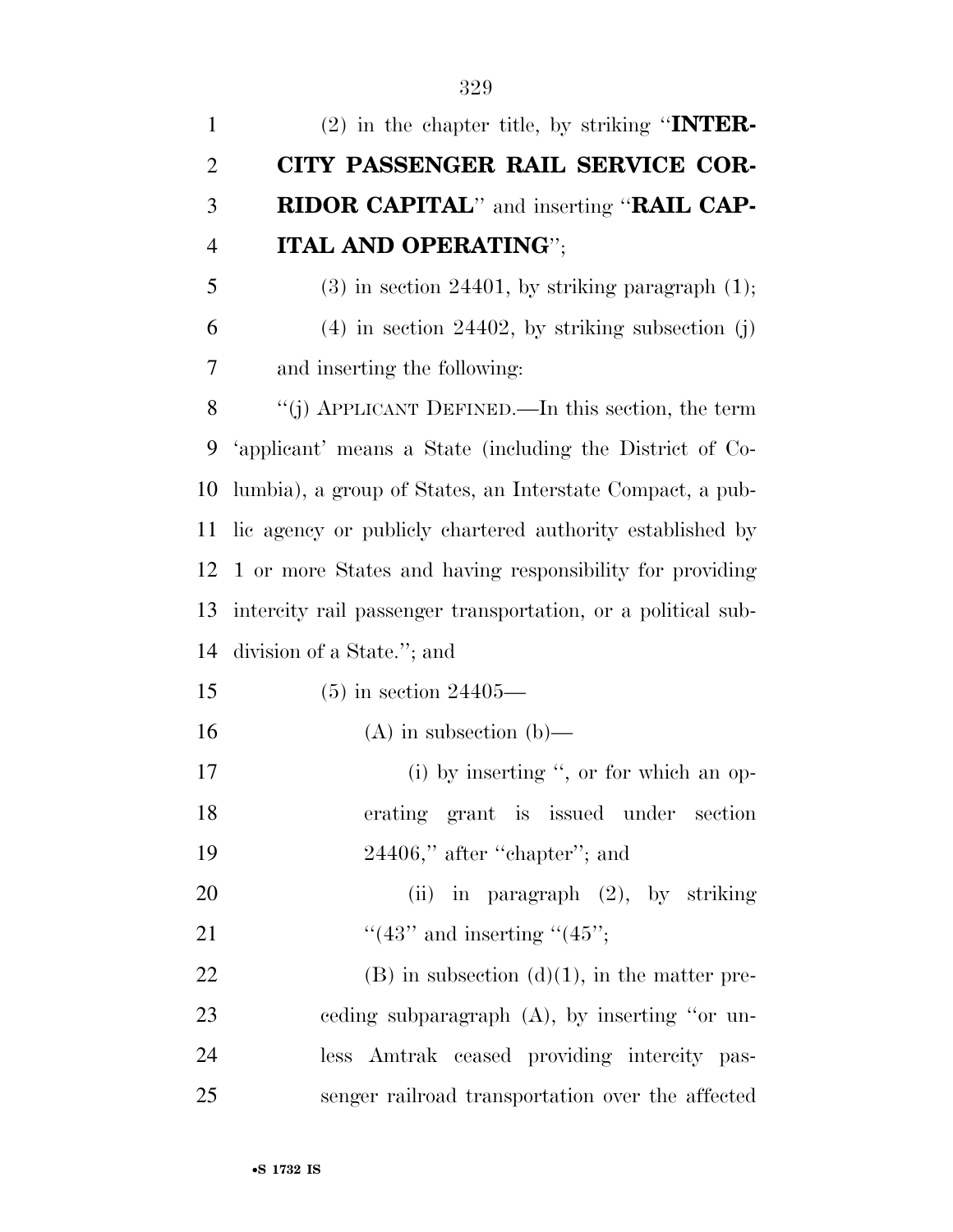| $\mathbf{1}$   | route more than 3 years before the commence-               |
|----------------|------------------------------------------------------------|
| $\overline{2}$ | ment of new service" after "unless such service"           |
| 3              | was provided solely by Amtrak to another enti-             |
| $\overline{4}$ | $ty$ ";                                                    |
| 5              | $(C)$ in subsection $(f)$ , by striking "under"            |
| 6              | this chapter for commuter rail passenger trans-            |
| 7              | portation, as defined in section $24012(4)$ of this        |
| 8              | title." and inserting "under this chapter for              |
| 9              | commuter rail passenger transportation (as de-             |
| 10             | fined in section $24102(3)$ ."; and                        |
| 11             | (D) by adding at the end the following:                    |
| 12             | "(g) SPECIAL TRANSPORTATION CIRCUMSTANCES.-                |
| 13             | In carrying out this chapter, the Secretary shall allocate |
| 14             | an appropriate portion of the amounts available under this |
| 15             | chapter to provide grants to States—                       |
| 16             | $\cdot$ (1) in which there is no intercity passenger       |
| 17             | rail service, for the purpose of funding freight rail      |
| 18             | capital projects that are on a State rail plan devel-      |
| 19             | oped under chapter 227 that provide public benefits        |
| 20             | (as defined in chapter $227$ ), as determined by the       |
| 21             | Secretary; or                                              |
| 22             | $\cdot\cdot(2)$ in which the rail transportation system is |
| 23             | not physically connected to rail systems in the conti-     |
| 24             | nental United States or may not otherwise qualify          |

for a grant under this section due to the unique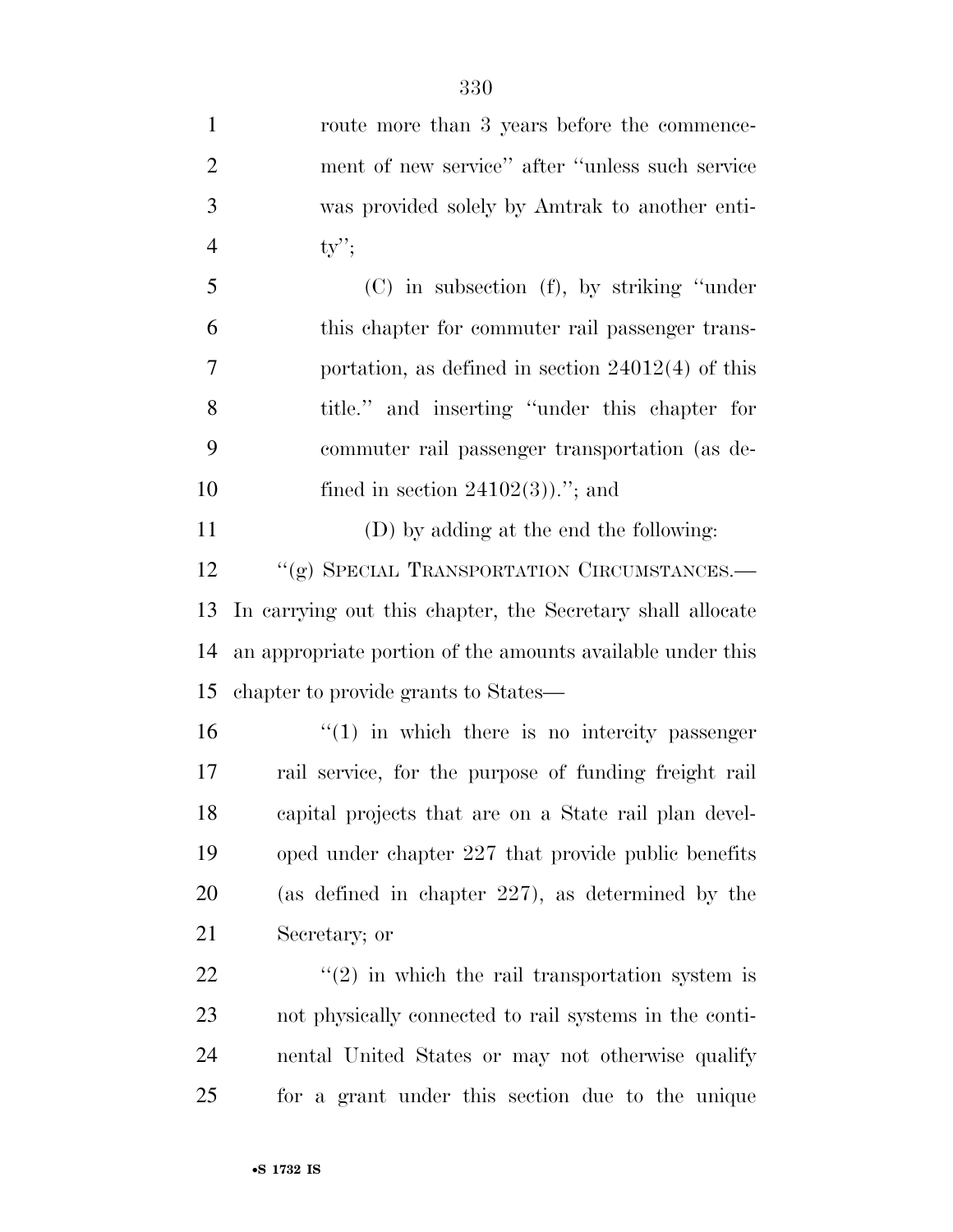| $\mathbf{1}$   | characteristics of the geography of that State or             |
|----------------|---------------------------------------------------------------|
| $\overline{2}$ | other relevant considerations, for the purpose of             |
| 3              | funding transportation-related capital projects.".            |
| $\overline{4}$ | SEC. 5302. FEDERAL-STATE PARTNERSHIP FOR STATE-OF-            |
| 5              | GOOD-REPAIR.                                                  |
| 6              | (a) AMENDMENT.—Chapter 244 is amended by in-                  |
| 7              | serting after section $24406$ , as added by section $5301$ of |
| 8              | this Act, the following:                                      |
| 9              | "§24407. Federal-State partnership for state-of-good-         |
| 10             | repair                                                        |
| 11             | "(a) DEFINITIONS.—In this section:                            |
| 12             | "(1) $APPLICANT$ . The term 'applicant'                       |
| 13             | means-                                                        |
| 14             | "(A) a State (including the District of Co-                   |
| 15             | lumbia);                                                      |
| 16             | $\lq\lq$ (B) a group of States;                               |
| 17             | $\lq\lq$ (C) an Interstate Compact;                           |
| 18             | "(D) a public agency or publicly chartered                    |
| 19             | authority established by 1 or more States that                |
| 20             | has responsibility for providing intercity rail               |
| 21             | passenger transportation or commuter rail pas-                |
| 22             | senger transportation;                                        |
| 23             | $\lq\lq$ (E) a political subdivision of a State;              |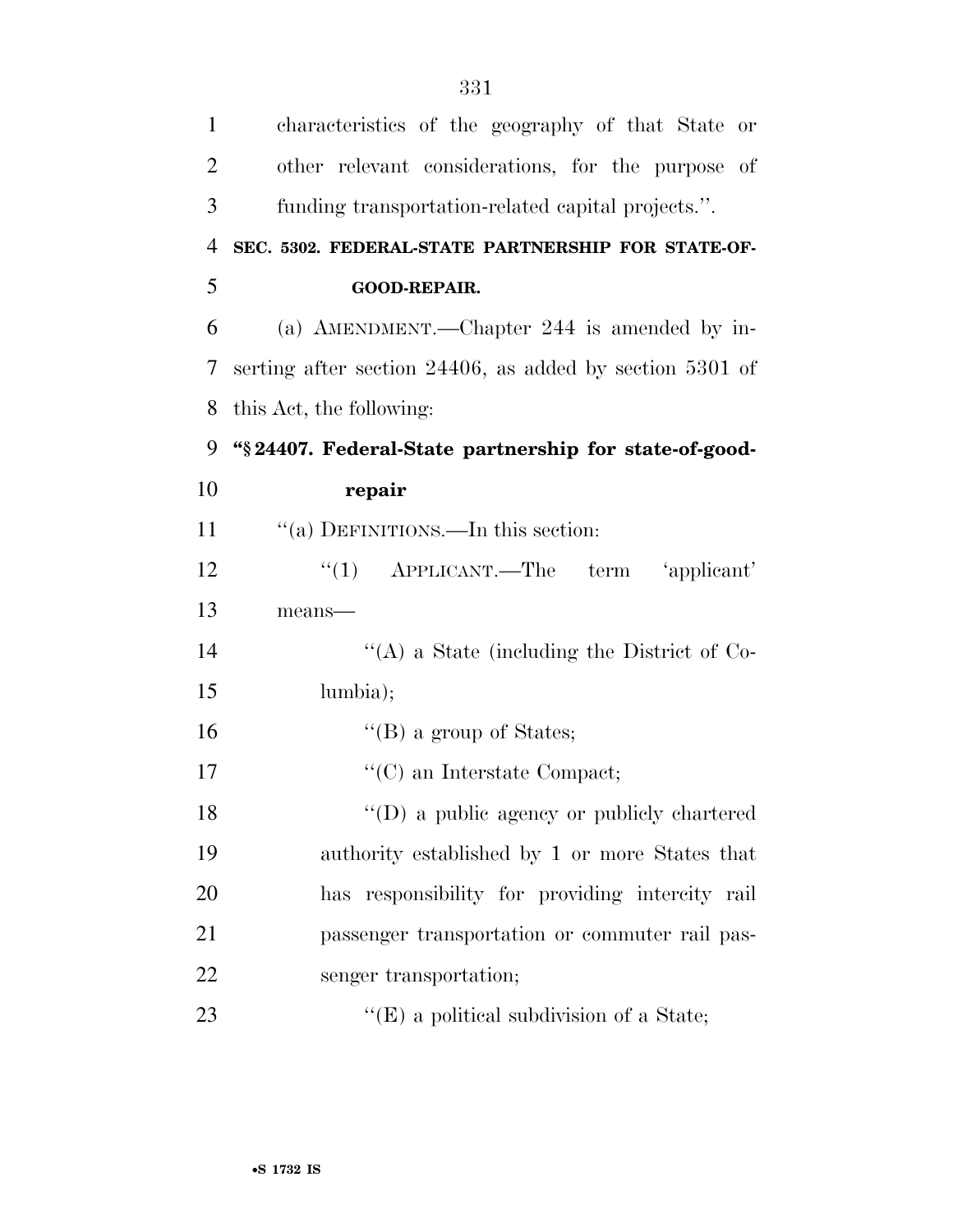| $\mathbf{1}$   | $\lq\lq(F)$ Amtrak, acting on its own behalf or   |
|----------------|---------------------------------------------------|
| $\overline{2}$ | under a cooperative agreement with 1 or more      |
| 3              | States; or                                        |
| $\overline{4}$ | $\lq\lq (G)$ any combination of the entities de-  |
| 5              | scribed in subparagraphs $(A)$ through $(F)$ .    |
| 6              | "(2) CAPITAL PROJECT.—The term 'capital           |
| $\overline{7}$ | project' means—                                   |
| 8              | $\lq\lq$ (A) a project primarily intended to re-  |
| 9              | place, rehabilitate, or repair major infrastruc-  |
| 10             | ture assets utilized for providing intercity pas- |
| 11             | senger rail service, including tunnels, bridges,  |
| 12             | stations, and other assets, as determined by the  |
| 13             | Secretary; or                                     |
| 14             | $\lq\lq (B)$ a project primarily intended to im-  |
| 15             | prove intercity passenger rail performance, in-   |
| 16             | cluding reduced trip times, increased train fre-  |
| 17             | quencies, higher operating speeds, and other      |
| 18             | improvements, as determined by the Secretary.     |
| 19             | (3)<br>NORTHEAST CORRIDOR.—The<br>term            |
| 20             | 'Northeast Corridor' means-                       |
| 21             | "(A) the main rail line between Boston,           |
| 22             | Massachusetts and the Virginia Avenue inter-      |
| 23             | locking in the District of Columbia; and          |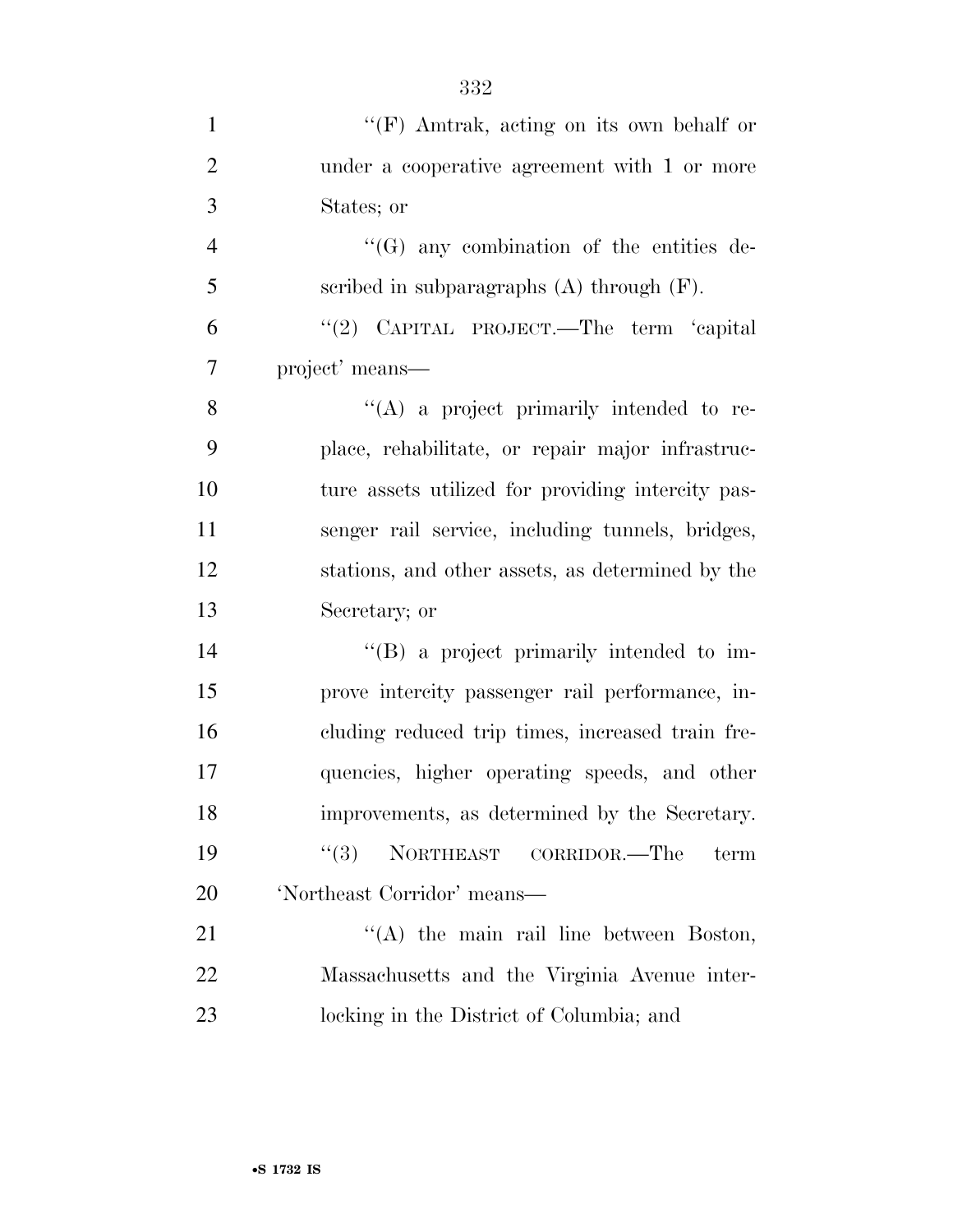| $\mathbf{1}$   | $\lq\lq$ the branch rail lines connecting to                |
|----------------|-------------------------------------------------------------|
| $\overline{2}$ | Harrisburg, Pennsylvania, Springfield, Massa-               |
| 3              | chusetts, and Spuyten Duyvil, New York.                     |
| $\overline{4}$ | "(4) QUALIFIED RAILROAD ASSET.—The term                     |
| 5              | 'qualified railroad asset' means infrastructure,            |
| 6              | equipment, or a facility that—                              |
| 7              | $\lq\lq$ is owned or controlled by an eligible              |
| 8              | applicant; and                                              |
| 9              | "(B) was not in a state-of-good-repair on                   |
| 10             | the date of enactment of the Comprehensive                  |
| 11             | Transportation and Consumer Protection Act of               |
| 12             | 2015.                                                       |
| 13             | "(b) GRANT PROGRAM AUTHORIZED.—The Secretary                |
| 14             | of Transportation shall develop and implement a program     |
| 15             | for issuing grants to applicants, on a competitive basis,   |
| 16             | to fund capital projects that reduce the state-of-good-re-  |
| 17             | pair backlog on qualified railroad assets.                  |
| 18             | ``(e)<br>ELIGIBLE PROJECTS.—Projects eligible for           |
| 19             | grants under this section include capital projects to re-   |
| 20             | place or rehabilitate qualified railroad assets, including— |
| 21             | $\lq(1)$ capital projects to replace existing assets        |
| <u>22</u>      | in-kind;                                                    |
| 23             | $\lq(2)$ capital projects to replace existing assets        |
| 24             | with assets that increase capacity or provide a high-       |
| 25             | er level of service; and                                    |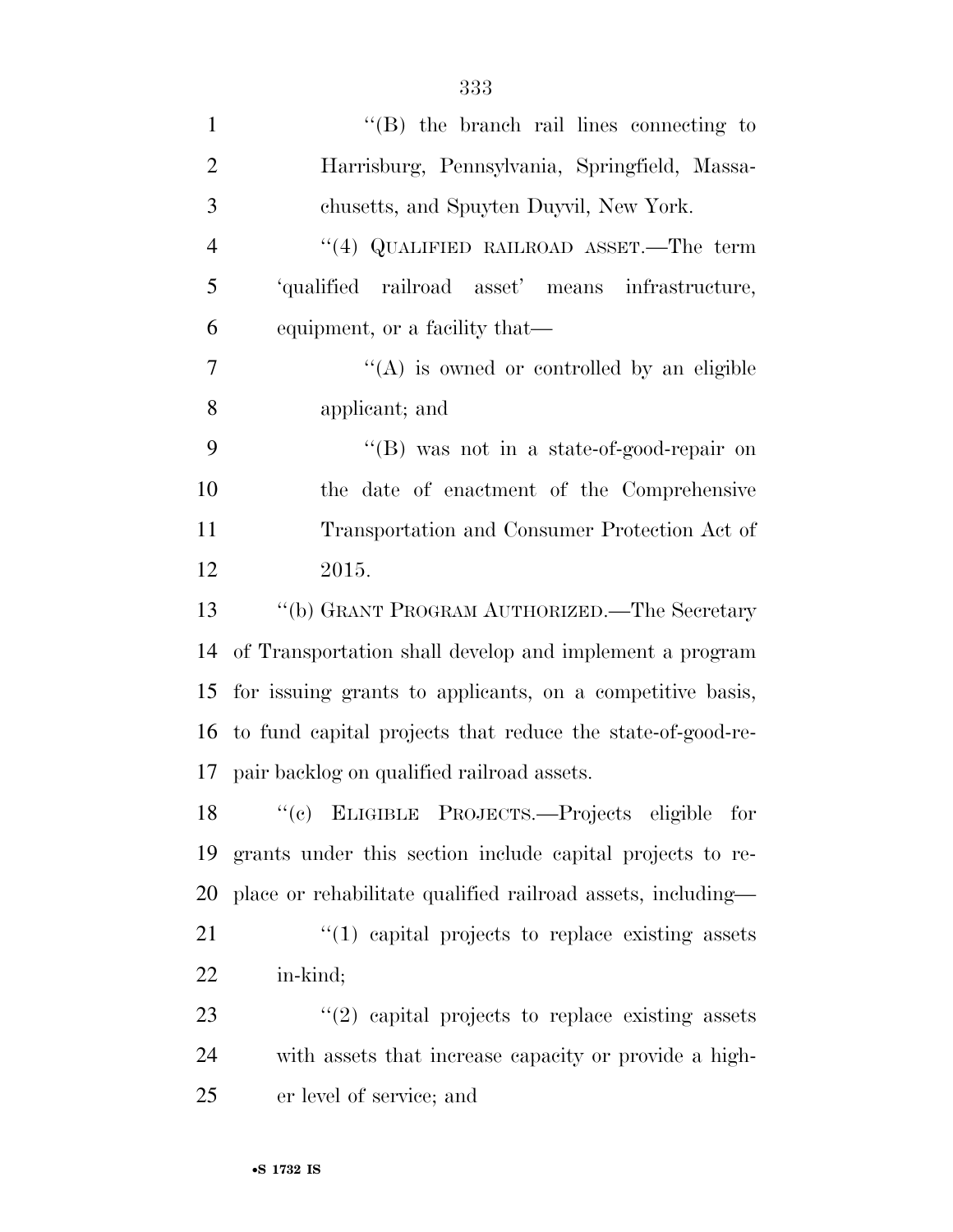| $\mathbf{1}$   | $(3)$ capital projects to ensure that service can          |
|----------------|------------------------------------------------------------|
| $\overline{2}$ | be maintained while existing assets are brought to a       |
| 3              | state-of-good-repair.                                      |
| $\overline{4}$ | "(d) PROJECT SELECTION CRITERIA.—In selecting              |
| 5              | an applicant for a grant under this section, the Secretary |
| 6              | shall—                                                     |
| $\overline{7}$ | $\cdot\cdot\cdot(1)$ give preference to eligible projects— |
| 8              | "(A) that are consistent with the goals, ob-               |
| 9              | jectives, and policies defined in any regional rail        |
| 10             | planning document that is applicable to a                  |
| 11             | project proposal; and                                      |
| 12             | "(B) for which the proposed Federal share                  |
| 13             | of total project costs does not exceed 50 per-             |
| 14             | cent; and                                                  |
| 15             | $\lq(2)$ take into account—                                |
| 16             | "(A) the cost-benefit analysis of the pro-                 |
| 17             | posed project, including anticipated private and           |
| 18             | public benefits relative to the costs of the pro-          |
| 19             | posed project, including-                                  |
| 20             | "(i) effects on system and service per-                    |
| 21             | formance;                                                  |
| 22             | "(ii) effects on safety, competitive-                      |
| 23             | ness, reliability, trip or transit time, and               |
| 24             | resilience;                                                |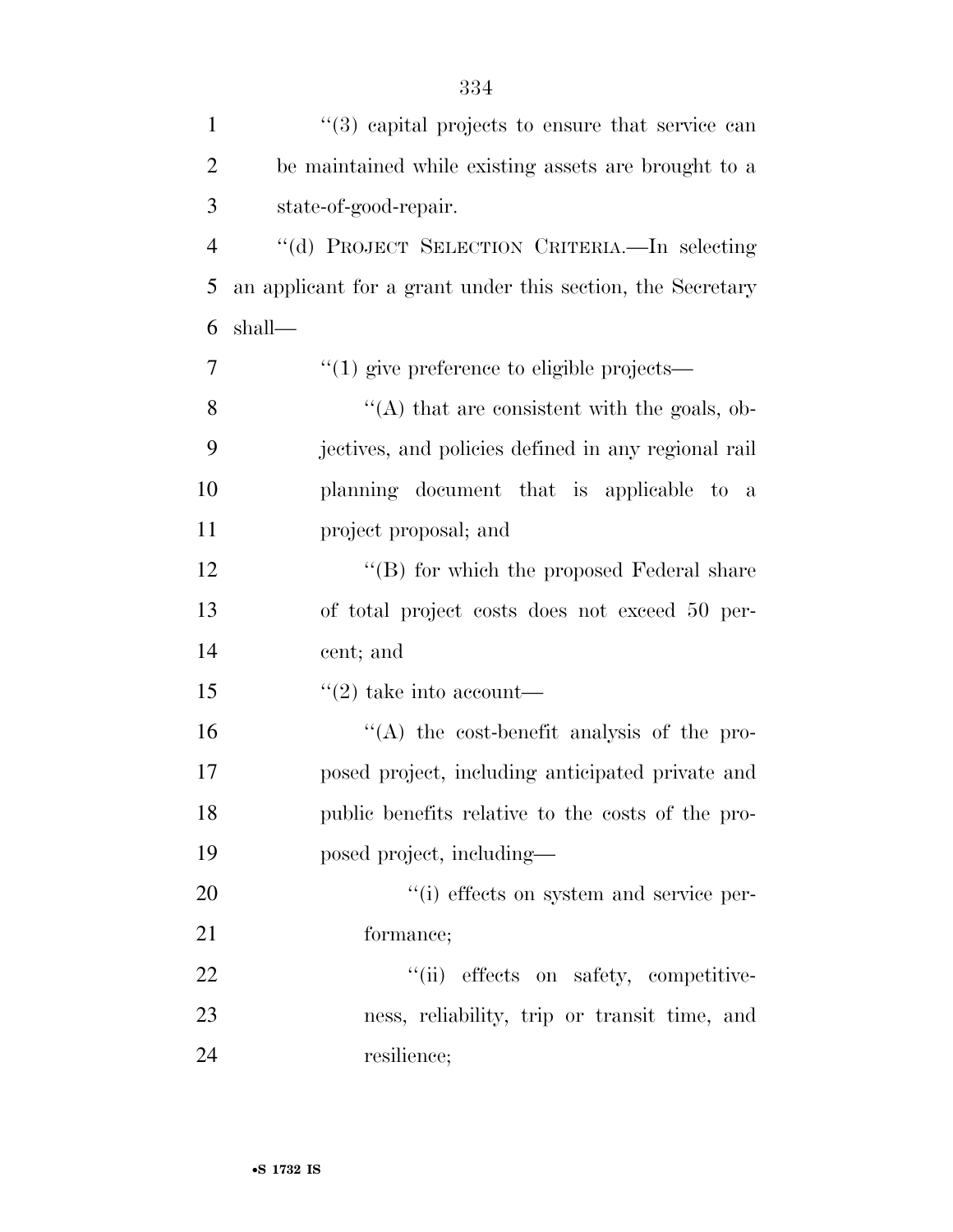| $\mathbf{1}$   | "(iii) efficiencies from improved inte-           |
|----------------|---------------------------------------------------|
| $\overline{2}$ | gration with other modes; and                     |
| 3              | "(iv) ability to meet existing or antici-         |
| $\overline{4}$ | pated demand;                                     |
| 5              | $\lq\lq (B)$ the degree to which the proposed     |
| 6              | project's business plan considers potential pri-  |
| 7              | vate sector participation in the financing, con-  |
| 8              | struction, or operation of the proposed project;  |
| 9              | " $(C)$ the applicant's past performance in       |
| 10             | developing and delivering similar projects, and   |
| 11             | previous financial contributions;                 |
| 12             | "(D) whether the applicant has, or will           |
| 13             | $have-$                                           |
| 14             | "(i) the legal, financial, and technical          |
| 15             | capacity to carry out the project;                |
| 16             | "(ii) satisfactory continuing control             |
| 17             | over the use of the equipment or facilities;      |
| 18             | and                                               |
| 19             | "(iii) the capability and willingness to          |
| 20             | maintain the equipment or facilities;             |
| 21             | $\lq\lq(E)$ if applicable, the consistency of the |
| 22             | project with planning guidance and documents      |
| 23             | set forth by the Secretary or required by law;    |
| 24             | and                                               |

335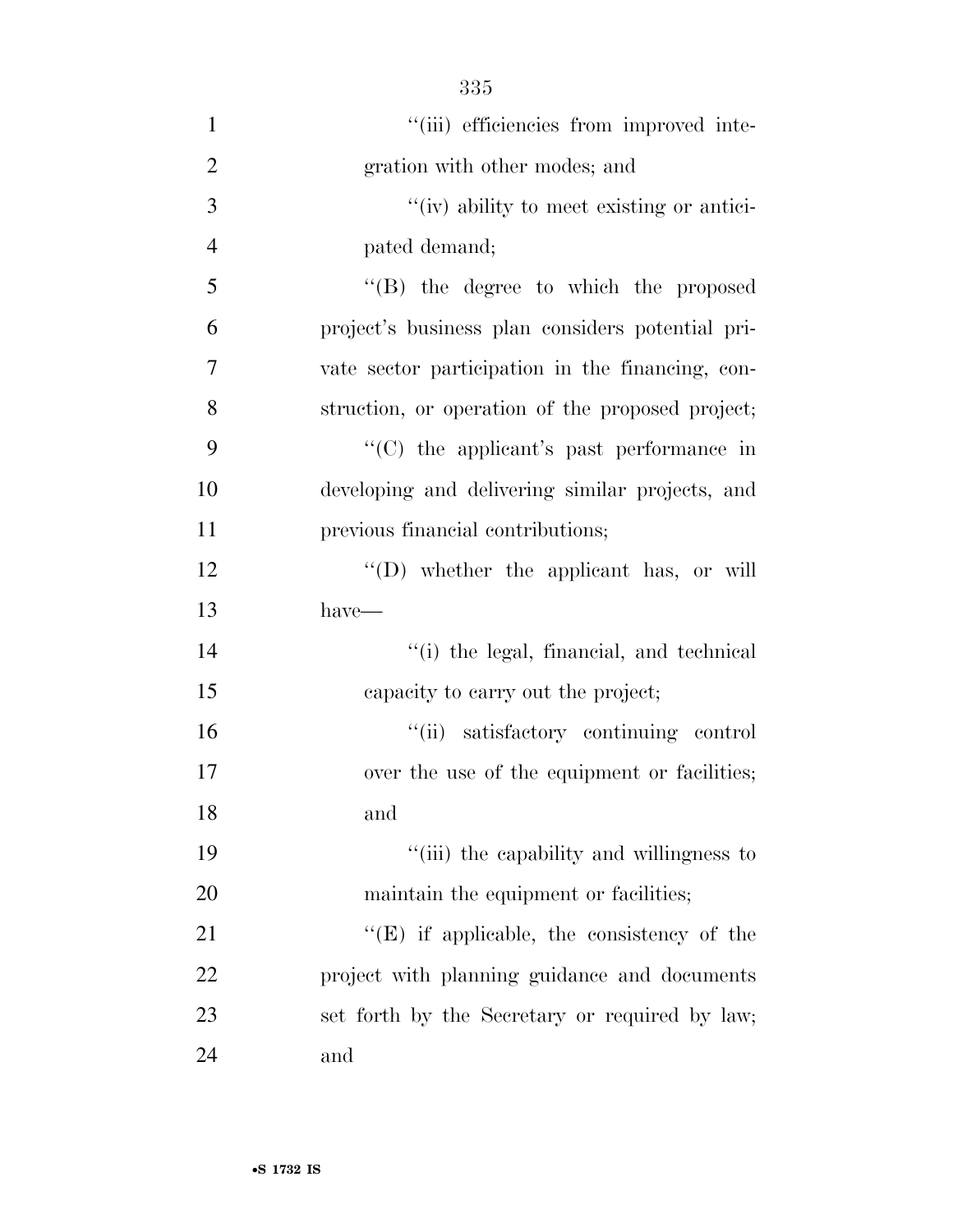| $\mathbf{1}$   | $\lq\lq(F)$ any other relevant factors, as deter-           |
|----------------|-------------------------------------------------------------|
| $\overline{2}$ | mined by the Secretary.                                     |
| 3              | "(e) PLANNING REQUIREMENTS.—A project is not el-            |
| 4              | igible for a grant under this section unless the project is |
| 5              | specifically identified—                                    |
| 6              | $\lq(1)$ on a State rail plan prepared in accord-           |
| 7              | ance with chapter 227; or                                   |
| 8              | $f'(2)$ if the project is located on the Northeast          |
| 9              | Corridor, on the Northeast Corridor Capital Invest-         |
| 10             | ment Plan developed pursuant to section $24904(a)$ .        |
| 11             | "(f) NORTHEAST CORRIDOR PROJECTS.-                          |
| 12             | ``(1)<br>COMPLIANCE WITH USAGE<br>AGREE-                    |
| 13             | MENTS.—Grant funds may not be provided under                |
| 14             | this section to an eligible recipient for an eligible       |
| 15             | project located on the Northeast Corridor unless            |
| 16             | Amtrak and the public authorities providing com-            |
| 17             | muter rail passenger transportation on the North-           |
| 18             | are in compliance with section<br>east Corridor             |
| 19             | $24905(c)(2)$ .                                             |
| 20             | "(2) CAPITAL INVESTMENT PLAN.—When se-                      |
| 21             | lecting projects located on the Northeast Corridor,         |
| 22             | the Secretary shall consider the appropriate se-            |
| 23             | quence and phasing of projects as contained in the          |
| 24             | Northeast Corridor Capital Investment Plan devel-           |
| 25             | oped pursuant to section $24904(a)$ .                       |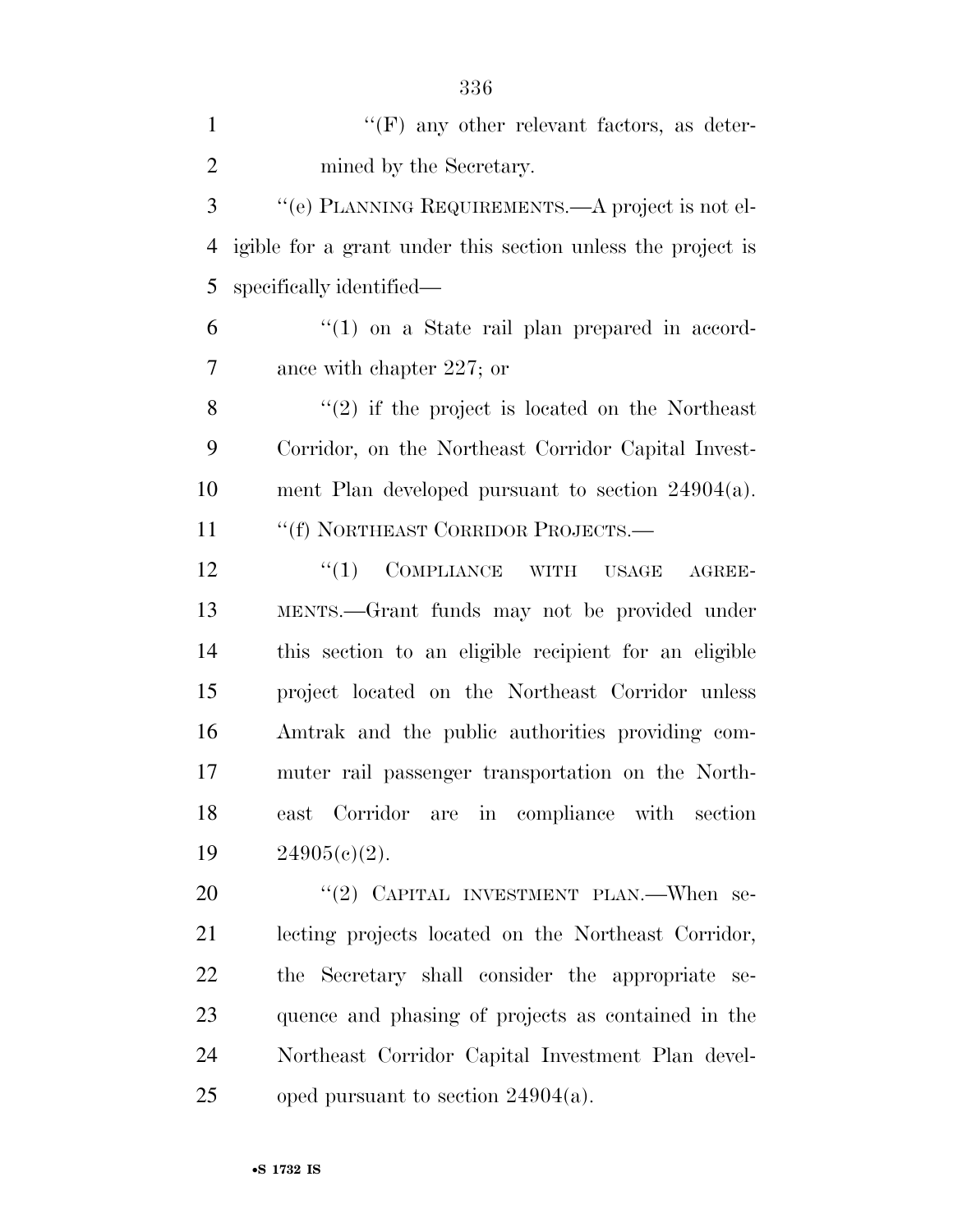| $\mathbf{1}$   | "(g) FEDERAL SHARE OF TOTAL PROJECT COSTS.—           |
|----------------|-------------------------------------------------------|
| $\overline{2}$ | "(1) TOTAL PROJECT COST.—The Secretary                |
| 3              | shall estimate the total cost of a project under this |
| $\overline{4}$ | section based on the best available information, in-  |
| 5              | cluding engineering studies, studies of economic fea- |
| 6              | sibility, environmental analyses, and information on  |
| $\overline{7}$ | the expected use of equipment or facilities.          |
| 8              | "(2) FEDERAL SHARE.—The Federal share of              |
| 9              | total costs for a project under this subsection shall |
| 10             | not exceed 80 percent.                                |
| 11             | "(3) TREATMENT OF AMTRAK REVENUE.-If                  |
| 12             | Amtrak or another rail passenger carrier is an appli- |
| 13             | cant under this section, Amtrak or the other rail     |
| 14             | passenger carrier, as applicable, may use ticket and  |
| 15             | other revenues generated from its operations and      |
| 16             | other sources to satisfy the non-Federal share re-    |
| 17             | quirements.                                           |
| 18             | "(h) LETTERS OF INTENT.—                              |
| 19             | "(1) IN GENERAL.—The Secretary may issue a            |
| 20             | letter of intent to a grantee under this section      |
| 21             | $that-$                                               |
| 22             | "(A) announces an intention to obligate,              |
| 23             | for a major capital project under this section,       |
| 24             | an amount from future available budget author-        |
| 25             | ity specified in law that is not more than the        |
|                |                                                       |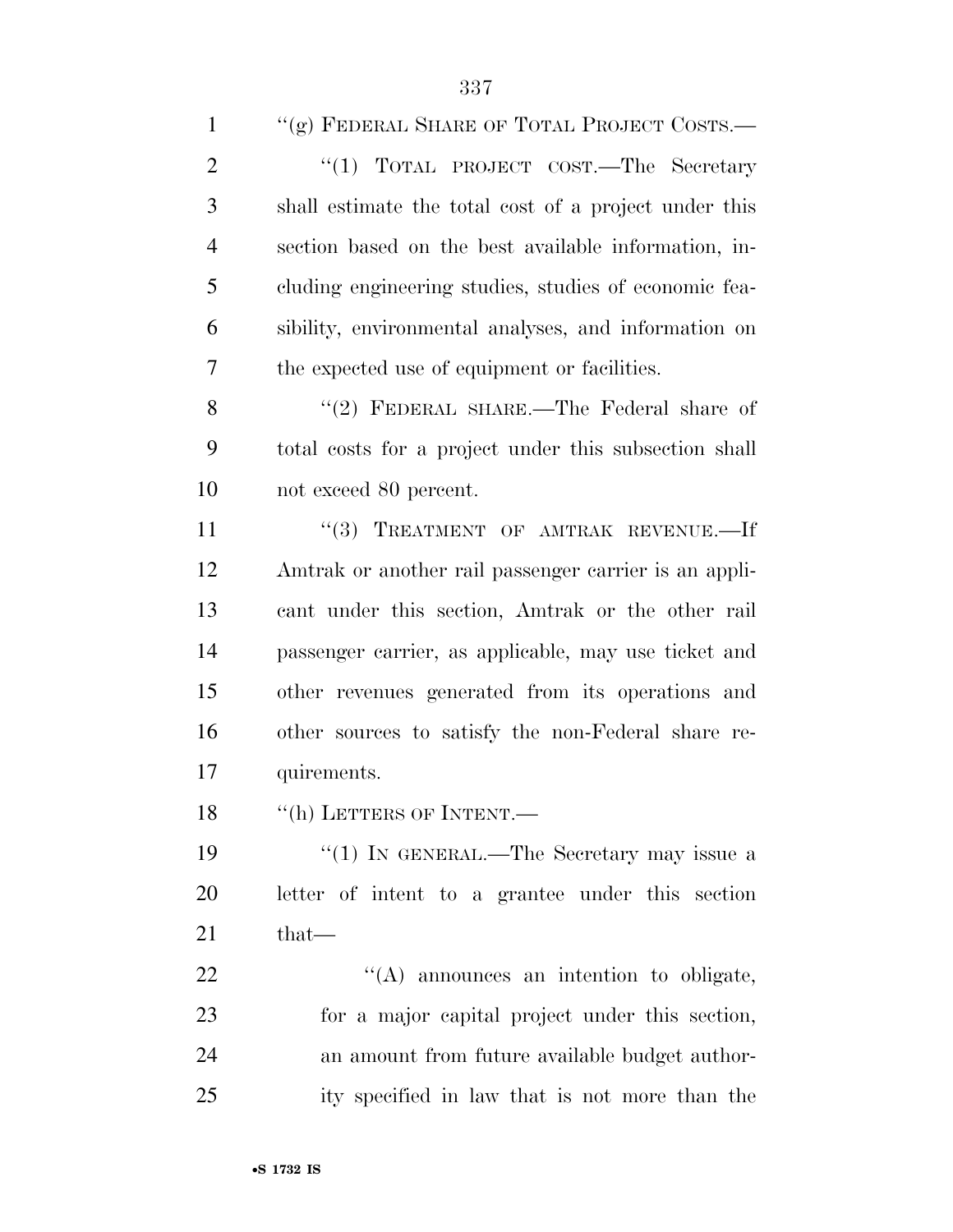| $\mathbf{1}$   | amount stipulated as the financial participation  |
|----------------|---------------------------------------------------|
| $\overline{2}$ | of the Secretary in the project; and              |
| 3              | $\lq\lq (B)$ states that the contingent commit-   |
| $\overline{4}$ | ment—                                             |
| 5              | "(i) is not an obligation of the Fed-             |
| 6              | eral Government; and                              |
| 7              | "(ii) is subject to the availability of           |
| 8              | appropriations under Federal law and to           |
| 9              | Federal laws in force or enacted after the        |
| 10             | date of the contingent commitment.                |
| 11             | "(2) CONGRESSIONAL NOTIFICATION.-                 |
| 12             | "(A) IN GENERAL.—Not later than 30                |
| 13             | days before issuing a letter under paragraph      |
| 14             | (1), the Secretary shall submit written notifica- |
| 15             | tion to-                                          |
| 16             | "(i) the Committee on Commerce,                   |
| 17             | Science, and Transportation of the Senate;        |
| 18             | "(ii) the Committee on Appropriations             |
| 19             | of the Senate;                                    |
| 20             | "(iii) the Committee on Transpor-                 |
| 21             | tation and Infrastructure of the House of         |
| 22             | Representatives; and                              |
| 23             | "(iv) the Committee on Appropria-                 |
| 24             | tions of the House of Representatives.            |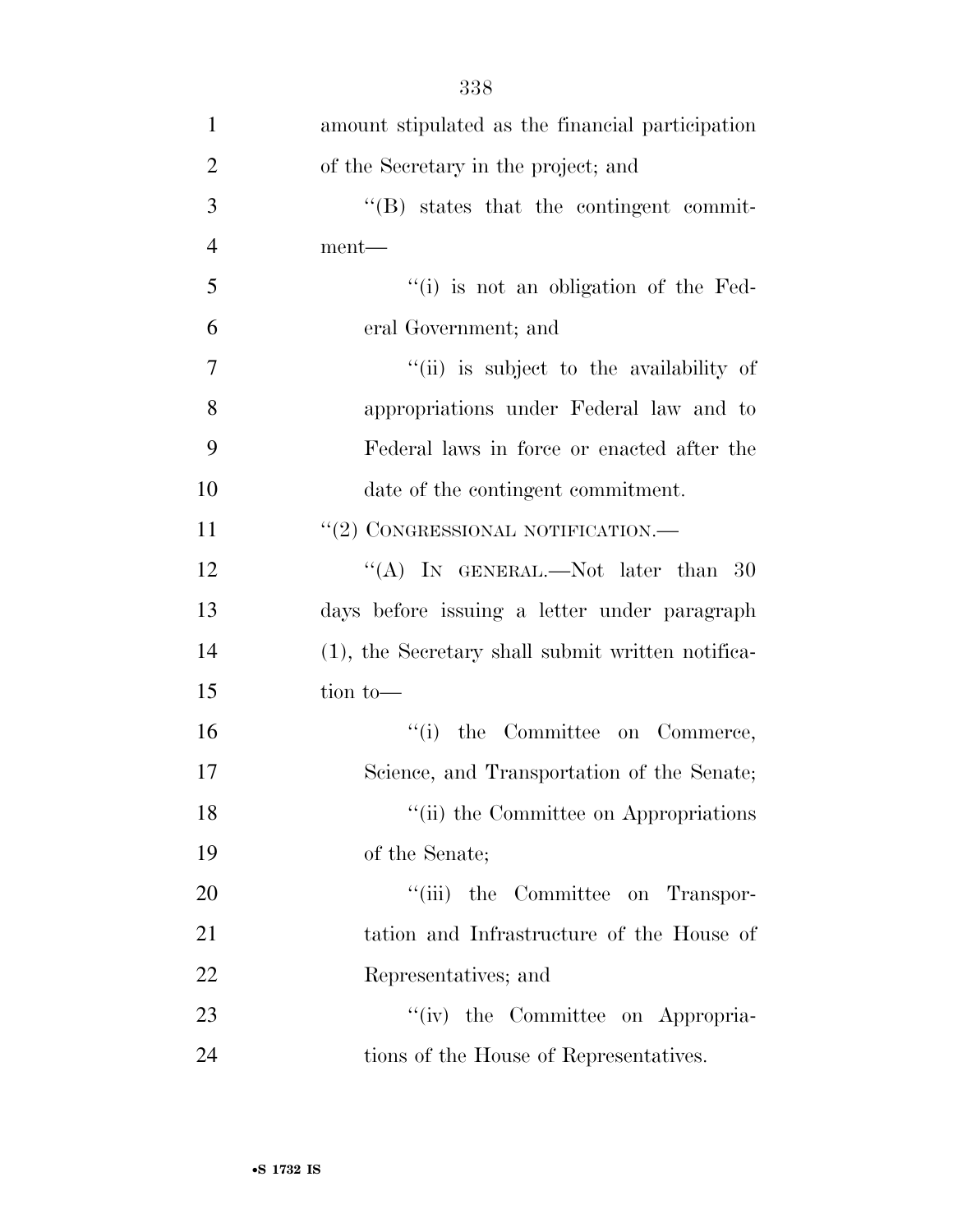| $\mathbf{1}$   | "(B) CONTENTS.—The notification sub-                          |
|----------------|---------------------------------------------------------------|
| $\overline{2}$ | mitted pursuant to subparagraph (A) shall in-                 |
| 3              | clude-                                                        |
| $\overline{4}$ | "(i) a copy of the proposed letter or                         |
| 5              | agreement;                                                    |
| 6              | "(ii) the criteria used under<br>sub-                         |
| 7              | section (d) for selecting the project for a                   |
| 8              | grant award; and                                              |
| 9              | "(iii) a description of how the project                       |
| 10             | meets such criteria.                                          |
| 11             | "(3) APPROPRIATIONS REQUIRED.—An obliga-                      |
| 12             | tion or administrative commitment may be made                 |
| 13             | under this section only when amounts are appro-               |
| 14             | priated for such purpose.                                     |
| 15             | "(i) AVAILABILITY.—Amounts appropriated for car-              |
| 16             | rying out this section shall remain available until ex-       |
| 17             | pended.                                                       |
| 18             | "(j) GRANT CONDITIONS.—Except as specifically                 |
| 19             | provided in this section, the use of any amounts appro-       |
| 20             | priated for grants under this section shall be subject to     |
| 21             | the requirements under this chapter.".                        |
| 22             | (b) CONFORMING AMENDMENT.—The table of con-                   |
| 23             | tents for chapter 244 is amended by inserting after the       |
| 24             | item relating to section 24406 the following:                 |
|                | "24407. Federal-State partnership for state-of-good-repair.". |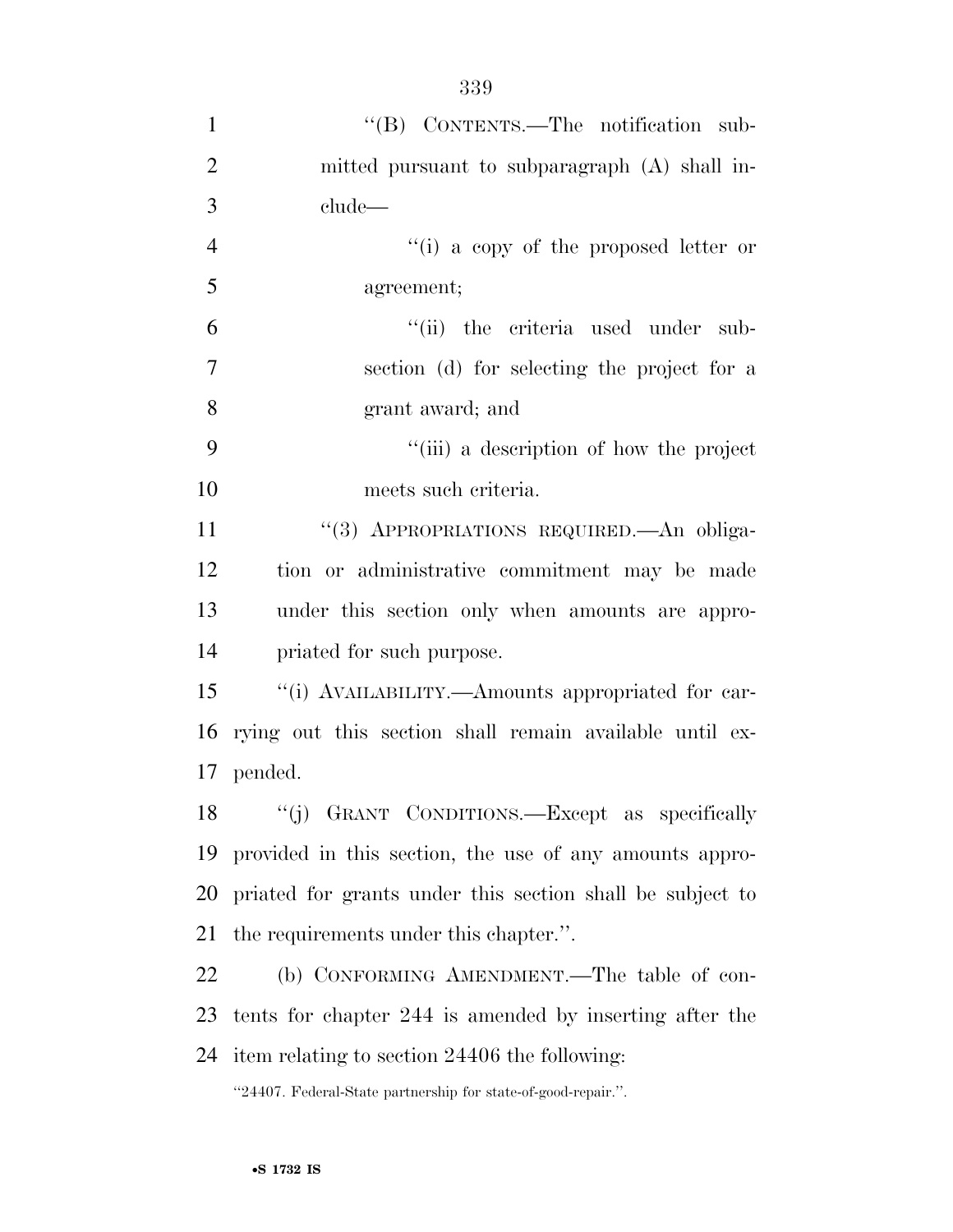| $\mathbf{1}$   | SEC. 5303. LARGE CAPITAL PROJECT REQUIREMENTS.                |
|----------------|---------------------------------------------------------------|
| $\overline{2}$ | Section 24402 is amended by adding at the end the             |
| 3              | following:                                                    |
| $\overline{4}$ | "(m) LARGE CAPITAL PROJECT REQUIREMENTS.-                     |
| 5              | "(1) IN GENERAL.—For a grant awarded under                    |
| 6              | chapter for<br>amount in<br><i>this</i><br>οf<br>an<br>excess |
| 7              | $$1,000,000,000,$ the following conditions shall apply:       |
| 8              | "(A) The Secretary of Transportation may                      |
| 9              | not obligate any funding unless the applicant                 |
| 10             | demonstrates, to the satisfaction of the Sec-                 |
| 11             | retary, that the applicant has committed, and                 |
| 12             | will be able to fulfill, the non-Federal share re-            |
| 13             | quired for the grant within the applicant's pro-              |
| 14             | posed project completion timetable.                           |
| 15             | "(B) The Secretary may not obligate any                       |
| 16             | funding for work activities that occur after the              |
| 17             | completion of final design unless—                            |
| 18             | "(i) the applicant submits a financial                        |
| 19             | plan to the Secretary that generally identi-                  |
| 20             | fies the sources of the non-Federal funding                   |
| 21             | required for any subsequent segments or                       |
| 22             | phases of the corridor service development                    |
| 23             | program covering the project for which the                    |
| 24             | grant is awarded;                                             |
| 25             | "(ii) the grant will result in a useable                      |

segment, a transportation facility, or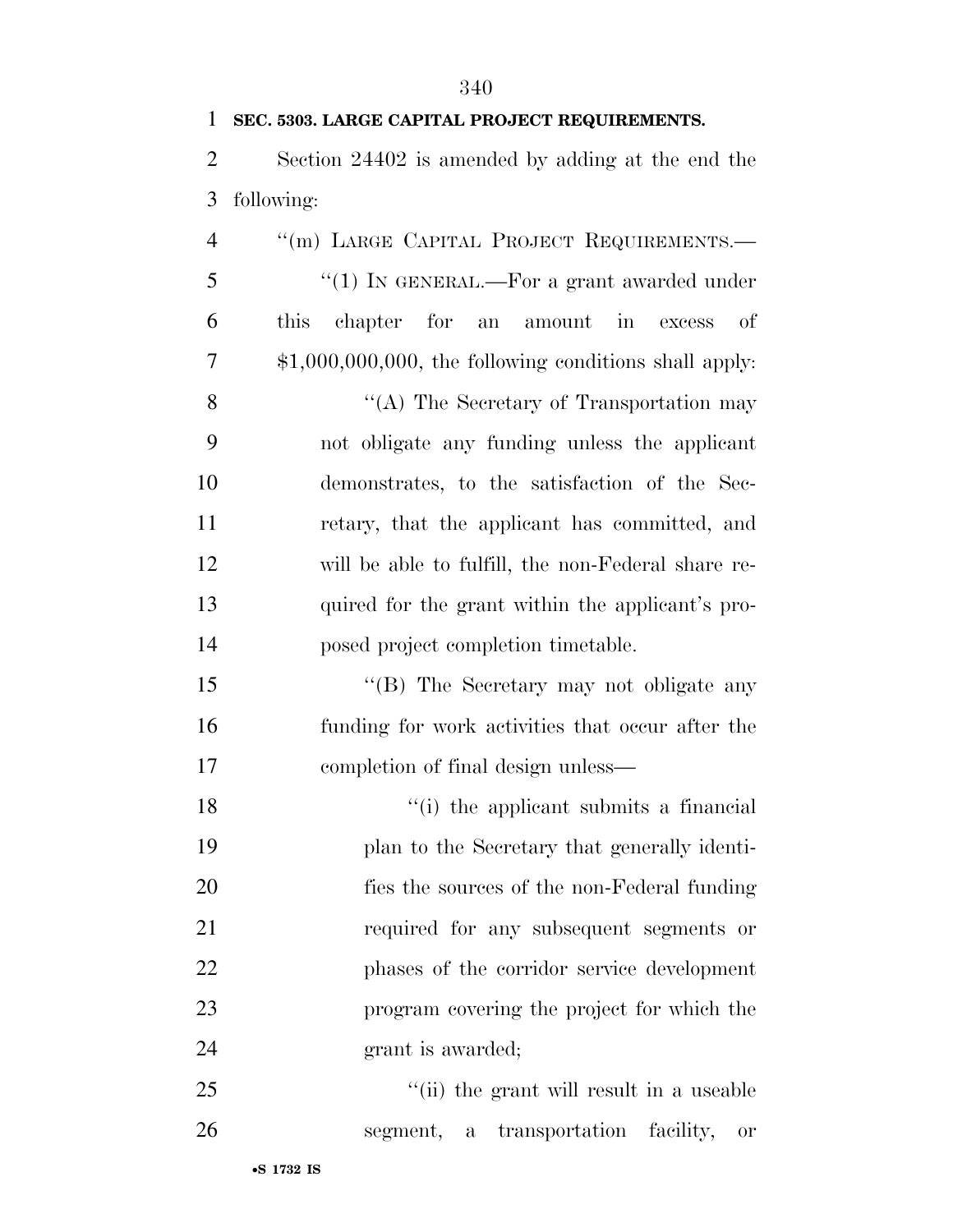equipment, that has operational independ- ence or is financially sustainable; and  $\frac{4}{\sin}$  the intercity passenger rail bene- fits anticipated to result from the grant, such as increased speed, improved on-time performance, reduced trip time, increased frequencies, new service, safety improve- ments, improved accessibility, or other sig- nificant enhancements, are detailed by the grantee and approved by the Secretary.  $\langle (C)(i)$  The Secretary shall ensure that the project is maintained to the level of utility that is necessary to support the benefits approved 14 under subparagraph (B)(iii) for a period of 20 years from the date on which the useable seg- ment, transportation facility, or equipment de- scribed in subparagraph (B)(ii) is placed in service.  $\frac{1}{10}$  if the project property is not main- tained as required under clause (i) for a 12- month period, the grant recipient shall refund a pro-rata share of the Federal contribution, based upon the percentage remaining of the 20- year period that commenced when the project property was placed in service.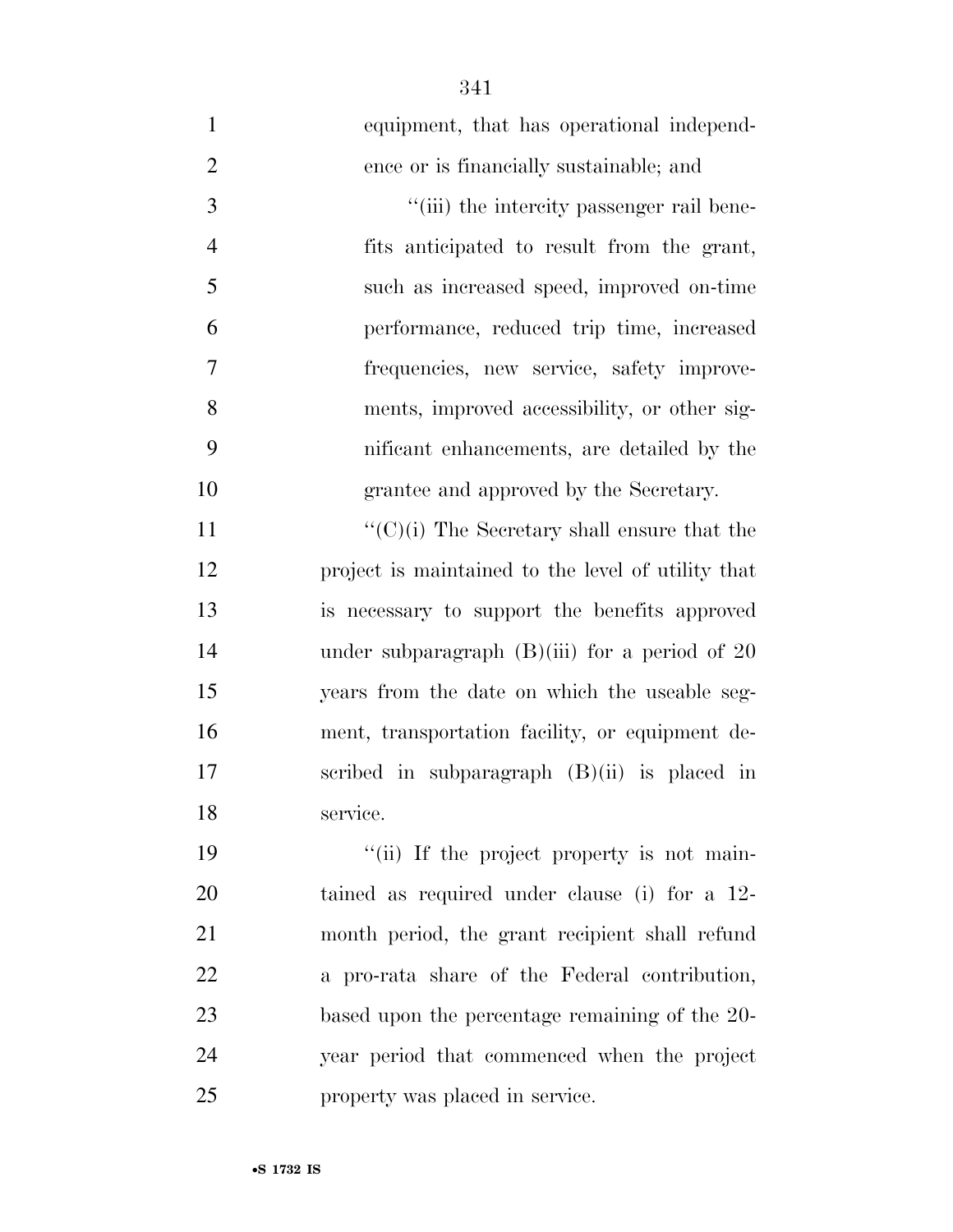1 ''(2) EARLY WORK.—The Secretary may allow a grantee subject to this subsection to engage in at- risk work activities subsequent to the conclusion of final design if the Secretary determines that such work activities are reasonable and necessary.''.

## **SEC. 5304. SMALL BUSINESS PARTICIPATION STUDY.**

 (a) STUDY.—The Secretary shall conduct a nation- wide disparity and availability study on the availability and use of small business concerns owned and controlled by socially and economically disadvantaged individuals and veteran-owned small businesses in publicly funded inter-city passenger rail service projects.

 (b) REPORT.—Not later than 4 years after the date of enactment of this Act, the Secretary shall submit a re- port containing the results of the study conducted under subsection (a) to the Committee on Commerce, Science, and Transportation of the Senate and the Committee on Transportation and Infrastructure of the House of Rep-resentatives.

(c) DEFINITIONS.—In this section:

 (1) SMALL BUSINESS CONCERN.—The term ''small business concern'' has the meaning given such term in section 3 of the Small Business Act (15 U.S.C. 632), except that the term does not in-clude any concern or group of concerns controlled by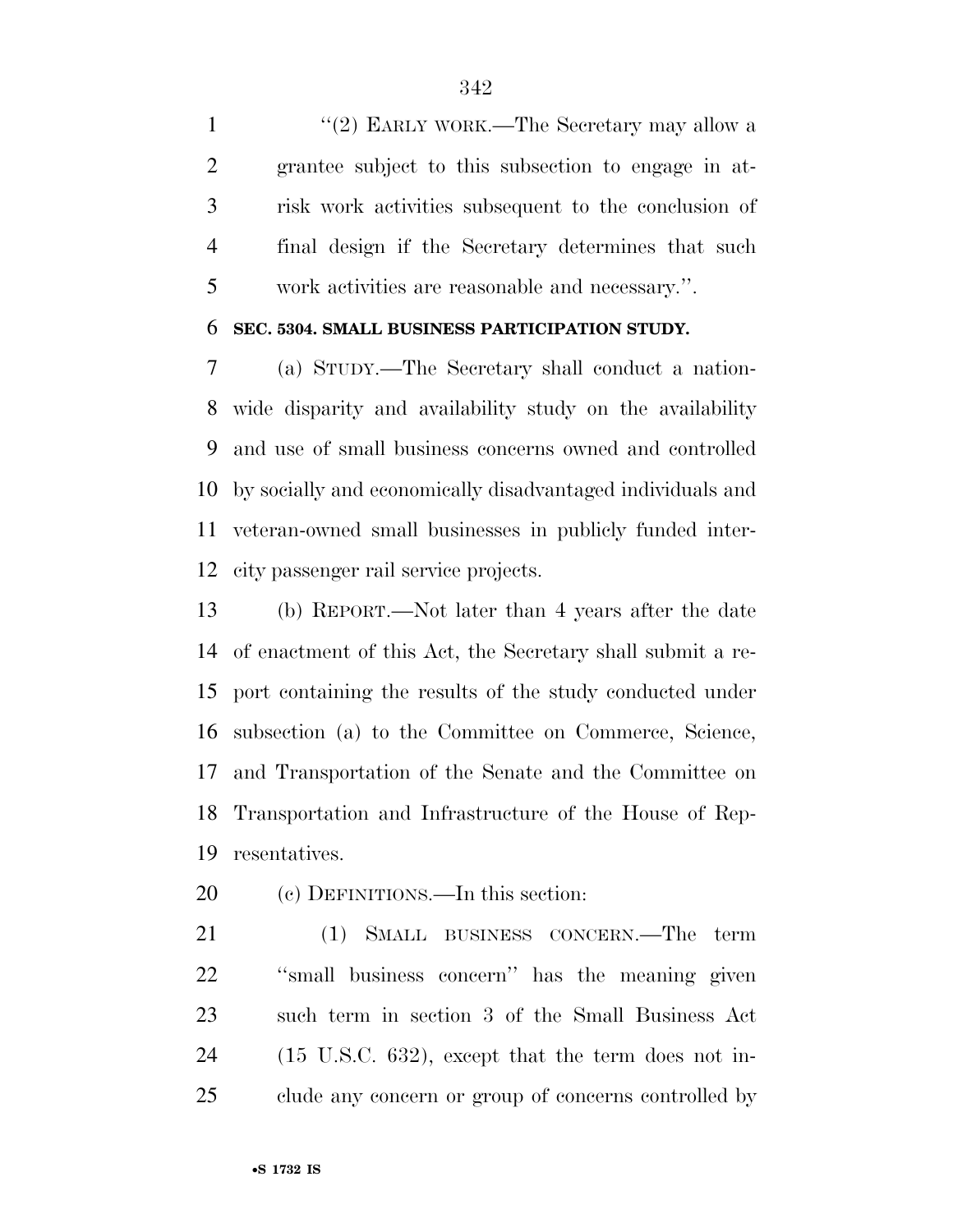the same socially and economically disadvantaged in-

 dividual or individuals that have average annual gross receipts during the preceding 3 fiscal years in excess of \$22,410,000, as adjusted annually by the Secretary for inflation. (2) SOCIALLY AND ECONOMICALLY DISADVAN- TAGED INDIVIDUAL.—The term ''socially and eco- nomically disadvantaged individual'' has the mean- ing given such term in section 8(d) of the Small Business Act (15 U.S.C. 637(d)) and relevant sub- contracting regulations issued pursuant to such Act, except that women shall be presumed to be socially and economically disadvantaged individuals for pur- poses of this section. (3) VETERAN-OWNED SMALL BUSINESS.—The term ''veteran-owned small business'' has the mean- ing given the term ''small business concern owned 18 and controlled by veterans" in section  $3(q)(3)$  of the 19 Small Business Act  $(15 \text{ U.S.C. } 632(q)(3))$ , except that the term does not include any concern or group of concerns controlled by the same veterans that have average annual gross receipts during the pre-ceding 3 fiscal years in excess of \$22,410,000, as

adjusted annually by the Secretary for inflation.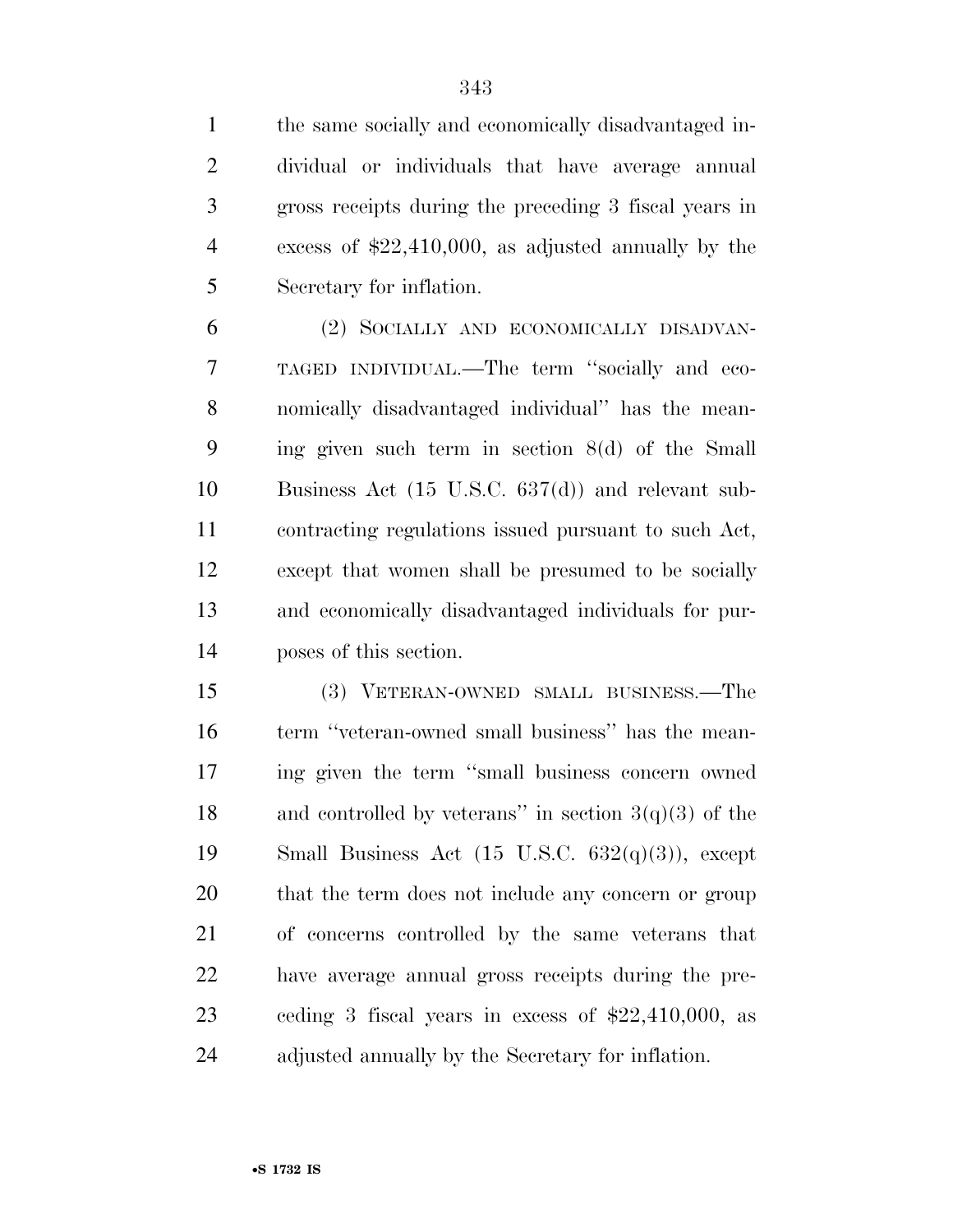| 2  | (a) IN GENERAL.—Not later than 90 days after the            |
|----|-------------------------------------------------------------|
| 3  | date of enactment of this Act, the Secretary shall convene  |
| 4  | a working group to evaluate the restoration of intercity    |
| 5  | rail passenger service in the Gulf Coast region between     |
| 6  | New Orleans, Louisiana, and Orlando, Florida.               |
| 7  | (b) MEMBERSHIP.—The working group convened                  |
| 8  | pursuant to subsection (a) shall consist of representatives |
| 9  | $of$ —                                                      |
| 10 | (1) the Federal Railroad Administration, which              |
| 11 | shall serve as chair of the working group;                  |
| 12 | $(2)$ Amtrak;                                               |
| 13 | (3) the States along the proposed route or                  |
| 14 | routes;                                                     |
| 15 | (4) regional transportation planning organiza-              |
| 16 | tions and metropolitan planning organizations, mu-          |
| 17 | nicipalities, and communities along the proposed            |
| 18 | route or routes, which shall be selected by the Ad-         |
| 19 | ministrator;                                                |
| 20 | (5) the Southern Rail Commission;                           |
| 21 | (6) freight railroad carriers whose tracks may              |
| 22 | be used for such service; and                               |
| 23 | (7) other entities determined appropriate by the            |
| 24 | Secretary, which may include independent passenger          |
| 25 | rail operators that express an interest in Gulf Coast       |
| 26 | service.                                                    |

## **SEC. 5305. GULF COAST RAIL SERVICE WORKING GROUP.**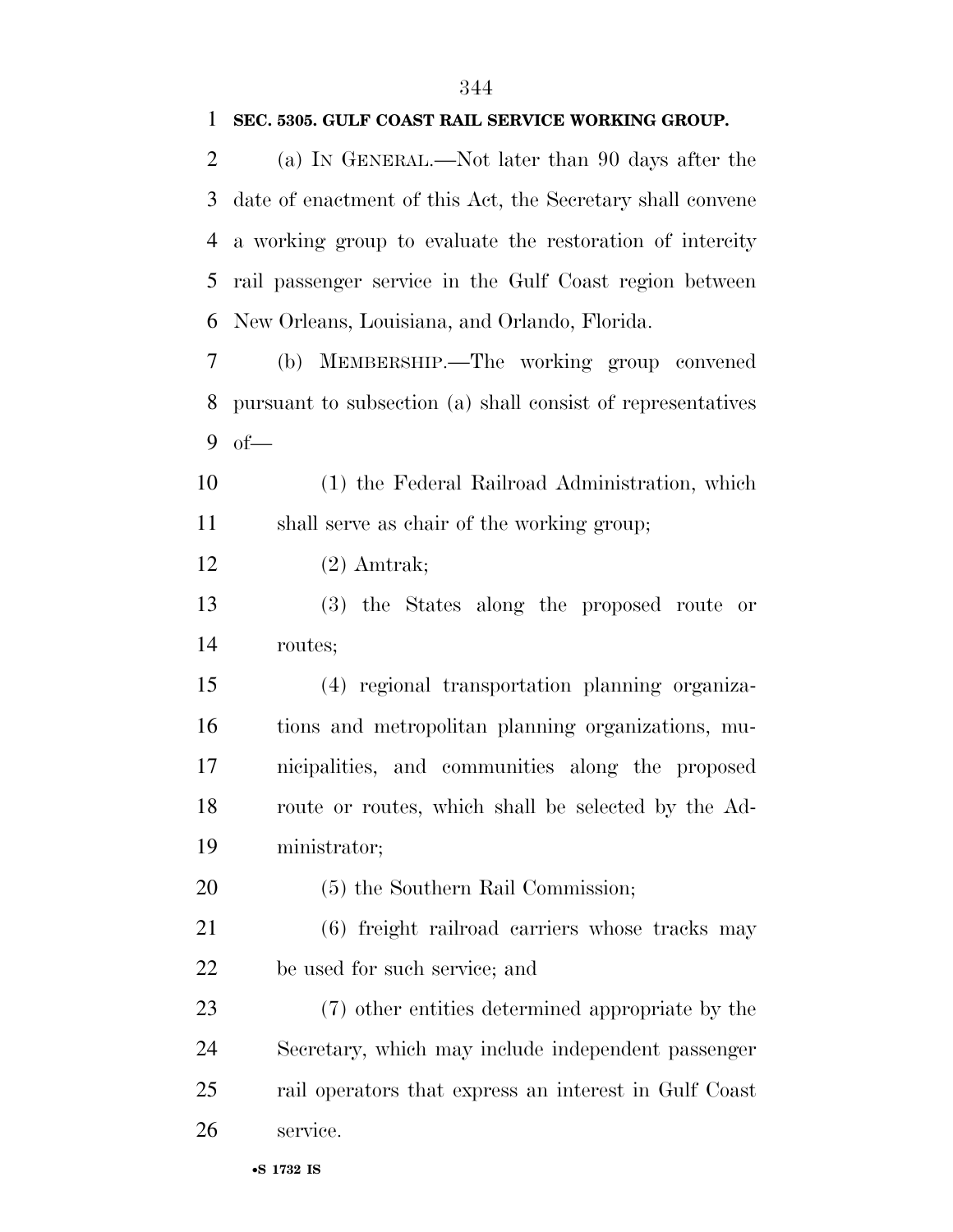| $\mathbf{1}$   | (c) RESPONSIBILITIES.—The working group shall—           |
|----------------|----------------------------------------------------------|
| $\overline{2}$ | (1) evaluate all options for restoring intercity         |
| 3              | rail passenger service in the Gulf Coast region, in-     |
| $\overline{4}$ | cluding options outlined in the report transmitted to    |
| 5              | Congress pursuant to section 226 of the Passenger        |
| 6              | Rail Investment and Improvement Act of 2008 (divi-       |
| 7              | sion B of Public Law $110-432$ ;                         |
| 8              | $(2)$ select a preferred option for restoring such       |
| 9              | service;                                                 |
| 10             | (3) develop a prioritized inventory of capital           |
| 11             | projects and other actions required to restore such      |
| 12             | service and cost estimates for such projects or ac-      |
| 13             | tions; and                                               |
| 14             | (4) identify Federal and non-Federal funding             |
| 15             | sources required to restore such service, including      |
| 16             | options for entering into public-private partnerships    |
| 17             | to restore such service.                                 |
| 18             | (d) REPORT.—Not later than 9 months after the date       |
| 19             | of enactment of this Act, the working group shall submit |
| 20             | a report to the Committee on Commerce, Science, and      |
| 21             | Transportation of the Senate and the Committee on        |
| 22             | Transportation and Infrastructure of the House of Rep-   |
| 23             | resentatives that includes—                              |
|                |                                                          |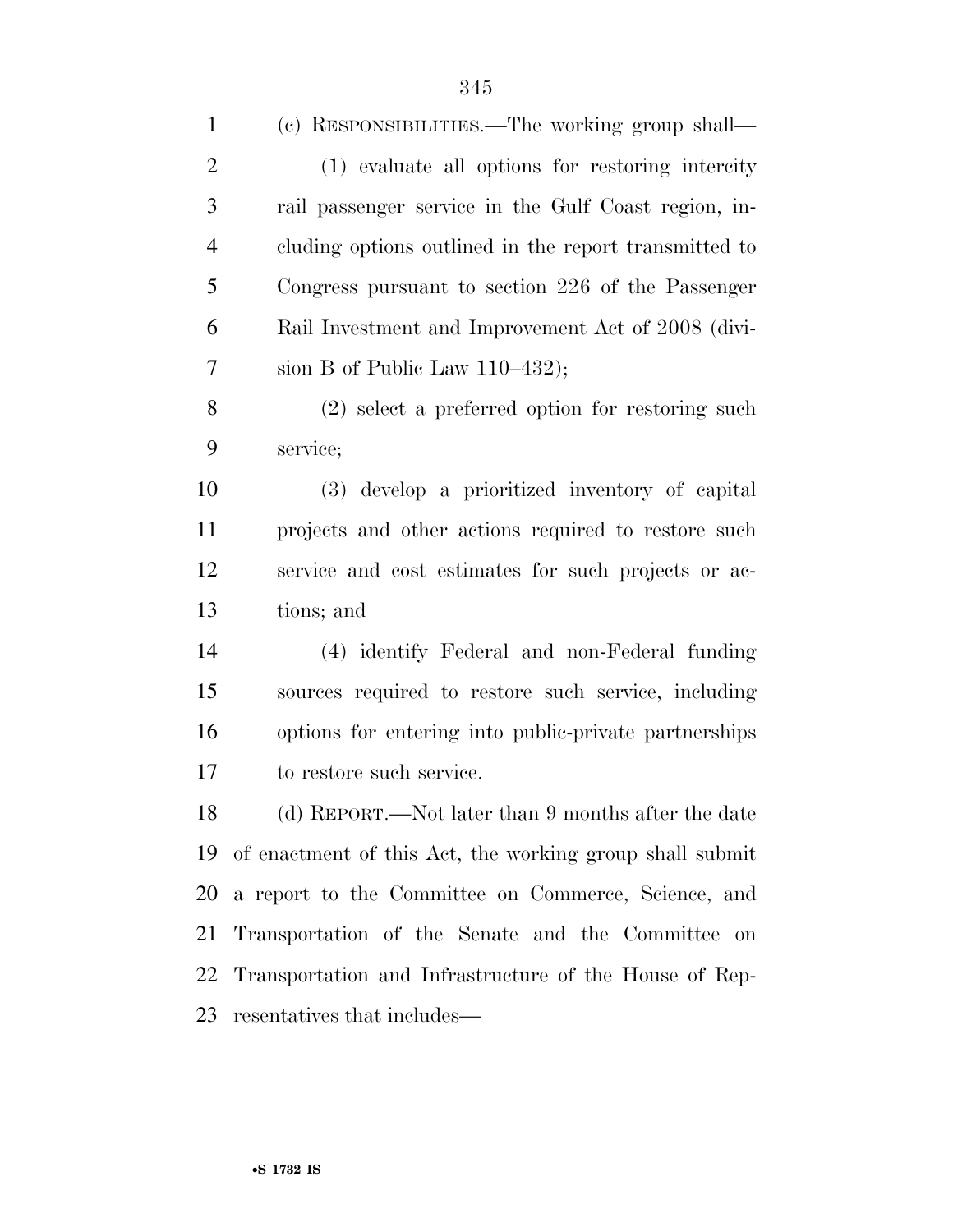| $\mathbf{1}$   | (1) the preferred option selected under sub-               |
|----------------|------------------------------------------------------------|
| $\overline{2}$ | section $(c)(2)$ and the reasons for selecting such op-    |
| 3              | tion;                                                      |
| $\overline{4}$ | $(2)$ the information described in subsection              |
| 5              | (c)(3);                                                    |
| 6              | (3) the funding sources identified under sub-              |
| $\overline{7}$ | section $(c)(4);$                                          |
| 8              | (4) the costs and benefits of restoring intercity          |
| 9              | rail passenger transportation in the region; and           |
| 10             | (5) any other information the working group                |
| 11             | determines appropriate.                                    |
|                | SEC. 5306.<br>INTEGRATED PASSENGER RAIL WORKING            |
| 12             |                                                            |
| 13             | GROUP.                                                     |
| 14             | (a) IN GENERAL.—Not later than 180 days after the          |
| 15             | date of enactment of this Act, the Secretary shall convene |
| 16             | a working group to review issues relating to-              |
| 17             | (1) the potential operation of State-supported             |
| 18             | routes by rail passenger carriers other than Amtrak;       |
| 19             | and                                                        |
| 20             | $(2)$ their role in establishing an integrated             |
| 21             | intercity passenger rail network in the United             |
| 22             | States.                                                    |
| 23             | (b) MEMBERSHIP.—The working group shall consist            |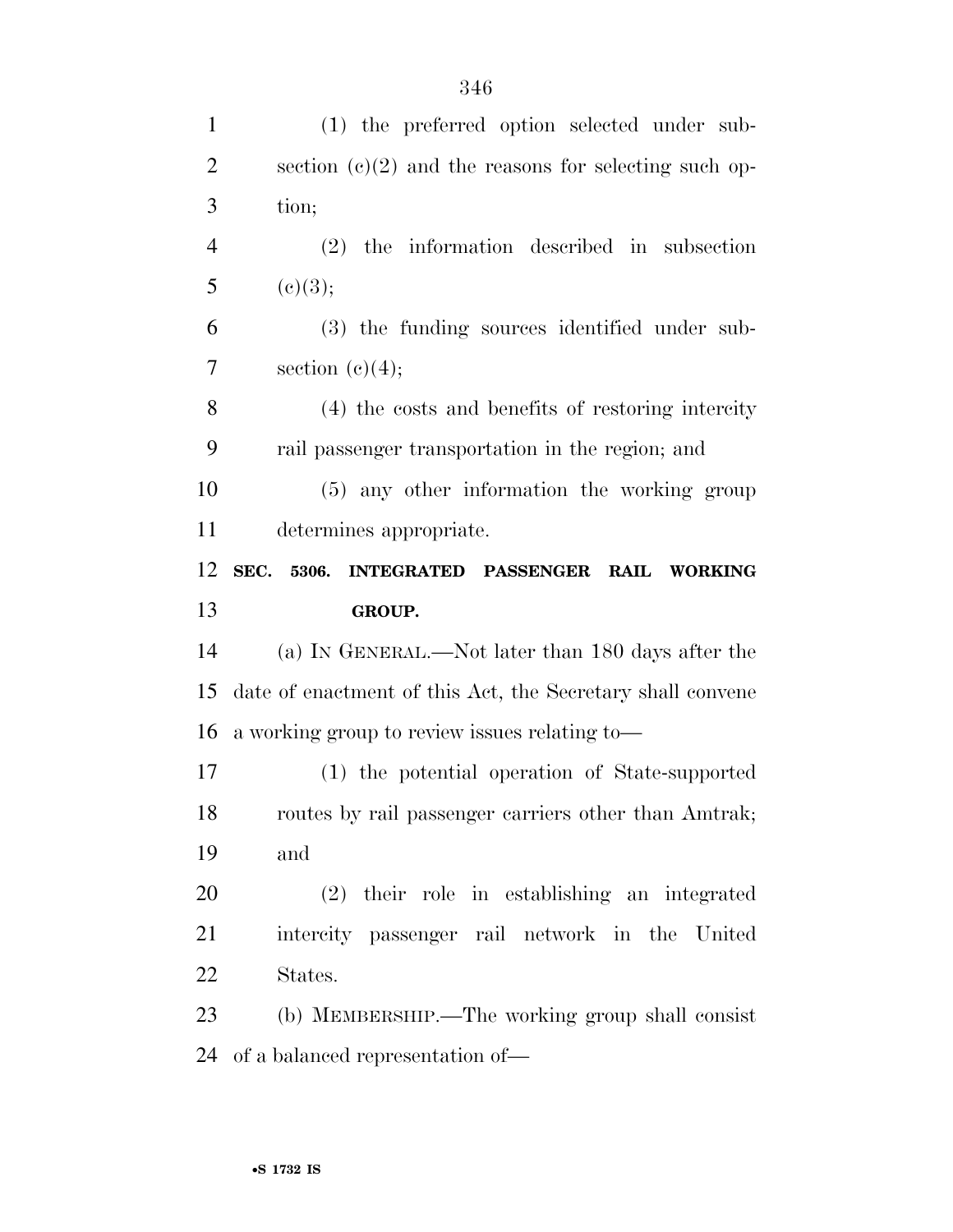| $\mathbf{1}$   | (1) the Federal Railroad Administration, who              |
|----------------|-----------------------------------------------------------|
| $\overline{2}$ | shall chair the Working Group;                            |
| 3              | (2) States that fund State-sponsored routes;              |
| $\overline{4}$ | (3) independent passenger rail operators, in-             |
| 5              | cluding those that carry at least $5,000,000$ pas-        |
| 6              | sengers annually in United States or international        |
| 7              | rail service;                                             |
| 8              | $(4)$ Amtrak;                                             |
| 9              | (5) railroads that host intercity State-supported         |
| 10             | routes;                                                   |
| 11             | (6) employee representatives from railroad                |
| 12             | unions and building trade unions with substantial         |
| 13             | engagement in railroad rights of way construction         |
| 14             | and maintenance; and                                      |
| 15             | (7) other entities determined appropriate by the          |
| 16             | Secretary.                                                |
| 17             | (c) RESPONSIBILITIES.—The working group shall             |
| 18             | evaluate options for improving State-supported routes and |
| 19             | may make recommendations, as appropriate, regarding-      |
| 20             | (1) best practices for State or State authority           |
| 21             | governance of State-supported routes;                     |
| 22             | (2) future sources of Federal and non-Federal             |
| 23             | funding sources for State-supported routes;               |
| 24             | (3) best practices in obtaining passenger rail            |
| 25             | operations and services on a competitive basis with       |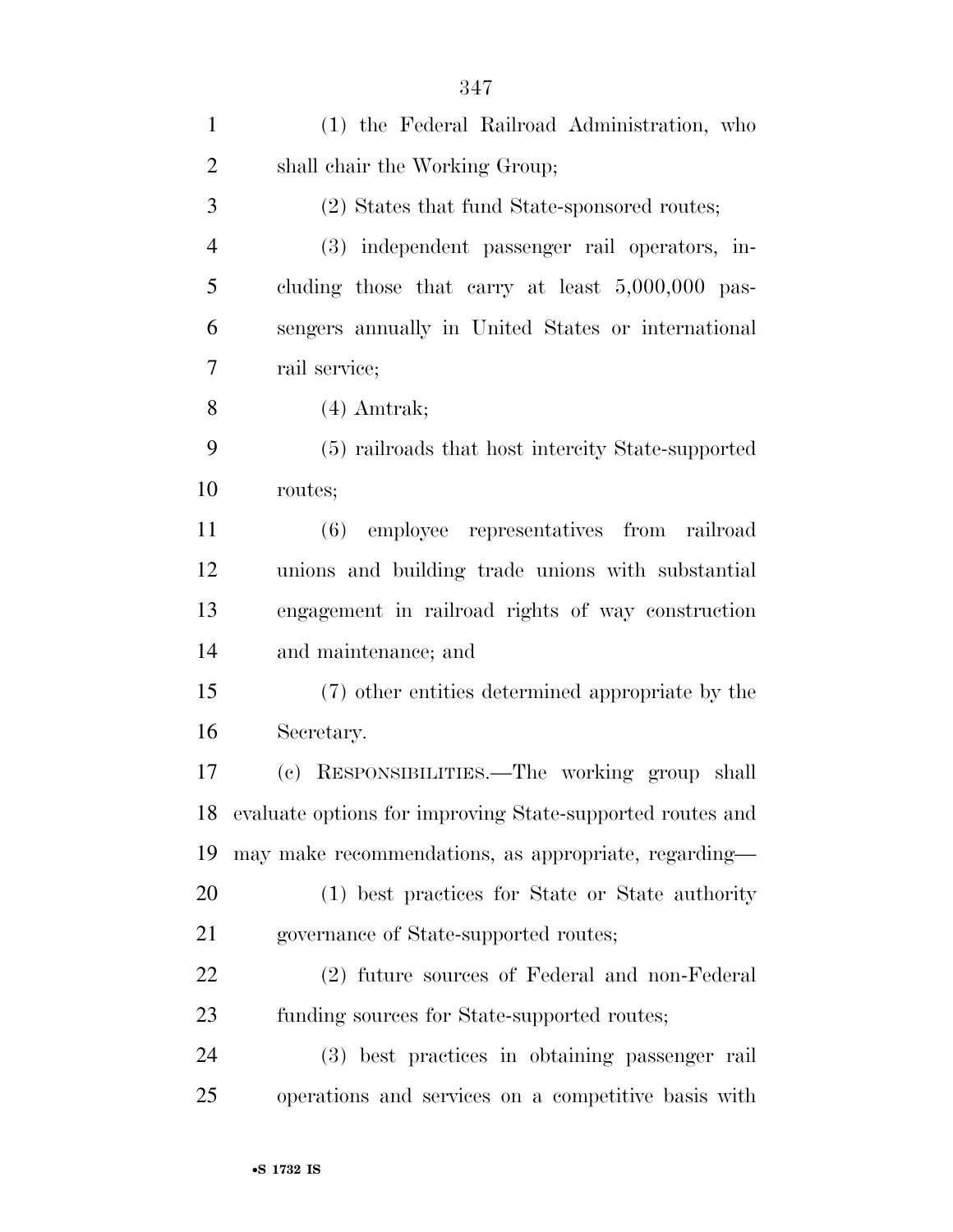| 1              | the objective of creating the highest quality service |
|----------------|-------------------------------------------------------|
| $\overline{2}$ | at the lowest cost to the taxpayer;                   |
| 3              | (4) ensuring potential interoperability of State-     |
| $\overline{4}$ | supported routes as a part of a national network      |
| 5              | with multiple providers providing integrated services |
| 6              | including ticketing, scheduling, and route planning;  |
| 7              | and                                                   |
| 8              | the interface between State-supported<br>(5)          |
| 9              | routes and connecting commuter rail operations, in-   |
| 10             | cluding maximized intra-modal and intermodal con-     |
| 11             | nections and common sources of funding for capital    |
| 12             | projects.                                             |

 (d) MEETINGS.—Not later than 60 days after the es- tablishment of the working group by the Secretary under subsection (a), the working group shall convene an organi- zational meeting outside of the District of Columbia and shall define the rules and procedures governing the pro- ceedings of the working group. The working group shall hold at least 3 meetings per year in States that fund State-supported routes.

(e) REPORTS.—

22 (1) PRELIMINARY REPORT.—Not later than 1 year after the date the working group is established, the working group shall submit a preliminary report to the Secretary, the governors of States funding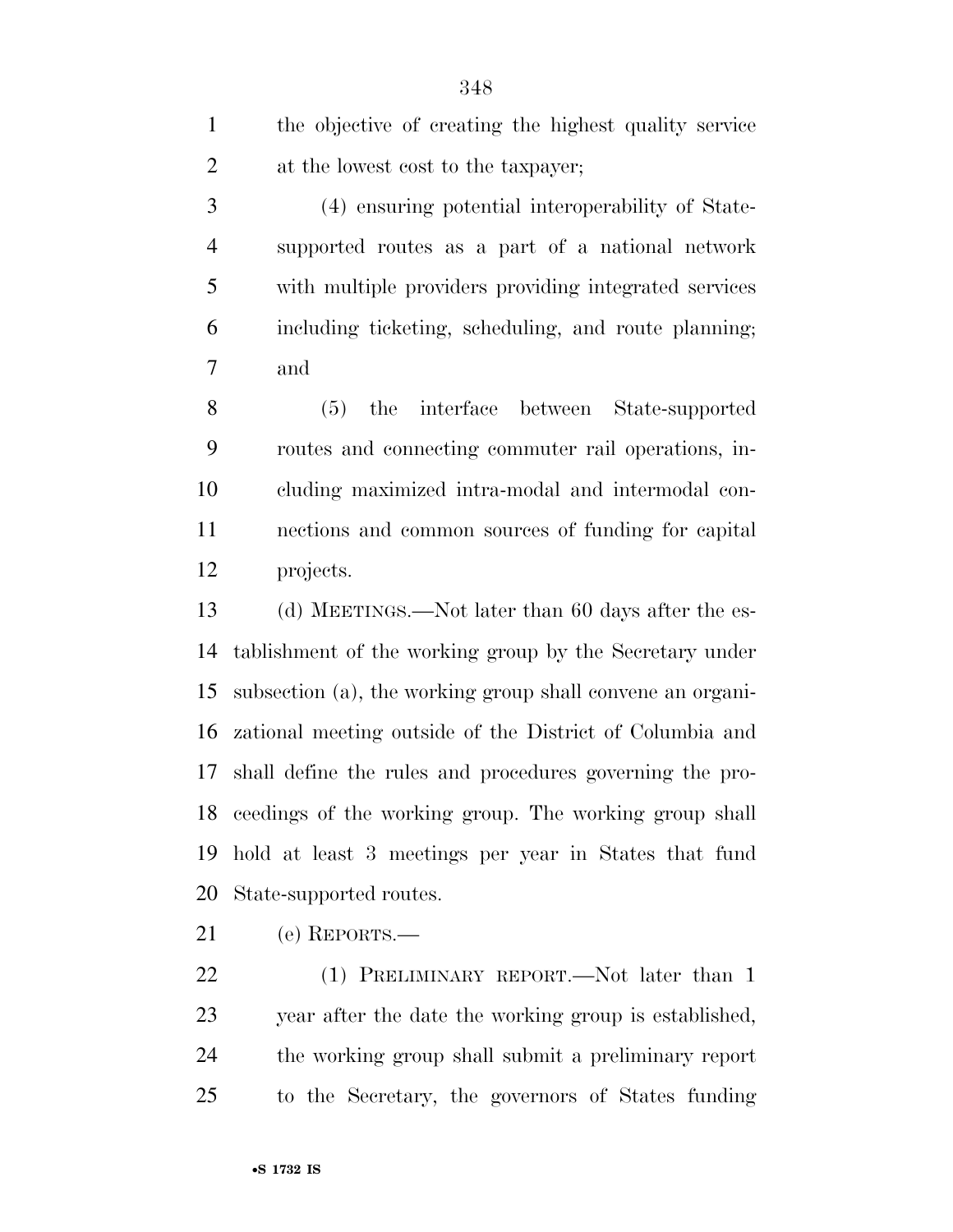| $\mathbf{1}$   | State-supported routes, the Committee on Com-              |
|----------------|------------------------------------------------------------|
| $\overline{2}$ | merce, Science, and Transportation of the Senate,          |
| 3              | and the Committee on Transportation and Infra-             |
| $\overline{4}$ | structure of the House of Representatives that in-         |
| 5              | cludes—                                                    |
| 6              | (A) administrative recommendations that                    |
| 7              | can be implemented by a State and State au-                |
| 8              | thority or by the Secretary; and                           |
| 9              | (B) preliminary legislative recommenda-                    |
| 10             | tions.                                                     |
| 11             | (2) FINAL LEGISLATIVE RECOMMENDATIONS.—                    |
| 12             | Not later than 2 years after the date the working          |
| 13             | group is established, the working group shall submit       |
| 14             | a report to the Committee on Commerce, Science,            |
| 15             | and Transportation of the Senate and the Com-              |
| 16             | mittee on Transportation and Infrastructure of the         |
| 17             | House of Representatives that includes final legisla-      |
| 18             | tive recommendations.                                      |
| 19             | SEC. 5307. SHARED-USE STUDY.                               |
| 20             | (a) IN GENERAL.—Not later than 3 years after the           |
| 21             | date of enactment of this Act, the Secretary, in consulta- |
| 22             | tion with Amtrak, commuter rail authorities, and other     |
| 23             | passenger rail operators, railroad carriers that own rail  |
| 24             | infrastructure over which both passenger and freight       |

trains operate, States, the Surface Transportation Board,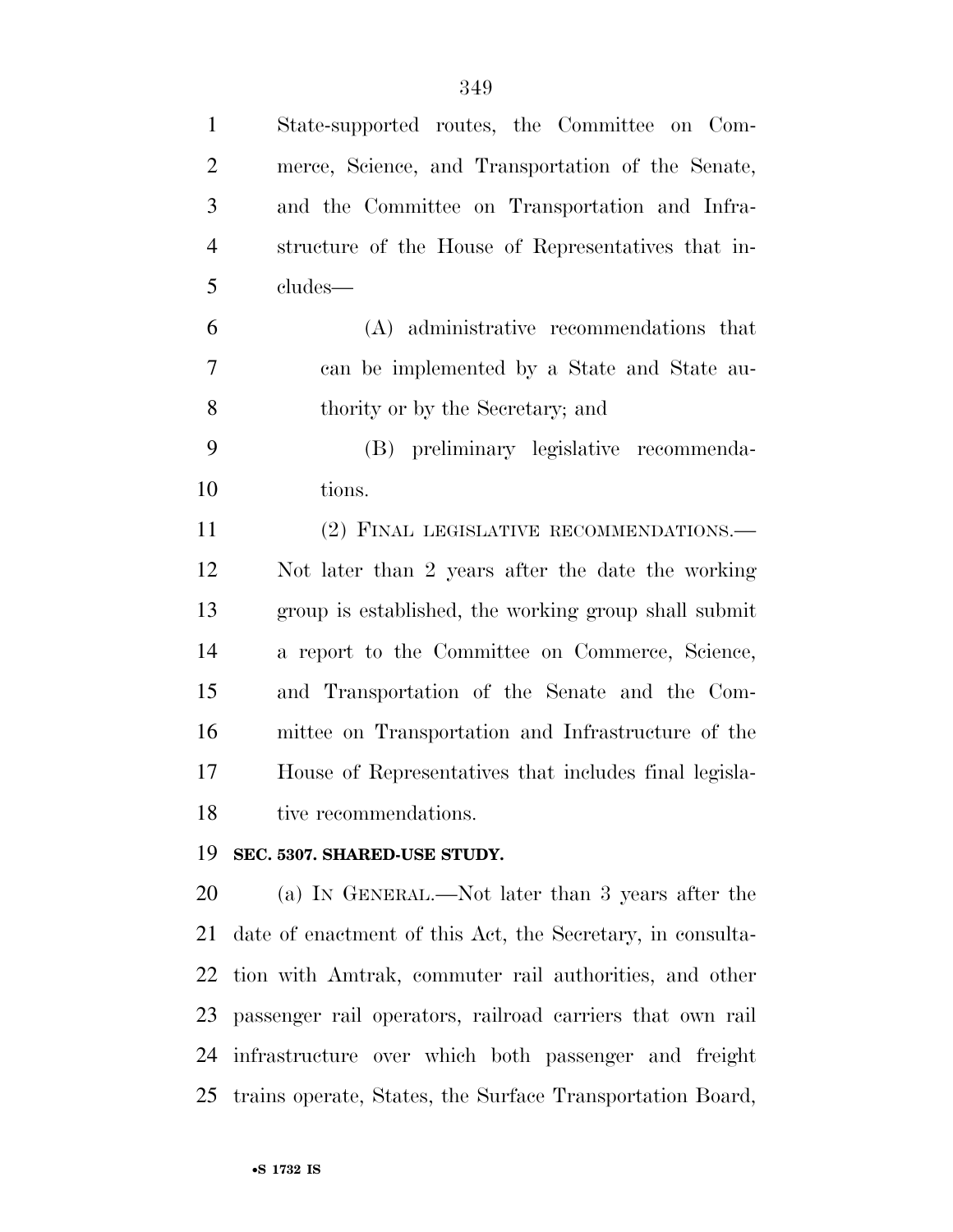the Northeast Corridor Commission established under sec- tion 24905, the State-Supported Route Committee estab- lished under section 24712, and groups representing rail passengers and customers, as appropriate, shall complete a study that evaluates— (1) the shared use of right-of-way by passenger and freight rail systems; and (2) the operational, institutional, and legal structures that would best support improvements to the systems referred to in paragraph (1). (b) AREAS OF STUDY.—In conducting the study under subsection (a), the Secretary shall evaluate— (1) the access and use of railroad right-of-way by a rail carrier that does not own the right-of-way, such as passenger rail services that operate over pri- vately owned right-of-way, including an analysis of— (A) access agreements; (B) costs of access; and (C) the resolution of disputes relating to such access or costs; (2) the effectiveness of existing contractual, statutory, and regulatory mechanisms for estab-lishing, measuring, and enforcing train performance

standards, including—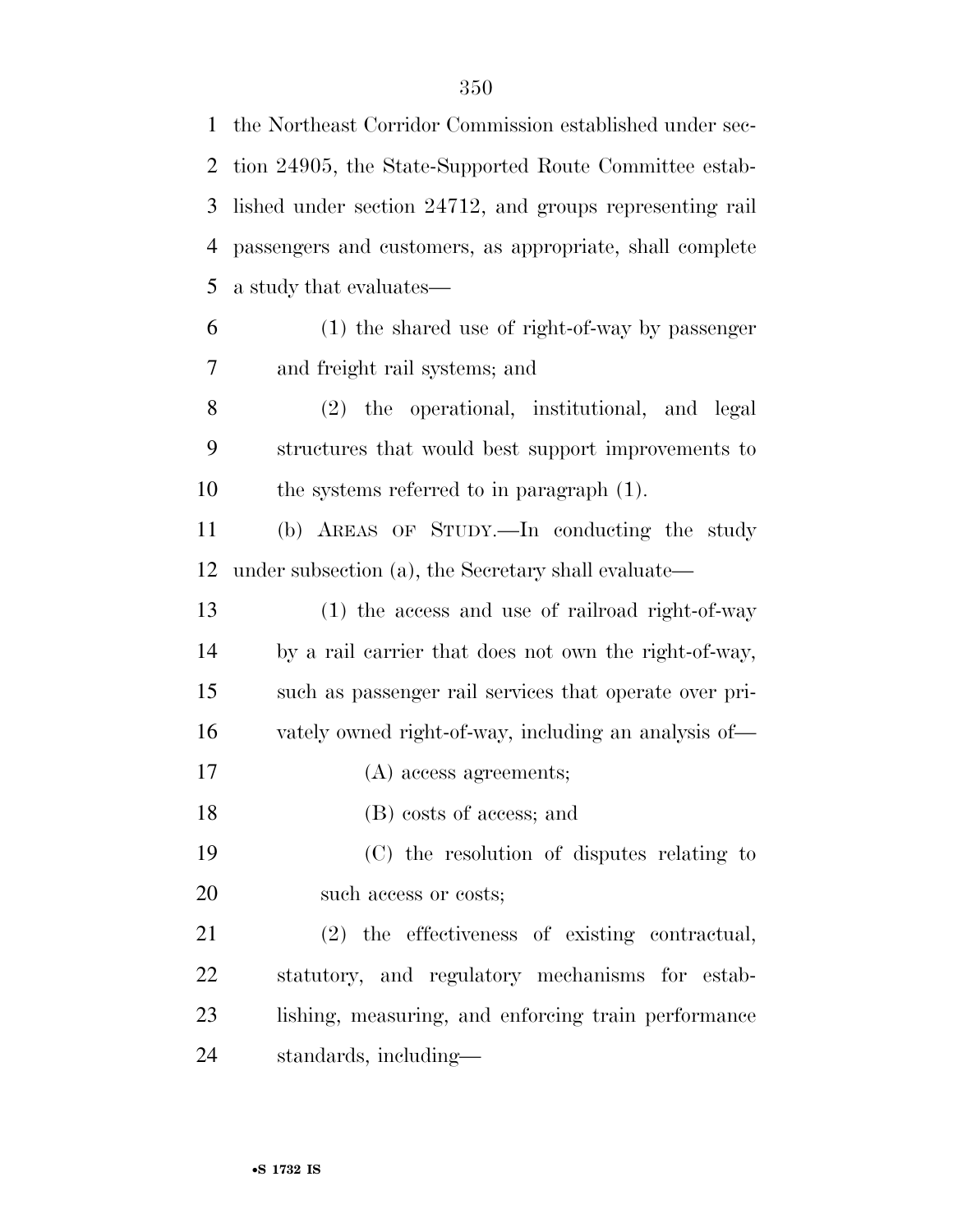| $\mathbf{1}$   | (A) the manner in which passenger train                |
|----------------|--------------------------------------------------------|
| $\overline{2}$ | delays are recorded;                                   |
| 3              | (B) the assignment of responsibility for               |
| $\overline{4}$ | such delays; and                                       |
| 5              | (C) the use of incentives and penalties for            |
| 6              | performance;                                           |
| 7              | (3) strengths and weaknesses in the existing           |
| 8              | mechanisms described in paragraph (2) and possible     |
| 9              | approaches to address the weaknesses;                  |
| 10             | (4) mechanisms for measuring and maintaining           |
| 11             | public benefits resulting from publicly funded freight |
| 12             | or passenger rail improvements, including improve-     |
| 13             | ments directed towards shared-use right-of-way by      |
| 14             | passenger and freight rail;                            |
| 15             | (5) approaches to operations, capacity, and cost       |
| 16             | estimation modeling that—                              |
| 17             | (A) allows for transparent decision making;            |
| 18             | and                                                    |
| 19             | (B) protects the proprietary interests of all          |
| 20             | parties;                                               |
| 21             | (6) liability requirements and arrangements, in-       |
| 22             | cluding—                                               |
| 23             | (A) whether to expand statutory liability              |
| 24             | limits to additional parties;                          |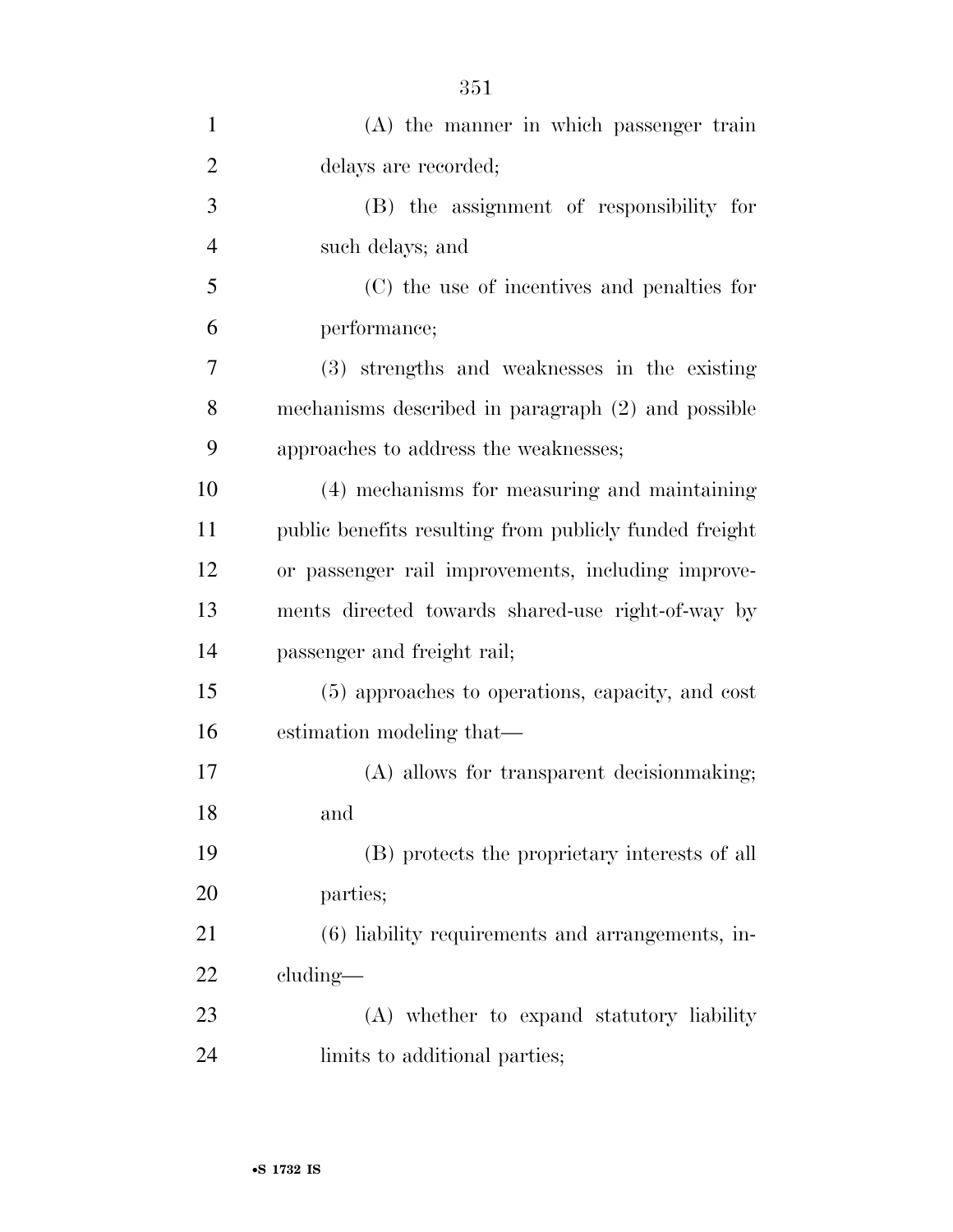| $\mathbf{1}$   | (B) whether to revise the current statutory                |
|----------------|------------------------------------------------------------|
| $\overline{2}$ | liability limits;                                          |
| 3              | (C) whether current insurance levels of                    |
| $\overline{4}$ | passenger rail operators are adequate and                  |
| 5              | whether to establish minimum insurance re-                 |
| 6              | quirements for such passenger rail operators;              |
| 7              | and                                                        |
| 8              | (D) whether to establish a liability regime                |
| 9              | modeled after section 170 of the Atomic Energy             |
| 10             | Act of 1954 (42 U.S.C. 2210);                              |
| 11             | (7) the effect on rail passenger services, oper-           |
| 12             | ations, liability limits and insurance levels of the as-   |
| 13             | sertion of sovereign immunity by a State; and              |
| 14             | (8) other issues identified by the Secretary.              |
| 15             | (c) REPORT.—Not later than 60 days after the study         |
| 16             | under subsection (a) is complete, the Secretary shall sub- |
| 17             | mit to the Committee on Commerce, Science, and Trans-      |
| 18             | portation of the Senate and the Committee on Transpor-     |
| 19             | tation and Infrastructure of the House of Representatives  |
| 20             | a report that includes—                                    |
| 21             | $(1)$ the results of the study; and                        |
| 22             | $(2)$ any recommendations for further action, in-          |
| 23             | cluding any legislative proposals consistent with such     |
|                |                                                            |

recommendations.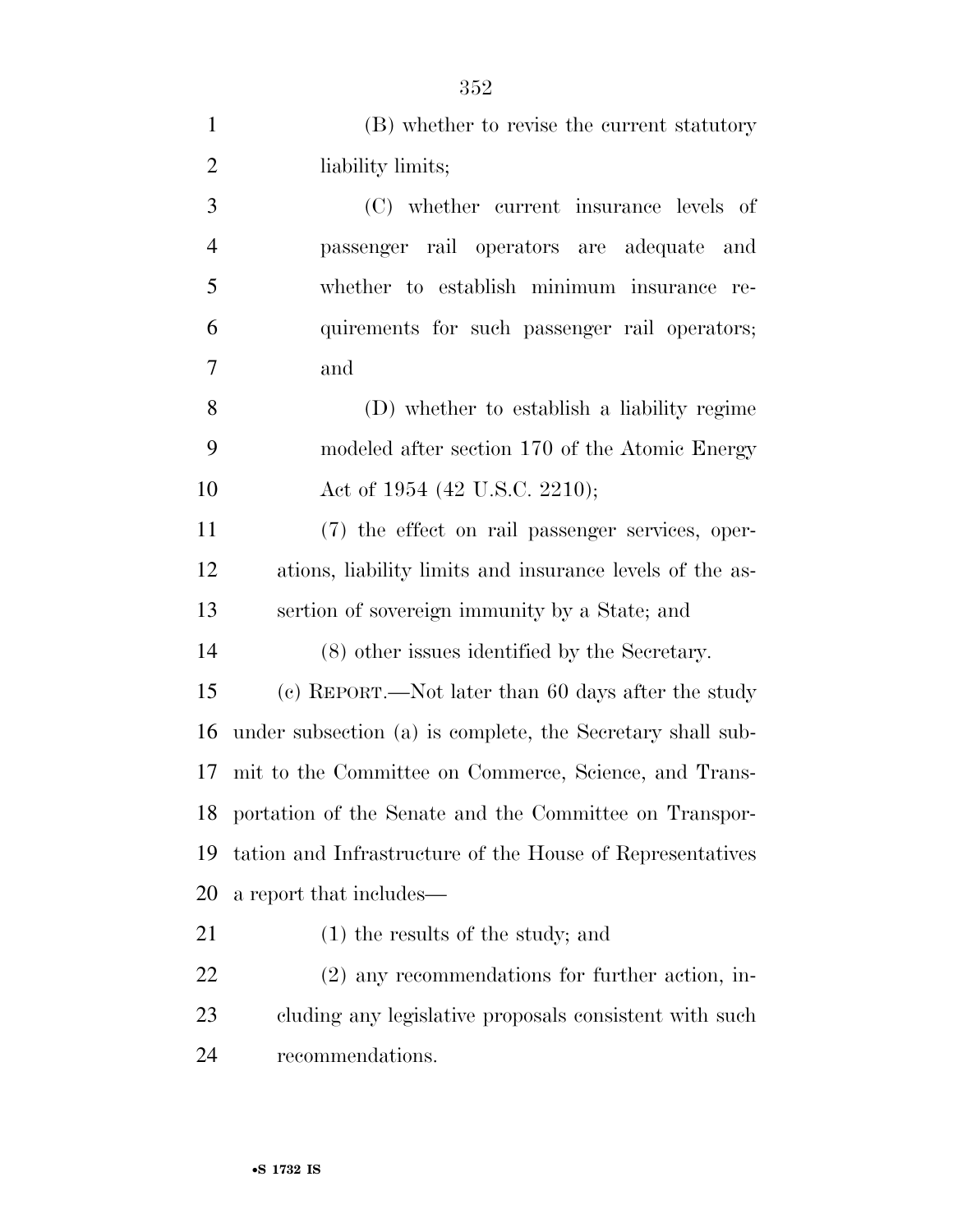(d) IMPLEMENTATION.—The Secretary shall inte- grate the recommendations submitted under subsection (c) into its financial assistance programs under subtitle V of title 49, United States Code, and section 502 of the Rail- road Revitalization and Regulatory Reform Act of 1976 (45 U.S.C. 822), as appropriate. **SEC. 5308. NORTHEAST CORRIDOR COMMISSION.**  (a) COMPOSITION.—Section 24905(a) is amended—  $(1)$  in paragraph  $(1)$ — (A) in the matter preceding subparagraph (A), by inserting '', infrastructure investments,'' 12 after "rail operations"; (B) by amending subparagraph (B) to read as follows: ''(B) members representing the Department of Transportation, including the Office of the Sec- retary, the Federal Railroad Administration, and the Federal Transit Administration;''; and (C) in subparagraph (D) by inserting ''and 20 commuter'' after "freight"; and (2) by amending paragraph (6) to read as fol- lows: 23 ''(6) The members of the Commission shall elect co-chairs consisting of 1 member described in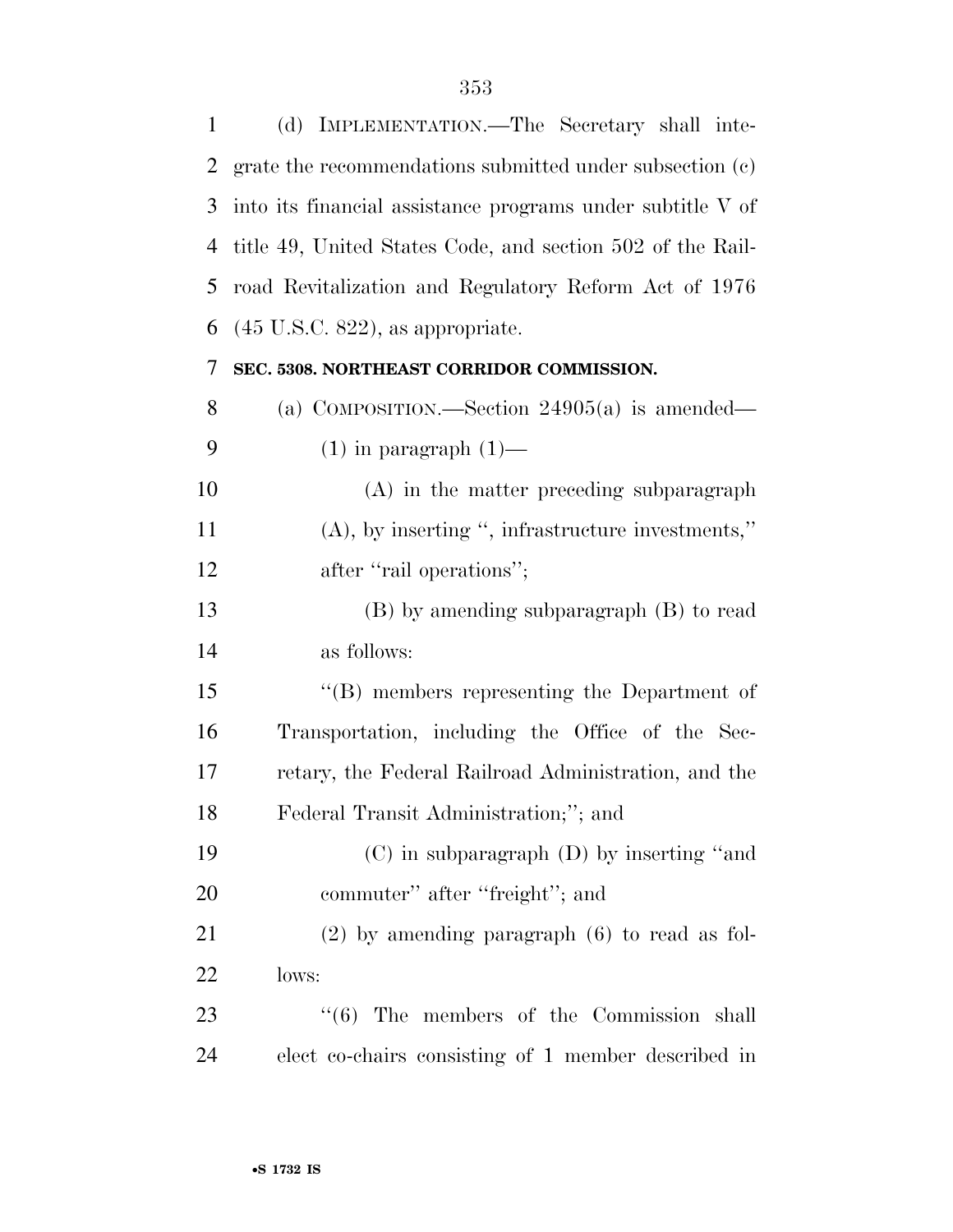| $\mathbf{1}$   | paragraph $(1)(B)$ and 1 member described in para-     |
|----------------|--------------------------------------------------------|
| $\overline{2}$ | graph $(1)(C)$ .".                                     |
| 3              | (b) STATEMENT OF GOALS AND RECOMMENDA-                 |
| $\overline{4}$ | $TIONS.$ Section 24905(b) is amended—                  |
| 5              | $(1)$ in paragraph $(1)$ , by inserting "and periodi-  |
| 6              | cally update" after "develop";                         |
| 7              | $(2)$ in paragraph $(2)(A)$ , by striking "beyond      |
| 8              | those specified in the state-of-good-repair plan under |
| 9              | section 211 of the Passenger Rail Investment and       |
| 10             | Improvement Act of 2008"; and                          |
| 11             | (3) by adding at the end the following:                |
| 12             | "(3) SUBMISSION OF STATEMENT OF GOALS,                 |
| 13             | RECOMMENDATIONS, AND PERFORMANCE<br>$RE-$              |
| 14             | PORTS.—The Commission shall submit to the Com-         |
| 15             | mittee on Commerce, Science, and Transportation of     |
| 16             | the Senate and the Committee on Transportation         |
| 17             | and Infrastructure of the House of Representa-         |
| 18             | tives—                                                 |
| 19             | "(A) any updates made to the statement of              |
| 20             | goals developed under paragraph (1) not later          |
| 21             | than 60 days after such updates are made; and          |
| 22             | "(B) annual performance reports and rec-               |
| 23             | ommendations<br>for improvements, as appro-            |
| 24             | priate, issued not later than March 31 of each         |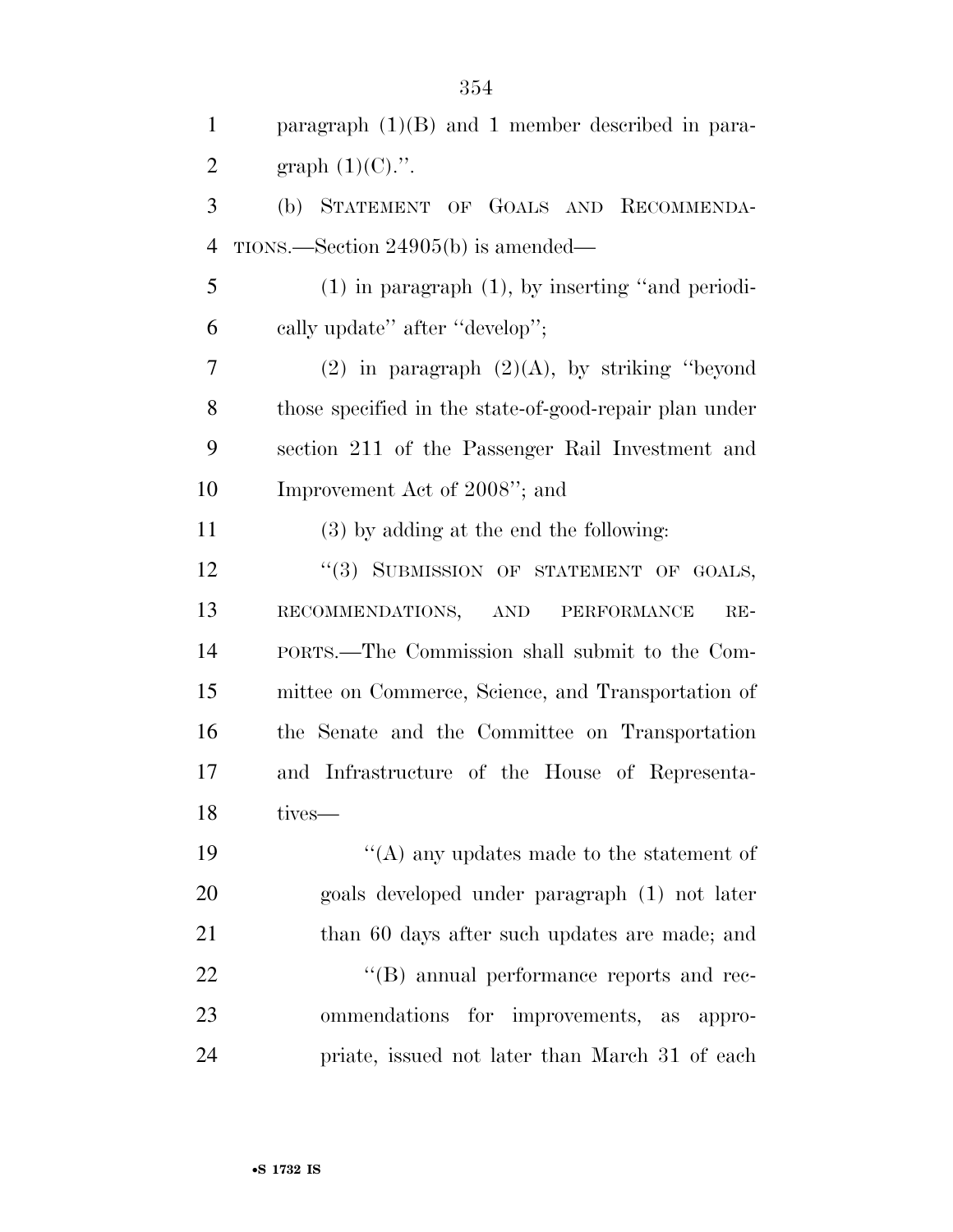| $\mathbf{1}$   | year, for the prior fiscal year, which summa-      |
|----------------|----------------------------------------------------|
| $\overline{2}$ | $rize$ —                                           |
| 3              | "(i) the operations and performance                |
| $\overline{4}$ | of commuter, intercity, and freight rail           |
| 5              | transportation along the Northeast Cor-            |
| 6              | ridor; and                                         |
| 7              | "(ii) the delivery of the capital plan             |
| 8              | described in section 24904.".                      |
| 9              | (c) COST ALLOCATION POLICY.—Section $24905(c)$ is  |
| 10             | amended-                                           |
| 11             | $(1)$ in the subsection heading, by striking "AC-  |
| 12             | CESS COSTS" and inserting "ALLOCATION OF           |
|                |                                                    |
| 13             | $\cos\!rs$ ";                                      |
| 14             | $(2)$ in paragraph $(1)$ —                         |
| 15             | $(A)$ in the paragraph heading, by striking        |
| 16             | "FORMULA" and inserting "POLICY";                  |
| 17             | (B) in the matter preceding subparagraph           |
| 18             | $(A)$ , by striking "Within 2 years after the date |
| 19             | of enactment of the Passenger Rail Investment      |
| 20             | and Improvement Act of 2008, the Commis-           |
| 21             | sion" and inserting "The Commission";              |
| 22             | $(C)$ in subparagraph $(A)$ , by striking "for-    |
| 23             | mula" and inserting "policy"; and                  |
| 24             | (D) by striking subparagraphs (B) through          |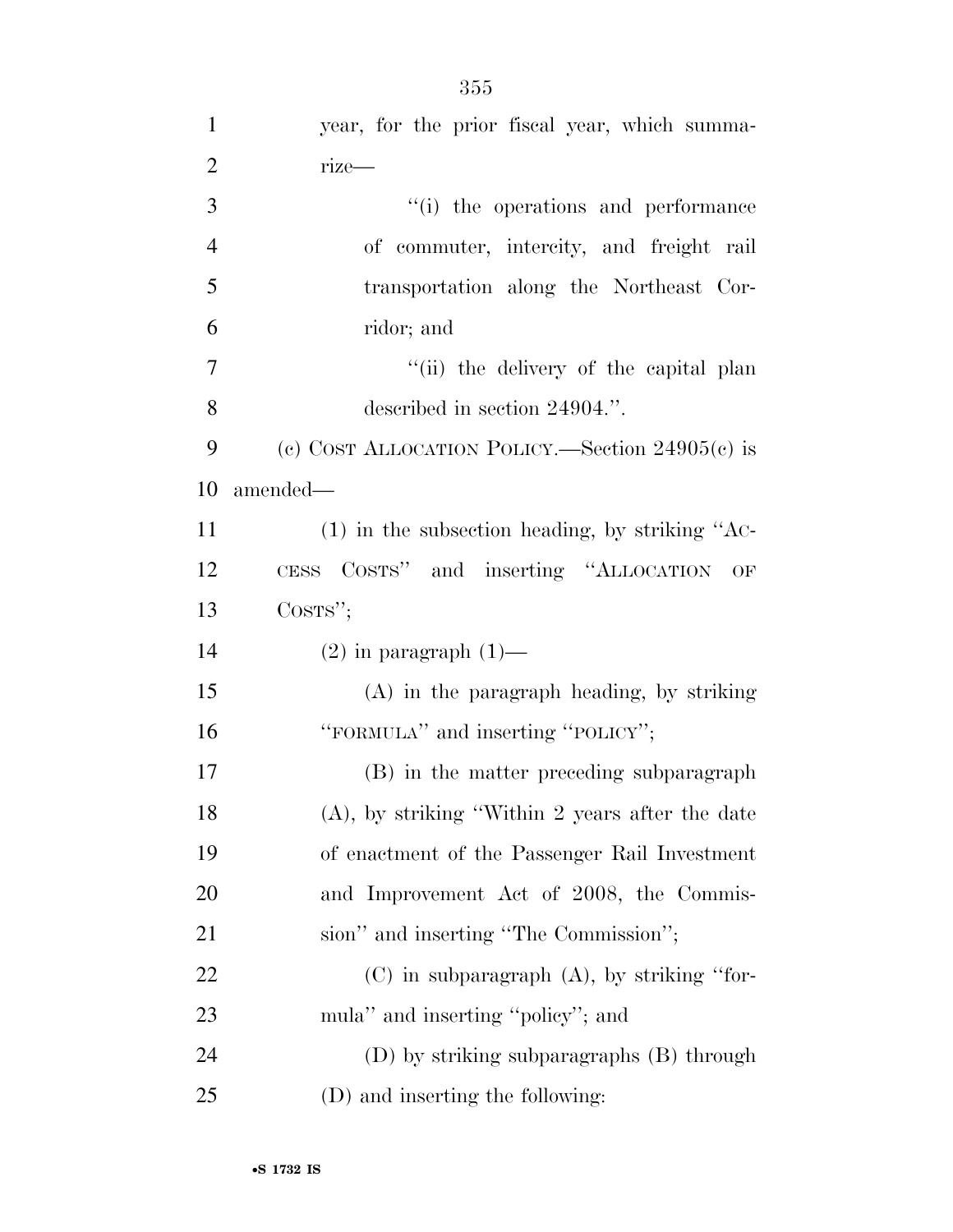| $\mathbf{1}$   | "(B) develop a proposed timetable for im-           |
|----------------|-----------------------------------------------------|
| $\overline{2}$ | plementing the policy;                              |
| 3              | $\lq\lq$ (C) submit the policy and timetable devel- |
| $\overline{4}$ | oped under subparagraph (B) to the Surface          |
| 5              | Transportation Board, the Committee on Com-         |
| 6              | merce, Science, and Transportation of the Sen-      |
| 7              | ate, and the Committee on Transportation and        |
| 8              | Infrastructure of the House of Representatives;     |
| 9              | "(D) not later than October 1, 2015, adopt          |
| 10             | and implement the policy in accordance with         |
| 11             | the timetable; and                                  |
| 12             | "(E) with the consent of a majority of its          |
| 13             | members, the Commission may petition the            |
| 14             | Surface Transportation Board to appoint a me-       |
| 15             | to assist the Commission members<br>diator          |
| 16             | through nonbinding mediation to reach an            |
| 17             | agreement under this section.";                     |
| 18             | $(3)$ in paragraph $(2)$ —                          |
| 19             | (A) by striking "formula proposed in" and           |
| 20             | inserting "policy developed under"; and             |
| 21             | (B) in the second sentence—                         |
| 22             | (i) by striking "the timetable, the                 |
| 23             | Commission shall petition the Surface               |
| 24             | Transportation Board to" and inserting              |
| 25             | "paragraph $(1)(D)$ or fail to comply with          |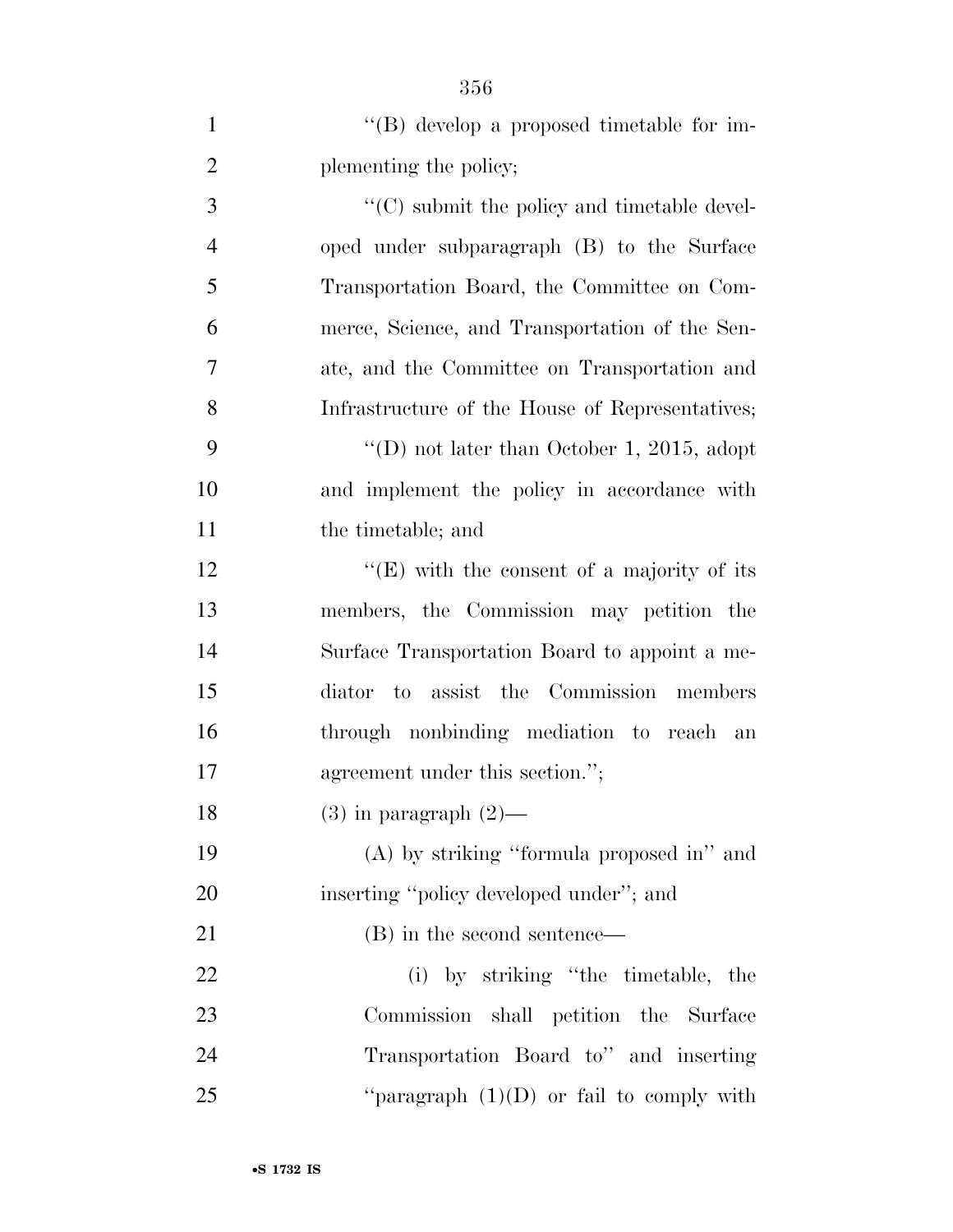| $\mathbf{1}$   | the policy thereafter, the Surface Trans-            |
|----------------|------------------------------------------------------|
| $\overline{2}$ | portation Board shall"; and                          |
| 3              | (ii) by striking "amounts for such                   |
| $\overline{4}$ | services in accordance with section                  |
| 5              | $24904(c)$ of this title" and inserting "for         |
| 6              | such usage in accordance with the proce-             |
| $\tau$         | dures and procedural schedule applicable             |
| 8              | to a proceeding under section $24903(c)$ ,           |
| 9              | after taking into consideration the policy           |
| 10             | developed under paragraph $(1)(A)$ , as ap-          |
| 11             | plicable";                                           |
| 12             | $(4)$ in paragraph $(3)$ , by striking "formula" and |
| 13             | inserting "policy"; and                              |
| 14             | $(5)$ by adding at the end the following:            |
| 15             | "(4) REQUEST FOR DISPUTE RESOLUTION.—If              |
| 16             | a dispute arises with the implementation of, or com- |
| 17             | pliance with, the policy developed under paragraph   |
| 18             | (1), the Commission, Amtrak, or public authorities   |
| 19             | providing commuter rail passenger transportation on  |
| 20             | the Northeast Corridor may request that the Surface  |
| 21             | Transportation Board conduct dispute resolution.     |
| 22             | The Surface Transportation Board shall establish     |
| 23             | procedures for resolution of disputes brought before |
| 24             | it under this paragraph, which may include the pro-  |
| 25             | vision of professional mediation services.".         |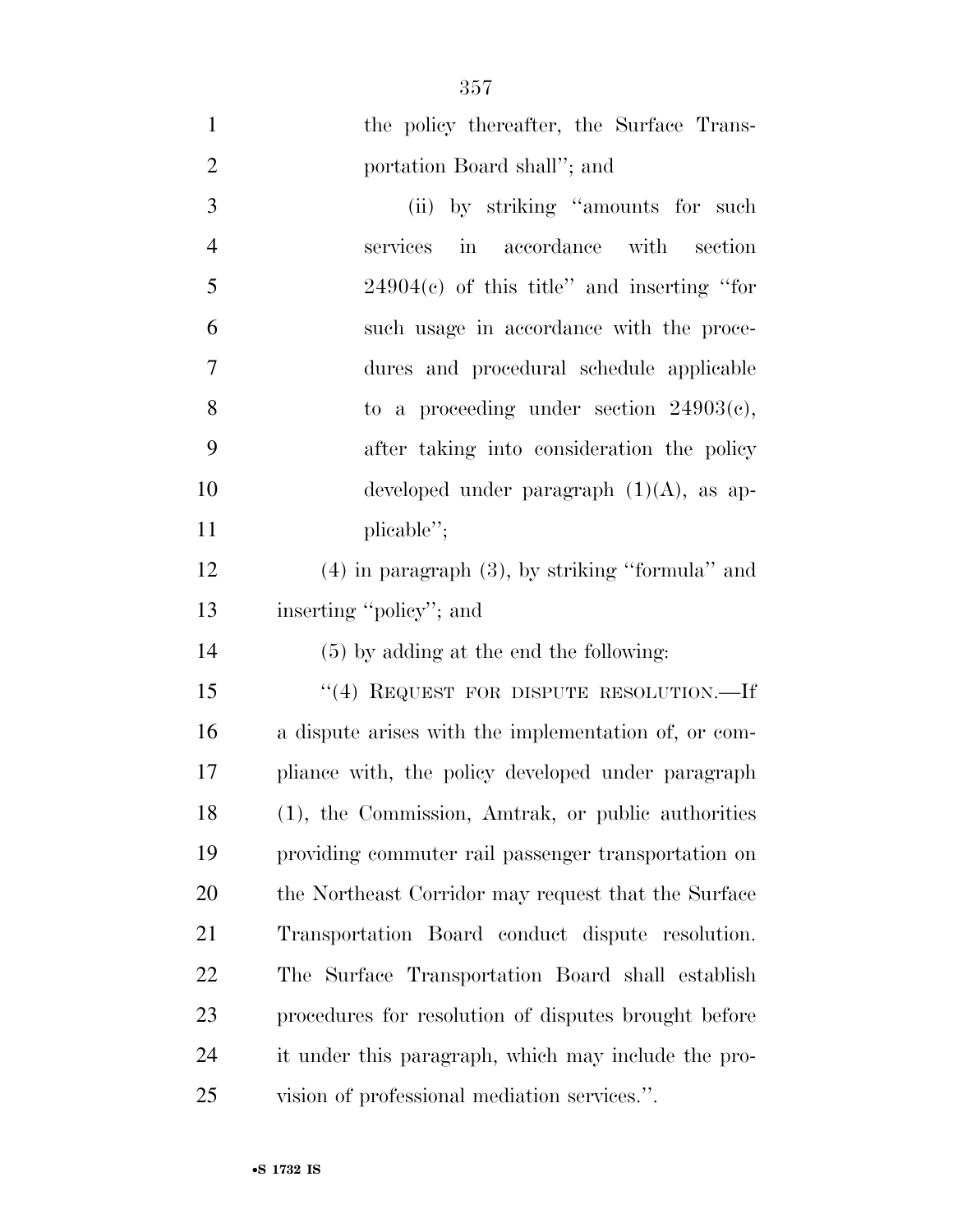- (1) by striking subsection (d);
- (2) by redesignating subsections (e) and (f) as subsections (d) and (e), respectively;

 (3) in subsection (d), as redesignated, by strik- ing ''to the Commission such sums as may be nec- essary for the period encompassing fiscal years 2009 through 2013 to carry out this section'' and insert- ing ''to the Secretary for the use of the Commission and the Northeast Corridor Safety Committee such sums as may be necessary to carry out this section during fiscal years 2016 through 2019, in addition to amounts withheld under section 5101(e) of the Comprehensive Transportation and Consumer Pro-tection Act of 2015''; and

17 (4) in subsection  $(e)(2)$ , as redesignated, by striking ''on the main line.'' and inserting ''on the main line and meet annually with the Commission on the topic of Northeast Corridor safety and secu-rity.''.

(e) NORTHEAST CORRIDOR PLANNING.—

 (1) AMENDMENT.—Chapter 249 is amended— (A) by redesignating section 24904 as sec-tion 24903; and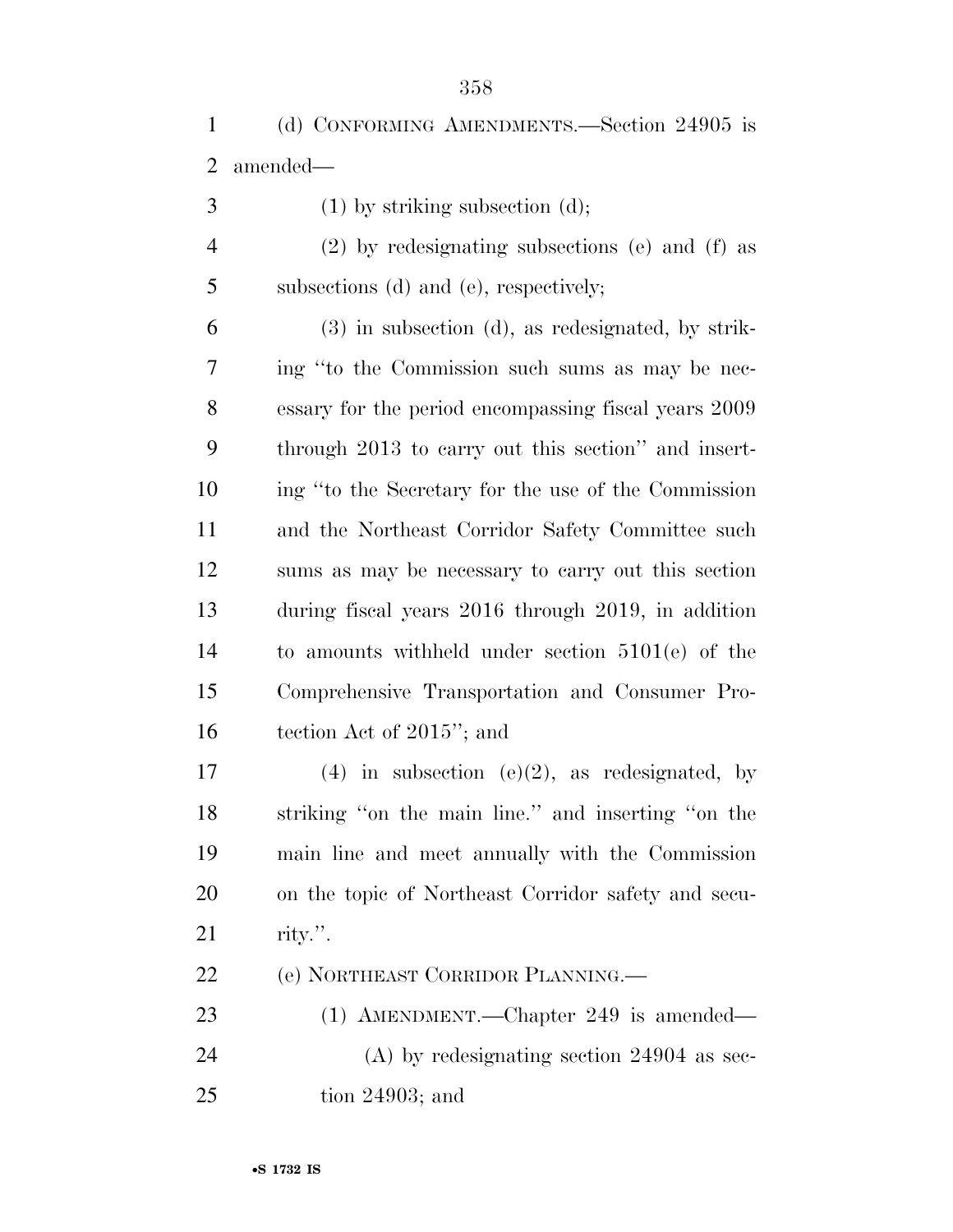| $\mathbf{1}$   | $(B)$ by inserting after section 24903, as re-     |
|----------------|----------------------------------------------------|
| $\overline{2}$ | designated, the following:                         |
| 3              | "§24904. Northeast Corridor planning               |
| $\overline{4}$ | "(a) NORTHEAST CORRIDOR CAPITAL INVESTMENT         |
| 5              | PLAN.—                                             |
| 6              | "(1) REQUIREMENT.—Not later than May 1 of          |
| 7              | each year, the Northeast Corridor Commission es-   |
| 8              | tablished under section 24905 (referred to in this |
| 9              | section as the 'Commission') shall—                |
| 10             | "(A) develop a capital investment plan for         |
| 11             | the Northeast Corridor main line between Bos-      |
| 12             | ton, Massachusetts, and the Virginia Avenue        |
| 13             | interlocking in the District of Columbia, and      |
| 14             | the Northeast Corridor branch lines connecting     |
| 15             | to Harrisburg, Pennsylvania, Springfield, Mas-     |
| 16             | sachusetts, and Spuyten Duyvil, New York, in-      |
| 17             | cluding the facilities and services used to oper-  |
| 18             | ate and maintain those lines; and                  |
| 19             | $\lq\lq$ submit the capital investment plan to     |
| 20             | the Secretary of Transportation and the Com-       |
| 21             | mittee on Commerce, Science, and Transpor-         |
| 22             | tation of the Senate and the Committee on          |
| 23             | Transportation and Infrastructure of the House     |
| 24             | of Representatives.                                |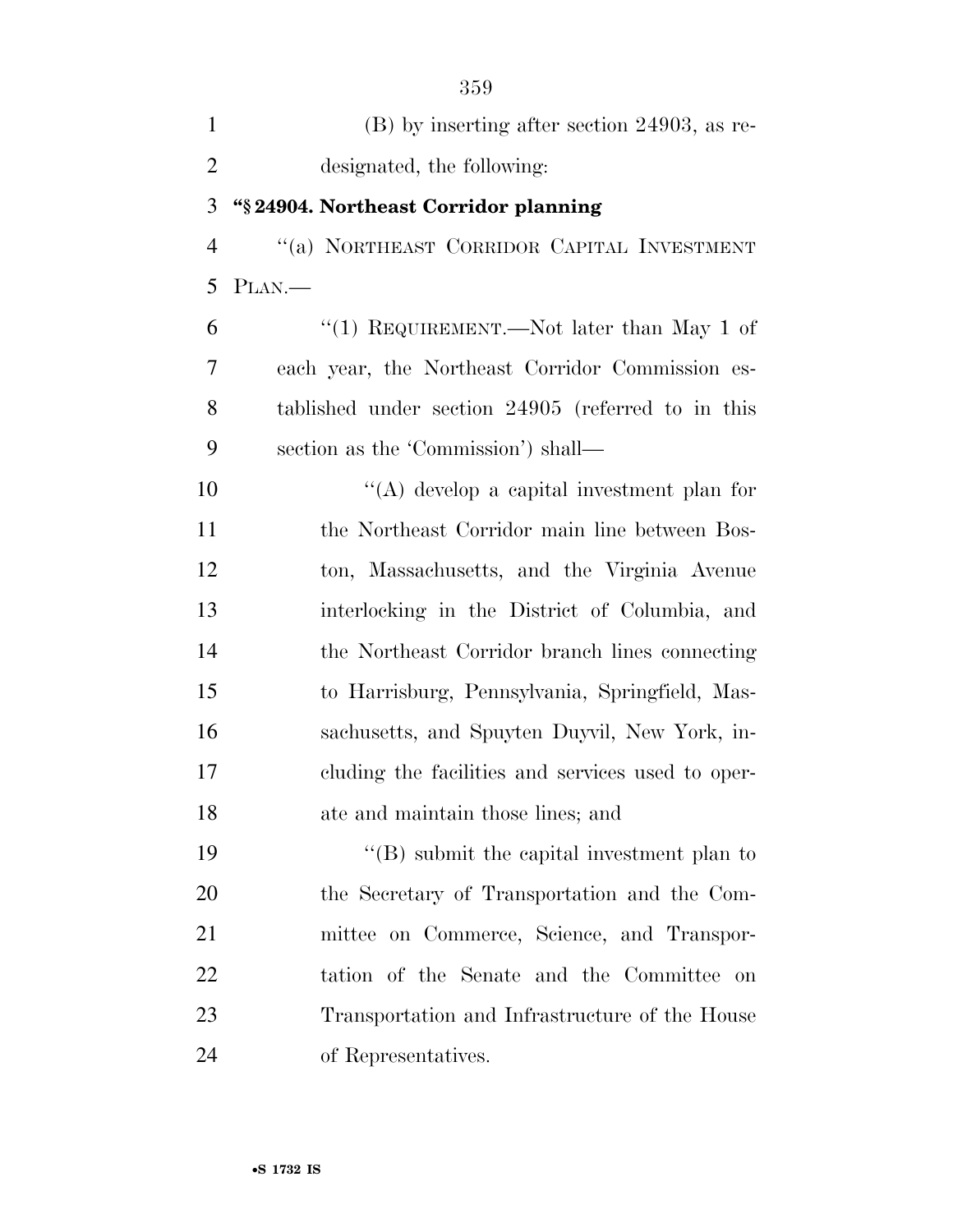| $\mathbf{1}$   | "(2) CONTENTS.—The capital investment plan            |
|----------------|-------------------------------------------------------|
| $\overline{2}$ | shall—                                                |
| 3              | $\lq\lq$ reflect coordination and network opti-       |
| $\overline{4}$ | mization across the entire Northeast Corridor;        |
| 5              | "(B) integrate the individual capital and             |
| 6              | service plans developed by each operator using        |
| 7              | the methods described in the cost allocation pol-     |
| 8              | icy developed under section $24905(c)$ ;              |
| 9              | $\lq\lq$ (C) cover a period of 5 fiscal years, begin- |
| 10             | ning with the first fiscal year after the date on     |
| 11             | which the plan is completed;                          |
| 12             | "(D) notwithstanding section $24902(b)$ ,             |
| 13             | identify, prioritize, and phase the implementa-       |
| 14             | tion of projects and programs to achieve the          |
| 15             | service outcomes identified in the Northeast          |
| 16             | Corridor service development plan and the asset       |
| 17             | condition needs identified in the Northeast Cor-      |
| 18             | ridor asset management plans, once available,         |
| 19             | and consider—                                         |
| 20             | "(i) the benefits and costs of capital                |
| 21             | investments in the plan;                              |
| 22             | "(ii) project and program readiness;                  |
| 23             | "(iii) the operational impacts; and                   |
| 24             | "(iv) funding availability;                           |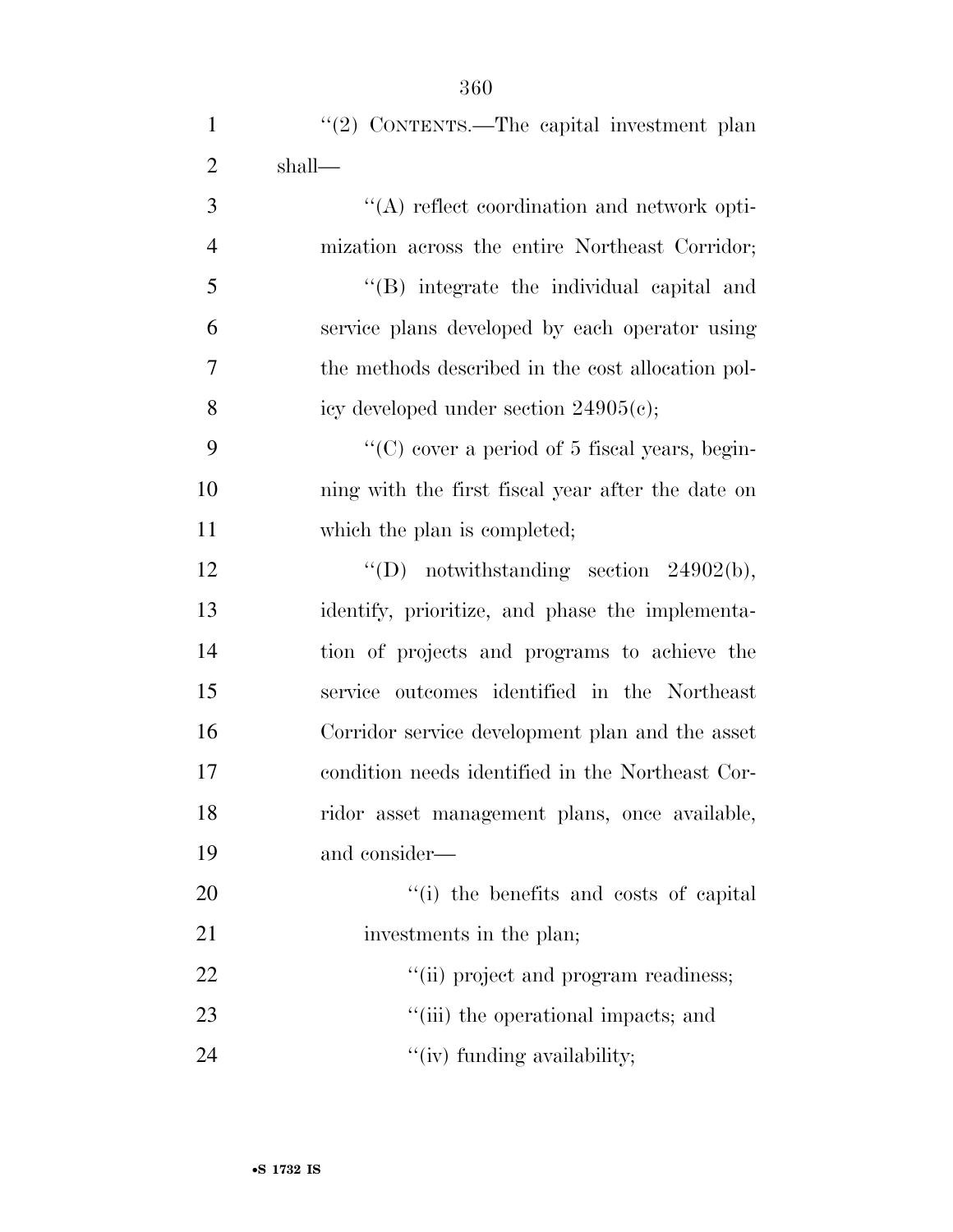| $\mathbf{1}$   | "(E) categorize capital projects and pro-       |
|----------------|-------------------------------------------------|
| $\overline{2}$ | grams as primarily associated with;             |
| 3              | "(i) normalized capital replacement             |
| $\overline{4}$ | and basic infrastructure renewals;              |
| 5              | "(ii) replacement or rehabilitation of          |
| 6              | major Northeast Corridor infrastructure         |
| 7              | assets, including tunnels, bridges, stations,   |
| 8              | and other assets;                               |
| 9              | "(iii) statutory, regulatory, or other          |
| 10             | legal mandates;                                 |
| 11             | "(iv) improvements to support service           |
| 12             | enhancements or growth; or                      |
| 13             | "(v) strategic initiatives that will im-        |
| 14             | prove overall operational performance or        |
| 15             | lower costs;                                    |
| 16             | "(F) identify capital projects and pro-         |
| 17             | grams that are associated with more than 1      |
| 18             | category described in subparagraph (E);         |
| 19             | "(G) describe the anticipated outcomes of       |
| 20             | each project or program, including an assess-   |
| 21             | ment of-                                        |
| 22             | "(i) the potential effect on passenger          |
| 23             | accessibility, operations, safety, reliability, |
| 24             | and resiliency;                                 |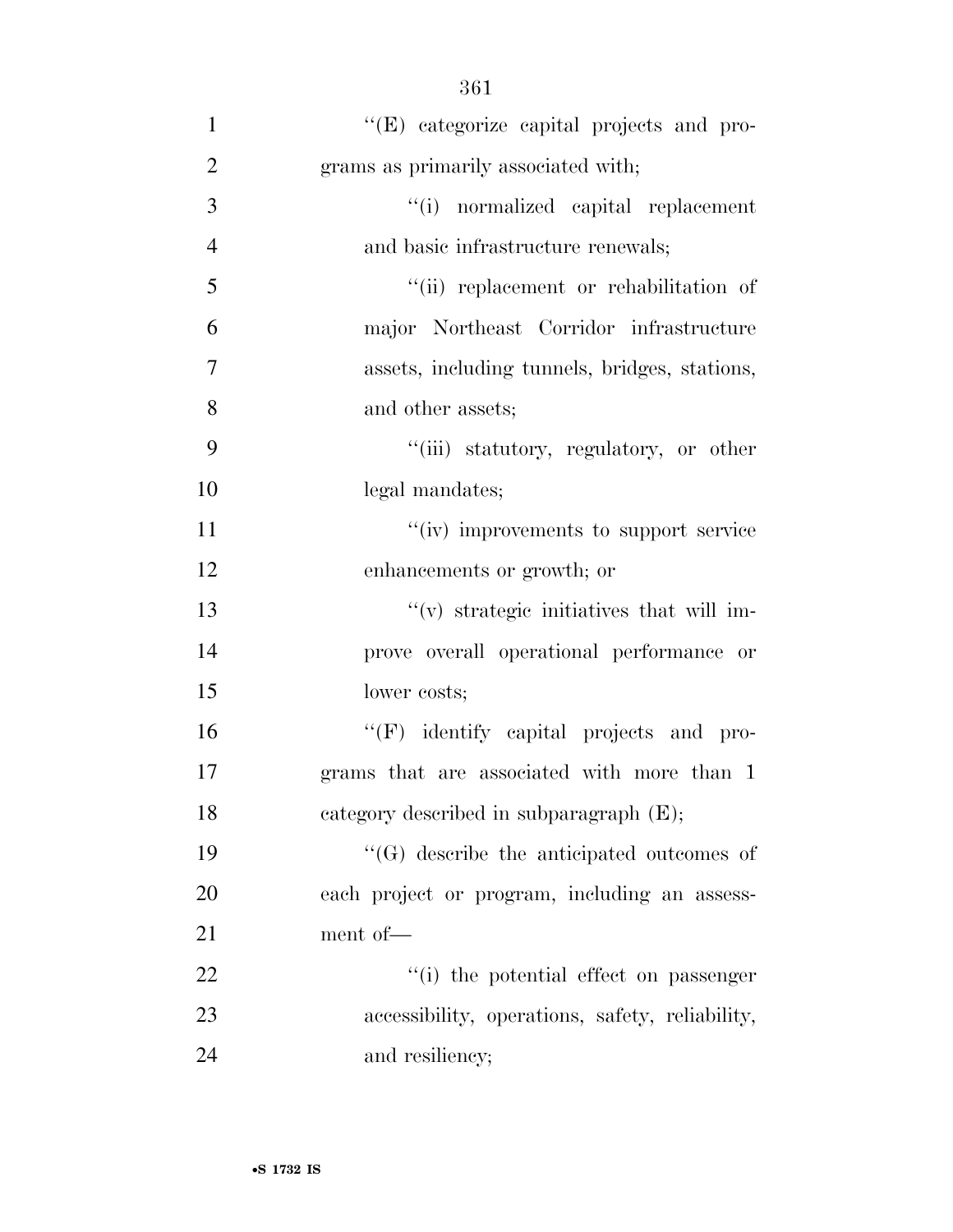| $\mathbf{1}$   | "(ii) the ability of infrastructure own-                 |
|----------------|----------------------------------------------------------|
| $\overline{2}$ | ers and operators to meet regulatory re-                 |
| 3              | quirements if the project or program is not              |
| $\overline{4}$ | funded; and                                              |
| 5              | "(iii) the benefits and costs; and                       |
| 6              | $\lq\lq (H)$ include a financial plan.                   |
| 7              | FINANCIAL PLAN.—The financial plan<br>(3)                |
| 8              | under paragraph $(2)(H)$ shall—                          |
| 9              | "(A) identify funding sources and financ-                |
| 10             | ing methods;                                             |
| 11             | $\lq\lq$ ) identify the expected allocated shares        |
| 12             | of costs pursuant to the cost allocation policy          |
| 13             | developed under section $24905(c)$ ;                     |
| 14             | "(C) identify the projects and programs                  |
| 15             | that the Commission expects will receive Fed-            |
| 16             | eral financial assistance; and                           |
| 17             | "(D) identify the eligible entity or entities            |
| 18             | that the Commission expects will receive the             |
| 19             | Federal financial assistance described under             |
| 20             | subparagraph $(C)$ .                                     |
| 21             | "(b) FAILURE TO DEVELOP A CAPITAL INVESTMENT             |
| 22             | PLAN.—If a capital investment plan has not been devel-   |
| 23             | oped by the Commission for a given fiscal year, then the |
| 24             | funds assigned to the account established under section  |
| 25             | $24319(b)$ for that fiscal year may be spent only on—    |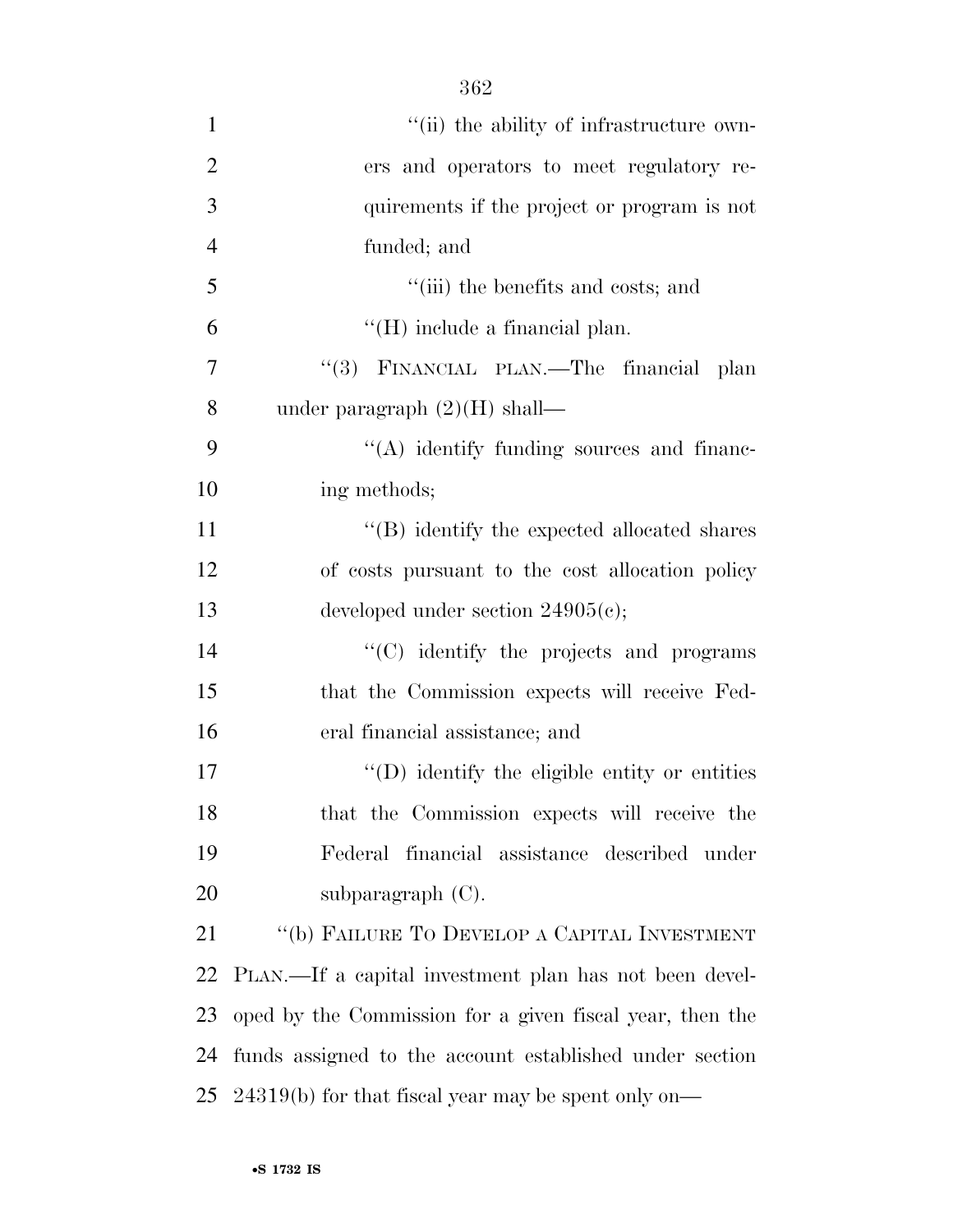| $\mathbf{1}$   | $(1)$ capital projects described in clause (i) or      |
|----------------|--------------------------------------------------------|
| $\overline{2}$ | (iii) of subsection $(a)(2)(E)$ of this section; or    |
| 3              | $\lq(2)$ capital projects described in subsection      |
| $\overline{4}$ | $(a)(2)(E)(iv)$ of this section that are for the sole  |
| 5              | benefit of Amtrak.                                     |
| 6              | "(c) NORTHEAST CORRIDOR ASSET MANAGE-                  |
| 7              | MENT.                                                  |
| 8              | "(1) CONTENTS.—With regard to its infrastruc-          |
| 9              | ture, Amtrak and each State and public transpor-       |
| 10             | tation entity that owns infrastructure that supports   |
| 11             | or provides for intercity rail passenger transpor-     |
| 12             | tation on the Northeast Corridor shall develop an      |
| 13             | asset management system and develop and update,        |
| 14             | as necessary, a Northeast Corridor asset manage-       |
| 15             | ment plan for each service territory described in sub- |
| 16             | section (a) that-                                      |
| 17             | $\lq\lq$ are consistent with the Federal Tran-         |
| 18             | sit Administration process, as authorized under        |
| 19             | section 5326, when implemented; and                    |
| 20             | $\lq\lq$ (B) include, at a minimum—                    |
| 21             | "(i) an inventory of all capital assets                |
| 22             | owned by the developer of the asset man-               |
| 23             | agement plan;                                          |
| 24             | "(ii) an assessment of asset condition;                |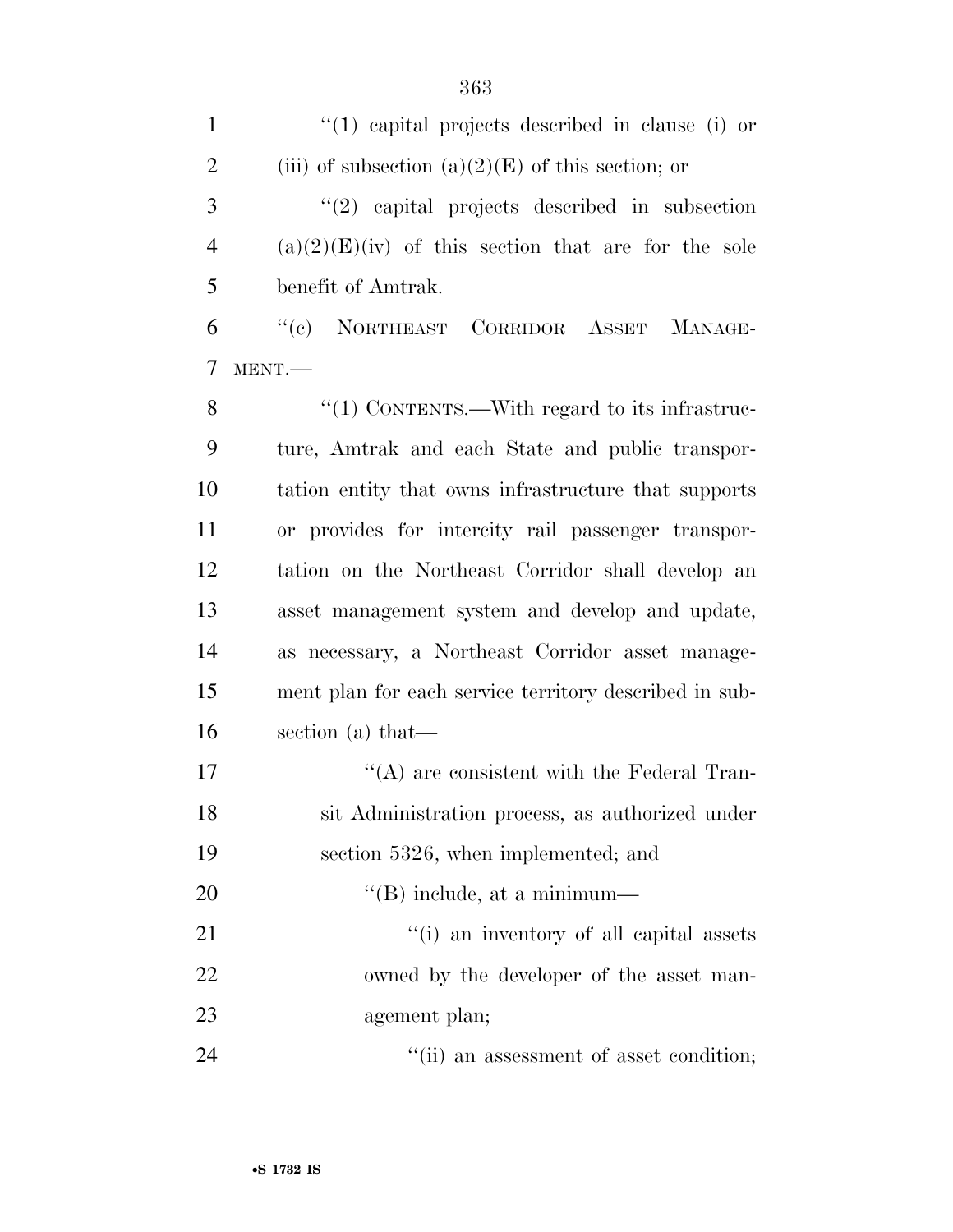| $\mathbf{1}$   | "(iii) a description of the resources                  |
|----------------|--------------------------------------------------------|
| $\overline{2}$ | and processes necessary to bring or main-              |
| 3              | tain those assets in a state-of-good-repair,           |
| $\overline{4}$ | including decision-support tools and invest-           |
| 5              | ment prioritization methods; and                       |
| 6              | "(iv) a description of changes in asset                |
| $\overline{7}$ | condition since the previous version of the            |
| 8              | plan.                                                  |
| 9              | "(2) TRANSMITTAL.—Each entity described in             |
| 10             | paragraph (1) shall transmit to the Commission—        |
| 11             | "(A) not later than 2 years after the date             |
| 12             | of enactment of the Comprehensive Transpor-            |
| 13             | tation and Consumer Protection Act of 2015,            |
| 14             | its Northeast Corridor asset management plan           |
| 15             | developed under paragraph (1); and                     |
| 16             | $\lq\lq (B)$ at least biennial thereafter, an update   |
| 17             | to its Northeast Corridor asset management             |
| 18             | plan.                                                  |
| 19             | "(d) NORTHEAST CORRIDOR SERVICE DEVELOP-               |
| 20             | MENT PLAN UPDATES.—Not less frequently than once       |
| 21             | every 10 years, the Commission shall update the North- |
| 22             | east Corridor service development plan.".              |
| 23             | (2) CONFORMING AMENDMENTS.-                            |
| 24             | (A)<br>NOTE AND MORTGAGE.-Section                      |
| 25             | $24907(a)$ is amended by striking "section             |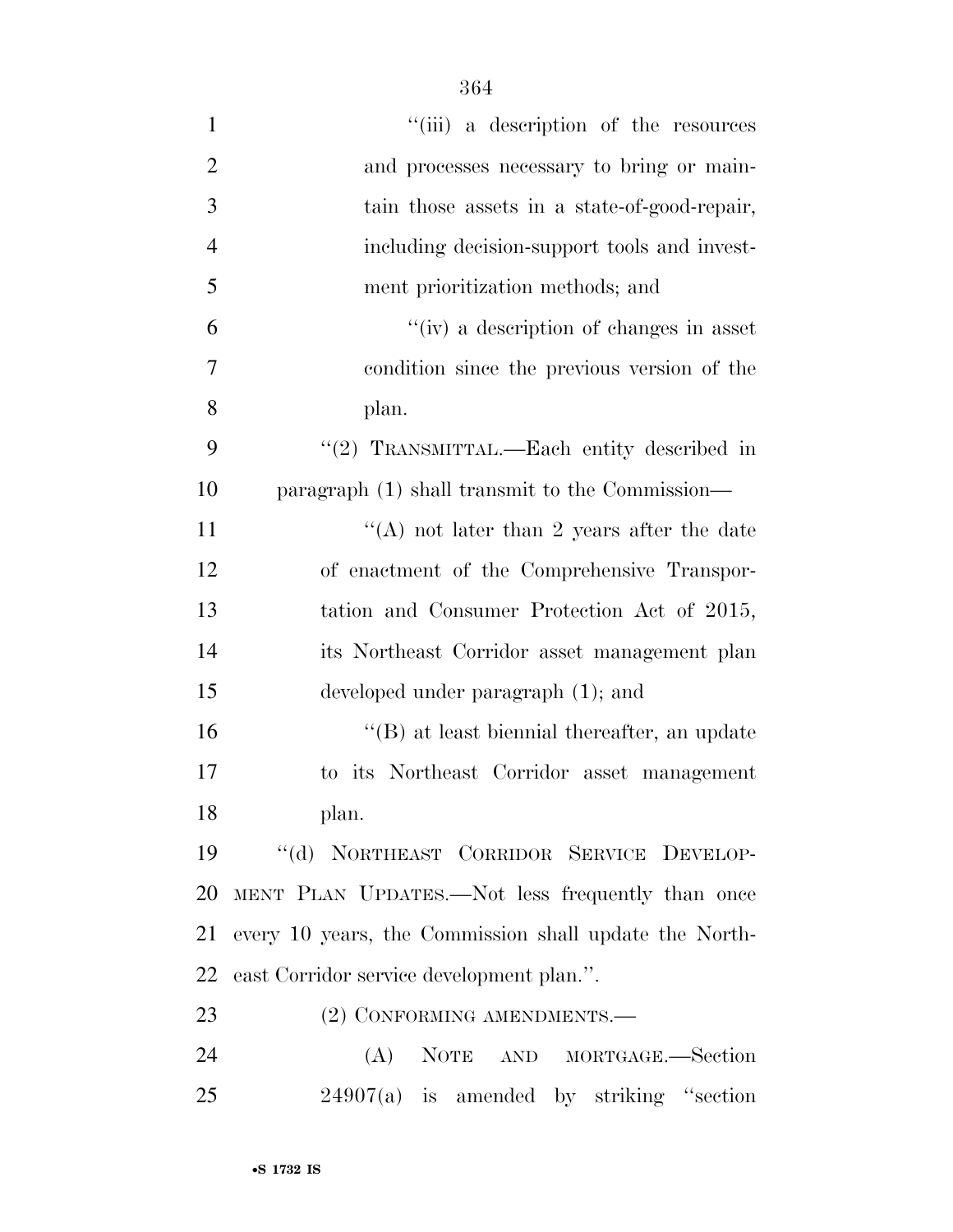| $\mathbf{1}$   | 24904 of this title" and inserting "section             |
|----------------|---------------------------------------------------------|
| $\overline{2}$ | 24903".                                                 |
| 3              | (B) TABLE OF CONTENTS AMENDMENT.                        |
| $\overline{4}$ | The table of contents for chapter 249 is amend-         |
| 5              | $ed$ —                                                  |
| 6              | (i) by redesignating the item relating                  |
| 7              | to section $24904$ as relating to section               |
| 8              | $24903$ ; and                                           |
| 9              | (ii) by inserting after the item relating               |
| 10             | to section 24903, as redesignated, the fol-             |
| 11             | lowing:                                                 |
|                | "24904. Northeast Corridor planning.".                  |
| 12             | REPEAL.—Section 211 of the Passenger<br>(3)             |
| 13             | Rail Investment and Improvement Act of 2008 (divi-      |
| 14             | sion B of Public Law 110–432; 49 U.S.C. 24902           |
| 15             | note) is repealed.                                      |
| 16             | SEC. 5309. NORTHEAST CORRIDOR THROUGH-TICKETING         |
| 17             | AND PROCUREMENT EFFICIENCIES.                           |
| 18             | (a) THROUGH-TICKETING STUDY.-                           |
| 19             | $(1)$ In GENERAL.—Not later than 3 years after          |
| 20             | the date of enactment of this Act, the Northeast        |
| 21             | Corridor<br>Commission established<br>under<br>section  |
| <u>22</u>      | $24905(a)$ of title 49, United States Code (referred to |
| 23             | in this section as the "Commission"), in consultation   |
| 24             | with Amtrak and the commuter rail passenger trans-      |
| 25             | portation providers along the Northeast Corridor        |
|                |                                                         |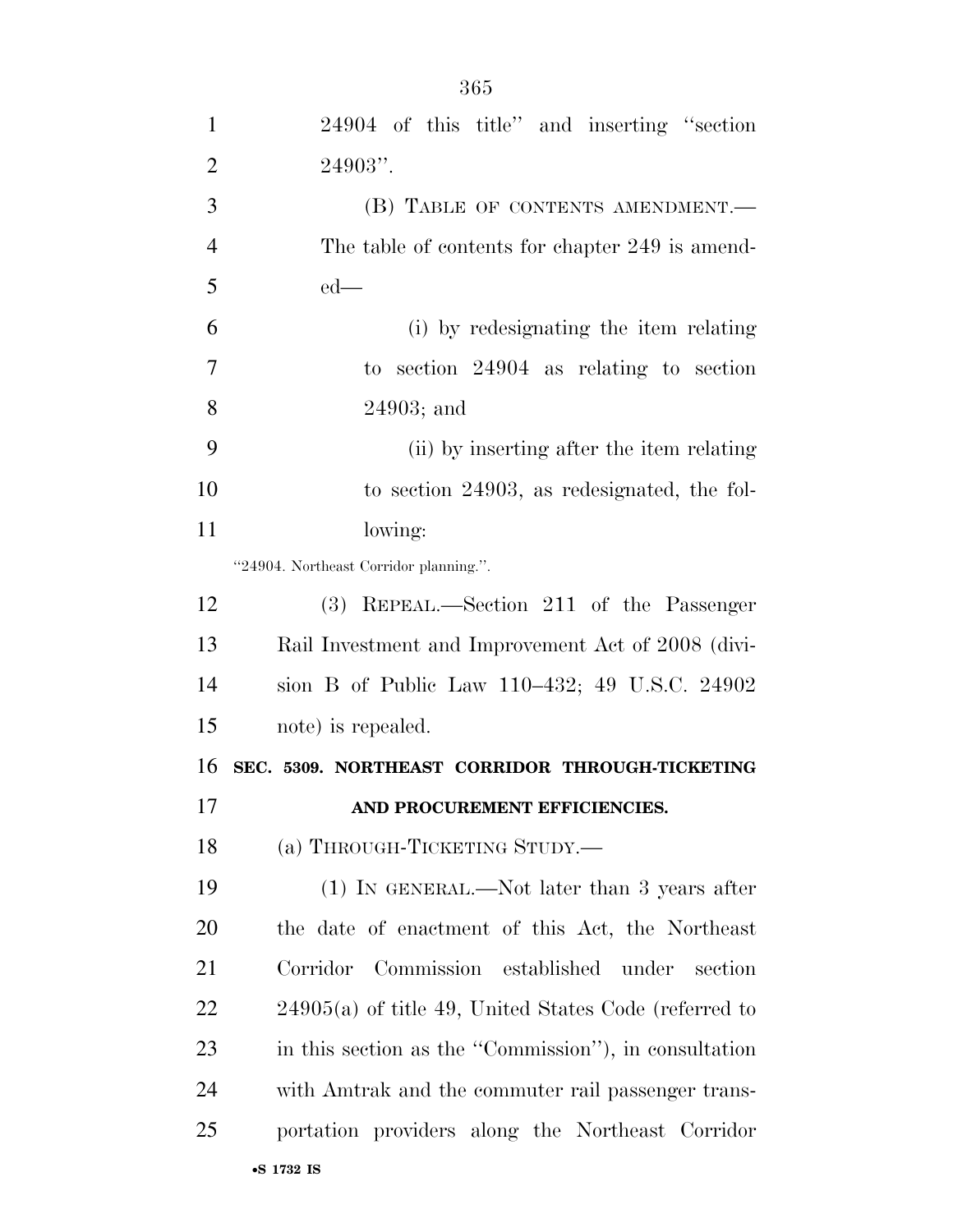| $\mathbf{1}$   | shall complete a study on the feasibility of and op- |
|----------------|------------------------------------------------------|
| $\overline{2}$ | tions for permitting through-ticketing between Am-   |
| 3              | trak service and commuter rail services on the       |
| $\overline{4}$ | Northeast Corridor.                                  |
| 5              | (2) CONTENTS.—In completing the study under          |
| 6              | paragraph (1), the Northeast Corridor Commission     |
| 7              | shall—                                               |
| 8              | $(A)$ examine the current state of intercity         |
| 9              | and commuter rail ticketing technologies, poli-      |
| 10             | cies, and other relevant aspects on the North-       |
| 11             | east Corridor;                                       |
| 12             | (B) consider and recommend technology,               |
| 13             | process, policy, or other options that would per-    |
| 14             | mit through-ticketing to allow intercity and         |
| 15             | commuter rail passengers to purchase, in a sin-      |
| 16             | gle transaction, travel that utilizes Amtrak and     |
| 17             | connecting commuter rail services;                   |
| 18             | (C) consider options to expand through-              |
| 19             | ticketing to include local transit services;         |
| 20             | (D) summarize costs, benefits, opportuni-            |
| 21             | ties, and impediments to developing such             |
| 22             | through-ticketing options; and                       |
| 23             | (E) develop a proposed methodology, in-              |
| 24             | cluding cost and schedule estimates, for car-        |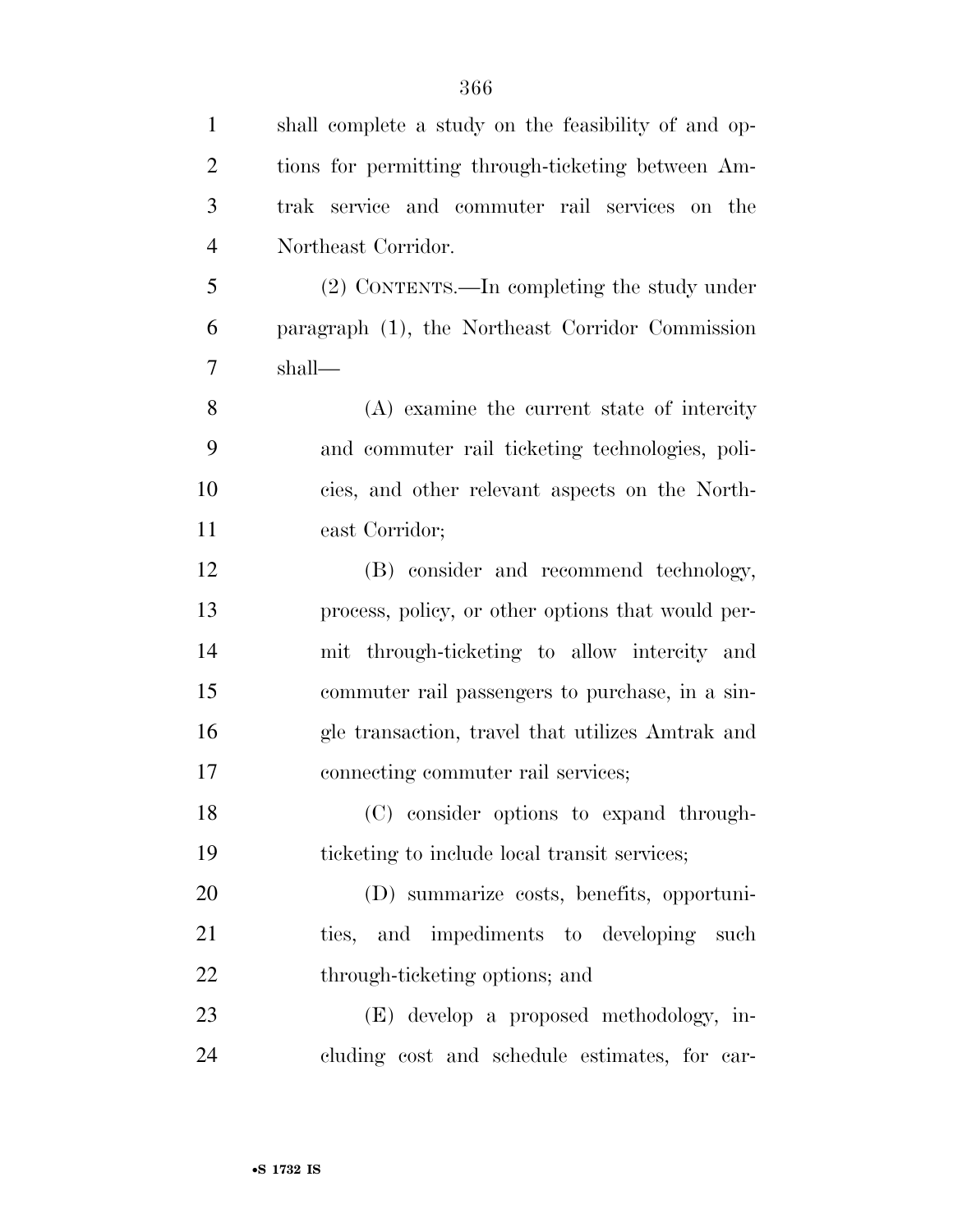| $\mathbf{1}$   | rying out a pilot program on through-ticketing        |
|----------------|-------------------------------------------------------|
| $\overline{2}$ | on the Northeast Corridor.                            |
| 3              | $(3)$ REPORT.—Not later than 60 days after the        |
| $\overline{4}$ | date the study under paragraph (1) is complete, the   |
| 5              | Commission shall submit to the Committee on Com-      |
| 6              | merce, Science, and Transportation of the Senate      |
| 7              | and the Committee on Transportation and Infra-        |
| 8              | structure of the House of Representatives a report    |
| 9              | that includes—                                        |
| 10             | (A) the results of the study; and                     |
| 11             | (B) any recommendations for further ac-               |
| 12             | tion.                                                 |
| 13             | (b) JOINT PROCUREMENT STUDY.—                         |
| 14             | $(1)$ IN GENERAL.—Not later than 3 years after        |
| 15             | the date of enactment of this Act, the Secretary, in  |
| 16             | cooperation with the Commission, Amtrak, and com-     |
| 17             | muter rail transportation authorities on the North-   |
|                |                                                       |
| 18             | east Corridor shall complete a study of the potential |
| 19             | benefits resulting from Amtrak and such authorities   |
| 20             | undertaking select joint procurements for common      |
| 21             | materials, assets, and equipment when expending       |
| 22             | Federal funds for such purchases.                     |
| 23             | (2) CONTENTS.—In completing the study under           |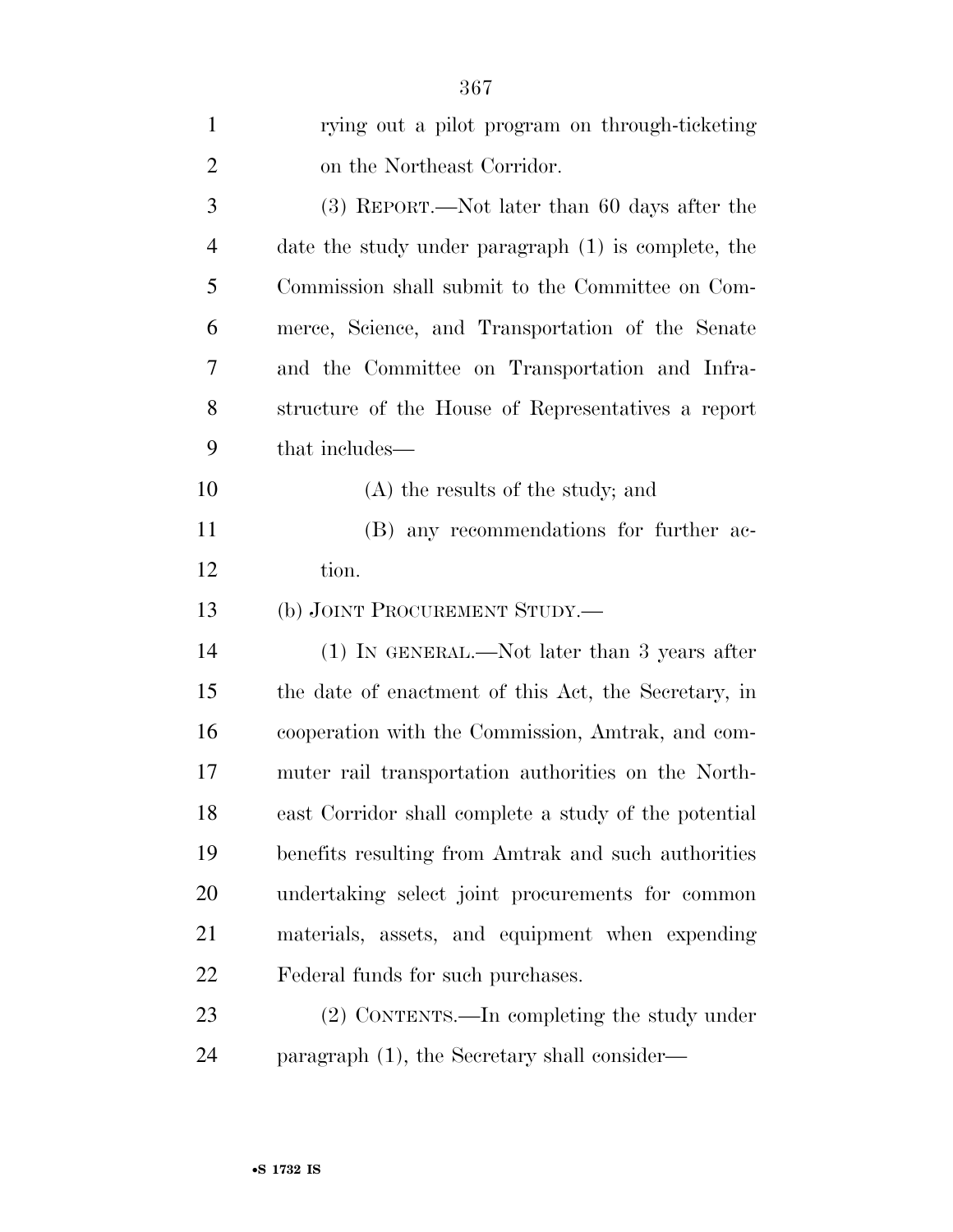| $\mathbf{1}$   | (A) the types of materials, assets, and              |
|----------------|------------------------------------------------------|
| $\overline{2}$ | equipment that are regularly purchased by Am-        |
| 3              | trak and such authorities that are similar and       |
| $\overline{4}$ | could be jointly procured;                           |
| 5              | (B) the potential benefits of such joint pro-        |
| 6              | curements, including lower procurement costs,        |
| 7              | better pricing, greater market relevancy, and        |
| 8              | other efficiencies;                                  |
| 9              | (C) the potential costs of such joint pro-           |
| 10             | curements;                                           |
| 11             | (D) any significant impediments to under-            |
| 12             | taking joint procurements, including any nec-        |
| 13             | essary harmonization and reconciliation of Fed-      |
| 14             | eral and State procurement or safety regula-         |
| 15             | tions or standards and other requirements; and       |
| 16             | (E) whether to create Federal incentives or          |
| 17             | requirements relating to considering or carrying     |
| 18             | out joint procurements when expending Federal        |
| 19             | funds.                                               |
| 20             | $(3)$ TRANSMISSION.—Not later than 60 days           |
| 21             | after completing the study required under this sub-  |
| 22             | section, the Secretary shall submit to the Committee |
| 23             | on Commerce, Science, and Transportation of the      |
| 24             | Senate and the Committee on Transportation and       |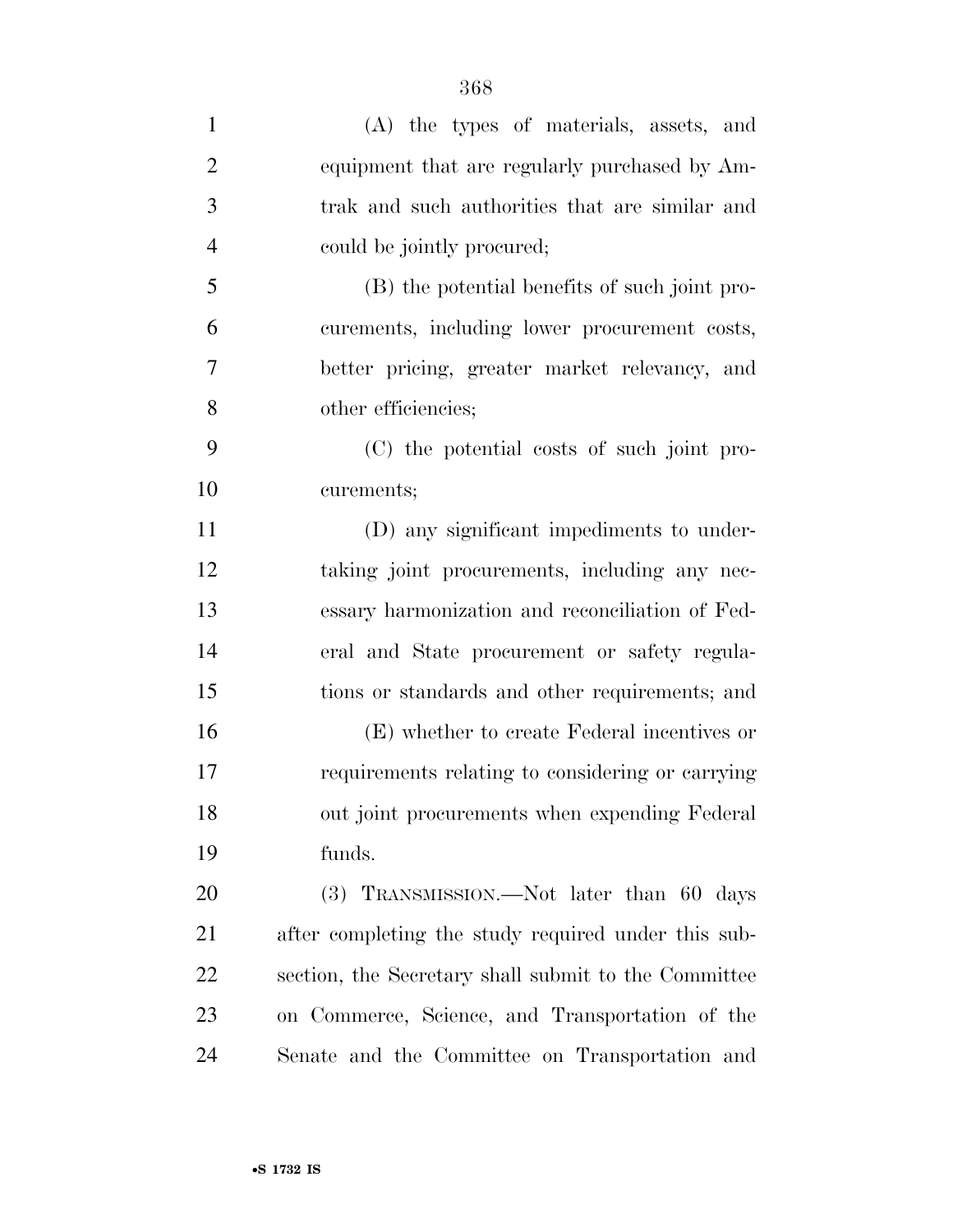Infrastructure of the House of Representatives a re- port that includes— (A) the results of the study; and (B) any recommendations for further ac- tion. (c) NORTHEAST CORRIDOR.—In this section, the term ''Northeast Corridor'' means the Northeast Corridor main line between Boston, Massachusetts, and the Vir- ginia Avenue interlocking in the District of Columbia, and the Northeast Corridor branch lines connecting to Harris- burg, Pennsylvania, Springfield, Massachusetts, and Spuyten Duyvil, New York, including the facilities and services used to operate and maintain those lines.

## **SEC. 5310. DATA AND ANALYSIS.**

 (a) DATA.—Not later than 3 years after the date of enactment of this Act, the Secretary, in consultation with the Surface Transportation Board, Amtrak, freight rail- roads, State and local governments, and regional business, tourism and economic development agencies shall conduct a data needs assessment—

- (1) to support the development of an efficient and effective intercity passenger rail network;
- (2) to identify the data needed to conduct cost- effective modeling and analysis for intercity pas-senger rail development programs;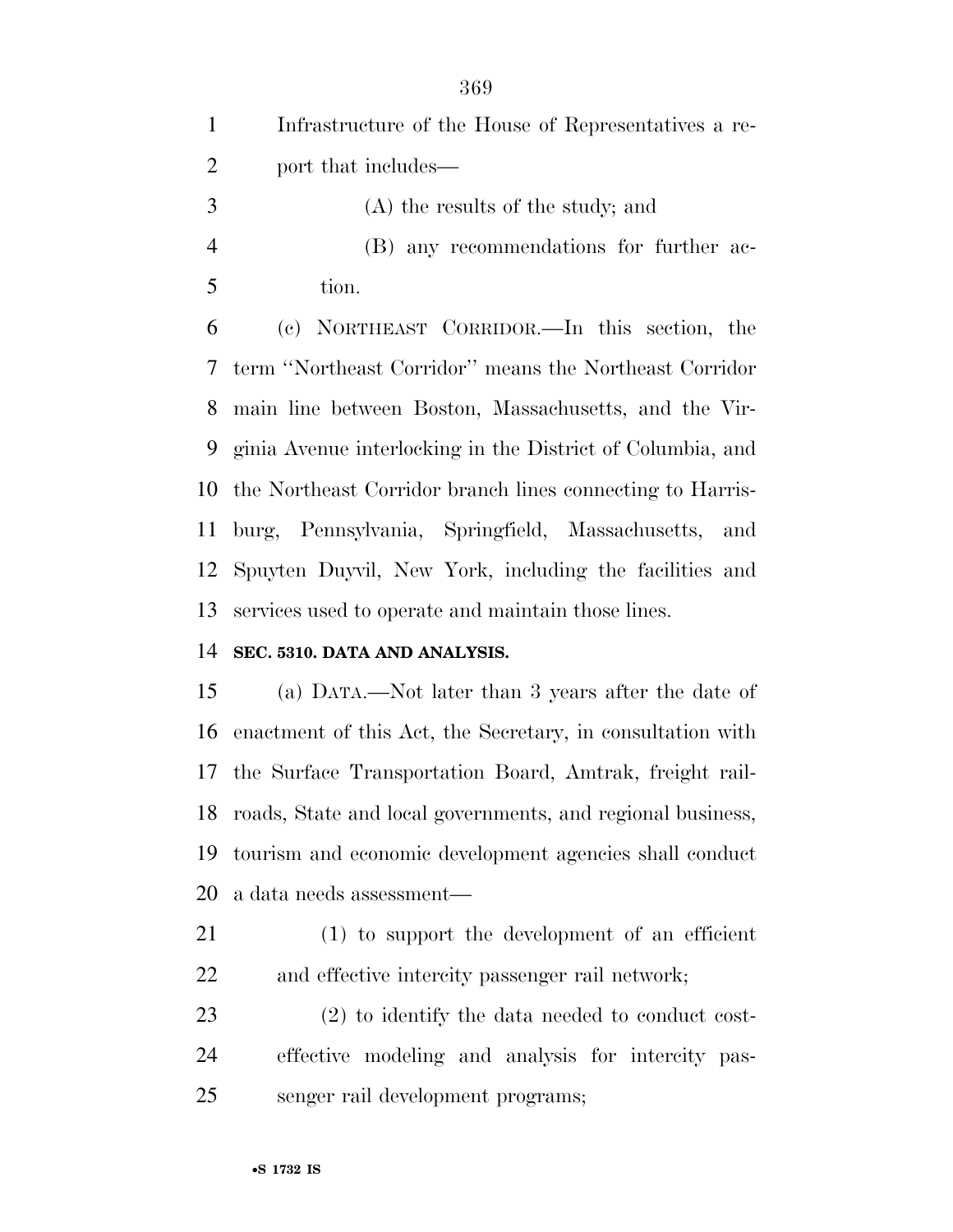(3) to determine limitations to the data used for inputs; (4) to develop a strategy to address such limita- tions; (5) to identify barriers to accessing existing data; (6) to develop recommendations regarding whether the authorization of additional data collec- tion for intercity passenger rail travel is warranted; and (7) to determine which entities will be respon- sible for generating or collecting needed data. (b) BENEFIT-COST ANALYSIS.—Not later than 180 days after the date of enactment of this Act, the Secretary shall enhance the usefulness of assessments of benefits and costs, for intercity passenger rail and freight rail projects— (1) by providing ongoing guidance and training on developing benefit and cost information for rail projects; (2) by providing more direct and consistent re- quirements for assessing benefits and costs across transportation funding programs, including the ap-propriate use of discount rates;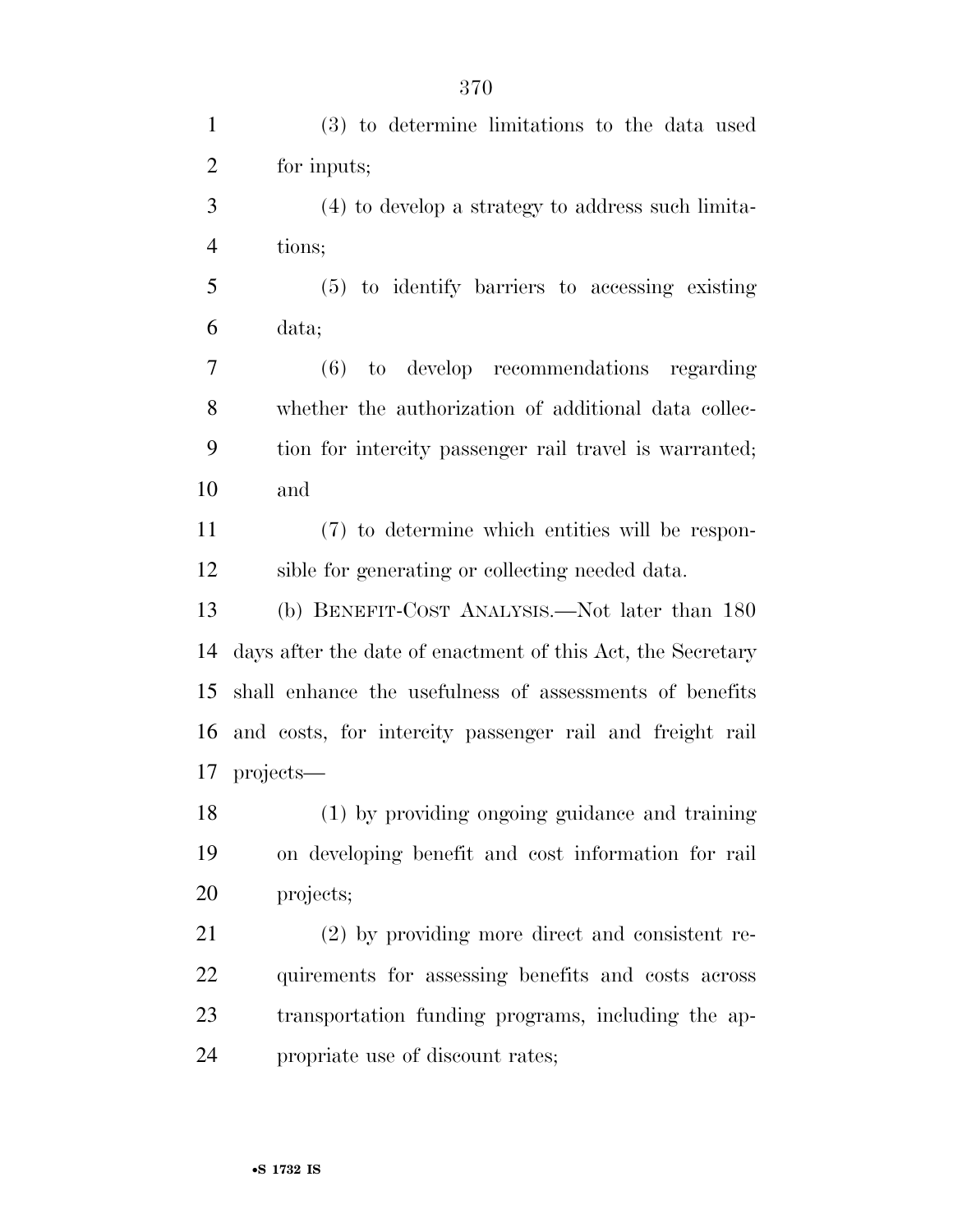| $\mathbf{1}$   | (3) by requiring applicants to clearly commu-                     |
|----------------|-------------------------------------------------------------------|
| $\overline{2}$ | nicate the methodology used to calculate the project              |
|                |                                                                   |
| 3              | benefits and costs, including non-proprietary infor-              |
| $\overline{4}$ | mation on-                                                        |
| 5              | (A) assumptions underlying calculations;                          |
| 6              | (B) strengths and limitations of data used;                       |
| 7              | and                                                               |
| 8              | (C) the level of uncertainty in estimates of                      |
| 9              | project benefits and costs; and                                   |
| 10             | (4) by ensuring that applicants receive clear                     |
| 11             | and consistent guidance on values to apply for key                |
| 12             | assumptions used to estimate potential project bene-              |
| 13             | fits and costs.                                                   |
| 14             | (c) CONFIDENTIAL DATA.—The Secretary shall pro-                   |
| 15             | tect sensitive or confidential to the greatest extent per-        |
| 16             | mitted by law. Nothing in this section shall require any          |
| 17             | entity to provide information to the Secretary in the ab-         |
| 18             | sence of a voluntary agreement.                                   |
| 19             | SEC. 5311. DISASTER RELIEF.                                       |
| 20             | (a) MAJOR DISASTER ASSISTANCE PROGRAMS.—Sec-                      |
| 21             | tion $406(a)$ of the Robert T. Stafford Disaster Relief and       |
| 22             | Emergency Assistance Act $(42 \text{ U.S.C. } 5172(a))$ is amend- |
| 23             | $ed$ —                                                            |
| 24             | $(1)$ in paragraph $(1)$ —                                        |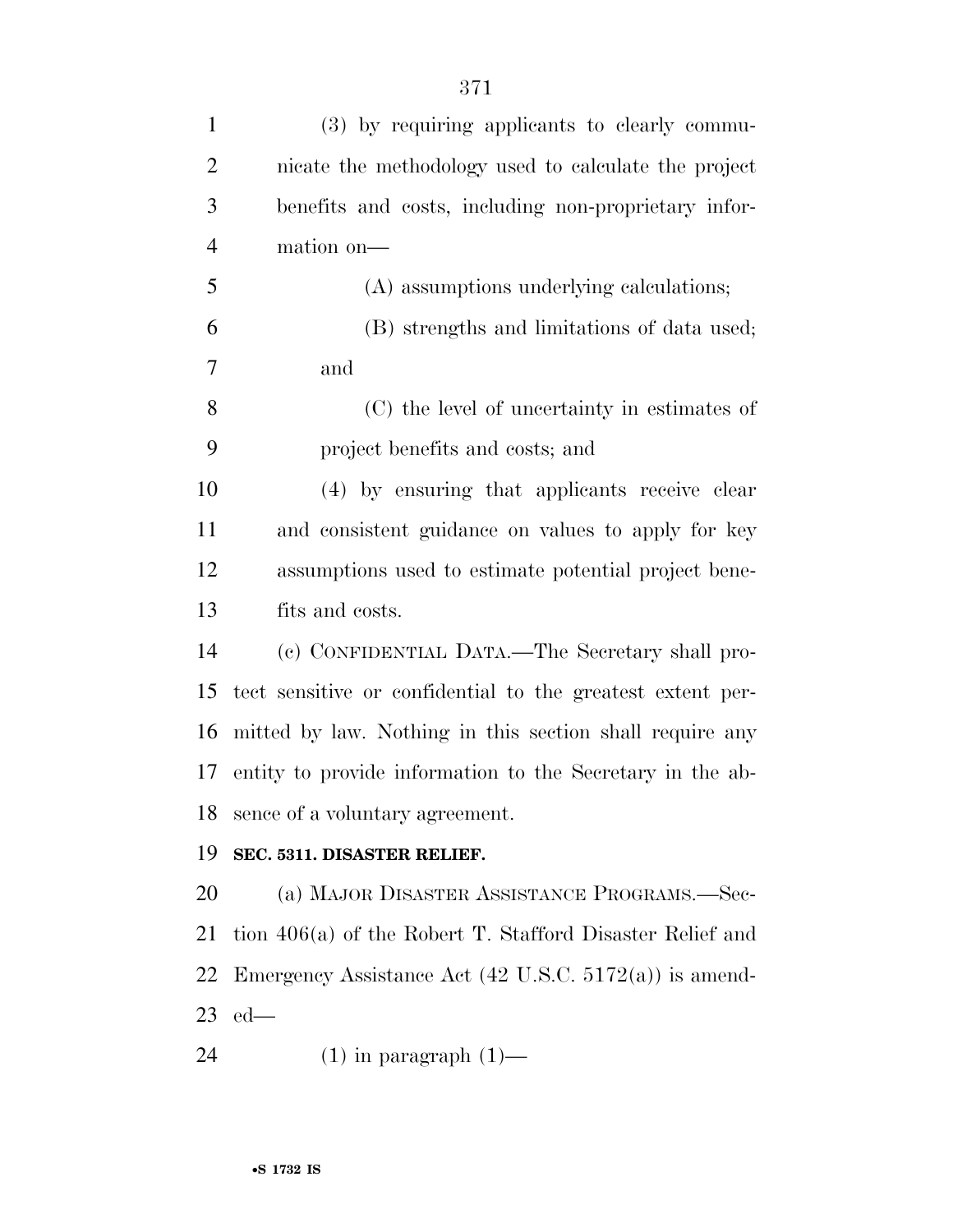| $\mathbf{1}$   | $(A)$ in subparagraph $(A)$ , by striking                            |
|----------------|----------------------------------------------------------------------|
| $\overline{2}$ | "and" at the end;                                                    |
| 3              | $(B)$ in subparagraph $(B)$ , by striking the                        |
| $\overline{4}$ | period at the end and inserting "; and"; and                         |
| 5              | (C) by adding at the end the following:                              |
| 6              | $\lq\lq$ (C) to entities that receive Federal Gov-                   |
| $\overline{7}$ | ernment grants to provide critical services for                      |
| 8              | the repair, restoration, reconstruction, or re-                      |
| 9              | placement of infrastructure, facilities, and                         |
| 10             | equipment that—                                                      |
| 11             | "(i) are owned or operated for the                                   |
| 12             | purposes of providing critical services; and                         |
| 13             | "(ii) are damaged or destroyed by a                                  |
| 14             | major disaster."; and                                                |
| 15             | $(2)$ in paragraph $(3)(B)$ —                                        |
| 16             | $(A)$ by striking "this paragraph" and in-                           |
| 17             | serting "this subsection"; and                                       |
| 18             | (B) by inserting "transportation," after                             |
| 19             | "education,".                                                        |
| 20             | (b) DEBRIS REMOVAL.—Section $407(a)(2)$ of such                      |
| 21             | Act $(42 \text{ U.S.C. } 5173(a)(2))$ is amended by inserting "enti- |
| 22             | ty that receives Federal Government grants to provide                |
| 23             | critical services (as defined in section $5172(a)(3)(B)$ )"          |
| 24             | after "government".                                                  |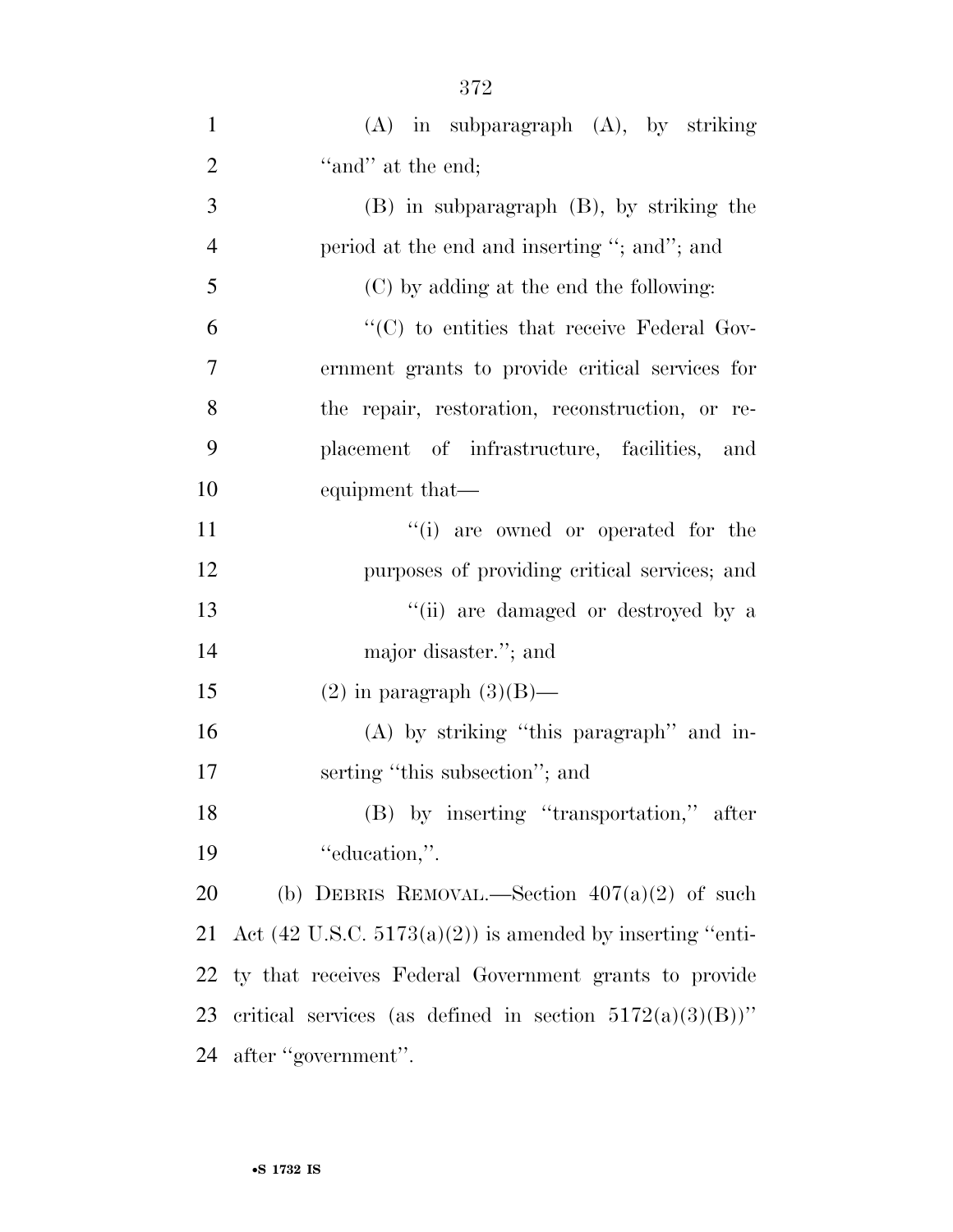| 1              | SEC. 5312. PERFORMANCE-BASED PROPOSALS.               |
|----------------|-------------------------------------------------------|
| $\overline{2}$ | (a) SOLICITATION OF PROPOSALS.-                       |
| 3              | $(1)$ In GENERAL.—Not later than 30 days after        |
| $\overline{4}$ | the date of enactment of this Act, the Secretary      |
| 5              | shall issue a request for proposals for projects for  |
| 6              | the financing, design, construction, operation, and   |
| 7              | maintenance of an intercity passenger rail system,    |
| 8              | including—                                            |
| 9              | (A) the Northeast Corridor;                           |
| 10             | (B) the California Corridor;                          |
| 11             | (C) the Empire Corridor;                              |
| 12             | (D) the Pacific Northwest Corridor;                   |
| 13             | (E) the South Central Corridor;                       |
| 14             | (F) the Gulf Coast Corridor;                          |
| 15             | (G) the Chicago Hub Network;                          |
| 16             | (H) the Florida Corridor;                             |
| 17             | (I) the Keystone Corridor;                            |
| 18             | (J) the Northern New England Corridor;                |
| 19             | and                                                   |
| 20             | (K) the Southeast Corridor.                           |
| 21             | (2) SUBMISSION.—Proposals shall be submitted          |
| 22             | to the Secretary not later than 180 days after the    |
| 23             | publication of such request for proposals under para- |
| 24             | $graph(1)$ .                                          |
| 25             | (3) PERFORMANCE STANDARD.—Proposals sub-              |
| 26             | mitted under paragraph (2) shall meet any stand-      |
|                |                                                       |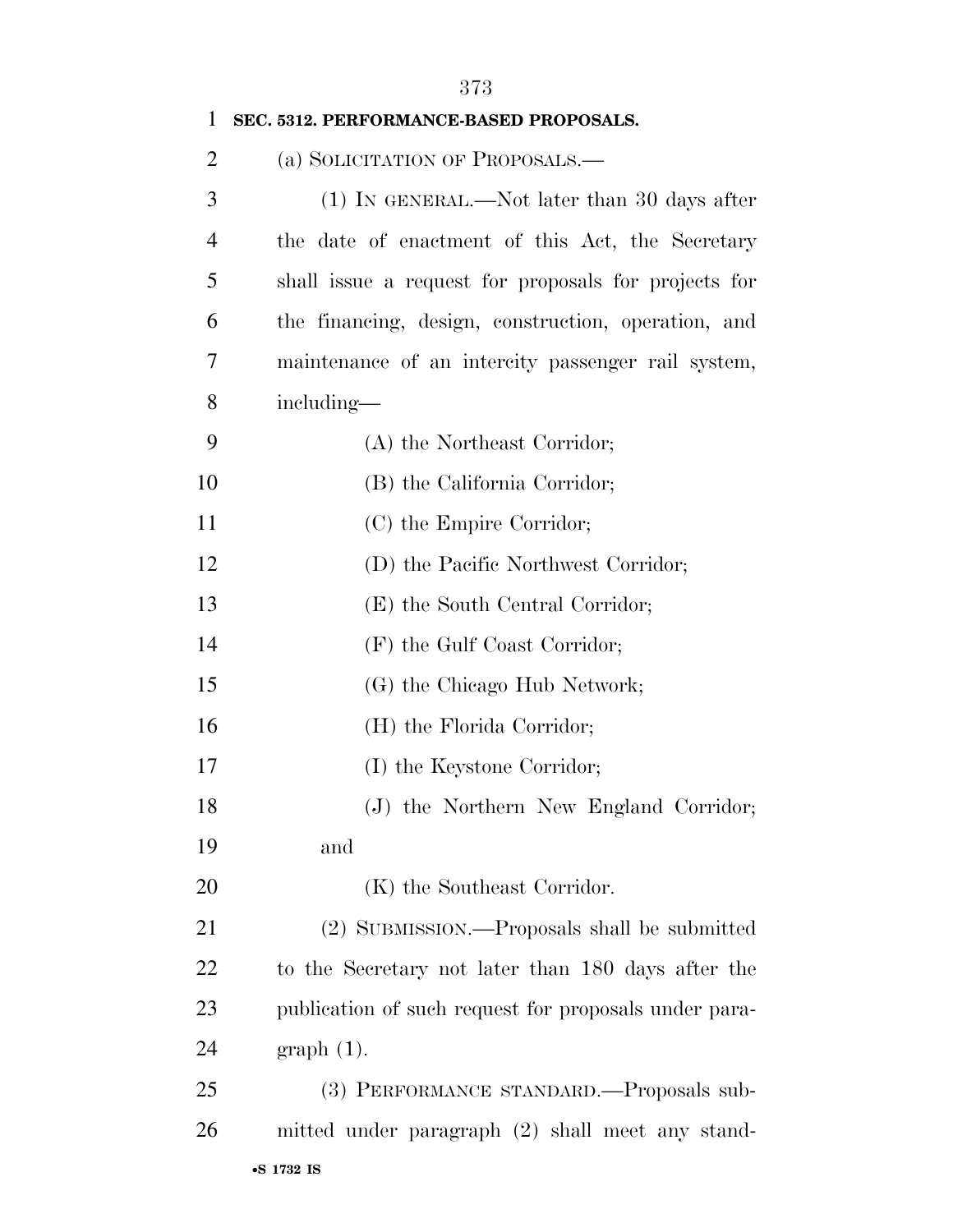| $\mathbf{1}$   | ards established by the Secretary. For corridors with   |
|----------------|---------------------------------------------------------|
| $\overline{2}$ | existing intercity passenger rail service, proposals    |
| 3              | shall also be designed to achieve a reduction of exist- |
| $\overline{4}$ | ing minimum intercity rail service trip times between   |
| 5              | the main corridor city pairs by a minimum of 25         |
| 6              | percent. In the case of a proposal submitted with re-   |
| 7              | spect to paragraph $(1)(A)$ , the proposal shall be de- |
| 8              | signed to achieve a 2-hour or less express service be-  |
| 9              | tween Washington, District of Columbia, and New         |
| 10             | York City, New York.                                    |
| 11             | (4) CONTENTS.—A proposal submitted under                |
| 12             | this subsection shall include—                          |
| 13             | (A) the names and qualifications of the                 |
| 14             | persons submitting the proposal and the entities        |
| 15             | proposed to finance, design, construct, operate,        |
| 16             | and maintain the railroad, railroad equipment,          |
| 17             | and related facilities, stations, and infrastruc-       |
| 18             | ture;                                                   |
| 19             | (B) a detailed description of the proposed              |
| 20             | rail service, including possible routes, required       |
| 21             | infrastructure investments and improvements,            |
| 22             | equipment needs and type, train frequencies,            |
| 23             | peak and average operating speeds, and trip             |
| 24             | times;                                                  |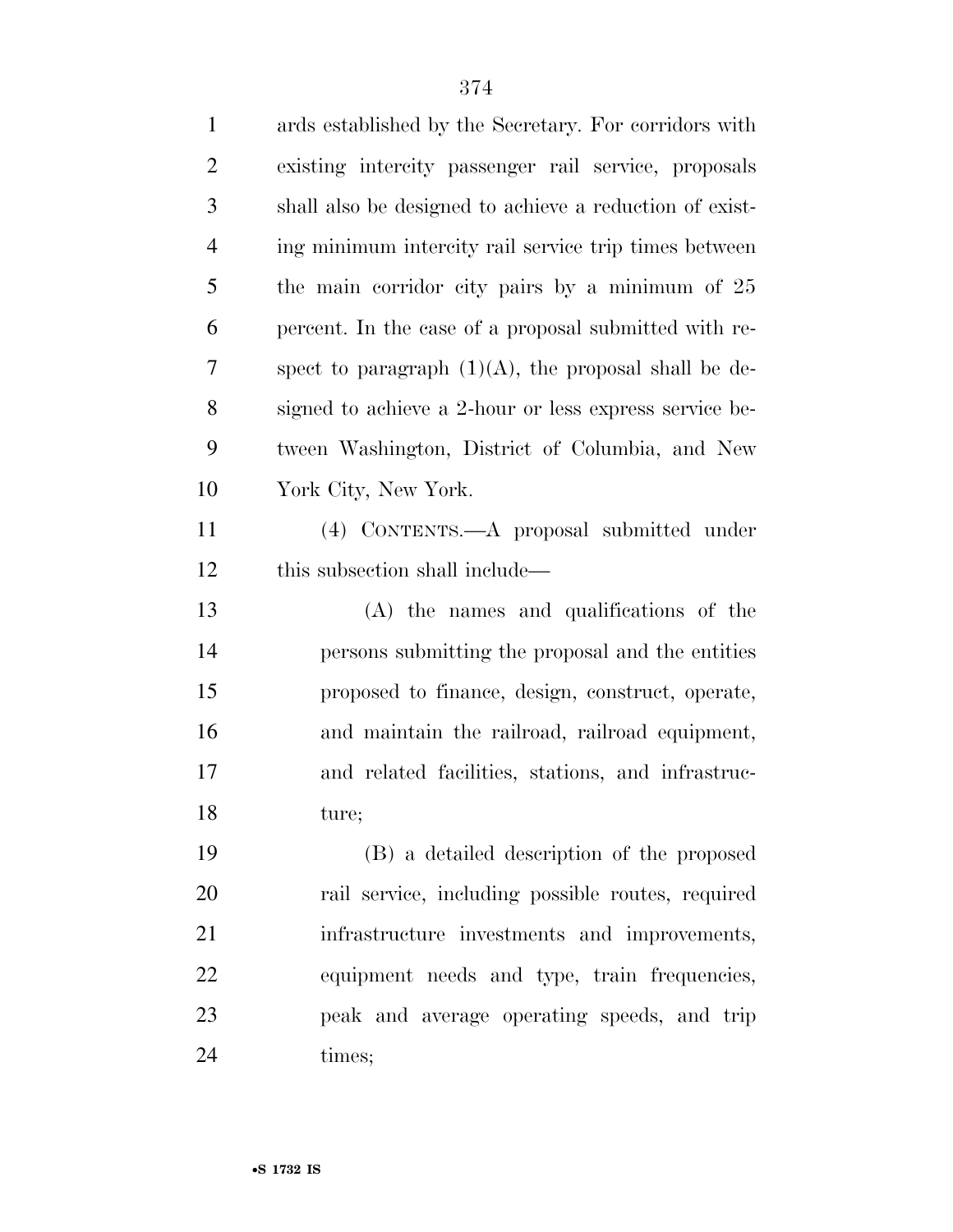| $\mathbf{1}$   | (C) a description of how the project would      |
|----------------|-------------------------------------------------|
| $\overline{2}$ | comply with all applicable Federal rail safety  |
| 3              | and security laws, orders, and regulations;     |
| $\overline{4}$ | (D) the locations of proposed stations,         |
| 5              | which maximize the usage of existing infra-     |
| 6              | structure to the extent possible, and the popu- |
| 7              | lations such stations are intended to serve;    |
| 8              | (E) the type of equipment to be used, in-       |
| 9              | cluding any technologies, to achieve trip time  |
| 10             | goals;                                          |
| 11             | (F) a description of any proposed legisla-      |
| 12             | tion needed to facilitate all aspects of the    |
| 13             | project;                                        |
| 14             | (G) a financing plan identifying—               |
| 15             | (i) projected revenue, and sources              |
| 16             | thereof;                                        |
| 17             | (ii) the amount of any requested pub-           |
| 18             | lic contribution toward the project, and        |
| 19             | proposed sources;                               |
| 20             | (iii) projected annual ridership projec-        |
| 21             | tions for the first 10 years of operations;     |
| 22             | (iv) annual operations and capital              |
| 23             | costs;                                          |
| 24             | (v) the projected levels of capital in-         |
| 25             | vestments required both initially and in        |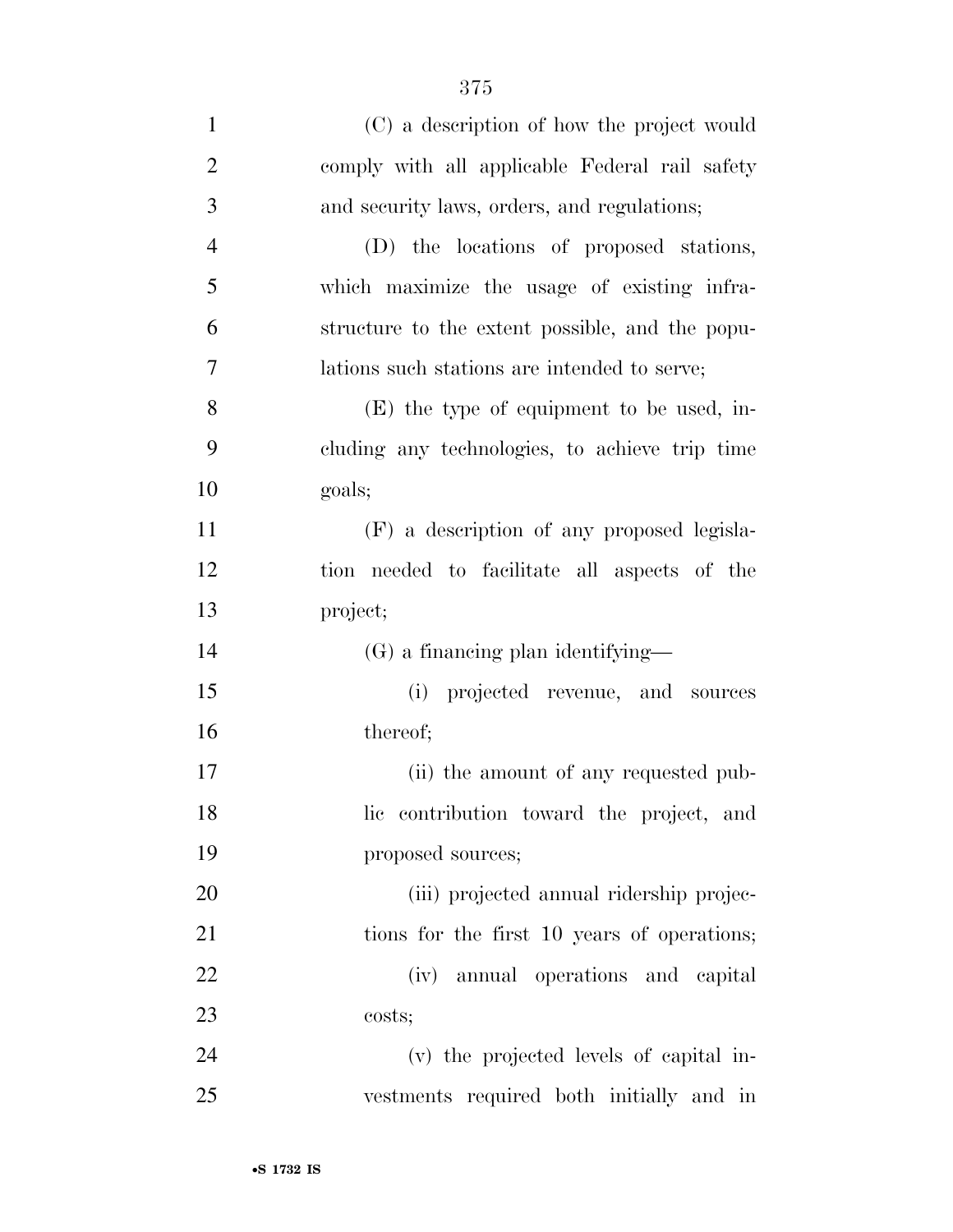| $\mathbf{1}$   | subsequent years to maintain a state-of-          |
|----------------|---------------------------------------------------|
| $\overline{2}$ | good-repair necessary to provide the ini-         |
| 3              | tially proposed level of service or higher        |
| $\overline{4}$ | levels of service;                                |
| 5              | (vi) projected levels of private invest-          |
| 6              | ment and sources thereof, including the           |
| $\overline{7}$ | identity of any person or entity that has         |
| 8              | made or is expected to make a commit-             |
| 9              | ment to provide or secure funding and the         |
| 10             | amount of such commitment; and                    |
| 11             | (vii) projected funding for the full fair         |
| 12             | market compensation for any asset, prop-          |
| 13             | erty right or interest, or service acquired       |
| 14             | from, owned, or held by a private person or       |
| 15             | Federal entity that would be acquired, im-        |
| 16             | paired, or diminished in value as a result        |
| 17             | of a project, except as otherwise agreed to       |
| 18             | by the private person or entity;                  |
| 19             | (H) a description of how the project would        |
| 20             | contribute to the development of the intercity    |
| 21             | passenger rail system and an intermodal plan      |
| 22             | describing how the system will facilitate conven- |
| 23             | ient travel connections with other transpor-      |
| 24             | tation services;                                  |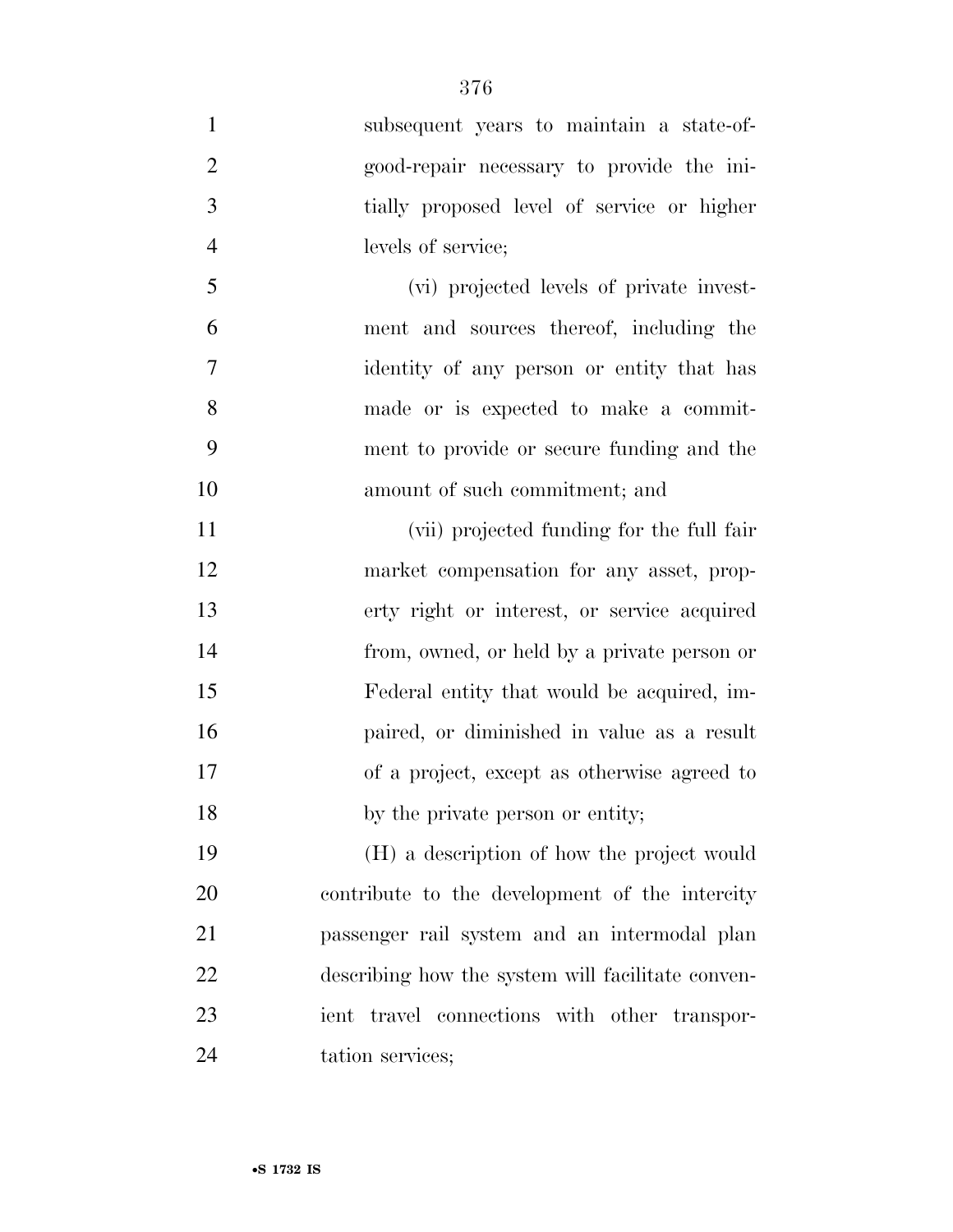| $\mathbf{1}$   | (I) a description of how the project will en-         |
|----------------|-------------------------------------------------------|
| $\overline{2}$ | sure compliance with Federal laws governing           |
| 3              | the rights and status of employees associated         |
| $\overline{4}$ | with the route and service, including those spec-     |
| 5              | ified in section 24405 of title 49, United States     |
| 6              | Code;                                                 |
| 7              | $(J)$ a description of how the design, con-           |
| 8              | struction, implementation, and operation of the       |
| 9              | project will accommodate and allow for future         |
| 10             | growth of existing and projected intercity, com-      |
| 11             | muter, and freight rail service;                      |
| 12             | (K) a description of how the project would            |
| 13             | comply with Federal and State environmental           |
| 14             | laws and regulations, of what environmental im-       |
| 15             | pacts would result from the project, and of how       |
| 16             | any adverse impacts would be mitigated; and           |
| 17             | (L) a description of the project's impacts            |
| 18             | on highway and aviation congestion, energy            |
| 19             | consumption, land use, and economic develop-          |
| 20             | ment in the service area.                             |
| 21             | (b) DETERMINATION AND ESTABLISHMENT OF COM-           |
| 22             | MISSIONS.—Not later than 90 days after receipt of the |
| 23             | proposals under subsection (a), the Secretary shall—  |
| 24             | (1) make a determination as to whether any            |
| 25             | such proposals—                                       |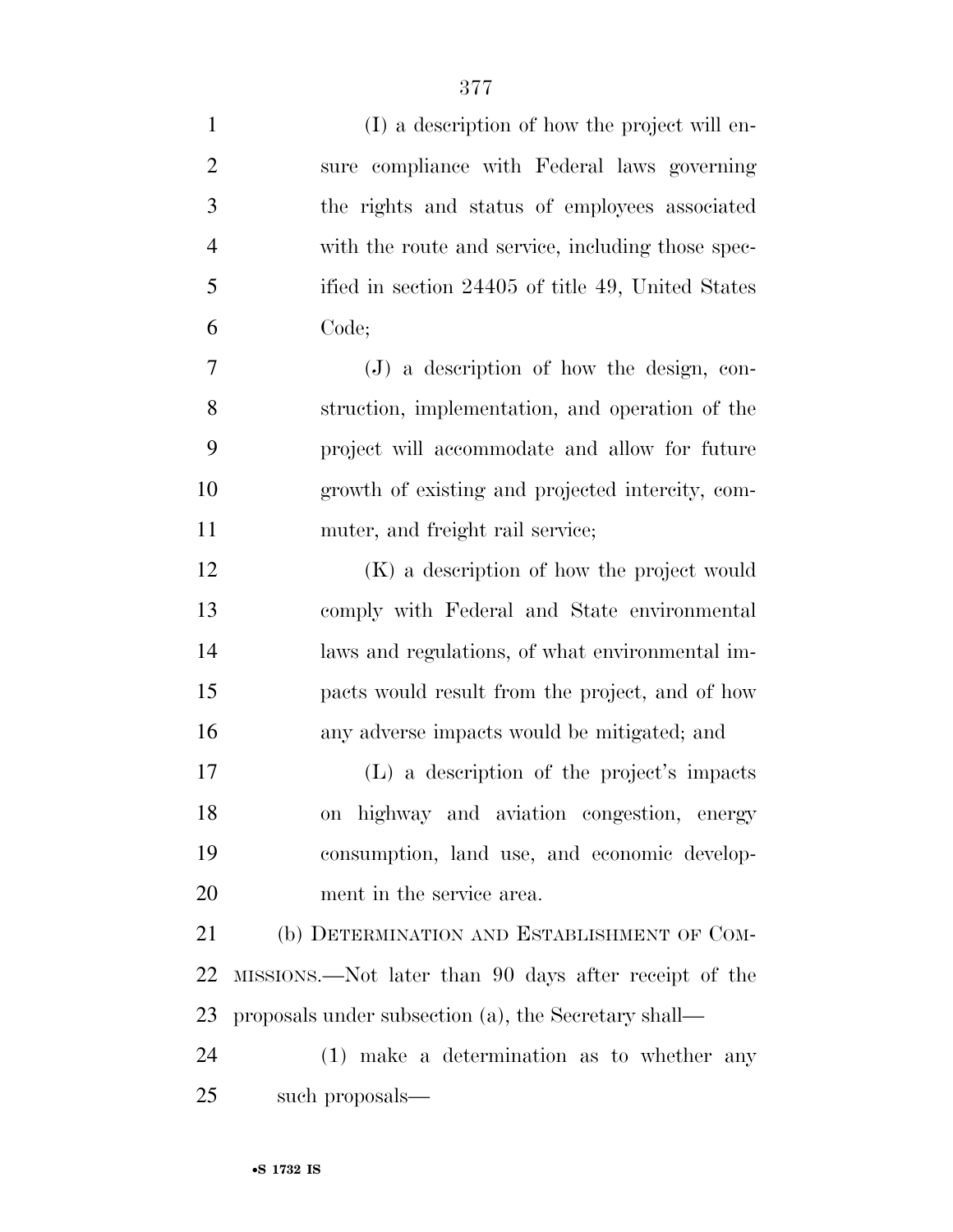| $\mathbf{1}$   | $(A)$ contain the information required under         |
|----------------|------------------------------------------------------|
| $\overline{2}$ | paragraphs $(3)$ and $(4)$ of subsection $(a)$ ;     |
| 3              | (B) are sufficiently credible to warrant fur-        |
| $\overline{4}$ | ther consideration;                                  |
| 5              | (C) are likely to result in a positive impact        |
| 6              | on the Nation's transportation system; and           |
| 7              | (D) are cost-effective and in the public in-         |
| 8              | terest;                                              |
| 9              | $(2)$ establish a commission under subsection $(c)$  |
| 10             | for each corridor with 1 or more proposals that the  |
| 11             | Secretary determines satisfy the requirements of     |
| 12             | paragraph $(1)$ ; and                                |
| 13             | (3) forward to each commission established           |
| 14             | under paragraph (2) the applicable proposals for re- |
| 15             | view and consideration.                              |
| 16             | (c) COMMISSIONS.—                                    |
| 17             | (1) MEMBERS.—Each commission established             |
| 18             | under subsection $(b)(2)$ shall include—             |
| 19             | (A) the governors of the affected States, or         |
| 20             | their respective designees;                          |
| 21             | (B) mayors of appropriate municipalities             |
| 22             | with stops along the proposed corridor, or their     |
| 23             | respective designees;                                |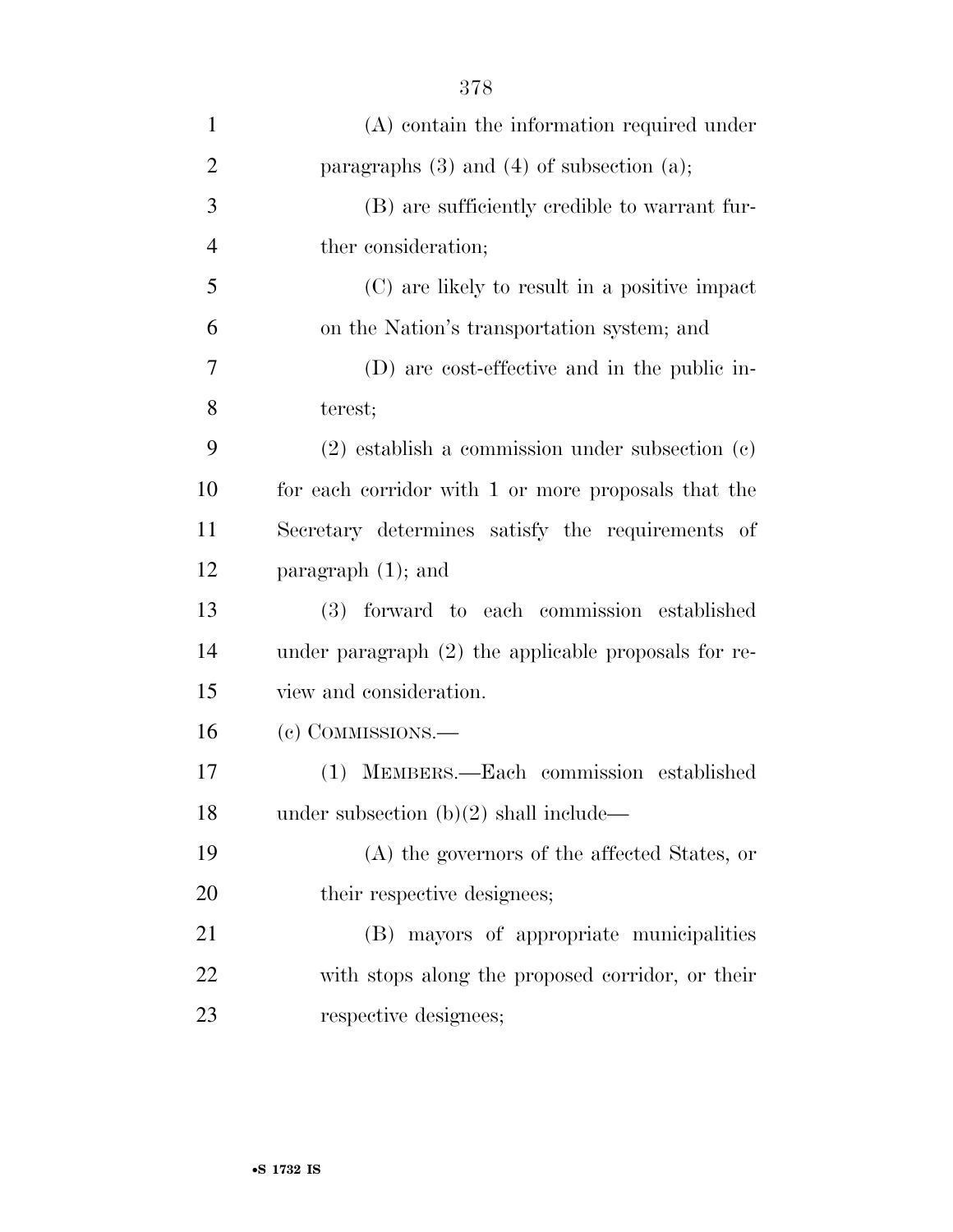| $\mathbf{1}$   | (C) a representative from each freight rail-           |
|----------------|--------------------------------------------------------|
| $\overline{2}$ | road carrier using the relevant corridor, if ap-       |
| 3              | plicable;                                              |
| $\overline{4}$ | (D) a representative from each transit au-             |
| 5              | thority using the relevant corridor, if applicable;    |
| 6              | (E) representatives of nonprofit employee              |
| 7              | labor organizations representing affected rail-        |
| 8              | road employees; and                                    |
| 9              | (F) the President of Amtrak or his or her              |
| 10             | designee.                                              |
| 11             | (2) APPOINTMENT AND SELECTION.—The Sec-                |
| 12             | retary shall appoint the members under paragraph       |
| 13             | (1). In selecting each commission's members to ful-    |
| 14             | fill the requirements under subparagraphs (B) and      |
| 15             | $(E)$ of paragraph $(1)$ , the Secretary shall consult |
| 16             | with the Chairperson and Ranking Member of the         |
| 17             | Committee on Commerce, Science, and Transpor-          |
| 18             | tation of the Senate and of the Committee on Trans-    |
| 19             | portation and Infrastructure of the House of Rep-      |
| 20             | resentatives.                                          |
| 21             | (3) CHAIRPERSON AND VICE-CHAIRPERSON SE-               |
| 22             | LECTION.—The Chairperson and Vice-Chairperson          |
| 23             | shall be elected from among members of each com-       |
| 24             | mission.                                               |
| 25             | (4) QUORUM AND VACANCY.—                               |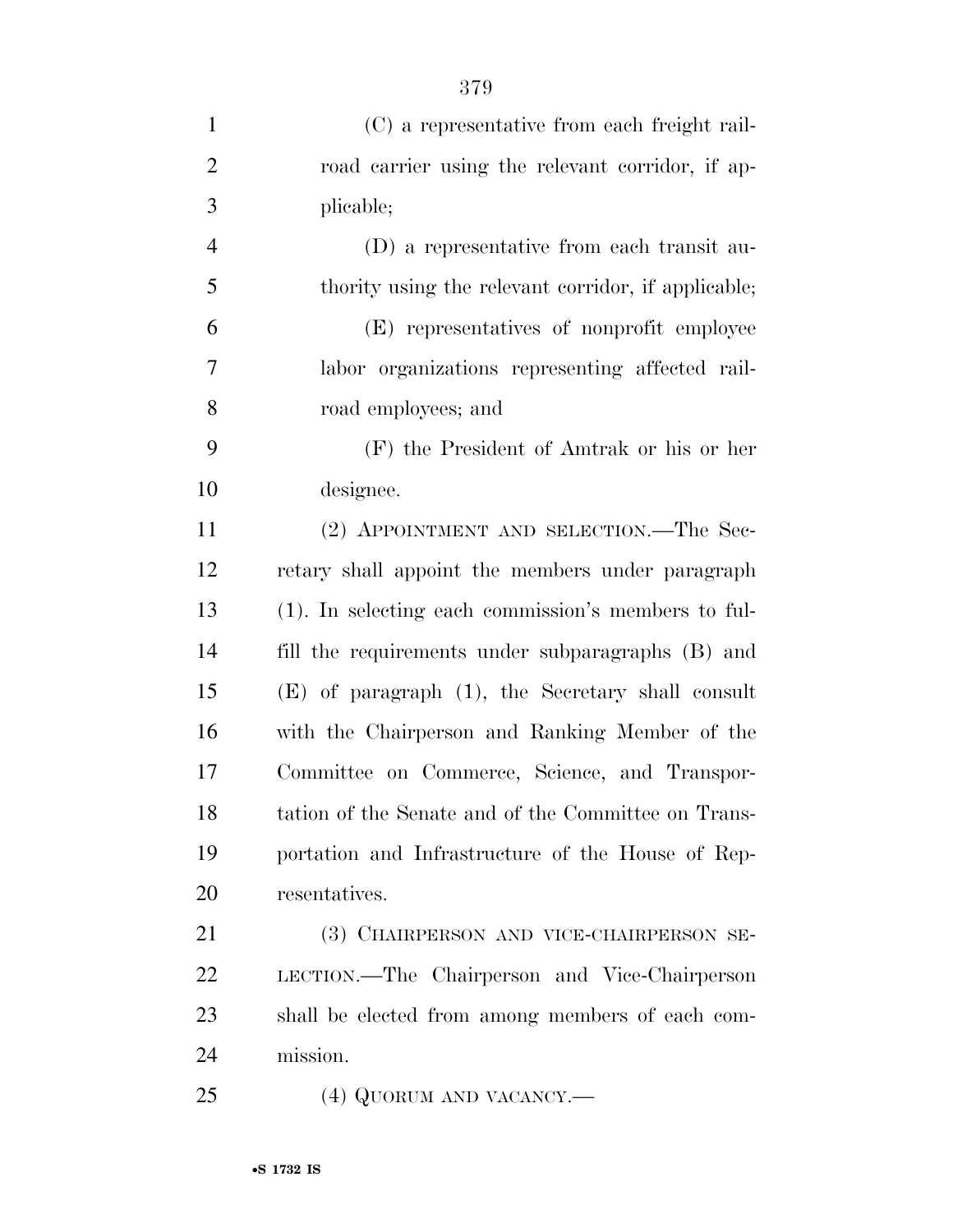| $\mathbf{1}$   | (A) QUORUM.—A majority of the members                  |
|----------------|--------------------------------------------------------|
| $\overline{c}$ | of each commission shall constitute a quorum.          |
| 3              | (B) VACANCY.—Any vacancy in each com-                  |
| $\overline{4}$ | mission shall not affect its powers and shall be       |
| 5              | filled in the same manner in which the original        |
| 6              | appointment was made.                                  |
| 7              | (5) APPLICATION OF LAW.—Except where oth-              |
| 8              | erwise provided by this section, the Federal Advisory  |
| 9              | Committee Act (5 U.S.C. App.) shall apply to each      |
| 10             | commission created under this section.                 |
| 11             | (d) COMMISSION CONSIDERATION.—                         |
| 12             | (1) IN GENERAL.—Each commission established            |
| 13             | under subsection $(b)(2)$ shall be responsible for re- |
| 14             | viewing the proposal or proposals forwarded to it      |
| 15             | under that subsection and not later than 90 days       |
| 16             | after the establishment of the commission, shall       |
| 17             | transmit to the Secretary a report, including—         |
| 18             | (A) a summary of each proposal received;               |
| 19             | (B) services to be provided under each pro-            |
| <b>20</b>      | posal, including projected ridership, revenues,        |
| 21             | and costs;                                             |
| 22             | (C) proposed public and private contribu-              |
| 23             | tions for each proposal;                               |
| 24             | (D) the advantages offered by the proposal             |
| 25             | over existing intercity passenger rail services;       |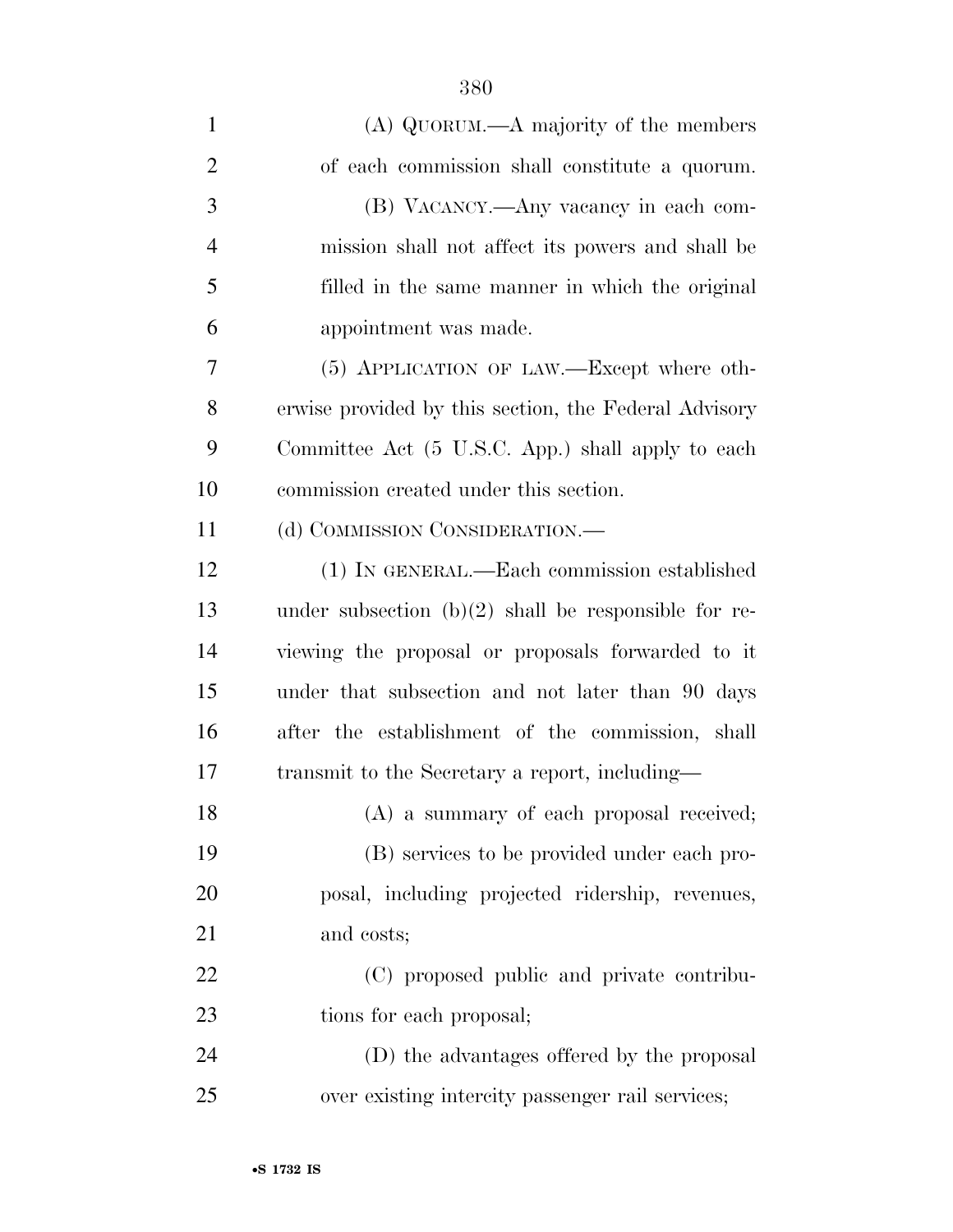| $\mathbf{1}$   | (E) public operating subsidies or assets             |
|----------------|------------------------------------------------------|
| $\overline{2}$ | needed for the proposed project;                     |
| 3              | (F) possible risks to the public associated          |
| $\overline{4}$ | with the proposal, including risks associated        |
| 5              | with project financing, implementation, comple-      |
| 6              | tion, safety, and security;                          |
| 7              | (G) a ranked list of the proposals rec-              |
| 8              | ommended for further consideration under sub-        |
| 9              | section (e) in accordance with each proposal's       |
| 10             | projected positive impact on the Nation's trans-     |
| 11             | portation system;                                    |
| 12             | (H) an identification of any proposed Fed-           |
| 13             | eral legislation that would facilitate implemen-     |
| 14             | tation of the projects and Federal legislation       |
| 15             | that would be required to implement the              |
| 16             | projects; and                                        |
| 17             | (I) any other recommendations by the com-            |
| 18             | mission concerning the proposed projects.            |
| 19             | (2) VERBAL PRESENTATION.—Proposers shall             |
| 20             | be given an opportunity to make a verbal presen-     |
| 21             | tation to the commission to explain their proposals. |
| 22             | (3)<br>AUTHORIZATION OF APPROPRIATIONS.              |
| 23             | There is authorized to be appropriated to the Sec-   |
| 24             | retary for the use of each commission established    |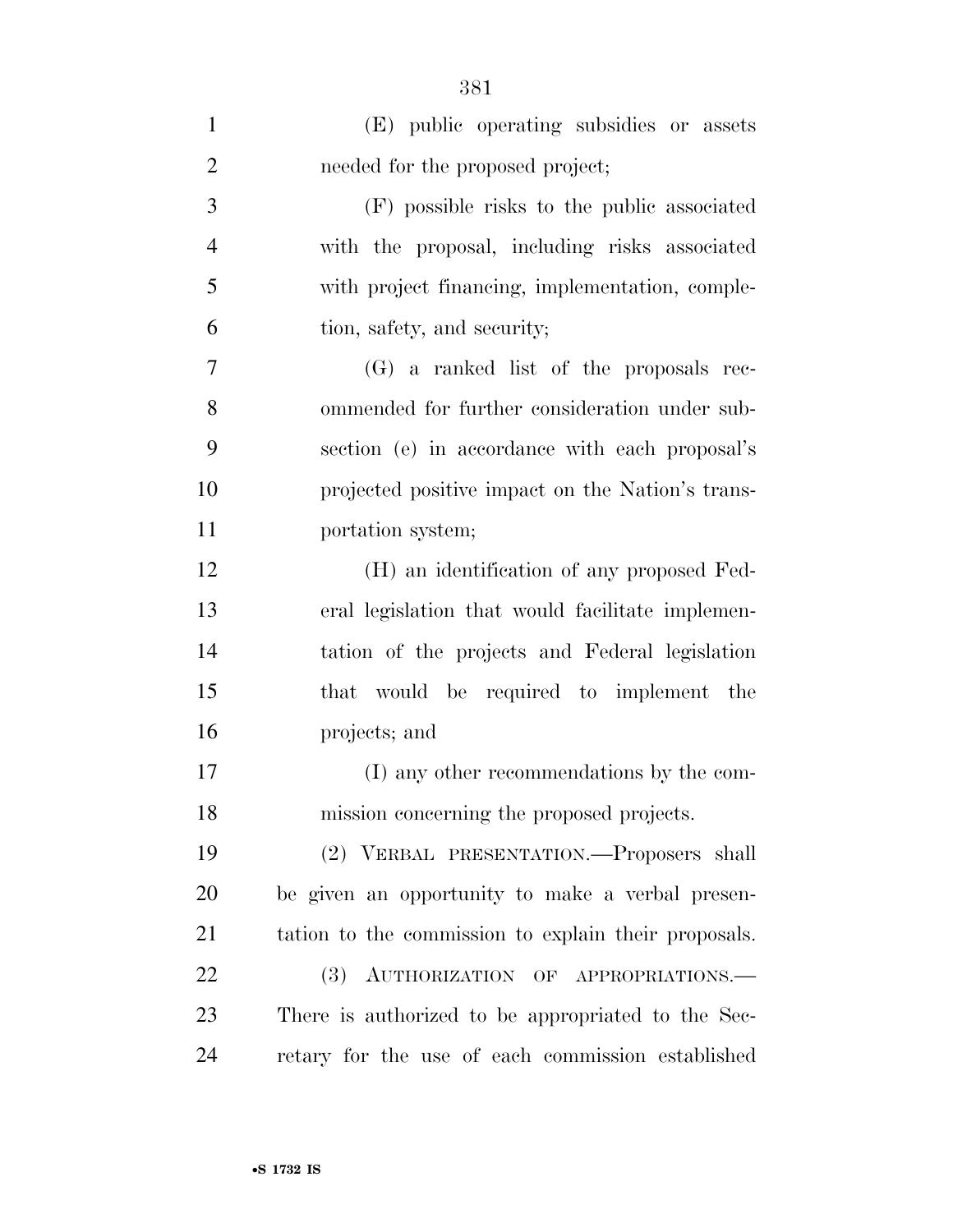| $\mathbf{1}$   | under subsection $(b)(2)$ such sums as are necessary   |
|----------------|--------------------------------------------------------|
| $\overline{2}$ | to carry out this section.                             |
| 3              | (e) SELECTION BY SECRETARY.                            |
| $\overline{4}$ | $(1)$ In GENERAL.—Not later than 60 days after         |
| 5              | receiving the recommended proposals of the commis-     |
| 6              | sions established under subsection $(b)(2)$ , the Sec- |
| 7              | retary shall—                                          |
| 8              | (A) review such proposals and select any               |
| 9              | proposal that provides substantial benefits to         |
| 10             | the public and the national transportation sys-        |
| 11             | tem, is cost-effective, offers significant advan-      |
| 12             | tages over existing services, and meets other          |
| 13             | relevant factors determined appropriate by the         |
| 14             | Secretary; and                                         |
| 15             | (B) submit to the Committee on Com-                    |
| 16             | merce, Science, and Transportation of the Sen-         |
| 17             | ate and the Committee on Transportation and            |
| 18             | Infrastructure of the House of Representatives         |
| 19             | a report containing any proposal with respect to       |
| 20             | subsection $(a)(1)(A)$ that is selected by the Sec-    |
| 21             | retary under subparagraph (A) of this para-            |
| 22             | graph, all the information regarding the pro-          |
| 23             | posal provided to the Secretary under sub-             |
| 24             | section (d), and any other information the Sec-        |
| 25             | retary considers relevant.                             |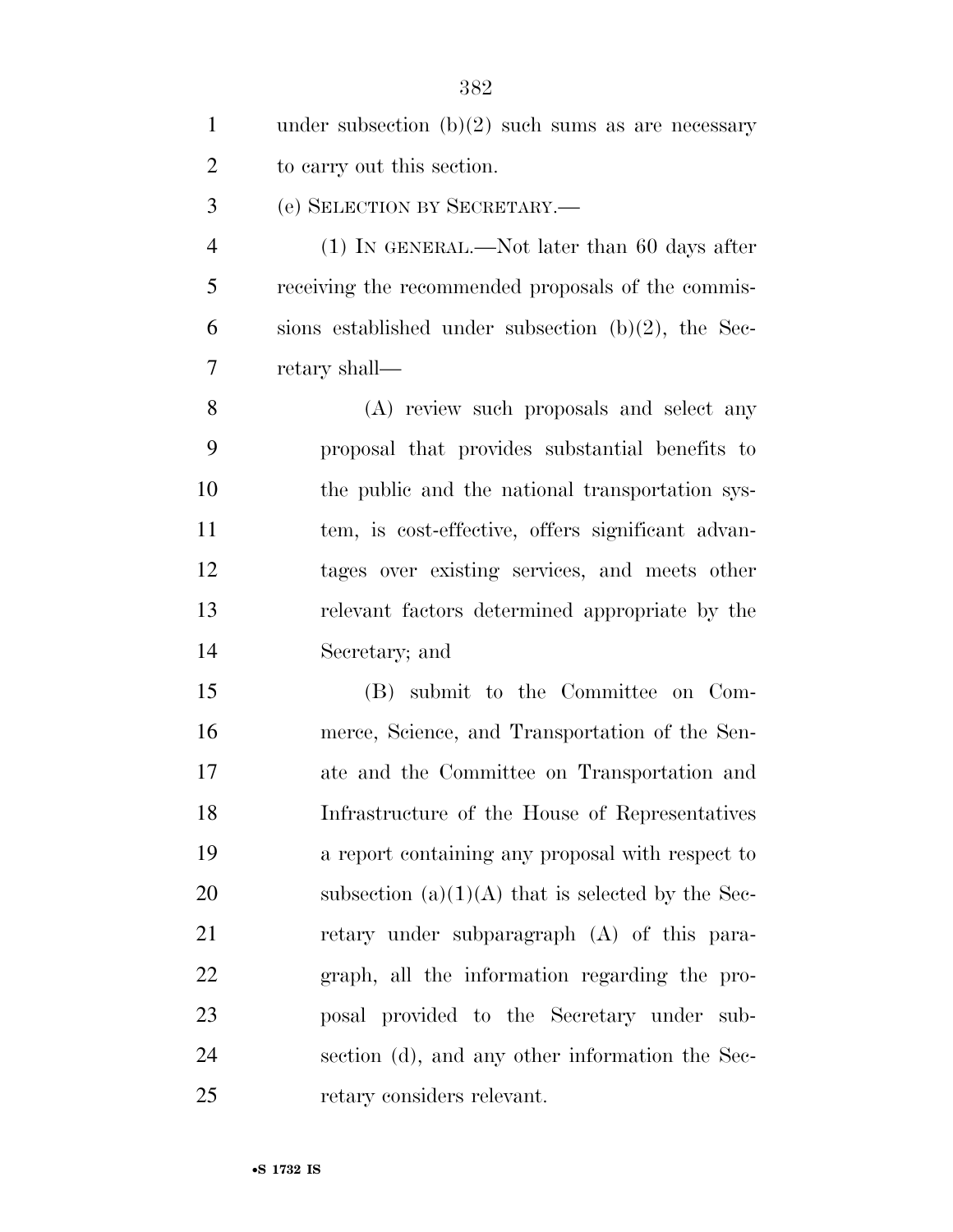(2) SUBSEQUENT REPORT.—Following the sub-2 mission of the report under paragraph  $(1)(B)$ , the Secretary shall submit to the Committee on Com- merce, Science, and Transportation of the Senate and the Committee on Transportation and Infra- structure of the House of Representatives a report containing any proposal with respect to subpara-8 graphs (B) through  $(K)$  of subsection  $(a)(1)$  that are selected by the Secretary under paragraph (1) of this subsection, all the information regarding the proposal provided to the Secretary under subsection (d), and any other information the Secretary con-siders relevant.

 (3) LIMITATION ON REPORT SUBMISSION.—The report required under paragraph (2) shall not be submitted by the Secretary until the report sub- mitted under paragraph (1)(B) has been considered through a hearing by the Committee on Commerce, Science, and Transportation of the Senate and the Committee on Transportation and Infrastructure of the House of Representatives on the report sub-22 mitted under paragraph  $(1)(B)$ .

 (f) NO ACTIONS WITHOUT ADDITIONAL AUTHOR- ITY.—No Federal agency may take any action to imple-ment, establish, facilitate, or otherwise act upon any pro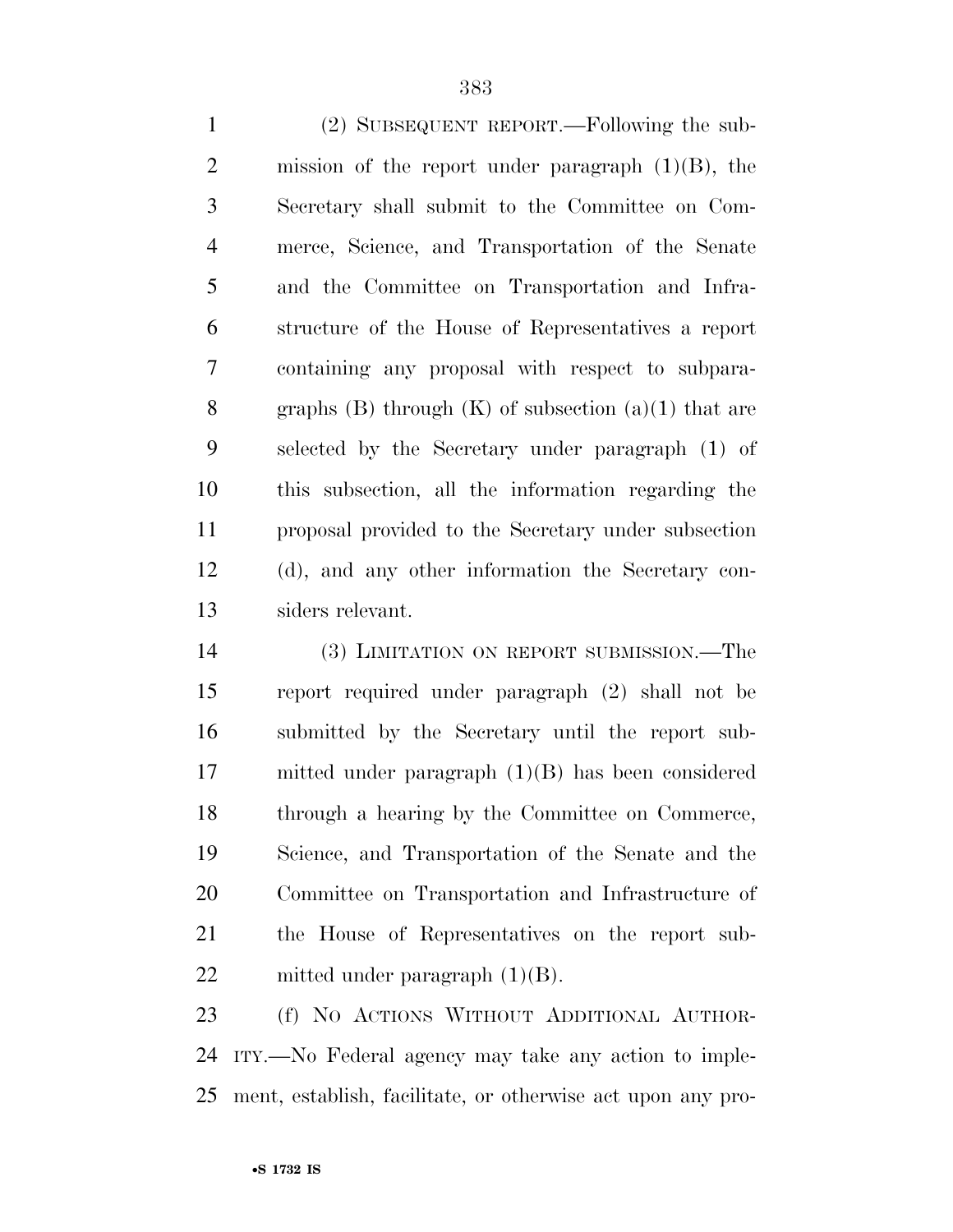posal submitted under this section, other than those ac- tions specifically authorized by this section, without ex- plicit statutory authority enacted after the date of enact-ment of this Act.

(g) DEFINITIONS.—In this section:

 (1) INTERCITY PASSENGER RAIL.—The term ''intercity passenger rail'' means intercity rail pas- senger transportation as defined in section 24102 of title 49, United States Code.

 (2) STATE.—The term ''State'' means any of the 50 States or the District of Columbia.

**SEC. 5313. AMTRAK INSPECTOR GENERAL.** 

(a) AUTHORITY.—

 (1) IN GENERAL.—The Inspector General of Amtrak shall have the authority available to other Inspectors General, as necessary in carrying out the duties specified in the Inspector General Act of 1978 (5 U.S.C. App.), to investigate any alleged violation of sections 286, 287, 371, 641, 1001, 1002, and 1516 of title 18, United States Code.

 (2) AGENCY.—For purposes of sections 286, 287, 371, 641, 1001, 1002, and 1516 of title 18, United States Code, Amtrak and the Amtrak Office of Inspector General, shall be considered a corpora-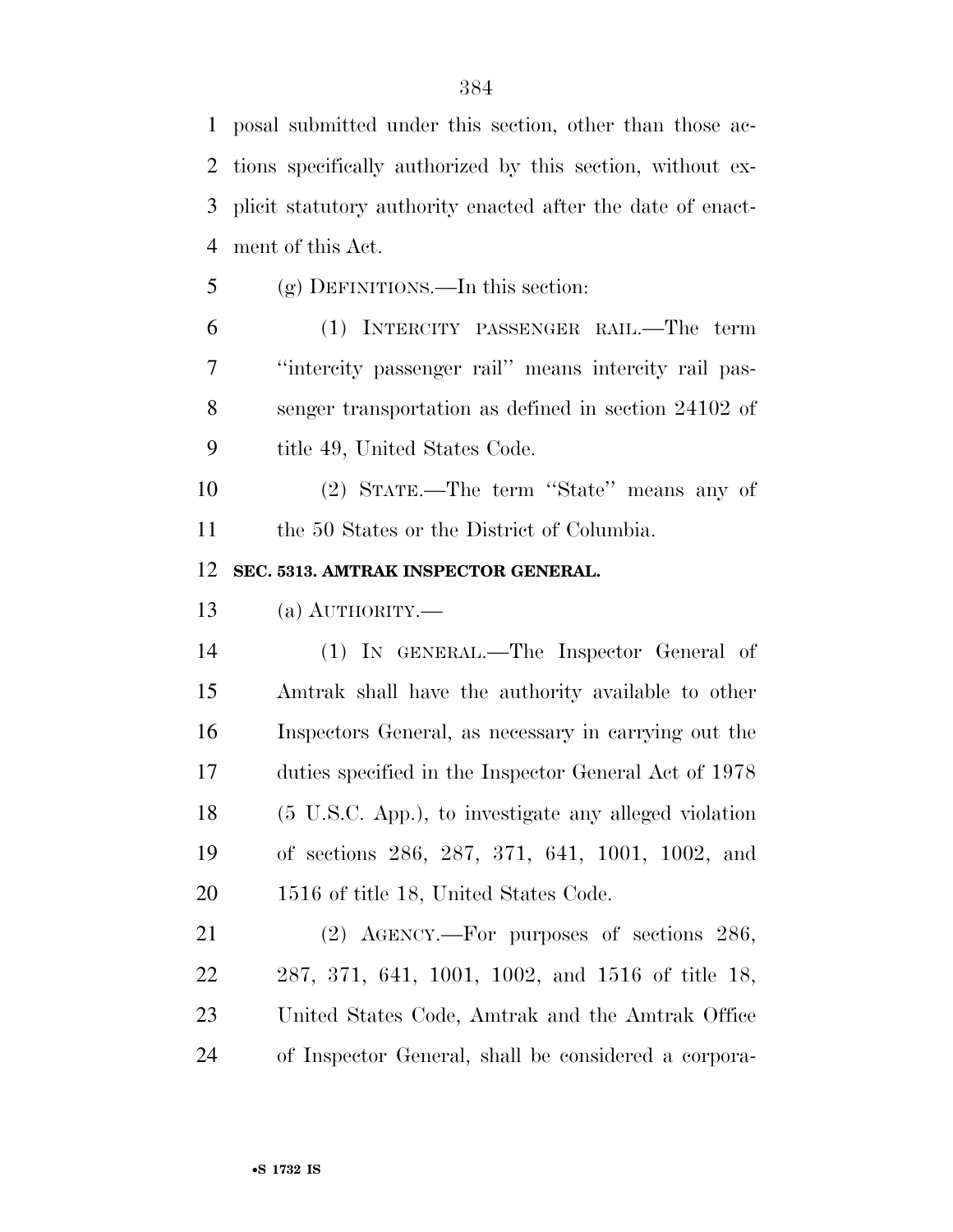tion in which the United States has a proprietary in- terest as set forth in section 6 of that title. (b) ASSESSMENT.—The Inspector General of Amtrak shall— (1) not later than 60 days after the date of en- actment of this Act, initiate an assessment to deter- mine whether current expenditures or procurements involving Amtrak's fulfillment of the Americans with Disabilities Act of 1990 (42 U.S.C. 12101 et seq.) utilize competitive, market-driven provisions that are applicable throughout the entire term of such related

expenditures or procurements; and

 (2) not later than 6 months after the date of enactment of this Act, transmit to the Committee on Commerce, Science, and Transportation of the Sen- ate and the Committee on Transportation and Infra- structure of the House of Representatives the as-sessment under paragraph (1).

 (c) LIMITATION.—The authority provided by sub- sections (a) and (b) shall be effective only with respect to a fiscal year for which Amtrak receives a Federal sub-sidy.

## **SEC. 5314. MISCELLANEOUS PROVISIONS.**

(a) TITLE 49 AMENDMENTS.—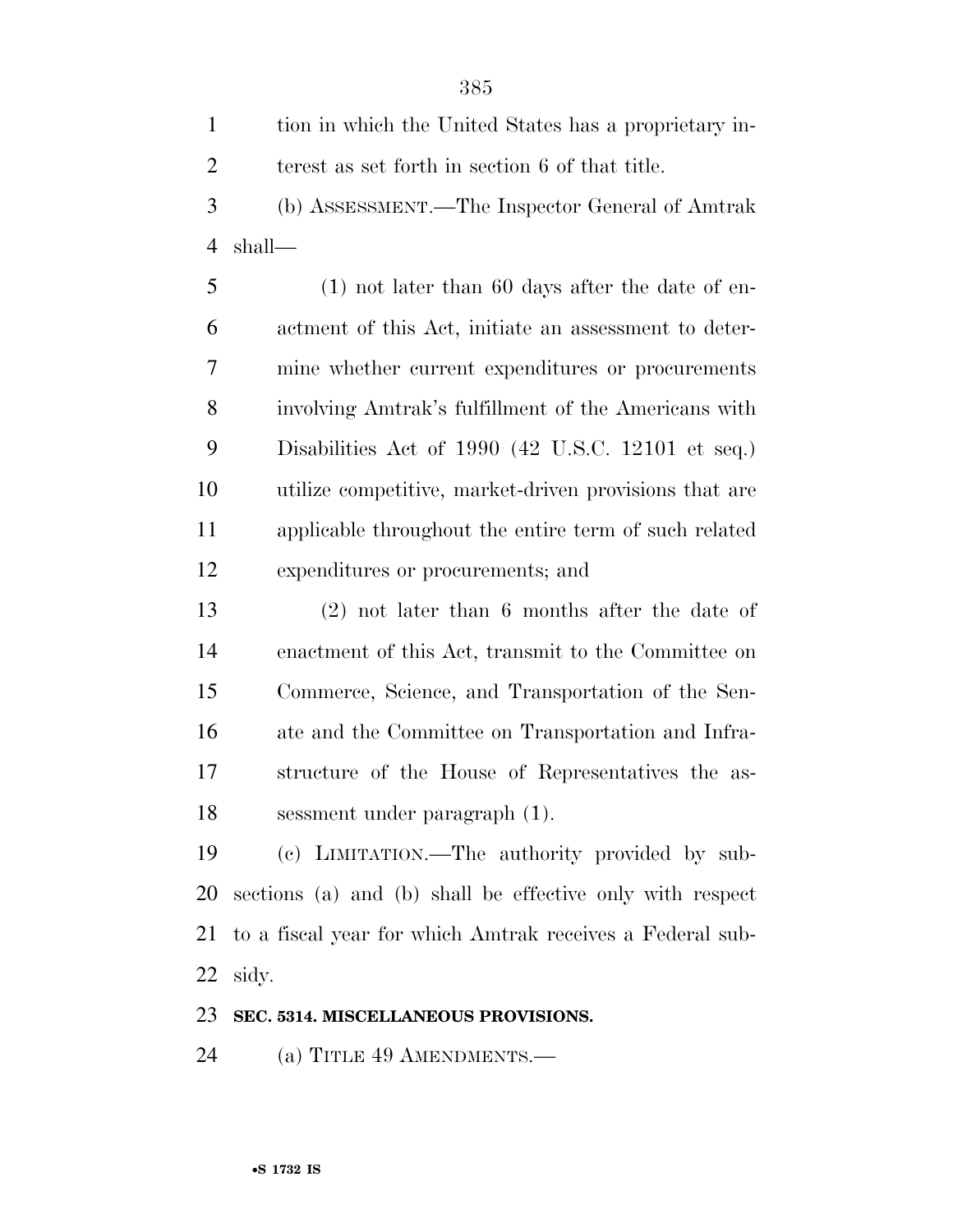| $\mathbf{1}$   | (1) CONTINGENT INTEREST RECOVERIES.—Sec-                                                                |
|----------------|---------------------------------------------------------------------------------------------------------|
| $\overline{2}$ | tion $22106(b)$ is amended by striking "interest"                                                       |
| 3              | thereof" and inserting "interest thereon".                                                              |
| $\overline{4}$ | $(2)$ AUTHORITY.—Section $22702(b)(4)$<br>is                                                            |
| 5              | amended by striking "5 years for reapproval by the                                                      |
| 6              | Secretary" and inserting "4 years for acceptance by                                                     |
| 7              | the Secretary".                                                                                         |
| 8              | (3) CONTENTS OF STATE RAIL PLANS.—Section                                                               |
| 9              | $22705(a)$ is amended by striking paragraph $(12)$ .                                                    |
| 10             | $(4)$ MISSION.—Section 24101(b) is amended by                                                           |
| 11             | striking "of subsection (d)" and inserting "set forth                                                   |
| 12             | in subsection $(e)$ ".                                                                                  |
| 13             | (5) TABLE OF CONTENTS AMENDMENT.—The                                                                    |
| 14             | table of contents for chapter 243 is amended by                                                         |
| 15             | striking the item relating to section 24316 and in-                                                     |
| 16             | serting the following:                                                                                  |
|                | "24316. Plans to address the needs of families of passengers involved in rail<br>passenger accidents.". |
| 17             | (6) UPDATE.—Section $24305(f)(3)$ is amended                                                            |
| 18             | striking " $$1,000,000"$ and<br>inserting<br>by                                                         |
| 19             | " $$5,000,000$ ".                                                                                       |
| 20             | $(7)$ AMTRAK.—Chapter 247 is amended—                                                                   |
| 21             | (A) in section $24702(a)$ , by striking "not                                                            |
| 22             | included in the national rail passenger transpor-                                                       |
| 23             | tation system";                                                                                         |
| 24             | $(B)$ in section 24706—                                                                                 |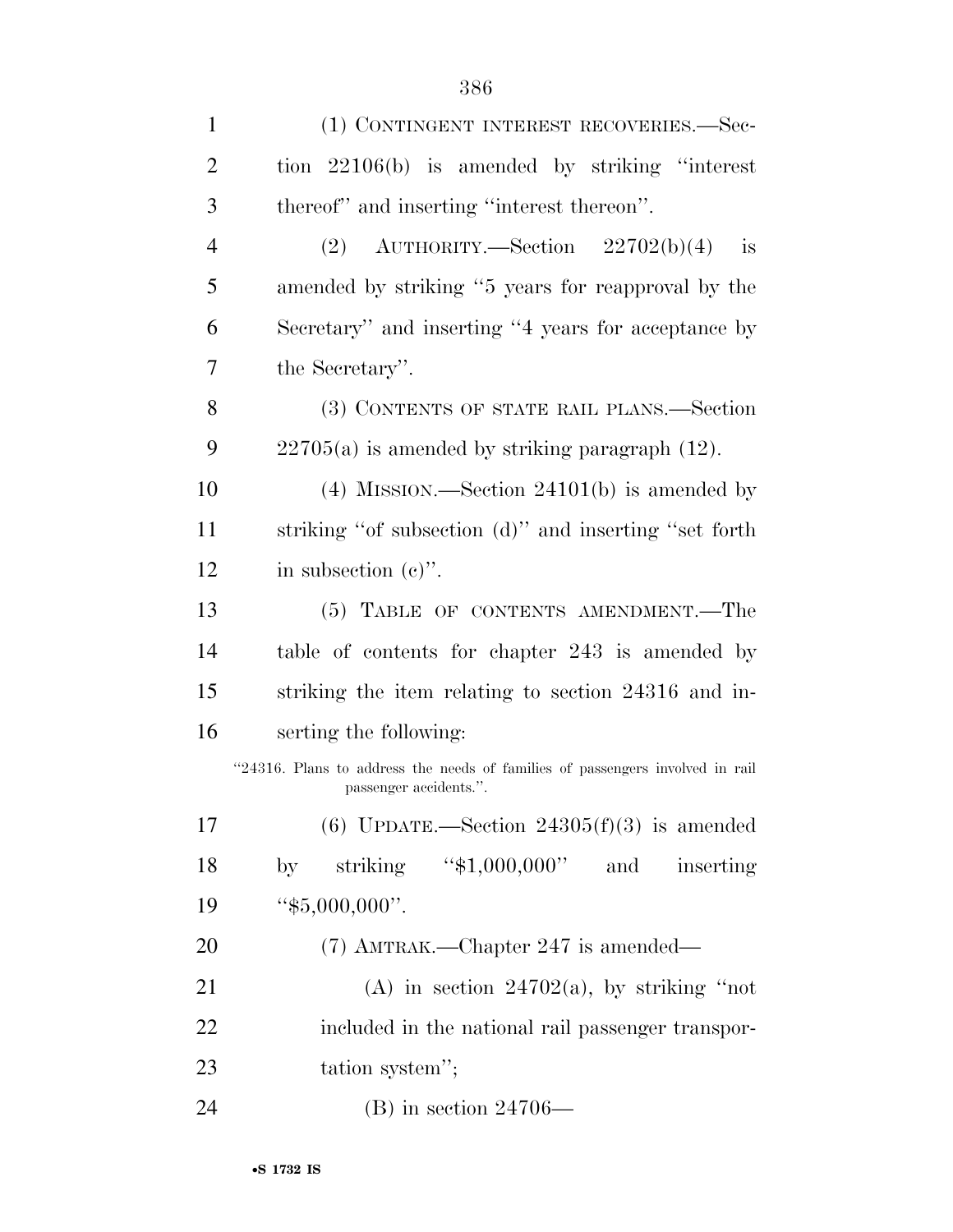|                | 387                                                       |
|----------------|-----------------------------------------------------------|
| $\mathbf{1}$   | $(i)$ in subsection $(a)$ —                               |
| $\overline{2}$ | $(I)$ in paragraph $(1)$ , by striking                    |
| 3              | $``a$<br>discontinuance under section                     |
| $\overline{4}$ | $24704$ or or"; and                                       |
| 5              | $(II)$ in paragraph $(2)$ , by striking                   |
| 6              | "section $24704$ or"; and                                 |
| $\overline{7}$ | (ii) in subsection (b), by striking "sec-                 |
| 8              | tion $24704$ or"; and                                     |
| 9              | $(C)$ in section 24709, by striking "The                  |
| 10             | Secretary of the Treasury and the Attorney                |
| 11             | General," and inserting "The Secretary of                 |
| 12             | Homeland Security,".                                      |
| 13             | (b) PASSENGER RAIL INVESTMENT AND IMPROVE-                |
| 14             | MENT ACT AMENDMENTS.—Section $305(a)$ of the Pas-         |
| 15             | senger Rail Investment and Improvement Act of 2008 (49)   |
|                | 16 U.S.C. 24101 note) is amended by inserting "nonprofit  |
|                | 17 organizations representing employees who perform over- |
| 18             | haul and maintenance of passenger railroad equipment,"    |
| 19             | after "equipment manufacturers,".                         |
| 20             | <b>Subtitle D-Rail Safety</b>                             |
| 21             | PART I-SAFETY IMPROVEMENT                                 |

## **SEC. 5401. HIGHWAY-RAIL GRADE CROSSING SAFETY.**

 (a) MODEL STATE HIGHWAY-RAIL GRADE CROSSING ACTION PLAN.—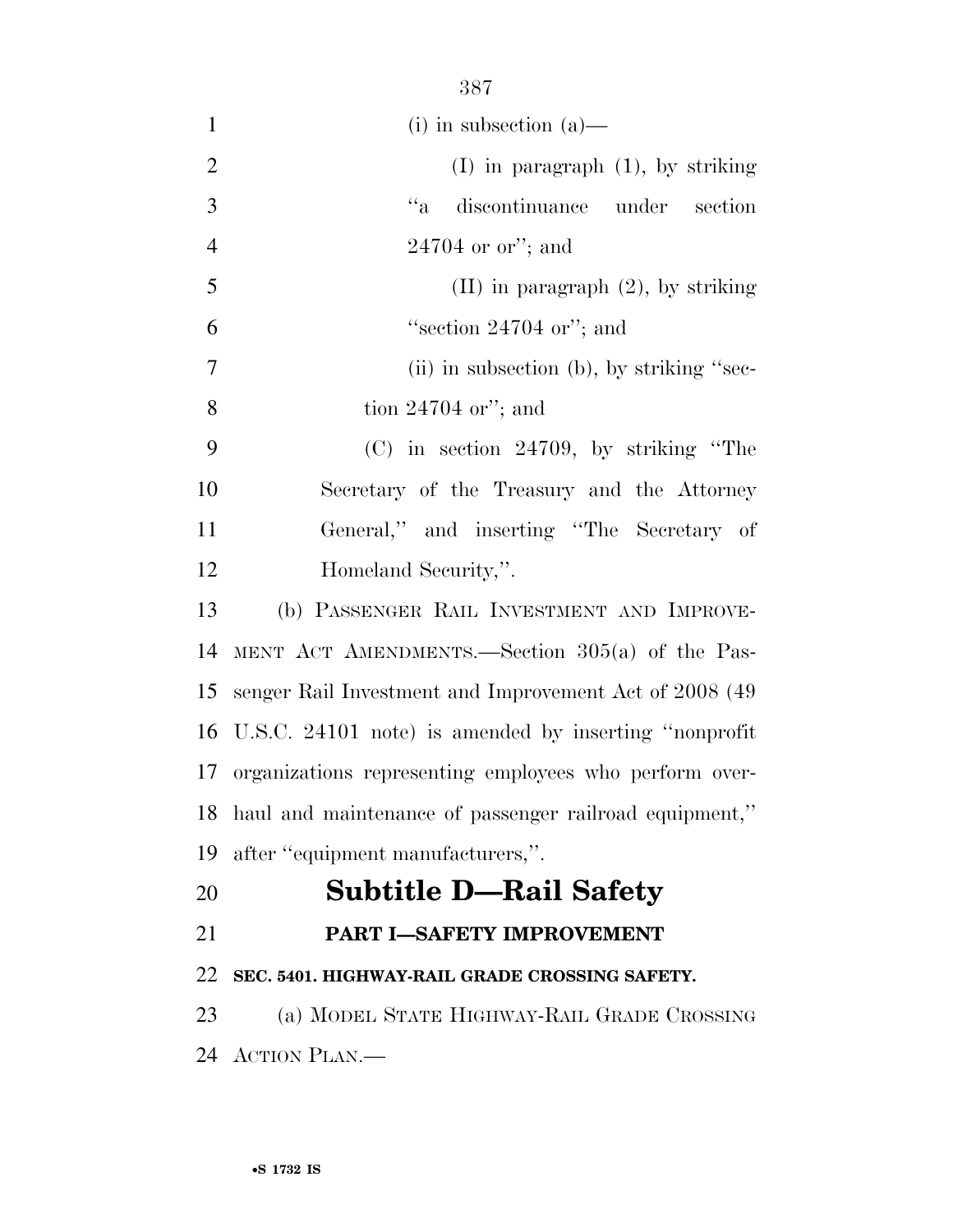| $\mathbf{1}$   | $(1)$ IN GENERAL.—Not later than 1 year after          |
|----------------|--------------------------------------------------------|
| $\overline{2}$ | the date of enactment of this Act, the Secretary       |
| 3              | shall develop a model of a State-specific highway-rail |
| $\overline{4}$ | grade crossing action plan and distribute the model    |
| 5              | plan to each State.                                    |
| 6              | (2) CONTENTS.—The plan developed under                 |
| 7              | paragraph $(1)$ shall include—                         |
| 8              | (A) methodologies, tools, and data sources             |
| 9              | for identifying and evaluating highway-rail            |
| 10             | grade crossing safety risks, including the public      |
| 11             | safety risks posed by blocked highway-rail grade       |
| 12             | crossings due to idling trains;                        |
| 13             | (B) best practices to reduce the risk of               |
| 14             | highway-rail grade crossing accidents or inci-         |
| 15             | dents and to alleviate the blockage of highway-        |
| 16             | rail grade crossings due to idling trains, includ-     |
| 17             | ing strategies for—                                    |
| 18             | (i) education, including model stake-                  |
| 19             | holder engagement plans or tools;                      |
| 20             | (ii) engineering, including the benefits               |
| 21             | and costs of different designs and tech-               |
| 22             | nologies used to mitigate highway-rail                 |
| 23             | grade crossing safety risks; and                       |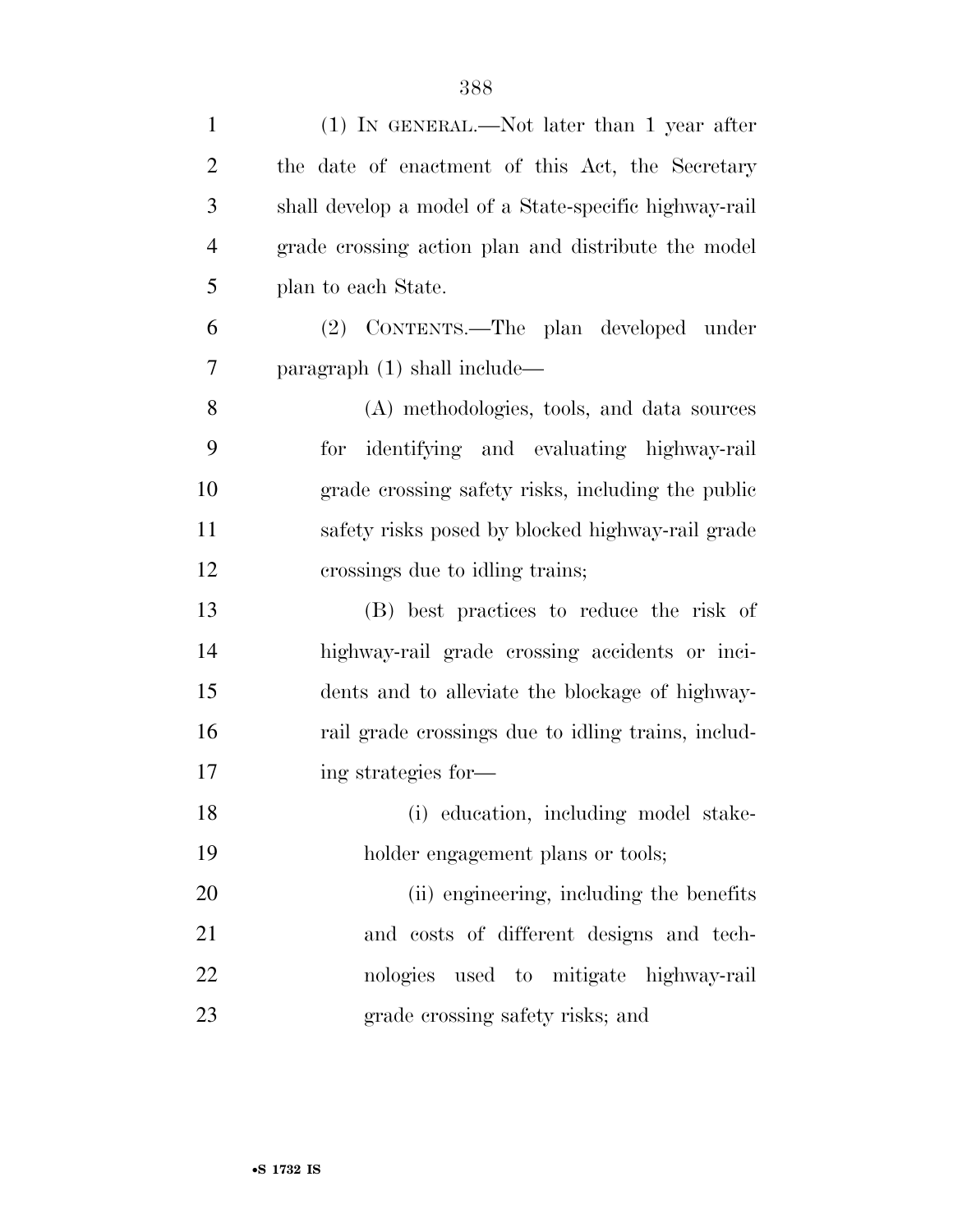| $\mathbf{1}$   | (iii) enforcement, including<br>the                 |
|----------------|-----------------------------------------------------|
| $\overline{2}$ | strengths and weaknesses associated with            |
| 3              | different enforcement methods;                      |
| $\overline{4}$ | (C) for each State, a customized list and           |
| 5              | data set of the highway-rail grade crossing acci-   |
| 6              | dents or incidents in that State over the past 3    |
| 7              | years, including the location, number of deaths,    |
| 8              | and number of injuries for each accident or in-     |
| 9              | cident; and                                         |
| 10             | (D) contact information of a Department             |
| 11             | of Transportation safety official available to as-  |
| 12             | sist the State in adapting the model plan to sat-   |
| 13             | isfy the requirements under subsection (b).         |
| 14             | (b) STATE HIGHWAY-RAIL GRADE CROSSING ACTION        |
| 15             | PLANS.—                                             |
| 16             | REQUIREMENTS.—Not later<br>18<br>(1)<br>than        |
| 17             | months after the Secretary develops and distributes |
| 18             | the model plan under subsection (a), the Secretary  |
| 19             | shall promulgate a rule that requires—              |
| 20             | (A) each State, except the 10 States iden-          |
| 21             | tified under section 202 of the Rail Safety Im-     |
| 22             | provement Act of $2008$ (49 U.S.C. $22501$ note),   |
| 23             | to develop and implement a State highway-rail       |
| 24             | grade crossing action plan; and                     |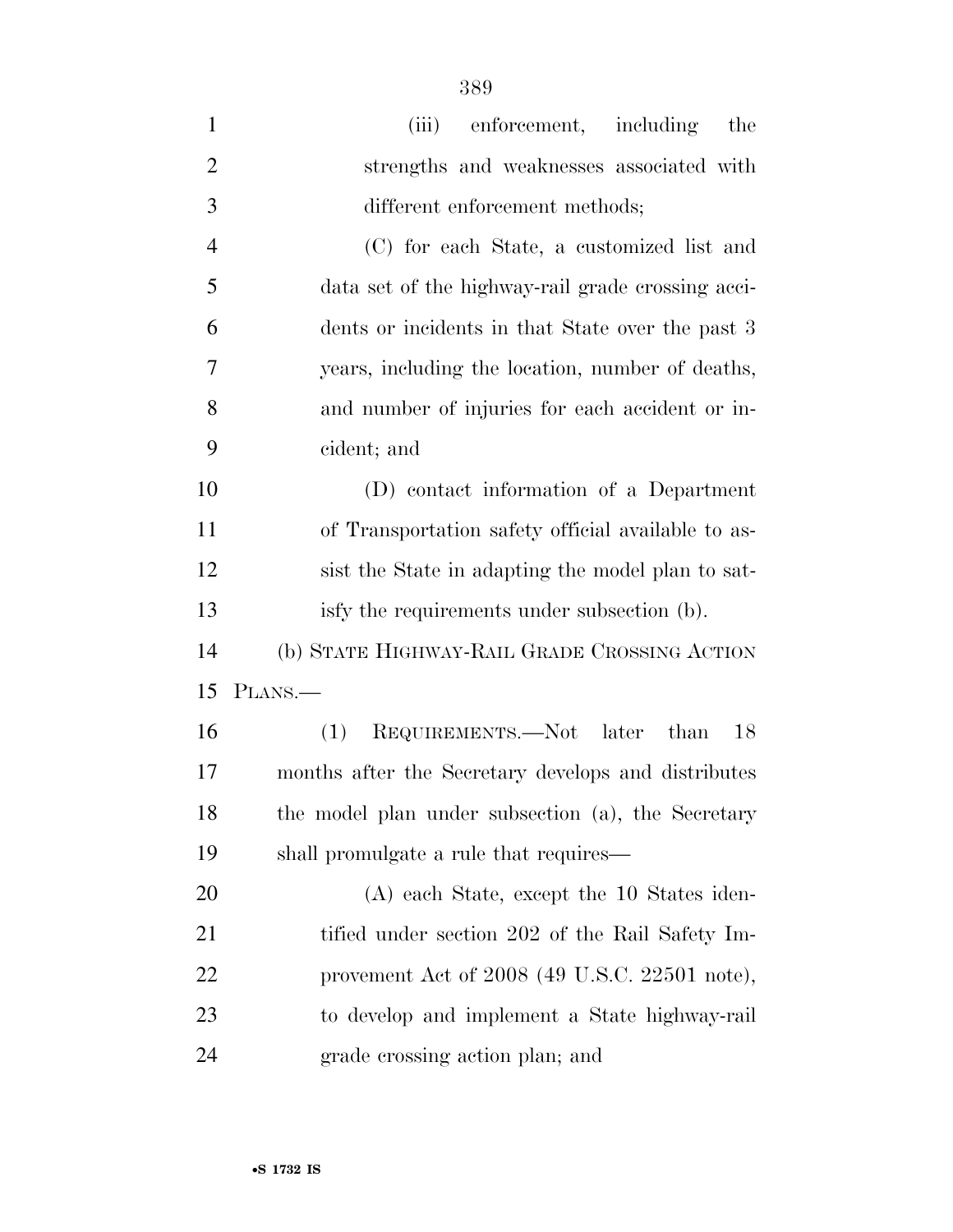| $\mathbf{1}$   | (B) each State that was identified under            |
|----------------|-----------------------------------------------------|
| $\overline{2}$ | section 202 of the Rail Safety Improvement Act      |
| 3              | of $2008$ (49 U.S.C. $22501$ note), to update its   |
| $\overline{4}$ | State action plan under that section and submit     |
| 5              | to the Secretary the updated State action plan      |
| 6              | and a report describing what the State did to       |
| 7              | implement its previous State action plan under      |
| 8              | that section and how it will continue to reduce     |
| 9              | highway-rail grade crossing safety risks.           |
| 10             | (2) CONTENTS.—Each State plan required              |
| 11             | under this subsection shall—                        |
| 12             | (A) identify highway-rail grade crossings           |
| 13             | that have experienced recent highway-rail grade     |
| 14             | crossing accidents or incidents, or are at high     |
| 15             | risk for accidents or incidents;                    |
| 16             | (B) identify specific strategies for improv-        |
| 17             | ing safety at highway-rail grade crossings, in-     |
| 18             | cluding highway-rail grade crossing closures or     |
| 19             | grade separations; and                              |
| 20             | (C) designate a State official responsible          |
| 21             | for managing implementation of the State plan       |
| 22             | under subparagraph $(A)$ or $(B)$ of paragraph      |
| 23             | $(1)$ , as applicable.                              |
| 24             | (3) ASSISTANCE.—The Secretary shall provide         |
| 25             | assistance to each State in developing and carrying |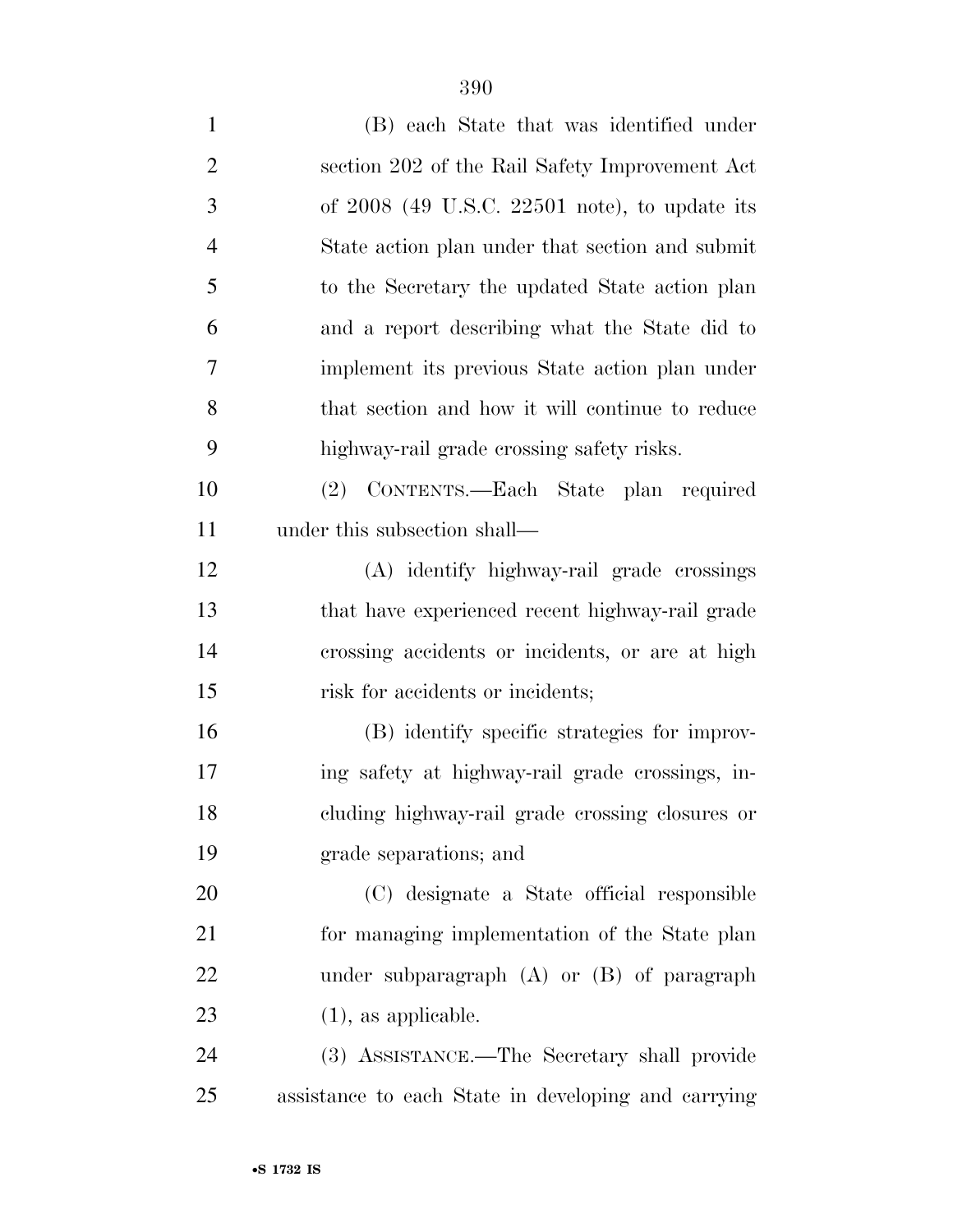out, as appropriate, the State plan under this sub-section.

 (4) PUBLIC AVAILABILITY.—Each State shall submit its final State plan under this subsection to the Secretary for publication. The Secretary shall make each approved State plan publicly available on an official Internet Web site.

 (5) CONDITIONS.—The Secretary may condition the awarding of a grant to a State under chapter 244 of title 49, United States Code, on that State submitting an acceptable State plan under this sub-section.

 (6) REVIEW OF ACTION PLANS.—Not later than 60 days after the date of receipt of a State plan under this subsection, the Secretary shall—

 (A) if the State plan is approved, notify the State and publish the State plan under paragraph (4); and

 (B) if the State plan is incomplete or defi- cient, notify the State of the specific areas in which the plan is deficient and allow the State to complete the plan or correct the deficiencies and resubmit the plan under paragraph (1).

 (7) DEADLINE.—Not later than 60 days after 25 the date of a notice under paragraph  $(6)(B)$ , a State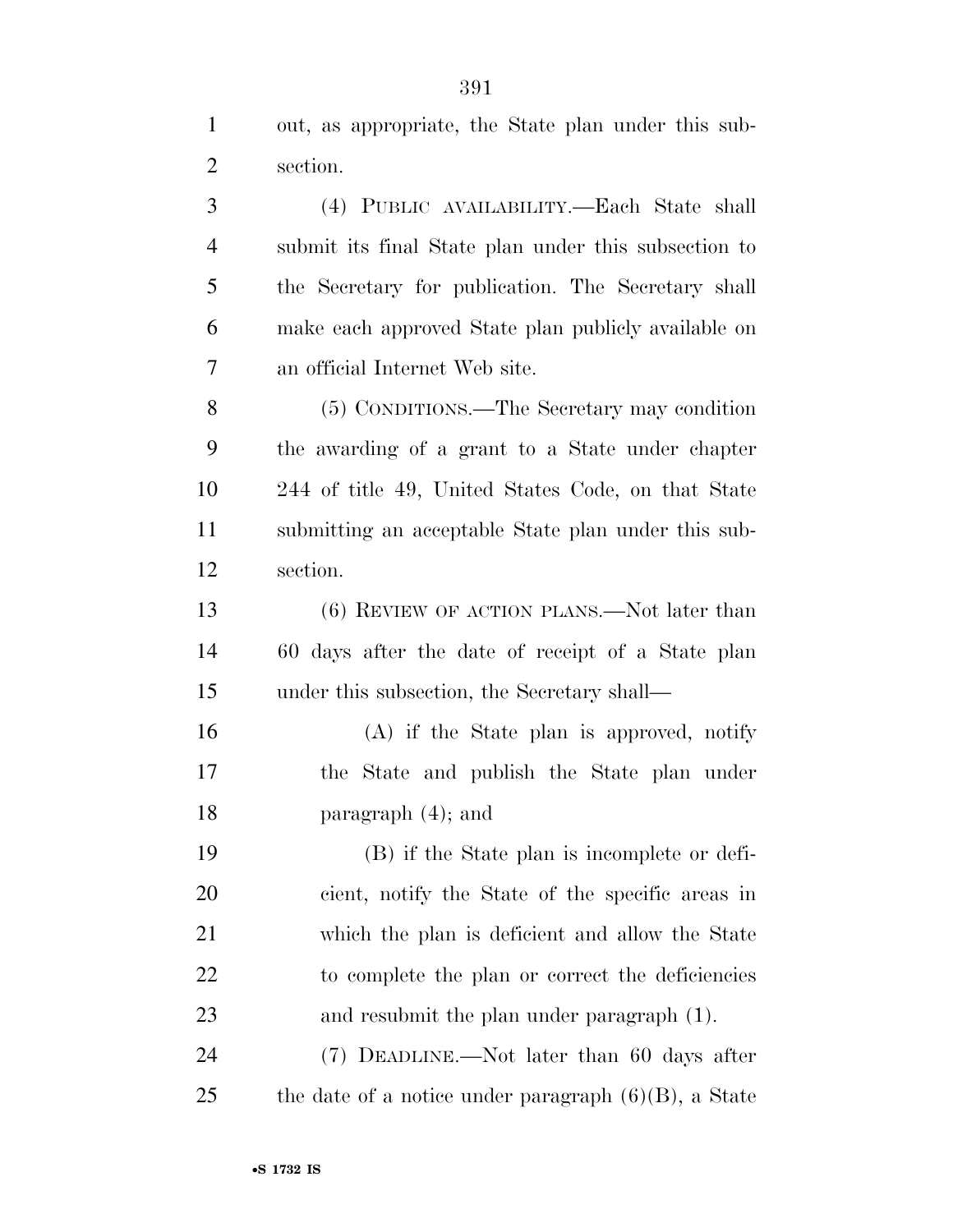shall complete the plan or correct the deficiencies and resubmit the plan.

 (8) FAILURE TO COMPLETE OR CORRECT PLAN.—If a State fails to meet the deadline under paragraph (7), the Secretary shall post on the Web site under paragraph (4) a notice that the State has an incomplete or deficient highway-rail grade cross-ing action plan.

 (c) RAILWAY-HIGHWAY CROSSINGS FUNDS.—The Secretary may use funds made available to carry out sec- tion 130 of title 23, United States Code, to provide States with funds to develop a State highway-rail grade crossing 13 action plan under subsection  $(b)(1)(A)$  of this section or 14 to update a State action plan under subsection  $(b)(1)(B)$ of this section.

(d) DEFINITIONS.—In this section:

 (1) HIGHWAY-RAIL GRADE CROSSING.—The term ''highway-rail grade crossing'' means a location within a State, other than a location where 1 or more railroad tracks cross 1 or more railroad tracks at grade where—

 (A) a public highway, road, or street, or a private roadway, including associated sidewalks and pathways, crosses 1 or more railroad tracks either at grade or grade-separated; or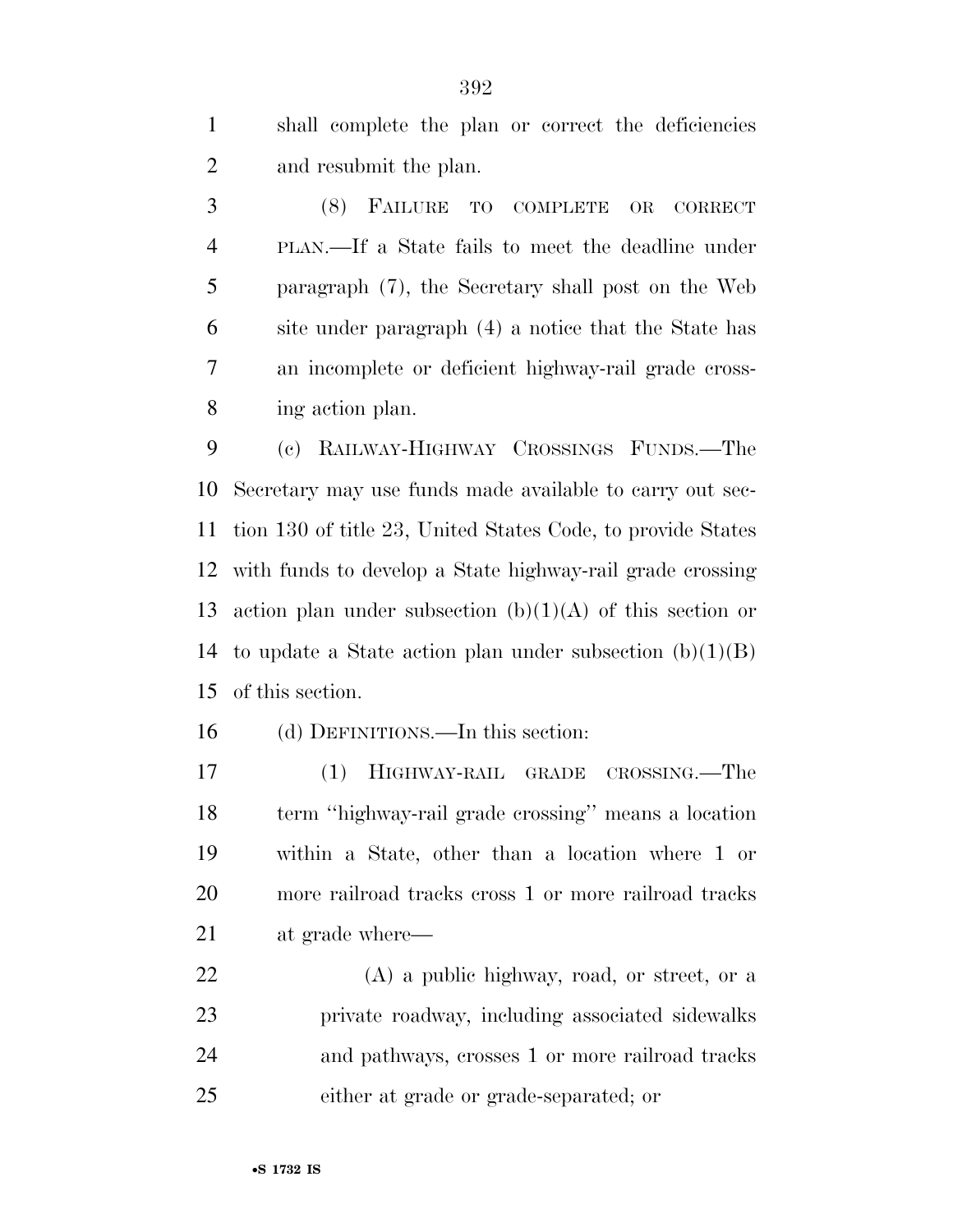(B) a pathway explicitly authorized by a public authority or a railroad carrier that is dedicated for the use of non-vehicular traffic, including pedestrians, bicyclists, and others, that is not associated with a public highway, road, or street, or a private roadway, crosses 1 or more railroad tracks either at grade or grade-separated. (2) STATE.—The term ''State'' means a State of the United States or the District of Columbia. **SEC. 5402. CONFIDENTIAL CLOSE CALL REPORTING SYS- TEM.**  (a) IN GENERAL.—Not later than 3 years after the date of enactment of this Act, the Secretary shall promul-

 gate a rule to encourage and facilitate the voluntary par- ticipation of railroad carriers, railroad carrier contractors, and employees of railroad carriers or railroad carrier con- tractors (including any non-profit labor organizations rep- resenting a class or craft of directly affected employees of railroads carriers or railroad carrier contractors) in a confidential close call reporting system.

(b) PROGRAM ELEMENTS.—

23 (1) IN GENERAL.—The Secretary shall use any information and experience gathered through re-search and pilot programs on confidential close call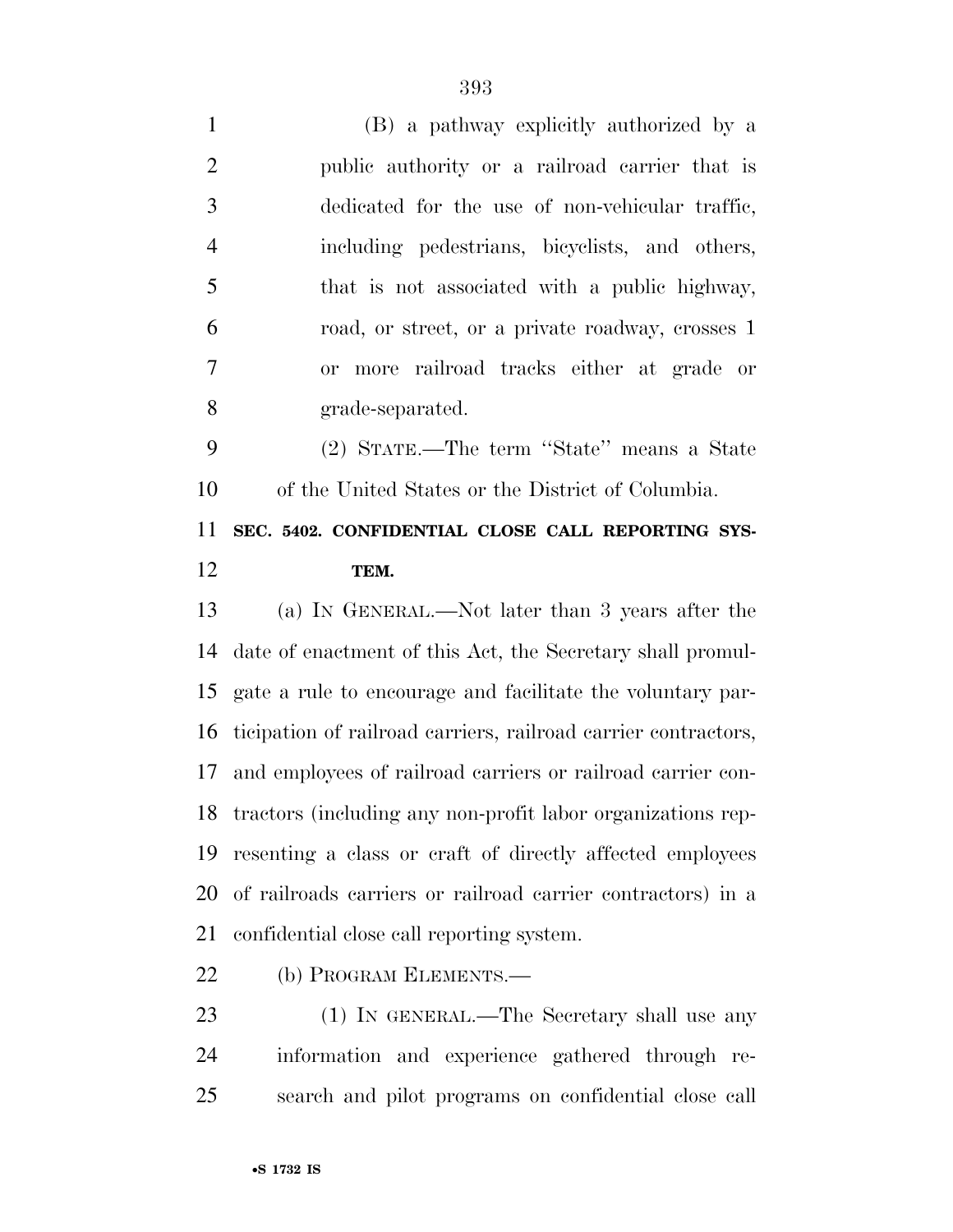| $\mathbf{1}$   | reporting systems in developing a rule for the vol-  |
|----------------|------------------------------------------------------|
| $\overline{2}$ | untary adoption of confidential close call reporting |
| 3              | system programs under this section.                  |
| $\overline{4}$ | $(2)$ RULEMAKING.—                                   |
| 5              | (A) IN GENERAL.—Each confidential close              |
| 6              | call reporting system program shall be designed      |
| 7              | to improve railroad safety by facilitating greater   |
| 8              | collection and analysis of reports that describe     |
| 9              | unsafe conditions and events in the railroad in-     |
| 10             | dustry, as reported voluntarily and confiden-        |
| 11             | tially by employees.                                 |
| 12             | REQUIREMENTS.—The rule<br>shall<br>(B)               |
| 13             | specify-                                             |
| 14             | (i) the use of independent third par-                |
| 15             | ties for the collection of close call reports,       |
| 16             | de-identification of data, and distribution          |
| 17             | of close call data;                                  |
| 18             | (ii) the criteria for participating vol-             |
| 19             | untarily in the confidential close call re-          |
| 20             | porting system;                                      |
| 21             | (iii) the criteria for accepting con-                |
| 22             | fidential close call reports;                        |
| 23             | (iv) the appropriate use and protec-                 |
| 24             | tion, including the information protections          |
| 25             | described in subsection (d), of peer review          |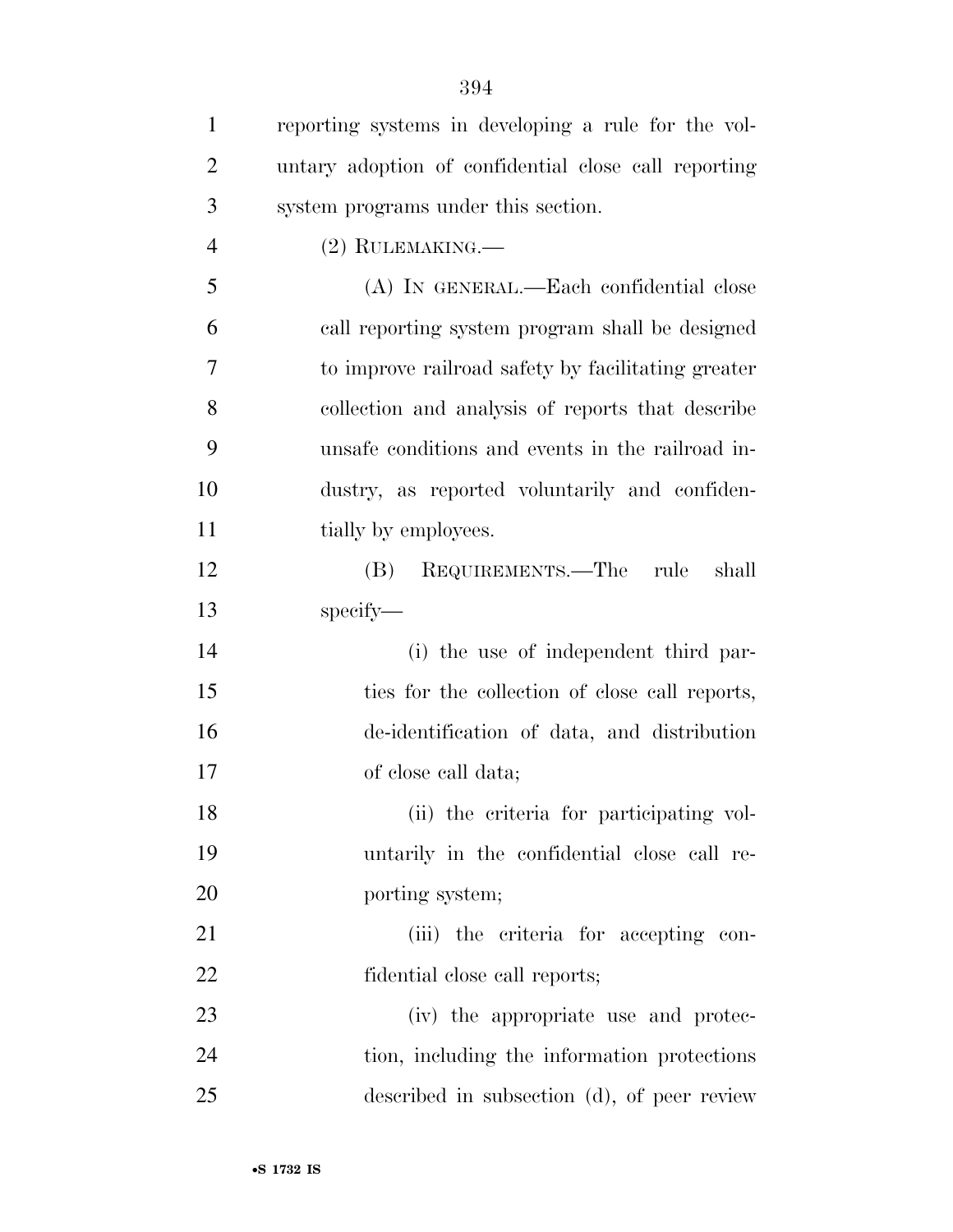| $\mathbf{1}$   | teams and participation of the Secretary's              |
|----------------|---------------------------------------------------------|
| $\overline{2}$ | representatives;                                        |
| 3              | (v) the relief from specific railroad                   |
| $\overline{4}$ | safety regulatory provisions and the condi-             |
| 5              | tions under which the relief will and will              |
| 6              | not be granted; and                                     |
| 7              | (vi) the appropriate use and protec-                    |
| 8              | tion, including the information protections             |
| 9              | described in subsection (d), of confidential            |
| 10             | data generated under voluntary participa-               |
| 11             | tion in the confidential close call reporting           |
| 12             | system.                                                 |
| 13             | (c) PROGRAM DEVELOPMENT.                                |
| 14             | $(1)$ IN GENERAL.—A railroad carrier voluntarily        |
| 15             | participating in a confidential close call reporting    |
| 16             | system program, pursuant to program elements con-       |
| 17             | tained in the final rule promulgated under sub-         |
| 18             | section (b) and in collaboration with the Secretary,    |
| 19             | railroad carrier contractors (as appropriate), and      |
| $20\,$         | employees of railroad carriers or railroad carrier      |
| 21             | contractors (including any non-profit labor organiza-   |
| 22             | tion representing a class or craft of directly affected |
| 23             | employees of railroad carriers or railroad carrier      |
| 24             | contractors), shall develop an implementing memo-       |
| 25             | randum of understanding that establishes agreed-        |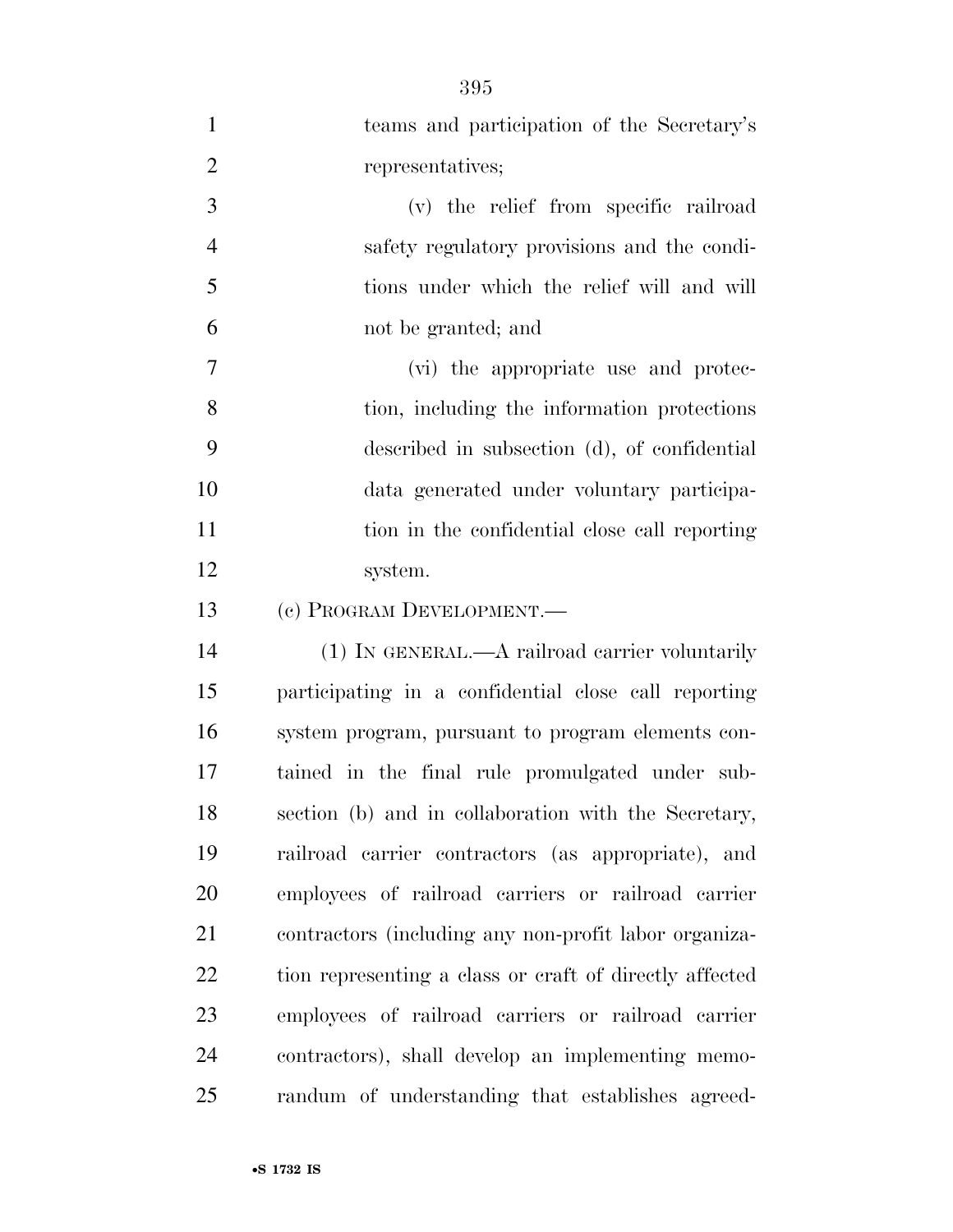| $\mathbf{1}$   | upon terms for participation in the confidential close   |
|----------------|----------------------------------------------------------|
| $\overline{2}$ | call reporting system.                                   |
| 3              | (2) SIGNATURES REQUIRED.—An implementing                 |
| $\overline{4}$ | memorandum of understanding under paragraph (1)          |
| 5              | shall be signed by—                                      |
| 6              | (A) the Secretary or the Secretary's des-                |
| $\overline{7}$ | ignee;                                                   |
| 8              | (B) the participating railroad carrier or                |
| 9              | the representative thereof;                              |
| 10             | (C) if appropriate, each participating rail-             |
| 11             | road carrier contractor or the representative            |
| 12             | thereof; and                                             |
| 13             | (D) the participating employees and con-                 |
| 14             | tractors or the representative thereof (such as          |
| 15             | 1 or more non-profit labor organizations rep-            |
| 16             | resenting a class or craft of directly affected          |
| 17             | employees of the railroad carrier or railroad            |
| 18             | carrier contractor).                                     |
| 19             | (d) INFORMATION PROTECTION.—                             |
| 20             | (1) IN GENERAL.—For a confidential close call            |
| 21             | reporting system program established through an          |
| 22             | implementing memorandum of understanding de-             |
| 23             | scribed in subsection (c), the rule shall include provi- |
| 24             | sions that withhold from discovery or admission into     |
| 25             | evidence (in a Federal or State court proceeding for     |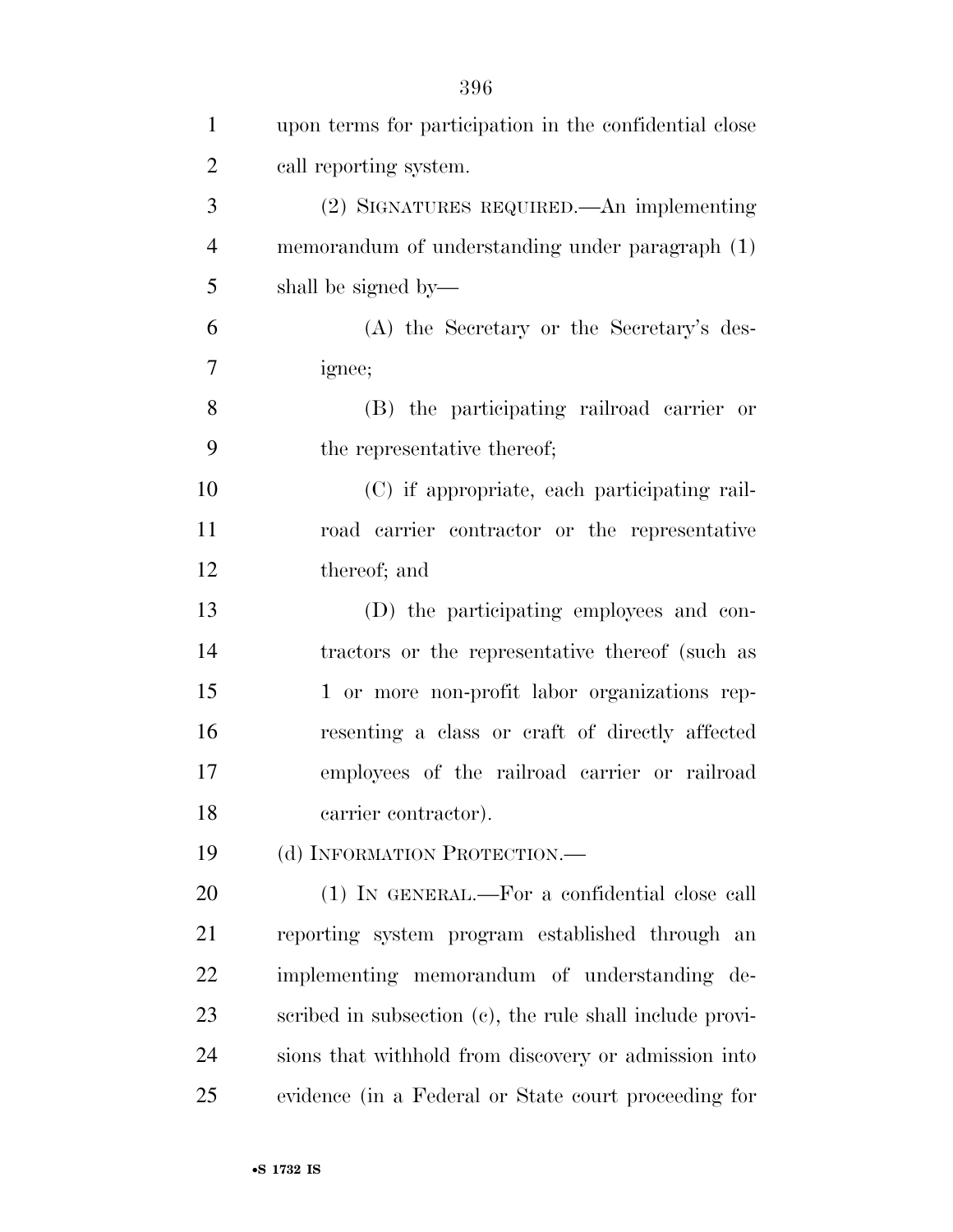| $\mathbf{1}$   | damages involving personal injury, wrongful death,     |
|----------------|--------------------------------------------------------|
| $\overline{2}$ | or property damage against a railroad carrier or       |
| 3              | railroad carrier contractor) any plan, document, re-   |
| 4              | port, survey, schedule, list, or data compiled or col- |
| 5              | lected for the sole purpose of developing, evaluating, |
| 6              | planning, or implementing a confidential close call    |
| 7              | reporting system program, including a railroad car-    |
| 8              | rier's analysis of its close calls or near misses.     |
| 9              | (2) RETROACTIVE APPLICATIONS.—With regard              |
| 10             | to a voluntary confidential close call reporting sys-  |
| 11             | tem that was in effect prior to the date of final rule |
| 12             | under subsection (a), the Secretary—                   |
| 13             | (A) shall allow the parties participating in           |
| 14             | that system to sign a new or revised imple-            |
| 15             | menting memorandum of understanding that               |
| 16             | prospectively entitles the parties to the informa-     |
| 17             | tion protections under paragraph (1); and              |
| 18             | (B) may retroactively apply the informa-               |
| 19             | tion protections under paragraph (1) to any in-        |
| 20             | formation and analyses that was generated              |
| 21             | under that system prior to the date of the final       |
| 22             | rule.                                                  |
| 23             | (3) CONFIDENTIALITY.—For a confidential                |
| 24             | close call reporting system program established        |
| 25             | through an implementing memorandum of under-           |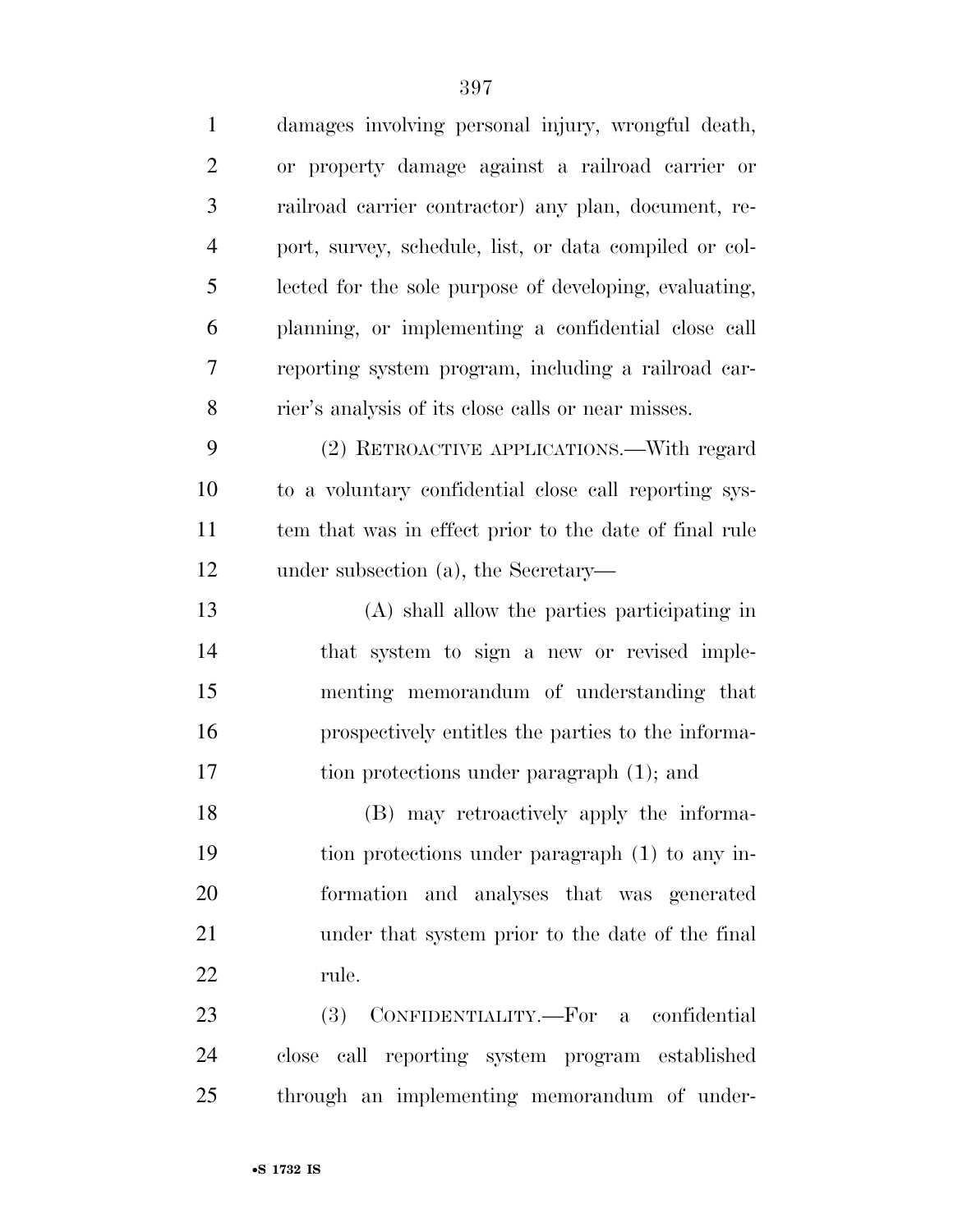| $\mathbf{1}$   | standing described in subsection (c), the Secretary      |
|----------------|----------------------------------------------------------|
| $\overline{2}$ | shall ensure that the Department of Transportation       |
| 3              | and any entity collecting close call reports, de-identi- |
| $\overline{4}$ | fying data, or distributing close call data provide the  |
| 5              | same level of confidentiality as contained in the Con-   |
| 6              | fidential Information Protection and Statistical Effi-   |
| 7              | ciency Act of $2002$ (44 U.S.C. 3501 note), as ad-       |
| 8              | ministered by the Bureau of Transportation Statis-       |
| 9              | tics.                                                    |
| 10             | (e) SAVINGS CLAUSE.—Nothing in this section              |
| 11             | shall—                                                   |
| 12             | $(1)$ require a railroad carrier to adopt a con-         |
| 13             | fidential close call reporting system program;           |
| 14             | (2) prohibit a railroad carrier from voluntarily         |
| 15             | adopting a confidential close call reporting system      |
| 16             | program outside of the rule making framework; and        |
| 17             | (3) require the Secretary to develop a confiden-         |
| 18             | tial close call reporting system program with a rail-    |
| 19             | road carrier, a railroad carrier contractor, employees   |
| 20             | of the railroad carrier or railroad carrier contractor,  |
| 21             | or any non-profit labor organizations representing a     |
| 22             | class or craft of employees of a railroad carrier or     |
| 23             | a railroad carrier contractor.                           |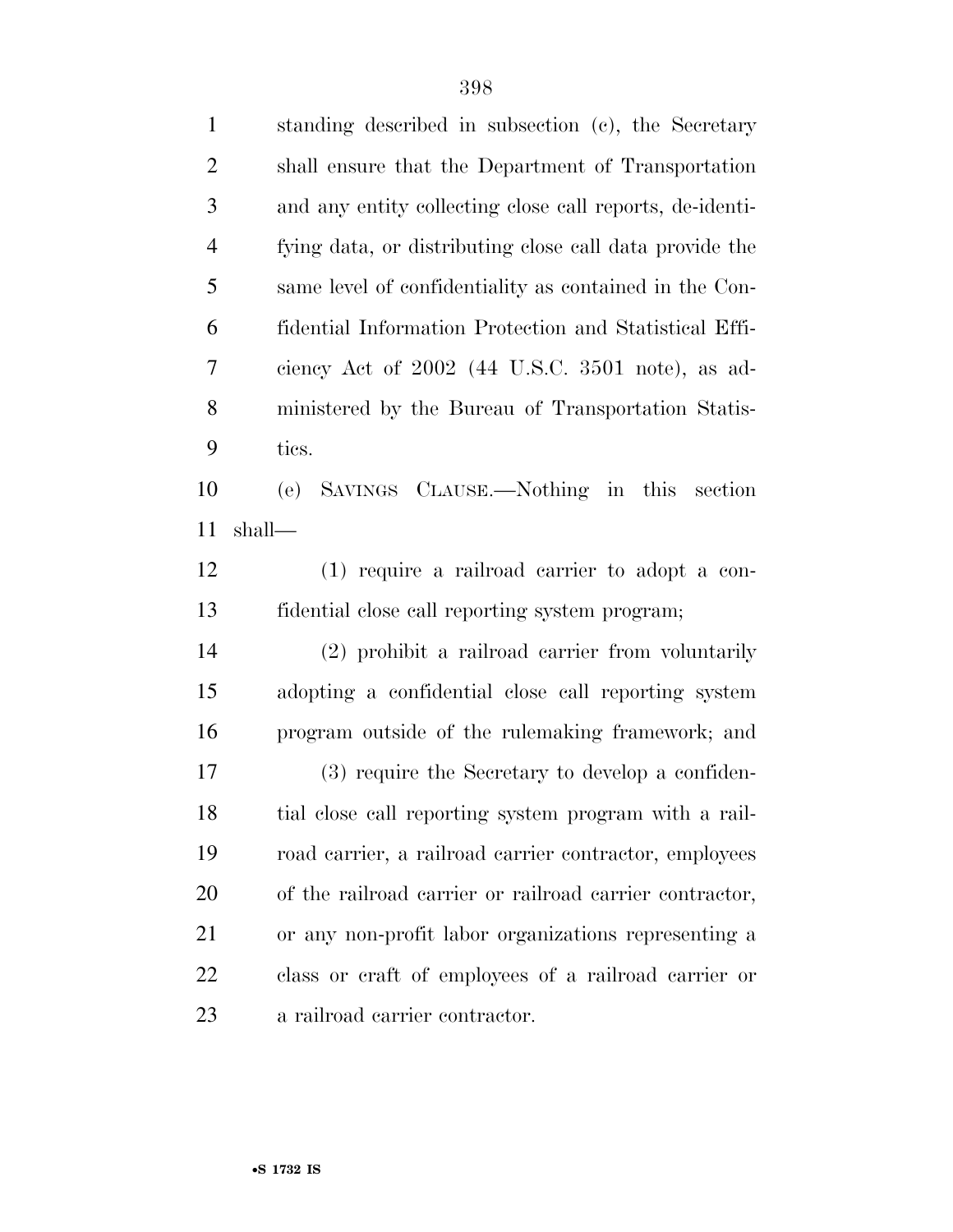| 1              | (f) DEFINITION OF RAILROAD CARRIER.-In this                |
|----------------|------------------------------------------------------------|
| 2              | section, the term "railroad carrier" has the meaning given |
| 3              | the term in section 20102 of title 49, United States Code. |
| $\overline{4}$ | (g) ADDITIONAL INFORMATION PROTECTIONS.-Sec-               |
| 5              | tion $20118$ is amended—                                   |
| 6              | $(1)$ in subsection $(a)$ —                                |
| 7              | (A) in the matter preceding paragraph                      |
| 8              | $(1)$ —                                                    |
| 9              | (i) by inserting ", confidential close                     |
| 10             | call reporting system program," after                      |
| 11             | "safety risk reduction program"; and                       |
| 12             | (ii) by inserting "pursuant to section"                    |
| 13             | $552(b)(3)$ of that title," after "section 552             |
| 14             | of title $5$ ";                                            |
| 15             | $(B)$ in paragraph $(1)$ , by inserting ", con-            |
| 16             | fidential close call reporting system program,"            |
| 17             | after "safety risk reduction program"; and                 |
| 18             | $(C)$ in paragraph $(2)$ , by inserting ", con-            |
| 19             | fidential close call reporting system program,"            |
| 20             | after "safety risk reduction program";                     |
| 21             | $(2)$ in subsection (b), by inserting ", confiden-         |
| 22             | tial close call reporting system program," after           |
| 23             | "safety risk reduction program"; and                       |
| 24             | $(3)$ in subsection $(e)$ , by inserting ", of any in-     |
| 25             | formation or analyses generated as part of a con-          |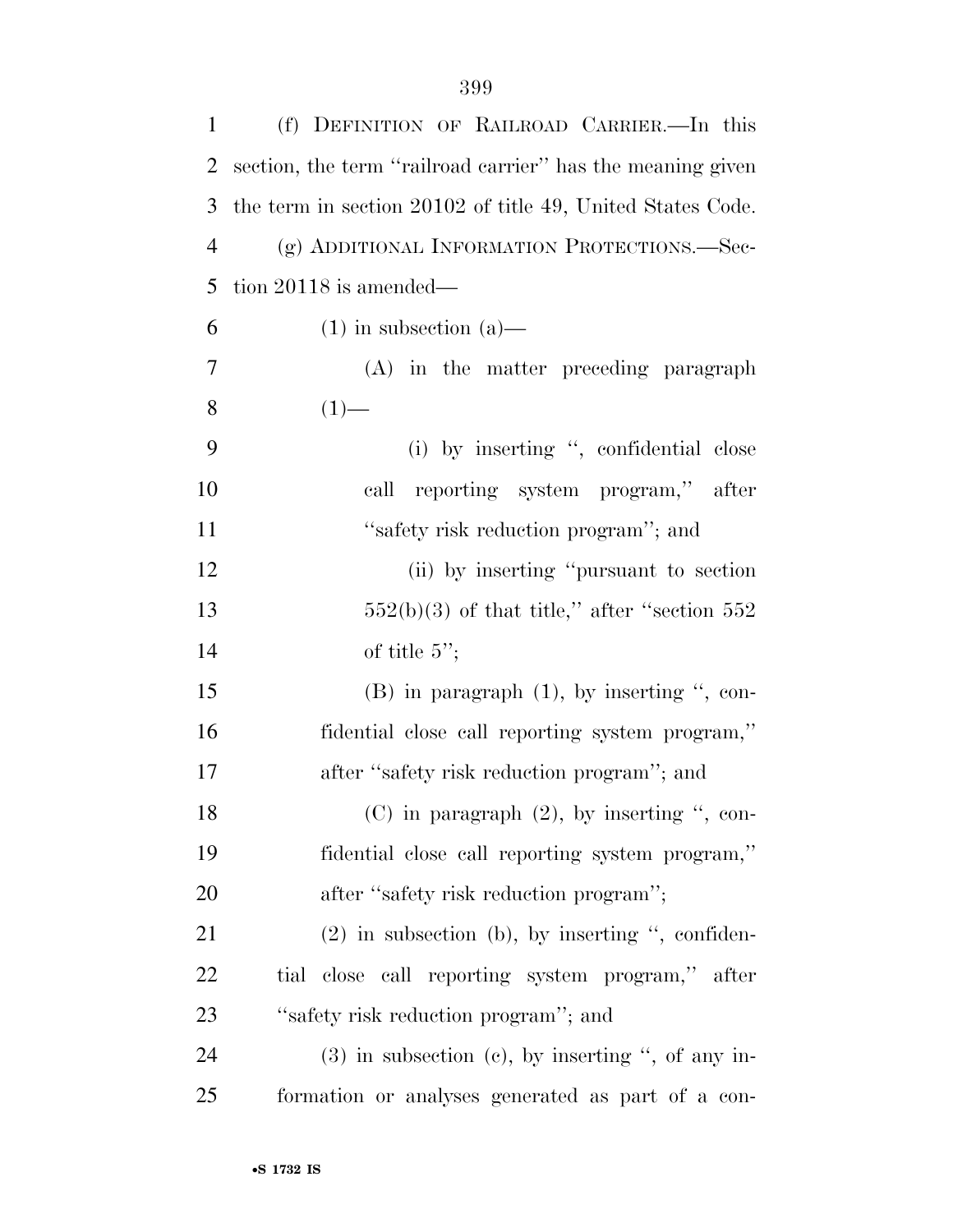fidential close call reporting system program,'' after 2 "risk mitigation analyses".

#### **SEC. 5403. SPEED LIMIT ACTION PLANS.**

 (a) IN GENERAL.—Not later than 90 days after the date of enactment of this Act, each railroad carrier pro- viding intercity rail passenger transportation or commuter rail passenger transportation, in consultation with any ap- plicable host railroad carrier, shall survey its entire system and identify each main track location where there is a re- duction of more than 20 miles per hour from the approach speed to a curve or bridge and the maximum authorized operating speed for passenger trains at that curve or bridge.

 (b) ACTION PLANS.—Not later than 120 days after the date that the survey under subsection (a) is complete, a rail passenger carrier shall submit to the Secretary an action plan that—

 (1) identifies each main track location where there is a reduction of more than 20 miles per hour from the approach speed to a curve or bridge and the maximum authorized operating speed for pas-senger trains at that curve or bridge;

 (2) describes appropriate actions, including modification to automatic train control systems, if applicable, other signal systems, increased crew size,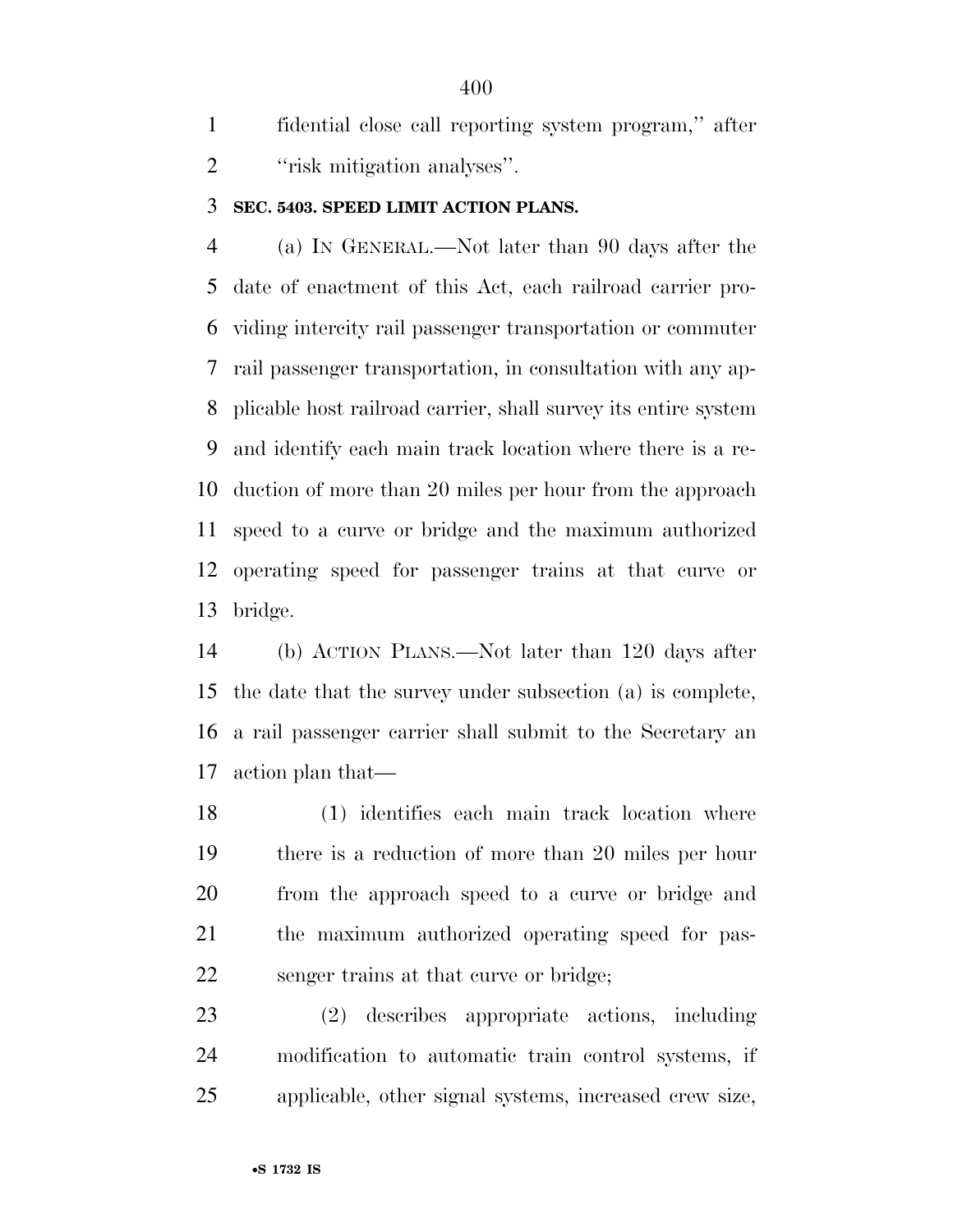improved signage, or other practices, including in- creased crew communication, to enable warning and enforcement of the maximum authorized speed for passenger trains at each location identified under 5 paragraph  $(1)$ ;

 (3) contains milestones and target dates for im- plementing each appropriate action described under paragraph (2); and

 (4) ensures compliance with the maximum au- thorized speed at each location identified under paragraph (1).

 (c) APPROVAL.—Not later than 90 days after the date an action plan is submitted under subsection (a), the Secretary shall approve, approve with conditions, or dis-approve the action plan.

 (d) ALTERNATIVE SAFETY MEASURES.—The Sec- retary may exempt from the requirements of this section each segment of track for which operations are governed by a positive train control system certified under section 20157 of title 49, United States Code, or any other safety technology or practice that would achieve an equivalent or greater level of safety in reducing derailment risk.

 (e) REPORT.—Not later than 6 months after the date of the enactment of this Act, the Secretary shall submit a report to the Committee on Commerce, Science, and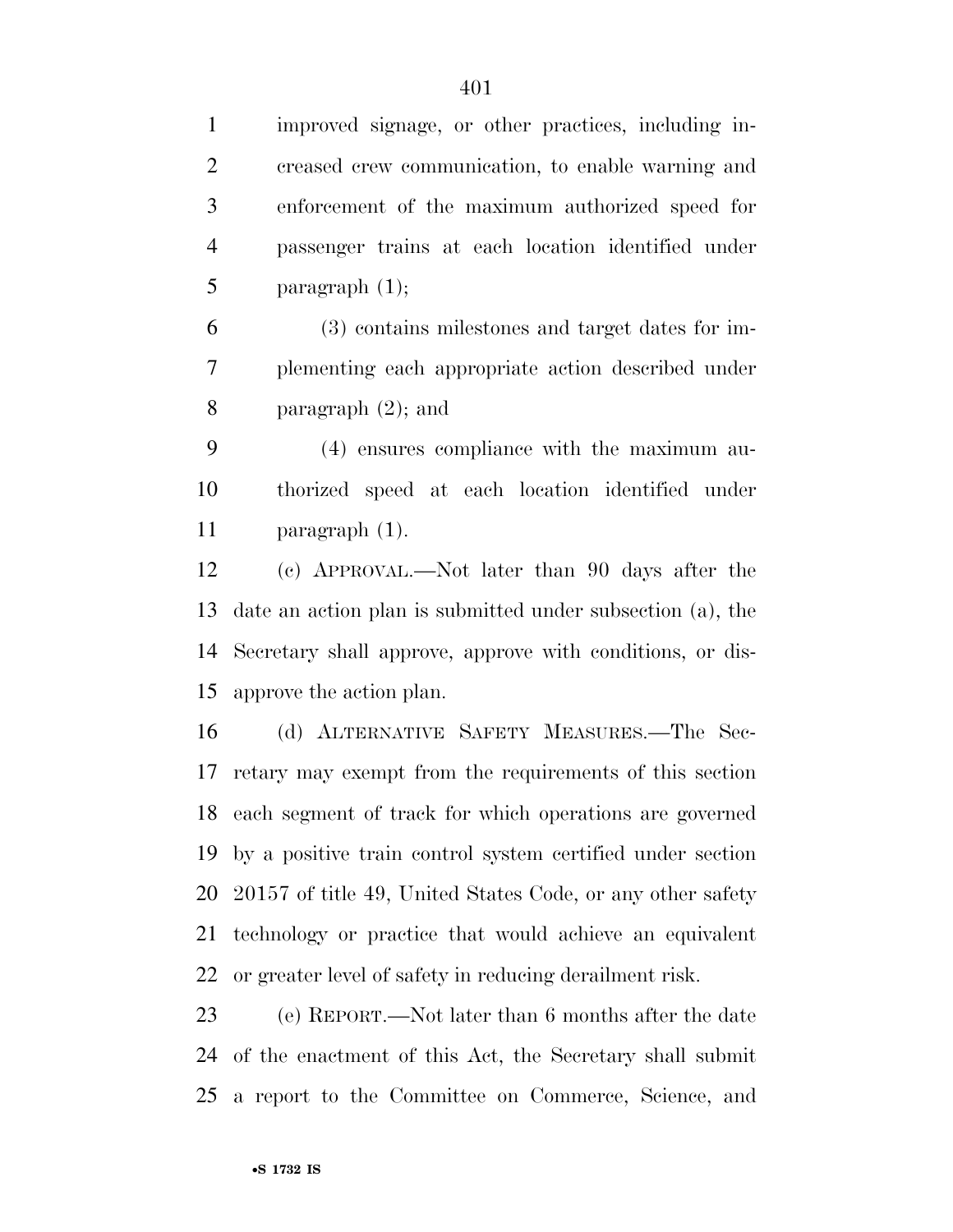Transportation of the Senate and the Committee on Transportation and Infrastructure of the House of Rep-resentatives that describes—

 (1) the actions the railroad carriers have taken in response to Safety Advisory 2013–08, entitled ''Operational Tests and Inspections for Compliance With Maximum Authorized Train Speeds and Other Speed Restrictions'';

 (2) the actions the railroad carriers have taken in response to Safety Advisory 2015–03, entitled ''Operational and Signal Modifications for Compli- ance with Maximum Authorized Passenger Train Speeds and Other Speed Restrictions''; and

 (3) the actions the Federal Railroad Adminis- tration has taken to evaluate or incorporate the in- formation and findings arising from the safety advisories referred to in paragraphs (1) and (2) into the development of regulatory action and oversight activities.

 (f) SAVINGS CLAUSE.—Nothing in this section shall prohibit the Secretary from applying the requirements of this section to other segments of track at high risk of over-speed derailment.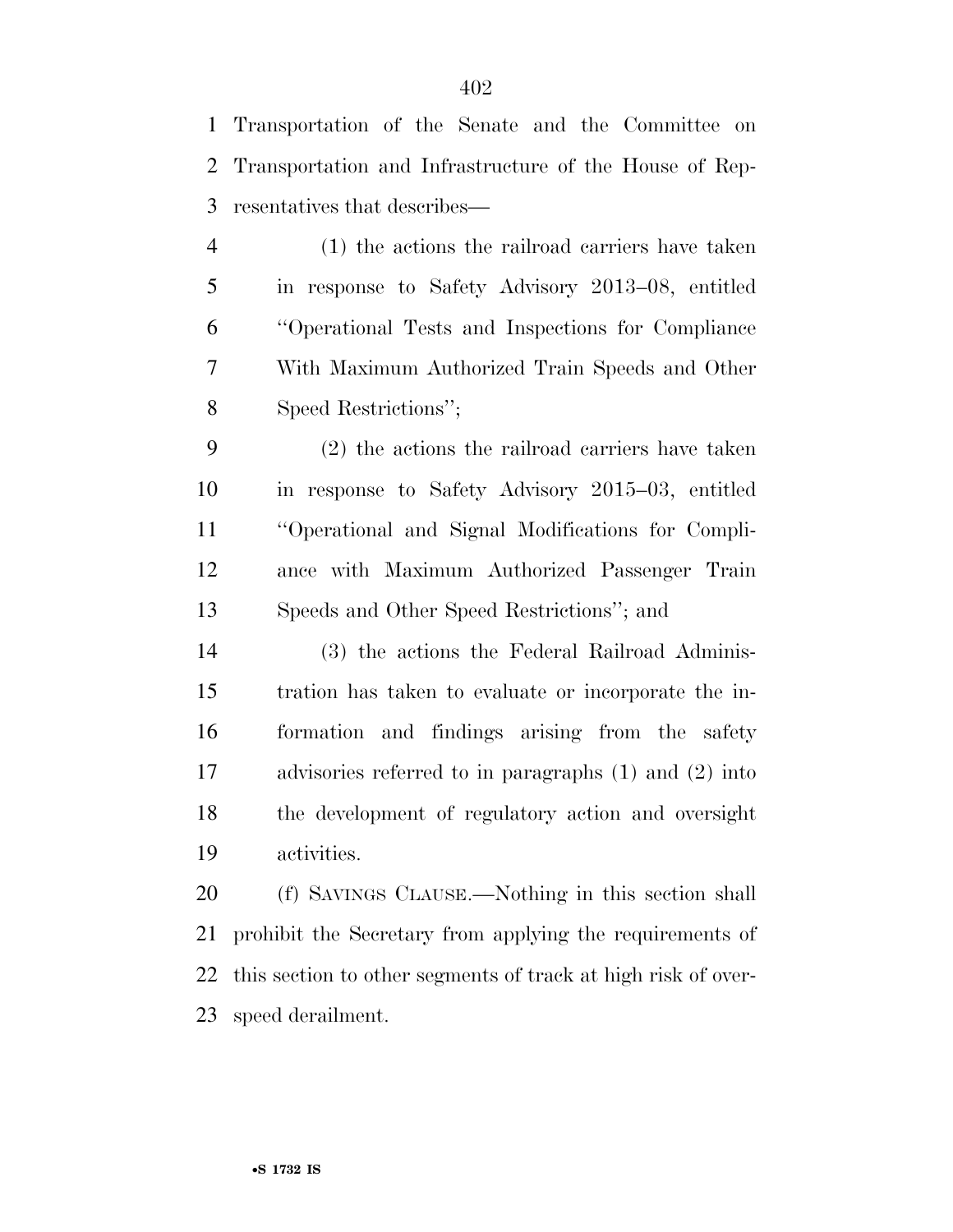### **SEC. 5404. SIGNAGE.**

 (a) IN GENERAL.—The Secretary shall promulgate such regulations as the Secretary considers necessary to require each railroad carrier providing intercity rail pas- senger transportation or commuter rail passenger trans- portation, in consultation with any applicable host railroad carrier, to install signs to warn train crews before the train approaches a location that the Secretary identifies as having high risk of overspeed derailment.

 (b) ALTERNATIVE SAFETY MEASURES.—The Sec- retary may exempt from the requirements of this section each segment of track for which operations are governed by a positive train control system certified under section 20157 of title 49, United States Code, or any other safety technology or practice that would achieve an equivalent or greater level of safety in reducing derailment risk.

#### **SEC. 5405. ALERTERS.**

 (a) IN GENERAL.—The Secretary shall promulgate a rule to require a working alerter in the controlling loco- motive of each passenger train in intercity rail passenger transportation (as defined in section 24102 of title 49, United States Code) or commuter rail passenger transpor- tation (as defined in section 24102 of title 49, United States Code).

(b) RULEMAKING.—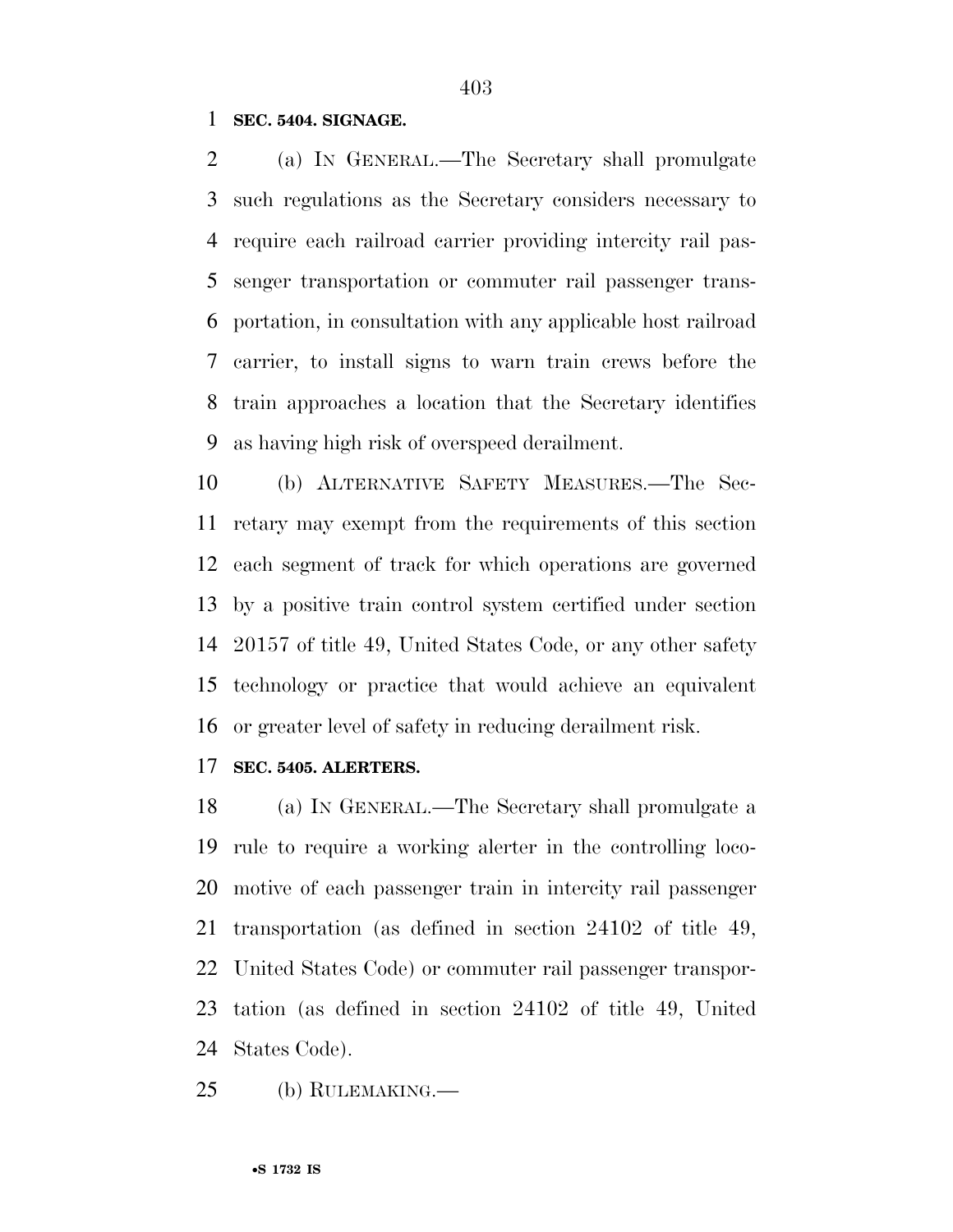(1) IN GENERAL.—The Secretary may promul- gate a rule to specify the essential functionalities of a working alerter, including the manner in which the alerter can be reset.

 (2) ALTERNATE PRACTICE OR TECHNOLOGY.— The Secretary may require or allow a technology or practice in lieu of a working alerter if the Secretary determines that the technology or practice would achieve an equivalent or greater level of safety in en-hancing or ensuring appropriate locomotive control.

## **SEC. 5406. SIGNAL PROTECTION.**

 (a) IN GENERAL.—The Secretary shall promulgate regulations to require, not later than 18 months after the date of the enactment of this Act, that on-track safety regulations, whenever practicable and consistent with other safety requirements and operational considerations, include requiring implementation of redundant signal pro- tection, such as shunting or other practices and tech- nologies that achieve an equivalent or greater level of safe- ty, for maintenance-of-way work crews who depend on a train dispatcher to provide signal protection.

 (b) ALTERNATIVE SAFETY MEASURES.—The Sec- retary may exempt from the requirements of this section each segment of track for which operations are governed by a positive train control system certified under section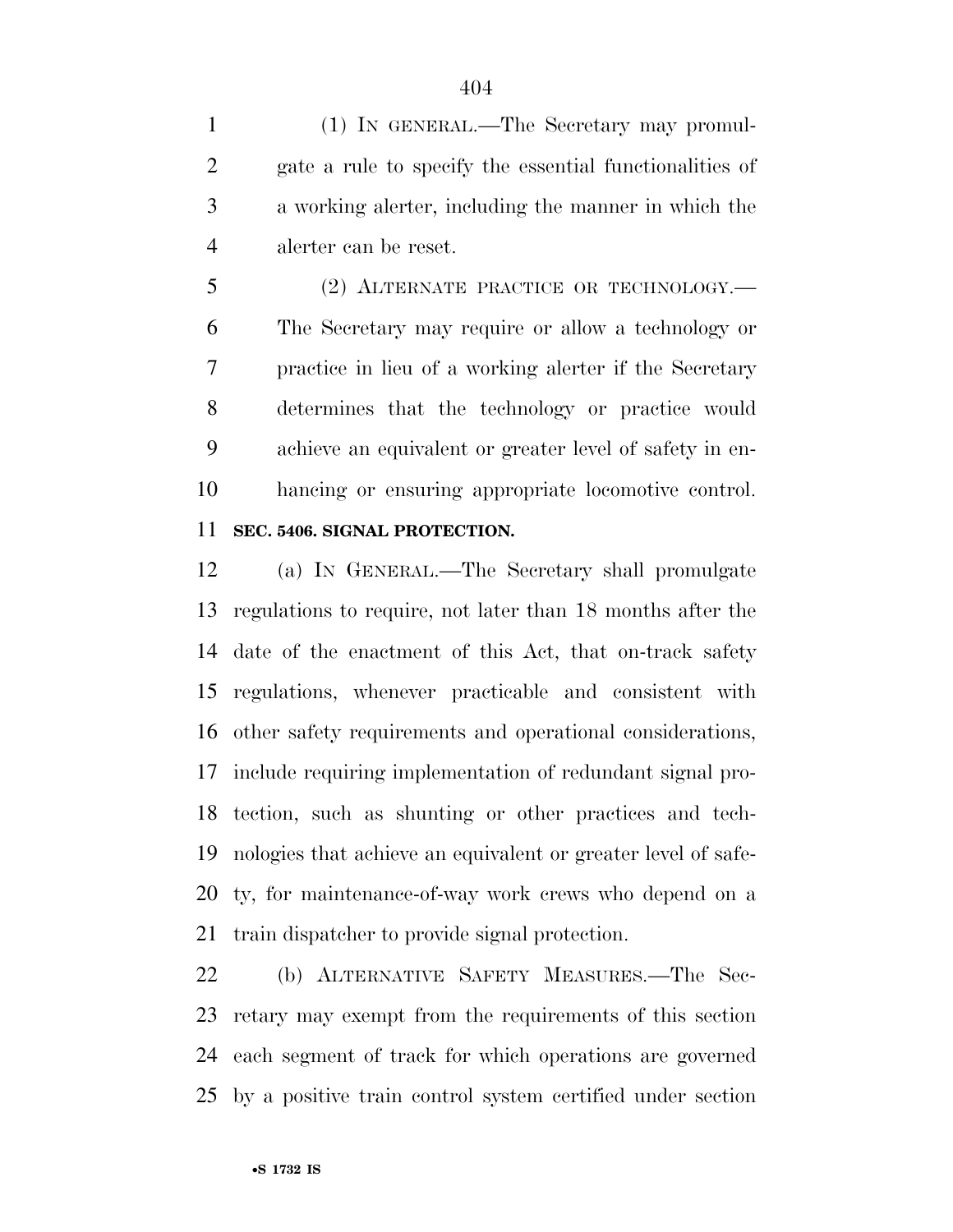|                | 1 20157 of title 49, United States Code, or any other safety   |
|----------------|----------------------------------------------------------------|
| 2              | technology or practice that would achieve an equivalent        |
| 3              | or greater level of safety in providing additional signal pro- |
| $\overline{4}$ | tection.                                                       |
| 5              | SEC. 5407. TECHNOLOGY IMPLEMENTATION PLANS.                    |
| 6              | Section $20156(e)$ is amended—                                 |
| 7              | $(1)$ in paragraph $(4)$ —                                     |
| 8              | $(A)$ in subparagraph $(A)$ , by striking                      |
| 9              | "and" at the end; and                                          |
| 10             | $(B)$ in subparagraph $(B)$ , by striking the                  |
| 11             | period at the end and inserting "; and"; and                   |
| 12             | $(2)$ by adding at the end the following:                      |
| 13             | "(C) each railroad carrier required to sub-                    |
| 14             | mit such a plan, until the implementation of a                 |
| 15             | positive train control system by the railroad                  |
| 16             | carrier, shall analyze and, as appropriate,                    |
| 17             | prioritize technologies and practices to mitigate              |
| 18             | the risk of overspeed derailments.".                           |
| 19             | SEC. 5408. COMMUTER RAIL TRACK INSPECTIONS.                    |
| 20             | (a) IN GENERAL.—The Secretary shall evaluate track             |
| 21             | inspection regulations to determine if a railroad carrier      |
| 22             | providing commuter rail passenger transportation on high       |
| 23             | density commuter railroad lines should be required to in-      |
| 24             | spect the lines in the same manner as currently required       |
| 25             | for other commuter railroad lines.                             |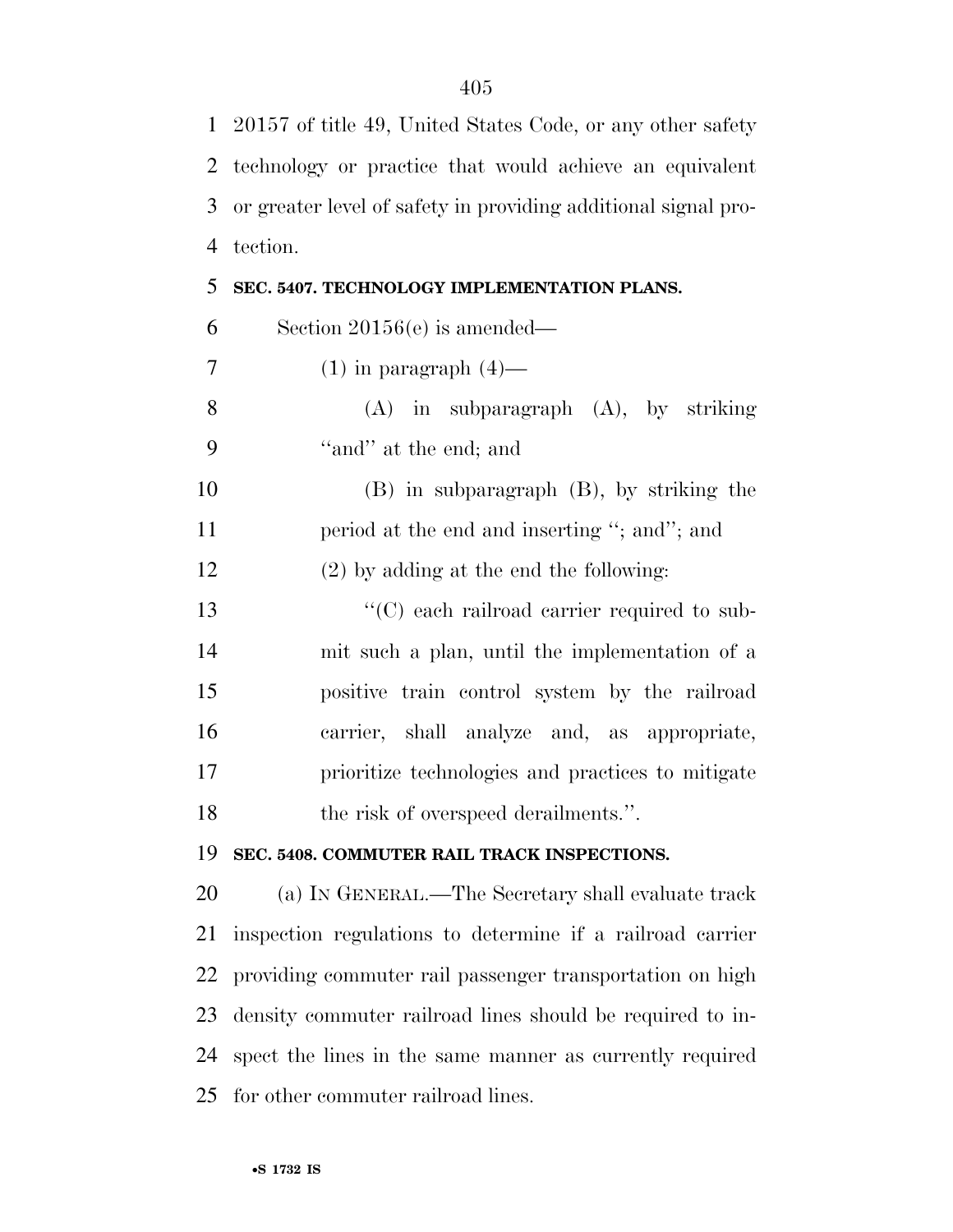| (b) RULEMAKING.—Considering safety, including                   |
|-----------------------------------------------------------------|
| railroad carrier employee and contractor safety, and sys-       |
| tem capacity, the Secretary may promulgate a rule for           |
| high density commuter railroad lines. If, after the evalua-     |
| tion under subsection (a), the Secretary determines that        |
| it is necessary to promulgate a rule, the Secretary shall       |
| specifically consider the following regulatory requirements     |
| for high density commuter railroad lines:                       |
| $(1)$ At least once every 2 weeks—                              |
| (A) traverse each main line by vehicle; or                      |
| (B) inspect each main line on foot.                             |
| (2) At least once each month, traverse and in-                  |
| spect each siding by vehicle or by foot.                        |
| (c) REPORT.—If, after the evaluation under sub-                 |
| section (a), the Secretary determines it is not necessary       |
| 16 to revise the regulations under this section, the Secretary, |
| not later than 18 months after the date of enactment of         |
| 18 this Act, shall transmit a report to the Committee on        |
| Commerce, Science, and Transportation of the Senate and         |
| the Committee on Transportation and Infrastructure of           |
| the House of Representatives explaining the reasons for         |
| not revising the regulations.                                   |
| (d) CONSTRUCTION.—Nothing in this section may be                |
|                                                                 |

 construed to limit the authority of the Secretary to pro-mulgate regulations or issue orders under any other law.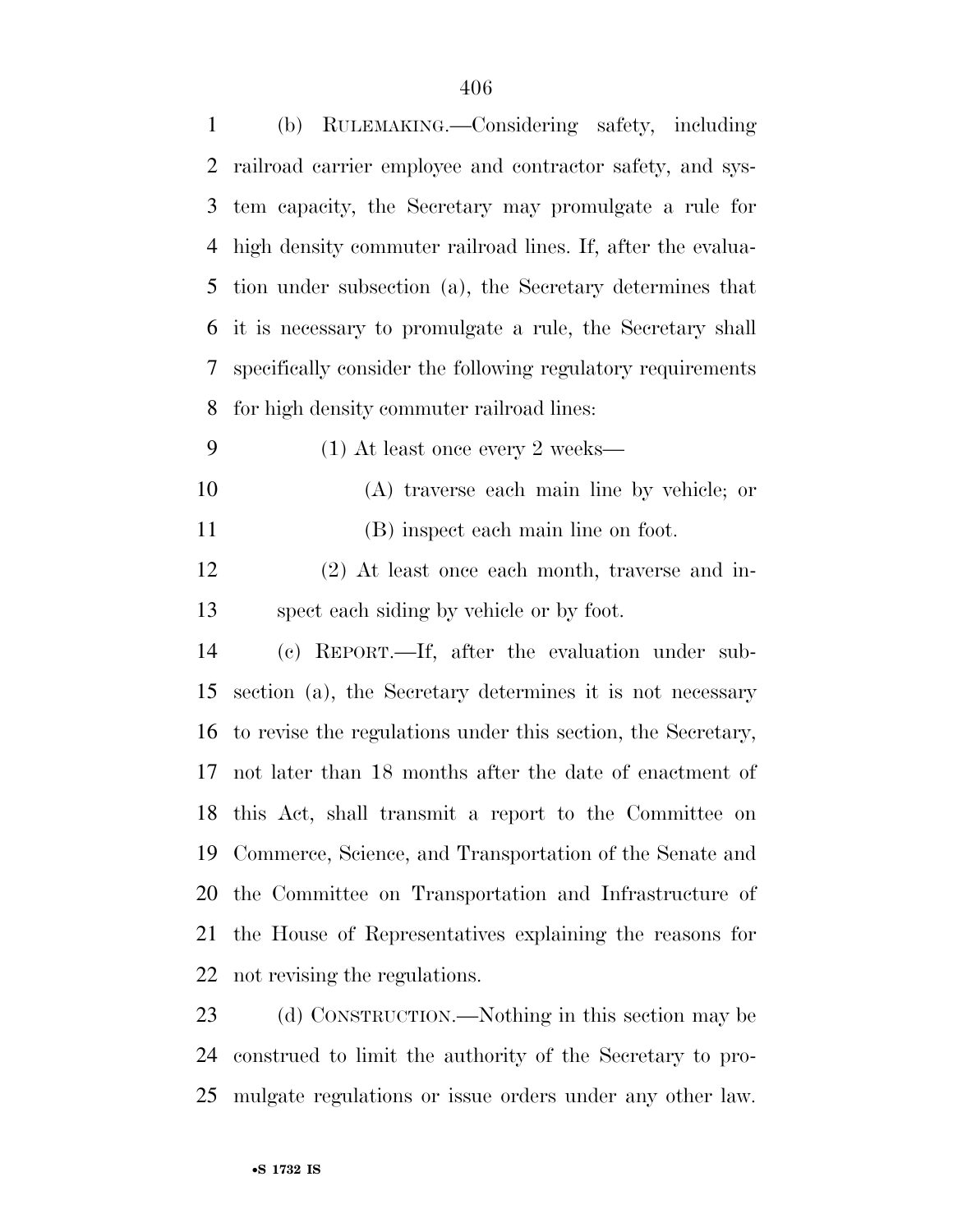**SEC. 5409. EMERGENCY RESPONSE.** 

 (a) IN GENERAL.—The Secretary, in consultation with railroad carriers, shall conduct a study to determine whether limitations or weaknesses exist in the emergency response information carried by train crews transporting hazardous materials.

 (b) CONTENTS.—In conducting the study under sub- section (a), the Secretary shall evaluate the differences be- tween the emergency response information carried by train crews transporting hazardous materials and the emer- gency response guidance provided in the Emergency Re- sponse Guidebook issued by the Department of Transpor-tation.

 (c) REPORT.—Not later than 1 year after the date of enactment of this Act, the Secretary shall transmit to the Committee on Commerce, Science, and Transportation of the Senate and the Committee on Transportation and Infrastructure of the House of Representatives a report of the findings of the study under subsection (a) and any recommendations for legislative action.

#### **SEC. 5410. PRIVATE HIGHWAY-RAIL GRADE CROSSINGS.**

 (a) IN GENERAL.—The Secretary, in consultation with railroad carriers, shall conduct a study—

 (1) to determine whether limitations or weak-nesses exist regarding the availability and usefulness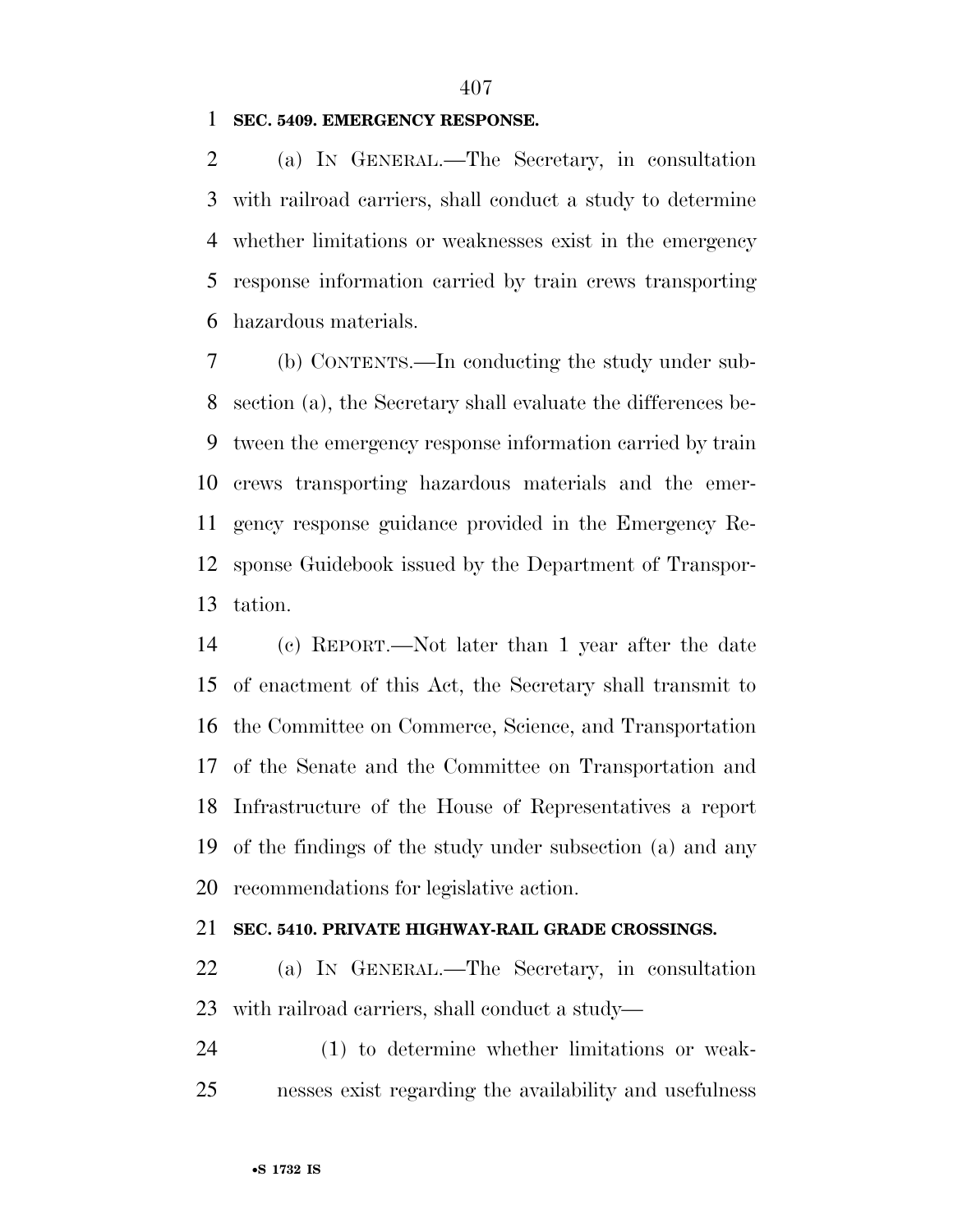| $\mathbf{1}$   | for safety purposes of data on private highway-rail         |
|----------------|-------------------------------------------------------------|
| $\overline{c}$ | grade crossings; and                                        |
| 3              | (2) to evaluate existing engineering practices on           |
| $\overline{4}$ | private highway-rail grade crossings.                       |
| 5              | (b) CONTENTS.—In conducting the study under sub-            |
| 6              | section (a), the Secretary shall make recommendations as    |
| 7              | necessary to improve—                                       |
| 8              | (1) the utility of the data on private highway-             |
| 9              | rail grade crossings; and                                   |
| 10             | (2) the implementation of private highway-rail              |
| 11             | crossing safety measures, including signage and             |
| 12             | warning systems.                                            |
| 13             | (c) REPORT.—Not later than 1 year after the date            |
| 14             | of enactment of this Act, the Secretary shall transmit to   |
| 15             | the Committee on Commerce, Science, and Transportation      |
| 16             | of the Senate and the Committee on Transportation and       |
| 17             | Infrastructure of the House of Representatives a report     |
|                | 18 of the findings of the study and any recommendations for |
| 19             | further action.                                             |
| 20             | SEC. 5411. REPAIR AND REPLACEMENT OF DAMAGED                |
| 21             | TRACK INSPECTION EQUIPMENT.                                 |
| 22             | (a) IN GENERAL.—Subchapter I of chapter 201 is              |
| 23             | amended by inserting after section 20120 the following:     |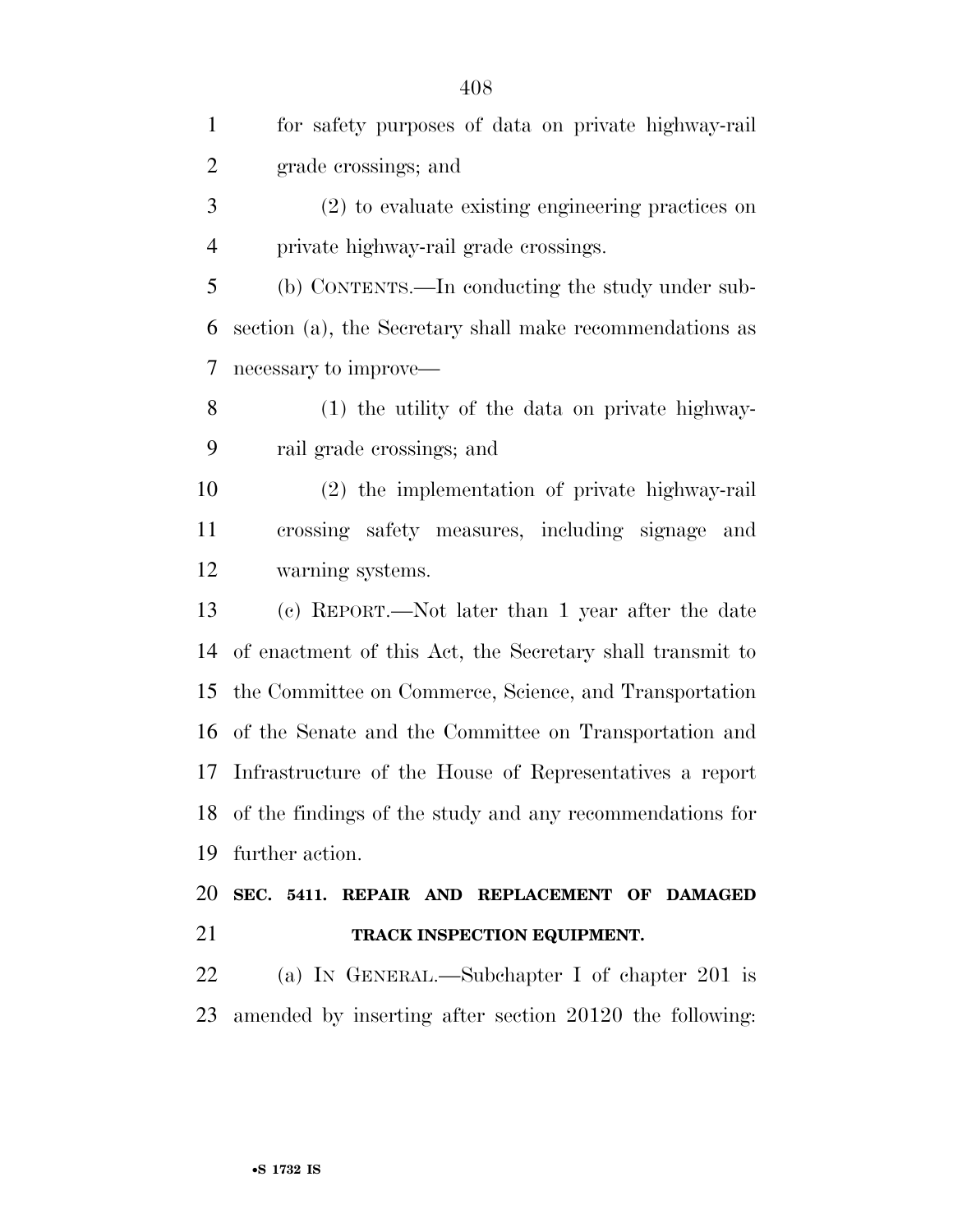''The Secretary of Transportation may receive and expend cash, or receive and utilize spare parts and similar items, from non-United States Government sources to re- pair damages to or replace United States Government owned automated track inspection cars and equipment as a result of third-party liability for such damages, and any amounts collected under this section shall be credited di- rectly to the Railroad Safety and Operations account of the Federal Railroad Administration, and shall remain available until expended for the repair, operation, and maintenance of automated track inspection cars and equipment in connection with the automated track inspec-tion program.''.

 (b) CONFORMING AMENDMENT.—The table of con- tents for subchapter I of chapter 201 is amended by add-ing after section 21020 the following:

''20121. Repair and replacement of damaged track inspection equipment.''.

## **SEC. 5412. RAIL POLICE OFFICERS.**

(a) IN GENERAL.—Section 28101 is amended—

21 (1) by striking "employed by" each place it ap- pears and inserting ''directly employed by or con-tracted by'';

 (2) in subsection (b), by inserting ''or agent, as applicable,'' after ''an employee''; and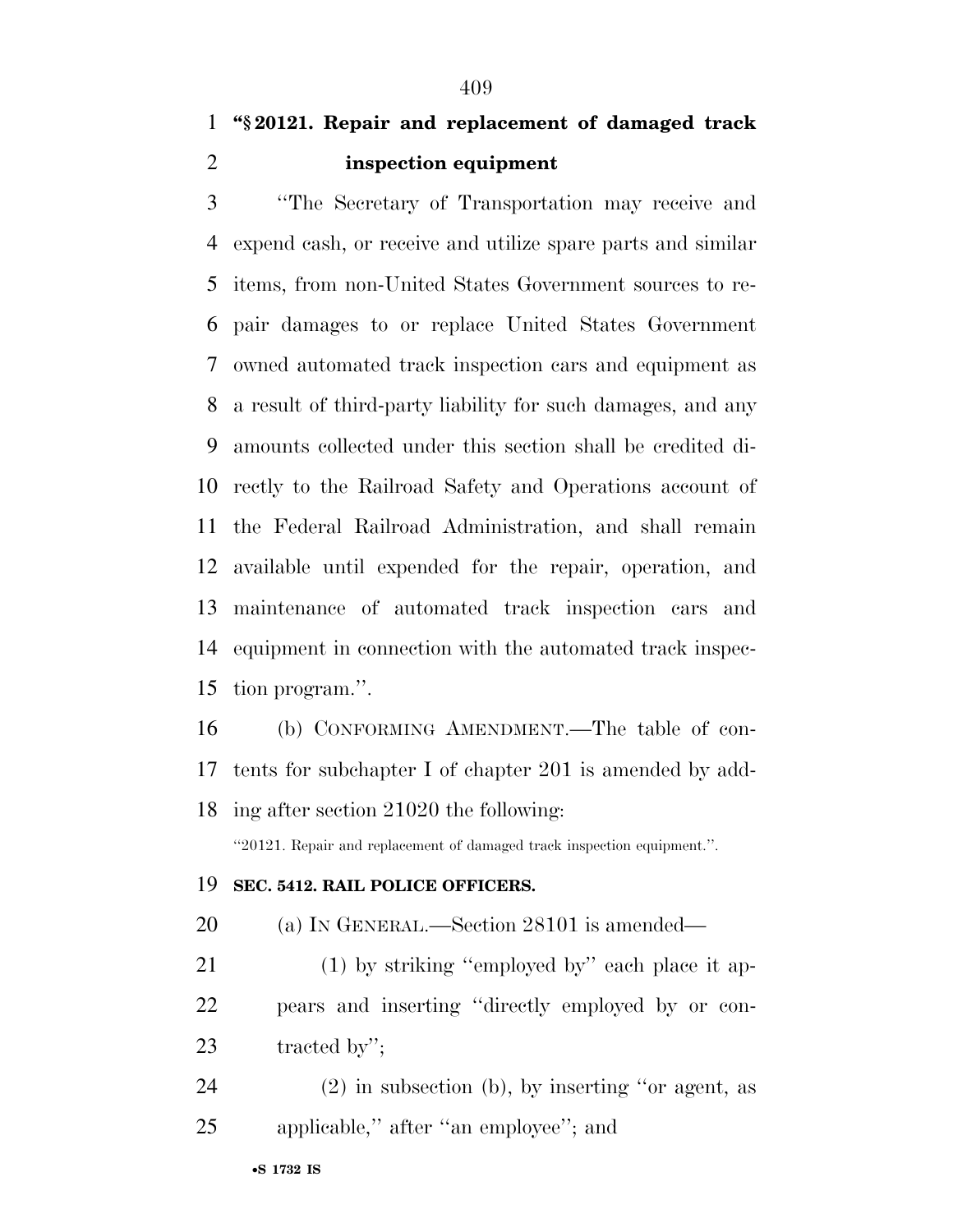(3) by adding at the end the following:

2 "(c) TRANSFERS.—

3 "(1) IN GENERAL.—If a railroad police officer directly employed by or contracted by a rail carrier and certified or commissioned as a police officer under the laws of a State transfers primary employ- ment or residence from the certifying or commis- sioning State to another State or jurisdiction, the railroad police officer, not later than 1 year after the date of transfer, shall apply to be certified or com- missioned as a police office under the laws of the State of new primary employment or residence.

13 "(2) INTERIM PERIOD.—During the period be- ginning on the date of transfer and ending 1 year after the date of transfer, a railroad police officer di- rectly employed by or contracted by a rail carrier and certified or commissioned as a police officer under the laws of a State may enforce the laws of the new jurisdiction in which the railroad police offi- cer resides, to the same extent as provided in sub-section (a).

"(d) TRAINING.—

23 "(1) IN GENERAL.—A State shall recognize as meeting that State's basic police officer certification or commissioning requirements for qualification as a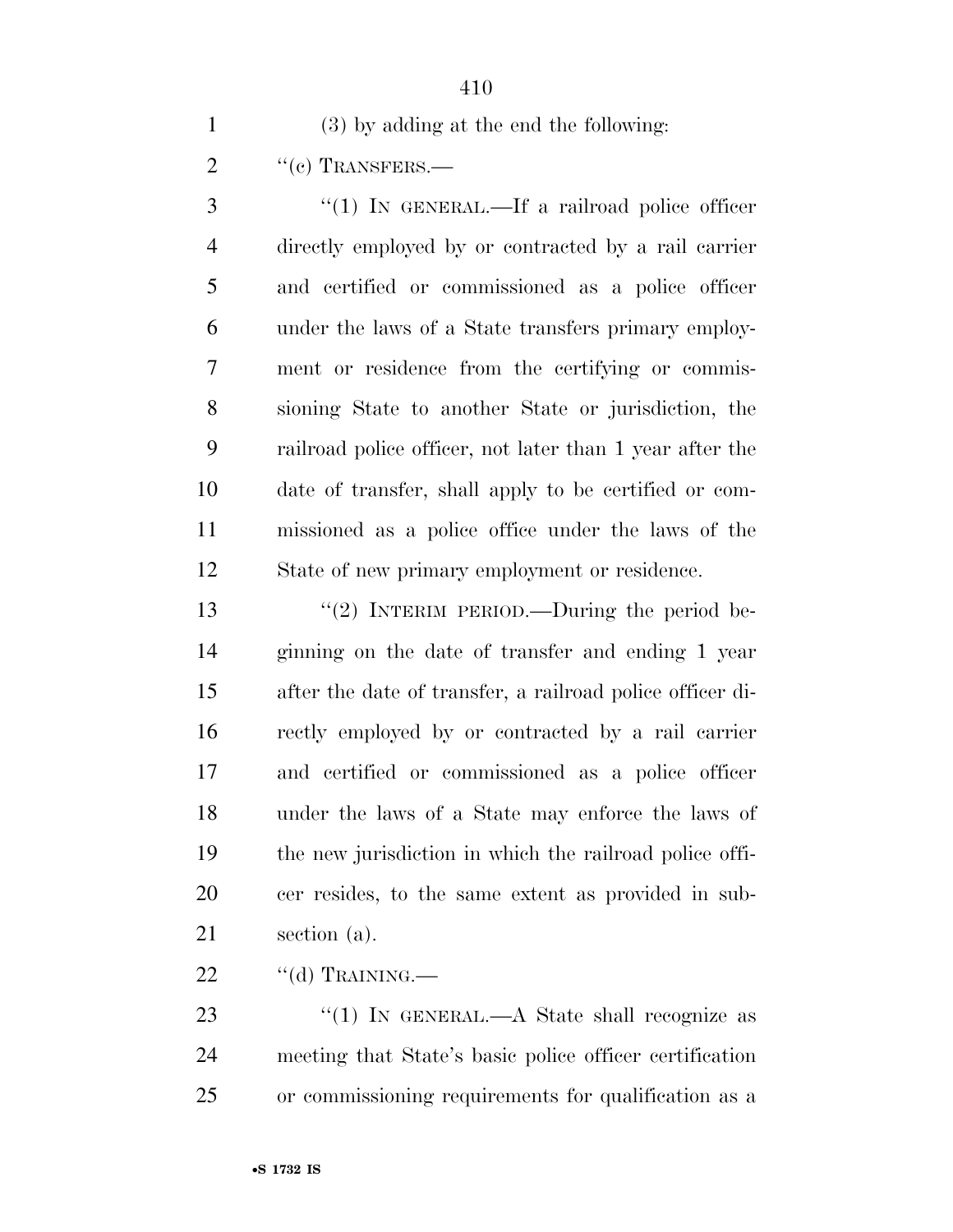rail police officer under this section any individual who successfully completes a program at a State-rec- ognized police training academy in another State or at a Federal law enforcement training center and who is certified or commissioned as a police officer by that other State.

7 "(2) RULE OF CONSTRUCTION.—Nothing in this subsection shall be construed as superseding or affecting any unique State training requirements re- lated to criminal law, criminal procedure, motor ve- hicle code, or State-mandated comparative or annual in-service training academy or Federal law enforce-ment training center.''.

 (b) REGULATIONS.—Not later than 1 year after the date of enactment of this Act, the Secretary shall revise the regulations in part 207 of title 49, Code of Federal Regulations (relating to railroad police officers), to permit a railroad to designate an individual, who is commissioned in the individual's State of legal residence or State of pri- mary employment and directly employed by or contracted by a railroad to enforce State laws for the protection of railroad property, personnel, passengers, and cargo, to serve in the States in which the railroad owns property. 24 (c) CONFORMING AMENDMENTS.—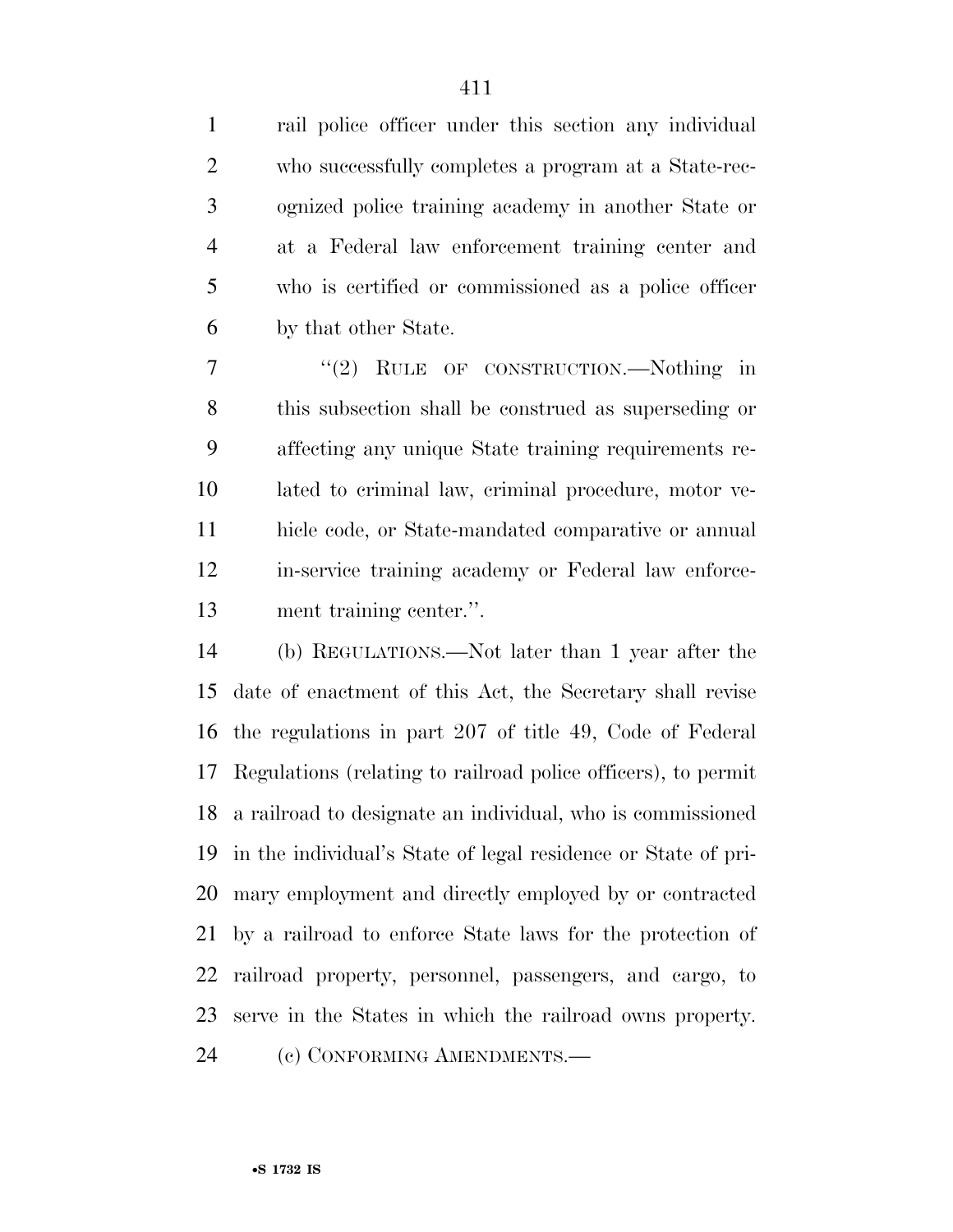| $\mathbf{1}$   | (1) AMTRAK RAIL POLICE.—Section $24305(e)$ is                 |
|----------------|---------------------------------------------------------------|
| $\overline{2}$ | amended—                                                      |
| 3              | $(A)$ by striking "may employ" and insert-                    |
| $\overline{4}$ | ing "may directly employ or contract with";                   |
| 5              | (B) by striking "employed by" and insert-                     |
| 6              | ing "directly employed by or contracted by";                  |
| 7              | and                                                           |
| 8              | (C) by striking "employed without" and in-                    |
| 9              | serting "directly employed or contracted with-                |
| 10             | out".                                                         |
| 11             | (2) SECURE GUN STORAGE OR SAFETY DEVICE;                      |
| 12             | EXCEPTIONS.—Section $922(z)(2)(B)$ of title 18 is             |
| 13             | amended by striking "employed by" and inserting               |
| 14             | "directly employed by or contracted by".                      |
| 15             | SEC. 5413. OPERATION DEEP DIVE; REPORT.                       |
| 16             | (a) PROGRESS REPORTS.—Not later than 60 days                  |
| 17             | after the date of the enactment of this Act, and quarterly    |
|                | 18 thereafter until the completion date, the Administrator of |
| 19             | the Federal Railroad Administration shall submit a report     |
| 20             | to the Committee on Commerce, Science, and Transpor-          |
| 21             | tation of the Senate and the Committee on Transportation      |
| 22             | and Infrastructure of the House of Representatives that       |
| 23             | describes the progress of Metro-North Commuter Railroad       |
|                | 24 in implementing the directives and recommendations         |
| 25             | issued by the Federal Railroad Administration in its          |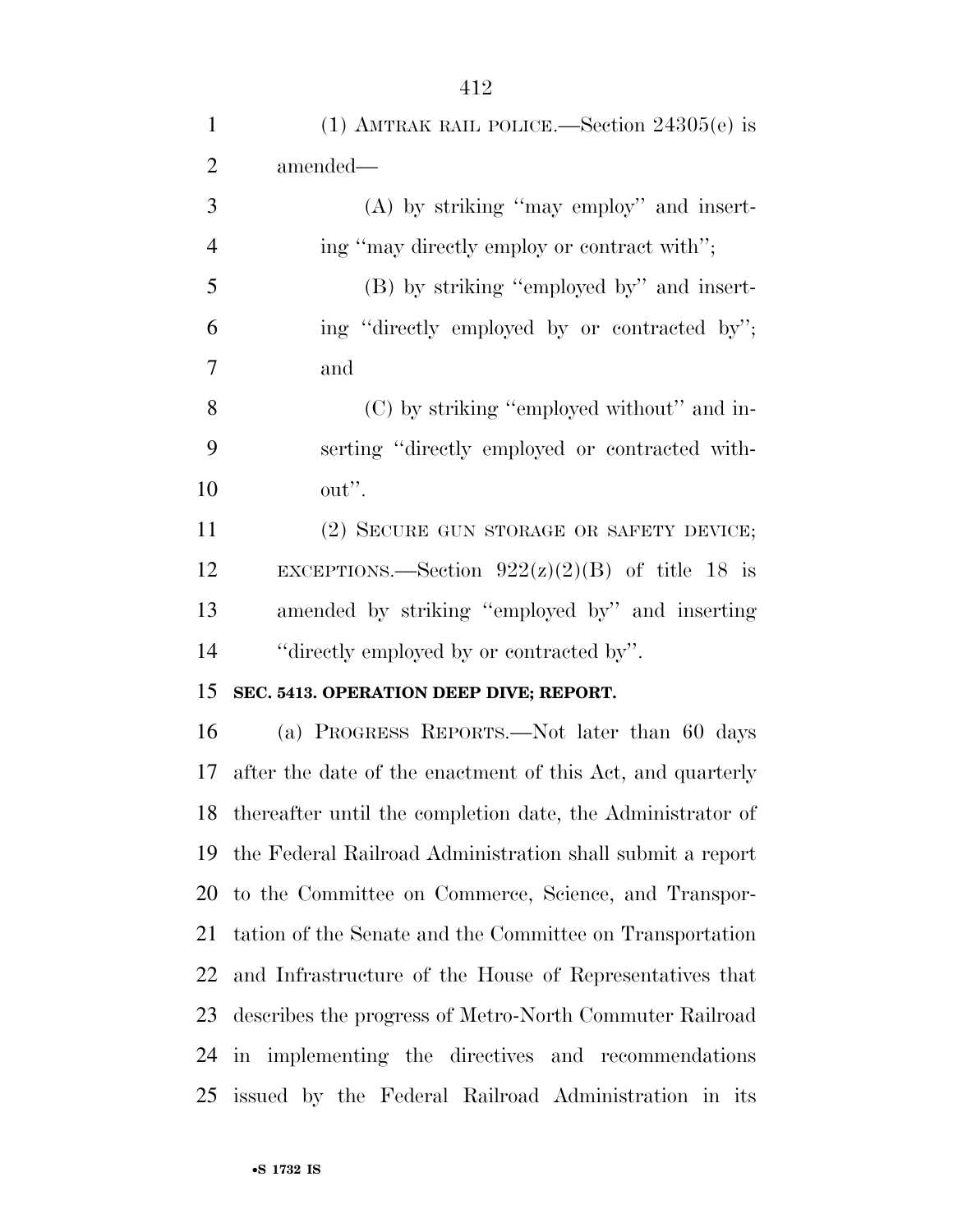March 2014 report to Congress titled ''Operation Deep Dive Metro-North Commuter Railroad Safety Assess-ment''.

 (b) FINAL REPORT.—Not later than 30 days after the completion date, the Administrator of the Federal Railroad Administration shall submit a final report on the directives and recommendations to Congress.

 (c) DEFINED TERM.—In this section, the term ''com- pletion date'' means the date on which Metro-North Com- muter Railroad has completed all of the directives and rec-ommendations referred to in subsection (a).

#### **SEC. 5414. POST-ACCIDENT ASSESSMENT.**

 (a) IN GENERAL.—The Secretary of Transportation, in cooperation with the National Transportation Safety Board and the National Railroad Passenger Corporation (referred to in this section as ''Amtrak''), shall conduct a post-accident assessment of the Amtrak Northeast Re-gional Train #188 crash on May 12, 2015.

 (b) ELEMENTS.—The assessment conducted pursu-ant to subsection (a) shall include—

 (1) a review of Amtrak's compliance with the plan for addressing the needs of the families of pas- sengers involved in any rail passenger accident, which was submitted pursuant to section 24316 of 25 title 49, United States Code;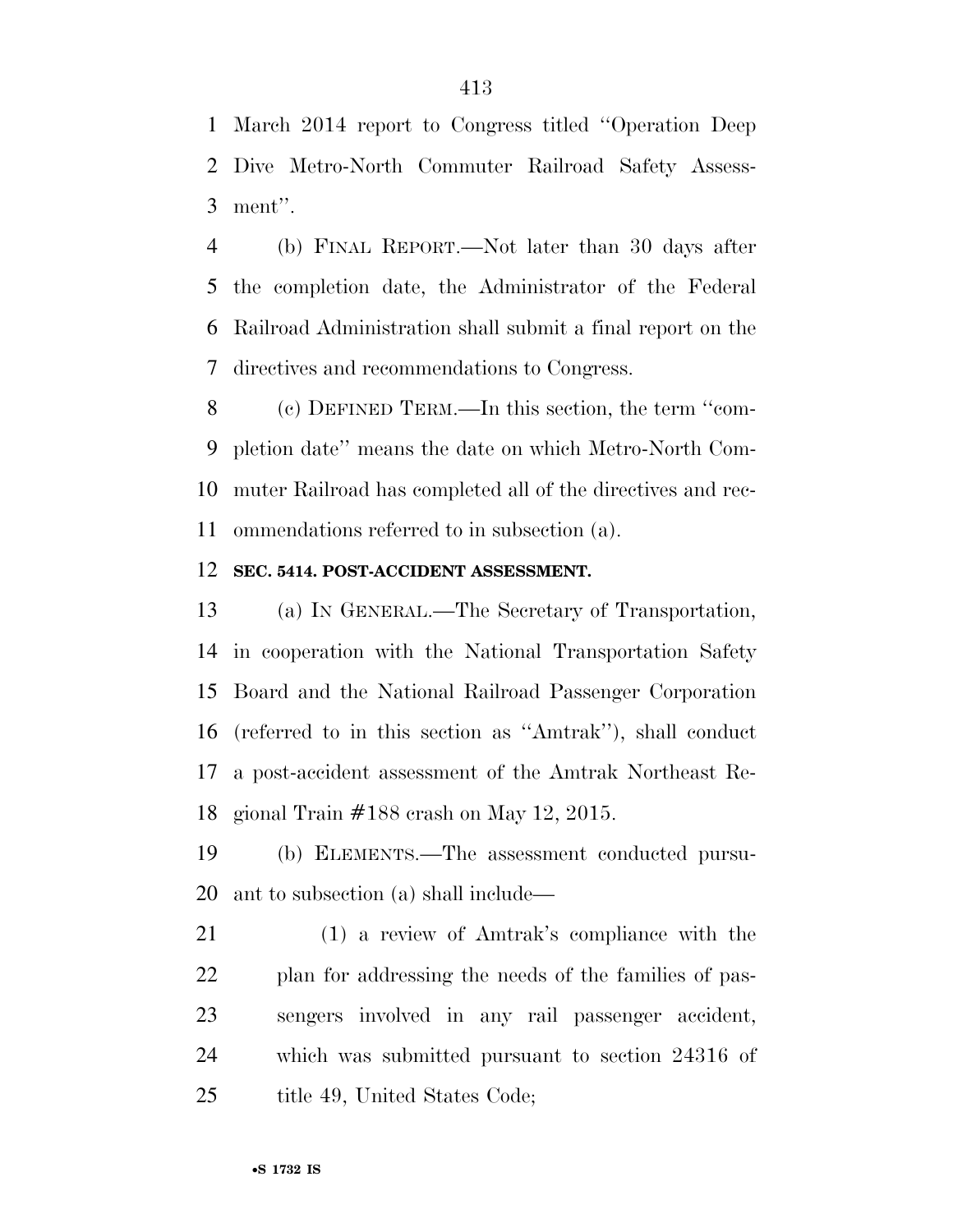| $\mathbf{1}$   | (2) a review of Amtrak's compliance with the              |
|----------------|-----------------------------------------------------------|
| $\overline{2}$ | emergency preparedness plan required under section        |
| 3              | $239.101(a)$ of title 49, Code of Federal Regulations;    |
| $\overline{4}$ | (3) a determination of any additional action              |
| 5              | items that should be included in the plans referred       |
| 6              | to in paragraphs $(1)$ and $(2)$ to meet the needs of     |
| 7              | the passengers involved in the crash and their fami-      |
| 8              | lies, including—                                          |
| 9              | (A) notification of emergency contacts;                   |
| 10             | (B) dedicated and trained staff to manage                 |
| 11             | family assistance;                                        |
| 12             | (C) the establishment of a family assist-                 |
| 13             | ance center at the accident locale or other ap-           |
| 14             | propriate location;                                       |
| 15             | (D) a system for identifying and recovering               |
| 16             | items belonging to passengers that were lost in           |
| 17             | the crash; and                                            |
| 18             | (E) the establishment of a single customer                |
| 19             | service entity within Amtrak to coordinate the            |
| 20             | response to the needs of the passengers involved          |
| 21             | in the crash and their families; and                      |
| 22             | (4) recommendations for any additional train-             |
| 23             | ing needed by Amtrak staff to better implement the        |
| 24             | plans referred to in paragraphs $(1)$ and $(2)$ , includ- |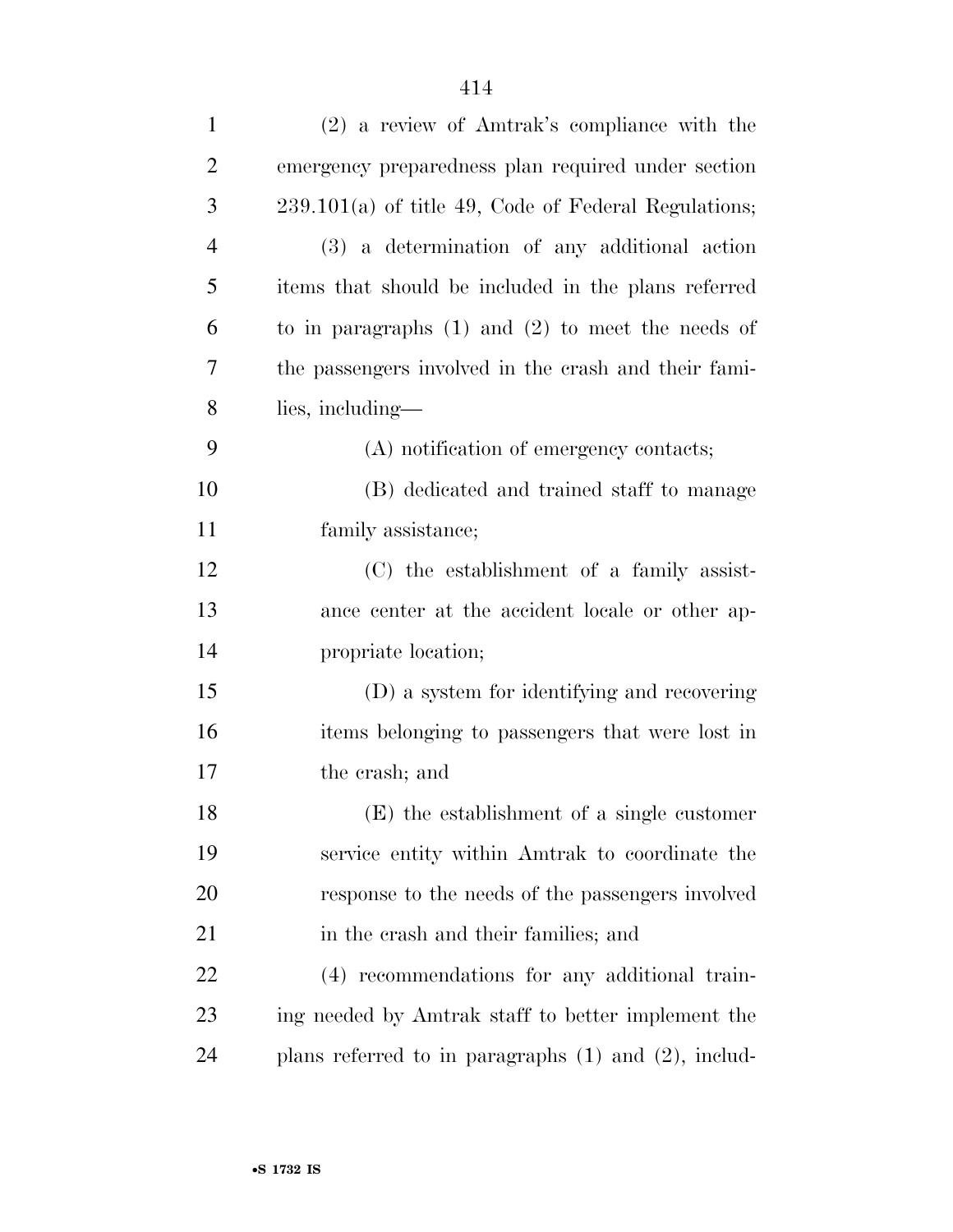| $\mathbf{1}$   | ing the establishment of a regular schedule for train-    |
|----------------|-----------------------------------------------------------|
| $\overline{2}$ | ing drills and exercises.                                 |
| 3              | (c) REPORT TO CONGRESS.—Not later than 1 year             |
| 4              | after the date of the enactment of this Act, Amtrak shall |
| 5              | submit a report to the Committee on Commerce, Science,    |
| 6              | and Transportation of the Senate and the Committee on     |
| 7              | Transportation and Infrastructure of the House of Rep-    |
| 8              | resentatives that describes—                              |
| 9              | $(1)$ its plan to achieve the recommendations re-         |
| 10             | ferred to in subsection $(b)(4)$ ; and                    |
| 11             | (2) steps that have been taken to address any             |
| 12             | deficiencies identified through the assessment.           |
|                |                                                           |
| 13             | SEC. 5415. TECHNICAL AND CONFORMING AMENDMENTS.           |
|                | (a) ASSISTANCE TO FAMILIES OF PASSENGERS IN-              |
|                | VOLVED IN RAIL PASSENGER ACCIDENTS.—Section 1139          |
| 14<br>15<br>16 | is amended—                                               |
| 17             | $(1)$ in subsection $(a)(1)$ , by striking "phone"        |
| 18             | number" and inserting "telephone number";                 |
| 19             | $(2)$ in subsection $(a)(2)$ , by striking "post trau-    |
| 20             | communication with families" and inserting<br>ma          |
| 21             | "post-trauma communication with families"; and            |
| 22             | $(3)$ in subsection (j), by striking "railroad pas-       |
| 23             | senger accident" each place it appears and inserting      |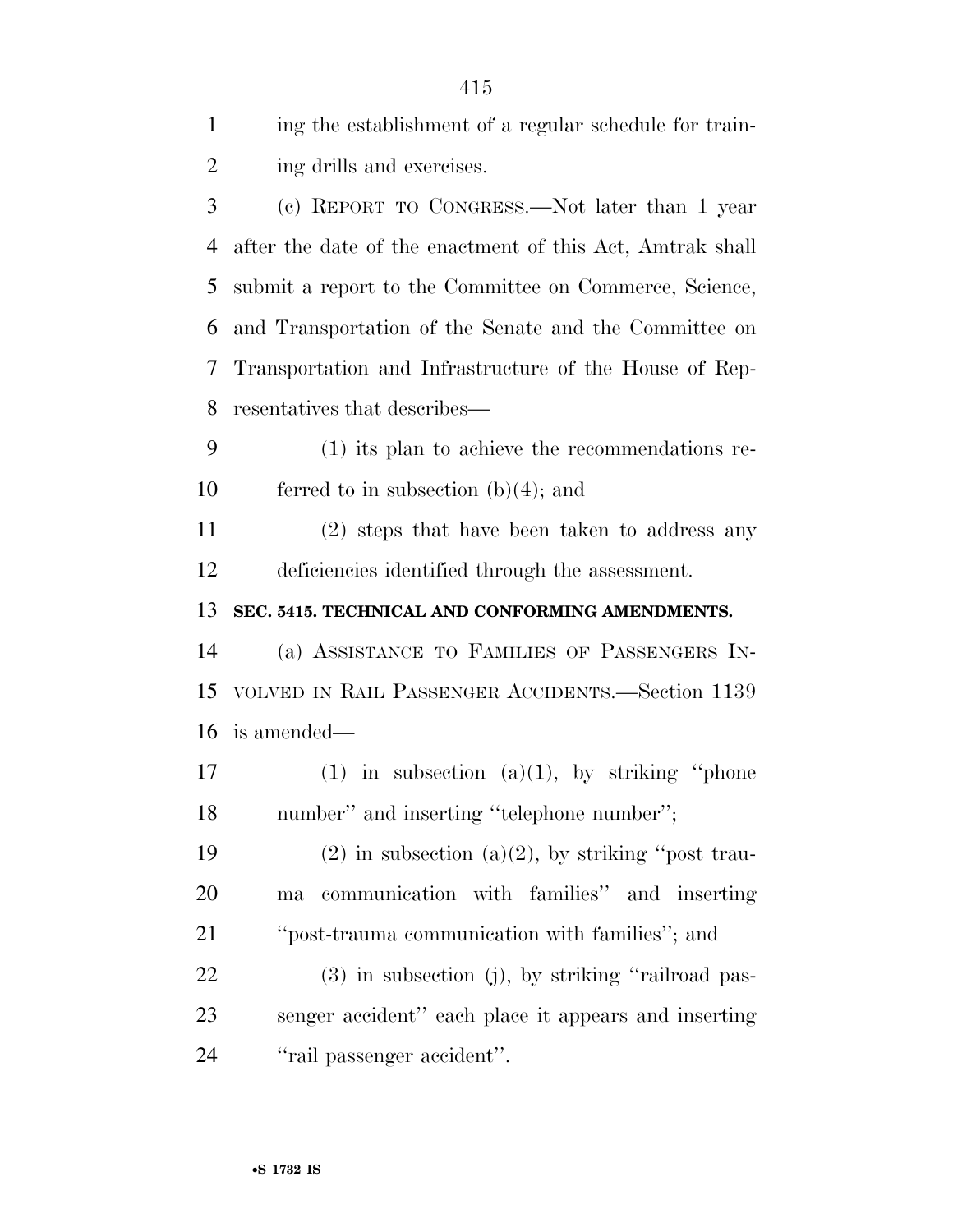| $\mathbf{1}$   | (b) SOLID WASTE RAIL TRANSFER FACILITY LAND-          |
|----------------|-------------------------------------------------------|
| $\overline{2}$ | USE EXEMPTION.—Section 10909 is amended—              |
| 3              | $(1)$ in subsection (b), in the matter preceding      |
| $\overline{4}$ | paragraph (1), by striking "Clean Railroad Act of     |
| 5              | 2008" and inserting "Clean Railroads Act of 2008";    |
| 6              | and                                                   |
| 7              | $(2)$ in subsection (e), by striking "Upon the        |
| 8              | granting of petition from the State" and inserting    |
| 9              | "Upon the granting of a petition from the State".     |
| 10             | RULEMAKING PROCESS.-Section 20116<br>(e)<br>is        |
| 11             | amended—                                              |
| 12             | (1) by inserting " $(2)$ " before "the code, rule,    |
| 13             | standard, requirement, or practice has been subject   |
| 14             | to notice and comment under a rule or order issued    |
| 15             | under this part." and indenting accordingly;          |
| 16             | $(2)$ by inserting " $(1)$ " before "unless" and in-  |
| 17             | denting accordingly;                                  |
| 18             | $(3)$ in paragraph $(1)$ , as redesignated, by strik- |
| 19             | ing "order, or" and inserting "order; or"; and        |
| 20             | $(4)$ in the matter preceding paragraph $(1)$ , as    |
| 21             | redesignated, by striking "unless" and inserting      |
| 22             | "unless—".                                            |
| 23             | (d) ENFORCEMENT REPORT.—Section $20120(a)$ is         |
| 24             | amended—                                              |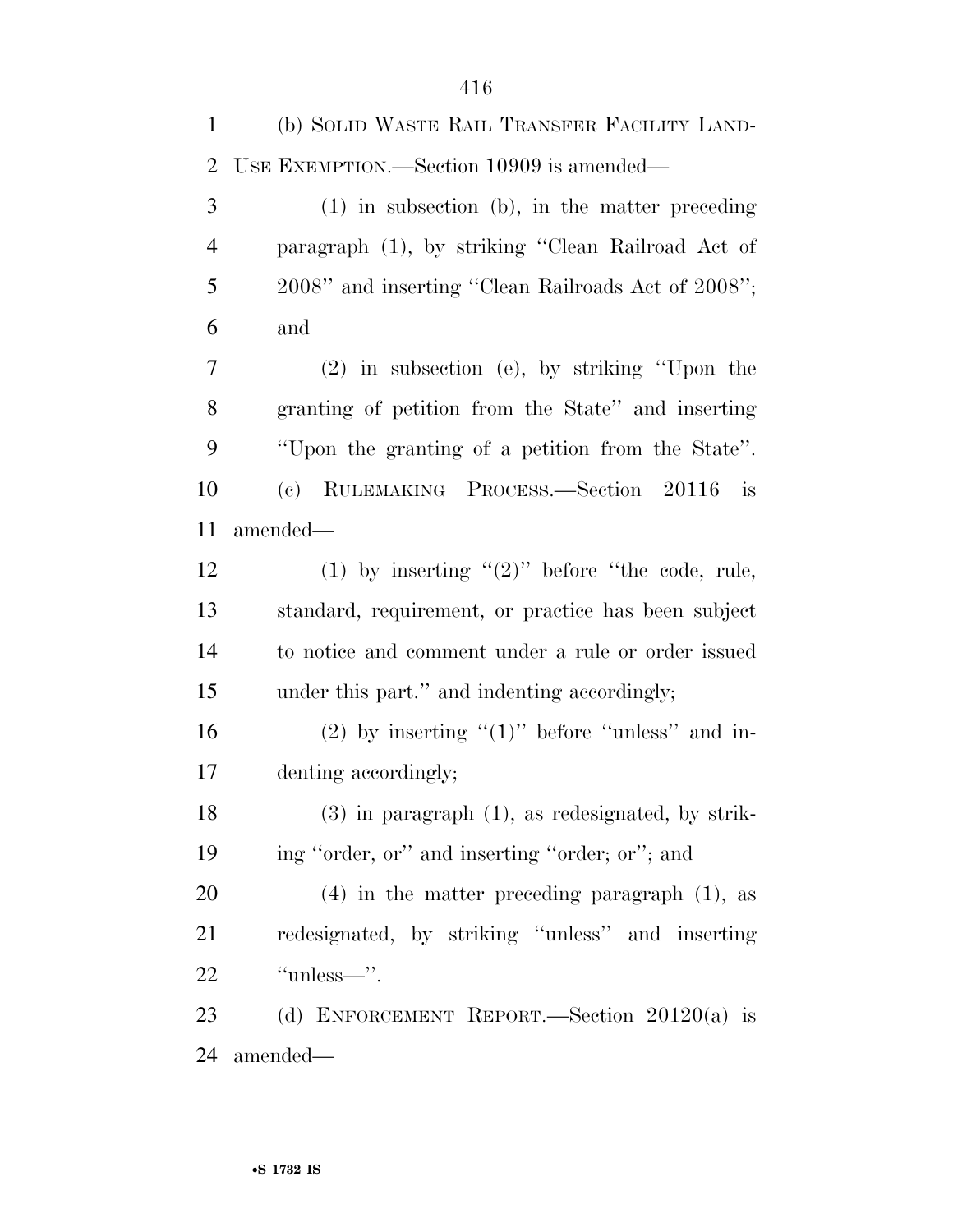| $\overline{2}$ | striking "website" and inserting "Web site";             |
|----------------|----------------------------------------------------------|
| 3              | $(2)$ in paragraph $(1)$ , by striking "accident and     |
| $\overline{4}$ | incidence reporting" and inserting "accident and in-     |
| 5              | cident reporting";                                       |
| 6              | $(3)$ in paragraph $(2)(G)$ , by inserting "and" at      |
| $\overline{7}$ | the end; and                                             |
| 8              | $(4)$ in paragraph $(5)(B)$ , by striking "Adminis-      |
| 9              | trative Hearing Officer or Administrative Law            |
| 10             | Judge" and inserting "administrative hearing officer     |
| 11             | or administrative law judge".                            |
| 12             | (e) RAILROAD SAFETY RISK REDUCTION PRO-                  |
| 13             | GRAM.—Section 20156 is amended—                          |
| 14             | $(1)$ in subsection $(e)$ , by inserting a comma         |
| 15             | after "In developing its railroad safety risk reduc-     |
| 16             | tion program"; and                                       |
| 17             | $(2)$ in subsection $(g)(1)$ —                           |
| 18             | $(A)$ by inserting a comma after "good"                  |
| 19             | faith"; and                                              |
| 20             | (B) by striking "non-profit" and inserting               |
| 21             | "nonprofit".                                             |
| 22             | (f) ROADWAY USER SIGHT DISTANCE AT HIGHWAY-              |
| 23             | RAIL GRADE CROSSINGS.—Section 20159 is amended by        |
| 24             | striking "the Secretary" and inserting "the Secretary of |
| 25             | Transportation".                                         |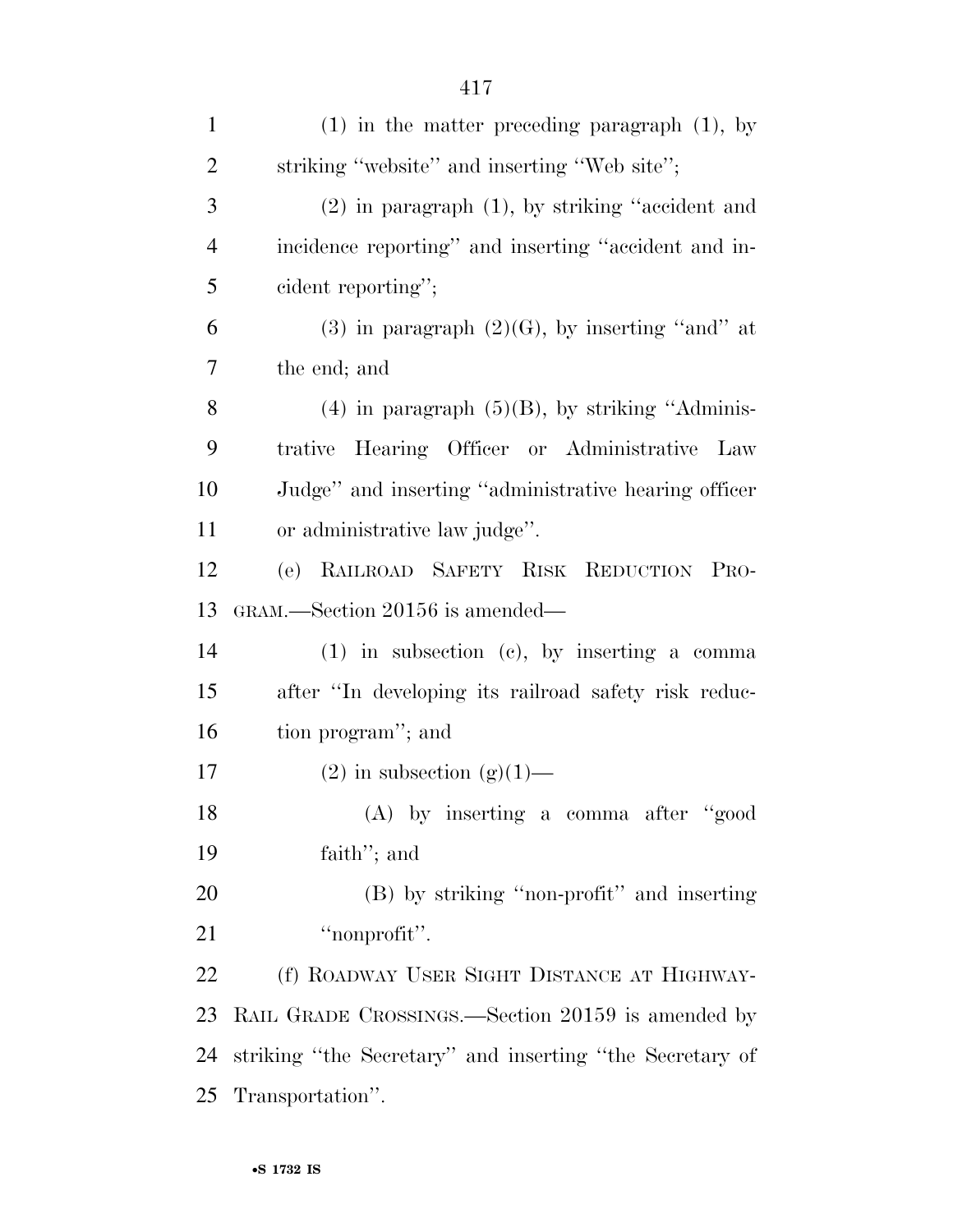(g) NATIONAL CROSSING INVENTORY.—Section 20160 is amended—

 (1) in subsection (a)(1), by striking "concerning" each previously unreported crossing through which it operates or with respect to the trackage over which it operates'' and inserting ''concerning each pre- viously unreported crossing through which it oper- ates with respect to the trackage over which it oper-ates''; and

10 (2) in subsection (b)(1)(A), by striking "con- cerning each crossing through which it operates or with respect to the trackage over which it operates'' and inserting ''concerning each crossing through which it operates with respect to the trackage over which it operates''.

 (h) MINIMUM TRAINING STANDARDS AND PLANS.— Section 20162(a)(3) is amended by striking ''railroad compliance with Federal standards'' and inserting ''rail-road carrier compliance with Federal standards''.

20 (i) DEVELOPMENT AND USE OF RAIL SAFETY TECH- NOLOGY.—Section 20164(a) is amended by striking ''after enactment of the Railroad Safety Enhancement Act of 2008'' and inserting ''after the date of enactment of the Rail Safety Improvement Act of 2008''.

25 (i) RAIL SAFETY IMPROVEMENT ACT OF 2008.—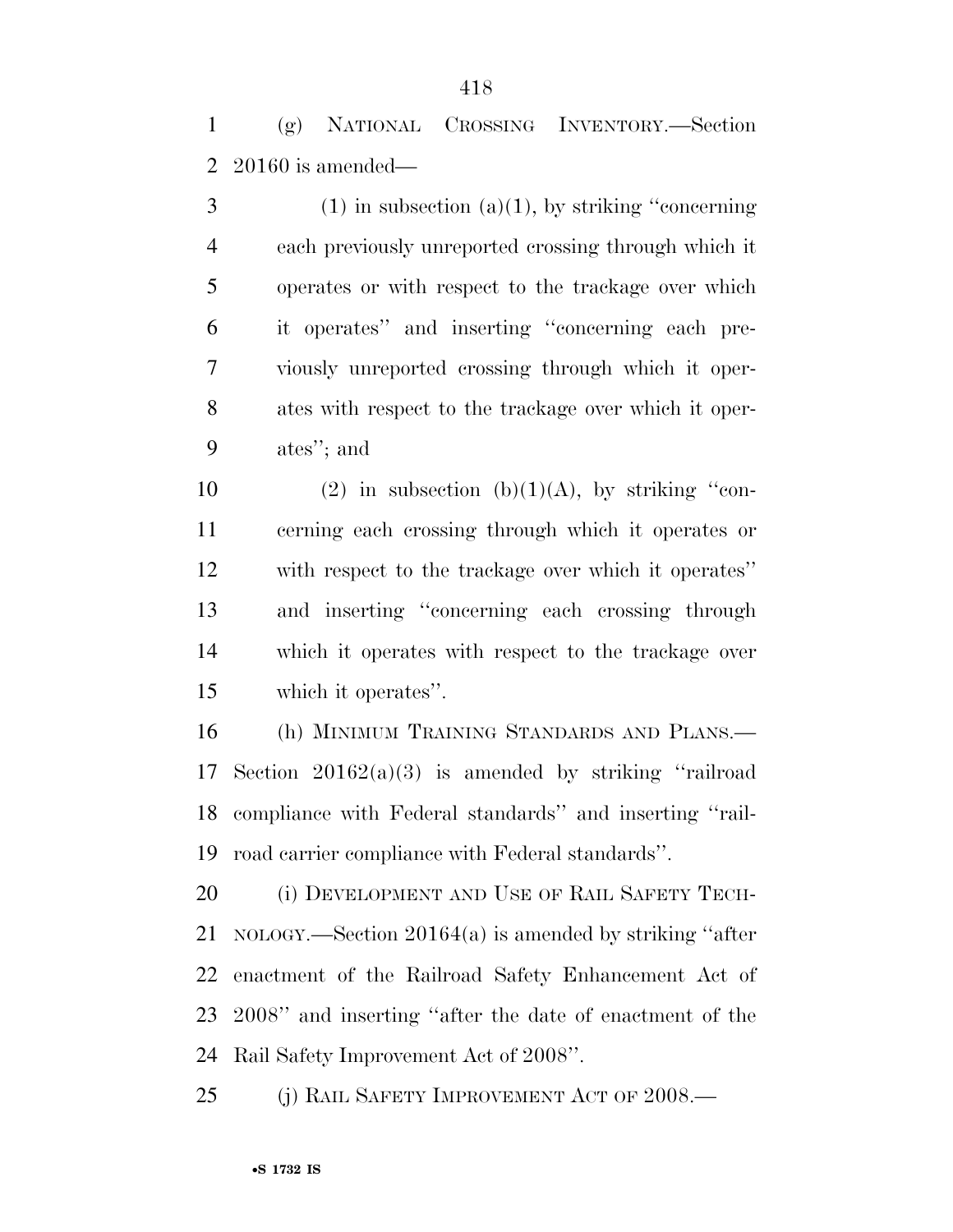| $\mathbf{1}$   | $(1)$ TABLE OF CONTENTS.—Section $1(b)$ of di-             |
|----------------|------------------------------------------------------------|
| $\overline{2}$ | vision A of the Rail Safety Improvement Act of 2008        |
| 3              | (Public Law 110–432; 122 Stat. 4848) is amend-             |
| $\overline{4}$ | $ed$ —                                                     |
| 5              | $(A)$ in the item relating to section 307, by              |
| 6              | striking "website" and inserting "Web site";               |
| 7              | (B) in the item relating to title VI, by                   |
| 8              | striking "solid waste facilities" and inserting            |
| 9              | "solid waste rail transfer facilities"; and                |
| 10             | $(C)$ in the item relating to section 602, by              |
| 11             | striking "solid waste transfer facilities" and in-         |
| 12             | serting "solid waste rail transfer facilities".            |
| 13             | (2) DEFINITIONS.—Section $2(a)(1)$ of division             |
| 14             | A of the Rail Safety Improvement Act of 2008 (Pub-         |
| 15             | lic Law $110-432$ ; $122$ Stat. $4849$ ) is amended in the |
| 16             | matter preceding subparagraph (A), by inserting a          |
| 17             | comma after "at grade".                                    |
| 18             | (3) RAILROAD SAFETY STRATEGY.-Section                      |
| 19             | $102(a)(6)$ of title I of division A of the Rail Safety    |
| 20             | Improvement Act of 2008 (49 U.S.C. 20101 note) is          |
| 21             | amended by striking "Improving the safety of rail-         |
| 22             | road bridges, tunnels, and related infrastructure to       |
| 23             | prevent accidents, incidents, injuries, and fatalities     |
| 24             | caused by catastrophic failures and other bridge and       |
| 25             | tunnel failures." and inserting "Improving the safety      |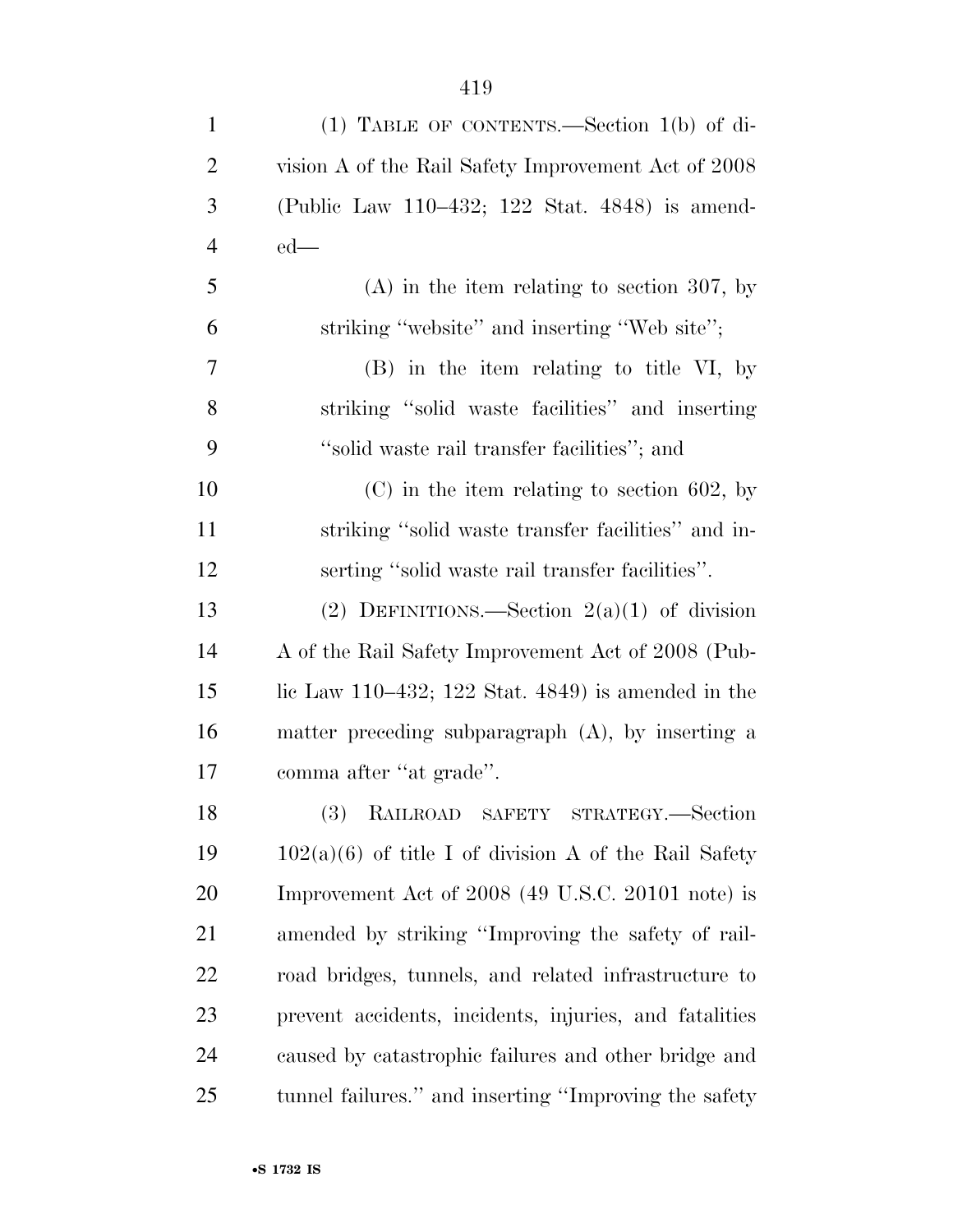| $\mathbf{1}$   | of railroad bridges, tunnels, and related infrastruc-   |
|----------------|---------------------------------------------------------|
| $\overline{2}$ | ture to prevent accidents, incidents, injuries, and fa- |
| 3              | talities caused by catastrophic and other failures of   |
| $\overline{4}$ | such infrastructure.".                                  |
| 5              | (4) OPERATION LIFESAVER.—Section $206(a)$ of            |
| 6              | title II of division A of the Rail Safety Improvement   |
| 7              | Act of $2008$ (49 U.S.C. 22501 note) is amended by      |
| 8              | striking "Public Service Announcements" and in-         |
| 9              | serting "public service announcements".                 |
| 10             | (5) UPDATE OF FEDERAL RAILROAD ADMINIS-                 |
| 11             | TRATION'S WEB SITE.—Section 307 of title III of di-     |
| 12             | vision A of the Rail Safety Improvement Act of 2008     |
| 13             | $(49 \text{ U.S.C. } 103 \text{ note})$ is amended—     |
| 14             | $(A)$ in the heading by striking " <b>FEDERAL</b>       |
| 15             | RAILROAD ADMINISTRATION'S WEBSITE"                      |
| 16             | and inserting "FEDERAL RAILROAD ADMIN-                  |
| 17             | ISTRATION WEB SITE";                                    |
| 18             | (B) by striking "website" each place it ap-             |
| 19             | pears and inserting "Web site"; and                     |
| 20             | (C) by striking "website's" and inserting               |
| 21             | "Web site's".                                           |
| 22             | (6) ALCOHOL AND CONTROLLED SUBSTANCE                    |
| 23             | TESTING FOR MAINTENANCE-OF-WAY EMPLOYEES.-              |
| 24             | Section 412 of title IV of division A of the Rail       |
| 25             | Safety Improvement Act of 2008 (49 U.S.C. 20140)        |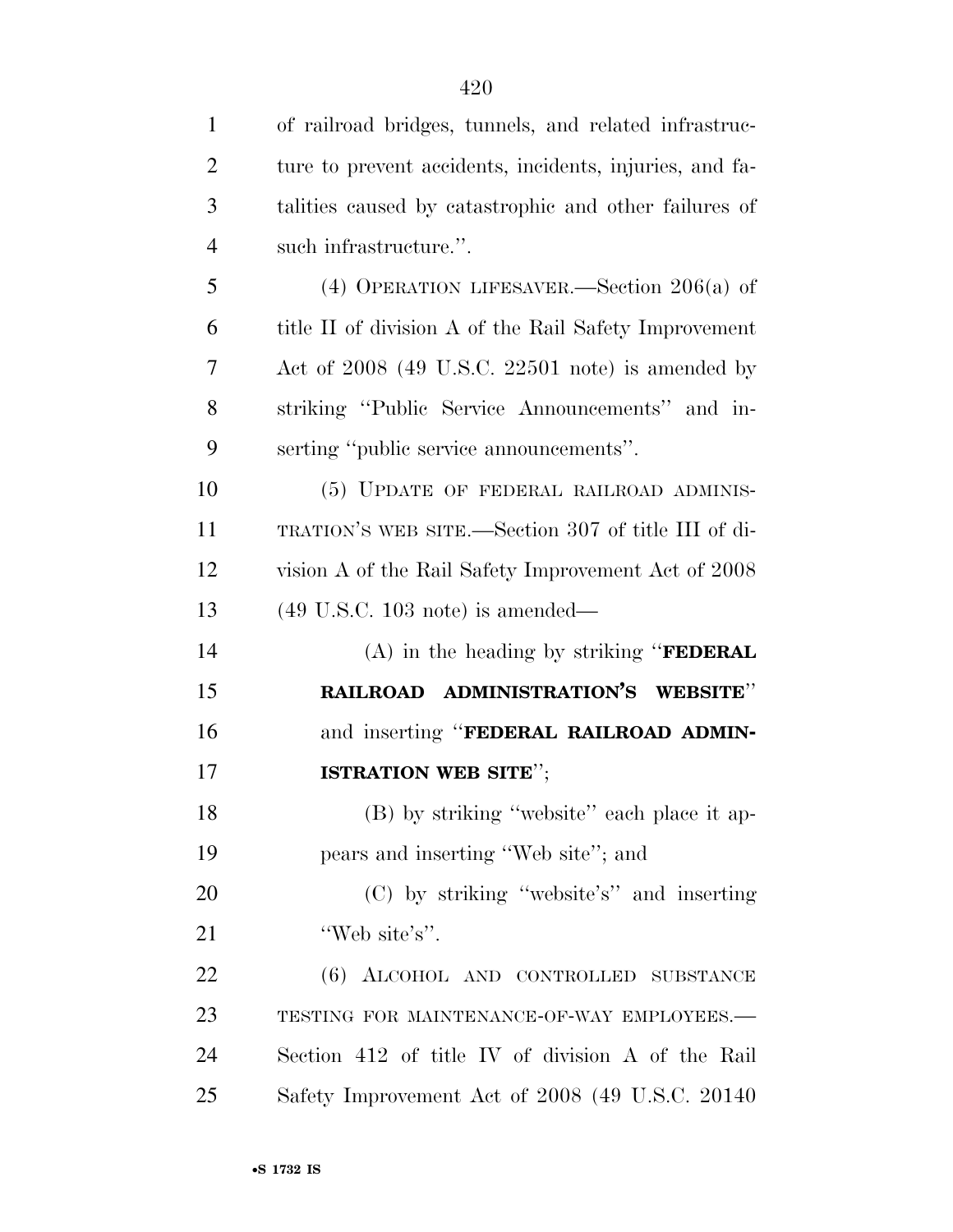| $\mathbf{1}$   | note) is amended by striking "Secretary of Trans-     |
|----------------|-------------------------------------------------------|
| $\overline{2}$ | portation" and inserting "Secretary".                 |
| 3              | (7) TUNNEL INFORMATION.—Section 414 of                |
| $\overline{4}$ | title IV of division A of the Rail Safety Improvement |
| 5              | Act of $2008$ (49 U.S.C. 20103 note) is amended—      |
| 6              | (A) by striking "parts $171.8$ , $173.115"$           |
| 7              | and inserting "sections 171.8, 173.115"; and          |
| 8              | $(B)$ by striking "part $1520.5$ " and insert-        |
| 9              | ing "section 1520.5".                                 |
| 10             | (8) SAFETY INSPECTIONS IN MEXICO.-Section             |
| 11             | 416 of title IV of division A of the Rail Safety Im-  |
| 12             | provement Act of 2008 (49 U.S.C. 20107 note) is       |
| 13             | amended—                                              |
| 14             | $(A)$ in the matter preceding paragraph $(1)$ ,       |
| 15             | by striking "Secretary of Transportation" and         |
| 16             | inserting "Secretary"; and                            |
| 17             | $(B)$ in paragraph $(4)$ , by striking "sub-          |
| 18             | section" and inserting "section".                     |
| 19             | $(9)$ HEADING OF TITLE VI.—The heading of             |
| 20             | title VI of division A of the Rail Safety Improvement |
| 21             | Act of 2008 (122 Stat. 4900) is amended by strik-     |
| 22             | ing "SOLID WASTE FACILITIES" and insert-              |
| 23             | ing "SOLID WASTE RAIL TRANSFER FA-                    |
| 24             | <b>CILITIES".</b>                                     |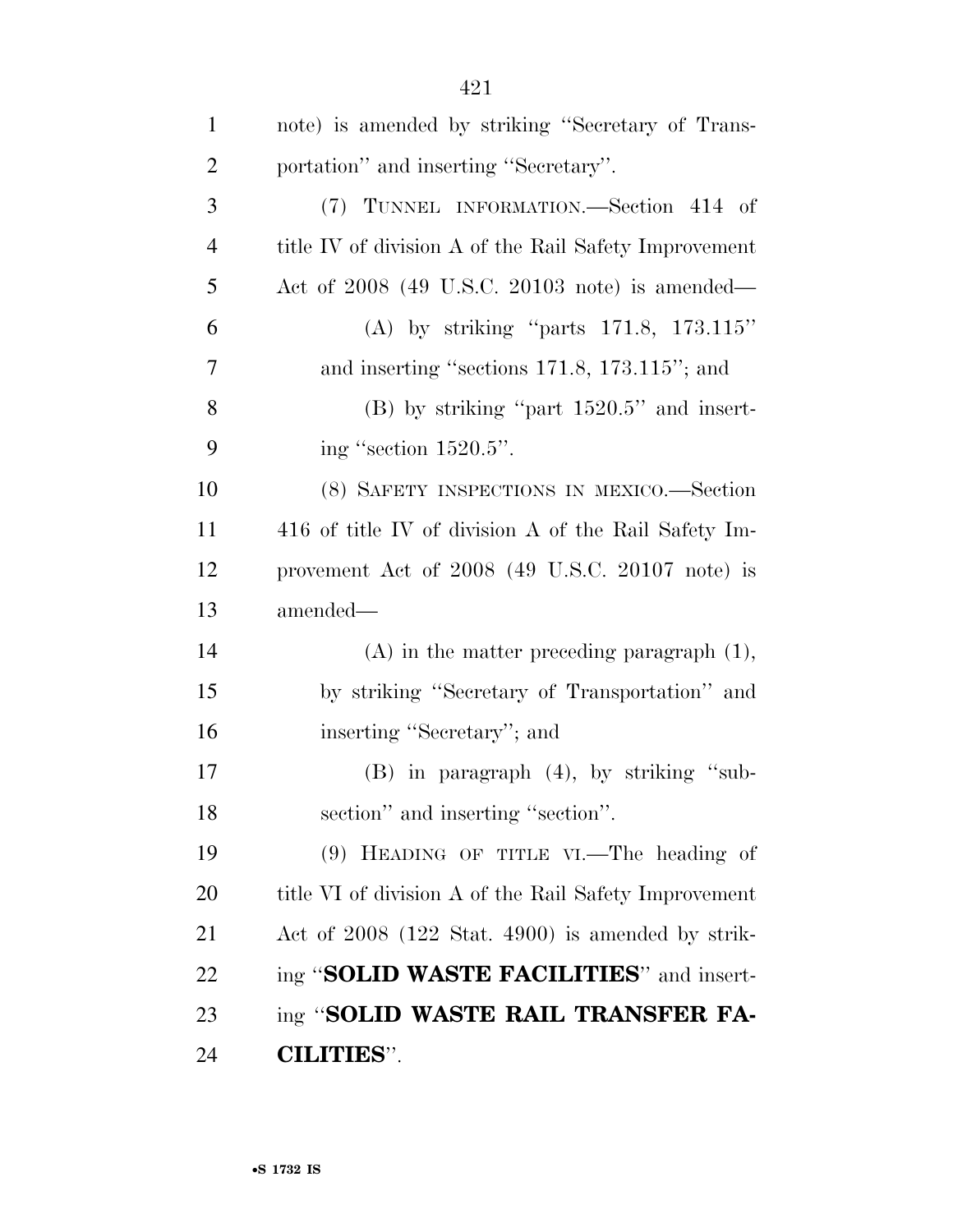| $\mathbf{1}$   | $(10)$ HEADING OF SECTION 602.—Section 602                    |
|----------------|---------------------------------------------------------------|
| $\overline{2}$ | of title VI of division A of the Rail Safety Improve-         |
| 3              | ment Act of $2008$ (122 Stat. 4900) is amended by             |
| $\overline{4}$ | striking "SOLID WASTE TRANSFER FACILITIES"                    |
| 5              | and inserting "SOLID WASTE RAIL TRANSFER                      |
| 6              | <b>FACILITIES".</b>                                           |
| 7              | <b>PART II-CONSOLIDATED RAIL</b>                              |
| 8              | <b>INFRASTRUCTURE AND SAFETY IMPROVEMENTS</b>                 |
| 9              | SEC. 5421. CONSOLIDATED RAIL INFRASTRUCTURE AND               |
| 10             | SAFETY IMPROVEMENTS.                                          |
| <sup>11</sup>  | (a) IN GENERAL.—Chapter 244, as amended by sec-               |
| 12             | tion 5302 of this Act, is further amended by adding at        |
| 13             | the end the following:                                        |
| 14             | "§24408. Consolidated rail infrastructure and safety          |
| 15             | improvements                                                  |
| 16             | "(a) GENERAL AUTHORITY.—The Secretary may                     |
| 17             | make grants under this section to an eligible recipient to    |
| 18             | assist in financing the cost of improving passenger and       |
| 19             | freight rail transportation systems in terms of safety, effi- |
| 20             | ciency, or reliability.                                       |
| 21             | "(b) ELIGIBLE RECIPIENTS.—The following entities              |
| 22             | are eligible to receive a grant under this section:           |
| 23             | $\lq(1)$ A State.                                             |
| 24             | "(2) A group of States.                                       |

25 ''(3) An Interstate Compact.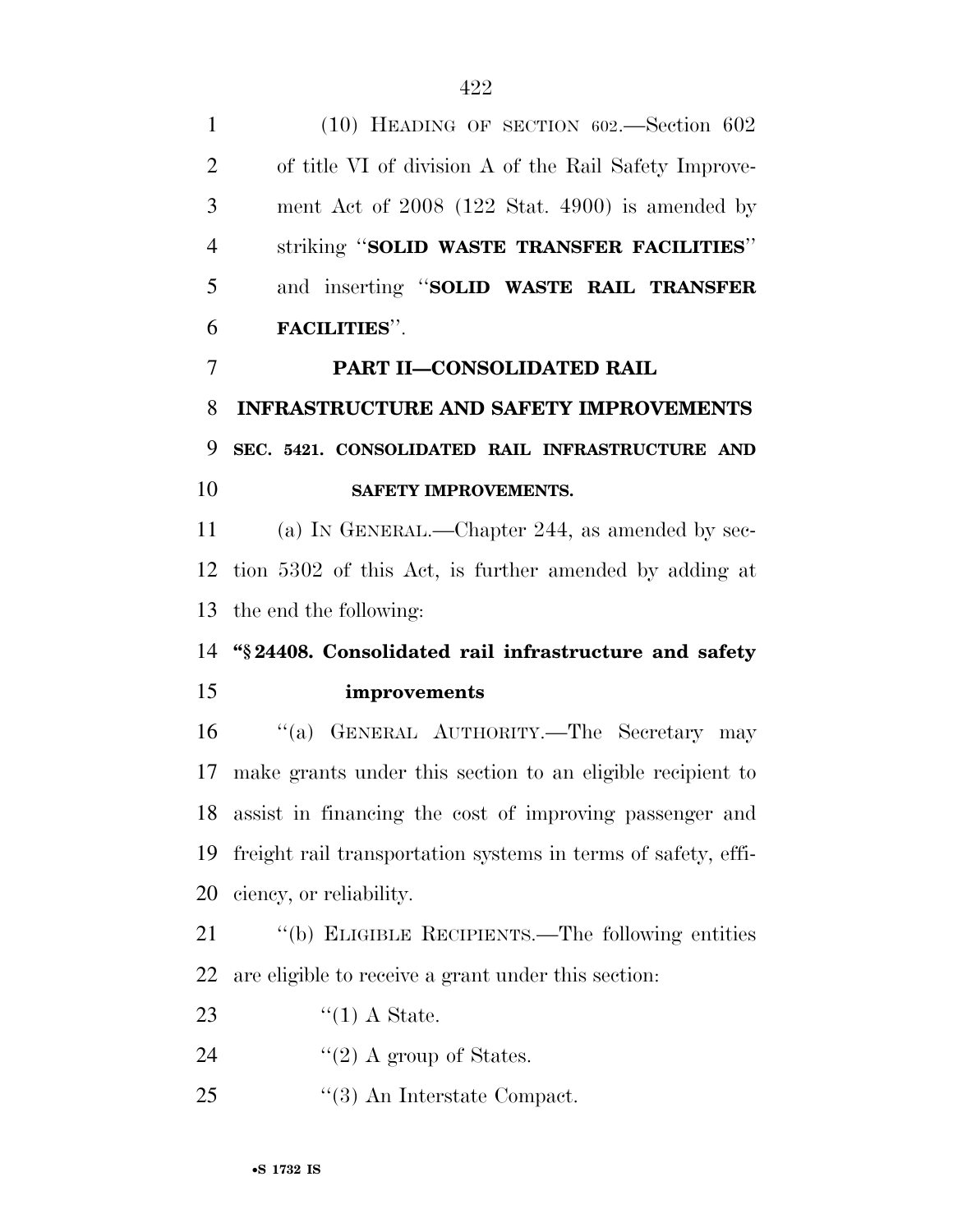| $\mathbf{1}$   | $\lq(4)$ A public agency or publicly chartered au-             |
|----------------|----------------------------------------------------------------|
| $\overline{2}$ | thority established by 1 or more States and having             |
| 3              | responsibility for providing intercity rail passenger,         |
| $\overline{4}$ | commuter rail passenger, or freight rail transpor-             |
| 5              | tation service.                                                |
| 6              | $\lq(5)$ A political subdivision of a State.                   |
| 7              | $\cdot\cdot\cdot$ (6) Amtrak or another rail passenger carrier |
| 8              | that provides intercity rail passenger transportation          |
| 9              | (as defined in section 24102) or commuter rail pas-            |
| 10             | senger transportation (as defined in section 24102).           |
| 11             | "(7) A Class II railroad or Class III railroad                 |
| 12             | (as those terms are defined in section 20102).                 |
| 13             | "(8) Any rail carrier or rail equipment manu-                  |
| 14             | facturer in partnership with at least 1 of the entities        |
| 15             | described in paragraphs $(1)$ through $(5)$ .                  |
| 16             | $\cdot\cdot$ (9) Any entity established to procure, manage,    |
| 17             | or maintain passenger rail equipment under section             |
| 18             | 305 of the Passenger Rail Investment and Improve-              |
| 19             | ment Act of 2008 (49 U.S.C. 24101 note).                       |
| <b>20</b>      | $"(10)$ An organization that is actively involved              |
| 21             | in the development of operational and safety-related           |
| 22             | standards for rail equipment and operations or the             |
| 23             | implementation of safety-related programs.                     |
| 24             | $\lq(11)$ The Transportation Research Board and                |
| 25             | any entity with which it contracts in the develop-             |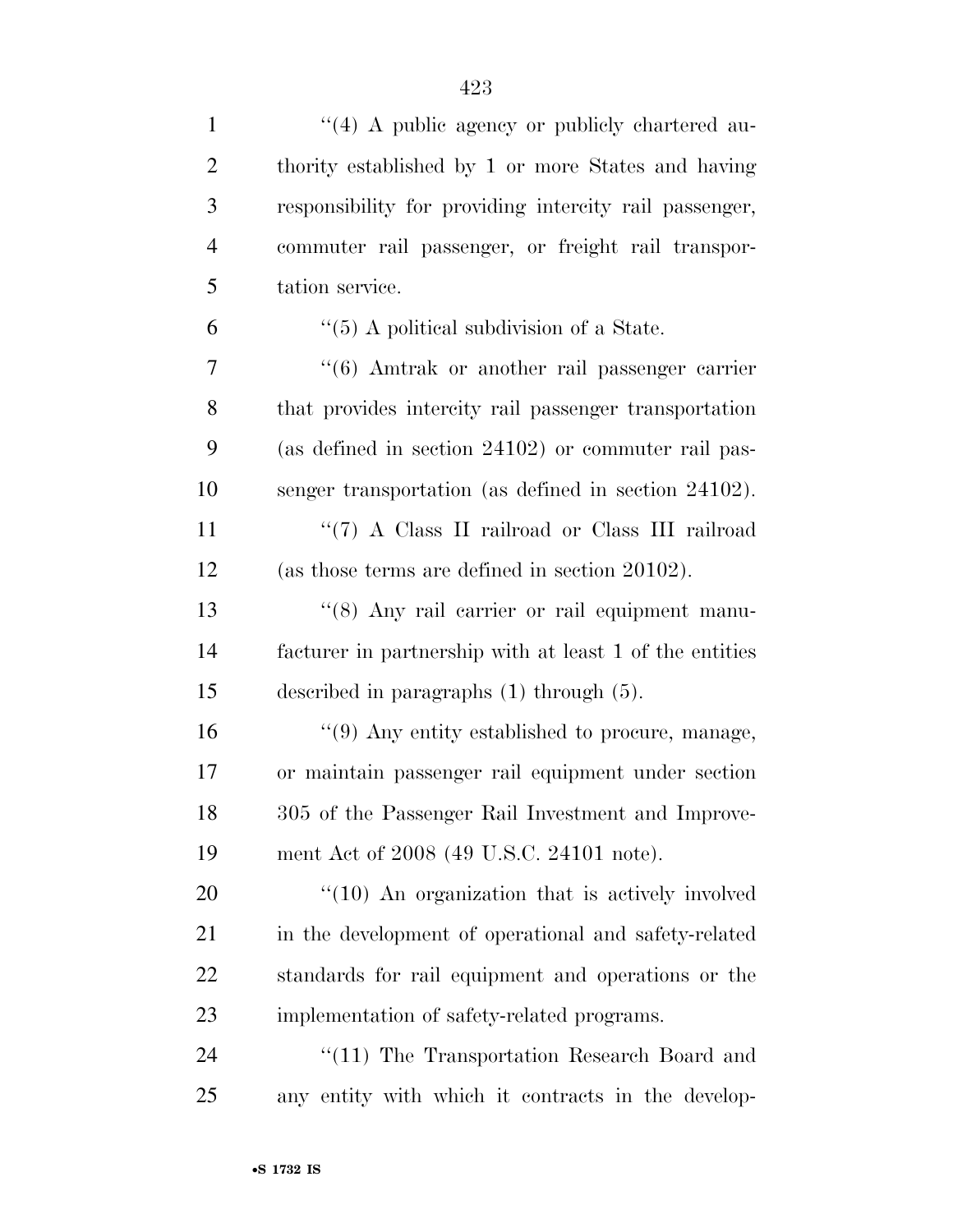| $\mathbf{1}$   | ment of rail-related research, including cooperative    |
|----------------|---------------------------------------------------------|
| $\overline{2}$ | research programs.                                      |
| 3              | $\lq(12)$ A University transportation center ac-        |
| 4              | tively engaged in rail-related research.                |
| 5              | $\lq(13)$ A non-profit labor organization<br>rep-       |
| 6              | resenting a class or craft of employees of railroad     |
| 7              | carriers or railroad carrier contractors.               |
| 8              | "(c) ELIGIBLE PROJECTS.—The following projects          |
| 9              | are eligible to receive grants under this section:      |
| 10             | "(1) Deployment of railroad safety technology,          |
| 11             | including positive train control and rail integrity in- |
| 12             | spection systems.                                       |
| 13             | $\lq(2)$ A capital project as defined in section        |
| 14             | 24401, except that a project shall not be required to   |
| 15             | be in a State rail plan developed under chapter 227.    |
| 16             | $\lq(3)$ A capital project identified by the Sec-       |
| 17             | retary as being necessary to address congestion chal-   |
| 18             | lenges affecting rail service.                          |
| 19             | $\lq(4)$ A highway-rail grade crossing improve-         |
| 20             | ment, including grade separations, private highway-     |
| 21             | rail grade crossing improvements, and safety engi-      |
| 22             | neering improvements to reduce risk in quiet zones      |
| 23             | or potential quiet zones.                               |
| 24             | $\cdot$ (5) A rail line relocation project.             |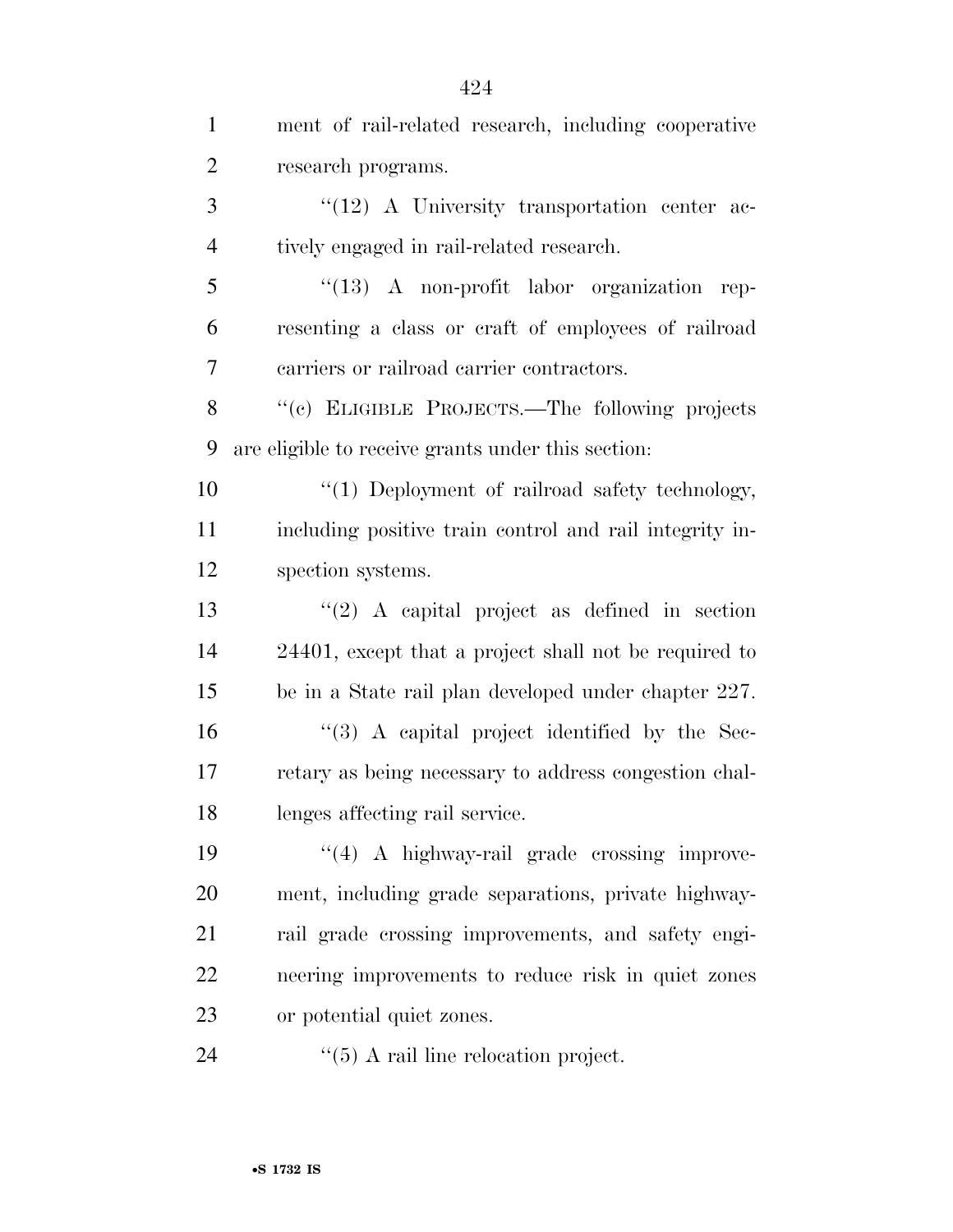1 ''(6) A capital project to improve short-line or regional railroad infrastructure.

3 ''(7) Paying all or a portion of the credit risk premium, as determined under section 502(f) of the Railroad Revitalization and Regulatory Reform Act of 1976 (45 U.S.C. 822(f)), and loan charges de- scribed in section 503(l) of that Act (45 U.S.C. 823(l)) for a project eligible for Federal credit as-sistance under that Act (45 U.S.C. 801 et seq.).

 $(8)$  Development of public education, aware- ness, and targeted law enforcement activities to re- duce violations of traffic laws at highway-rail grade crossings and to help prevent and reduce injuries and fatalities along railroad rights-of-way.

 ''(9) The preparation of regional rail and cor- ridor service development plans and corresponding environmental analyses.

18 ''(10) Any project that the Secretary considers necessary to enhance multimodal connections or fa- cilitate service integration between rail service and other modes, including between intercity rail pas-senger transportation and intercity bus service.

23  $\frac{1}{2}$  The development of rail-related capital, operations, and safety standards.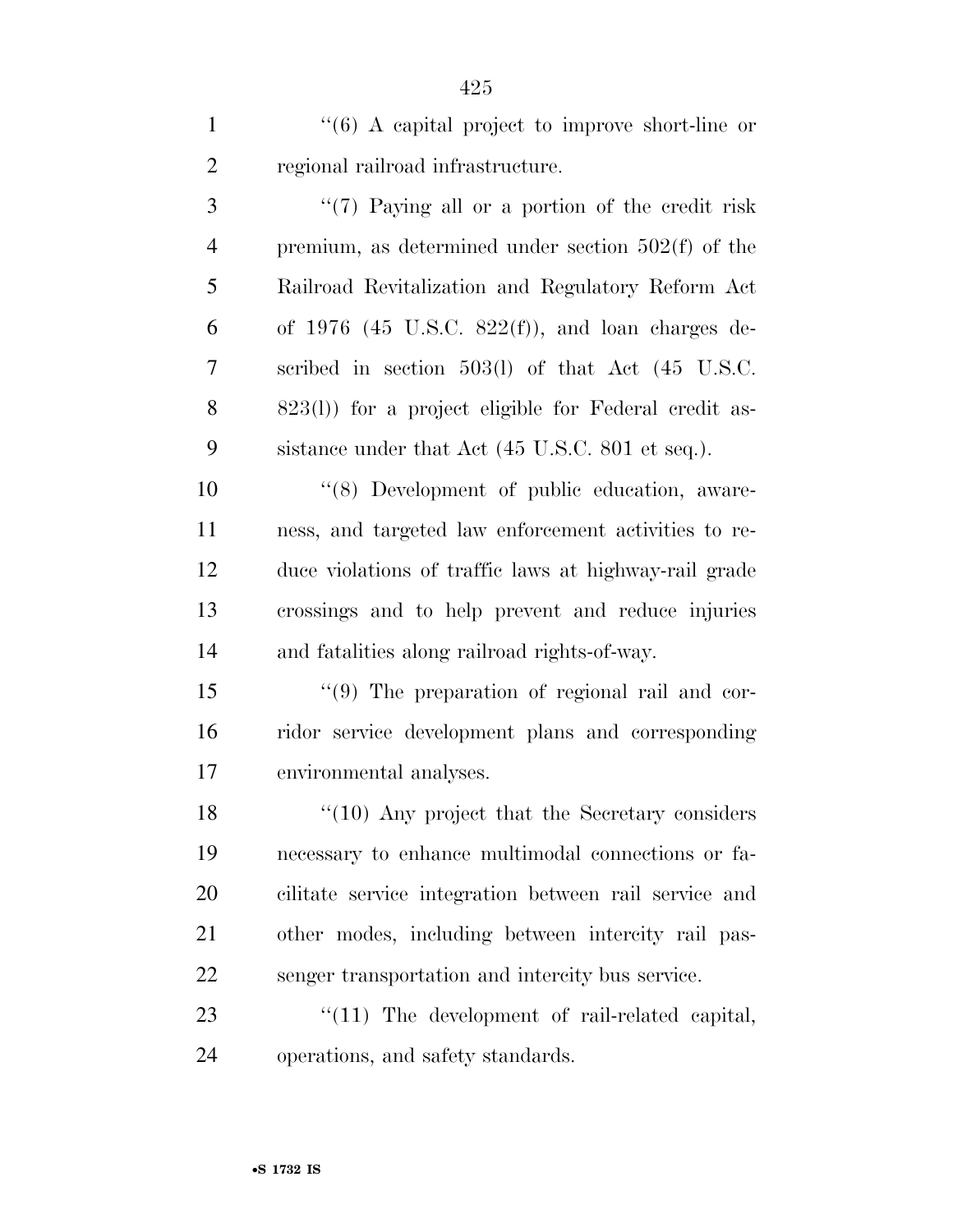| $\mathbf{1}$   | $(12)$ The implementation and operation of a           |
|----------------|--------------------------------------------------------|
| $\overline{2}$ | safety program or institute designed to improve rail   |
| 3              | safety culture and rail safety performance.            |
| $\overline{4}$ | $\cdot$ (13) Any research that the Secretary considers |
| 5              | necessary to advance any particular aspect of rail-re- |
| 6              | lated capital, operations, or safety improvements.     |
| 7              | "(14) Workforce development activities, coordi-        |
| 8              | nated to the extent practicable with the existing      |
| 9              | local training programs supported by the Depart-       |
| 10             | ment of Transportation, Department of Labor, and       |
| 11             | Department of Education.                               |
| 12             | "(d) APPLICATION PROCESS.—The Secretary shall          |
| 13             | prescribe the form and manner of filing an application |
| 14             | under this section.                                    |
| 15             | "(e) PROJECT SELECTION CRITERIA.—                      |
| 16             | "(1) IN GENERAL.—In selecting a recipient of           |
| 17             | a grant for an eligible project, the Secretary shall—  |
| 18             | $\lq($ A) give preference to a proposed project        |
| 19             | for which the proposed Federal share of total          |
| 20             | project costs does not exceed 50 percent; and          |
| 21             | $\lq\lq (B)$ after factoring in preference<br>to       |
| 22             | projects under subparagraph (A), select projects       |
| 23             | that will maximize the net benefits of the funds       |
| 24             | appropriated for use under this section, consid-       |
| 25             | ering the cost-benefit analysis of the proposed        |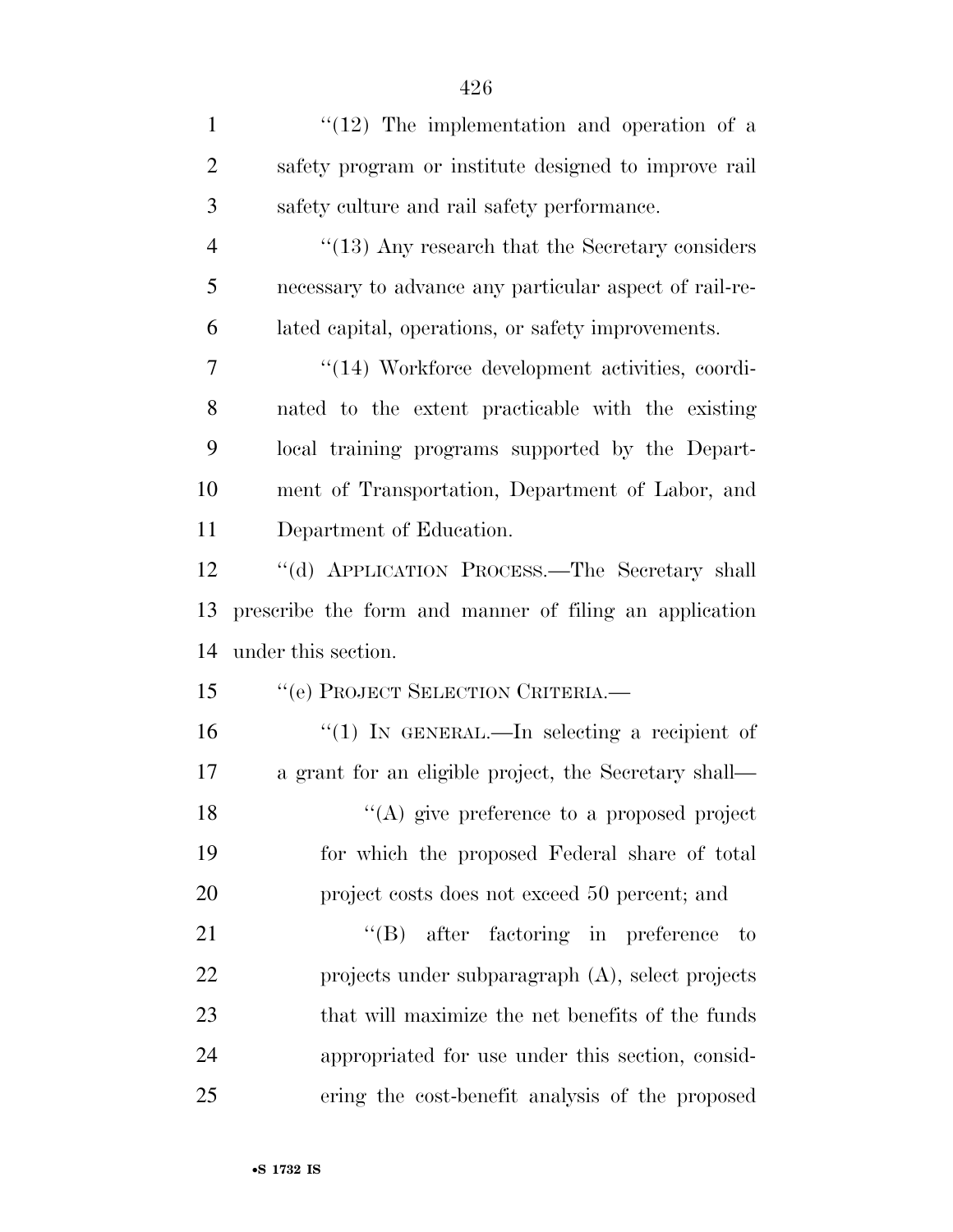| $\mathbf{1}$   | project, including anticipated private and public                |
|----------------|------------------------------------------------------------------|
| $\overline{2}$ | benefits relative to the costs of the proposed                   |
| 3              | project and factoring in the other consider-                     |
| $\overline{4}$ | ations described in paragraph $(2)$ .                            |
| 5              | "(2) OTHER CONSIDERATIONS.—The Secretary                         |
| 6              | shall also consider the following:                               |
| $\overline{7}$ | "(A) The degree to which the proposed                            |
| 8              | project's business plan considers potential pri-                 |
| 9              | vate sector participation in the financing, con-                 |
| 10             | struction, or operation of the project.                          |
| 11             | "(B) The recipient's past performance in                         |
| 12             | developing and delivering similar projects, and                  |
| 13             | previous financial contributions.                                |
| 14             | $\lq\lq$ <sup>c</sup> (C) Whether the recipient has or will have |
| 15             | the legal, financial, and technical capacity to                  |
| 16             | carry out the proposed project, satisfactory con-                |
| 17             | tinuing control over the use of the equipment or                 |
| 18             | facilities, and the capability and willingness to                |
| 19             | maintain the equipment or facilities.                            |
| 20             | "(D) If applicable, the consistency of the                       |
| 21             | proposed project with planning guidance and                      |
| 22             | documents set forth by the Secretary or re-                      |
| 23             | quired by law or State rail plans developed                      |
| 24             | under chapter 227.                                               |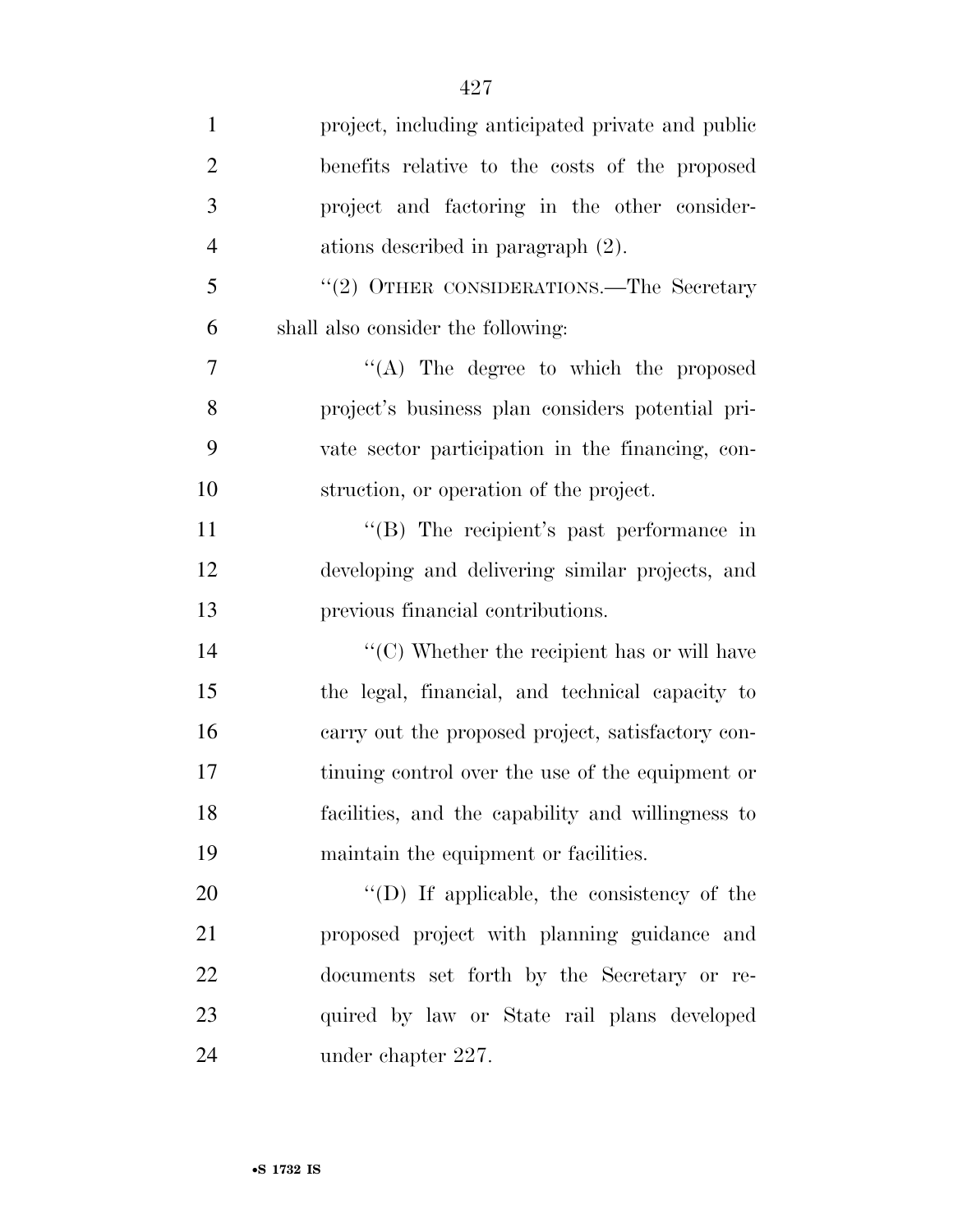1 ''(E) If applicable, any technical evaluation ratings that proposed project received under previous competitive grant programs adminis-4 tered by the Secretary. ''(F) Such other factors as the Secretary considers relevant to the successful delivery of the project. 8 "(3) BENEFITS.—The benefits described in paragraph (1)(B) may include the effects on system and service performance, including measures such as improved safety, competitiveness, reliability, trip or transit time, resilience, efficiencies from improved integration with other modes, and ability to meet ex- isting or anticipated demand. ''(f) PERFORMANCE MEASURES.—The Secretary shall establish performance measures for each grant re- cipient to assess progress in achieving strategic goals and objectives. The Secretary may require a grant recipient to periodically report information related to such perform-

- ance measures.
- 21  $\frac{1}{(g)}$  RURAL AREAS.

 $\text{``(1)}$  IN GENERAL.—Of the amounts appro- priated under this section, at least 25 percent shall be available for projects in rural areas. The Sec-retary shall consider a project to be in a rural area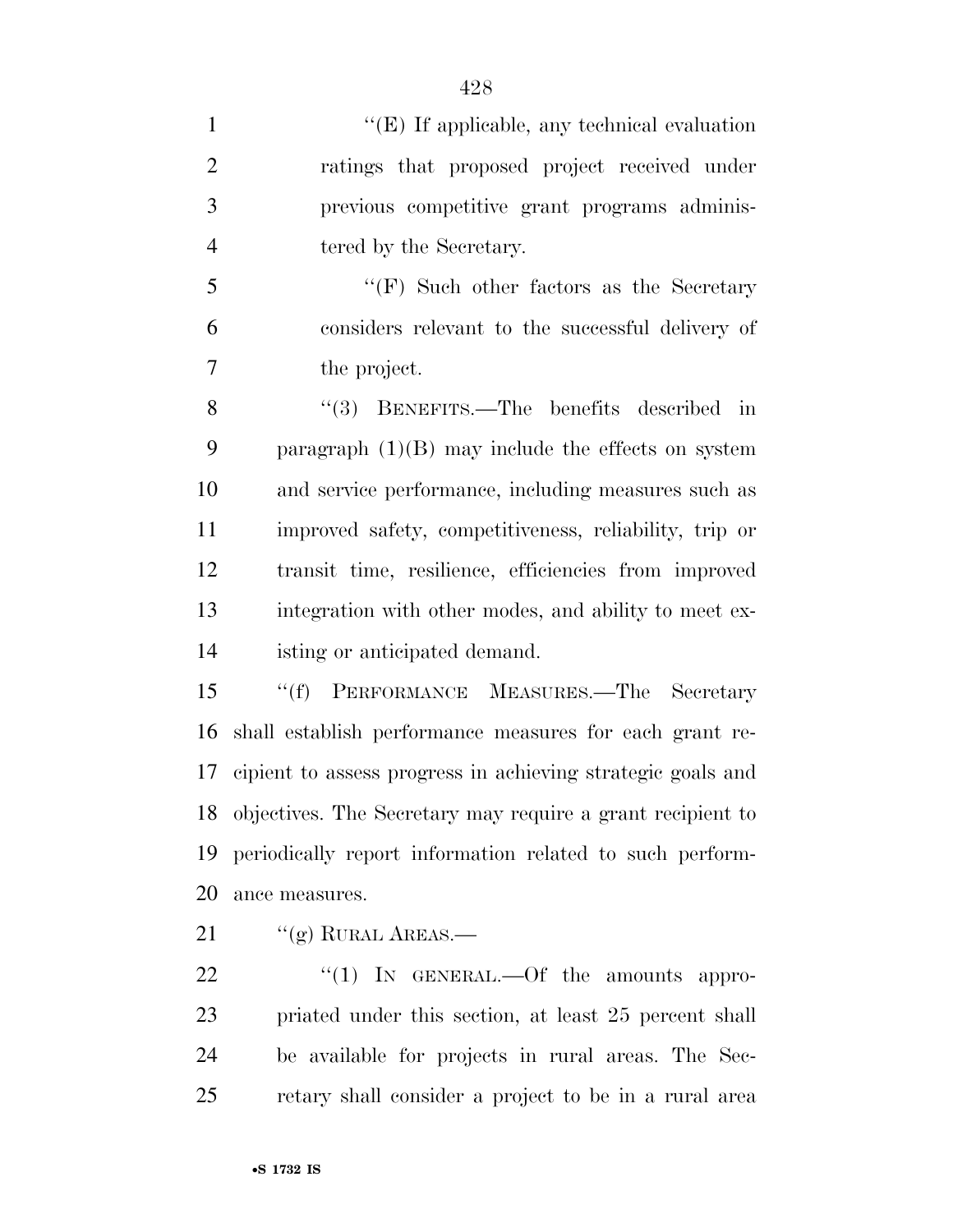if all or the majority of the project (determined by the geographic location or locations where the major- ity of the project funds will be spent) is located in a rural area.

 ''(2) DEFINITION OF RURAL AREA.—In this subsection, the term 'rural area' means any area not in an urbanized area, as defined by the Census Bu-reau.

''(h) FEDERAL SHARE OF TOTAL PROJECT COSTS.—

10 "(1) TOTAL PROJECT COSTS.—The Secretary shall estimate the total costs of a project under this subsection based on the best available information, including engineering studies, studies of economic feasibility, environmental analyses, and information on the expected use of equipment or facilities.

 ''(2) FEDERAL SHARE.—The Federal share of total project costs under this subsection shall not ex-ceed 80 percent.

19 "(3) TREATMENT OF PASSENGER RAIL REV- ENUE.—If Amtrak or another rail passenger carrier is an applicant under this section, Amtrak or the other rail passenger carrier, as applicable, may use ticket and other revenues generated from its oper- ations and other sources to satisfy the non-Federal share requirements.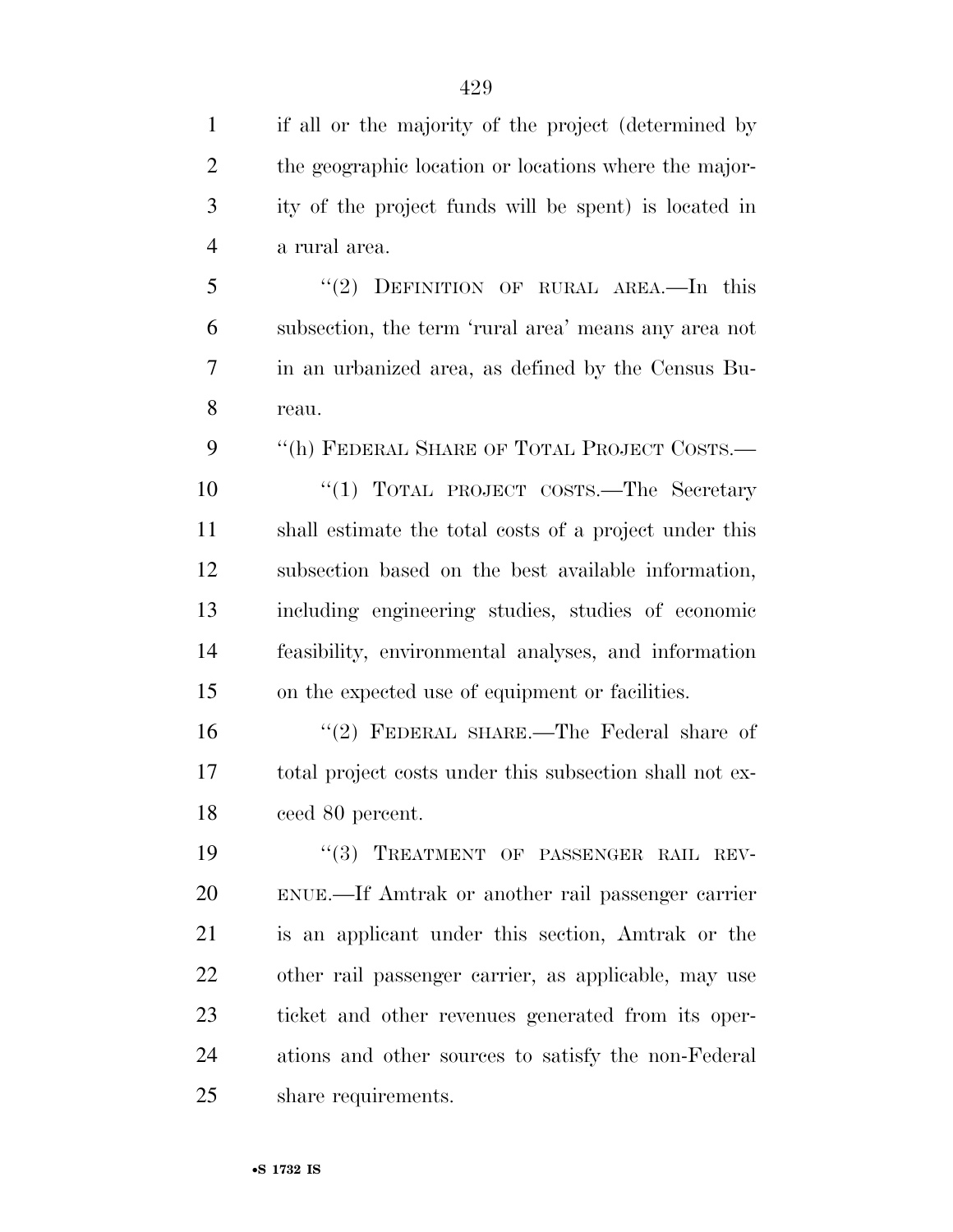''(i) APPLICABILITY.—Except as specifically provided in this section, the use of any amounts appropriated for grants under this section shall be subject to the require-ments of this chapter.

 ''(j) AVAILABILITY.—Amounts appropriated for car- rying out this section shall remain available until ex-pended.''.

 (b) CONFORMING AMENDMENT.—The table of con- tents of chapter 244, as amended by section 5302 of this Act, is amended by adding after the item relating to sec-tion 24407 the following:

''24408. Consolidated rail infrastructure and safety improvements.''.

# **PART III—HAZARDOUS MATERIALS BY RAIL SAFETY AND OTHER SAFETY ENHANCEMENTS SEC. 5431. REAL-TIME EMERGENCY RESPONSE INFORMA-**

**TION.** 

 (a) IN GENERAL.—Not later than 1 year after the date of enactment of this Act, the Secretary, in consulta- tion with the Secretary of Homeland Security, shall pro-mulgate regulations—

- (1) to require a Class I railroad transporting hazardous materials—
- (A) to generate accurate, real-time, and electronic train consist information, including— (i) the identity, quantity, and location
- of hazardous materials on a train;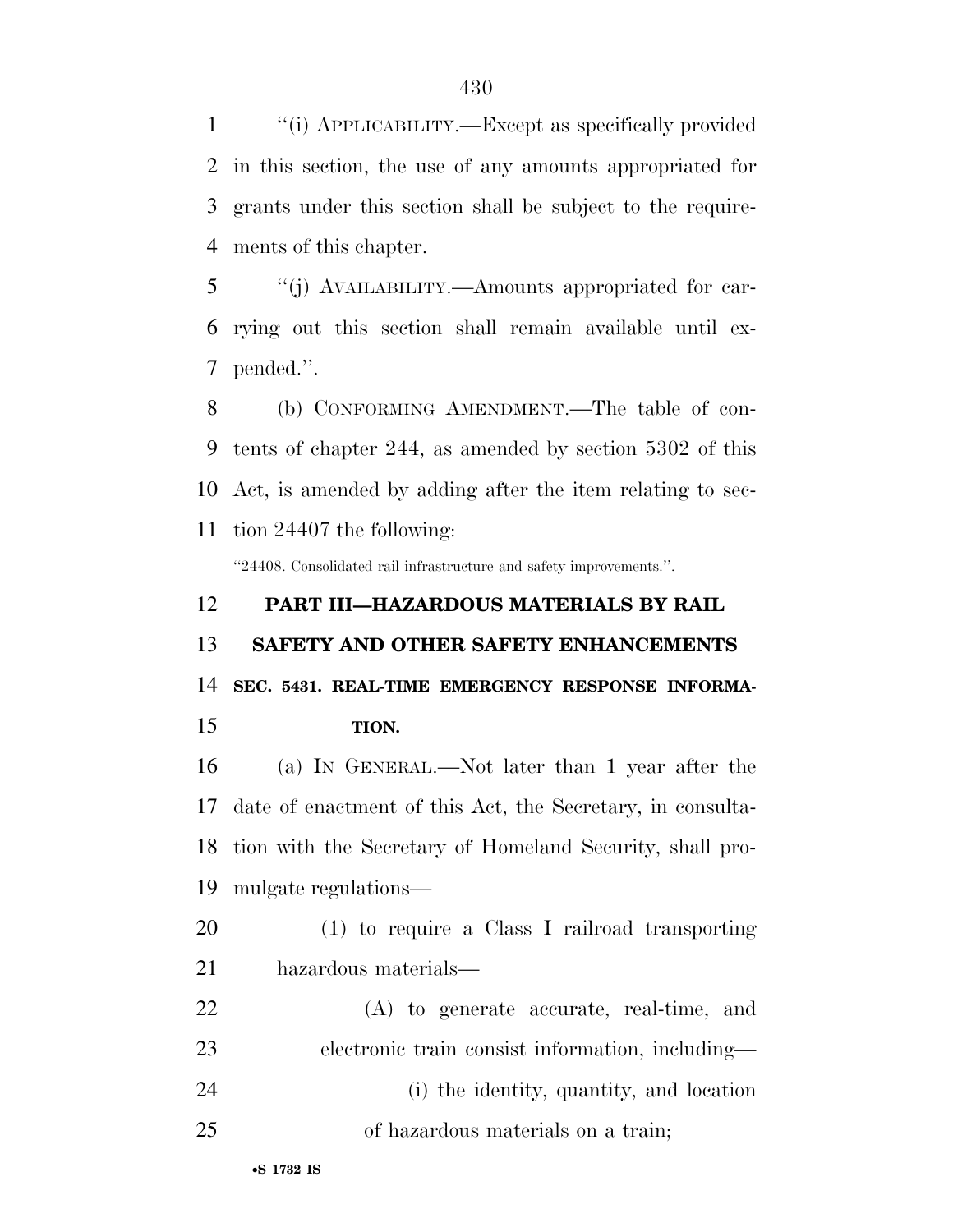(ii) the point of origin and destination of the train; (iii) any emergency response informa- tion or resources required by the Sec- retary; and (iv) an emergency response point of contact designated by the Class I railroad; and (B) to enter into a memorandum of under- standing with each applicable fusion center to provide that fusion center with secure and con- fidential access to the electronic train consist information described in subparagraph (A) for each train transporting hazardous materials in 15 that fusion center's jurisdiction; (2) to require each applicable fusion center to provide the electronic train consist information de-18 scribed in paragraph  $(1)(A)$  to first responders, emergency response officials, and law enforcement personnel that are involved in the response to or in- vestigation of an incident, accident, or public health or safety emergency involving the rail transportation of hazardous materials and that request such elec-tronic train consist information;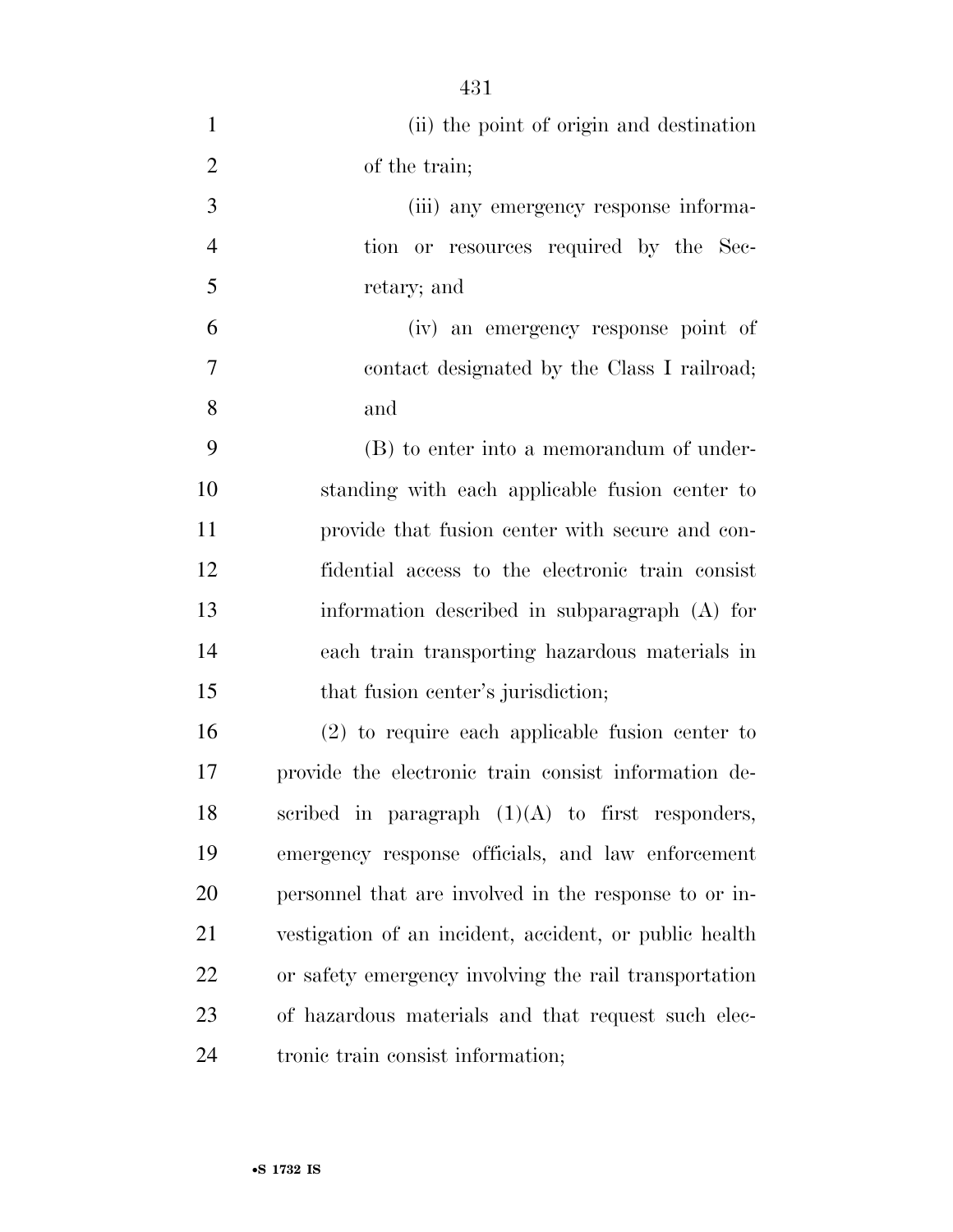| $\overline{2}$ | or agent from withholding, or causing to be withheld    |
|----------------|---------------------------------------------------------|
| 3              | the electronic train consist information described in   |
| $\overline{4}$ | paragraph $(1)(A)$ from first responders, emergency     |
| 5              | response officials, and law enforcement personnel de-   |
| 6              | scribed in paragraph $(2)$ in the event of an incident, |
| 7              | accident, or public health or safety emergency involv-  |
| 8              | ing the rail transportation of hazardous materials;     |
| 9              | and                                                     |
| 10             | (4) to establish security and confidentiality pro-      |
| 11             | tections to prevent the release of the electronic train |
| 12             | consist information to unauthorized persons.            |
| 13             | (b) DEFINITIONS.—In this section:                       |
| 14             | (1) APPLICABLE FUSION CENTER.—The term                  |
| 15             | "applicable fusion center" means a fusion center        |
| 16             | with responsibility for a geographic area in which a    |
| 17             | Class I railroad operates.                              |
| 18             | (2) CLASS I RAILROAD.—The term "Class I                 |
| 19             | railroad" has the meaning given the term in section     |
| 20             | 20102 of title 49, United States Code.                  |
| 21             | (3) FUSION CENTER.—The term "fusion cen-                |
| 22             | ter" has the meaning given the term in section          |
| 23             | $124h(j)$ of title 6, United States Code.               |
| 24             | (4) HAZARDOUS MATERIALS.—The term "haz-                 |
| 25             | ardous materials" means material designated as haz-     |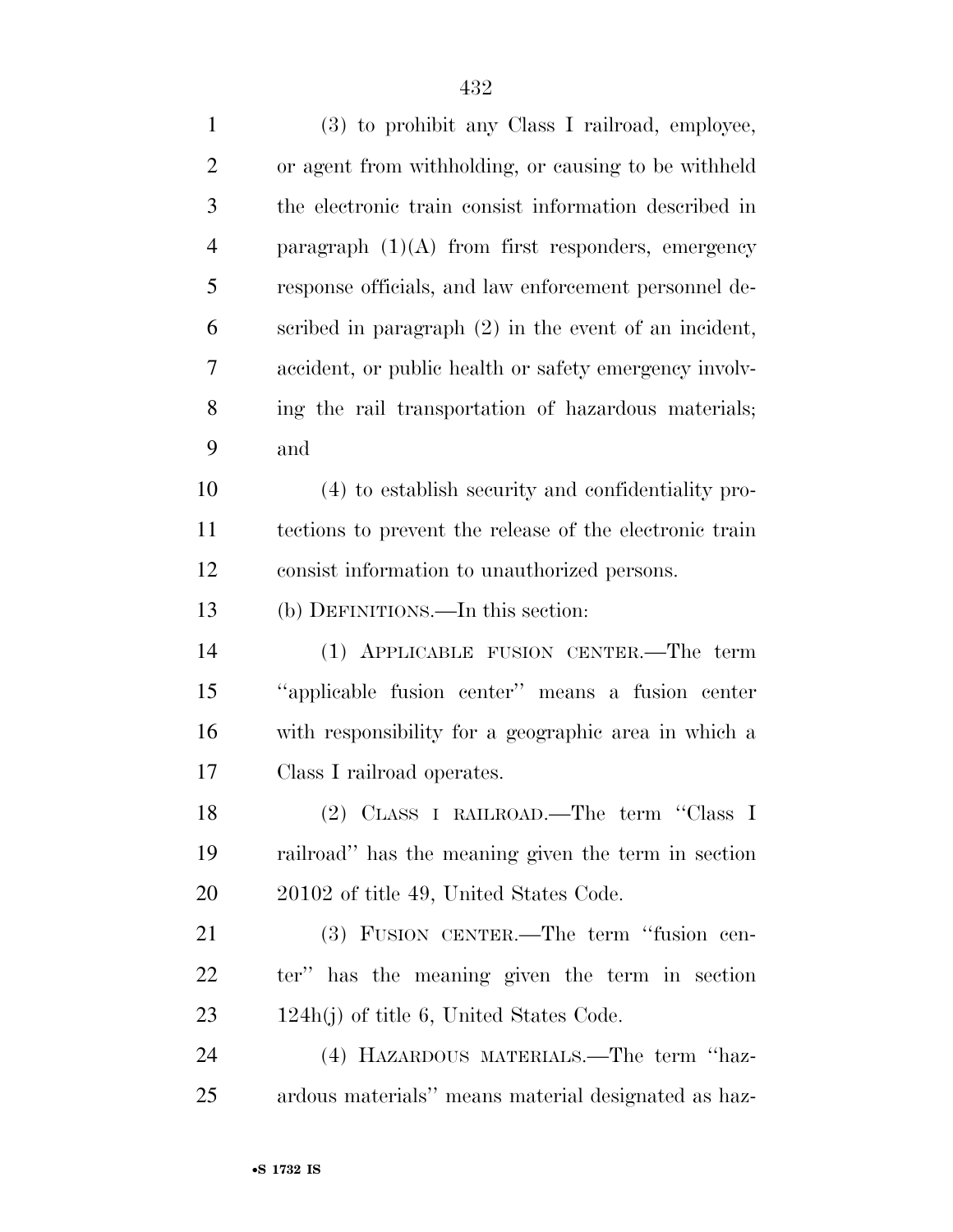| $\mathbf{1}$   | ardous by the Secretary of Transportation under        |
|----------------|--------------------------------------------------------|
| $\mathbf{2}$   | chapter 51 of the United States Code.                  |
| 3              | (5) TRAIN CONSIST.—The term "train consist"            |
| $\overline{4}$ | includes, with regard to a specific train, the number  |
| 5              | of rail cars and the commodity transported by each     |
| 6              | rail car.                                              |
| 7              | (c) SAVINGS CLAUSE.                                    |
| $8\,$          | (1) Nothing in this section may be construed to        |
| 9              | prohibit a Class I railroad from voluntarily entering  |
| 10             | into a memorandum of understanding, as described       |
| 11             | in subsection $(a)(1)(B)$ , with a State emergency re- |
| 12             | sponse commission or an entity representing or in-     |
| 13             | cluding first responders, emergency response offi-     |
| 14             | cials, and law enforcement personnel.                  |
| 15             | (2) Nothing in this section may be construed to        |
| 16             | amend any requirement for a railroad to provide a      |
| 17             | State Emergency Response Commission, for each          |
| 18             | in which it operates trains transporting<br>State      |
|                |                                                        |

 1,000,000 gallons or more of Bakken crude oil, noti- fication regarding the expected movement of such trains through the counties in the State.

### **SEC. 5432. THERMAL BLANKETS.**

 (a) REQUIREMENTS.—Not later than 180 days after the date of enactment of this Act, the Secretary shall pro-mulgate such regulations as are necessary to require each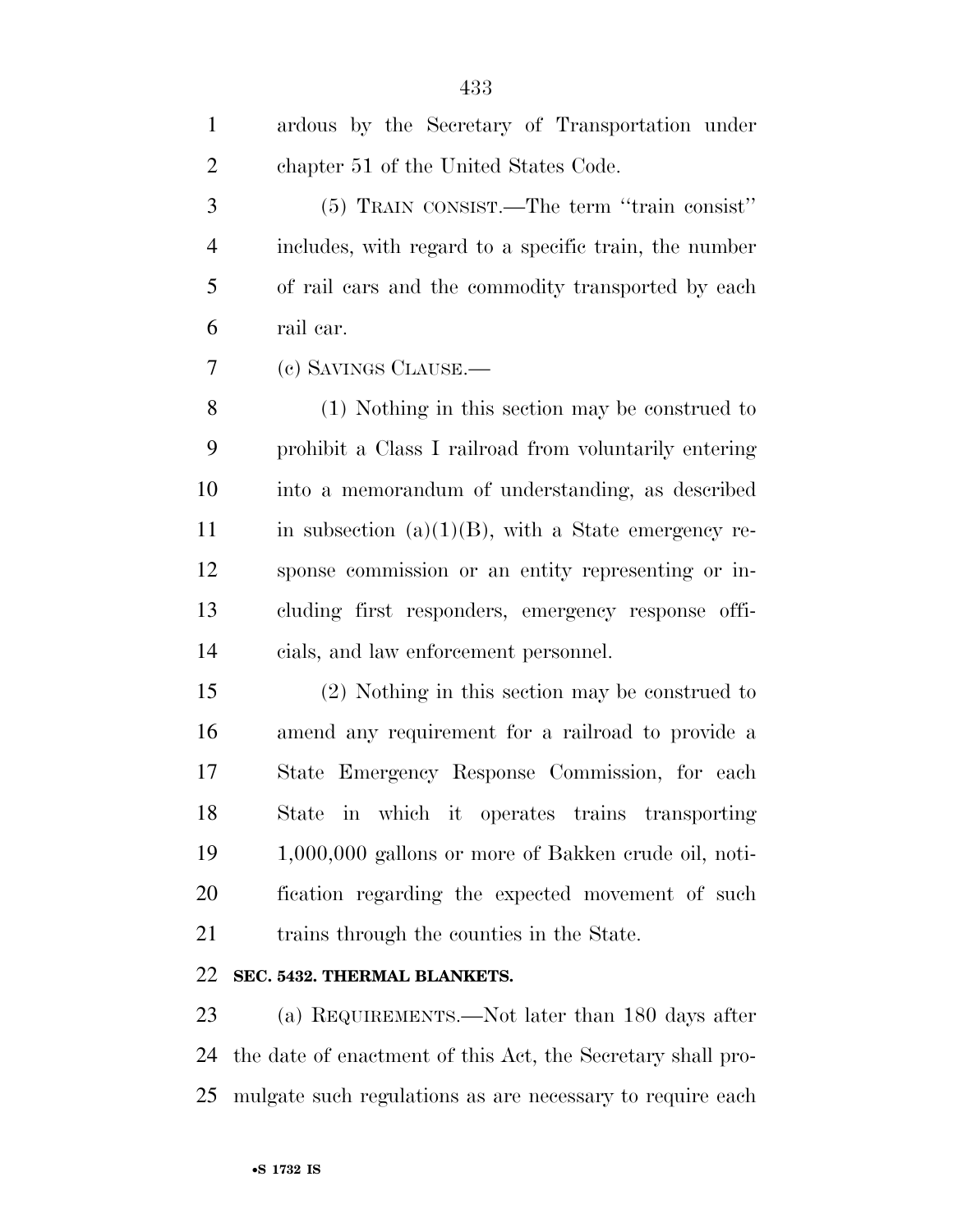tank car built to meet the DOT–117 specification and each non-jacketed tank car modified to meet the DOT– 117R specification to be equipped with a thermal blanket.

 (b) DEFINITION OF THERMAL BLANKET.—In this section, the term ''thermal blanket'' means an insulating blanket that is applied between the outer surface of a tank car tank and the inner surface of a tank car jacket and that has thermal conductivity no greater than 2.65 Btu per inch, per hour, per square foot, and per degree Fahr- enheit at a temperature of 2000 degrees Fahrenheit, plus or minus 100 degrees Fahrenheit.

(c) SAVINGS CLAUSE.—

 (1) PRESSURE RELIEF DEVICES.—Nothing in this section may be construed to affect or prohibit any requirement to equip with appropriately sized pressure relief devices a tank car built to meet the DOT–117 specification or a non-jacketed tank car modified to meet the DOT–117R specification.

 (2) HARMONIZATION.—Nothing in this section may be construed to require or allow the Secretary to prescribe an implementation deadline or author- ization end date for the requirement under sub- section (a) that is earlier than the applicable imple-mentation deadline or authorization end date for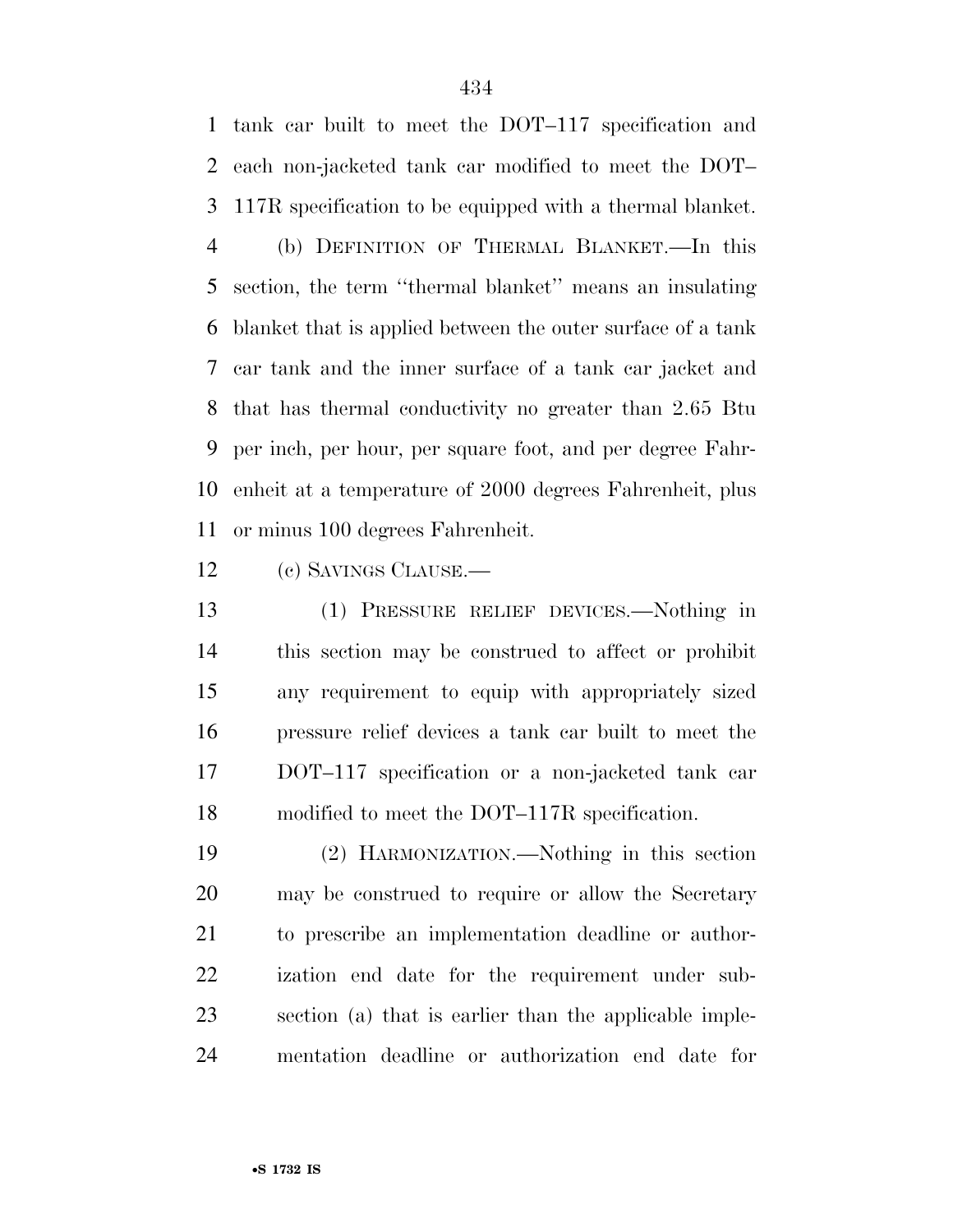|                | other tank car modifications necessary to meet the |
|----------------|----------------------------------------------------|
| $\overline{2}$ | DOT-117R specification.                            |

#### **SEC. 5433. COMPREHENSIVE OIL SPILL RESPONSE PLANS.**

 (a) REQUIREMENTS.—Not later than 120 days after the date of enactment of this Act, the Secretary shall issue a notice of proposed rulemaking to require each railroad carrier transporting a Class 3 flammable liquid to main-tain a comprehensive oil spill response plan.

 (b) CONTENTS.—The regulations under subsection (a) shall require each rail carrier described in that sub-section—

 (1) to include in the comprehensive oil spill re- sponse plan procedures and resources for respond- ing, to the maximum extent practicable, to a worst-case discharge;

 (2) to ensure the comprehensive oil spill re- sponse plan is consistent with the National Contin- gency Plan and each applicable Area Contingency Plan;

 (3) to include in the comprehensive oil spill re- sponse plan appropriate notification and training procedures;

 (4) to review and update its comprehensive oil spill response plan as appropriate; and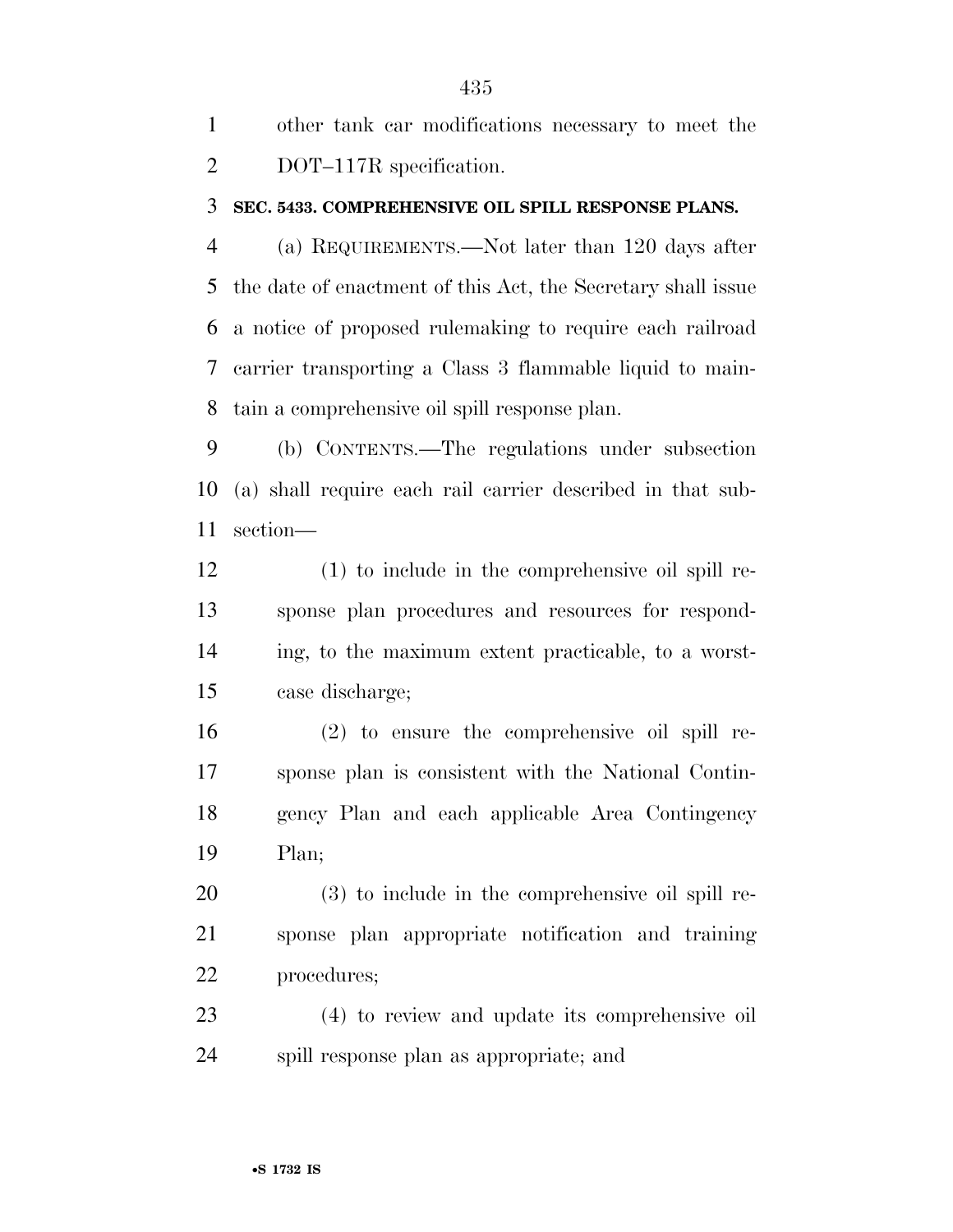| $\mathbf{1}$   | (5) to provide the comprehensive oil spill re-             |
|----------------|------------------------------------------------------------|
| $\overline{2}$ | sponse plan for acceptance by the Secretary.               |
| 3              | (c) SAVINGS CLAUSE.—Nothing in the section may             |
| $\overline{4}$ | be construed as prohibiting the Secretary from promul-     |
| 5              | gating different comprehensive oil response plan standards |
| 6              | for Class I, Class II, and Class III railroads.            |
| 7              | (d) DEFINITIONS.—In this section:                          |
| 8              | (1) AREA CONTINGENCY PLAN.—The<br>term                     |
| 9              | "Area Contingency Plan" has the meaning given the          |
| 10             | term in section $311(a)$ of the Federal Water Pollu-       |
| 11             | tion Control Act $(33 \text{ U.S.C. } 1321(a))$ .          |
| 12             | $(2)$ CLASS 3 FLAMMABLE LIQUID.—The term                   |
| 13             | "Class 3 flammable liquid" has the meaning given           |
| 14             | the term in section $173.120(a)$ of title 49, Code of      |
| 15             | Federal Regulations.                                       |
| 16             | (3) CLASS I RAILROAD, CLASS II RAILROAD,                   |
| 17             | AND CLASS III RAILROAD.—The terms "Class I rail-           |
| 18             | road", "Class II railroad" and "Class III railroad"        |
| 19             | have the meanings given the terms in section 20102         |
| 20             | of title 49, United States Code.                           |
| 21             | (4) NATIONAL CONTINGENCY PLAN.—The term                    |
| 22             | "National Contingency Plan" has the meaning given          |
| 23             | the term in section 1001 of the Oil Pollution Act of       |
| 24             | 1990 (33 U.S.C. 2701).                                     |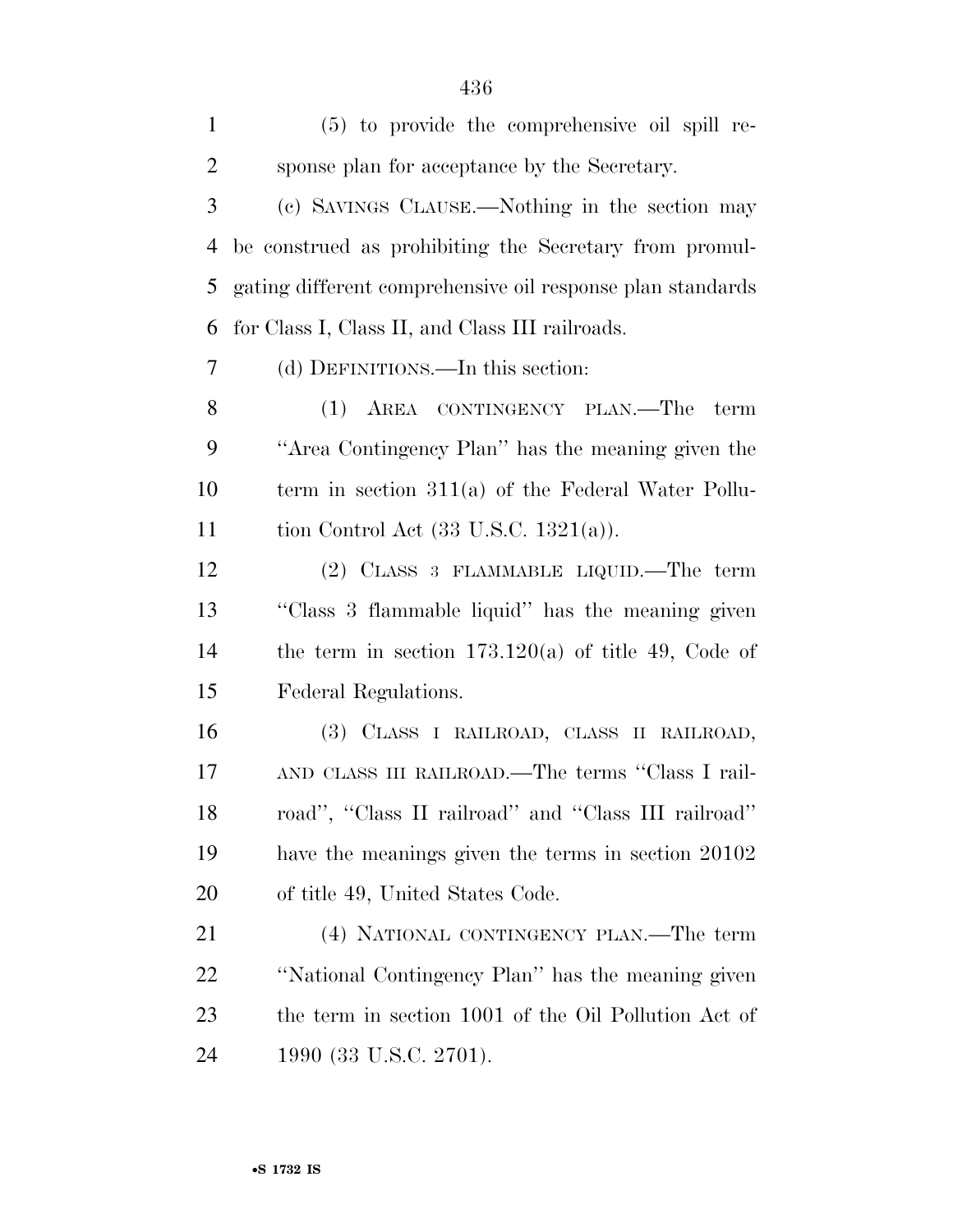(5) RAILROAD CARRIER.—The term ''railroad carrier'' has the meaning given the term in section 20102 of title 49, United States Code.

 (6) WORST-CASE DISCHARGE.—The term ''worst-case discharge'' means a railroad carrier's calculation of its largest foreseeable discharge in the event of an accident or incident.

## **SEC. 5434. HAZARDOUS MATERIALS BY RAIL LIABILITY STUDY.**

 (a) IN GENERAL.—Not later than 30 days after the date of enactment of this Act, the Secretary shall initiate a study on the levels and structure of insurance for a rail-road carrier transporting hazardous materials.

 (b) CONTENTS.—In conducting the study under sub-section (a), the Secretary shall evaluate—

 (1) the level and structure of insurance, includ- ing self-insurance, available in the private market against the full liability potential for damages aris- ing from an accident or incident involving a train 20 transporting hazardous materials;

 (2) the level and structure of insurance that would be necessary and appropriate—

 (A) to efficiently allocate risk and financial responsibility for claims; and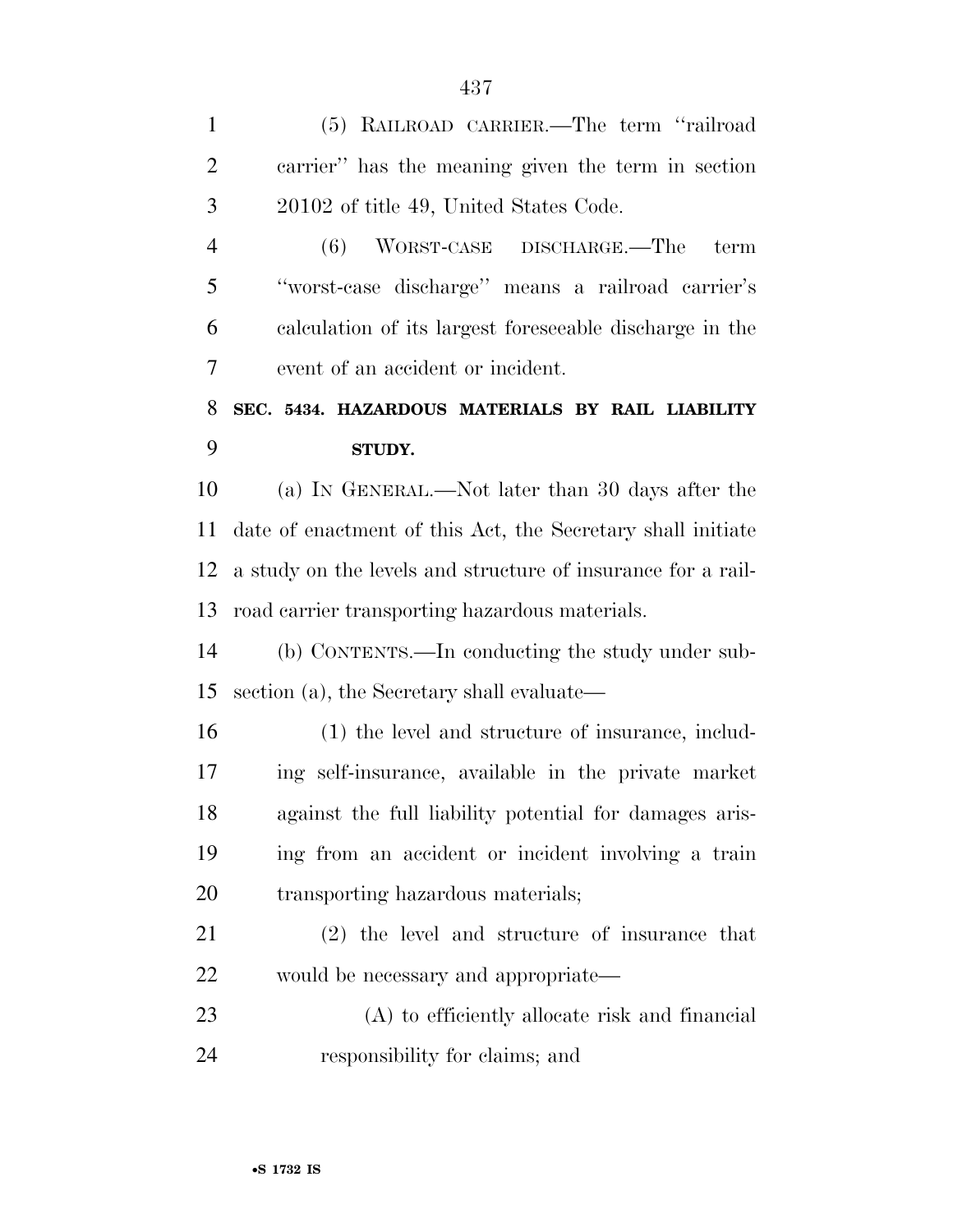| $\mathbf{1}$   | (B) to ensure that a railroad carrier trans-               |
|----------------|------------------------------------------------------------|
| $\overline{2}$ | porting hazardous materials can continue to op-            |
| 3              | erate despite the risk of an accident or incident;         |
| $\overline{4}$ | (3) the potential applicability to trains trans-           |
| 5              | porting hazardous materials of—                            |
| 6              | (A) a liability regime modeled after section               |
| 7              | 170 of the Atomic Energy Act of 1954, as                   |
| 8              | amended $(42 \text{ U.S.C. } 2210)$ ; and                  |
| 9              | (B) a liability regime modeled after sub-                  |
| 10             | title 2 of title XXI of the Public Health Service          |
| 11             | Act (42 U.S.C. 300aa–10 et seq.).                          |
| 12             | (c) REPORT.—Not later than 1 year after the date           |
| 13             | the study under subsection (a) is initiated, the Secretary |
| 14             | shall submit a report containing the results of the study  |
| 15             | and recommendations for addressing liability issues with   |
| 16             | rail transportation of hazardous materials to-             |
| 17             | $(1)$ the Committee on Commence $\Omega$ in $\mathbb{R}$   |

- (1) the Committee on Commerce, Science, and Transportation of the Senate; and
- (2) the Committee on Transportation and In-frastructure of the House of Representatives.

21 (d) DEFINITIONS.—In this section:

 (1) HAZARDOUS MATERIAL.—The term ''haz- ardous material'' means a substance or material the Secretary designates under section 5103(a) of title 49, United States Code.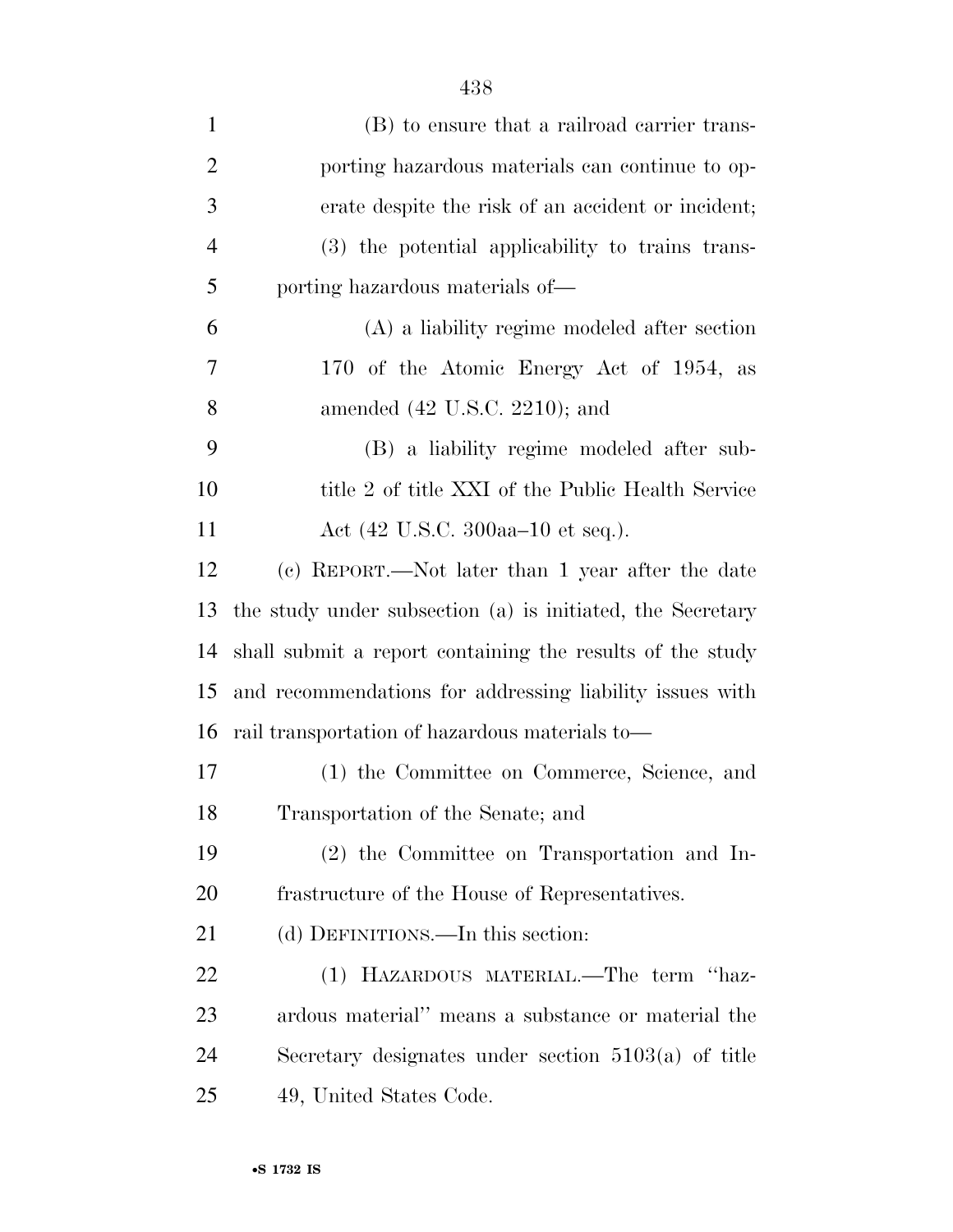| $\mathbf{1}$   | (2) RAILROAD CARRIER.—The term "railroad             |
|----------------|------------------------------------------------------|
| $\overline{2}$ | carrier" has the meaning given the term in section   |
| 3              | 20102 of title 49, United States Code.               |
| $\overline{4}$ | SEC. 5435. STUDY AND TESTING OF ELECTRONICALLY CON-  |
| 5              | TROLLED PNEUMATIC BRAKES.                            |
| 6              | GOVERNMENT ACCOUNTABILITY<br>OFFICE<br>(a)           |
| 7              | STUDY.                                               |
| 8              | (1) IN GENERAL.—The Government Account-              |
| 9              | ability Office shall complete an independent evalua- |
| 10             | tion of ECP brake systems pilot program data and     |
| 11             | the Department of Transportation's research and      |
| 12             | analysis on the effects of ECP brake systems.        |
| 13             | (2) STUDY ELEMENTS.—In completing<br>the             |
| 14             | independent evaluation under paragraph (1), the      |
| 15             | Government Accountability Office shall examine the   |
| 16             | following issues related to ECP brake systems:       |
| 17             | (A) Data and modeling results on safety              |
| 18             | benefits relative to conventional brakes and to      |
| 19             | other braking technologies or systems, such as       |
| 20             | distributed power and 2-way end-of-train de-         |
| 21             | vices.                                               |
| 22             | (B) Data and modeling results on business            |
| 23             | benefits, including the effects of dynamic brak-     |
| 24             | ing.                                                 |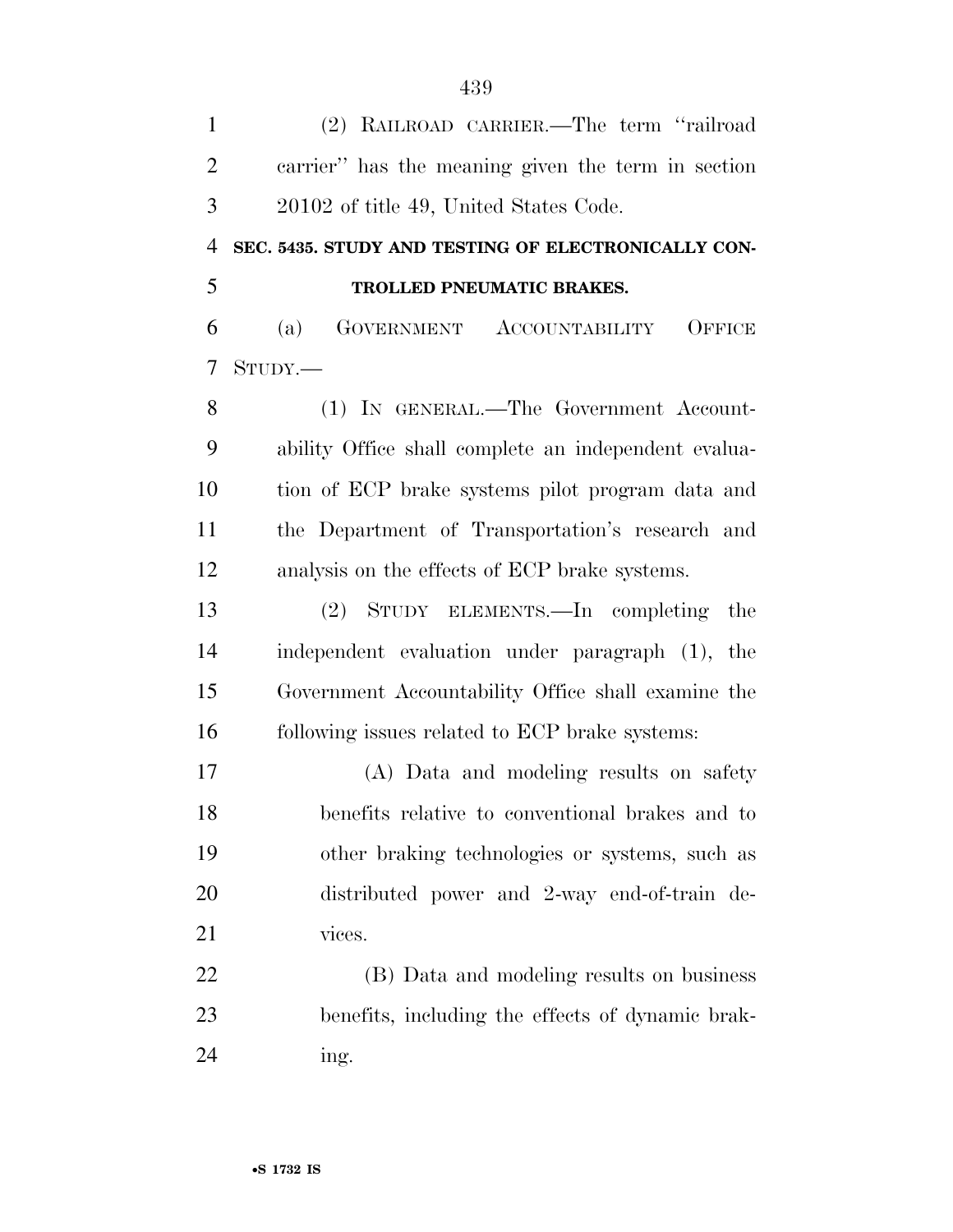| $\mathbf{1}$   | (C) Data on costs, including up-front cap-            |
|----------------|-------------------------------------------------------|
| $\overline{2}$ | ital costs and on-going maintenance costs.            |
| 3              | (D) Analysis of potential operational chal-           |
| $\overline{4}$ | lenges, including the effects of potential loco-      |
| 5              | motive and car segregation, technical reliability     |
| 6              | issues, and network disruptions.                      |
| 7              | (E) Analysis of potential implementation              |
| 8              | challenges, including installation time, positive     |
| 9              | train control integration complexities, compo-        |
| 10             | nent availability issues, and tank car shop capa-     |
| 11             | bilities.                                             |
| 12             | (F) Analysis of international experiences             |
| 13             | with the use of advanced braking technologies.        |
| 14             | (3) DEADLINE.—Not later than 2 years after            |
| 15             | the date of enactment of this Act, the Government     |
| 16             | Accountability Office shall transmit to the Com-      |
| 17             | mittee on Commerce, Science, and Transportation of    |
| 18             | the Senate and the Committee on Transportation        |
| 19             | and Infrastructure of the House of Representatives    |
| 20             | a report on the results of the independent evaluation |
| 21             | under paragraph $(1)$ .                               |
| 22             | (b) EMERGENCY BRAKING APPLICATION TESTING.            |
| 23             | (1) IN GENERAL.—The Secretary of Transpor-            |
| 24             | tation shall enter into an agreement with the         |
| 25             | NCRRP Board-                                          |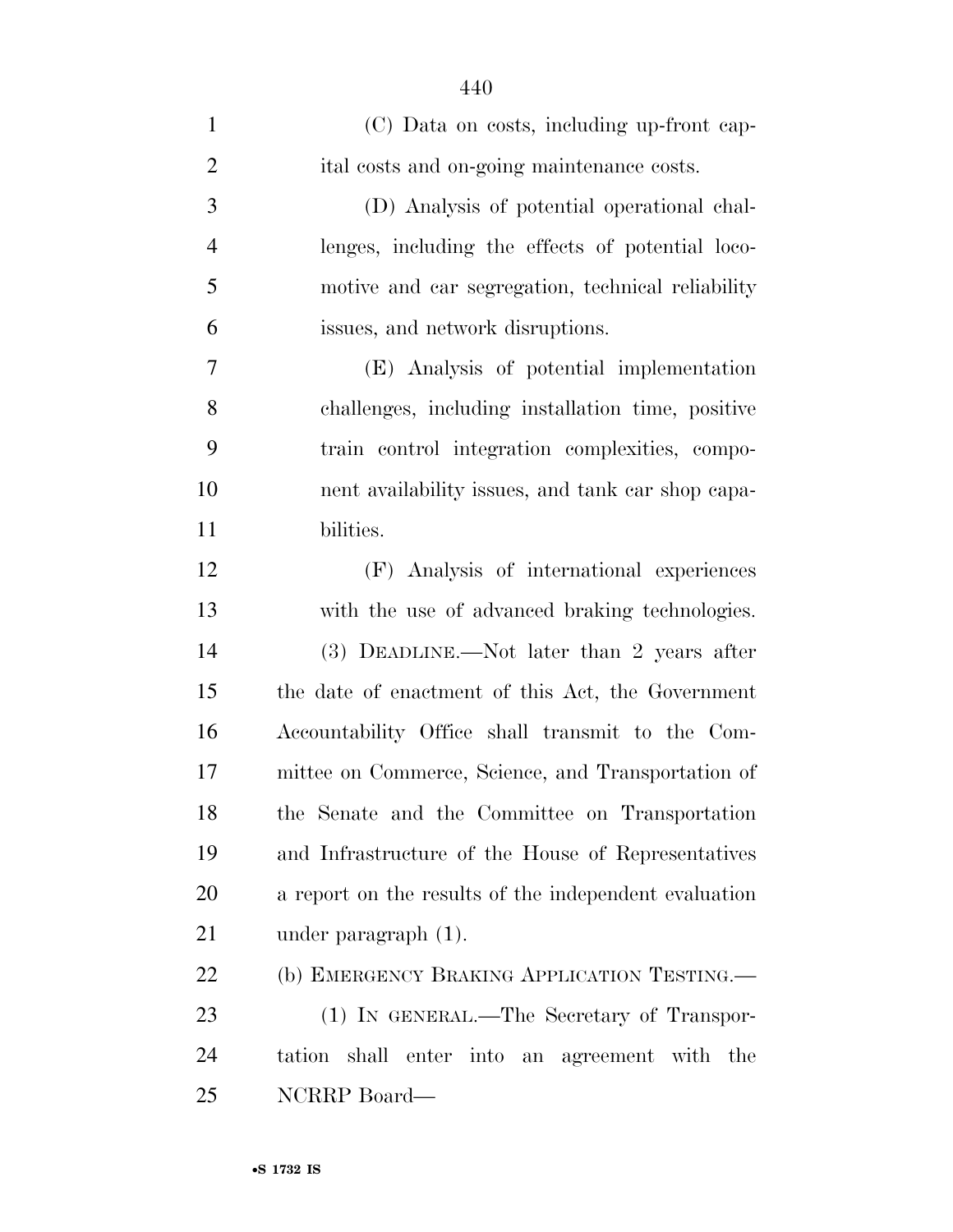| $\mathbf{1}$   | $(A)$ to complete testing of ECP brake sys-              |
|----------------|----------------------------------------------------------|
| $\overline{2}$ | tems during emergency braking application, in-           |
| 3              | cluding more than 1 scenario involving the un-           |
| $\overline{4}$ | coupling of a train with $70$ or more DOT-117            |
| 5              | specification or DOT-117R specification tank             |
| 6              | cars; and                                                |
| $\tau$         | (B) to transmit, not later than 2 years                  |
| 8              | after the date of enactment of this Act, to the          |
| 9              | Committee on Commerce, Science, and Trans-               |
| 10             | portation of the Senate and the Committee on             |
| 11             | Transportation and Infrastructure of the House           |
| 12             | of Representatives a report on the results of the        |
| 13             | testing.                                                 |
| 14             | (2) INDEPENDENT EXPERTS.—In completing                   |
| 15             | the testing under paragraph (1), the NCRRP Board         |
| 16             | may contract with 1 or more engineering or rail ex-      |
| 17             | perts, as appropriate, with relevant experience in       |
| 18             | conducting railroad safety technology tests or similar   |
| 19             | crash tests.                                             |
| 20             | (3) TESTING FRAMEWORK.—In completing the                 |
| 21             | testing under paragraph (1), the NCRRP Board and         |
| 22             | each contractor described in paragraph (2) shall en-     |
| 23             | sure that the testing objectively, accurately, and reli- |
| 24             | ably measures the performance of ECP brake sys-          |
| 25             | tems relative to other braking technologies or sys-      |
|                |                                                          |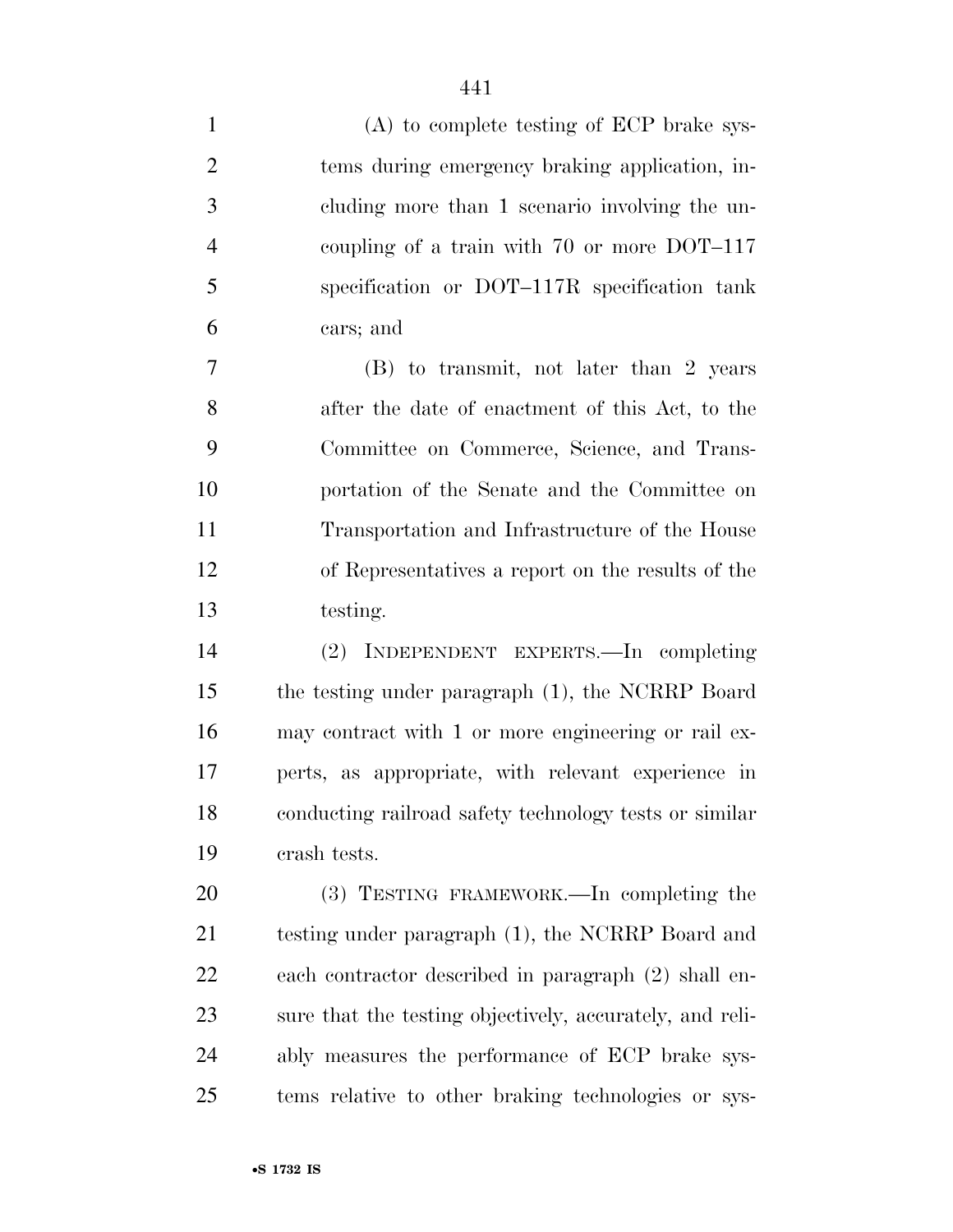| $\mathbf{1}$   | tems, such as distributed power and 2-way end-of-    |
|----------------|------------------------------------------------------|
| $\overline{2}$ | train devices, including differences in—             |
| 3              | (A) the number of cars derailed;                     |
| $\overline{4}$ | (B) the number of cars punctured;                    |
| 5              | (C) the measures of in-train forces; and             |
| 6              | (D) the stopping distance.                           |
| 7              | (4) FUNDING.—The Secretary shall require, as         |
| 8              | part of the agreement under paragraph (1), that the  |
| 9              | NCRRP Board fund the testing required under this     |
| 10             | section-                                             |
| 11             | (A) using such sums made available under             |
| 12             | section 24910 of title 49, United States Code;       |
| 13             | and                                                  |
| 14             | (B) to the extent funding under subpara-             |
| 15             | $graph(A)$ is insufficient or unavailable to fund    |
| 16             | the testing required under this section, using       |
| 17             | such sums as are necessary from the amounts          |
| 18             | appropriated to the Office of the Secretary.         |
| 19             | (5) EQUIPMENT.—The NCRRP Board and                   |
| 20             | each contractor described in paragraph (2) may re-   |
| 21             | ceive or use rolling stock, track, and other equip-  |
| 22             | ment or infrastructure from a private entity for the |
| 23             | purposes of conducting the testing required under    |
| 24             | this section.                                        |
| 25             | (c) PHASED APPROACH.—                                |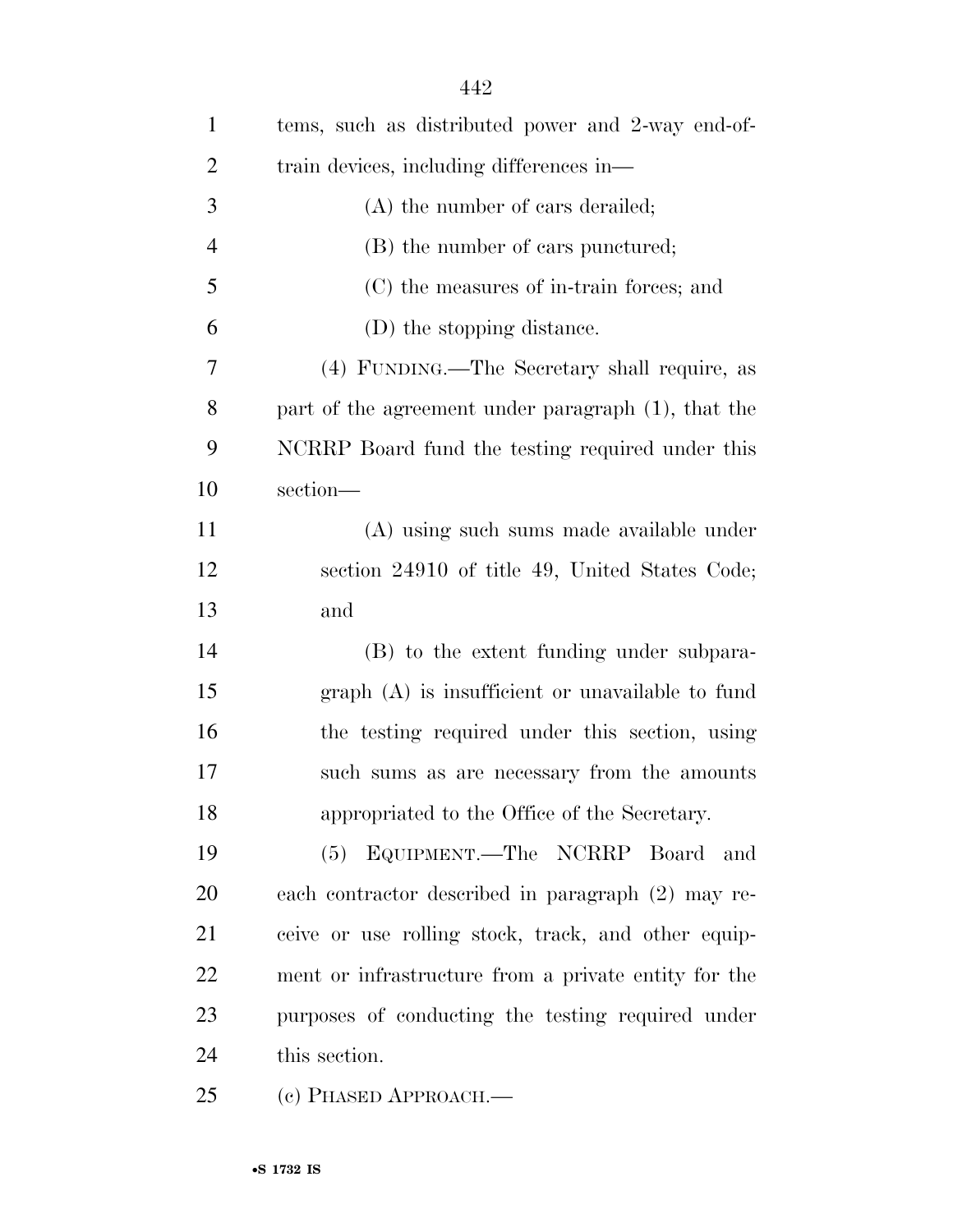(1) PHASE 1.—Not later than 60 days after the date of enactment of this Act, the Secretary shall re- quire each new tank car built to meet the DOT–117 specification and each tank car modified to meet the DOT–117R specification to have an ECP-ready con- figuration if the DOT–117 or DOT–117R specifica- tion tank car will be used in high-hazard flammable unit train service.

 (2) PHASE 2.—After the reports are trans-10 mitted under subsections (a)(3) and (b)(1)(B), the Secretary may initiate a rulemaking, if the Secretary considers it necessary, to require each railroad car- rier operating a high-hazard flammable unit train to operate that train in ECP brake mode by 2021 or 2023, unless the train does not exceed a certain maximum authorized speed as determined by the Secretary in the rulemaking.

18 (d) CONFORMING AMENDMENT.—Not later than 60 days after the date of enactment of this Act, the Secretary shall issue regulations to repeal the ECP brakes and ECP 21 brake mode requirements in sections  $174.310(a)(3)(ii)$ , 22 174.310(a)(3)(iii), 174.310(a)(5)(v), 179.102–10, 179.202–12(g), and 179.202–13(i) of title 49, Code of Federal Regulations, and, except as provided in subsection (c), any other regulation in effect on the date of enactment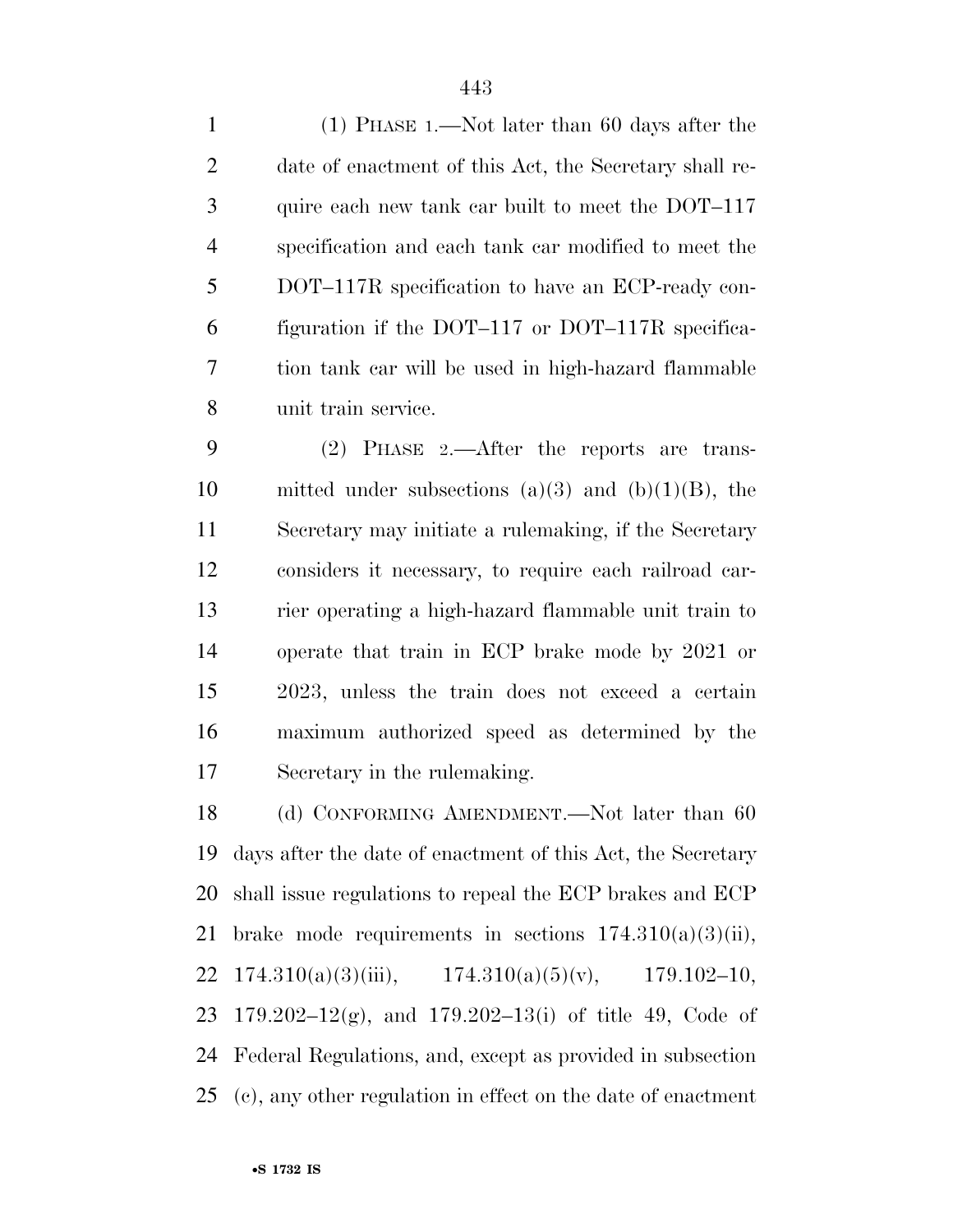of this Act requiring the installation of ECP brakes or operation in ECP brake mode.

(e) SAVINGS CLAUSE.—

 (1) ECP BRAKE MODE.—Nothing in this sec- tion may be construed as prohibiting or requiring a railroad carrier from operating its trains in ECP brake mode.

 (2) HARMONIZATION.—Nothing in this section may be construed to require or allow the Secretary to prescribe an implementation deadline for the re-11 quirement under subsection  $(c)(1)$  that is earlier than the applicable implementation deadline for other tank car modifications necessary to meet the DOT–117R specification for tank cars that will be used in high-hazard flammable unit train service.

(f) DEFINITIONS.—In this section:

 (1) CLASS 3 FLAMMABLE LIQUID.—The term ''Class 3 flammable liquid'' has the meaning given 19 the term in section  $173.120(a)$  of title 49, Code of Federal Regulations.

 (2) ECP.—The term ''ECP'' means electroni- cally controlled pneumatic when applied to a brake or brakes.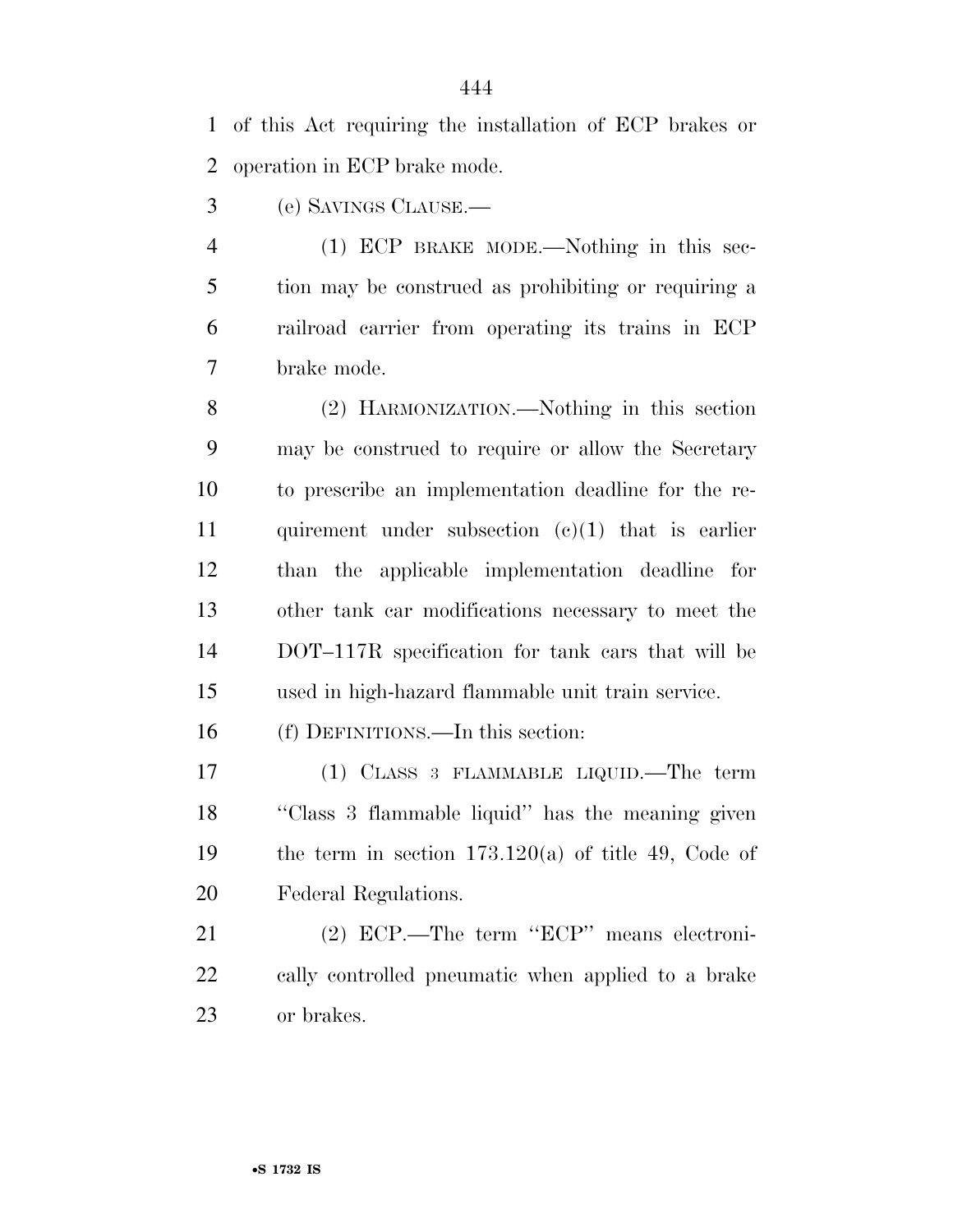(3) ECP BRAKE MODE.—The term ''ECP brake mode'' includes any operation of a rail car or an en-tire train using an ECP brake system.

4 (4) ECP BRAKE SYSTEM.—

 (A) IN GENERAL.—The term ''ECP brake system'' means a train power braking system actuated by compressed air and controlled by electronic signals from the locomotive or an ECP–EOT to the cars in the consist for service and emergency applications in which the brake pipe is used to provide a constant supply of compressed air to the reservoirs on each car but does not convey braking signals to the car.

 (B) INCLUSIONS.—The term ''ECP brake system'' includes dual mode and stand-alone ECP brake systems.

 (5) ECP-READY CONFIGURATION.—The term ''ECP-ready configuration'' means mounting brack- ets and fixed conduit on the tank car to facilitate the future application of additional ECP componentry and required cables.

22 (6) HIGH-HAZARD FLAMMABLE UNIT TRAIN.— The term ''high-hazard flammable unit train'' means a single train transporting 70 or more loaded tank cars containing Class 3 flammable liquid.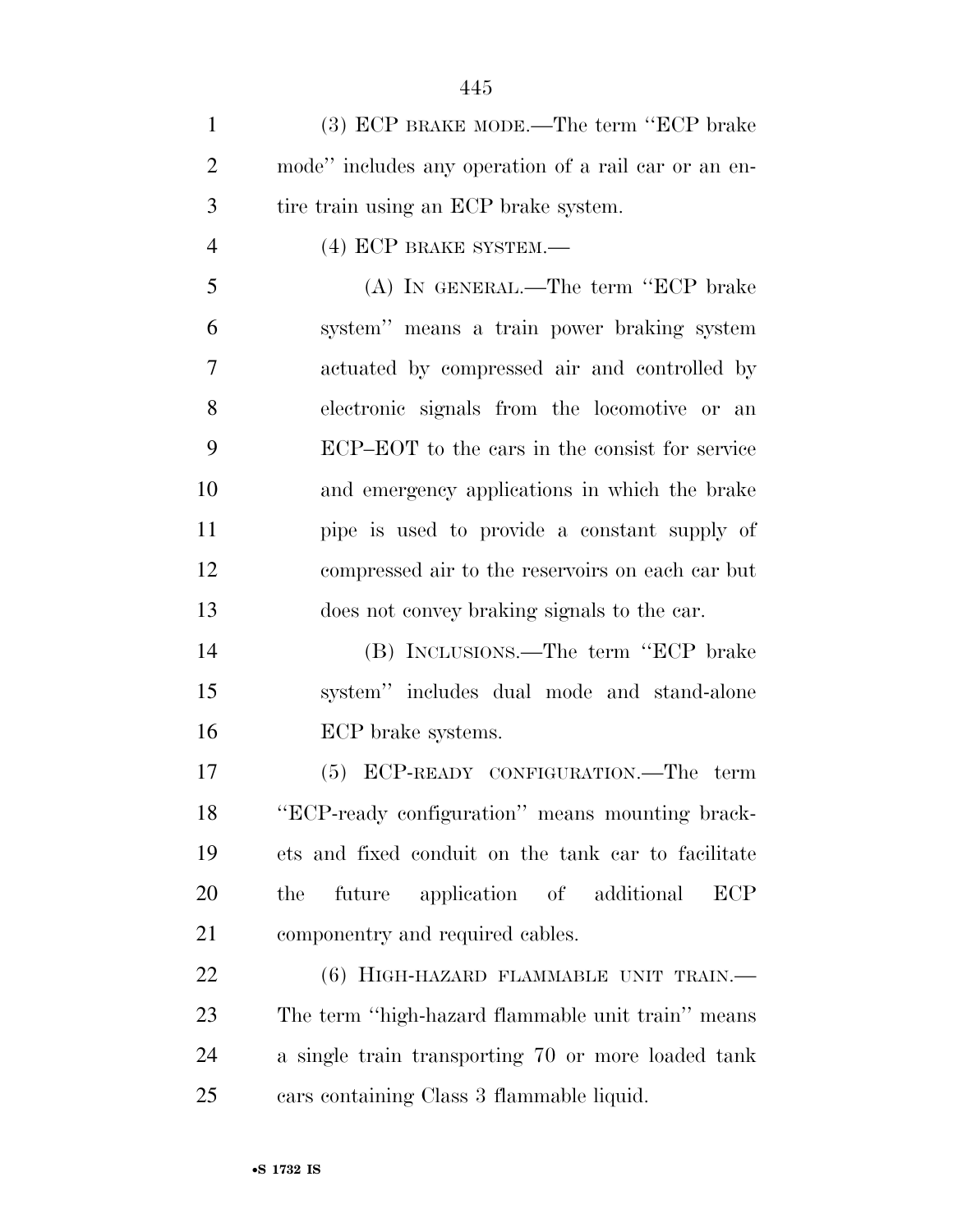(7) NCRRP BOARD.—The term ''NCRRP Board'' means the independent governing board of the National Cooperative Rail Research Program.

 (8) RAILROAD CARRIER.—The term ''railroad carrier'' has the meaning given the term in section 20102 of title 49, United States Code.

#### **SEC. 5436. RECORDING DEVICES.**

 (a) IN GENERAL.—Subchapter II of chapter 201 is amended by adding after section 20167 the following:

## **''§ 20168. Installation of audio and image recording devices**

 ''(a) IN GENERAL.—Not later than 2 years after the date of enactment of the Comprehensive Transportation and Consumer Protection Act of 2015, the Secretary of Transportation shall promulgate regulations to require each rail carrier that provides regularly scheduled intercity rail passenger or commuter rail passenger transportation to the public to install inward- and outward-facing image recording devices in all controlling locomotive cabs and cab car operating compartments in such passenger trains.

 ''(b) DEVICE STANDARDS.—Each inward- and out-ward-facing image recording device shall—

 ''(1) have a minimum 12-hour continuous re-cording capability;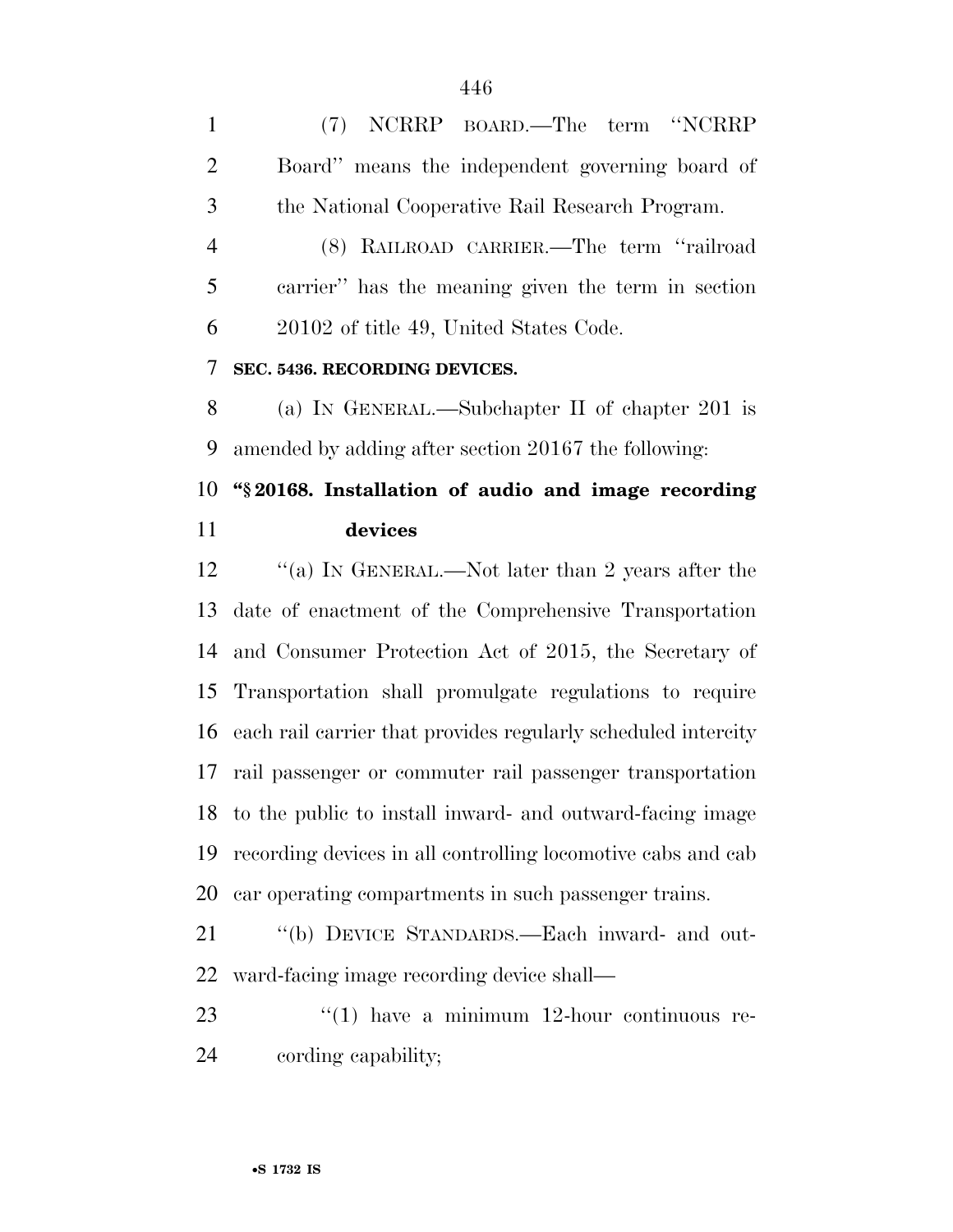$\frac{1}{2}$  ''(2) have crash and fire protections for any in- cab image recordings that are stored only within a controlling locomotive cab or cab car operating com-partment; and

 ''(3) have recordings accessible for review dur-ing an accident investigation.

 ''(c) REVIEW.—The Secretary shall establish a proc- ess to review and approve or disapprove an inward- or out- ward-facing recording device for compliance with the standards described in subsection (b).

 ''(d) USES.—A rail carrier that has installed an inward- or outward-facing image recording device ap- proved under subsection (c) may use recordings from that inward- or outward-facing image recording device for the following purposes:

 $\frac{16}{10}$  ''(1) Verifying that train crew actions are in ac- cordance with applicable safety laws and the rail carrier's operating rules and procedures.

19  $\frac{1}{2}$  Assisting in an investigation into the cau-sation of a reportable accident or incident.

21  $\frac{1}{2}$  (3) Carrying out efficiency testing and system-wide performance monitoring programs.

23 ''(4) Documenting a criminal act or monitoring unauthorized occupancy of the controlling locomotive cab or car operating compartment.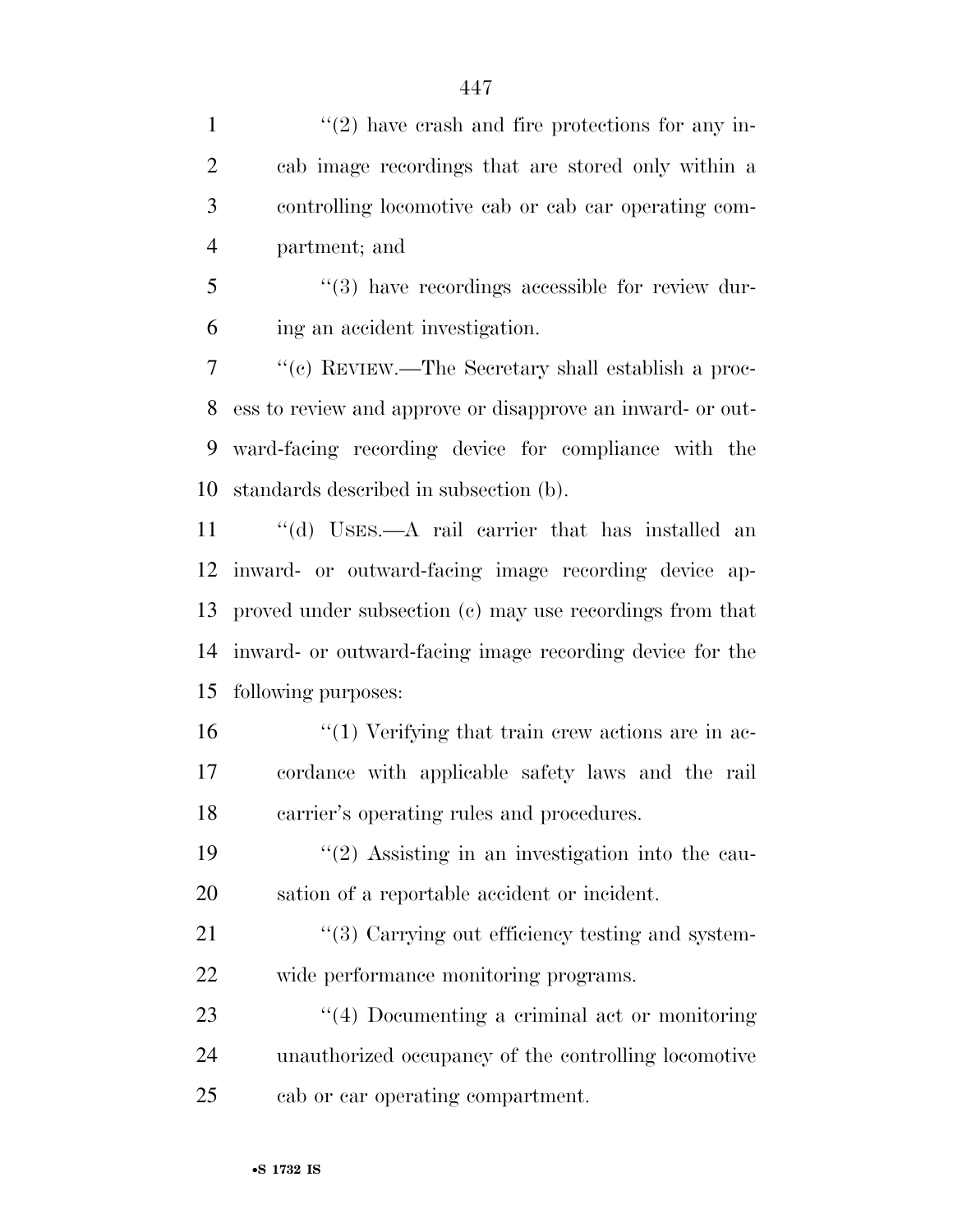1 ''(5) Other purposes that the Secretary con- siders appropriate. 3 " (e) VOLUNTARY IMPLEMENTATION.— 4 "(1) IN GENERAL.—Each rail carrier operating freight rail service may implement any inward- or outward-facing image recording devices approved under subsection (c). 8 "(2) AUTHORIZED USES.—Notwithstanding any other provision of law, each rail carrier may use re- cordings from an inward- or outward-facing image recording device approved under subsection (c) for any of the purposes described in subsection (d). ''(f) DISCRETION.— 14 ''(1) IN GENERAL.—The Secretary may—  $\langle (A) \rangle$  require in-cab audio recording devices 16 for the purposes described in subsection (d); and 18 ''(B) define in appropriate technical detail the essential features of the devices required under subparagraph (A). 21 ''(2) EXEMPTIONS.—The Secretary may exempt any rail passenger carrier or any part of a rail pas- senger carrier's operations from the requirements under subsection (a) if the Secretary determines that the rail passenger carrier has implemented an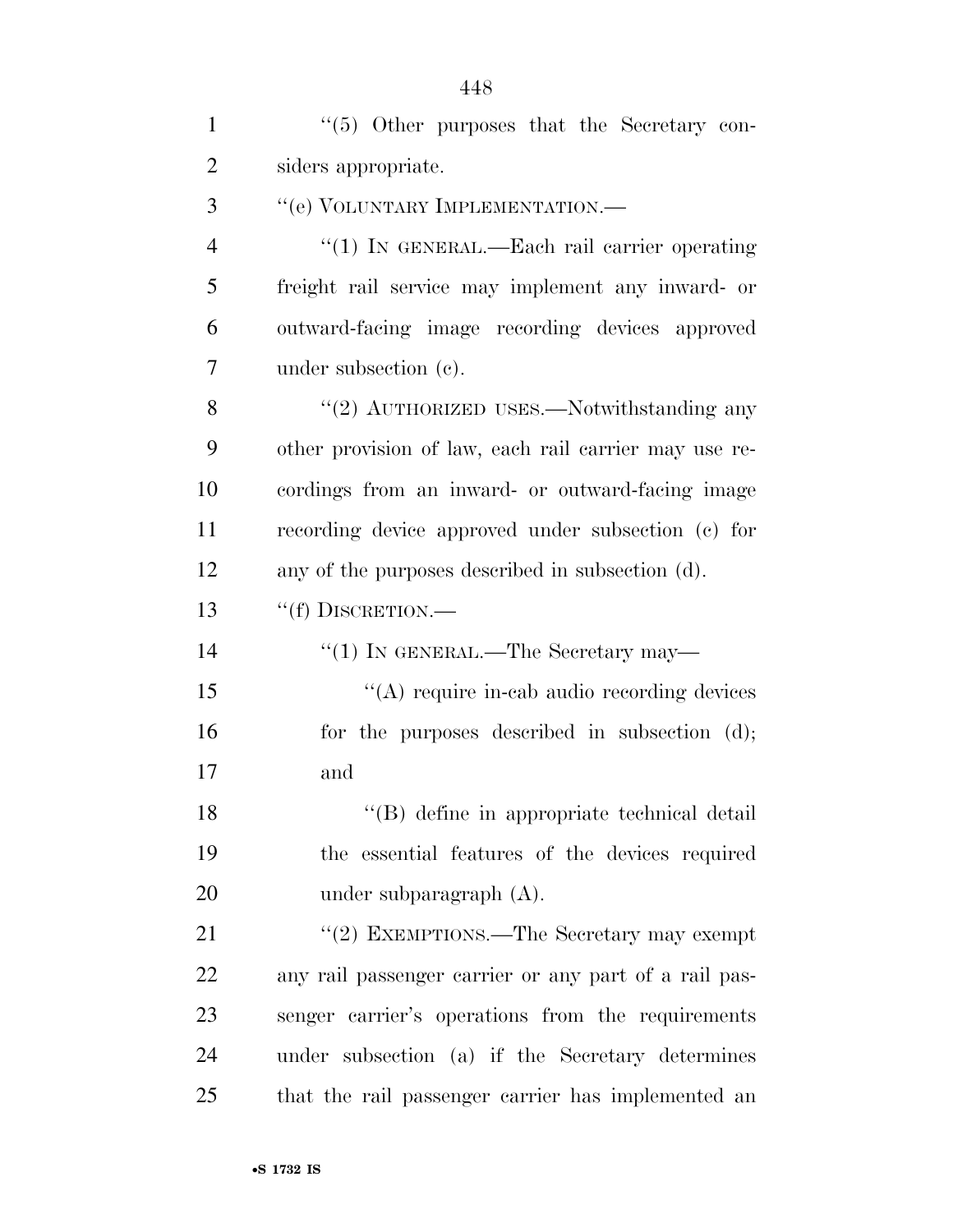alternative technology or practice that provides an equivalent or greater safety benefit or is better suit-ed to the risks of the operation.

 ''(g) TAMPERING.—A rail carrier may take appro- priate enforcement or administrative action against any employee that tampers with or disables an audio or inward- or outward-facing image recording device installed by the rail carrier.

 ''(h) PRESERVATION OF DATA.—Each rail passenger carrier subject to the requirements of subsection (a) shall preserve recording device data for 1 year after the date of a reportable accident or incident.

13 "(i) INFORMATION PROTECTIONS.—

 $(1)$  SECTION 552(b)(3) OF TITLE 5 EXEMP- TION.—An in-cab audio or image recording, and any part thereof, that the Secretary obtains as part of an accident or incident investigated by the Depart- ment of Transportation shall be exempt from disclo-19 sure under section  $552(b)(3)$  of title 5.

20 "(2) RESTRICTIONS ON DISCLOSURE.—The Secretary may allow an audio or image recordings derived from an audio or inward- or outward-facing image recording device to receive any of the informa- tion and legal protections available to any report, survey, schedule, list, or data compiled or collected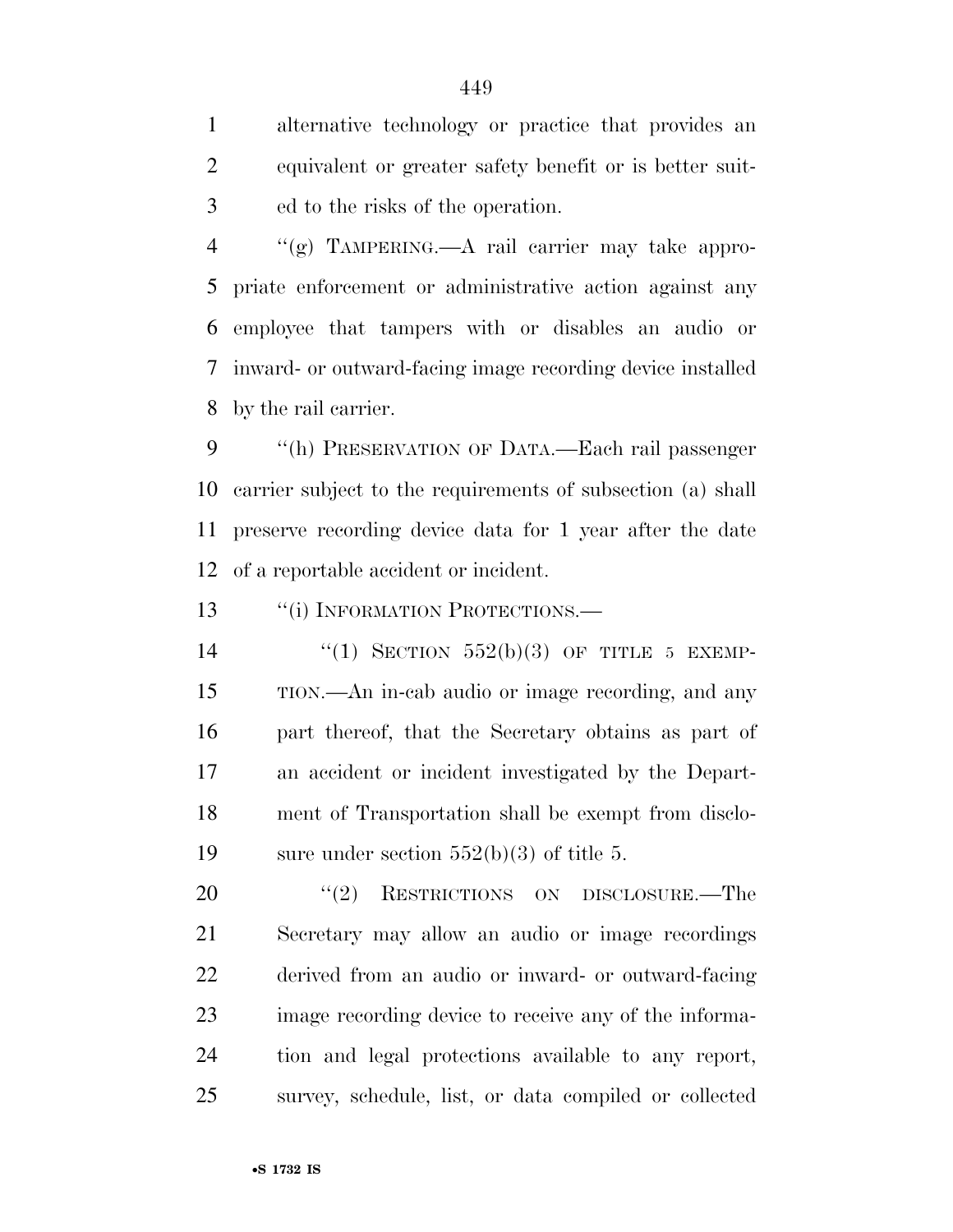| $\mathbf{1}$   | as part of the Department of Transportation rail-             |
|----------------|---------------------------------------------------------------|
| $\overline{2}$ | road safety risk reduction program if—                        |
| 3              | $\lq\lq$ the recording is derived from-                       |
| $\overline{4}$ | "(i) an audio or inward- or outward-                          |
| 5              | facing image recording device that was im-                    |
| 6              | plemented pursuant to its railroad safety                     |
| $\overline{7}$ | reduction program under section<br>risk                       |
| 8              | $20156$ ; and                                                 |
| 9              | "(ii) an inward- or outward-facing                            |
| 10             | image recording device that was approved                      |
| 11             | under subsection $(e)$ ; or                                   |
| 12             | $\lq\lq(B)$ an audio recording device that is                 |
| 13             | compliant with the requirements under sub-                    |
| 14             | section $(f)(1)$ .                                            |
| 15             | "(j) PROHIBITED USE.—An in-cab audio or image re-             |
| 16             | cording obtained by a rail carrier under this section may     |
| 17             | not be used to retaliate against an employee.                 |
| 18             | "(k) SAVINGS CLAUSE.—Nothing in this section may              |
| 19             | be construed as requiring a rail carrier to cease or restrict |
| 20             | operations upon a technical failure of an inward- or out-     |
| 21             | ward-facing image recording device. Such rail carrier shall   |
| 22             | repair or replace the failed inward- or outward-facing        |
| 23             | image recording device as soon as practicable.".              |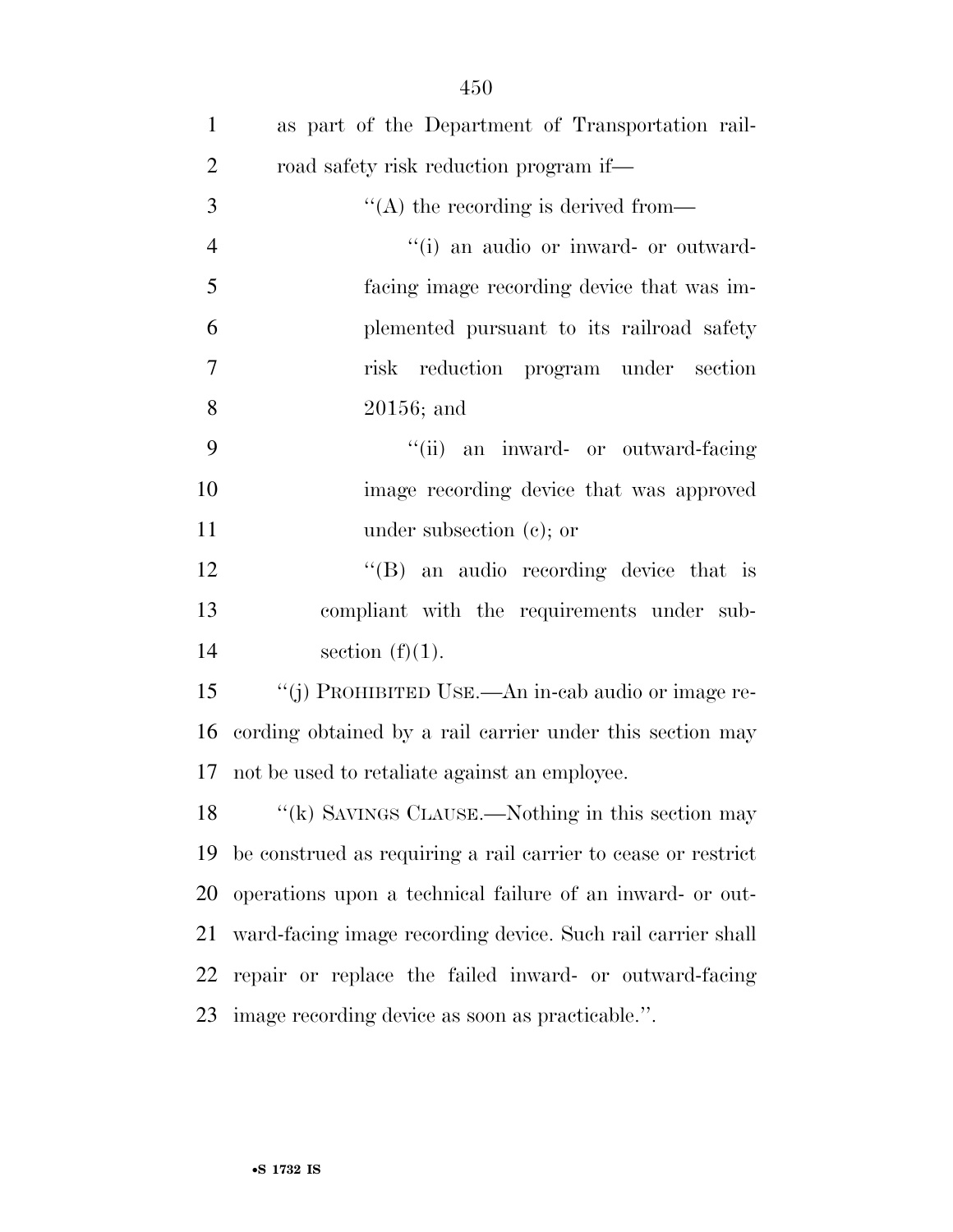| $\mathbf{1}$   | (b) CONFORMING AMENDMENT.—The table of con-                  |
|----------------|--------------------------------------------------------------|
| $\overline{2}$ | tents for subchapter II of chapter 201 is amended by add-    |
| 3              | ing at the end the following:                                |
|                | "20168. Installation of audio and image recording devices.". |
| 4              | SEC. 5437. RAIL PASSENGER TRANSPORTATION LIABILITY.          |
| 5              | (a) LIMITATIONS.—Section $28103(a)$ is amended—              |
| 6              | (1)<br>paragraph (2), by striking<br>in                      |
| 7              | "\$200,000,000" and inserting "\$295,000,000, ex-            |
| 8              | cept as provided in paragraph $(3)$ ."; and                  |
| 9              | $(2)$ by adding at the end the following:                    |
| 10             | "(3) The liability cap under paragraph $(2)$ shall           |
| 11             | be adjusted every 10 years by the Secretary of               |
| 12             | Transportation to reflect changes in the Consumer            |
| 13             | Price Index—All Urban Consumers.                             |
| 14             | $\lq(4)$ The Federal Government shall have no fi-            |
| 15             | nancial responsibility for any claims described in           |
| 16             | paragraph $(2)$ .".                                          |
| 17             | (b) DEFINITION OF RAIL PASSENGER TRANSPOR-                   |
| 18             | TATION.—Section $28103(e)$ is amended—                       |
| 19             | (1) in the heading, by striking "DEFINITION.—                |
| 20             | " and inserting "DEFINITIONS.—";                             |
| 21             | $(2)$ in paragraph $(2)$ , by striking "; and" and           |
| 22             | inserting a semicolon;                                       |
| 23             | $(3)$ in paragraph $(3)$ , by striking the period at         |
| 24             | the end and inserting "; and"; and                           |
| 25             | (4) by adding at the end the following:                      |
|                |                                                              |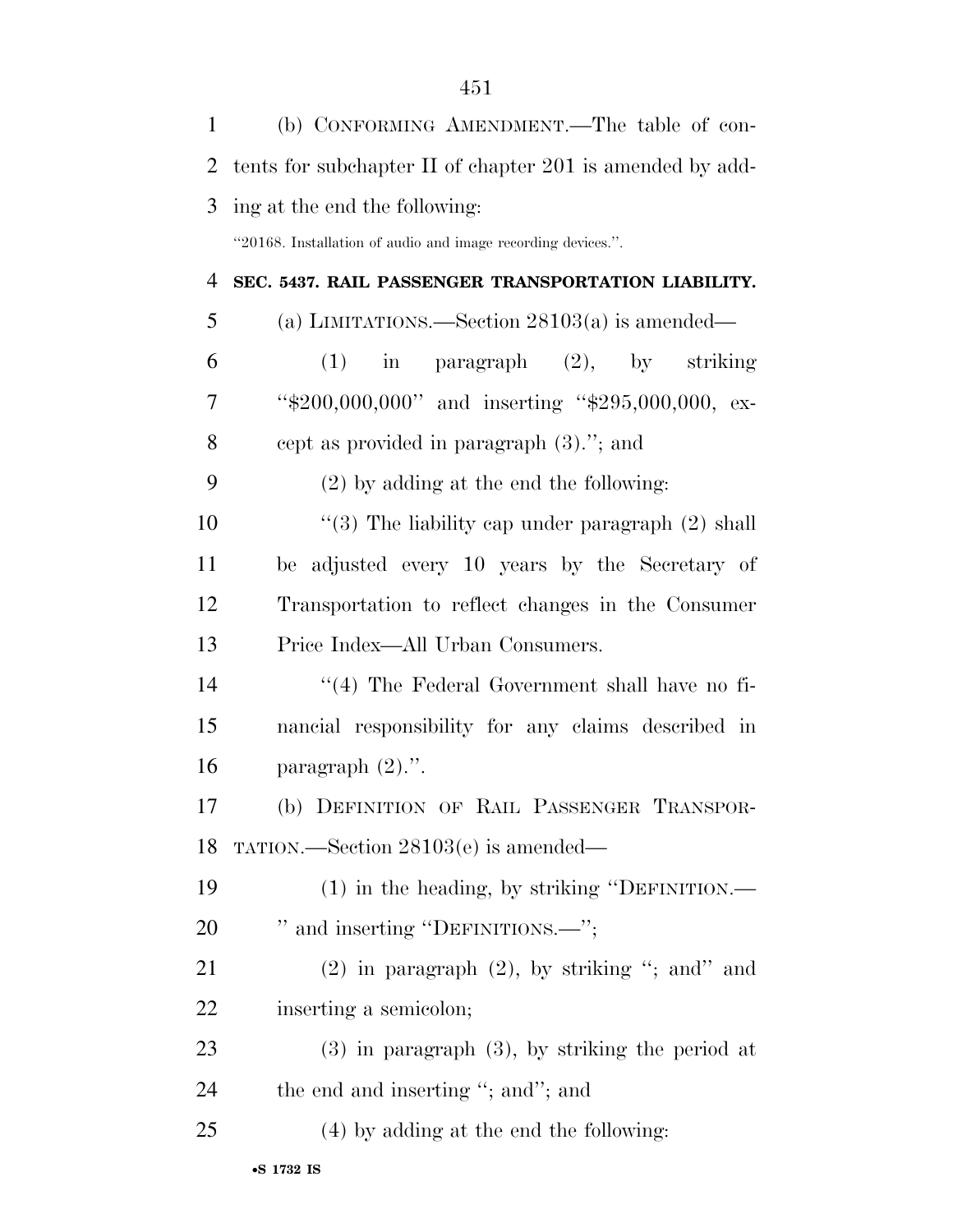1  $\frac{1}{2}$  (4) the term 'rail passenger transportation' in- cludes commuter rail passenger transportation (as defined in section 24102).''.

 (c) PROHIBITION.—No Federal funds may be appro- priated for the purpose of paying for the portion of an insurance premium attributable to the increase in allow- able awards under the amendments made by subsection (a).

 (d) EFFECTIVE DATE.—The amendments made by subsection (a) shall be effective for any passenger rail acci-dent or incident occurring on or after May 12, 2015.

#### **SEC. 5438. MODIFICATION REPORTING.**

 (a) IN GENERAL.—Not later than 1 year after the date of enactment of this Act, the Secretary shall imple- ment a reporting requirement to monitor industry-wide progress toward modifying tank cars used in high-hazard flammable train service by the applicable deadlines or au-thorization end dates set in regulation.

 (b) TANK CAR DATA.—The Secretary shall collect data from shippers and tank car owners on—

 (1) the total number of tank cars modified to meet the DOT–117R specification, or equivalent, specifying—

 (A) the type or specification of each tank car before it was modified, including non-jack-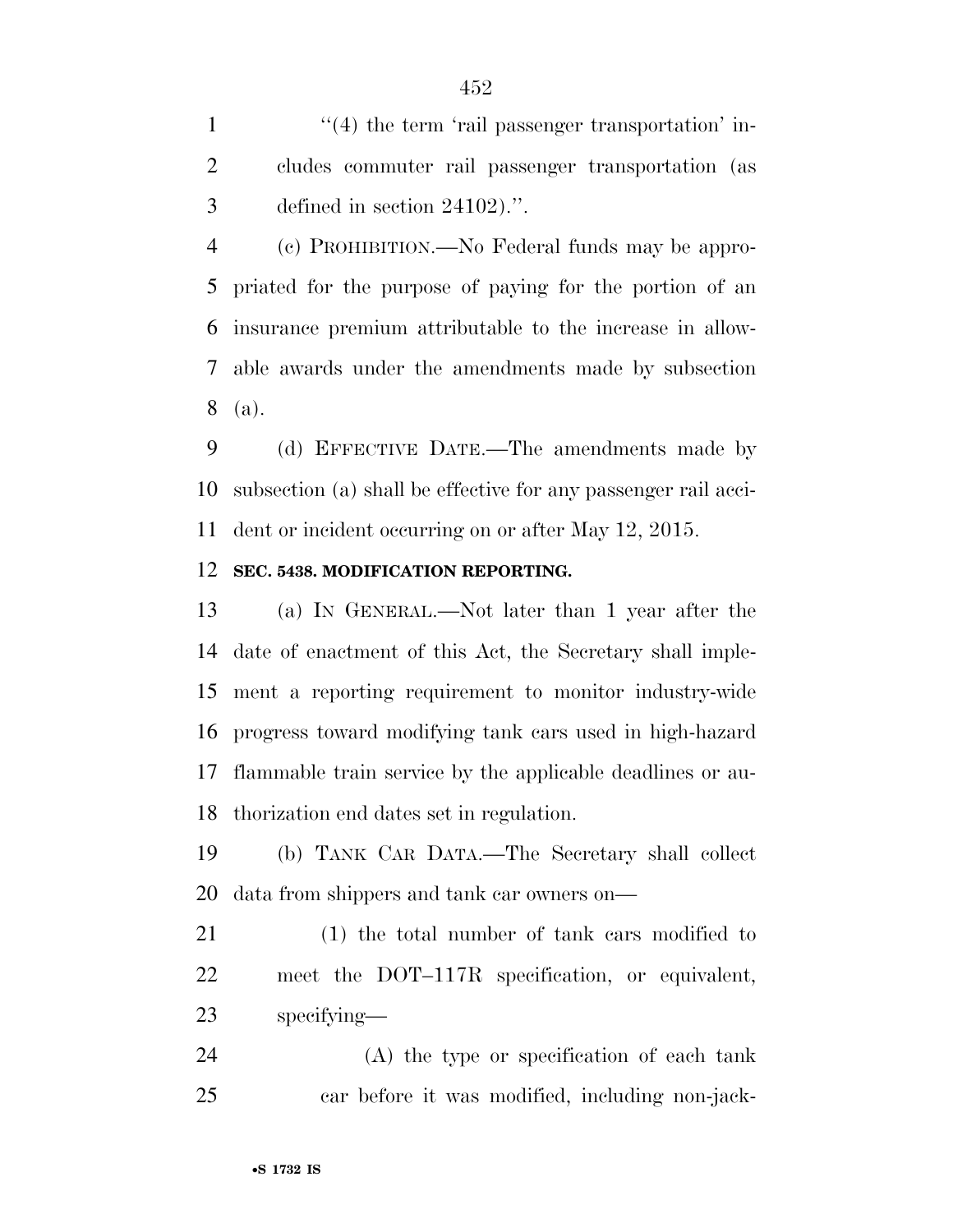| $\mathbf{1}$   | eted DOT-111, jacketed DOT-111, non-jack-                   |
|----------------|-------------------------------------------------------------|
| $\overline{2}$ | eted DOT-111 meeting the CPC-1232 stand-                    |
| 3              | ard, or jacketed DOT-111 meeting the CPC-                   |
| $\overline{4}$ | 1232 standard; and                                          |
| 5              | (B) the identification number of each Class                 |
| 6              | 3 flammable liquid carried by each tank car in              |
| 7              | the past year;                                              |
| 8              | $(2)$ the total number of tank cars built to meet           |
| 9              | the DOT-117 specification, or equivalent; and               |
| 10             | (3) the total number of tank cars used or likely            |
| 11             | to be used in high-hazard flammable train service           |
| 12             | that have not been modified, specifying—                    |
| 13             | (A) the type or specification of each tank                  |
| 14             | car not modified, including the non-jacketed                |
| 15             | DOT-111, jacketed DOT-111, non-jacketed                     |
| 16             | DOT-111 meeting the CPC-1232 standard, or                   |
| 17             | jacketed DOT-111 meeting the CPC-1232                       |
| 18             | standard; and                                               |
| 19             | (B) the identification number of each Class                 |
| 20             | 3 flammable liquid carried by each tank car in              |
| 21             | the past year.                                              |
| 22             | (c) TANK CAR SHOP DATA.—The Secretary shall                 |
| 23             | conduct a survey of tank car facilities modifying tank cars |
| 24             | to the DOT-117R specification, or equivalent, or building   |

new tank cars to the DOT–117 specification, or equiva-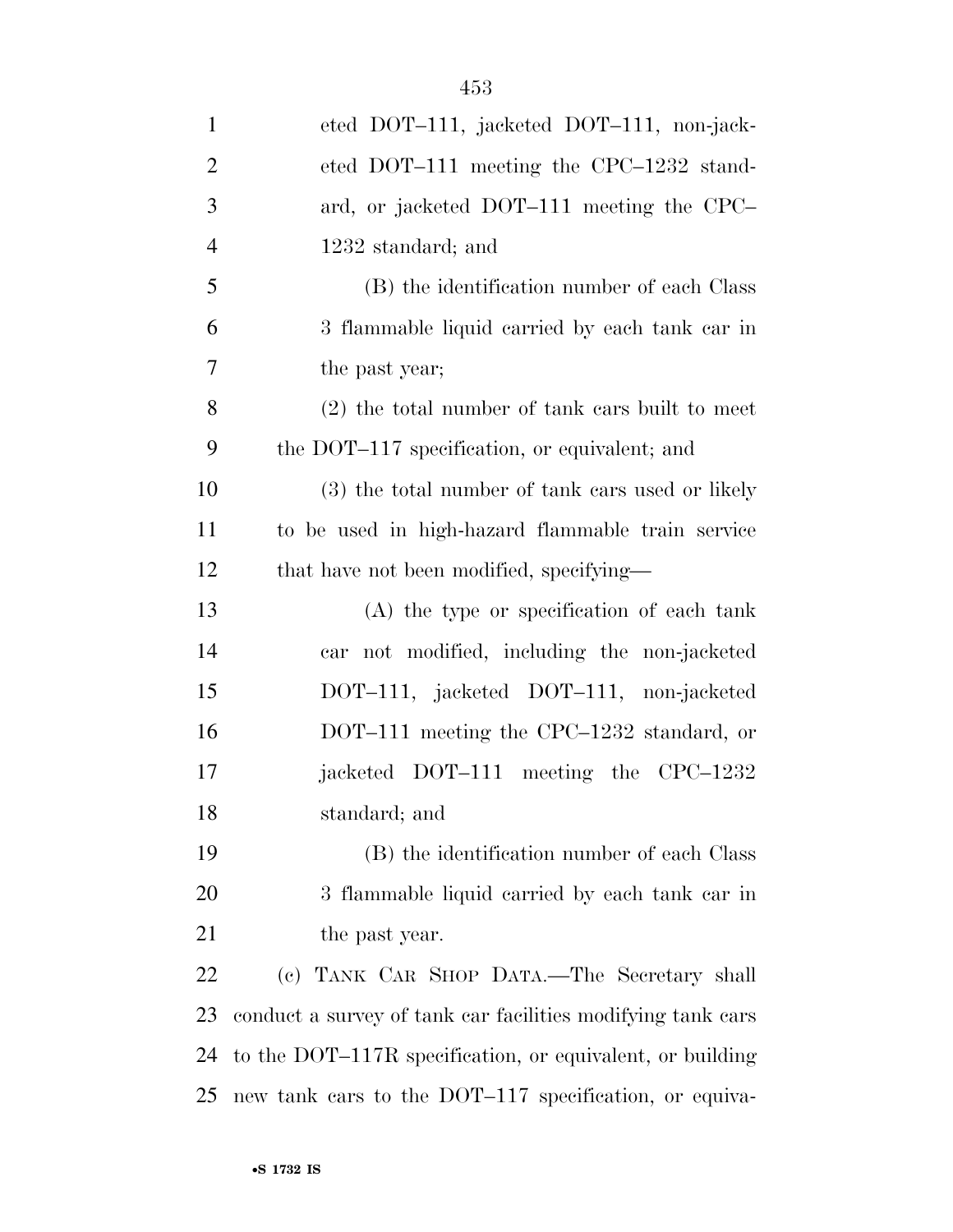lent, to generate statistically valid estimates of the ex- pected number of tank cars those facilities expect to mod- ify to DOT–117R specification, or equivalent, or build to the DOT–117 specification, or equivalent.

 (d) FREQUENCY.—The Secretary shall collect the data under subsection (b) and conduct the survey under subsection (c) annually until May 1, 2025.

8 (e) INFORMATION PROTECTIONS.

 (1) IN GENERAL.—The Secretary shall only re- port data in industry-wide totals and shall treat company-specific information as confidential busi-ness information.

 (2) LEVEL OF CONFIDENTIALITY.—The Sec- retary shall ensure the data collected under sub- section (b) and the survey data under subsection (c) have the same level of confidentiality as contained in the Confidential Information Protection and Statis-18 tical Efficiency Act of 2002 (44 U.S.C. 3501 note), as administered by the Bureau of Transportation Statistics.

21 (3) SECTION  $552(b)(3)$  OF TITLE 5.—Any infor- mation that the Secretary obtains under subsection (b) or subsection (c) by the Department of Trans- portation shall be exempt from disclosure under sec-25 tion  $552(b)(3)$  of title 5.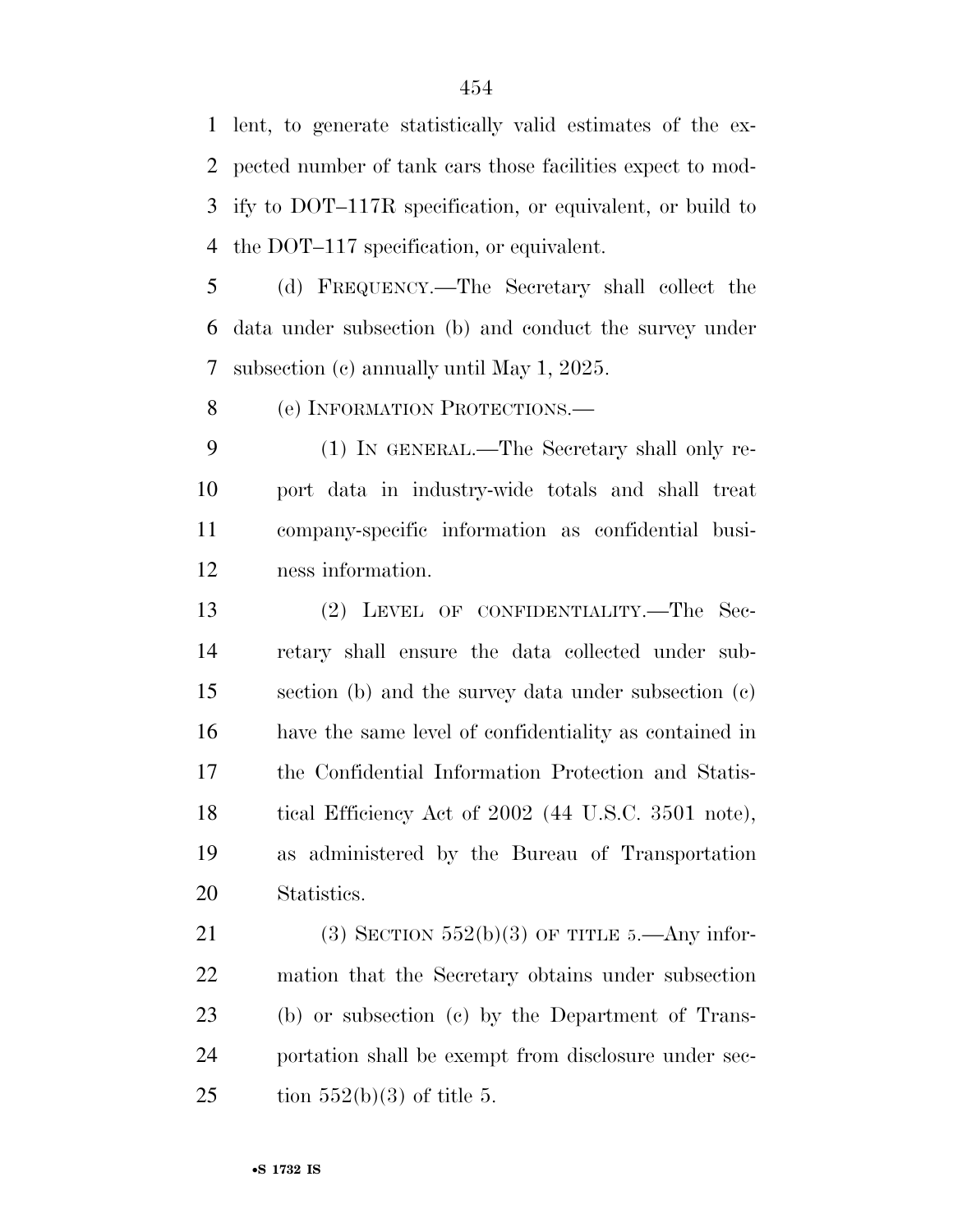| $\mathbf{1}$   | (4) DESIGNEE.—The Secretary may designate                   |
|----------------|-------------------------------------------------------------|
| $\overline{2}$ | the Director of the Bureau of Transportation Statis-        |
| 3              | ties to collect data under subsection (b) and the sur-      |
| $\overline{4}$ | vey data under subsection (c) and direct the Direc-         |
| 5              | tor to ensure the confidentially of company-specific        |
| 6              | information to the maximum extent permitted by              |
| 7              | law.                                                        |
| 8              | (f) REPORT.—Each year, not later than 60 days after         |
| 9              | the date that both the collection of the data under sub-    |
| 10             | section (b) and the survey under subsection (c) are com-    |
| 11             | plete, the Secretary shall report on the aggregate results, |
| 12             | without company-specific information, to-                   |
| 13             | (1) the Committee on Commerce, Science, and                 |
| 14             | Transportation of the Senate; and                           |
| 15             | (2) the Committee on Transportation and In-                 |
| 16             | frastructure of the House of Representatives.               |
| 17             | $(g)$ DEFINITIONS.—In this section:                         |
| 18             | (1) CLASS 3 FLAMMABLE LIQUID.—The term                      |
| 19             | "Class 3 flammable liquid" has the meaning given            |
| 20             | the term in section $173.120(a)$ of title 49, Code of       |
| 21             | Federal Regulations.                                        |
| 22             | HIGH-HAZARD FLAMMABLE TRAIN.—The<br>(2)                     |
| 23             | term "high-hazard flammable train" means a single           |
| 24             | train transporting 20 or more tank cars loaded with         |
| 25             | a Class 3 flammable liquid in a continuous block or         |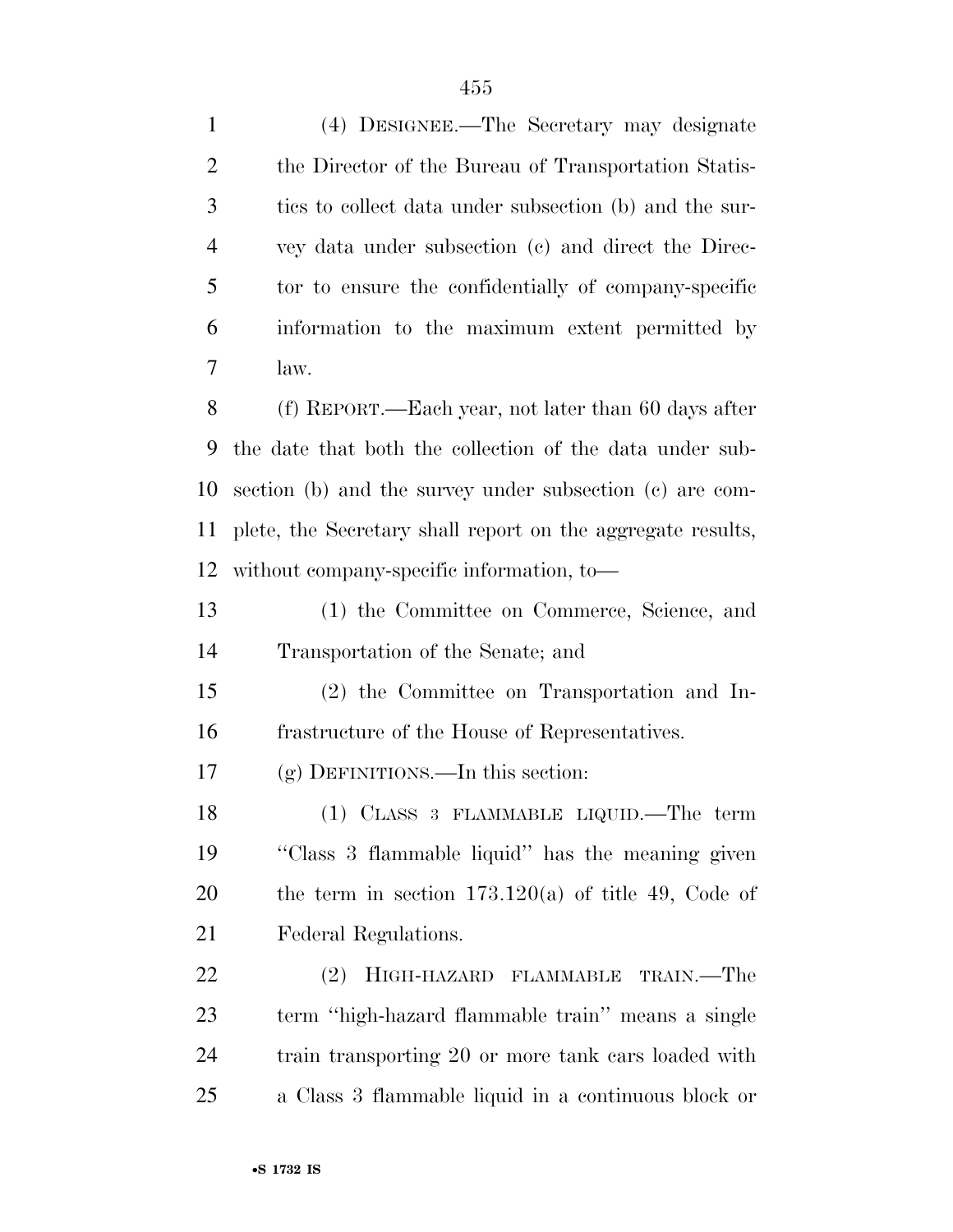a single train transporting 35 or more tank cars loaded with a Class 3 flammable liquid throughout the train consist.

# **PART IV—POSITIVE TRAIN CONTROL**

## **SEC. 5441. COORDINATION OF SPECTRUM.**

 (a) ASSESSMENT.—The Secretary, in coordination with the Chairman of the Federal Communications Com- mission, shall assess spectrum needs and availability for implementing positive train control systems (as defined in section 20157(i)(3) of title 49, United States Code). The Secretary and the Chairman may consult with external stakeholders in carrying out this section.

 (b) REPORT.—Not later than 120 days after the date of enactment of this Act, the Secretary shall submit a re- port to the Committee on Commerce, Science, and Trans- portation of the Senate and the Committee on Transpor- tation and Infrastructure of the House of Representatives that contains the results of the assessment conducted under subsection (a).

## **SEC. 5442. UPDATED PLANS.**

 (a) IMPLEMENTATION.—Section 20157(a) is amend-ed to read as follows:

23 "(a) IMPLEMENTATION.—

24 "(1) PLAN REQUIRED.—Each Class I railroad carrier and each entity providing regularly scheduled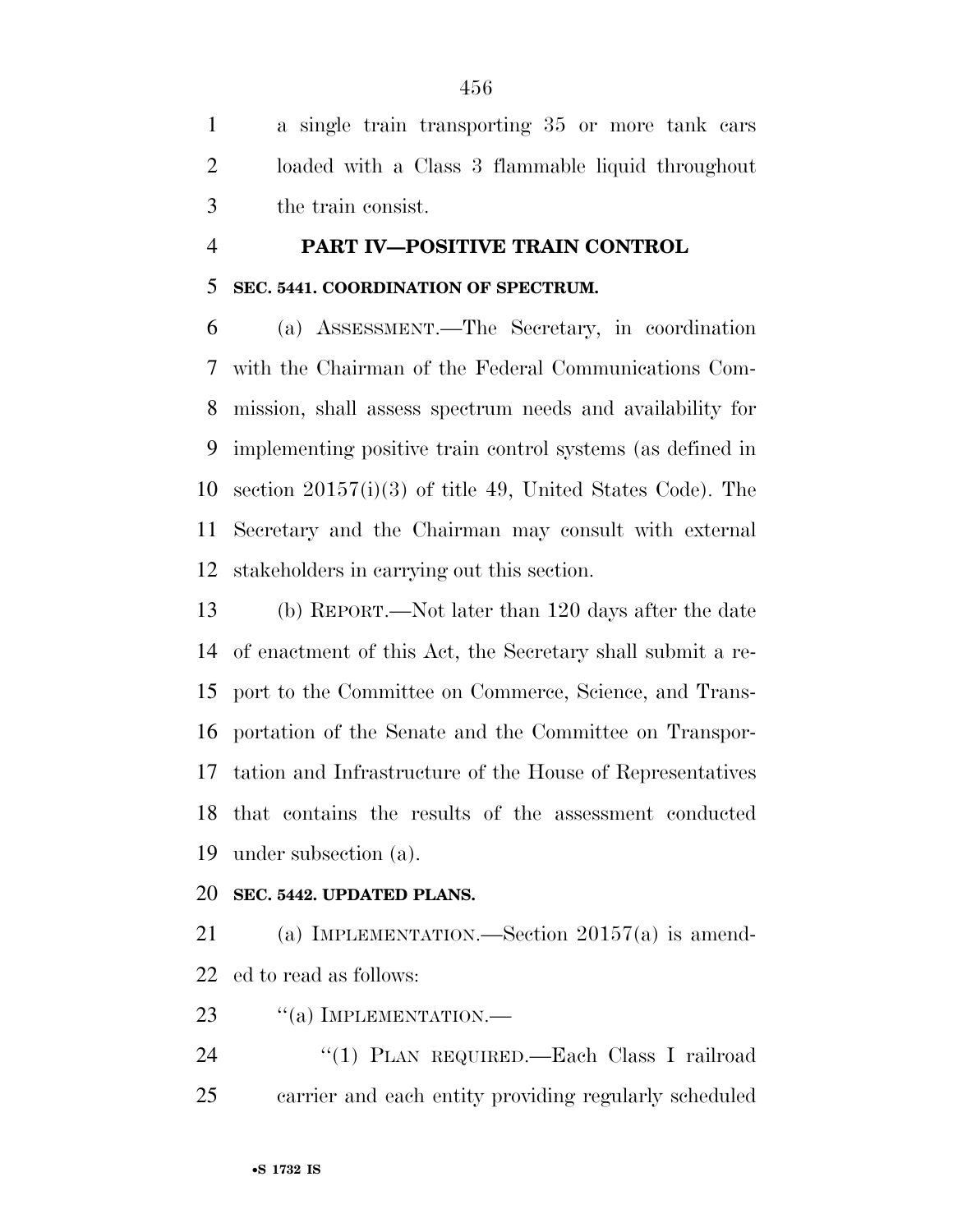| $\mathbf{1}$   | intercity or commuter rail passenger transportation      |
|----------------|----------------------------------------------------------|
| $\overline{2}$ | shall develop and submit, to the Secretary of Trans-     |
| 3              | portation, a plan for implementing a positive train      |
| $\overline{4}$ | control system by December 31, 2015, governing op-       |
| 5              | erations on-                                             |
| 6              | $\lq\lq$ its main line over which intercity rail         |
| 7              | passenger transportation or commuter rail pas-           |
| 8              | senger transportation (as defined in section             |
| 9              | 24102) is regularly provided;                            |
| 10             | $\lq\lq$ its main line over which poison- or             |
| 11             | toxic-by-inhalation hazardous materials (as de-          |
| 12             | fined in sections $171.8$ , $173.115$ , and $173.132$    |
| 13             | of title 49, Code of Federal Regulations) are            |
| 14             | transported; and                                         |
| 15             | "(C) such other tracks as the Secretary                  |
| 16             | may prescribe by regulation or order.                    |
| 17             | (2)<br><b>INTEROPERABILITY</b><br>$\operatorname{AND}$   |
| 18             | PRIORITIZATION.—The plan shall describe how the          |
| 19             | railroad carrier or other entity subject to paragraph    |
| 20             | (1) will provide for interoperability of the positive    |
| 21             | train control systems with movements of trains of        |
| 22             | other railroad carriers over its lines and shall, to the |
| 23             | extent practical, implement the positive train control   |
| 24             | systems in a manner that addresses areas of greater      |
| 25             | risk before areas of lesser risk.                        |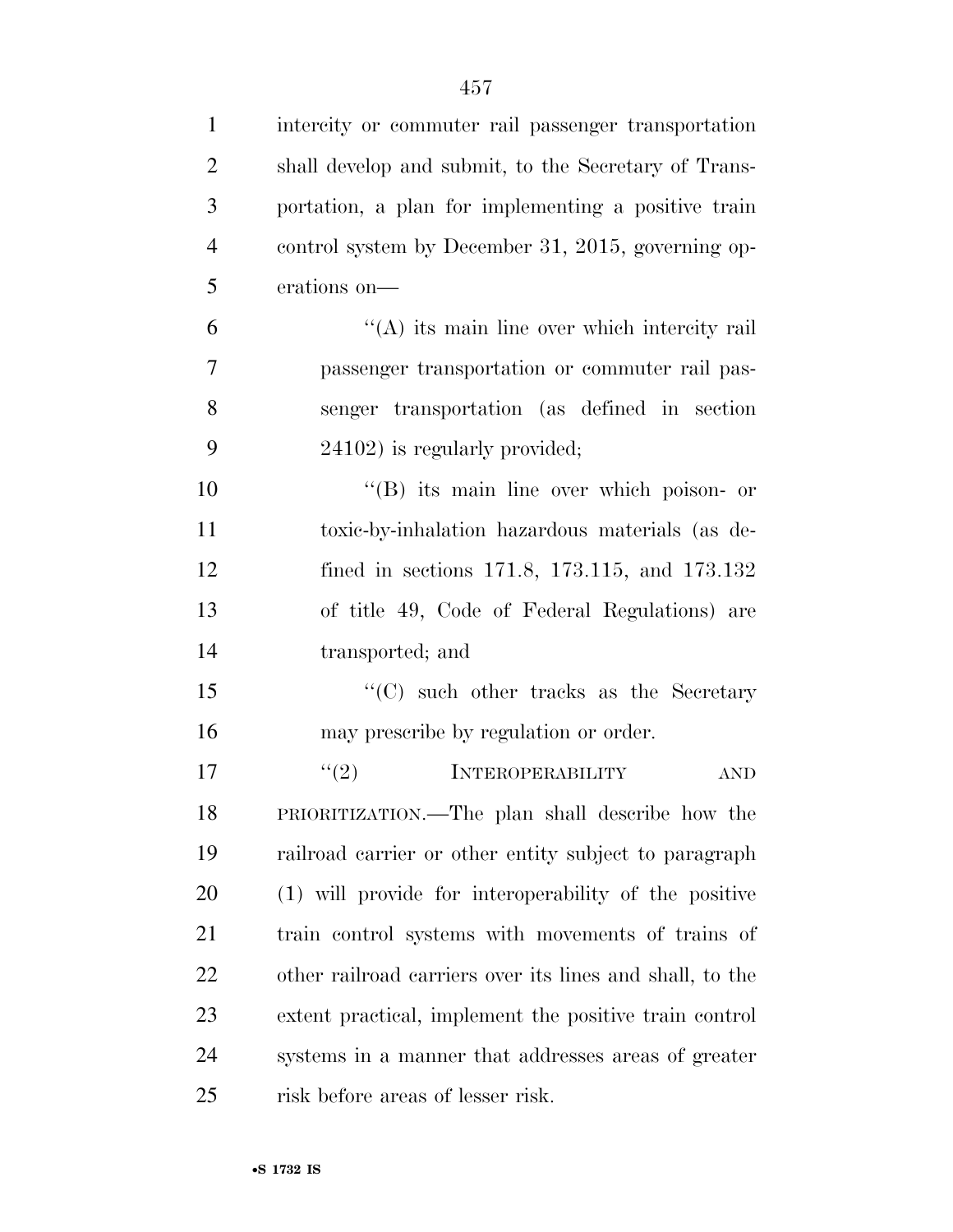1 "(3) SECRETARIAL REVIEW OF UPDATED PLANS.—

3 "(A) SUBMISSION OF UPDATED PLANS.— Notwithstanding the deadline set forth in para- graph (1), not later than 90 days after the date of enactment of the Comprehensive Transpor- tation and Consumer Protection Act of 2015, each Class I railroad carrier or other entity subject to paragraph (1) may submit to the Secretary an updated plan that amends the plan submitted under paragraph (1) with an updated implementation schedule (as described in paragraph (4)(B)) and milestones or metrics 14 (as described in paragraph  $(4)(A)$ ) that dem- onstrate that the railroad carrier or other entity intends make sustained and substantial progress toward positive train control system implementation.

19 "(B) REVIEW OF UPDATED PLANS.—Not later than 120 days after receiving an updated plan under subparagraph (A), the Secretary shall approve the updated plan if the railroad 23 carrier or other entity submitting the plan—

 ''(i)(I) has encountered technical or programmatic challenges identified by the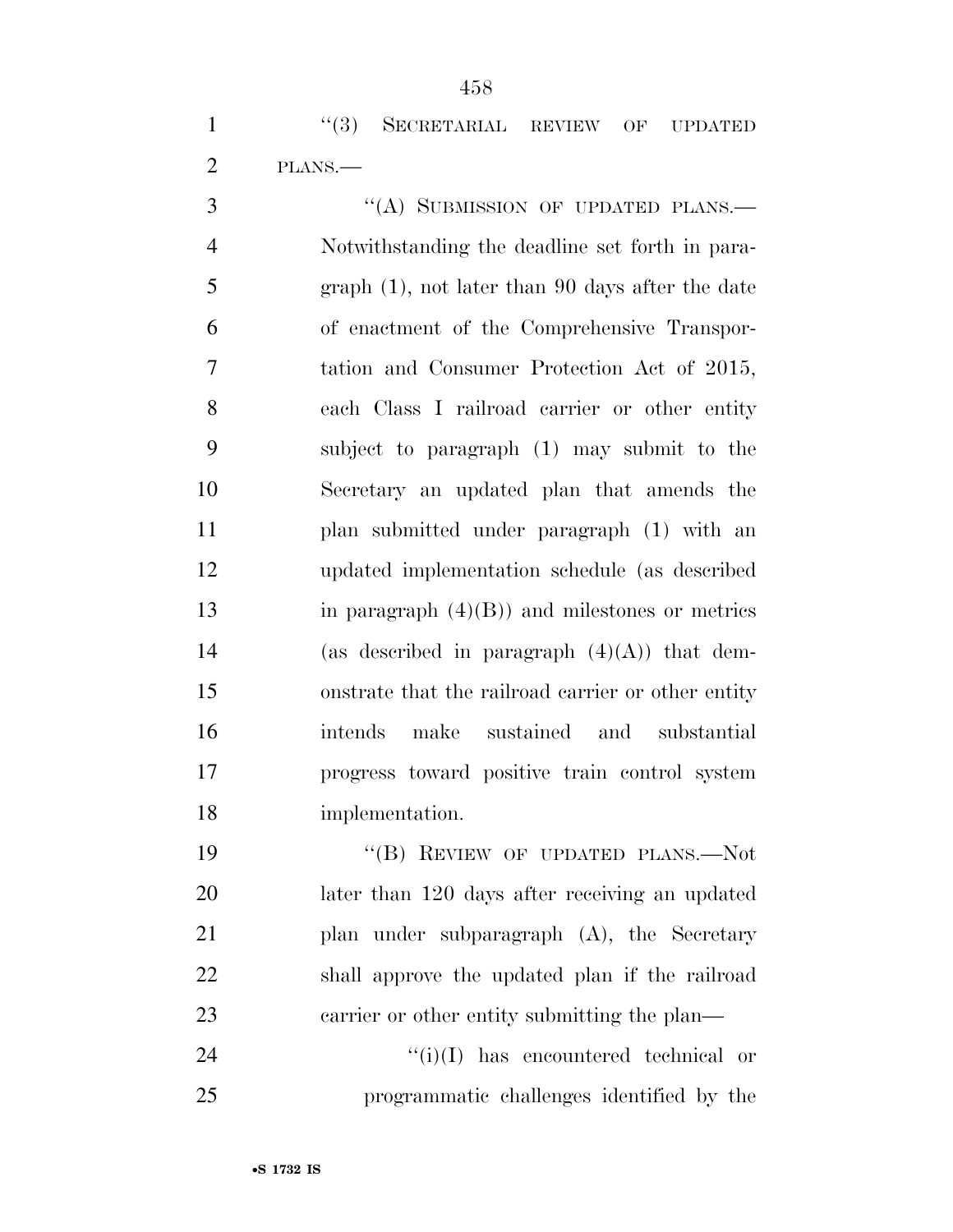| $\mathbf{1}$   | Secretary in the 2012 report transmitted             |
|----------------|------------------------------------------------------|
| $\overline{2}$ | to Congress pursuant to subsection $(d)$ ;           |
| $\overline{3}$ | and                                                  |
| $\overline{4}$ | $\lq\lq$ (II) the challenges referred to in          |
| 5              | subclause (I) have negatively affected the           |
| 6              | successful implementation of positive train          |
| $\tau$         | control systems;                                     |
| 8              | "(ii) is demonstrating due diligence in              |
| 9              | its effort to implement a positive train con-        |
| 10             | trol system;                                         |
| 11             | "(iii) has included in its plan mile-                |
| 12             | stones or metrics that demonstrate the               |
| 13             | railroad carrier or other entity intends to          |
| 14             | make sustained and substantial progress              |
| 15             | toward positive train control system imple-          |
| 16             | mentation; and                                       |
| 17             | $f'(iv)$ has set an implementation                   |
| 18             | schedule in its plan that complies with              |
| 19             | paragraph (7).                                       |
| 20             | ``(C)<br><b>MODIFICATION</b><br>OF<br><b>UPDATED</b> |
| 21             | PLANS.—(i) If the Secretary has not approved         |
| 22             | an updated plan under subparagraph (B) with-         |
| 23             | in 60 days of receiving the updated plan under       |
| 24             | subparagraph (A), the Secretary shall imme-          |
| 25             | diately—                                             |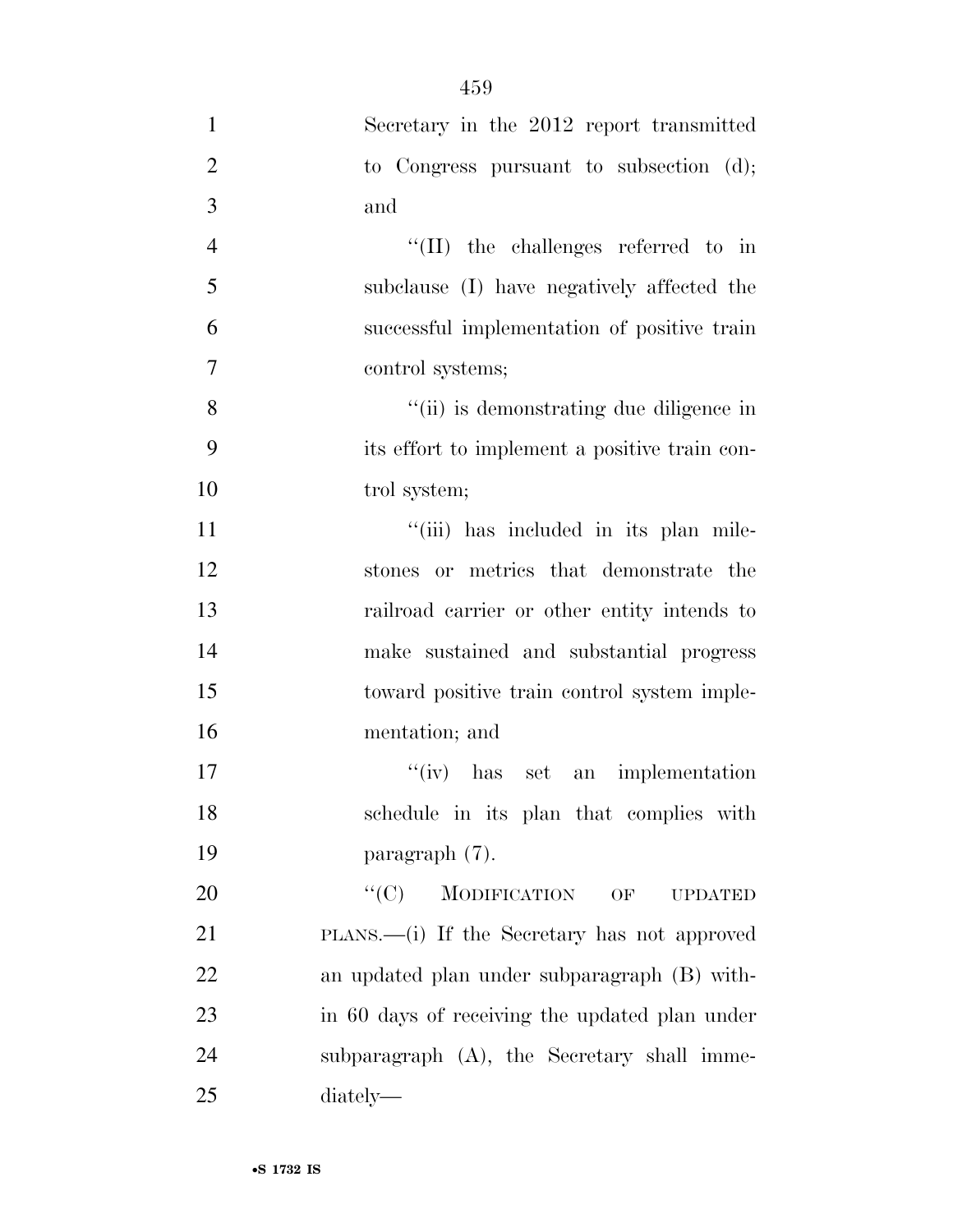| $\mathbf{1}$   | $\lq\lq$ (I) provide a written response to the    |
|----------------|---------------------------------------------------|
| $\overline{2}$ | railroad carrier or other entity that identi-     |
| 3              | fies the reason for not approving the up-         |
| $\overline{4}$ | dated plan and explains any incomplete or         |
| 5              | deficient items;                                  |
| 6              | "(II) allow the railroad carrier or               |
| 7              | other entity to submit, within 30 days of         |
| 8              | receiving the written response under sub-         |
| 9              | clause $(I)$ , a modified updated plan for the    |
| 10             | Secretary's review; and                           |
| 11             | "(III) approve or disapprove a modi-              |
| 12             | fied updated plan submitted under sub-            |
| 13             | clause $(II)$ not later than 30 days after re-    |
| 14             | ceipt.                                            |
| 15             | "(ii) If the Secretary does not approve an        |
| 16             | updated plan not later than 60 days after re-     |
| 17             | ceiving the updated plan under subparagraph       |
| 18             | $(A)$ and does not provide a written response to  |
| 19             | the railroad carrier or other entity at the end   |
| 20             | of the 60-day period described in clause (i), the |
| 21             | updated plan is deemed to have been approved      |
| 22             | by the Secretary.                                 |
| 23             | PUBLIC AVAILABILITY.—Not later<br>$\lq\lq (D)$    |
| 24             | than 30 days after approving an updated plan      |
| 25             | under this paragraph, the Secretary shall make    |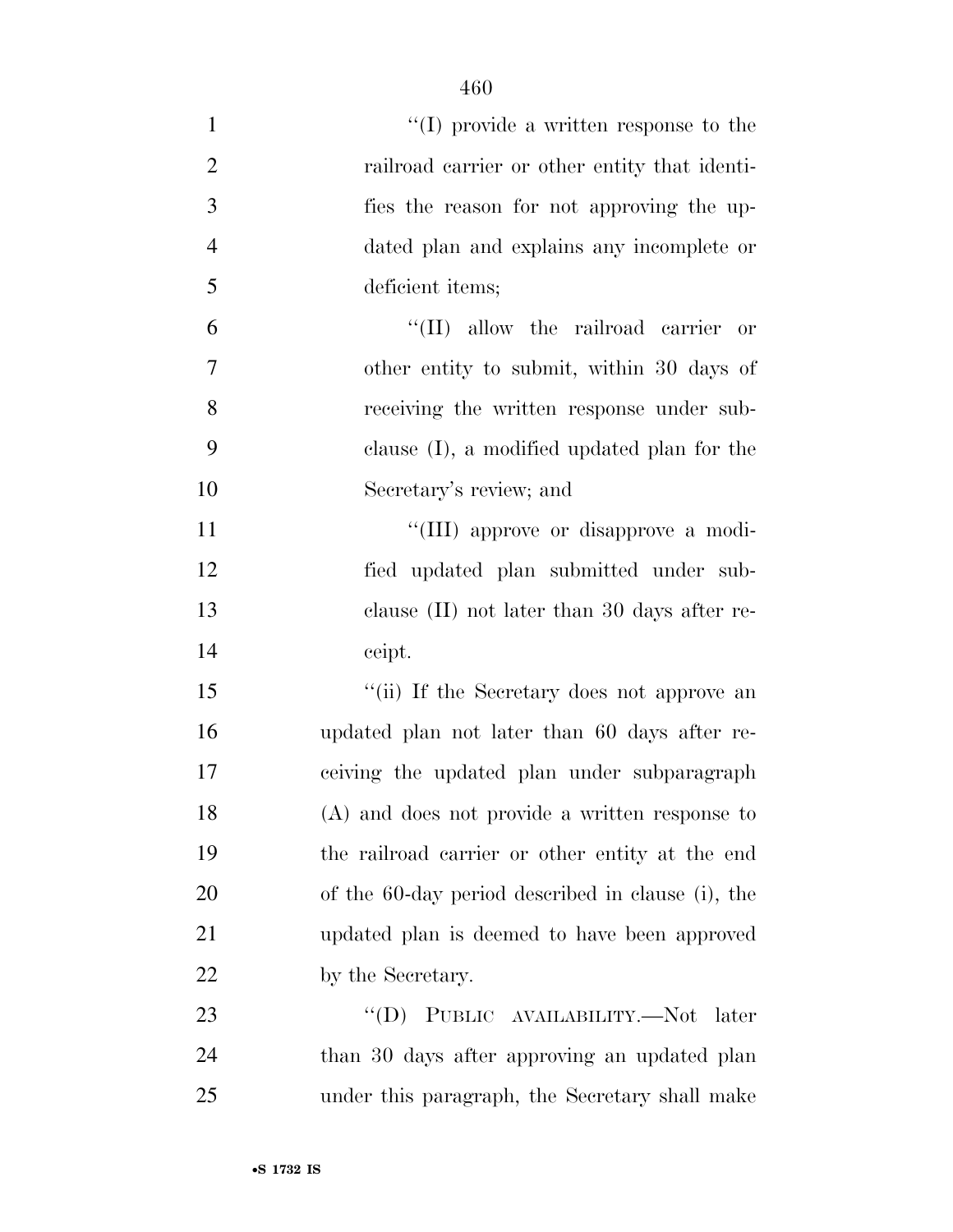| $\mathbf{1}$   | the updated plan available on the website of the  |
|----------------|---------------------------------------------------|
| $\overline{2}$ | Federal Railroad Administration.                  |
| 3              | "(E) PENDING REVIEWS.—For an appli-               |
| $\overline{4}$ | cant that submits an updated plan under sub-      |
| 5              | paragraph $(A)$ , the Secretary shall extend the  |
| 6              | deadline for implementing a positive train con-   |
| 7              | trol system at least until the date the Secretary |
| 8              | approves or issues final disapproval for the up-  |
| 9              | dated plan with an updated implementation         |
| 10             | schedule (as described in paragraph $(4)(B)$ ).   |
| 11             | $``(4)$ CONTENTS OF UPDATED PLAN.—                |
| 12             | "(A) MILESTONES OR METRICS.—Each up-              |
| 13             | dated plan submitted under paragraph (3) shall    |
| 14             | show that the Class I railroad carrier or other   |
| 15             | entity subject to paragraph (1) is making sus-    |
| 16             | tained and substantial progress toward positive   |
| 17             | train control system implementation by describ-   |
| 18             | ing the following milestones or metrics:          |
| 19             | "(i) The total number of components               |
| 20             | that will be installed, equipped, or deployed     |
| 21             | with positive train control by the end of         |
| 22             | each calendar year until positive train con-      |
| 23             | trol is fully implemented, with totals sepa-      |
| 24             | rated by each component category.                 |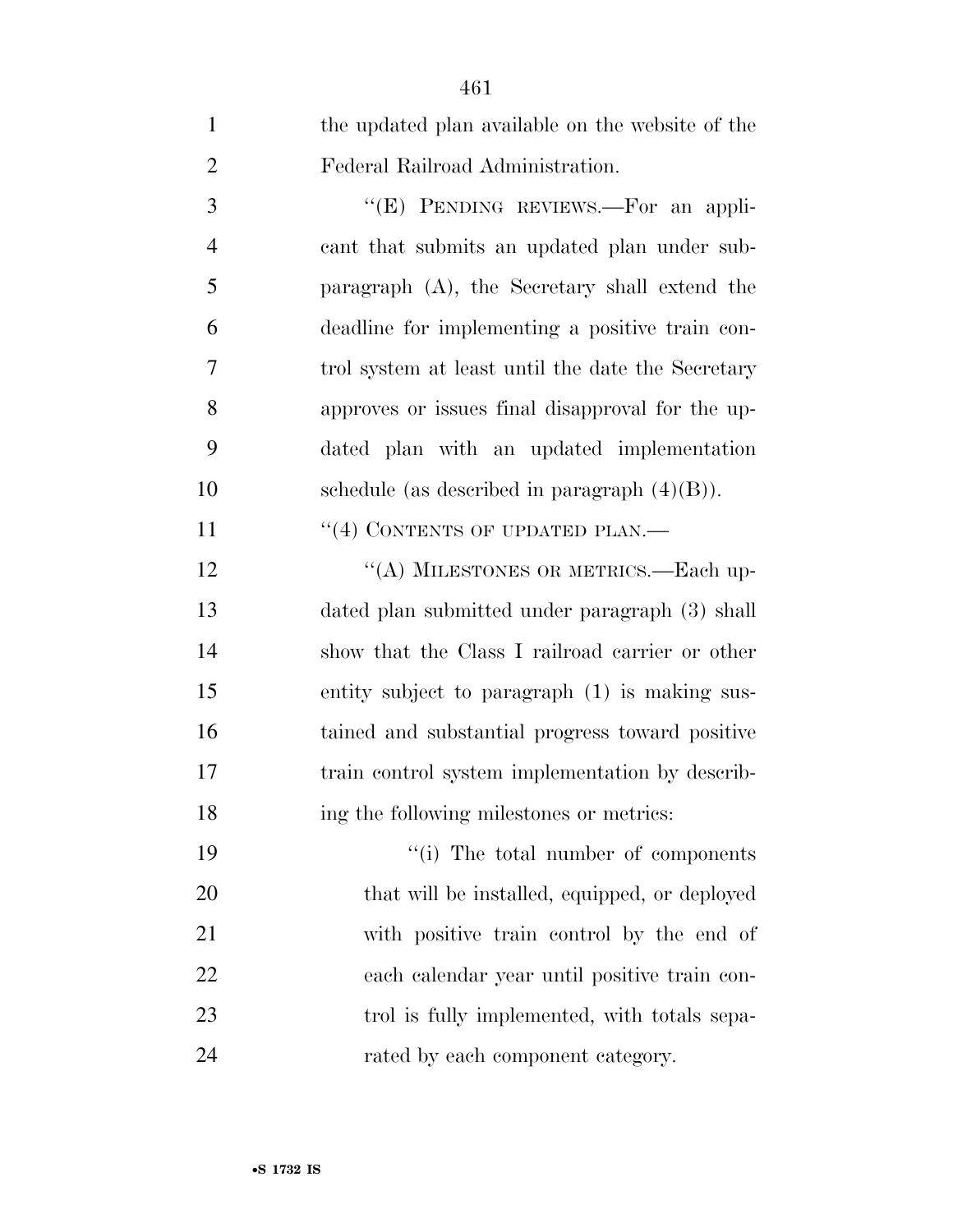| $\mathbf{1}$   | "(ii) The number of employees that                 |
|----------------|----------------------------------------------------|
| $\overline{2}$ | will receive the training, as required under       |
| 3              | the applicable positive train control system       |
| $\overline{4}$ | regulations, by the end of each calendar           |
| 5              | year until positive train control is fully im-     |
| 6              | plemented.                                         |
| $\overline{7}$ | "(iii) The calendar year or years in               |
| 8              | which spectrum will be acquired and will           |
| 9              | be available for use in all areas that it is       |
| 10             | needed for positive train control implemen-        |
| 11             | tation, if such spectrum is not already ac-        |
| 12             | quired and ready for use.                          |
| 13             | "(B) IMPLEMENTATION SCHEDULE.—Each                 |
| 14             | updated plan submitted under paragraph (3)         |
| 15             | shall include an implementation schedule that      |
| 16             | identifies the dates by which the railroad carrier |
| 17             | or other entity will—                              |
| 18             | "(i) fully implement a positive train              |
| 19             | control system;                                    |
| 20             | "(ii) complete all component installa-             |
| 21             | tion, consistent with the milestones<br>or         |
| 22             | metrics described in subparagraph $(A)(i)$ ;       |
| 23             | "(iii) complete all employee training              |
| 24             | required under the applicable positive train       |
| 25             | control system regulations, consistent with        |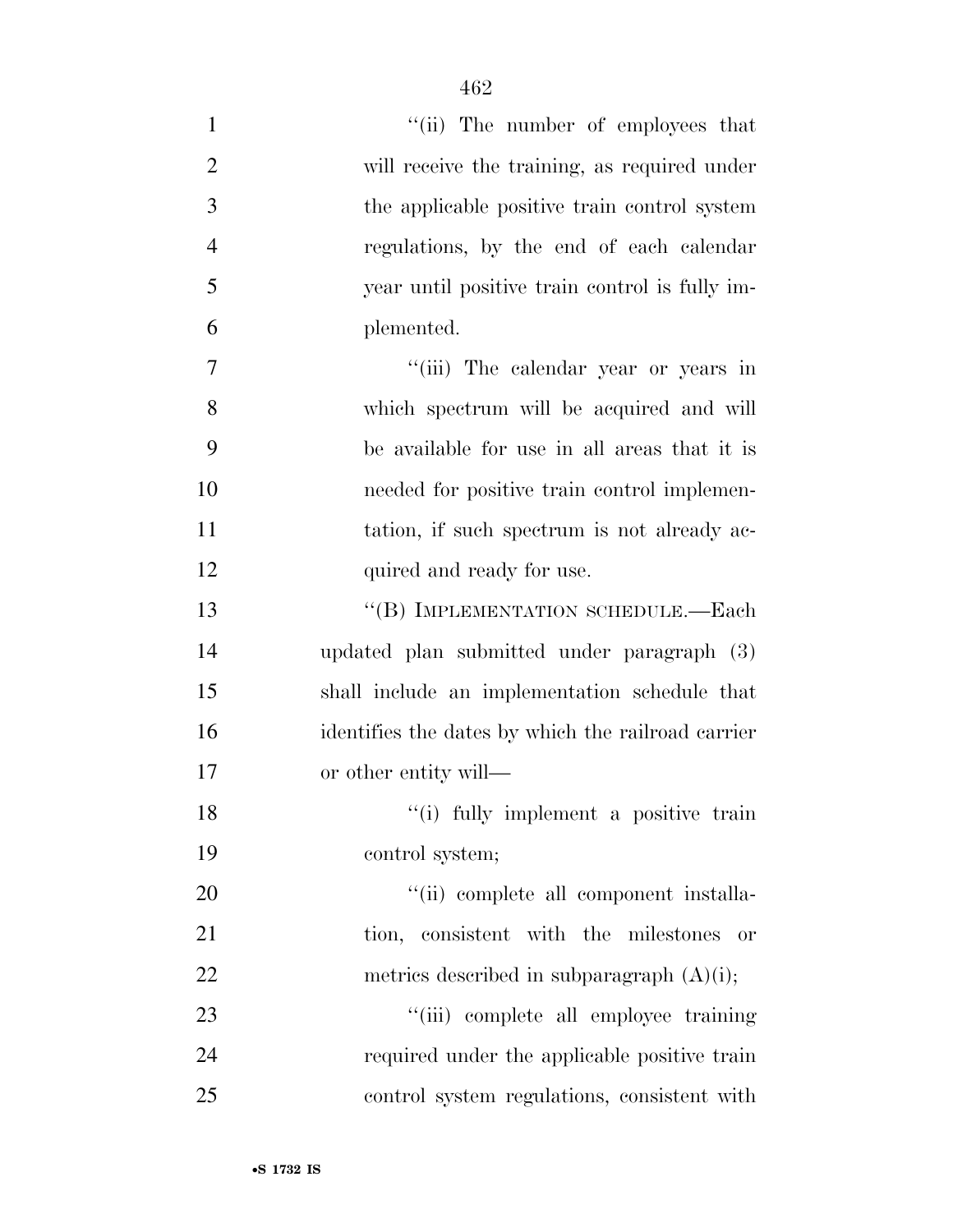| $\mathbf{1}$   | the milestones or metrics described in sub-  |
|----------------|----------------------------------------------|
| $\overline{2}$ | paragraph $(A)(ii)$ ;                        |
| 3              | "(iv) acquire all necessary spectrum,        |
| $\overline{4}$ | consistent with the milestones or metrics in |
| 5              | subparagraph $(A)(iii)$ ; and                |
| 6              | $f'(v)$ complete system testing.             |
| 7              | "(C) ADDITIONAL INFORMATION.—Each            |
| 8              | updated plan submitted under paragraph (3)   |
| 9              | shall include—                               |
| 10             | "(i) the total number of positive train      |
| 11             | control components required for implemen-    |
| 12             | tation, with totals separated by each major  |
| 13             | component category;                          |
| 14             | "(ii) the total number of employees          |
| 15             | requiring training under the applicable      |
| 16             | positive train control system regulations;   |
| 17             | and                                          |
| 18             | "(iii) a summary of the remaining            |
| 19             | challenges to positive train control system  |
| 20             | implementation, including-                   |
| 21             | $\lq\lq$ (I) testing issues;                 |
| 22             | "(II) interoperability challenges;           |
| 23             | "(III) permitting issues; and                |
| 24             | $\lq\lq$ (IV) certification challenges.      |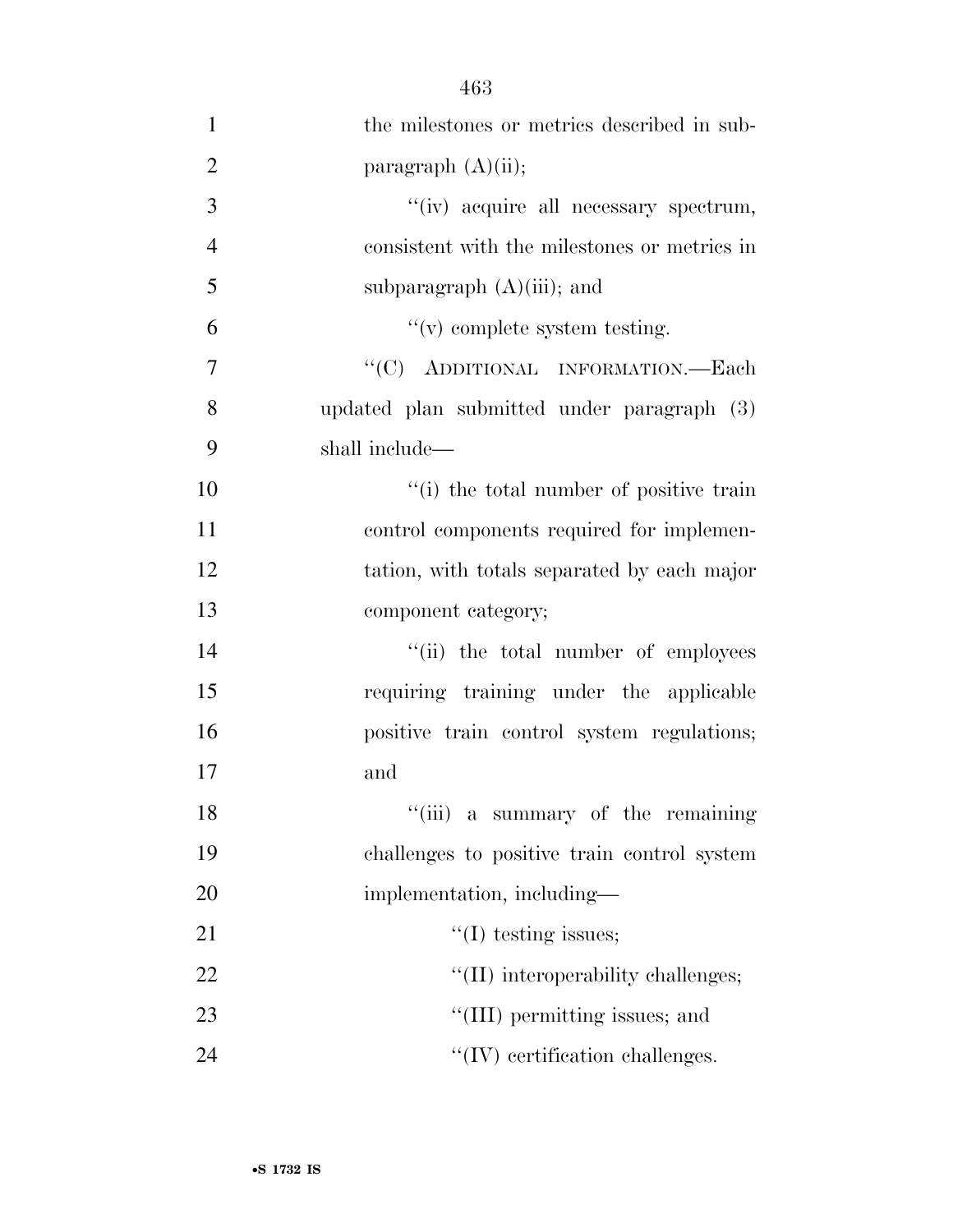| $\mathbf{1}$   | "(D) DEFINED TERM.—In this paragraph,                 |
|----------------|-------------------------------------------------------|
| $\overline{2}$ | the term 'component' means a locomotive appa-         |
| 3              | ratus, a wayside interface unit (including any        |
| $\overline{4}$ | associated legacy signal system replacements),        |
| 5              | switches in non-signaled positive train control       |
| 6              | territory, a base station radio, a wayside radio,     |
| 7              | or a locomotive radio.                                |
| 8              | "(5) PLAN IMPLEMENTATION.—The Class I                 |
| 9              | railroad carrier or other entity subject to paragraph |
| 10             | (1) shall implement a positive train control system   |
| 11             | in accordance with its plan, including any amend-     |
| 12             | ments made to the plan by its updated plan ap-        |
|                |                                                       |
| 13             | proved by the Secretary under paragraph (3).          |
| 14             | "(6) PROGRESS REPORT.-Each Class I rail-              |
| 15             | road carrier or other entity with an approved up-     |
| 16             | dated plan shall submit an annual report to the Sec-  |
| 17             | retary that describes the progress made on positive   |
| 18             | train control implementation, including-              |
| 19             | "(A) the extent to which the railroad car-            |
| 20             | rier or other entity met or exceeded the metrics      |
| 21             | or milestones described in paragraph $(4)(A)$ ;       |
| 22             | "(B) the extent to which the railroad car-            |
| 23             | rier or other entity complied with its implemen-      |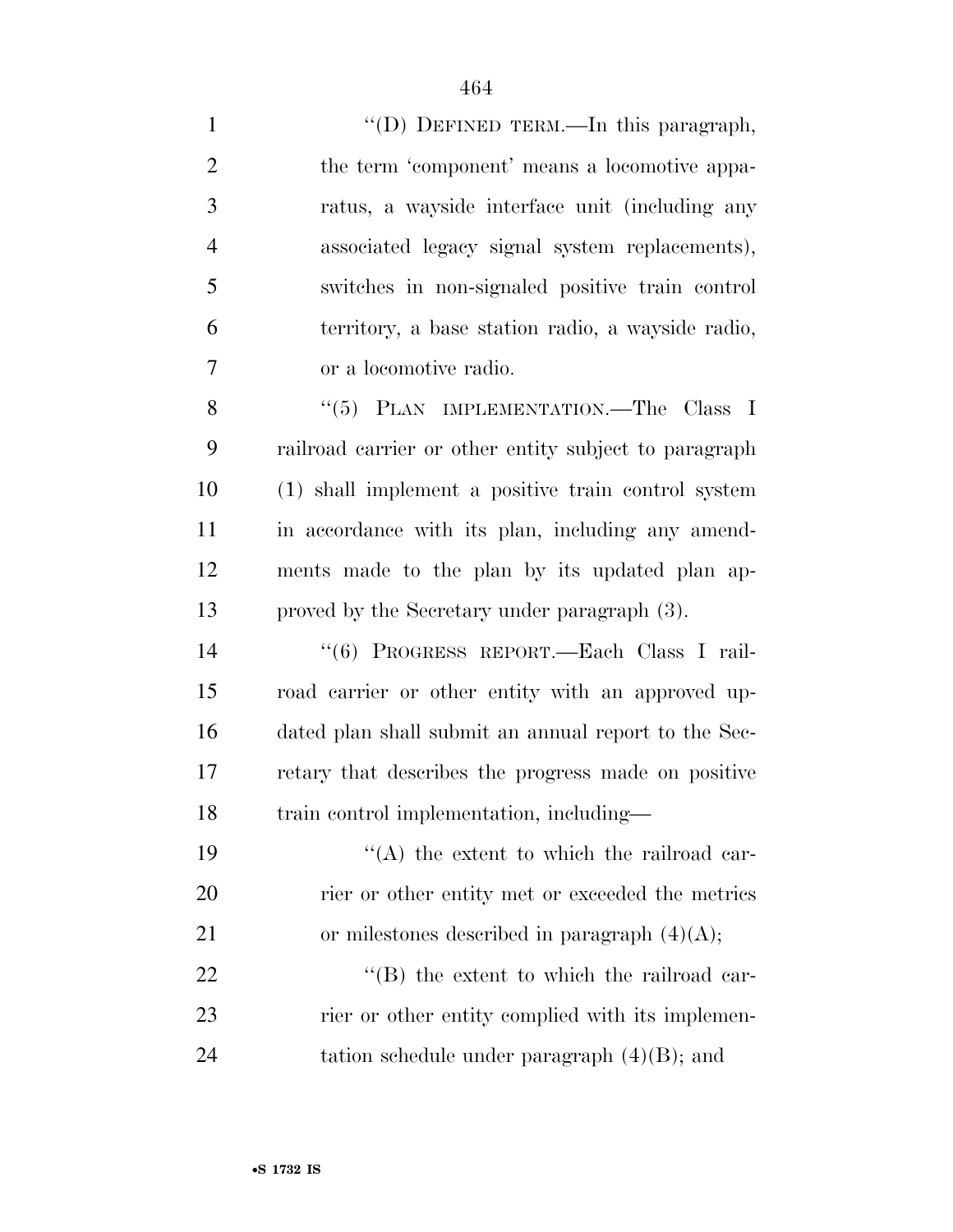$\langle ^{\prime}(C) \rangle$  any update to the information pro-2 vided under paragraph  $(4)(C)$ . 3 "(7) CONSTRAINT.—The Secretary may not ap- prove an updated plan that includes a date for the completion of component installation or a date for the completion of spectrum acquisition that is later than December 31, 2018.''. (b) ENFORCEMENT.—Section 20157(e) is amended to read as follows: ''(e) ENFORCEMENT.—The Secretary is authorized to assess civil penalties pursuant to chapter 213 for the fail- ure to submit or comply with a plan for implementing positive train control under subsection (a), including any amendments to the plan made by an updated plan (includ- ing milestones or metrics and an updated implementation schedule) approved by the Secretary under paragraph (3) of such subsection.''. (c) CONFORMING AMENDMENT.—Section 20157(g) is amended— (1) by striking ''The Secretary'' and inserting

the following:

22 "(1) IN GENERAL.—The Secretary"; and

(2) by adding at the end the following:

24 "(2) CONFORMING REGULATORY AMEND-MENTS.—Immediately after the date of the enact-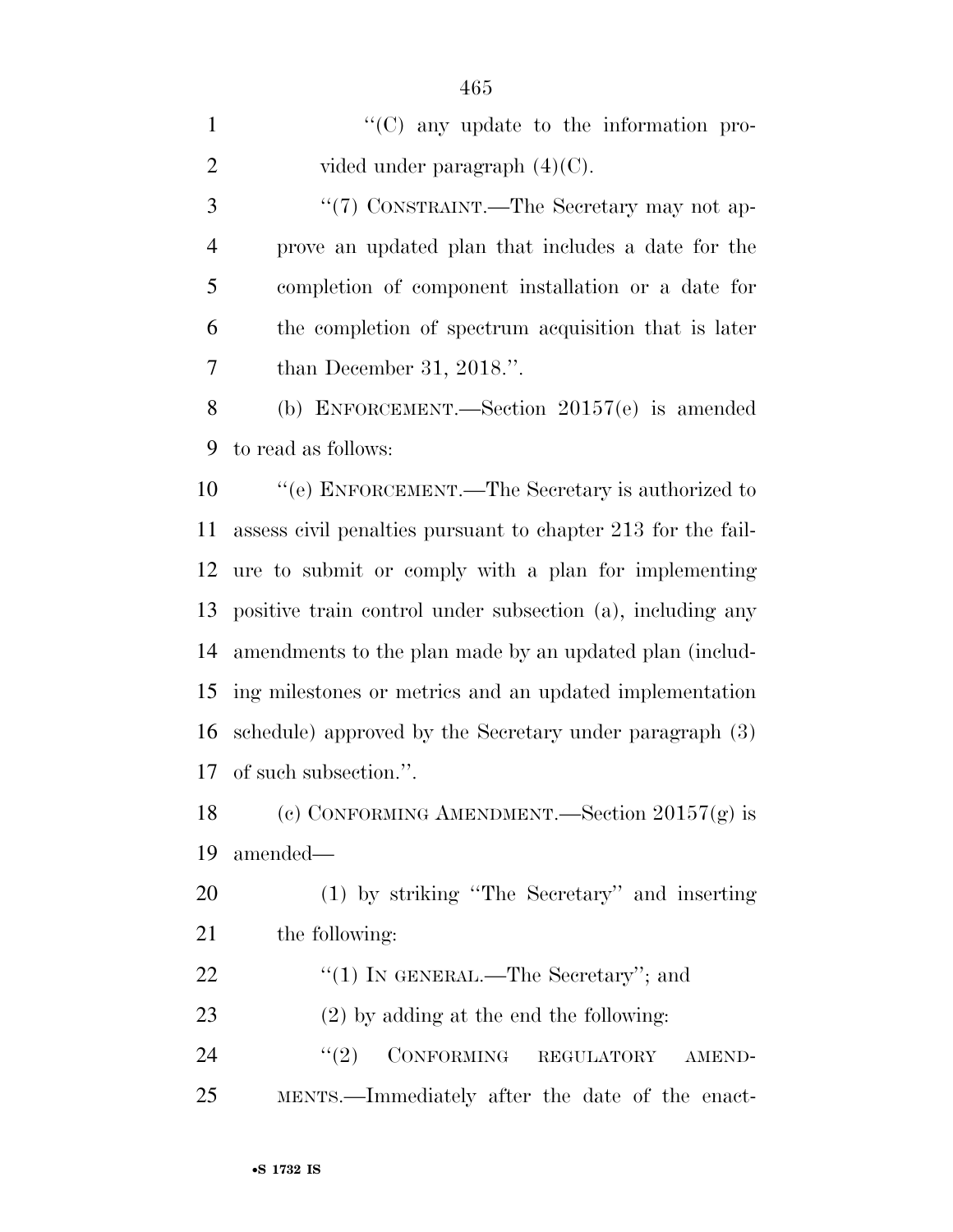| $\mathbf{1}$   | ment of the Comprehensive Transportation and Con-       |
|----------------|---------------------------------------------------------|
| $\overline{2}$ | sumer Protection Act of 2015, the Secretary—            |
| 3              | $\lq\lq$ shall remove or revise any references          |
| $\overline{4}$ | to specified dates in the regulations or orders         |
| 5              | implementing this section to the extent nec-            |
| 6              | essary to conform with the amendments made              |
| $\overline{7}$ | by such Act; and                                        |
| 8              | $\lq\lq (B)$ may not enforce any such date-spe-         |
| 9              | cific deadlines or requirements that are incon-         |
| 10             | sistent with the amendments made by such                |
| 11             | $\text{Act."}.$                                         |
| 12             | (d) SAVINGS PROVISIONS.—                                |
| 13             | (1) RESUBMISSION OF INFORMATION.—Nothing                |
| 14             | in the amendments made by this section may be con-      |
| 15             | strued to require a Class I railroad carrier or other   |
| 16             | entity subject to paragraph $(1)$ of section $20157(a)$ |
| 17             | of title 49, United States Code, to resubmit in its     |
| 18             | updated plan information from its initial implemen-     |
| 19             | tation plan that is not changed or affected by the      |
| 20             | updated plan. The Secretary shall consider an up-       |
| 21             | dated plan submitted pursuant to paragraph (3) of       |
| 22             | such section to be an addendum to the initial imple-    |
| 23             | mentation plan.                                         |
| 24             | SUBMISSION OF NEW PLAN.—Nothing in<br>(2)               |

the amendments made by this section may be con-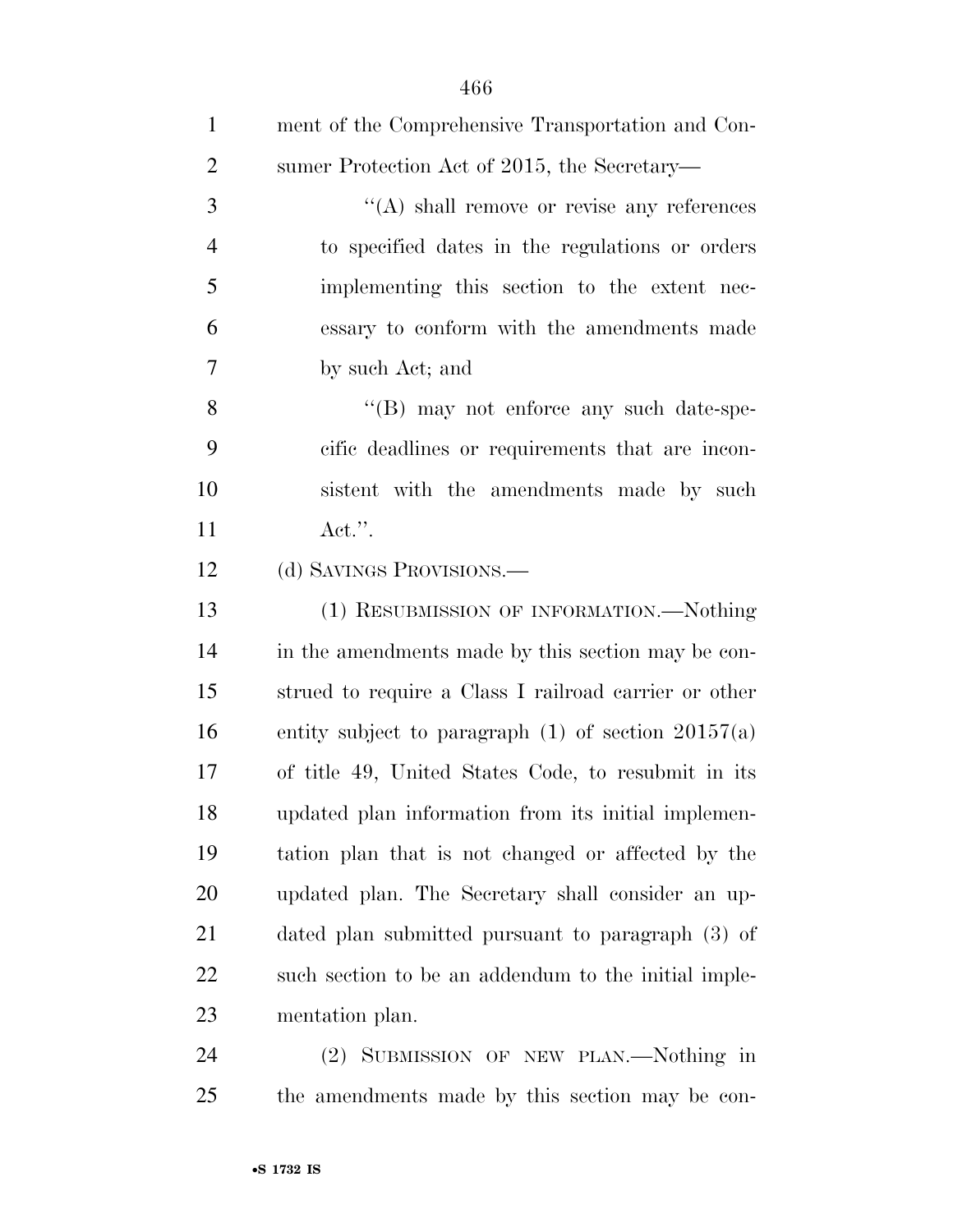strued to require a Class I railroad carrier or other 2 entity subject to section  $20157(a)(1)$  of title 49, United States Code, to submit a new implementation plan pursuant to the deadline set forth in such sec-tion.

#### **SEC. 5443. EARLY ADOPTION AND INTEROPERABILITY.**

 (a) EARLY ADOPTION.—During the 1-year period be- ginning on the date on which the last railroad carrier's or other entity's positive train control system, subject to section 20157(a) of title 49, United States Code, is cer- tified by the Secretary under subsection (h) of such section and implemented on all of that railroad carrier's or other entity's lines required to have operations governed by a positive train control system, any railroad carrier or other entity that has been certified by the Secretary under such subsection shall not be subject to the operational restric- tions set forth in subpart I of part 236 of title 49, Code of Federal Regulations, that would otherwise apply in the event of a positive train control system component failure. (b) INTEROPERABILITY PROCEDURE.—If multiple railroad carriers operate on a single railroad line through a trackage or haulage agreement, each railroad carrier op- erating on the railroad line shall not be subject to the op-erating restrictions set forth in subpart I of part 236 of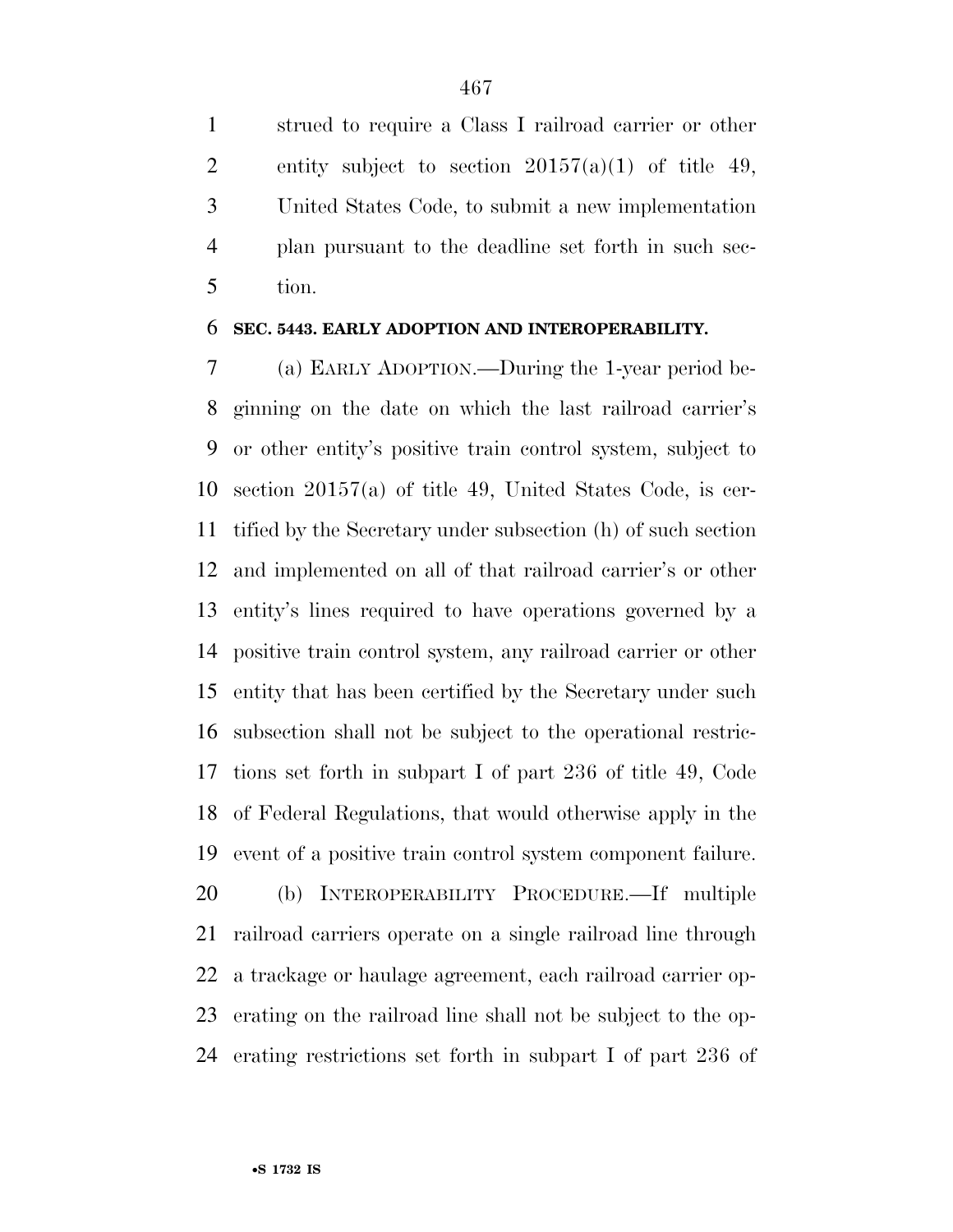title 49, Code of Federal Regulations, with respect to the railroad line, until the Secretary certifies that—

 (1) each Class I railroad carrier and each entity providing regularly scheduled intercity or commuter rail passenger transportation that operates on the railroad line is in compliance with its positive train control requirements under section 20157(a) of title 49, United States Code;

 (2) each Class II or Class III railroad that op- erates on the railroad line is in compliance with the applicable regulatory requirements to equip loco- motives operating in positive train control territory; and

 (3) the implementation of any and all positive train control systems are interoperable and oper- ational on the railroad line in conformance with each approved implementation plan so that each freight and passenger railroad can operate on the line with that freight or passenger railroad's positive train control equipment.

 (c) SMALL RAILROADS.—Not later than 120 days after the date of the enactment of this Act, the Secretary 23 shall amend section  $236.1006(b)(4)(iii)(B)$  of title 49, Code of Federal Regulations (relating to equipping loco-motives for applicable Class II and Class III railroads op-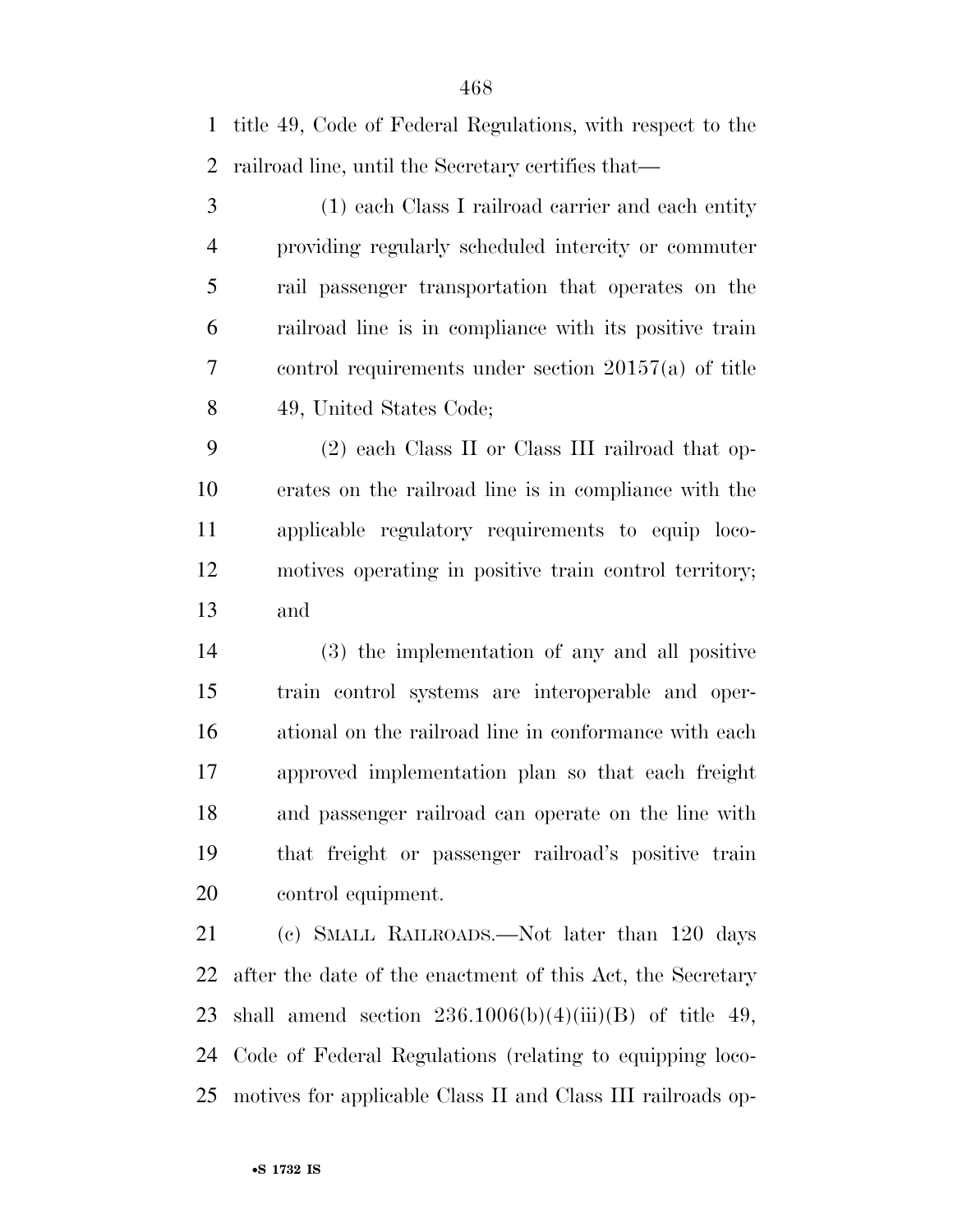erating in positive train control territory), to extend each deadline by 3 years.

# **SEC. 5444. POSITIVE TRAIN CONTROL AT GRADE CROSS-INGS EFFECTIVENESS STUDY.**

 (a) STUDY.—After the Secretary certifies that each Class I railroad carrier and each entity providing regularly scheduled intercity or commuter rail passenger transpor- tation is in compliance with the positive train control re- quirements under section 20157(a) of title 49, United States Code, the Secretary shall enter into an agreement with the National Cooperative Rail Research Program Board—

 (1) to conduct a study of the possible effective- ness of positive train control and related tech- nologies on reducing collisions at highway-rail grade crossings; and

 (2) to submit a report containing the results of the study conducted under paragraph (1) to the Committee on Commerce, Science, and Transpor- tation of the Senate and the Committee on Trans- portation and Infrastructure of the House of Rep-resentatives.

 (b) FUNDING.—The Secretary may require, as part of the agreement under subsection (a), that the National Cooperative Rail Research Program Board fund the study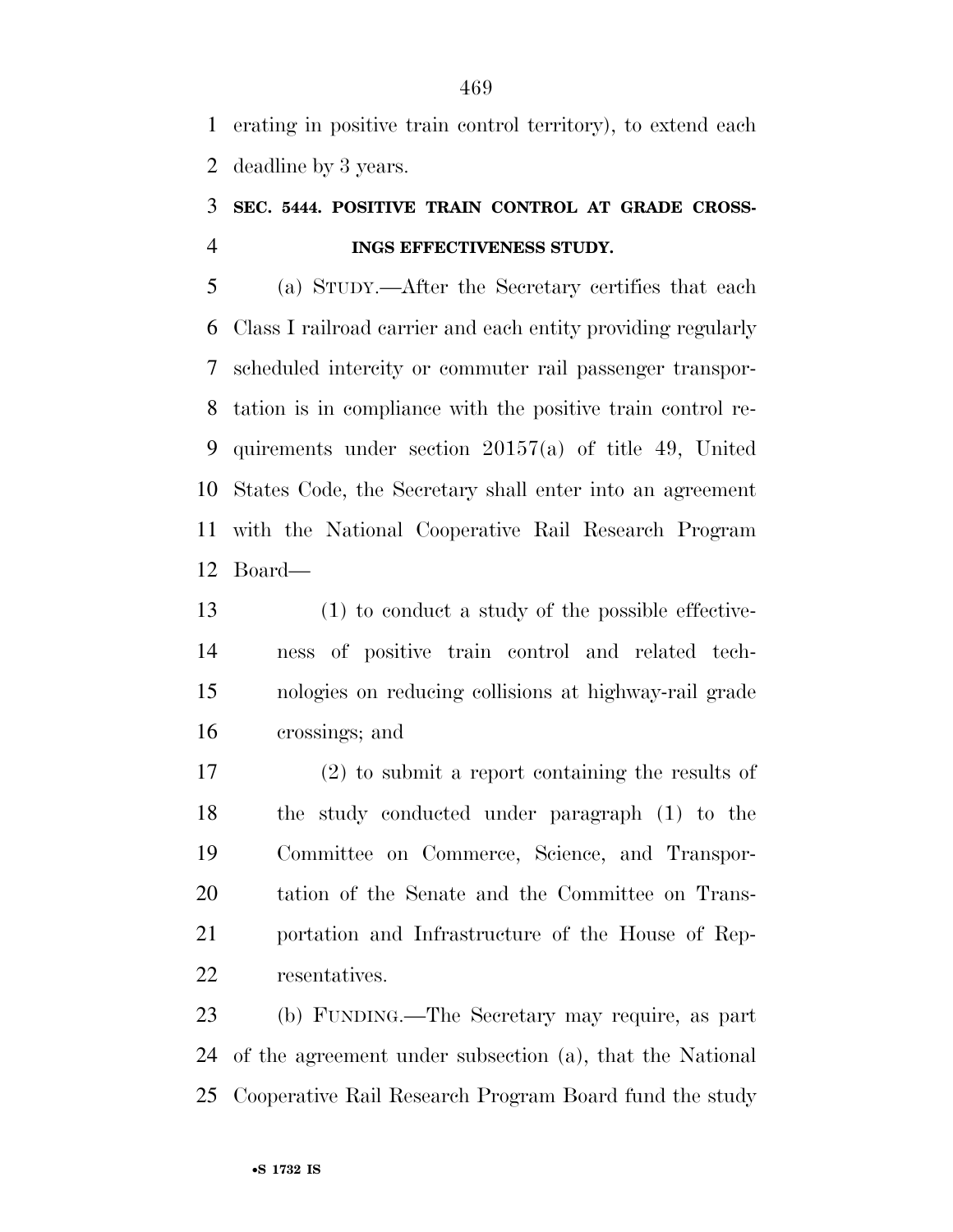required under this section using such sums as may be necessary out of the amounts made available under section 24910 of title 49, United States Code.

# **Subtitle E—Project Delivery**

## **SEC. 5501. SHORT TITLE.**

 This subtitle may be cited as the ''Track, Railroad, and Infrastructure Network Act''.

### **SEC. 5502. PRESERVATION OF PUBLIC LANDS.**

 (a) HIGHWAYS.—Section 138 of title 23, United States Code, is amended—

11 (1) in subsection (b)(2)(A)(i), by inserting ", taking into consideration any avoidance, minimiza- tion, and mitigation or enhancement measures incor- porated into the program or project'' after ''historic site''; and

(2) by adding at the end the following:

17 ''(c) RAIL AND TRANSIT.—Improvements to, or the maintenance, rehabilitation, or operation of, railroad or rail transit lines or elements of such lines, with the excep- tion of stations, that are in use or were historically used for the transportation of goods or passengers, shall not be considered a use of a historic site under subsection (a), regardless of whether the railroad or rail transit line or element of such line is listed on, or eligible for listing on, the National Register of Historic Places.''.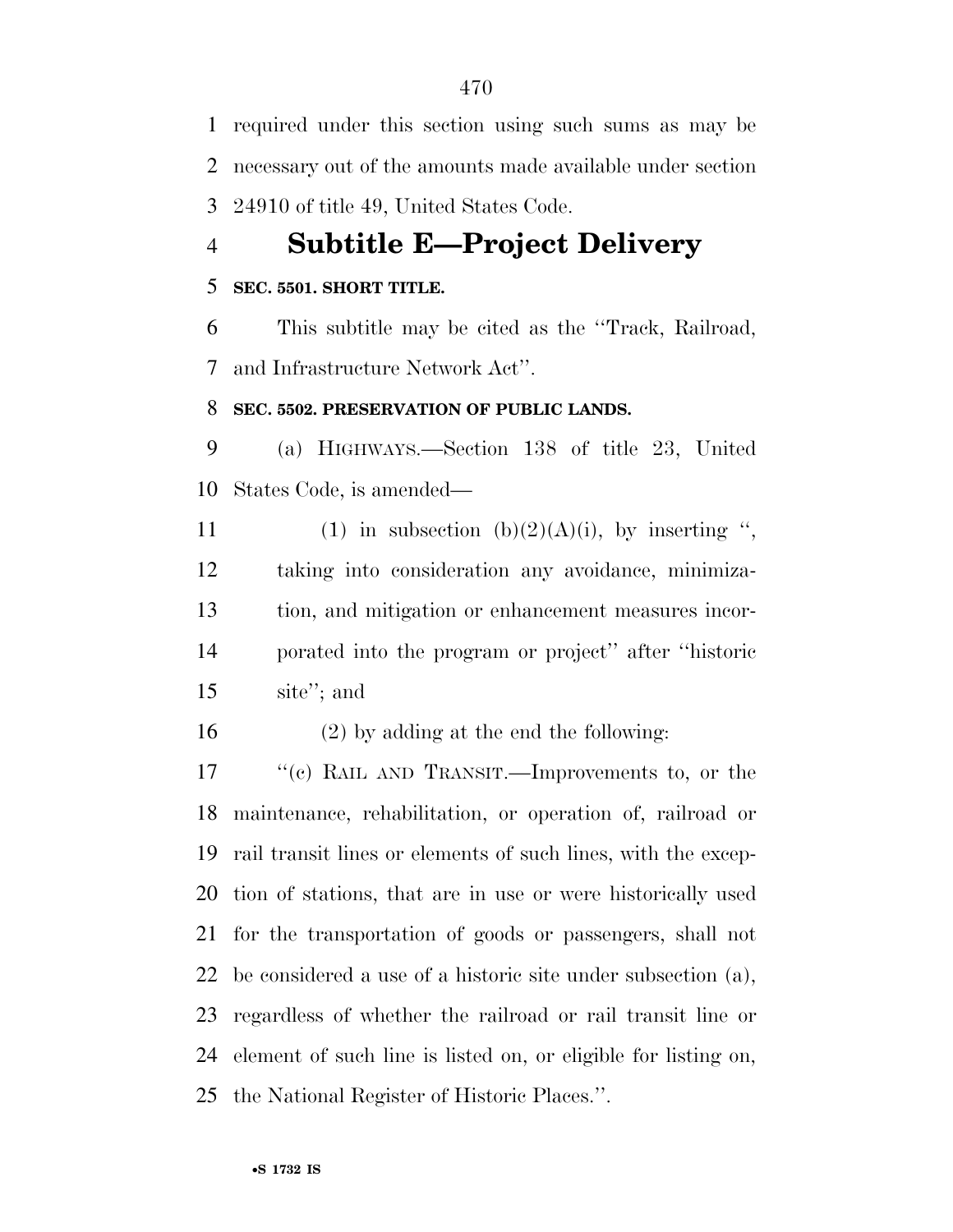(b) TRANSPORTATION PROJECTS.—Section 303 is amended—

 (1) in subsection (c), by striking ''subsection 4 (d)" and inserting "subsections (d) and (e)"; 5 (2) in subsection  $(d)(2)(A)(i)$ , by inserting ", taking into consideration any avoidance, minimiza- tion, and mitigation or enhancement measures incor- porated into the program or project'' after ''historic site''; and (3) by adding at the end the following: ''(e) RAIL AND TRANSIT.—Improvements to, or the maintenance, rehabilitation, or operation of, railroad or rail transit lines or elements of such lines, with the excep- tion of stations, that are in use or were historically used for the transportation of goods or passengers, shall not be considered a use of a historic site under subsection (c), regardless of whether the railroad or rail transit line or element of such line is listed on, or eligible for listing on,

the National Register of Historic Places.''.

### **SEC. 5503. EFFICIENT ENVIRONMENTAL REVIEWS.**

(a) IN GENERAL.—Section 304 is amended—

 (1) in the heading, by striking ''**for multimodal projects**'' and inserting ''**and in- creasing the efficiency of environmental reviews**''; and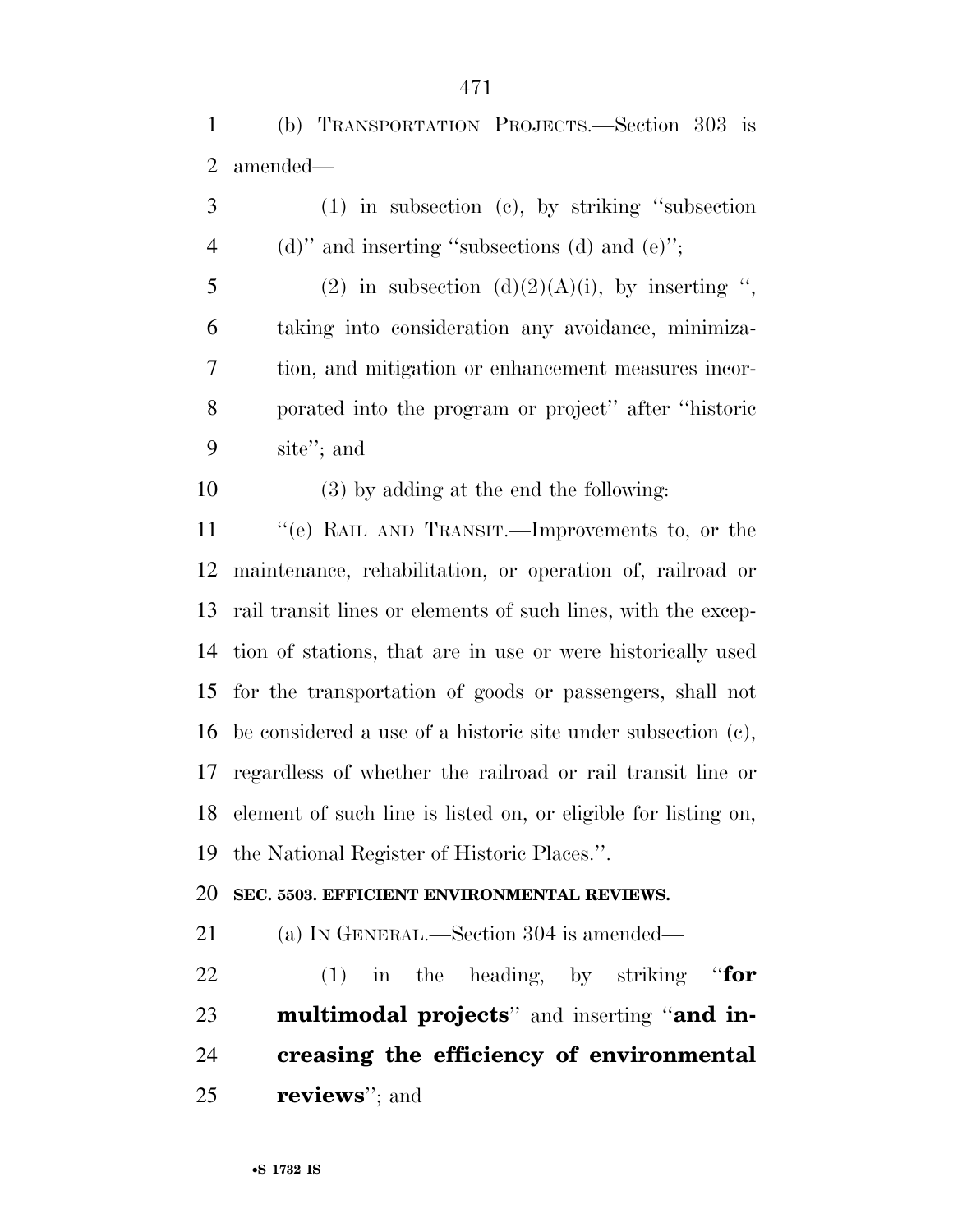| $\mathbf{1}$   | $(2)$ by adding at the end the following:            |
|----------------|------------------------------------------------------|
| $\overline{2}$ | "(e) EFFICIENT ENVIRONMENTAL REVIEWS.—               |
| 3              | "(1) IN GENERAL.—The Secretary of Transpor-          |
| $\overline{4}$ | tation shall apply the project development proce-    |
| 5              | dures, to the greatest extent feasible, described in |
| 6              | section 139 of title 23, United States Code, to any  |
| 7              | rail project that requires the approval of the Sec-  |
| 8              | retary of Transportation under the National Envi-    |
| 9              | ronmental Policy Act of 1969 (42 U.S.C. 4321 et      |
| 10             | $seq.$ ).                                            |
| 11             | "(2) REGULATIONS AND PROCEDURES.—The                 |
| 12             | Secretary of Transportation shall incorporate such   |
| 13             | project development procedures into the agency reg-  |
| 14             | ulations and procedures pertaining to rail projects. |
| 15             | "(f) APPLICABILITY OF NEPA DECISIONS.—               |
| 16             | "(1) IN GENERAL.—A Department of Trans-              |
| 17             | portation operating administration may apply a cat-  |
| 18             | egorical exclusion designated by another Department  |
| 19             | of Transportation operating administration under     |
| 20             | the National Environmental Policy Act of 1969 (42)   |
| 21             | U.S.C. 4321 et seq.).                                |
| 22             | "(2) FINDINGS.—A Department of Transpor-             |
| 23             | tation operating administration may adopt, in whole  |
| 24             | or in part, another Department of Transportation     |

operating administration's Record of Decision, Find-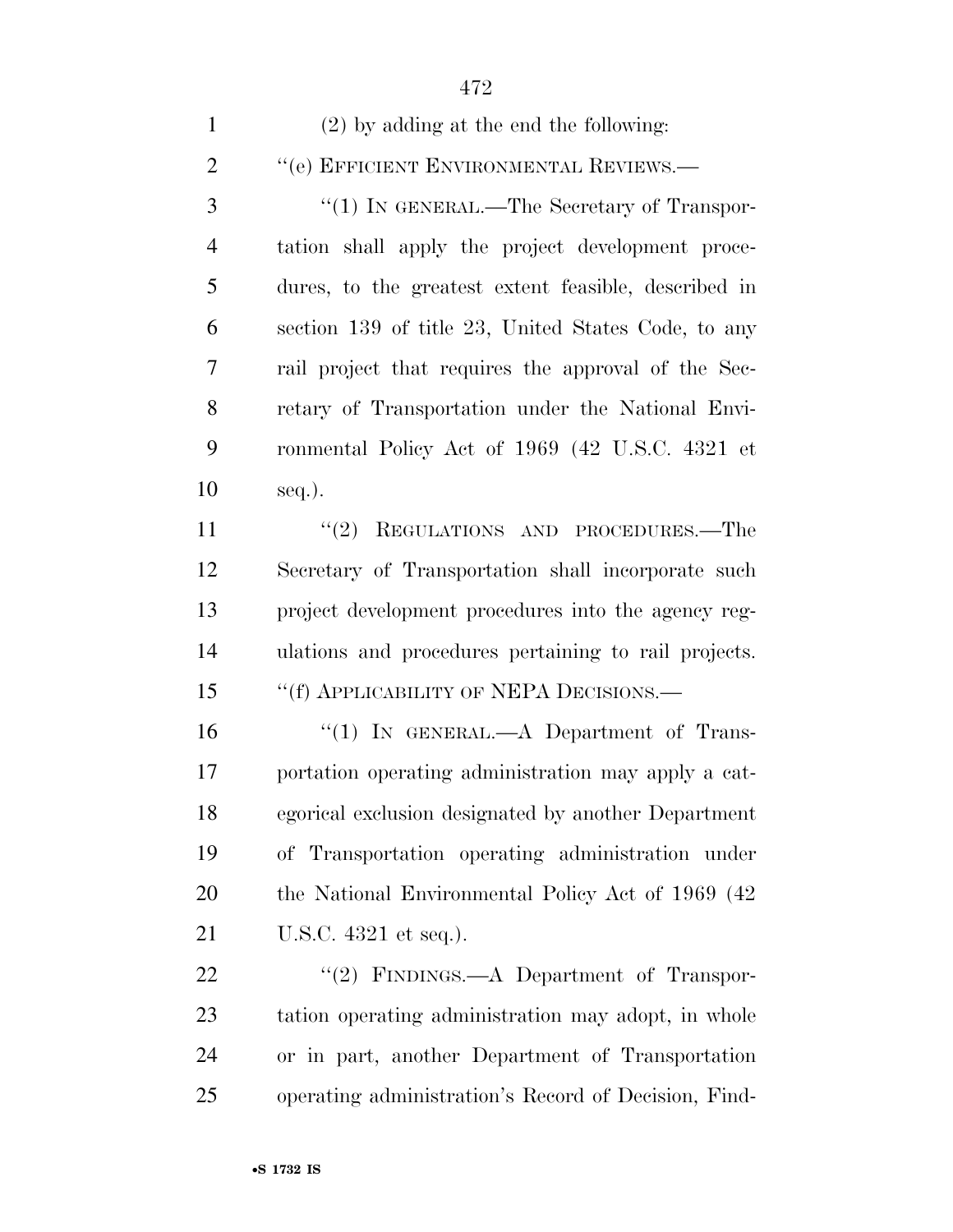ing of No Significant Impact, and any associated evaluations, determinations, or findings dem- onstrating compliance with any law related to envi-ronmental review or historic preservation.''.

#### **SEC. 5504. ADVANCE ACQUISITION.**

 (a) IN GENERAL.—Chapter 241 is amended by in-serting after section 24105 the following:

#### **''§ 24106. Advance acquisition**

 ''(a) RAIL CORRIDOR PRESERVATION.—The Sec- retary may assist a recipient of funding in acquiring right- of-way and adjacent real property interests before or dur- ing the completion of the environmental reviews for any project receiving funding under subtitle V of title 49, United States Code, that may use such property interests if the acquisition is otherwise permitted under Federal law, and the recipient requesting Federal funding for the acquisition certifies, with the concurrence of the Secretary, that—

 $\frac{1}{2}$  (1) the recipient has authority to acquire the right-of-way or adjacent real property interest; and  $\frac{1}{2}$  the acquisition of the right-of-way or adja-cent real property interest—

23 ''(A) is for a transportation or transpor-tation-related purpose;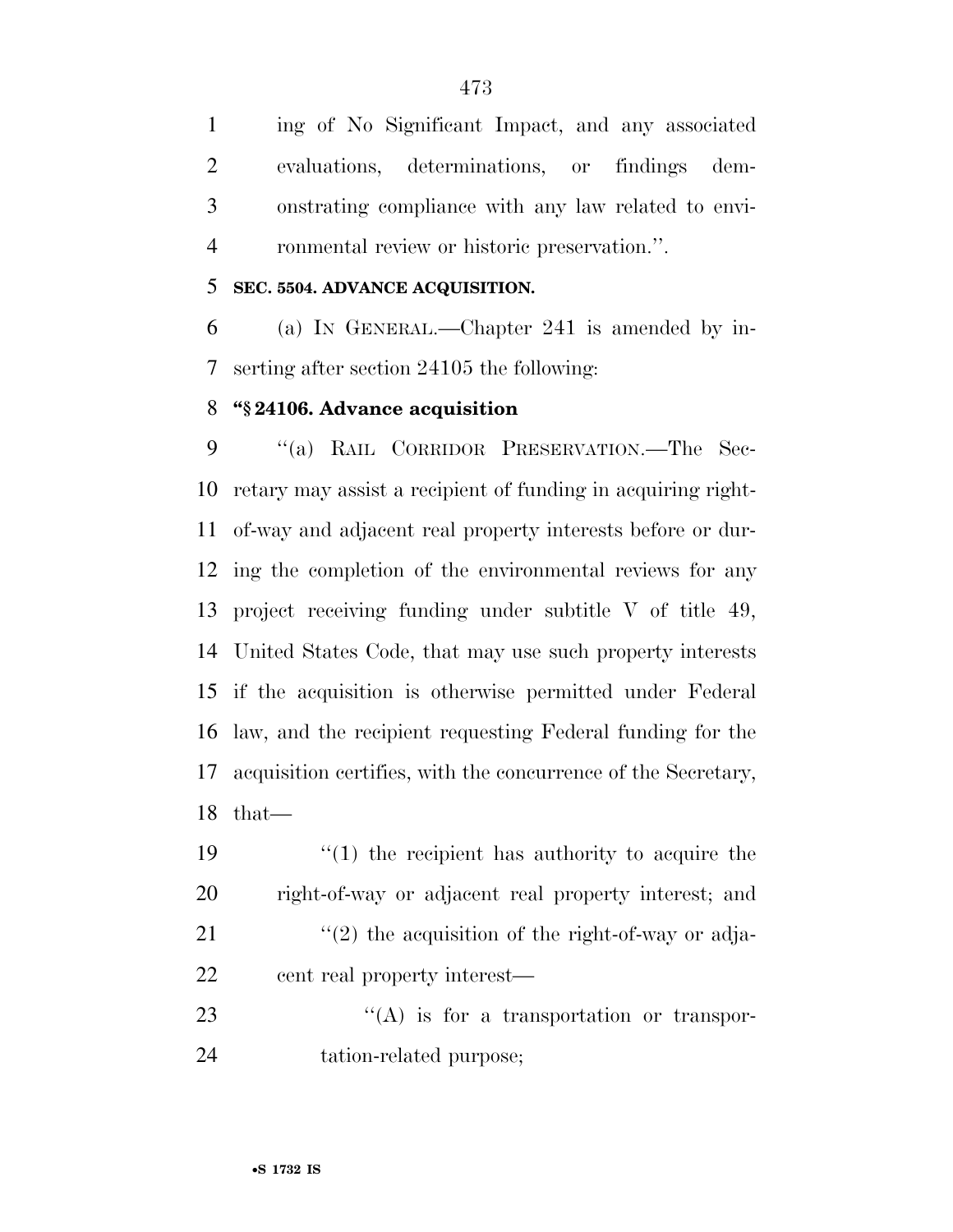| $\mathbf{1}$   | "(B) will not cause significant adverse en-          |
|----------------|------------------------------------------------------|
| $\overline{2}$ | vironmental impact;                                  |
| 3              | " $(C)$ will not limit the choice of reasonable      |
| $\overline{4}$ | alternatives for the proposed project or other-      |
| 5              | wise influence the decision of the Secretary on      |
| 6              | any approval required for the proposed project;      |
| $\overline{7}$ | $\lq\lq$ (D) does not prevent the lead agency for    |
| 8              | the review process from making an impartial          |
| 9              | decision as to whether to accept an alternative      |
| 10             | that is being considered;                            |
| 11             | $\lq\lq$ (E) complies with other applicable Fed-     |
| 12             | eral law, including regulations;                     |
| 13             | "(F) will be acquired through negotiation            |
| 14             | and without the threat of condemnation; and          |
| 15             | $\lq\lq(G)$ will not result in the elimination or    |
| 16             | reduction of benefits or assistance to a dis-        |
| 17             | placed person under the Uniform Relocation           |
| 18             | Assistance and Real Property Acquisition Poli-       |
| 19             | cies Act of $1970$ (42 U.S.C. 4601 et seq.) and      |
| 20             | title VI of the Civil Rights Act of 1964 (42)        |
| 21             | U.S.C. 2000d et seq.).                               |
| 22             | "(b) ENVIRONMENTAL REVIEWS.—                         |
| 23             | "(1) COMPLETION OF NEPA REVIEW.—Before               |
| 24             | authorizing any Federal funding for the acquisition  |
| 25             | of a real property interest that is the subject of a |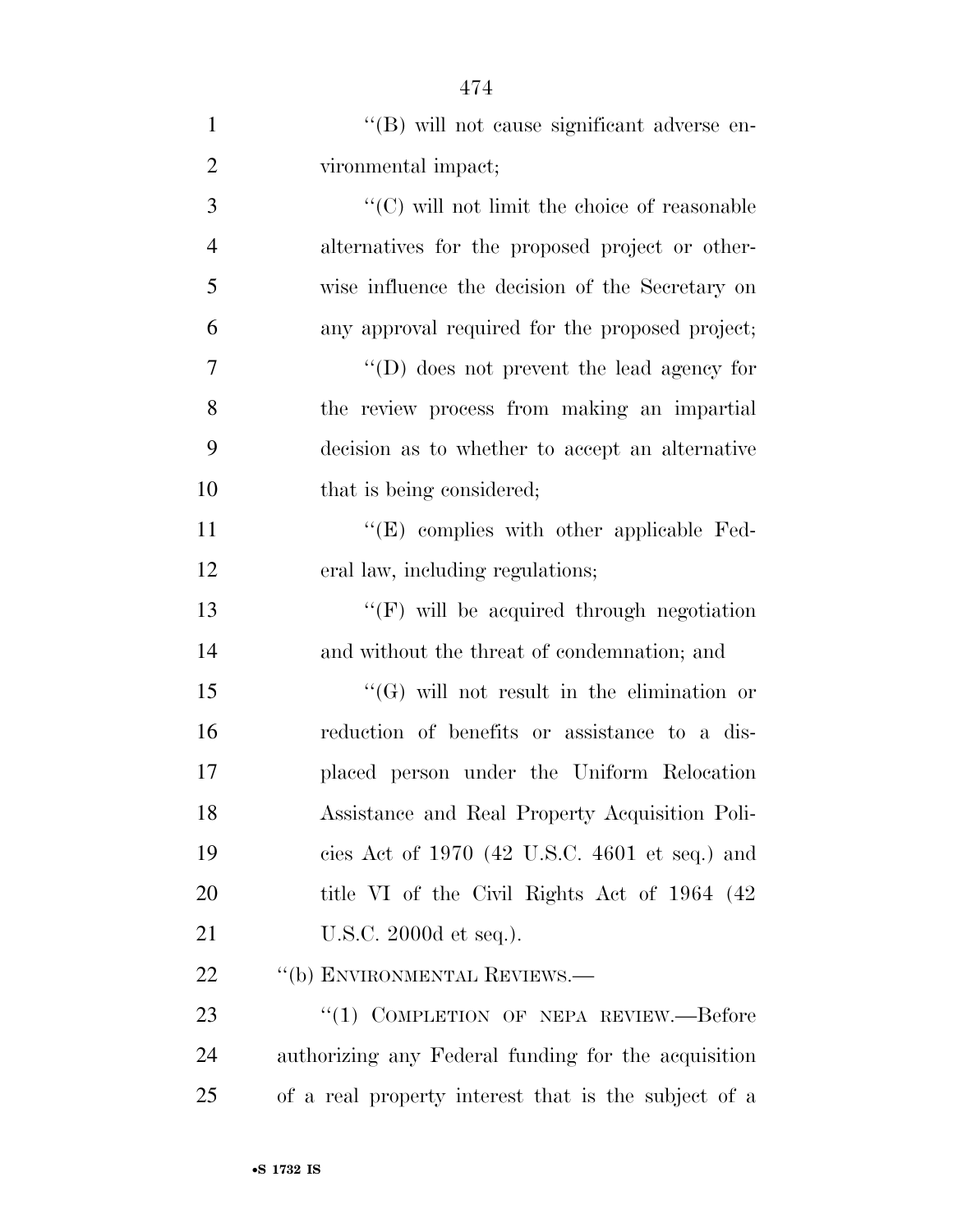| $\mathbf{1}$   | grant or other funding under this subtitle, the Sec-    |
|----------------|---------------------------------------------------------|
| $\overline{2}$ | retary shall complete, if required, the review process  |
| 3              | under the National Environmental Policy Act of          |
| $\overline{4}$ | 1969 (42 U.S.C. 4321 et seq.) with respect to the       |
| 5              | acquisition.                                            |
| 6              | "(2) COMPLETION OF SECTION $106$ —An acqui-             |
| 7              | sition of a real property interest involving a historic |
| 8              | site shall not occur unless the section 106 process,    |
| 9              | if required, under the National Historic Preservation   |
| 10             | Act $(54 \text{ U.S.C. } 306108)$ is complete.          |
| 11             | "(3) TIMING OF ACQUISITIONS.—A real prop-               |
| 12             | erty interest acquired under subsection (a) may not     |
| 13             | be developed in anticipation of the proposed project    |
| 14             | until all required environmental reviews for the        |
| 15             | project have been completed.".                          |
| 16             | (b) CONFORMING AMENDMENT.—The table of con-             |
| 17             | tents of chapter 241 is amended by inserting after the  |
| 18             | item relating to section 24105 the following:           |
|                | "24106. Advance acquisition.".                          |
| 19             | SEC. 5505. RAILROAD RIGHTS-OF-WAY.                      |
| <b>20</b>      | Section 306108 of title 54, United States Code, is      |
| 21             | amended—                                                |
| 22             | $(1)$ by inserting "(b) OPPORTUNITY TO COM-             |
| 23             | MENT.—" before "The head of the Federal agency          |
| 24             | shall afford" and indenting accordingly;                |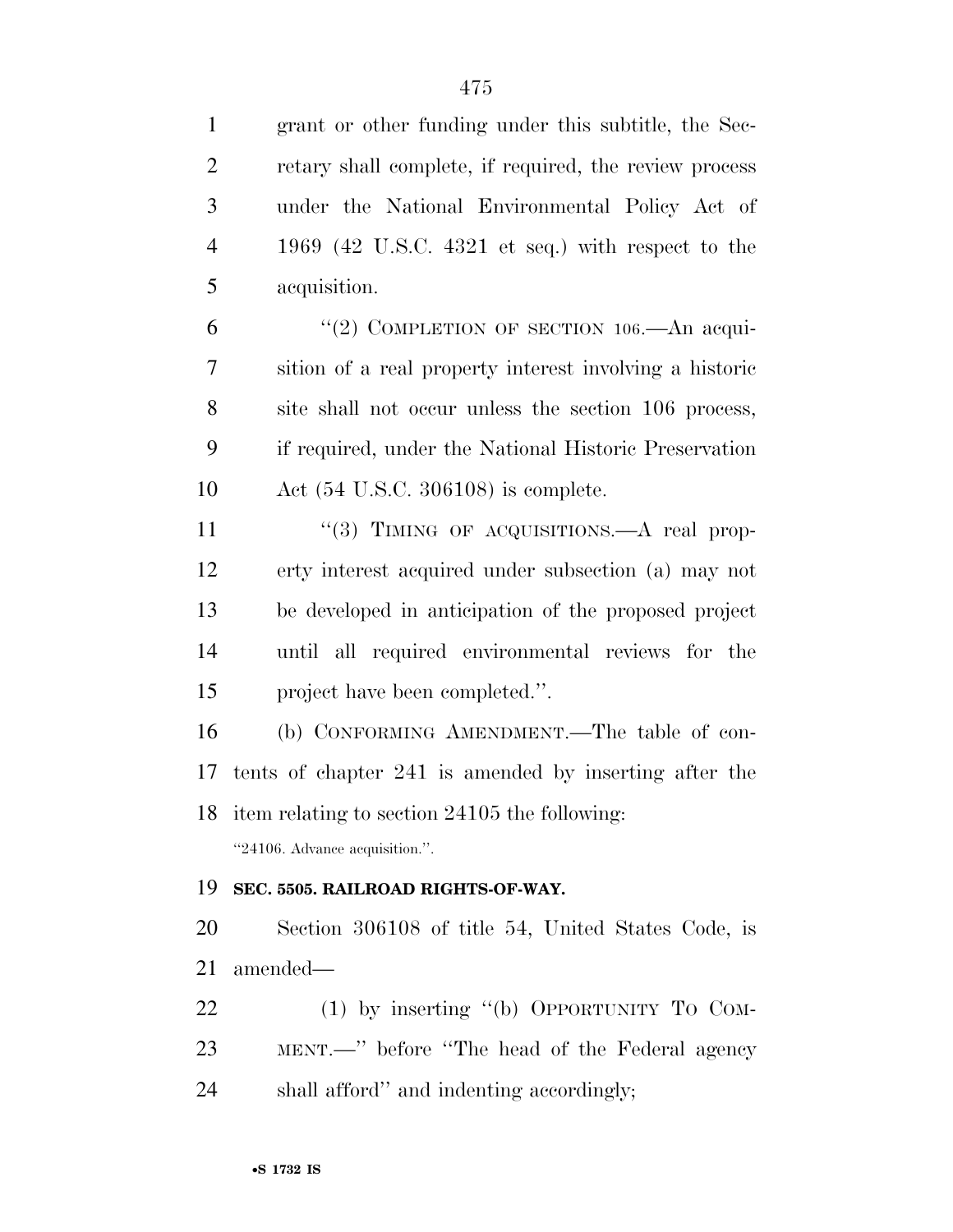| $\mathbf{1}$   | $(2)$ in the matter before subsection (b), by in-     |
|----------------|-------------------------------------------------------|
| 2              | serting "(a) IN GENERAL.—" before "The head of        |
| 3              | any Federal agency having direct" and indenting ac-   |
| $\overline{4}$ | cordingly; and                                        |
| 5              | (3) by adding at the end the following:               |
| 6              | "(c) EXEMPTION FOR RAILROAD RIGHTS-OF-WAY.-           |
| 7              | "(1) IN GENERAL.—Not later than 1 year after          |
| 8              | the date of enactment of the Track, Railroad, and     |
| 9              | Infrastructure Network Act, the Secretary of Trans-   |
| 10             | portation shall submit a proposed exemption of rail-  |
| 11             | road rights-of-way from the review under this chap-   |
| 12             | ter to the Council for its consideration, consistent  |
| 13             | with the exemption for interstate highways approved   |
| 14             | on March 10, 2005 (70 Fed. Reg. 11,928).              |
| 15             | "(2) FINAL EXEMPTION.—Not later than $180$            |
| 16             | days after the date that the Secretary submits the    |
| 17             | proposed exemption under paragraph (1) to the         |
| 18             | Council, the Council shall issue a final exemption of |
| 19             | railroad rights-of-way from review under this chap-   |
| 20             | ter, consistent with the exemption for interstate     |
| 21             | highways approved on March 10, 2005 (70 Fed.          |
| 22             | Reg. 11,928).".                                       |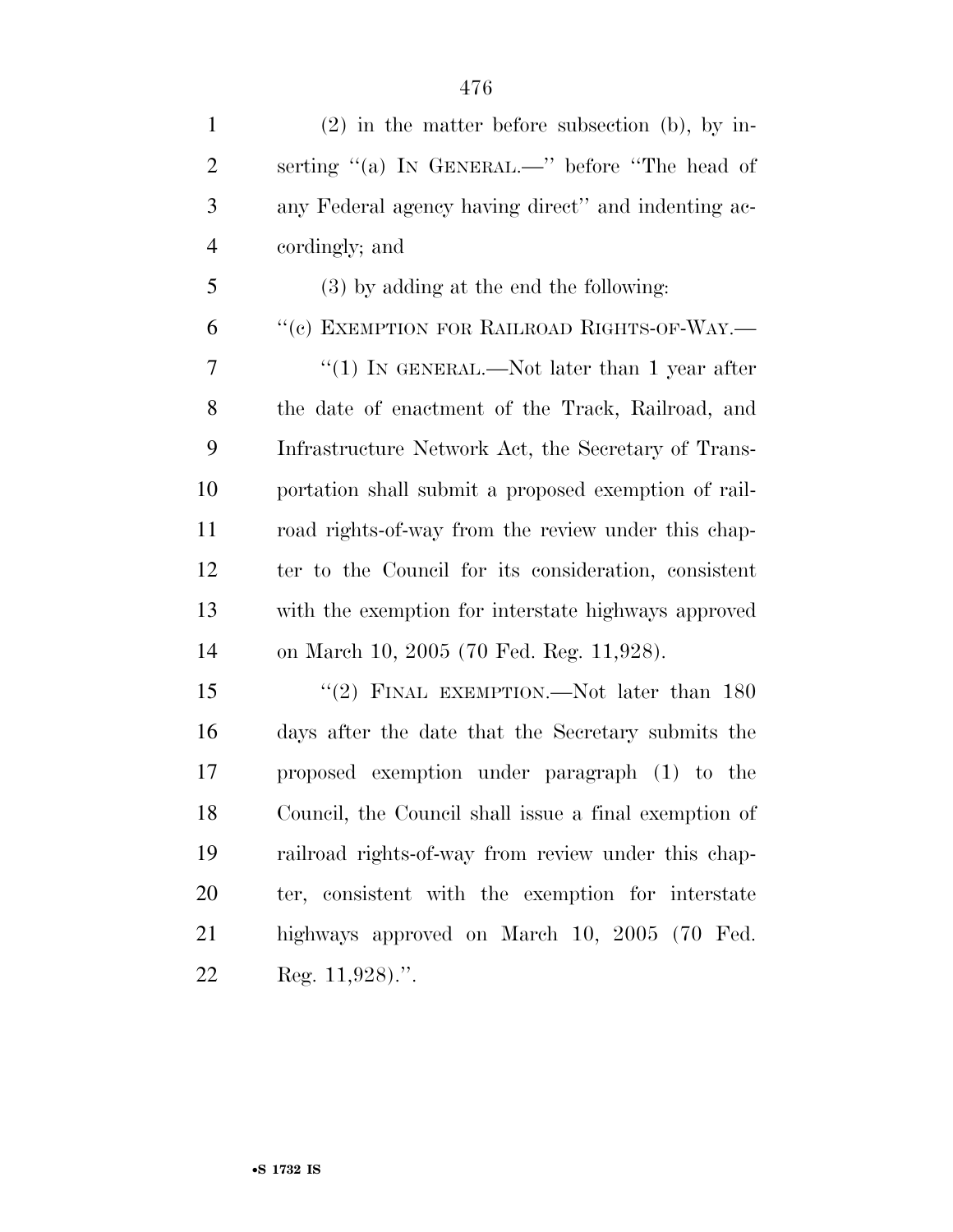ing after section 306 the following: **''§ 307. Improving State and Federal agency engage-**

**ment in environmental reviews** 

 ''(a) IN GENERAL.—An entity receiving financial as- sistance from the Secretary of Transportation for 1 or more projects or for a program of projects, may request that the Secretary allow the entity to provide funds to any Federal agency, including the Department of Transpor- tation, State agency, or Indian tribe (as defined in section 102 of the Federally Recognized Indian Tribe List Act of 1994 (25 U.S.C. 479a)) participating in the environ- mental planning and review process for the project, projects, or program. The funds may be provided only to support activities that directly and meaningfully con- tribute to expediting and improving permitting and review processes, including planning, approval, and consultation processes for the project, projects, or program.

•**S 1732 IS** ''(b) ACTIVITIES ELIGIBLE FOR FUNDING.—Activi- ties for which funds may be provided under subsection (a) include transportation planning activities that precede the initiation of the environmental review process, activities directly related to the environmental review process, dedi-cated staffing, training of agency personnel, information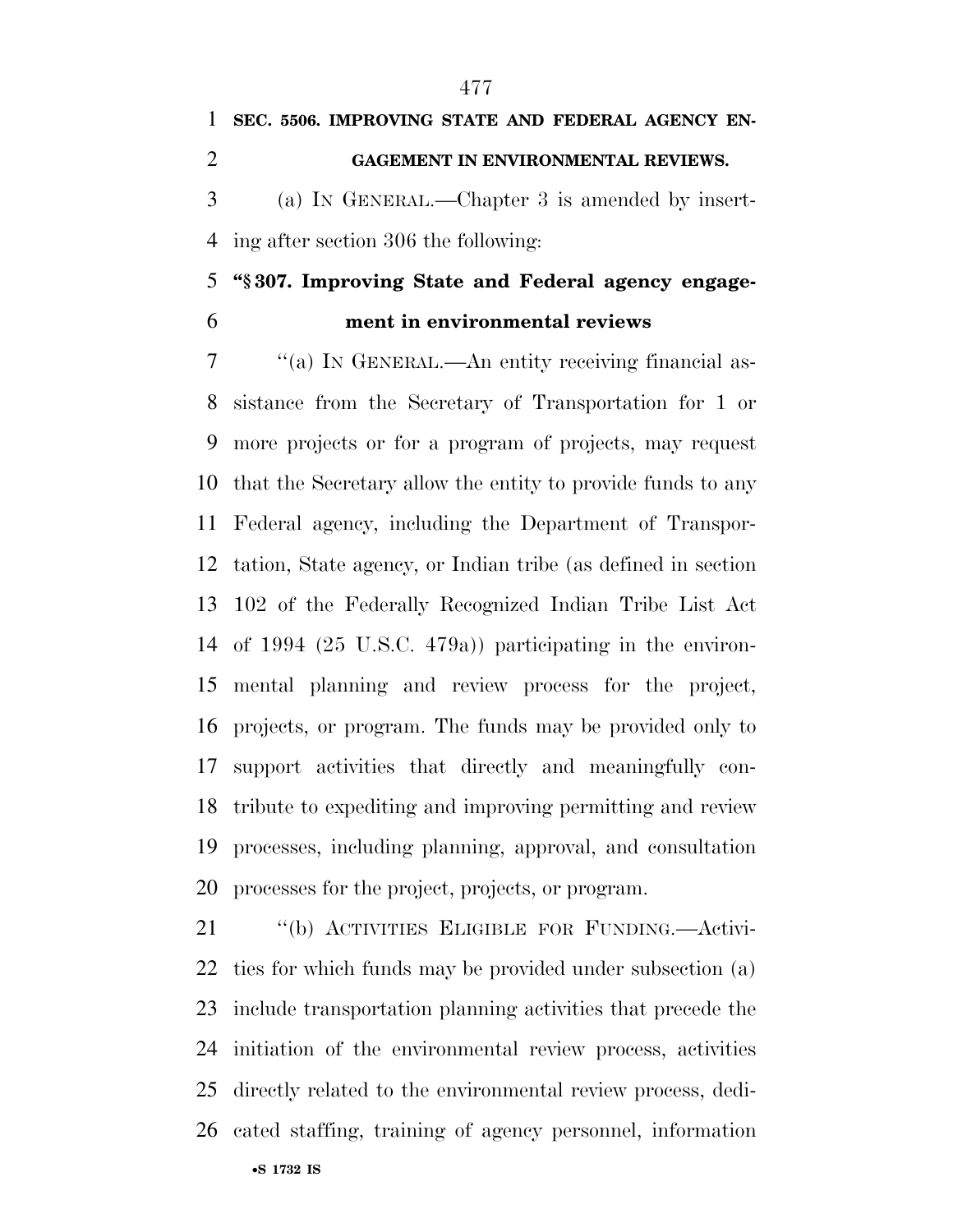gathering and mapping, and development of programmatic agreements.

 ''(c) AMOUNTS.—Requests under subsection (a) may be approved only for the additional amounts that the Sec- retary determines are necessary for the Federal agencies, State agencies, or Indian tribes participating in the envi- ronmental planning and review process to timely conduct the reviews in an expedited manner.

9 "(d) AGREEMENTS.—Prior to providing funds ap- proved by the Secretary for dedicated staffing at an af- fected Federal agency under subsections (a) and (b), the affected Federal agency, State agency or Indian tribe, as appropriate, and the requesting entity shall enter into an agreement that establishes a process to identify the projects or priorities to be addressed by the use of the funds.

17 ""(e) RULE OF CONSTRUCTION.—Nothing in this sec- tion shall be construed to be inconsistent with or to inter-fere with section 139(j) of title 23.''.

 (b) CONFORMING AMENDMENT.—The table of con- tents of chapter 3 is amended by inserting after the item relating to section 306 the following:

<sup>&#</sup>x27;'307. Improving State and Federal agency engagement in environmental reviews.''.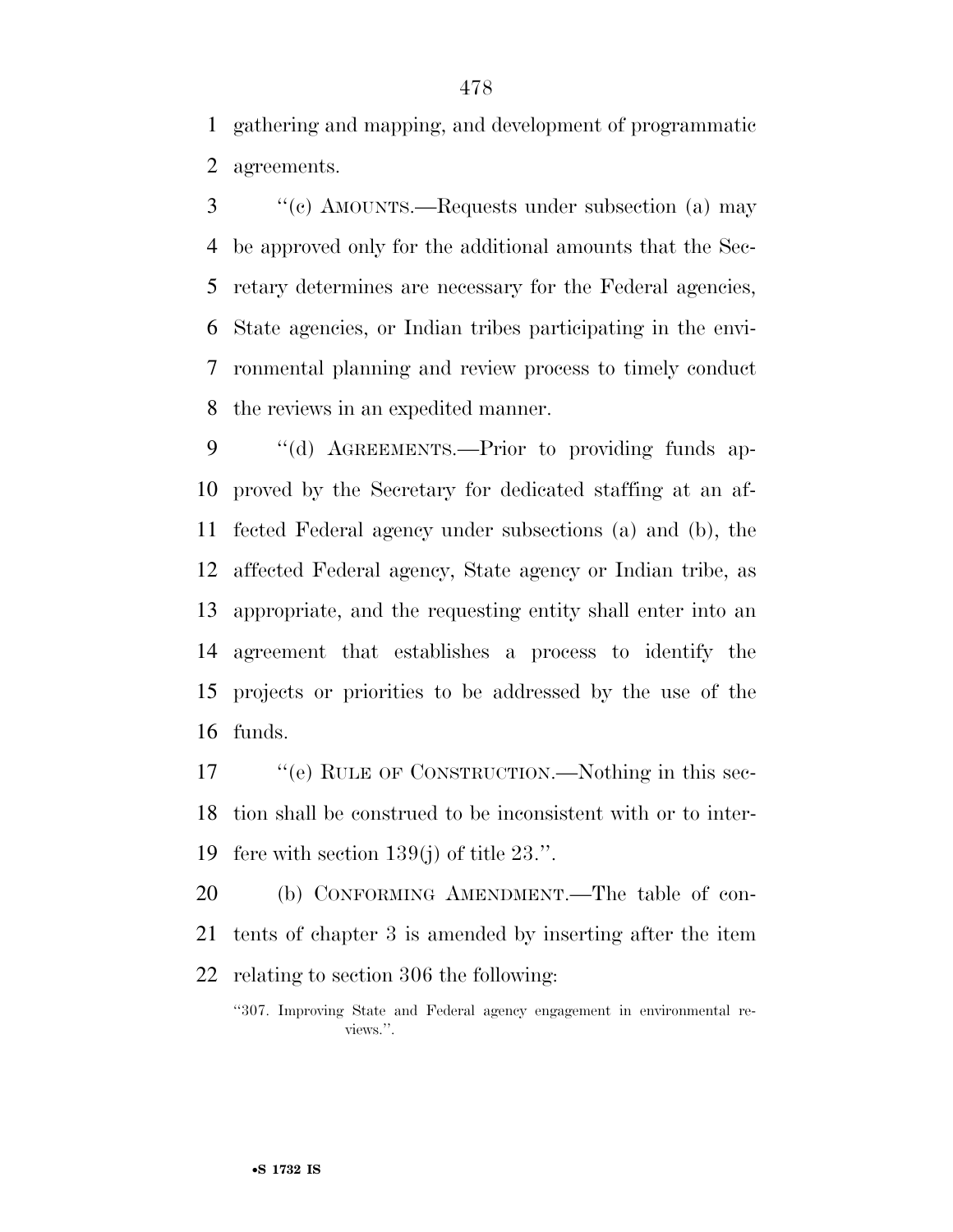#### **SEC. 5507. SAVINGS CLAUSE.**

 Nothing in this title, or any amendment made by this title, shall be construed as superceding, amending, or modifying the National Environmental Policy Act of 1969 (42 U.S.C. 4321 et seq.) or affect the responsibility of any Federal officer to comply with or enforce any such statute.

### **SEC. 5508. TRANSITION.**

 Nothing in this title, or any amendment made by this title, shall affect any existing environmental review proc- ess, program, agreement, or funding arrangement ap- proved by the Secretary under title 49, United States Code, as that title was in effect on the day preceding the date of enactment of this subtitle.

# **Subtitle F—Financing**

#### **SEC. 5601. SHORT TITLE; REFERENCES.**

 (a) SHORT TITLE.—This subtitle may be cited as the ''Railroad Infrastructure Financing Improvement Act''.

 (b) REFERENCES TO THE RAILROAD REVITALIZA- TION AND REGULATORY REFORM ACT OF 1976.—Except as otherwise expressly provided, wherever in this subtitle an amendment or repeal is expressed in terms of an amendment to, or repeal of, a section or other provision, the reference shall be considered to be made to a section or other provision of the Railroad Revitalization and Regu- latory Reform Act of 1976, as amended (45 U.S.C. 801 et seq.).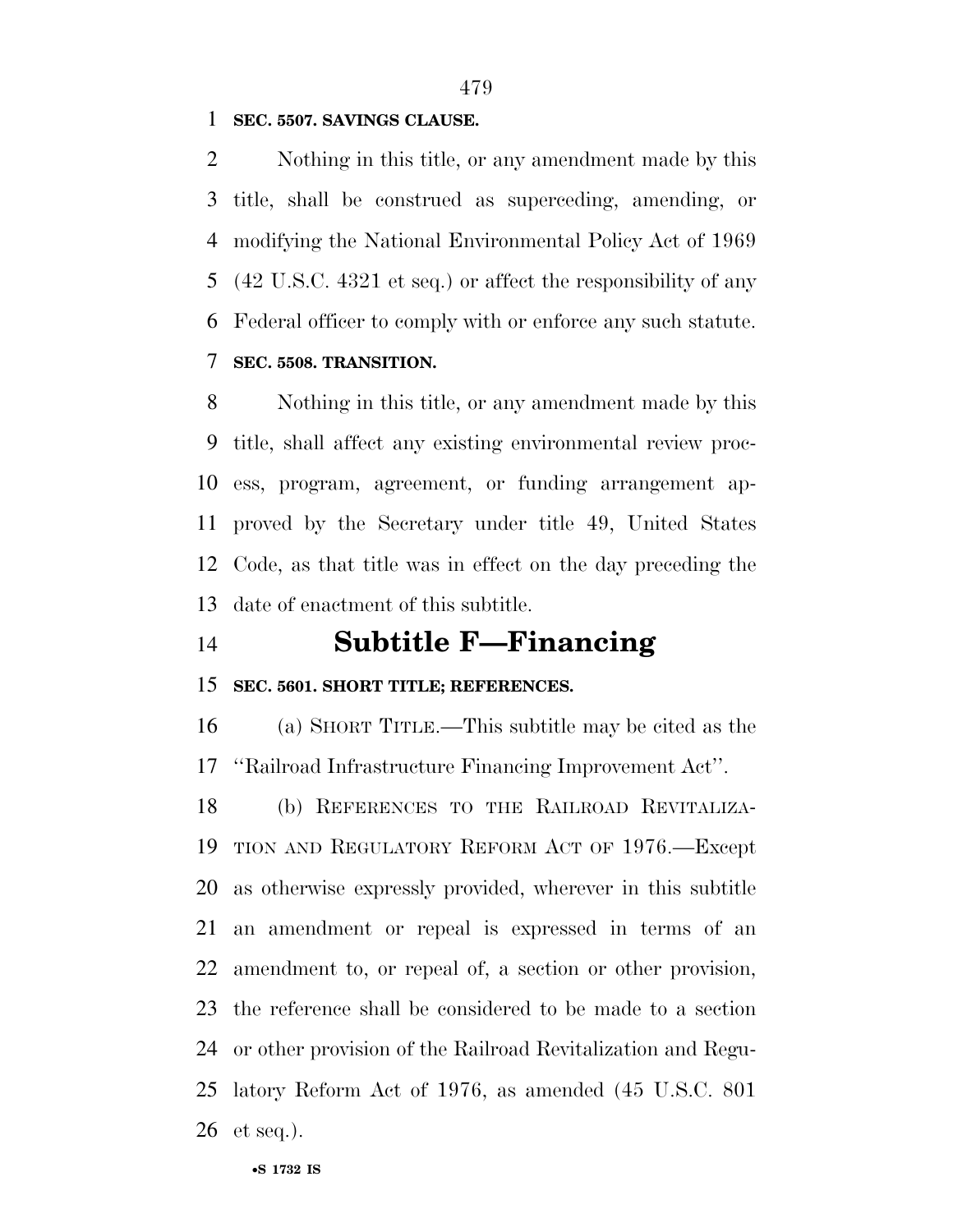| $\mathbf{1}$   | SEC. 5602. DEFINITIONS.                                       |
|----------------|---------------------------------------------------------------|
| $\overline{2}$ | Section 501 (45 U.S.C. 821) is amended—                       |
| 3              | $(1)$ by redesignating paragraph $(8)$ as para-               |
| $\overline{4}$ | graph $(10);$                                                 |
| 5              | $(2)$ by redesignating paragraphs $(6)$ and $(7)$ as          |
| 6              | paragraphs $(7)$ and $(8)$ , respectively;                    |
| 7              | $(3)$ by inserting after paragraph $(5)$ the fol-             |
| 8              | lowing:                                                       |
| 9              | $\cdot\cdot$ (6) The term 'investment-grade rating' means     |
| 10             | rating of BBB minus, Baa 3, bbb minus,<br>$\mathbf{a}$        |
| 11             | BBB(low), or higher assigned by a rating agency.";            |
| 12             | $(4)$ by inserting after paragraph $(8)$ , as redesig-        |
| 13             | nated, the following:                                         |
| 14             | $\cdot\cdot\cdot(9)$ The term 'master credit agreement' means |
| 15             | an agreement to make 1 or more direct loans or loan           |
| 16             | guarantees at future dates for a program of related           |
| 17             | projects on terms acceptable to the Secretary."; and          |
| 18             | $(5)$ by adding at the end the following:                     |
| 19             | "(11) The term 'obligor' means a party that—                  |
| 20             | "(A) is primarily liable for payment of the                   |
| 21             | principal of or interest on a direct loan or loan             |
| 22             | guarantee under this section; and                             |
| 23             | $\lq\lq (B)$ may be a corporation, limited liability          |
| 24             | company, partnership, joint venture, trust, or                |
| 25             | governmental entity, agency, or instrumentality.              |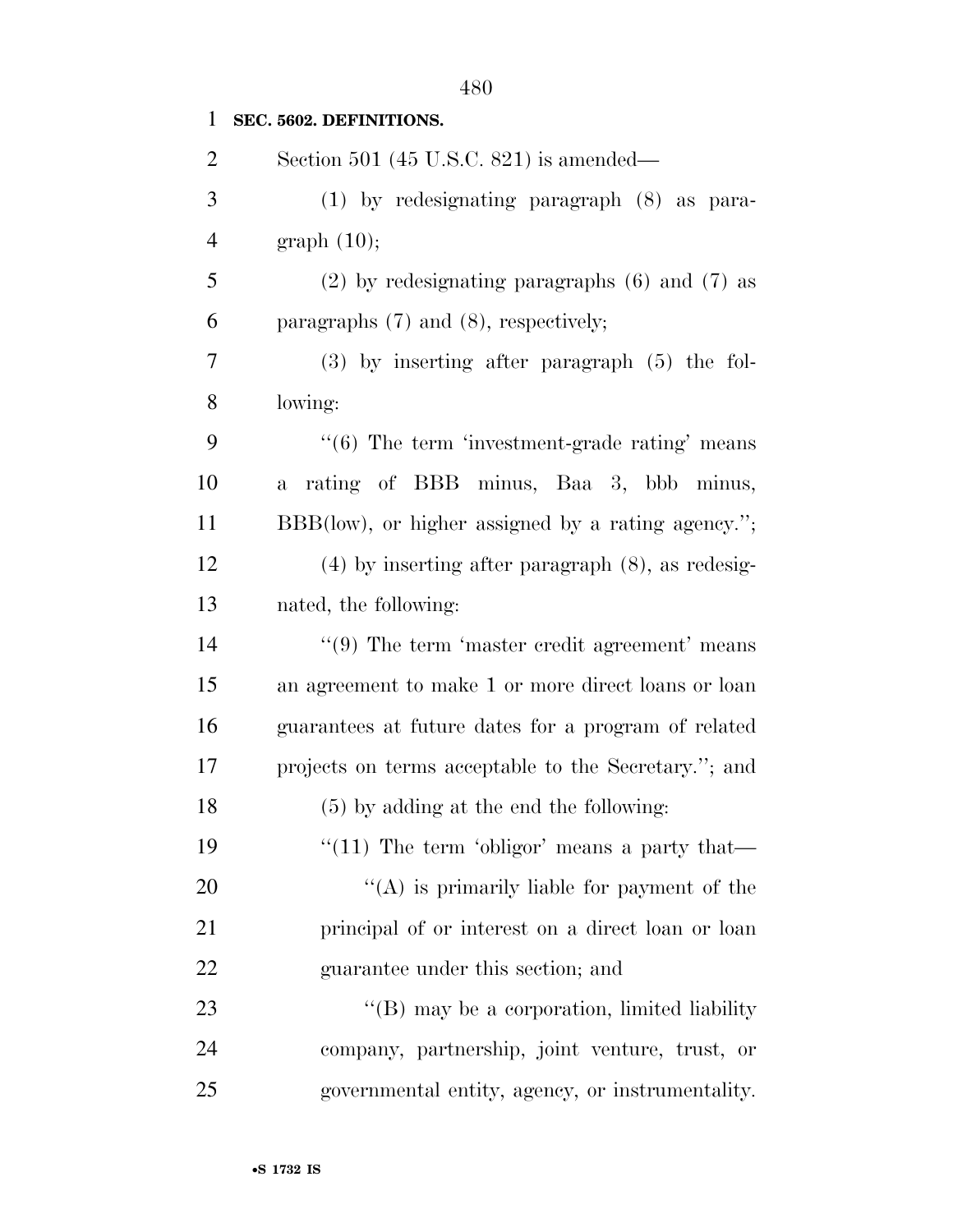| $\lq(12)$ The term 'project obligation' means a           |
|-----------------------------------------------------------|
| note, bond, debenture, or other debt obligation           |
| issued by a borrower in connection with the financ-       |
| ing of a project, other than a direct loan or loan        |
| guarantee under this title.                               |
| " $(13)$ The term 'railroad' has the meaning              |
| given the term 'railroad carrier' in section 20102 of     |
| title 49, United States Code.                             |
| $\cdot$ (14) The term 'rating agency' means a credit      |
| rating agency registered with the Securities and Ex-      |
| change Commission as a nationally recognized statis-      |
| tical rating organization (as defined in section $3(a)$ ) |
| of the Securities Exchange Act of 1934 (15 U.S.C.         |
| $78c(a))$ .                                               |
| $\degree$ (15) The term 'substantial completion'          |
| $means$ —                                                 |
| "(A) the opening of a project to passenger                |
| or freight traffic; or                                    |
| $\lq\lq$ (B) a comparable event, as determined by         |
| the Secretary and specified in the direct loan.".         |
| SEC. 5603. ELIGIBLE APPLICANTS.                           |
| Section 502(a) $(45 \text{ U.S.C. } 822(a))$ is amended—  |
| $(1)$ in paragraph $(5)$ , by striking "one railroad;     |
| and" and inserting "1 of the entities described in        |
| paragraph $(1)$ , $(2)$ , $(3)$ , $(4)$ , or $(6)$ ;";    |
|                                                           |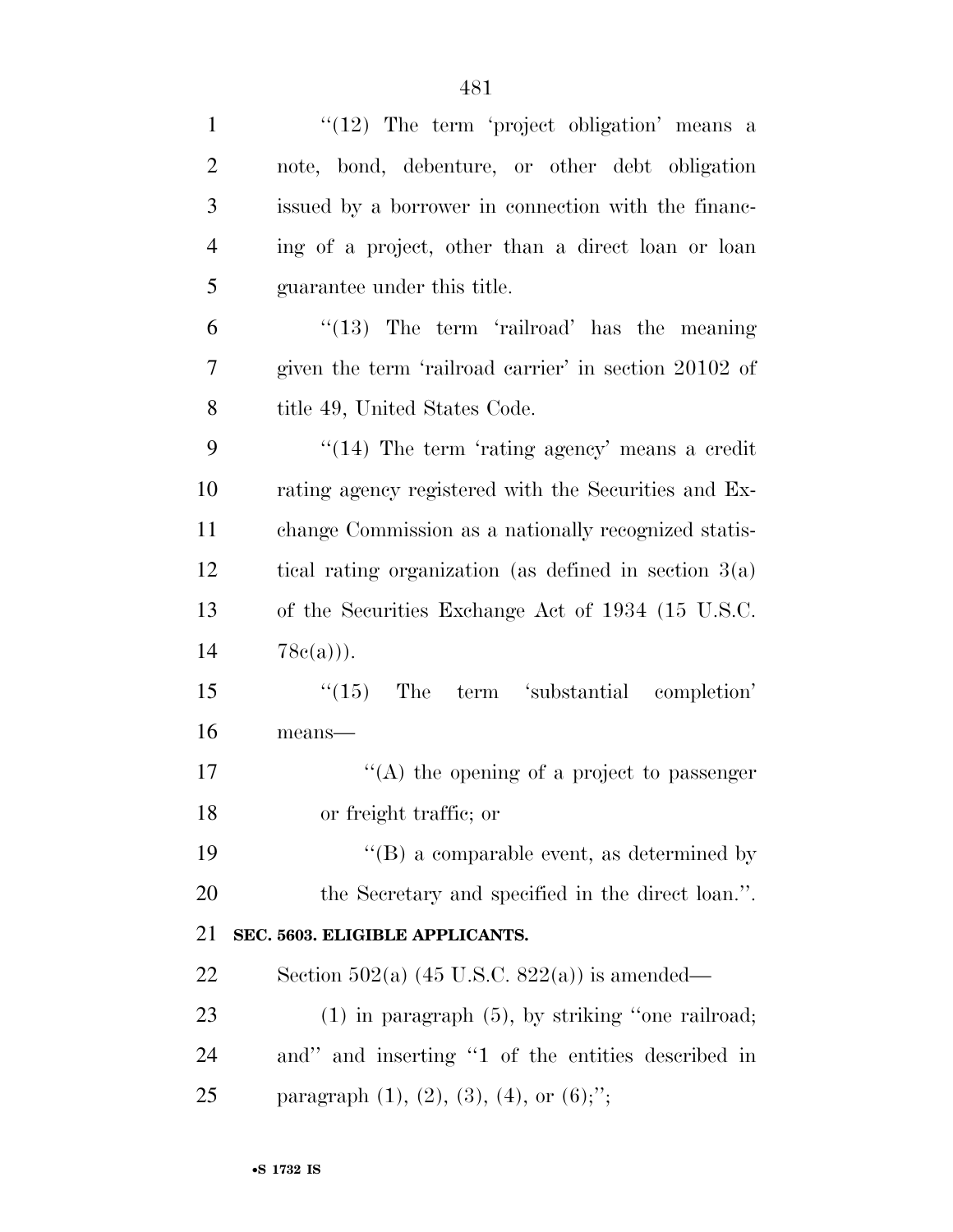| $\mathbf{1}$   | $(2)$ by amending paragraph $(6)$ to read as fol-            |
|----------------|--------------------------------------------------------------|
| $\overline{2}$ | lows:                                                        |
| 3              | $(6)$ solely for the purpose of constructing a               |
| $\overline{4}$ | rail connection between a plant or facility and a rail       |
| 5              | carrier, limited option freight shippers that own or         |
| 6              | operate a plant or other facility; and"; and                 |
| $\tau$         | (3) by adding at the end the following:                      |
| 8              | $\lq(7)$ any obligor, as designated by an entity             |
| 9              | otherwise eligible to receive a direct loan or loan          |
| 10             | guarantee under this section, including a special            |
| 11             | purpose entity receiving user fees or other payments         |
| 12             | or revenues from dedicated sources for debt service          |
| 13             | and maintenance of the equipment or facilities to be         |
| 14             | acquired or improved; and                                    |
| 15             | $\cdot\cdot$ (8) a public-private or private partnership be- |
| 16             | tween at least 1 other entity listed in any of para-         |
| 17             | graphs $(1)$ through $(7)$ and a consortium that spe-        |
| 18             | cializes in real estate development.".                       |
| 19             | SEC. 5604. ELIGIBLE PURPOSES.                                |
| 20             | Section 502(b)(1) (45 U.S.C. 822(b)(1)) is amend-            |
| 21             | $ed$ —                                                       |
| 22             | $(1)$ in subparagraph $(A)$ , by inserting ", and            |
| 23             | costs related to these activities, including pre-con-        |
| 24             | struction costs" after "shops";                              |
|                |                                                              |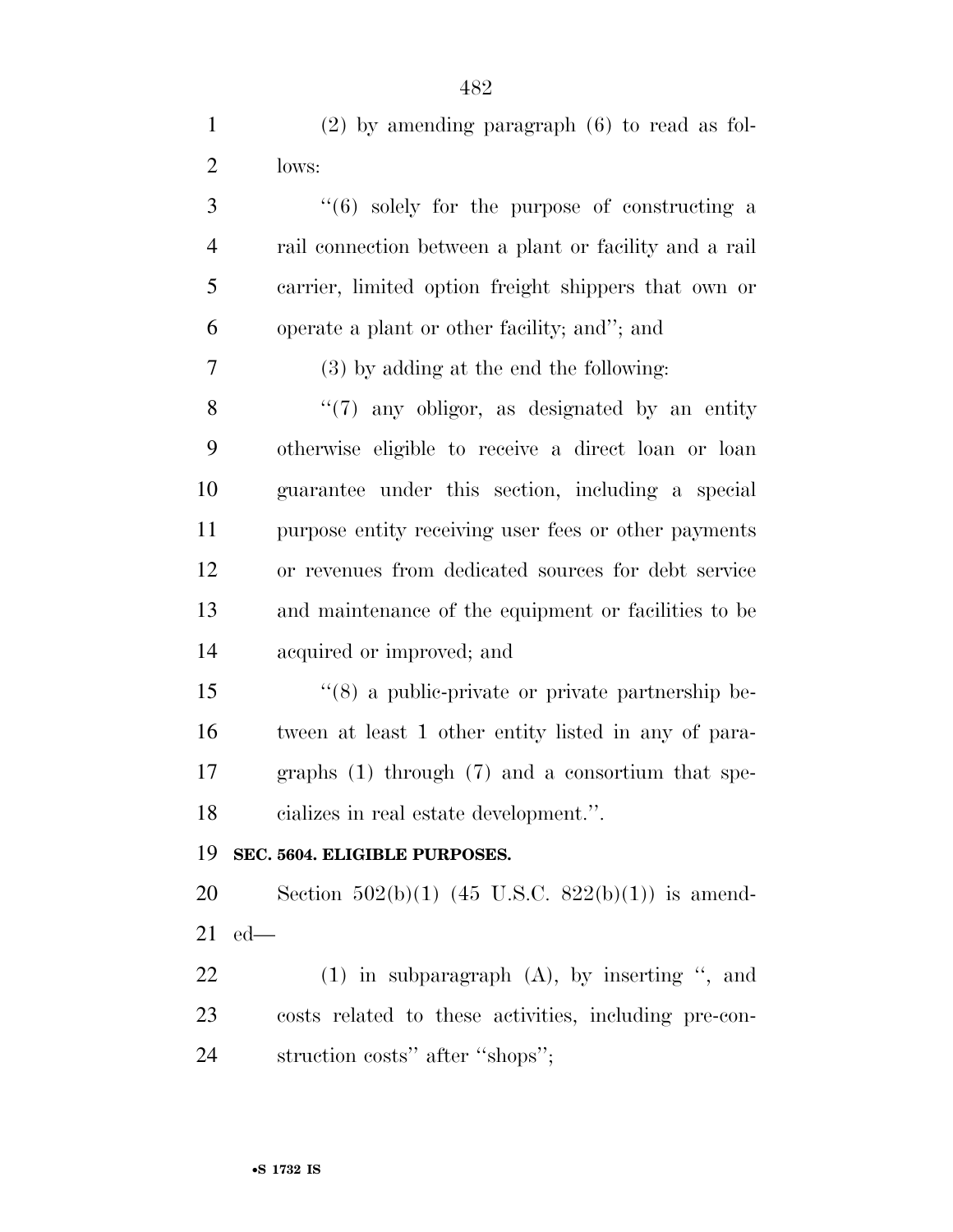| $\mathbf{1}$   | $(2)$ in subparagraph $(B)$ , by striking "subpara-    |
|----------------|--------------------------------------------------------|
| $\overline{2}$ | graph $(A)$ ; or" and inserting "subparagraph $(A)$ or |
| 3              | $(C)$ ;';                                              |
| $\overline{4}$ | $(3)$ in subparagraph $(C)$ , by striking the period   |
| 5              | at the end and inserting a semicolon; and              |
| 6              | (4) by adding at the end the following:                |
| 7              | "(D) reimburse planning and design ex-                 |
| 8              | penses relating to projects described in subpara-      |
| 9              | graph $(A)$ or $(C)$ ; or                              |
| 10             | "(E) finance economic development, in-                 |
| 11             | cluding commercial and residential development,        |
| 12             | and related infrastructure and activities, that—       |
| 13             | "(i) incorporates private investment;                  |
| 14             | "(ii) is physically or functionally re-                |
| 15             | lated to a passenger rail station or                   |
| 16             | multimodal station that includes rail serv-            |
| 17             | ice;                                                   |
| 18             | "(iii) has a high probability of the ap-               |
| 19             | plicant commencing the contracting proc-               |
| 20             | ess for construction not later than 90 days            |
| 21             | after the date on which the direct loan or             |
| 22             | loan guarantee is obligated for the project            |
| 23             | under this title; and                                  |
| 24             | "(iv) has a high probability of reduc-                 |
| 25             | ing the need for financial assistance under            |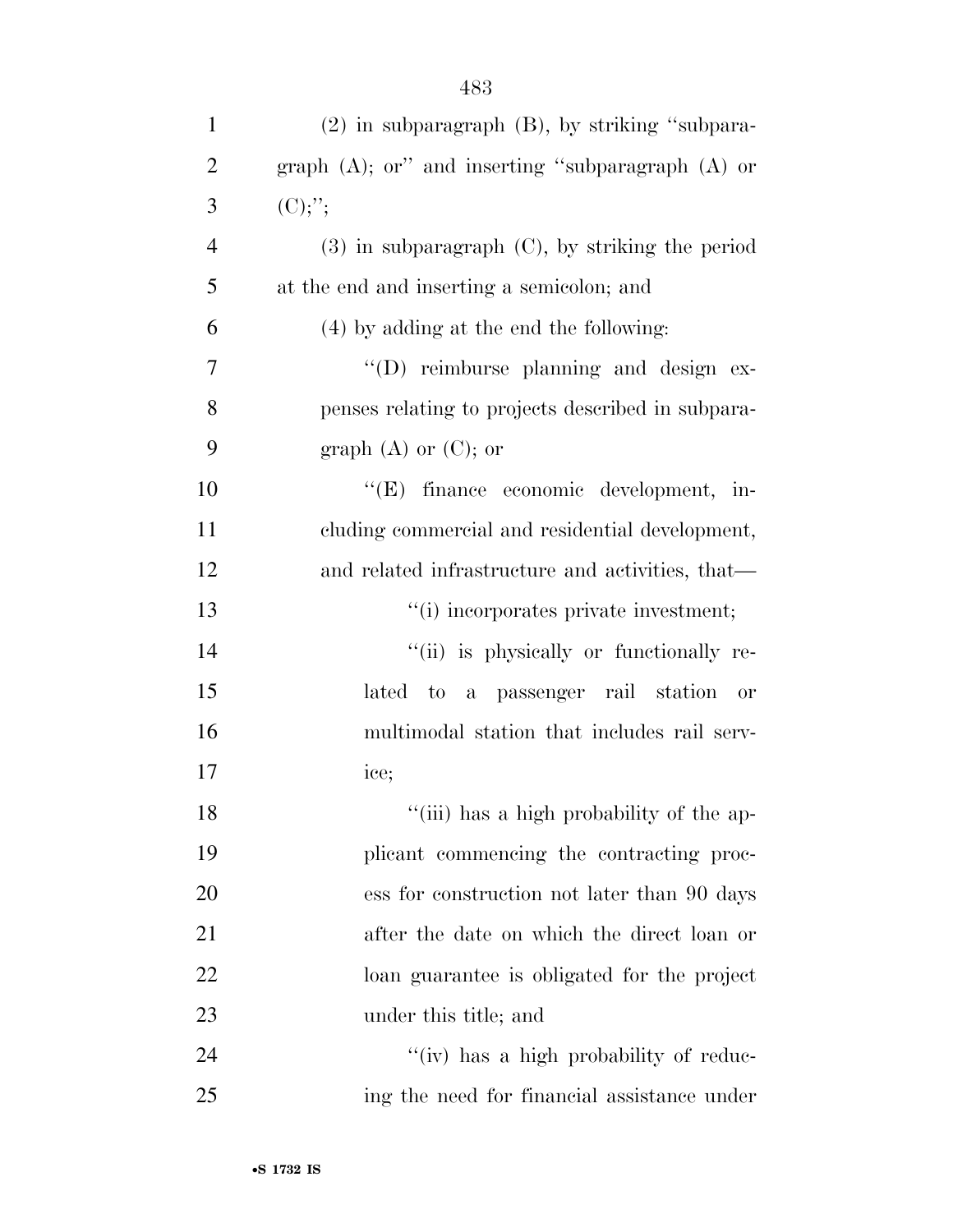| $\mathbf{1}$   | any other Federal program for the relevant                     |
|----------------|----------------------------------------------------------------|
| $\overline{2}$ | passenger rail station or service by increas-                  |
| 3              | ing ridership, tenant lease payments, or                       |
| $\overline{4}$ | other activities that generate revenue ex-                     |
| 5              | ceeding costs.".                                               |
| 6              | SEC. 5605. PROGRAM ADMINISTRATION.                             |
| 7              | (a) APPLICATION PROCESSING PROCEDURES.-Sec-                    |
| 8              | tion $502(i)$ (45 U.S.C. $822(i)$ ) is amended to read as fol- |
| 9              | lows:                                                          |
| 10             | "(i) APPLICATION PROCESSING PROCEDURES.—                       |
| 11             | "(1) APPLICATION STATUS NOTICES.—Not later                     |
| 12             | than 30 days after the date that the Secretary re-             |
| 13             | ceives an application under this section, the Sec-             |
| 14             | retary shall provide the applicant written notice as           |
| 15             | to whether the application is complete or incomplete.          |
| 16             | "(2) INCOMPLETE APPLICATIONS.—If the Sec-                      |
| 17             | retary determines that an application is incomplete,           |
| 18             | the Secretary shall-                                           |
| 19             | $\lq\lq$ provide the applicant with a descrip-                 |
| <b>20</b>      | tion of all of the specific information or mate-               |
| 21             | rial that is needed to complete the application;               |
| 22             | and                                                            |
| 23             | $\lq\lq (B)$ allow the applicant to resubmit the               |
| 24             | information and material described under sub-                  |

paragraph (A) to complete the application.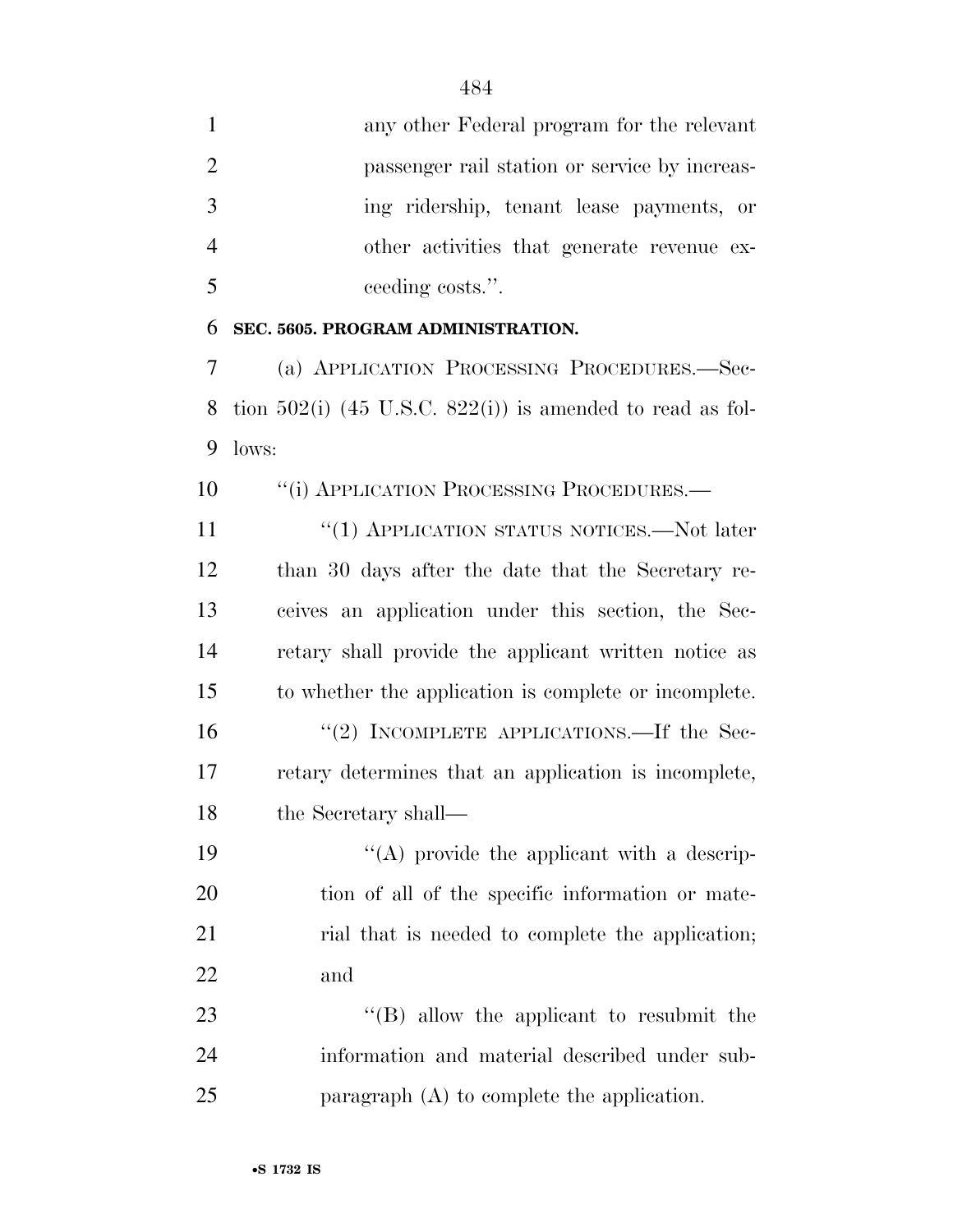| "(3) APPLICATION APPROVALS AND DIS-                                             |  |
|---------------------------------------------------------------------------------|--|
| 2 APPROVALS.—                                                                   |  |
| $\mathcal{H}(\Lambda)$ by comparing $N_{\alpha}$ later than $\mathcal{L}\Omega$ |  |

3 "(A) In GENERAL.—Not later than 60 days after the date the Secretary notifies an ap- plicant that an application is complete under paragraph (1), the Secretary shall provide the applicant written notice as to whether the Sec- retary has approved or disapproved the applica-tion.

10 "(B) ACTIONS BY THE OFFICE OF MAN- AGEMENT AND BUDGET.—In order to enable compliance with the time limit under subpara- graph (A), the Office of Management and Budget shall take any action required with re- spect to the application within that 60-day pe-riod.

17 ''(4) EXPEDITED PROCESSING.—The Secretary shall implement procedures and measures to econo- mize the time and cost involved in obtaining an ap- proval or a disapproval of credit assistance under this title.

22 ''(5) DASHBOARD.—The Secretary shall post on the Department of Transportation's public Web site a monthly report that includes for each applica-tion—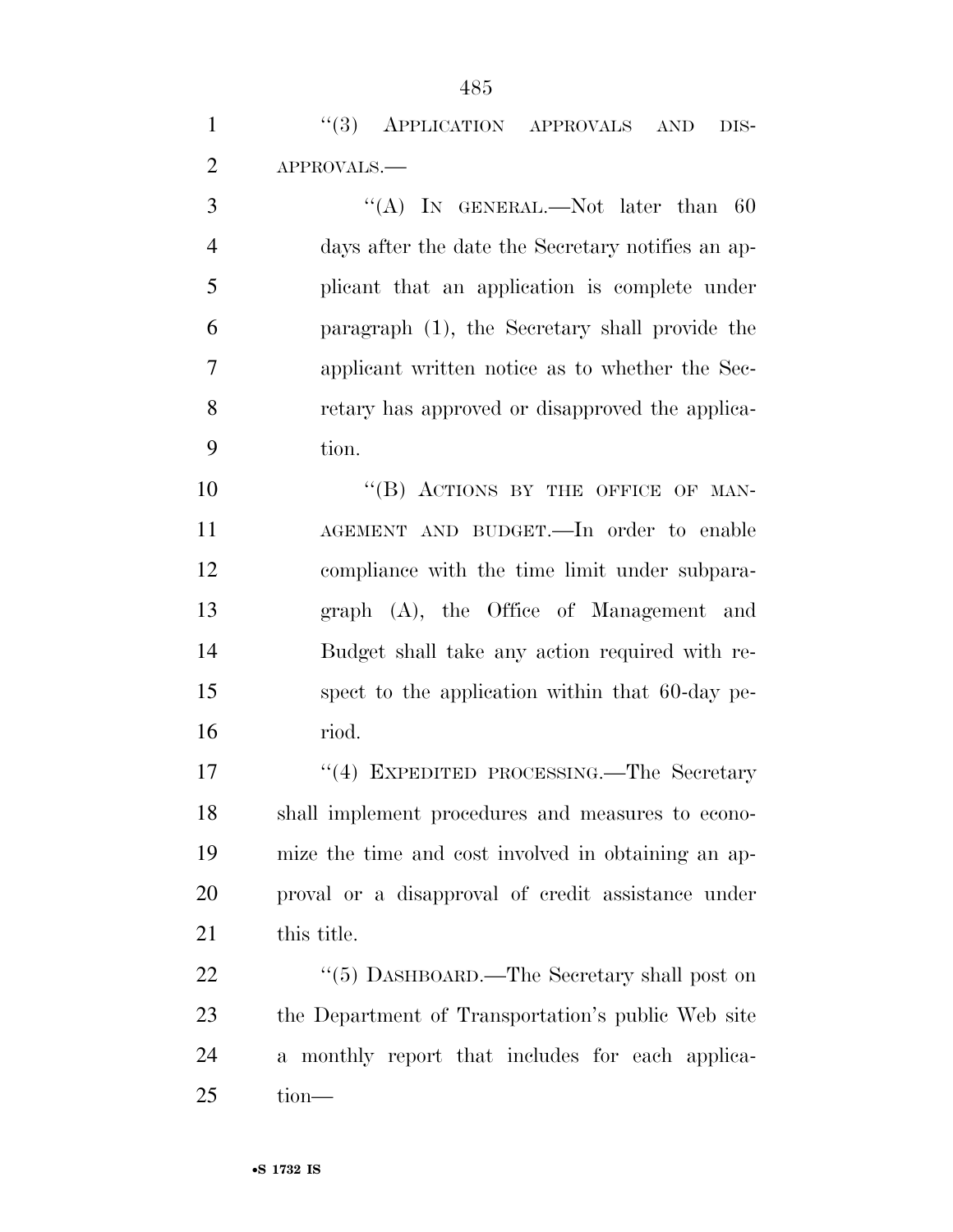| $\mathbf{1}$   | "(A) the name of the applicant or appli-               |
|----------------|--------------------------------------------------------|
| $\overline{2}$ | cants;                                                 |
| 3              | "(B) the location of the project;                      |
| $\overline{4}$ | $\lq\lq$ (C) a brief description of the project, in-   |
| 5              | eluding its purpose;                                   |
| 6              | "(D) the requested direct loan or loan                 |
| 7              | guarantee amount;                                      |
| 8              | $\lq\lq(E)$ the date on which the Secretary pro-       |
| 9              | vided application status notice under paragraph        |
| 10             | $(1)$ ; and                                            |
| 11             | "(F) the date that the Secretary provided              |
| 12             | notice of approval or disapproval under para-          |
| 13             | graph $(3)$ .".                                        |
| 14             | (b) ADMINISTRATION OF DIRECT LOANS AND LOAN            |
| 15             | GUARANTEES.—Section 503 (45 U.S.C. 823) is amend-      |
| 16             | $ed$ —                                                 |
| 17             | $(1)$ in subsection $(a)$ , by striking the period at  |
| 18             | the end and inserting ", including a program guide     |
| 19             | and standard term sheet and specific timetables.";     |
| 20             | $(2)$ by redesignating subsections $(e)$ through $(l)$ |
| 21             | as subsections $(d)$ through $(m)$ , respectively;     |
| <u>22</u>      | (3) by striking "(b) ASSIGNMENT OF LOAN                |
| 23             | GUARANTEES.—" and inserting "(c) ASSIGNMENT            |
| 24             | OF LOAN GUARANTEES.-";                                 |
| 25             | $(4)$ in subsection $(d)$ , as redesignated—           |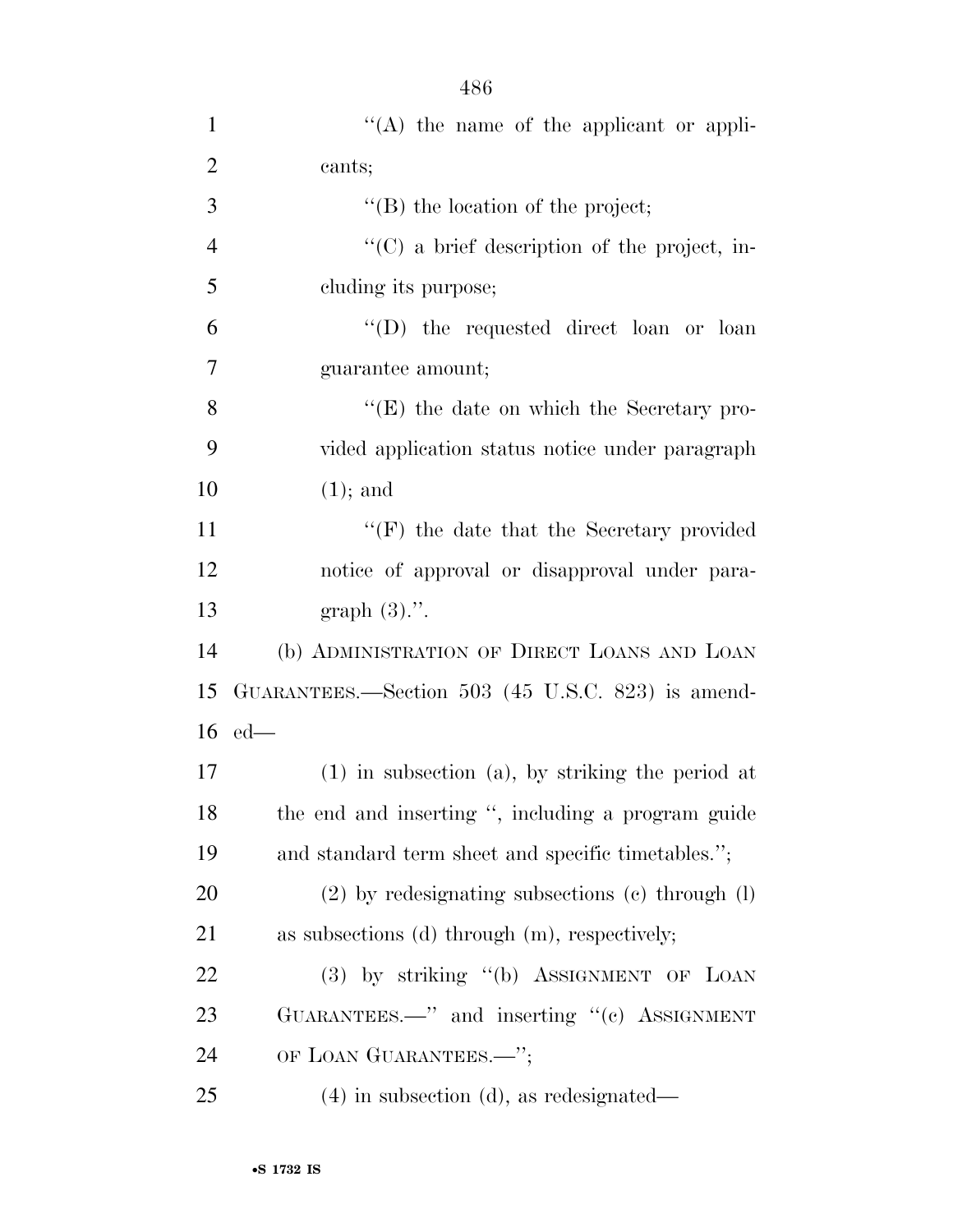| $\mathbf{1}$   | $(A)$ in paragraph $(1)$ , by striking "; and"           |
|----------------|----------------------------------------------------------|
| $\overline{2}$ | and inserting a semicolon;                               |
| 3              | $(B)$ in paragraph $(2)$ , by striking the pe-           |
| $\overline{4}$ | riod at the end and inserting "; and"; and               |
| 5              | (C) by adding at the end the following:                  |
| 6              | $(3)$ the modification cost has been covered             |
| 7              | under section $502(f)$ ."; and                           |
| 8              | $(5)$ by amending subsection $(l)$ , as redesignated,    |
| 9              | to read as follows:                                      |
| 10             | "(I) CHARGES AND LOAN SERVICING.                         |
| 11             | "(1) PURPOSES.—The Secretary may collect                 |
| 12             | and spend from each applicant, obligor, or loan          |
| 13             | party a reasonable charge for—                           |
| 14             | $\lq\lq$ the cost of evaluating the application,         |
| 15             | amendments, modifications, and waivers, in-              |
| 16             | cluding for evaluating project viability, appli-         |
| 17             | cant creditworthiness, and the appraisal of the          |
| 18             | value of the equipment or facilities for which           |
| 19             | the direct loan or loan guarantee is sought, and         |
| 20             | for making necessary determinations and find-            |
| 21             | ings;                                                    |
| 22             | $\lq\lq$ the cost of award management and                |
| 23             | project management oversight;                            |
| 24             | $\cdot\cdot$ (C) the cost of services from expert firms, |
| 25             | including counsel, and independent financial ad-         |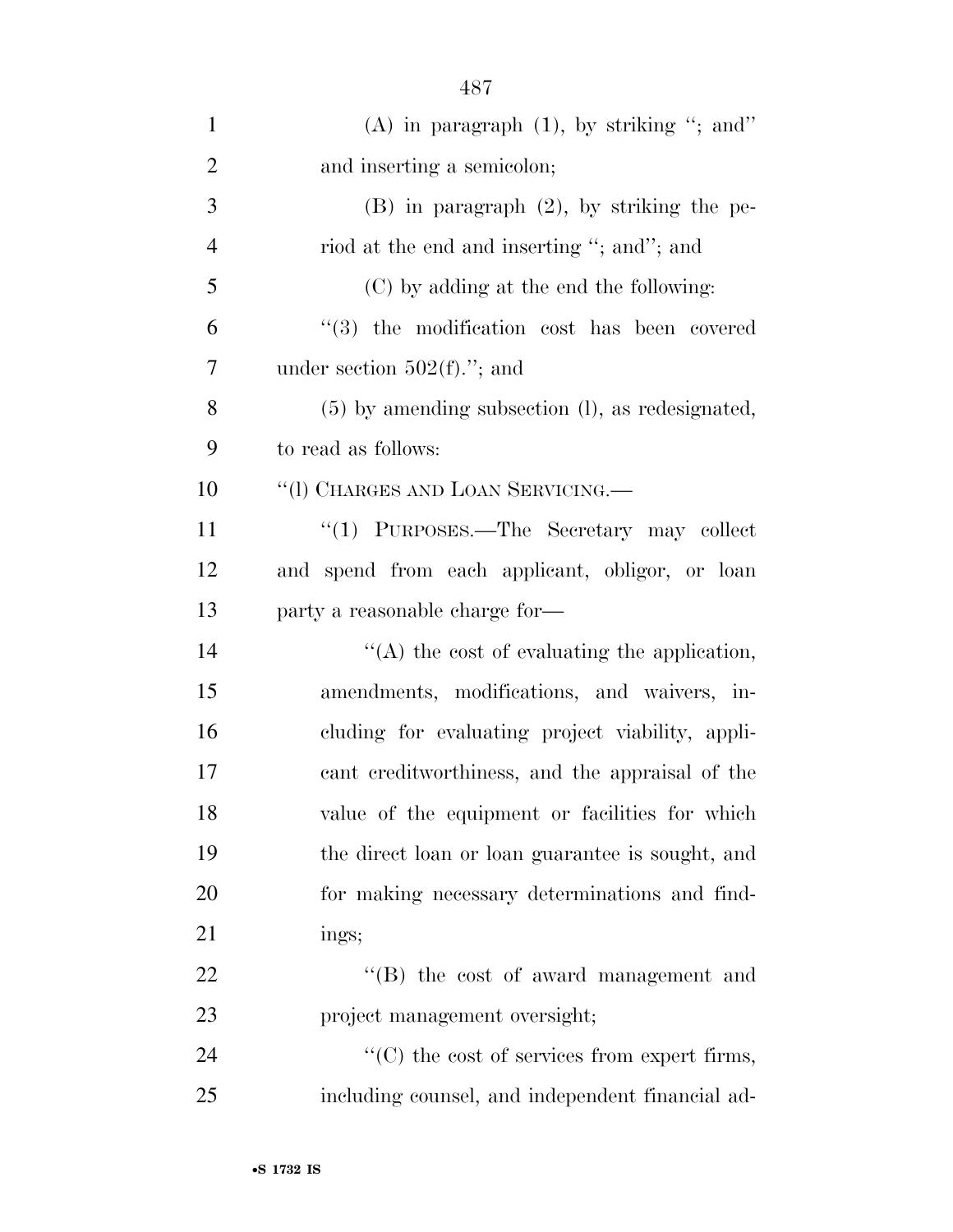| $\mathbf{1}$   | visors to assist in the underwriting, auditing,      |
|----------------|------------------------------------------------------|
| $\overline{2}$ | servicing, and exercise of rights with respect to    |
| 3              | direct loans and loan guarantees; and                |
| $\overline{4}$ | $\lq\lq$ the cost of all other expenses in-          |
| 5              | curred as a result of a breach of any term or        |
| 6              | condition or any event of default on a direct        |
| $\overline{7}$ | loan or loan guarantee.                              |
| 8              | "(2) STANDARDS.—The Secretary may charge             |
| 9              | different amounts under this subsection based on the |
| 10             | different costs incurred under paragraph (1).        |
| 11             | $``(3)$ SERVICER.—                                   |
| 12             | "(A) IN GENERAL.—The Secretary may                   |
| 13             | appoint a financial entity to assist the Secretary   |
| 14             | in servicing a direct loan or loan guarantee         |
| 15             | under this section.                                  |
| 16             | "(B) DUTIES.—A servicer appointed under              |
| 17             | subparagraph (A) shall act as the agent of the       |
| 18             | Secretary in serving a direct loan or loan guar-     |
| 19             | antee under this section.                            |
| 20             | "(C) FEES.—A servicer appointed under                |
| 21             | subparagraph (A) shall receive a servicing fee       |
| 22             | from the obligor or other loan party, subject to     |
| 23             | approval by the Secretary.                           |
| 24             | "(4) USE OF OTHER FEDERAL FUNDS.-Not-                |
| 25             | withstanding any other provision of law, an appli-   |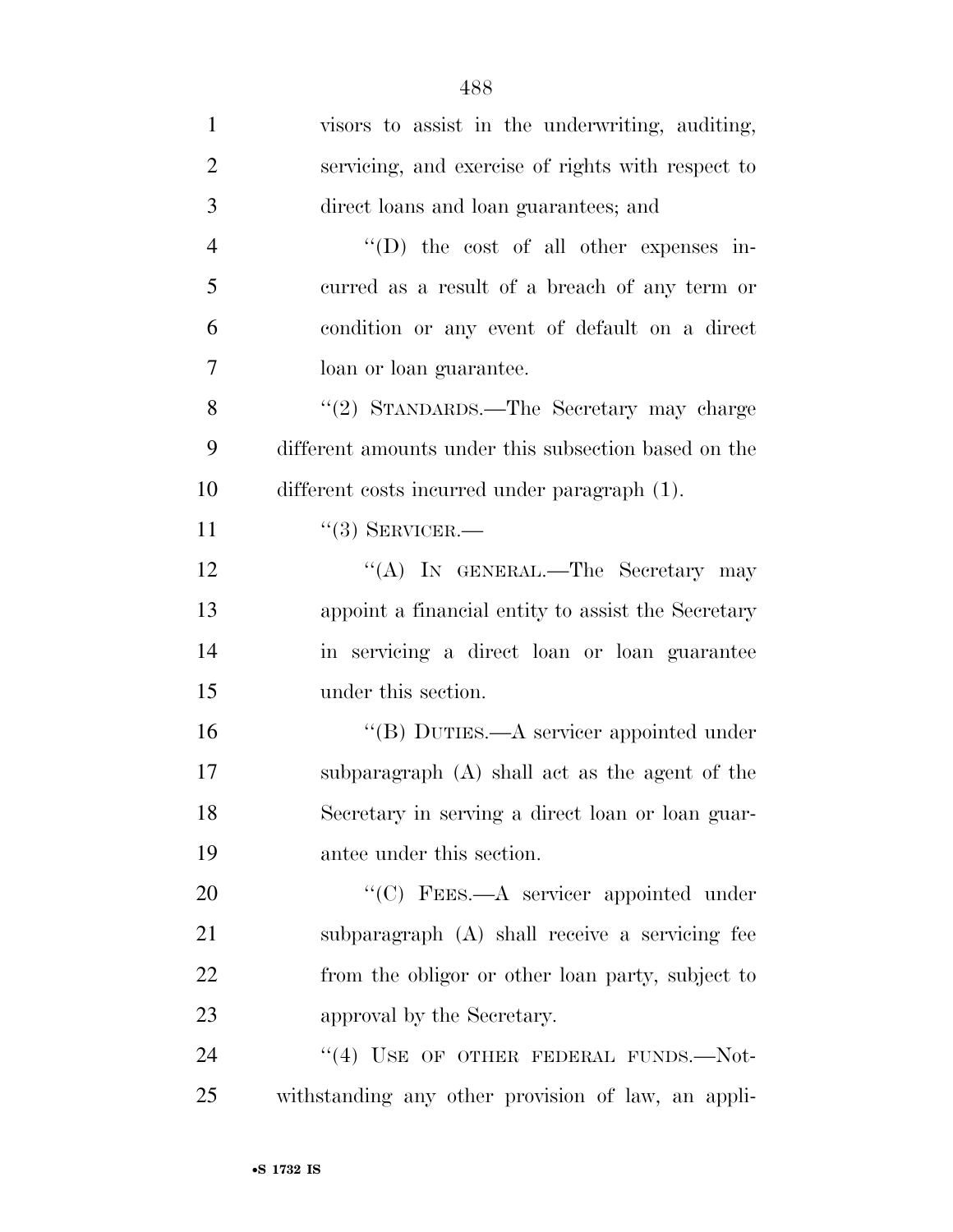| $\mathbf{1}$   | cant may use grants under chapter 244 of title 49,             |
|----------------|----------------------------------------------------------------|
| $\overline{2}$ | United States Code, to pay any charge under this               |
| 3              | subsection.                                                    |
| $\overline{4}$ | "(5) SAFETY AND OPERATIONS ACCOUNT.                            |
| 5              | Amounts collected under this subsection shall—                 |
| 6              | $\lq\lq$ be credited directly to the Safety and                |
| 7              | Operations account of the Federal Railroad Ad-                 |
| 8              | ministration; and                                              |
| 9              | $\lq\lq$ remain available until expended to                    |
| 10             | pay for the costs described in this subsection.".              |
| 11             | SEC. 5606. LOAN TERMS AND REPAYMENT.                           |
| 12             | (a) PREREQUISITES FOR ASSISTANCE.—Section                      |
| 13             | $502(g)(1)$ (45 U.S.C. $822(g)(1)$ ) is amended by striking    |
|                | 14 "35 years from the date of its execution" and inserting     |
|                | 15 "the lesser of 35 years after the date of substantial com-  |
|                | 16 pletion of the project or the estimated useful life of the  |
|                | 17 rail equipment or facilities to be acquired, rehabilitated, |
|                | 18 improved, developed, or established".                       |
| 19             | (b) REPAYMENT SCHEDULES.—Section $502(j)$ (45)                 |
| 20             | U.S.C. $822(j)$ is amended—                                    |
| 21             | $(1)$ in paragraph $(1)$ , by striking "the sixth an-          |
| 22             | niversary date of the original loan disbursement"              |
| 23             | and inserting "5 years after the date of substantial           |
| 24             | completion"; and                                               |
| 25             | $(2)$ by adding at the end the following:                      |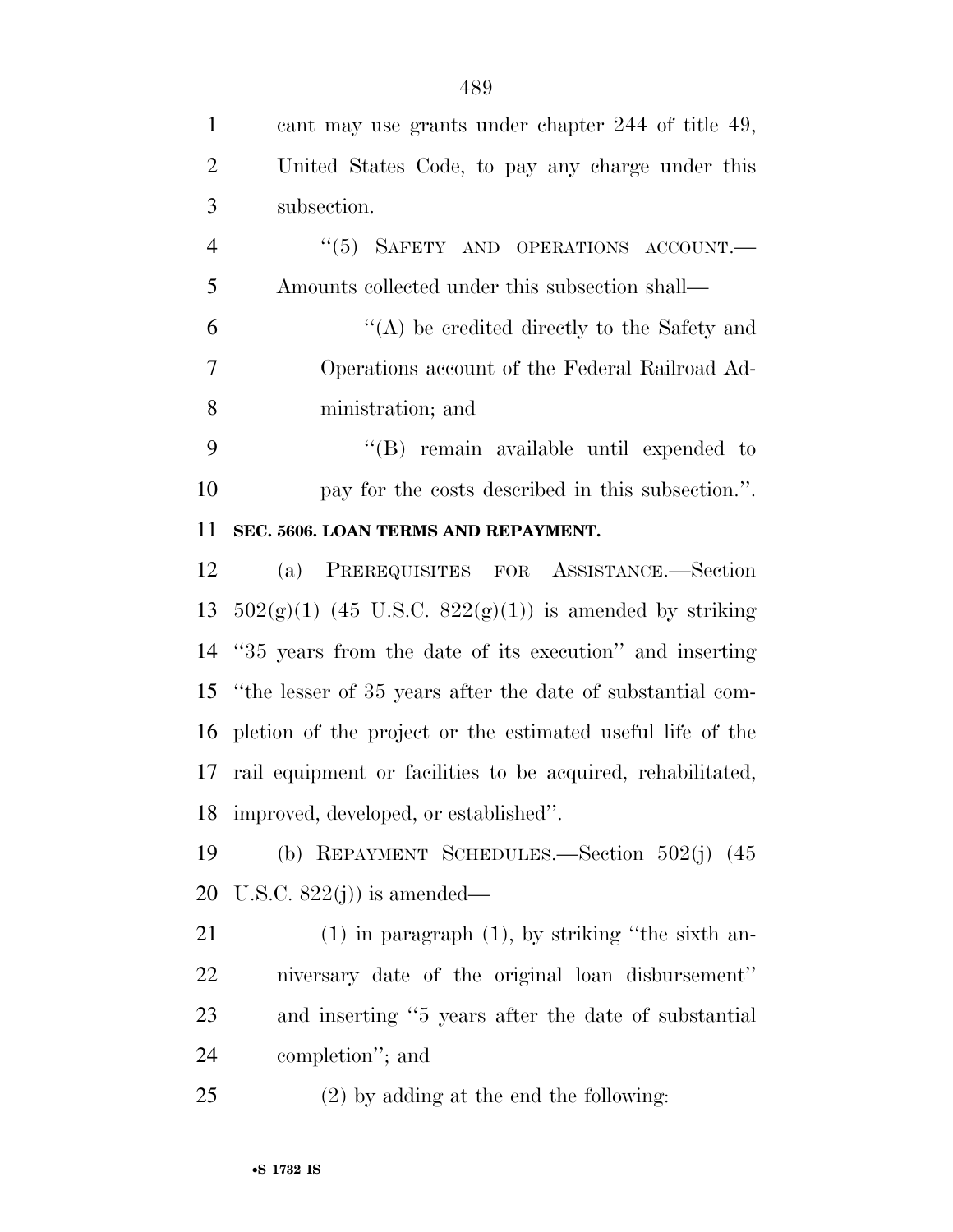# 1 ''(3) DEFERRED PAYMENTS.—

| $\overline{2}$ | "(A) IN GENERAL.—If at any time after             |
|----------------|---------------------------------------------------|
| 3              | the date of substantial completion the project is |
| $\overline{4}$ | unable to generate sufficient revenues to pay     |
| 5              | the scheduled loan repayments of principal and    |
| 6              | interest on the direct loan, the Secretary, sub-  |
| $\tau$         | ject to subparagraph (B), may allow, for a max-   |
| 8              | imum aggregate time of 1 year over the dura-      |
| 9              | tion of the direct loan, the obligor to add un-   |
| 10             | paid principal and interest to the outstanding    |
| 11             | balance of the direct loan.                       |
| 12             | "(B) INTEREST.—A payment deferred                 |
| 13             | under subparagraph $(A)$ shall—                   |
| 14             | "(i) continue to accrue interest under            |
| 15             | paragraph $(2)$ until the loan is fully repaid;   |
| 16             | and                                               |
| 17             | "(ii) be scheduled to be amortized                |
| 18             | over the remaining term of the loan.              |
| 19             | $``(4)$ PREPAYMENTS.—                             |
| 20             | "(A) USE OF EXCESS REVENUES.—Any                  |
| 21             | excess revenues that remain after satisfying      |
| 22             | scheduled debt service requirements on the        |
| 23             | project obligations and direct loan and all de-   |
| 24             | posit requirements under the terms of any trust   |
| 25             | agreement, bond resolution, or similar agree-     |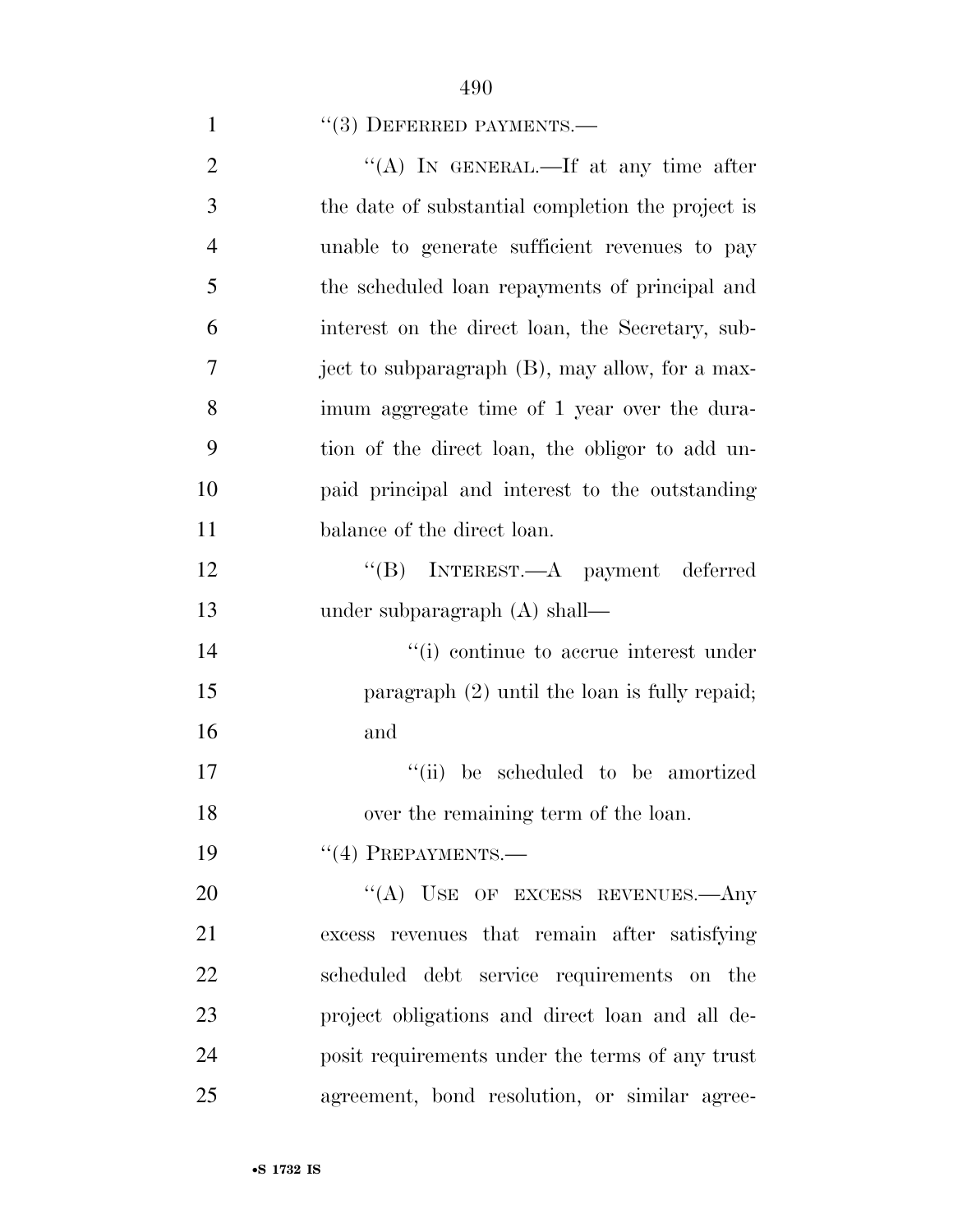ment securing project obligations may be ap- plied annually to prepay the direct loan without penalty. 4 "(B) USE OF PROCEEDS OF REFI- NANCING.—The direct loan may be prepaid at any time without penalty from the proceeds of refinancing from non-Federal funding sources.''. (c) SALE OF DIRECT LOANS.—Section 502 (45 U.S.C. 822) is amended by adding at the end the fol- lowing: 12 "(k) SALE OF DIRECT LOANS.—  $\frac{1}{2}$  (1) In GENERAL.—Subject to paragraph (2) and as soon as practicable after substantial comple- tion of a project, the Secretary, after notifying the obligor, may sell to another entity or reoffer into the capital markets a direct loan for the project if the Secretary determines that the sale or reoffering has a high probability of being made on favorable terms. 20 "(2) CONSENT OF OBLIGOR.—In making a sale or reoffering under paragraph (1), the Secretary may not change the original terms and conditions of the secured loan without the prior written consent of the obligor.''.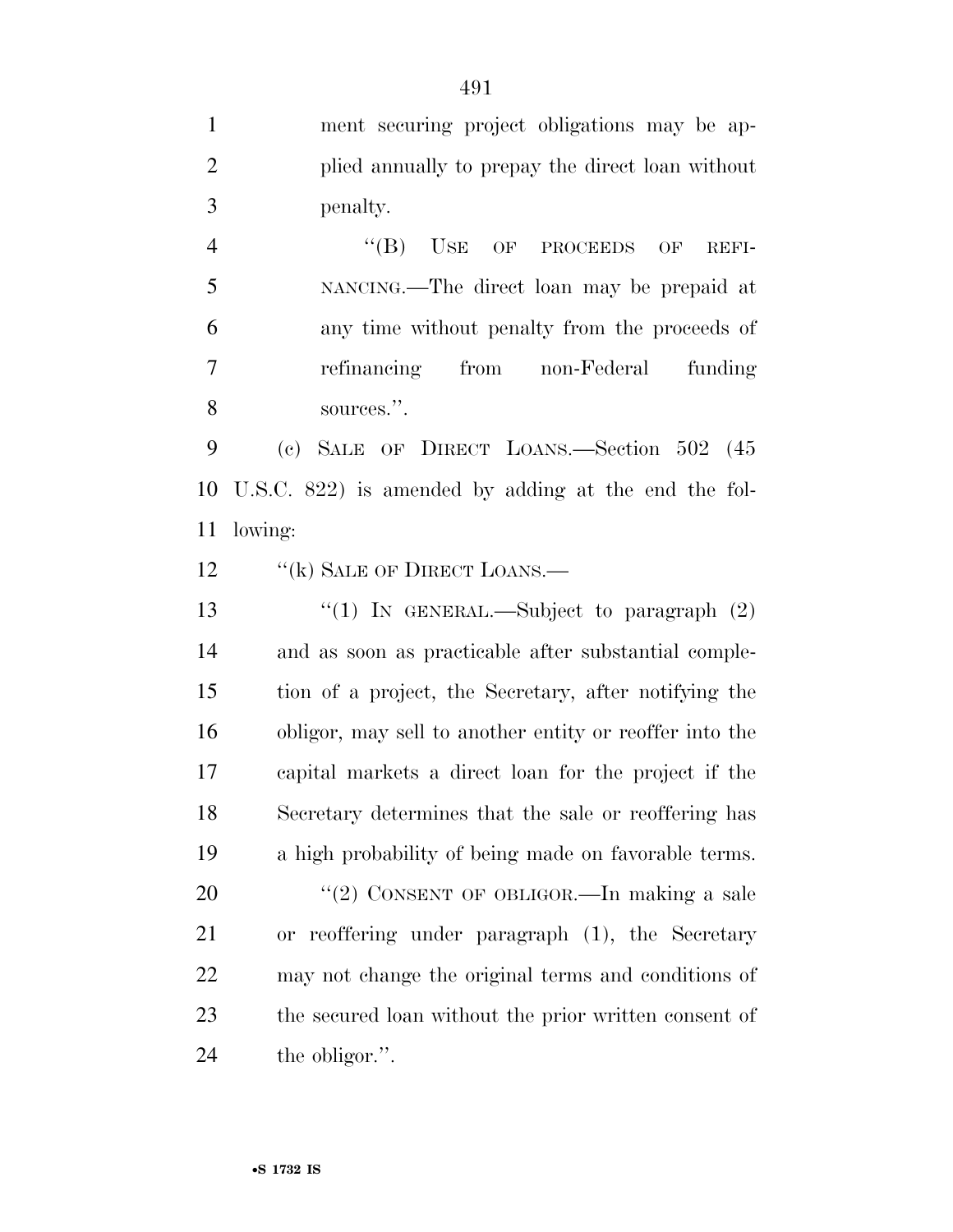| 2              | $822$ , as amended in subsection (c), is further amended |
|----------------|----------------------------------------------------------|
| 3              | by adding at the end the following:                      |
| $\overline{4}$ | "(1) NONSUBORDINATION.-                                  |
| 5              | "(1) IN GENERAL.—Except as provided in para-             |
| 6              | $graph (2)(B)$ , a direct loan shall not be subordinated |
| 7              | to the claims of any holder of project obligations in    |
| 8              | the event of bankruptcy, insolvency, or liquidation of   |
| 9              | the obligor.                                             |
| 10             | $``(2)$ PREEXISTING INDENTURES.—                         |
| 11             | "(A) IN GENERAL.—The Secretary may                       |
| 12             | waive the requirement under paragraph (1) for            |
| 13             | a public agency borrower that is financing on-           |
| 14             | going capital programs and has outstanding               |
| 15             | senior bonds under a preexisting indenture if-           |
| 16             | "(i) the direct loan is rated in the $A$                 |
| 17             | category or higher;                                      |
| 18             | "(ii) the direct loan is secured and                     |
| 19             | payable from pledged revenues not affected               |
| 20             | by project performance, such as a tax-                   |
| 21             | based revenue pledge or a system-backed                  |
| 22             | pledge of project revenues; and                          |
| 23             | "(iii) the program share, under this                     |
| 24             | title, of eligible project costs is 50 percent           |
| 25             | or less.                                                 |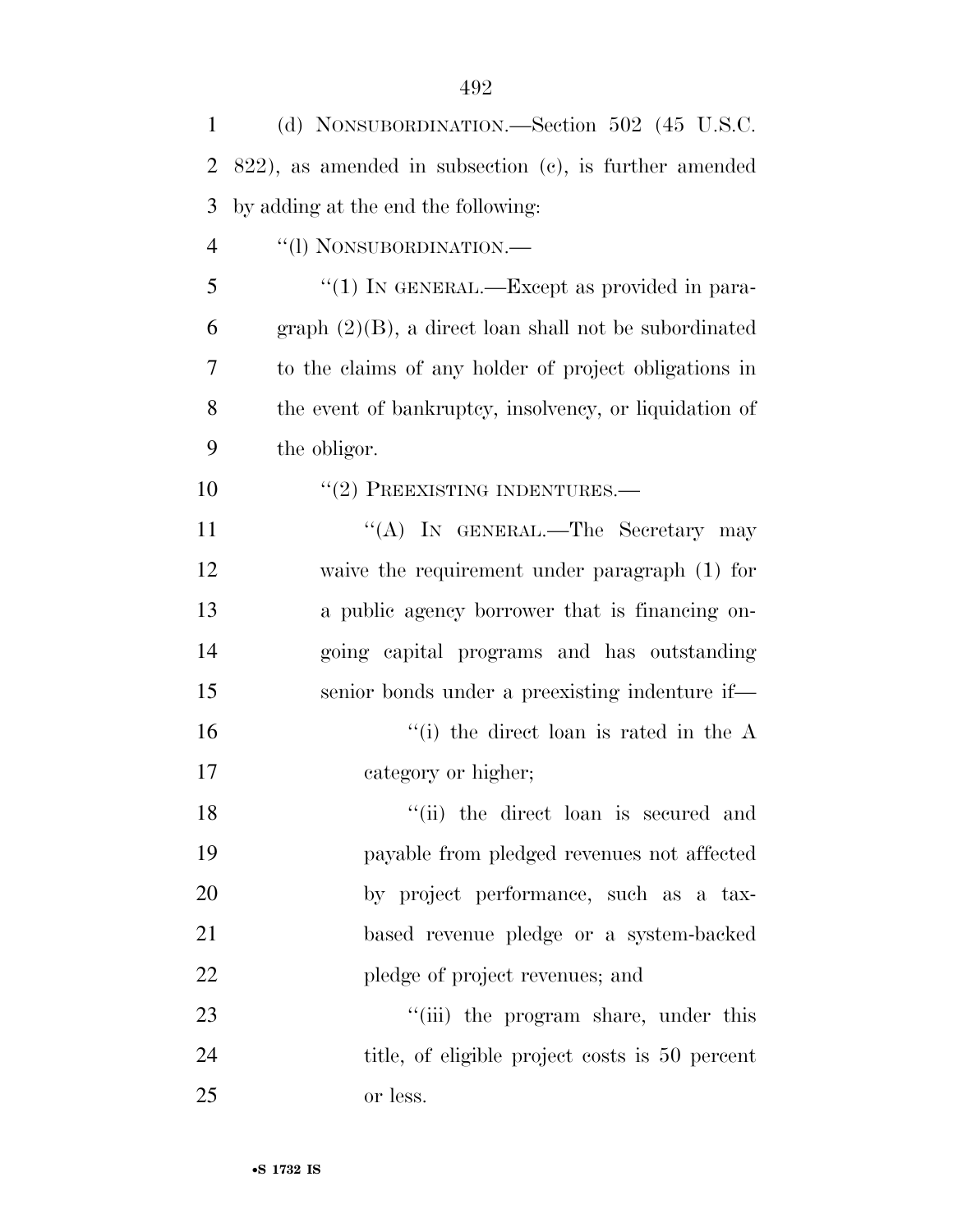1 ''(B) LIMITATION.—The Secretary may impose limitations for the waiver of the non- subordination requirement under this para- graph if the Secretary determines that such limitations would be in the financial interest of the Federal Government.''.

**SEC. 5607. CREDIT RISK PREMIUMS.** 

8 Section  $502(f)$  (45 U.S.C.  $822(f)$ ) is amended—

 (1) in paragraph (1), by amending the first sen- tence to read as follows: ''In lieu of or in combina- tion with appropriations of budget authority to cover the costs of direct loans and loan guarantees as re- quired under section 504(b)(1) of the Federal Credit Reform Act of 1990 (2 U.S.C. 661c(b)(1)), includ- ing the cost of a modification thereof, the Secretary may accept on behalf of an applicant for assistance under this section a commitment from a non-Federal source, including a State or local government or agency or public benefit corporation or public au- thority thereof, to fund in whole or in part credit risk premiums and modification costs with respect to the loan that is the subject of the application or modification.'';

24  $(2)$  in paragraph  $(2)$ —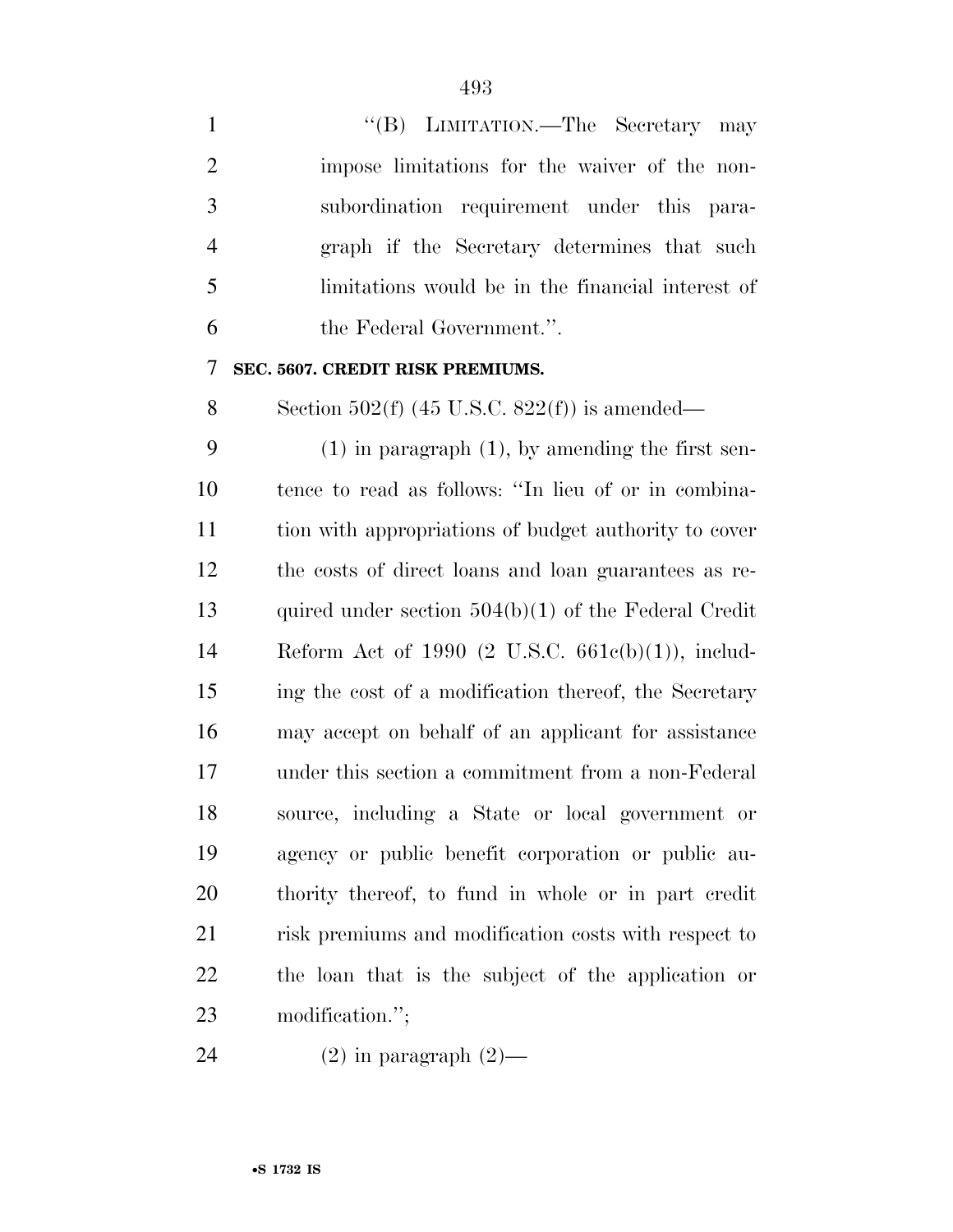| $\mathbf{1}$   | $(A)$ in subparagraph $(D)$ , by adding "and"          |
|----------------|--------------------------------------------------------|
| $\overline{2}$ | after the semicolon;                                   |
| 3              | $(B)$ by striking subparagraph $(E)$ ; and             |
| $\overline{4}$ | $(C)$ by redesignating subparagraph $(F)$ as           |
| 5              | subparagraph $(E);$                                    |
| 6              | $(3)$ by striking paragraph $(4)$ ;                    |
| 7              | $(4)$ by redesignating paragraph $(3)$ as para-        |
| 8              | graph(4);                                              |
| 9              | $(5)$ by inserting after paragraph $(2)$ the fol-      |
| 10             | lowing:                                                |
| 11             | "(3) CREDITWORTHINESS.—An applicant may                |
| 12             | propose and the Secretary may accept as a basis for    |
| 13             | determining the amount of the credit risk premium      |
| 14             | under paragraph $(2)$ any of the following in addition |
| 15             | to the value of any tangible asset:                    |
| 16             | $\lq\lq$ . The net present value of a future           |
| 17             | stream of State or local subsidy income or other       |
| 18             | dedicated revenues to secure the direct loan or        |
| 19             | loan guarantee.                                        |
| 20             | "(B) Adequate coverage requirements to                 |
| 21             | ensure repayment, on a non-recourse basis,             |
| 22             | from eash flows generated by the project or any        |
| 23             | other dedicated revenue source, including—             |
| 24             | $``(i)$ tolls;                                         |
| 25             | $``$ (ii) user fees; or                                |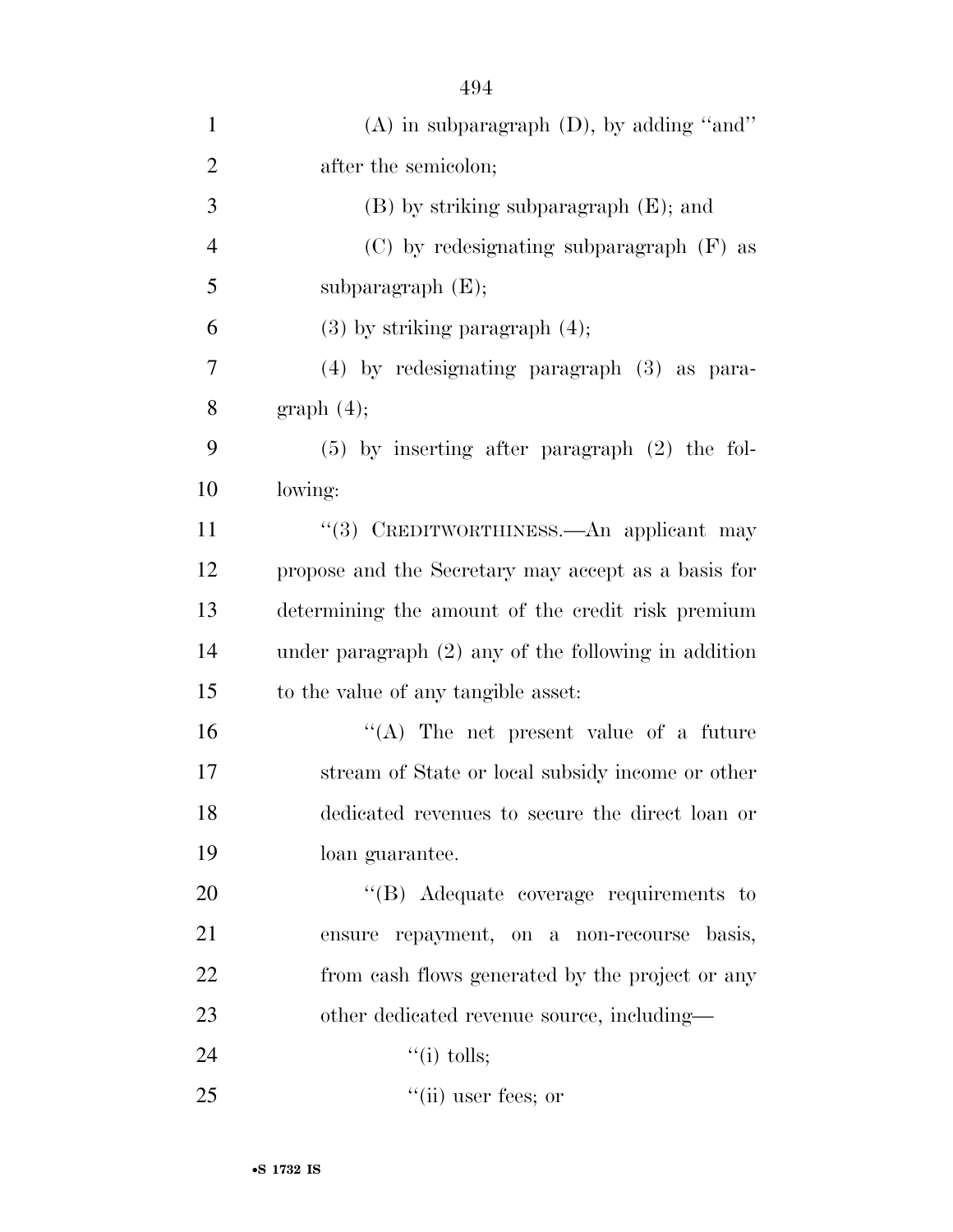| $\mathbf{1}$   | "(iii) payments owing to the obligor                   |
|----------------|--------------------------------------------------------|
| $\overline{2}$ | under a public-private partnership.                    |
| 3              | "(C) An investment-grade rating on the di-             |
| $\overline{4}$ | rect loan or loan guarantee, as applicable, ex-        |
| 5              | cept that if the total amount of the direct loan       |
| 6              | or loan guarantee is greater than $$75,000,000,$       |
| $\overline{7}$ | the applicant shall have an investment-grade           |
| 8              | rating from at least 2 rating agencies on the di-      |
| 9              | rect loan or loan guarantee.";                         |
| 10             | $(6)$ in paragraph $(4)$ , as redesignated, by strik-  |
| 11             | ing "amounts" and inserting "amounts (and in the       |
| 12             | case of a modification, before the modification is ex- |
| 13             | ecuted), to the extent appropriations are not avail-   |
| 14             | able to the Secretary to meet the costs of direct      |
| 15             | loans and loan guarantees, including costs of modi-    |
| 16             | fications thereof"; and                                |
| $17\,$         | (7) by adding at the end the following:                |
| 18             | $(5)$ USE OF OTHER FEDERAL FUNDS.—Not-                 |
| 19             | withstanding any other provision of law, an appli-     |
| 20             | cant may use grants under chapter 244 of title 49,     |
| 21             | United States Code, to pay part or all of a credit     |
| 22             | risk premium or modification cost under this sub-      |
| 23             | section.".                                             |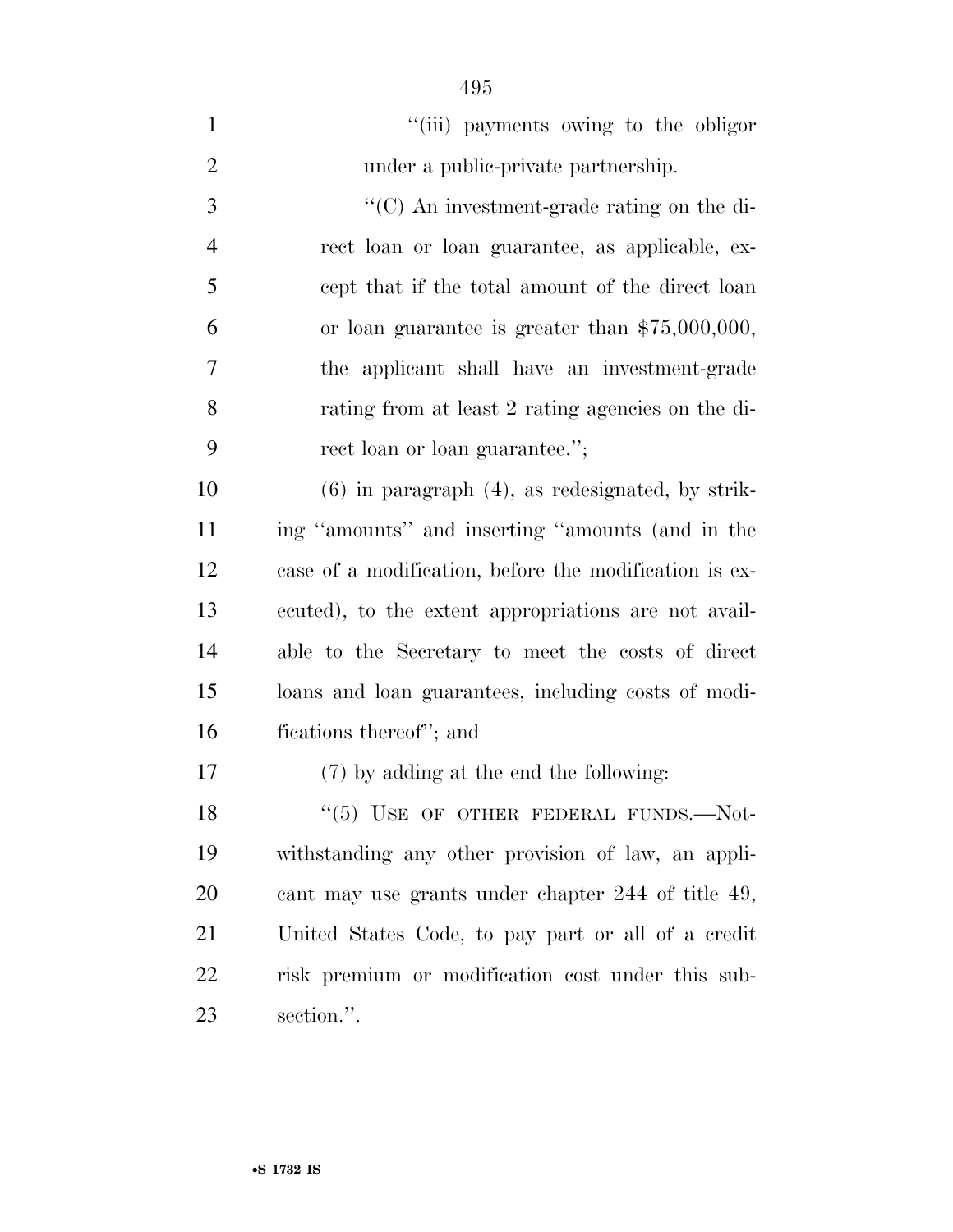#### **SEC. 5608. MASTER CREDIT AGREEMENTS.**

 Section 502 (45 U.S.C. 822), as amended by sub- sections (c) and (d) of section 5606 of this Act, is further amended by adding at the end the following:

''(m) MASTER CREDIT AGREEMENTS.—

6 "(1) IN GENERAL.—Subject to section  $502(d)$  and paragraph (2) of this subsection, the Secretary may enter into a master credit agreement that pro- vides for all of the conditions for the provision of a direct loan or loan guarantee, as applicable, under this title and other applicable requirements to be satisfied prior to the issuance of the direct loan or loan guarantee.

14 "(2) CONDITIONS.—Each master credit agree-ment shall—

16 ''(A) establish the maximum amount and general terms and conditions of each applicable direct loan or loan guarantee;

 $((B)$  identify 1 or more dedicated non- Federal revenue sources that will secure the re- payment of each applicable direct loan or loan guarantee;

 $\cdot$  (C) provide for the obligation of funds for the direct loans or loan guarantees after all re- quirements have been met for the projects sub-ject to the master credit agreement; and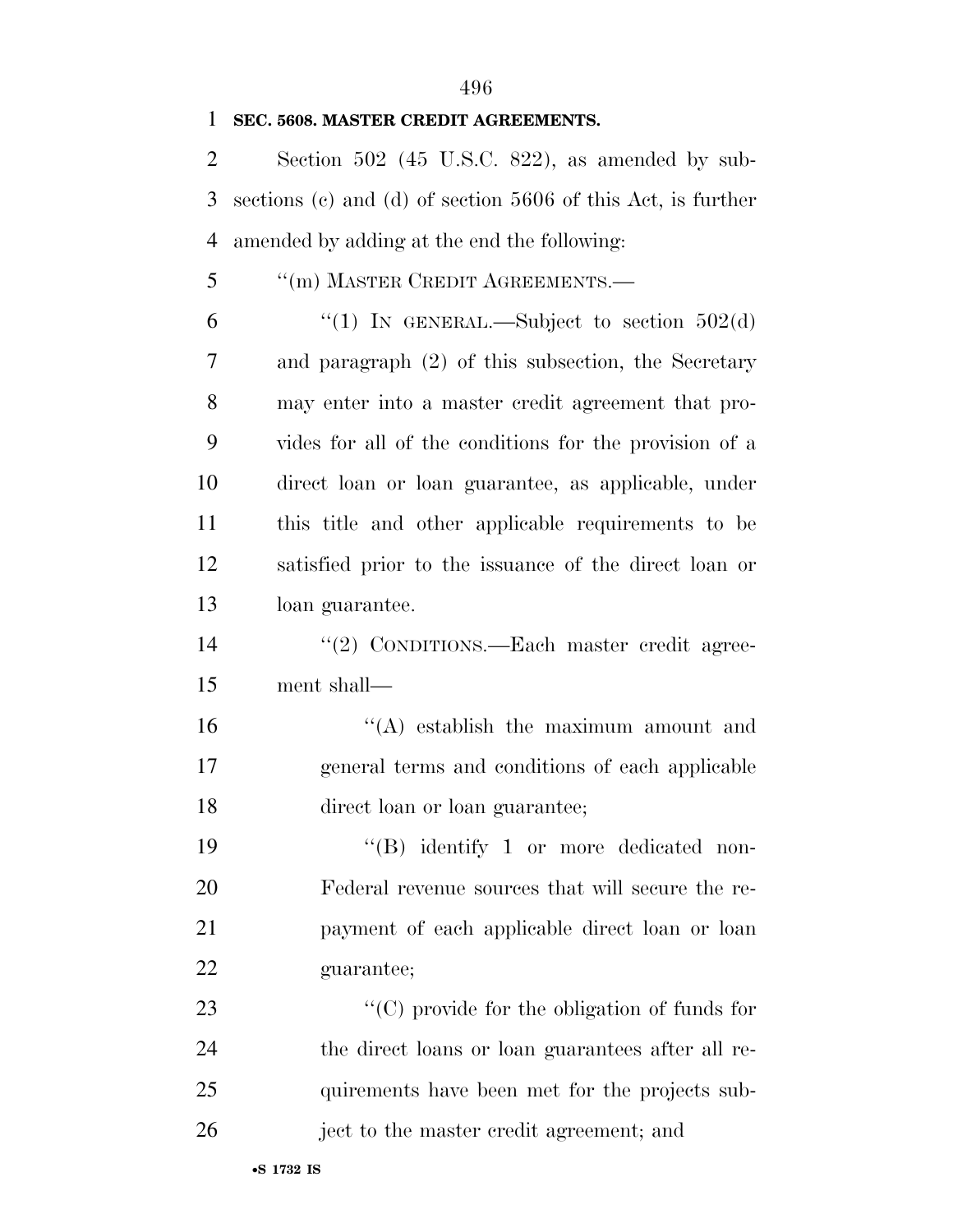| $\mathbf{1}$   | "(D) provide 1 or more dates, as deter-                      |
|----------------|--------------------------------------------------------------|
| $\overline{2}$ | mined by the Secretary, before which the mas-                |
| 3              | ter credit agreement results in each of the di-              |
| $\overline{4}$ | rect loans or loan guarantees or in the release              |
| 5              | of the master credit agreement.".                            |
| 6              | SEC. 5609. PRIORITIES AND CONDITIONS.                        |
| 7              | (a) PRIORITY PROJECTS.—Section $502(e)$ (45 U.S.C.           |
| 8              | $822(c)$ is amended—                                         |
| 9              | $(1)$ in paragraph $(1)$ , by inserting ", including         |
| 10             | projects for the installation of a positive train con-       |
| 11             | trol system (as defined in section $20157(i)$ of title       |
| 12             | 49, United States Code)" after "public safety";              |
| 13             | $(2)$ by redesignating paragraphs $(2)$ and $(3)$ as         |
| 14             | paragraphs $(3)$ and $(2)$ , respectively;                   |
| 15             | $(3)$ in paragraph $(5)$ , by inserting "or chapter"         |
| 16             | 227 of title 49" after "section 135 of title $23"$ ;         |
| 17             | $(4)$ by redesignating paragraphs $(6)$ through              |
| 18             | $(8)$ as paragraphs $(7)$ through $(9)$ , respectively; and  |
| 19             | $(5)$ by inserting after paragraph $(5)$ the fol-            |
| 20             | lowing:                                                      |
| 21             | $\cdot\cdot\cdot(6)$ improve railroad stations and passenger |
| 22             | facilities and increase transit-oriented develop-            |
| 23             | ment;".                                                      |
| 24             | (b) CONDITIONS OF ASSISTANCE.-Section $502(h)$               |
| 25             | $(45 \text{ U.S.C. } 822(h))$ is amended—                    |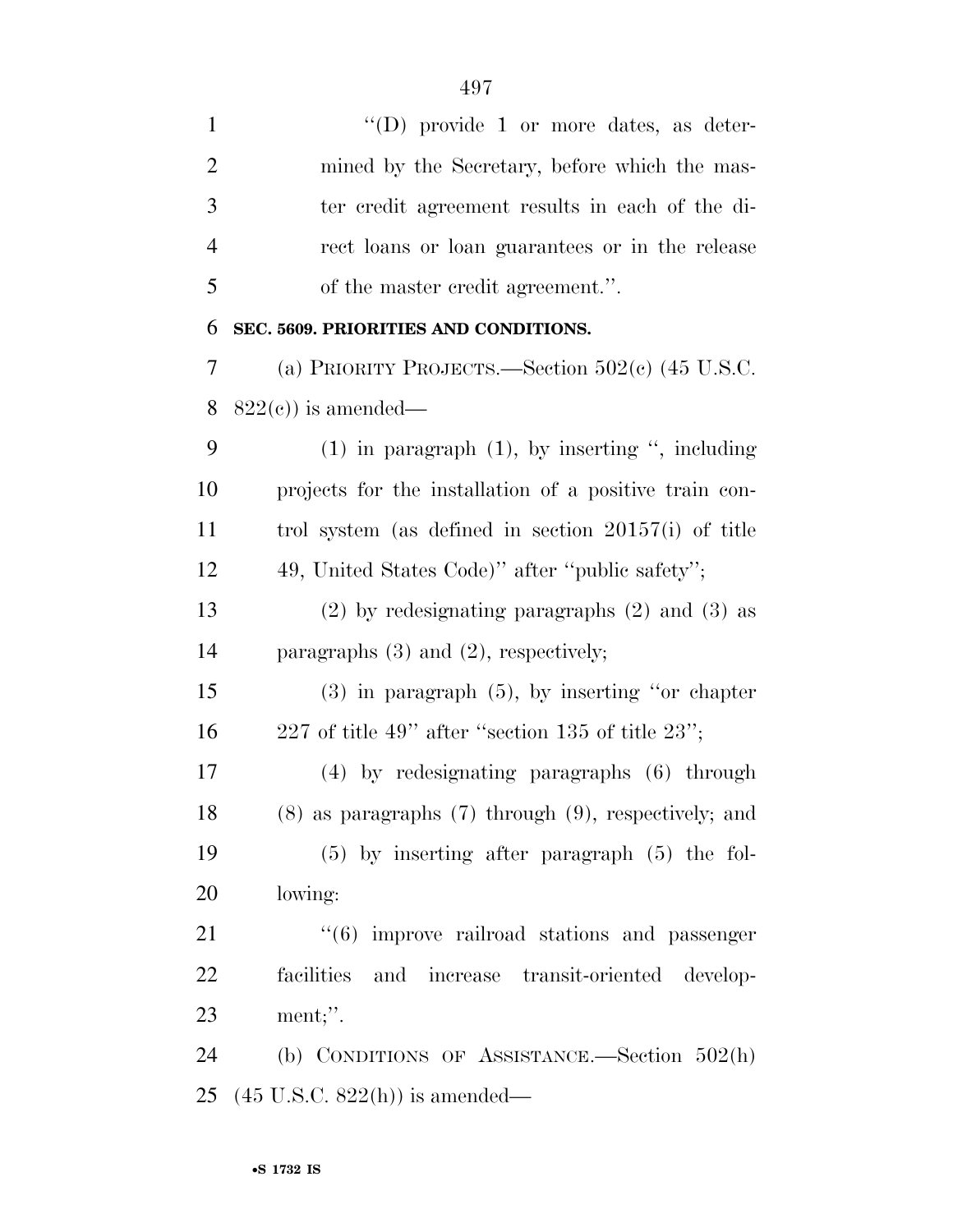1 (1) in paragraph  $(2)$ , by inserting ", if applica-ble'' after ''project''; and

(2) by adding at the end the following:

 ''(4) For a project described in subsection (b)(1)(E), the Secretary shall require the applicant, obligor, or other loan party, in addition to the inter- est required under subsection (e), to provide the sponsor of the intercity passenger rail service or its designee, a fee or payment in an amount determined appropriate by the Secretary to provide an equitable share of project revenue to support the capital or op- erating costs of the routes serving the passenger rail station or multimodal station where the development is located.''.

#### **SEC. 5610. SAVINGS PROVISION.**

 (a) IN GENERAL.—Except as provided in subsection (b), this subtitle, and the amendments made by this sub- title, shall not affect any direct loan (or direct loan obliga- tion) or an outstanding loan guarantee (or loan guarantee commitment) that was in effect prior to the date of enact- ment of this Act. Any such transaction entered into before the date of enactment of this Act shall be administered until completion under its terms as if this Act were not enacted.